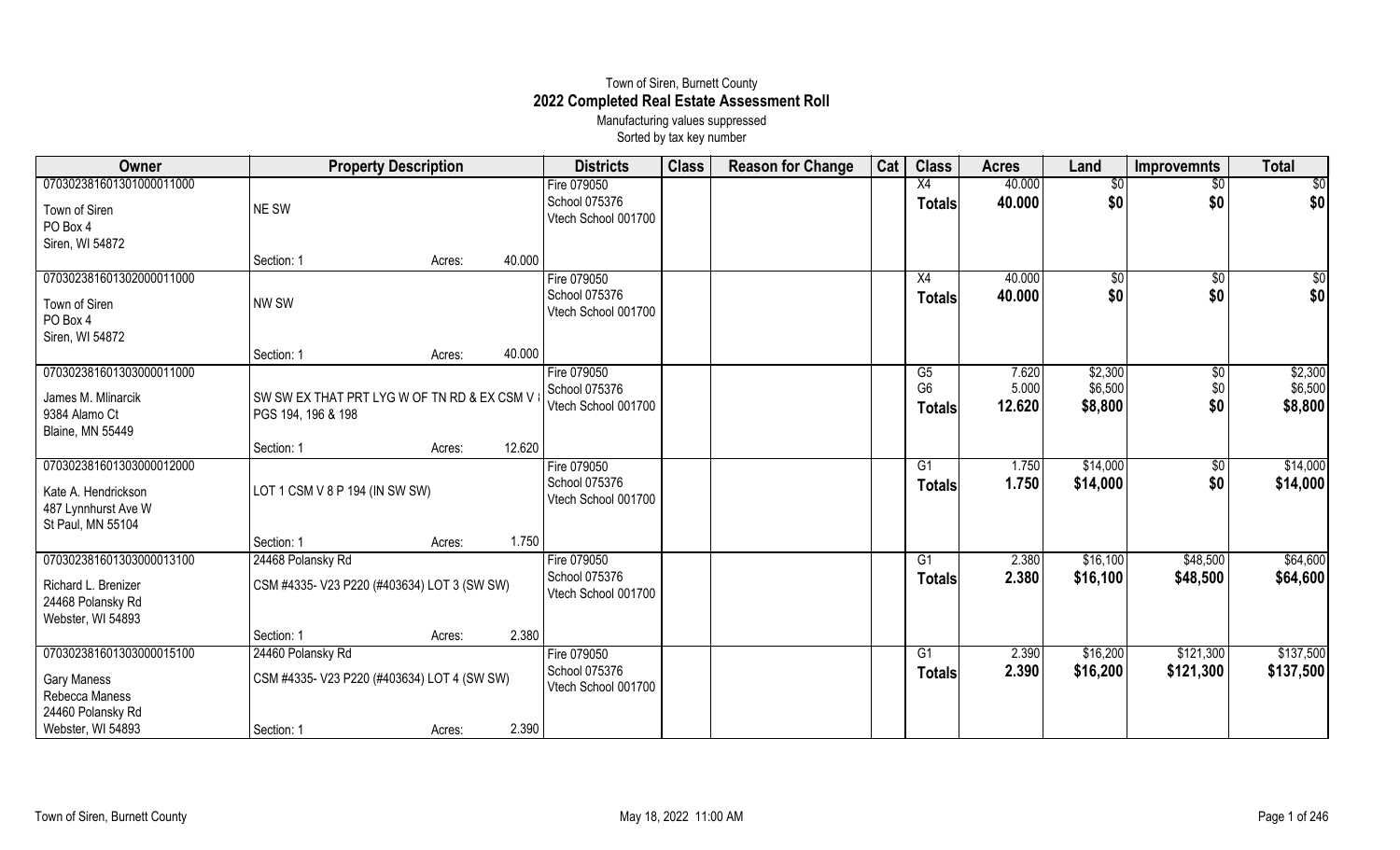| Owner                    |                                          | <b>Property Description</b>                     |       | <b>Districts</b>    | <b>Class</b> | <b>Reason for Change</b> | Cat | <b>Class</b>  | <b>Acres</b> | Land     | <b>Improvemnts</b> | <b>Total</b> |
|--------------------------|------------------------------------------|-------------------------------------------------|-------|---------------------|--------------|--------------------------|-----|---------------|--------------|----------|--------------------|--------------|
| 070302381601303000016000 |                                          |                                                 |       | Fire 079050         |              |                          |     | G1            | 1.590        | \$5,200  | $\sqrt{$0}$        | \$5,200      |
| Gary V. Maness           | LOT 5 CSM#1607 V8 P196 (IN SW SW)#225469 |                                                 |       | School 075376       |              |                          |     | <b>Totals</b> | 1.590        | \$5,200  | \$0                | \$5,200      |
| Rebecca J. Maness        |                                          |                                                 |       | Vtech School 001700 |              |                          |     |               |              |          |                    |              |
| 24460 Polansky Rd        |                                          |                                                 |       |                     |              |                          |     |               |              |          |                    |              |
| Webster, WI 54893        | Section: 1                               | Acres:                                          | 1.590 |                     |              |                          |     |               |              |          |                    |              |
| 070302381601303000017000 |                                          |                                                 |       | Fire 079050         |              |                          |     | G1            | 1.590        | \$5,200  | $\sqrt{$0}$        | \$5,200      |
| Gary V. Maness           | LOT 6 CSM#1607 V8 P196 (IN SW SW)#225469 |                                                 |       | School 075376       |              |                          |     | <b>Totals</b> | 1.590        | \$5,200  | \$0                | \$5,200      |
| Rebecca J. Maness        |                                          |                                                 |       | Vtech School 001700 |              |                          |     |               |              |          |                    |              |
| 24460 Polansky Rd        |                                          |                                                 |       |                     |              |                          |     |               |              |          |                    |              |
| Webster, WI 54893        | Section: 1                               | Acres:                                          | 1.590 |                     |              |                          |     |               |              |          |                    |              |
| 070302381601303000018000 | 24442 Polansky Rd                        |                                                 |       | Fire 079050         |              |                          |     | G1            | 1.590        | \$13,400 | \$50,400           | \$63,800     |
| Justin Jacobs            | LOT 7 CSM#1607 V8 P196 (IN SW SW)#225469 |                                                 |       | School 075376       |              |                          |     | <b>Totals</b> | 1.590        | \$13,400 | \$50,400           | \$63,800     |
| Nicole Jacobs            |                                          |                                                 |       | Vtech School 001700 |              |                          |     |               |              |          |                    |              |
| 2349 County Rd I         |                                          |                                                 |       |                     |              |                          |     |               |              |          |                    |              |
| Somerset, WI 54025       | Section: 1                               | Acres:                                          | 1.590 |                     |              |                          |     |               |              |          |                    |              |
| 070302381601303000019000 |                                          |                                                 |       | Fire 079050         |              |                          |     | G1            | 1.600        | \$13,400 | $\sqrt[6]{3}$      | \$13,400     |
| Dean G. Brandner         | LOT 8 CSM V 8 P 196 (IN SW SW)           |                                                 |       | School 075376       |              |                          |     | <b>Totals</b> | 1.600        | \$13,400 | \$0                | \$13,400     |
| 29792 Dixie Ave          |                                          |                                                 |       | Vtech School 001700 |              |                          |     |               |              |          |                    |              |
| Randolph, MN 55065       |                                          |                                                 |       |                     |              |                          |     |               |              |          |                    |              |
|                          | Section: 1                               | Acres:                                          | 1.600 |                     |              |                          |     |               |              |          |                    |              |
| 070302381601303000020000 |                                          |                                                 |       | Fire 079050         |              |                          |     | G1            | 1.000        | \$11,000 | \$0                | \$11,000     |
| James Boutin             |                                          | LOT 1 CSM V20 P54(#366614) (PRT LOTS 9 & 10 CSM |       | School 075376       |              |                          |     | <b>Totals</b> | 1.000        | \$11,000 | \$0                | \$11,000     |
| Dianne Boutin            | V8 P198- SW SW)                          |                                                 |       | Vtech School 001700 |              |                          |     |               |              |          |                    |              |
| 24430 Polansky Rd        |                                          |                                                 |       |                     |              |                          |     |               |              |          |                    |              |
| Webster, WI 54893-4409   | Section: 1                               | Acres:                                          | 1.000 |                     |              |                          |     |               |              |          |                    |              |
| 070302381601303000021000 | 24430 Taylor                             |                                                 |       | Fire 079050         |              |                          |     | G1            | 2.210        | \$15,600 | \$30,600           | \$46,200     |
| James Boutin             |                                          | LOT 2 CSM V20 P54(#366614) (PRT LOTS 9 & 10 CSM |       | School 075376       |              |                          |     | <b>Totals</b> | 2.210        | \$15,600 | \$30,600           | \$46,200     |
| Dianne Boutin            | V8 P198- SW SW)                          |                                                 |       | Vtech School 001700 |              |                          |     |               |              |          |                    |              |
| 24430 Polansky Rd        |                                          |                                                 |       |                     |              |                          |     |               |              |          |                    |              |
| Webster, WI 54893-4409   | Section: 1                               | Acres:                                          | 2.210 |                     |              |                          |     |               |              |          |                    |              |
| 070302381601303000022000 | 24418 Polansky Rd                        |                                                 |       | Fire 079050         |              |                          |     | G1            | 1.620        | \$13,500 | $\overline{50}$    | \$13,500     |
| Timothy B. Tyrrell       | LOT 11 CSM V 8 P 198 (IN SW SW)          |                                                 |       | School 075376       |              |                          |     | <b>Totals</b> | 1.620        | \$13,500 | \$0                | \$13,500     |
| Anna M. Tyrrell          |                                          |                                                 |       | Vtech School 001700 |              |                          |     |               |              |          |                    |              |
| 185 lvy St               |                                          |                                                 |       |                     |              |                          |     |               |              |          |                    |              |
| Mahtomedi, MN 55115      | Section: 1                               | Acres:                                          | 1.620 |                     |              |                          |     |               |              |          |                    |              |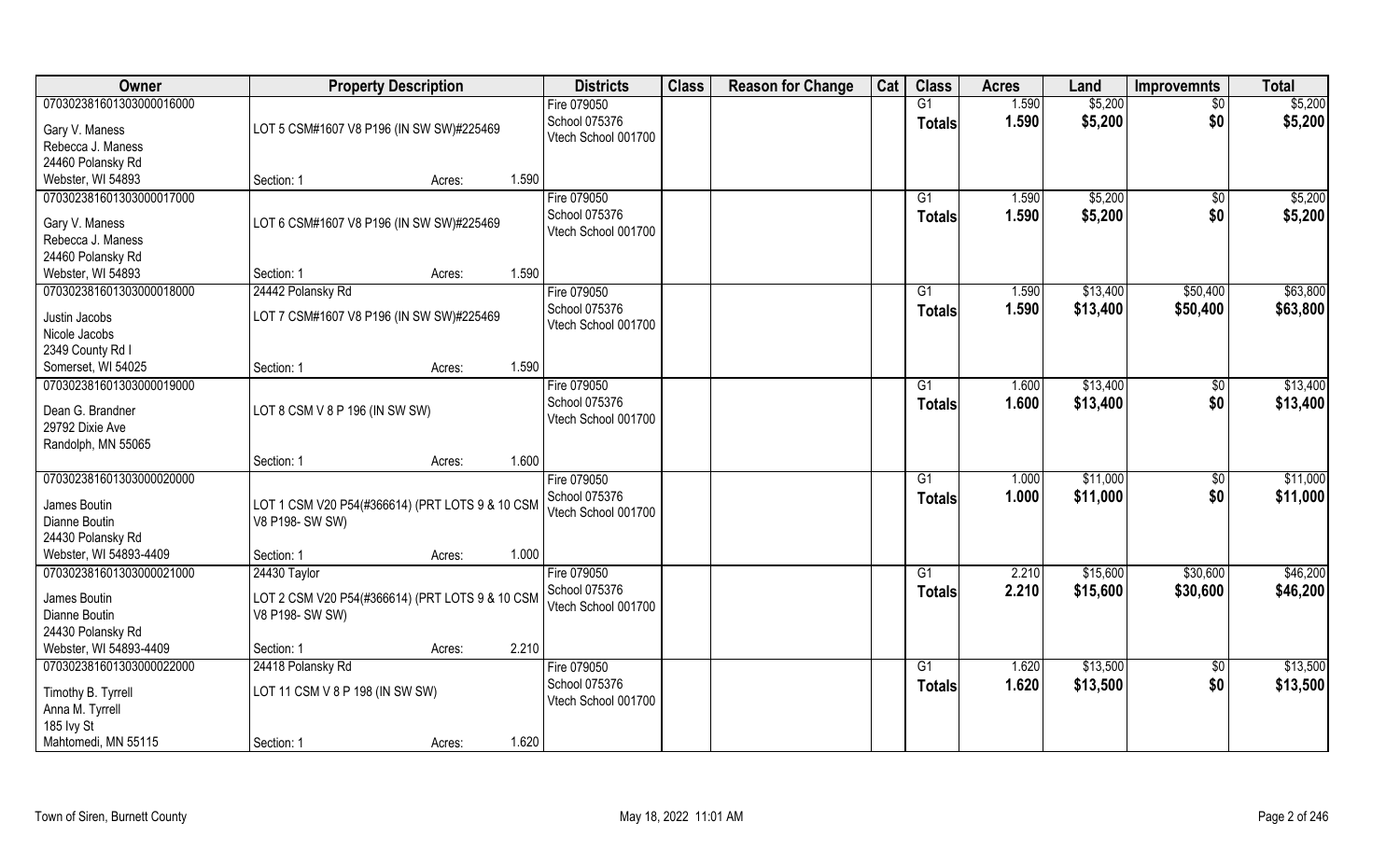| Owner                     |                                                   | <b>Property Description</b> |         | <b>Districts</b>    | <b>Class</b> | <b>Reason for Change</b> | Cat | <b>Class</b>   | <b>Acres</b> | Land           | <b>Improvemnts</b> | <b>Total</b>    |
|---------------------------|---------------------------------------------------|-----------------------------|---------|---------------------|--------------|--------------------------|-----|----------------|--------------|----------------|--------------------|-----------------|
| 070302381601303000023000  |                                                   |                             |         | Fire 079050         |              |                          |     | G1             | 1.630        | \$13,500       | $\overline{50}$    | \$13,500        |
| Timothy B. Tyrrell        | LOT 12 CSM V 8 P 198 (IN SW SW)                   |                             |         | School 075376       |              |                          |     | <b>Totals</b>  | 1.630        | \$13,500       | \$0                | \$13,500        |
| Anna M. Tyrrell           |                                                   |                             |         | Vtech School 001700 |              |                          |     |                |              |                |                    |                 |
| 185 lvy St                |                                                   |                             |         |                     |              |                          |     |                |              |                |                    |                 |
| Mahtomedi, MN 55115       | Section: 1                                        | Acres:                      | 1.630   |                     |              |                          |     |                |              |                |                    |                 |
| 070302381601303000024000  |                                                   |                             |         | Fire 079050         |              |                          |     | G5             | 3.030        | \$900          | $\sqrt{6}$         | \$900           |
| Terry Jo Cabrera Yanke    | PCL BEG SW COR SEC 1 TH E 360' TO CENTER OF       |                             |         | School 075376       |              |                          |     | G <sub>6</sub> | 5.000        | \$8,300        | \$0                | \$8,300         |
| PO Box 5                  | HWY RUNNING NW & SE, TH N 10 DEG 45 MIN W 600     |                             |         | Vtech School 001700 |              |                          |     | <b>Totals</b>  | 8.030        | \$9,200        | \$0                | \$9,200         |
| Delavan, WI 53115         | TH N 6 DEG W 444.18' TH N 12 DEG 45 MIN W 290' TH |                             |         |                     |              |                          |     |                |              |                |                    |                 |
|                           | Section: 1                                        | Acres:                      | 8.030   |                     |              |                          |     |                |              |                |                    |                 |
| 070302381601304000011000  |                                                   |                             |         | Fire 079050         |              |                          |     | G5             | 36.000       | \$14,400       | $\sqrt[6]{3}$      | \$14,400        |
| James M. Mlinarcik        | SE SW                                             |                             |         | School 075376       |              |                          |     | G <sub>6</sub> | 4.000        | \$5,200        | \$0                | \$5,200         |
| 9384 Alamo Ct             |                                                   |                             |         | Vtech School 001700 |              |                          |     | Totals         | 40.000       | \$19,600       | \$0                | \$19,600        |
| <b>Blaine, MN 55449</b>   |                                                   |                             |         |                     |              |                          |     |                |              |                |                    |                 |
|                           | Section: 1                                        | Acres:                      | 40.000  |                     |              |                          |     |                |              |                |                    |                 |
| 070302381601401000011000  |                                                   |                             |         | Fire 079050         |              |                          |     | X4             | 160.000      | $\frac{1}{20}$ | $\sqrt[6]{3}$      | \$0             |
| Town of Siren             | <b>SE1/4</b>                                      |                             |         | School 075376       |              |                          |     | <b>Totals</b>  | 160.000      | \$0            | \$0                | \$0             |
| PO Box 4                  |                                                   |                             |         | Vtech School 001700 |              |                          |     |                |              |                |                    |                 |
| Siren, WI 54872           |                                                   |                             |         |                     |              |                          |     |                |              |                |                    |                 |
|                           | Section: 1                                        | Acres:                      | 160.000 |                     |              |                          |     |                |              |                |                    |                 |
| 070302381601505001011000  |                                                   |                             |         | Fire 079050         |              |                          |     | X4             | 34.030       | $\sqrt[6]{3}$  | $\sqrt[6]{3}$      | \$0             |
|                           | GOV LOT 1                                         |                             |         | School 075376       |              |                          |     | <b>Totals</b>  | 34.030       | \$0            | \$0                | \$0             |
| Town of Siren<br>PO Box 4 |                                                   |                             |         | Vtech School 001700 |              |                          |     |                |              |                |                    |                 |
| Siren, WI 54872           |                                                   |                             |         |                     |              |                          |     |                |              |                |                    |                 |
|                           | Section: 1                                        | Acres:                      | 34.030  |                     |              |                          |     |                |              |                |                    |                 |
| 070302381601505002011000  |                                                   |                             |         | Fire 079050         |              |                          |     | X4             | 34.500       | \$0            | \$0                | $\overline{50}$ |
|                           |                                                   |                             |         | School 075376       |              |                          |     | <b>Totals</b>  | 34.500       | \$0            | \$0                | \$0             |
| Town of Siren<br>PO Box 4 | GOV LOT 2                                         |                             |         | Vtech School 001700 |              |                          |     |                |              |                |                    |                 |
| Siren, WI 54872           |                                                   |                             |         |                     |              |                          |     |                |              |                |                    |                 |
|                           | Section: 1                                        | Acres:                      | 34.500  |                     |              |                          |     |                |              |                |                    |                 |
| 070302381601505003011000  |                                                   |                             |         | Fire 079050         |              |                          |     | X4             | 34.980       | $\sqrt{6}$     | $\sqrt{$0}$        | \$0             |
|                           | GOV LOT 3                                         |                             |         | School 075376       |              |                          |     | <b>Totals</b>  | 34.980       | \$0            | \$0                | \$0             |
| Town of Siren<br>PO Box 4 |                                                   |                             |         | Vtech School 001700 |              |                          |     |                |              |                |                    |                 |
| Siren, WI 54872           |                                                   |                             |         |                     |              |                          |     |                |              |                |                    |                 |
|                           | Section: 1                                        | Acres:                      | 34.980  |                     |              |                          |     |                |              |                |                    |                 |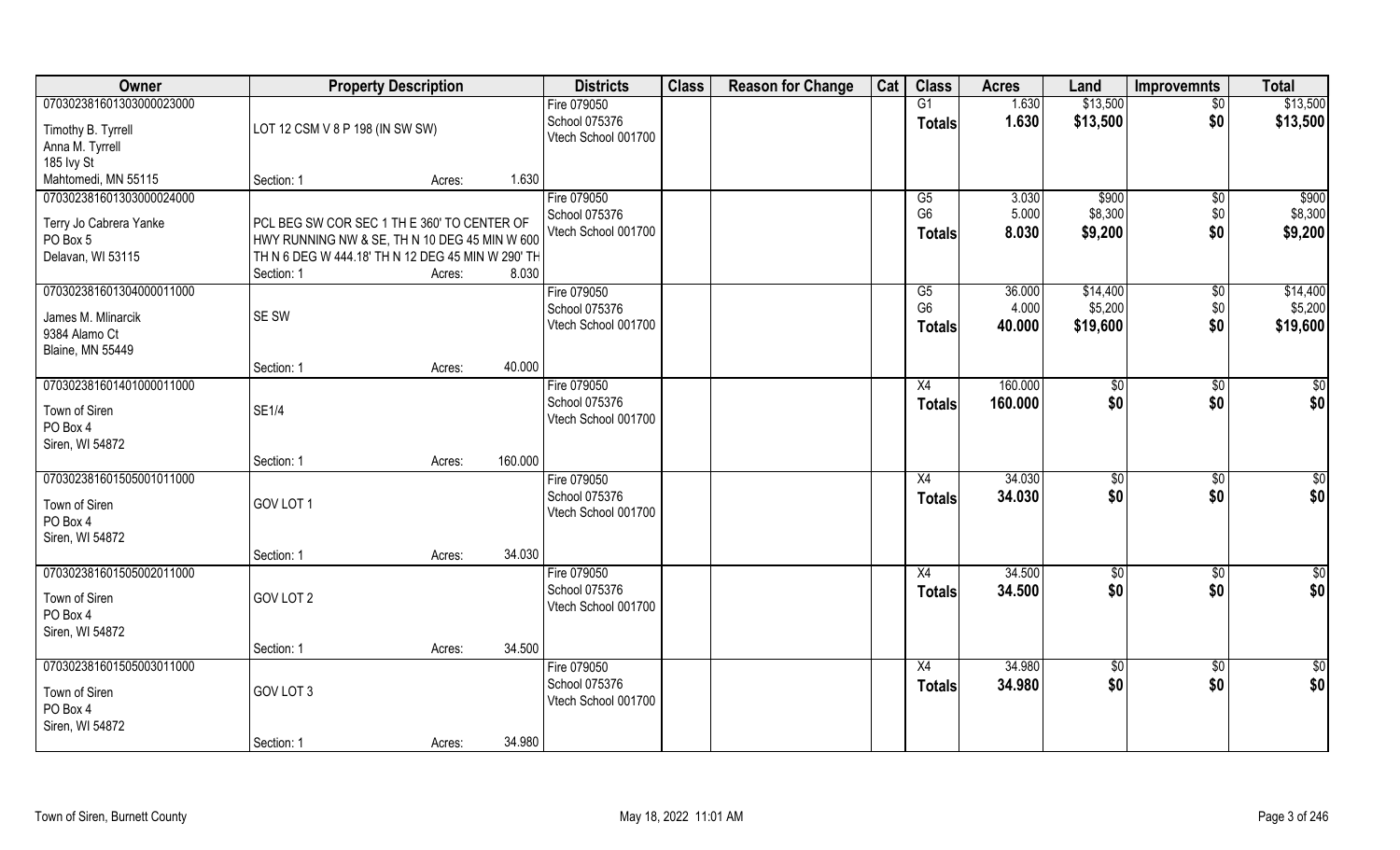| Owner                       | <b>Property Description</b>           |        |        | <b>Districts</b>                     | <b>Class</b> | <b>Reason for Change</b> | Cat | <b>Class</b>                     | <b>Acres</b>    | Land                  | <b>Improvemnts</b> | <b>Total</b>        |
|-----------------------------|---------------------------------------|--------|--------|--------------------------------------|--------------|--------------------------|-----|----------------------------------|-----------------|-----------------------|--------------------|---------------------|
| 070302381601505004011000    | 24780 Polansky Rd                     |        |        | Fire 079050                          |              |                          |     | G1                               | 1.000           | \$11,000              | \$28,700           | \$39,700            |
| Joseph W. Taylor            | GOV LOT 4                             |        |        | School 075376                        |              |                          |     | G <sub>5</sub><br>G <sub>6</sub> | 28.450<br>6.000 | \$11,400<br>\$9,900   | \$0<br>\$0         | \$11,400<br>\$9,900 |
| 5956 State Rd 70            |                                       |        |        | Vtech School 001700                  |              |                          |     | <b>Totals</b>                    | 35.450          | \$32,300              | \$28,700           | \$61,000            |
| Webster, WI 54893           |                                       |        |        |                                      |              |                          |     |                                  |                 |                       |                    |                     |
| 070302381601505005011000    | Section: 1                            | Acres: | 35.450 | Fire 079050                          |              |                          |     | X4                               | 40.000          | \$0                   | $\sqrt[6]{}$       | \$0                 |
|                             |                                       |        |        | School 075376                        |              |                          |     | <b>Totals</b>                    | 40.000          | \$0                   | \$0                | \$0                 |
| Town of Siren               | GOV LOT 5                             |        |        | Vtech School 001700                  |              |                          |     |                                  |                 |                       |                    |                     |
| PO Box 4<br>Siren, WI 54872 |                                       |        |        |                                      |              |                          |     |                                  |                 |                       |                    |                     |
|                             | Section: 1                            | Acres: | 40.000 |                                      |              |                          |     |                                  |                 |                       |                    |                     |
| 070302381601505007011000    |                                       |        |        | Fire 079050                          |              |                          |     | X4                               | 39.380          | \$0                   | \$0                | $\sqrt{50}$         |
| Town of Siren               | GOV LOT 7 EX PLAT TAYLOR LK FIRST ADD |        |        | School 075376                        |              |                          |     | <b>Totals</b>                    | 39.380          | \$0                   | \$0                | \$0                 |
| PO Box 4                    |                                       |        |        | Vtech School 001700                  |              |                          |     |                                  |                 |                       |                    |                     |
| Siren, WI 54872             |                                       |        |        |                                      |              |                          |     |                                  |                 |                       |                    |                     |
|                             | Section: 1                            | Acres: | 39.380 |                                      |              |                          |     |                                  |                 |                       |                    |                     |
| 070302381601505008011000    |                                       |        |        | Fire 079050<br>School 075376         |              |                          |     | X4                               | 40.000          | $\frac{1}{20}$<br>\$0 | \$0<br>\$0         | $\sqrt{50}$         |
| Town of Siren               | GOV LOT 8                             |        |        | Vtech School 001700                  |              |                          |     | Totals                           | 40.000          |                       |                    | \$0                 |
| PO Box 4                    |                                       |        |        |                                      |              |                          |     |                                  |                 |                       |                    |                     |
| Siren, WI 54872             | Section: 1                            | Acres: | 40.000 |                                      |              |                          |     |                                  |                 |                       |                    |                     |
| 070302381601505009011000    |                                       |        |        | Fire 079050                          |              |                          |     | X4                               | 40.000          | \$0                   | $\overline{50}$    | $\overline{50}$     |
| Town of Siren               | GOV LOT 9                             |        |        | School 075376                        |              |                          |     | <b>Totals</b>                    | 40.000          | \$0                   | \$0                | \$0                 |
| PO Box 4                    |                                       |        |        | Vtech School 001700                  |              |                          |     |                                  |                 |                       |                    |                     |
| Siren, WI 54872             |                                       |        |        |                                      |              |                          |     |                                  |                 |                       |                    |                     |
|                             | Section: 1                            | Acres: | 40.000 |                                      |              |                          |     |                                  |                 |                       |                    |                     |
| 070302381601505010011000    |                                       |        |        | Fire 079050                          |              |                          |     | X4                               | 40.000          | \$0                   | $\overline{30}$    | \$0                 |
| Town of Siren               | GOV LOT 10                            |        |        | School 075376<br>Vtech School 001700 |              |                          |     | <b>Totals</b>                    | 40.000          | \$0                   | \$0                | \$0                 |
| PO Box 4                    |                                       |        |        |                                      |              |                          |     |                                  |                 |                       |                    |                     |
| Siren, WI 54872             |                                       |        |        |                                      |              |                          |     |                                  |                 |                       |                    |                     |
| 070302381601505011011000    | Section: 1                            | Acres: | 40.000 | Fire 079050                          |              |                          |     | X4                               | 40.000          | $\sqrt{50}$           | $\overline{30}$    | \$0                 |
|                             |                                       |        |        | School 075376                        |              |                          |     | Totals                           | 40.000          | \$0                   | \$0                | \$0                 |
| Town of Siren<br>PO Box 4   | GOV LOT 11                            |        |        | Vtech School 001700                  |              |                          |     |                                  |                 |                       |                    |                     |
| Siren, WI 54872             |                                       |        |        |                                      |              |                          |     |                                  |                 |                       |                    |                     |
|                             | Section: 1                            | Acres: | 40.000 |                                      |              |                          |     |                                  |                 |                       |                    |                     |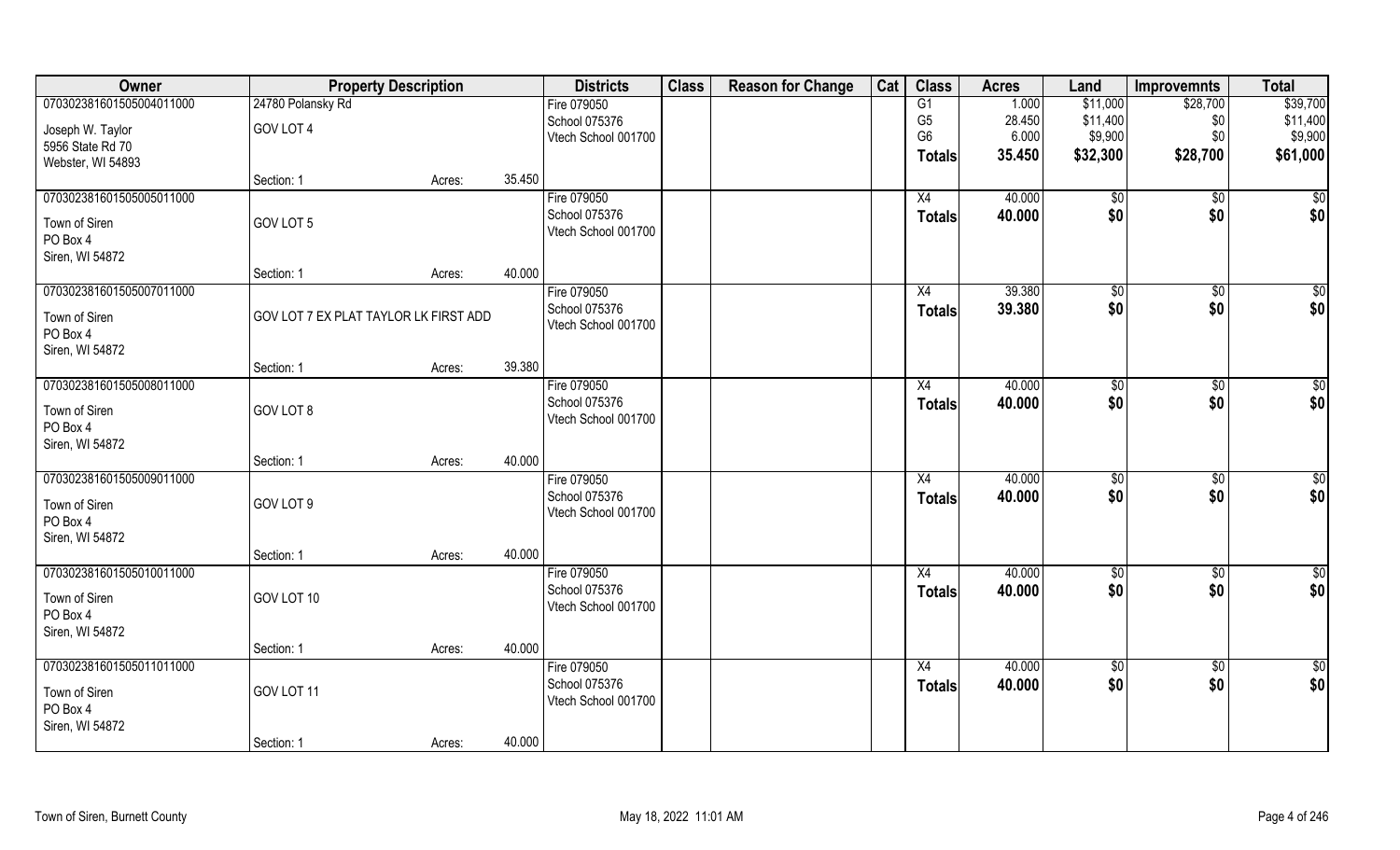| Owner                                                                                       | <b>Property Description</b>                                                                                             |        |        | <b>Districts</b>                                    | <b>Class</b> | <b>Reason for Change</b> | Cat | <b>Class</b>        | <b>Acres</b>     | Land                 | <b>Improvemnts</b>     | <b>Total</b>           |
|---------------------------------------------------------------------------------------------|-------------------------------------------------------------------------------------------------------------------------|--------|--------|-----------------------------------------------------|--------------|--------------------------|-----|---------------------|------------------|----------------------|------------------------|------------------------|
| 070302381601505012011000<br>Town of Siren<br>PO Box 4<br>Siren, WI 54872                    | GOV LOT 12                                                                                                              |        |        | Fire 079050<br>School 075376<br>Vtech School 001700 |              |                          |     | X4<br><b>Totals</b> | 40.000<br>40.000 | \$0<br>\$0           | \$0<br>\$0             | \$0<br>\$0             |
|                                                                                             | Section: 1                                                                                                              | Acres: | 40.000 |                                                     |              |                          |     |                     |                  |                      |                        |                        |
| 070302381601515734015000<br>Joel D. Rud<br>Sandra L. Rud<br>7960 River Rd                   | 24716 Taylor Lake Rd<br>TAYLOR LAKE LOT 5 (SUBJ TO ESMNT #349369)                                                       |        |        | Fire 079050<br>School 075376<br>Vtech School 001700 |              |                          |     | G1<br><b>Totals</b> | 2.830<br>2.830   | \$61,100<br>\$61,100 | \$130,700<br>\$130,700 | \$191,800<br>\$191,800 |
| Inver Grove Heigts, MN 55076                                                                | Section: 1                                                                                                              | Acres: | 2.830  |                                                     |              |                          |     |                     |                  |                      |                        |                        |
| 070302381601515734016000<br>Joel D. Rud<br>Sandra L. Rud<br>7960 River Rd                   | TAYLOR LAKE LOT 6 (SUBJ TO ESMNT #349369)                                                                               |        |        | Fire 079050<br>School 075376<br>Vtech School 001700 |              |                          |     | G1<br><b>Totals</b> | 2.790<br>2.790   | \$60,800<br>\$60,800 | \$0<br>\$0             | \$60,800<br>\$60,800   |
| Inver Grove Heigts, MN 55076                                                                | Section: 1                                                                                                              | Acres: | 2.790  |                                                     |              |                          |     |                     |                  |                      |                        |                        |
| 070302381601515734017000<br>Krystle Marie Kalland<br>1865 Burr St<br>Maplewood, MN 55117    | 24694 Taylor Lake Rd<br>TAYLOR LAKE LOT 7 (SUBJ ESMNT #349370) (LIFE<br>ESTATE TO WILLIAM CUTTING)                      |        |        | Fire 079050<br>School 075376<br>Vtech School 001700 |              |                          |     | G1<br><b>Totals</b> | 3.880<br>3.880   | \$64,700<br>\$64,700 | \$97,200<br>\$97,200   | \$161,900<br>\$161,900 |
|                                                                                             | Section: 1                                                                                                              | Acres: | 3.880  |                                                     |              |                          |     |                     |                  |                      |                        |                        |
| 070302381601515734018000<br>Krystle Marie Kalland<br>1865 Burr St<br>Maplewood, MN 55117    | 24694 Taylor Lake Rd<br>TAYLOR LAKE LOT 8 (SUBJ ESMNT #349371) (LIFE<br><b>ESTATE TO WILLIAM CUTTING)</b><br>Section: 1 | Acres: | 4.020  | Fire 079050<br>School 075376<br>Vtech School 001700 |              |                          |     | G1<br><b>Totals</b> | 4.020<br>4.020   | \$65,100<br>\$65,100 | \$14,000<br>\$14,000   | \$79,100<br>\$79,100   |
| 070302381601515734019000                                                                    | 24674 Taylor Lake Rd                                                                                                    |        |        | Fire 079050                                         |              |                          |     | G1                  | 3.940            | \$64,900             | \$140,900              | \$205,800              |
| Yasir H. Mansour<br>7717 Division St<br>St Louis Park, MN 55426                             | TAYLOR LAKE LOT 9 (SUBJ ESMNT #349371)                                                                                  |        |        | School 075376<br>Vtech School 001700                |              |                          |     | <b>Totals</b>       | 3.940            | \$64,900             | \$140,900              | \$205,800              |
|                                                                                             | Section: 1                                                                                                              | Acres: | 3.940  |                                                     |              |                          |     |                     |                  |                      |                        |                        |
| 070302381601515734020000<br>Yasir H. Mansour<br>7717 Division St<br>St Louis Park, MN 55426 | TAYLOR LAKE LOT 10 (SUBJ ESMNT #349372)<br>Section: 1                                                                   | Acres: | 5.000  | Fire 079050<br>School 075376<br>Vtech School 001700 |              |                          |     | G1<br><b>Totals</b> | 5.000<br>5.000   | \$24,000<br>\$24,000 | $\overline{50}$<br>\$0 | \$24,000<br>\$24,000   |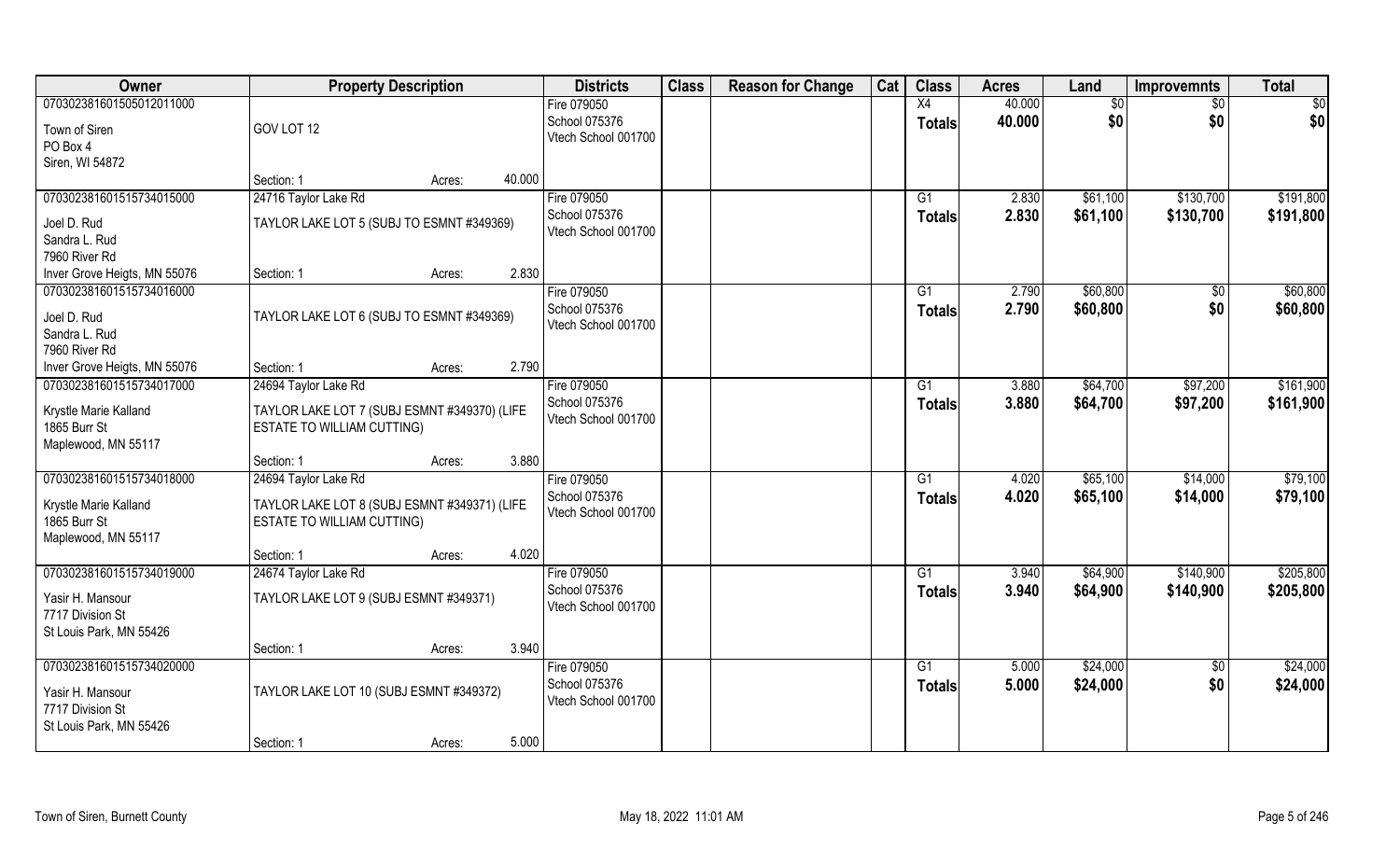| Owner                                                                               |                                                                                                                                   | <b>Property Description</b> |        | <b>Districts</b>                                    | <b>Class</b> | <b>Reason for Change</b> | Cat | <b>Class</b>                          | <b>Acres</b>               | Land                            | <b>Improvemnts</b>        | <b>Total</b>                    |
|-------------------------------------------------------------------------------------|-----------------------------------------------------------------------------------------------------------------------------------|-----------------------------|--------|-----------------------------------------------------|--------------|--------------------------|-----|---------------------------------------|----------------------------|---------------------------------|---------------------------|---------------------------------|
| 070302381601515736011001                                                            | 24738 Taylor Lake Rd                                                                                                              |                             |        | Fire 079050                                         |              |                          |     | G1                                    | 3.000                      | \$30,700                        | \$229,500                 | \$260,200                       |
| Cd Homes, LLC<br>125 2nd St S<br>Hudson, WI 54016                                   | THAT PART OF LOT 1 TAYLOR LAKE FIRST<br>ADDITION PLAT (#357300) LYING EASTERLY OF<br>ACCESS ESMT SHOWN ON SAID PLAT<br>Section: 1 | Acres:                      | 3.000  | School 075376<br>Vtech School 001700                |              |                          |     | <b>Totals</b>                         | 3.000                      | \$30,700                        | \$229,500                 | \$260,200                       |
| 070302381601515736011100                                                            |                                                                                                                                   |                             |        | Fire 079050                                         |              |                          |     | X4                                    | 3.100                      | $\sqrt{50}$                     | $\sqrt{$0}$               | \$0                             |
| Town of Siren<br>PO Box 4<br>Siren, WI 54872                                        | THAT PRT LOT 1 TAYLOR LAKE FIRST ADDITION<br>PLAT (#357300) LYING WESTERLY OF ACCESS<br>ESMT AS SHOWN ON PLAT<br>Section: 1       | Acres:                      | 3.100  | School 075376<br>Vtech School 001700                |              |                          |     | <b>Totals</b>                         | 3.100                      | \$0                             | \$0                       | \$0                             |
| 070302381601515736012000                                                            | 24732 Taylor Lake Rd                                                                                                              |                             |        | Fire 079050                                         |              |                          |     | G1                                    | 4.780                      | \$67,000                        | \$158,800                 | \$225,800                       |
| Cd Homes, LLC<br>125 2nd St S<br>Hudson, WI 54016                                   | TAYLOR LAKE FIRST ADD LOT 2                                                                                                       |                             |        | School 075376<br>Vtech School 001700                |              |                          |     | <b>Totals</b>                         | 4.780                      | \$67,000                        | \$158,800                 | \$225,800                       |
|                                                                                     | Section: 1                                                                                                                        | Acres:                      | 4.780  |                                                     |              |                          |     |                                       |                            |                                 |                           |                                 |
| 070302381601515736013000                                                            | 24720 Taylor Lake Rd                                                                                                              |                             |        | Fire 079050                                         |              |                          |     | G1                                    | 6.320                      | \$70,800                        | \$234,400                 | \$305,200                       |
| Timothy C. Matson<br>Louise H. Matson<br>24720 Taylor Lake Rd                       | TAYLOR LAKE FIRST ADD LOT 3                                                                                                       |                             |        | School 075376<br>Vtech School 001700                |              |                          |     | <b>Totals</b>                         | 6.320                      | \$70,800                        | \$234,400                 | \$305,200                       |
| Webster, WI 54893                                                                   | Section: 1                                                                                                                        | Acres:                      | 6.320  |                                                     |              |                          |     |                                       |                            |                                 |                           |                                 |
| 070302381602401000011000<br>Town of Siren<br>PO Box 4<br>Siren, WI 54872            | NE SE                                                                                                                             |                             | 40.000 | Fire 079050<br>School 075376<br>Vtech School 001700 |              |                          |     | X4<br><b>Totals</b>                   | 40.000<br>40.000           | \$0<br>\$0                      | $\overline{50}$<br>\$0    | $\sqrt{50}$<br>\$0              |
| 070302381602402000011000                                                            | Section: 2                                                                                                                        | Acres:                      |        | Fire 079050                                         |              |                          |     | X4                                    | 40.000                     | \$0                             | $\sqrt{$0}$               | \$0                             |
| Town of Siren<br>PO Box 4<br>Siren, WI 54872                                        | NW SE                                                                                                                             |                             |        | School 075376<br>Vtech School 001700                |              |                          |     | <b>Totals</b>                         | 40.000                     | \$0                             | \$0                       | \$0                             |
|                                                                                     | Section: 2                                                                                                                        | Acres:                      | 40.000 |                                                     |              |                          |     |                                       |                            |                                 |                           |                                 |
| 070302381602404000011000<br>Terry Jo Cabrera Yanke<br>PO Box 5<br>Delavan, WI 53115 | SE SE                                                                                                                             |                             |        | Fire 079050<br>School 075376<br>Vtech School 001700 |              |                          |     | G5<br>G <sub>6</sub><br><b>Totals</b> | 20.000<br>20.000<br>40.000 | \$6,000<br>\$33,000<br>\$39,000 | $\sqrt{$0}$<br>\$0<br>\$0 | \$6,000<br>\$33,000<br>\$39,000 |
|                                                                                     | Section: 2                                                                                                                        | Acres:                      | 40.000 |                                                     |              |                          |     |                                       |                            |                                 |                           |                                 |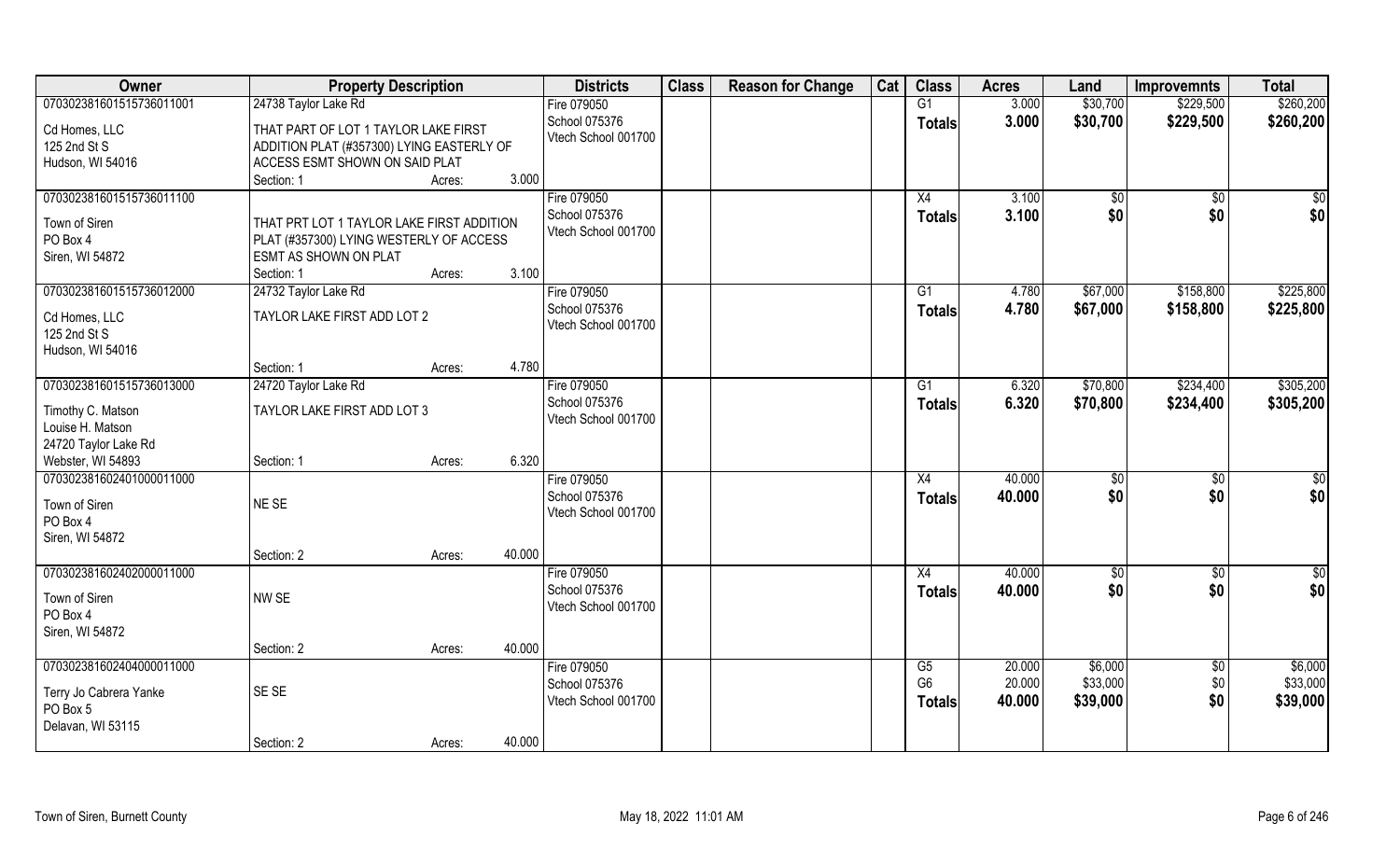| Owner                                                                    | <b>Property Description</b>                                                |        |       | <b>Districts</b>                                    | <b>Class</b> | <b>Reason for Change</b> | Cat | <b>Class</b>                     | <b>Acres</b>   | Land                 | <b>Improvemnts</b>     | <b>Total</b>           |
|--------------------------------------------------------------------------|----------------------------------------------------------------------------|--------|-------|-----------------------------------------------------|--------------|--------------------------|-----|----------------------------------|----------------|----------------------|------------------------|------------------------|
| 070302381602505001011000                                                 | 6201 Polansky Rd                                                           |        |       | Fire 079050                                         |              |                          |     | G1                               | 4.510          | \$22,500             | \$93,400               | \$115,900              |
| Melissa M. Collins<br>92 Labore Ave<br>Little Canada, MN 55117           | GOV LOT 1 EX V 258 P 258, CSM'S V 6 P 162, V 8 PGS<br>114 & 282, V 9 P 207 |        |       | School 075376<br>Vtech School 001700                |              |                          |     | <b>Totals</b>                    | 4.510          | \$22,500             | \$93,400               | \$115,900              |
|                                                                          | Section: 2                                                                 | Acres: | 4.510 |                                                     |              |                          |     |                                  |                |                      |                        |                        |
| 070302381602505001012000<br>Town of Siren<br>PO Box 4<br>Siren, WI 54872 | <b>PCL</b>                                                                 |        |       | Fire 079050<br>School 075376<br>Vtech School 001700 |              |                          |     | X4<br><b>Totals</b>              | 0.001<br>0.001 | \$0<br>\$0           | $\sqrt{$0}$<br>\$0     | \$0<br>\$0             |
|                                                                          | Section: 2                                                                 | Acres: | 0.001 |                                                     |              |                          |     |                                  |                |                      |                        |                        |
| 070302381602505001013000                                                 | 6287 Polansky Rd                                                           |        |       | Fire 079050                                         |              |                          |     | G1                               | 2.270          | \$15,800             | \$101,700              | \$117,500              |
| David Hamilton<br>Stephanie Hamilton<br>6287 Polansky Rd                 | LOT 9 CSM V 6 P 162(#210647) (IN GOV LOTS 1 &<br>2) MAP #1254              |        |       | School 075376<br>Vtech School 001700                |              |                          |     | <b>Totals</b>                    | 2.270          | \$15,800             | \$101,700              | \$117,500              |
| Siren, WI 54872                                                          | Section: 2                                                                 | Acres: | 2.270 |                                                     |              |                          |     |                                  |                |                      |                        |                        |
| 070302381602505001014000                                                 | 6275 Polansky Rd                                                           |        |       | Fire 079050<br>School 075376                        |              |                          |     | G1<br><b>Totals</b>              | 2.320<br>2.320 | \$16,000<br>\$16,000 | \$120,700<br>\$120,700 | \$136,700<br>\$136,700 |
| Frederick J. Gilbertson<br>Connie Gilbertson<br>5901 Three Oaks Ave      | LOT 10 CSM V 6 P 162 (IN GOV LOTS 1& 2)                                    |        |       | Vtech School 001700                                 |              |                          |     |                                  |                |                      |                        |                        |
| Maple Plain, MN 55359                                                    | Section: 2                                                                 | Acres: | 2.320 |                                                     |              |                          |     |                                  |                |                      |                        |                        |
| 070302381602505001015000<br>Gary A. Kannenberg                           | 6261 Polansky Rd<br>LOT 11 CSM#1254 V6 P162 (GOV LOTS 1 & 2)#210647        |        |       | Fire 079050<br>School 075376                        |              |                          |     | G1<br><b>Totals</b>              | 2.380<br>2.380 | \$12,900<br>\$12,900 | \$173,800<br>\$173,800 | \$186,700<br>\$186,700 |
| Juliana M. Kannenberg<br>PO Box 536                                      |                                                                            |        |       | Vtech School 001700                                 |              |                          |     |                                  |                |                      |                        |                        |
| Siren, WI 54872                                                          | Section: 2                                                                 | Acres: | 2.380 |                                                     |              |                          |     |                                  |                |                      |                        |                        |
| 070302381602505001016000                                                 |                                                                            |        |       | Fire 079050                                         |              |                          |     | G1                               | 2.430          | \$7,300              | \$0                    | \$7,300                |
| Gary A. Kannenberg<br>Juliana M. Kannenberg<br>PO Box 536                | LOT 12 CSM#1254 V6 P162 (GOV LOTS 1 & 2)#210647                            |        |       | School 075376<br>Vtech School 001700                |              |                          |     | <b>Totals</b>                    | 2.430          | \$7,300              | \$0                    | \$7,300                |
| Siren, WI 54872                                                          | Section: 2                                                                 | Acres: | 2.430 |                                                     |              |                          |     |                                  |                |                      |                        |                        |
| 070302381602505001017000<br>John F. Hager<br>Mary B. Hager               | LOT 13 CSM V 9 P 207 (IN GOV LOTS 1 & 2)                                   |        |       | Fire 079050<br>School 075376<br>Vtech School 001700 |              |                          |     | $\overline{G1}$<br><b>Totals</b> | 2.060<br>2.060 | \$15,200<br>\$15,200 | $\sqrt{$0}$<br>\$0     | \$15,200<br>\$15,200   |
| 24359 Clam Lake Dr<br>Siren, WI 54872                                    | Section: 2                                                                 | Acres: | 2.060 |                                                     |              |                          |     |                                  |                |                      |                        |                        |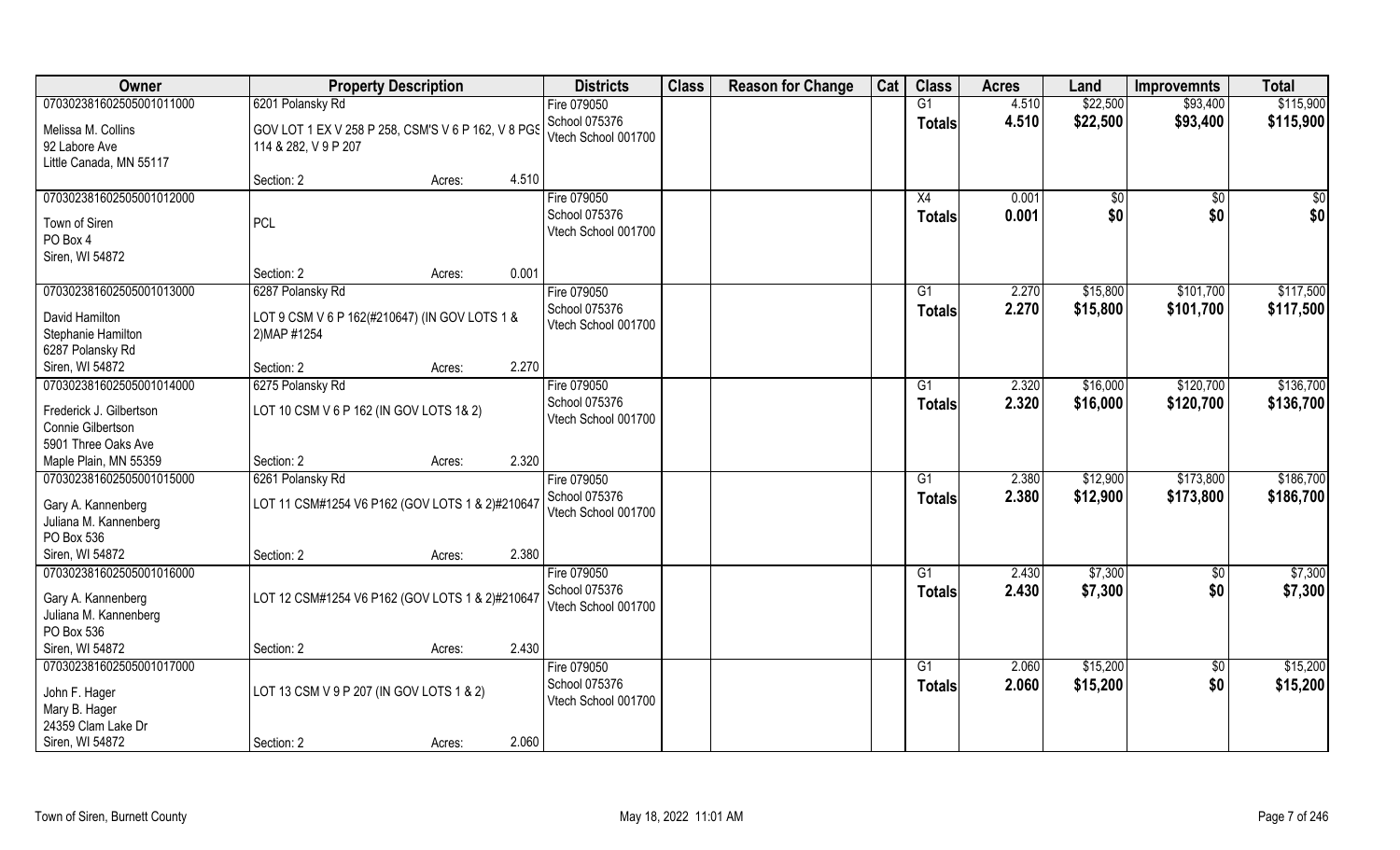| Owner                                   |                                            | <b>Property Description</b> |       | <b>Districts</b>                     | <b>Class</b> | <b>Reason for Change</b> | Cat | <b>Class</b>  | <b>Acres</b> | Land     | <b>Improvemnts</b> | <b>Total</b> |
|-----------------------------------------|--------------------------------------------|-----------------------------|-------|--------------------------------------|--------------|--------------------------|-----|---------------|--------------|----------|--------------------|--------------|
| 070302381602505001018000                |                                            |                             |       | Fire 079050                          |              |                          |     | G1            | 2.000        | \$15,000 | \$0                | \$15,000     |
| Jessica M. Schwendeman<br>6250 Starr Rd | LOT 14 CSM V 9 P 207 (IN GOV LOTS 1 & 2)   |                             |       | School 075376<br>Vtech School 001700 |              |                          |     | <b>Totals</b> | 2.000        | \$15,000 | \$0                | \$15,000     |
| Webster, WI 54893                       |                                            |                             |       |                                      |              |                          |     |               |              |          |                    |              |
|                                         | Section: 2                                 | Acres:                      | 2.000 |                                      |              |                          |     |               |              |          |                    |              |
| 070302381602505001019000                | 6250 Starr Rd                              |                             |       | Fire 079050                          |              |                          |     | G1            | 1.950        | \$14,800 | \$139,600          | \$154,400    |
| Jessica M. Schwendeman                  | LOT 15 CSM#1766 V 9 P 207 (IN GOV LOTS 1 & |                             |       | School 075376                        |              |                          |     | <b>Totals</b> | 1.950        | \$14,800 | \$139,600          | \$154,400    |
| 6250 Starr Rd                           | 2)#233406                                  |                             |       | Vtech School 001700                  |              |                          |     |               |              |          |                    |              |
| Webster, WI 54893                       |                                            |                             |       |                                      |              |                          |     |               |              |          |                    |              |
|                                         | Section: 2                                 | Acres:                      | 1.950 |                                      |              |                          |     |               |              |          |                    |              |
| 070302381602505001020000                | 6242 Starr Rd                              |                             |       | Fire 079050                          | G1           | Revalue                  |     | G1            | 1.900        | \$14,600 | \$95,600           | \$110,200    |
| Michael A. Mattison                     | LOT 16 CSM V 9 P 207 (IN GOV LOTS 1 & 2)   |                             |       | School 075376                        |              |                          |     | <b>Totals</b> | 1.900        | \$14,600 | \$95,600           | \$110,200    |
| Luann L. Mattison                       |                                            |                             |       | Vtech School 001700                  |              |                          |     |               |              |          |                    |              |
| 6242 Starr Rd                           |                                            |                             |       |                                      |              |                          |     |               |              |          |                    |              |
| Webster, WI 54893                       | Section: 2                                 | Acres:                      | 1.900 |                                      |              |                          |     |               |              |          |                    |              |
| 070302381602505001021100                | 6232 Starr Rd                              |                             |       | Fire 079050                          |              |                          |     | G1            | 1.200        | \$11,800 | \$0                | \$11,800     |
| Susan Armstrong                         | LOT 1 CSM V22 P289 (#393609) (G0V LOT 1)   |                             |       | School 075376                        |              |                          |     | <b>Totals</b> | 1.200        | \$11,800 | \$0                | \$11,800     |
| PO Box 102                              |                                            |                             |       | Vtech School 001700                  |              |                          |     |               |              |          |                    |              |
| Webster, WI 54893                       |                                            |                             |       |                                      |              |                          |     |               |              |          |                    |              |
|                                         | Section: 2                                 | Acres:                      | 1.200 |                                      |              |                          |     |               |              |          |                    |              |
| 070302381602505001021200                | 6222 Starr Rd                              |                             |       | Fire 079050                          |              |                          |     | G1            | 1.280        | \$12,100 | \$137,100          | \$149,200    |
| Larry Leef                              | LOT 2 CSM V22 P289 (#393609) (G0V LOT 1)   |                             |       | School 075376                        |              |                          |     | <b>Totals</b> | 1.280        | \$12,100 | \$137,100          | \$149,200    |
| 6222 Starr Rd                           |                                            |                             |       | Vtech School 001700                  |              |                          |     |               |              |          |                    |              |
| Webster, WI 54893-8959                  |                                            |                             |       |                                      |              |                          |     |               |              |          |                    |              |
|                                         | Section: 2                                 | Acres:                      | 1.280 |                                      |              |                          |     |               |              |          |                    |              |
| 070302381602505001021300                | Starr Rd                                   |                             |       | Fire 079050                          |              |                          |     | G1            | 1.430        | \$12,700 | $\overline{50}$    | \$12,700     |
| Larry Leef                              | LOT 3 CSM V22 P289 (#393609) (G0V LOT 1)   |                             |       | School 075376                        |              |                          |     | <b>Totals</b> | 1.430        | \$12,700 | \$0                | \$12,700     |
| 6222 Starr Rd                           |                                            |                             |       | Vtech School 001700                  |              |                          |     |               |              |          |                    |              |
| Webster, WI 54893-8959                  |                                            |                             |       |                                      |              |                          |     |               |              |          |                    |              |
|                                         | Section: 2                                 | Acres:                      | 1.430 |                                      |              |                          |     |               |              |          |                    |              |
| 070302381602505001022000                | 6285 Starr Rd                              |                             |       | Fire 079050                          |              |                          |     | G1            | 2.140        | \$15,400 | \$72,400           | \$87,800     |
| Edward H. Smythe                        | LOT 23 CSM V 8 P 114 (IN GOV LOTS 1 & 2)   |                             |       | School 075376                        |              |                          |     | <b>Totals</b> | 2.140        | \$15,400 | \$72,400           | \$87,800     |
| 6285 Starr Rd                           |                                            |                             |       | Vtech School 001700                  |              |                          |     |               |              |          |                    |              |
| Webster, WI 54893                       |                                            |                             |       |                                      |              |                          |     |               |              |          |                    |              |
|                                         | Section: 2                                 | Acres:                      | 2.140 |                                      |              |                          |     |               |              |          |                    |              |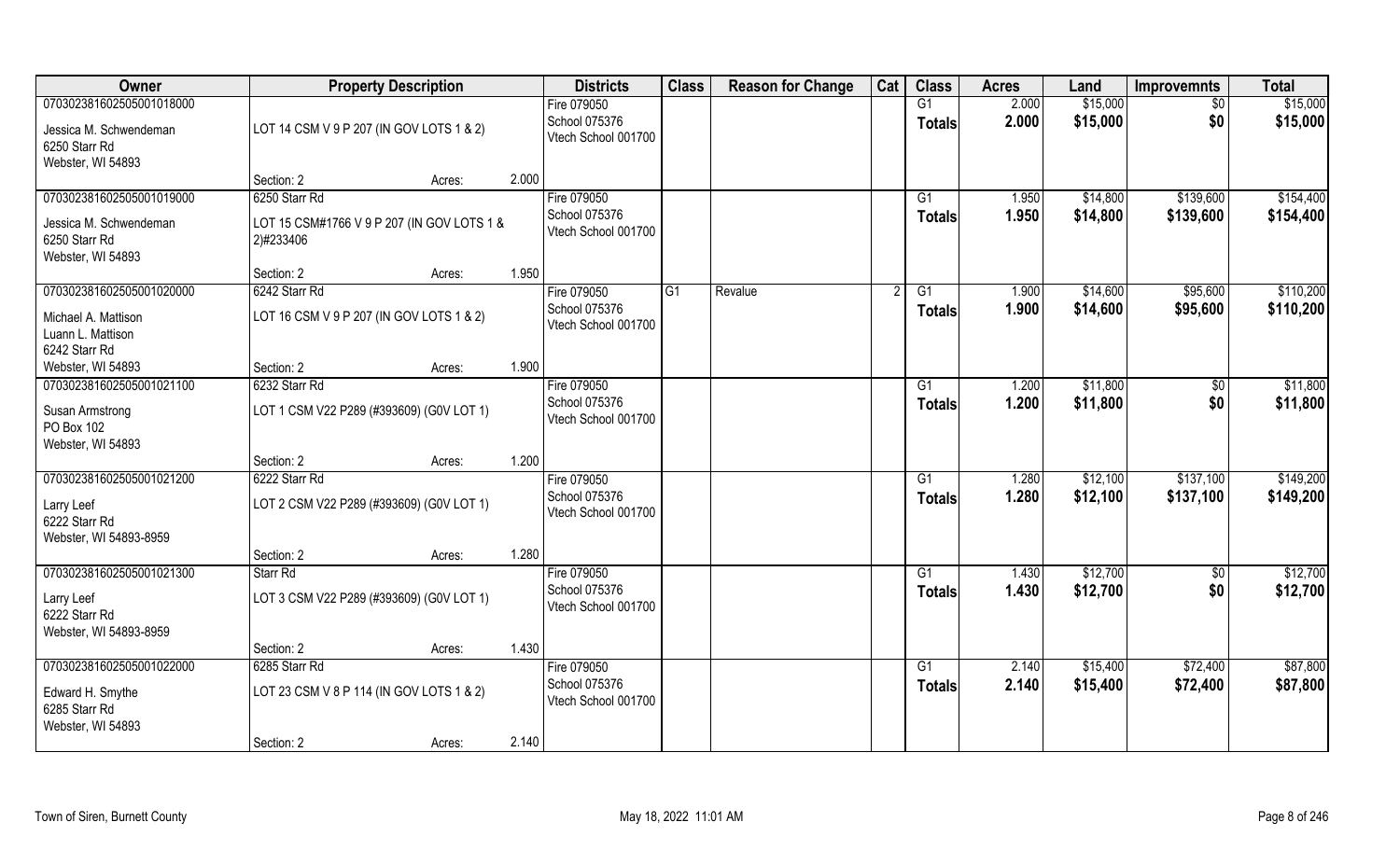| Owner                                                                                 |                                                           | <b>Property Description</b> |       | <b>Districts</b>                                    | <b>Class</b> | <b>Reason for Change</b> | Cat | <b>Class</b>        | <b>Acres</b>   | Land                 | <b>Improvemnts</b>     | <b>Total</b>           |
|---------------------------------------------------------------------------------------|-----------------------------------------------------------|-----------------------------|-------|-----------------------------------------------------|--------------|--------------------------|-----|---------------------|----------------|----------------------|------------------------|------------------------|
| 070302381602505001023000<br>Edward H. Smythe<br>6285 Starr Rd<br>Webster, WI 54893    | LOT 24 CSM V 8 P 114 (IN GOV LOTS 1 & 2)                  |                             |       | Fire 079050<br>School 075376<br>Vtech School 001700 |              |                          |     | G1<br><b>Totals</b> | 2.140<br>2.140 | \$15,400<br>\$15,400 | $\sqrt{6}$<br>\$0      | \$15,400<br>\$15,400   |
|                                                                                       | Section: 2                                                | Acres:                      | 2.140 |                                                     |              |                          |     |                     |                |                      |                        |                        |
| 070302381602505001024000<br>Dillion L. Tuynman<br>Alison M. Tuynman<br>6265 Starr Rd  | 6265 Starr Rd<br>LOT 25 CSM V 8 P 114 (IN GOV LOTS 1 & 2) |                             |       | Fire 079050<br>School 075376<br>Vtech School 001700 |              |                          |     | G1<br><b>Totals</b> | 2.140<br>2.140 | \$15,400<br>\$15,400 | \$127,900<br>\$127,900 | \$143,300<br>\$143,300 |
| Webster, WI 54893                                                                     | Section: 2                                                | Acres:                      | 2.140 |                                                     |              |                          |     |                     |                |                      |                        |                        |
| 070302381602505001025000<br>Shawn Wothe<br>1616 Stickney Ave<br>S, ST PAUL            | 6243 Starr Rd<br>LOT 26 CSM V 8 P 114 (IN GOV LOTS 1 & 2) |                             |       | Fire 079050<br>School 075376<br>Vtech School 001700 |              |                          |     | G1<br><b>Totals</b> | 2.140<br>2.140 | \$15,400<br>\$15,400 | \$2,500<br>\$2,500     | \$17,900<br>\$17,900   |
|                                                                                       | Section: 2                                                | Acres:                      | 2.140 |                                                     |              |                          |     |                     |                |                      |                        |                        |
| 070302381602505001026000                                                              | Starr Rd                                                  |                             |       | Fire 079050                                         |              |                          |     | G1                  | 2.190          | \$15,600             | \$0                    | \$15,600               |
| Shawn Wothe<br>1616 Stickney Ave<br>S, ST PAUL                                        | LOT 27 CSM#1647 V 8 P 282 (GOV LOT 1)#226726              |                             |       | School 075376<br>Vtech School 001700                |              |                          |     | <b>Totals</b>       | 2.190          | \$15,600             | \$0                    | \$15,600               |
|                                                                                       | Section: 2                                                | Acres:                      | 2.190 |                                                     |              |                          |     |                     |                |                      |                        |                        |
| 070302381602505001027000<br>David Weller<br><b>Shirley Weller</b><br>8410 Hwy 19 Blvd | 6215 Starr Rd<br>LOT 28 CSM V 8 P 282 (IN GOV LOT 1)      |                             |       | Fire 079050<br>School 075376<br>Vtech School 001700 |              |                          |     | G1<br><b>Totals</b> | 2.190<br>2.190 | \$15,600<br>\$15,600 | \$17,200<br>\$17,200   | \$32,800<br>\$32,800   |
| Cannon Falls, MN 55009<br>070302381602505002011000                                    | Section: 2                                                | Acres:                      | 2.190 | Fire 079050                                         |              |                          |     | G1                  | 2.070          | \$15,200             |                        | \$15,200               |
| Bruce J. Maurer<br>24792 Clam Lake Dr<br>Siren, WI 54872                              | LOT 1 CSM V 5 P 253 (LOCATED IN GOV LOT 2)                |                             |       | School 075376<br>Vtech School 001700                |              |                          |     | <b>Totals</b>       | 2.070          | \$15,200             | $\overline{50}$<br>\$0 | \$15,200               |
|                                                                                       | Section: 2                                                | Acres:                      | 2.070 |                                                     |              |                          |     |                     |                |                      |                        |                        |
| 070302381602505002012000                                                              | 6349 Polansky Rd                                          |                             |       | Fire 079050                                         |              |                          |     | $\overline{G1}$     | 2.040          | \$15,100             | \$123,200              | \$138,300              |
| Bruce J. Maurer<br>24792 Clam Lake Dr<br>Siren, WI 54872                              | LOT 2 CSM V 5 P 253 (IN GOV LOT 2)                        |                             |       | School 075376<br>Vtech School 001700                |              |                          |     | <b>Totals</b>       | 2.040          | \$15,100             | \$123,200              | \$138,300              |
|                                                                                       | Section: 2                                                | Acres:                      | 2.040 |                                                     |              |                          |     |                     |                |                      |                        |                        |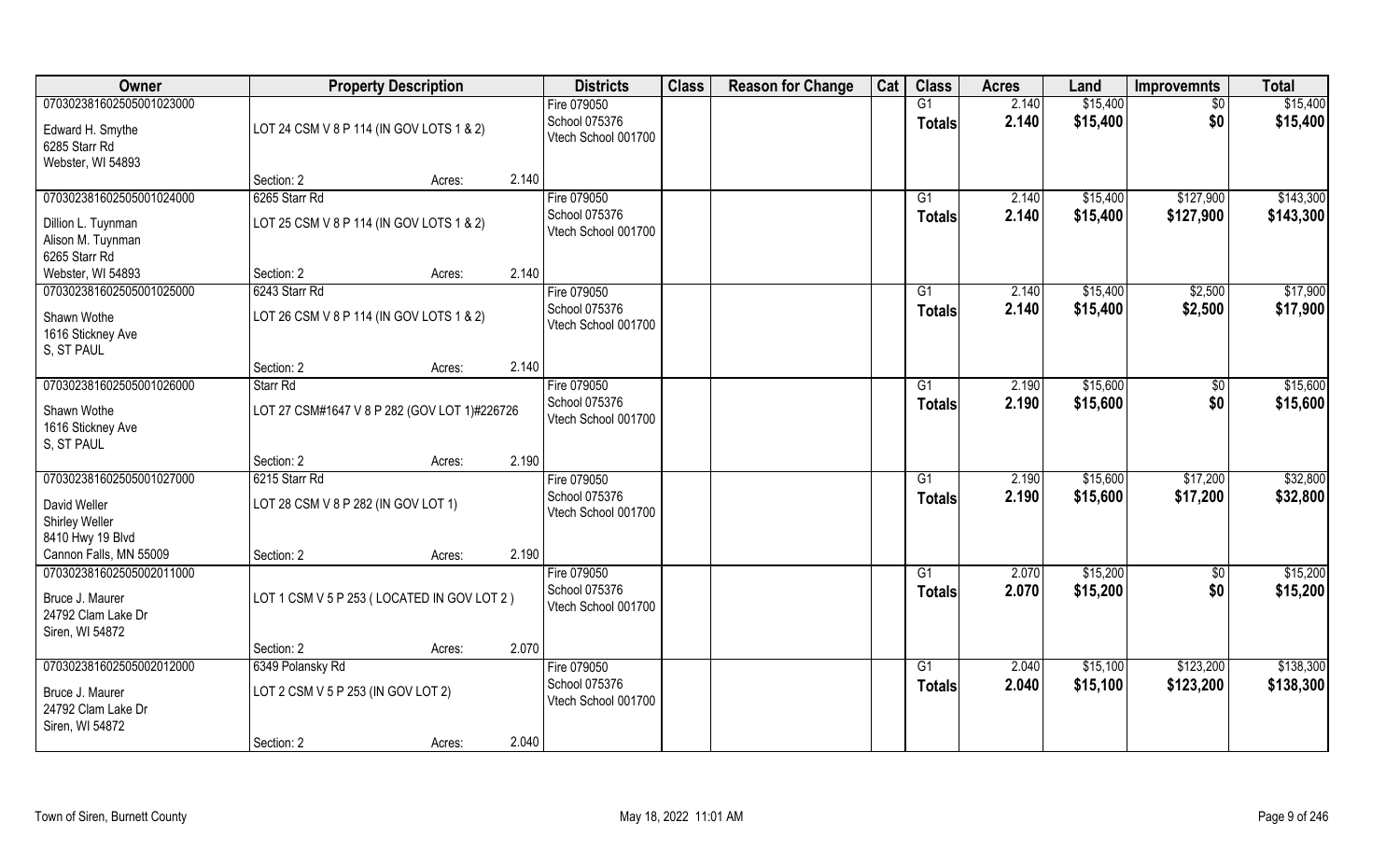| Owner                                                    |                                    | <b>Property Description</b> |       | <b>Districts</b>                     | <b>Class</b> | <b>Reason for Change</b> | Cat | <b>Class</b>        | <b>Acres</b>   | Land                 | <b>Improvemnts</b>   | <b>Total</b>         |
|----------------------------------------------------------|------------------------------------|-----------------------------|-------|--------------------------------------|--------------|--------------------------|-----|---------------------|----------------|----------------------|----------------------|----------------------|
| 070302381602505002013000                                 |                                    |                             |       | Fire 079050                          |              |                          |     | G1                  | 2.000          | \$15,000             | \$0                  | \$15,000             |
| Bruce J. Maurer<br>24792 Clam Lake Dr<br>Siren, WI 54872 | LOT 3 CSM V 5 P 253 (IN GOV LOT 2) |                             |       | School 075376<br>Vtech School 001700 |              |                          |     | <b>Totals</b>       | 2.000          | \$15,000             | \$0                  | \$15,000             |
|                                                          | Section: 2                         | Acres:                      | 2.000 |                                      |              |                          |     |                     |                |                      |                      |                      |
| 070302381602505002014000                                 | 6325 Polansky Rd                   |                             |       | Fire 079050<br>School 075376         |              |                          |     | G1<br><b>Totals</b> | 2.000<br>2.000 | \$15,000<br>\$15,000 | \$60,200<br>\$60,200 | \$75,200<br>\$75,200 |
| Randall Brockman                                         | LOT 4 CSM V 5 P 253 (IN GOV LOT 2) |                             |       | Vtech School 001700                  |              |                          |     |                     |                |                      |                      |                      |
| Denise Brockman<br>20500 Fischer Ave                     |                                    |                             |       |                                      |              |                          |     |                     |                |                      |                      |                      |
| Hastings, MN 55033                                       | Section: 2                         | Acres:                      | 2.000 |                                      |              |                          |     |                     |                |                      |                      |                      |
| 070302381602505002015000                                 |                                    |                             |       | Fire 079050                          |              |                          |     | G1                  | 2.080          | \$15,200             | \$0                  | \$15,200             |
| David Woodman                                            | LOT 5 CSM V 5 P 254 (IN GOV LOT 2) |                             |       | School 075376<br>Vtech School 001700 |              |                          |     | <b>Totals</b>       | 2.080          | \$15,200             | \$0                  | \$15,200             |
| Tracy Woodman                                            |                                    |                             |       |                                      |              |                          |     |                     |                |                      |                      |                      |
| 6356 Starr Rd                                            |                                    |                             | 2.080 |                                      |              |                          |     |                     |                |                      |                      |                      |
| Webster, WI 54893<br>070302381602505002016000            | Section: 2<br>6356 Starr Rd        | Acres:                      |       | Fire 079050                          |              |                          |     | G1                  | 2.080          | \$15,200             | \$128,900            | \$144,100            |
|                                                          |                                    |                             |       | School 075376                        |              |                          |     | <b>Totals</b>       | 2.080          | \$15,200             | \$128,900            | \$144,100            |
| David Woodman<br>Tracy Woodman                           | LOT 6 CSM V 5 P 254 (IN GOV LOT 2) |                             |       | Vtech School 001700                  |              |                          |     |                     |                |                      |                      |                      |
| 6356 Starr Rd                                            |                                    |                             |       |                                      |              |                          |     |                     |                |                      |                      |                      |
| Webster, WI 54893                                        | Section: 2                         | Acres:                      | 2.080 |                                      |              |                          |     |                     |                |                      |                      |                      |
| 070302381602505002017000                                 |                                    |                             |       | Fire 079050<br>School 075376         |              |                          |     | G1                  | 2.080          | \$15,200             | \$0                  | \$15,200             |
| Richard M. Babyar                                        | LOT 7 CSM V 5 P 254 (IN GOV LOT 2) |                             |       | Vtech School 001700                  |              |                          |     | <b>Totals</b>       | 2.080          | \$15,200             | \$0                  | \$15,200             |
| 270 South St                                             |                                    |                             |       |                                      |              |                          |     |                     |                |                      |                      |                      |
| Elmhurst, IL 60126                                       |                                    |                             |       |                                      |              |                          |     |                     |                |                      |                      |                      |
|                                                          | Section: 2                         | Acres:                      | 2.080 |                                      |              |                          |     |                     |                |                      |                      |                      |
| 070302381602505002018000                                 | 6316 Starr Rd                      |                             |       | Fire 079050<br>School 075376         |              |                          |     | G1                  | 2.080          | \$15,200             | \$127,500            | \$142,700            |
| James B. Nyman<br>6316 Starr Rd                          | LOT 8 CSM V 5 P 254 (IN GOV LOT 2) |                             |       | Vtech School 001700                  |              |                          |     | <b>Totals</b>       | 2.080          | \$15,200             | \$127,500            | \$142,700            |
| Webster, WI 54893                                        |                                    |                             |       |                                      |              |                          |     |                     |                |                      |                      |                      |
|                                                          | Section: 2                         | Acres:                      | 2.080 |                                      |              |                          |     |                     |                |                      |                      |                      |
| 070302381602505002019000                                 | 6379 Starr Rd                      |                             |       | Fire 079050                          |              |                          |     | $\overline{G1}$     | 2.140          | \$15,400             | \$137,900            | \$153,300            |
| Bert E. Lund Jr<br>6379 Starr Rd                         | LOT 19 CSM V 8 P 58 (IN GOV LOT 2) |                             |       | School 075376<br>Vtech School 001700 |              |                          |     | <b>Totals</b>       | 2.140          | \$15,400             | \$137,900            | \$153,300            |
| Siren, WI 54872                                          | Section: 2                         | Acres:                      | 2.140 |                                      |              |                          |     |                     |                |                      |                      |                      |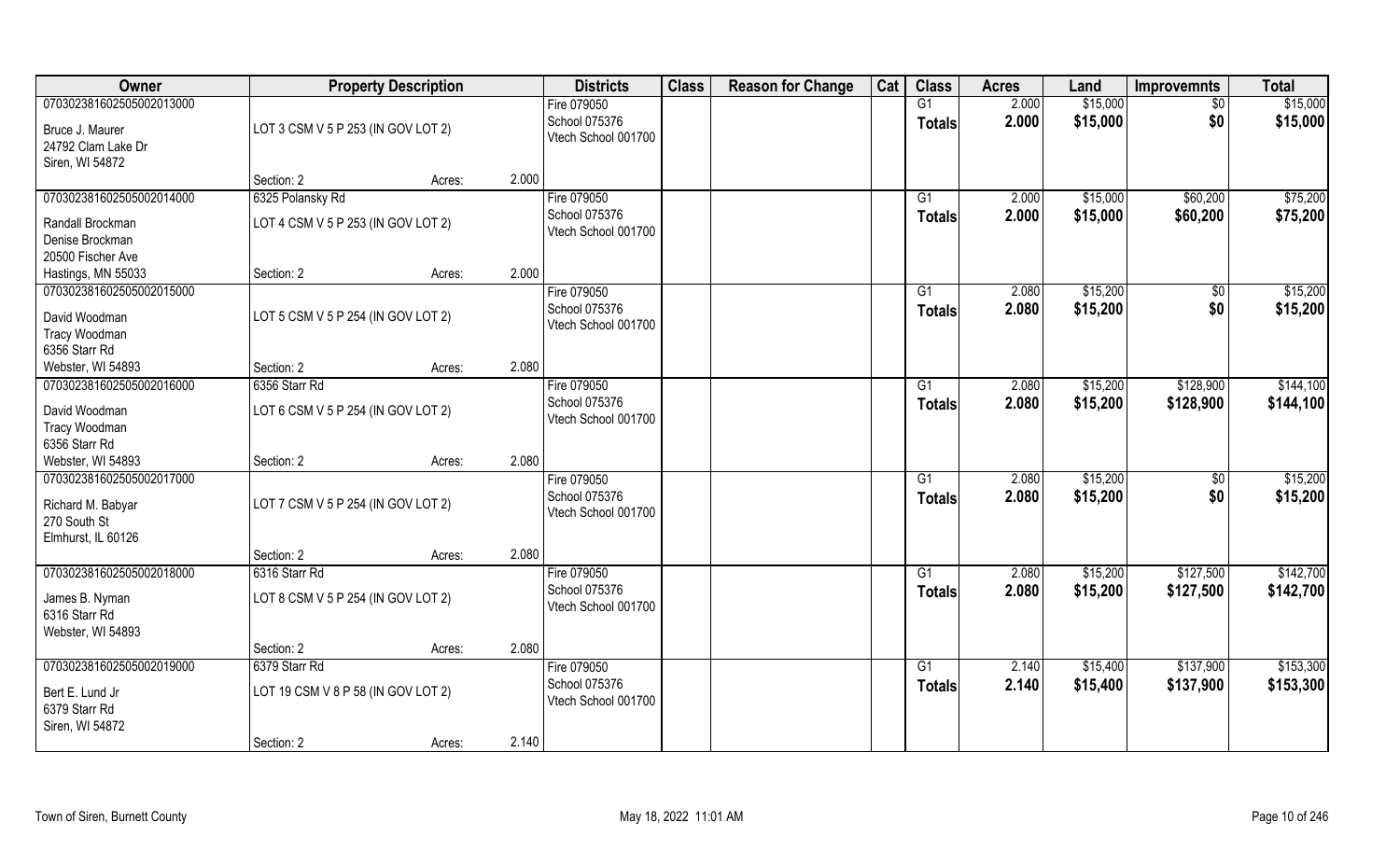| Owner                                                                                 |                                                                | <b>Property Description</b> |       | <b>Districts</b>                                    | <b>Class</b> | <b>Reason for Change</b> | Cat | <b>Class</b>                     | <b>Acres</b>   | Land                 | <b>Improvemnts</b>     | <b>Total</b>           |
|---------------------------------------------------------------------------------------|----------------------------------------------------------------|-----------------------------|-------|-----------------------------------------------------|--------------|--------------------------|-----|----------------------------------|----------------|----------------------|------------------------|------------------------|
| 070302381602505002020000                                                              |                                                                |                             |       | Fire 079050                                         |              |                          |     | G1                               | 2.140          | \$15,400             | $\sqrt{50}$            | \$15,400               |
| Bert E. Lund Jr<br>6379 Starr Rd<br>Siren, WI 54872                                   | LOT 20 CSM V 8 P 58 (IN GOV LOT 2)                             |                             |       | School 075376<br>Vtech School 001700                |              |                          |     | <b>Totals</b>                    | 2.140          | \$15,400             | \$0                    | \$15,400               |
|                                                                                       | Section: 2                                                     | Acres:                      | 2.140 |                                                     |              |                          |     |                                  |                |                      |                        |                        |
| 070302381602505002021000<br>Zachary F. Shostedt<br>Shannon M. Shostedt<br>6521 262 St | LOT 21 CSM#1544 V 8 P 58 (IN GOV LOT 2) (#222496)              |                             |       | Fire 079050<br>School 075376<br>Vtech School 001700 |              |                          |     | G1<br>Totals                     | 2.140<br>2.140 | \$15,400<br>\$15,400 | $\overline{50}$<br>\$0 | \$15,400<br>\$15,400   |
| Wyoming, MN 55092                                                                     | Section: 2                                                     | Acres:                      | 2.140 |                                                     |              |                          |     |                                  |                |                      |                        |                        |
| 070302381602505002022000                                                              | 6307 Starr Rd                                                  |                             |       | Fire 079050                                         |              |                          |     | G1                               | 2.140          | \$15,400             | \$0                    | \$15,400               |
| Dan Staples<br>Sandra Staples<br>6370 Polansky Rd                                     | LOT 22 CSM V 8 P 58 (IN GOV LOT 2)                             |                             |       | School 075376<br>Vtech School 001700                |              |                          |     | <b>Totals</b>                    | 2.140          | \$15,400             | \$0                    | \$15,400               |
| Siren, WI 54872                                                                       | Section: 2                                                     | Acres:                      | 2.140 |                                                     |              |                          |     |                                  |                |                      |                        |                        |
| 070302381602505003011000                                                              | 6487 Polansky Rd                                               |                             |       | Fire 079050                                         |              |                          |     | G1                               | 7.030          | \$27,200             | \$142,100              | \$169,300              |
| Gail Nelson O'Shell<br>6487 Polansky Rd<br>Siren, WI 54872                            | LOT 1 CSM V 6 P 70(#208462) (IN GOV LOT 3) MAP<br>#1204        |                             |       | School 075376<br>Vtech School 001700                |              |                          |     | Totals                           | 7.030          | \$27,200             | \$142,100              | \$169,300              |
|                                                                                       | Section: 2                                                     | Acres:                      | 7.030 |                                                     |              |                          |     |                                  |                |                      |                        |                        |
| 070302381602505003012000<br>Ralph Zuech<br>Marlette M. Zuech<br>3540 Hillsboro Ct N   | LOT 1 CSM#453 V 2 P 165 EX N 1/2(GOV LOT<br>3)#174130          |                             |       | Fire 079050<br>School 075376<br>Vtech School 001700 |              |                          |     | $\overline{G1}$<br><b>Totals</b> | 0.350<br>0.350 | \$3,900<br>\$3,900   | $\overline{50}$<br>\$0 | \$3,900<br>\$3,900     |
| New Hope, MN 55427-1753                                                               | Section: 2                                                     | Acres:                      | 0.350 |                                                     |              |                          |     |                                  |                |                      |                        |                        |
| 070302381602505003013000<br>Ralph Zuech<br>Marlette M. Zuech<br>3540 Hillsboro Ct N   | 24780 Clam Lake Dr<br>LOT 2 CSM#453 V2 P165 (GOV LOT 3)#174130 |                             |       | Fire 079050<br>School 075376<br>Vtech School 001700 |              |                          |     | G1<br><b>Totals</b>              | 0.700<br>0.700 | \$7,700<br>\$7,700   | \$92,700<br>\$92,700   | \$100,400<br>\$100,400 |
| New Hope, MN 55427-1753                                                               | Section: 2                                                     | Acres:                      | 0.700 |                                                     |              |                          |     |                                  |                |                      |                        |                        |
| 070302381602505003014000                                                              | 24770 Clam Lake Dr                                             |                             |       | Fire 079050                                         |              |                          |     | $\overline{G1}$                  | 3.450          | \$19,400             | \$76,400               | \$95,800               |
| Beth Ann Mcdowell<br>1389 Berry Ridge Rd Apt 201<br>Eagan, MN 55123-1454              | LOT 1 CSM VOL 6 P 93 (IN GOV LOT 3)                            |                             |       | School 075376<br>Vtech School 001700                |              |                          |     | <b>Totals</b>                    | 3.450          | \$19,400             | \$76,400               | \$95,800               |
|                                                                                       | Section: 2                                                     | Acres:                      | 3.450 |                                                     |              |                          |     |                                  |                |                      |                        |                        |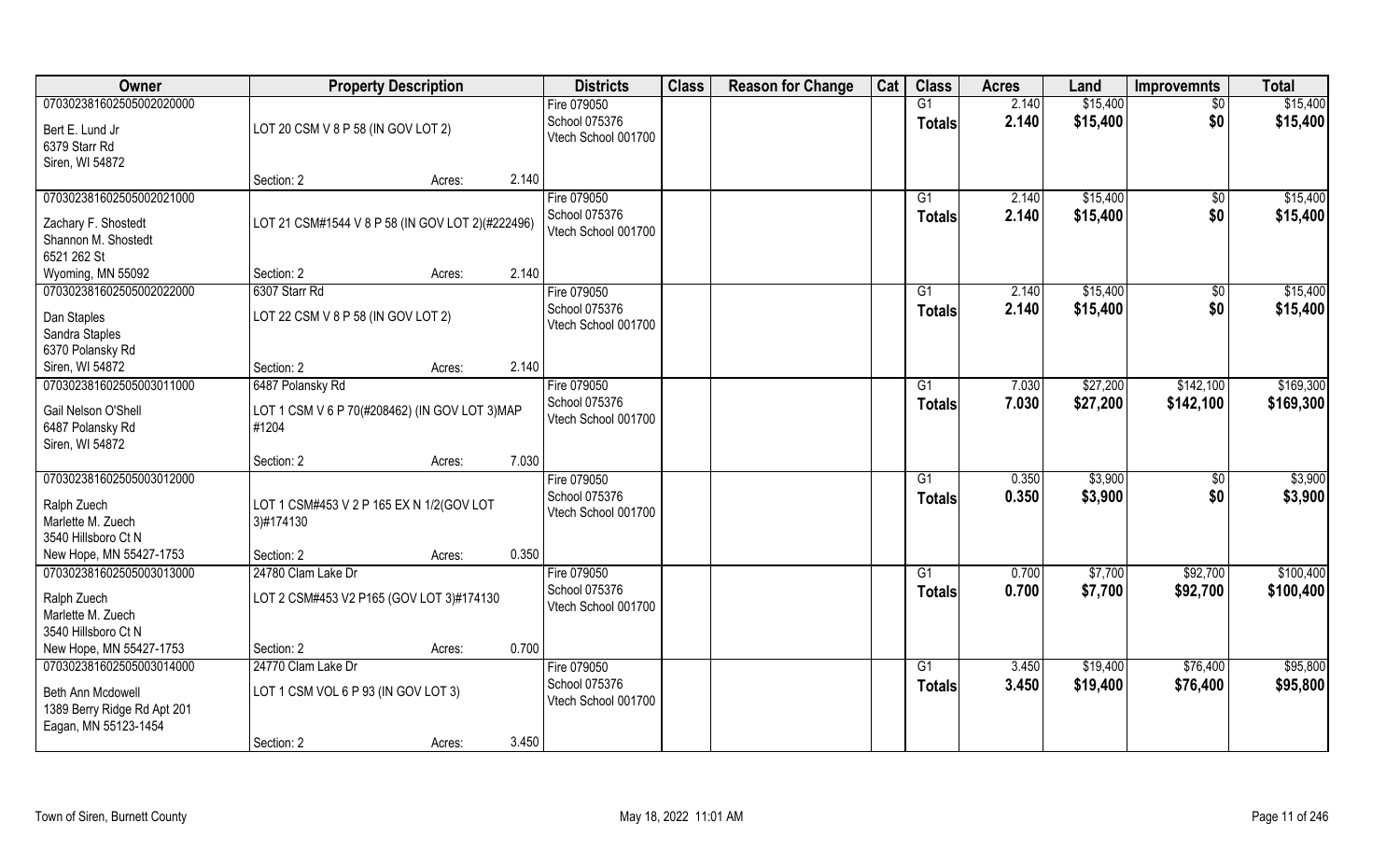| Owner                                                                                                      | <b>Property Description</b>                                                                                                                                                                                | <b>Districts</b>                                    | <b>Class</b> | <b>Reason for Change</b> | Cat | <b>Class</b>                     | <b>Acres</b>   | Land                 | <b>Improvemnts</b>     | <b>Total</b>           |
|------------------------------------------------------------------------------------------------------------|------------------------------------------------------------------------------------------------------------------------------------------------------------------------------------------------------------|-----------------------------------------------------|--------------|--------------------------|-----|----------------------------------|----------------|----------------------|------------------------|------------------------|
| 070302381602505003015000                                                                                   | 24758 Clam Lake Rd                                                                                                                                                                                         | Fire 079050                                         |              |                          |     | G1                               | 1.720          | \$13,900             | \$87,400               | \$101,300              |
| Len Fischer<br>24758 Clam Lake Dr<br>Siren, WI 54872                                                       | LOT 2 CSM V 6 P 93 (IN GOV LOTS 3, 4 & 5)                                                                                                                                                                  | School 075376<br>Vtech School 001700                |              |                          |     | <b>Totals</b>                    | 1.720          | \$13,900             | \$87,400               | \$101,300              |
|                                                                                                            | 1.720<br>Section: 2<br>Acres:                                                                                                                                                                              |                                                     |              |                          |     |                                  |                |                      |                        |                        |
| 070302381602505003016000<br>Jack H. Taylor<br>24740 Clam Lake Dr<br>Siren, WI 54872                        | 24740 Clam Lake Dr<br>LOT 1 CSM V18 P248 (#348948) (PRT CSM V6<br>P93-GOV LOTS 3 & 4)                                                                                                                      | Fire 079050<br>School 075376<br>Vtech School 001700 |              |                          |     | G <sub>1</sub><br><b>Totals</b>  | 2.330<br>2.330 | \$16,000<br>\$16,000 | \$87,200<br>\$87,200   | \$103,200<br>\$103,200 |
|                                                                                                            | 2.330<br>Section: 2<br>Acres:                                                                                                                                                                              |                                                     |              |                          |     |                                  |                |                      |                        |                        |
| 070302381602505003017000<br>Jesse Tober<br>Janet Tober<br>24722 Clam Lake Dr                               | 24722 Clam Lake Dr<br>LOT 2 CSM V18 P248 (#348948) (PRT CSM V6<br>P93-GOV LOTS 3,4 & 5)MAP #3684                                                                                                           | Fire 079050<br>School 075376<br>Vtech School 001700 |              |                          |     | G1<br><b>Totals</b>              | 7.510<br>7.510 | \$28,000<br>\$28,000 | \$108,500<br>\$108,500 | \$136,500<br>\$136,500 |
| Siren, WI 54872                                                                                            | 7.510<br>Section: 2<br>Acres:                                                                                                                                                                              |                                                     |              |                          |     |                                  |                |                      |                        |                        |
| 070302381602505003018000<br>Siren Lions Club<br>PO Box 464<br>Siren, WI 54872                              | 6433 Polansky Rd<br>PCL GOV LOT 3 COM AT NE COR LOT 1 CSM V 6 P<br>93, TH S 2 DEG 38'35 E 441.23 TH N 86 DEG 46'11 E<br>412.08' TH N TO PT LYG N 86 DEG 46'11 E 478.08 OF<br>4.000<br>Section: 2<br>Acres: | Fire 079050<br>School 075376<br>Vtech School 001700 |              |                          |     | G1<br><b>Totals</b>              | 4.000<br>4.000 | \$21,000<br>\$21,000 | \$28,700<br>\$28,700   | \$49,700<br>\$49,700   |
| 070302381602505003019000<br>Emily Jean Nehring<br>6389 Polansky Rd<br>Siren, WI 54872                      | 6389 Polansky Rd<br>LOT 1 CSM#1125 V5 P271 (IN GOV LOT 3)#206154<br>Section: 2<br>2.000<br>Acres:                                                                                                          | Fire 079050<br>School 075376<br>Vtech School 001700 |              |                          |     | G1<br><b>Totals</b>              | 2.000<br>2.000 | \$15,000<br>\$15,000 | \$165,700<br>\$165,700 | \$180,700<br>\$180,700 |
| 070302381602505003020000<br>Zachary F. Shostedt<br>Shannon M. Shostedt<br>6521 262 St<br>Wyoming, MN 55092 | 6429 Starr Rd<br>LOT 2 CSM V 5 P 271 (IN GOV LOT 3)<br>2.000<br>Section: 2<br>Acres:                                                                                                                       | Fire 079050<br>School 075376<br>Vtech School 001700 |              |                          |     | $\overline{G1}$<br><b>Totals</b> | 2.000<br>2.000 | \$15,000<br>\$15,000 | \$124,200<br>\$124,200 | \$139,200<br>\$139,200 |
| 070302381602505003021000<br>Zachary F. Shostedt<br>Shannon M. Shostedt<br>6521 262 St<br>Wyoming, MN 55092 | Comb Parcel<br>LOT 3 & 4 CSM#1125 V 5 P 271 (IN GOV LOT 3)<br>(H206154)<br>4.000<br>Section: 2<br>Acres:                                                                                                   | Fire 079050<br>School 075376<br>Vtech School 001700 |              |                          |     | G1<br><b>Totals</b>              | 4.000<br>4.000 | \$21,000<br>\$21,000 | $\overline{50}$<br>\$0 | \$21,000<br>\$21,000   |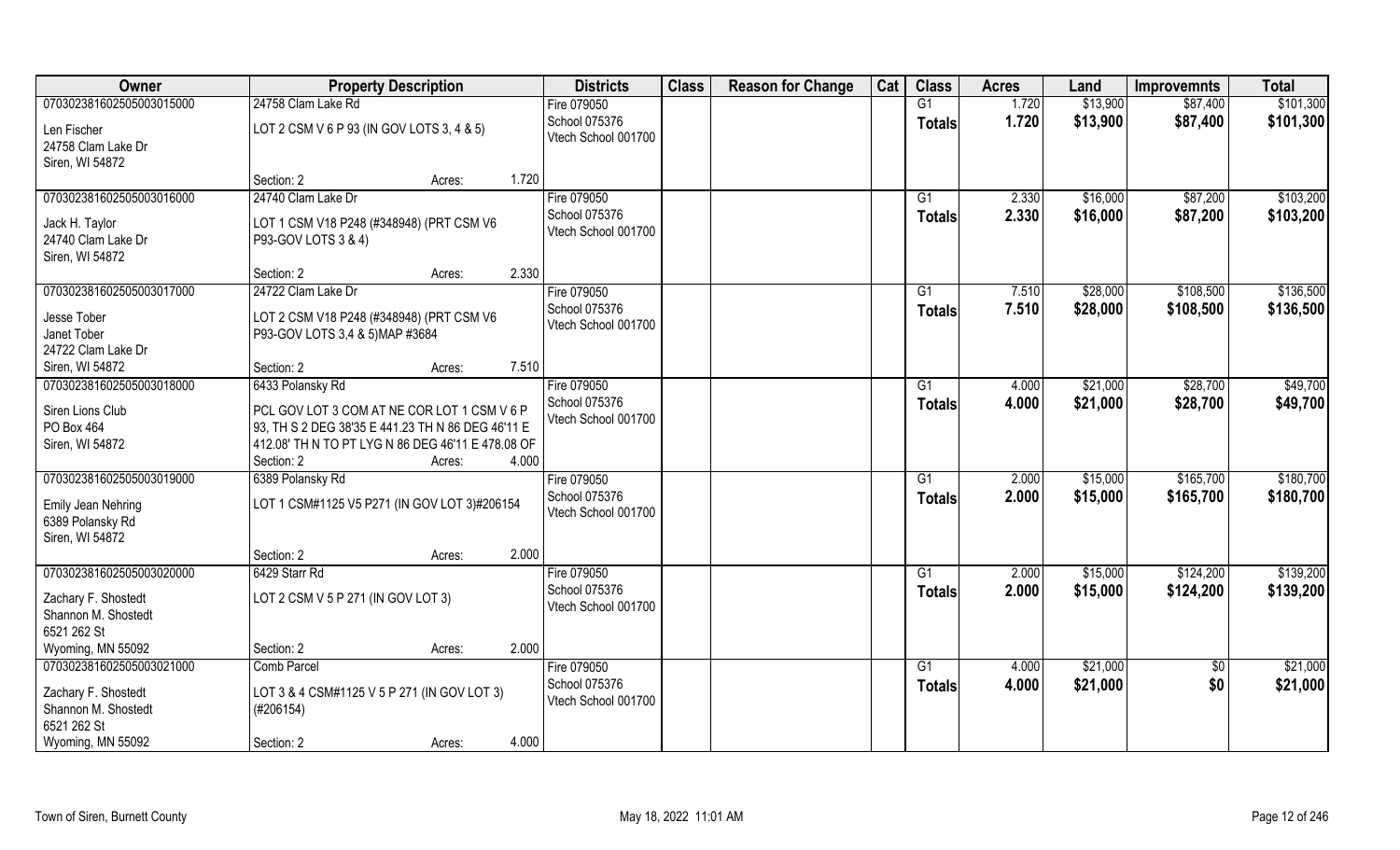| Owner                                         | <b>Property Description</b>                                  |        |       | <b>Districts</b>                     | <b>Class</b> | <b>Reason for Change</b> | Cat | <b>Class</b>  | <b>Acres</b> | Land      | <b>Improvemnts</b> | <b>Total</b> |
|-----------------------------------------------|--------------------------------------------------------------|--------|-------|--------------------------------------|--------------|--------------------------|-----|---------------|--------------|-----------|--------------------|--------------|
| 070302381602505003022100                      |                                                              |        |       | Fire 079050                          |              |                          |     | G1            | 9.130        | \$23,000  | \$0                | \$23,000     |
| Gary W & Bonnie M Shostedt Joint              | LOTS 5, 6, 7, 8 CSM #1126 V5 P 272 (#206155)& PCL            |        |       | School 075376                        |              |                          |     | <b>Totals</b> | 9.130        | \$23,000  | \$0                | \$23,000     |
| Revocable Trust Dtd Fe                        | DESC#418019 (D-1953) GL 3                                    |        |       | Vtech School 001700                  |              |                          |     |               |              |           |                    |              |
| 6063 Fuller Cir                               |                                                              |        |       |                                      |              |                          |     |               |              |           |                    |              |
| Wyoming, MN 55092                             | Section: 2                                                   | Acres: | 9.130 |                                      |              |                          |     |               |              |           |                    |              |
| 070302381602505003023000                      | 24743 Clam Lake Rd                                           |        |       | Fire 079050                          |              |                          |     | G1            | 0.950        | \$118,000 | \$16,900           | \$134,900    |
| Beryl E. Becker                               | LOT 2 CSM V 16 P 86 (FRMLY PRT CSM V 15 P 250-               |        |       | Clam Lake - 078020                   |              |                          |     | <b>Totals</b> | 0.950        | \$118,000 | \$16,900           | \$134,900    |
| Janice K. Becker                              | GOV LOT 3)                                                   |        |       | School 075376                        |              |                          |     |               |              |           |                    |              |
| PO Box 259                                    |                                                              |        |       | Vtech School 001700                  |              |                          |     |               |              |           |                    |              |
| Lamoille, IL 61330                            | Section: 2                                                   | Acres: | 0.950 |                                      |              |                          |     |               |              |           |                    |              |
| 070302381602505003024000                      | 24749 Clam Lake Rd                                           |        |       | Fire 079050                          |              |                          |     | G1            | 0.630        | \$90,500  | \$16,900           | \$107,400    |
|                                               |                                                              |        |       | Clam Lake - 078020                   |              |                          |     | <b>Totals</b> | 0.630        | \$90,500  | \$16,900           | \$107,400    |
| Michelle M. Roodell<br>1917 Fawn Ln           | LOT 1 CSM V 16 P 86 (FRMLY PRT CSM V 15 P 250-<br>GOV LOT 3) |        |       | School 075376                        |              |                          |     |               |              |           |                    |              |
| Moseley, VA 23120-1015                        |                                                              |        |       | Vtech School 001700                  |              |                          |     |               |              |           |                    |              |
|                                               | Section: 2                                                   | Acres: | 0.630 |                                      |              |                          |     |               |              |           |                    |              |
| 070302381602505003025000                      | 24757 Clam Lake Rd                                           |        |       | Fire 079050                          |              |                          |     | G1            | 0.670        | \$92,500  | \$52,500           | \$145,000    |
|                                               |                                                              |        |       | Clam Lake - 078020                   |              |                          |     | <b>Totals</b> | 0.670        | \$92,500  | \$52,500           | \$145,000    |
| Henry Dabruzzi                                | LOT 2 CSM V 15 P 250 (GOV LOT 3)                             |        |       | School 075376                        |              |                          |     |               |              |           |                    |              |
| Micheal Dabruzzi                              |                                                              |        |       | Vtech School 001700                  |              |                          |     |               |              |           |                    |              |
| PO Box 28583                                  | Section: 2                                                   |        | 0.670 |                                      |              |                          |     |               |              |           |                    |              |
| Oakdale, MN 55128<br>070302381602505003026000 | 24763 Clam Lake Rd                                           | Acres: |       | Fire 079050                          |              |                          |     | G1            | 0.720        | \$92,000  | \$74,500           | \$166,500    |
|                                               |                                                              |        |       | Clam Lake - 078020                   |              |                          |     |               | 0.720        | \$92,000  | \$74,500           | \$166,500    |
| Gold Finch Lane LLC                           | LOT 3 CSM V 15 P 250 (GOV LOT 3)                             |        |       | School 075376                        |              |                          |     | <b>Totals</b> |              |           |                    |              |
| 8669 W Argyle St                              |                                                              |        |       | Vtech School 001700                  |              |                          |     |               |              |           |                    |              |
| Norridge, IL 60706                            |                                                              |        |       |                                      |              |                          |     |               |              |           |                    |              |
|                                               | Section: 2                                                   | Acres: | 0.720 |                                      |              |                          |     |               |              |           |                    |              |
| 070302381602505003027000                      | 24767 Clam Lake Rd                                           |        |       | Fire 079050                          |              |                          |     | G1            | 0.530        | \$93,500  | \$103,100          | \$196,600    |
| James Schmitt                                 | LOT 4 CSM V 15 P 252 (GOV LOT 3)                             |        |       | Clam Lake - 078020                   |              |                          |     | <b>Totals</b> | 0.530        | \$93,500  | \$103,100          | \$196,600    |
| Linda Schmitt                                 |                                                              |        |       | School 075376<br>Vtech School 001700 |              |                          |     |               |              |           |                    |              |
| 1371 County Rd V                              |                                                              |        |       |                                      |              |                          |     |               |              |           |                    |              |
| Houlton, WI 54082                             | Section: 2                                                   | Acres: | 0.530 |                                      |              |                          |     |               |              |           |                    |              |
| 070302381602505003028000                      | 24787 Clam Lake Dr                                           |        |       | Fire 079050                          | G2           | Lean to                  |     | G2            | 2.710        | \$155,800 | \$242,300          | \$398,100    |
| Duncan Real Estate Holdings, LLC              | LOT 5 CSM V 15 P 252 (GOV LOT 3)#304756                      |        |       | Clam Lake - 078020                   |              |                          |     | <b>Totals</b> | 2.710        | \$155,800 | \$242,300          | \$398,100    |
| 24787 Clam Lake Dr                            |                                                              |        |       | School 075376                        |              |                          |     |               |              |           |                    |              |
| Siren, WI 54872                               |                                                              |        |       | Vtech School 001700                  |              |                          |     |               |              |           |                    |              |
|                                               | Section: 2                                                   | Acres: | 2.710 |                                      |              |                          |     |               |              |           |                    |              |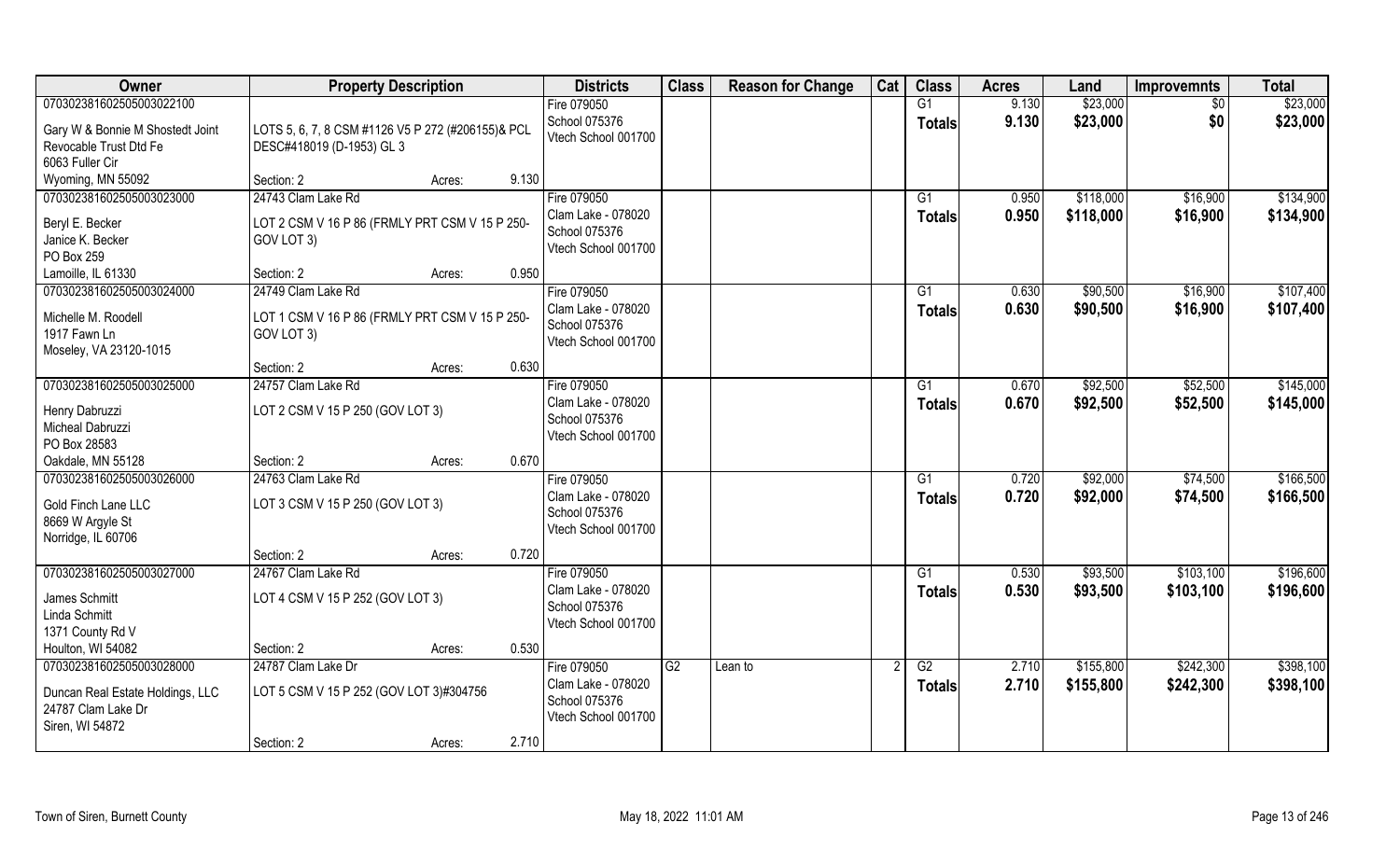| Owner                                                                                               | <b>Property Description</b>                                                               |        |       | <b>Districts</b>                                                          | <b>Class</b> | <b>Reason for Change</b> | Cat | <b>Class</b>        | <b>Acres</b>   | Land                   | <b>Improvemnts</b>     | <b>Total</b>           |
|-----------------------------------------------------------------------------------------------------|-------------------------------------------------------------------------------------------|--------|-------|---------------------------------------------------------------------------|--------------|--------------------------|-----|---------------------|----------------|------------------------|------------------------|------------------------|
| 070302381602505003029000                                                                            | Clam Lake Dr                                                                              |        |       | Fire 079050                                                               |              |                          |     | G2                  | 0.570          | \$60,300               | $\sqrt{6}$             | \$60,300               |
| Duncan Real Estate Holdings, LLC<br>24787 Clam Lake Dr<br>Siren, WI 54872                           | LOT 6 CSM V 15 P 252 (GOV LOT 3)#304756                                                   |        |       | Clam Lake - 078020<br>School 075376<br>Vtech School 001700                |              |                          |     | <b>Totals</b>       | 0.570          | \$60,300               | \$0                    | \$60,300               |
|                                                                                                     | Section: 2                                                                                | Acres: | 0.570 |                                                                           |              |                          |     |                     |                |                        |                        |                        |
| 070302381602505003030000<br>Bruce J. Maurer<br>24792 Clam Lake Dr<br>Siren, WI 54872                | 24792 Clam Lake Dr<br>PCL GOV LOT 3 DESC 516/604 & N 1/2 LOT 1 CSM V 2<br>P 165           |        |       | Fire 079050<br>School 075376<br>Vtech School 001700                       |              |                          |     | G1<br>Totals        | 0.910<br>0.910 | \$10,000<br>\$10,000   | \$150,400<br>\$150,400 | \$160,400<br>\$160,400 |
|                                                                                                     | Section: 2                                                                                | Acres: | 0.910 |                                                                           |              |                          |     |                     |                |                        |                        |                        |
| 070302381602505004011000                                                                            | 24715 Clam Lake Rd                                                                        |        |       | Fire 079050                                                               |              |                          |     | G1                  | 2.240          | \$117,300              | \$123,700              | \$241,000              |
| Daniel J. Mitchell Jr<br>11070 Able St NE<br><b>Blaine, MN 55434</b>                                | LOT 5 CSM V 5 P 305 (IN GOV LOT 4) (WITH ESMT<br>367/467)                                 |        |       | Clam Lake - 078020<br>School 075376<br>Vtech School 001700                |              |                          |     | <b>Totals</b>       | 2.240          | \$117,300              | \$123,700              | \$241,000              |
|                                                                                                     | Section: 2                                                                                | Acres: | 2.240 |                                                                           |              |                          |     |                     |                |                        |                        |                        |
| 070302381602505004012000<br>Glen R. Durbahn<br>Lisa M. Durbahn<br>24649 Fallbrook Ave               | 24717 Clam Lake Rd<br>LOT 6 CSM #1145 V5 P 305 (GOV LOT 4)#206768<br>(W/ESMT V 367 P 467) |        |       | Fire 079050<br>Clam Lake - 078020<br>School 075376<br>Vtech School 001700 |              |                          |     | G1<br><b>Totals</b> | 2.380<br>2.380 | \$117,300<br>\$117,300 | \$124,500<br>\$124,500 | \$241,800<br>\$241,800 |
| Forest Lake, WI 55025                                                                               | Section: 2                                                                                | Acres: | 2.380 |                                                                           |              |                          |     |                     |                |                        |                        |                        |
| 070302381602505004013000<br>Michael D. Gaynor<br>24697 Clam Lake Dr<br>Siren, WI 54872              | 24697 Clam Lake Dr<br>LOT 1 CSM V 5 P 303 (IN GOV LOT 4)                                  |        |       | Fire 079050<br>Clam Lake - 078020<br>School 075376<br>Vtech School 001700 |              |                          |     | G1<br><b>Totals</b> | 1.520<br>1.520 | \$13,100<br>\$13,100   | \$96,800<br>\$96,800   | \$109,900<br>\$109,900 |
|                                                                                                     | Section: 2                                                                                | Acres: | 1.520 |                                                                           |              |                          |     |                     |                |                        |                        |                        |
| 070302381602505004014000<br>Daniel & Betty Brieser Trust<br>1404 Thornwood Ln<br>Leclaire, IA 52753 | Clam Lake Dr<br>LOT 2 CSM V 5 P 303 (IN GOV LOT 4 & 5)                                    |        |       | Fire 079050<br>Clam Lake - 078020<br>School 075376<br>Vtech School 001700 |              |                          |     | G1<br><b>Totals</b> | 1.520<br>1.520 | \$13,100<br>\$13,100   | $\overline{50}$<br>\$0 | \$13,100<br>\$13,100   |
|                                                                                                     | Section: 2                                                                                | Acres: | 1.520 |                                                                           |              |                          |     |                     |                |                        |                        |                        |
| 070302381602505004015000<br>Dan & Betty Brieser Trust<br>1404 Thornwood Ln<br>Leclaire, IA 52753    | 24689 Clam Lake Rd<br>LOT 3 CSM V 5 P 303 (IN GOV LOT 4 & 5)<br>Section: 2                | Acres: | 1.520 | Fire 079050<br>Clam Lake - 078020<br>School 075376<br>Vtech School 001700 |              |                          |     | G1<br><b>Totals</b> | 1.520<br>1.520 | \$13,100<br>\$13,100   | \$126,800<br>\$126,800 | \$139,900<br>\$139,900 |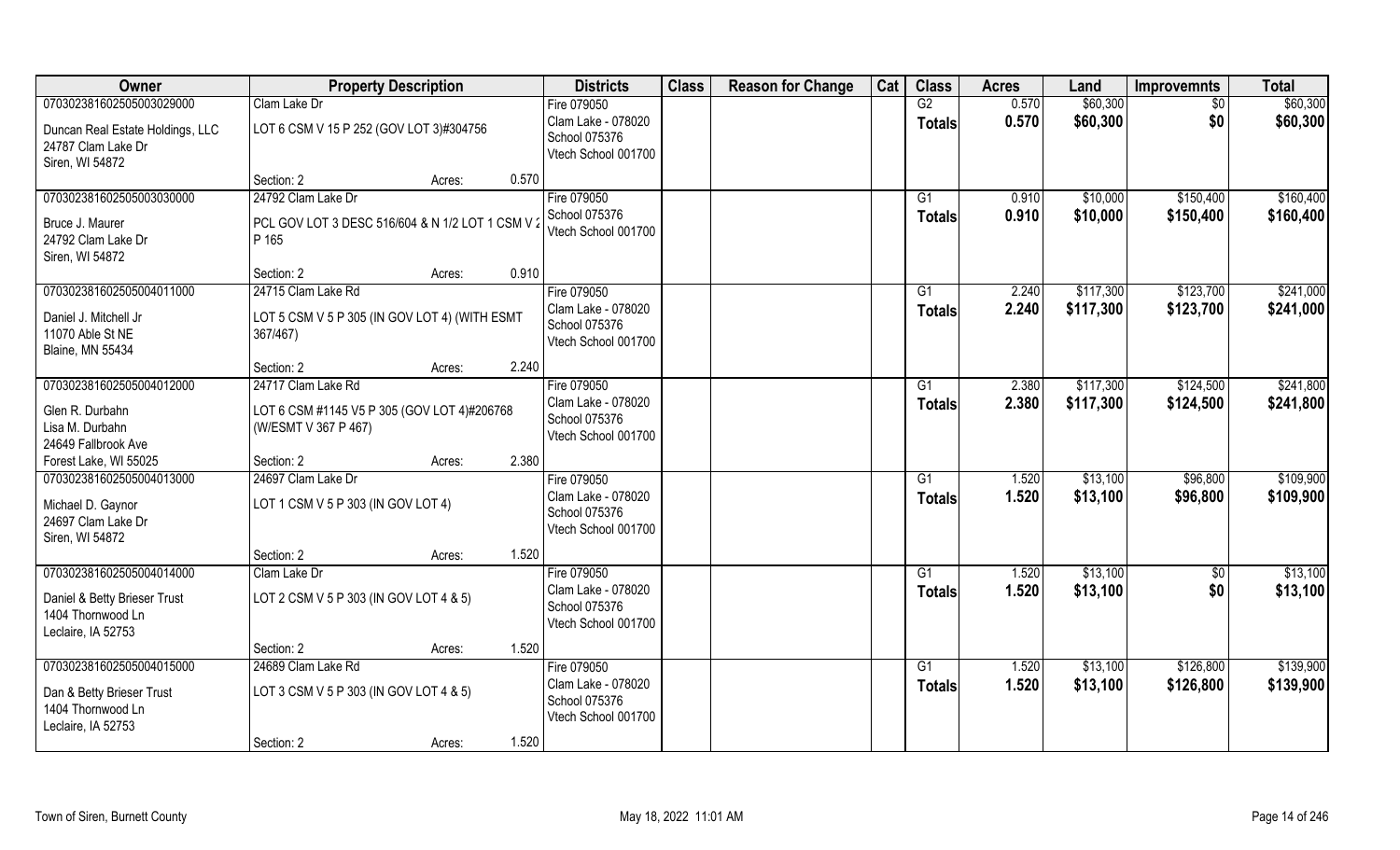| Owner                                                                                       | <b>Property Description</b>                                  |        | <b>Districts</b> | <b>Class</b>                                                              | <b>Reason for Change</b> | Cat | <b>Class</b> | <b>Acres</b>                     | Land             | <b>Improvemnts</b>   | <b>Total</b>           |                      |
|---------------------------------------------------------------------------------------------|--------------------------------------------------------------|--------|------------------|---------------------------------------------------------------------------|--------------------------|-----|--------------|----------------------------------|------------------|----------------------|------------------------|----------------------|
| 070302381602505004016000<br>Sean P. Kazle<br>Christi L. Kazle<br>1672 85th St               | 24683 Clam Lake Rd<br>LOT 4 CSM V 5 P 303 (IN GOV LOT 4 & 5) |        |                  | Fire 079050<br>Clam Lake - 078020<br>School 075376<br>Vtech School 001700 |                          |     |              | G1<br><b>Totals</b>              | 1.520<br>1.520   | \$13,100<br>\$13,100 | \$29,900<br>\$29,900   | \$43,000<br>\$43,000 |
| New Richmond, WI 54017                                                                      | Section: 2                                                   | Acres: | 1.520            |                                                                           |                          |     |              |                                  |                  |                      |                        |                      |
| 070302381602505004017000<br>Michael D. Gaynor<br>24697 Clam Lake Dr<br>Siren, WI 54872      | LOT 9 CSM V 8 P 140 (IN GOV LOTS 4 & 5)                      |        |                  | Fire 079050<br>Clam Lake - 078020<br>School 075376<br>Vtech School 001700 |                          |     |              | $\overline{G1}$<br>Totals        | 1.270<br>1.270   | \$14,500<br>\$14,500 | $\overline{50}$<br>\$0 | \$14,500<br>\$14,500 |
|                                                                                             | Section: 2                                                   | Acres: | 1.270            |                                                                           |                          |     |              |                                  |                  |                      |                        |                      |
| 070302381602505004018000                                                                    | 24705 Clam Lake Dr                                           |        |                  | Fire 079050                                                               |                          |     |              | G1                               | 1.270            | \$14,500             | \$108,800              | \$123,300            |
| James Hanson<br>Mary Jo Hanson<br>16153 89th Ave                                            | LOT 10 CSM V 8 P 140 (IN GOV LOTS 4 & 5)                     |        |                  | Clam Lake - 078020<br>School 075376<br>Vtech School 001700                |                          |     |              | <b>Totals</b>                    | 1.270            | \$14,500             | \$108,800              | \$123,300            |
| Chippewa Falls, WI 54729                                                                    | Section: 2                                                   | Acres: | 1.270            |                                                                           |                          |     |              |                                  |                  |                      |                        |                      |
| 070302381602505004019000                                                                    | Clam Lake Dr                                                 |        |                  | Fire 079050                                                               |                          |     |              | G1                               | 1.270            | \$14,500             | \$500                  | \$15,000             |
| James Hanson<br>Mary Jo Hanson<br>16153 89th Ave                                            | LOT 11 CSM V 8 P 140 (IN GOV LOTS 4 & 5)                     |        |                  | Clam Lake - 078020<br>School 075376<br>Vtech School 001700                |                          |     |              | <b>Totals</b>                    | 1.270            | \$14,500             | \$500                  | \$15,000             |
| Chippewa Falls, WI 54729                                                                    | Section: 2                                                   | Acres: | 1.270            |                                                                           |                          |     |              |                                  |                  |                      |                        |                      |
| 070302381602505005011000<br>Zachary F. Shostedt<br>Shannon M. Shostedt<br>6521 262 St       | PCL GOV LOT 5 DESC 467/145 & 432/489                         |        |                  | Fire 079050<br>School 075376<br>Vtech School 001700                       |                          |     |              | $\overline{G6}$<br><b>Totals</b> | 23.400<br>23.400 | \$38,600<br>\$38,600 | $\overline{50}$<br>\$0 | \$38,600<br>\$38,600 |
| Wyoming, MN 55092                                                                           | Section: 2                                                   | Acres: | 23.400           |                                                                           |                          |     |              |                                  |                  |                      |                        |                      |
| 070302381602505005012000<br>Taylor Excavating, LLC<br>5926 State Rd 70<br>Webster, WI 54893 | Clam Lake Dr<br>PCL GOV LOT 5 DESC. V 385 P 611              |        |                  | Fire 079050<br>School 075376<br>Vtech School 001700                       |                          |     |              | G2<br><b>Totals</b>              | 6.920<br>6.920   | \$17,300<br>\$17,300 | $\overline{50}$<br>\$0 | \$17,300<br>\$17,300 |
|                                                                                             | Section: 2                                                   | Acres: | 6.920            |                                                                           |                          |     |              |                                  |                  |                      |                        |                      |
| 070302381602505006011000                                                                    | 6385 Starr Rd                                                |        |                  | Fire 079050                                                               |                          |     |              | G1                               | 0.500            | \$4,700              | \$11,000               | \$15,700             |
| Zachary F. Shostedt<br>Shannon M. Shostedt<br>6521 262 St                                   | GOV LOT 6                                                    |        |                  | School 075376<br>Vtech School 001700                                      |                          |     |              | G <sub>6</sub><br><b>Totals</b>  | 39.500<br>40.000 | \$65,200<br>\$69,900 | \$0<br>\$11,000        | \$65,200<br>\$80,900 |
| Wyoming, MN 55092                                                                           | Section: 2                                                   | Acres: | 40.000           |                                                                           |                          |     |              |                                  |                  |                      |                        |                      |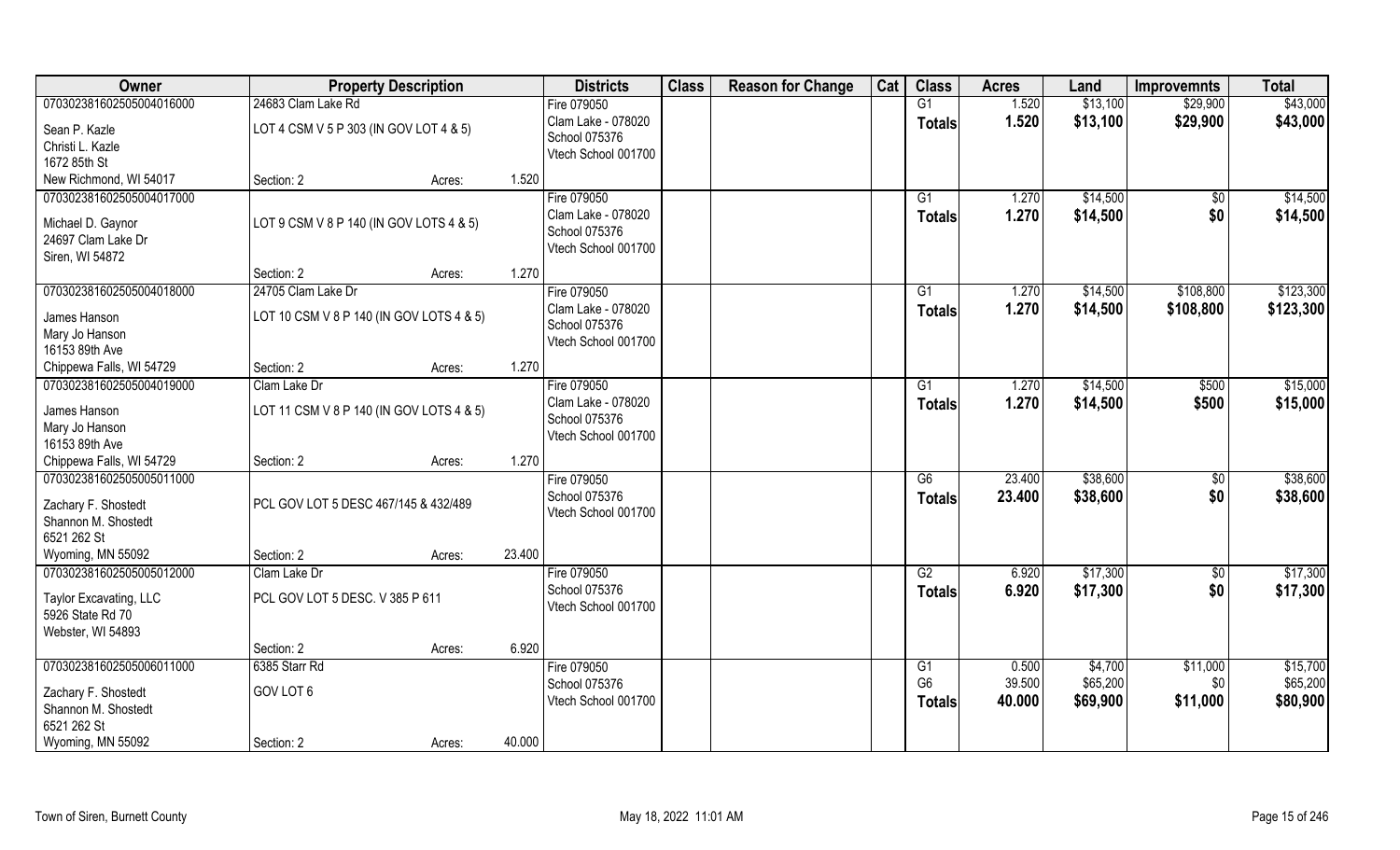| Owner                    | <b>Property Description</b>                 |        |        | <b>Districts</b>                     | <b>Class</b> | <b>Reason for Change</b> | Cat | <b>Class</b>    | <b>Acres</b> | Land     | <b>Improvemnts</b> | <b>Total</b> |
|--------------------------|---------------------------------------------|--------|--------|--------------------------------------|--------------|--------------------------|-----|-----------------|--------------|----------|--------------------|--------------|
| 070302381602505007011000 | 24695 Polansky Rd                           |        |        | Fire 079050                          |              |                          |     | G1              | 1.000        | \$11,000 | \$187,300          | \$198,300    |
| Michael Fredricksen      | GOV LOT 7                                   |        |        | School 075376                        |              |                          |     | G <sub>5</sub>  | 15.000       | \$4,500  | \$0                | \$4,500      |
| 24699 Polansky Rd        |                                             |        |        | Vtech School 001700                  |              |                          |     | G <sub>6</sub>  | 24.000       | \$39,600 | \$0                | \$39,600     |
| Webster, WI 54893        |                                             |        |        |                                      |              |                          |     | <b>Totals</b>   | 40.000       | \$55,100 | \$187,300          | \$242,400    |
|                          | Section: 2                                  | Acres: | 40.000 |                                      |              |                          |     |                 |              |          |                    |              |
| 070302381602505008011000 |                                             |        |        | Fire 079050                          |              |                          |     | X4              | 40.000       | \$0      | \$0                | \$0          |
| Town of Siren            | GOV LOT 8                                   |        |        | School 075376                        |              |                          |     | <b>Totals</b>   | 40.000       | \$0      | \$0                | \$0          |
| PO Box 4                 |                                             |        |        | Vtech School 001700                  |              |                          |     |                 |              |          |                    |              |
| Siren, WI 54872          |                                             |        |        |                                      |              |                          |     |                 |              |          |                    |              |
|                          | Section: 2                                  | Acres: | 40.000 |                                      |              |                          |     |                 |              |          |                    |              |
| 070302381602505009011000 |                                             |        |        | Fire 079050                          |              |                          |     | X4              | 40.000       | \$0      | \$0                | \$0          |
| Town of Siren            | GOV LOT 9                                   |        |        | School 075376                        |              |                          |     | <b>Totals</b>   | 40.000       | \$0      | \$0                | \$0          |
| PO Box 4                 |                                             |        |        | Vtech School 001700                  |              |                          |     |                 |              |          |                    |              |
| Siren, WI 54872          |                                             |        |        |                                      |              |                          |     |                 |              |          |                    |              |
|                          | Section: 2                                  | Acres: | 40.000 |                                      |              |                          |     |                 |              |          |                    |              |
| 070302381602505010011000 |                                             |        |        | Fire 079050                          |              |                          |     | G6              | 19.000       | \$31,400 | $\sqrt[6]{}$       | \$31,400     |
| Polly K Foss Trust       | LOT 10 LYG E OF CLAM LAKE DR EX V 328 P 146 |        |        | School 075376<br>Vtech School 001700 |              |                          |     | <b>Totals</b>   | 19.000       | \$31,400 | \$0                | \$31,400     |
| 1852 Eleanor Ave         |                                             |        |        |                                      |              |                          |     |                 |              |          |                    |              |
| St Paul, MN 55116        |                                             |        |        |                                      |              |                          |     |                 |              |          |                    |              |
|                          | Section: 2                                  | Acres: | 19.000 |                                      |              |                          |     |                 |              |          |                    |              |
| 070302381602505010012000 | 24585 Clam Lake Dr                          |        |        | Fire 079050                          |              |                          |     | G1              | 2.860        | \$22,000 | \$126,800          | \$148,800    |
| Robert M. Maurer         | LOT 2 CSM V 8 P 28 (IN GOV LOT 10)          |        |        | Clam Lake - 078020<br>School 075376  |              |                          |     | <b>Totals</b>   | 2.860        | \$22,000 | \$126,800          | \$148,800    |
| Jacquelyn J. Maurer      |                                             |        |        | Vtech School 001700                  |              |                          |     |                 |              |          |                    |              |
| 24585 Clam Lake Dr       |                                             |        |        |                                      |              |                          |     |                 |              |          |                    |              |
| Siren, WI 54872          | Section: 2                                  | Acres: | 2.860  |                                      |              |                          |     |                 |              |          |                    |              |
| 070302381602505010013000 | Clam Lake Dr                                |        |        | Fire 079050                          |              |                          |     | G1              | 3.500        | \$19,500 | \$9,300            | \$28,800     |
| Steven Kazle             | PCL GOV LOT 10 DESC 533/128                 |        |        | Clam Lake - 078020<br>School 075376  |              |                          |     | <b>Totals</b>   | 3.500        | \$19,500 | \$9,300            | \$28,800     |
| 2146 Waukon Ave          |                                             |        |        | Vtech School 001700                  |              |                          |     |                 |              |          |                    |              |
| St Paul, MN 55119        |                                             |        |        |                                      |              |                          |     |                 |              |          |                    |              |
|                          | Section: 2                                  | Acres: | 3.500  |                                      |              |                          |     |                 |              |          |                    |              |
| 070302381602505010014000 |                                             |        |        | Fire 079050<br>Clam Lake - 078020    |              |                          |     | $\overline{G1}$ | 1.000        | \$11,000 | $\overline{50}$    | \$11,000     |
| Paul Brian Niessen       | PCL GOV LOT 10                              |        |        | School 075376                        |              |                          |     | <b>Totals</b>   | 1.000        | \$11,000 | \$0                | \$11,000     |
| Kimberl Niessen          |                                             |        |        | Vtech School 001700                  |              |                          |     |                 |              |          |                    |              |
| 55350 Forest Blvd        |                                             |        |        |                                      |              |                          |     |                 |              |          |                    |              |
| Rush City, MN 55069      | Section: 2                                  | Acres: | 1.000  |                                      |              |                          |     |                 |              |          |                    |              |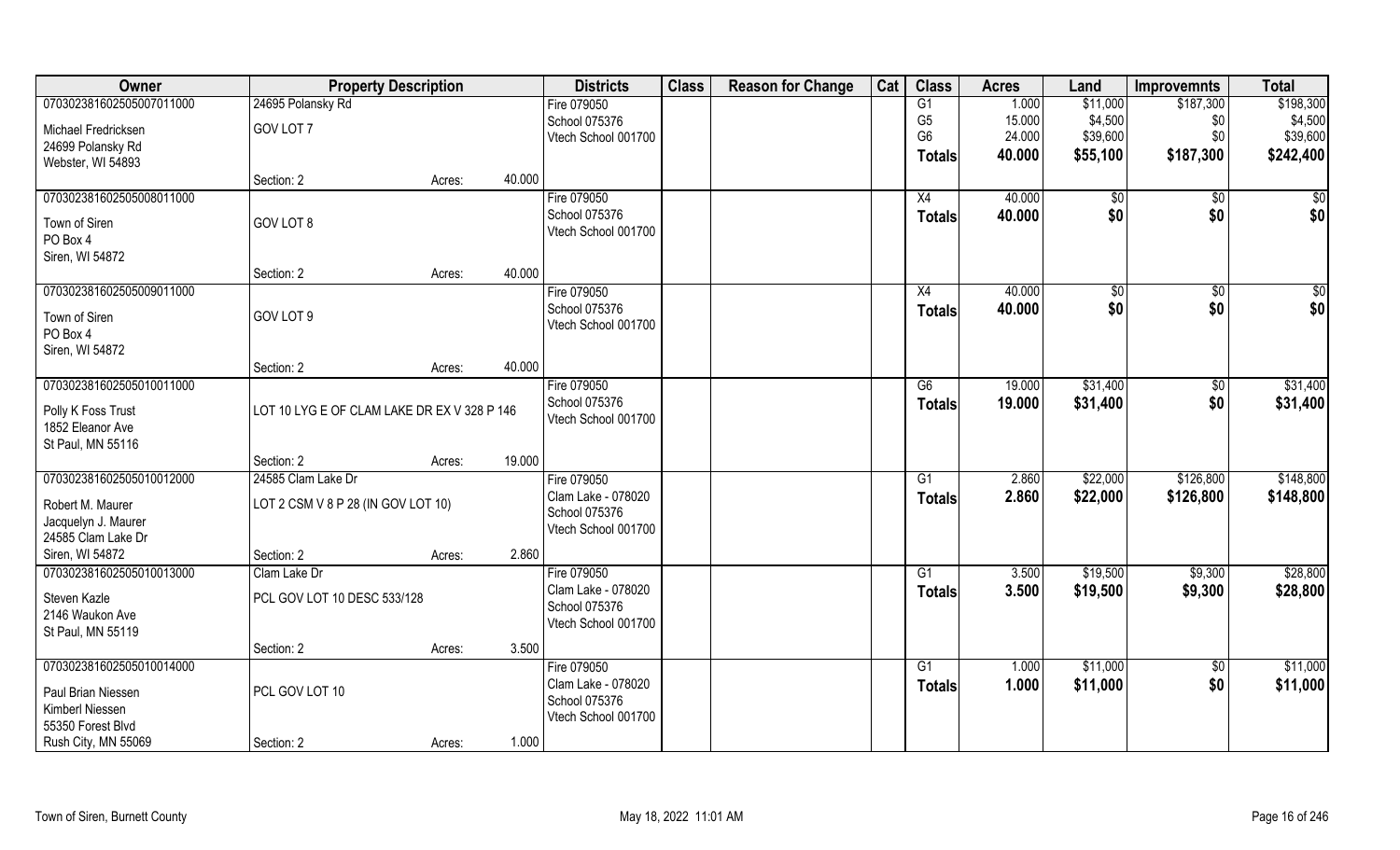| Owner                              | <b>Property Description</b>                 |        |       | <b>Districts</b>                     | <b>Class</b> | <b>Reason for Change</b> | Cat | <b>Class</b>    | <b>Acres</b> | Land     | <b>Improvemnts</b> | <b>Total</b> |
|------------------------------------|---------------------------------------------|--------|-------|--------------------------------------|--------------|--------------------------|-----|-----------------|--------------|----------|--------------------|--------------|
| 070302381602505010015000           | Clam Lake Rd                                |        |       | Fire 079050                          |              |                          |     | G1              | 1.000        | \$11,000 | \$5,200            | \$16,200     |
| Kathleen Ann Gatto                 | PCL GOV LOT 10                              |        |       | Clam Lake - 078020                   |              |                          |     | <b>Totals</b>   | 1.000        | \$11,000 | \$5,200            | \$16,200     |
| 10501 S Cedar Lake Rd              |                                             |        |       | School 075376<br>Vtech School 001700 |              |                          |     |                 |              |          |                    |              |
| Minnetonka, MN 55305               |                                             |        |       |                                      |              |                          |     |                 |              |          |                    |              |
|                                    | Section: 2                                  | Acres: | 1.000 |                                      |              |                          |     |                 |              |          |                    |              |
| 070302381602505010016000           |                                             |        |       | Fire 079050                          |              |                          |     | G1              | 1.030        | \$11,100 | $\sqrt{6}$         | \$11,100     |
| <b>Timothy Easterbrook</b>         | PCL GOV LOT 10 DESC 210/289 & IN 294/481 EX |        |       | Clam Lake - 078020                   |              |                          |     | Totals          | 1.030        | \$11,100 | \$0                | \$11,100     |
| Michelle Easterbrook               | 508/36                                      |        |       | School 075376                        |              |                          |     |                 |              |          |                    |              |
| 24627 Clam Lake Dr                 |                                             |        |       | Vtech School 001700                  |              |                          |     |                 |              |          |                    |              |
| Siren, WI 54872                    | Section: 2                                  | Acres: | 1.030 |                                      |              |                          |     |                 |              |          |                    |              |
| 070302381602505010017000           | 24621 Clam Lake Dr                          |        |       | Fire 079050                          |              |                          |     | G1              | 1.250        | \$12,000 | \$0                | \$12,000     |
| Thomas Schabacker                  | PCL GOV LOT 10 DESC 508/36                  |        |       | Clam Lake - 078020                   |              |                          |     | <b>Totals</b>   | 1.250        | \$12,000 | \$0                | \$12,000     |
| Linda Schabacker                   |                                             |        |       | School 075376                        |              |                          |     |                 |              |          |                    |              |
| 487 Andall St                      |                                             |        |       | Vtech School 001700                  |              |                          |     |                 |              |          |                    |              |
| Lino Lakes, MN 55014               | Section: 2                                  | Acres: | 1.250 |                                      |              |                          |     |                 |              |          |                    |              |
| 070302381602505010018000           |                                             |        |       | Fire 079050                          |              |                          |     | G1              | 1.500        | \$13,000 | \$6,000            | \$19,000     |
| Mark E. Mcdowell                   | PCL GOV LOT 10                              |        |       | Clam Lake - 078020                   |              |                          |     | <b>Totals</b>   | 1.500        | \$13,000 | \$6,000            | \$19,000     |
| 14110 122nd St                     |                                             |        |       | School 075376                        |              |                          |     |                 |              |          |                    |              |
| Hastings, MN 55033                 |                                             |        |       | Vtech School 001700                  |              |                          |     |                 |              |          |                    |              |
|                                    | Section: 2                                  | Acres: | 1.500 |                                      |              |                          |     |                 |              |          |                    |              |
| 070302381602505010019000           |                                             |        |       | Fire 079050                          |              |                          |     | $\overline{G1}$ | 1.000        | \$11,000 | \$0                | \$11,000     |
| Robert Maurer                      | PCL GOV LOT 10                              |        |       | Clam Lake - 078020                   |              |                          |     | <b>Totals</b>   | 1.000        | \$11,000 | \$0                | \$11,000     |
| Jacquelyn J. Maurer                |                                             |        |       | School 075376                        |              |                          |     |                 |              |          |                    |              |
| 24585 Clam Lake Dr                 |                                             |        |       | Vtech School 001700                  |              |                          |     |                 |              |          |                    |              |
| Siren, WI 54872                    | Section: 2                                  | Acres: | 1.000 |                                      |              |                          |     |                 |              |          |                    |              |
| 070302381602505011011200           | Clam Lake Dr                                |        |       | Fire 079050                          |              |                          |     | G2              | 1.640        | \$13,600 | $\sqrt{50}$        | \$13,600     |
| David A. Lunceford                 | LOT 2 CSM V26 P33 (GL 10 & 11)              |        |       | Clam Lake - 078020                   |              |                          |     | <b>Totals</b>   | 1.640        | \$13,600 | \$0                | \$13,600     |
| Vickie L. Lunceford                |                                             |        |       | School 075376                        |              |                          |     |                 |              |          |                    |              |
| PO Box 1343                        |                                             |        |       | Vtech School 001700                  |              |                          |     |                 |              |          |                    |              |
| Hilltop Lakes, TX 77871-1343       | Section: 2                                  | Acres: | 1.640 |                                      |              |                          |     |                 |              |          |                    |              |
| 070302381602505011012000           | Clam Lake Dr                                |        |       | Fire 079050                          |              |                          |     | G6              | 9.920        | \$16,400 | $\overline{50}$    | \$16,400     |
|                                    | GOV LOT 11 EX PCLS                          |        |       | School 075376                        |              |                          |     | <b>Totals</b>   | 9.920        | \$16,400 | \$0                | \$16,400     |
| Roberto V. Macri<br>Susan M. Macri |                                             |        |       | Vtech School 001700                  |              |                          |     |                 |              |          |                    |              |
| 19359 Eureka Ct                    |                                             |        |       |                                      |              |                          |     |                 |              |          |                    |              |
| Farmington, MN 55024               | Section: 2                                  | Acres: | 9.920 |                                      |              |                          |     |                 |              |          |                    |              |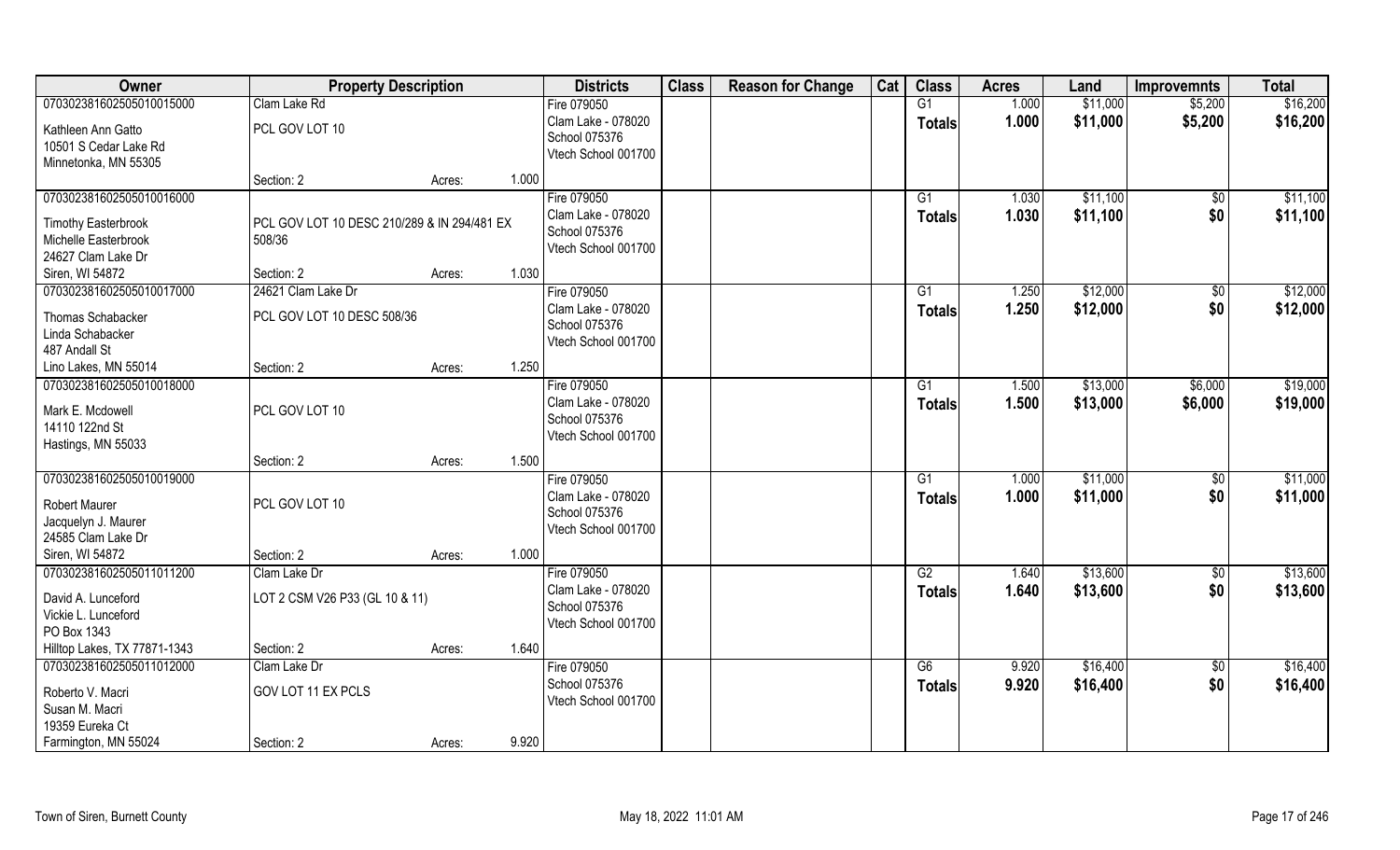| Owner                                      | <b>Property Description</b>                                          | <b>Districts</b>                                           | <b>Class</b> | <b>Reason for Change</b> | Cat | <b>Class</b>        | <b>Acres</b>   | Land                 | <b>Improvemnts</b> | <b>Total</b>         |
|--------------------------------------------|----------------------------------------------------------------------|------------------------------------------------------------|--------------|--------------------------|-----|---------------------|----------------|----------------------|--------------------|----------------------|
| 070302381602505011013000<br>Gregory Bihner | 24521 Clam Lake Dr<br>LOT 1 CSM V 7 P 279 (GOV LOT 11) (SUBJ TO ESMT | Fire 079050<br>Clam Lake - 078020<br>School 075376         |              |                          |     | G1<br><b>Totals</b> | 1.670<br>1.670 | \$93,000<br>\$93,000 | \$4,800<br>\$4,800 | \$97,800<br>\$97,800 |
| 7730 31st St N<br>Oakdale, MN 55128        | 580/662& 583/385)                                                    | Vtech School 001700                                        |              |                          |     |                     |                |                      |                    |                      |
|                                            | Section: 2<br>1.670<br>Acres:                                        |                                                            |              |                          |     |                     |                |                      |                    |                      |
| 070302381602505011014000                   | 24525 Clam Lake Dr                                                   | Fire 079050                                                | G1           | Cabin completion         |     | G1                  | 1.200          | \$67,500             | \$77,900           | \$145,400            |
| <b>Timothy Roodell</b>                     | CSM#235 V1 P246 (GL 11)#162940                                       | Clam Lake - 078020                                         |              |                          |     | Totals              | 1.200          | \$67,500             | \$77,900           | \$145,400            |
| Cherie Alt Roodell                         |                                                                      | School 075376<br>Vtech School 001700                       |              |                          |     |                     |                |                      |                    |                      |
| 303 Lena St                                |                                                                      |                                                            |              |                          |     |                     |                |                      |                    |                      |
| Woodville, WI 54028                        | 1.200<br>Section: 2<br>Acres:                                        |                                                            |              |                          |     |                     |                |                      |                    |                      |
| 070302381602505012011001                   |                                                                      | Fire 079050                                                |              |                          |     | G5                  | 11.000         | \$3,300              | \$0                | \$3,300              |
| Randy Chappelear                           | PCL GOV LOT 12 EXC CSMS: V2/P172, V23/P232,                          | Clam Lake - 078020                                         |              |                          |     | G <sub>6</sub>      | 5.900          | \$9,700              | \$0\$              | \$9,700              |
| 6595 State Rd 70                           | V24/P63 WINDMILL CONDO V5/P244 OAKTON PARK                           | School 075376                                              |              |                          |     | W8                  | 26.000         | (\$42,900)           | \$0                | \$0                  |
| Siren, WI 54872                            | CONDO V5/P220 (MFL 26 AC OPEN)                                       | Vtech School 001700                                        |              |                          |     | Totals              | 42.900         | \$13,000             | \$0                | \$13,000             |
|                                            | 42.900<br>Section: 2<br>Acres:                                       |                                                            |              |                          |     |                     |                |                      |                    |                      |
| 070302381602505012011300                   | 24425 Clam Lake Dr                                                   | Fire 079050                                                |              |                          |     | G1                  | 1.840          | \$74,800             | \$18,500           | \$93,300             |
| Michael T. Hickey<br>9170 Jamaca Ct N      | LOT 1 CSM#4571 V25 P134 (GL 12)#433372                               | Clam Lake - 078020<br>School 075376<br>Vtech School 001700 |              |                          |     | <b>Totals</b>       | 1.840          | \$74,800             | \$18,500           | \$93,300             |
| Lake Elmo, MN 55042                        |                                                                      |                                                            |              |                          |     |                     |                |                      |                    |                      |
|                                            | 1.840<br>Section: 2<br>Acres:                                        |                                                            |              |                          |     |                     |                |                      |                    |                      |
| 070302381602505012011400                   | 24419 Clam Lake Dr                                                   | Fire 079050                                                |              |                          |     | G1                  | 1.740          | \$74,800             | \$50,900           | \$125,700            |
| <b>Bryce Pederson</b>                      | LOT 2 CSM#4571 V25 P134 (GL 12)#433372                               | Clam Lake - 078020                                         |              |                          |     | <b>Totals</b>       | 1.740          | \$74,800             | \$50,900           | \$125,700            |
| <b>Becky Pederson</b>                      |                                                                      | School 075376<br>Vtech School 001700                       |              |                          |     |                     |                |                      |                    |                      |
| 288 24 1/2 Ave                             |                                                                      |                                                            |              |                          |     |                     |                |                      |                    |                      |
| Cumberland, WI 54829                       | Section: 2<br>1.740<br>Acres:                                        |                                                            |              |                          |     |                     |                |                      |                    |                      |
| 070302381602505012011500                   | 24411 Clam Lake Dr                                                   | Fire 079050                                                |              |                          |     | G1                  | 1.800          | \$74,800             | \$255,400          | \$330,200            |
| Barbara A. High                            | LOT 3 CSM#4571 V25 P134 (GL 12)#433372                               | Clam Lake - 078020                                         |              |                          |     | <b>Totals</b>       | 1.800          | \$74,800             | \$255,400          | \$330,200            |
| PO Box 306                                 |                                                                      | School 075376                                              |              |                          |     |                     |                |                      |                    |                      |
| Webster, WI 54893                          |                                                                      | Vtech School 001700                                        |              |                          |     |                     |                |                      |                    |                      |
|                                            | 1.800<br>Section: 2<br>Acres:                                        |                                                            |              |                          |     |                     |                |                      |                    |                      |
| 070302381602505012012100                   | 24453 Clam Lake Dr                                                   | Fire 079050                                                |              |                          |     | G1                  | 1.350          | \$137,100            | \$76,900           | \$214,000            |
| Polly K Foss Trust                         | LOT 1 CSM 4341 VOL 23 P 232 RECORDED AS                              | Clam Lake - 078020                                         |              |                          |     | <b>Totals</b>       | 1.350          | \$137,100            | \$76,900           | \$214,000            |
| 1852 Eleanor Ave                           | DOCUMENT 404377 (GOV LOT 12)                                         | School 075376                                              |              |                          |     |                     |                |                      |                    |                      |
| St Paul, MN 55116                          |                                                                      | Vtech School 001700                                        |              |                          |     |                     |                |                      |                    |                      |
|                                            | 1.350<br>Section: 2<br>Acres:                                        |                                                            |              |                          |     |                     |                |                      |                    |                      |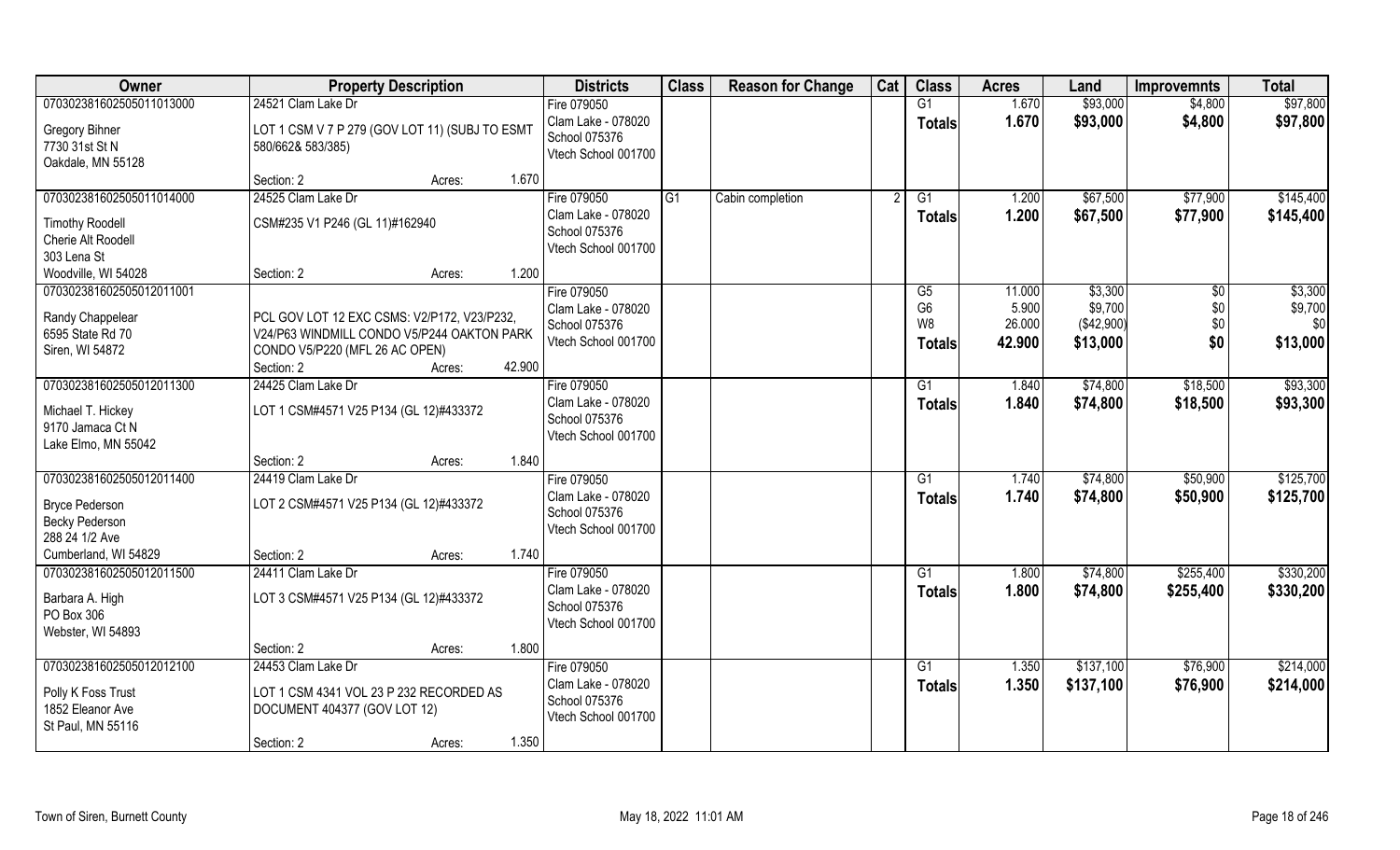| Owner                                                                                                    | <b>Property Description</b>                                                           | <b>Districts</b>                                                          | <b>Class</b> | <b>Reason for Change</b> | Cat | <b>Class</b>        | <b>Acres</b>   | Land                 | <b>Improvemnts</b>     | <b>Total</b>           |
|----------------------------------------------------------------------------------------------------------|---------------------------------------------------------------------------------------|---------------------------------------------------------------------------|--------------|--------------------------|-----|---------------------|----------------|----------------------|------------------------|------------------------|
| 070302381602505012012200                                                                                 | 24459 Clam Lake Dr                                                                    | Fire 079050                                                               |              |                          |     | G1                  | 1.950          | \$17,000             | \$83,400               | \$100,400              |
| Polly K Foss Trust<br>1852 Eleanor Ave<br>St Paul, MN 55116                                              | LOT 2 CSM 4341 VOL 23 P 232 RECORDED AS<br>DOCUMENT 404377 (GOV LOT 12)               | Clam Lake - 078020<br>School 075376<br>Vtech School 001700                |              |                          |     | <b>Totals</b>       | 1.950          | \$17,000             | \$83,400               | \$100,400              |
|                                                                                                          | Section: 2<br>1.950<br>Acres:                                                         |                                                                           |              |                          |     |                     |                |                      |                        |                        |
| 070302381602505012013000<br>Carol Trachsel<br>Anthony Trachsel<br>1801 James PI                          | 24445 Clam Lake Dr<br>LOT 1 CSM V 2 P 172 (IN GOV LOT 12) (W/ESMT<br>#341857)         | Fire 079050<br>Clam Lake - 078020<br>School 075376<br>Vtech School 001700 |              |                          |     | G1<br><b>Totals</b> | 1.330<br>1.330 | \$86,400<br>\$86,400 | \$96,700<br>\$96,700   | \$183,100<br>\$183,100 |
| Burnsville, MN 55337                                                                                     | 1.330<br>Section: 2<br>Acres:                                                         |                                                                           |              |                          |     |                     |                |                      |                        |                        |
| 070302381602505012014000                                                                                 | 24437 Clam Lake Dr                                                                    | Fire 079050                                                               |              |                          |     | G1                  | 1.380          | \$91,000             | \$71,300               | \$162,300              |
| Michael D & Debora A Henry Living<br>Trust Dtd May 21 2013<br>7236 169th St E                            | LOT 2 CSM#460 V2 P172 (IN GOV LOT 12)#174426<br>(SUBJ/ESMT #341857)                   | Clam Lake - 078020<br>School 075376<br>Vtech School 001700                |              |                          |     | <b>Totals</b>       | 1.380          | \$91,000             | \$71,300               | \$162,300              |
| Prior Lake, MN 55372                                                                                     | 1.380<br>Section: 2<br>Acres:                                                         |                                                                           |              |                          |     |                     |                |                      |                        |                        |
| 070302381602505012015000                                                                                 | 24429 Clam Lake Dr                                                                    | Fire 079050                                                               |              |                          |     | G1                  | 1.240          | \$91,000             | \$51,600               | \$142,600              |
| Clayton L. Lance<br><b>Charlott Lance</b><br>8412 9th St NE                                              | LOT 3 CSM V 2 P 172 (IN GOV LOT 12)                                                   | Clam Lake - 078020<br>School 075376<br>Vtech School 001700                |              |                          |     | <b>Totals</b>       | 1.240          | \$91,000             | \$51,600               | \$142,600              |
| Oakdale, MN 55128                                                                                        | 1.240<br>Section: 2<br>Acres:                                                         |                                                                           |              |                          |     |                     |                |                      |                        |                        |
| 070302381602515551011000<br><b>Larry Goettl</b><br>Susan Goettl<br>17480 Rustic Hill Ct                  | 24665 Clam Lake Dr<br>OAKTON PARK SUBDIVISION LOT 1                                   | Fire 079050<br>Clam Lake - 078020<br>School 075376<br>Vtech School 001700 |              |                          |     | G1<br><b>Totals</b> | 0.280<br>0.280 | \$25,300<br>\$25,300 | \$2,000<br>\$2,000     | \$27,300<br>\$27,300   |
| Prior Lake, MN 55372                                                                                     | 0.280<br>Section: 2<br>Acres:                                                         |                                                                           |              |                          |     |                     |                |                      |                        |                        |
| 070302381602515551012000<br>Larry Goettl<br>Susan Goettl<br>17480 Rustic Hill Ct                         | OAKTON PARK SUBDIVISION LOT 2 (WITH ESMT<br>524/366)                                  | Fire 079050<br>Clam Lake - 078020<br>School 075376<br>Vtech School 001700 |              |                          |     | G1<br><b>Totals</b> | 0.180<br>0.180 | \$13,500<br>\$13,500 | \$0<br>\$0             | \$13,500<br>\$13,500   |
| Prior Lake, MN 55372                                                                                     | 0.180<br>Section: 2<br>Acres:                                                         |                                                                           |              |                          |     |                     |                |                      |                        |                        |
| 070302381602515551013000<br>Larry Goettl<br>Susan Goettl<br>17480 Rustic Hill Ct<br>Prior Lake, MN 55372 | OAKTON PARK SUBDIVISION LOT 3 (WITH ESMT<br>524/366)<br>0.180<br>Section: 2<br>Acres: | Fire 079050<br>Clam Lake - 078020<br>School 075376<br>Vtech School 001700 |              |                          |     | G1<br><b>Totals</b> | 0.180<br>0.180 | \$11,300<br>\$11,300 | $\overline{50}$<br>\$0 | \$11,300<br>\$11,300   |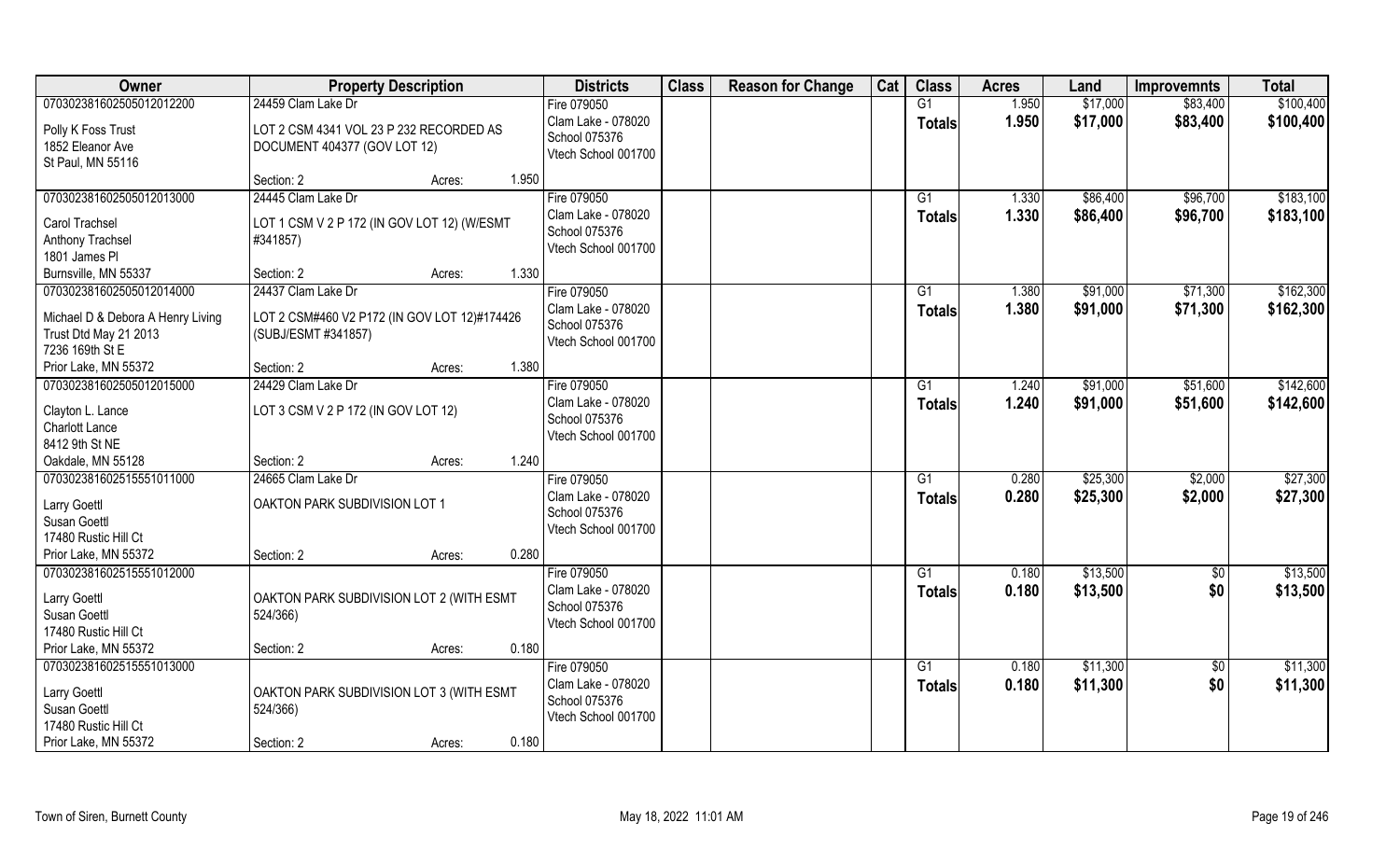| <b>Owner</b>                                | <b>Property Description</b>              |       | <b>Districts</b>                  | <b>Class</b> | <b>Reason for Change</b> | Cat | <b>Class</b>        | <b>Acres</b>   | Land                 | <b>Improvemnts</b> | <b>Total</b>         |
|---------------------------------------------|------------------------------------------|-------|-----------------------------------|--------------|--------------------------|-----|---------------------|----------------|----------------------|--------------------|----------------------|
| 070302381602515551014000<br>Donald J. Pleau | OAKTON PARK SUBDIVISION LOT 4 (WITH ESMT |       | Fire 079050<br>Clam Lake - 078020 |              |                          |     | G1<br><b>Totals</b> | 0.210<br>0.210 | \$18,000<br>\$18,000 | \$0<br>\$0         | \$18,000<br>\$18,000 |
| Cynthia A. Pleau                            | 524/366)                                 |       | School 075376                     |              |                          |     |                     |                |                      |                    |                      |
| 24653 Clam Lake Dr                          |                                          |       | Vtech School 001700               |              |                          |     |                     |                |                      |                    |                      |
| Siren, WI 54872                             | Section: 2<br>Acres:                     | 0.210 |                                   |              |                          |     |                     |                |                      |                    |                      |
| 070302381602515551015000                    |                                          |       | Fire 079050                       |              |                          |     | G1                  | 0.220          | \$18,000             | $\sqrt{$0}$        | \$18,000             |
| Donald J. Pleau                             | OAKTON PARK SUBDIVISION LOT 5 (WITH ESMT |       | Clam Lake - 078020                |              |                          |     | <b>Totals</b>       | 0.220          | \$18,000             | \$0                | \$18,000             |
| Cynthia A. Pleau                            | 524/366)                                 |       | School 075376                     |              |                          |     |                     |                |                      |                    |                      |
| 24653 Clam Lake Dr                          |                                          |       | Vtech School 001700               |              |                          |     |                     |                |                      |                    |                      |
| Siren, WI 54872                             | Section: 2<br>Acres:                     | 0.220 |                                   |              |                          |     |                     |                |                      |                    |                      |
| 070302381602515551016000                    |                                          |       | Fire 079050                       |              |                          |     | G1                  | 0.220          | \$18,000             | \$0                | \$18,000             |
| Donald J. Pleau                             | OAKTON PARK SUBDIVISION LOT 6 (WITH ESMT |       | Clam Lake - 078020                |              |                          |     | <b>Totals</b>       | 0.220          | \$18,000             | \$0                | \$18,000             |
| Cynthia A. Pleau                            | 524/366)                                 |       | School 075376                     |              |                          |     |                     |                |                      |                    |                      |
| 24653 Clam Lake Dr                          |                                          |       | Vtech School 001700               |              |                          |     |                     |                |                      |                    |                      |
| Siren, WI 54872                             | Section: 2<br>Acres:                     | 0.220 |                                   |              |                          |     |                     |                |                      |                    |                      |
| 070302381602515551017000                    |                                          |       | Fire 079050                       |              |                          |     | G1                  | 0.220          | \$18,000             | $\sqrt[6]{3}$      | \$18,000             |
| Donald J. Pleau                             | OAKTON PARK SUBDIVISION LOT 7 (WITH ESMT |       | Clam Lake - 078020                |              |                          |     | <b>Totals</b>       | 0.220          | \$18,000             | \$0                | \$18,000             |
| Cynthia A. Pleau                            | 524/366)                                 |       | School 075376                     |              |                          |     |                     |                |                      |                    |                      |
| 24653 Clam Lake Dr                          |                                          |       | Vtech School 001700               |              |                          |     |                     |                |                      |                    |                      |
| Siren, WI 54872                             | Section: 2<br>Acres:                     | 0.220 |                                   |              |                          |     |                     |                |                      |                    |                      |
| 070302381602515551018000                    | 24653 Clam Lake Dr                       |       | Fire 079050                       |              |                          |     | G1                  | 0.220          | \$45,000             | \$146,200          | \$191,200            |
| Donald J. Pleau                             | OAKTON PARK SUBDIVISION LOT 8 (WITH ESMT |       | Clam Lake - 078020                |              |                          |     | <b>Totals</b>       | 0.220          | \$45,000             | \$146,200          | \$191,200            |
| Cynthia A. Pleau                            | 524/366)                                 |       | School 075376                     |              |                          |     |                     |                |                      |                    |                      |
| 24653 Clam Lake Dr                          |                                          |       | Vtech School 001700               |              |                          |     |                     |                |                      |                    |                      |
| Siren, WI 54872                             | Section: 2<br>Acres:                     | 0.220 |                                   |              |                          |     |                     |                |                      |                    |                      |
| 070302381602515551019000                    | 24651 Clam Lake Dr                       |       | Fire 079050                       |              |                          |     | G1                  | 0.250          | \$54,000             | \$48,200           | \$102,200            |
| Robert A. Becker                            | OAKTON PARK SUBDIVISION LOT 9            |       | Clam Lake - 078020                |              |                          |     | <b>Totals</b>       | 0.250          | \$54,000             | \$48,200           | \$102,200            |
| Judith A. Becker                            |                                          |       | School 075376                     |              |                          |     |                     |                |                      |                    |                      |
| 1684 18th Ave NW                            |                                          |       | Vtech School 001700               |              |                          |     |                     |                |                      |                    |                      |
| New Brighton, MN 55112                      | Section: 2<br>Acres:                     | 0.250 |                                   |              |                          |     |                     |                |                      |                    |                      |
| 070302381602515551020000                    |                                          |       | Fire 079050                       |              |                          |     | $\overline{G1}$     | 0.270          | \$54,000             | $\overline{50}$    | \$54,000             |
| Robert A. Becker                            | OAKTON PARK SUBDIVISION LOT 10           |       | Clam Lake - 078020                |              |                          |     | <b>Totals</b>       | 0.270          | \$54,000             | \$0                | \$54,000             |
| Judith A. Becker                            |                                          |       | School 075376                     |              |                          |     |                     |                |                      |                    |                      |
| 1684 18th Ave NW                            |                                          |       | Vtech School 001700               |              |                          |     |                     |                |                      |                    |                      |
| New Brighton, MN 55112                      | Section: 2<br>Acres:                     | 0.270 |                                   |              |                          |     |                     |                |                      |                    |                      |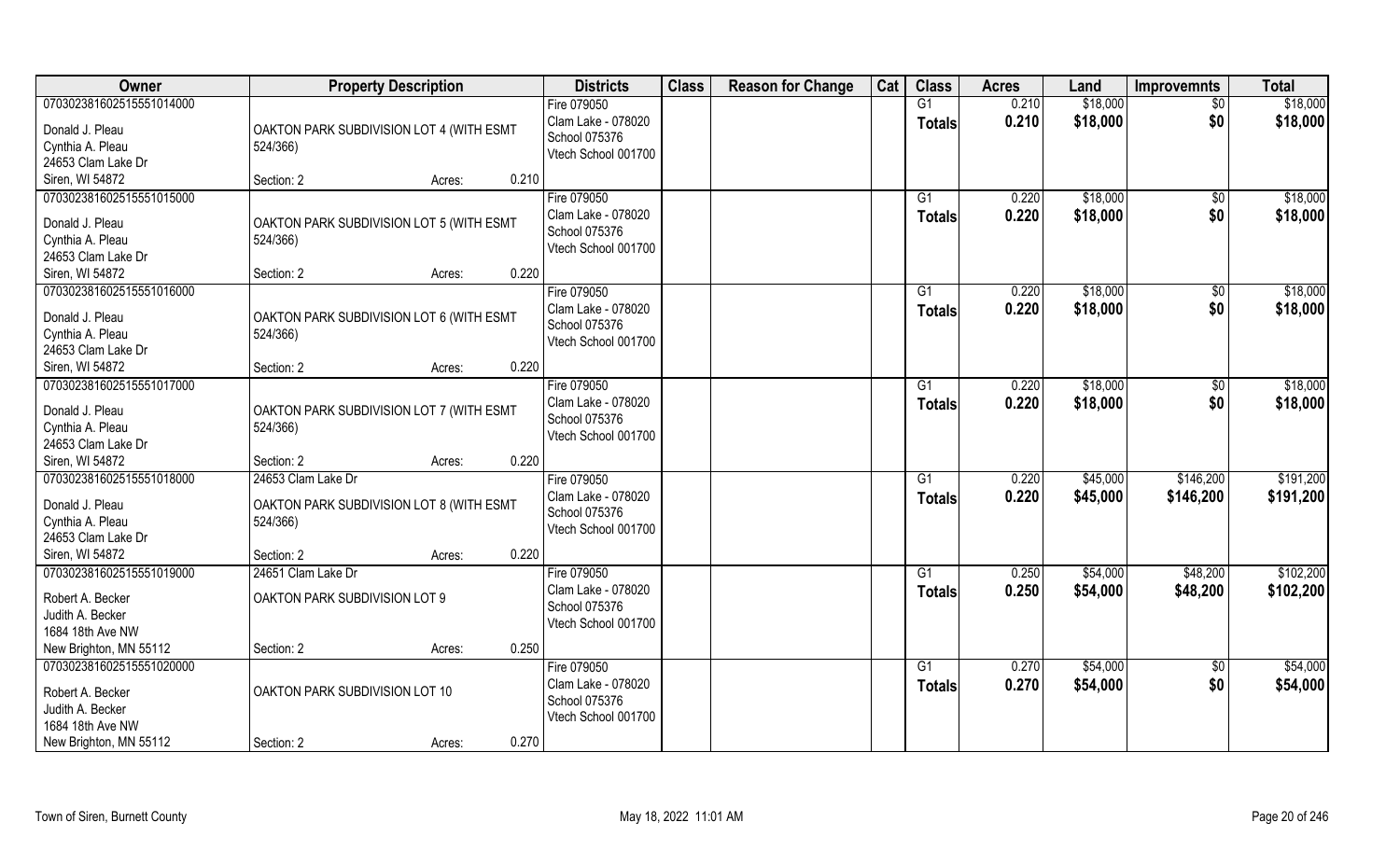| <b>Owner</b>                                | <b>Property Description</b>                    |        |       | <b>Districts</b>     | <b>Class</b> | <b>Reason for Change</b> | Cat | <b>Class</b>  | <b>Acres</b> | Land                 | <b>Improvemnts</b> | <b>Total</b> |
|---------------------------------------------|------------------------------------------------|--------|-------|----------------------|--------------|--------------------------|-----|---------------|--------------|----------------------|--------------------|--------------|
| 070302381602515551021000                    | 24635 Clam Lake Dr                             |        |       | Fire 079050          |              |                          |     | G1            | 0.270        | \$54,000             | \$19,500           | \$73,500     |
| Paul Brian Niessen                          | OAKTON PARK SUBDIVISION LOT 11                 |        |       | Clam Lake - 078020   |              |                          |     | <b>Totals</b> | 0.270        | \$54,000             | \$19,500           | \$73,500     |
| Kimberl Niessen                             |                                                |        |       | School 075376        |              |                          |     |               |              |                      |                    |              |
| 55350 Forest Blvd                           |                                                |        |       | Vtech School 001700  |              |                          |     |               |              |                      |                    |              |
| Rush City, MN 55069                         | Section: 2                                     | Acres: | 0.270 |                      |              |                          |     |               |              |                      |                    |              |
| 070302381602515551022000                    | 24631 Clam Lake Dr                             |        |       | Fire 079050          |              |                          |     | G1            | 0.270        | \$54,000             | \$45,900           | \$99,900     |
| Kathleen Ann Gatto                          | OAKTON PARK SUBDIVISION LOT 12                 |        |       | Clam Lake - 078020   |              |                          |     | Totals        | 0.270        | \$54,000             | \$45,900           | \$99,900     |
| 10501 S Cedar Lake Rd                       |                                                |        |       | School 075376        |              |                          |     |               |              |                      |                    |              |
| Minnetonka, MN 55305                        |                                                |        |       | Vtech School 001700  |              |                          |     |               |              |                      |                    |              |
|                                             | Section: 2                                     | Acres: | 0.270 |                      |              |                          |     |               |              |                      |                    |              |
| 070302381602515551023000                    | 24627 Clam Lake Dr                             |        |       | Fire 079050          |              |                          |     | G1            | 0.270        | \$54,000             | \$81,000           | \$135,000    |
| <b>Timothy Easterbrook</b>                  | OAKTON PARK SUBDIVISION LOT 13                 |        |       | Clam Lake - 078020   |              |                          |     | <b>Totals</b> | 0.270        | \$54,000             | \$81,000           | \$135,000    |
| Michelle Easterbrook                        |                                                |        |       | School 075376        |              |                          |     |               |              |                      |                    |              |
| 24627 Clam Lake Dr                          |                                                |        |       | Vtech School 001700  |              |                          |     |               |              |                      |                    |              |
| Siren, WI 54872                             | Section: 2                                     | Acres: | 0.270 |                      |              |                          |     |               |              |                      |                    |              |
| 070302381602515551024000                    |                                                |        |       | Fire 079050          |              |                          |     | G1            | 0.240        | \$50,400             | \$0                | \$50,400     |
| Thomas Schabacker                           | OAKTON PARK SUBDIVISION LOT 14                 |        |       | Clam Lake - 078020   |              |                          |     | <b>Totals</b> | 0.240        | \$50,400             | \$0                | \$50,400     |
| Linda Schabacker                            |                                                |        |       | School 075376        |              |                          |     |               |              |                      |                    |              |
| 487 Andall St                               |                                                |        |       | Vtech School 001700  |              |                          |     |               |              |                      |                    |              |
| Lino Lakes, MN 55014                        | Section: 2                                     | Acres: | 0.240 |                      |              |                          |     |               |              |                      |                    |              |
| 070302381602515551025000                    | 24621 Clam Lake Dr                             |        |       | Fire 079050          |              |                          |     | G1            | 0.240        | \$50,400             | \$42,300           | \$92,700     |
|                                             | OAKTON PARK SUBDIVISION LOT 15                 |        |       | Clam Lake - 078020   |              |                          |     | <b>Totals</b> | 0.240        | \$50,400             | \$42,300           | \$92,700     |
| Thomas Schabacker<br>Linda Schabacker       |                                                |        |       | School 075376        |              |                          |     |               |              |                      |                    |              |
| 487 Andall St                               |                                                |        |       | Vtech School 001700  |              |                          |     |               |              |                      |                    |              |
| Lino Lakes, MN 55014                        | Section: 2                                     | Acres: | 0.240 |                      |              |                          |     |               |              |                      |                    |              |
| 070302381602515551026000                    |                                                |        |       | Fire 079050          |              |                          |     | G1            | 0.170        | \$39,600             | $\sqrt{50}$        | \$39,600     |
|                                             |                                                |        |       | Clam Lake - 078020   |              |                          |     | <b>Totals</b> | 0.170        | \$39,600             | \$0                | \$39,600     |
| Adam Imme                                   | OAKTON PARK SUBDIVISION N 44 FT LOT 16 (RF-33) |        |       | School 075376        |              |                          |     |               |              |                      |                    |              |
| Nicole Imme                                 |                                                |        |       | Vtech School 001700  |              |                          |     |               |              |                      |                    |              |
| 24920 Leghorn Dr                            |                                                |        | 0.170 |                      |              |                          |     |               |              |                      |                    |              |
| Siren, WI 54872<br>070302381602515551027000 | Section: 2<br>24615 Clam Lake Dr               | Acres: |       | Fire 079050          | G1           | Shed                     |     | G1            | 0.190        |                      |                    | \$39,300     |
|                                             |                                                |        |       | Clam Lake - 078020   |              |                          |     |               | 0.190        | \$36,000<br>\$36,000 | \$3,300            | \$39,300     |
| Adam Imme                                   | OAKTON PARK SUBDIVISION S 12 FT LOT 16 N 32 FT |        |       | <b>School 075376</b> |              |                          |     | <b>Totals</b> |              |                      | \$3,300            |              |
| Nicole Imme                                 | LOT 17 (RF-33)                                 |        |       | Vtech School 001700  |              |                          |     |               |              |                      |                    |              |
| 24920 Leghorn Dr                            |                                                |        |       |                      |              |                          |     |               |              |                      |                    |              |
| Siren, WI 54872                             | Section: 2                                     | Acres: | 0.190 |                      |              |                          |     |               |              |                      |                    |              |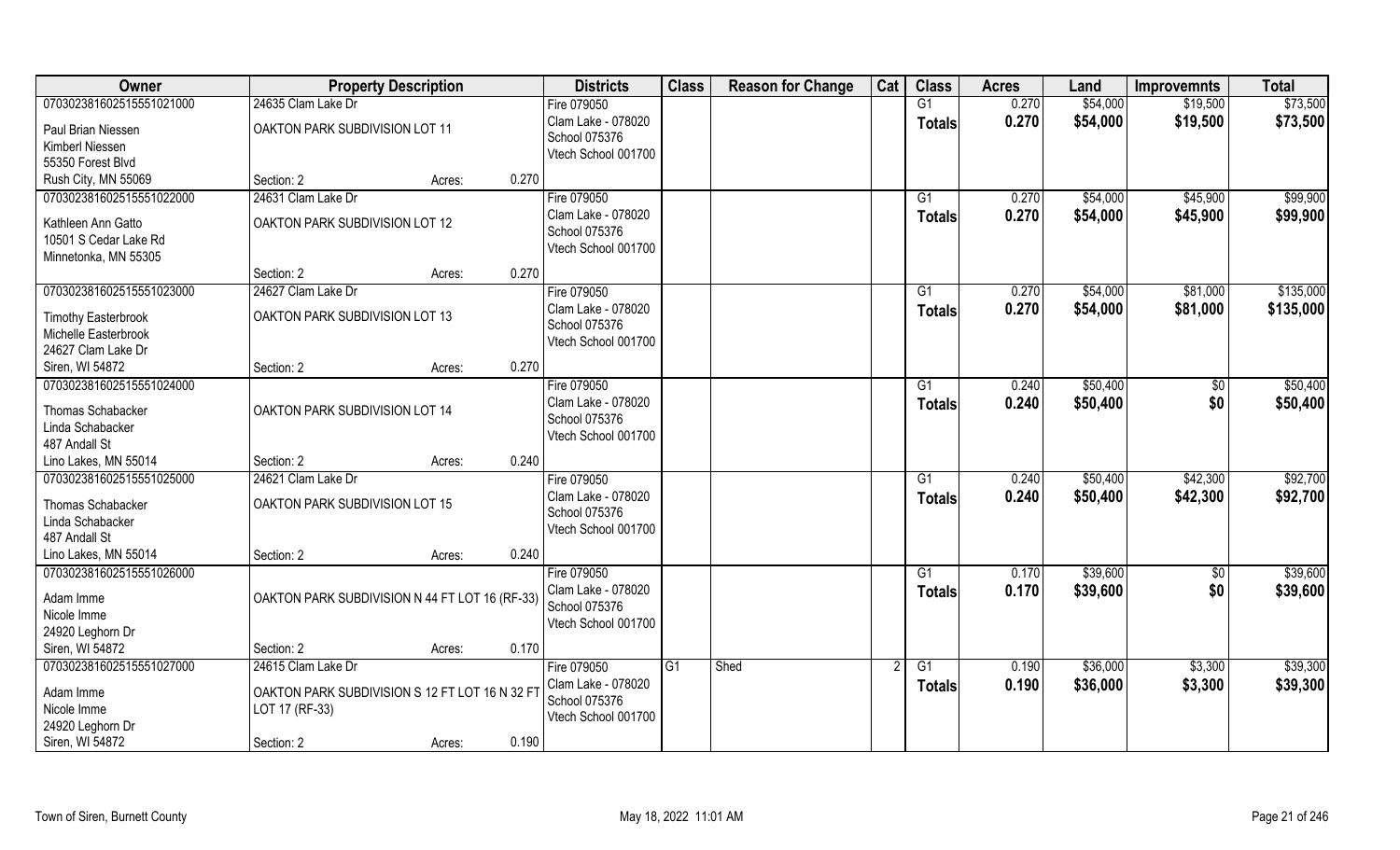| Owner                                                                                               | <b>Property Description</b>                                                                                                                                            | <b>Districts</b>                                                                 | <b>Class</b> | <b>Reason for Change</b> | Cat | <b>Class</b>        | <b>Acres</b>   | Land                   | <b>Improvemnts</b>     | <b>Total</b>           |
|-----------------------------------------------------------------------------------------------------|------------------------------------------------------------------------------------------------------------------------------------------------------------------------|----------------------------------------------------------------------------------|--------------|--------------------------|-----|---------------------|----------------|------------------------|------------------------|------------------------|
| 070302381602515551028000<br>Mark E. Mcdowell<br>14110 122nd St<br>Hastings, MN 55033                | 24611 Clam Lake Dr<br>OAKTON PARK SUBDIVISION LOT 17 EX N 32' & LOT<br>18                                                                                              | Fire 079050<br>Clam Lake - 078020<br>School 075376<br>Vtech School 001700        |              |                          |     | G1<br><b>Totals</b> | 0.490<br>0.490 | \$75,600<br>\$75,600   | \$34,300<br>\$34,300   | \$109,900<br>\$109,900 |
|                                                                                                     | 0.490<br>Section: 2<br>Acres:                                                                                                                                          |                                                                                  |              |                          |     |                     |                |                        |                        |                        |
| 070302381602515551029000<br>Suzanne Suma<br>Kenneth M. Suma<br>414 Fieldstone Ln                    | 24589 Clam Lake Dr<br>OAKTON PARK SUBDIVISION LOT 1 CSM V 8 P 28 (IN<br>LOTS 19, 20 & 21)                                                                              | Fire 079050<br>Clam Lake - 078020<br><b>School 075376</b><br>Vtech School 001700 |              |                          |     | G1<br><b>Totals</b> | 0.730<br>0.730 | \$124,000<br>\$124,000 | \$126,700<br>\$126,700 | \$250,700<br>\$250,700 |
| Hampshire, IL 60140                                                                                 | 0.730<br>Section: 2<br>Acres:                                                                                                                                          |                                                                                  |              |                          |     |                     |                |                        |                        |                        |
| 070302381602515551030000<br>Robert M. Maurer<br>Jacquelyn J. Maurer<br>24585 Clam Lake Dr           | 24579 Clam Lake Dr<br>OAKTON PARK SUBDIVISION LOTS 22 & 23                                                                                                             | Fire 079050<br>Clam Lake - 078020<br>School 075376<br>Vtech School 001700        |              |                          |     | G1<br><b>Totals</b> | 0.500<br>0.500 | \$96,000<br>\$96,000   | \$59,800<br>\$59,800   | \$155,800<br>\$155,800 |
| Siren, WI 54872                                                                                     | 0.500<br>Section: 2<br>Acres:                                                                                                                                          |                                                                                  |              |                          |     |                     |                |                        |                        |                        |
| 070302381602515551031000<br>Wilfred A. Corson<br>N1106 451st St<br>Maiden Rock, WI 54750            | 24573 Clam Lake Dr<br>OAKTON PARK SUBDIVISION LOT 1 CSM V 11 P 322<br>(IN GOV LOT 10, LOTS 24, 25, 26 & 27 OF OAKTON<br>PARK)                                          | Fire 079050<br>Clam Lake - 078020<br>School 075376<br>Vtech School 001700        |              |                          |     | G1<br><b>Totals</b> | 5.080<br>5.080 | \$154,400<br>\$154,400 | \$141,000<br>\$141,000 | \$295,400<br>\$295,400 |
|                                                                                                     | 5.080<br>Section: 2<br>Acres:                                                                                                                                          |                                                                                  |              |                          |     |                     |                |                        |                        |                        |
| 070302381602515551032000<br>Tautges Family LLP<br>2633 Fillmore St NE<br>Minneapolis, MN 55418-2931 | 24569 Clam Lake Dr<br>OAKTON PARK SUBDIVISION LOT 28 & ALSO<br>OUTLOT 1 CSM V 4 P 70 & PCLS GOV LOT 10 & 11<br>DESC 228/240 & 487/345<br>0.000<br>Section: 2<br>Acres: | Fire 079050<br>Clam Lake - 078020<br>School 075376<br>Vtech School 001700        |              |                          |     | G1<br><b>Totals</b> | 0.000<br>0.000 | \$147,500<br>\$147,500 | \$68,100<br>\$68,100   | \$215,600<br>\$215,600 |
| 070302381602515752011000<br>Keith Komro<br>Jessica Komro<br>1494 94th St<br>New Richmond, WI 54017  | TWILIGHT POINT LOT 1 & 1/4 INT OUTLOT 2<br>2.240<br>Section: 2<br>Acres:                                                                                               | Fire 079050<br>Clam Lake - 078020<br>School 075376<br>Vtech School 001700        |              |                          |     | G1<br><b>Totals</b> | 2.240<br>2.240 | \$96,100<br>\$96,100   | \$0<br>\$0             | \$96,100<br>\$96,100   |
| 070302381602515752012000                                                                            | 24669 Whitetail Trl                                                                                                                                                    | Fire 079050                                                                      |              |                          |     | $\overline{G1}$     | 2.270          | \$125,000              | \$202,600              | \$327,600              |
| Gary M. Konietzko<br>Beth A. Konietzko<br>24669 Whitetail Trl<br>Siren, WI 54872-1200               | TWILIGHT POINT LOT 2 & 1/4 INT OUTLOT 2<br>2.270<br>Section: 2<br>Acres:                                                                                               | Clam Lake - 078020<br>School 075376<br>Vtech School 001700                       |              |                          |     | <b>Totals</b>       | 2.270          | \$125,000              | \$202,600              | \$327,600              |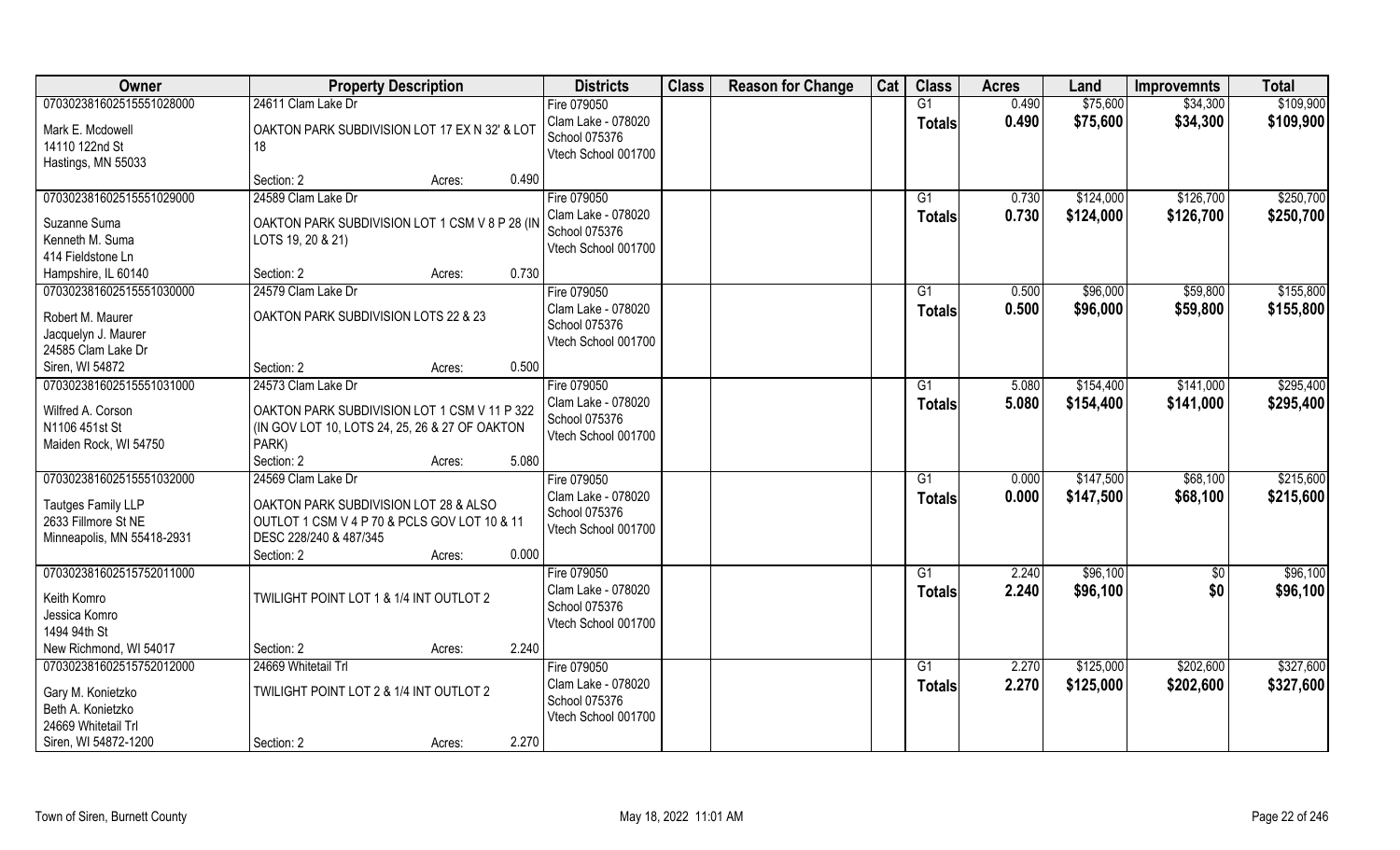| Owner                                                                                                                                                     | <b>Property Description</b>                                                |        |       | <b>Districts</b>                                                          | <b>Class</b> | <b>Reason for Change</b> | Cat | <b>Class</b>                     | <b>Acres</b>   | Land                   | <b>Improvemnts</b>     | <b>Total</b>           |
|-----------------------------------------------------------------------------------------------------------------------------------------------------------|----------------------------------------------------------------------------|--------|-------|---------------------------------------------------------------------------|--------------|--------------------------|-----|----------------------------------|----------------|------------------------|------------------------|------------------------|
| 070302381602515752013000<br>Randy G. Mangelsen<br>8140 Warren Ave<br>Wauwatosa, WI 53213                                                                  | <b>Whitetail Trl</b><br>TWILIGHT POINT LOT 3 & 1/4 INT OUTLOT 2            |        |       | Fire 079050<br>Clam Lake - 078020<br>School 075376<br>Vtech School 001700 |              |                          |     | G1<br><b>Totals</b>              | 2.630<br>2.630 | \$119,600<br>\$119,600 | $\sqrt{6}$<br>\$0      | \$119,600<br>\$119,600 |
|                                                                                                                                                           | Section: 2                                                                 | Acres: | 2.630 |                                                                           |              |                          |     |                                  |                |                        |                        |                        |
| 070302381602515752014000<br>Scott E. Durbahn<br>Elizabeth Durbahn<br>18 Osprey Ct                                                                         | 24687 Whitetail Trl<br>TWILIGHT POINT LOT 4 & 1/4 INT OUTLOT 2             |        |       | Fire 079050<br>Clam Lake - 078020<br>School 075376<br>Vtech School 001700 |              |                          |     | G1<br><b>Totals</b>              | 1.950<br>1.950 | \$111,200<br>\$111,200 | \$334,400<br>\$334,400 | \$445,600<br>\$445,600 |
| North Oaks, MN 55127                                                                                                                                      | Section: 2                                                                 | Acres: | 1.950 |                                                                           |              |                          |     |                                  |                |                        |                        |                        |
| 070302381602515752015000                                                                                                                                  | 24695 Whitetail Trl                                                        |        |       | Fire 079050                                                               |              |                          |     | G1                               | 1.960          | \$111,800              | \$179,200              | \$291,000              |
| Bruce T Stafford Trust Agreement Dtd<br>Nov 15 2012<br>8994 Hunters Way                                                                                   | TWILIGHT POINT LOT 5 & 1/6 INT OUTLOT 1                                    |        |       | Clam Lake - 078020<br>School 075376<br>Vtech School 001700                |              |                          |     | <b>Totals</b>                    | 1.960          | \$111,800              | \$179,200              | \$291,000              |
| Apple Valley, MN 55124                                                                                                                                    | Section: 2                                                                 | Acres: | 1.960 |                                                                           |              |                          |     |                                  |                |                        |                        |                        |
| 070302381602515752016000                                                                                                                                  | 6597 Southview Pt                                                          |        |       | Fire 079050                                                               |              |                          |     | G1                               | 1.960          | \$111,800              | \$174,800              | \$286,600              |
| Catherine A Kupcho Trust<br>4935 Gallivan Ct<br>White Bear Lake, MN 55110                                                                                 | TWILIGHT POINT LOT 6 & 1/6 INT OUTLOT 1                                    |        |       | Clam Lake - 078020<br>School 075376<br>Vtech School 001700                |              |                          |     | <b>Totals</b>                    | 1.960          | \$111,800              | \$174,800              | \$286,600              |
|                                                                                                                                                           | Section: 2                                                                 | Acres: | 1.960 |                                                                           |              |                          |     |                                  |                |                        |                        |                        |
| 070302381602515752017000<br>Roger & Bonnie Carle Family Revocable   TWILIGHT POINT LOT 7 & 1/6 INT OUTLOT 1<br><b>Living Trust</b><br>2060 Holloway Ave E | 6599 Southview Pt                                                          |        |       | Fire 079050<br>Clam Lake - 078020<br>School 075376<br>Vtech School 001700 |              |                          |     | $\overline{G1}$<br><b>Totals</b> | 0.640<br>0.640 | \$110,000<br>\$110,000 | \$137,000<br>\$137,000 | \$247,000<br>\$247,000 |
| Maplewood, MN 55109                                                                                                                                       | Section: 2                                                                 | Acres: | 0.640 |                                                                           |              |                          |     |                                  |                |                        |                        |                        |
| 070302381602515752018000                                                                                                                                  | 6600 Southview Pt                                                          |        |       | Fire 079050                                                               |              |                          |     | G1                               | 0.640          | \$113,800              | \$198,800              | \$312,600              |
| John Snider<br><b>Terese Snider</b><br>6600 Southview Pt                                                                                                  | TWILIGHT POINT LOT 8 & 1/6 INT OUTLOT 1                                    |        |       | Clam Lake - 078020<br>School 075376<br>Vtech School 001700                |              |                          |     | <b>Totals</b>                    | 0.640          | \$113,800              | \$198,800              | \$312,600              |
| Siren, WI 54872-8600                                                                                                                                      | Section: 2                                                                 | Acres: | 0.640 |                                                                           |              |                          |     |                                  |                |                        |                        |                        |
| 070302381602515752019000<br>Robert Manser<br>Nancy Manser<br>6602 Southview Pt<br>Siren, WI 54872                                                         | 6602 Southview Pt<br>TWILIGHT POINT LOT 9 & 1/6 INT OUTLOT 1<br>Section: 2 | Acres: | 0.470 | Fire 079050<br>Clam Lake - 078020<br>School 075376<br>Vtech School 001700 |              |                          |     | $\overline{G1}$<br><b>Totals</b> | 0.470<br>0.470 | \$101,500<br>\$101,500 | \$179,100<br>\$179,100 | \$280,600<br>\$280,600 |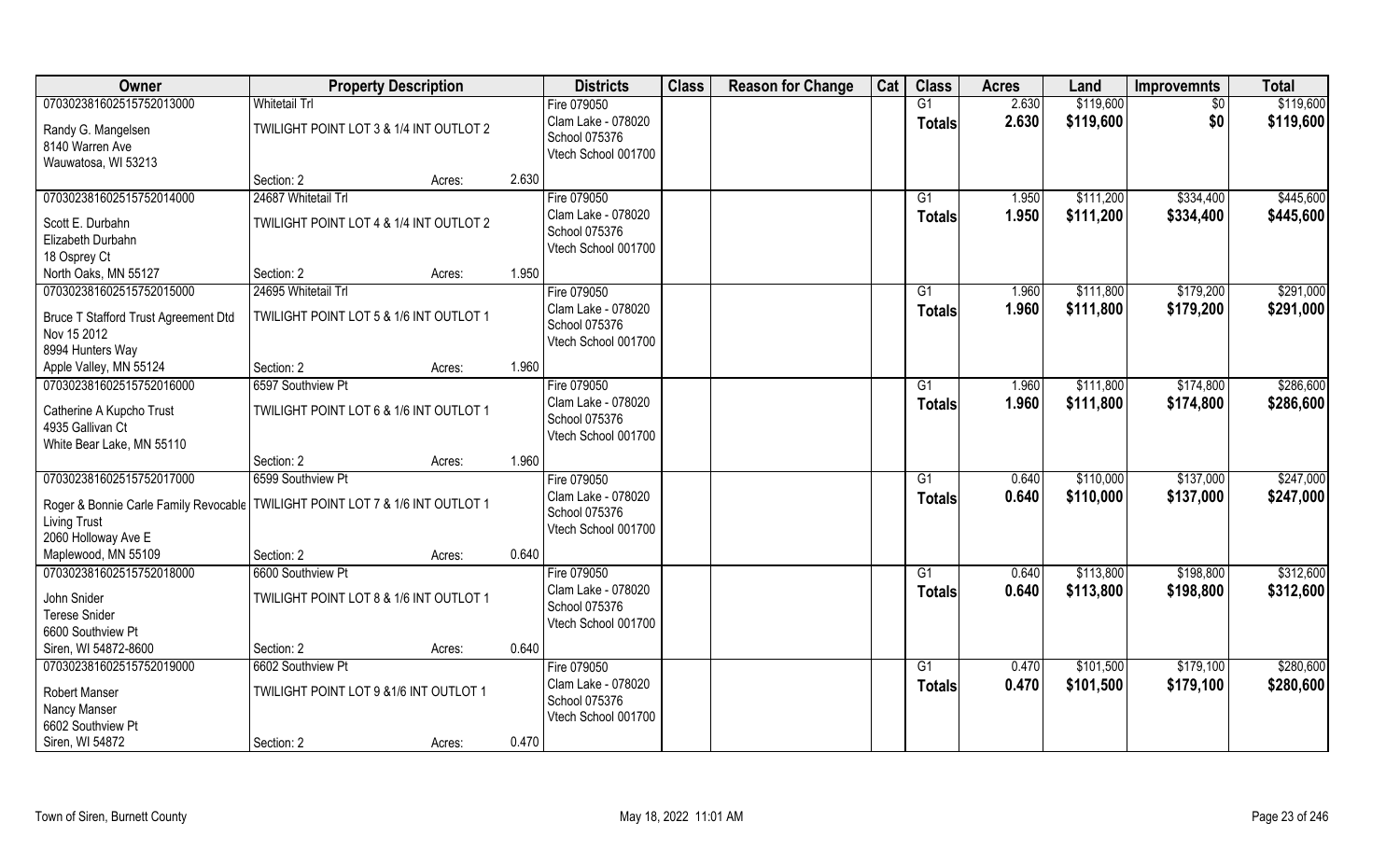| Owner                                                                                                            | <b>Property Description</b>                                                                                     |        | <b>Districts</b> | <b>Class</b>                                                              | <b>Reason for Change</b> | Cat | <b>Class</b> | <b>Acres</b>        | Land           | <b>Improvemnts</b>     | <b>Total</b>           |                        |
|------------------------------------------------------------------------------------------------------------------|-----------------------------------------------------------------------------------------------------------------|--------|------------------|---------------------------------------------------------------------------|--------------------------|-----|--------------|---------------------|----------------|------------------------|------------------------|------------------------|
| 070302381602515752020000<br>Eric J. Anderson<br>Stacey F. Anderson<br>6527 Enid Trl                              | TWILIGHT POINT LOT 10 & 1/6 INT OUTLOT 1                                                                        |        |                  | Fire 079050<br>Clam Lake - 078020<br>School 075376<br>Vtech School 001700 |                          |     |              | G1<br><b>Totals</b> | 0.550<br>0.550 | \$111,800<br>\$111,800 | \$0<br>\$0             | \$111,800<br>\$111,800 |
| Lino Lakes, MN 55014                                                                                             | Section: 2                                                                                                      | Acres: | 0.550            |                                                                           |                          |     |              |                     |                |                        |                        |                        |
| 070302381602515752022000<br>Kenton L. Sebion<br>W9926 290th Ave<br>Hager City, WI 54014                          | 24761 Clam Lake Rd<br><b>TWILIGHT POINT LOT 12</b>                                                              |        |                  | Fire 079050<br>Clam Lake - 078020<br>School 075376<br>Vtech School 001700 |                          |     |              | G1<br>Totals        | 1.520<br>1.520 | \$13,100<br>\$13,100   | \$109,000<br>\$109,000 | \$122,100<br>\$122,100 |
|                                                                                                                  | Section: 2                                                                                                      | Acres: | 1.520            |                                                                           |                          |     |              |                     |                |                        |                        |                        |
| 070302381602515752023000<br><b>Taylor Investment Corp</b><br>43 Main St Se Ste 506<br>Minneapolis, MN 55414-1049 | Clam Lake Rd<br>TWILIGHT POINT OUTLOT 1 (ASSESSED W/ LOTS<br>5-10 INCL)                                         |        |                  | Fire 079050<br>Clam Lake - 078020<br>School 075376<br>Vtech School 001700 |                          |     |              | X4<br><b>Totals</b> | 2.800<br>2.800 | \$0<br>\$0             | \$0<br>\$0             | \$0<br>\$0             |
|                                                                                                                  | Section: 2                                                                                                      | Acres: | 2.800            |                                                                           |                          |     |              |                     |                |                        |                        |                        |
| 070302381602515752024000<br>Taylor Investment Corp<br>43 Main St Se Ste 506<br>Minneapolis, MN 55414-1049        | TWILIGHT POINT OUTLOT 2 (ASSESSED W/ LOTS 1-4<br>INCL)                                                          |        |                  | Fire 079050<br>Clam Lake - 078020<br>School 075376<br>Vtech School 001700 |                          |     |              | X4<br><b>Totals</b> | 4.500<br>4.500 | \$0<br>\$0             | $\sqrt{50}$<br>\$0     | \$0<br>\$0             |
|                                                                                                                  | Section: 2                                                                                                      | Acres: | 4.500            |                                                                           |                          |     |              |                     |                |                        |                        |                        |
| 070302381602516066011000<br><b>Tyanne Smith</b><br>430 Ashland St N<br>Cambridge, MN 55008                       | 24549 Clam Lake Dr Unit 1<br>CAMP NORTHLAND CONDO UNIT 1 AND 1/10 INT IN<br><b>COMMON ELEMENT</b>               |        |                  | Fire 079050<br>Clam Lake - 078020<br>School 075376<br>Vtech School 001700 |                          |     |              | G1<br><b>Totals</b> | 0.731<br>0.731 | \$62,000<br>\$62,000   | \$12,500<br>\$12,500   | \$74,500<br>\$74,500   |
|                                                                                                                  | Section: 2                                                                                                      | Acres: | 0.731            |                                                                           |                          |     |              |                     |                |                        |                        |                        |
| 070302381602516066012000                                                                                         | 24549 Clam Lake Dr Unit 2                                                                                       |        |                  | Fire 079050                                                               |                          |     |              | G1                  | 0.731          | \$62,000               | \$17,800               | \$79,800               |
| Mary L. Prochaska<br>7451 Bittersweet Dr<br>Eden Prairie, MN 55344                                               | CAMP NORTHLAND CONDO UNIT 2 AND 1/10 INT IN<br><b>COMMON ELEMENT</b>                                            |        |                  | Clam Lake - 078020<br>School 075376<br>Vtech School 001700                |                          |     |              | <b>Totals</b>       | 0.731          | \$62,000               | \$17,800               | \$79,800               |
|                                                                                                                  | Section: 2                                                                                                      | Acres: | 0.731            |                                                                           |                          |     |              |                     |                |                        |                        |                        |
| 070302381602516066013000<br>Margaret L. Shapiro<br>10912 Xylon Ln N<br>Champlain, MN 55316                       | 24549 Clam Lake Dr Unit 3<br>CAMP NORTHLAND CONDO UNIT 3 AND 1/10 INT IN<br><b>COMMON ELEMENT</b><br>Section: 2 | Acres: | 0.731            | Fire 079050<br>Clam Lake - 078020<br>School 075376<br>Vtech School 001700 |                          |     |              | G1<br><b>Totals</b> | 0.731<br>0.731 | \$62,000<br>\$62,000   | \$25,300<br>\$25,300   | \$87,300<br>\$87,300   |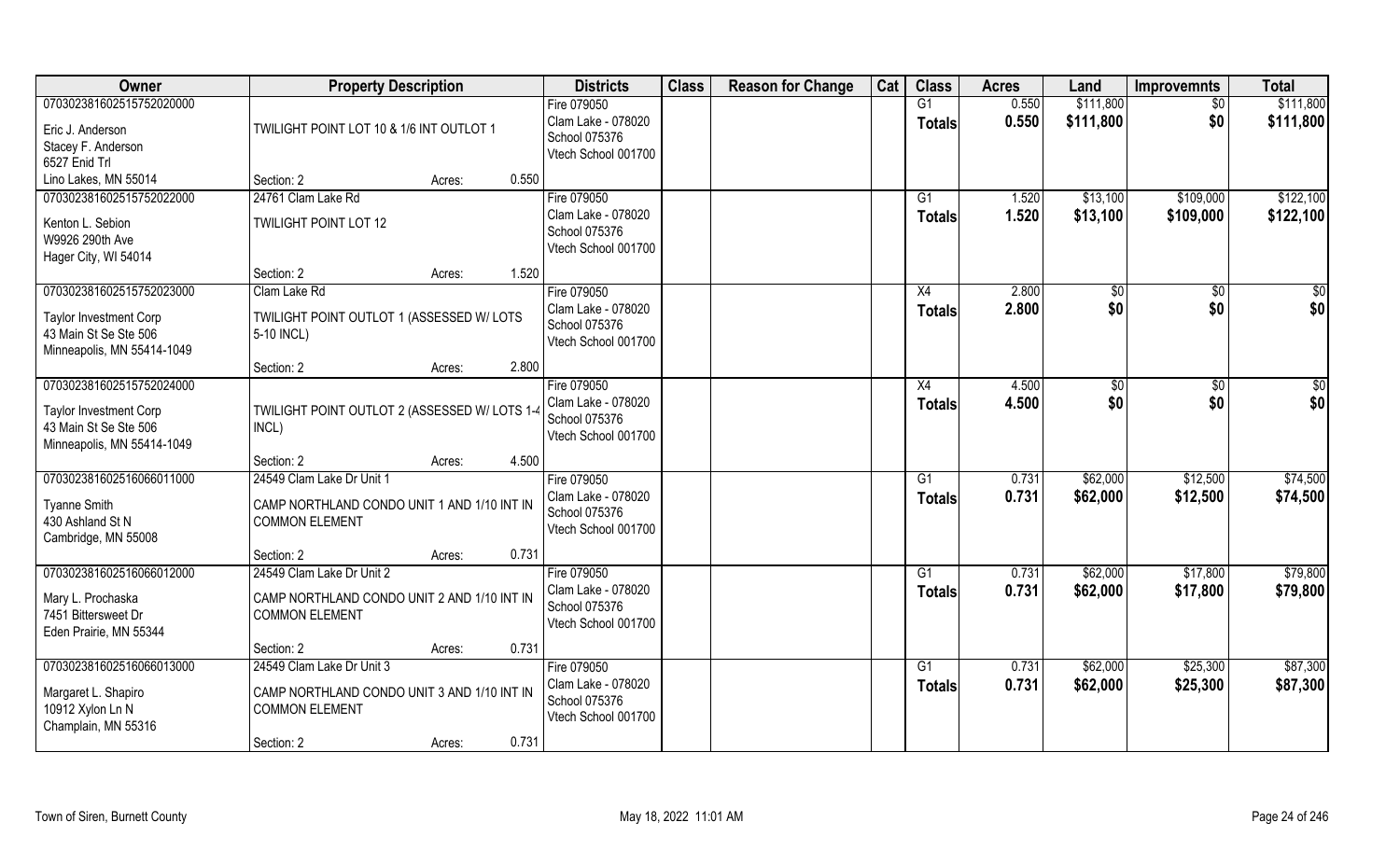| Owner                                                                                                | <b>Property Description</b>                                                                                                          | <b>Districts</b>                                                                 | <b>Class</b> | <b>Reason for Change</b> | Cat | <b>Class</b>        | <b>Acres</b>   | Land                 | <b>Improvemnts</b>   | <b>Total</b>         |
|------------------------------------------------------------------------------------------------------|--------------------------------------------------------------------------------------------------------------------------------------|----------------------------------------------------------------------------------|--------------|--------------------------|-----|---------------------|----------------|----------------------|----------------------|----------------------|
| 070302381602516066014000<br>Mary Borntrager<br>18303 Gladiola St NW<br>Cedar, MN 55011               | 24549 Clam Lake Dr Unit 4<br>CAMP NORTHLAND CONDO UNIT 4 AND 1/10 INT IN<br><b>COMMON ELEMENT</b>                                    | Fire 079050<br>Clam Lake - 078020<br><b>School 075376</b><br>Vtech School 001700 |              |                          |     | G1<br><b>Totals</b> | 0.731<br>0.731 | \$62,000<br>\$62,000 | \$19,000<br>\$19,000 | \$81,000<br>\$81,000 |
|                                                                                                      | Section: 2<br>0.731<br>Acres:                                                                                                        |                                                                                  |              |                          |     |                     |                |                      |                      |                      |
| 070302381602516066015000<br><b>Charles Schiller</b><br>Angela Schiller<br>22835 Goodwin Ave          | 24549 Clam Lake Dr Unit 5<br>CAMP NORTHLAND CONDO UNIT 5 AND 1/10 INT IN<br><b>COMMON ELEMENT</b>                                    | Fire 079050<br>Clam Lake - 078020<br>School 075376<br>Vtech School 001700        |              |                          |     | G1<br>Totals        | 0.731<br>0.731 | \$62,000<br>\$62,000 | \$19,300<br>\$19,300 | \$81,300<br>\$81,300 |
| Hampton, MN 55031                                                                                    | 0.731<br>Section: 2<br>Acres:                                                                                                        |                                                                                  |              |                          |     |                     |                |                      |                      |                      |
| 070302381602516066016000<br>Dennis Remackel<br>21142 S Clydesdale Curve N<br>Forest Lake, MN 55025   | 24549 Clam Lake Dr Unit 6<br>CAMP NORTHLAND CONDO UNIT 6 AND 1/10 INT IN<br><b>COMMON ELEMENT</b>                                    | Fire 079050<br>Clam Lake - 078020<br><b>School 075376</b><br>Vtech School 001700 |              |                          |     | G1<br><b>Totals</b> | 0.731<br>0.731 | \$62,000<br>\$62,000 | \$19,100<br>\$19,100 | \$81,100<br>\$81,100 |
|                                                                                                      | 0.731<br>Section: 2<br>Acres:                                                                                                        |                                                                                  |              |                          |     |                     |                |                      |                      |                      |
| 070302381602516066017000<br>Christopher Hendrix<br>412 Sarah Cir<br>Baldwin, WI 54002                | 24549 Clam Lake Dr Unit 7<br>CAMP NORTHLAND CONDO UNIT 7 AND 1/10 INT IN<br><b>COMMON ELEMENT</b>                                    | Fire 079050<br>Clam Lake - 078020<br>School 075376<br>Vtech School 001700        |              |                          |     | G1<br><b>Totals</b> | 0.731<br>0.731 | \$62,000<br>\$62,000 | \$12,500<br>\$12,500 | \$74,500<br>\$74,500 |
|                                                                                                      | 0.731<br>Section: 2<br>Acres:                                                                                                        |                                                                                  |              |                          |     |                     |                |                      |                      |                      |
| 070302381602516066018000<br>Diane K. Smith<br>8977 Comstock Ln N<br>Maple Grove, MN 55311            | 24549 Clam Lake Dr Unit 8<br>CAMP NORTHLAND CONDO UNIT 8 AND 1/10 INT IN<br><b>COMMON ELEMENT</b>                                    | Fire 079050<br>Clam Lake - 078020<br>School 075376<br>Vtech School 001700        |              |                          |     | G1<br><b>Totals</b> | 0.731<br>0.731 | \$62,000<br>\$62,000 | \$24,000<br>\$24,000 | \$86,000<br>\$86,000 |
|                                                                                                      | 0.731<br>Section: 2<br>Acres:                                                                                                        |                                                                                  |              |                          |     |                     |                |                      |                      |                      |
| 070302381602516066019000<br><b>Tyanne Smith</b><br>430 Ashland St N<br>Cambridge, MN 55008           | 24549 Clam Lake Dr Unit 9<br>CAMP NORTHLAND CONDO UNIT 9 AND 1/10 INT IN<br><b>COMMON ELEMENT</b>                                    | Fire 079050<br>Clam Lake - 078020<br>School 075376<br>Vtech School 001700        |              |                          |     | G1<br><b>Totals</b> | 0.731<br>0.731 | \$62,000<br>\$62,000 | \$23,100<br>\$23,100 | \$85,100<br>\$85,100 |
|                                                                                                      | 0.731<br>Section: 2<br>Acres:                                                                                                        |                                                                                  |              |                          |     |                     |                |                      |                      |                      |
| 070302381602516066020000<br>Northland Lakefront Rentals LLC<br>W11498 564th St<br>Prescott, WI 54021 | 24549 Clam Lake Dr Unit 10<br>CAMP NORTHLAND CONDO UNIT 10 AND 1/10 INT IN<br><b>COMMON ELEMENT</b><br>0.731<br>Section: 2<br>Acres: | Fire 079050<br>Clam Lake - 078020<br>School 075376<br>Vtech School 001700        |              |                          |     | G1<br><b>Totals</b> | 0.731<br>0.731 | \$62,000<br>\$62,000 | \$30,000<br>\$30,000 | \$92,000<br>\$92,000 |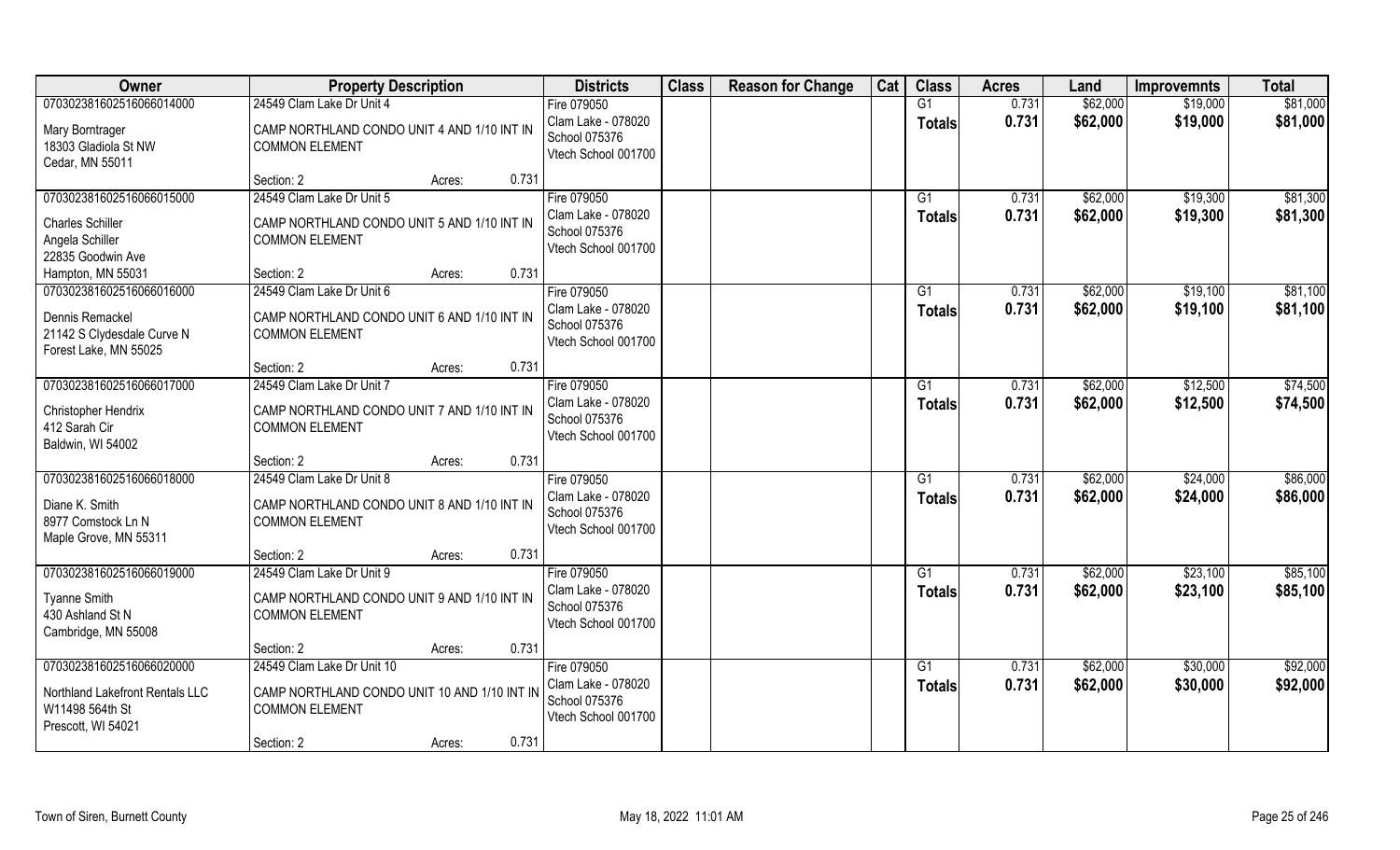| Owner                                                                                                                           | <b>Property Description</b>                                                                                                                                | <b>Districts</b>                                                          | <b>Class</b> | <b>Reason for Change</b> | Cat | <b>Class</b>        | <b>Acres</b>   | Land                 | <b>Improvemnts</b>   | <b>Total</b>           |
|---------------------------------------------------------------------------------------------------------------------------------|------------------------------------------------------------------------------------------------------------------------------------------------------------|---------------------------------------------------------------------------|--------------|--------------------------|-----|---------------------|----------------|----------------------|----------------------|------------------------|
| 070302381602516066021000<br>Northland Lakefront Rentals LLC<br>W11498 564th St<br>Prescott, WI 54021                            | CAMP NORTHLAND CONDO COMMON ELEMENT<br><b>PLAT DOC 442704</b><br>7.310<br>Section: 2<br>Acres:                                                             | Fire 079050<br>Clam Lake - 078020<br>School 075376<br>Vtech School 001700 |              |                          |     | X4<br><b>Totals</b> | 7.310<br>7.310 | \$0<br>\$0           | \$0<br>\$0           | \$0<br>\$0             |
| 070302381602516545011000<br>James K. Josephson<br>Jody F. Josephson<br>10601 National St NE<br>Circle Pines, MN 55014           | 24503 Clam Lake Rd Unit 1<br>OAKTON PARK CONDO UNIT 1 & LCE & 1/10 INT<br><b>COMMONS</b><br>0.120<br>Section: 2<br>Acres:                                  | Fire 079050<br>Clam Lake - 078020<br>School 075376<br>Vtech School 001700 |              |                          |     | G1<br><b>Totals</b> | 0.120<br>0.120 | \$80,000<br>\$80,000 | \$39,000<br>\$39,000 | \$119,000<br>\$119,000 |
| 070302381602516545012000<br>Todd A. Gimble<br>Jennifer L. Gimble<br>224 Meadowland Ln<br>Vadnais Heights, MN 55127              | 24505 Clam Lake Rd Unit 2<br>OAKTON PARK CONDO UNIT 2 & LCE & 1/10 INT<br><b>COMMONS</b><br>0.090<br>Section: 2<br>Acres:                                  | Fire 079050<br>Clam Lake - 078020<br>School 075376<br>Vtech School 001700 |              |                          |     | G1<br><b>Totals</b> | 0.090<br>0.090 | \$80,000<br>\$80,000 | \$59,600<br>\$59,600 | \$139,600<br>\$139,600 |
| 070302381602516545013000<br>John Rademacher<br>Kelly Rademacher<br>2493 Arnold Palmer Dr                                        | 24507 Clam Lake Rd Unit 3<br>OAKTON PARK CONDO UNIT 3 & LCE & 1/10 INT<br><b>COMMONS</b>                                                                   | Fire 079050<br>Clam Lake - 078020<br>School 075376<br>Vtech School 001700 |              |                          |     | G1<br><b>Totals</b> | 0.110<br>0.110 | \$80,000<br>\$80,000 | \$52,400<br>\$52,400 | \$132,400<br>\$132,400 |
| <b>Blaine, MN 55449</b><br>070302381602516545014000<br>David D. Demmin<br><b>Christine Demmin</b><br>11307 N Fox Meadow Dr      | 0.110<br>Section: 2<br>Acres:<br>24509 Clam Lake Rd Unit 4<br>OAKTON PARK CONDO UNIT 4 & LCE & 1/10 INT<br><b>COMMONS</b>                                  | Fire 079050<br>Clam Lake - 078020<br>School 075376<br>Vtech School 001700 |              |                          |     | G1<br><b>Totals</b> | 0.120<br>0.120 | \$80,000<br>\$80,000 | \$32,700<br>\$32,700 | \$112,700<br>\$112,700 |
| Brimfield, IL 61517<br>070302381602516545015000<br>D & A Enterprises Living Trust<br>154 Glenview Ave<br>Circle Pines, MN 55014 | 0.120<br>Section: 2<br>Acres:<br>24511 Clam Lake Rd Unit 5<br>OAKTON PARK CONDO UNIT 5 & LCE & 1/10 INT<br><b>COMMONS</b><br>0.120<br>Section: 2<br>Acres: | Fire 079050<br>Clam Lake - 078020<br>School 075376<br>Vtech School 001700 |              |                          |     | G1<br><b>Totals</b> | 0.120<br>0.120 | \$80,000<br>\$80,000 | \$73,500<br>\$73,500 | \$153,500<br>\$153,500 |
| 070302381602516545016000<br>Nancy Emerson<br>823 22nd Ave S<br>Moorhead, MN 56560                                               | 24515 Clam Lake Rd Unit 6<br>OAKTON PARK CONDO UNIT 6 & LCE & 1/10 INT<br><b>COMMONS</b><br>0.110<br>Section: 2<br>Acres:                                  | Fire 079050<br>Clam Lake - 078020<br>School 075376<br>Vtech School 001700 |              |                          |     | G1<br><b>Totals</b> | 0.110<br>0.110 | \$80,000<br>\$80,000 | \$44,200<br>\$44,200 | \$124,200<br>\$124,200 |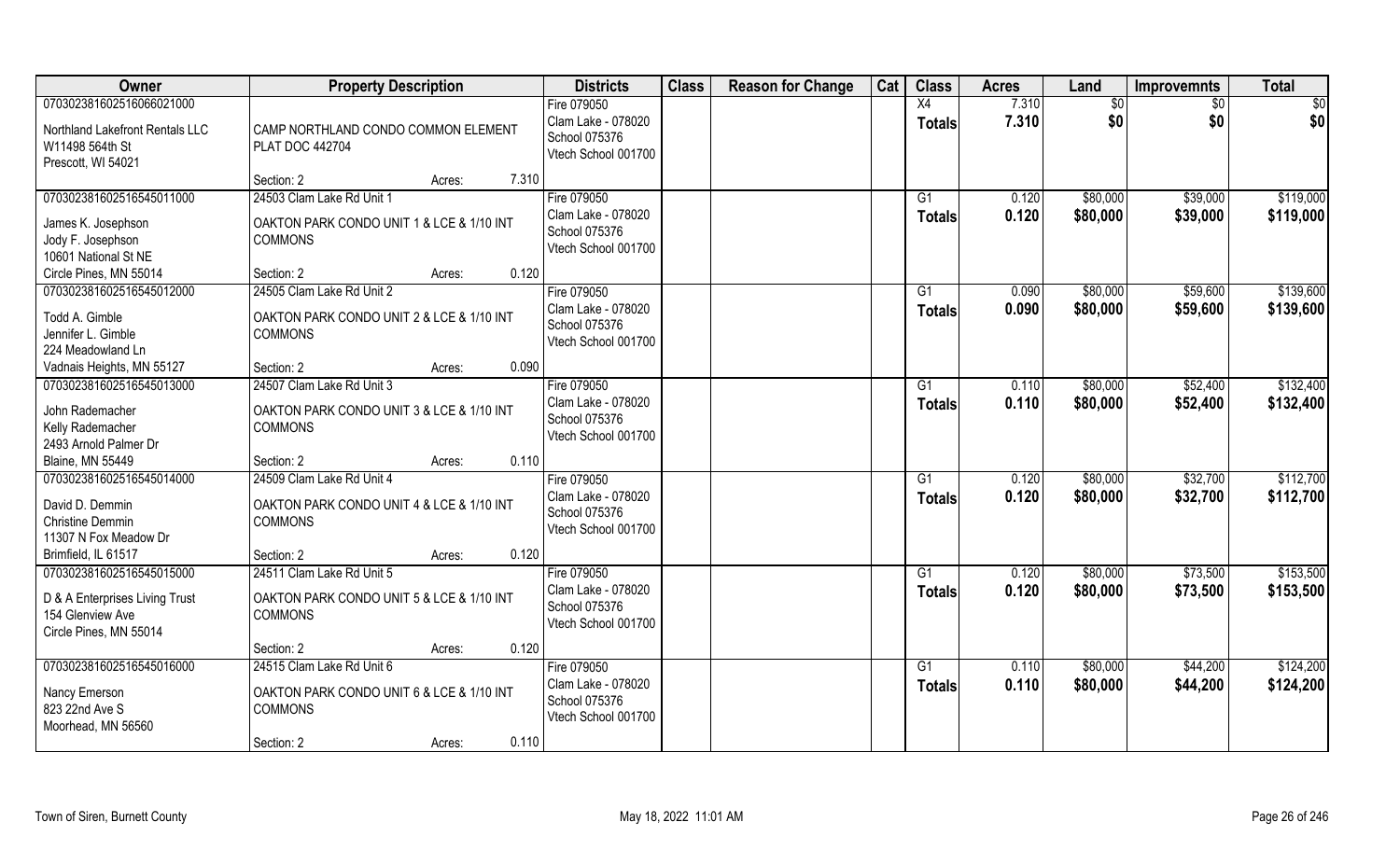| Owner                                                                                            | <b>Property Description</b>                                                                                                    | <b>Districts</b>                                                                 | <b>Class</b> | <b>Reason for Change</b> | Cat | <b>Class</b>        | <b>Acres</b>   | Land                 | <b>Improvemnts</b>     | <b>Total</b>            |
|--------------------------------------------------------------------------------------------------|--------------------------------------------------------------------------------------------------------------------------------|----------------------------------------------------------------------------------|--------------|--------------------------|-----|---------------------|----------------|----------------------|------------------------|-------------------------|
| 070302381602516545017000<br>Kim J. Wittington<br>1365 Glenwood Ave<br>Metamora, IL 61548-8342    | 24517 Clam Lake Dr Unit 7<br>OAKTON PARK CONDO UNIT 7 & LCE & 1/10 INT<br><b>COMMONS</b>                                       | Fire 079050<br>Clam Lake - 078020<br>School 075376<br>Vtech School 001700        |              |                          |     | G1<br><b>Totals</b> | 0.110<br>0.110 | \$80,000<br>\$80,000 | \$54,400<br>\$54,400   | \$134,400<br>\$134,400  |
|                                                                                                  | 0.110<br>Section: 2<br>Acres:                                                                                                  |                                                                                  |              |                          |     |                     |                |                      |                        |                         |
| 070302381602516545018000<br>Gregory Bihner<br>Jeffrey Bihner<br>7730 31st St N                   | 24519 Clam Lake Dr Unit 8<br>OAKTON PARK CONDO UNIT 8 & LCE & 1/10 INT<br><b>COMMONS</b>                                       | Fire 079050<br>Clam Lake - 078020<br>School 075376<br>Vtech School 001700        |              |                          |     | G1<br>Totals        | 0.110<br>0.110 | \$80,000<br>\$80,000 | \$37,600<br>\$37,600   | \$117,600<br>\$117,600  |
| Oakdale, MN 55128                                                                                | 0.110<br>Section: 2<br>Acres:                                                                                                  |                                                                                  |              |                          |     |                     |                |                      |                        |                         |
| 070302381602516545019000<br>Janet L Mcgough Rev Trust<br>153 Parkview Dr<br>Lino Lakes, MN 55014 | 24501 Clam Lake Dr Unit 9<br>OAKTON PARK CONDO UNIT 9 & LCE & 1/10 INT<br><b>COMMONS</b>                                       | Fire 079050<br>Clam Lake - 078020<br>School 075376<br>Vtech School 001700        |              |                          |     | G1<br><b>Totals</b> | 0.680<br>0.680 | \$30,000<br>\$30,000 | \$150,000<br>\$150,000 | \$180,000<br>\$180,000  |
|                                                                                                  | 0.680<br>Section: 2<br>Acres:                                                                                                  |                                                                                  |              |                          |     |                     |                |                      |                        |                         |
| 070302381602516545020000<br>Carol Bihner<br>24499 Clam Lake Dr<br>Siren, WI 54872                | 24499 Clam Lake Dr Unit 10<br>OAKTON PARK CONDO UNIT 10 & LCE & 1/10 INT<br><b>COMMONS</b>                                     | Fire 079050<br>Clam Lake - 078020<br>School 075376<br>Vtech School 001700        |              |                          |     | G1<br><b>Totals</b> | 0.280<br>0.280 | \$30,000<br>\$30,000 | \$70,100<br>\$70,100   | \$100, 100<br>\$100,100 |
|                                                                                                  | 0.280<br>Section: 2<br>Acres:                                                                                                  |                                                                                  |              |                          |     |                     |                |                      |                        |                         |
| 070302381602516545021000<br>Carol Bihner<br>24499 Clam Lake Dr<br>Siren, WI 54872                | OAKTON PARK CONDO COMMON ELEMENT (SHORE<br>AGREE #332636)                                                                      | Fire 079050<br>Clam Lake - 078020<br><b>School 075376</b><br>Vtech School 001700 |              |                          |     | X4<br><b>Totals</b> | 7.630<br>7.630 | \$0<br>\$0           | $\overline{50}$<br>\$0 | \$0<br>\$0              |
|                                                                                                  | Section: 2<br>7.630<br>Acres:                                                                                                  |                                                                                  |              |                          |     |                     |                |                      |                        |                         |
| 070302381602516753011000<br>James M. Mlinarcik<br>9384 Alamo Ct NE<br><b>Blaine, MN 55449</b>    | 6560 Blue Heron Bay Unit 1<br>TWILIGHT POINT CONDO UNIT 1 & LCE & 12.5<br>PERCENT INT COMMONS                                  | Fire 079050<br>Clam Lake - 078020<br>School 075376<br>Vtech School 001700        |              |                          |     | G1<br><b>Totals</b> | 0.000<br>0.000 | \$80,000<br>\$80,000 | \$90,000<br>\$90,000   | \$170,000<br>\$170,000  |
|                                                                                                  | 0.000<br>Section: 2<br>Acres:                                                                                                  |                                                                                  |              |                          |     |                     |                |                      |                        |                         |
| 070302381602516753012000<br>Michael D Selberg Trust<br>11913 Edgewood Ln N<br>Champlin, MN 55316 | 6565 Blue Heron Bay Unit 2<br>TWILIGHT POINT CONDO UNIT 2 & LCE & 12.5<br>PERCENT INT COMMONS<br>0.000<br>Section: 2<br>Acres: | Fire 079050<br>Clam Lake - 078020<br>School 075376<br>Vtech School 001700        |              |                          |     | G1<br><b>Totals</b> | 0.000<br>0.000 | \$80,000<br>\$80,000 | \$33,200<br>\$33,200   | \$113,200<br>\$113,200  |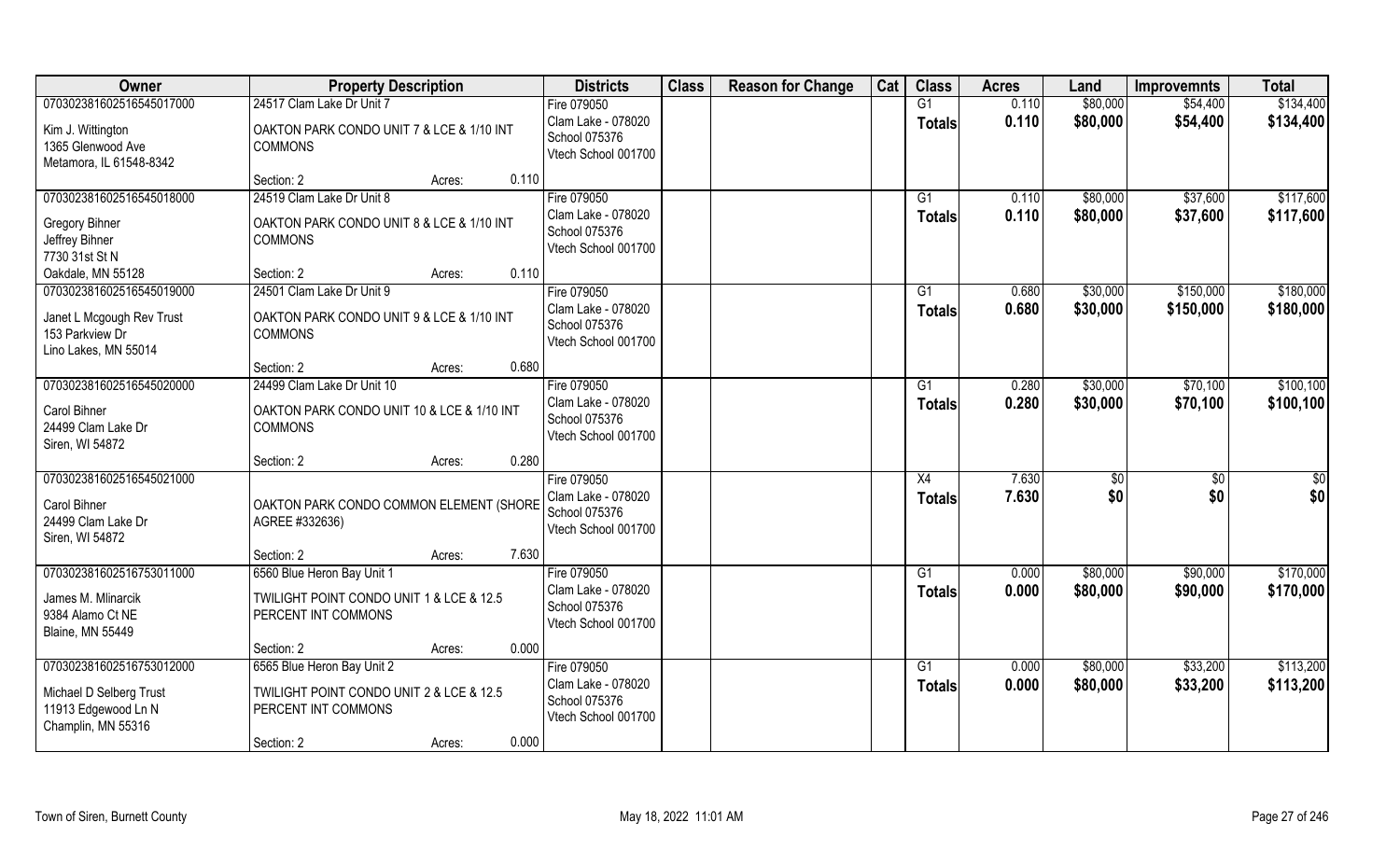| Owner                                                                                                                            | <b>Property Description</b>                                                                   |        | <b>Districts</b>                                                                   | <b>Class</b> | <b>Reason for Change</b> | Cat | <b>Class</b>        | <b>Acres</b>   | Land                 | <b>Improvemnts</b>     | <b>Total</b>           |
|----------------------------------------------------------------------------------------------------------------------------------|-----------------------------------------------------------------------------------------------|--------|------------------------------------------------------------------------------------|--------------|--------------------------|-----|---------------------|----------------|----------------------|------------------------|------------------------|
| 070302381602516753013000                                                                                                         | 6577 Blue Heron Bay Unit 3                                                                    |        | Fire 079050                                                                        |              |                          |     | G1                  | 0.000          | \$80,000             | \$36,400               | \$116,400              |
| Jerry M. Testa<br>Candi A. Testa<br>6009 Xanthus Ln N                                                                            | TWILIGHT POINT CONDO UNIT 3 & LCE & 12.5<br>PERCENT INT COMMONS                               |        | Clam Lake - 078020<br>School 075376<br>Vtech School 001700                         |              |                          |     | <b>Totals</b>       | 0.000          | \$80,000             | \$36,400               | \$116,400              |
| Plymouth, MN 55446                                                                                                               | Section: 2                                                                                    | Acres: | 0.000                                                                              |              |                          |     |                     |                |                      |                        |                        |
| 070302381602516753014000<br>Kathleen M Blair Revocable Trust<br>101 E 10th St Unit 649<br>St Paul, MN 55101                      | 6583 Blue Heron Bay Unit 4<br>TWILIGHT POINT CONDO UNIT 4 & LCE & 12.5<br>PERCENT INT COMMONS |        | Fire 079050<br>Clam Lake - 078020<br>School 075376<br>Vtech School 001700          |              |                          |     | G1<br><b>Totals</b> | 0.000<br>0.000 | \$80,000<br>\$80,000 | \$35,100<br>\$35,100   | \$115,100<br>\$115,100 |
|                                                                                                                                  | Section: 2                                                                                    | Acres: | 0.000                                                                              |              |                          |     |                     |                |                      |                        |                        |
| 070302381602516753015000                                                                                                         | 6587 Blue Heron Bay Unit 5                                                                    |        | Fire 079050                                                                        |              |                          |     | G1                  | 0.000          | \$80,000             | \$41,400               | \$121,400              |
| Terry L. Aten<br>Suzanne M. Aten<br>8355 Angus Ave E                                                                             | TWILIGHT POINT CONDO UNIT 5 & LCE & 12.5<br>PERCENT INT COMMONS                               |        | Clam Lake - 078020<br>School 075376<br>Vtech School 001700                         |              |                          |     | <b>Totals</b>       | 0.000          | \$80,000             | \$41,400               | \$121,400              |
| Inver Grove Heights, MN 55077                                                                                                    | Section: 2                                                                                    | Acres: | 0.000                                                                              |              |                          |     |                     |                |                      |                        |                        |
| 070302381602516753016000                                                                                                         | 6591 Blue Heron Bay Unit 6                                                                    |        | Fire 079050                                                                        |              |                          |     | G1                  | 0.000          | \$80,000             | \$81,000               | \$161,000              |
| <b>Timothy Sager</b><br>Lisa Sager<br>5218 207th St N                                                                            | TWILIGHT POINT CONDO UNIT 6 & LCE & 12.5<br>PERCENT INT COMMONS                               |        | Clam Lake - 078020<br>School 075376<br>Vtech School 001700                         |              |                          |     | <b>Totals</b>       | 0.000          | \$80,000             | \$81,000               | \$161,000              |
| Forest Lake, MN 55025                                                                                                            | Section: 2                                                                                    | Acres: | 0.000                                                                              |              |                          |     |                     |                |                      |                        |                        |
| 070302381602516753017000<br>Bradley J. Bechel<br>Angela G. Bechel<br>12350 8th St Ct S                                           | 6595 Blue Heron Bay Unit 7<br>TWILIGHT POINT CONDO UNIT 7 & LCE & 12.5<br>PERCENT INT COMMONS |        | Fire 079050<br>Clam Lake - 078020<br>School 075376<br>Vtech School 001700          |              |                          |     | G1<br><b>Totals</b> | 0.000<br>0.000 | \$80,000<br>\$80,000 | \$48,600<br>\$48,600   | \$128,600<br>\$128,600 |
| Afton, MN 55001                                                                                                                  | Section: 2                                                                                    | Acres: | 0.000                                                                              |              |                          |     |                     |                |                      |                        |                        |
| 070302381602516753018000                                                                                                         | 6541 Blue Heron Bay Unit 8                                                                    |        | Fire 079050                                                                        |              |                          |     | G1                  | 0.000          | \$30,000             | \$131,600              | \$161,600              |
| James H Kalkes Trust<br>15370 Painters Ln N<br>Stillwater, MN 55082                                                              | TWILIGHT POINT CONDO UNIT 8 & LCE & 12.5<br>PERCENT INT COMMONS                               |        | Clam Lake - 078020<br>School 075376<br>Vtech School 001700                         |              |                          |     | <b>Totals</b>       | 0.000          | \$30,000             | \$131,600              | \$161,600              |
|                                                                                                                                  | Section: 2                                                                                    | Acres: | 0.000                                                                              |              |                          |     |                     |                |                      |                        |                        |
| 070302381602516753019000<br><b>Twilight Pt Condo Assoc</b><br>Attn: Drew Elias<br>4320 Oak Ridge Ct<br>Vadnais Heights, MN 55127 | TWILIGHT POINT CONDO COMMON ELEMENT<br>Section: 2                                             |        | Fire 079050<br>Clam Lake - 078020<br>School 075376<br>Vtech School 001700<br>8.500 |              |                          |     | X4<br><b>Totals</b> | 8.500<br>8.500 | $\sqrt{6}$<br>\$0    | $\overline{50}$<br>\$0 | $\frac{1}{2}$<br>\$0   |
|                                                                                                                                  |                                                                                               | Acres: |                                                                                    |              |                          |     |                     |                |                      |                        |                        |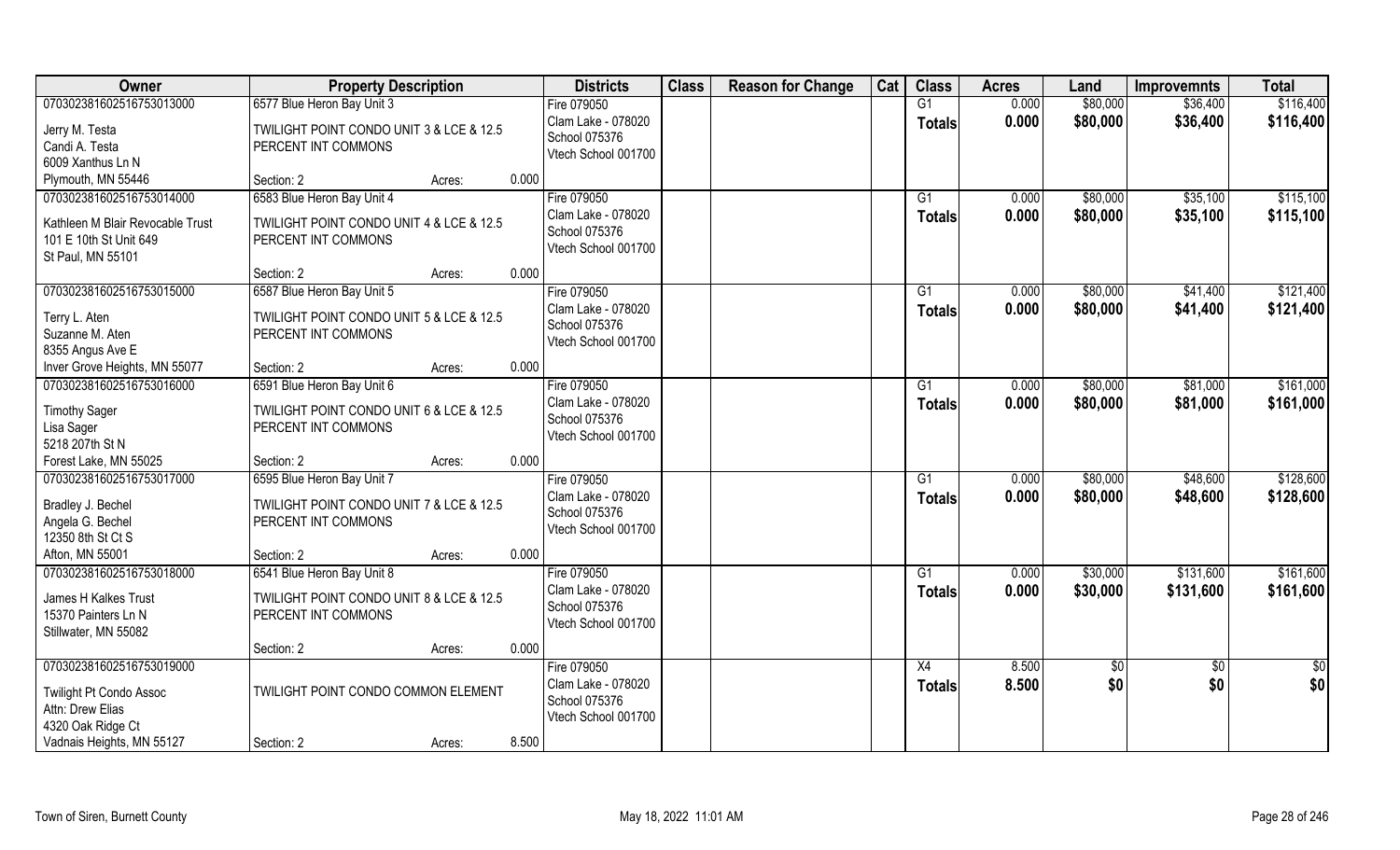| Owner                                                                                   | <b>Property Description</b>                                                                         |                 | <b>Districts</b>                                                                 | <b>Class</b> | <b>Reason for Change</b> | Cat | <b>Class</b>        | <b>Acres</b>   | Land                 | <b>Improvemnts</b>   | <b>Total</b>           |
|-----------------------------------------------------------------------------------------|-----------------------------------------------------------------------------------------------------|-----------------|----------------------------------------------------------------------------------|--------------|--------------------------|-----|---------------------|----------------|----------------------|----------------------|------------------------|
| 070302381602516855011000                                                                | 24481 Clam Lake Dr Unit 1                                                                           |                 | Fire 079050                                                                      |              |                          |     | G1                  | 0.000          | \$80,000             | \$34,300             | \$114,300              |
| Joseph Gleason<br>Mary Gleason<br>485 Curfew St                                         | WINDMILL CONDOMINIUM UNIT 1 & LTE & 1/8TH INT<br><b>COMMON ELEMENT</b>                              |                 | Clam Lake - 078020<br><b>School 075376</b><br>Vtech School 001700                |              |                          |     | <b>Totals</b>       | 0.000          | \$80,000             | \$34,300             | \$114,300              |
| St Paul, MN 55104-4912                                                                  | Section: 2                                                                                          | 0.000<br>Acres: |                                                                                  |              |                          |     |                     |                |                      |                      |                        |
| 070302381602516855012000<br>Rodney Larson<br>Debra Larson<br>E9001 810th Ave            | 24479 Clam Lake Dr Unit 2<br>WINDMILL CONDOMINIUM UNIT 2 & LTE & 1/8 INT<br><b>COMMON ELEMENT</b>   |                 | Fire 079050<br>Clam Lake - 078020<br>School 075376<br>Vtech School 001700        |              |                          |     | G1<br>Totals        | 0.000<br>0.000 | \$80,000<br>\$80,000 | \$37,600<br>\$37,600 | \$117,600<br>\$117,600 |
| Colfax, WI 54730                                                                        | Section: 2                                                                                          | 0.000<br>Acres: |                                                                                  |              |                          |     |                     |                |                      |                      |                        |
| 070302381602516855013000                                                                | 24477 Clam Lake Dr Unit 3                                                                           |                 | Fire 079050                                                                      |              |                          |     | G1                  | 0.000          | \$80,000             | \$34,700             | \$114,700              |
| Lisa M. Toenjes<br>Douglas Toenjes<br>W7421 Us Highway 10                               | WINDMILL CONDOMINIUM UNIT 3 & LTE & 1/8TH INT<br><b>COMMON ELEMENT</b>                              |                 | Clam Lake - 078020<br>School 075376<br>Vtech School 001700                       |              |                          |     | <b>Totals</b>       | 0.000          | \$80,000             | \$34,700             | \$114,700              |
| Ellsworth, WI 54011                                                                     | Section: 2                                                                                          | 0.000<br>Acres: |                                                                                  |              |                          |     |                     |                |                      |                      |                        |
| 070302381602516855014000                                                                | 24475 Clam Lake Dr Unit 4                                                                           |                 | Fire 079050                                                                      |              |                          |     | G1                  | 0.000          | \$80,000             | \$30,400             | \$110,400              |
| Douglas Armbruster<br>Annette Armbruster<br>8080 77st S                                 | WINDMILL CONDOMINIUM UNIT 4 & LTE & 1/8TH INT<br><b>COMMON ELEMENT</b>                              |                 | Clam Lake - 078020<br>School 075376<br>Vtech School 001700                       |              |                          |     | <b>Totals</b>       | 0.000          | \$80,000             | \$30,400             | \$110,400              |
| Cottage Grove, MN 55016-2090                                                            | Section: 2                                                                                          | 0.000<br>Acres: |                                                                                  |              |                          |     |                     |                |                      |                      |                        |
| 070302381602516855015000<br>Wayne M. Riba<br>407 Thye Trl<br>Dresser, WI 54009          | 24473 Clam Lake Dr Unit 5<br>WINDMILL CONDOMINIUM UNIT 5 & LTE & 1/8TH INT<br><b>COMMON ELEMENT</b> |                 | Fire 079050<br>Clam Lake - 078020<br>School 075376<br>Vtech School 001700        |              |                          |     | G1<br><b>Totals</b> | 0.000<br>0.000 | \$80,000<br>\$80,000 | \$27,000<br>\$27,000 | \$107,000<br>\$107,000 |
|                                                                                         | Section: 2                                                                                          | 0.000<br>Acres: |                                                                                  |              |                          |     |                     |                |                      |                      |                        |
| 070302381602516855016000                                                                | 24471 Clam Lake Dr Unit 6                                                                           |                 | Fire 079050                                                                      |              |                          |     | G1                  | 0.000          | \$80,000             | \$66,600             | \$146,600              |
| Paul E. Johnson<br>Kathleen E. Johnson<br>24471 Clam Lake Dr                            | WINDMILL CONDOMINIUM UNIT 6 & LTE & 1/8TH INT<br><b>COMMON ELEMENT</b>                              |                 | Clam Lake - 078020<br>School 075376<br>Vtech School 001700                       |              |                          |     | <b>Totals</b>       | 0.000          | \$80,000             | \$66,600             | \$146,600              |
| Siren, WI 54872                                                                         | Section: 2                                                                                          | 0.000<br>Acres: |                                                                                  |              |                          |     |                     |                |                      |                      |                        |
| 070302381602516855017000<br>Dale & Mary Susan Riba Rev Living<br>Trust<br>1856 310th St | 24469 Clam Lake Dr Unit 7<br>WINDMILL CONDOMINIUM UNIT 7 & LTE & 1/8TH INT<br><b>COMMON ELEMENT</b> |                 | Fire 079050<br>Clam Lake - 078020<br><b>School 075376</b><br>Vtech School 001700 |              |                          |     | G1<br><b>Totals</b> | 0.000<br>0.000 | \$80,000<br>\$80,000 | \$31,000<br>\$31,000 | \$111,000<br>\$111,000 |
| Glenwood City, WI 54013                                                                 | Section: 2                                                                                          | 0.000<br>Acres: |                                                                                  |              |                          |     |                     |                |                      |                      |                        |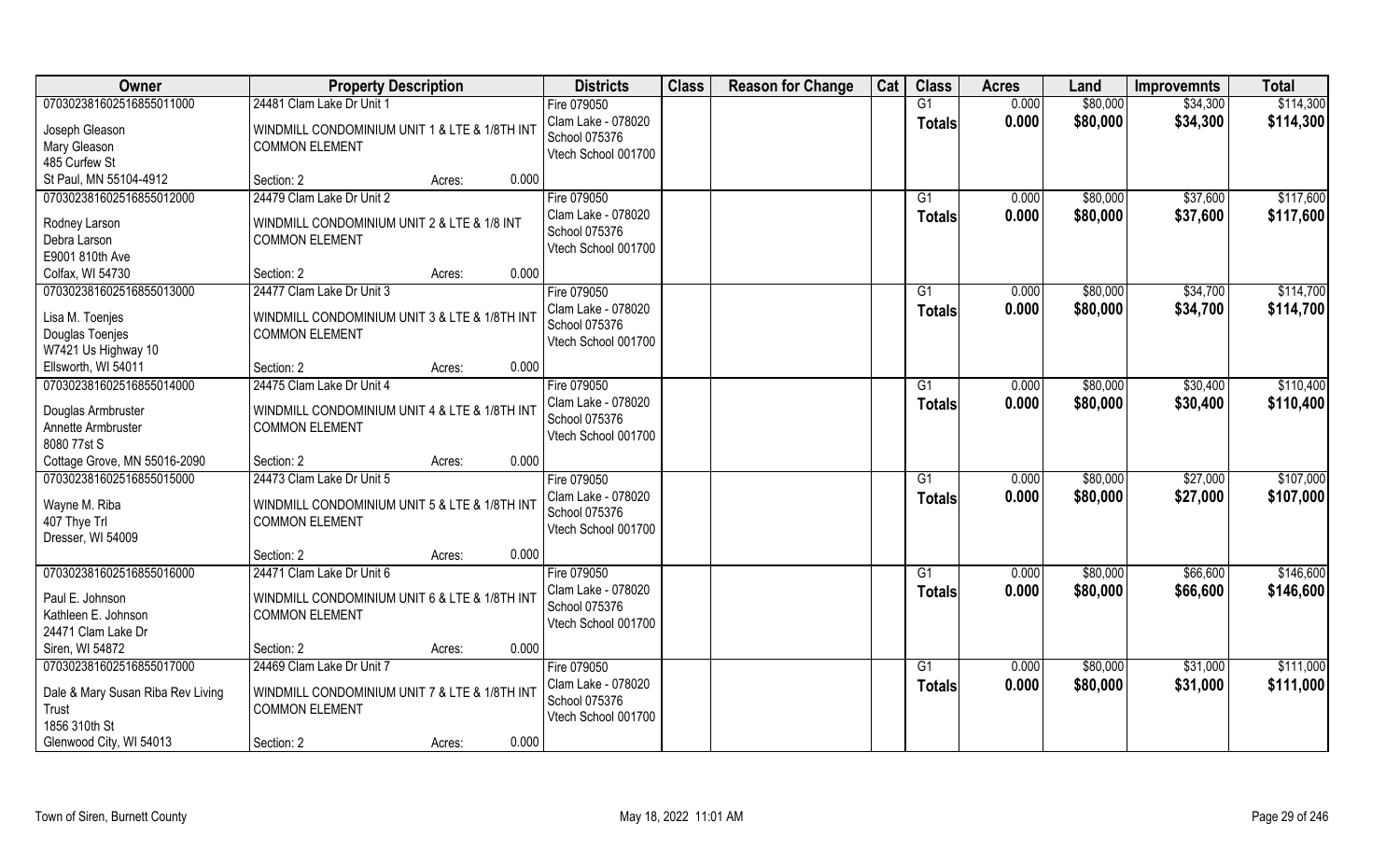| Owner                                                         | <b>Property Description</b>                                            | <b>Districts</b> | <b>Class</b>                         | <b>Reason for Change</b> | Cat | <b>Class</b> | <b>Acres</b>         | Land           | <b>Improvemnts</b>   | <b>Total</b>         |                        |
|---------------------------------------------------------------|------------------------------------------------------------------------|------------------|--------------------------------------|--------------------------|-----|--------------|----------------------|----------------|----------------------|----------------------|------------------------|
| 070302381602516855018000                                      | 24467 Clam Lake Dr Unit 8                                              |                  | Fire 079050<br>Clam Lake - 078020    |                          |     |              | G1<br><b>Totals</b>  | 0.000<br>0.000 | \$80,000<br>\$80,000 | \$36,700<br>\$36,700 | \$116,700<br>\$116,700 |
| Michelle L. Nelson<br>7645 Wood Ln                            | WINDMILL CONDOMINIUM UNIT 8 & LTE & 1/8TH INT<br><b>COMMON ELEMENT</b> |                  | School 075376                        |                          |     |              |                      |                |                      |                      |                        |
| Webster, WI 54893                                             |                                                                        |                  | Vtech School 001700                  |                          |     |              |                      |                |                      |                      |                        |
|                                                               | Section: 2                                                             | 0.000<br>Acres:  |                                      |                          |     |              |                      |                |                      |                      |                        |
| 070302381602516855019000                                      |                                                                        |                  | Fire 079050                          |                          |     |              | X4                   | 0.000          | $\sqrt{50}$          | \$0                  | $\sqrt{50}$            |
| Paul E. Johnson                                               | WINDMILL CONDOMINIUMS COMMON ELEMENT                                   |                  | Clam Lake - 078020<br>School 075376  |                          |     |              | Totals               | 0.000          | \$0                  | \$0                  | \$0                    |
| Kathleen E. Johnson<br>24471 Clam Lake Dr                     | (ASSESSED WITH UNITS)                                                  |                  | Vtech School 001700                  |                          |     |              |                      |                |                      |                      |                        |
| Siren, WI 54872                                               | Section: 2                                                             | 0.000<br>Acres:  |                                      |                          |     |              |                      |                |                      |                      |                        |
| 070302381603301000011000                                      |                                                                        |                  | Fire 079050                          |                          |     |              | G5                   | 20.000         | \$6,000              | \$0                  | \$6,000                |
| John H. Carlson                                               | NE QTR OF SW QTR                                                       |                  | School 075376                        |                          |     |              | G <sub>6</sub>       | 20.000         | \$33,000             | \$0                  | \$33,000               |
| 25806 W Bass Lake Rd                                          |                                                                        |                  | Vtech School 001700                  |                          |     |              | Totals               | 40.000         | \$39,000             | \$0                  | \$39,000               |
| Webster, WI 54893                                             |                                                                        |                  |                                      |                          |     |              |                      |                |                      |                      |                        |
| 070302381603302000011000                                      | Section: 3<br>24510 Herman Johnson Rd                                  | 40.000<br>Acres: | Fire 079050                          |                          |     |              | G1                   | 1.000          | \$11,000             | \$79,300             | \$90,300               |
|                                                               |                                                                        |                  | School 075376                        |                          |     |              | G <sub>6</sub>       | 19.000         | \$31,400             | \$0                  | \$31,400               |
| Adam M. Taczala<br>24510 Herman Johnson Rd<br>Siren, WI 54872 | NW SW EX N1/2                                                          |                  | Vtech School 001700                  |                          |     |              | Totals               | 20.000         | \$42,400             | \$79,300             | \$121,700              |
|                                                               | Section: 3                                                             | 20.000<br>Acres: |                                      |                          |     |              |                      |                |                      |                      |                        |
| 070302381603302000012000                                      |                                                                        |                  | Fire 079050                          |                          |     |              | $\overline{G6}$      | 20.000         | \$33,000             | \$0                  | \$33,000               |
| John H. Carlson                                               | N 1/2 OF NW QTR OF SW QTR                                              |                  | School 075376<br>Vtech School 001700 |                          |     |              | <b>Totals</b>        | 20.000         | \$33,000             | \$0                  | \$33,000               |
| 25806 W Bass Lake Rd                                          |                                                                        |                  |                                      |                          |     |              |                      |                |                      |                      |                        |
| Webster, WI 54893                                             | Section: 3                                                             | 20.000<br>Acres: |                                      |                          |     |              |                      |                |                      |                      |                        |
| 070302381603303000011100                                      | 24452 Herman Johnson Rd                                                |                  | Fire 079050                          |                          |     |              | G1                   | 4.000          | \$21,000             | \$124,300            | \$145,300              |
| Jeannene J. Delong                                            | LOT 1 CSM V22 P225 (#391314) (SW SW)                                   |                  | School 075376                        |                          |     |              | G <sub>6</sub>       | 5.050          | \$8,300              | \$0                  | \$8,300                |
| 24452 Herman Johnson Rd                                       |                                                                        |                  | Vtech School 001700                  |                          |     |              | <b>Totals</b>        | 9.050          | \$29,300             | \$124,300            | \$153,600              |
| Siren, WI 54872                                               |                                                                        |                  |                                      |                          |     |              |                      |                |                      |                      |                        |
|                                                               | Section: 3                                                             | 9.050<br>Acres:  |                                      |                          |     |              |                      |                |                      |                      |                        |
| 070302381603303000011200                                      |                                                                        |                  | Fire 079050<br>School 075376         |                          |     |              | G5<br>G <sub>6</sub> | 5.900<br>3.150 | \$1,800<br>\$5,200   | $\sqrt[6]{}$<br>\$0  | \$1,800<br>\$5,200     |
| Richard J. Taczala II                                         | LOT 2 CSM V22 P225 (#391314) (SW SW)(SUBJ/ESMT                         |                  | Vtech School 001700                  |                          |     |              | <b>Totals</b>        | 9.050          | \$7,000              | \$0                  | \$7,000                |
| 347 Macarthur Dr<br>Mukwonago, WI 53149                       | 109/611)                                                               |                  |                                      |                          |     |              |                      |                |                      |                      |                        |
|                                                               | Section: 3                                                             | 9.050<br>Acres:  |                                      |                          |     |              |                      |                |                      |                      |                        |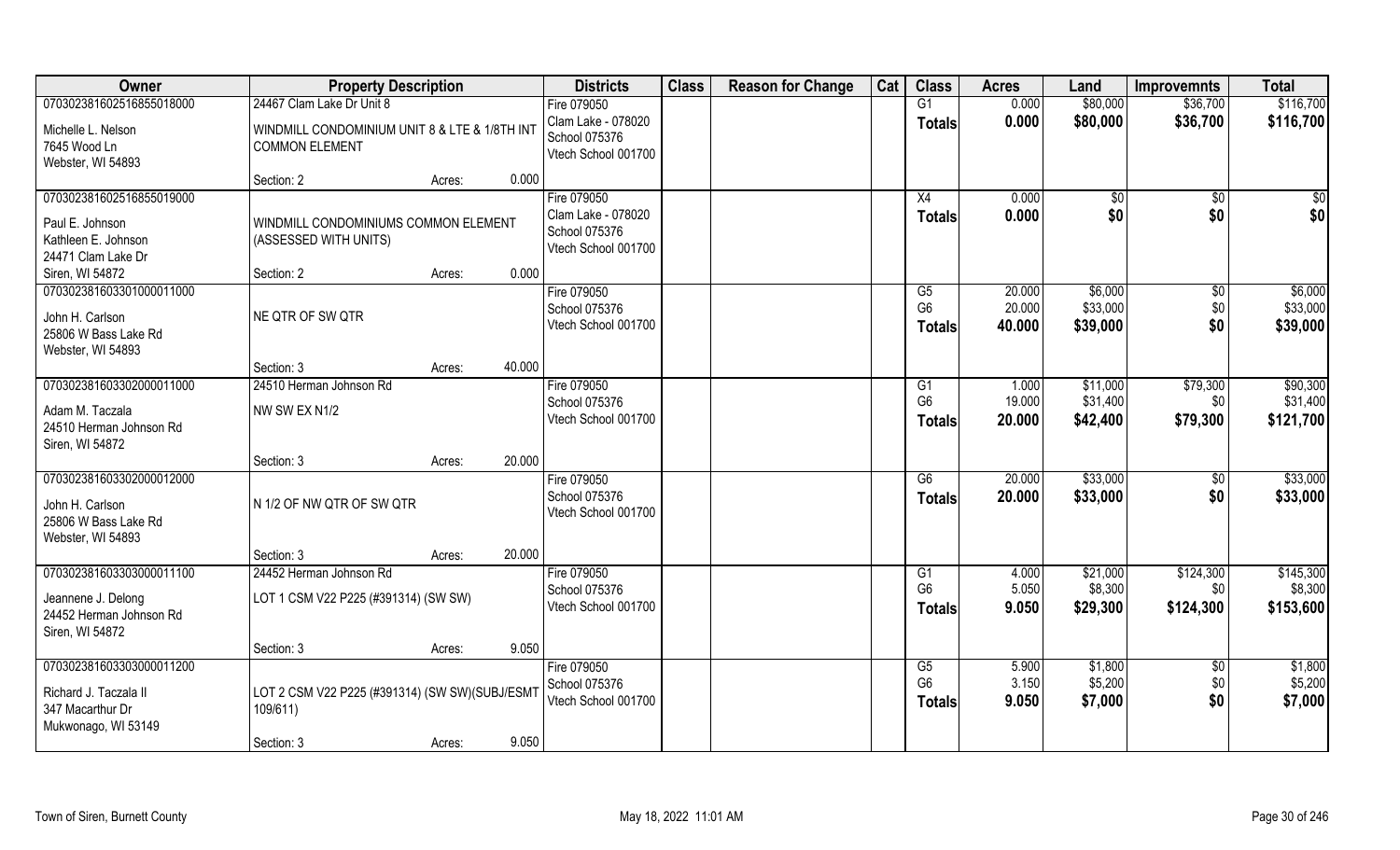| Owner                                | <b>Property Description</b>                 |        |        | <b>Districts</b>    | <b>Class</b> | <b>Reason for Change</b> | Cat | <b>Class</b>           | <b>Acres</b> | Land     | <b>Improvemnts</b> | <b>Total</b> |
|--------------------------------------|---------------------------------------------|--------|--------|---------------------|--------------|--------------------------|-----|------------------------|--------------|----------|--------------------|--------------|
| 070302381603303000011300             | 24474 Herman Johnson Rd                     |        |        | Fire 079050         |              |                          |     | G5                     | 2.300        | \$900    | $\sqrt{6}$         | \$900        |
| Jason Schmidt                        | LOT 3 CSM 4215 V 22 P 225 RECORDED AS       |        |        | School 075376       |              |                          |     | G <sub>6</sub>         | 6.750        | \$13,500 | \$0                | \$13,500     |
| Kim Schmidt                          | DOCUMENT 391314 (SW SW)                     |        |        | Vtech School 001700 |              |                          |     | Totals                 | 9.050        | \$14,400 | \$0                | \$14,400     |
| 1378 Clear Falls Dr                  |                                             |        |        |                     |              |                          |     |                        |              |          |                    |              |
| Frederic, WI 54837                   | Section: 3                                  | Acres: | 9.050  |                     |              |                          |     |                        |              |          |                    |              |
| 070302381603303000011400             |                                             |        |        | Fire 079050         |              |                          |     | G5                     | 2.300        | \$700    | $\sqrt{$0}$        | \$700        |
|                                      |                                             |        |        | School 075376       |              |                          |     | G <sub>6</sub>         | 6.750        | \$11,100 | \$0                | \$11,100     |
| Jason Schmidt                        | LOT 4 CSM 4215 V 22 P 225 RECORDED AS       |        |        | Vtech School 001700 |              |                          |     | Totals                 | 9.050        | \$11,800 | \$0                | \$11,800     |
| Kim Schmidt                          | DOCUMENT 391314 (SW SW)                     |        |        |                     |              |                          |     |                        |              |          |                    |              |
| 1378 Clear Falls Dr                  |                                             |        |        |                     |              |                          |     |                        |              |          |                    |              |
| Frederic, WI 54837                   | Section: 3                                  | Acres: | 9.050  |                     |              |                          |     |                        |              |          |                    |              |
| 070302381603304000011000             | 6918 Hideaway Rd                            |        |        | Fire 079050         |              |                          |     | G1                     | 1.000        | \$11,000 | \$17,500           | \$28,500     |
| Richard J. Taczala II                | SE SW (TOGETHER WITH ESMT 488/229)          |        |        | School 075376       |              |                          |     | G <sub>5</sub>         | 20.000       | \$6,000  | \$0                | \$6,000      |
| 347 Macarthur Dr                     |                                             |        |        | Vtech School 001700 |              |                          |     | G <sub>6</sub>         | 19.000       | \$31,400 | \$0                | \$31,400     |
| Mukwonago, WI 53149                  |                                             |        |        |                     |              |                          |     | <b>Totals</b>          | 40.000       | \$48,400 | \$17,500           | \$65,900     |
|                                      | Section: 3                                  | Acres: | 40.000 |                     |              |                          |     |                        |              |          |                    |              |
| 070302381603403000011000             |                                             |        |        | Fire 079050         |              |                          |     | G5                     | 13.330       | \$4,000  | $\sqrt[6]{3}$      | \$4,000      |
|                                      |                                             |        |        | School 075376       |              |                          |     | <b>Totals</b>          | 13.330       | \$4,000  | \$0                | \$4,000      |
| Michael J. Taczala                   | N1/3 SW SE                                  |        |        | Vtech School 001700 |              |                          |     |                        |              |          |                    |              |
| Jeanne M. Taczala                    |                                             |        |        |                     |              |                          |     |                        |              |          |                    |              |
| 6328 Hideaway Rd                     |                                             |        | 13.330 |                     |              |                          |     |                        |              |          |                    |              |
| Siren, WI 54872                      | Section: 3                                  | Acres: |        |                     |              |                          |     |                        |              |          |                    |              |
| 070302381603403000012000             |                                             |        |        | Fire 079050         |              |                          |     | $\overline{\text{G5}}$ | 19.290       | \$5,800  | $\overline{30}$    | \$5,800      |
| Merlin Dicks                         | PCL COM AT SW COR OF SW SE, TH RUNNING DUE  |        |        | School 075376       |              |                          |     | <b>Totals</b>          | 19.290       | \$5,800  | \$0                | \$5,800      |
| 912 9th St SE                        | N ON 1/4 LN 26 3/4 RDS TO A PT, TH DUE E TO |        |        | Vtech School 001700 |              |                          |     |                        |              |          |                    |              |
| Rochester, MN 55904                  | LAKESHORE OF CLAM LAKE LOT 10, TH FOLLOWING |        |        |                     |              |                          |     |                        |              |          |                    |              |
|                                      | Section: 3                                  | Acres: | 19.290 |                     |              |                          |     |                        |              |          |                    |              |
| 070302381603505002011000             | 6847 Lakeview Rd                            |        |        | Fire 079050         |              |                          |     | G1                     | 2.760        | \$17,300 | \$11,500           | \$28,800     |
|                                      | E1/3 E1/2 E1/2 OF W 33.12A GOV LOT 2        |        |        | School 075376       |              |                          |     | <b>Totals</b>          | 2.760        | \$17,300 | \$11,500           | \$28,800     |
| Jeffrey S. Mcsorley<br>2742 460th St |                                             |        |        | Vtech School 001700 |              |                          |     |                        |              |          |                    |              |
| Campbell, MN 56522-0188              |                                             |        |        |                     |              |                          |     |                        |              |          |                    |              |
|                                      | Section: 3                                  | Acres: | 2.760  |                     |              |                          |     |                        |              |          |                    |              |
| 070302381603505002012000             |                                             |        |        | Fire 079050         |              |                          |     | $\overline{G1}$        | 2.760        | \$17,300 | $\sqrt{$0}$        | \$17,300     |
|                                      |                                             |        |        | School 075376       |              |                          |     |                        | 2.760        |          | \$0                |              |
| Jeffrey S. Mcsorley                  | W1/3 E2/3 E1/2 E1/2 OF W 33.12A GOV LOT 2   |        |        | Vtech School 001700 |              |                          |     | <b>Totals</b>          |              | \$17,300 |                    | \$17,300     |
| 2742 460th St                        |                                             |        |        |                     |              |                          |     |                        |              |          |                    |              |
| Campbell, MN 56522-0188              |                                             |        |        |                     |              |                          |     |                        |              |          |                    |              |
|                                      | Section: 3                                  | Acres: | 2.760  |                     |              |                          |     |                        |              |          |                    |              |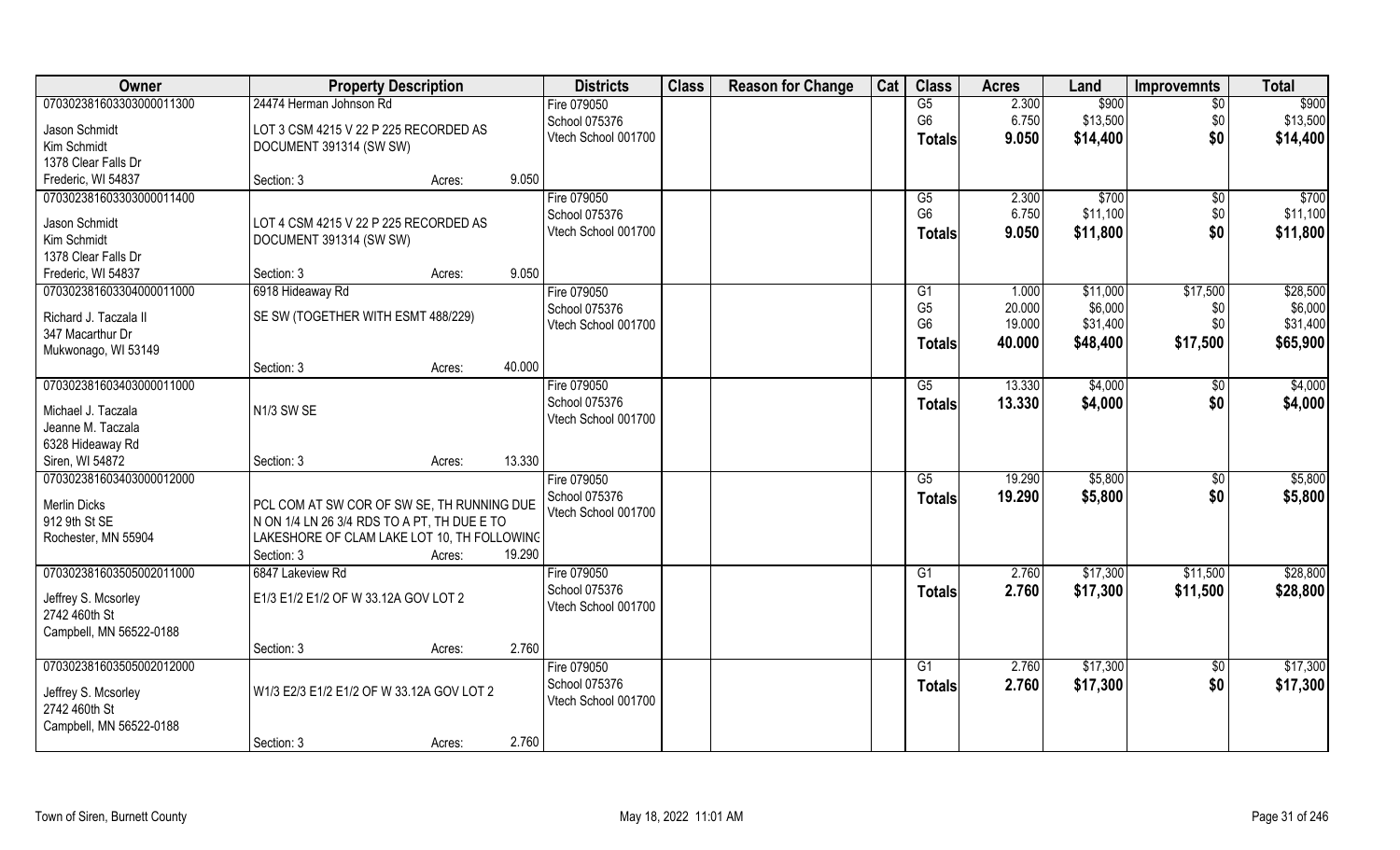| Owner                                                                                      | <b>Property Description</b>                                                                  |        |        | <b>Districts</b>                                    | <b>Class</b> | <b>Reason for Change</b> | Cat | <b>Class</b>                     | <b>Acres</b>     | Land                 | <b>Improvemnts</b>     | <b>Total</b>           |
|--------------------------------------------------------------------------------------------|----------------------------------------------------------------------------------------------|--------|--------|-----------------------------------------------------|--------------|--------------------------|-----|----------------------------------|------------------|----------------------|------------------------|------------------------|
| 070302381603505002013000                                                                   | 6855 Lakeview Rd                                                                             |        |        | Fire 079050                                         |              |                          |     | G1                               | 2.760            | \$17,300             | \$62,100               | \$79,400               |
| Kathryn Lynn Frye<br>622 Brimhall St<br>St Paul, MN 55116                                  | W1/3 E1/2 E1/2 OF W 33.12A GOV LOT 2                                                         |        |        | School 075376<br>Vtech School 001700                |              |                          |     | <b>Totals</b>                    | 2.760            | \$17,300             | \$62,100               | \$79,400               |
|                                                                                            | Section: 3                                                                                   | Acres: | 2.760  |                                                     |              |                          |     |                                  |                  |                      |                        |                        |
| 070302381603505002014001<br>Karen Mason<br>4606 34th Ave S<br>Minneapolis, MN 55406        | 6867 Lakeview Rd<br>LOT 1 CSM V22 P116 (#388303) (GOV LOT 2)                                 |        |        | Fire 079050<br>School 075376<br>Vtech School 001700 |              |                          |     | G1<br><b>Totals</b>              | 10.290<br>10.290 | \$32,500<br>\$32,500 | \$20,500<br>\$20,500   | \$53,000<br>\$53,000   |
|                                                                                            | Section: 3                                                                                   | Acres: | 10.290 |                                                     |              |                          |     |                                  |                  |                      |                        |                        |
| 070302381603505002016000<br>Amanda Grabow<br>6875 Lakeview Rd<br>Siren, WI 54872           | 6875 Lakeview Rd<br>E1/2 W1/2 W 33.12A GOV LOT 2 EX E 2 ACRES                                |        |        | Fire 079050<br>School 075376<br>Vtech School 001700 |              |                          |     | G1<br><b>Totals</b>              | 6.140<br>6.140   | \$25,800<br>\$25,800 | \$80,600<br>\$80,600   | \$106,400<br>\$106,400 |
|                                                                                            | Section: 3                                                                                   | Acres: | 6.140  |                                                     |              |                          |     |                                  |                  |                      |                        |                        |
| 070302381603505002017000<br>Ronald C. Harshman<br>6891 Lakeview Rd<br>Siren, WI 54872      | 6891 Lakeview Rd<br>W1/2 W1/2 OF 33.12A GOV LOT 2                                            |        |        | Fire 079050<br>School 075376<br>Vtech School 001700 |              |                          |     | G1<br><b>Totals</b>              | 8.280<br>8.280   | \$29,200<br>\$29,200 | \$81,600<br>\$81,600   | \$110,800<br>\$110,800 |
|                                                                                            | Section: 3                                                                                   | Acres: | 8.280  |                                                     |              |                          |     |                                  |                  |                      |                        |                        |
| 070302381603505003011000<br>Bernhart F. Aadalen<br>6909 Lakeview Rd<br>Siren, WI 54872     | 6909 Lakeview Rd<br>E1/2 E1/2 GOV LOT 3                                                      |        |        | Fire 079050<br>School 075376<br>Vtech School 001700 |              |                          |     | G1<br><b>Totals</b>              | 8.280<br>8.280   | \$29,200<br>\$29,200 | \$98,400<br>\$98,400   | \$127,600<br>\$127,600 |
|                                                                                            | Section: 3                                                                                   | Acres: | 8.280  |                                                     |              |                          |     |                                  |                  |                      |                        |                        |
| 070302381603505003012000<br>Ryan Wolf<br>Laura Wolf<br>6931 Lakeview Rd                    | 6925 Lakeview Rd<br>LOT 3 CSM 1179 VOL 6 P 18 RECORDED AS<br>DOCUMENT 207683 (GOV LOT 3)     |        |        | Fire 079050<br>School 075376<br>Vtech School 001700 |              |                          |     | $\overline{G1}$<br><b>Totals</b> | 1.080<br>1.080   | \$11,300<br>\$11,300 | \$24,100<br>\$24,100   | \$35,400<br>\$35,400   |
| Siren, WI 54872                                                                            | Section: 3                                                                                   | Acres: | 1.080  |                                                     |              |                          |     |                                  |                  |                      |                        |                        |
| 070302381603505003013000<br>Ryan Wolf<br>Laura Wolf<br>6931 Lakeview Rd<br>Siren, WI 54872 | 6931 Lakeview Rd<br>LOT 2 CSM V 6 P 18 EX W 12' OF N 231.59' (IN GOV<br>LOT 3)<br>Section: 3 | Acres: | 4.820  | Fire 079050<br>School 075376<br>Vtech School 001700 |              |                          |     | G1<br><b>Totals</b>              | 4.820<br>4.820   | \$23,500<br>\$23,500 | \$126,300<br>\$126,300 | \$149,800<br>\$149,800 |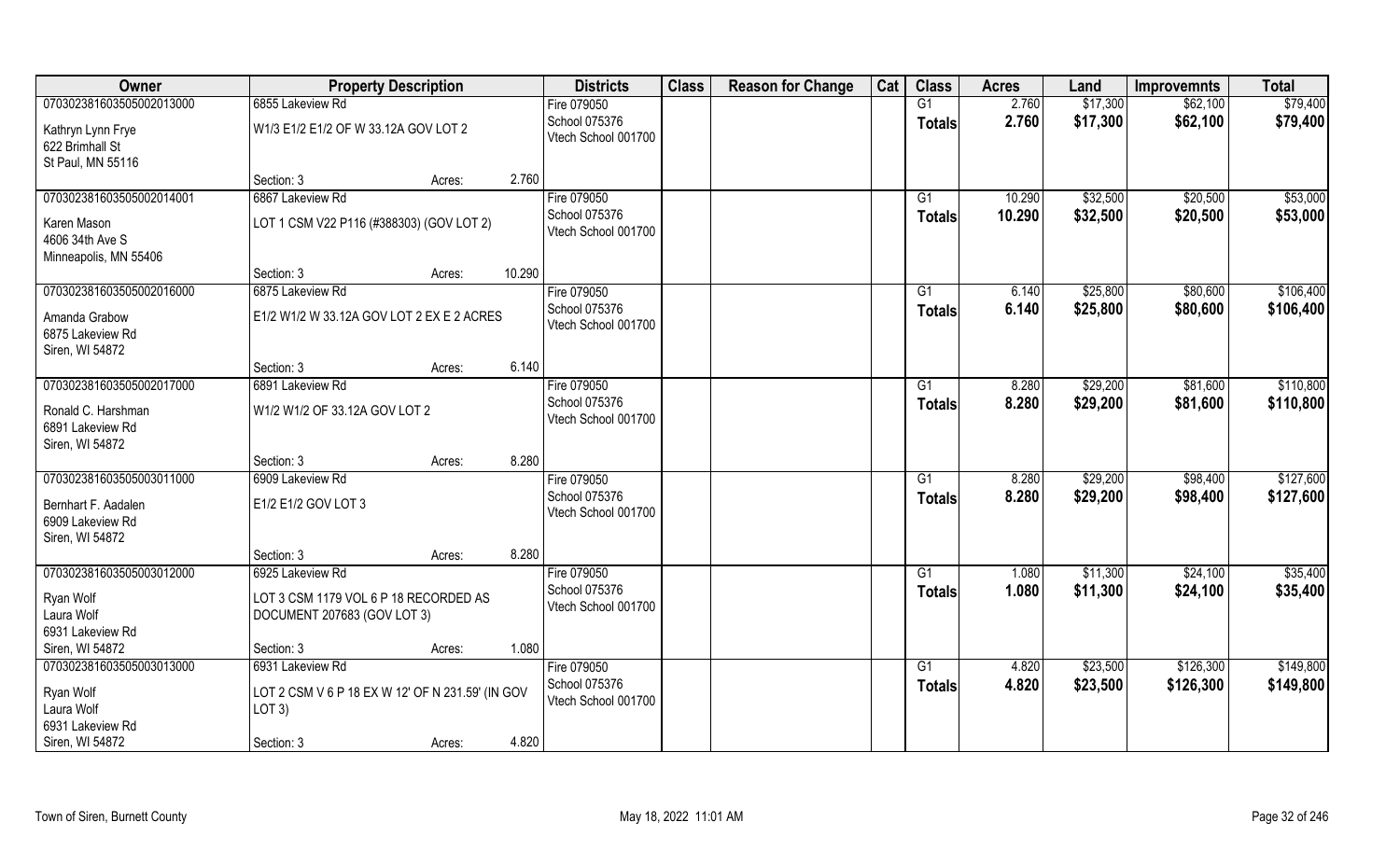| Owner                                        | <b>Property Description</b>                                               |        |       | <b>Districts</b>             | <b>Class</b> | <b>Reason for Change</b> | Cat | <b>Class</b>  | <b>Acres</b> | Land     | <b>Improvemnts</b> | <b>Total</b> |
|----------------------------------------------|---------------------------------------------------------------------------|--------|-------|------------------------------|--------------|--------------------------|-----|---------------|--------------|----------|--------------------|--------------|
| 070302381603505003014000                     | 6937 Lakeview Rd                                                          |        |       | Fire 079050                  |              |                          |     | G1            | 2.060        | \$15,200 | \$32,800           | \$48,000     |
| Ryan Wolf                                    | LOT 1 CSM & W 12' OF N 231.59' OF L 2 CSM V6 P18                          |        |       | School 075376                |              |                          |     | <b>Totals</b> | 2.060        | \$15,200 | \$32,800           | \$48,000     |
| Laura Wolf                                   | (#207683) MAP#1179 (IN GOV LOT 3)                                         |        |       | Vtech School 001700          |              |                          |     |               |              |          |                    |              |
| 6937 Lakeview Rd                             |                                                                           |        |       |                              |              |                          |     |               |              |          |                    |              |
| Siren, WI 54872                              | Section: 3                                                                | Acres: | 2.060 |                              |              |                          |     |               |              |          |                    |              |
| 070302381603505003015000                     | 6949 Lakeview Rd                                                          |        |       | Fire 079050                  |              |                          |     | G1            | 2.000        | \$15,000 | \$58,300           | \$73,300     |
|                                              |                                                                           |        |       | School 075376                |              |                          |     | <b>Totals</b> | 2.000        | \$15,000 | \$58,300           | \$73,300     |
| Carly Good<br>6949 Lakeview Rd               | PCL GOV LOT 3 DES V 255 P 313, E 200' W 599.20' OF<br>N 417.40' GOV LOT 3 |        |       | Vtech School 001700          |              |                          |     |               |              |          |                    |              |
| Siren, WI 54872                              |                                                                           |        |       |                              |              |                          |     |               |              |          |                    |              |
|                                              | Section: 3                                                                | Acres: | 2.000 |                              |              |                          |     |               |              |          |                    |              |
| 070302381603505003016000                     | 6981 State Rd 70                                                          |        |       | Fire 079050                  |              |                          |     | G1            | 2.500        | \$16,500 | \$200              | \$16,700     |
|                                              |                                                                           |        |       | School 075376                |              |                          |     | <b>Totals</b> | 2.500        | \$16,500 | \$200              | \$16,700     |
| Lyle Sunne                                   | PCL W1/2 GOV LOT 3                                                        |        |       | Vtech School 001700          |              |                          |     |               |              |          |                    |              |
| 7232 Morris Thomas Rd W<br>Cloquet, MN 55720 |                                                                           |        |       |                              |              |                          |     |               |              |          |                    |              |
|                                              | Section: 3                                                                | Acres: | 2.500 |                              |              |                          |     |               |              |          |                    |              |
| 070302381603505003017000                     | 24790 Herman Johnson Rd                                                   |        |       | Fire 079050                  |              |                          |     | G1            | 2.000        | \$15,000 | \$48,800           | \$63,800     |
|                                              |                                                                           |        |       | School 075376                |              |                          |     | <b>Totals</b> | 2.000        | \$15,000 | \$48,800           | \$63,800     |
| Richard J. Mercer                            | W 208.7' OF 417.4' GOV LOT 3                                              |        |       | Vtech School 001700          |              |                          |     |               |              |          |                    |              |
| 24790 Herman Johnson Rd                      |                                                                           |        |       |                              |              |                          |     |               |              |          |                    |              |
| Siren, WI 54872                              |                                                                           |        |       |                              |              |                          |     |               |              |          |                    |              |
| 070302381603505003018000                     | Section: 3<br>24768 Herman Johnson Rd                                     | Acres: | 2.000 |                              |              |                          |     | G1            | 2.000        | \$15,000 | \$50,600           | \$65,600     |
|                                              |                                                                           |        |       | Fire 079050<br>School 075376 |              |                          |     |               |              |          |                    |              |
| <b>Thomas Verdick</b>                        | PCL W1/2 GOV LOT 3                                                        |        |       | Vtech School 001700          |              |                          |     | <b>Totals</b> | 2.000        | \$15,000 | \$50,600           | \$65,600     |
| Deanna Verdick                               |                                                                           |        |       |                              |              |                          |     |               |              |          |                    |              |
| 2708 Park Ave                                |                                                                           |        |       |                              |              |                          |     |               |              |          |                    |              |
| Faribault, MN 55021                          | Section: 3                                                                | Acres: | 2.000 |                              |              |                          |     |               |              |          |                    |              |
| 070302381603505003019000                     | 24756 Herman Johnson Rd                                                   |        |       | Fire 079050                  |              |                          |     | G1            | 2.000        | \$15,000 | \$57,300           | \$72,300     |
| Roland Amey                                  | PCL W1/2 GOV LOT 3 (D-1622)                                               |        |       | School 075376                |              |                          |     | <b>Totals</b> | 2.000        | \$15,000 | \$57,300           | \$72,300     |
| 1699 Atlantic St                             |                                                                           |        |       | Vtech School 001700          |              |                          |     |               |              |          |                    |              |
| Maplewood, MN 55109                          |                                                                           |        |       |                              |              |                          |     |               |              |          |                    |              |
|                                              | Section: 3                                                                | Acres: | 2.000 |                              |              |                          |     |               |              |          |                    |              |
| 070302381603505003020000                     | 24738 Herman Johnson Rd                                                   |        |       | Fire 079050                  |              |                          |     | G1            | 5.000        | \$24,000 | \$47,000           | \$71,000     |
| Frank G. Powell                              | PCL W1/2 GOV LOT 3                                                        |        |       | School 075376                |              |                          |     | <b>Totals</b> | 5.000        | \$24,000 | \$47,000           | \$71,000     |
| Debra J. Powell                              |                                                                           |        |       | Vtech School 001700          |              |                          |     |               |              |          |                    |              |
| 24738 Herman Johnson Rd                      |                                                                           |        |       |                              |              |                          |     |               |              |          |                    |              |
| Siren, WI 54872                              | Section: 3                                                                | Acres: | 5.000 |                              |              |                          |     |               |              |          |                    |              |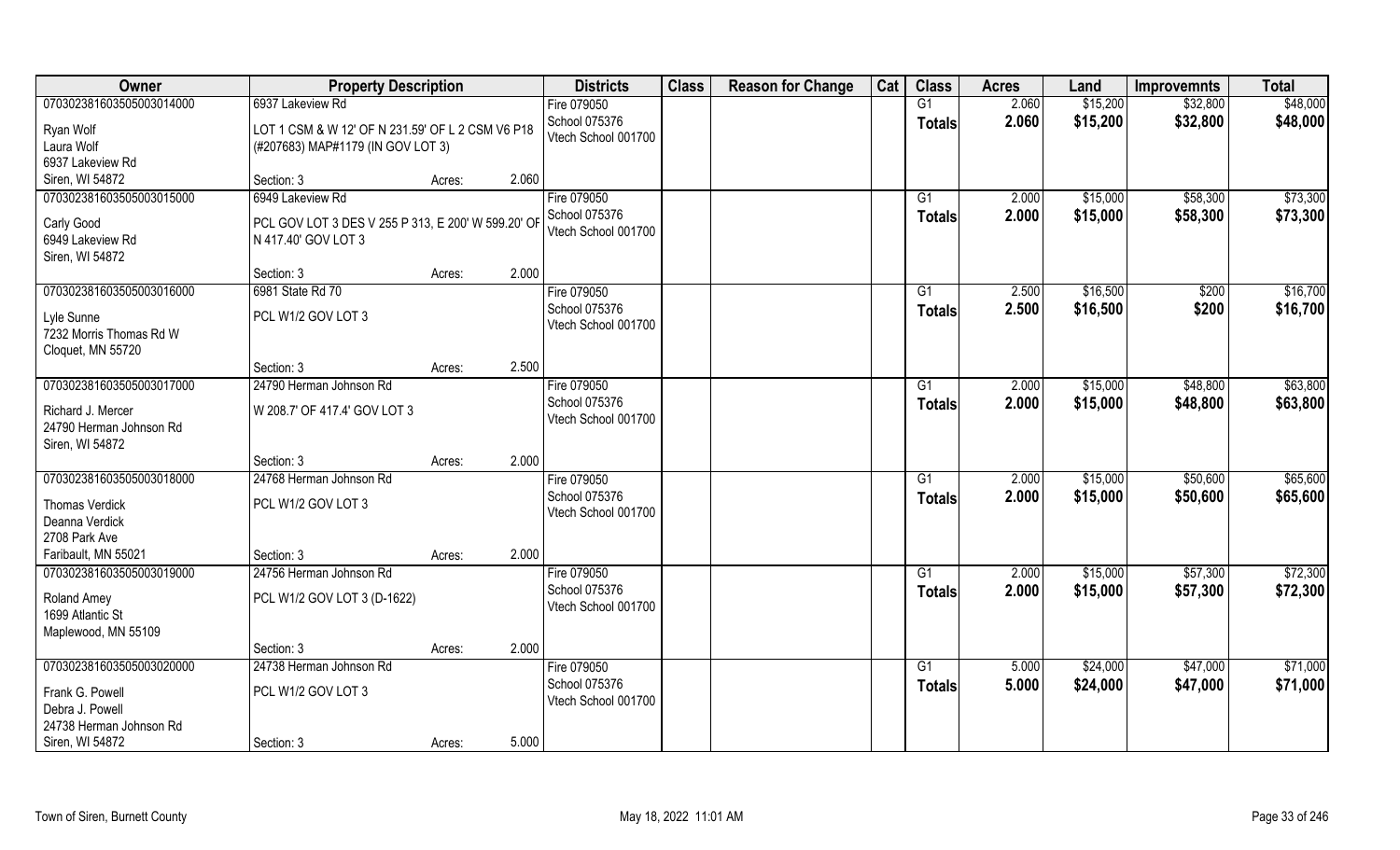| Owner                                                                                                  | <b>Property Description</b>                                                                            |                  | <b>Districts</b>                                                          | <b>Class</b> | <b>Reason for Change</b> | Cat | <b>Class</b>                                            | <b>Acres</b>                       | Land                                        | <b>Improvemnts</b>                 | <b>Total</b>                                  |
|--------------------------------------------------------------------------------------------------------|--------------------------------------------------------------------------------------------------------|------------------|---------------------------------------------------------------------------|--------------|--------------------------|-----|---------------------------------------------------------|------------------------------------|---------------------------------------------|------------------------------------|-----------------------------------------------|
| 070302381603505004011000<br>Joseph W. Carlson<br>25806 W Bass Lake Rd<br>Webster, WI 54893             | GOV LOT 4                                                                                              |                  | Fire 079050<br>School 075376<br>Vtech School 001700                       |              |                          |     | $\overline{G5}$<br>G <sub>6</sub><br><b>Totals</b>      | 4.000<br>36.000<br>40.000          | \$3,600<br>\$59,400<br>\$63,000             | $\overline{30}$<br>\$0<br>\$0      | \$3,600<br>\$59,400<br>\$63,000               |
|                                                                                                        | Section: 3                                                                                             | 40.000<br>Acres: |                                                                           |              |                          |     |                                                         |                                    |                                             |                                    |                                               |
| 070302381603505005011100<br>Joseph W. Carlson<br>25806 W Bass Lake Rd<br>Webster, WI 54893             | Sunfish Bay Rd<br>LOT 2 CSM V20 P262(#372484) (GOV LOT 5) (NO<br>ACCESS TO PUBLIC RD)<br>Section: 3    | 18.500<br>Acres: | Fire 079050<br>Clam Lake - 078020<br>School 075376<br>Vtech School 001700 |              |                          |     | $\overline{G5}$<br>G <sub>6</sub><br><b>Totals</b>      | 3.700<br>14.800<br>18.500          | \$600<br>\$19,200<br>\$19,800               | $\overline{50}$<br>\$0<br>\$0      | \$600<br>\$19,200<br>\$19,800                 |
| 070302381603505005012000                                                                               | 24676 Sunfish Bay Rd                                                                                   |                  | Fire 079050                                                               |              |                          |     | G1                                                      | 1.300                              | \$125,000                                   | \$56,500                           | \$181,500                                     |
| Kevin J Ervasti Trust<br>13977 Blarney Ct<br>Rosemount, MN 55068                                       | V 214 P 170 PCL N1/2 GOV LOT 5 (WITH ESMT)                                                             |                  | Clam Lake - 078020<br>School 075376<br>Vtech School 001700                |              |                          |     | <b>Totals</b>                                           | 1.300                              | \$125,000                                   | \$56,500                           | \$181,500                                     |
|                                                                                                        | Section: 3                                                                                             | 1.300<br>Acres:  |                                                                           |              |                          |     |                                                         |                                    |                                             |                                    |                                               |
| 070302381603505005013000<br>Joseph W. Carlson<br>25806 W Bass Lake Rd<br>Webster, WI 54893             | 24696 Herman Johnson Rd<br>S1/2 GOV LOT 5                                                              |                  | Fire 079050<br>Clam Lake - 078020<br>School 075376<br>Vtech School 001700 |              |                          |     | G1<br>G <sub>5</sub><br>G <sub>6</sub><br><b>Totals</b> | 1.400<br>18.000<br>8.000<br>27.400 | \$39,400<br>\$7,800<br>\$10,400<br>\$57,600 | \$71,700<br>\$0<br>\$0<br>\$71,700 | \$111,100<br>\$7,800<br>\$10,400<br>\$129,300 |
|                                                                                                        | Section: 3                                                                                             | 27.400<br>Acres: |                                                                           |              |                          |     |                                                         |                                    |                                             |                                    |                                               |
| 070302381603505006011000<br>Aaron K. Harvey<br>20705 Parkfield Ave<br>Jordan, MN 55352                 | Deer Track Rd<br>LOT 4 CSM V20 P189(370299) & UNDIV 1/4 INT LOT 3<br>CSM V20 P212 (GOV LOT 6)          |                  | Fire 079050<br>School 075376<br>Vtech School 001700                       |              |                          |     | G1<br><b>Totals</b>                                     | 2.357<br>2.357                     | \$42,000<br>\$42,000                        | \$0<br>\$0                         | \$42,000<br>\$42,000                          |
|                                                                                                        | Section: 3                                                                                             | 2.357<br>Acres:  |                                                                           |              |                          |     |                                                         |                                    |                                             |                                    |                                               |
| 070302381603505006011100<br>Aaron K. Harvey<br>20705 Parkfield Ave<br>Jordan, MN 55352                 | 6739 Deer Track Rd<br>LOT 3 CSM V20 P189(#370299) & UNDIV 1/4 INT IN<br>LOT 3 CSM V20 P212 (GOV LOT 6) |                  | Fire 079050<br>School 075376<br>Vtech School 001700                       |              |                          |     | G1<br><b>Totals</b>                                     | 2.797<br>2.797                     | \$44,900<br>\$44,900                        | \$112,900<br>\$112,900             | \$157,800<br>\$157,800                        |
|                                                                                                        | Section: 3                                                                                             | 2.797<br>Acres:  |                                                                           |              |                          |     |                                                         |                                    |                                             |                                    |                                               |
| 070302381603505006011200<br>James Lincoln<br>Margaret Lincoln<br>6768 Deer Track Rd<br>Siren, WI 54872 | LOT 2 CSM V20 P189(#370299) & 1/4 UNDIV INT IN<br>LOT 3 CSM V20 P212 (GOV LOT 6)<br>Section: 3         | 2.536<br>Acres:  | Fire 079050<br>School 075376<br>Vtech School 001700                       |              |                          |     | G1<br><b>Totals</b>                                     | 2.536<br>2.536                     | \$43,100<br>\$43,100                        | $\overline{50}$<br>\$0             | \$43,100<br>\$43,100                          |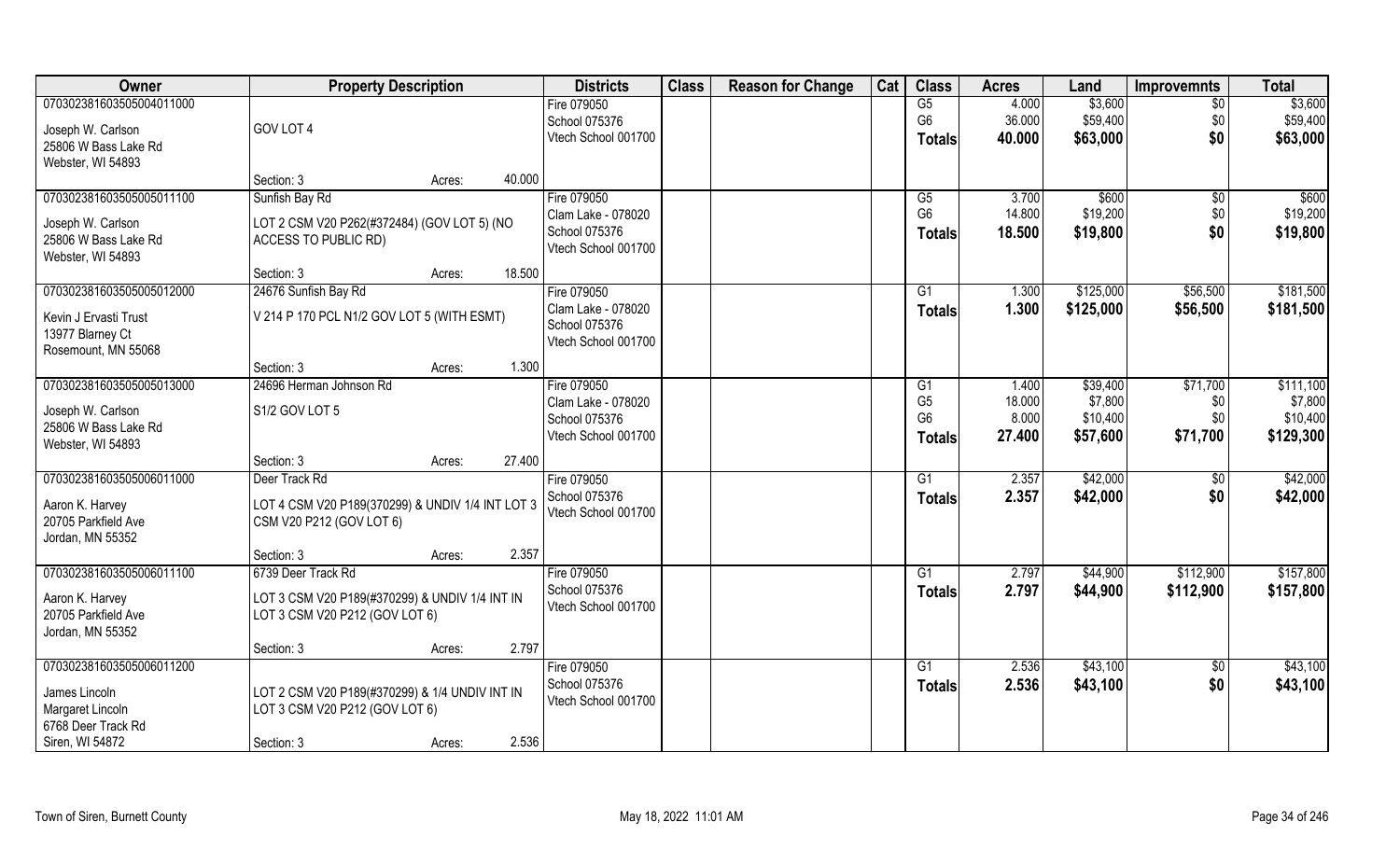| Owner                                          | <b>Property Description</b>                    |        |       | <b>Districts</b>                     | <b>Class</b> | <b>Reason for Change</b> | Cat | <b>Class</b>  | <b>Acres</b> | Land      | <b>Improvemnts</b> | <b>Total</b> |
|------------------------------------------------|------------------------------------------------|--------|-------|--------------------------------------|--------------|--------------------------|-----|---------------|--------------|-----------|--------------------|--------------|
| 070302381603505006011300                       | 6323 Hideaway Rd                               |        |       | Fire 079050                          |              |                          |     | G1            | 3.692        | \$20,100  | \$23,000           | \$43,100     |
| Steven Douglas Boyd Revocable Living<br>Rust   | LOT 1 CSM#3932 V20 P189 (GOV LOT 6)(#370299)   |        |       | School 075376<br>Vtech School 001700 |              |                          |     | <b>Totals</b> | 3.692        | \$20,100  | \$23,000           | \$43,100     |
| 6756 Deer Track Rd                             |                                                |        |       |                                      |              |                          |     |               |              |           |                    |              |
| Siren, WI 54872                                | Section: 3                                     | Acres: | 3.692 |                                      |              |                          |     |               |              |           |                    |              |
| 070302381603505006011400                       | 6791 Deer Track Rd                             |        |       | Fire 079050                          |              |                          |     | G1            | 4.098        | \$48,900  | \$147,400          | \$196,300    |
|                                                | LOT 2 CSM V20 P212(#370932) & UNDIV 1/4 INT IN |        |       | School 075376                        |              |                          |     | <b>Totals</b> | 4.098        | \$48,900  | \$147,400          | \$196,300    |
| Joyce Elizabeth Duffy<br>11554 Flintwood St NW | LOT 3 CSM V20 P212 (GOV LOT 6)                 |        |       | Vtech School 001700                  |              |                          |     |               |              |           |                    |              |
| Coon Rapids, MN 55448                          |                                                |        |       |                                      |              |                          |     |               |              |           |                    |              |
|                                                | Section: 3                                     | Acres: | 4.098 |                                      |              |                          |     |               |              |           |                    |              |
| 070302381603505006011500                       | 6798 Deer Track Rd                             |        |       | Fire 079050                          |              |                          |     | G1            | 5.809        | \$134,500 | \$51,800           | \$186,300    |
|                                                |                                                |        |       | School 075376                        |              |                          |     |               | 5.809        |           |                    |              |
| Duane Stensland                                | LOT 1 CSM V20 P212(#370932) (GOV LOT 6)        |        |       | Vtech School 001700                  |              |                          |     | <b>Totals</b> |              | \$134,500 | \$51,800           | \$186,300    |
| Deborah Stensland                              |                                                |        |       |                                      |              |                          |     |               |              |           |                    |              |
| 15199 8th St                                   |                                                |        |       |                                      |              |                          |     |               |              |           |                    |              |
| Stillwater, MN 55082                           | Section: 3                                     | Acres: | 5.809 |                                      |              |                          |     |               |              |           |                    |              |
| 070302381603505006011600                       |                                                |        |       | Fire 079050                          |              |                          |     | X4            | 1.914        | \$0       | \$0                | \$0          |
| Aaron K. Harvey                                | LOT 3 CSM 3943 VOL 20 P 212 DOCUMENT 370932    |        |       | School 075376                        |              |                          |     | <b>Totals</b> | 1.914        | \$0       | \$0                | \$0          |
| 20705 Parkfield Ave                            | LOCATED WITHIN GOV LOT 6 (LAKESHORE ACCESS     |        |       | Vtech School 001700                  |              |                          |     |               |              |           |                    |              |
| Jordan, MN 55352                               | FOR LOTS 2,3,4 CSM V20 P189 & LOT 2 CSM V20    |        |       |                                      |              |                          |     |               |              |           |                    |              |
|                                                | Section: 3                                     | Acres: | 1.914 |                                      |              |                          |     |               |              |           |                    |              |
| 070302381603505006012000                       | 6784 Deer Track Rd                             |        |       | Fire 079050                          |              |                          |     | G1            | 0.560        | \$90,000  | \$115,700          | \$205,700    |
|                                                |                                                |        |       | Clam Lake - 078020                   |              |                          |     |               | 0.560        | \$90,000  | \$115,700          | \$205,700    |
| Gene F & Vicki L Bebeau Trust Agree            | LOT 1 CSM V 2 P 134 (IN GOV LOT 6)             |        |       | School 075376                        |              |                          |     | <b>Totals</b> |              |           |                    |              |
| 8004 130th St N                                |                                                |        |       | Vtech School 001700                  |              |                          |     |               |              |           |                    |              |
| White Bear Lake, MN 55110                      |                                                |        |       |                                      |              |                          |     |               |              |           |                    |              |
|                                                | Section: 3                                     | Acres: | 0.560 |                                      |              |                          |     |               |              |           |                    |              |
| 070302381603505006013000                       | 6776 Deer Track Rd                             |        |       | Fire 079050                          |              |                          |     | G1            | 0.500        | \$90,000  | \$108,200          | \$198,200    |
| <b>Glenn H Klair Rev Trust</b>                 | LOT 2 CSM V 2 P 134 (IN GOV LOT 6)             |        |       | Clam Lake - 078020                   |              |                          |     | <b>Totals</b> | 0.500        | \$90,000  | \$108,200          | \$198,200    |
| 3677 Kosec Dr                                  |                                                |        |       | School 075376                        |              |                          |     |               |              |           |                    |              |
| Redwing, MN 55066                              |                                                |        |       | Vtech School 001700                  |              |                          |     |               |              |           |                    |              |
|                                                | Section: 3                                     | Acres: | 0.500 |                                      |              |                          |     |               |              |           |                    |              |
| 070302381603505006014000                       | 6768 Deer Track Rd                             |        |       | Fire 079050                          |              |                          |     | G1            | 0.510        | \$90,000  | \$152,700          | \$242,700    |
|                                                |                                                |        |       | Clam Lake - 078020                   |              |                          |     | <b>Totals</b> | 0.510        | \$90,000  | \$152,700          | \$242,700    |
| James Lincoln                                  | LOT 1 CSM V 2 P 126 (IN GOV LOT 6)             |        |       | School 075376                        |              |                          |     |               |              |           |                    |              |
| Margaret Lincoln                               |                                                |        |       | Vtech School 001700                  |              |                          |     |               |              |           |                    |              |
| 6768 Deer Track Rd                             |                                                |        |       |                                      |              |                          |     |               |              |           |                    |              |
| Siren, WI 54872                                | Section: 3                                     | Acres: | 0.510 |                                      |              |                          |     |               |              |           |                    |              |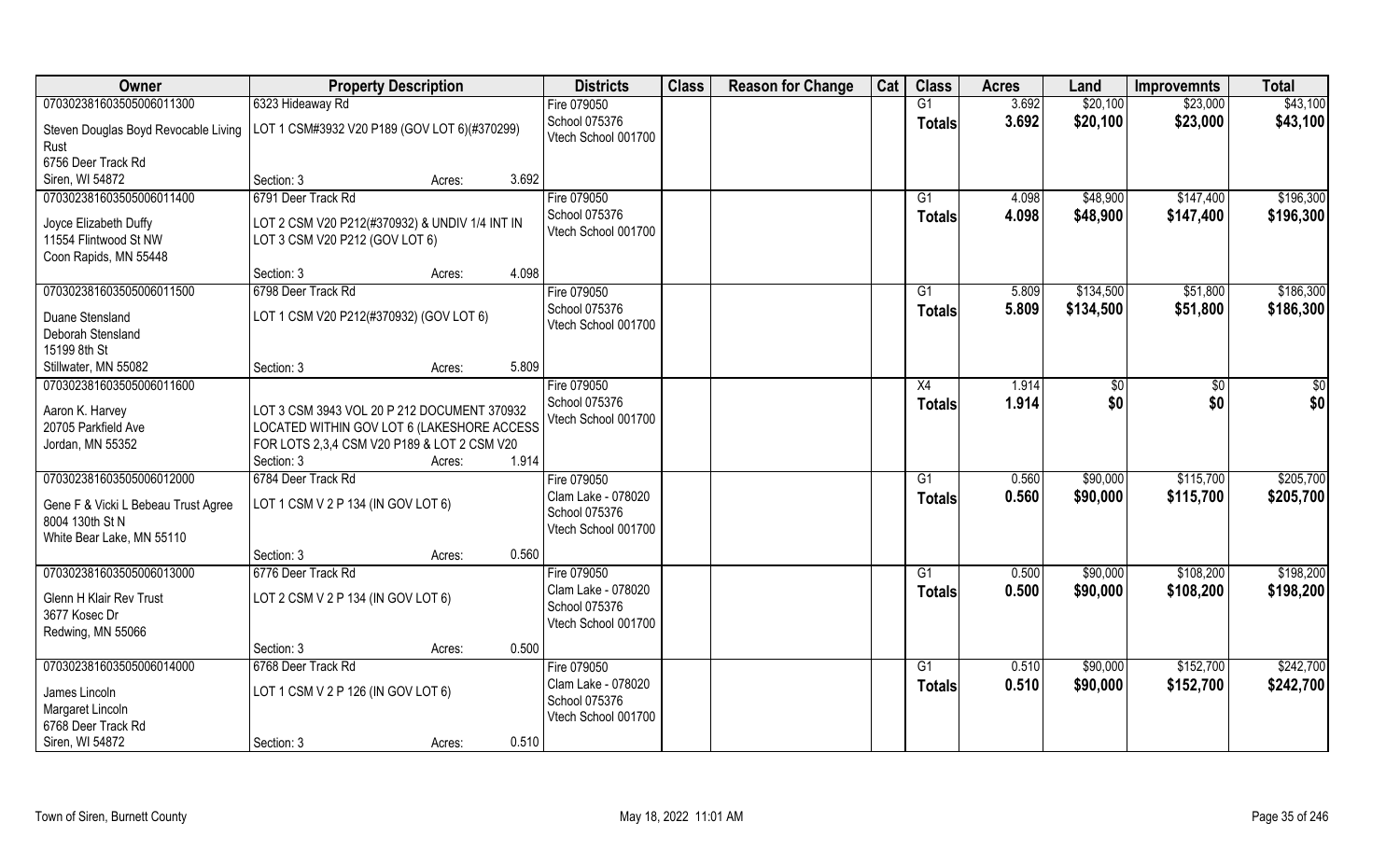| Owner                                                                                         |                                                                | <b>Property Description</b> |       | <b>Districts</b>                                                          | <b>Class</b> | <b>Reason for Change</b> | Cat | <b>Class</b>        | <b>Acres</b>   | Land                 | <b>Improvemnts</b>     | <b>Total</b>           |
|-----------------------------------------------------------------------------------------------|----------------------------------------------------------------|-----------------------------|-------|---------------------------------------------------------------------------|--------------|--------------------------|-----|---------------------|----------------|----------------------|------------------------|------------------------|
| 070302381603505006015000                                                                      | 6756 Deer Track Rd                                             |                             |       | Fire 079050                                                               |              |                          |     | G1                  | 0.510          | \$90,000             | \$148,100              | \$238,100              |
| Steven Douglas Boyd Revocable Living<br>Rust<br>6756 Deer Track Rd                            | LOT 2 CSM#413 V 2 P 126 (IN GOV LOT 6)#172426                  |                             |       | Clam Lake - 078020<br>School 075376<br>Vtech School 001700                |              |                          |     | <b>Totals</b>       | 0.510          | \$90,000             | \$148,100              | \$238,100              |
| Siren, WI 54872                                                                               | Section: 3                                                     | Acres:                      | 0.510 |                                                                           |              |                          |     |                     |                |                      |                        |                        |
| 070302381603505006016000<br>Stephen O'Gara<br>4200 Benjamin Dr Apt 1510<br>Woodbury, MN 55129 | 6744 Deer Track Rd<br>LOT 3 CSM#413 V2 P126 (GOV LOT 6)#172426 |                             |       | Fire 079050<br>Clam Lake - 078020<br>School 075376<br>Vtech School 001700 |              |                          |     | G1<br><b>Totals</b> | 0.500<br>0.500 | \$90,000<br>\$90,000 | \$81,900<br>\$81,900   | \$171,900<br>\$171,900 |
|                                                                                               | Section: 3                                                     | Acres:                      | 0.500 |                                                                           |              |                          |     |                     |                |                      |                        |                        |
| 070302381603505006017000                                                                      | 6736 Deer Track Rd                                             |                             |       | Fire 079050                                                               |              |                          |     | G1                  | 0.460          | \$86,400             | \$92,100               | \$178,500              |
| <b>Rick Cobian</b><br>Jacqueline Cobian<br>2508 Brooke Pl                                     | LOT 4 CSM V 2 P 126 (GL 6)#172426                              |                             |       | Clam Lake - 078020<br>School 075376<br>Vtech School 001700                |              |                          |     | <b>Totals</b>       | 0.460          | \$86,400             | \$92,100               | \$178,500              |
| Hastings, MN 55033                                                                            | Section: 3                                                     | Acres:                      | 0.460 |                                                                           |              |                          |     |                     |                |                      |                        |                        |
| 070302381603505006018000<br>Robert J. Gideo<br>6728 Deer Track Rd                             | 6728 Deer Track Rd<br>LOT 1 CSM V 2 P 121 (IN GOV LOT 6)       |                             |       | Fire 079050<br>Clam Lake - 078020<br>School 075376<br>Vtech School 001700 |              |                          |     | G1<br><b>Totals</b> | 0.460<br>0.460 | \$86,400<br>\$86,400 | \$128,900<br>\$128,900 | \$215,300<br>\$215,300 |
| Siren, WI 54872                                                                               | Section: 3                                                     |                             | 0.460 |                                                                           |              |                          |     |                     |                |                      |                        |                        |
| 070302381603505006019000                                                                      | 6720 Deer Track Rd                                             | Acres:                      |       | Fire 079050                                                               |              |                          |     | G1                  | 0.460          | \$86,400             | \$85,400               | \$171,800              |
| <b>Mark Ness</b><br><b>Wendy Ness</b><br>13475 Fiona Ave N                                    | LOT 2 CSM#408 V2 P121 (GL 6)#171955                            |                             |       | Clam Lake - 078020<br>School 075376<br>Vtech School 001700                |              |                          |     | <b>Totals</b>       | 0.460          | \$86,400             | \$85,400               | \$171,800              |
| Hugo, MN 55038                                                                                | Section: 3                                                     | Acres:                      | 0.460 |                                                                           |              |                          |     |                     |                |                      |                        |                        |
| 070302381603505006020000                                                                      | 6708 Deer Track Rd                                             |                             |       | Fire 079050                                                               |              |                          |     | G1                  | 0.450          | \$86,400             | \$91,600               | \$178,000              |
| Gregory D. Schrock<br>980 Spruce St<br>Newport, MN 55055                                      | LOT 3 CSM#408 V 2 P 121 (GL 6)#171955                          |                             |       | Clam Lake - 078020<br>School 075376<br>Vtech School 001700                |              |                          |     | <b>Totals</b>       | 0.450          | \$86,400             | \$91,600               | \$178,000              |
|                                                                                               | Section: 3                                                     | Acres:                      | 0.450 |                                                                           |              |                          |     |                     |                |                      |                        |                        |
| 070302381603505006021000                                                                      | 6698 Deer Track Rd                                             |                             |       | Fire 079050                                                               |              |                          |     | $\overline{G1}$     | 0.480          | \$86,400             | \$52,000               | \$138,400              |
| <b>Richard Deutscher</b><br>Patricia L. Deutscher<br>6401 Lombardy Ln                         | LOT 4 CSM V 2 P 121 (IN GOV LOT 6)                             |                             |       | Clam Lake - 078020<br>School 075376<br>Vtech School 001700                |              |                          |     | <b>Totals</b>       | 0.480          | \$86,400             | \$52,000               | \$138,400              |
| Crystal, MN 55428                                                                             | Section: 3                                                     | Acres:                      | 0.480 |                                                                           |              |                          |     |                     |                |                      |                        |                        |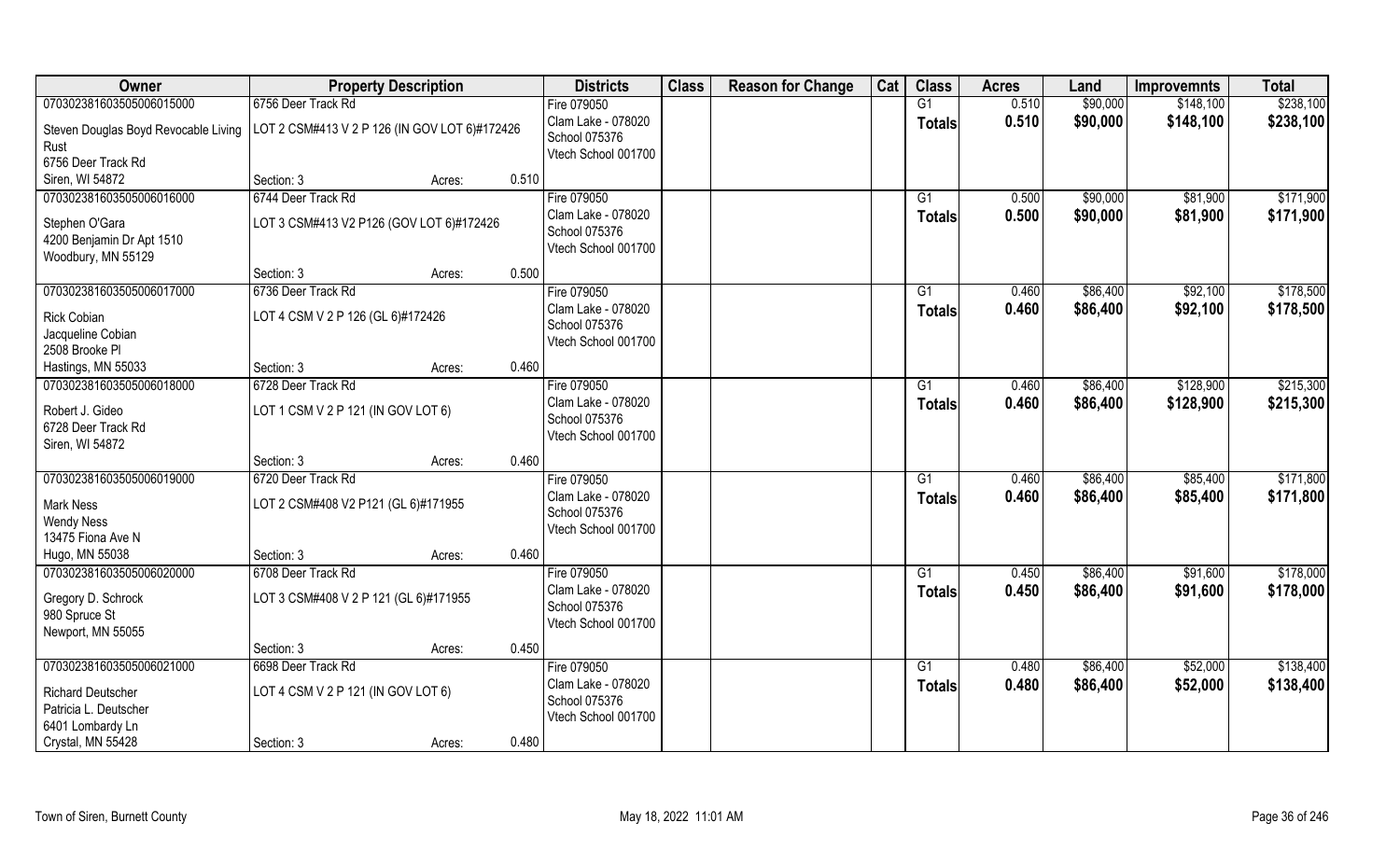| Owner                                           | <b>Property Description</b>               |        |        | <b>Districts</b>                     | <b>Class</b> | <b>Reason for Change</b> | Cat | <b>Class</b>         | <b>Acres</b>     | Land                 | <b>Improvemnts</b>     | <b>Total</b>         |
|-------------------------------------------------|-------------------------------------------|--------|--------|--------------------------------------|--------------|--------------------------|-----|----------------------|------------------|----------------------|------------------------|----------------------|
| 070302381603505006022000                        | 6705 Deer Track Rd                        |        |        | Fire 079050                          |              |                          |     | G1                   | 0.550            | \$6,100              | \$16,600               | \$22,700             |
| Mark & Cathy Steinke Trust Agree May<br>11 2015 | LOT 1 CSM V4 P314 (GOV LOT 6)#199148      |        |        | School 075376<br>Vtech School 001700 |              |                          |     | <b>Totals</b>        | 0.550            | \$6,100              | \$16,600               | \$22,700             |
| 14844 77th St NE                                |                                           |        |        |                                      |              |                          |     |                      |                  |                      |                        |                      |
| Otsego, MN 55330                                | Section: 3                                | Acres: | 0.550  |                                      |              |                          |     |                      |                  |                      |                        |                      |
| 070302381603505006023000                        | 6701 Deer Track Rd                        |        |        | Fire 079050                          |              |                          |     | G1                   | 0.770            | \$102,000            | \$126,400              | \$228,400            |
| Kimberly Lang<br>1100 Park Ct SE                | LOT 4 CSM V4 P 314 (GOV LOT 6)            |        |        | School 075376<br>Vtech School 001700 |              |                          |     | <b>Totals</b>        | 0.770            | \$102,000            | \$126,400              | \$228,400            |
| New Prague, MN 56071                            |                                           |        |        |                                      |              |                          |     |                      |                  |                      |                        |                      |
|                                                 | Section: 3                                | Acres: | 0.770  |                                      |              |                          |     |                      |                  |                      |                        |                      |
| 070302381603505006024000                        | 6459 Hideaway Rd                          |        |        | Fire 079050                          |              |                          |     | G1                   | 1.300            | \$102,000            | \$104,500              | \$206,500            |
| Scott & Lisa Hengel Trust<br>10160 Kiersten Pl  | LOTS 2 & 3 CSM V 4 P 314 (IN GOV LOT 6)   |        |        | School 075376<br>Vtech School 001700 |              |                          |     | <b>Totals</b>        | 1.300            | \$102,000            | \$104,500              | \$206,500            |
| Eden Prairie, MN 55347                          |                                           |        | 1.300  |                                      |              |                          |     |                      |                  |                      |                        |                      |
|                                                 | Section: 3                                | Acres: |        |                                      |              |                          |     |                      |                  |                      |                        |                      |
| 070302381603505006025000                        | 6690 Deer Track Rd                        |        |        | Fire 079050                          |              |                          |     | G1                   | 1.330            | \$129,000            | \$133,000              | \$262,000            |
| Lance R. Strom                                  | LOT 1 CSM V18 P178(#345849) (FMLY CSM V4  |        |        | Clam Lake - 078020<br>School 075376  |              |                          |     | <b>Totals</b>        | 1.330            | \$129,000            | \$133,000              | \$262,000            |
| Kellie I. Strom                                 | P316-GOV LOT 6)                           |        |        | Vtech School 001700                  |              |                          |     |                      |                  |                      |                        |                      |
| 19411 Towering Oaks Trl                         |                                           |        |        |                                      |              |                          |     |                      |                  |                      |                        |                      |
| Prior Lake, MN 55372                            | Section: 3                                | Acres: | 1.330  |                                      |              |                          |     |                      |                  |                      |                        |                      |
| 070302381603505006026000                        |                                           |        |        | Fire 079050                          |              |                          |     | G1                   | 0.800            | \$112,100            | $\overline{50}$        | \$112,100            |
| Lance R. Strom                                  | LOT 2 CSM V18 P178 (#345849) (FMLY CSM V4 |        |        | Clam Lake - 078020                   |              |                          |     | <b>Totals</b>        | 0.800            | \$112,100            | \$0                    | \$112,100            |
| Kellie I. Strom                                 | P316-GOV LOT 6)                           |        |        | School 075376                        |              |                          |     |                      |                  |                      |                        |                      |
| 19411 Towering Oaks Trl                         |                                           |        |        | Vtech School 001700                  |              |                          |     |                      |                  |                      |                        |                      |
| Prior Lake, MN 55372                            | Section: 3                                | Acres: | 0.800  |                                      |              |                          |     |                      |                  |                      |                        |                      |
| 070302381603505007011000                        |                                           |        |        | Fire 079050                          |              |                          |     | G5                   | 22.000           | \$5,300              | \$0                    | \$5,300              |
|                                                 |                                           |        |        | School 075376                        |              |                          |     | G <sub>6</sub>       | 18.000           | \$23,400             | \$0                    | \$23,400             |
| Joseph W. Carlson                               | GOV LOT 7                                 |        |        | Vtech School 001700                  |              |                          |     | <b>Totals</b>        | 40.000           | \$28,700             | \$0                    | \$28,700             |
| 25806 W Bass Lake Rd                            |                                           |        |        |                                      |              |                          |     |                      |                  |                      |                        |                      |
| Webster, WI 54893                               |                                           |        | 40.000 |                                      |              |                          |     |                      |                  |                      |                        |                      |
|                                                 | Section: 3                                | Acres: |        |                                      |              |                          |     |                      |                  |                      |                        |                      |
| 070302381603505008011000                        |                                           |        |        | Fire 079050<br>School 075376         |              |                          |     | G5<br>G <sub>6</sub> | 20.000<br>20.000 | \$18,000<br>\$33,000 | $\overline{60}$<br>\$0 | \$18,000<br>\$33,000 |
| Joseph W. Carlson                               | GOV LOT 8                                 |        |        | Vtech School 001700                  |              |                          |     |                      | 40.000           |                      | \$0                    |                      |
| 25806 W Bass Lake Rd                            |                                           |        |        |                                      |              |                          |     | <b>Totals</b>        |                  | \$51,000             |                        | \$51,000             |
| Webster, WI 54893                               |                                           |        |        |                                      |              |                          |     |                      |                  |                      |                        |                      |
|                                                 | Section: 3                                | Acres: | 40.000 |                                      |              |                          |     |                      |                  |                      |                        |                      |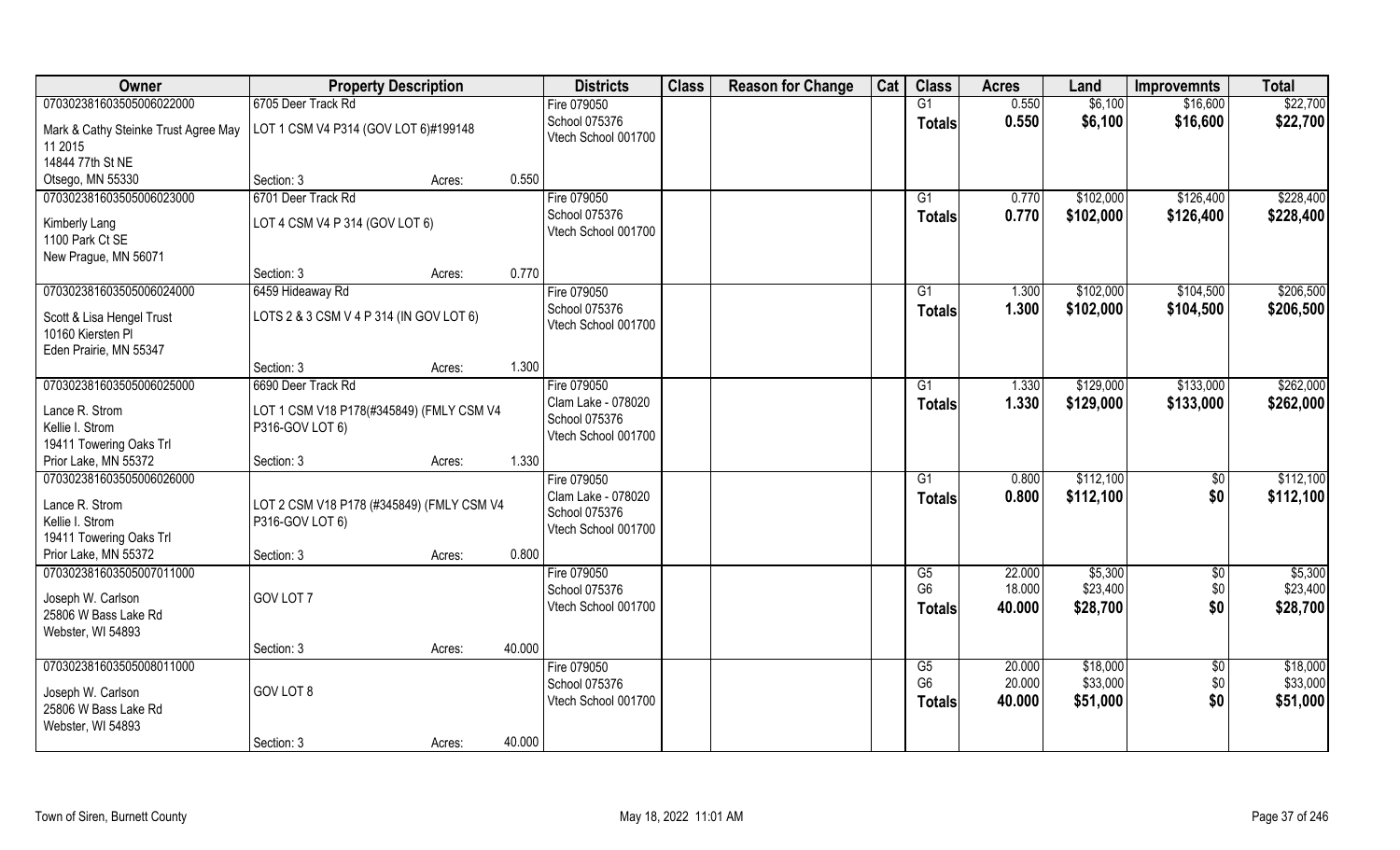| Owner                             | <b>Property Description</b>               |        |       | <b>Districts</b>    | <b>Class</b>    | <b>Reason for Change</b> | Cat | <b>Class</b>  | <b>Acres</b> | Land     | <b>Improvemnts</b> | <b>Total</b> |
|-----------------------------------|-------------------------------------------|--------|-------|---------------------|-----------------|--------------------------|-----|---------------|--------------|----------|--------------------|--------------|
| 070302381603505009011000          | 6467 Hideaway Rd                          |        |       | Fire 079050         |                 |                          |     | G1            | 0.500        | \$67,500 | \$60,200           | \$127,700    |
| Leslie K. Johnson                 | PCL GOV LOT 9                             |        |       | Clam Lake - 078020  |                 |                          |     | <b>Totals</b> | 0.500        | \$67,500 | \$60,200           | \$127,700    |
| 16810 28th Ave N                  |                                           |        |       | School 075376       |                 |                          |     |               |              |          |                    |              |
| Plymouth, MN 55447                |                                           |        |       | Vtech School 001700 |                 |                          |     |               |              |          |                    |              |
|                                   | Section: 3                                | Acres: | 0.500 |                     |                 |                          |     |               |              |          |                    |              |
| 070302381603505009012000          | 6473 Hideaway Rd                          |        |       | Fire 079050         |                 |                          |     | G1            | 0.400        | \$64,500 | \$36,000           | \$100,500    |
| Barbara M Foreman Trust Agree Dtd | PCL IN GOV LOT 9                          |        |       | Clam Lake - 078020  |                 |                          |     | Totals        | 0.400        | \$64,500 | \$36,000           | \$100,500    |
| Jan 8 1997                        |                                           |        |       | School 075376       |                 |                          |     |               |              |          |                    |              |
| 11101 Ballard Rd                  |                                           |        |       | Vtech School 001700 |                 |                          |     |               |              |          |                    |              |
| Woodstock, IL 60098               | Section: 3                                | Acres: | 0.400 |                     |                 |                          |     |               |              |          |                    |              |
| 070302381603505009013000          | 6481 Hideaway Rd                          |        |       | Fire 079050         |                 |                          |     | G1            | 0.510        | \$54,800 | \$3,900            | \$58,700     |
| Christopher Colucci               | LOT 1 CSM V 1 P 31 (LOCATED IN GOV LOT 9) |        |       | Clam Lake - 078020  |                 |                          |     | <b>Totals</b> | 0.510        | \$54,800 | \$3,900            | \$58,700     |
| Paula Colucci                     |                                           |        |       | School 075376       |                 |                          |     |               |              |          |                    |              |
| 28638 Lakeside Trl                |                                           |        |       | Vtech School 001700 |                 |                          |     |               |              |          |                    |              |
| Lindstrom, MN 55045               | Section: 3                                | Acres: | 0.510 |                     |                 |                          |     |               |              |          |                    |              |
| 070302381603505009014000          | 6487 Hideaway Rd                          |        |       | Fire 079050         | $\overline{G1}$ | NSf@75%                  |     | G1            | 0.490        | \$54,800 | \$65,100           | \$119,900    |
| Joseph G. Kotaska                 | LOT 2 CSM V 1 P 31 (LOCATED IN GOV LOT 9) |        |       | Clam Lake - 078020  |                 |                          |     | <b>Totals</b> | 0.490        | \$54,800 | \$65,100           | \$119,900    |
| Dana M. Kotaska                   |                                           |        |       | School 075376       |                 |                          |     |               |              |          |                    |              |
| 15589 Enfield Ave N               |                                           |        |       | Vtech School 001700 |                 |                          |     |               |              |          |                    |              |
| Hugo, MN 55038                    | Section: 3                                | Acres: | 0.490 |                     |                 |                          |     |               |              |          |                    |              |
| 070302381603505009015000          | 6493 Hideaway Rd                          |        |       | Fire 079050         |                 |                          |     | G1            | 0.470        | \$54,800 | \$47,200           | \$102,000    |
| Rudolph P. Schoepke               | LOT 3 CSM V 1 P 31 (LOCATED IN GOV LOT 9) |        |       | Clam Lake - 078020  |                 |                          |     | <b>Totals</b> | 0.470        | \$54,800 | \$47,200           | \$102,000    |
| Hazel L. Schoepke                 |                                           |        |       | School 075376       |                 |                          |     |               |              |          |                    |              |
| 787 Rockford Ave E                |                                           |        |       | Vtech School 001700 |                 |                          |     |               |              |          |                    |              |
| Delano, MN 55328                  | Section: 3                                | Acres: | 0.470 |                     |                 |                          |     |               |              |          |                    |              |
| 070302381603505009016001          | 6511 Hideaway Rd                          |        |       | Fire 079050         | G1              | NSf@10%                  |     | G1            | 0.448        | \$49,300 | \$19,000           | \$68,300     |
| Jerome W. Koch                    | LOT 4 CSM#31 V1 P31 (GOV LOT 9)#144074    |        |       | Clam Lake - 078020  |                 |                          |     | <b>Totals</b> | 0.448        | \$49,300 | \$19,000           | \$68,300     |
| Maryjoyce Koch                    |                                           |        |       | School 075376       |                 |                          |     |               |              |          |                    |              |
| 16520 Tranquility Ct Se Apt 20    |                                           |        |       | Vtech School 001700 |                 |                          |     |               |              |          |                    |              |
| Prior Lake, MN 55372              | Section: 3                                | Acres: | 0.448 |                     |                 |                          |     |               |              |          |                    |              |
| 070302381603505009017101          | 6527 Hideaway Rd                          |        |       | Fire 079050         |                 |                          |     | G1            | 1.170        | \$88,500 | \$112,300          | \$200,800    |
|                                   |                                           |        |       | Clam Lake - 078020  |                 |                          |     | <b>Totals</b> | 1.170        | \$88,500 | \$112,300          | \$200,800    |
| Dean Living Trust<br>PO Box 75    | LOT 1 CSM V9 P272 (GOV LOT 9)             |        |       | School 075376       |                 |                          |     |               |              |          |                    |              |
| Siren, WI 54872                   |                                           |        |       | Vtech School 001700 |                 |                          |     |               |              |          |                    |              |
|                                   | Section: 3                                | Acres: | 1.170 |                     |                 |                          |     |               |              |          |                    |              |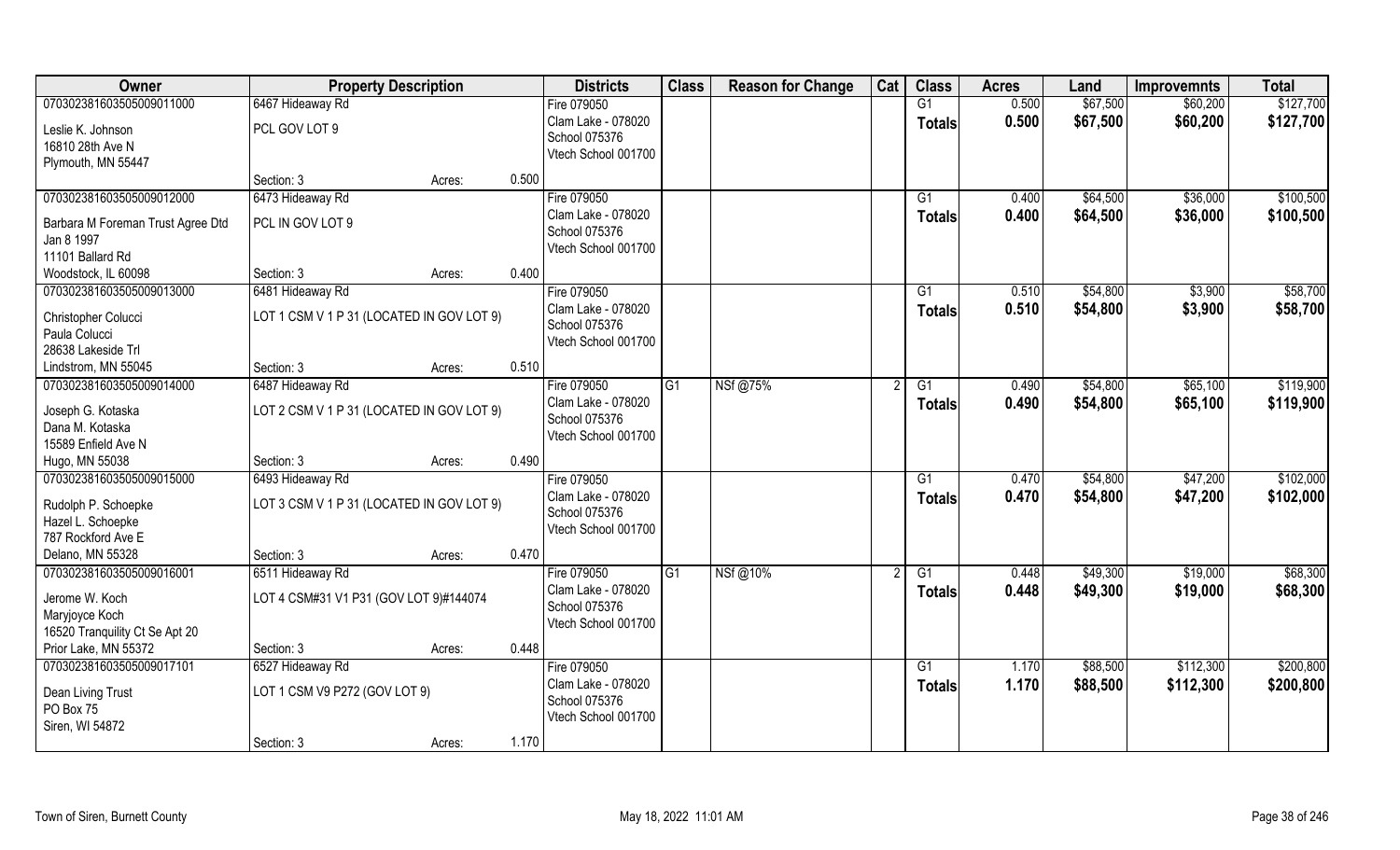| Owner                            |                                                  | <b>Property Description</b> |        | <b>Districts</b>    | <b>Class</b> | <b>Reason for Change</b> | Cat | <b>Class</b>    | <b>Acres</b> | Land      | <b>Improvemnts</b> | <b>Total</b> |
|----------------------------------|--------------------------------------------------|-----------------------------|--------|---------------------|--------------|--------------------------|-----|-----------------|--------------|-----------|--------------------|--------------|
| 070302381603505009017110         |                                                  |                             |        | Fire 079050         |              |                          |     | G1              | 0.140        | \$1,800   | $\sqrt{$0}$        | \$1,800      |
| Dean Living Trust                | OUTLOT 1 CSM V9 P272 (GOV LOT 9)                 |                             |        | Clam Lake - 078020  |              |                          |     | <b>Totals</b>   | 0.140        | \$1,800   | \$0                | \$1,800      |
| PO Box 75                        |                                                  |                             |        | School 075376       |              |                          |     |                 |              |           |                    |              |
| Siren, WI 54872                  |                                                  |                             |        | Vtech School 001700 |              |                          |     |                 |              |           |                    |              |
|                                  | Section: 3                                       | Acres:                      | 0.140  |                     |              |                          |     |                 |              |           |                    |              |
| 070302381603505009018000         |                                                  |                             |        | Fire 079050         |              |                          |     | $\overline{G1}$ | 1.320        | \$67,300  | \$0                | \$67,300     |
| Michael B. Schuda                | LOT 2 CSM V 9 P 272 (IN GOV LOT 9)               |                             |        | Clam Lake - 078020  |              |                          |     | Totals          | 1.320        | \$67,300  | \$0                | \$67,300     |
| 3412 32nd Ave S                  |                                                  |                             |        | School 075376       |              |                          |     |                 |              |           |                    |              |
| Minneapolis, MN 55406            |                                                  |                             |        | Vtech School 001700 |              |                          |     |                 |              |           |                    |              |
|                                  | Section: 3                                       | Acres:                      | 1.320  |                     |              |                          |     |                 |              |           |                    |              |
| 070302381603505009019000         | 6543 Hideaway Rd                                 |                             |        | Fire 079050         |              |                          |     | G1              | 1.250        | \$101,000 | \$88,900           | \$189,900    |
| Michael B. Schuda                | LOT 3 CSM 1794 VOL 9 P 272 RECORDED AS           |                             |        | Clam Lake - 078020  |              |                          |     | <b>Totals</b>   | 1.250        | \$101,000 | \$88,900           | \$189,900    |
| 3412 32nd Ave S                  | DOCUMENT 234478 (GOV LOT 9)                      |                             |        | School 075376       |              |                          |     |                 |              |           |                    |              |
| Minneapolis, MN 55406            |                                                  |                             |        | Vtech School 001700 |              |                          |     |                 |              |           |                    |              |
|                                  | Section: 3                                       | Acres:                      | 1.250  |                     |              |                          |     |                 |              |           |                    |              |
| 070302381603505009020001         | 6328 Hideaway Rd                                 |                             |        | Fire 079050         |              |                          |     | G1              | 2.000        | \$15,000  | \$116,000          | \$131,000    |
| Michael J. Taczala               | ALL THAT PRT OF N 57 RDS OF GOV LOT 9 LYING S    |                             |        | School 075376       |              |                          |     | G <sub>5</sub>  | 12.700       | \$3,800   | \$0                | \$3,800      |
| Jeanne M. Taczala                | & W OF TOWN RD EX E 10 ACRES                     |                             |        | Vtech School 001700 |              |                          |     | G <sub>6</sub>  | 8.000        | \$13,200  | \$0\$              | \$13,200     |
| 6328 Hideaway Rd                 |                                                  |                             |        |                     |              |                          |     | Totals          | 22.700       | \$32,000  | \$116,000          | \$148,000    |
| Siren, WI 54872                  | Section: 3                                       | Acres:                      | 22.700 |                     |              |                          |     |                 |              |           |                    |              |
| 070302381603505009020100         | 6396 Hideaway Rd                                 |                             |        | Fire 079050         |              |                          |     | G1              | 1.000        | \$11,000  | \$1,500            | \$12,500     |
| Michael J. Taczala               | E 10 ACRES OF THAT PRT OF N 57 RDS OF GOV        |                             |        | School 075376       |              |                          |     | G <sub>5</sub>  | 5.000        | \$1,500   | \$0                | \$1,500      |
| Jeanne M. Taczala                | LOT 9 LYING S & W OF TOWN RD                     |                             |        | Vtech School 001700 |              |                          |     | G <sub>6</sub>  | 4.000        | \$6,600   | \$0\$              | \$6,600      |
| 6328 Hideaway Rd                 |                                                  |                             |        |                     |              |                          |     | <b>Totals</b>   | 10.000       | \$19,100  | \$1,500            | \$20,600     |
| Siren, WI 54872                  | Section: 3                                       | Acres:                      | 10.000 |                     |              |                          |     |                 |              |           |                    |              |
| 070302381603505009021000         |                                                  |                             |        | Fire 079050         |              |                          |     | G5              | 14.000       | \$4,200   | $\overline{30}$    | \$4,200      |
| Michael J. Taczala               | W 2219' OF S 355.08' GOV LOT 9, EX PCLS 390/47,  |                             |        | School 075376       |              |                          |     | <b>Totals</b>   | 14.000       | \$4,200   | \$0                | \$4,200      |
| Jeanne M. Taczala                | 369/377 383/222 & EX ASSESSOR'S PLAT             |                             |        | Vtech School 001700 |              |                          |     |                 |              |           |                    |              |
| 6328 Hideaway Rd                 |                                                  |                             |        |                     |              |                          |     |                 |              |           |                    |              |
| Siren, WI 54872                  | Section: 3                                       | Acres:                      | 14.000 |                     |              |                          |     |                 |              |           |                    |              |
| 070302381603505010011000         |                                                  |                             |        | Fire 079050         |              |                          |     | G1              | 1.130        | \$8,200   | $\overline{50}$    | \$8,200      |
| Joseph W & Mary Jo Sheehan Trust | PCL IN GOV LOT 10 COM 899' E OF NW COR TH S 55'  |                             |        | Clam Lake - 078020  |              |                          |     | <b>Totals</b>   | 1.130        | \$8,200   | \$0                | \$8,200      |
| 1810 Lakeway Blvd                | TO POB TH W 357.63' TH S20 DGRS 16'E 159.9' TH E |                             |        | School 075376       |              |                          |     |                 |              |           |                    |              |
| Austin, TX 78734                 | 302.25' TH N 150' TO POB                         |                             |        | Vtech School 001700 |              |                          |     |                 |              |           |                    |              |
|                                  | Section: 3                                       | Acres:                      | 1.130  |                     |              |                          |     |                 |              |           |                    |              |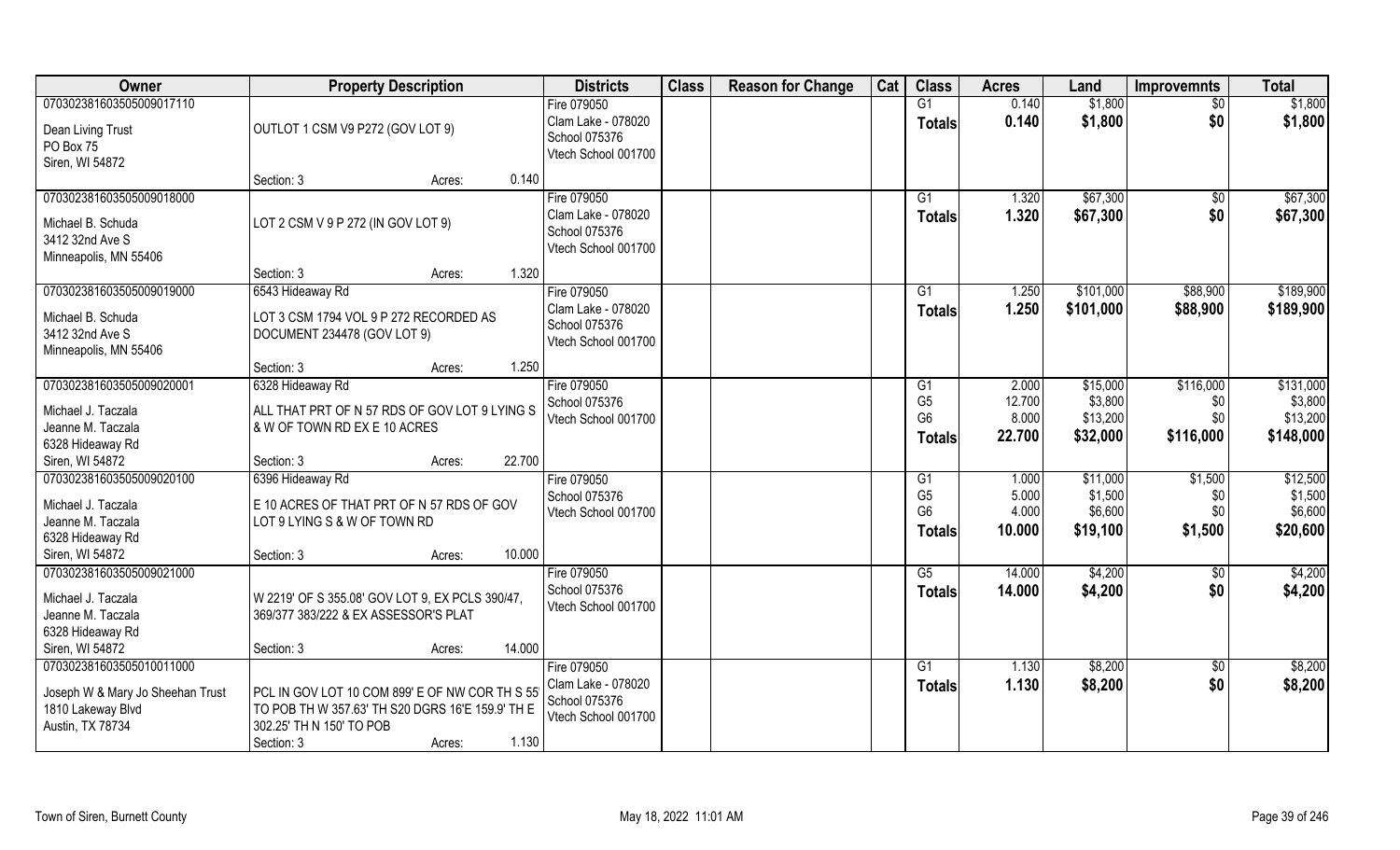| Owner                               | <b>Property Description</b>                      |        |       | <b>Districts</b>                     | <b>Class</b>   | <b>Reason for Change</b> | Cat | <b>Class</b>    | <b>Acres</b> | Land      | <b>Improvemnts</b> | <b>Total</b> |
|-------------------------------------|--------------------------------------------------|--------|-------|--------------------------------------|----------------|--------------------------|-----|-----------------|--------------|-----------|--------------------|--------------|
| 070302381603505010012000            | 6607 Hideaway Rd                                 |        |       | Fire 079050                          |                |                          |     | G1              | 0.760        | \$91,000  | \$119,500          | \$210,500    |
| Gregory & Cynthia Gonnella Trust    | LOT 1 CSM 968 V 4 P 312 (LOCATED IN GOV LOT 10)  |        |       | Clam Lake - 078020                   |                |                          |     | <b>Totals</b>   | 0.760        | \$91,000  | \$119,500          | \$210,500    |
| 3421 Kent St Unit 506               | (TOGETHER WITH ESMT 497/615)                     |        |       | School 075376                        |                |                          |     |                 |              |           |                    |              |
| Shoreview, MN 55126                 |                                                  |        |       | Vtech School 001700                  |                |                          |     |                 |              |           |                    |              |
|                                     | Section: 3                                       | Acres: | 0.760 |                                      |                |                          |     |                 |              |           |                    |              |
| 070302381603505010013000            | 6611 Hideaway Rd                                 |        |       | Fire 079050                          |                |                          |     | G1              | 0.690        | \$91,000  | \$186,700          | \$277,700    |
| <b>Mark Westling</b>                | LOT 2 CSM V 4 P 312 (LOCATED IN GOV LOT 10)      |        |       | Clam Lake - 078020                   |                |                          |     | <b>Totals</b>   | 0.690        | \$91,000  | \$186,700          | \$277,700    |
| <b>Brenda Westling</b>              |                                                  |        |       | School 075376                        |                |                          |     |                 |              |           |                    |              |
| 6611 Hideaway Rd                    |                                                  |        |       | Vtech School 001700                  |                |                          |     |                 |              |           |                    |              |
| Siren, WI 54872                     | Section: 3                                       | Acres: | 0.690 |                                      |                |                          |     |                 |              |           |                    |              |
| 070302381603505010014000            | 6617 Hideaway Rd                                 |        |       | Fire 079050                          |                |                          |     | G1              | 0.690        | \$91,500  | \$67,100           | \$158,600    |
| <b>Merlin Dicks</b>                 | LOT 3 CSM 968 VOL 4 P 312 RECORDED AS            |        |       | Clam Lake - 078020                   |                |                          |     | <b>Totals</b>   | 0.690        | \$91,500  | \$67,100           | \$158,600    |
| 912 9th St SE                       | DOCUMENT 199147 (GOV LOT 10)                     |        |       | School 075376                        |                |                          |     |                 |              |           |                    |              |
| Rochester, MN 55904                 |                                                  |        |       | Vtech School 001700                  |                |                          |     |                 |              |           |                    |              |
|                                     | Section: 3                                       | Acres: | 0.690 |                                      |                |                          |     |                 |              |           |                    |              |
| 070302381603505010015000            | 6633 Hideaway Rd                                 |        |       | Fire 079050                          | G <sub>1</sub> | outbuilding              |     | G1              | 1.350        | \$124,000 | \$97,700           | \$221,700    |
|                                     |                                                  |        |       | Clam Lake - 078020                   |                |                          |     | <b>Totals</b>   | 1.350        | \$124,000 | \$97,700           | \$221,700    |
| David G. Rahn<br>Debra L. Rahn      | LOT 4 CSM V 4 P 312 (LOCATED IN GOV LOT 10)      |        |       | School 075376                        |                |                          |     |                 |              |           |                    |              |
| 3879 Westbury Dr                    |                                                  |        |       | Vtech School 001700                  |                |                          |     |                 |              |           |                    |              |
| Eagan, MN 55123                     | Section: 3                                       | Acres: | 1.350 |                                      |                |                          |     |                 |              |           |                    |              |
| 070302381603505010016000            |                                                  |        |       | Fire 079050                          |                |                          |     | $\overline{G5}$ | 9.060        | \$2,700   | \$0                | \$2,700      |
|                                     |                                                  |        |       | School 075376                        |                |                          |     | <b>Totals</b>   | 9.060        | \$2,700   | \$0                | \$2,700      |
| Michael J. Taczala                  | N 26 2/3 RDS OF GOV LOT 10 EX PCL IN V 270 P 253 |        |       | Vtech School 001700                  |                |                          |     |                 |              |           |                    |              |
| Jeanne M. Taczala                   | & EX 109/603, 383/222, & ASSESSOR PLAT           |        |       |                                      |                |                          |     |                 |              |           |                    |              |
| 6328 Hideaway Rd<br>Siren, WI 54872 | Section: 3                                       | Acres: | 9.060 |                                      |                |                          |     |                 |              |           |                    |              |
| 070302381603505010018100            |                                                  |        |       | Fire 079050                          |                |                          |     | G1              | 1.110        | \$99,900  | \$0                | \$99,900     |
|                                     |                                                  |        |       | Clam Lake - 078020                   |                |                          |     | <b>Totals</b>   | 1.110        | \$99,900  | \$0                | \$99,900     |
| Justin England                      | LOT 1 CSM V26 P130 (SW SE GL 10 SEC 3 & GL 5 SE  |        |       | School 075376                        |                |                          |     |                 |              |           |                    |              |
| Michelle England                    | 10)                                              |        |       | Vtech School 001700                  |                |                          |     |                 |              |           |                    |              |
| 5429 Rowland Rd                     |                                                  |        |       |                                      |                |                          |     |                 |              |           |                    |              |
| Minnetonka, MN 55343                | Section: 3                                       | Acres: | 1.110 |                                      |                |                          |     |                 |              |           |                    |              |
| 070302381603505010018200            |                                                  |        |       | Fire 079050                          |                |                          |     | G1              | 1.040        | \$97,800  | $\sqrt{6}$         | \$97,800     |
| Todd R. Hollenkamp                  | LOT 2 CSM V26 P130 (SW SE GL 10 SEC 3 & GL 5 SE  |        |       | Clam Lake - 078020                   |                |                          |     | <b>Totals</b>   | 1.040        | \$97,800  | \$0                | \$97,800     |
| Amy L. Hollenkamp                   | 10)                                              |        |       | School 075376<br>Vtech School 001700 |                |                          |     |                 |              |           |                    |              |
| 6655 Hideaway Rd                    |                                                  |        |       |                                      |                |                          |     |                 |              |           |                    |              |
| Siren, WI 54872                     | Section: 3                                       | Acres: | 1.040 |                                      |                |                          |     |                 |              |           |                    |              |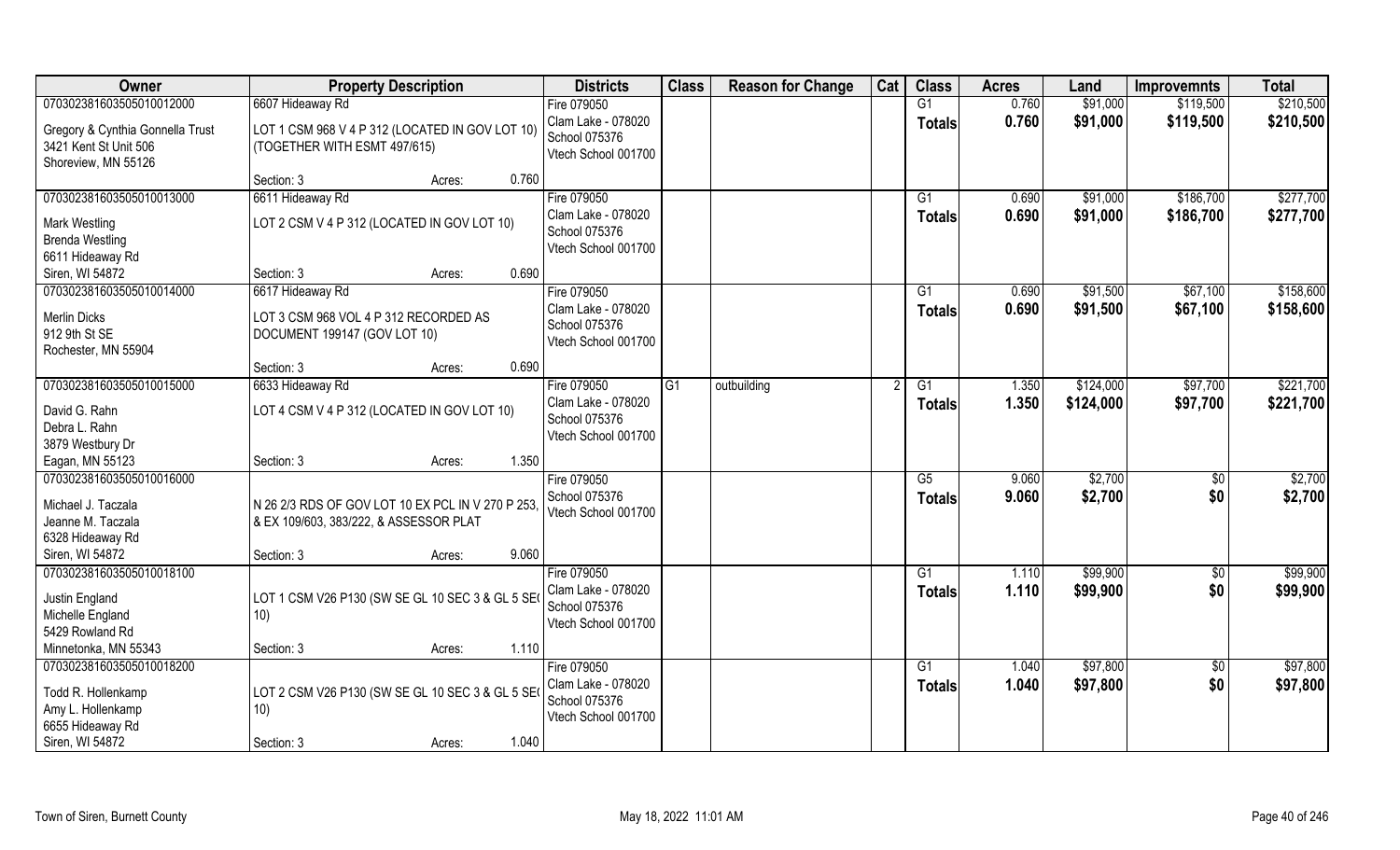| <b>Owner</b>                                                                                            | <b>Property Description</b>                                                                                                               | <b>Districts</b>                                                          | <b>Class</b>    | <b>Reason for Change</b> | Cat | <b>Class</b>                   | <b>Acres</b>              | Land                            | <b>Improvemnts</b>     | <b>Total</b>                    |
|---------------------------------------------------------------------------------------------------------|-------------------------------------------------------------------------------------------------------------------------------------------|---------------------------------------------------------------------------|-----------------|--------------------------|-----|--------------------------------|---------------------------|---------------------------------|------------------------|---------------------------------|
| 070302381603505010018310                                                                                | 6655 Hideaway Rd                                                                                                                          | Fire 079050                                                               | $\overline{G1}$ | garage                   |     | $\overline{G1}$                | 1.240                     | \$70,400                        | \$193,100              | \$263,500                       |
| Todd R. Hollenkamp<br>Amy L. Hollenkamp<br>6655 Hideaway Rd                                             | LOT 3 CSM#4886 V27 P182 (GL 10 & SW SE & GL 5<br>SEC 10) #457611                                                                          | Clam Lake - 078020<br>School 075376<br>Vtech School 001700                |                 |                          |     | <b>Totals</b>                  | 1.240                     | \$70,400                        | \$193,100              | \$263,500                       |
| Siren, WI 54872                                                                                         | 1.240<br>Section: 3<br>Acres:                                                                                                             |                                                                           |                 |                          |     |                                |                           |                                 |                        |                                 |
| 070302381603505010018320<br>Todd R. Hollenkamp<br>Amy L. Hollenkamp<br>6655 Hideaway Rd                 | OUTLOT 1 CSM#4886 V27 P182 (GL 10 & SW SE & GL<br>5 SEC 10) #457611                                                                       | Fire 079050<br>Clam Lake - 078020<br>School 075376<br>Vtech School 001700 |                 |                          |     | G1<br>G <sub>5</sub><br>Totals | 0.610<br>17.500<br>18.110 | \$34,600<br>\$5,300<br>\$39,900 | \$0<br>\$0<br>\$0      | \$34,600<br>\$5,300<br>\$39,900 |
| Siren, WI 54872                                                                                         | 18.110<br>Section: 3<br>Acres:                                                                                                            |                                                                           |                 |                          |     |                                |                           |                                 |                        |                                 |
| 070302381603515474011000<br>Stephen Harrold<br>Kathleen Harrold<br>1754 220th Ave                       | 24796 Sunfish Bay Rd<br>SECOND ADDITION TO MOUND BEACH LOT 1 CSM<br>V20 P235(#372252) (PRT LOT 4 & 5 BLK 1)                               | Fire 079050<br>Clam Lake - 078020<br>School 075376<br>Vtech School 001700 |                 |                          |     | G1<br><b>Totals</b>            | 0.930<br>0.930            | \$82,800<br>\$82,800            | \$49,500<br>\$49,500   | \$132,300<br>\$132,300          |
| New Richmond, WI 54017                                                                                  | 0.930<br>Section: 3<br>Acres:                                                                                                             |                                                                           |                 |                          |     |                                |                           |                                 |                        |                                 |
| 070302381603515474012000<br><b>Olson Family Trust</b><br>6704 Sioux Trl<br>Edina, MN 55439              | 24790 Sunfish Bay Rd<br>SECOND ADDITION TO MOUND BEACH LOT 5<br>BLOCK 1 EX W 500'                                                         | Fire 079050<br>Clam Lake - 078020<br>School 075376<br>Vtech School 001700 |                 |                          |     | G1<br><b>Totals</b>            | 0.780<br>0.780            | \$90,000<br>\$90,000            | \$75,400<br>\$75,400   | \$165,400<br>\$165,400          |
|                                                                                                         | 0.780<br>Section: 3<br>Acres:                                                                                                             |                                                                           |                 |                          |     |                                |                           |                                 |                        |                                 |
| 070302381603515474013000<br>Dennis Mahalla<br>Cheryl Mahalla<br>24794 Sunfish Bay Rd                    | 24794 Sunfish Bay Rd<br>SECOND ADDITION TO MOUND BEACH LOT 2 CSM<br>V20 P235(#372252) (FMLY PRT LOT 4 & 5 BLK 1)                          | Fire 079050<br>Clam Lake - 078020<br>School 075376<br>Vtech School 001700 | $\overline{G1}$ | Garage and shed          |     | $\overline{G1}$<br>Totals      | 1.680<br>1.680            | \$13,700<br>\$13,700            | \$100,600<br>\$100,600 | \$114,300<br>\$114,300          |
| Siren, WI 54872                                                                                         | 1.680<br>Section: 3<br>Acres:                                                                                                             |                                                                           |                 |                          |     |                                |                           |                                 |                        |                                 |
| 070302381603515474014000<br>Partners Last Resort<br>Attn: Christy Haider<br>1913 Flag Ave N             | 24780 Sunfish Bay Rd<br>SECOND ADDITION TO MOUND BEACH LOTS 6, 7, 8<br>& 9 BLOCK 1                                                        | Fire 079050<br>Clam Lake - 078020<br>School 075376<br>Vtech School 001700 |                 |                          |     | G2<br><b>Totals</b>            | 5.460<br>5.460            | \$196,200<br>\$196,200          | \$214,500<br>\$214,500 | \$410,700<br>\$410,700          |
| Golden Valley, MN 55427                                                                                 | 5.460<br>Section: 3<br>Acres:                                                                                                             |                                                                           |                 |                          |     |                                |                           |                                 |                        |                                 |
| 070302381603515474015100<br>Bruce A. Howe<br>Suzanne M. Howe<br>224 Grand Ave<br>New Richmond, WI 54017 | 24744 Sunfish Bay Rd<br>LOT 20 CSM#4825 V27 P55 (SECOND ADD MOUND<br>BEACH BLK 1 LOT 10 & PT 11) #454147<br>0.850<br>Section: 3<br>Acres: | Fire 079050<br>Clam Lake - 078020<br>School 075376<br>Vtech School 001700 |                 |                          |     | G1<br><b>Totals</b>            | 0.850<br>0.850            | \$69,500<br>\$69,500            | \$28,400<br>\$28,400   | \$97,900<br>\$97,900            |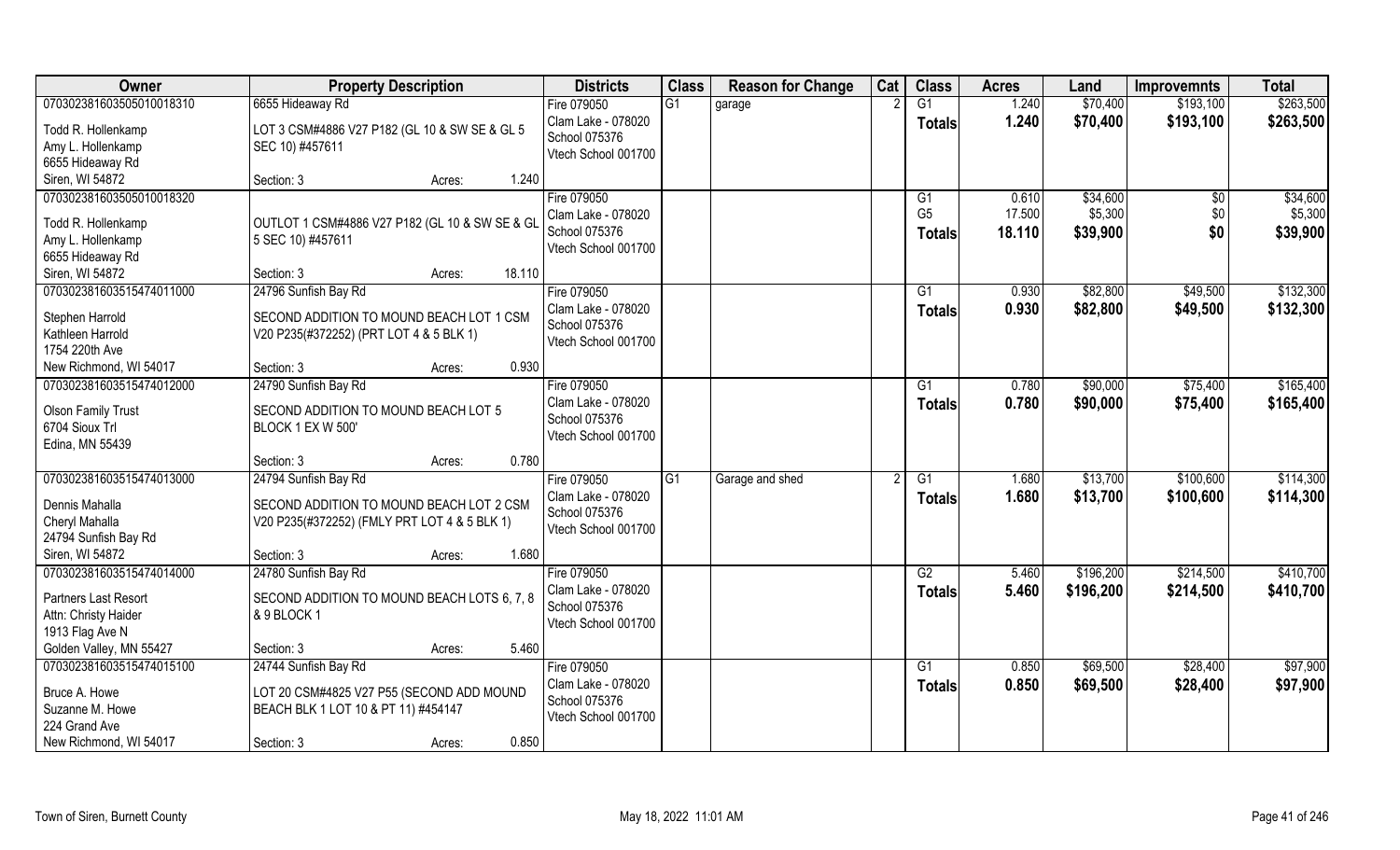| Owner                                                                            | <b>Property Description</b>                       |        |       | <b>Districts</b>                           | <b>Class</b>    | <b>Reason for Change</b> | Cat | <b>Class</b>    | <b>Acres</b> | Land      | <b>Improvemnts</b> | <b>Total</b> |
|----------------------------------------------------------------------------------|---------------------------------------------------|--------|-------|--------------------------------------------|-----------------|--------------------------|-----|-----------------|--------------|-----------|--------------------|--------------|
| 070302381603515474016100                                                         | 24736 Sunfish Bay Rd                              |        |       | Fire 079050                                | $\overline{G1}$ | <b>NSF</b>               |     | $\overline{G1}$ | 0.770        | \$84,700  | \$252,100          | \$336,800    |
| Donnie Schoepke                                                                  | LOT 21 CSM#4825 V27 P55 (SECOND ADD MOUND         |        |       | Clam Lake - 078020<br>School 075376        |                 |                          |     | <b>Totals</b>   | 0.770        | \$84,700  | \$252,100          | \$336,800    |
| Deanna Schoepke                                                                  | BEACH BLK 1 PT LOT 11 & 12) #454147               |        |       | Vtech School 001700                        |                 |                          |     |                 |              |           |                    |              |
| 22915 Fawn Tr                                                                    |                                                   |        |       |                                            |                 |                          |     |                 |              |           |                    |              |
| Rogers, MN 55374                                                                 | Section: 3                                        | Acres: | 0.770 |                                            |                 |                          |     |                 |              |           |                    |              |
| 070302381603515474017000                                                         | 24730 Sunfish Bay Rd                              |        |       | Fire 079050                                |                 |                          |     | $\overline{G1}$ | 0.000        | \$148,800 | \$195,600          | \$344,400    |
| Jon M & Debbie R Schoepke Revocable   SECOND ADDITION TO MOUND BEACH LOT 1 CSM V |                                                   |        |       | Clam Lake - 078020<br><b>School 075376</b> |                 |                          |     | Totals          | 0.000        | \$148,800 | \$195,600          | \$344,400    |
| <b>Living Trust</b>                                                              | 2 P 3 EX 506/38 (PRT LOTS 12,13,14 BLK 1)         |        |       | Vtech School 001700                        |                 |                          |     |                 |              |           |                    |              |
| 24730 Sunfish Bay Rd                                                             |                                                   |        |       |                                            |                 |                          |     |                 |              |           |                    |              |
| Siren, WI 54872                                                                  | Section: 3                                        | Acres: | 0.000 |                                            |                 |                          |     |                 |              |           |                    |              |
| 070302381603515474018000                                                         | 24716 Sunfish Bay Rd                              |        |       | Fire 079050                                |                 |                          |     | G1              | 1.090        | \$144,500 | \$900              | \$145,400    |
| Donnie Schoepke                                                                  | SECOND ADDITION TO MOUND BEACH LOT 2 CSM V        |        |       | Clam Lake - 078020<br><b>School 075376</b> |                 |                          |     | <b>Totals</b>   | 1.090        | \$144,500 | \$900              | \$145,400    |
| Deanna Schoepke                                                                  | 2 P 3 (PRT LOTS 12,13,14 BLK 1)                   |        |       | Vtech School 001700                        |                 |                          |     |                 |              |           |                    |              |
| 22915 Fawn Tr                                                                    |                                                   |        |       |                                            |                 |                          |     |                 |              |           |                    |              |
| Rogers, MN 55374                                                                 | Section: 3                                        | Acres: | 1.090 |                                            |                 |                          |     |                 |              |           |                    |              |
| 070302381603515474019000                                                         | 24710 Sunfish Bay Rd                              |        |       | Fire 079050                                |                 |                          |     | G1              | 0.800        | \$96,000  | \$107,600          | \$203,600    |
| Dennis Krieger                                                                   | SECOND ADDITION TO MOUND BEACH LOT 3 CSM V        |        |       | Clam Lake - 078020                         |                 |                          |     | <b>Totals</b>   | 0.800        | \$96,000  | \$107,600          | \$203,600    |
| <b>Bonita Krieger</b>                                                            | 2 P 3 (PRT LOTS 12,13,14 BLK 1 & GOV LOT 5 SEC 3) |        |       | School 075376                              |                 |                          |     |                 |              |           |                    |              |
| 2216 74th Ave N                                                                  |                                                   |        |       | Vtech School 001700                        |                 |                          |     |                 |              |           |                    |              |
| Brooklyn Park, MN 55444                                                          | Section: 3                                        | Acres: | 0.800 |                                            |                 |                          |     |                 |              |           |                    |              |
| 070302381603515474020000                                                         | 24793 Sunfish Bay Rd                              |        |       | Fire 079050                                |                 |                          |     | $\overline{G1}$ | 2.090        | \$15,300  | \$70,900           | \$86,200     |
| Justin Ford                                                                      | SECOND ADDITION TO MOUND BEACH N1/2 LOT 4         |        |       | Clam Lake - 078020                         |                 |                          |     | Totals          | 2.090        | \$15,300  | \$70,900           | \$86,200     |
| 24793 Sunfish Bay Rd                                                             | BLOCK <sub>2</sub>                                |        |       | School 075376                              |                 |                          |     |                 |              |           |                    |              |
| Siren, WI 54872                                                                  |                                                   |        |       | Vtech School 001700                        |                 |                          |     |                 |              |           |                    |              |
|                                                                                  | Section: 3                                        | Acres: | 2.090 |                                            |                 |                          |     |                 |              |           |                    |              |
| 070302381603515474021000                                                         | 24767 Sunfish Bay Rd                              |        |       | Fire 079050                                |                 |                          |     | G1              | 2.090        | \$15,300  | \$39,000           | \$54,300     |
| Alvin Henning                                                                    | SECOND ADDITION TO MOUND BEACH S1/2 LOT 4         |        |       | School 075376<br>Vtech School 001700       |                 |                          |     | Totals          | 2.090        | \$15,300  | \$39,000           | \$54,300     |
| Sandra Henning                                                                   | BLOCK <sub>2</sub>                                |        |       |                                            |                 |                          |     |                 |              |           |                    |              |
| 2242 Grospoint Ave N                                                             |                                                   |        |       |                                            |                 |                          |     |                 |              |           |                    |              |
| Oakdale, MN 55128-4402                                                           | Section: 3                                        | Acres: | 2.090 |                                            |                 |                          |     |                 |              |           |                    |              |
| 070302381603515474022000                                                         |                                                   |        |       | Fire 079050                                |                 |                          |     | G1              | 4.180        | \$21,500  | $\sqrt{6}$         | \$21,500     |
| Alvin Henning                                                                    | SECOND ADDITION TO MOUND BEACH LOT 5              |        |       | School 075376                              |                 |                          |     | <b>Totals</b>   | 4.180        | \$21,500  | \$0                | \$21,500     |
| Sandra Henning                                                                   | BLOCK <sub>2</sub>                                |        |       | Vtech School 001700                        |                 |                          |     |                 |              |           |                    |              |
| 2242 Grospoint Ave N                                                             |                                                   |        |       |                                            |                 |                          |     |                 |              |           |                    |              |
| Oakdale, MN 55128-4402                                                           | Section: 3                                        | Acres: | 4.180 |                                            |                 |                          |     |                 |              |           |                    |              |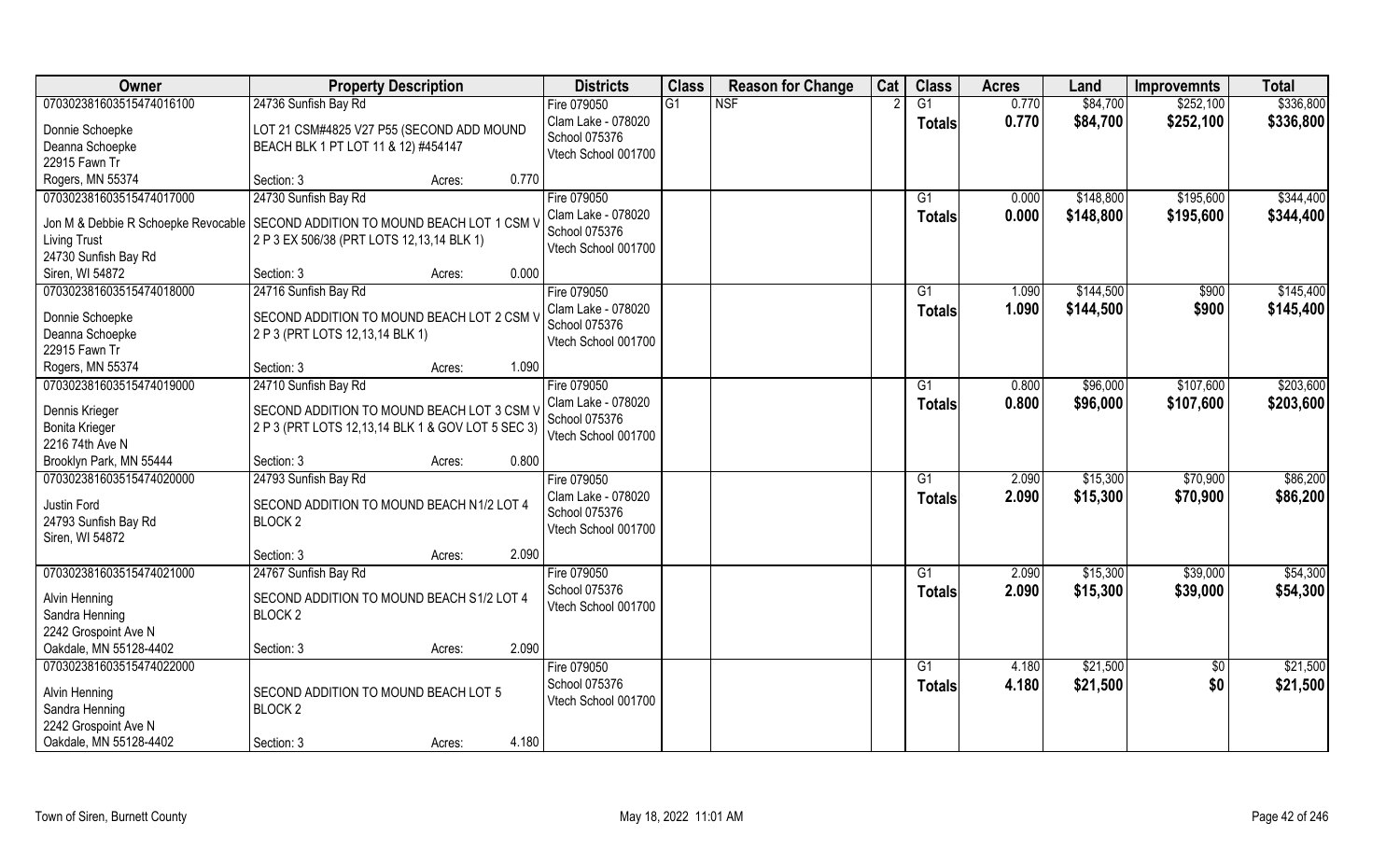| Owner                                                                      | <b>Property Description</b>                    |        |       | <b>Districts</b>                     | <b>Class</b>   | <b>Reason for Change</b> | Cat | <b>Class</b>  | <b>Acres</b> | Land      | <b>Improvemnts</b> | <b>Total</b> |
|----------------------------------------------------------------------------|------------------------------------------------|--------|-------|--------------------------------------|----------------|--------------------------|-----|---------------|--------------|-----------|--------------------|--------------|
| 070302381603515474023000                                                   |                                                |        |       | Fire 079050                          |                |                          |     | G1            | 3.750        | \$14,200  | \$0                | \$14,200     |
| Jon M & Debbie R Schoepke Revocable   SECOND ADDITION TO MOUND BEACH LOT 6 |                                                |        |       | School 075376<br>Vtech School 001700 |                |                          |     | <b>Totals</b> | 3.750        | \$14,200  | \$0                | \$14,200     |
| <b>Living Trust</b>                                                        | BLOCK <sub>2</sub>                             |        |       |                                      |                |                          |     |               |              |           |                    |              |
| 24730 Sunfish Bay Rd                                                       |                                                |        |       |                                      |                |                          |     |               |              |           |                    |              |
| Siren, WI 54872<br>070302381603515474024000                                | Section: 3                                     | Acres: | 3.750 | Fire 079050                          |                |                          |     | G1            | 3.290        | \$13,200  | $\overline{50}$    | \$13,200     |
|                                                                            |                                                |        |       | School 075376                        |                |                          |     | <b>Totals</b> | 3.290        | \$13,200  | \$0                | \$13,200     |
| Donnie M. Schoepke                                                         | SECOND ADDITION TO MOUND BEACH LOT 7           |        |       | Vtech School 001700                  |                |                          |     |               |              |           |                    |              |
| 22915 Fawn Trl                                                             | BLOCK <sub>2</sub>                             |        |       |                                      |                |                          |     |               |              |           |                    |              |
| Rogers, MN 55374                                                           | Section: 3                                     | Acres: | 3.290 |                                      |                |                          |     |               |              |           |                    |              |
| 070302381603515709011000                                                   | 6555 Hideaway Rd                               |        |       | Fire 079050                          |                |                          |     | G1            | 0.950        | \$73,200  | \$96,700           | \$169,900    |
|                                                                            |                                                |        |       | Clam Lake - 078020                   |                |                          |     | <b>Totals</b> | 0.950        | \$73,200  | \$96,700           | \$169,900    |
| James T. Hernandez                                                         | LOTS 1 & 2 OF ASSESSOR'S PLAT & PCLS           |        |       | School 075376                        |                |                          |     |               |              |           |                    |              |
| Judith A. Hernandez                                                        |                                                |        |       | Vtech School 001700                  |                |                          |     |               |              |           |                    |              |
| PO Box 653<br>Siren, WI 54872-0653                                         | Section: 3                                     | Acres: | 0.950 |                                      |                |                          |     |               |              |           |                    |              |
| 070302381603515709012000                                                   | 6561 Hideaway Rd                               |        |       | Fire 079050                          | G <sub>1</sub> | Garage complete          |     | G1            | 1.120        | \$115,000 | \$123,500          | \$238,500    |
|                                                                            |                                                |        |       | Clam Lake - 078020                   |                |                          |     | <b>Totals</b> | 1.120        | \$115,000 | \$123,500          | \$238,500    |
| Kent Teibel                                                                | LOTS 3, 4 & 5 ASSESSOR'S PLAT & PCL IN V 369 P |        |       | School 075376                        |                |                          |     |               |              |           |                    |              |
| 8003 9th St N                                                              | 377                                            |        |       | Vtech School 001700                  |                |                          |     |               |              |           |                    |              |
| Oakdale, MN 55128                                                          | Section: 3                                     | Acres: | 1.120 |                                      |                |                          |     |               |              |           |                    |              |
| 070302381603515709013000                                                   | 6567 Hideaway Rd                               |        |       | Fire 079050                          |                |                          |     | G1            | 0.350        | \$45,000  | \$87,200           | \$132,200    |
|                                                                            |                                                |        |       | Clam Lake - 078020                   |                |                          |     | <b>Totals</b> | 0.350        | \$45,000  | \$87,200           | \$132,200    |
| Kevin Zimski                                                               | LOT 6 ASSESSOR'S PLAT & PCL V 383 P 222        |        |       | School 075376                        |                |                          |     |               |              |           |                    |              |
| 12617 Foxhill Ave N<br>Hugo, MN 55038                                      |                                                |        |       | Vtech School 001700                  |                |                          |     |               |              |           |                    |              |
|                                                                            | Section: 3                                     | Acres: | 0.350 |                                      |                |                          |     |               |              |           |                    |              |
| 070302381603515709014000                                                   |                                                |        |       | Fire 079050                          |                |                          |     | G1            | 0.380        | \$55,800  | \$0                | \$55,800     |
|                                                                            |                                                |        |       | Clam Lake - 078020                   |                |                          |     | <b>Totals</b> | 0.380        | \$55,800  | \$0                | \$55,800     |
| Kevin Zimski<br>12617 Foxhill Ave N                                        | LOT 7 ASSESSOR'S PLAT                          |        |       | School 075376                        |                |                          |     |               |              |           |                    |              |
| Hugo, MN 55038                                                             |                                                |        |       | Vtech School 001700                  |                |                          |     |               |              |           |                    |              |
|                                                                            | Section: 3                                     | Acres: | 0.380 |                                      |                |                          |     |               |              |           |                    |              |
| 070302381603515709015000                                                   |                                                |        |       | Fire 079050                          |                |                          |     | G1            | 0.350        | \$26,000  | $\overline{50}$    | \$26,000     |
|                                                                            |                                                |        |       | Clam Lake - 078020                   |                |                          |     | <b>Totals</b> | 0.350        | \$26,000  | \$0                | \$26,000     |
| Kevin Zimski<br>12617 Foxhill Ave N                                        | LOT 8 ASSESSOR'S PLAT                          |        |       | School 075376                        |                |                          |     |               |              |           |                    |              |
| Hugo, MN 55038                                                             |                                                |        |       | Vtech School 001700                  |                |                          |     |               |              |           |                    |              |
|                                                                            | Section: 3                                     | Acres: | 0.350 |                                      |                |                          |     |               |              |           |                    |              |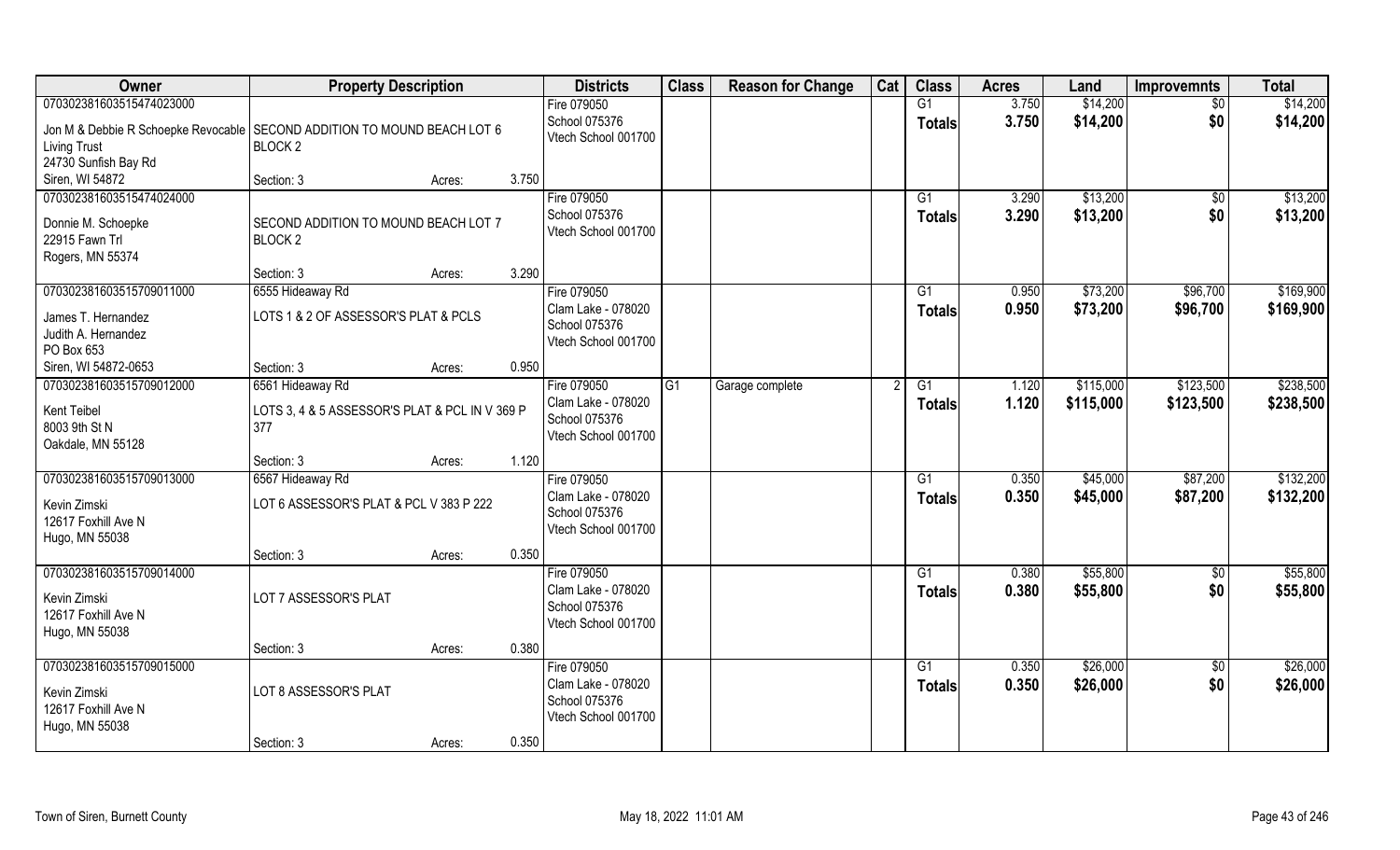| Owner                                                  | <b>Property Description</b>                                 |                 | <b>Districts</b>    | <b>Class</b>    | <b>Reason for Change</b>    | Cat | <b>Class</b>    | <b>Acres</b> | Land      | <b>Improvemnts</b> | <b>Total</b> |
|--------------------------------------------------------|-------------------------------------------------------------|-----------------|---------------------|-----------------|-----------------------------|-----|-----------------|--------------|-----------|--------------------|--------------|
| 070302381603515709016000                               | 6571 Hideaway Rd                                            |                 | Fire 079050         |                 |                             |     | G1              | 0.480        | \$115,000 | \$126,500          | \$241,500    |
| Joseph W & Mary Jo Sheehan Trust                       | LOTS 9,10,& 11 ASSESSOR'S PLAT                              |                 | Clam Lake - 078020  |                 |                             |     | <b>Totals</b>   | 0.480        | \$115,000 | \$126,500          | \$241,500    |
| 1810 Lakeway Blvd                                      |                                                             |                 | School 075376       |                 |                             |     |                 |              |           |                    |              |
| Austin, TX 78734                                       |                                                             |                 | Vtech School 001700 |                 |                             |     |                 |              |           |                    |              |
|                                                        | Section: 3                                                  | 0.480<br>Acres: |                     |                 |                             |     |                 |              |           |                    |              |
| 070302381603515709017600                               | 6587 Hideaway Rd                                            |                 | Fire 079050         | $\overline{G1}$ | Remodel complete            |     | G1              | 1.200        | \$93,700  | \$126,900          | \$220,600    |
|                                                        |                                                             |                 | Clam Lake - 078020  | G <sub>1</sub>  | Correct acreage after split |     | <b>Totals</b>   | 1.200        | \$93,700  | \$126,900          | \$220,600    |
| James Green<br>Teresa Green                            | CSM 4955 VOL 28 P 9 RECORDED AS DOCUMENT                    |                 | School 075376       |                 |                             |     |                 |              |           |                    |              |
| 21865 Iden Ave N                                       | 462440 AND LOT 11A OF ASSESSOR?S PLAT AS                    |                 | Vtech School 001700 |                 |                             |     |                 |              |           |                    |              |
|                                                        | DESCRIBED IN DOCUMENT467053 (LOT 11A, 12 & 13<br>Section: 3 | 1.200           |                     |                 |                             |     |                 |              |           |                    |              |
| Forest Lake, MN 55025                                  |                                                             | Acres:          |                     |                 |                             |     |                 |              |           |                    |              |
| 070302381603515709019000                               | 6597 Hideaway Rd                                            |                 | Fire 079050         |                 |                             |     | G1              | 1.000        | \$103,500 | \$51,800           | \$155,300    |
| Zachary A. Campbell                                    | LOTS 14 & 15 ASSESSOR'S PLAT & PCL COM 899'E                |                 | Clam Lake - 078020  |                 |                             |     | <b>Totals</b>   | 1.000        | \$103,500 | \$51,800           | \$155,300    |
| Leslie J. Campbell                                     | OF NW COR GL 10 S 316' TO POB W. 261.28' TH SE              |                 | School 075376       |                 |                             |     |                 |              |           |                    |              |
| 935 Westwind Dr                                        | 132.18 TH E 215.5' TH N 124' TO POB                         |                 | Vtech School 001700 |                 |                             |     |                 |              |           |                    |              |
| Little Canada, MN 55109                                | Section: 3                                                  | 1.000<br>Acres: |                     |                 |                             |     |                 |              |           |                    |              |
| 070302381603516709011000                               | 24704 Sunfish Bay Rd Unit 1                                 |                 | Fire 079050         |                 |                             |     | G1              | 0.000        | \$83,000  | \$31,200           | \$114,200    |
|                                                        | SUNFISH BAY CONDO UNIT 1 LCE & 1/12 INT CE                  |                 | Clam Lake - 078020  |                 |                             |     | <b>Totals</b>   | 0.000        | \$83,000  | \$31,200           | \$114,200    |
| Barry D. Shay                                          |                                                             |                 | School 075376       |                 |                             |     |                 |              |           |                    |              |
| Heidi M. Shay                                          |                                                             |                 | Vtech School 001700 |                 |                             |     |                 |              |           |                    |              |
| 6258 Magda Dr Unit a                                   | Section: 3                                                  | 0.000           |                     |                 |                             |     |                 |              |           |                    |              |
| Maple Grove, MN 55369-6481<br>070302381603516709012000 |                                                             | Acres:          | Fire 079050         |                 |                             |     |                 | 0.000        | \$83,000  | \$35,000           | \$118,000    |
|                                                        | 24702 Sunfish Bay Rd Unit 2                                 |                 | Clam Lake - 078020  |                 |                             |     | G1              |              |           |                    |              |
| Pensco Trust Co LLC                                    | SUNFISH BAY CONDO UNIT 2 LCE & 1/12 INT CE                  |                 | School 075376       |                 |                             |     | <b>Totals</b>   | 0.000        | \$83,000  | \$35,000           | \$118,000    |
| Custodian Fbo Linda J Alter Ir                         |                                                             |                 |                     |                 |                             |     |                 |              |           |                    |              |
| PO Box 173859                                          |                                                             |                 | Vtech School 001700 |                 |                             |     |                 |              |           |                    |              |
| Denver, CO 80217                                       | Section: 3                                                  | 0.000<br>Acres: |                     |                 |                             |     |                 |              |           |                    |              |
| 070302381603516709013000                               | 24698 Sunfish Bay Rd Unit 3                                 |                 | Fire 079050         |                 |                             |     | G1              | 0.000        | \$83,000  | \$135,900          | \$218,900    |
| <b>Fechter Trust</b>                                   | SUNFISH BAY CONDO UNIT 3 LCE & 1/12 INT CE                  |                 | Clam Lake - 078020  |                 |                             |     | <b>Totals</b>   | 0.000        | \$83,000  | \$135,900          | \$218,900    |
| PO Box 49783                                           |                                                             |                 | School 075376       |                 |                             |     |                 |              |           |                    |              |
| Blaine, MN 55449-0783                                  |                                                             |                 | Vtech School 001700 |                 |                             |     |                 |              |           |                    |              |
|                                                        | Section: 3                                                  | 0.000<br>Acres: |                     |                 |                             |     |                 |              |           |                    |              |
| 070302381603516709014000                               | 24694 Sunfish Bay Rd Unit 4                                 |                 | Fire 079050         |                 |                             |     | $\overline{G1}$ | 0.000        | \$83,000  | \$25,400           | \$108,400    |
|                                                        |                                                             |                 | Clam Lake - 078020  |                 |                             |     | <b>Totals</b>   | 0.000        | \$83,000  | \$25,400           | \$108,400    |
| William N. Schultz                                     | SUNFISH BAY CONDO UNIT 4 LCE & 1/12 INT CE                  |                 | School 075376       |                 |                             |     |                 |              |           |                    |              |
| Lee Schultz                                            |                                                             |                 | Vtech School 001700 |                 |                             |     |                 |              |           |                    |              |
| 1670 Laurel Ave                                        |                                                             |                 |                     |                 |                             |     |                 |              |           |                    |              |
| Unit 3                                                 | Section: 3                                                  | 0.000<br>Acres: |                     |                 |                             |     |                 |              |           |                    |              |
| St Paul, MN 55104                                      |                                                             |                 |                     |                 |                             |     |                 |              |           |                    |              |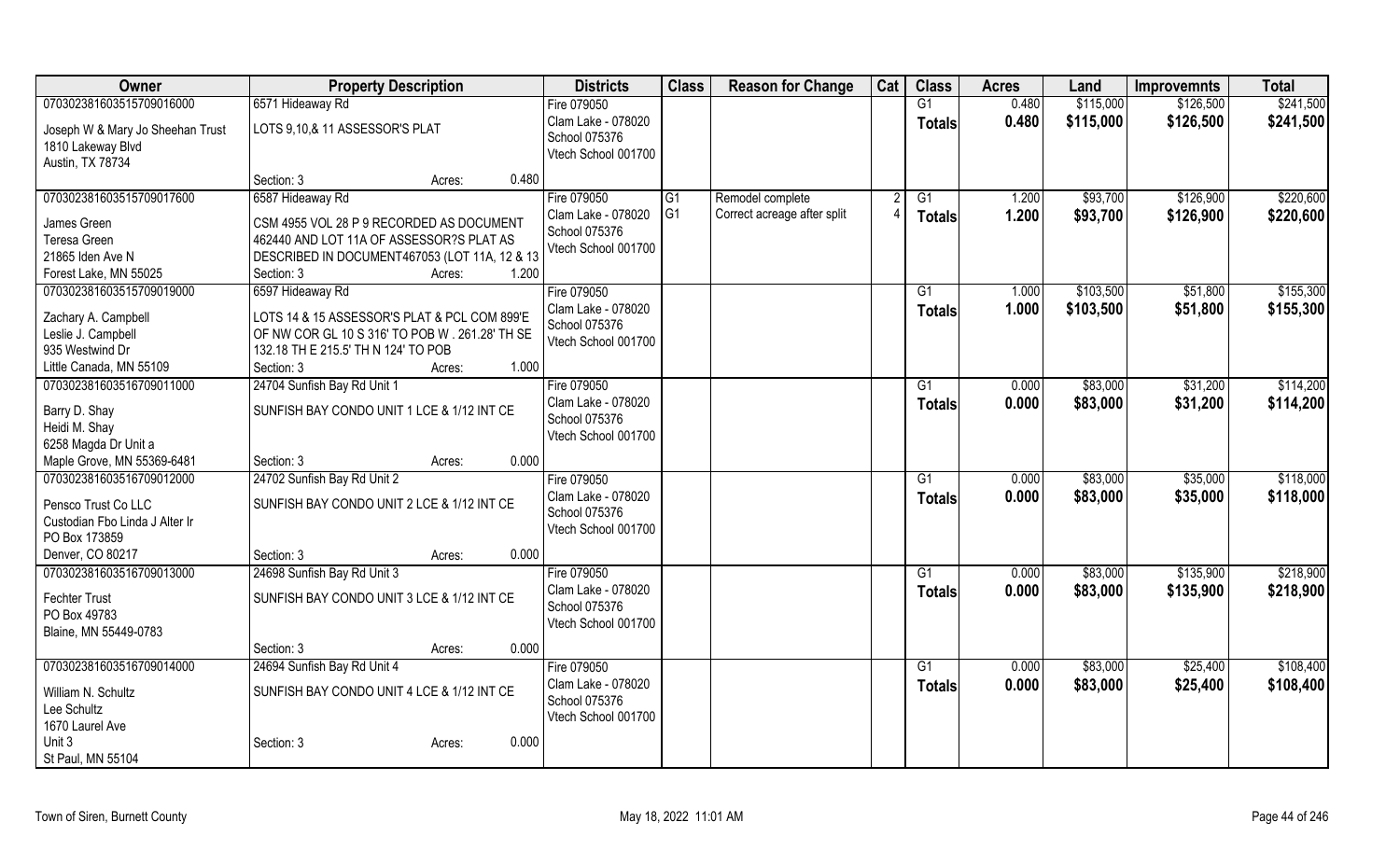| Owner                                                                                                 | <b>Property Description</b>                                                                                  | <b>Districts</b>                                                          | <b>Class</b> | <b>Reason for Change</b> | Cat | <b>Class</b>        | <b>Acres</b>   | Land                 | <b>Improvemnts</b>   | <b>Total</b>           |
|-------------------------------------------------------------------------------------------------------|--------------------------------------------------------------------------------------------------------------|---------------------------------------------------------------------------|--------------|--------------------------|-----|---------------------|----------------|----------------------|----------------------|------------------------|
| 070302381603516709015000<br>Donald J. Wajda<br>811 Columbia Pkwy<br>Minneapolis, MN 55418             | 24690 Sunfish Bay Rd Unit 5<br>SUNFISH BAY CONDO UNIT 5 LCE & 1/12 INT CE                                    | Fire 079050<br>Clam Lake - 078020<br>School 075376<br>Vtech School 001700 |              |                          |     | G1<br><b>Totals</b> | 0.000<br>0.000 | \$83,000<br>\$83,000 | \$25,500<br>\$25,500 | \$108,500<br>\$108,500 |
|                                                                                                       | Section: 3<br>0.000<br>Acres:                                                                                |                                                                           |              |                          |     |                     |                |                      |                      |                        |
| 070302381603516709016000<br>Mark Ophus<br>Kristine Ophus<br>22476 Evergreen Cir                       | 24688 Sunfish Bay Rd Unit 6<br>SUNFISH BAY CONDO UNIT 6 LCE & 1/12 INT CE                                    | Fire 079050<br>Clam Lake - 078020<br>School 075376<br>Vtech School 001700 |              |                          |     | G1<br>Totals        | 0.000<br>0.000 | \$83,000<br>\$83,000 | \$28,400<br>\$28,400 | \$111,400<br>\$111,400 |
| Forest Lake, MN 55025                                                                                 | 0.000<br>Section: 3<br>Acres:                                                                                |                                                                           |              |                          |     |                     |                |                      |                      |                        |
| 070302381603516709017000<br>Curtis Martin Jones<br>Jean Jones<br>9657 Thomas Ave N                    | 24686 Sunfish Bay Rd Unit 7<br>SUNFISH BAY CONDO UNIT 7 LCE & 1/12 INT CE                                    | Fire 079050<br>Clam Lake - 078020<br>School 075376<br>Vtech School 001700 |              |                          |     | G1<br><b>Totals</b> | 0.000<br>0.000 | \$83,000<br>\$83,000 | \$37,700<br>\$37,700 | \$120,700<br>\$120,700 |
| Brooklyn Park, MN 55444                                                                               | 0.000<br>Section: 3<br>Acres:                                                                                |                                                                           |              |                          |     |                     |                |                      |                      |                        |
| 070302381603516709018000<br>Robin R. Gerdesmeier<br>1224 Hillside Ct<br>Hastings, MN 55033            | 24684 Sunfish Bay Rd Unit 8<br>SUNFISH BAY CONDO UNIT 8 LCE & 1/12 INT CE                                    | Fire 079050<br>Clam Lake - 078020<br>School 075376<br>Vtech School 001700 |              |                          |     | G1<br><b>Totals</b> | 0.000<br>0.000 | \$83,000<br>\$83,000 | \$39,300<br>\$39,300 | \$122,300<br>\$122,300 |
|                                                                                                       | 0.000<br>Section: 3<br>Acres:                                                                                |                                                                           |              |                          |     |                     |                |                      |                      |                        |
| 070302381603516709019000<br>Justin W. Snell<br>14145 205th St N<br>Scandia, MN 55073                  | 24682 Sunfish Bay Rd Unit 9<br>SUNFISH BAY CONDO UNIT 9 LCE & 1/12 INT CE                                    | Fire 079050<br>Clam Lake - 078020<br>School 075376<br>Vtech School 001700 |              |                          |     | G1<br><b>Totals</b> | 0.000<br>0.000 | \$83,000<br>\$83,000 | \$45,800<br>\$45,800 | \$128,800<br>\$128,800 |
|                                                                                                       | 0.000<br>Section: 3<br>Acres:                                                                                |                                                                           |              |                          |     |                     |                |                      |                      |                        |
| 070302381603516709020000<br>Robbie L Inman Rev Trust Agree<br>14177 205th St N<br>Scandia, MN 55073   | 24680 Sunfish Bay Rd Unit 10<br>SUNFISH BAY CONDO UNIT 10 LTE & 1/12 INT CE                                  | Fire 079050<br>Clam Lake - 078020<br>School 075376<br>Vtech School 001700 |              |                          |     | G1<br><b>Totals</b> | 0.000<br>0.000 | \$83,000<br>\$83,000 | \$46,700<br>\$46,700 | \$129,700<br>\$129,700 |
|                                                                                                       | 0.000<br>Section: 3<br>Acres:                                                                                |                                                                           |              |                          |     |                     |                |                      |                      |                        |
| 070302381603516709021000<br>Eric Sloan<br>Katie Sloan<br>27520 Flower Valley Rd<br>Red Wing, MN 55066 | 24678 Sunfish Bay Rd Unit 11<br>SUNFISH BAY CONDO UNIT 11 LCE & 1/12 INT CE<br>0.000<br>Section: 3<br>Acres: | Fire 079050<br>Clam Lake - 078020<br>School 075376<br>Vtech School 001700 |              |                          |     | G1<br><b>Totals</b> | 0.000<br>0.000 | \$83,000<br>\$83,000 | \$33,700<br>\$33,700 | \$116,700<br>\$116,700 |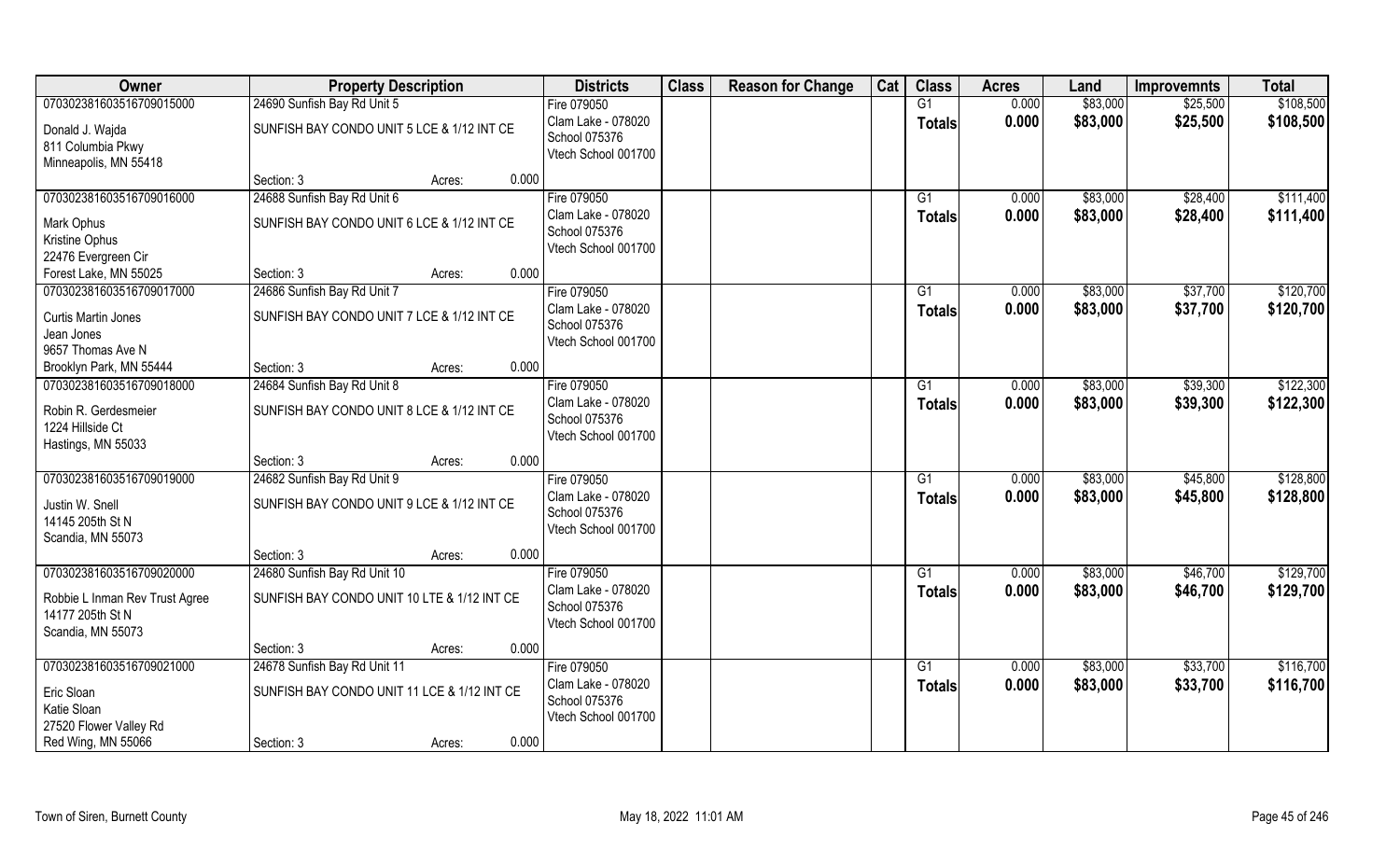| Owner                                                                                                             | <b>Property Description</b>                                    |        |        | <b>Districts</b>                                                          | <b>Class</b> | <b>Reason for Change</b> | Cat | <b>Class</b>                                             | <b>Acres</b>                      | Land                                   | <b>Improvemnts</b>                 | <b>Total</b>                           |
|-------------------------------------------------------------------------------------------------------------------|----------------------------------------------------------------|--------|--------|---------------------------------------------------------------------------|--------------|--------------------------|-----|----------------------------------------------------------|-----------------------------------|----------------------------------------|------------------------------------|----------------------------------------|
| 070302381603516709022000                                                                                          | 24700 Sunfish Bay Rd Unit 12                                   |        |        | Fire 079050                                                               |              |                          |     | G1                                                       | 0.000                             | \$10,000                               | $\overline{50}$                    | \$10,000                               |
| Donald J. Wajda<br>811 Columbia Pkwy<br>Minneapolis, MN 55418                                                     | SUNFISH BAY CONDO UNIT 12 LCE & 1/12 INT CE                    |        |        | Clam Lake - 078020<br>School 075376<br>Vtech School 001700                |              |                          |     | <b>Totals</b>                                            | 0.000                             | \$10,000                               | \$0                                | \$10,000                               |
|                                                                                                                   | Section: 3                                                     | Acres: | 0.000  |                                                                           |              |                          |     |                                                          |                                   |                                        |                                    |                                        |
| 070302381603516709023000<br>Sunfish Bay Condo Assc                                                                | SUNFISH BAY CONDO COMMON ELEMENTS<br>(ASSESSED WITH UNITS)     |        |        | Fire 079050<br>Clam Lake - 078020<br>School 075376<br>Vtech School 001700 |              |                          |     | X4<br><b>Totals</b>                                      | 8.390<br>8.390                    | $\sqrt[6]{}$<br>\$0                    | $\overline{50}$<br>\$0             | \$0<br>\$0                             |
|                                                                                                                   | Section: 3                                                     | Acres: | 8.390  |                                                                           |              |                          |     |                                                          |                                   |                                        |                                    |                                        |
| 070302381604304000011000<br>John M. Donlin<br>24520 Lind Rd<br>Siren, WI 54872                                    | SE SW                                                          |        |        | Fire 079050<br>School 075376<br>Vtech School 001700                       | G4           | Ag use land              | 5   | G4<br>G <sub>8</sub><br><b>Totals</b>                    | 30.000<br>10.000<br>40.000        | \$3,200<br>\$8,300<br>\$11,500         | $\sqrt[6]{30}$<br>\$0<br>\$0       | \$3,200<br>\$8,300<br>\$11,500         |
|                                                                                                                   | Section: 4                                                     | Acres: | 40.000 |                                                                           |              |                          |     |                                                          |                                   |                                        |                                    |                                        |
| 070302381604401000011001<br>Cheryl W. Johnson<br>PO Box 241<br>Siren, WI 54872                                    | NE SE EX PCL DES #367603 & EX PCL DES #432720                  |        |        | Fire 079050<br>School 075376<br>Vtech School 001700                       |              |                          |     | G5<br><b>Totals</b>                                      | 10.000<br>10.000                  | \$4,000<br>\$4,000                     | $\sqrt[6]{3}$<br>\$0               | \$4,000<br>\$4,000                     |
|                                                                                                                   | Section: 4                                                     | Acres: | 10.000 |                                                                           |              |                          |     |                                                          |                                   |                                        |                                    |                                        |
| 070302381604401000011100<br>James Youngblood<br>Kimberly Youngblood<br>24523 Herman Johnson Rd<br>Siren, WI 54872 | 24523 Herman Johnson Rd<br>PCL NE SE DES #432720<br>Section: 4 | Acres: | 10.000 | Fire 079050<br>School 075376<br>Vtech School 001700                       | G4           | Ag use land              | 5   | $\overline{G1}$<br>G4<br>G <sub>5</sub><br><b>Totals</b> | 2.000<br>6.000<br>2.000<br>10.000 | \$15,000<br>\$800<br>\$800<br>\$16,600 | \$72,600<br>\$0<br>\$0<br>\$72,600 | \$87,600<br>\$800<br>\$800<br>\$89,200 |
| 070302381604401000012000                                                                                          | 24561 Herman Johnson Rd                                        |        |        | Fire 079050                                                               | G4           | Ag use land              |     | G1                                                       | 2.000                             | \$15,000                               | \$236,000                          | \$251,000                              |
| Cheryl W. Johnson<br>PO Box 241<br>Siren, WI 54872                                                                | PCL NE SE DES #367603 (W/ESMT #367602)                         |        |        | School 075376<br>Vtech School 001700                                      |              |                          |     | G4<br>G <sub>5</sub><br><b>Totals</b>                    | 15.000<br>3.000<br>20.000         | \$2,100<br>\$1,200<br>\$18,300         | \$0<br>\$0<br>\$236,000            | \$2,100<br>\$1,200<br>\$254,300        |
|                                                                                                                   | Section: 4                                                     | Acres: | 20.000 |                                                                           |              |                          |     |                                                          |                                   |                                        |                                    |                                        |
| 070302381604402000011000<br>Charles Lee Krueger<br>24158 Helium Ct<br>Forest Lake, MN 55025                       | NW SE<br>Section: 4                                            | Acres: | 40.000 | Fire 079050<br>School 075376<br>Vtech School 001700                       | G4           | Ag use land              |     | G4<br>G <sub>6</sub><br><b>Totals</b>                    | 12.000<br>28.000<br>40.000        | \$1,700<br>\$46,200<br>\$47,900        | $\overline{30}$<br>\$0<br>\$0      | \$1,700<br>\$46,200<br>\$47,900        |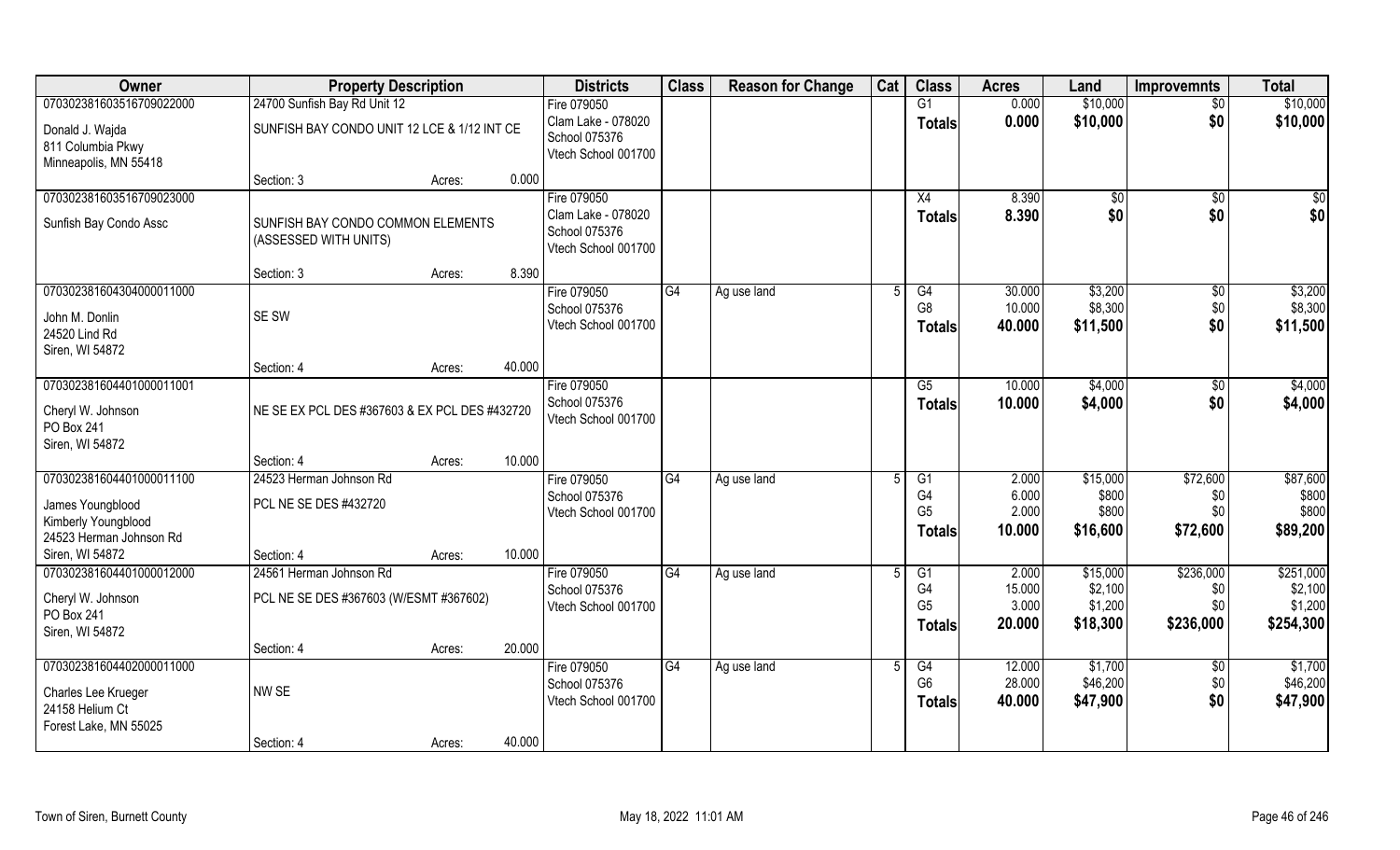| Owner                                 | <b>Property Description</b>                    |        |        | <b>Districts</b>    | <b>Class</b> | <b>Reason for Change</b> | Cat | <b>Class</b>    | <b>Acres</b> | Land     | <b>Improvemnts</b> | <b>Total</b> |
|---------------------------------------|------------------------------------------------|--------|--------|---------------------|--------------|--------------------------|-----|-----------------|--------------|----------|--------------------|--------------|
| 070302381604403000011000              |                                                |        |        | Fire 079050         |              |                          |     | $\overline{G5}$ | 2.000        | \$600    | $\sqrt{6}$         | \$600        |
| John M. Donlin                        | SW <sub>SE</sub>                               |        |        | School 075376       |              |                          |     | G <sub>6</sub>  | 38.000       | \$62,700 | \$0                | \$62,700     |
| 24520 Lind Rd                         |                                                |        |        | Vtech School 001700 |              |                          |     | <b>Totals</b>   | 40.000       | \$63,300 | \$0                | \$63,300     |
| Siren, WI 54872                       |                                                |        |        |                     |              |                          |     |                 |              |          |                    |              |
|                                       | Section: 4                                     | Acres: | 40.000 |                     |              |                          |     |                 |              |          |                    |              |
| 070302381604404000011000              | 24487 Herman Johnson Rd                        |        |        | Fire 079050         | G1           | <b>Deck</b>              |     | G1              | 2.000        | \$15,000 | \$138,600          | \$153,600    |
| <b>Aubert Family Trust</b>            | SE SE                                          |        |        | School 075376       |              |                          |     | G <sub>5</sub>  | 8.000        | \$3,200  | \$0                | \$3,200      |
| 24487 Herman Johnson Rd               |                                                |        |        | Vtech School 001700 |              |                          |     | G <sub>6</sub>  | 30.000       | \$49,500 | \$0                | \$49,500     |
| Siren, WI 54872                       |                                                |        |        |                     |              |                          |     | <b>Totals</b>   | 40.000       | \$67,700 | \$138,600          | \$206,300    |
|                                       | Section: 4                                     | Acres: | 40.000 |                     |              |                          |     |                 |              |          |                    |              |
| 070302381604505001011000              | 7051 State Rd 70                               |        |        | Fire 079050         |              |                          |     | G1              | 2.000        | \$15,000 | \$65,300           | \$80,300     |
| Steven Friel                          | N 417.4' GOV LOT 1 EX E 817' THEREOF & EX THAT |        |        | School 075376       |              |                          |     | <b>Totals</b>   | 2.000        | \$15,000 | \$65,300           | \$80,300     |
| Donna Friel                           | PRT LY W OF LOT 1 CSM V2 P98 & EX HWY 70       |        |        | Vtech School 001700 |              |                          |     |                 |              |          |                    |              |
| 7051 State Rd 70                      |                                                |        |        |                     |              |                          |     |                 |              |          |                    |              |
| Webster, WI 54893                     | Section: 4                                     | Acres: | 2.000  |                     |              |                          |     |                 |              |          |                    |              |
| 070302381604505001012100              | 7015 State Rd 70                               |        |        | Fire 079050         |              |                          |     | G1              | 1.270        | \$12,100 | \$69,800           | \$81,900     |
| Jeffrey J. Pavelka                    | LOT 1 CSM V26 P80 (GOV LOT 1)                  |        |        | School 075376       |              |                          |     | <b>Totals</b>   | 1.270        | \$12,100 | \$69,800           | \$81,900     |
| 26849 Chelmo Rd                       |                                                |        |        | Vtech School 001700 |              |                          |     |                 |              |          |                    |              |
| Webster, WI 54893                     |                                                |        |        |                     |              |                          |     |                 |              |          |                    |              |
|                                       | Section: 4                                     | Acres: | 1.270  |                     |              |                          |     |                 |              |          |                    |              |
| 070302381604505001012200              | 7011 State Rd 70                               |        |        | Fire 079050         |              |                          |     | $\overline{G2}$ | 0.900        | \$10,800 | \$77,000           | \$87,800     |
|                                       | LOT 2 CSM V26 P80 (GOV LOT 1)                  |        |        | School 075376       |              |                          |     | <b>Totals</b>   | 0.900        | \$10,800 | \$77,000           | \$87,800     |
| Jeffrey J. Pavelka<br>26849 Chelmo Rd |                                                |        |        | Vtech School 001700 |              |                          |     |                 |              |          |                    |              |
| Webster, WI 54893                     |                                                |        |        |                     |              |                          |     |                 |              |          |                    |              |
|                                       | Section: 4                                     | Acres: | 0.900  |                     |              |                          |     |                 |              |          |                    |              |
| 070302381604505001013000              | 7025 State Rd 70                               |        |        | Fire 079050         |              |                          |     | G1              | 2.000        | \$15,000 | \$46,900           | \$61,900     |
| Dale Lemieux                          | PCL GOV LOT 1                                  |        |        | School 075376       |              |                          |     | <b>Totals</b>   | 2.000        | \$15,000 | \$46,900           | \$61,900     |
| Bambi Lemieux                         |                                                |        |        | Vtech School 001700 |              |                          |     |                 |              |          |                    |              |
| 3944 36th Ave So                      |                                                |        |        |                     |              |                          |     |                 |              |          |                    |              |
| Minneapolis, MN 55406                 | Section: 4                                     | Acres: | 2.000  |                     |              |                          |     |                 |              |          |                    |              |
| 070302381604505001014000              | 7039 State Rd 70                               |        |        | Fire 079050         |              |                          |     | $\overline{G1}$ | 2.000        | \$15,000 | \$68,800           | \$83,800     |
| Dale Lemieux                          | PCL GOV LOT 1                                  |        |        | School 075376       |              |                          |     | <b>Totals</b>   | 2.000        | \$15,000 | \$68,800           | \$83,800     |
| Bambi Lemieux                         |                                                |        |        | Vtech School 001700 |              |                          |     |                 |              |          |                    |              |
| 3944 36th Ave So                      |                                                |        |        |                     |              |                          |     |                 |              |          |                    |              |
| Minneapolis, MN 55406                 | Section: 4                                     | Acres: | 2.000  |                     |              |                          |     |                 |              |          |                    |              |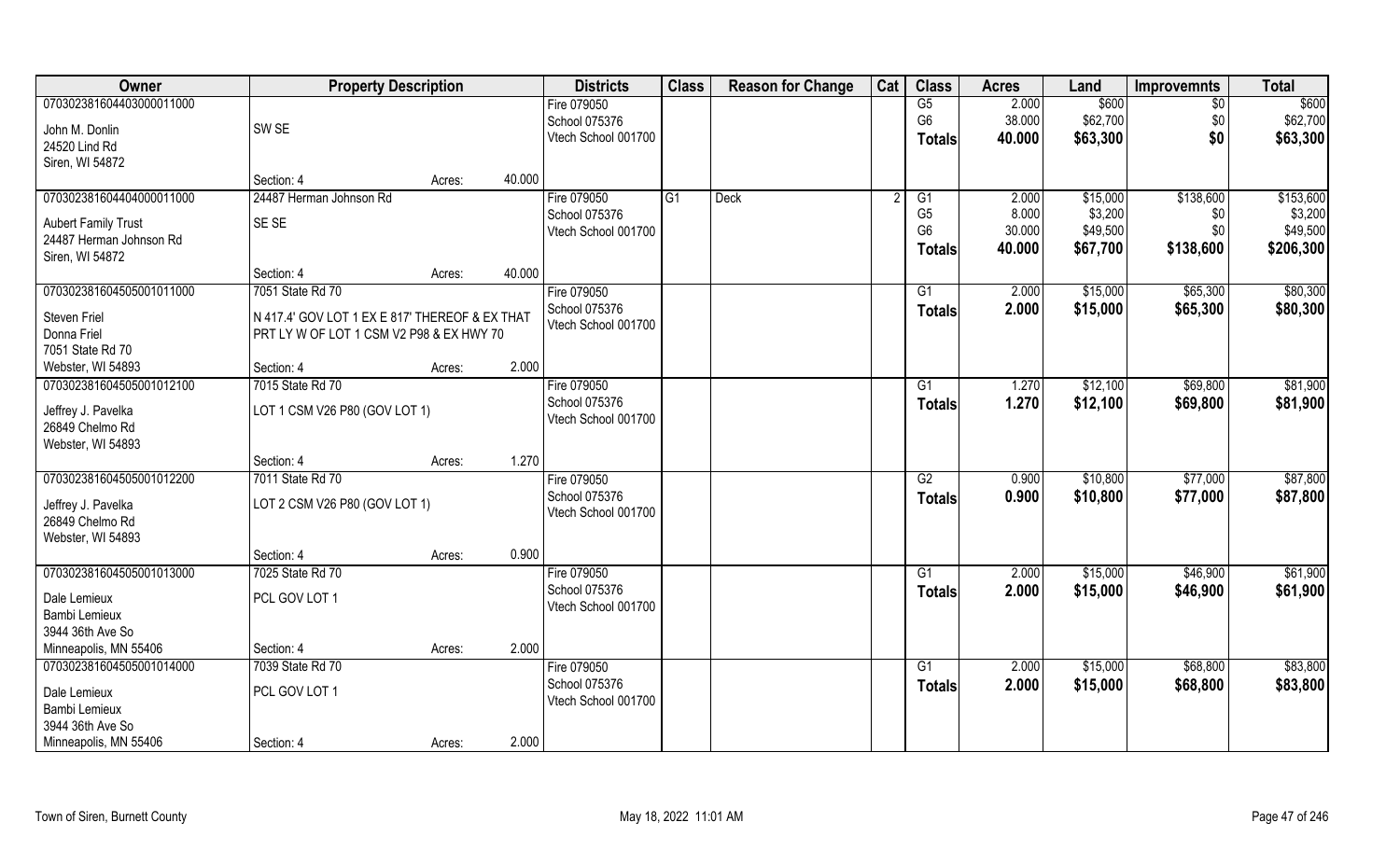| Owner                                                                                 | <b>Property Description</b>                   |                  | <b>Districts</b>             | <b>Class</b> | <b>Reason for Change</b> | Cat | <b>Class</b>    | <b>Acres</b> | Land     | <b>Improvemnts</b> | <b>Total</b> |
|---------------------------------------------------------------------------------------|-----------------------------------------------|------------------|------------------------------|--------------|--------------------------|-----|-----------------|--------------|----------|--------------------|--------------|
| 070302381604505001015000                                                              | 24771 Herman Johnson Rd                       |                  | Fire 079050                  |              |                          |     | G1              | 2.100        | \$15,300 | \$101,100          | \$116,400    |
| Edwin Arthur Steinke                                                                  | PCL GOV LOT 1                                 |                  | School 075376                |              |                          |     | <b>Totals</b>   | 2.100        | \$15,300 | \$101,100          | \$116,400    |
| Sheil Steinke                                                                         |                                               |                  | Vtech School 001700          |              |                          |     |                 |              |          |                    |              |
| 23975 Peterson Rd                                                                     |                                               |                  |                              |              |                          |     |                 |              |          |                    |              |
| Siren, WI 54872-8757                                                                  | Section: 4                                    | 2.100<br>Acres:  |                              |              |                          |     |                 |              |          |                    |              |
| 070302381604505001016000                                                              | 24737 Herman Johnson Rd                       |                  | Fire 079050<br>School 075376 |              |                          |     | G1              | 11.000       | \$33,600 | \$142,200          | \$175,800    |
| Joseph Mcgeshick                                                                      | PCL GOV LOT 1                                 |                  | Vtech School 001700          |              |                          |     | <b>Totals</b>   | 11.000       | \$33,600 | \$142,200          | \$175,800    |
| Alicia Mcgeshick                                                                      |                                               |                  |                              |              |                          |     |                 |              |          |                    |              |
| 24737 Herman Johnson Rd                                                               |                                               |                  |                              |              |                          |     |                 |              |          |                    |              |
| Siren, WI 54872                                                                       | Section: 4                                    | 11.000<br>Acres: |                              |              |                          |     |                 |              |          |                    |              |
| 070302381604505001017000                                                              | 7085 State Rd 70                              |                  | Fire 079050                  |              |                          |     | G1              | 5.000        | \$24,000 | \$134,900          | \$158,900    |
|                                                                                       |                                               |                  | School 075376                |              |                          |     | <b>Totals</b>   | 5.000        | \$24,000 | \$134,900          | \$158,900    |
| St Croix Chippewa Indians of Wisconsin   PCL GOV LOT 1                                |                                               |                  | Vtech School 001700          |              |                          |     |                 |              |          |                    |              |
| 24663 Angeline Ave                                                                    |                                               |                  |                              |              |                          |     |                 |              |          |                    |              |
| Webster, WI 54893                                                                     | Section: 4                                    | 5.000<br>Acres:  |                              |              |                          |     |                 |              |          |                    |              |
| 070302381604505001018000                                                              |                                               |                  | Fire 079050                  |              |                          |     |                 | 0.590        | \$6,500  |                    | \$6,500      |
|                                                                                       |                                               |                  | School 075376                |              |                          |     | G1              |              |          | $\sqrt[6]{}$       |              |
| Gordon Wellman Revocable Living Trus!   W 18' GOV LOT 1 & ALSO W 18' OF PCL GOV LOT 1 |                                               |                  | Vtech School 001700          |              |                          |     | <b>Totals</b>   | 0.590        | \$6,500  | \$0                | \$6,500      |
| Dtd Nov 19 2013                                                                       | DESC AS: COM NW COR OF GOV LOT 1, TH S 75.75' |                  |                              |              |                          |     |                 |              |          |                    |              |
| 7093 State Rd 70                                                                      | ON W LN OF GOV LOT 1 TO S ROW HWY 70, TH E ON |                  |                              |              |                          |     |                 |              |          |                    |              |
| Webster, WI 54893                                                                     | Section: 4                                    | 0.590<br>Acres:  |                              |              |                          |     |                 |              |          |                    |              |
| 070302381604505001019000                                                              | 7075 State Rd 70                              |                  | Fire 079050                  |              |                          |     | G1              | 1.830        | \$14,300 | \$82,200           | \$96,500     |
|                                                                                       |                                               |                  | School 075376                |              |                          |     | <b>Totals</b>   | 1.830        | \$14,300 | \$82,200           | \$96,500     |
| Zachary M. Cardot                                                                     | LOT 1 CSM#386 V2 P 98 (GOV LOT 1)#171179      |                  | Vtech School 001700          |              |                          |     |                 |              |          |                    |              |
| 7075 Highway 70                                                                       |                                               |                  |                              |              |                          |     |                 |              |          |                    |              |
| Webster, WI 54893                                                                     |                                               |                  |                              |              |                          |     |                 |              |          |                    |              |
|                                                                                       | Section: 4                                    | 1.830<br>Acres:  |                              |              |                          |     |                 |              |          |                    |              |
| 070302381604505002011000                                                              | 24774 Coy Rd                                  |                  | Fire 079050                  |              |                          |     | G1              | 1.790        | \$14,200 | \$12,700           | \$26,900     |
| Jeffrey L. Hale                                                                       | LOT 1 CSM V18 P33 (#338442) (GOV LOT 2) MAP   |                  | School 075376                |              |                          |     | <b>Totals</b>   | 1.790        | \$14,200 | \$12,700           | \$26,900     |
| 12147 Thrush St NW                                                                    | #3587                                         |                  | Vtech School 001700          |              |                          |     |                 |              |          |                    |              |
| Coon Rapids, MN 55448                                                                 |                                               |                  |                              |              |                          |     |                 |              |          |                    |              |
|                                                                                       | Section: 4                                    | 1.790<br>Acres:  |                              |              |                          |     |                 |              |          |                    |              |
| 070302381604505002012000                                                              | 7112 Zielsdorf                                |                  | Fire 079050                  |              |                          |     | $\overline{G1}$ | 1.580        | \$13,300 | \$115,000          | \$128,300    |
|                                                                                       |                                               |                  | School 075376                |              |                          |     | <b>Totals</b>   | 1.580        | \$13,300 | \$115,000          | \$128,300    |
| Valencia M. Fremont                                                                   | LOT 2 CSM#3587 V18 P33 (#338442)(GL 2)        |                  | Vtech School 001700          |              |                          |     |                 |              |          |                    |              |
| 7112 Zielsdorf Dr                                                                     | (SUBJ/DECLARATION #383674)                    |                  |                              |              |                          |     |                 |              |          |                    |              |
| Webster, WI 54893                                                                     |                                               |                  |                              |              |                          |     |                 |              |          |                    |              |
|                                                                                       | Section: 4                                    | 1.580<br>Acres:  |                              |              |                          |     |                 |              |          |                    |              |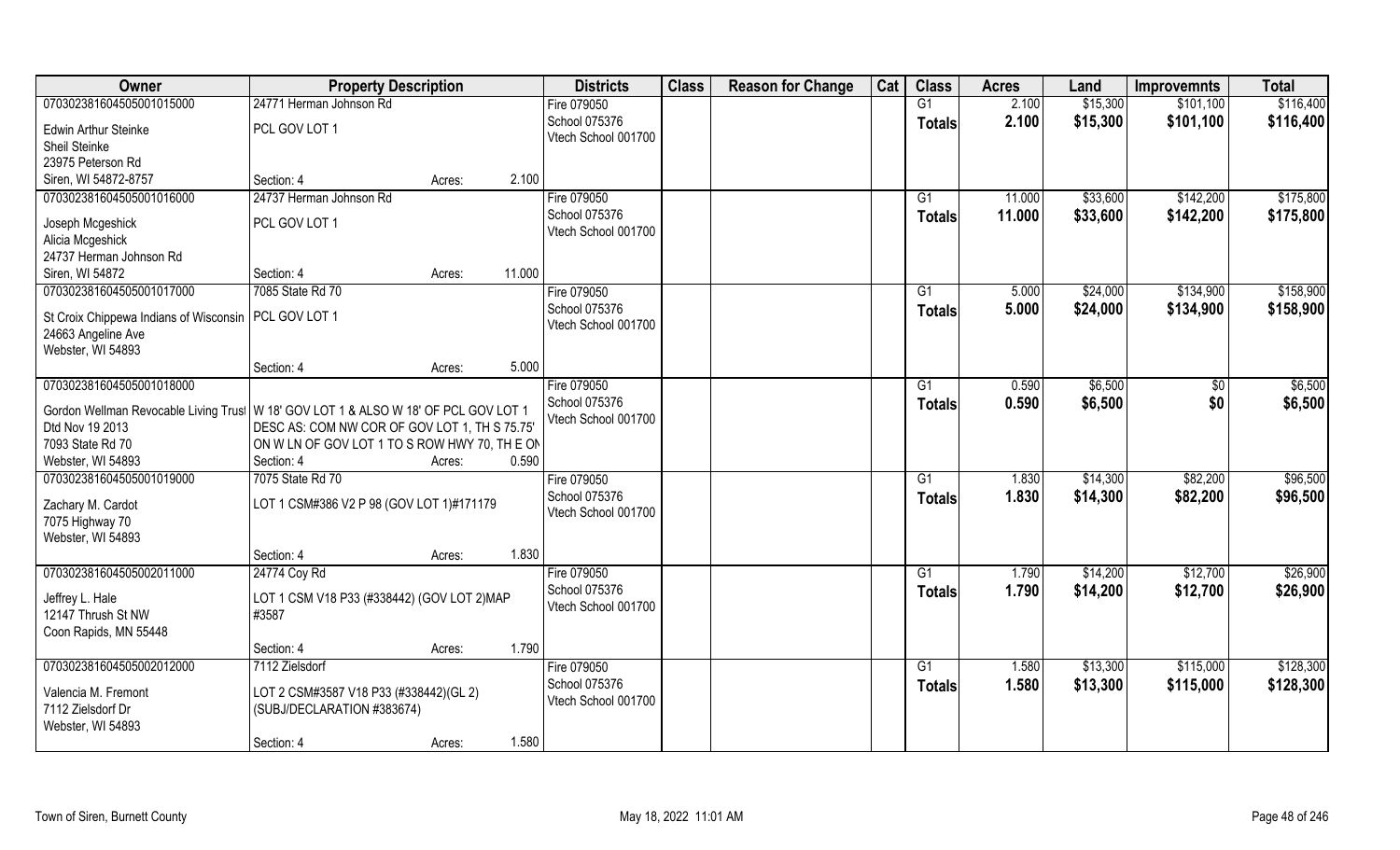| Owner                    | <b>Property Description</b>                    |        |       | <b>Districts</b>    | <b>Class</b> | <b>Reason for Change</b> | Cat | <b>Class</b>   | <b>Acres</b> | Land     | <b>Improvemnts</b> | <b>Total</b> |
|--------------------------|------------------------------------------------|--------|-------|---------------------|--------------|--------------------------|-----|----------------|--------------|----------|--------------------|--------------|
| 070302381604505002013000 | Zielsdorf Dr                                   |        |       | Fire 079050         |              |                          |     | G1             | 1.540        | \$13,200 | \$700              | \$13,900     |
| Gregory D. Mehlhorn      | LOT 3 CSM V18 P33 (#338442) (GOV LOT 2)        |        |       | School 075376       |              |                          |     | <b>Totals</b>  | 1.540        | \$13,200 | \$700              | \$13,900     |
| Nicole M. Mehlhorn       | (SUBJ/DECLARATION #383674)                     |        |       | Vtech School 001700 |              |                          |     |                |              |          |                    |              |
| 33029 Kale Ave           |                                                |        |       |                     |              |                          |     |                |              |          |                    |              |
| Chisago City, MN 55013   | Section: 4                                     | Acres: | 1.540 |                     |              |                          |     |                |              |          |                    |              |
| 070302381604505002014000 | 7131 Zielsdorf Dr                              |        |       | Fire 079050         |              |                          |     | G <sub>1</sub> | 1.800        | \$14,200 | $\overline{50}$    | \$14,200     |
| Gregory D. Mehlhorn      | LOT 4 CSM V18 P33 (#338442) (GOV LOT 2)        |        |       | School 075376       |              |                          |     | <b>Totals</b>  | 1.800        | \$14,200 | \$0                | \$14,200     |
| Nicole M. Mehlhorn       | (SUBJ/DECLARATION #383674)                     |        |       | Vtech School 001700 |              |                          |     |                |              |          |                    |              |
| 33029 Kale Ave           |                                                |        |       |                     |              |                          |     |                |              |          |                    |              |
| Chisago City, MN 55013   | Section: 4                                     | Acres: | 1.800 |                     |              |                          |     |                |              |          |                    |              |
| 070302381604505002015000 | 24771 State Rd 70                              |        |       | Fire 079050         |              |                          |     | G <sub>1</sub> | 6.500        | \$26,400 | \$136,300          | \$162,700    |
| Robert Carlson           | PCL GOV LOT 2 DESC 563/297                     |        |       | School 075376       |              |                          |     | <b>Totals</b>  | 6.500        | \$26,400 | \$136,300          | \$162,700    |
| Annette Carlson          |                                                |        |       | Vtech School 001700 |              |                          |     |                |              |          |                    |              |
| 24771 Coy Rd             |                                                |        |       |                     |              |                          |     |                |              |          |                    |              |
| Webster, WI 54893        | Section: 4                                     | Acres: | 6.500 |                     |              |                          |     |                |              |          |                    |              |
| 070302381604505002016000 |                                                |        |       | Fire 079050         |              |                          |     | G <sub>1</sub> | 2.930        | \$17,800 | \$0                | \$17,800     |
| Deborah L. Anderson      | LOT 1 CSM V 6 P 75 & PCL DESC 541/331 (GOV LOT |        |       | School 075376       |              |                          |     | <b>Totals</b>  | 2.930        | \$17,800 | \$0                | \$17,800     |
| 24795 Coy Rd             | 2)                                             |        |       | Vtech School 001700 |              |                          |     |                |              |          |                    |              |
| Webster, WI 54893        |                                                |        |       |                     |              |                          |     |                |              |          |                    |              |
|                          | Section: 4                                     | Acres: | 2.930 |                     |              |                          |     |                |              |          |                    |              |
| 070302381604505002017000 |                                                |        |       | Fire 079050         |              |                          |     | G1             | 0.530        | \$5,800  | $\sqrt[6]{3}$      | \$5,800      |
| Deborah L. Anderson      | LOT 2 CSM V 6 P 75 (LOCATED IN GOV LOT 2)      |        |       | School 075376       |              |                          |     | <b>Totals</b>  | 0.530        | \$5,800  | \$0                | \$5,800      |
| 24795 Coy Rd             |                                                |        |       | Vtech School 001700 |              |                          |     |                |              |          |                    |              |
| Webster, WI 54893        |                                                |        |       |                     |              |                          |     |                |              |          |                    |              |
|                          | Section: 4                                     | Acres: | 0.530 |                     |              |                          |     |                |              |          |                    |              |
| 070302381604505002018000 |                                                |        |       | Fire 079050         |              |                          |     | G <sub>1</sub> | 0.530        | \$5,800  | \$0                | \$5,800      |
| Deborah L. Anderson      | LOT 3 CSM V 6 P 75 (LOCATED IN GOV LOT 2)      |        |       | School 075376       |              |                          |     | <b>Totals</b>  | 0.530        | \$5,800  | \$0                | \$5,800      |
| 24795 Coy Rd             |                                                |        |       | Vtech School 001700 |              |                          |     |                |              |          |                    |              |
| Webster, WI 54893        |                                                |        |       |                     |              |                          |     |                |              |          |                    |              |
|                          | Section: 4                                     | Acres: | 0.530 |                     |              |                          |     |                |              |          |                    |              |
| 070302381604505002019000 | 24795 Coy Rd                                   |        |       | Fire 079050         |              |                          |     | G1             | 0.530        | \$5,800  | \$139,700          | \$145,500    |
| Deborah L. Anderson      | LOT 4 CSM V 6 P 75 (LOCATED IN GOV LOT 2)      |        |       | School 075376       |              |                          |     | <b>Totals</b>  | 0.530        | \$5,800  | \$139,700          | \$145,500    |
| 24795 Coy Rd             |                                                |        |       | Vtech School 001700 |              |                          |     |                |              |          |                    |              |
| Webster, WI 54893        |                                                |        |       |                     |              |                          |     |                |              |          |                    |              |
|                          | Section: 4                                     | Acres: | 0.530 |                     |              |                          |     |                |              |          |                    |              |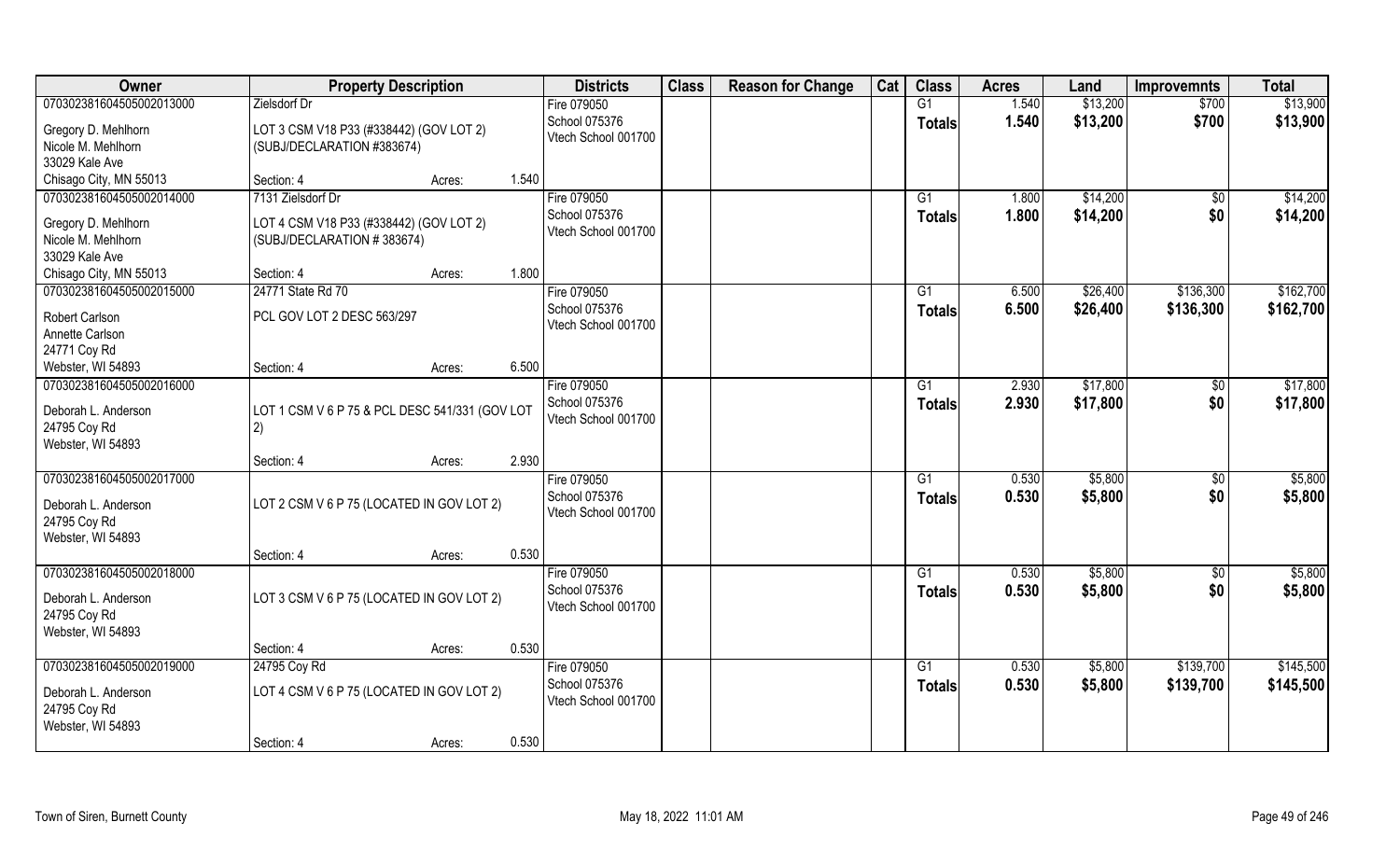| Owner                                                                      | <b>Property Description</b>                                            |             | <b>Districts</b>                     | <b>Class</b> | <b>Reason for Change</b> | Cat | <b>Class</b>                          | <b>Acres</b>            | Land                             | <b>Improvemnts</b>    | <b>Total</b>                     |
|----------------------------------------------------------------------------|------------------------------------------------------------------------|-------------|--------------------------------------|--------------|--------------------------|-----|---------------------------------------|-------------------------|----------------------------------|-----------------------|----------------------------------|
| 070302381604505002020000                                                   | Coy Rd                                                                 | Fire 079050 |                                      |              |                          |     | G1                                    | 0.460                   | \$4,400                          | $\overline{50}$       | \$4,400                          |
| Jeffrey L. Hale<br>12147 Thrush St NW<br>Coon Rapids, MN 55448             | LOT 1 CSM #613 V3 P44 (GOV LOT 2)#182800                               |             | School 075376<br>Vtech School 001700 |              |                          |     | <b>Totals</b>                         | 0.460                   | \$4,400                          | \$0                   | \$4,400                          |
|                                                                            | Section: 4<br>Acres:                                                   | 0.460       |                                      |              |                          |     |                                       |                         |                                  |                       |                                  |
| 070302381604505002021000<br><b>Robert Shaffer</b><br>Roberta Shaffer       | 24792 Coy Rd<br>LOT 2 CSM V 3 P 44 (PCL GOV LOT 2)                     | Fire 079050 | School 075376<br>Vtech School 001700 |              |                          |     | G1<br><b>Totals</b>                   | 0.460<br>0.460          | \$5,100<br>\$5,100               | \$0<br>\$0            | \$5,100<br>\$5,100               |
| PO Box 708<br>Webster, WI 54893-0708                                       | Section: 4<br>Acres:                                                   | 0.460       |                                      |              |                          |     |                                       |                         |                                  |                       |                                  |
| 070302381604505002022000                                                   | 24796 Coy Rd                                                           | Fire 079050 |                                      |              |                          |     | G1                                    | 0.460                   | \$5,100                          | \$74,100              | \$79,200                         |
| Patrick A. Maxwell<br>7035 Midtown Rd<br>Siren, WI 54872                   | LOT 3 CSM#613 V3 P44 (GOV LOT 2)#182800                                |             | School 075376<br>Vtech School 001700 |              |                          |     | <b>Totals</b>                         | 0.460                   | \$5,100                          | \$74,100              | \$79,200                         |
|                                                                            | Section: 4<br>Acres:                                                   | 0.460       |                                      |              |                          |     |                                       |                         |                                  |                       |                                  |
| 070302381604505002023000                                                   | 24798 Coy Rd                                                           | Fire 079050 |                                      |              |                          |     | G1                                    | 0.580                   | \$6,400                          | \$80,900              | \$87,300                         |
| Patrick A. Maxwell<br>7035 Midtown Rd<br>Siren, WI 54872                   | LOT 4 CSM#613 V3 P44 (GOV LOT 2)#182800                                |             | School 075376<br>Vtech School 001700 |              |                          |     | <b>Totals</b>                         | 0.580                   | \$6,400                          | \$80,900              | \$87,300                         |
|                                                                            | Section: 4<br>Acres:                                                   | 0.580       |                                      |              |                          |     |                                       |                         |                                  |                       |                                  |
| 070302381604505002024000<br>Loretta Moritz<br><b>Robert Moritz</b>         | 7181 State Rd 70<br>LOT 1 CSM V22 P161 (#389590) (GOV LOT 2)           | Fire 079050 | School 075376<br>Vtech School 001700 |              |                          |     | G1<br>G <sub>6</sub><br><b>Totals</b> | 1.000<br>6.290<br>7.290 | \$11,000<br>\$12,600<br>\$23,600 | \$600<br>\$0<br>\$600 | \$11,600<br>\$12,600<br>\$24,200 |
| 3833 S Bass Lake Rd                                                        |                                                                        |             |                                      |              |                          |     |                                       |                         |                                  |                       |                                  |
| Webster, WI 54893                                                          | Section: 4<br>Acres:                                                   | 7.290       |                                      |              |                          |     |                                       |                         |                                  |                       |                                  |
| 070302381604505002025000                                                   | 7101 State Rd 70                                                       | Fire 079050 |                                      |              |                          |     | $\overline{G1}$                       | 2.750                   | \$17,300                         | \$104,300             | \$121,600                        |
| Paul A & Ardys L Noreen Rev Trust<br>7101 State Rd 70<br>Webster, WI 54893 | LOT 1 CSM#405 V2 P118 (GL 2)#171858                                    |             | School 075376<br>Vtech School 001700 |              |                          |     | <b>Totals</b>                         | 2.750                   | \$17,300                         | \$104,300             | \$121,600                        |
|                                                                            | Section: 4<br>Acres:                                                   | 2.750       |                                      |              |                          |     |                                       |                         |                                  |                       |                                  |
| 070302381604505003011100                                                   | 7253 State Rd 70                                                       | Fire 079050 |                                      |              |                          |     | G <sub>1</sub>                        | 1.810                   | \$14,200                         | \$70,800              | \$85,000                         |
| William B. Haines<br>24817 Walberg Rd<br>Webster, WI 54893                 | LOT 1 CSM 5012 VOL 28 P 137 RECORDED AS<br>DOCUMENT 466433 (GOV LOT 3) |             | School 075376<br>Vtech School 001700 |              |                          |     | G <sub>6</sub><br><b>Totals</b>       | 2.190<br>4.000          | \$3,600<br>\$17,800              | \$0<br>\$70,800       | \$3,600<br>\$88,600              |
|                                                                            | Section: 4<br>Acres:                                                   | 4.000       |                                      |              |                          |     |                                       |                         |                                  |                       |                                  |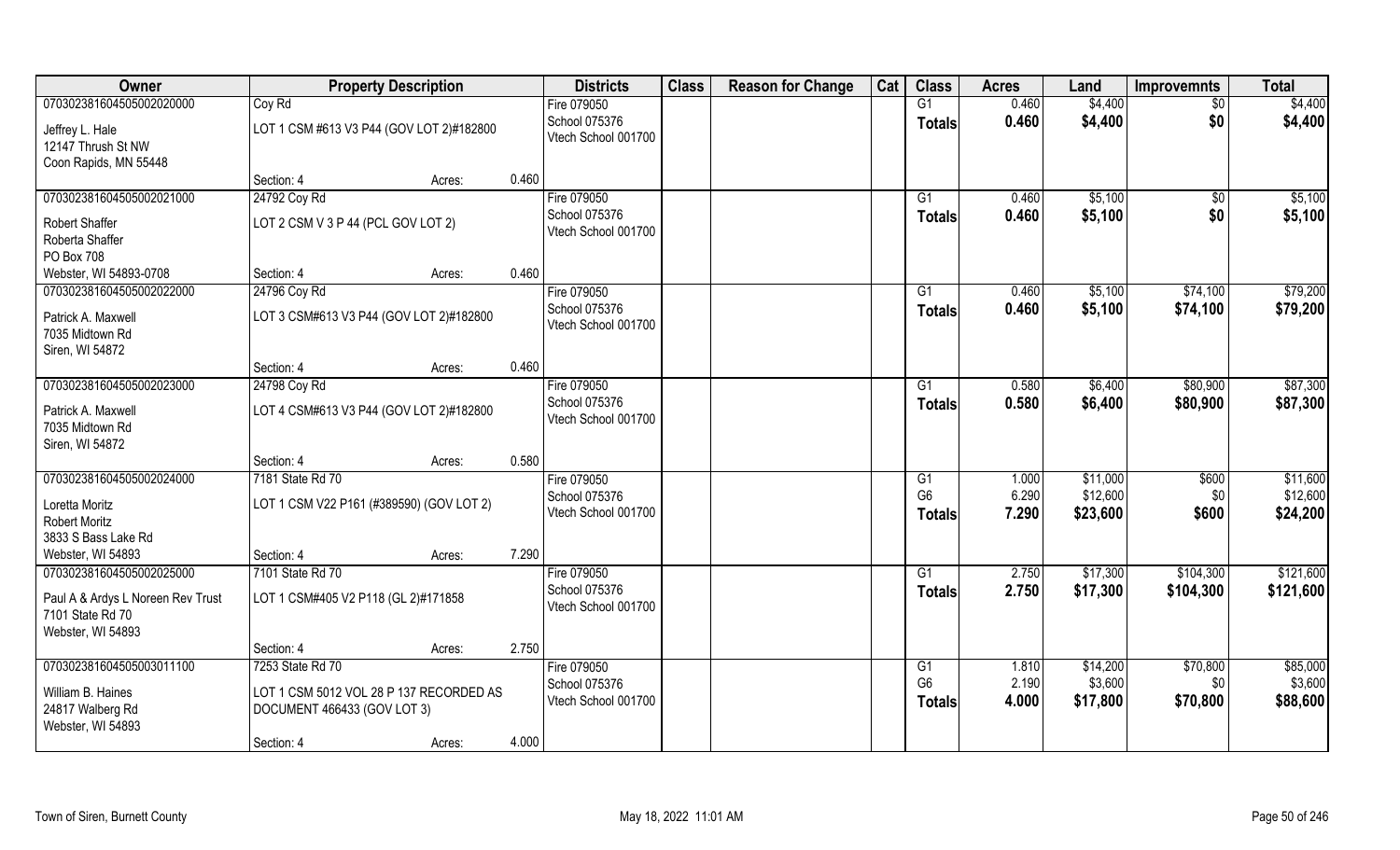| Owner                                                                                          | <b>Property Description</b>                                                                                                                                        |                  | <b>Districts</b>                                                           | <b>Class</b> | <b>Reason for Change</b> | Cat | <b>Class</b>                          | <b>Acres</b>               | Land                               | <b>Improvemnts</b>            | <b>Total</b>                       |
|------------------------------------------------------------------------------------------------|--------------------------------------------------------------------------------------------------------------------------------------------------------------------|------------------|----------------------------------------------------------------------------|--------------|--------------------------|-----|---------------------------------------|----------------------------|------------------------------------|-------------------------------|------------------------------------|
| 070302381604505003011200<br>William B. Haines<br>24817 Walberg Rd                              | GOV LOT 3 EX E 415' OF N 265' & EX PCL V6 P320 &<br><b>EX CSM 5012</b>                                                                                             |                  | Fire 079050<br>School 075376<br>Vtech School 001700                        |              |                          |     | G5<br>G <sub>6</sub><br><b>Totals</b> | 11.980<br>12.820<br>24.800 | \$3,600<br>\$21,200<br>\$24,800    | $\sqrt{6}$<br>\$0<br>\$0      | \$3,600<br>\$21,200<br>\$24,800    |
| Webster, WI 54893                                                                              | Section: 4                                                                                                                                                         | 24.800<br>Acres: |                                                                            |              |                          |     |                                       |                            |                                    |                               |                                    |
| 070302381604505003012000<br>Jody A. Decker<br>7229 State Rd 70<br>Webster, WI 54893            | 7229 State Rd 70<br>E 415' OF N 265' GOV LOT 3 EX HWY ROW 221/63                                                                                                   |                  | Fire 079050<br>School 075376<br>Vtech School 001700                        |              |                          |     | G1<br>Totals                          | 2.000<br>2.000             | \$15,000<br>\$15,000               | \$63,400<br>\$63,400          | \$78,400<br>\$78,400               |
|                                                                                                | Section: 4                                                                                                                                                         | 2.000<br>Acres:  |                                                                            |              |                          |     |                                       |                            |                                    |                               |                                    |
| 070302381604505004011001<br>Tfj Nominee Trust<br>PO Box 778<br>Excelsior, MN 55331             | PCL GL 4 COM SE COR GL 1 SEC 4 TH RUNG E TO<br>NW COR GL 5 TH N TO LN TH W TO NW COR SEC 4<br>TH S TO PT BEG EX WLY 50 RDS E EX PCL 6 TPP V6<br>Section: 4         | 12.300<br>Acres: | Siren Sanitary 7030<br>Fire 079050<br>School 075376<br>Vtech School 001700 |              |                          |     | G1<br>G <sub>6</sub><br><b>Totals</b> | 1.000<br>11.300<br>12.300  | \$11,000<br>\$18,600<br>\$29,600   | $\sqrt[6]{3}$<br>\$0<br>\$0   | \$11,000<br>\$18,600<br>\$29,600   |
| 070302381604505004012001<br>Tfj Nominee Trust<br>PO Box 778<br>Excelsior, MN 55331             | 24796 Erickson Dr<br>WLY 50 RDS OF NLY 34 A GL 4 EX PCL 6 TPP V6<br>P319(#424041)                                                                                  |                  | Siren Sanitary 7030<br>Fire 079050<br>School 075376<br>Vtech School 001700 |              |                          |     | G2<br>G <sub>6</sub><br><b>Totals</b> | 1.000<br>15.650<br>16.650  | \$100,000<br>\$31,300<br>\$131,300 | \$0<br>\$0<br>\$0             | \$100,000<br>\$31,300<br>\$131,300 |
|                                                                                                | Section: 4                                                                                                                                                         | 16.650<br>Acres: |                                                                            |              |                          |     |                                       |                            |                                    |                               |                                    |
| 070302381604505004013000<br>Wade & Debra L Rufsholm Liv Trust<br>PO Box 514<br>Siren, WI 54872 | 24702 Lind Rd<br>PCL GOV LOT 4 BEG AT SE COR GOV LOT 1, SEC 5<br>TH RUNG E 50 RDS, TH S TO LAKESHORE TO PT<br>WHERE SEC LN BETW SEC 4 & 5 INTERSECTS<br>Section: 4 | 20.000<br>Acres: | Fire 079050<br>School 075376<br>Vtech School 001700                        |              |                          |     | G1<br>G <sub>6</sub><br>Totals        | 2.000<br>18.000<br>20.000  | \$35,400<br>\$36,000<br>\$71,400   | \$239,300<br>\$0<br>\$239,300 | \$274,700<br>\$36,000<br>\$310,700 |
| 070302381604505004014000<br>Wade & Debra L Rufsholm Liv Trust<br>PO Box 514<br>Siren, WI 54872 | E 30 RDS OF S 12.62A GOV LOT 4                                                                                                                                     |                  | Fire 079050<br>School 075376<br>Vtech School 001700                        | G4           | Ag use land              |     | G4<br>G <sub>5</sub><br><b>Totals</b> | 7.000<br>5.620<br>12.620   | \$1,000<br>\$5,100<br>\$6,100      | \$0<br>\$0<br>\$0             | \$1,000<br>\$5,100<br>\$6,100      |
|                                                                                                | Section: 4                                                                                                                                                         | 12.620<br>Acres: |                                                                            |              |                          |     |                                       |                            |                                    |                               |                                    |
| 070302381604505005011000<br>Wade & Debra L Rufsholm Liv Trust<br>PO Box 514<br>Siren, WI 54872 | GOV LOT 5                                                                                                                                                          |                  | Fire 079050<br>School 075376<br>Vtech School 001700                        |              |                          |     | G5<br>G <sub>6</sub><br><b>Totals</b> | 10.000<br>30.000<br>40.000 | \$3,000<br>\$49,500<br>\$52,500    | $\sqrt{$0}$<br>\$0<br>\$0     | \$3,000<br>\$49,500<br>\$52,500    |
|                                                                                                | Section: 4                                                                                                                                                         | 40.000<br>Acres: |                                                                            |              |                          |     |                                       |                            |                                    |                               |                                    |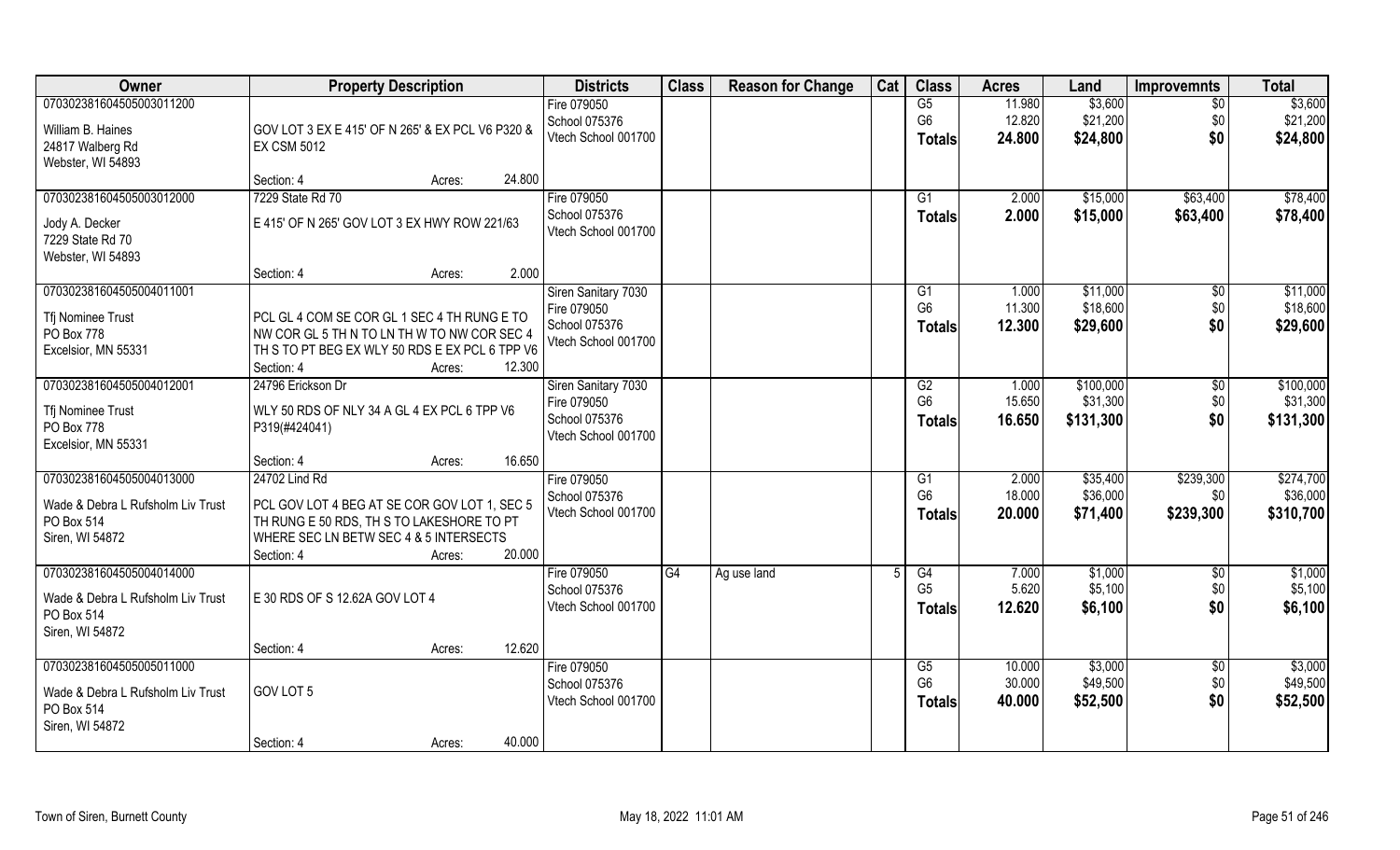| Owner                                           | <b>Property Description</b>               |        |        | <b>Districts</b>    | <b>Class</b> | <b>Reason for Change</b> | Cat | <b>Class</b>         | <b>Acres</b>   | Land     | <b>Improvemnts</b>  | <b>Total</b> |
|-------------------------------------------------|-------------------------------------------|--------|--------|---------------------|--------------|--------------------------|-----|----------------------|----------------|----------|---------------------|--------------|
| 070302381604505006011000                        | 7093 State Rd 70                          |        |        | Fire 079050         |              |                          |     | G1                   | 1.000          | \$11,000 | \$45,400            | \$56,400     |
| Gordon Wellman Revocable Living Trust GOV LOT 6 |                                           |        |        | School 075376       |              |                          |     | G <sub>5</sub>       | 39.000         | \$35,100 | \$0                 | \$35,100     |
| Dtd Nov 19 2013                                 |                                           |        |        | Vtech School 001700 |              |                          |     | <b>Totals</b>        | 40.000         | \$46,100 | \$45,400            | \$91,500     |
| 7093 State Rd 70                                |                                           |        |        |                     |              |                          |     |                      |                |          |                     |              |
| Webster, WI 54893                               | Section: 4                                | Acres: | 40.000 |                     |              |                          |     |                      |                |          |                     |              |
| 070302381604505007011000                        | Herman Johnson Rd                         |        |        | Fire 079050         |              |                          |     | G5                   | 10.000         | \$9,000  | $\sqrt{$0}$         | \$9,000      |
| Joyce Johnson                                   | GOV LOT 7 EX PCL IN V 279 P 276 EX N 500' |        |        | School 075376       |              |                          |     | G <sub>6</sub>       | 8.850          | \$14,600 | \$0                 | \$14,600     |
| Jerry B. Johnson                                |                                           |        |        | Vtech School 001700 |              |                          |     | <b>Totals</b>        | 18.850         | \$23,600 | \$0                 | \$23,600     |
| 24697 Herman Johnson Rd                         |                                           |        |        |                     |              |                          |     |                      |                |          |                     |              |
| Siren, WI 54872                                 | Section: 4                                | Acres: | 18.850 |                     |              |                          |     |                      |                |          |                     |              |
| 070302381604505007012000                        | Herman Johnson Rd                         |        |        | Fire 079050         | G4           | Ag use land              | 5   | G4                   | 15.150         | \$1,600  | $\sqrt[6]{}$        | \$1,600      |
| Robert F. Schultz                               | N 500' GOV LOT 7                          |        |        | School 075376       |              |                          |     | <b>Totals</b>        | 15.150         | \$1,600  | \$0                 | \$1,600      |
| 2381 Lakeview Church Rd                         |                                           |        |        | Vtech School 001700 |              |                          |     |                      |                |          |                     |              |
| Shell Lake, WI 54871                            |                                           |        |        |                     |              |                          |     |                      |                |          |                     |              |
|                                                 | Section: 4                                | Acres: | 15.150 |                     |              |                          |     |                      |                |          |                     |              |
| 070302381604505007013000                        | 24697 Herman Johnson Rd                   |        |        | Fire 079050         |              |                          |     | G1                   | 6.000          | \$25,600 | \$113,800           | \$139,400    |
|                                                 |                                           |        |        | School 075376       |              |                          |     | <b>Totals</b>        | 6.000          | \$25,600 | \$113,800           | \$139,400    |
| Jerry B. Johnson<br>24697 Herman Johnson Rd     | PCL GOV LOT 7                             |        |        | Vtech School 001700 |              |                          |     |                      |                |          |                     |              |
| Siren, WI 54872                                 |                                           |        |        |                     |              |                          |     |                      |                |          |                     |              |
|                                                 | Section: 4                                | Acres: | 6.000  |                     |              |                          |     |                      |                |          |                     |              |
| 070302381604505008011100                        | 24635 Herman Johnson Rd                   |        |        | Fire 079050         |              |                          |     | G1                   | 6.000          | \$25,600 | \$11,500            | \$37,100     |
|                                                 |                                           |        |        | School 075376       |              |                          |     | G <sub>6</sub>       | 4.000          | \$6,600  | \$0                 | \$6,600      |
| Allisa M. Johnson                               | N 1/2 N 1/2 GL 8                          |        |        | Vtech School 001700 |              |                          |     | <b>Totals</b>        | 10.000         | \$32,200 | \$11,500            | \$43,700     |
| 913 Center St                                   |                                           |        |        |                     |              |                          |     |                      |                |          |                     |              |
| Baraboo, WI 53913                               | Section: 4                                | Acres: | 10.000 |                     |              |                          |     |                      |                |          |                     |              |
| 070302381604505008012000                        |                                           |        |        | Fire 079050         | G4           | Ag use land              |     | G4                   | 13.000         | \$1,800  | \$0                 | \$1,800      |
|                                                 |                                           |        |        | School 075376       |              |                          |     | G <sub>8</sub>       | 7.000          | \$5,800  | \$0                 | \$5,800      |
| Wade & Debra L Rufsholm Liv Trust               | S 1/2 GOV LOT 8                           |        |        | Vtech School 001700 |              |                          |     | <b>Totals</b>        | 20.000         | \$7,600  | \$0                 | \$7,600      |
| PO Box 514                                      |                                           |        |        |                     |              |                          |     |                      |                |          |                     |              |
| Siren, WI 54872                                 |                                           |        |        |                     |              |                          |     |                      |                |          |                     |              |
| 070302381604505008013100                        | Section: 4                                | Acres: | 20.000 | Fire 079050         | G4           |                          |     |                      |                | \$700    |                     | \$700        |
|                                                 |                                           |        |        | School 075376       |              | Ag use land              |     | G4<br>G <sub>6</sub> | 5.000<br>5.000 | \$8,300  | $\sqrt[6]{}$<br>\$0 | \$8,300      |
| Bruce D. Johnson                                | S 1/2 N 1/2 GL 8                          |        |        | Vtech School 001700 |              |                          |     | <b>Totals</b>        | 10.000         | \$9,000  | \$0                 | \$9,000      |
| 24635 Herman Johnson Rd                         |                                           |        |        |                     |              |                          |     |                      |                |          |                     |              |
| Siren, WI 54872                                 |                                           |        |        |                     |              |                          |     |                      |                |          |                     |              |
|                                                 | Section: 4                                | Acres: | 10.000 |                     |              |                          |     |                      |                |          |                     |              |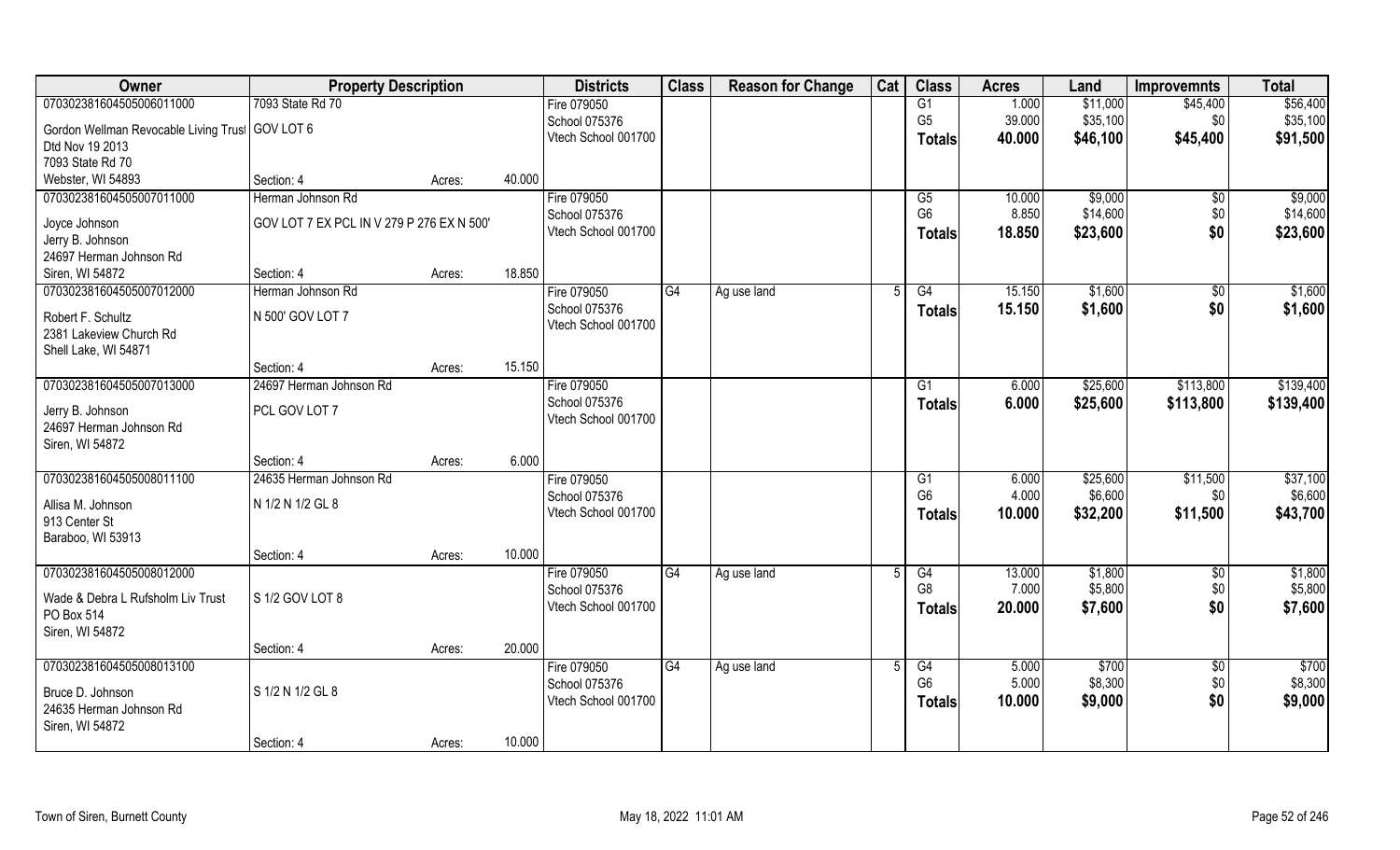| Owner                             | <b>Property Description</b>                    |        |        | <b>Districts</b>    | <b>Class</b>   | <b>Reason for Change</b> | Cat | <b>Class</b>    | <b>Acres</b> | Land     | <b>Improvemnts</b> | <b>Total</b> |
|-----------------------------------|------------------------------------------------|--------|--------|---------------------|----------------|--------------------------|-----|-----------------|--------------|----------|--------------------|--------------|
| 070302381604505009011000          |                                                |        |        | Fire 079050         |                |                          |     | G5              | 2.000        | \$600    | $\overline{30}$    | \$600        |
| Wade & Debra L Rufsholm Liv Trust | GOV LOT 9                                      |        |        | School 075376       |                |                          |     | G <sub>6</sub>  | 38.000       | \$62,700 | \$0                | \$62,700     |
| PO Box 514                        |                                                |        |        | Vtech School 001700 |                |                          |     | Totals          | 40.000       | \$63,300 | \$0                | \$63,300     |
| Siren, WI 54872                   |                                                |        |        |                     |                |                          |     |                 |              |          |                    |              |
|                                   | Section: 4                                     | Acres: | 40.000 |                     |                |                          |     |                 |              |          |                    |              |
| 070302381604505010011000          |                                                |        |        | Fire 079050         | G4             | Ag use land              |     | G4              | 34.750       | \$3,700  | \$0                | \$3,700      |
| Wade & Debra L Rufsholm Liv Trust | GOV LOT 10                                     |        |        | School 075376       |                |                          |     | G <sub>5</sub>  | 10.250       | \$3,100  | \$0                | \$3,100      |
| PO Box 514                        |                                                |        |        | Vtech School 001700 |                |                          |     | G <sub>8</sub>  | 13.700       | \$11,300 | \$0                | \$11,300     |
| Siren, WI 54872                   |                                                |        |        |                     |                |                          |     | <b>Totals</b>   | 58.700       | \$18,100 | \$0                | \$18,100     |
|                                   | Section: 4                                     | Acres: | 58.700 |                     |                |                          |     |                 |              |          |                    |              |
| 070302381604505011011000          | 24550 Lind Rd                                  |        |        | Fire 079050         | G4             | Ag use land              | .5  | G1              | 2.000        | \$15,000 | \$144,800          | \$159,800    |
| Patrick M. Donlin                 | GOV LOT 11 EX PCL IN V 106 P 592 & EX CSM V18  |        |        | School 075376       |                |                          |     | G4              | 30.340       | \$4,200  | \$0                | \$4,200      |
| 24550 Lind Rd                     | P103                                           |        |        | Vtech School 001700 |                |                          |     | G <sub>6</sub>  | 5.000        | \$10,000 | \$0                | \$10,000     |
| Siren, WI 54872                   |                                                |        |        |                     |                |                          |     | Totals          | 37.340       | \$29,200 | \$144,800          | \$174,000    |
|                                   | Section: 4                                     | Acres: | 37.340 |                     |                |                          |     |                 |              |          |                    |              |
| 070302381604505011012000          | 24600 Lind Rd                                  |        |        | Fire 079050         |                |                          |     | G1              | 2.470        | \$25,700 | \$128,400          | \$154,100    |
| Michael Toraason                  | LOT 1 CSM V18 P103(#341815) (GOV LOT 11)       |        |        | School 075376       |                |                          |     | Totals          | 2.470        | \$25,700 | \$128,400          | \$154,100    |
| Marilyn Toraason                  |                                                |        |        | Vtech School 001700 |                |                          |     |                 |              |          |                    |              |
| 24600 Lind Rd                     |                                                |        |        |                     |                |                          |     |                 |              |          |                    |              |
| Siren, WI 54872                   | Section: 4                                     | Acres: | 2.470  |                     |                |                          |     |                 |              |          |                    |              |
| 070302381604505011013000          | 24584 Lind Rd                                  |        |        | Fire 079050         |                |                          |     | $\overline{G1}$ | 2.880        | \$25,200 | \$101,000          | \$126,200    |
| Jerry Engstrand                   | LOT 2 CSM V18 P103(#341815) (GOV LOT 11)       |        |        | School 075376       |                |                          |     | <b>Totals</b>   | 2.880        | \$25,200 | \$101,000          | \$126,200    |
| Carolyn Engstrand                 |                                                |        |        | Vtech School 001700 |                |                          |     |                 |              |          |                    |              |
| 24584 Lind Rd                     |                                                |        |        |                     |                |                          |     |                 |              |          |                    |              |
| Siren, WI 54872                   | Section: 4                                     | Acres: | 2.880  |                     |                |                          |     |                 |              |          |                    |              |
| 070302381604505011014000          |                                                |        |        | Fire 079050         |                |                          |     | G1              | 1.000        | \$7,200  | \$0                | \$7,200      |
| James D. Warden                   | PCL GOV LOT 11                                 |        |        | School 075376       |                |                          |     | <b>Totals</b>   | 1.000        | \$7,200  | \$0                | \$7,200      |
| Candace R. Warden                 |                                                |        |        | Vtech School 001700 |                |                          |     |                 |              |          |                    |              |
| 38865 Naples St NE                |                                                |        |        |                     |                |                          |     |                 |              |          |                    |              |
| Stanchfield, MN 55080             | Section: 4                                     | Acres: | 1.000  |                     |                |                          |     |                 |              |          |                    |              |
| 070302381604505012011000          | 24520 Lind Rd                                  |        |        | Fire 079050         | G4             | Ag use land              |     | G1              | 1.580        | \$15,300 | \$113,300          | \$128,600    |
| John M. Donlin                    | GOV LOT 12 EX PCLS IN V 242 P 253 & V 256 P 40 |        |        | School 075376       | G <sub>4</sub> | Ag use land              |     | G4              | 8.460        | \$1,100  | \$0                | \$1,100      |
| 24520 Lind Rd                     |                                                |        |        | Vtech School 001700 |                |                          |     | G <sub>5</sub>  | 7.540        | \$6,800  | \$0                | \$6,800      |
| Siren, WI 54872                   |                                                |        |        |                     |                |                          |     | <b>Totals</b>   | 17.580       | \$23,200 | \$113,300          | \$136,500    |
|                                   | Section: 4                                     | Acres: | 17.580 |                     |                |                          |     |                 |              |          |                    |              |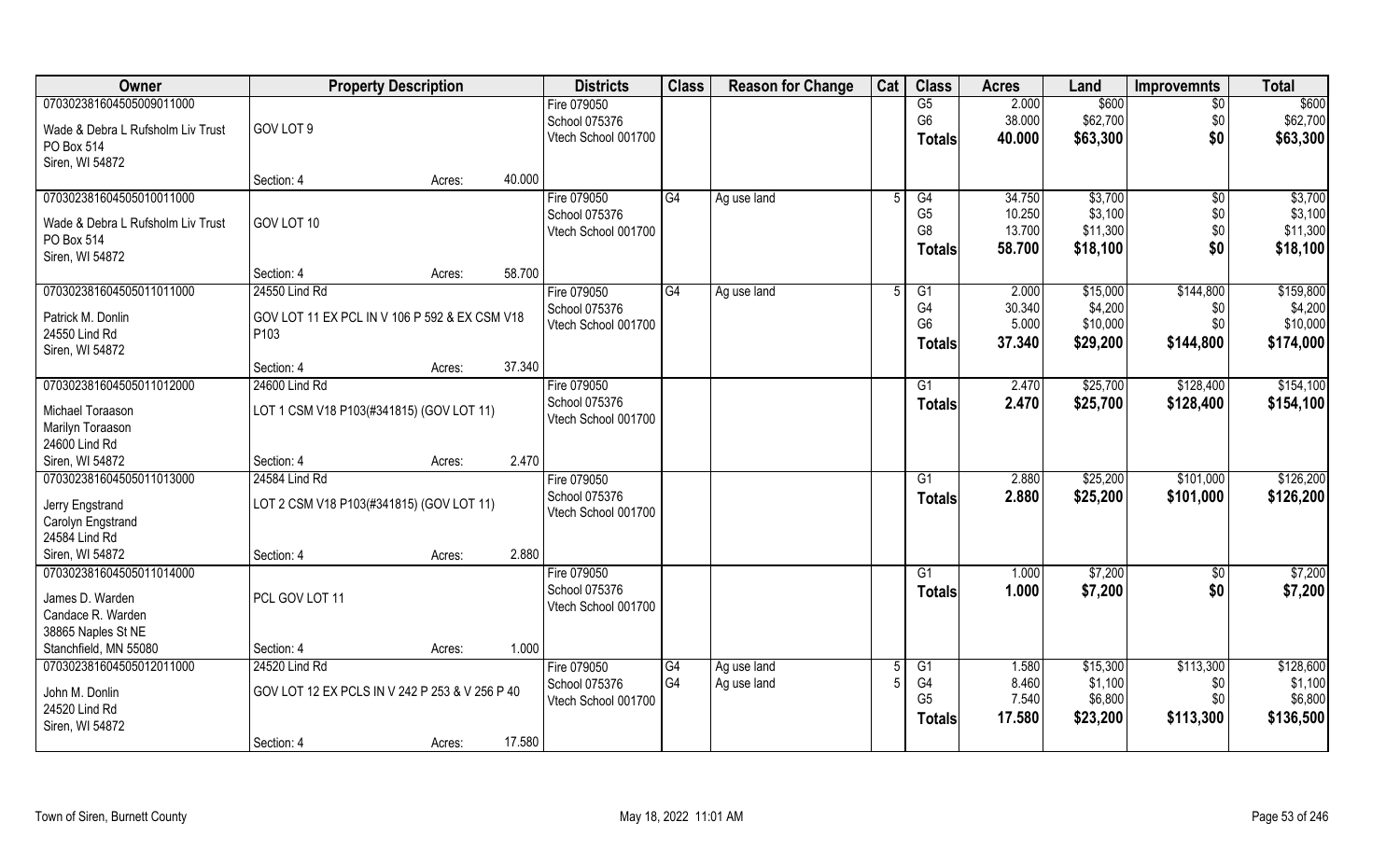| Owner                                      | <b>Property Description</b>                 |                 | <b>Districts</b>                     | <b>Class</b> | <b>Reason for Change</b> | Cat | <b>Class</b>  | <b>Acres</b> | Land      | <b>Improvemnts</b> | <b>Total</b> |
|--------------------------------------------|---------------------------------------------|-----------------|--------------------------------------|--------------|--------------------------|-----|---------------|--------------|-----------|--------------------|--------------|
| 070302381604505012012000                   | 24433 Lind Rd                               |                 | Fire 079050                          |              |                          |     | G1            | 0.910        | \$97,000  | \$132,700          | \$229,700    |
| Lona Lea Nordgren Revocable Livng<br>Trust | LOT 1 CSM#698 V3 P128 (GOV LOT 12)#188363   |                 | School 075376<br>Vtech School 001700 |              |                          |     | <b>Totals</b> | 0.910        | \$97,000  | \$132,700          | \$229,700    |
| 24433 Lind Rd                              |                                             |                 |                                      |              |                          |     |               |              |           |                    |              |
| Siren, WI 54872                            | Section: 4                                  | 0.910<br>Acres: |                                      |              |                          |     |               |              |           |                    |              |
| 070302381604505012013000                   | 24445 Lind Rd                               |                 | Fire 079050                          |              |                          |     | G1            | 0.970        | \$97,000  | \$48,100           | \$145,100    |
| <b>Ryan Patrick Collins</b>                | LOT 2 CSM V 3 P 128 (LOCATED IN GOV LOT 12) |                 | School 075376                        |              |                          |     | <b>Totals</b> | 0.970        | \$97,000  | \$48,100           | \$145,100    |
| Kathl Collins                              |                                             |                 | Vtech School 001700                  |              |                          |     |               |              |           |                    |              |
| 6365 151st St N                            |                                             |                 |                                      |              |                          |     |               |              |           |                    |              |
| Hugo, MN 55038                             | Section: 4                                  | 0.970<br>Acres: |                                      |              |                          |     |               |              |           |                    |              |
| 070302381604505012014000                   | 24451 Lind Rd                               |                 | Fire 079050                          |              |                          |     | G1            | 1.040        | \$97,000  | \$150,300          | \$247,300    |
|                                            |                                             |                 | School 075376                        |              |                          |     | <b>Totals</b> | 1.040        | \$97,000  | \$150,300          | \$247,300    |
| James A. Stack                             | LOT 3 CSM V 3 P 128 (LOCATED IN GOV LOT 12) |                 | Vtech School 001700                  |              |                          |     |               |              |           |                    |              |
| Loretta J. Stack                           |                                             |                 |                                      |              |                          |     |               |              |           |                    |              |
| 5408 Edgewater Dr<br>Savage, MN 55378      | Section: 4                                  | 1.040<br>Acres: |                                      |              |                          |     |               |              |           |                    |              |
| 070302381604505012015000                   | 24463 Lind Rd                               |                 | Fire 079050                          |              |                          |     |               |              | \$97,000  | \$98,600           | \$195,600    |
|                                            |                                             |                 | School 075376                        |              |                          |     | G1            | 1.080        |           |                    |              |
| David L. Lindahl                           | LOT 4 CSM#698 V3 P128 (GOV LOT 12)#188363   |                 | Vtech School 001700                  |              |                          |     | <b>Totals</b> | 1.080        | \$97,000  | \$98,600           | \$195,600    |
| 4452 Radner Ave                            |                                             |                 |                                      |              |                          |     |               |              |           |                    |              |
| Lakewood, CO 90713                         |                                             |                 |                                      |              |                          |     |               |              |           |                    |              |
|                                            | Section: 4                                  | 1.080<br>Acres: |                                      |              |                          |     |               |              |           |                    |              |
| 070302381604505012016000                   | 24479 Lind Rd                               |                 | Fire 079050                          | G1           | Addition                 |     | G1            | 0.980        | \$118,600 | \$96,500           | \$215,100    |
| James O'Keefe                              | LOT 5 CSM V 3 P 138 (LOCATED IN GOV LOT 12) |                 | School 075376                        |              |                          |     | <b>Totals</b> | 0.980        | \$118,600 | \$96,500           | \$215,100    |
| Jane O'Keefe                               |                                             |                 | Vtech School 001700                  |              |                          |     |               |              |           |                    |              |
| 24479 Lind Rd                              |                                             |                 |                                      |              |                          |     |               |              |           |                    |              |
| Siren, WI 54872                            | Section: 4                                  | 0.980<br>Acres: |                                      |              |                          |     |               |              |           |                    |              |
| 070302381604505012017000                   | 24485 Lind Rd                               |                 | Fire 079050                          |              |                          |     | G1            | 0.810        | \$113,400 | \$85,900           | \$199,300    |
|                                            |                                             |                 | School 075376                        |              |                          |     | <b>Totals</b> | 0.810        | \$113,400 | \$85,900           | \$199,300    |
| Bruce A. Moritz                            | LOT 6 CSM V 3 P 138 (LOCATED IN GOV LOT 12) |                 | Vtech School 001700                  |              |                          |     |               |              |           |                    |              |
| 92 W Golden Lake Rd                        |                                             |                 |                                      |              |                          |     |               |              |           |                    |              |
| Circle Pines, MN 55014                     | Section: 4                                  | 0.810           |                                      |              |                          |     |               |              |           |                    |              |
| 070302381604505012018000                   | 24489 Lind Rd                               | Acres:          |                                      |              |                          |     |               |              |           |                    | \$199,100    |
|                                            |                                             |                 | Fire 079050<br>School 075376         |              |                          |     | G1            | 0.950        | \$119,800 | \$79,300           |              |
| Timothy M. Murphy                          | LOT 7 CSM V 3 P 138 (LOCATED IN GOV LOT 12) |                 | Vtech School 001700                  |              |                          |     | <b>Totals</b> | 0.950        | \$119,800 | \$79,300           | \$199,100    |
| Judith A. Murphy                           |                                             |                 |                                      |              |                          |     |               |              |           |                    |              |
| 12329 N Lake Blvd                          |                                             |                 |                                      |              |                          |     |               |              |           |                    |              |
| <b>Blaine, MN 55449</b>                    | Section: 4                                  | 0.950<br>Acres: |                                      |              |                          |     |               |              |           |                    |              |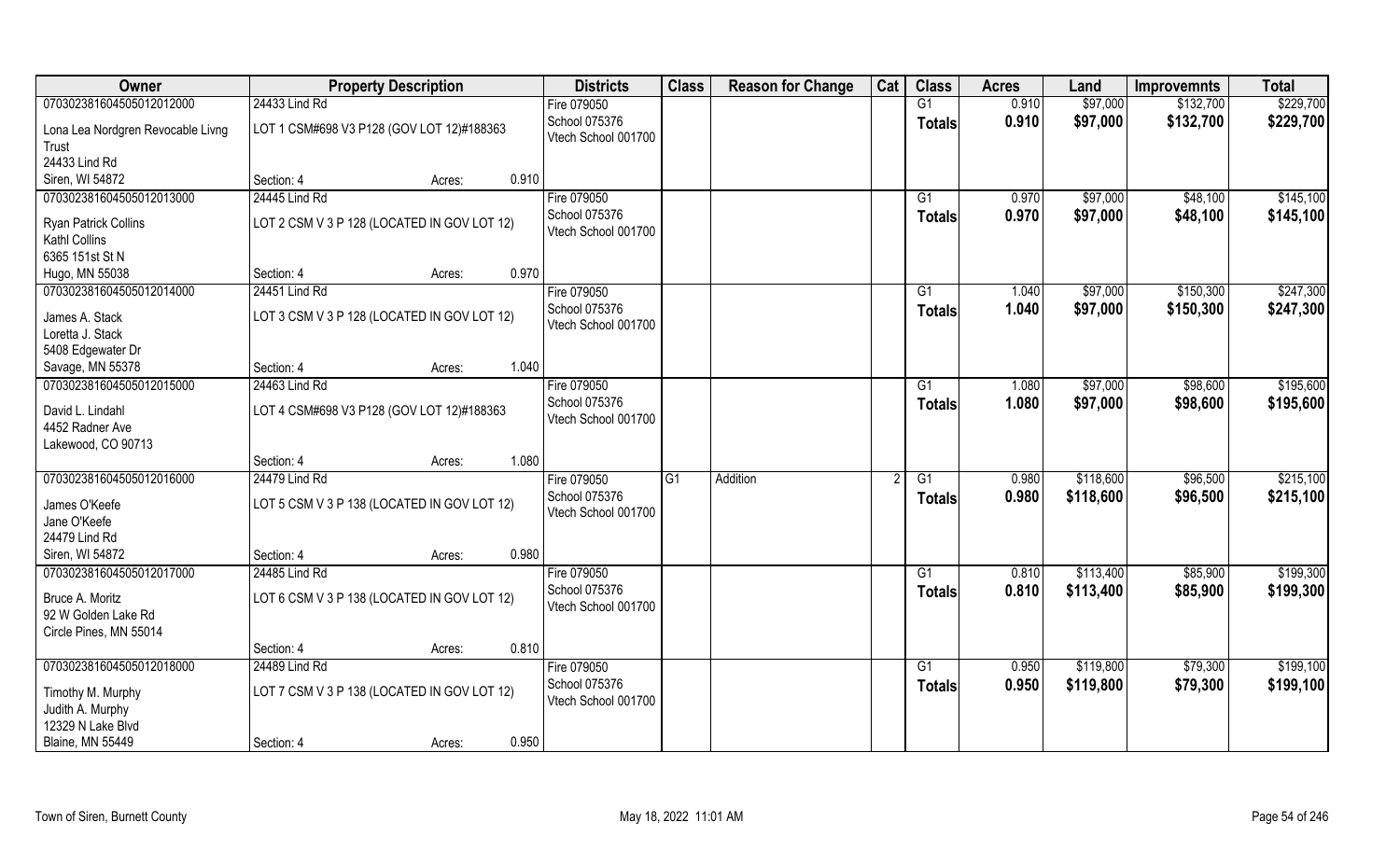| Owner                             | <b>Property Description</b>                   |                 | <b>Districts</b>    | <b>Class</b> | <b>Reason for Change</b> | Cat | <b>Class</b>  | <b>Acres</b> | Land     | <b>Improvemnts</b> | <b>Total</b> |
|-----------------------------------|-----------------------------------------------|-----------------|---------------------|--------------|--------------------------|-----|---------------|--------------|----------|--------------------|--------------|
| 070302381604505012019000          | 24407 Lind Rd                                 |                 | Fire 079050         |              |                          |     | G1            | 3.400        | \$90,000 | \$80,000           | \$170,000    |
| Matthew S. Bobowski               | PCL GOV LOT 12 (D-128)                        |                 | School 075376       |              |                          |     | <b>Totals</b> | 3.400        | \$90,000 | \$80,000           | \$170,000    |
| 24407 Lind Rd                     |                                               |                 | Vtech School 001700 |              |                          |     |               |              |          |                    |              |
| Siren, WI 54872                   |                                               |                 |                     |              |                          |     |               |              |          |                    |              |
|                                   | Section: 4                                    | 3.400<br>Acres: |                     |              |                          |     |               |              |          |                    |              |
| 070302381604515846011000          | 7241 North Shore Dr                           |                 | Fire 079050         |              |                          |     | G1            | 0.500        | \$89,100 | \$50,900           | \$140,000    |
| Nathan J. Rader                   | FIRST ADDITION TO WHITE PINE BEACH LOT 52     |                 | School 075376       |              |                          |     | <b>Totals</b> | 0.500        | \$89,100 | \$50,900           | \$140,000    |
| Molly Rader                       |                                               |                 | Vtech School 001700 |              |                          |     |               |              |          |                    |              |
| 930 County Rd C East              |                                               |                 |                     |              |                          |     |               |              |          |                    |              |
| Maplewood, MN 55109               | Section: 4                                    | 0.500<br>Acres: |                     |              |                          |     |               |              |          |                    |              |
| 070302381604515846012000          | 7235 North Shore Dr                           |                 | Fire 079050         |              |                          |     | G1            | 0.520        | \$81,000 | \$79,200           | \$160,200    |
|                                   |                                               |                 | School 075376       |              |                          |     | <b>Totals</b> | 0.520        | \$81,000 | \$79,200           | \$160,200    |
| Patrick T. Longen                 | FIRST ADDITION TO WHITE PINE BEACH LOT 53     |                 | Vtech School 001700 |              |                          |     |               |              |          |                    |              |
| Susan K. Longen                   |                                               |                 |                     |              |                          |     |               |              |          |                    |              |
| 741 Packer Dr<br>Hudson, WI 54016 | Section: 4                                    | 0.520           |                     |              |                          |     |               |              |          |                    |              |
| 070302381604515846013000          | 7229 North Shore Dr                           | Acres:          | Fire 079050         |              |                          |     | G1            | 0.670        | \$81,000 | \$52,500           | \$133,500    |
|                                   |                                               |                 | School 075376       |              |                          |     |               | 0.670        |          |                    |              |
| Carl G. Wymer                     | FIRST ADDITION TO WHITE PINE BEACH LOT 54 EXC |                 | Vtech School 001700 |              |                          |     | <b>Totals</b> |              | \$81,000 | \$52,500           | \$133,500    |
| Jeanne E. Wymer                   | THAT PRT LYNG W/IN LOT 55 CSM V 15 P204       |                 |                     |              |                          |     |               |              |          |                    |              |
| 101 Egret Bluv Nw                 | #302995 & TH PRT OF LOT 55 1ST ADD WHITE PINE |                 |                     |              |                          |     |               |              |          |                    |              |
| Coon Rapids, MN 55448             | Section: 4                                    | 0.670<br>Acres: |                     |              |                          |     |               |              |          |                    |              |
| 070302381604515846014000          | 7227 North Shore Dr                           |                 | Fire 079050         |              |                          |     | G1            | 0.530        | \$81,000 | \$81,100           | \$162,100    |
| Jennifer L. Smith                 | LOT 55 CSM 3257 VOL 15 P 204 RECORDED AS      |                 | School 075376       |              |                          |     | <b>Totals</b> | 0.530        | \$81,000 | \$81,100           | \$162,100    |
| 8714 E River Rd NW                | DOCUMENT 302995 (PRT LOTS 54 & 55 FIRST ADD   |                 | Vtech School 001700 |              |                          |     |               |              |          |                    |              |
| Coon Rapids, MN 55433             | TO WHITE PINE BEACH)(GOV LOT 13)              |                 |                     |              |                          |     |               |              |          |                    |              |
|                                   | Section: 4                                    | 0.530<br>Acres: |                     |              |                          |     |               |              |          |                    |              |
| 070302381604515846015000          |                                               |                 | Fire 079050         |              |                          |     | G1            | 0.690        | \$72,000 | \$0                | \$72,000     |
| Jenifer A. Wagner                 | FIRST ADDITION TO WHITE PINE BEACH TH PRT     |                 | School 075376       |              |                          |     | <b>Totals</b> | 0.690        | \$72,000 | \$0                | \$72,000     |
| 5664 142nd St W                   | LOT 56 LYING N OF N LINE OF CSM V15 P 204     |                 | Vtech School 001700 |              |                          |     |               |              |          |                    |              |
| Apple Valley, MN 55124            |                                               |                 |                     |              |                          |     |               |              |          |                    |              |
|                                   | Section: 4                                    | 0.690<br>Acres: |                     |              |                          |     |               |              |          |                    |              |
| 070302381604515846016000          | 7221 North Shore Dr                           |                 | Fire 079050         |              |                          |     | G1            | 0.690        | \$72,000 | \$41,800           | \$113,800    |
|                                   |                                               |                 | School 075376       |              |                          |     | Totals        | 0.690        | \$72,000 | \$41,800           | \$113,800    |
| James L. Vogel                    | FIRST ADDITION TO WHITE PINE BEACH LOT 57     |                 | Vtech School 001700 |              |                          |     |               |              |          |                    |              |
| 5664 142nd St W                   |                                               |                 |                     |              |                          |     |               |              |          |                    |              |
| Apple Valley, MN 55124            | Section: 4                                    | 0.690           |                     |              |                          |     |               |              |          |                    |              |
|                                   |                                               | Acres:          |                     |              |                          |     |               |              |          |                    |              |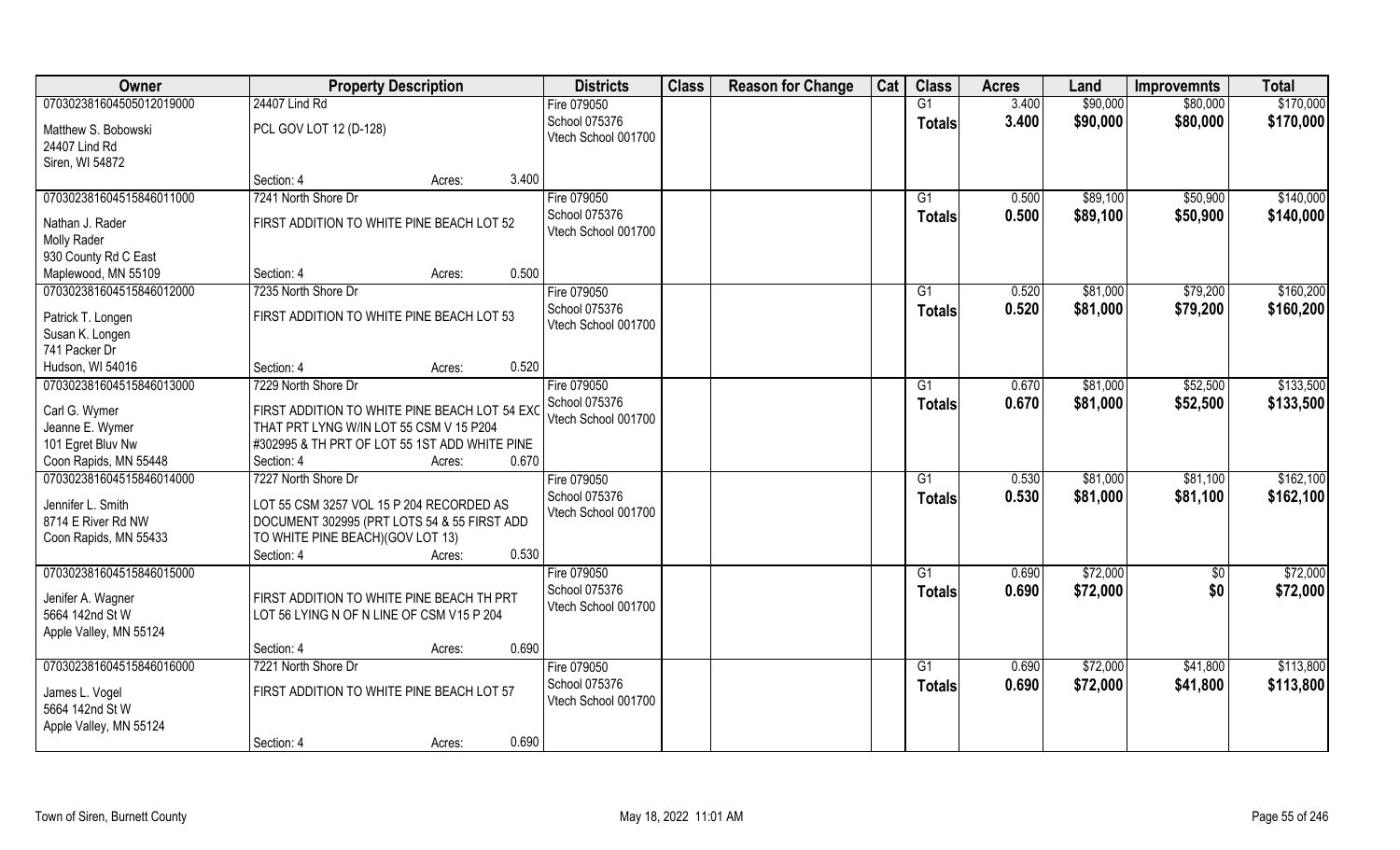| Owner                                                                                                  | <b>Property Description</b>                                                   |        |       | <b>Districts</b>                                    | <b>Class</b> | <b>Reason for Change</b> | Cat | <b>Class</b>        | <b>Acres</b>   | Land                 | <b>Improvemnts</b>   | <b>Total</b>         |
|--------------------------------------------------------------------------------------------------------|-------------------------------------------------------------------------------|--------|-------|-----------------------------------------------------|--------------|--------------------------|-----|---------------------|----------------|----------------------|----------------------|----------------------|
| 070302381604515846017000                                                                               | 7215 North Shore Dr                                                           |        |       | Fire 079050                                         |              |                          |     | G1                  | 0.500          | \$72,000             | \$33,600             | \$105,600            |
| Gregory G. Mueller<br>Marjorie Mueller<br>1093 Bradley St                                              | FIRST ADDITION TO WHITE PINE BEACH LOT 58                                     |        |       | School 075376<br>Vtech School 001700                |              |                          |     | <b>Totals</b>       | 0.500          | \$72,000             | \$33,600             | \$105,600            |
| St Paul, MN 55130                                                                                      | Section: 4                                                                    | Acres: | 0.500 |                                                     |              |                          |     |                     |                |                      |                      |                      |
| 070302381604515846018000<br>Gary Marschall<br><b>Barbara Marschall</b>                                 | 7209 North Shore Dr<br>FIRST ADDITION TO WHITE PINE BEACH LOT 59              |        |       | Fire 079050<br>School 075376<br>Vtech School 001700 |              |                          |     | G1<br><b>Totals</b> | 0.670<br>0.670 | \$72,000<br>\$72,000 | \$27,400<br>\$27,400 | \$99,400<br>\$99,400 |
| 20344 Kensington Way<br>Lakeville, MN 55044-5949                                                       | Section: 4                                                                    | Acres: | 0.670 |                                                     |              |                          |     |                     |                |                      |                      |                      |
| 070302381604515846019000                                                                               | 7201 North Shore Dr                                                           |        |       | Fire 079050<br>School 075376                        |              |                          |     | G1                  | 0.610          | \$72,000             | \$19,900             | \$91,900             |
| Bradford L. Tkachuck<br>21440 Fondant Ave N<br>Forest Lake, MN 55025                                   | FIRST ADDITION TO WHITE PINE BEACH LOT 60                                     |        |       | Vtech School 001700                                 |              |                          |     | <b>Totals</b>       | 0.610          | \$72,000             | \$19,900             | \$91,900             |
|                                                                                                        | Section: 4                                                                    | Acres: | 0.610 |                                                     |              |                          |     |                     |                |                      |                      |                      |
| 070302381604515846020000                                                                               | 7199 North Shore Dr                                                           |        |       | Fire 079050                                         |              |                          |     | G1                  | 0.590          | \$63,000             | \$22,700             | \$85,700             |
| Kenneth J. Germain<br>Teresa L. Germain<br>1604 50th St                                                | FIRST ADDITION TO WHITE PINE BEACH LOT 61                                     |        |       | School 075376<br>Vtech School 001700                |              |                          |     | <b>Totals</b>       | 0.590          | \$63,000             | \$22,700             | \$85,700             |
| Somerset, WI 54025                                                                                     | Section: 4                                                                    | Acres: | 0.590 |                                                     |              |                          |     |                     |                |                      |                      |                      |
| 070302381604515846021000<br>Mark L. Zimmer<br>Kimberly K. Zimmer<br>7183 N Shore Dr<br>Siren, WI 54872 | FIRST ADDITION TO WHITE PINE BEACH LOT 62<br>(SUB/EASMT#378477)<br>Section: 4 | Acres: | 0.590 | Fire 079050<br>School 075376<br>Vtech School 001700 |              |                          |     | G1<br><b>Totals</b> | 0.590<br>0.590 | \$39,600<br>\$39,600 | \$0<br>\$0           | \$39,600<br>\$39,600 |
| 070302381604515846022000                                                                               | 7183 North Shore Dr                                                           |        |       | Fire 079050                                         |              |                          |     | G1                  | 0.590          | \$63,000             | \$97,800             | \$160,800            |
| Mark L. Zimmer<br>Kimberly K. Zimmer<br>7183 N Shore Dr                                                | FIRST ADDITION TO WHITE PINE BEACH LOT 63<br>(SUB/EASMT, W/EASMT #378477)     |        |       | School 075376<br>Vtech School 001700                |              |                          |     | <b>Totals</b>       | 0.590          | \$63,000             | \$97,800             | \$160,800            |
| Siren, WI 54872                                                                                        | Section: 4                                                                    | Acres: | 0.590 |                                                     |              |                          |     |                     |                |                      |                      |                      |
| 070302381604515846023000                                                                               | 7175 North Shore Dr                                                           |        |       | Fire 079050                                         |              |                          |     | $\overline{G1}$     | 0.580          | \$63,000             | \$138,800            | \$201,800            |
| Frank Rufus Serna<br>Amy Ly Serna<br>11871 Jamestown St NE                                             | FIRST ADDITION TO WHITE PINE BEACH LOT 64<br>(W/EASMT #378477)                |        |       | School 075376<br>Vtech School 001700                |              |                          |     | <b>Totals</b>       | 0.580          | \$63,000             | \$138,800            | \$201,800            |
| <b>Blaine, MN 55449</b>                                                                                | Section: 4                                                                    | Acres: | 0.580 |                                                     |              |                          |     |                     |                |                      |                      |                      |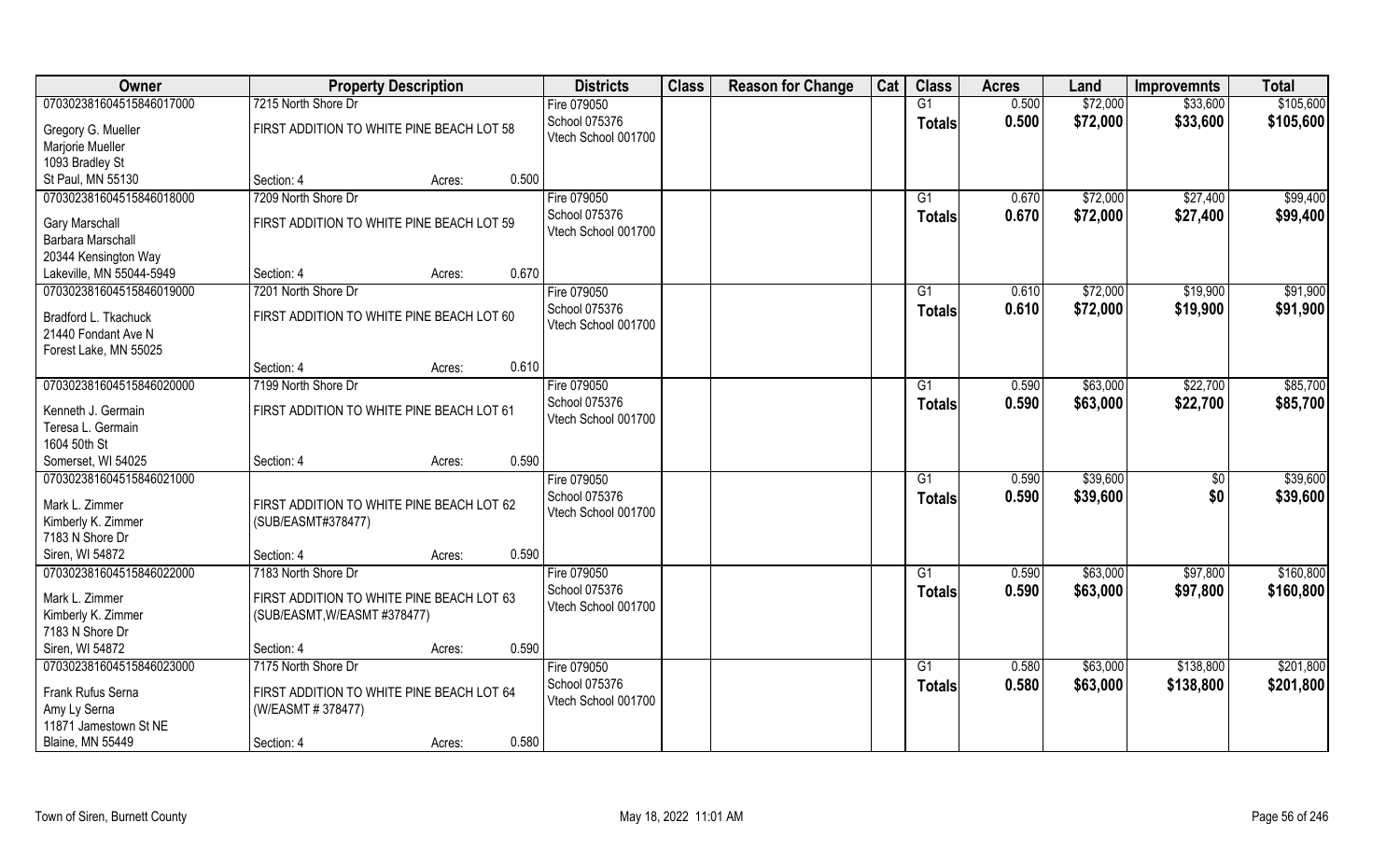| Owner                                                                                        | <b>Property Description</b>                                  |        |        | <b>Districts</b>                                                           | <b>Class</b>    | <b>Reason for Change</b> | Cat                       | <b>Class</b>                          | <b>Acres</b>              | Land                             | <b>Improvemnts</b>        | <b>Total</b>                     |
|----------------------------------------------------------------------------------------------|--------------------------------------------------------------|--------|--------|----------------------------------------------------------------------------|-----------------|--------------------------|---------------------------|---------------------------------------|---------------------------|----------------------------------|---------------------------|----------------------------------|
| 070302381604515846024000<br>Suzanne L. Wynveen<br>784 200th St<br>Baldwin, WI 54002          | FIRST ADDITION TO WHITE PINE BEACH LOT 65                    |        |        | Fire 079050<br>School 075376<br>Vtech School 001700                        |                 |                          |                           | G1<br><b>Totals</b>                   | 0.500<br>0.500            | \$16,900<br>\$16,900             | $\overline{50}$<br>\$0    | \$16,900<br>\$16,900             |
|                                                                                              | Section: 4                                                   | Acres: | 0.500  |                                                                            |                 |                          |                           |                                       |                           |                                  |                           |                                  |
| 070302381604517000011000<br>Wisconsin Dot<br>1701 N 4th St<br>Superior, WI 54880             | PCLS SEC 4 FOR HWY                                           |        |        | Siren Sanitary 7030<br>Fire 079050<br>School 075376<br>Vtech School 001700 |                 |                          |                           | X2<br><b>Totals</b>                   | 0.000<br>0.000            | $\sqrt[6]{}$<br>\$0              | $\overline{50}$<br>\$0    | $\overline{\$0}$<br>\$0          |
|                                                                                              | Section: 4                                                   | Acres: | 0.000  |                                                                            |                 |                          |                           |                                       |                           |                                  |                           |                                  |
| 070302381605401000011000<br>Frank Rufus Serna<br>Amy Ly Serna<br>11871 Jamestown St NE       | PCL LYG BTW LOT A & LOT 65 OF 2ND ADD TO<br>WHITE PINE BEACH |        |        | Fire 079050<br>School 075376<br>Vtech School 001700                        |                 |                          |                           | G6<br><b>Totals</b>                   | 0.240<br>0.240            | \$400<br>\$400                   | $\sqrt[6]{30}$<br>\$0     | \$400<br>\$400                   |
| <b>Blaine, MN 55449</b>                                                                      | Section: 5                                                   | Acres: | 0.240  |                                                                            |                 |                          |                           |                                       |                           |                                  |                           |                                  |
| 070302381605401000012000<br>Frank Rufus Serna<br>Amy Ly Serna<br>11871 Jamestown St NE       | PCL NE SE (A & B) EX CSM V 4 P 72                            |        |        | Fire 079050<br>School 075376<br>Vtech School 001700                        | G6              | Sold by County           |                           | G6<br><b>Totals</b>                   | 8.660<br>8.660            | \$17,300<br>\$17,300             | $\sqrt[6]{3}$<br>\$0      | \$17,300<br>\$17,300             |
| <b>Blaine, MN 55449</b>                                                                      | Section: 5                                                   | Acres: | 8.660  |                                                                            |                 |                          |                           |                                       |                           |                                  |                           |                                  |
| 070302381605401000013000<br>Mark L. Zimmer<br>Kimberly K. Zimmer<br>7183 N Shore Dr          | SEC 5 LOT 1 CSM#837 V 4 P 72 (IN NE SE)#193781               |        |        | Fire 079050<br>School 075376<br>Vtech School 001700                        |                 |                          |                           | $\overline{G6}$<br><b>Totals</b>      | 1.000<br>1.000            | \$2,000<br>\$2,000               | $\sqrt[6]{30}$<br>\$0     | \$2,000<br>\$2,000               |
| Siren, WI 54872                                                                              | Section: 5                                                   | Acres: | 1.000  |                                                                            |                 |                          |                           |                                       |                           |                                  |                           |                                  |
| 070302381605401000014000<br>Douglas S. Tkachuck<br>17122 68th Ave N<br>Maple Grove, MN 55311 | 7200 North Shore Dr<br>SEC 5 PCLS NE SE (C, D & E)           |        |        | Fire 079050<br>School 075376<br>Vtech School 001700                        |                 |                          |                           | G1<br>G <sub>6</sub><br><b>Totals</b> | 2.000<br>12.570<br>14.570 | \$15,000<br>\$25,100<br>\$40,100 | \$5,500<br>\$0<br>\$5,500 | \$20,500<br>\$25,100<br>\$45,600 |
|                                                                                              | Section: 5                                                   | Acres: | 14.570 |                                                                            |                 |                          |                           |                                       |                           |                                  |                           |                                  |
| 070302381605401000015000<br>Eric A. Olson<br>7227 Northshore Dr<br>Siren, WI 54872           | SEC 5 PCL NE SE (F)<br>Section: 5                            | Acres: | 6.200  | Fire 079050<br>School 075376<br>Vtech School 001700                        | $\overline{G6}$ | Sold by the County       | $\boldsymbol{\varLambda}$ | G6<br><b>Totals</b>                   | 6.200<br>6.200            | \$12,400<br>\$12,400             | $\sqrt{$0}$<br>\$0        | \$12,400<br>\$12,400             |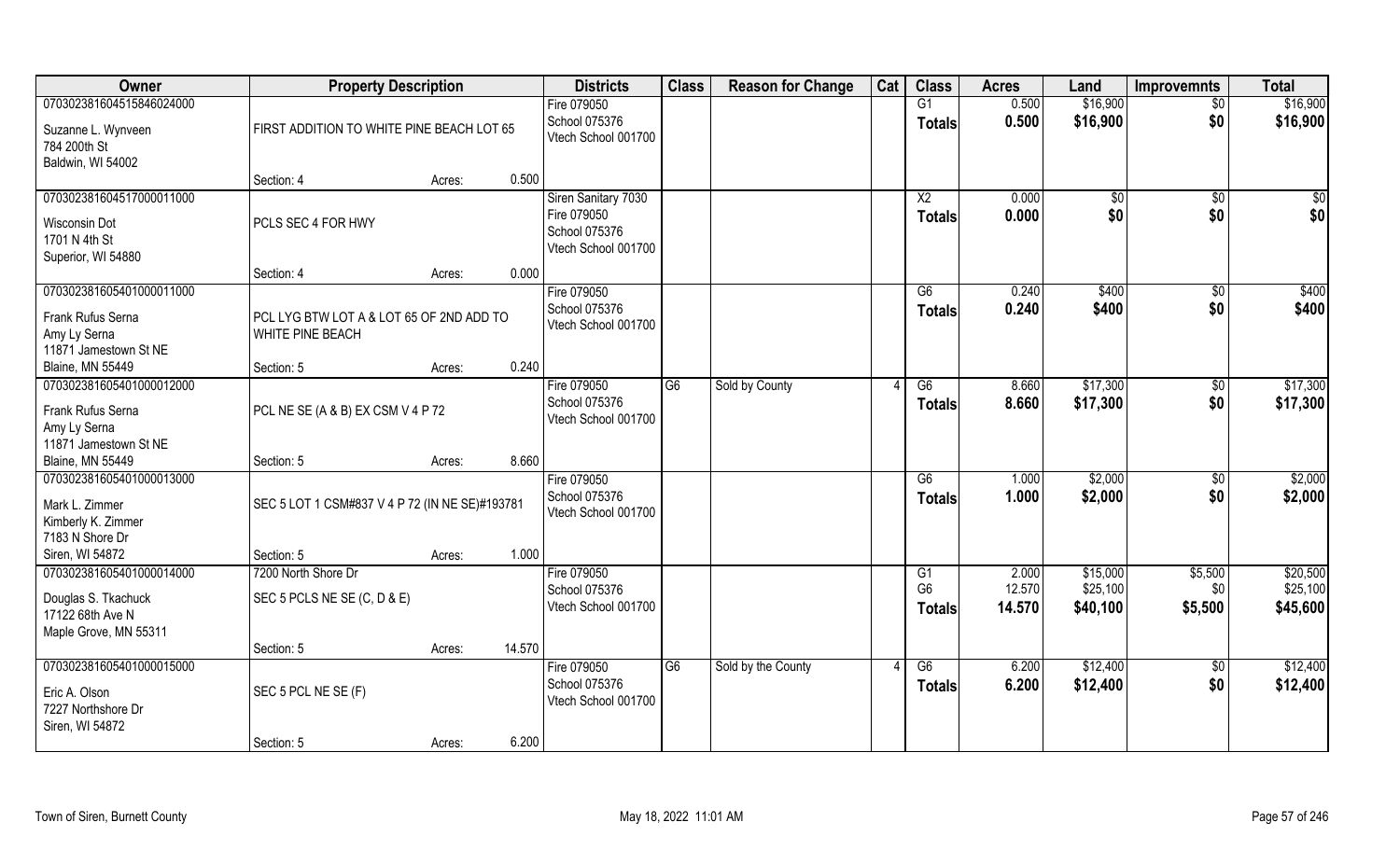| Owner                                                                                   | <b>Property Description</b>                                           |        |       | <b>Districts</b>                                                           | <b>Class</b> | <b>Reason for Change</b> | Cat | <b>Class</b>        | <b>Acres</b>   | Land                 | <b>Improvemnts</b>     | <b>Total</b>           |
|-----------------------------------------------------------------------------------------|-----------------------------------------------------------------------|--------|-------|----------------------------------------------------------------------------|--------------|--------------------------|-----|---------------------|----------------|----------------------|------------------------|------------------------|
| 070302381605401000016000                                                                | 7272 North Shore Dr                                                   |        |       | Fire 079050                                                                |              |                          |     | G1                  | 4.100          | \$21,300             | \$51,700               | \$73,000               |
| Robert Chenal<br>7272 N Shore Dr                                                        | SEC 5 PCL NE SE (G)                                                   |        |       | School 075376<br>Vtech School 001700                                       |              |                          |     | <b>Totals</b>       | 4.100          | \$21,300             | \$51,700               | \$73,000               |
| Siren, WI 54872                                                                         |                                                                       |        |       |                                                                            |              |                          |     |                     |                |                      |                        |                        |
|                                                                                         | Section: 5                                                            | Acres: | 4.100 |                                                                            |              |                          |     |                     |                |                      |                        |                        |
| 070302381605401000032000<br>Lance Ramsdell<br>22405 Morse Rd<br>Frederic, WI 54837      | LOT 4 CSM V8 P224 EX HWY & EX CSM V18 P31 (LYG<br>W OF TN RD)         |        |       | Siren Sanitary 7030<br>Fire 079050<br>School 075376<br>Vtech School 001700 |              |                          |     | G1<br><b>Totals</b> | 0.820<br>0.820 | \$1,100<br>\$1,100   | $\sqrt{$0}$<br>\$0     | \$1,100<br>\$1,100     |
|                                                                                         | Section: 5                                                            | Acres: | 0.820 |                                                                            |              |                          |     |                     |                |                      |                        |                        |
| 070302381605402000011000                                                                | 7512 Woodland Est                                                     |        |       | Siren Sanitary 7030                                                        |              |                          |     | G1                  | 0.480          | \$4,600              | \$80,300               | \$84,900               |
| Daniel Cady<br>7512 Woodland Estates Dr<br>Siren, WI 54872                              | LOT 1 CSM V 3 P 70 (PCL IN NW SE)                                     |        |       | Fire 079050<br>School 075376<br>Vtech School 001700                        |              |                          |     | <b>Totals</b>       | 0.480          | \$4,600              | \$80,300               | \$84,900               |
|                                                                                         | Section: 5                                                            | Acres: | 0.480 |                                                                            |              |                          |     |                     |                |                      |                        |                        |
| 070302381605402000012000                                                                | 7506 Woodland Est                                                     |        |       | Siren Sanitary 7030                                                        |              |                          |     | G1                  | 0.490          | \$4,600              | \$77,700               | \$82,300               |
| Ernie Eugene Swanson Jr<br>Mi Swanson<br>7506 Woodland Estates Dr                       | LOT 2 CSM#639 V3 P70 & OL1 CSM#1562 V8 P96 (NW<br>SE)#184820, #223071 |        |       | Fire 079050<br>School 075376<br>Vtech School 001700                        |              |                          |     | <b>Totals</b>       | 0.490          | \$4,600              | \$77,700               | \$82,300               |
| Siren, WI 54872                                                                         | Section: 5                                                            | Acres: | 0.490 |                                                                            |              |                          |     |                     |                |                      |                        |                        |
| 070302381605402000013000<br>Allen Parson<br>7502 Woodland Estates Dr<br>Siren, WI 54872 | 7502 Woodland Est<br>LOT 3 CSM V 3 P 70 (LOCATED IN NW SE)            |        |       | Siren Sanitary 7030<br>Fire 079050<br>School 075376<br>Vtech School 001700 |              |                          |     | G1<br><b>Totals</b> | 1.000<br>1.000 | \$11,000<br>\$11,000 | \$126,000<br>\$126,000 | \$137,000<br>\$137,000 |
|                                                                                         | Section: 5                                                            | Acres: | 1.000 |                                                                            |              |                          |     |                     |                |                      |                        |                        |
| 070302381605402000014000                                                                |                                                                       |        |       | Fire 079050                                                                |              |                          |     | G1                  | 0.000          | \$100                | \$0                    | \$100                  |
| <b>Bernice Otto</b><br>7502 Woodland Estates Dr<br>Siren, WI 54872                      | THAT PRT TWN RD ON CSM V 3 P 70 DESC 360/19                           |        |       | School 075376<br>Vtech School 001700                                       |              |                          |     | <b>Totals</b>       | 0.000          | \$100                | \$0                    | \$100                  |
|                                                                                         | Section: 5                                                            | Acres: | 0.000 |                                                                            |              |                          |     |                     |                |                      |                        |                        |
| 070302381605402000015000<br>Town of Siren<br>PO Box 4<br>Siren, WI 54872                | PCL NW SE EX PCL IN V 360 PGS 18 & 19 EX HWY                          |        |       | Fire 079050<br>School 075376<br>Vtech School 001700                        |              |                          |     | X4<br><b>Totals</b> | 1.500<br>1.500 | $\sqrt{6}$<br>\$0    | $\overline{50}$<br>\$0 | $\frac{1}{2}$<br>\$0   |
|                                                                                         | Section: 5                                                            | Acres: | 1.500 |                                                                            |              |                          |     |                     |                |                      |                        |                        |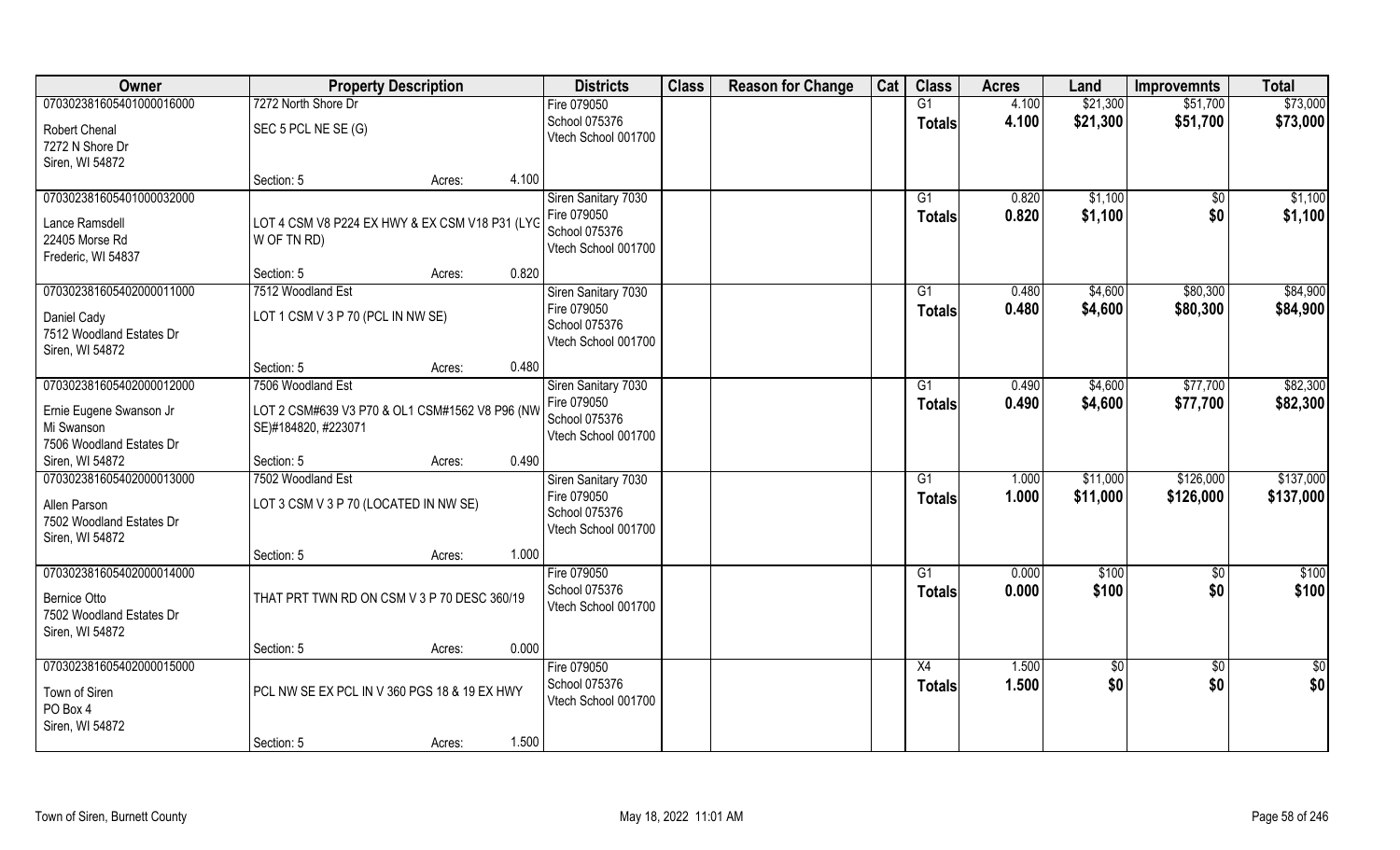| Owner                            |                                               | <b>Property Description</b> |       | <b>Districts</b>             | <b>Class</b> | <b>Reason for Change</b> | Cat | <b>Class</b>  | <b>Acres</b> | Land     | <b>Improvemnts</b> | <b>Total</b> |
|----------------------------------|-----------------------------------------------|-----------------------------|-------|------------------------------|--------------|--------------------------|-----|---------------|--------------|----------|--------------------|--------------|
| 070302381605402000016000         | 7498 Woodland Est                             |                             |       | Siren Sanitary 7030          |              |                          |     | G1            | 0.460        | \$4,400  | \$88,300           | \$92,700     |
| Charles R. Langdon               | LOT 4 CSM V 3 P 71 (LOCATED IN NW SE)         |                             |       | Fire 079050<br>School 075376 |              |                          |     | <b>Totals</b> | 0.460        | \$4,400  | \$88,300           | \$92,700     |
| Mildred Langdon                  |                                               |                             |       | Vtech School 001700          |              |                          |     |               |              |          |                    |              |
| 7498 Woodland Estates Dr         |                                               |                             |       |                              |              |                          |     |               |              |          |                    |              |
| Siren, WI 54872                  | Section: 5                                    | Acres:                      | 0.460 |                              |              |                          |     |               |              |          |                    |              |
| 070302381605402000017000         | 7492 Woodland Est                             |                             |       | Siren Sanitary 7030          |              |                          |     | G1            | 0.460        | \$4,400  | \$102,100          | \$106,500    |
| Craig Livingston                 | LOT 3 CSM V 3 P 71 (LOCATED IN NW SE)         |                             |       | Fire 079050                  |              |                          |     | Totals        | 0.460        | \$4,400  | \$102,100          | \$106,500    |
| Nora Livingston                  |                                               |                             |       | School 075376                |              |                          |     |               |              |          |                    |              |
| 7492 Woodland Estates Dr         |                                               |                             |       | Vtech School 001700          |              |                          |     |               |              |          |                    |              |
| Siren, WI 54872                  | Section: 5                                    | Acres:                      | 0.460 |                              |              |                          |     |               |              |          |                    |              |
| 070302381605402000018000         | 7486 Woodland Est                             |                             |       | Siren Sanitary 7030          |              |                          |     | G1            | 1.450        | \$12,800 | \$76,900           | \$89,700     |
| Brent C. Dugger                  | LOT 2 CSM#640 V3 P71 (NW SE)#184821           |                             |       | Fire 079050                  |              |                          |     | <b>Totals</b> | 1.450        | \$12,800 | \$76,900           | \$89,700     |
| Kristina L. Dugger               |                                               |                             |       | School 075376                |              |                          |     |               |              |          |                    |              |
| 4872 Woodland Estates Dr         |                                               |                             |       | Vtech School 001700          |              |                          |     |               |              |          |                    |              |
| Siren, WI 54872                  | Section: 5                                    | Acres:                      | 1.450 |                              |              |                          |     |               |              |          |                    |              |
| 070302381605402000019000         | 7493 Woodland Est                             |                             |       | Siren Sanitary 7030          |              |                          |     | G1            | 1.010        | \$11,000 | \$114,700          | \$125,700    |
|                                  |                                               |                             |       | Fire 079050                  |              |                          |     | <b>Totals</b> | 1.010        | \$11,000 | \$114,700          | \$125,700    |
| Jessica Mosher                   | LOT 1 CSM#640 V 3 P 71 (NW SE)#184821         |                             |       | School 075376                |              |                          |     |               |              |          |                    |              |
| 7493 Woodland Estate Dr          |                                               |                             |       | Vtech School 001700          |              |                          |     |               |              |          |                    |              |
| Siren, WI 54872                  |                                               |                             |       |                              |              |                          |     |               |              |          |                    |              |
|                                  | Section: 5                                    | Acres:                      | 1.010 |                              |              |                          |     |               |              |          |                    |              |
| 070302381605402000020000         | 7507 Woodland Est                             |                             |       | Siren Sanitary 7030          |              |                          |     | G1            | 0.550        | \$6,100  | \$134,400          | \$140,500    |
| Bonnie J. Wilson                 | LOT 4 CSM#641 V 3 P 72 (PCL IN NW SE)#184822  |                             |       | Fire 079050<br>School 075376 |              |                          |     | <b>Totals</b> | 0.550        | \$6,100  | \$134,400          | \$140,500    |
| 7507 Woodland Estates Dr         |                                               |                             |       | Vtech School 001700          |              |                          |     |               |              |          |                    |              |
| Siren, WI 54872                  |                                               |                             |       |                              |              |                          |     |               |              |          |                    |              |
|                                  | Section: 5                                    | Acres:                      | 0.550 |                              |              |                          |     |               |              |          |                    |              |
| 070302381605402000021000         | 7507 Woodland Estate                          |                             |       | Siren Sanitary 7030          |              |                          |     | G2            | 0.550        | \$6,600  | \$60,400           | \$67,000     |
| Erickson Family Investments, LLC | LOT 3 CSM V 3 P 72 (PCL IN NW SE) (DESC ERROR |                             |       | Fire 079050                  |              |                          |     | <b>Totals</b> | 0.550        | \$6,600  | \$60,400           | \$67,000     |
| PO Box 614                       | ON DEED)                                      |                             |       | School 075376                |              |                          |     |               |              |          |                    |              |
| Webster, WI 54893                |                                               |                             |       | Vtech School 001700          |              |                          |     |               |              |          |                    |              |
|                                  | Section: 5                                    | Acres:                      | 0.550 |                              |              |                          |     |               |              |          |                    |              |
| 070302381605402000022000         | 7515 Woodland Est                             |                             |       | Siren Sanitary 7030          |              |                          |     | G1            | 0.550        | \$6,100  | \$97,100           | \$103,200    |
| Jeanine Moody                    | LOT 2 CSM V 3 P 72 (LOCATED IN NW SE)         |                             |       | Fire 079050                  |              |                          |     | <b>Totals</b> | 0.550        | \$6,100  | \$97,100           | \$103,200    |
| 7515 Woodland Estates Dr         |                                               |                             |       | School 075376                |              |                          |     |               |              |          |                    |              |
| Siren, WI 54872                  |                                               |                             |       | Vtech School 001700          |              |                          |     |               |              |          |                    |              |
|                                  | Section: 5                                    | Acres:                      | 0.550 |                              |              |                          |     |               |              |          |                    |              |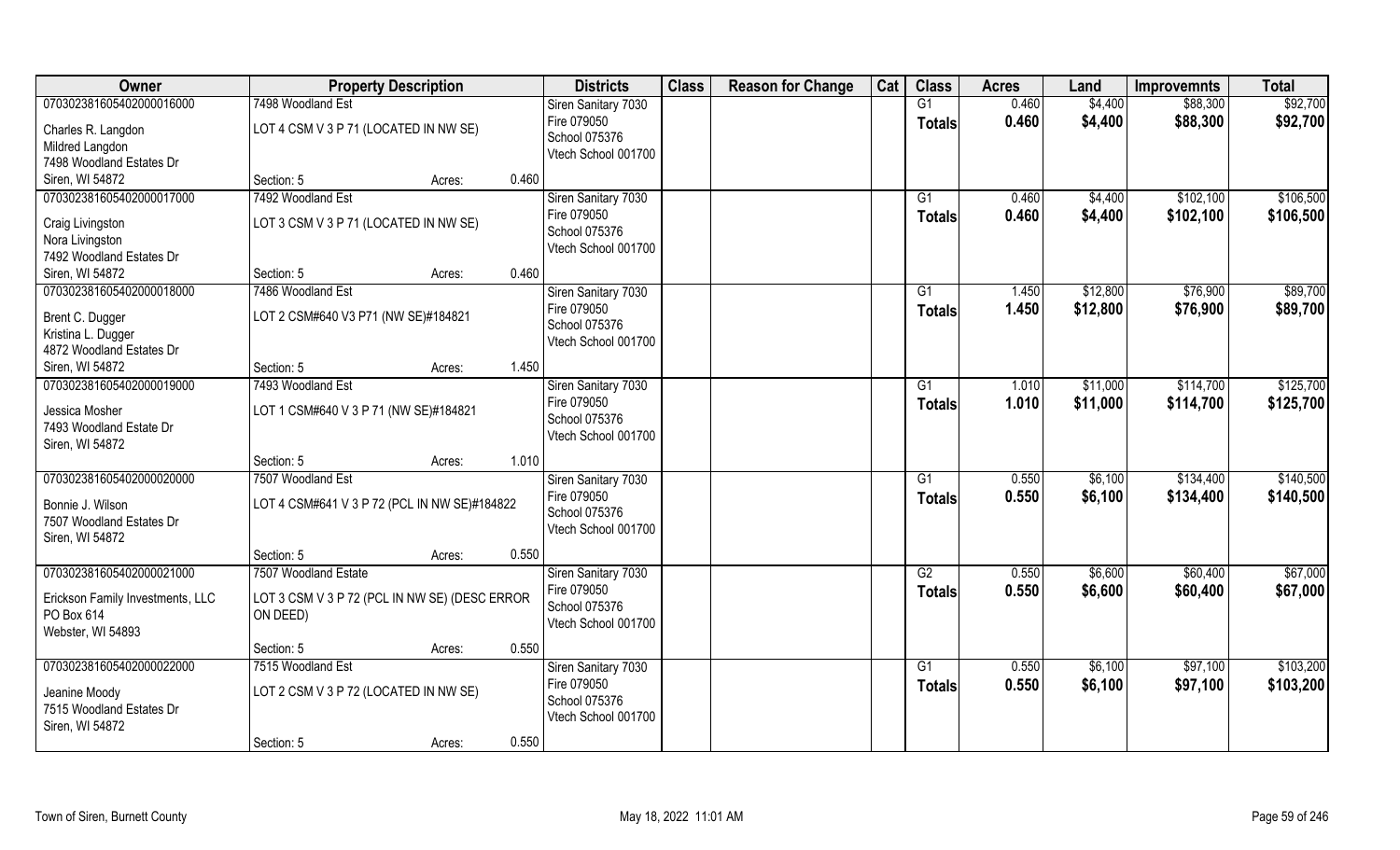| Owner                                                                                                     | <b>Property Description</b>                                                                              |                 | <b>Districts</b>                                                           | <b>Class</b> | <b>Reason for Change</b> | Cat | <b>Class</b>                     | <b>Acres</b>   | Land                   | <b>Improvemnts</b>     | <b>Total</b>           |
|-----------------------------------------------------------------------------------------------------------|----------------------------------------------------------------------------------------------------------|-----------------|----------------------------------------------------------------------------|--------------|--------------------------|-----|----------------------------------|----------------|------------------------|------------------------|------------------------|
| 070302381605402000024100<br>Madsen Pest Management, LLC<br>24550 State Road 35 70<br>Siren, WI 54872-8430 | Frontage Rd<br>LOT 4 CSM V23 P70 (#397298) (NW SE)                                                       |                 | Siren Sanitary 7030<br>Fire 079050<br>School 075376<br>Vtech School 001700 |              |                          |     | G2<br><b>Totals</b>              | 0.680<br>0.680 | \$21,400<br>\$21,400   | \$73,200<br>\$73,200   | \$94,600<br>\$94,600   |
|                                                                                                           | Section: 5                                                                                               | 0.680<br>Acres: |                                                                            |              |                          |     |                                  |                |                        |                        |                        |
| 070302381605402000024200<br>Erickson Family Investments, LLC<br>PO Box 614<br>Webster, WI 54893           | 24556 State Rd 35/70<br>LOT 5 CSM V23 P70 (#397298) (NW SE)                                              |                 | Siren Sanitary 7030<br>Fire 079050<br>School 075376<br>Vtech School 001700 |              |                          |     | G2<br><b>Totals</b>              | 0.670<br>0.670 | \$29,200<br>\$29,200   | \$141,000<br>\$141,000 | \$170,200<br>\$170,200 |
|                                                                                                           | Section: 5                                                                                               | 0.670<br>Acres: |                                                                            |              |                          |     |                                  |                |                        |                        |                        |
| 070302381605402000024300<br>Ronald K. Stockman<br>Nila M. Stockman<br>PO Box 56                           | 24560 State Rd 35/70<br>LOT 6 CSM V23 P70 (#397298) (FMLY PRT CSM V3<br>P27 & NW SE)                     |                 | Siren Sanitary 7030<br>Fire 079050<br>School 075376<br>Vtech School 001700 |              |                          |     | G2<br><b>Totals</b>              | 0.820<br>0.820 | \$42,000<br>\$42,000   | \$142,300<br>\$142,300 | \$184,300<br>\$184,300 |
| Siren, WI 54872                                                                                           | Section: 5                                                                                               | 0.820<br>Acres: |                                                                            |              |                          |     |                                  |                |                        |                        |                        |
| 070302381605402000025000<br>Aziz Habibovich<br>4214 Louisiana Ave N<br>Crystal, MN 55428                  | PCL NW SE (ESMT #427738)                                                                                 |                 | Siren Sanitary 7030<br>Fire 079050<br>School 075376<br>Vtech School 001700 |              |                          |     | G2<br><b>Totals</b>              | 3.750<br>3.750 | \$10,000<br>\$10,000   | \$0<br>\$0             | \$10,000<br>\$10,000   |
|                                                                                                           | Section: 5                                                                                               | 3.750<br>Acres: |                                                                            |              |                          |     |                                  |                |                        |                        |                        |
| 070302381605402000026000<br>Love of Life LLC<br>PO Box 222<br>Webster, WI 54893                           | 24540 State Rd 35/70 Unit A<br>LOT 2 CSM V 17 P 40 EX HWY (NW SE) (SUBJ/ESMT #<br>387020)                |                 | Siren Sanitary 7030<br>Fire 079050<br>School 075376<br>Vtech School 001700 |              |                          |     | $\overline{G2}$<br><b>Totals</b> | 4.970<br>4.970 | \$101,800<br>\$101,800 | \$179,600<br>\$179,600 | \$281,400<br>\$281,400 |
|                                                                                                           | Section: 5                                                                                               | 4.970<br>Acres: |                                                                            |              |                          |     |                                  |                |                        |                        |                        |
| 070302381605402000027000<br>David T. Kelby<br>Sarah A. Kelby<br>4878 Bertram Rd                           | State Rd 35/70<br>LOT 3 CSM V 17 P 40 (NW SE)                                                            |                 | Siren Sanitary 7030<br>Fire 079050<br>School 075376<br>Vtech School 001700 |              |                          |     | G2<br><b>Totals</b>              | 0.790<br>0.790 | \$42,700<br>\$42,700   | \$64,000<br>\$64,000   | \$106,700<br>\$106,700 |
| Webster, WI 54893                                                                                         | Section: 5                                                                                               | 0.790<br>Acres: |                                                                            |              |                          |     |                                  |                |                        |                        |                        |
| 070302381605402000028000<br>Rural American Christian Ministry<br>PO Box 1<br>Pine City, MN 55063          | 24534 State Rd 35/70<br>LOT 1 CSM V 17 P 40 EX HWY DESC 609/734 (IN GOV<br>LOT 15 & NW SE)<br>Section: 5 | 0.810<br>Acres: | Siren Sanitary 7030<br>Fire 079050<br>School 075376<br>Vtech School 001700 |              |                          |     | X4<br><b>Totals</b>              | 0.810<br>0.810 | \$0<br>\$0             | $\sqrt[6]{}$<br>\$0    | $\frac{1}{2}$<br>\$0   |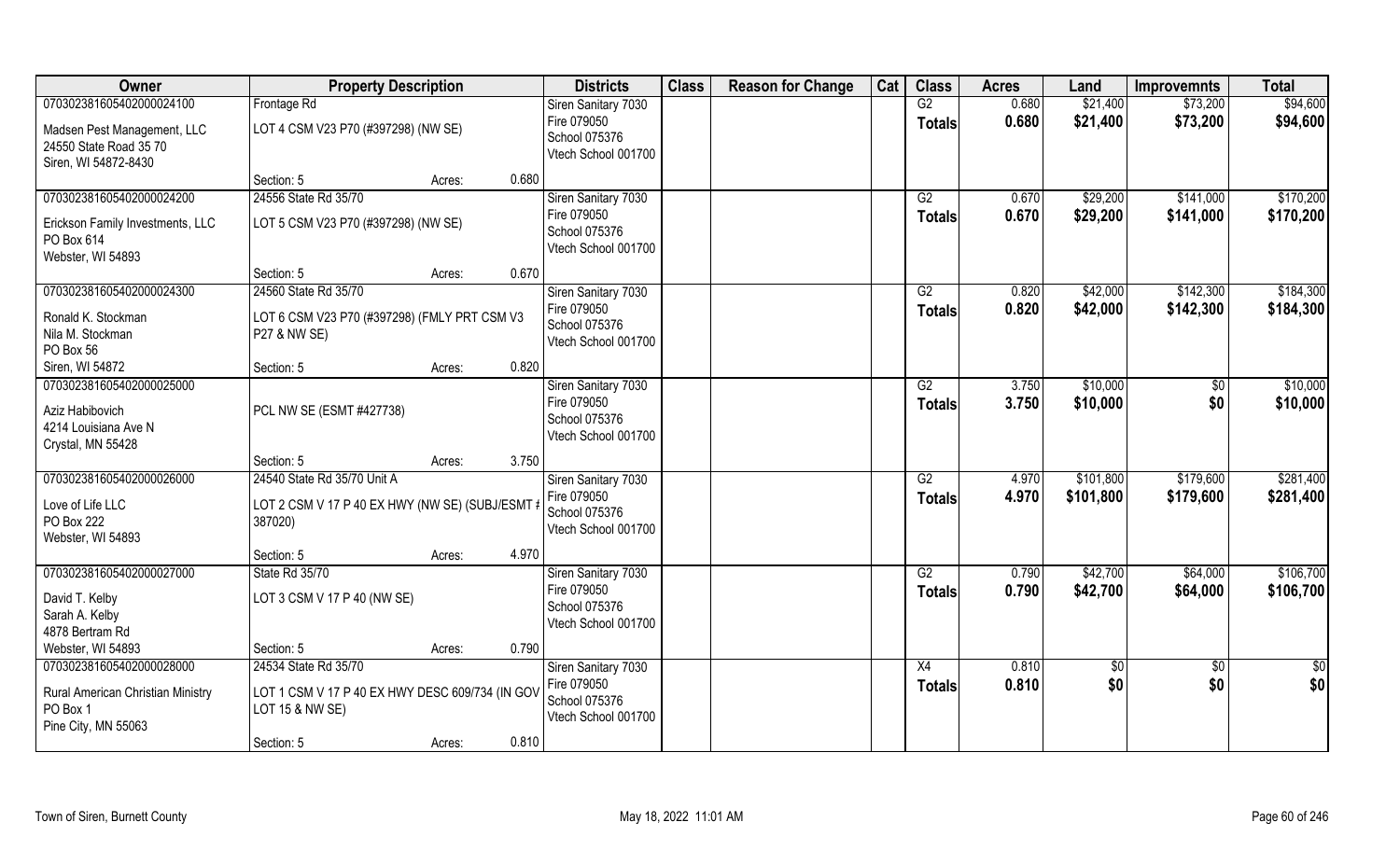| Owner                                                                                                       | <b>Property Description</b>                                                                                                                       | <b>Districts</b>                                                           | <b>Class</b> | <b>Reason for Change</b> | Cat | <b>Class</b>                     | <b>Acres</b>   | Land                   | <b>Improvemnts</b>         | <b>Total</b>               |
|-------------------------------------------------------------------------------------------------------------|---------------------------------------------------------------------------------------------------------------------------------------------------|----------------------------------------------------------------------------|--------------|--------------------------|-----|----------------------------------|----------------|------------------------|----------------------------|----------------------------|
| 070302381605402000029000<br>Siren Antiques Collectibles & Gifts LLC<br>22405 Morse Rd<br>Frederic, WI 54837 | 24530 State Rd 35/70<br>LOT 2 CSM V 8 P 224 EX HWY DESC 629/707 (GOV<br>LOT 15 & NW SE)                                                           | Siren Sanitary 7030<br>Fire 079050<br>School 075376<br>Vtech School 001700 |              |                          |     | G2<br><b>Totals</b>              | 0.980<br>0.980 | \$44,100<br>\$44,100   | \$74,300<br>\$74,300       | \$118,400<br>\$118,400     |
|                                                                                                             | 0.980<br>Section: 5<br>Acres:                                                                                                                     |                                                                            |              |                          |     |                                  |                |                        |                            |                            |
| 070302381605402000030000<br>Richard P. Tims<br>Nicole M. Tims<br>W8119 Sand Rd                              | 24524 State Rd 35/70<br>LOT 1 CSM V18 P31 (#338388) (FMLY PRT CSM V8<br><b>P224 NW SE)</b>                                                        | Siren Sanitary 7030<br>Fire 079050<br>School 075376<br>Vtech School 001700 |              |                          |     | G2<br><b>Totals</b>              | 0.730<br>0.730 | \$39,400<br>\$39,400   | \$39,100<br>\$39,100       | \$78,500<br>\$78,500       |
| Shell Lake, WI 54871                                                                                        | 0.730<br>Section: 5<br>Acres:                                                                                                                     |                                                                            |              |                          |     |                                  |                |                        |                            |                            |
| 070302381605402000033101<br>Lance Ramsdell<br>22405 Morse Rd<br>Frederic, WI 54837                          | 24512 State Rd 35/70<br>LOT 1 CSM #4481 V24 P260 #421520 (NW SE & GL16)                                                                           | Siren Sanitary 7030<br>Fire 079050<br>School 075376<br>Vtech School 001700 |              |                          |     | G2<br><b>Totals</b>              | 0.910<br>0.910 | \$32,800<br>\$32,800   | \$189,100<br>\$189,100     | \$221,900<br>\$221,900     |
|                                                                                                             | 0.910<br>Section: 5<br>Acres:                                                                                                                     |                                                                            |              |                          |     |                                  |                |                        |                            |                            |
| 070302381605402000033110<br>Lance Ramsdell<br>22405 Morse Rd<br>Frederic, WI 54837                          | LOT 2 CSM#4481 V24 P260 #421520 (NW SE & GL 16)                                                                                                   | Siren Sanitary 7030<br>Fire 079050<br>School 075376<br>Vtech School 001700 |              |                          |     | G2<br><b>Totals</b>              | 1.860<br>1.860 | \$43,600<br>\$43,600   | $\sqrt[6]{}$<br>\$0        | \$43,600<br>\$43,600       |
|                                                                                                             | 1.860<br>Section: 5<br>Acres:                                                                                                                     |                                                                            |              |                          |     |                                  |                |                        |                            |                            |
| 070302381605402000033200<br>Lance Ramsdell<br>22405 Morse Rd<br>Frederic, WI 54837                          | LOT 2 CSM V22 P7 (#384761) (NW SE & GOV LOT 16)                                                                                                   | Siren Sanitary 7030<br>Fire 079050<br>School 075376<br>Vtech School 001700 |              |                          |     | $\overline{G2}$<br><b>Totals</b> | 7.300<br>7.300 | \$18,300<br>\$18,300   | \$0<br>\$0                 | \$18,300<br>\$18,300       |
|                                                                                                             | 7.300<br>Section: 5<br>Acres:                                                                                                                     |                                                                            |              |                          |     |                                  |                |                        |                            |                            |
| 070302381605402000033900<br>Lance Ramsdell<br>22405 Morse Rd<br>Frederic, WI 54837                          | OUTLOT 1 CSM V22 P7 (#384761) (NW SE & GOV LOT<br>16)                                                                                             | Fire 079050<br>School 075376<br>Vtech School 001700                        |              |                          |     | G1<br><b>Totals</b>              | 0.900<br>0.900 | \$200<br>\$200         | \$0<br>\$0                 | \$200<br>\$200             |
|                                                                                                             | 0.900<br>Section: 5<br>Acres:                                                                                                                     |                                                                            |              |                          |     |                                  |                |                        |                            |                            |
| 070302381605505001012201<br>24663 Angeline Ave<br>Webster, WI 54893                                         | 7389 Airport Rd<br>St Croix Chippewa Indians of Wisconsin   LOT 12 CSM V25 P306 EX PCL DES #449365 (GL 1 &<br>8)<br>9.700<br>Section: 5<br>Acres: | Siren Sanitary 7030<br>Fire 079050<br>School 075376<br>Vtech School 001700 |              |                          |     | G2<br><b>Totals</b>              | 9.700<br>9.700 | \$220,700<br>\$220,700 | \$3,598,100<br>\$3,598,100 | \$3,818,800<br>\$3,818,800 |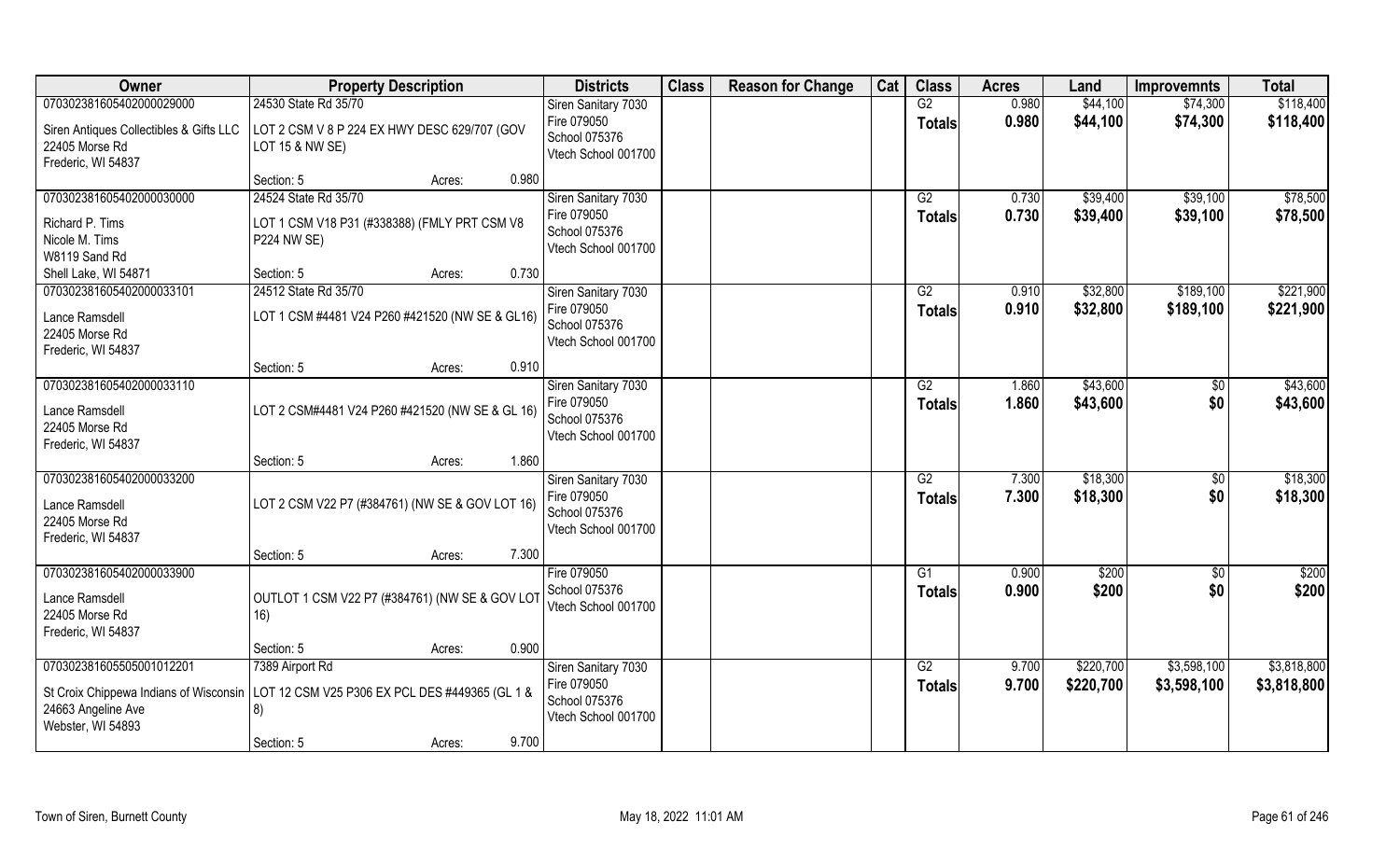| Owner                                                                                                     | <b>Property Description</b>                                                                                          | <b>Districts</b>                                                           | <b>Class</b> | <b>Reason for Change</b> | Cat | <b>Class</b>                     | <b>Acres</b>   | Land                 | <b>Improvemnts</b>     | <b>Total</b>           |
|-----------------------------------------------------------------------------------------------------------|----------------------------------------------------------------------------------------------------------------------|----------------------------------------------------------------------------|--------------|--------------------------|-----|----------------------------------|----------------|----------------------|------------------------|------------------------|
| 070302381605505001013000<br>Premium Prop Ltd Prntshp<br>PO Box 268<br>Ellsworth, WI 54011                 | 24748 State Rd 35/70<br>LOT 1 CSM V21 P170 (#379552) (FMLY PRT CSM V4<br>P276- GOV LOT 1)                            | Siren Sanitary 7030<br>Fire 079050<br>School 075376<br>Vtech School 001700 |              |                          |     | G2<br><b>Totals</b>              | 1.400<br>1.400 | \$59,000<br>\$59,000 | \$146,700<br>\$146,700 | \$205,700<br>\$205,700 |
|                                                                                                           | 1.400<br>Section: 5<br>Acres:                                                                                        |                                                                            |              |                          |     |                                  |                |                      |                        |                        |
| 070302381605505001015000<br>Judy Lee Cornelison<br>24761 Lind Rd<br>Siren, WI 54872                       | 24761 Lind Rd<br>LOT 3 CSM#946 V 4 P 276 (GOV LOT 1)#456343                                                          | Siren Sanitary 7030<br>Fire 079050<br>School 075376<br>Vtech School 001700 |              |                          |     | G1<br>Totals                     | 0.620<br>0.620 | \$6,100<br>\$6,100   | \$66,300<br>\$66,300   | \$72,400<br>\$72,400   |
|                                                                                                           | 0.620<br>Section: 5<br>Acres:                                                                                        |                                                                            |              |                          |     |                                  |                |                      |                        |                        |
| 070302381605505001016000<br>Premium Prop Ltd Prntshp<br>PO Box 268<br>Ellsworth, WI 54011                 | State Rd 35/70<br>LOT 2 CSM V21 P170(#379552) (FRMLY PRT CSM V4<br>P276- GOV LOT 1)                                  | Siren Sanitary 7030<br>Fire 079050<br>School 075376<br>Vtech School 001700 |              |                          |     | G2<br><b>Totals</b>              | 1.230<br>1.230 | \$53,100<br>\$53,100 | \$0<br>\$0             | \$53,100<br>\$53,100   |
|                                                                                                           | 1.230<br>Section: 5<br>Acres:                                                                                        |                                                                            |              |                          |     |                                  |                |                      |                        |                        |
| 070302381605505001017001<br>1701 N 4th St<br>Superior, WI 54880                                           | 24775 Erickson Dr<br>Wisconsin Department of Transportation   PCL GL 1 DESC #320861 EX PCL 6 TPP V6<br>P319(#423591) | Siren Sanitary 7030<br>Fire 079050<br>School 075376<br>Vtech School 001700 |              |                          |     | X <sub>2</sub><br><b>Totals</b>  | 1.700<br>1.700 | \$0<br>\$0           | $\sqrt{50}$<br>\$0     | \$0<br>\$0             |
|                                                                                                           | 1.700<br>Section: 5<br>Acres:                                                                                        |                                                                            |              |                          |     |                                  |                |                      |                        |                        |
| 070302381605505001020001<br>Wisconsin Department of Transportation<br>1701 N 4th St<br>Superior, WI 54880 | 7419 Airport Rd<br>LOT 1 CSM V23 P9 (#394303) (GOV LOT 1)<br>(SUBJ/AVIGATION ESMT)                                   | Siren Sanitary 7030<br>Fire 079050<br>School 075376<br>Vtech School 001700 |              |                          |     | X <sub>2</sub><br><b>Totals</b>  | 0.960<br>0.960 | \$0<br>\$0           | \$0<br>\$0             | \$0<br>\$0             |
|                                                                                                           | 0.960<br>Section: 5<br>Acres:                                                                                        |                                                                            |              |                          |     |                                  |                |                      |                        |                        |
| 070302381605505001022001<br>James J. Jolly<br>7487 Airport Rd<br>Webster, WI 54893                        | 7487 Airport Rd<br>PCL GOV LOT 1 EX PCL 4 TPP V6 P319 #423591                                                        | Siren Sanitary 7030<br>Fire 079050<br>School 075376<br>Vtech School 001700 |              |                          |     | $\overline{G1}$<br><b>Totals</b> | 1.820<br>1.820 | \$14,300<br>\$14,300 | \$131,600<br>\$131,600 | \$145,900<br>\$145,900 |
|                                                                                                           | 1.820<br>Section: 5<br>Acres:                                                                                        |                                                                            |              |                          |     |                                  |                |                      |                        |                        |
| 070302381605505001023001<br>Dennis C. Lieder<br>Nancy G. Lieder<br>7435 Airport Rd<br>Webster, WI 54893   | 7435 Airport Rd<br>LOT 2 CSM#1262 V6 P177 EX PCL 2 TPP #423591 (GL<br>1).<br>2.450<br>Section: 5<br>Acres:           | Siren Sanitary 7030<br>Fire 079050<br>School 075376<br>Vtech School 001700 |              |                          |     | G1<br><b>Totals</b>              | 2.450<br>2.450 | \$16,400<br>\$16,400 | \$141,500<br>\$141,500 | \$157,900<br>\$157,900 |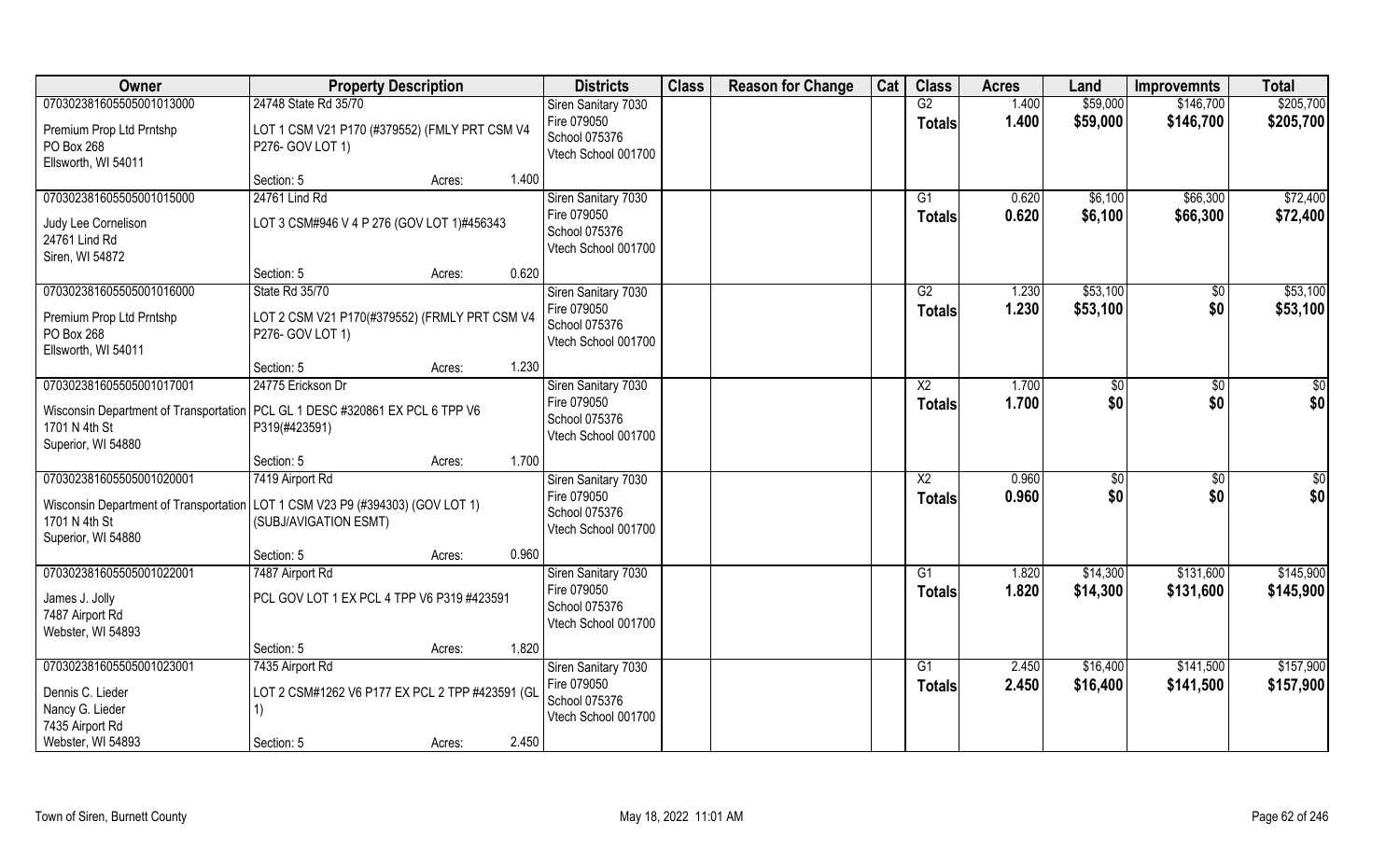| Owner                    | <b>Property Description</b>                      |        | <b>Districts</b>                     | <b>Class</b> | <b>Reason for Change</b> | Cat | <b>Class</b>    | <b>Acres</b> | Land     | <b>Improvemnts</b> | <b>Total</b> |
|--------------------------|--------------------------------------------------|--------|--------------------------------------|--------------|--------------------------|-----|-----------------|--------------|----------|--------------------|--------------|
| 070302381605505001024000 | 7509 Airport Rd                                  |        | Siren Sanitary 7030                  |              |                          |     | G1              | 2.270        | \$15,800 | \$25,000           | \$40,800     |
| Sharrie Roper            | LOT 1 CSM V21 P97(#377360) (GOV LOT 1)           |        | Fire 079050                          |              |                          |     | <b>Totals</b>   | 2.270        | \$15,800 | \$25,000           | \$40,800     |
| 7509 Airport Rd          |                                                  |        | School 075376                        |              |                          |     |                 |              |          |                    |              |
| Webster, WI 54893        |                                                  |        | Vtech School 001700                  |              |                          |     |                 |              |          |                    |              |
|                          | Section: 5<br>Acres:                             | 2.270  |                                      |              |                          |     |                 |              |          |                    |              |
| 070302381605505001024500 | <b>Airport Rd</b>                                |        | Siren Sanitary 7030                  |              |                          |     | $\overline{G1}$ | 2.270        | \$15,800 | \$0                | \$15,800     |
| Sharrie Roper            | LOT 2 CSM V21 P97(#377360) (GOV LOT 1)           |        | Fire 079050                          |              |                          |     | Totals          | 2.270        | \$15,800 | \$0                | \$15,800     |
| 7509 Airport Rd          |                                                  |        | School 075376<br>Vtech School 001700 |              |                          |     |                 |              |          |                    |              |
| Webster, WI 54893        |                                                  |        |                                      |              |                          |     |                 |              |          |                    |              |
|                          | Section: 5<br>Acres:                             | 2.270  |                                      |              |                          |     |                 |              |          |                    |              |
| 070302381605505001025000 | 7519 Airport Rd                                  |        | Fire 079050                          |              |                          |     | G1              | 1.190        | \$11,800 | \$104,600          | \$116,400    |
| James D. Mellon          | LOT 1 CSM#1022 V5 P81 (GOV LOT 1)#201812         |        | School 075376                        |              |                          |     | <b>Totals</b>   | 1.190        | \$11,800 | \$104,600          | \$116,400    |
| 7519 Airport Rd          |                                                  |        | Vtech School 001700                  |              |                          |     |                 |              |          |                    |              |
| Webster, WI 54893        |                                                  |        |                                      |              |                          |     |                 |              |          |                    |              |
|                          | Section: 5<br>Acres:                             | 1.190  |                                      |              |                          |     |                 |              |          |                    |              |
| 070302381605505002011000 | 7559 Airport Rd                                  |        | Fire 079050                          |              |                          |     | G6              | 11.580       | \$19,100 | $\sqrt[6]{30}$     | \$19,100     |
| Elizabeth Stager         | GOV LOT 2 EX PCLS IN V 230 P 343, V 238 P 113, V |        | School 075376                        |              |                          |     | <b>Totals</b>   | 11.580       | \$19,100 | \$0                | \$19,100     |
| 7565 Airport Rd          | 239 P 58, V 250 P 223                            |        | Vtech School 001700                  |              |                          |     |                 |              |          |                    |              |
| Webster, WI 54893        |                                                  |        |                                      |              |                          |     |                 |              |          |                    |              |
|                          | Section: 5<br>Acres:                             | 11.580 |                                      |              |                          |     |                 |              |          |                    |              |
| 070302381605505002012000 |                                                  |        | Fire 079050                          |              |                          |     | G1              | 2.280        | \$15,800 | $\sqrt[6]{}$       | \$15,800     |
| Robert J. Beyer          | LOT 1 CSM V 11 P 190 (IN GOV LOT 2)              |        | School 075376                        |              |                          |     | Totals          | 2.280        | \$15,800 | \$0                | \$15,800     |
| Kathleen Beyer           |                                                  |        | Vtech School 001700                  |              |                          |     |                 |              |          |                    |              |
| 7543 Airport Rd          |                                                  |        |                                      |              |                          |     |                 |              |          |                    |              |
| Webster, WI 54893        | Section: 5<br>Acres:                             | 2.280  |                                      |              |                          |     |                 |              |          |                    |              |
| 070302381605505002013000 | Airport Rd                                       |        | Fire 079050                          |              |                          |     | G1              | 0.750        | \$8,300  | $\sqrt{6}$         | \$8,300      |
| James D. Mellon          | LOT 2 CSM V5 P49 (FRMLY PRT CSM V5 P34 IN GOV    |        | School 075376                        |              |                          |     | <b>Totals</b>   | 0.750        | \$8,300  | \$0                | \$8,300      |
| 7519 Airport Rd          | LOT 2)                                           |        | Vtech School 001700                  |              |                          |     |                 |              |          |                    |              |
| Webster, WI 54893        |                                                  |        |                                      |              |                          |     |                 |              |          |                    |              |
|                          | Section: 5<br>Acres:                             | 0.750  |                                      |              |                          |     |                 |              |          |                    |              |
| 070302381605505002014000 | 7525 Airport Rd                                  |        | Fire 079050                          |              |                          |     | G1              | 1.250        | \$12,000 | \$19,200           | \$31,200     |
| Jeffrey W. Spofford      | LOT 1 CSM#1004 V5 P49 (PRT LOT 4 CSM V 5 P 34    |        | School 075376                        |              |                          |     | <b>Totals</b>   | 1.250        | \$12,000 | \$19,200           | \$31,200     |
| 7525 Airport Rd          | GOV LOT 2)#200665                                |        | Vtech School 001700                  |              |                          |     |                 |              |          |                    |              |
| Webster, WI 54893        |                                                  |        |                                      |              |                          |     |                 |              |          |                    |              |
|                          | Section: 5<br>Acres:                             | 1.250  |                                      |              |                          |     |                 |              |          |                    |              |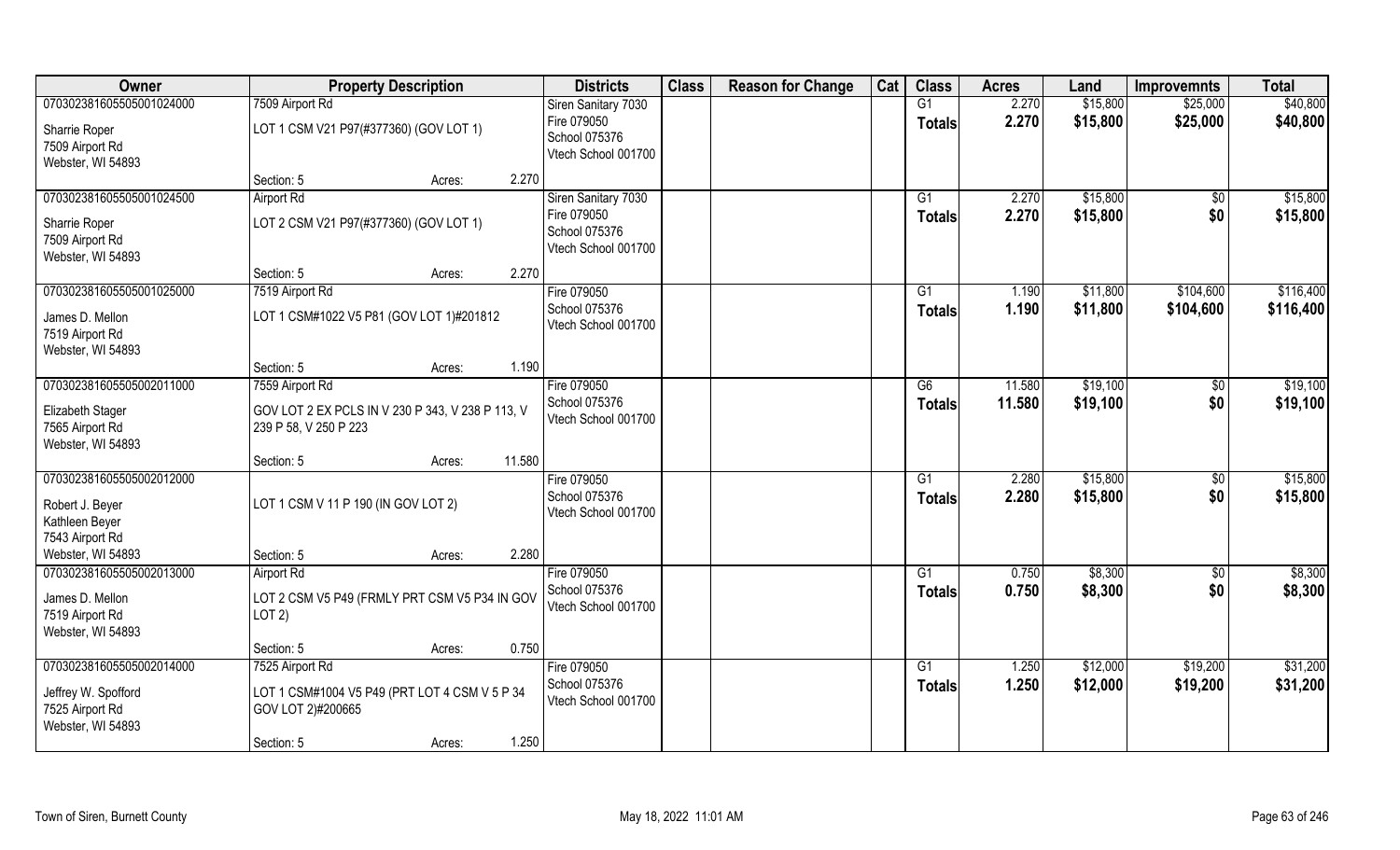| Owner                             | <b>Property Description</b>                      |        | <b>Districts</b>    | <b>Class</b> | <b>Reason for Change</b> | Cat | <b>Class</b>   | <b>Acres</b> | Land     | <b>Improvemnts</b> | <b>Total</b> |
|-----------------------------------|--------------------------------------------------|--------|---------------------|--------------|--------------------------|-----|----------------|--------------|----------|--------------------|--------------|
| 070302381605505002015000          | 7537 Airport Rd                                  |        | Fire 079050         |              |                          |     | G1             | 0.530        | \$5,800  | \$55,400           | \$61,200     |
| Jason R. Sanford                  | LOT 3 CSM#995 V5 P34 (LOCATED IN GOV LOT 2)      |        | School 075376       |              |                          |     | <b>Totals</b>  | 0.530        | \$5,800  | \$55,400           | \$61,200     |
| Melanie L. Sanford                | #200665                                          |        | Vtech School 001700 |              |                          |     |                |              |          |                    |              |
| 25353 Old 35                      |                                                  |        |                     |              |                          |     |                |              |          |                    |              |
| Webster, WI 54893-8522            | Section: 5<br>Acres:                             | 0.530  |                     |              |                          |     |                |              |          |                    |              |
| 070302381605505002016000          | 7543 Airport Rd                                  |        | Fire 079050         |              |                          |     | G1             | 0.760        | \$8,400  | \$21,100           | \$29,500     |
|                                   | LOT 2 CSM V 5 P 34 & PCL (IN GOV LOT 2)          |        | School 075376       |              |                          |     | Totals         | 0.760        | \$8,400  | \$21,100           | \$29,500     |
| Robert J. Beyer<br>Kathleen Beyer |                                                  |        | Vtech School 001700 |              |                          |     |                |              |          |                    |              |
| 7543 Airport Rd                   |                                                  |        |                     |              |                          |     |                |              |          |                    |              |
| Webster, WI 54893                 | Section: 5<br>Acres:                             | 0.760  |                     |              |                          |     |                |              |          |                    |              |
| 070302381605505002017000          | 7549 Airport Rd                                  |        | Fire 079050         |              |                          |     | G1             | 1.530        | \$13,100 | \$16,500           | \$29,600     |
|                                   |                                                  |        | School 075376       |              |                          |     | <b>Totals</b>  | 1.530        | \$13,100 | \$16,500           | \$29,600     |
| Duane Stager                      | W 225' LOT 1 CSM V 5 P 34 (LOCATED IN GOV LOT 2) |        | Vtech School 001700 |              |                          |     |                |              |          |                    |              |
| Elizabeth Stager                  |                                                  |        |                     |              |                          |     |                |              |          |                    |              |
| 7565 Airport Rd                   |                                                  |        |                     |              |                          |     |                |              |          |                    |              |
| Webster, WI 54893                 | Section: 5<br>Acres:                             | 1.530  |                     |              |                          |     |                |              |          |                    |              |
| 070302381605505002018000          | 7565 Airport Rd                                  |        | Fire 079050         |              |                          |     | G1             | 5.000        | \$24,000 | \$84,100           | \$108,100    |
| Duane Stager                      | E 165' OF W 495' GOV LOT 2 (CSM V 6 P 227)       |        | School 075376       |              |                          |     | <b>Totals</b>  | 5.000        | \$24,000 | \$84,100           | \$108,100    |
| 7565 Airport Rd                   |                                                  |        | Vtech School 001700 |              |                          |     |                |              |          |                    |              |
| Webster, WI 54893                 |                                                  |        |                     |              |                          |     |                |              |          |                    |              |
|                                   | Section: 5<br>Acres:                             | 5.000  |                     |              |                          |     |                |              |          |                    |              |
| 070302381605505002019000          | 7571 Airport Rd                                  |        | Fire 079050         |              |                          |     | G1             | 2.000        | \$15,000 | \$28,700           | \$43,700     |
| Lorie Ann Vazquez                 | W 330' OF GOV LOT 2                              |        | School 075376       |              |                          |     | G <sub>6</sub> | 8.000        | \$13,200 | \$0                | \$13,200     |
| J Felix Vazquez                   |                                                  |        | Vtech School 001700 |              |                          |     | <b>Totals</b>  | 10.000       | \$28,200 | \$28,700           | \$56,900     |
| 2300 Spruce PI                    |                                                  |        |                     |              |                          |     |                |              |          |                    |              |
| White Bear Lake, MN 55110         | Section: 5<br>Acres:                             | 10.000 |                     |              |                          |     |                |              |          |                    |              |
| 070302381605505003011000          | 7607 Airport Rd                                  |        | Fire 079050         |              |                          |     | G5             | 9.160        | \$8,200  | $\sqrt{$0}$        | \$8,200      |
| Andrew K. Ludwick                 | THAT PART OF GOV LOT 3 LYING E OF RR RW          |        | School 075376       |              |                          |     | G <sub>6</sub> | 21.000       | \$34,700 | \$0                | \$34,700     |
| Worth Z. Ludwick                  |                                                  |        | Vtech School 001700 |              |                          |     | <b>Totals</b>  | 30.160       | \$42,900 | \$0                | \$42,900     |
| 491 Santa Rita                    |                                                  |        |                     |              |                          |     |                |              |          |                    |              |
| Palo Alto, CA 94301               | Section: 5<br>Acres:                             | 30.160 |                     |              |                          |     |                |              |          |                    |              |
| 070302381605505003012000          | 7715 Airport Rd                                  |        | Fire 079050         |              |                          |     | G1             | 4.500        | \$22,500 | \$87,100           | \$109,600    |
|                                   |                                                  |        | School 075376       |              |                          |     | Totals         | 4.500        | \$22,500 | \$87,100           | \$109,600    |
| <b>Edwin Arthur Steinke</b>       | THAT PART OF GOV LOT 3 THAT LIES W OF RR RW      |        | Vtech School 001700 |              |                          |     |                |              |          |                    |              |
| 23975 Peterson Rd                 | & W 50' OF RR ROW DESC #329315 LYG W/IN GOV      |        |                     |              |                          |     |                |              |          |                    |              |
| Siren, WI 54872-8757              | LOT <sub>3</sub>                                 |        |                     |              |                          |     |                |              |          |                    |              |
|                                   | Section: 5<br>Acres:                             | 4.500  |                     |              |                          |     |                |              |          |                    |              |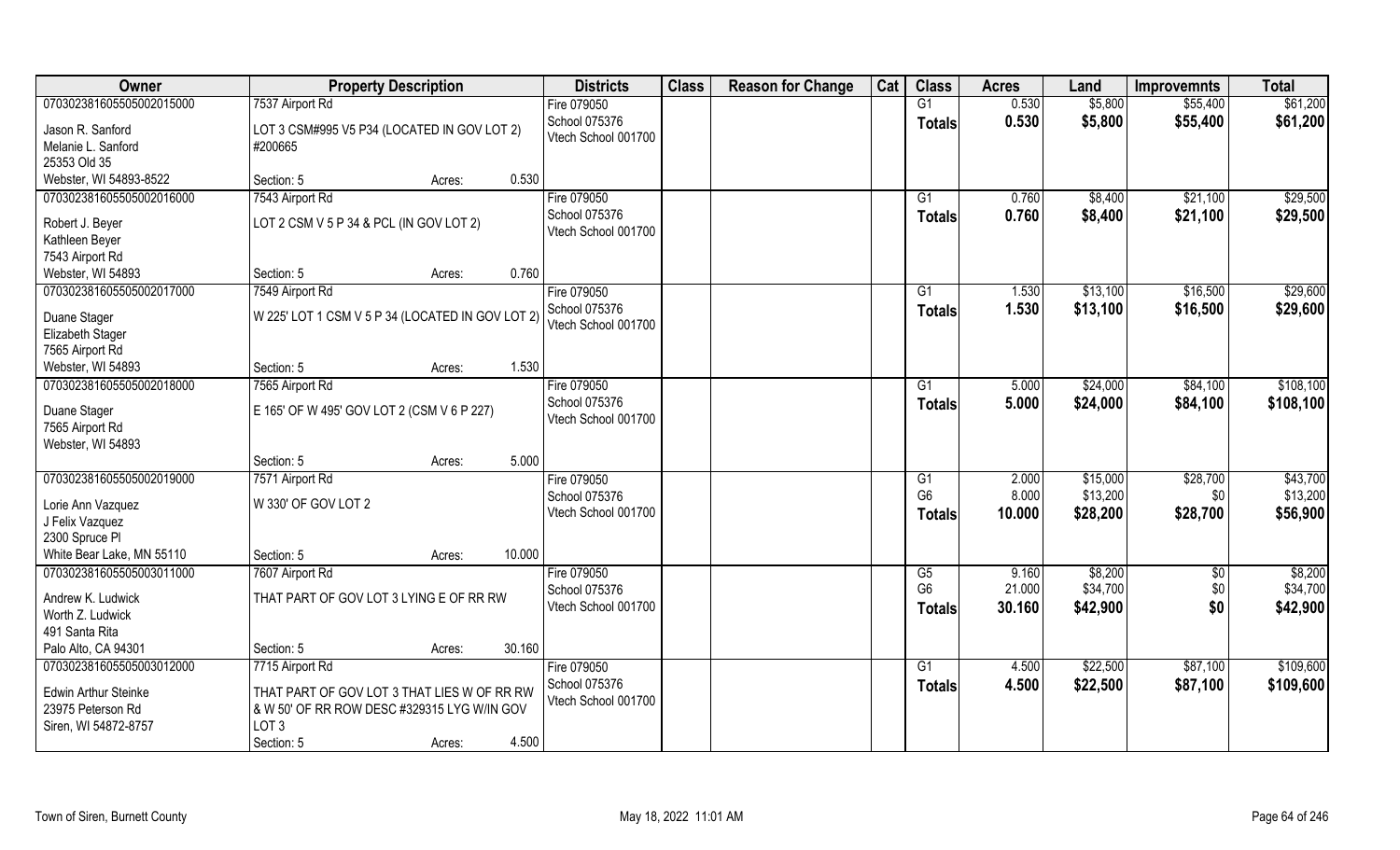| Owner                                | <b>Property Description</b>                |        |       | <b>Districts</b>             | <b>Class</b> | <b>Reason for Change</b> | Cat | <b>Class</b>   | <b>Acres</b> | Land     | <b>Improvemnts</b> | <b>Total</b> |
|--------------------------------------|--------------------------------------------|--------|-------|------------------------------|--------------|--------------------------|-----|----------------|--------------|----------|--------------------|--------------|
| 070302381605505004011000             | 24752 Old Hwy 35                           |        |       | Fire 079050                  |              |                          |     | G1             | 4.130        | \$21,400 | \$79,300           | \$100,700    |
| William Lindberg                     | LOT 1 CSM V 3 P 159 GOV LOT 4              |        |       | School 075376                |              |                          |     | <b>Totals</b>  | 4.130        | \$21,400 | \$79,300           | \$100,700    |
| <b>Brenda Lindberg</b>               |                                            |        |       | Vtech School 001700          |              |                          |     |                |              |          |                    |              |
| 24752 Old 35                         |                                            |        |       |                              |              |                          |     |                |              |          |                    |              |
| Siren, WI 54872                      | Section: 5                                 | Acres: | 4.130 |                              |              |                          |     |                |              |          |                    |              |
| 070302381605505004012000             | 7755 Airport Rd                            |        |       | Fire 079050                  |              |                          |     | G1             | 1.410        | \$12,600 | \$72,100           | \$84,700     |
|                                      |                                            |        |       | School 075376                |              |                          |     | <b>Totals</b>  | 1.410        | \$12,600 | \$72,100           | \$84,700     |
| <b>Charles Miller</b><br>Rose Miller | LOT 2 CSM#730 V3 P159 (GOV LOT 4)#189414   |        |       | Vtech School 001700          |              |                          |     |                |              |          |                    |              |
| 7755 Airport Rd                      |                                            |        |       |                              |              |                          |     |                |              |          |                    |              |
| Webster, WI 54893                    | Section: 5                                 | Acres: | 1.410 |                              |              |                          |     |                |              |          |                    |              |
| 070302381605505004013000             | 7751 Airport Rd                            |        |       | Fire 079050                  |              |                          |     | G1             | 1.410        | \$12,600 | \$102,500          | \$115,100    |
|                                      |                                            |        |       | School 075376                |              |                          |     | <b>Totals</b>  | 1.410        | \$12,600 | \$102,500          | \$115,100    |
| Daktoa Mutschler                     | LOT 3 CSM#703 V 3 P 159 (GOV LOT 4)#189414 |        |       | Vtech School 001700          |              |                          |     |                |              |          |                    |              |
| 7751 Airport Rd                      |                                            |        |       |                              |              |                          |     |                |              |          |                    |              |
| Webster, WI 54893                    | Section: 5                                 | Acres: | 1.410 |                              |              |                          |     |                |              |          |                    |              |
| 070302381605505004014000             | 24771 Swede Rd                             |        |       | Fire 079050                  |              |                          |     | G <sub>1</sub> | 3.210        | \$18,600 | \$5,000            | \$23,600     |
|                                      |                                            |        |       | School 075376                |              |                          |     | <b>Totals</b>  | 3.210        | \$18,600 | \$5,000            | \$23,600     |
| <b>Brian Moll</b>                    | LOT 4 CSM#730 V3 P159 (GOV LOT 4)#189414   |        |       | Vtech School 001700          |              |                          |     |                |              |          |                    |              |
| N12045 Cty Rd Q                      |                                            |        |       |                              |              |                          |     |                |              |          |                    |              |
| Downing, WI 54734                    |                                            |        |       |                              |              |                          |     |                |              |          |                    |              |
| 070302381605505004015000             | Section: 5                                 | Acres: | 3.210 |                              |              |                          |     |                |              |          |                    | \$103,400    |
|                                      | 24755 Swede Rd                             |        |       | Fire 079050<br>School 075376 |              |                          |     | G1             | 1.860        | \$14,400 | \$89,000           |              |
| Craig A. Nestor                      | LOT 5 CSM#751 V3 P181 (GOV LOT 4)#190027   |        |       | Vtech School 001700          |              |                          |     | <b>Totals</b>  | 1.860        | \$14,400 | \$89,000           | \$103,400    |
| 24755 Swede Rd                       |                                            |        |       |                              |              |                          |     |                |              |          |                    |              |
| Webster, WI 54893                    |                                            |        |       |                              |              |                          |     |                |              |          |                    |              |
|                                      | Section: 5                                 | Acres: | 1.860 |                              |              |                          |     |                |              |          |                    |              |
| 070302381605505004016000             | 7735 Airport Rd                            |        |       | Fire 079050                  |              |                          |     | G1             | 2.690        | \$17,100 | \$118,400          | \$135,500    |
| Kenneth E. Strabel                   | LOT 6 CSM V 3 P 181 (LOCATED IN GOV LOT 4) |        |       | School 075376                |              |                          |     | <b>Totals</b>  | 2.690        | \$17,100 | \$118,400          | \$135,500    |
| 7735 Airport Rd                      |                                            |        |       | Vtech School 001700          |              |                          |     |                |              |          |                    |              |
| Webster, WI 54893                    |                                            |        |       |                              |              |                          |     |                |              |          |                    |              |
|                                      | Section: 5                                 | Acres: | 2.690 |                              |              |                          |     |                |              |          |                    |              |
| 070302381605505004017000             | 24762 Swede Rd                             |        |       | Fire 079050                  |              |                          |     | G1             | 3.090        | \$18,300 | \$118,100          | \$136,400    |
| Charles M. Lunsman                   | LOT 7 CSM#751 V 3 P 181 (GOV LOT 4)#190027 |        |       | School 075376                |              |                          |     | <b>Totals</b>  | 3.090        | \$18,300 | \$118,100          | \$136,400    |
| Jenna M. Lunsman                     |                                            |        |       | Vtech School 001700          |              |                          |     |                |              |          |                    |              |
| 24762 Swede Rd                       |                                            |        |       |                              |              |                          |     |                |              |          |                    |              |
| Webster, WI 54893                    | Section: 5                                 | Acres: | 3.090 |                              |              |                          |     |                |              |          |                    |              |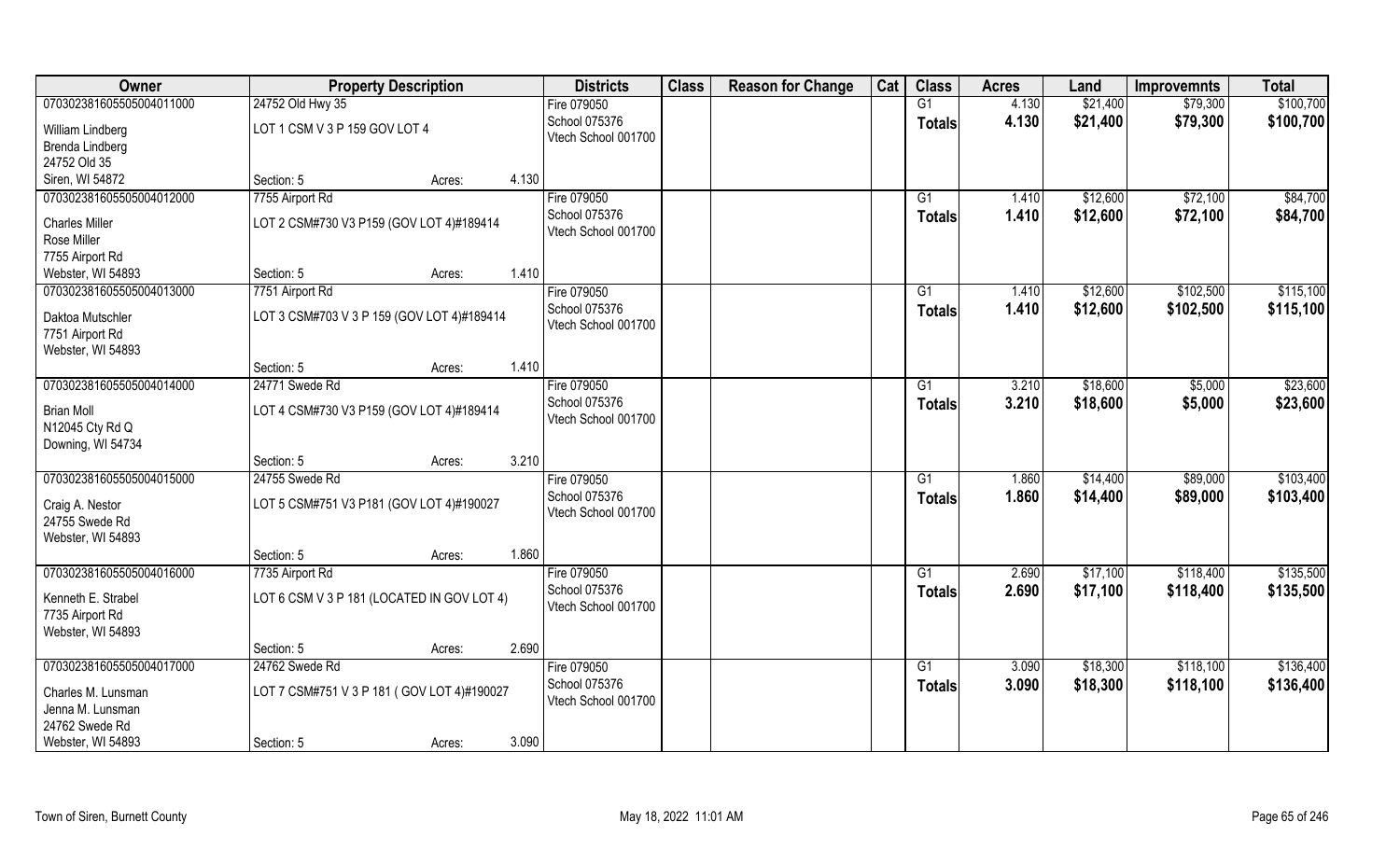| Owner                                    | <b>Property Description</b>                    |                  | <b>Districts</b>    | <b>Class</b>   | <b>Reason for Change</b> | Cat | <b>Class</b>   | <b>Acres</b> | Land     | <b>Improvemnts</b> | <b>Total</b> |
|------------------------------------------|------------------------------------------------|------------------|---------------------|----------------|--------------------------|-----|----------------|--------------|----------|--------------------|--------------|
| 070302381605505004018000                 | 24754 Swede Rd                                 |                  | Fire 079050         |                |                          |     | G1             | 2.480        | \$16,400 | \$88,000           | \$104,400    |
| Erwin A. Arntson Jr                      | LOT 8 CSM V 3 P 181 (LOCATED IN GOV LOT 4)     |                  | School 075376       |                |                          |     | <b>Totals</b>  | 2.480        | \$16,400 | \$88,000           | \$104,400    |
| 24754 Swede Rd                           |                                                |                  | Vtech School 001700 |                |                          |     |                |              |          |                    |              |
| Webster, WI 54893                        |                                                |                  |                     |                |                          |     |                |              |          |                    |              |
|                                          | Section: 5                                     | 2.480<br>Acres:  |                     |                |                          |     |                |              |          |                    |              |
| 070302381605505004019000                 | 24724 Old Hwy 35                               |                  | Fire 079050         | G <sub>1</sub> | <b>MH</b>                |     | G1             | 1.120        | \$11,500 | \$88,200           | \$99,700     |
| Paul D. Cornelison                       | LOT 9 CSM V 3 P 182 (GL 4)                     |                  | School 075376       |                |                          |     | <b>Totals</b>  | 1.120        | \$11,500 | \$88,200           | \$99,700     |
| 24724 Old 35                             |                                                |                  | Vtech School 001700 |                |                          |     |                |              |          |                    |              |
| Siren, WI 54872                          |                                                |                  |                     |                |                          |     |                |              |          |                    |              |
|                                          | Section: 5                                     | 1.120<br>Acres:  |                     |                |                          |     |                |              |          |                    |              |
| 070302381605505004020000                 | 24712 Old Hwy 35                               |                  | Fire 079050         |                |                          |     | G1             | 2.430        | \$16,300 | \$132,500          | \$148,800    |
| Virgil Maslow                            | LOT 1 CSM V17 P273(#334352) (GOV LOT 4-PRT CSM |                  | School 075376       |                |                          |     | <b>Totals</b>  | 2.430        | \$16,300 | \$132,500          | \$148,800    |
| Jodi Maslow                              | V3 P182)                                       |                  | Vtech School 001700 |                |                          |     |                |              |          |                    |              |
| 24712 Old 35                             |                                                |                  |                     |                |                          |     |                |              |          |                    |              |
| Siren, WI 54872                          | Section: 5                                     | 2.430<br>Acres:  |                     |                |                          |     |                |              |          |                    |              |
| 070302381605505004021000                 |                                                |                  | Fire 079050         |                |                          |     | G1             | 7.500        | \$25,200 | \$14,300           | \$39,500     |
| Ronald A. Yourchuck                      | LOT 2 CSM V17 P273(#334352) (GOV LOT 4-PRT CSM |                  | School 075376       |                |                          |     | <b>Totals</b>  | 7.500        | \$25,200 | \$14,300           | \$39,500     |
| 24735 Old 35                             | V3 P182)                                       |                  | Vtech School 001700 |                |                          |     |                |              |          |                    |              |
| Siren, WI 54872                          |                                                |                  |                     |                |                          |     |                |              |          |                    |              |
|                                          | Section: 5                                     | 7.500<br>Acres:  |                     |                |                          |     |                |              |          |                    |              |
| 070302381605505005011000                 | 24700 Old Hwy 35                               |                  | Fire 079050         |                |                          |     | G1             | 2.000        | \$15,000 | \$25,100           | \$40,100     |
| Lonnie Ray                               | N 10 AC GOV LOT 5 & THAT PRT GOV LOT 6 LYG W   |                  | School 075376       |                |                          |     | G <sub>5</sub> | 8.830        | \$7,900  | \$0                | \$7,900      |
| 2440 5th St                              | OF GANDY DANCER TRL                            |                  | Vtech School 001700 |                |                          |     | Totals         | 10.830       | \$22,900 | \$25,100           | \$48,000     |
| White Bear Twnshp, MN 55110              |                                                |                  |                     |                |                          |     |                |              |          |                    |              |
|                                          | Section: 5                                     | 10.830<br>Acres: |                     |                |                          |     |                |              |          |                    |              |
| 070302381605505005012000                 | 24682 Old Hwy 35                               |                  | Fire 079050         |                |                          |     | G1             | 2.000        | \$15,000 | \$88,700           | \$103,700    |
|                                          |                                                |                  | School 075376       |                |                          |     | G <sub>5</sub> | 5.670        | \$5,100  | \$0                | \$5,100      |
| Tom Hinspater<br><b>Brenda Hinspater</b> | GOV LOT 5 EX RR RW & EX S1/2 & EX N 10 ACRES   |                  | Vtech School 001700 |                |                          |     | G <sub>6</sub> | 2.500        | \$4,100  | \$0                | \$4,100      |
| 3414 Chianti Cir                         |                                                |                  |                     |                |                          |     | <b>Totals</b>  | 10.170       | \$24,200 | \$88,700           | \$112,900    |
| Murfreesboro, TN 37129-4271              | Section: 5                                     | 10.170<br>Acres: |                     |                |                          |     |                |              |          |                    |              |
| 070302381605505005013000                 |                                                |                  | Fire 079050         |                |                          |     | G5             | 4.000        | \$3,600  | \$0                | \$3,600      |
|                                          |                                                |                  | School 075376       |                |                          |     | G <sub>6</sub> | 15.500       | \$25,600 | \$0                | \$25,600     |
| Joseph B & Joann M Yourchuck             | S 1/2 GOV LOT 5 EX GANDY DANCER TRL            |                  | Vtech School 001700 |                |                          |     | <b>Totals</b>  | 19.500       | \$29,200 | \$0                | \$29,200     |
| Revocable Living Trust<br>24667 Old 35   |                                                |                  |                     |                |                          |     |                |              |          |                    |              |
| Siren, WI 54872                          | Section: 5                                     | 19.500<br>Acres: |                     |                |                          |     |                |              |          |                    |              |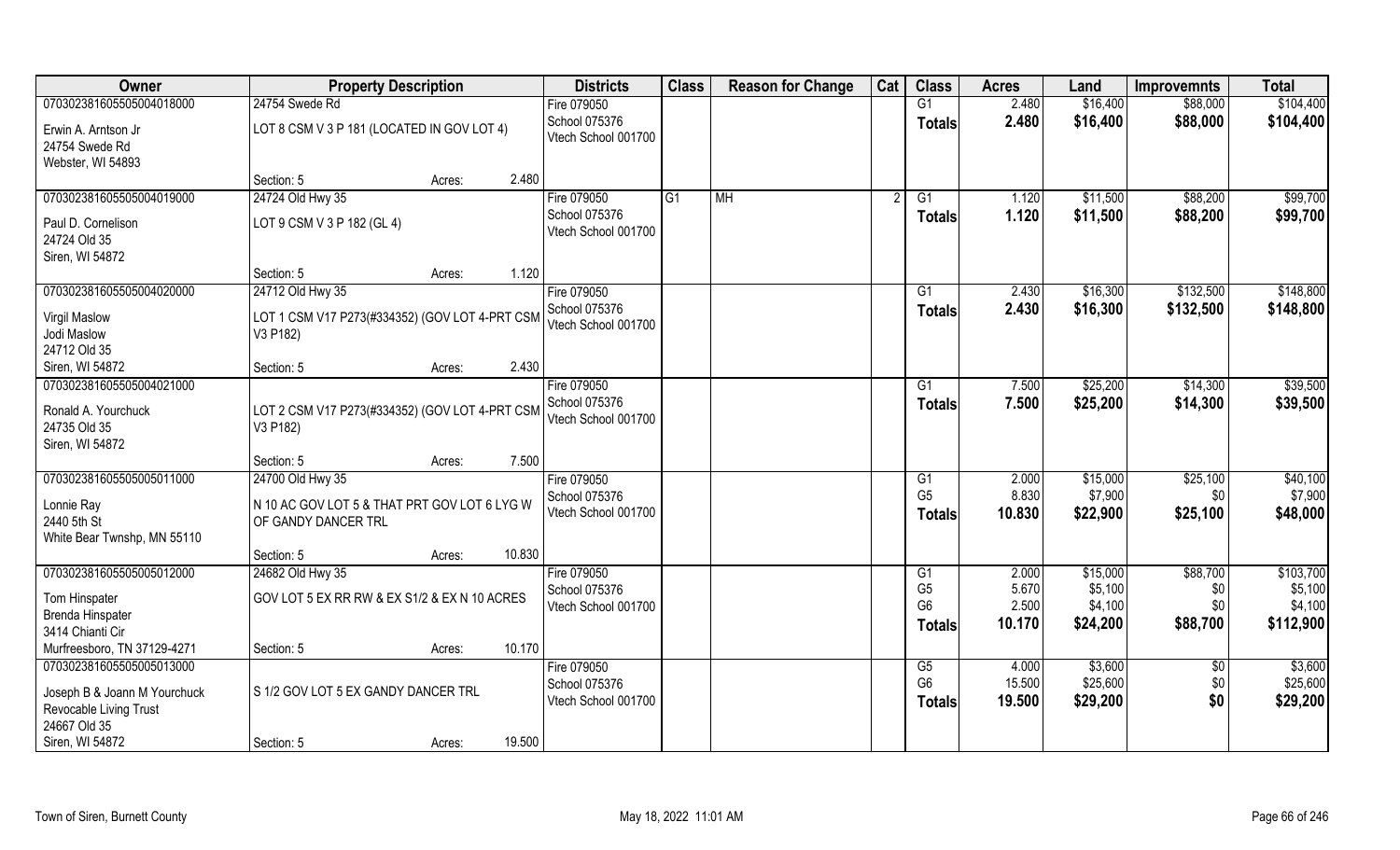| Owner                             | <b>Property Description</b>                               |                  | <b>Districts</b>                     | <b>Class</b> | <b>Reason for Change</b> | Cat | <b>Class</b>    | <b>Acres</b> | Land     | <b>Improvemnts</b> | <b>Total</b> |
|-----------------------------------|-----------------------------------------------------------|------------------|--------------------------------------|--------------|--------------------------|-----|-----------------|--------------|----------|--------------------|--------------|
| 070302381605505006011000          | Luverne Rd                                                |                  | Fire 079050                          |              |                          |     | G6              | 35.800       | \$59,100 | $\sqrt{$0}$        | \$59,100     |
| Ronald W. Kosloski                | GOV LOT 6 LYG E OF GANDY TRL EX RD                        |                  | School 075376                        |              |                          |     | <b>Totals</b>   | 35.800       | \$59,100 | \$0                | \$59,100     |
| Wendy Kosloski                    |                                                           |                  | Vtech School 001700                  |              |                          |     |                 |              |          |                    |              |
| 7646 Luverne Rd                   |                                                           |                  |                                      |              |                          |     |                 |              |          |                    |              |
| Siren, WI 54872                   | Section: 5                                                | 35.800<br>Acres: |                                      |              |                          |     |                 |              |          |                    |              |
| 070302381605505009011000          | 24695 Lind Rd                                             |                  | Siren Sanitary 7030                  |              |                          |     | G1              | 2.000        | \$15,000 | \$45,700           | \$60,700     |
|                                   |                                                           |                  | Fire 079050                          |              |                          |     | G <sub>5</sub>  | 7.310        | \$2,200  | \$0                | \$2,200      |
| Robin A. Marlow<br>24695 Lind Rd  | GOV LOT 9 EX HWY 626/595 (LIFE ESTATE TO BETTY<br>MARLOW) |                  | School 075376                        |              |                          |     | G <sub>6</sub>  | 27.330       | \$45,100 | \$0                | \$45,100     |
| Siren, WI 54872                   |                                                           |                  | Vtech School 001700                  |              |                          |     | <b>Totals</b>   | 36.640       | \$62,300 | \$45,700           | \$108,000    |
|                                   | Section: 5                                                | 36.640<br>Acres: |                                      |              |                          |     |                 |              |          |                    |              |
| 070302381605505010011000          | State Rd 35/70                                            |                  | Siren Sanitary 7030                  |              |                          |     | G2              | 0.740        | \$13,300 | $\sqrt[6]{30}$     | \$13,300     |
|                                   |                                                           |                  | Fire 079050                          |              |                          |     | <b>Totals</b>   | 0.740        | \$13,300 | \$0                | \$13,300     |
| Robin A. Marlow                   | OUTLOT 1 CSM V 13 P 86 (GOV LOT 10) EX HWY                |                  | School 075376                        |              |                          |     |                 |              |          |                    |              |
| 24695 Lind Rd                     |                                                           |                  | Vtech School 001700                  |              |                          |     |                 |              |          |                    |              |
| Siren, WI 54872                   |                                                           |                  |                                      |              |                          |     |                 |              |          |                    |              |
|                                   | Section: 5                                                | 0.740<br>Acres:  |                                      |              |                          |     |                 |              |          |                    |              |
| 070302381605505010012000          | 24644 State Rd 35/70                                      |                  | Siren Sanitary 7030                  |              |                          |     | G2              | 1.210        | \$52,400 | \$200,500          | \$252,900    |
| Lessard Development LLC           | LOT 1 CSM#2251 V13 P86 EX HWY DESC 634/134                |                  | Fire 079050                          |              |                          |     | <b>Totals</b>   | 1.210        | \$52,400 | \$200,500          | \$252,900    |
| 6345 State Rd 70                  | (GOV LOT 10)                                              |                  | School 075376<br>Vtech School 001700 |              |                          |     |                 |              |          |                    |              |
| Siren, WI 54872-9057              |                                                           |                  |                                      |              |                          |     |                 |              |          |                    |              |
|                                   | Section: 5                                                | 1.210<br>Acres:  |                                      |              |                          |     |                 |              |          |                    |              |
| 070302381605505010013000          | State Rd 35/70                                            |                  | Siren Sanitary 7030                  |              |                          |     | $\overline{G2}$ | 1.490        | \$62,200 | $\sqrt[6]{30}$     | \$62,200     |
| Lofty Pines of Siren, LLC         | LOT 2 CSM 2251 VOL 13 P 86 RECORDED AS                    |                  | Fire 079050                          |              |                          |     | <b>Totals</b>   | 1.490        | \$62,200 | \$0                | \$62,200     |
| PO Box 287                        | DOCUMENT 465042 EX HWY DESC 614/260 (GOV                  |                  | School 075376                        |              |                          |     |                 |              |          |                    |              |
| Siren, WI 54872-0287              | LOT 10                                                    |                  | Vtech School 001700                  |              |                          |     |                 |              |          |                    |              |
|                                   | Section: 5                                                | 1.490<br>Acres:  |                                      |              |                          |     |                 |              |          |                    |              |
| 070302381605505010014000          | 24608 State Rd 35/70                                      |                  | Siren Sanitary 7030                  |              |                          |     | G2              | 2.170        | \$83,400 | \$180,400          | \$263,800    |
|                                   |                                                           |                  | Fire 079050                          |              |                          |     | <b>Totals</b>   | 2.170        | \$83,400 | \$180,400          | \$263,800    |
| Joseph L. Bell<br>Barbara L. Bell | LOT 3 CSM V 13 P 86 EX HWY DESC 617/51 (GOV LO<br>10)     |                  | School 075376                        |              |                          |     |                 |              |          |                    |              |
| 26597 Old 35                      |                                                           |                  | Vtech School 001700                  |              |                          |     |                 |              |          |                    |              |
| Webster, WI 54893                 | Section: 5                                                | 2.170<br>Acres:  |                                      |              |                          |     |                 |              |          |                    |              |
| 070302381605505010015000          | 24602 State Rd 35/70                                      |                  | Siren Sanitary 7030                  |              |                          |     | G1              | 2.550        | \$26,200 | \$60,800           | \$87,000     |
|                                   |                                                           |                  | Fire 079050                          |              |                          |     | <b>Totals</b>   | 2.550        | \$26,200 | \$60,800           | \$87,000     |
| Teri Bowman                       | LOT 4 CSM V 14 P 236 EX HWY DESC 622/220 (GOV             |                  | School 075376                        |              |                          |     |                 |              |          |                    |              |
| 24840 Larrabee Subd Rd            | LOT 10)#290699 (W/ESMT #344689)                           |                  | Vtech School 001700                  |              |                          |     |                 |              |          |                    |              |
| Webster, WI 54893                 |                                                           |                  |                                      |              |                          |     |                 |              |          |                    |              |
|                                   | Section: 5                                                | 2.550<br>Acres:  |                                      |              |                          |     |                 |              |          |                    |              |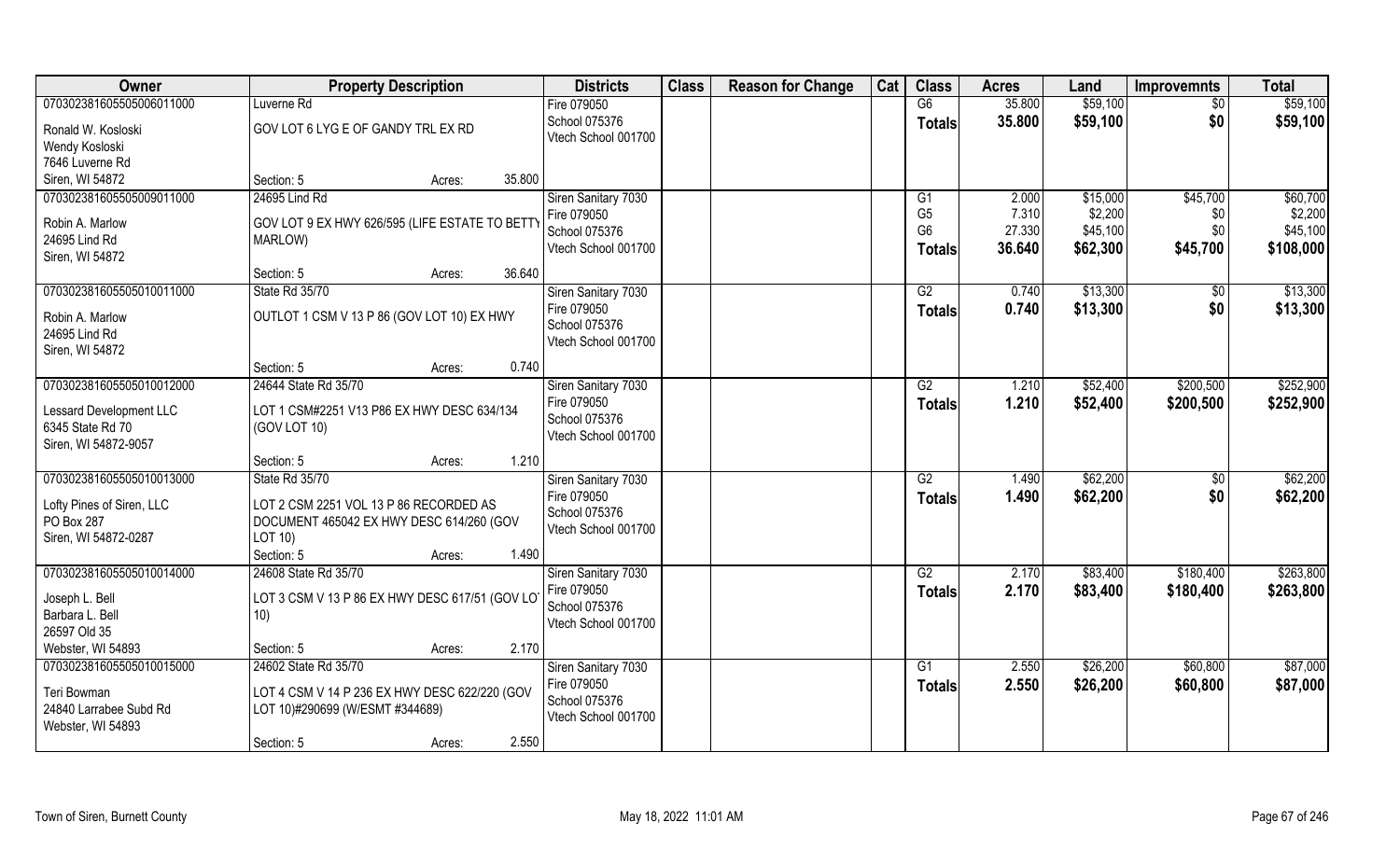| \$49,000<br>070302381605505010016000<br>State Rd 35/70<br>G2<br>1.270<br>\$49,000<br>Siren Sanitary 7030<br>\$0<br>1.270<br>\$49,000<br>\$0<br>Fire 079050<br>\$49,000<br><b>Totals</b><br>Walter C & Shirley A Albrecht Living<br>LOT 5 CSM V 14 P 236 EX HWY DESC 612/301 (GOV<br>School 075376<br>LOT 10)<br>Trust<br>Vtech School 001700<br>5895 Pike Lake Rd<br>Webster, WI 54893-8672<br>1.270<br>Section: 5<br>Acres:<br>070302381605505010017000<br>24568 State Rd 35/70<br>Siren Sanitary 7030<br>G2<br>\$82,200<br>\$141,900<br>2.110<br>Fire 079050<br>2.110<br>\$82,200<br>\$141,900<br><b>Totals</b><br>Teri Bowman<br>LOT 6 CSM#3150 V14 P236 EX HWYDESC 612/301<br>School 075376<br>24840 Larrabee Subd Rd<br>(GOV LOT 10)#290699<br>Vtech School 001700<br>Webster, WI 54893<br>2.110<br>Section: 5<br>Acres:<br>070302381605505010018000<br>23916 State Rd 35/70<br>G2<br>13.180<br>\$139,400<br>\$307,700<br>Siren Sanitary 7030<br>Fire 079050<br>\$139,400<br>13.180<br>\$307,700<br><b>Totals</b><br>Jean, LLC<br>GOV LOT 10 LYG W OF HWY 35/70 & ALSO OUT LOT<br>School 075376<br>11107 261st St<br>CSM V3 P140 EX OUTLOT A CSM V3 P140 & EX CSM<br>Vtech School 001700<br>V13 P285: DESC 431/177 EX HWY<br>Chisago City, MN 55013<br>13.180<br>Section: 5<br>Acres:<br>070302381605505010019000<br>24605 State Rd 35/70<br>Siren Sanitary 7030<br>0.860<br>\$9,200<br>\$74,900<br>G1<br>Fire 079050<br>0.860<br>\$9,200<br>\$74,900<br><b>Totals</b><br>Casa Y Tierra III LLC<br>LOT 1 CSM#3367 V16 P171 EX HWY DESC<br>School 075376<br>PO Box 21715<br>626/526)#314675 (FRMLY PRT CSM V 3 P 105 & CSM<br>Vtech School 001700<br>V 3 P 140 GOV LOT 10)<br>Eagan, MN 55121<br>0.860<br>Section: 5<br>Acres:<br>070302381605505010020000<br>0.820<br>\$9,000<br>G1<br>$\sqrt[6]{}$<br>Siren Sanitary 7030<br>Fire 079050<br>\$9,000<br>0.820<br>\$0<br><b>Totals</b><br>Casa Y Tierra III LLC<br>LOT 2 CSM#3367 V16 P171 #314675 EX HWY (FRMLY<br>School 075376<br>PO Box 21715<br>PRT CSM V3 P105 & CSM V3 P140 GOV LOT 10)<br>Vtech School 001700<br>Eagan, MN 55121<br>0.820<br>Section: 5<br>Acres:<br>070302381605505010021000<br>State Rd 35/70<br>G2<br>\$38,600<br>\$146,900<br>Siren Sanitary 7030<br>1.920<br>Fire 079050<br>1.920<br>\$38,600<br>\$146,900<br><b>Totals</b><br>Allen A. Metcalf<br>LOT 1 CSM V 13 P 285 EX HWY DESC 626/402 (GOV<br>School 075376<br>2000 Us Hwy 8<br>LOT 10)<br>Vtech School 001700<br>St Croix Falls, WI 54024<br>1.920<br>Section: 5<br>Acres:<br>070302381605505010022000<br>State Rd 35/70<br>Siren Sanitary 7030<br>G2<br>1.380<br>\$35,000<br>$\overline{50}$<br>\$0<br>Fire 079050<br>\$35,000<br>1.380<br><b>Totals</b><br>Carol Isaksen<br>LOT 2 CSM V 13 P 285 EX HWY DESC 616/596 (GOV<br>School 075376<br>4 Spring Marsh Ln<br>LOT 10)<br>Vtech School 001700<br>North Oaks, MN 55127 | Owner | <b>Property Description</b>   | <b>Districts</b> | <b>Class</b> | <b>Reason for Change</b> | Cat | <b>Class</b> | <b>Acres</b> | Land | <b>Improvemnts</b> | <b>Total</b> |
|---------------------------------------------------------------------------------------------------------------------------------------------------------------------------------------------------------------------------------------------------------------------------------------------------------------------------------------------------------------------------------------------------------------------------------------------------------------------------------------------------------------------------------------------------------------------------------------------------------------------------------------------------------------------------------------------------------------------------------------------------------------------------------------------------------------------------------------------------------------------------------------------------------------------------------------------------------------------------------------------------------------------------------------------------------------------------------------------------------------------------------------------------------------------------------------------------------------------------------------------------------------------------------------------------------------------------------------------------------------------------------------------------------------------------------------------------------------------------------------------------------------------------------------------------------------------------------------------------------------------------------------------------------------------------------------------------------------------------------------------------------------------------------------------------------------------------------------------------------------------------------------------------------------------------------------------------------------------------------------------------------------------------------------------------------------------------------------------------------------------------------------------------------------------------------------------------------------------------------------------------------------------------------------------------------------------------------------------------------------------------------------------------------------------------------------------------------------------------------------------------------------------------------------------------------------------------------------------------------------------------------------------------------------------------------------------------------------------------------------------------------------------------------------------------------------------------------------------------------------------|-------|-------------------------------|------------------|--------------|--------------------------|-----|--------------|--------------|------|--------------------|--------------|
|                                                                                                                                                                                                                                                                                                                                                                                                                                                                                                                                                                                                                                                                                                                                                                                                                                                                                                                                                                                                                                                                                                                                                                                                                                                                                                                                                                                                                                                                                                                                                                                                                                                                                                                                                                                                                                                                                                                                                                                                                                                                                                                                                                                                                                                                                                                                                                                                                                                                                                                                                                                                                                                                                                                                                                                                                                                                     |       |                               |                  |              |                          |     |              |              |      |                    |              |
|                                                                                                                                                                                                                                                                                                                                                                                                                                                                                                                                                                                                                                                                                                                                                                                                                                                                                                                                                                                                                                                                                                                                                                                                                                                                                                                                                                                                                                                                                                                                                                                                                                                                                                                                                                                                                                                                                                                                                                                                                                                                                                                                                                                                                                                                                                                                                                                                                                                                                                                                                                                                                                                                                                                                                                                                                                                                     |       |                               |                  |              |                          |     |              |              |      |                    |              |
|                                                                                                                                                                                                                                                                                                                                                                                                                                                                                                                                                                                                                                                                                                                                                                                                                                                                                                                                                                                                                                                                                                                                                                                                                                                                                                                                                                                                                                                                                                                                                                                                                                                                                                                                                                                                                                                                                                                                                                                                                                                                                                                                                                                                                                                                                                                                                                                                                                                                                                                                                                                                                                                                                                                                                                                                                                                                     |       |                               |                  |              |                          |     |              |              |      |                    |              |
| \$224,100<br>\$224,100<br>\$447,100<br>\$447,100<br>\$84,100<br>\$84,100<br>\$9,000<br>\$9,000<br>\$185,500<br>\$185,500<br>\$35,000<br>\$35,000                                                                                                                                                                                                                                                                                                                                                                                                                                                                                                                                                                                                                                                                                                                                                                                                                                                                                                                                                                                                                                                                                                                                                                                                                                                                                                                                                                                                                                                                                                                                                                                                                                                                                                                                                                                                                                                                                                                                                                                                                                                                                                                                                                                                                                                                                                                                                                                                                                                                                                                                                                                                                                                                                                                    |       |                               |                  |              |                          |     |              |              |      |                    |              |
|                                                                                                                                                                                                                                                                                                                                                                                                                                                                                                                                                                                                                                                                                                                                                                                                                                                                                                                                                                                                                                                                                                                                                                                                                                                                                                                                                                                                                                                                                                                                                                                                                                                                                                                                                                                                                                                                                                                                                                                                                                                                                                                                                                                                                                                                                                                                                                                                                                                                                                                                                                                                                                                                                                                                                                                                                                                                     |       |                               |                  |              |                          |     |              |              |      |                    |              |
|                                                                                                                                                                                                                                                                                                                                                                                                                                                                                                                                                                                                                                                                                                                                                                                                                                                                                                                                                                                                                                                                                                                                                                                                                                                                                                                                                                                                                                                                                                                                                                                                                                                                                                                                                                                                                                                                                                                                                                                                                                                                                                                                                                                                                                                                                                                                                                                                                                                                                                                                                                                                                                                                                                                                                                                                                                                                     |       |                               |                  |              |                          |     |              |              |      |                    |              |
|                                                                                                                                                                                                                                                                                                                                                                                                                                                                                                                                                                                                                                                                                                                                                                                                                                                                                                                                                                                                                                                                                                                                                                                                                                                                                                                                                                                                                                                                                                                                                                                                                                                                                                                                                                                                                                                                                                                                                                                                                                                                                                                                                                                                                                                                                                                                                                                                                                                                                                                                                                                                                                                                                                                                                                                                                                                                     |       |                               |                  |              |                          |     |              |              |      |                    |              |
|                                                                                                                                                                                                                                                                                                                                                                                                                                                                                                                                                                                                                                                                                                                                                                                                                                                                                                                                                                                                                                                                                                                                                                                                                                                                                                                                                                                                                                                                                                                                                                                                                                                                                                                                                                                                                                                                                                                                                                                                                                                                                                                                                                                                                                                                                                                                                                                                                                                                                                                                                                                                                                                                                                                                                                                                                                                                     |       |                               |                  |              |                          |     |              |              |      |                    |              |
|                                                                                                                                                                                                                                                                                                                                                                                                                                                                                                                                                                                                                                                                                                                                                                                                                                                                                                                                                                                                                                                                                                                                                                                                                                                                                                                                                                                                                                                                                                                                                                                                                                                                                                                                                                                                                                                                                                                                                                                                                                                                                                                                                                                                                                                                                                                                                                                                                                                                                                                                                                                                                                                                                                                                                                                                                                                                     |       |                               |                  |              |                          |     |              |              |      |                    |              |
|                                                                                                                                                                                                                                                                                                                                                                                                                                                                                                                                                                                                                                                                                                                                                                                                                                                                                                                                                                                                                                                                                                                                                                                                                                                                                                                                                                                                                                                                                                                                                                                                                                                                                                                                                                                                                                                                                                                                                                                                                                                                                                                                                                                                                                                                                                                                                                                                                                                                                                                                                                                                                                                                                                                                                                                                                                                                     |       |                               |                  |              |                          |     |              |              |      |                    |              |
|                                                                                                                                                                                                                                                                                                                                                                                                                                                                                                                                                                                                                                                                                                                                                                                                                                                                                                                                                                                                                                                                                                                                                                                                                                                                                                                                                                                                                                                                                                                                                                                                                                                                                                                                                                                                                                                                                                                                                                                                                                                                                                                                                                                                                                                                                                                                                                                                                                                                                                                                                                                                                                                                                                                                                                                                                                                                     |       |                               |                  |              |                          |     |              |              |      |                    |              |
|                                                                                                                                                                                                                                                                                                                                                                                                                                                                                                                                                                                                                                                                                                                                                                                                                                                                                                                                                                                                                                                                                                                                                                                                                                                                                                                                                                                                                                                                                                                                                                                                                                                                                                                                                                                                                                                                                                                                                                                                                                                                                                                                                                                                                                                                                                                                                                                                                                                                                                                                                                                                                                                                                                                                                                                                                                                                     |       |                               |                  |              |                          |     |              |              |      |                    |              |
|                                                                                                                                                                                                                                                                                                                                                                                                                                                                                                                                                                                                                                                                                                                                                                                                                                                                                                                                                                                                                                                                                                                                                                                                                                                                                                                                                                                                                                                                                                                                                                                                                                                                                                                                                                                                                                                                                                                                                                                                                                                                                                                                                                                                                                                                                                                                                                                                                                                                                                                                                                                                                                                                                                                                                                                                                                                                     |       |                               |                  |              |                          |     |              |              |      |                    |              |
|                                                                                                                                                                                                                                                                                                                                                                                                                                                                                                                                                                                                                                                                                                                                                                                                                                                                                                                                                                                                                                                                                                                                                                                                                                                                                                                                                                                                                                                                                                                                                                                                                                                                                                                                                                                                                                                                                                                                                                                                                                                                                                                                                                                                                                                                                                                                                                                                                                                                                                                                                                                                                                                                                                                                                                                                                                                                     |       |                               |                  |              |                          |     |              |              |      |                    |              |
|                                                                                                                                                                                                                                                                                                                                                                                                                                                                                                                                                                                                                                                                                                                                                                                                                                                                                                                                                                                                                                                                                                                                                                                                                                                                                                                                                                                                                                                                                                                                                                                                                                                                                                                                                                                                                                                                                                                                                                                                                                                                                                                                                                                                                                                                                                                                                                                                                                                                                                                                                                                                                                                                                                                                                                                                                                                                     |       |                               |                  |              |                          |     |              |              |      |                    |              |
|                                                                                                                                                                                                                                                                                                                                                                                                                                                                                                                                                                                                                                                                                                                                                                                                                                                                                                                                                                                                                                                                                                                                                                                                                                                                                                                                                                                                                                                                                                                                                                                                                                                                                                                                                                                                                                                                                                                                                                                                                                                                                                                                                                                                                                                                                                                                                                                                                                                                                                                                                                                                                                                                                                                                                                                                                                                                     |       |                               |                  |              |                          |     |              |              |      |                    |              |
|                                                                                                                                                                                                                                                                                                                                                                                                                                                                                                                                                                                                                                                                                                                                                                                                                                                                                                                                                                                                                                                                                                                                                                                                                                                                                                                                                                                                                                                                                                                                                                                                                                                                                                                                                                                                                                                                                                                                                                                                                                                                                                                                                                                                                                                                                                                                                                                                                                                                                                                                                                                                                                                                                                                                                                                                                                                                     |       |                               |                  |              |                          |     |              |              |      |                    |              |
|                                                                                                                                                                                                                                                                                                                                                                                                                                                                                                                                                                                                                                                                                                                                                                                                                                                                                                                                                                                                                                                                                                                                                                                                                                                                                                                                                                                                                                                                                                                                                                                                                                                                                                                                                                                                                                                                                                                                                                                                                                                                                                                                                                                                                                                                                                                                                                                                                                                                                                                                                                                                                                                                                                                                                                                                                                                                     |       |                               |                  |              |                          |     |              |              |      |                    |              |
|                                                                                                                                                                                                                                                                                                                                                                                                                                                                                                                                                                                                                                                                                                                                                                                                                                                                                                                                                                                                                                                                                                                                                                                                                                                                                                                                                                                                                                                                                                                                                                                                                                                                                                                                                                                                                                                                                                                                                                                                                                                                                                                                                                                                                                                                                                                                                                                                                                                                                                                                                                                                                                                                                                                                                                                                                                                                     |       |                               |                  |              |                          |     |              |              |      |                    |              |
|                                                                                                                                                                                                                                                                                                                                                                                                                                                                                                                                                                                                                                                                                                                                                                                                                                                                                                                                                                                                                                                                                                                                                                                                                                                                                                                                                                                                                                                                                                                                                                                                                                                                                                                                                                                                                                                                                                                                                                                                                                                                                                                                                                                                                                                                                                                                                                                                                                                                                                                                                                                                                                                                                                                                                                                                                                                                     |       |                               |                  |              |                          |     |              |              |      |                    |              |
|                                                                                                                                                                                                                                                                                                                                                                                                                                                                                                                                                                                                                                                                                                                                                                                                                                                                                                                                                                                                                                                                                                                                                                                                                                                                                                                                                                                                                                                                                                                                                                                                                                                                                                                                                                                                                                                                                                                                                                                                                                                                                                                                                                                                                                                                                                                                                                                                                                                                                                                                                                                                                                                                                                                                                                                                                                                                     |       |                               |                  |              |                          |     |              |              |      |                    |              |
|                                                                                                                                                                                                                                                                                                                                                                                                                                                                                                                                                                                                                                                                                                                                                                                                                                                                                                                                                                                                                                                                                                                                                                                                                                                                                                                                                                                                                                                                                                                                                                                                                                                                                                                                                                                                                                                                                                                                                                                                                                                                                                                                                                                                                                                                                                                                                                                                                                                                                                                                                                                                                                                                                                                                                                                                                                                                     |       |                               |                  |              |                          |     |              |              |      |                    |              |
|                                                                                                                                                                                                                                                                                                                                                                                                                                                                                                                                                                                                                                                                                                                                                                                                                                                                                                                                                                                                                                                                                                                                                                                                                                                                                                                                                                                                                                                                                                                                                                                                                                                                                                                                                                                                                                                                                                                                                                                                                                                                                                                                                                                                                                                                                                                                                                                                                                                                                                                                                                                                                                                                                                                                                                                                                                                                     |       |                               |                  |              |                          |     |              |              |      |                    |              |
|                                                                                                                                                                                                                                                                                                                                                                                                                                                                                                                                                                                                                                                                                                                                                                                                                                                                                                                                                                                                                                                                                                                                                                                                                                                                                                                                                                                                                                                                                                                                                                                                                                                                                                                                                                                                                                                                                                                                                                                                                                                                                                                                                                                                                                                                                                                                                                                                                                                                                                                                                                                                                                                                                                                                                                                                                                                                     |       |                               |                  |              |                          |     |              |              |      |                    |              |
|                                                                                                                                                                                                                                                                                                                                                                                                                                                                                                                                                                                                                                                                                                                                                                                                                                                                                                                                                                                                                                                                                                                                                                                                                                                                                                                                                                                                                                                                                                                                                                                                                                                                                                                                                                                                                                                                                                                                                                                                                                                                                                                                                                                                                                                                                                                                                                                                                                                                                                                                                                                                                                                                                                                                                                                                                                                                     |       |                               |                  |              |                          |     |              |              |      |                    |              |
|                                                                                                                                                                                                                                                                                                                                                                                                                                                                                                                                                                                                                                                                                                                                                                                                                                                                                                                                                                                                                                                                                                                                                                                                                                                                                                                                                                                                                                                                                                                                                                                                                                                                                                                                                                                                                                                                                                                                                                                                                                                                                                                                                                                                                                                                                                                                                                                                                                                                                                                                                                                                                                                                                                                                                                                                                                                                     |       |                               |                  |              |                          |     |              |              |      |                    |              |
|                                                                                                                                                                                                                                                                                                                                                                                                                                                                                                                                                                                                                                                                                                                                                                                                                                                                                                                                                                                                                                                                                                                                                                                                                                                                                                                                                                                                                                                                                                                                                                                                                                                                                                                                                                                                                                                                                                                                                                                                                                                                                                                                                                                                                                                                                                                                                                                                                                                                                                                                                                                                                                                                                                                                                                                                                                                                     |       |                               |                  |              |                          |     |              |              |      |                    |              |
|                                                                                                                                                                                                                                                                                                                                                                                                                                                                                                                                                                                                                                                                                                                                                                                                                                                                                                                                                                                                                                                                                                                                                                                                                                                                                                                                                                                                                                                                                                                                                                                                                                                                                                                                                                                                                                                                                                                                                                                                                                                                                                                                                                                                                                                                                                                                                                                                                                                                                                                                                                                                                                                                                                                                                                                                                                                                     |       |                               |                  |              |                          |     |              |              |      |                    |              |
|                                                                                                                                                                                                                                                                                                                                                                                                                                                                                                                                                                                                                                                                                                                                                                                                                                                                                                                                                                                                                                                                                                                                                                                                                                                                                                                                                                                                                                                                                                                                                                                                                                                                                                                                                                                                                                                                                                                                                                                                                                                                                                                                                                                                                                                                                                                                                                                                                                                                                                                                                                                                                                                                                                                                                                                                                                                                     |       |                               |                  |              |                          |     |              |              |      |                    |              |
|                                                                                                                                                                                                                                                                                                                                                                                                                                                                                                                                                                                                                                                                                                                                                                                                                                                                                                                                                                                                                                                                                                                                                                                                                                                                                                                                                                                                                                                                                                                                                                                                                                                                                                                                                                                                                                                                                                                                                                                                                                                                                                                                                                                                                                                                                                                                                                                                                                                                                                                                                                                                                                                                                                                                                                                                                                                                     |       |                               |                  |              |                          |     |              |              |      |                    |              |
|                                                                                                                                                                                                                                                                                                                                                                                                                                                                                                                                                                                                                                                                                                                                                                                                                                                                                                                                                                                                                                                                                                                                                                                                                                                                                                                                                                                                                                                                                                                                                                                                                                                                                                                                                                                                                                                                                                                                                                                                                                                                                                                                                                                                                                                                                                                                                                                                                                                                                                                                                                                                                                                                                                                                                                                                                                                                     |       |                               |                  |              |                          |     |              |              |      |                    |              |
|                                                                                                                                                                                                                                                                                                                                                                                                                                                                                                                                                                                                                                                                                                                                                                                                                                                                                                                                                                                                                                                                                                                                                                                                                                                                                                                                                                                                                                                                                                                                                                                                                                                                                                                                                                                                                                                                                                                                                                                                                                                                                                                                                                                                                                                                                                                                                                                                                                                                                                                                                                                                                                                                                                                                                                                                                                                                     |       |                               |                  |              |                          |     |              |              |      |                    |              |
|                                                                                                                                                                                                                                                                                                                                                                                                                                                                                                                                                                                                                                                                                                                                                                                                                                                                                                                                                                                                                                                                                                                                                                                                                                                                                                                                                                                                                                                                                                                                                                                                                                                                                                                                                                                                                                                                                                                                                                                                                                                                                                                                                                                                                                                                                                                                                                                                                                                                                                                                                                                                                                                                                                                                                                                                                                                                     |       |                               |                  |              |                          |     |              |              |      |                    |              |
|                                                                                                                                                                                                                                                                                                                                                                                                                                                                                                                                                                                                                                                                                                                                                                                                                                                                                                                                                                                                                                                                                                                                                                                                                                                                                                                                                                                                                                                                                                                                                                                                                                                                                                                                                                                                                                                                                                                                                                                                                                                                                                                                                                                                                                                                                                                                                                                                                                                                                                                                                                                                                                                                                                                                                                                                                                                                     |       |                               |                  |              |                          |     |              |              |      |                    |              |
|                                                                                                                                                                                                                                                                                                                                                                                                                                                                                                                                                                                                                                                                                                                                                                                                                                                                                                                                                                                                                                                                                                                                                                                                                                                                                                                                                                                                                                                                                                                                                                                                                                                                                                                                                                                                                                                                                                                                                                                                                                                                                                                                                                                                                                                                                                                                                                                                                                                                                                                                                                                                                                                                                                                                                                                                                                                                     |       | 1.380<br>Section: 5<br>Acres: |                  |              |                          |     |              |              |      |                    |              |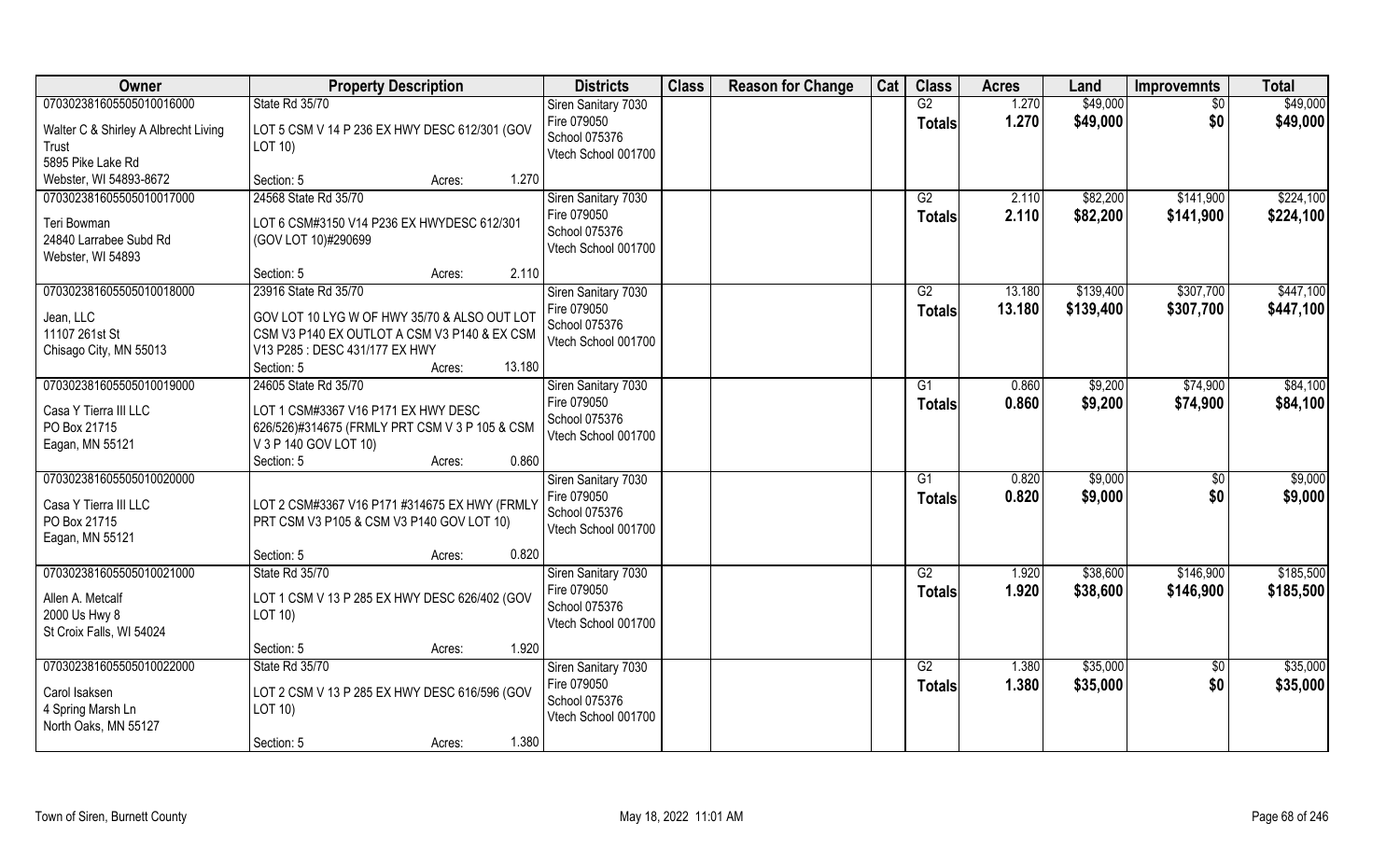| Owner                                                                                        | <b>Property Description</b>                                                                                      | <b>Districts</b>                                                           | <b>Class</b>   | <b>Reason for Change</b>    | Cat  | <b>Class</b>                          | <b>Acres</b>               | Land                             | <b>Improvemnts</b>            | <b>Total</b>                       |
|----------------------------------------------------------------------------------------------|------------------------------------------------------------------------------------------------------------------|----------------------------------------------------------------------------|----------------|-----------------------------|------|---------------------------------------|----------------------------|----------------------------------|-------------------------------|------------------------------------|
| 070302381605505010023000<br>Carol Isaksen<br>4 Spring Marsh Ln<br>North Oaks, MN 55127       | State Rd 35/70<br>LOT 3 CSM V 13 P 285 EX HWY DESC 616/596 (GOV<br>LOT 10)                                       | Siren Sanitary 7030<br>Fire 079050<br>School 075376<br>Vtech School 001700 |                |                             |      | G2<br><b>Totals</b>                   | 1.250<br>1.250             | \$32,300<br>\$32,300             | $\sqrt{$0}$<br>\$0            | \$32,300<br>\$32,300               |
|                                                                                              | 1.250<br>Section: 5<br>Acres:                                                                                    |                                                                            |                |                             |      |                                       |                            |                                  |                               |                                    |
| 070302381605505010024000<br>Carol Isaksen<br>4 Spring Marsh Ln<br>North Oaks, MN 55127       | State Rd 35/70<br>LOT 4 CSM V 13 P 285 EX HWY DESC 616/596 (GOV<br>LOT 10)                                       | Siren Sanitary 7030<br>Fire 079050<br>School 075376<br>Vtech School 001700 |                |                             |      | $\overline{G2}$<br><b>Totals</b>      | 3.900<br>3.900             | \$65,400<br>\$65,400             | \$0<br>\$0                    | \$65,400<br>\$65,400               |
|                                                                                              | 3.900<br>Section: 5<br>Acres:                                                                                    |                                                                            |                |                             |      |                                       |                            |                                  |                               |                                    |
| 070302381605505011011100<br>Jeff Radich<br>11107 261st St<br>Chisago City, MN 55013          | GOV LOT 11 & THAT PART OF GOV LOT 12 LYING E<br>OF RR RW LESS THE SE QTR OF GOV LOT 11                           | Fire 079050<br>School 075376<br>Vtech School 001700                        | G <sub>6</sub> | Correct acreage after split | $-4$ | G5<br>G <sub>6</sub><br><b>Totals</b> | 10.000<br>20.800<br>30.800 | \$9,000<br>\$34,300<br>\$43,300  | $\sqrt[6]{3}$<br>\$0<br>\$0   | \$9,000<br>\$34,300<br>\$43,300    |
|                                                                                              | 30.800<br>Section: 5<br>Acres:                                                                                   |                                                                            |                |                             |      |                                       |                            |                                  |                               |                                    |
| 070302381605505011011200<br><b>Timothy Davis</b><br><b>Kimberly Davis</b><br>7599 Luverne Rd | 7599 Luverne Rd<br>SE QTR OF GOV LOT 11                                                                          | Fire 079050<br>School 075376<br>Vtech School 001700                        | $\overline{G}$ | Revalue                     | -5   | G1<br>G <sub>6</sub><br><b>Totals</b> | 2.000<br>8.000<br>10.000   | \$24,000<br>\$13,200<br>\$37,200 | \$251,500<br>\$0<br>\$251,500 | \$275,500<br>\$13,200<br>\$288,700 |
| Siren, WI 54872                                                                              | 10.000<br>Section: 5<br>Acres:                                                                                   |                                                                            |                |                             |      |                                       |                            |                                  |                               |                                    |
| 070302381605505012011000<br>Town of Siren<br>PO Box 4<br>Siren, WI 54872                     | THAT PART OF GOV LOT 12 LYNG W OF RR EX<br>CSM'S V 1 PGS 194 195, 196, 198, 199<br>8.810<br>Section: 5<br>Acres: | Fire 079050<br>School 075376<br>Vtech School 001700                        |                |                             |      | X4<br><b>Totals</b>                   | 8.810<br>8.810             | \$0<br>\$0                       | $\overline{60}$<br>\$0        | $\overline{50}$<br>\$0             |
| 070302381605505012012000                                                                     | 7796 Horseshoe Dr                                                                                                | Fire 079050                                                                |                |                             |      | G1                                    | 1.500                      | \$13,000                         | \$34,700                      | \$47,700                           |
| Marilyn M. Strasser-Davis<br>7796 Horseshoe Dr<br>Siren, WI 54872                            | LOT 1 CSM V 2 P 196 (LOCATED IN GOV LOT 12)                                                                      | School 075376<br>Vtech School 001700                                       |                |                             |      | <b>Totals</b>                         | 1.500                      | \$13,000                         | \$34,700                      | \$47,700                           |
|                                                                                              | 1.500<br>Section: 5<br>Acres:                                                                                    |                                                                            |                |                             |      |                                       |                            |                                  |                               |                                    |
| 070302381605505012013000<br>Richard L. Cook<br>642 335th Ave<br>Frederic, WI 54837           | 7784 Horseshoe Dr<br>LOT 2 CSM#484 V 2 P 196 (GOV LOT 12)#175531<br>1.500<br>Section: 5<br>Acres:                | Fire 079050<br>School 075376<br>Vtech School 001700                        |                |                             |      | $\overline{G1}$<br><b>Totals</b>      | 1.500<br>1.500             | \$13,000<br>\$13,000             | \$18,700<br>\$18,700          | \$31,700<br>\$31,700               |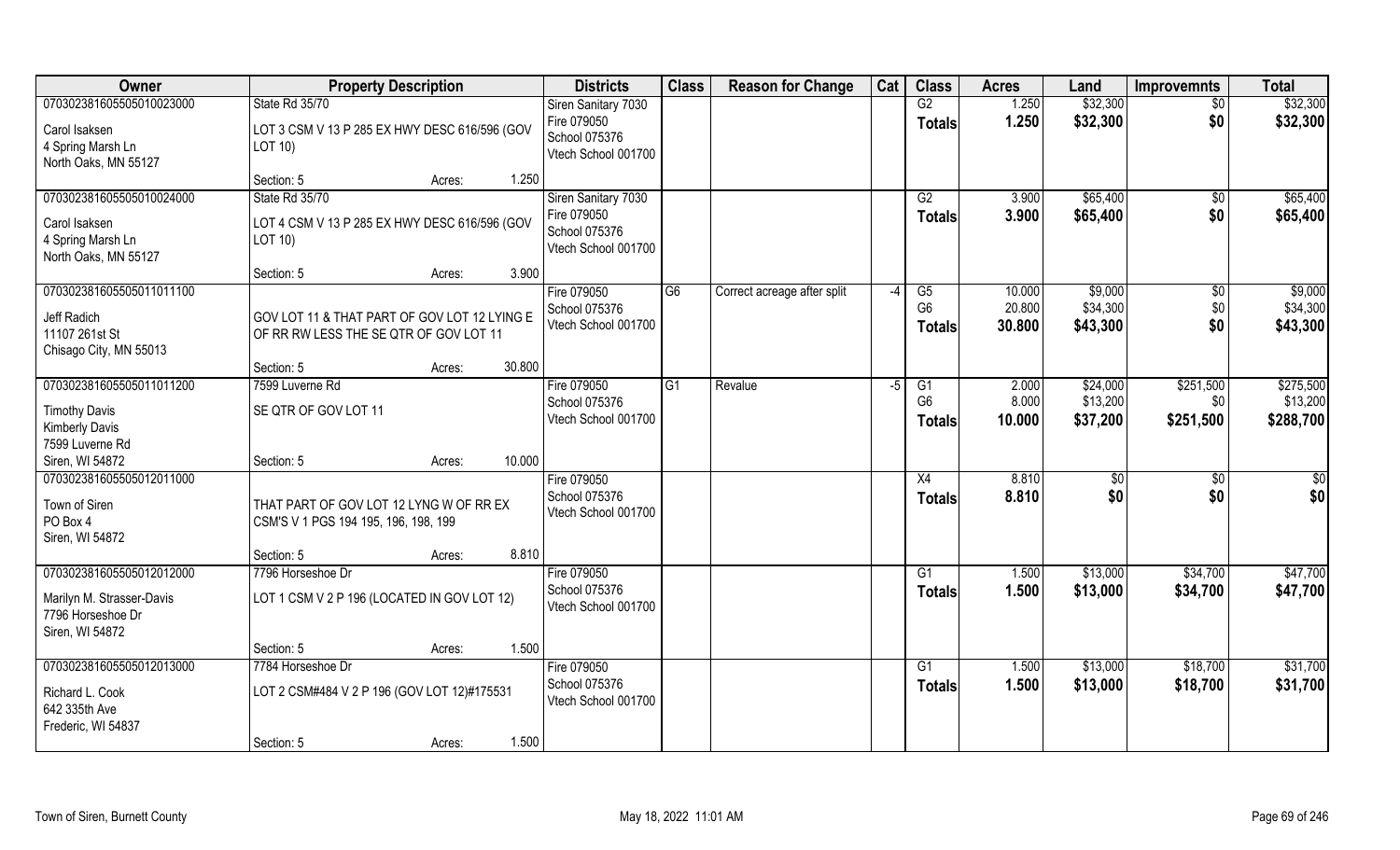| Owner                           | <b>Property Description</b>                 |        |       | <b>Districts</b>    | <b>Class</b> | <b>Reason for Change</b> | Cat | <b>Class</b>   | <b>Acres</b> | Land     | <b>Improvemnts</b> | <b>Total</b> |
|---------------------------------|---------------------------------------------|--------|-------|---------------------|--------------|--------------------------|-----|----------------|--------------|----------|--------------------|--------------|
| 070302381605505012014000        | 7776 Horseshoe Dr                           |        |       | Fire 079050         |              |                          |     | G1             | 1.500        | \$13,000 | \$18,900           | \$31,900     |
| Chris Rand                      | LOT 3 CSM V 2 P 196                         |        |       | School 075376       |              |                          |     | <b>Totals</b>  | 1.500        | \$13,000 | \$18,900           | \$31,900     |
| 7776 Horseshoe Dr               |                                             |        |       | Vtech School 001700 |              |                          |     |                |              |          |                    |              |
| Siren, WI 54872                 |                                             |        |       |                     |              |                          |     |                |              |          |                    |              |
|                                 | Section: 5                                  | Acres: | 1.500 |                     |              |                          |     |                |              |          |                    |              |
| 070302381605505012015000        | 7764 Horseshoe Dr                           |        |       | Fire 079050         |              |                          |     | G1             | 1.500        | \$13,000 | \$11,200           | \$24,200     |
| Genevieve A. Nordin             | LOT 4 CSM V 2 P 196 (LOCATED IN GOV LOT 12) |        |       | School 075376       |              |                          |     | <b>Totals</b>  | 1.500        | \$13,000 | \$11,200           | \$24,200     |
| 6502 Burnikel Rd                |                                             |        |       | Vtech School 001700 |              |                          |     |                |              |          |                    |              |
| Siren, WI 54872                 |                                             |        |       |                     |              |                          |     |                |              |          |                    |              |
|                                 | Section: 5                                  | Acres: | 1.500 |                     |              |                          |     |                |              |          |                    |              |
| 070302381605505012016000        | 7754 Horseshoe Dr                           |        |       | Fire 079050         |              |                          |     | G1             | 1.500        | \$13,000 | \$14,300           | \$27,300     |
| James E. Kopecky                | LOT 1 CSM V 2 P 198 (GL 12)#175533          |        |       | School 075376       |              |                          |     | <b>Totals</b>  | 1.500        | \$13,000 | \$14,300           | \$27,300     |
| Amy J. Kopecky                  |                                             |        |       | Vtech School 001700 |              |                          |     |                |              |          |                    |              |
| 5674 County Rd C                |                                             |        |       |                     |              |                          |     |                |              |          |                    |              |
| Danbury, WI 54830               | Section: 5                                  | Acres: | 1.500 |                     |              |                          |     |                |              |          |                    |              |
| 070302381605505012017000        | 24604 Old Hwy 35                            |        |       | Fire 079050         |              |                          |     | G <sub>1</sub> | 1.500        | \$13,000 | \$400              | \$13,400     |
| Donna Richison                  | LOT 1 CSM V 2 P 194 (LOCATED IN GOV LOT 12) |        |       | School 075376       |              |                          |     | <b>Totals</b>  | 1.500        | \$13,000 | \$400              | \$13,400     |
| PO Box 257                      |                                             |        |       | Vtech School 001700 |              |                          |     |                |              |          |                    |              |
| Siren, WI 54872                 |                                             |        |       |                     |              |                          |     |                |              |          |                    |              |
|                                 | Section: 5                                  | Acres: | 1.500 |                     |              |                          |     |                |              |          |                    |              |
| 070302381605505012018000        | 7785 Horseshoe Dr                           |        |       | Fire 079050         |              |                          |     | G1             | 1.500        | \$13,000 | \$15,300           | \$28,300     |
|                                 |                                             |        |       | School 075376       |              |                          |     | <b>Totals</b>  | 1.500        | \$13,000 | \$15,300           | \$28,300     |
| Ronald J. Falk<br>8400 16 Ave S | LOT 2 CSM 482 VOL 2 P 194 RECORDED AS       |        |       | Vtech School 001700 |              |                          |     |                |              |          |                    |              |
| Bloomington, MN 55425           | DOCUMENT 175529 (GOV LOT 12)                |        |       |                     |              |                          |     |                |              |          |                    |              |
|                                 | Section: 5                                  | Acres: | 1.500 |                     |              |                          |     |                |              |          |                    |              |
| 070302381605505012019000        | 7775 Horseshoe Dr                           |        |       | Fire 079050         |              |                          |     | G1             | 1.500        | \$13,000 | \$94,600           | \$107,600    |
|                                 |                                             |        |       | School 075376       |              |                          |     | <b>Totals</b>  | 1.500        | \$13,000 | \$94,600           | \$107,600    |
| Jamie A. Vander Velden          | LOT 3 CSM V 2 P 194 (LOCATED IN GOV LOT 12) |        |       | Vtech School 001700 |              |                          |     |                |              |          |                    |              |
| 7775 Horseshoe Dr               |                                             |        |       |                     |              |                          |     |                |              |          |                    |              |
| Siren, WI 54872                 | Section: 5                                  | Acres: | 1.500 |                     |              |                          |     |                |              |          |                    |              |
| 070302381605505012020000        | 7759 Horseshoe Dr                           |        |       | Fire 079050         |              |                          |     | G1             | 1.500        | \$13,000 | \$43,300           | \$56,300     |
|                                 |                                             |        |       | School 075376       |              |                          |     | <b>Totals</b>  | 1.500        | \$13,000 | \$43,300           | \$56,300     |
| Randy Vollrath                  | LOT 4 CSM V 2 P 194 (LOCATED IN GOV LOT 12) |        |       | Vtech School 001700 |              |                          |     |                |              |          |                    |              |
| Teresa Vollrath                 |                                             |        |       |                     |              |                          |     |                |              |          |                    |              |
| 7759 Horseshoe Dr               |                                             |        |       |                     |              |                          |     |                |              |          |                    |              |
| Siren, WI 54872                 | Section: 5                                  | Acres: | 1.500 |                     |              |                          |     |                |              |          |                    |              |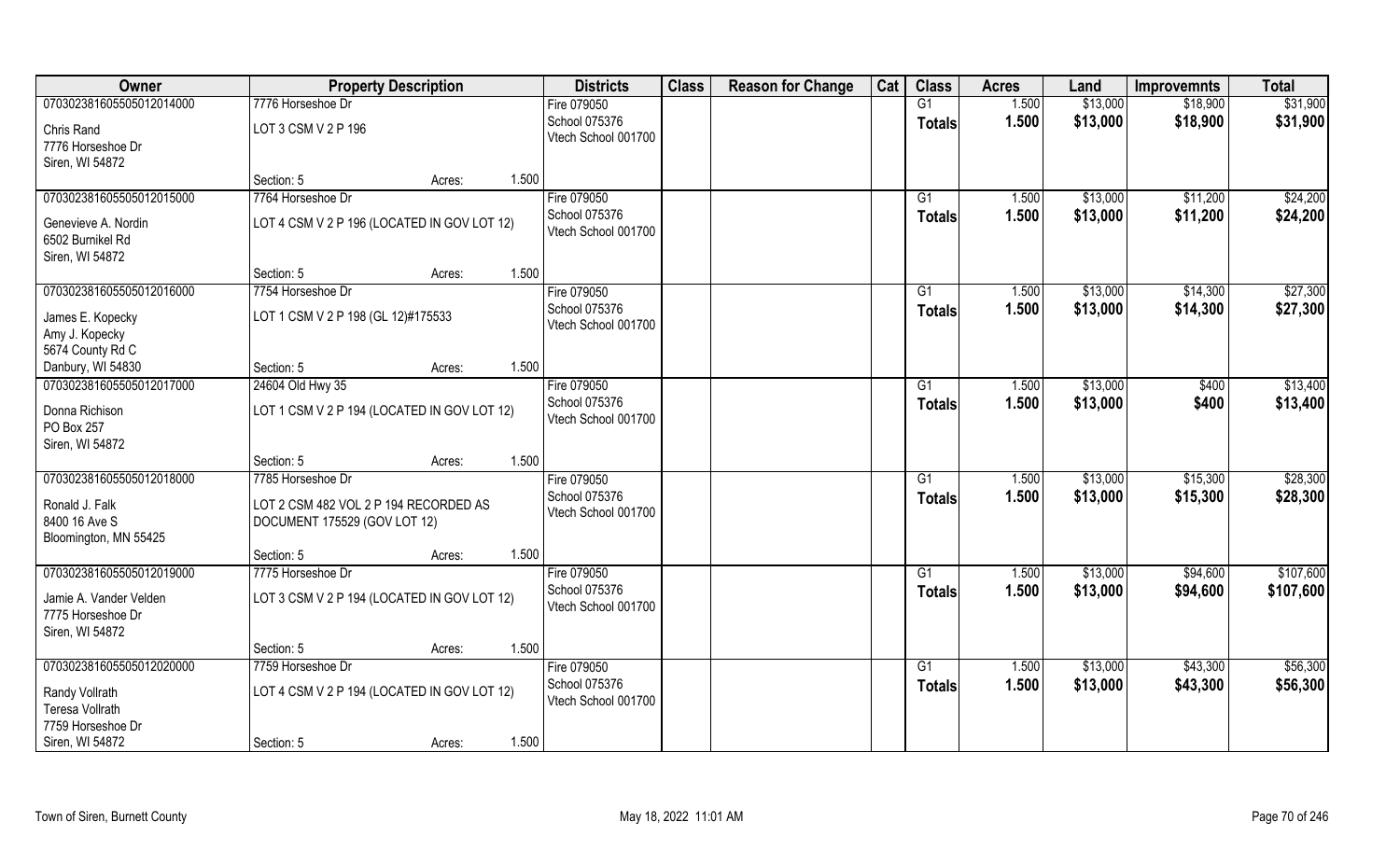| Owner                                                                                 | <b>Property Description</b>                                                    |                 | <b>Districts</b>                                    | <b>Class</b> | <b>Reason for Change</b> | Cat | <b>Class</b>        | <b>Acres</b>   | Land                 | <b>Improvemnts</b>   | <b>Total</b>           |
|---------------------------------------------------------------------------------------|--------------------------------------------------------------------------------|-----------------|-----------------------------------------------------|--------------|--------------------------|-----|---------------------|----------------|----------------------|----------------------|------------------------|
| 070302381605505012021000<br>Donna Richison<br>PO Box 257<br>Siren, WI 54872           | LOT 1 CSM V 2 P 199 EX S 257' (IN GOV LOT 12)                                  |                 | Fire 079050<br>School 075376<br>Vtech School 001700 |              |                          |     | G1<br><b>Totals</b> | 0.200<br>0.200 | \$2,200<br>\$2,200   | \$0<br>\$0           | \$2,200<br>\$2,200     |
|                                                                                       | Section: 5                                                                     | 0.200<br>Acres: |                                                     |              |                          |     |                     |                |                      |                      |                        |
| 070302381605505012022000<br><b>Troy Longtine</b><br>Jessica Longtine<br>PO Box 275    | 24588 Horseshoe Dr<br>S 257' LOT 1 CSM V 2 P 199 (LOCATED IN GOV LOT<br>12)    |                 | Fire 079050<br>School 075376<br>Vtech School 001700 |              |                          |     | G1<br><b>Totals</b> | 1.300<br>1.300 | \$12,200<br>\$12,200 | \$90,000<br>\$90,000 | \$102,200<br>\$102,200 |
| Cumberland, WI 54829                                                                  | Section: 5                                                                     | 1.300<br>Acres: |                                                     |              |                          |     |                     |                |                      |                      |                        |
| 070302381605505012023000<br><b>Eric Prissel</b><br>Penny Prissel<br>7697 Horseshoe Dr | 7697 Horseshoe Dr<br>LOT 2 CSM V 2 P 199 (LOCATED IN GOV LOT 12)               |                 | Fire 079050<br>School 075376<br>Vtech School 001700 |              |                          |     | G1<br><b>Totals</b> | 1.500<br>1.500 | \$13,000<br>\$13,000 | \$25,200<br>\$25,200 | \$38,200<br>\$38,200   |
| Siren, WI 54872                                                                       | Section: 5                                                                     | 1.500<br>Acres: |                                                     |              |                          |     |                     |                |                      |                      |                        |
| 070302381605505012024000<br>Mark A. Nelson<br>7703 Horeshoe Dr<br>PO Box 592          | 7703 Horseshoe Dr<br>LOT 3 CSM V 2 P 199 (LOCATED IN GOV LOT 12)               |                 | Fire 079050<br>School 075376<br>Vtech School 001700 |              |                          |     | G1<br><b>Totals</b> | 1.500<br>1.500 | \$13,000<br>\$13,000 | \$80,700<br>\$80,700 | \$93,700<br>\$93,700   |
| Siren, WI 54872                                                                       | Section: 5                                                                     | 1.500<br>Acres: |                                                     |              |                          |     |                     |                |                      |                      |                        |
| 070302381605505012025000<br>Sherry M. Mcivor<br>PO Box 507<br>Siren, WI 54872         | 7731 Horseshoe Dr<br>LOT 4 CSM V 2 P 199 (LOCATED IN GOV LOT 12)               |                 | Fire 079050<br>School 075376<br>Vtech School 001700 |              |                          |     | G1<br><b>Totals</b> | 1.500<br>1.500 | \$13,000<br>\$13,000 | \$18,200<br>\$18,200 | \$31,200<br>\$31,200   |
|                                                                                       | Section: 5                                                                     | 1.500<br>Acres: |                                                     |              |                          |     |                     |                |                      |                      |                        |
| 070302381605505012026000<br>Olga J. Mccann<br>7688 Horseshoe Dr<br>Siren, WI 54872    | 7688 Horseshoe Dr<br>LOT 1 CSM V 2 P 195 (LOCATED IN GOV LOT 12)               |                 | Fire 079050<br>School 075376<br>Vtech School 001700 |              |                          |     | G1<br><b>Totals</b> | 1.500<br>1.500 | \$13,000<br>\$13,000 | \$52,500<br>\$52,500 | \$65,500<br>\$65,500   |
|                                                                                       | Section: 5                                                                     | 1.500<br>Acres: |                                                     |              |                          |     |                     |                |                      |                      |                        |
| 070302381605505012027000<br>Coral Vezina<br>249 W Robie St<br>St Paul, MN 55107       | 7698 Horseshoe Dr<br>LOT 2 CSM V 2 P 195 (LOCATED IN GOV LOT 12)<br>Section: 5 | 1.500<br>Acres: | Fire 079050<br>School 075376<br>Vtech School 001700 |              |                          |     | G1<br><b>Totals</b> | 1.500<br>1.500 | \$13,000<br>\$13,000 | \$19,000<br>\$19,000 | \$32,000<br>\$32,000   |
|                                                                                       |                                                                                |                 |                                                     |              |                          |     |                     |                |                      |                      |                        |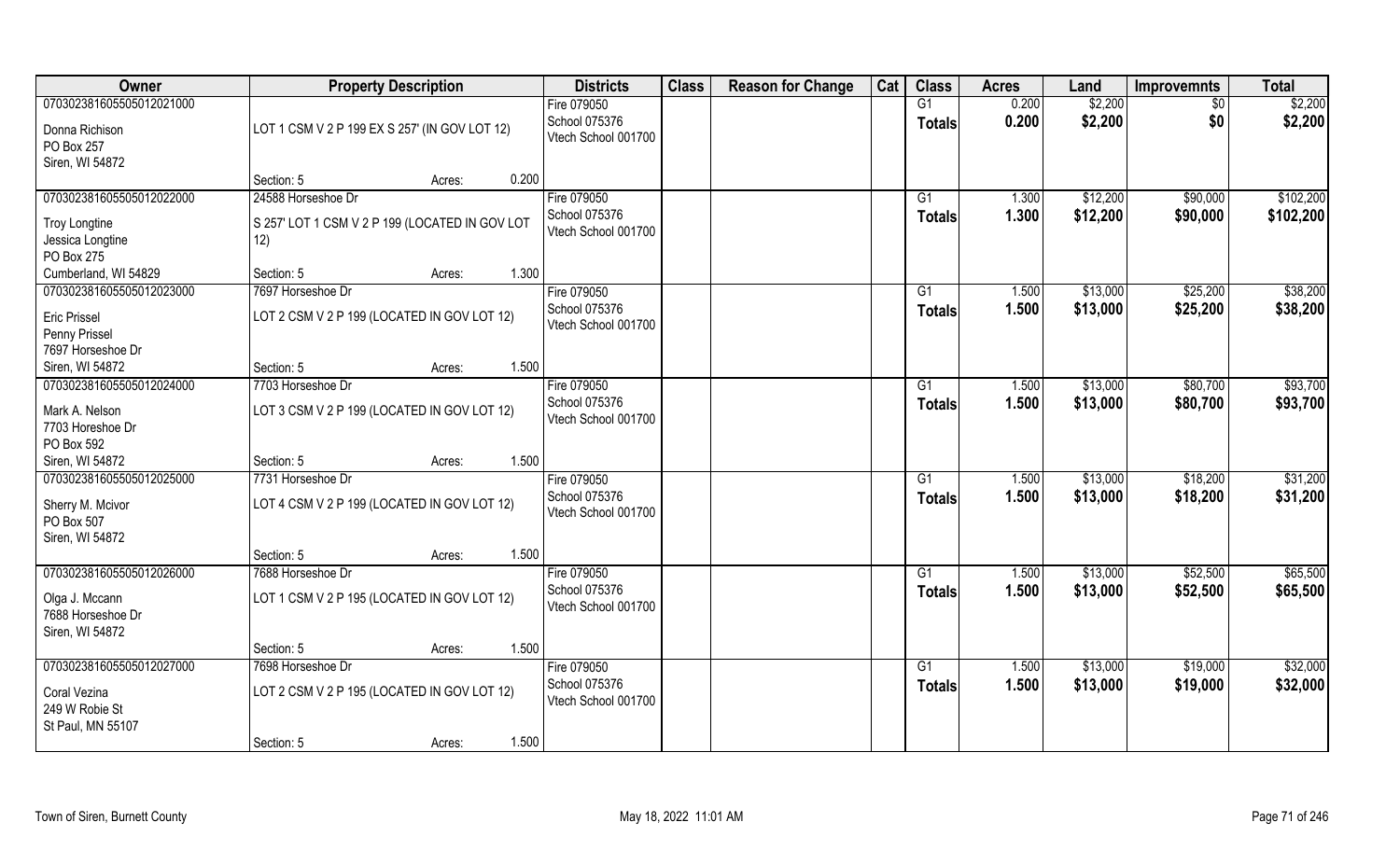| Owner                    | <b>Property Description</b>                   | <b>Districts</b>    | <b>Class</b> | <b>Reason for Change</b> | Cat | <b>Class</b>    | <b>Acres</b>    | Land     | <b>Improvemnts</b> | <b>Total</b> |
|--------------------------|-----------------------------------------------|---------------------|--------------|--------------------------|-----|-----------------|-----------------|----------|--------------------|--------------|
| 070302381605505012028000 | 7704 Horseshoe Dr                             | Fire 079050         |              |                          |     | G1              | 1.500           | \$13,000 | \$17,600           | \$30,600     |
| Andrew J-E Bruss         | LOT 3 CSM V 2 P 195 (LOCATED IN GOV LOT 12)   | School 075376       |              |                          |     | <b>Totals</b>   | 1.500           | \$13,000 | \$17,600           | \$30,600     |
| 7704 Horseshoe Dr        |                                               | Vtech School 001700 |              |                          |     |                 |                 |          |                    |              |
| Siren, WI 54872          |                                               |                     |              |                          |     |                 |                 |          |                    |              |
|                          | 1.500<br>Section: 5<br>Acres:                 |                     |              |                          |     |                 |                 |          |                    |              |
| 070302381605505012029000 | 7716 Horseshoe Dr                             | Fire 079050         |              |                          |     | $\overline{G1}$ | 1.500           | \$13,000 | \$22,000           | \$35,000     |
| Scott L. Jewell          | W 220' LOT 4 CSM#483 V2 P195 (GOV LOT         | School 075376       |              |                          |     | Totals          | 1.500           | \$13,000 | \$22,000           | \$35,000     |
| 7716 Horseshoe Dr        | 12)#175530                                    | Vtech School 001700 |              |                          |     |                 |                 |          |                    |              |
| Siren, WI 54872          |                                               |                     |              |                          |     |                 |                 |          |                    |              |
|                          | 1.500<br>Section: 5<br>Acres:                 |                     |              |                          |     |                 |                 |          |                    |              |
| 070302381605505012030000 | 7724 Horseshoe Dr                             | Fire 079050         |              |                          |     | G1              | 1.500           | \$13,000 | \$23,000           | \$36,000     |
| Jo-Ella Finch            | LOT 4 CSM V 2 P 195 EX W 220' (LOCATED IN GOV | School 075376       |              |                          |     | <b>Totals</b>   | 1.500           | \$13,000 | \$23,000           | \$36,000     |
| 7724 Horseshoe Dr        | LOT 12)                                       | Vtech School 001700 |              |                          |     |                 |                 |          |                    |              |
| Siren, WI 54872          |                                               |                     |              |                          |     |                 |                 |          |                    |              |
|                          | 1.500<br>Section: 5<br>Acres:                 |                     |              |                          |     |                 |                 |          |                    |              |
| 070302381605505013011000 |                                               | Fire 079050         |              |                          |     | G5              | 4.000           | \$1,200  | $\sqrt[6]{3}$      | \$1,200      |
| Deette M. Lund           | N 14 AC GOV LOT 13 LYG BTWN OLD 35 & GANDY    | School 075376       |              |                          |     | G <sub>6</sub>  | 10.000          | \$16,500 | \$0                | \$16,500     |
| 507 E Washington         | DANCER TRL (W/ESMT DOC#295674)                | Vtech School 001700 |              |                          |     | <b>Totals</b>   | 14.000          | \$17,700 | \$0                | \$17,700     |
| Monticello, IL 61856     |                                               |                     |              |                          |     |                 |                 |          |                    |              |
|                          | 14.000<br>Section: 5<br>Acres:                |                     |              |                          |     |                 |                 |          |                    |              |
| 070302381605505013012100 |                                               | Fire 079050         |              |                          |     | $\overline{G6}$ | 5.210           | \$10,400 | \$0                | \$10,400     |
| Keith Friese             | LOT 3 OF CSM NO. 4404 REC IN V24/P61 AS DOC # | School 075376       |              |                          |     | <b>Totals</b>   | 5.210           | \$10,400 | \$0                | \$10,400     |
| 24420 Old 35             | 411701 LOC IN GOV LOT 13                      | Vtech School 001700 |              |                          |     |                 |                 |          |                    |              |
| Siren, WI 54872          |                                               |                     |              |                          |     |                 |                 |          |                    |              |
|                          | 5.210<br>Section: 5<br>Acres:                 |                     |              |                          |     |                 |                 |          |                    |              |
| 070302381605505013012200 | Old Hwy 35                                    | Fire 079050         |              |                          |     | G5              | 1.180           | \$400    | \$0                | \$400        |
| Keith Friese             | LOT 4 OF CSM NO 4404 REC IN V24/P61 AS DOC #  | School 075376       |              |                          |     | G <sub>6</sub>  | 6.000           | \$12,000 | \$0                | \$12,000     |
| 24420 Old 35             | 411701 LOC IN GOV LOT 14                      | Vtech School 001700 |              |                          |     | <b>Totals</b>   | 7.180           | \$12,400 | \$0                | \$12,400     |
| Siren, WI 54872          |                                               |                     |              |                          |     |                 |                 |          |                    |              |
|                          | 7.180<br>Section: 5<br>Acres:                 |                     |              |                          |     |                 |                 |          |                    |              |
| 070302381605505014011100 | 24220 Old Hwy 35                              | Fire 079050         |              |                          |     | G1              | 1.420           | \$12,700 | \$59,100           | \$71,800     |
| Keith Friese             | LOT 1 CSM NO 4404 REC IN V24/P61 AS DOC       | School 075376       |              |                          |     | G <sub>5</sub>  | 2.720           | \$800    | \$0                | \$800        |
| 24420 Old 35             | #411701 LOC IN GOV LOT 14                     | Vtech School 001700 |              |                          |     | G <sub>6</sub>  | 5.860<br>10.000 | \$9,700  | \$0                | \$9,700      |
| Siren, WI 54872          |                                               |                     |              |                          |     | <b>Totals</b>   |                 | \$23,200 | \$59,100           | \$82,300     |
|                          | 10.000<br>Section: 5<br>Acres:                |                     |              |                          |     |                 |                 |          |                    |              |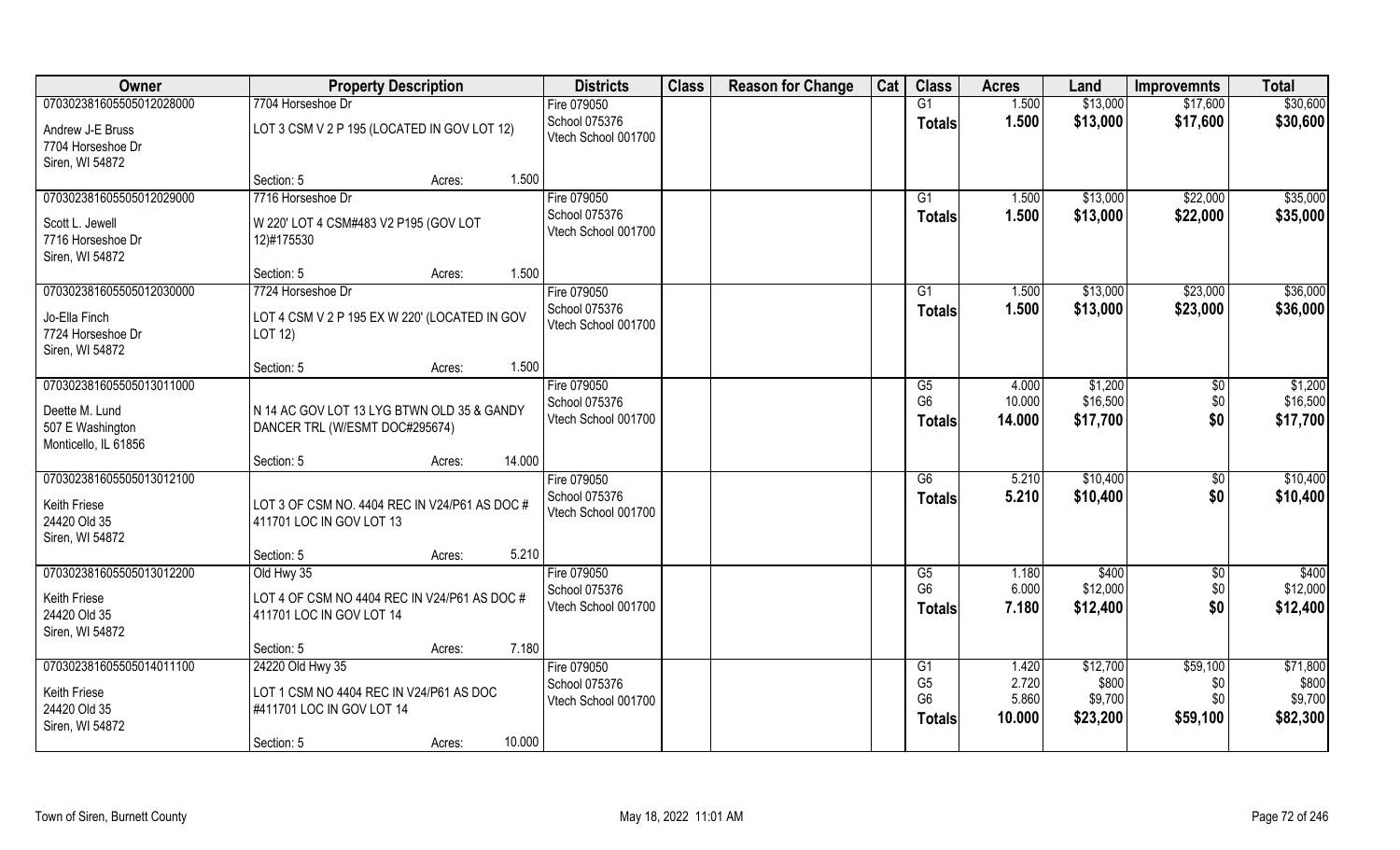| Owner                                        | <b>Property Description</b>                                   | <b>Districts</b>    | <b>Class</b> | <b>Reason for Change</b> | Cat | <b>Class</b>    | <b>Acres</b> | Land      | <b>Improvemnts</b> | <b>Total</b> |
|----------------------------------------------|---------------------------------------------------------------|---------------------|--------------|--------------------------|-----|-----------------|--------------|-----------|--------------------|--------------|
| 070302381605505014011200                     |                                                               | Fire 079050         |              |                          |     | G5              | 15.000       | \$4,500   | $\sqrt{6}$         | \$4,500      |
| Keith Friese                                 | LOT 2 OF CSM NO. 4404 REC IN V24/P61 AS DOC #                 | School 075376       |              |                          |     | G <sub>6</sub>  | 16.340       | \$27,000  | \$0                | \$27,000     |
| 24420 Old 35                                 | 411701 LOC IN GOV LOT 14 SUBJ TO EASMENT                      | Vtech School 001700 |              |                          |     | <b>Totals</b>   | 31.340       | \$31,500  | \$0                | \$31,500     |
| Siren, WI 54872                              | DOC#295674                                                    |                     |              |                          |     |                 |              |           |                    |              |
|                                              | Section: 5<br>31.340<br>Acres:                                |                     |              |                          |     |                 |              |           |                    |              |
| 070302381605505014012000                     | 24408 Old Hwy 35                                              | Fire 079050         |              |                          |     | G1              | 3.620        | \$19,900  | \$118,400          | \$138,300    |
|                                              |                                                               | School 075376       |              |                          |     | <b>Totals</b>   | 3.620        | \$19,900  | \$118,400          | \$138,300    |
| Mary C. Fuller                               | CSM#947 V4 P278 (GOV LOT 14)#198214                           | Vtech School 001700 |              |                          |     |                 |              |           |                    |              |
| 24408 Old 35                                 |                                                               |                     |              |                          |     |                 |              |           |                    |              |
| Siren, WI 54872                              |                                                               |                     |              |                          |     |                 |              |           |                    |              |
|                                              | 3.620<br>Section: 5<br>Acres:                                 |                     |              |                          |     |                 |              |           |                    |              |
| 070302381605505014013000                     |                                                               | Siren Sanitary 7030 |              |                          |     | G1              | 0.690        | \$200     | $\sqrt[6]{30}$     | \$200        |
| William Annoni                               | PCL GOV LOT 14 COM 6 RDS N OF PT WHERE E SD                   | Fire 079050         |              |                          |     | <b>Totals</b>   | 0.690        | \$200     | \$0                | \$200        |
| 13708 Country PI                             | OF RR RW CROSSES S LN LOT 14 TH 14 RDS E TO                   | School 075376       |              |                          |     |                 |              |           |                    |              |
| Burnsville, MN 55337                         | CENTR STH 35 TH NLY 12 RDS TH W 14 RDS TO W                   | Vtech School 001700 |              |                          |     |                 |              |           |                    |              |
|                                              | 0.690<br>Section: 5<br>Acres:                                 |                     |              |                          |     |                 |              |           |                    |              |
| 070302381605505014014000                     | 24385 State Rd 35/70                                          | Siren Sanitary 7030 |              |                          |     | G1              | 0.740        | \$8,100   | \$36,000           | \$44,100     |
|                                              |                                                               | Fire 079050         |              |                          |     | <b>Totals</b>   | 0.740        | \$8,100   | \$36,000           | \$44,100     |
| Donald Heller Life Estate                    | PCL GOV LOT 14 COM AT PT WHERE E LN OF RR                     | School 075376       |              |                          |     |                 |              |           |                    |              |
| PO Box 572                                   | INTERSECTS S SIDE GOV LOT 14 TH E ON S LN GOV                 | Vtech School 001700 |              |                          |     |                 |              |           |                    |              |
| Siren, WI 54872                              | LOT 14 14 RDS TO CENTER OF HWY #35, TH N 6                    |                     |              |                          |     |                 |              |           |                    |              |
|                                              | 0.740<br>Section: 5<br>Acres:                                 |                     |              |                          |     |                 |              |           |                    |              |
| 070302381605505015011000                     |                                                               | Siren Sanitary 7030 |              |                          |     | $\overline{G6}$ | 28.460       | \$56,900  | \$0                | \$56,900     |
| Dougherty Wisconsin LLC                      | PCL NW SE & GOV LOT 15 EX HWY DESC 623/517                    | Fire 079050         |              |                          |     | <b>Totals</b>   | 28.460       | \$56,900  | \$0                | \$56,900     |
| 24491 State Rd 35                            | (SUBJ TO ESMNT 477/460)                                       | School 075376       |              |                          |     |                 |              |           |                    |              |
| Siren, WI 54872                              |                                                               | Vtech School 001700 |              |                          |     |                 |              |           |                    |              |
|                                              | 28.460<br>Section: 5<br>Acres:                                |                     |              |                          |     |                 |              |           |                    |              |
| 070302381605505015012000                     | State Rd 35/70                                                | Siren Sanitary 7030 |              |                          |     | G2              | 1.710        | \$69,900  | \$0                | \$69,900     |
|                                              |                                                               | Fire 079050         |              |                          |     | <b>Totals</b>   | 1.710        | \$69,900  | \$0                | \$69,900     |
| Dougherty Wisconsin LLC<br>24491 State Rd 35 | PCL GOV LOT 15 & NW SE DESC V 320 P 280 EX HW<br>DESC 616/452 | School 075376       |              |                          |     |                 |              |           |                    |              |
| Siren, WI 54872                              |                                                               | Vtech School 001700 |              |                          |     |                 |              |           |                    |              |
|                                              | 1.710<br>Section: 5<br>Acres:                                 |                     |              |                          |     |                 |              |           |                    |              |
| 070302381605505015013000                     | 24537 State Rd 35/70                                          | Siren Sanitary 7030 |              |                          |     | G2              | 3.200        | \$102,000 | \$885,600          | \$987,600    |
|                                              |                                                               | Fire 079050         |              |                          |     |                 | 3.200        | \$102,000 |                    | \$987,600    |
| Yourchuck Video Inc                          | LOT 1 CSM V17 P257(#333743) (GOV LOT 15-FMLY                  | School 075376       |              |                          |     | <b>Totals</b>   |              |           | \$885,600          |              |
| PO Box 579                                   | <b>CSM V10 P 14)</b>                                          | Vtech School 001700 |              |                          |     |                 |              |           |                    |              |
| Siren, WI 54872-0579                         |                                                               |                     |              |                          |     |                 |              |           |                    |              |
|                                              | 3.200<br>Section: 5<br>Acres:                                 |                     |              |                          |     |                 |              |           |                    |              |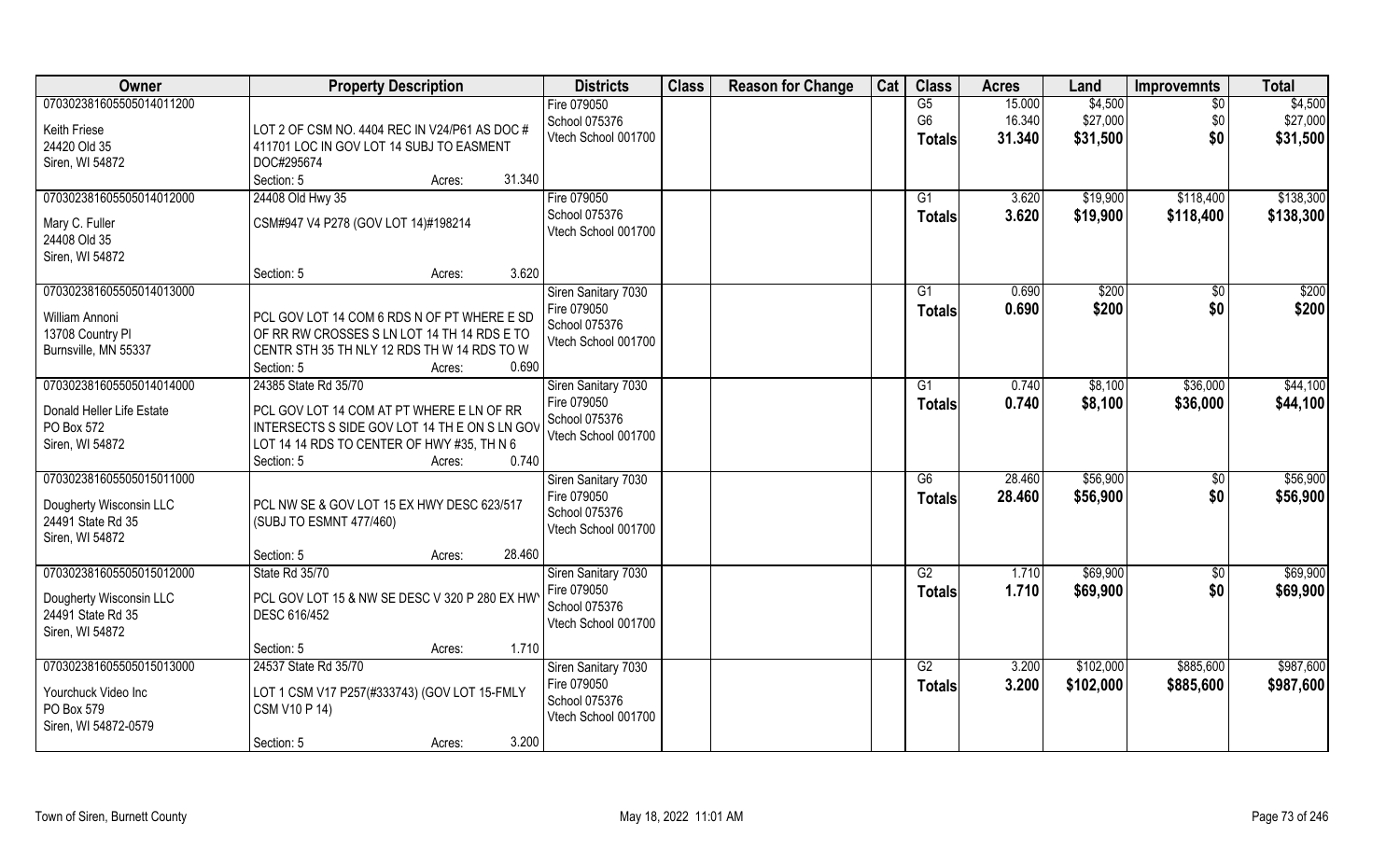| Owner                                                                                       | <b>Property Description</b>                                                                                       | <b>Districts</b>                                                           | <b>Class</b> | <b>Reason for Change</b> | Cat | <b>Class</b>        | <b>Acres</b>   | Land                   | <b>Improvemnts</b>     | <b>Total</b>           |
|---------------------------------------------------------------------------------------------|-------------------------------------------------------------------------------------------------------------------|----------------------------------------------------------------------------|--------------|--------------------------|-----|---------------------|----------------|------------------------|------------------------|------------------------|
| 070302381605505015014000<br>John C. Leonard<br>PO Box 45<br>Luck, WI 54853                  | PCL GOV LOT 15 EX HWY DESC 618/681 (TOGETHER<br>W/ESMT 477/460)                                                   | Siren Sanitary 7030<br>Fire 079050<br>School 075376<br>Vtech School 001700 |              |                          |     | G2<br><b>Totals</b> | 3.690<br>3.690 | \$64,100<br>\$64,100   | $\sqrt{$0}$<br>\$0     | \$64,100<br>\$64,100   |
|                                                                                             | 3.690<br>Section: 5<br>Acres:                                                                                     |                                                                            |              |                          |     |                     |                |                        |                        |                        |
| 070302381605505015015000<br>Dougherty Wisconsin LLC<br>24491 State Rd 35<br>Siren, WI 54872 | State Rd 35/70<br>LOT 1 CSM V 5 P 247 & PCL DESC V 320 P 280 EX<br>HWY DESC 616/455 (GOV LOT 15)                  | Siren Sanitary 7030<br>Fire 079050<br>School 075376<br>Vtech School 001700 |              |                          |     | G2<br>Totals        | 3.250<br>3.250 | \$102,500<br>\$102,500 | $\sqrt{$0}$<br>\$0     | \$102,500<br>\$102,500 |
|                                                                                             | 3.250<br>Section: 5<br>Acres:                                                                                     |                                                                            |              |                          |     |                     |                |                        |                        |                        |
| 070302381605505015016000<br>Dougherty Wisconsin LLC<br>24491 State Rd 35<br>Siren, WI 54872 | 24491 State Rd 35/70<br>LOT 2 CSM V 5 P 247 EX HWY (IN GOV LOT 15)                                                | Siren Sanitary 7030<br>Fire 079050<br>School 075376<br>Vtech School 001700 |              |                          |     | G2<br>Totals        | 3.130<br>3.130 | \$101,300<br>\$101,300 | \$189,400<br>\$189,400 | \$290,700<br>\$290,700 |
|                                                                                             | 3.130<br>Section: 5<br>Acres:                                                                                     |                                                                            |              |                          |     |                     |                |                        |                        |                        |
| 070302381605505015017000<br>Dean M. Phernetton<br>Christina M. Phernetton                   | 24467 State Rd 35/70<br>LOT 5 CSM V 10 P 296 (IN GOV LOT 15)                                                      | Siren Sanitary 7030<br>Fire 079050<br>School 075376<br>Vtech School 001700 |              |                          |     | G2<br>Totals        | 0.840<br>0.840 | \$37,800<br>\$37,800   | \$157,200<br>\$157,200 | \$195,000<br>\$195,000 |
| PO Box 462<br>Webster, WI 54893                                                             | 0.840<br>Section: 5<br>Acres:                                                                                     |                                                                            |              |                          |     |                     |                |                        |                        |                        |
| 070302381605505015018000<br>Dean M. Phernetton<br>Christina M. Phernetton<br>PO Box 462     | 24467 State Rd 35/70<br>LOT 4 CSM V 10 P 296 (IN GOV LOT 15)                                                      | Siren Sanitary 7030<br>Fire 079050<br>School 075376<br>Vtech School 001700 |              |                          |     | G2<br><b>Totals</b> | 0.810<br>0.810 | \$36,500<br>\$36,500   | \$129,700<br>\$129,700 | \$166,200<br>\$166,200 |
| Webster, WI 54893                                                                           | 0.810<br>Section: 5<br>Acres:                                                                                     |                                                                            |              |                          |     |                     |                |                        |                        |                        |
| 070302381605505015019000                                                                    | 24467 State Rd 35/70                                                                                              | Siren Sanitary 7030                                                        |              |                          |     | G2                  | 0.780          | \$35,100               | \$47,900               | \$83,000               |
| Dean M. Phernetton<br>Christina M. Phernetton<br>PO Box 462                                 | LOT 3 CSM V 10 P 296 (IN GOV LOT 15)                                                                              | Fire 079050<br>School 075376<br>Vtech School 001700                        |              |                          |     | <b>Totals</b>       | 0.780          | \$35,100               | \$47,900               | \$83,000               |
| Webster, WI 54893                                                                           | 0.780<br>Section: 5<br>Acres:                                                                                     |                                                                            |              |                          |     |                     |                |                        |                        |                        |
| 070302381605505015020000<br>Patricia Carey<br>356 Violet Cir N<br>Grantsburg, WI 54840      | 24461 State Rd 35/70<br>LOT 2 CSM#1944 V10 P296 (IN GOV LOT 15)#240769<br>EX HWY<br>0.760<br>Section: 5<br>Acres: | Siren Sanitary 7030<br>Fire 079050<br>School 075376<br>Vtech School 001700 |              |                          |     | G2<br><b>Totals</b> | 0.760<br>0.760 | \$41,000<br>\$41,000   | \$200,400<br>\$200,400 | \$241,400<br>\$241,400 |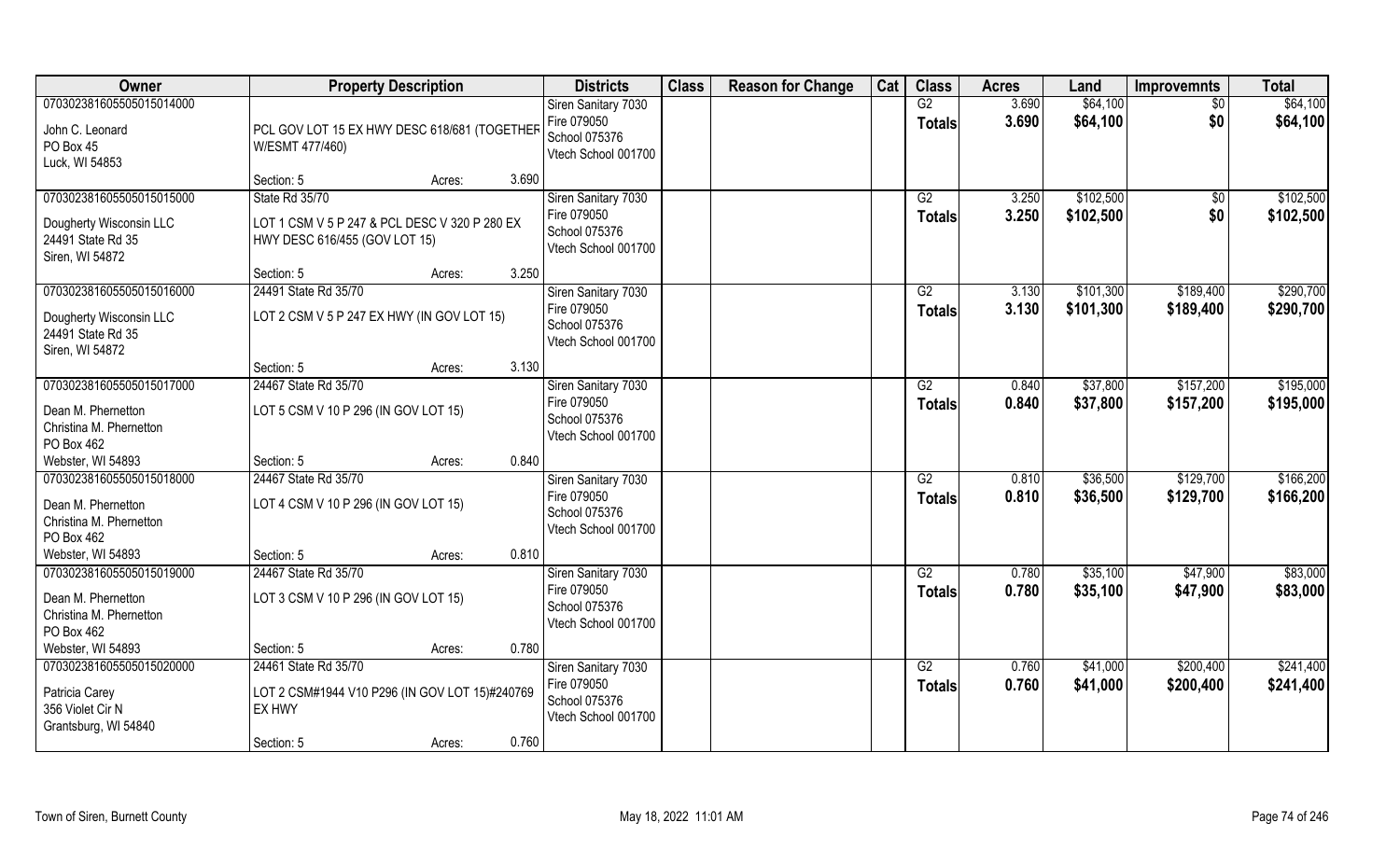| \$499,700<br>070302381605505015021000<br>24449 State Rd 35/70<br>G2<br>4.080<br>\$110,300<br>\$389,400<br>Siren Sanitary 7030<br>Fire 079050<br>4.080<br>\$110,300<br>\$389,400<br>\$499,700<br><b>Totals</b><br>LOT 1 CSM V 10 P 294 EX HWY (IN GOV LOT 15)<br>First American Bk of Frederic<br>School 075376<br><b>Bremer Bank</b><br>Vtech School 001700<br>PO Box 1000<br>Lake Elmo, MN 55042<br>Section: 5<br>4.080<br>Acres:<br>24429 State Rd 35/70<br>070302381605505015022000<br>Siren Sanitary 7030<br>G2<br>0.730<br>\$39,400<br>\$86,600<br>Fire 079050<br>0.730<br>\$39,400<br>\$86,600<br><b>Totals</b><br>PCL GOV LOT 15 EX HWY DESC 634/150<br>Sheila Porter<br>School 075376<br>PO Box 203<br>Vtech School 001700<br>Siren, WI 54872<br>0.730<br>Section: 5<br>Acres:<br>070302381605505015023000<br>24460 State Rd 35/70<br>Fire 079050<br>G1<br>0.370<br>\$35,500<br>\$41,200<br>School 075376<br>\$41,200<br>0.370<br>\$35,500<br><b>Totals</b><br>PCL GOV LOT 15 EX HWY DESC 620/160<br>Ronald R. Blair<br>Vtech School 001700<br>2316 River Rd<br>St Croix Falls, WI 54024<br>0.370<br>Section: 5<br>Acres:<br>070302381605505016011000<br>Fire 079050<br>\$23,300<br>\$162,600<br>7298 North Shore Dr<br>4.760<br>G1<br>School 075376<br>4.760<br>\$23,300<br>\$162,600<br><b>Totals</b><br>SEC 5 PCL GOV LOTS 16 & 17 (D-347 H)<br>Garrett L. Bennett<br>Vtech School 001700<br>Erin E. Bennett<br>10788 Zetterberg Rd<br>4.760<br>Grantsburg, WI 54840<br>Section: 5<br>Acres:<br>070302381605505016012000<br>$\overline{G6}$<br>6.300<br>\$12,600<br>Fire 079050<br>\$0<br>\$12,600<br>\$0<br>School 075376<br>6.300<br><b>Totals</b><br>SEC 5 PCL GOV LOTS 16 & 17 (J & K)<br>Mcmurchie Family Revocable Living<br>Vtech School 001700<br>Trust | Owner | <b>Property Description</b> |  | <b>Districts</b> | <b>Class</b> | <b>Reason for Change</b> | Cat | <b>Class</b> | <b>Acres</b> | Land | <b>Improvemnts</b> | <b>Total</b> |
|----------------------------------------------------------------------------------------------------------------------------------------------------------------------------------------------------------------------------------------------------------------------------------------------------------------------------------------------------------------------------------------------------------------------------------------------------------------------------------------------------------------------------------------------------------------------------------------------------------------------------------------------------------------------------------------------------------------------------------------------------------------------------------------------------------------------------------------------------------------------------------------------------------------------------------------------------------------------------------------------------------------------------------------------------------------------------------------------------------------------------------------------------------------------------------------------------------------------------------------------------------------------------------------------------------------------------------------------------------------------------------------------------------------------------------------------------------------------------------------------------------------------------------------------------------------------------------------------------------------------------------------------------------------------------------------------------------------------------------------------------------------------------|-------|-----------------------------|--|------------------|--------------|--------------------------|-----|--------------|--------------|------|--------------------|--------------|
|                                                                                                                                                                                                                                                                                                                                                                                                                                                                                                                                                                                                                                                                                                                                                                                                                                                                                                                                                                                                                                                                                                                                                                                                                                                                                                                                                                                                                                                                                                                                                                                                                                                                                                                                                                            |       |                             |  |                  |              |                          |     |              |              |      |                    |              |
|                                                                                                                                                                                                                                                                                                                                                                                                                                                                                                                                                                                                                                                                                                                                                                                                                                                                                                                                                                                                                                                                                                                                                                                                                                                                                                                                                                                                                                                                                                                                                                                                                                                                                                                                                                            |       |                             |  |                  |              |                          |     |              |              |      |                    |              |
| \$126,000<br>\$126,000<br>\$76,700<br>\$76,700<br>\$185,900<br>\$185,900<br>\$12,600<br>\$12,600                                                                                                                                                                                                                                                                                                                                                                                                                                                                                                                                                                                                                                                                                                                                                                                                                                                                                                                                                                                                                                                                                                                                                                                                                                                                                                                                                                                                                                                                                                                                                                                                                                                                           |       |                             |  |                  |              |                          |     |              |              |      |                    |              |
|                                                                                                                                                                                                                                                                                                                                                                                                                                                                                                                                                                                                                                                                                                                                                                                                                                                                                                                                                                                                                                                                                                                                                                                                                                                                                                                                                                                                                                                                                                                                                                                                                                                                                                                                                                            |       |                             |  |                  |              |                          |     |              |              |      |                    |              |
|                                                                                                                                                                                                                                                                                                                                                                                                                                                                                                                                                                                                                                                                                                                                                                                                                                                                                                                                                                                                                                                                                                                                                                                                                                                                                                                                                                                                                                                                                                                                                                                                                                                                                                                                                                            |       |                             |  |                  |              |                          |     |              |              |      |                    |              |
|                                                                                                                                                                                                                                                                                                                                                                                                                                                                                                                                                                                                                                                                                                                                                                                                                                                                                                                                                                                                                                                                                                                                                                                                                                                                                                                                                                                                                                                                                                                                                                                                                                                                                                                                                                            |       |                             |  |                  |              |                          |     |              |              |      |                    |              |
|                                                                                                                                                                                                                                                                                                                                                                                                                                                                                                                                                                                                                                                                                                                                                                                                                                                                                                                                                                                                                                                                                                                                                                                                                                                                                                                                                                                                                                                                                                                                                                                                                                                                                                                                                                            |       |                             |  |                  |              |                          |     |              |              |      |                    |              |
|                                                                                                                                                                                                                                                                                                                                                                                                                                                                                                                                                                                                                                                                                                                                                                                                                                                                                                                                                                                                                                                                                                                                                                                                                                                                                                                                                                                                                                                                                                                                                                                                                                                                                                                                                                            |       |                             |  |                  |              |                          |     |              |              |      |                    |              |
|                                                                                                                                                                                                                                                                                                                                                                                                                                                                                                                                                                                                                                                                                                                                                                                                                                                                                                                                                                                                                                                                                                                                                                                                                                                                                                                                                                                                                                                                                                                                                                                                                                                                                                                                                                            |       |                             |  |                  |              |                          |     |              |              |      |                    |              |
|                                                                                                                                                                                                                                                                                                                                                                                                                                                                                                                                                                                                                                                                                                                                                                                                                                                                                                                                                                                                                                                                                                                                                                                                                                                                                                                                                                                                                                                                                                                                                                                                                                                                                                                                                                            |       |                             |  |                  |              |                          |     |              |              |      |                    |              |
|                                                                                                                                                                                                                                                                                                                                                                                                                                                                                                                                                                                                                                                                                                                                                                                                                                                                                                                                                                                                                                                                                                                                                                                                                                                                                                                                                                                                                                                                                                                                                                                                                                                                                                                                                                            |       |                             |  |                  |              |                          |     |              |              |      |                    |              |
|                                                                                                                                                                                                                                                                                                                                                                                                                                                                                                                                                                                                                                                                                                                                                                                                                                                                                                                                                                                                                                                                                                                                                                                                                                                                                                                                                                                                                                                                                                                                                                                                                                                                                                                                                                            |       |                             |  |                  |              |                          |     |              |              |      |                    |              |
|                                                                                                                                                                                                                                                                                                                                                                                                                                                                                                                                                                                                                                                                                                                                                                                                                                                                                                                                                                                                                                                                                                                                                                                                                                                                                                                                                                                                                                                                                                                                                                                                                                                                                                                                                                            |       |                             |  |                  |              |                          |     |              |              |      |                    |              |
|                                                                                                                                                                                                                                                                                                                                                                                                                                                                                                                                                                                                                                                                                                                                                                                                                                                                                                                                                                                                                                                                                                                                                                                                                                                                                                                                                                                                                                                                                                                                                                                                                                                                                                                                                                            |       |                             |  |                  |              |                          |     |              |              |      |                    |              |
|                                                                                                                                                                                                                                                                                                                                                                                                                                                                                                                                                                                                                                                                                                                                                                                                                                                                                                                                                                                                                                                                                                                                                                                                                                                                                                                                                                                                                                                                                                                                                                                                                                                                                                                                                                            |       |                             |  |                  |              |                          |     |              |              |      |                    |              |
|                                                                                                                                                                                                                                                                                                                                                                                                                                                                                                                                                                                                                                                                                                                                                                                                                                                                                                                                                                                                                                                                                                                                                                                                                                                                                                                                                                                                                                                                                                                                                                                                                                                                                                                                                                            |       |                             |  |                  |              |                          |     |              |              |      |                    |              |
|                                                                                                                                                                                                                                                                                                                                                                                                                                                                                                                                                                                                                                                                                                                                                                                                                                                                                                                                                                                                                                                                                                                                                                                                                                                                                                                                                                                                                                                                                                                                                                                                                                                                                                                                                                            |       |                             |  |                  |              |                          |     |              |              |      |                    |              |
|                                                                                                                                                                                                                                                                                                                                                                                                                                                                                                                                                                                                                                                                                                                                                                                                                                                                                                                                                                                                                                                                                                                                                                                                                                                                                                                                                                                                                                                                                                                                                                                                                                                                                                                                                                            |       |                             |  |                  |              |                          |     |              |              |      |                    |              |
|                                                                                                                                                                                                                                                                                                                                                                                                                                                                                                                                                                                                                                                                                                                                                                                                                                                                                                                                                                                                                                                                                                                                                                                                                                                                                                                                                                                                                                                                                                                                                                                                                                                                                                                                                                            |       |                             |  |                  |              |                          |     |              |              |      |                    |              |
|                                                                                                                                                                                                                                                                                                                                                                                                                                                                                                                                                                                                                                                                                                                                                                                                                                                                                                                                                                                                                                                                                                                                                                                                                                                                                                                                                                                                                                                                                                                                                                                                                                                                                                                                                                            |       |                             |  |                  |              |                          |     |              |              |      |                    |              |
|                                                                                                                                                                                                                                                                                                                                                                                                                                                                                                                                                                                                                                                                                                                                                                                                                                                                                                                                                                                                                                                                                                                                                                                                                                                                                                                                                                                                                                                                                                                                                                                                                                                                                                                                                                            |       |                             |  |                  |              |                          |     |              |              |      |                    |              |
|                                                                                                                                                                                                                                                                                                                                                                                                                                                                                                                                                                                                                                                                                                                                                                                                                                                                                                                                                                                                                                                                                                                                                                                                                                                                                                                                                                                                                                                                                                                                                                                                                                                                                                                                                                            |       |                             |  |                  |              |                          |     |              |              |      |                    |              |
|                                                                                                                                                                                                                                                                                                                                                                                                                                                                                                                                                                                                                                                                                                                                                                                                                                                                                                                                                                                                                                                                                                                                                                                                                                                                                                                                                                                                                                                                                                                                                                                                                                                                                                                                                                            |       |                             |  |                  |              |                          |     |              |              |      |                    |              |
| 3035 Hayes St NE                                                                                                                                                                                                                                                                                                                                                                                                                                                                                                                                                                                                                                                                                                                                                                                                                                                                                                                                                                                                                                                                                                                                                                                                                                                                                                                                                                                                                                                                                                                                                                                                                                                                                                                                                           |       |                             |  |                  |              |                          |     |              |              |      |                    |              |
| 6.300<br>Minneapolis, MN 55418<br>Section: 5<br>Acres:                                                                                                                                                                                                                                                                                                                                                                                                                                                                                                                                                                                                                                                                                                                                                                                                                                                                                                                                                                                                                                                                                                                                                                                                                                                                                                                                                                                                                                                                                                                                                                                                                                                                                                                     |       |                             |  |                  |              |                          |     |              |              |      |                    |              |
| \$6,800<br>$\overline{50}$<br>\$6,800<br>070302381605505016013000<br>Fire 079050<br>G6<br>3.410                                                                                                                                                                                                                                                                                                                                                                                                                                                                                                                                                                                                                                                                                                                                                                                                                                                                                                                                                                                                                                                                                                                                                                                                                                                                                                                                                                                                                                                                                                                                                                                                                                                                            |       |                             |  |                  |              |                          |     |              |              |      |                    |              |
| \$0<br>School 075376<br>\$6,800<br>\$6,800<br>3.410<br><b>Totals</b><br>Daniel Witucki<br>PCL GOV LOTS 16 & 17 SEC 5 & GOV LOT 1 SEC 8 (L                                                                                                                                                                                                                                                                                                                                                                                                                                                                                                                                                                                                                                                                                                                                                                                                                                                                                                                                                                                                                                                                                                                                                                                                                                                                                                                                                                                                                                                                                                                                                                                                                                  |       |                             |  |                  |              |                          |     |              |              |      |                    |              |
| Vtech School 001700<br>& M)<br>566 Orleans St                                                                                                                                                                                                                                                                                                                                                                                                                                                                                                                                                                                                                                                                                                                                                                                                                                                                                                                                                                                                                                                                                                                                                                                                                                                                                                                                                                                                                                                                                                                                                                                                                                                                                                                              |       |                             |  |                  |              |                          |     |              |              |      |                    |              |
| St Paul, MN 55107                                                                                                                                                                                                                                                                                                                                                                                                                                                                                                                                                                                                                                                                                                                                                                                                                                                                                                                                                                                                                                                                                                                                                                                                                                                                                                                                                                                                                                                                                                                                                                                                                                                                                                                                                          |       |                             |  |                  |              |                          |     |              |              |      |                    |              |
| 3.410<br>Section: 5<br>Acres:                                                                                                                                                                                                                                                                                                                                                                                                                                                                                                                                                                                                                                                                                                                                                                                                                                                                                                                                                                                                                                                                                                                                                                                                                                                                                                                                                                                                                                                                                                                                                                                                                                                                                                                                              |       |                             |  |                  |              |                          |     |              |              |      |                    |              |
| 070302381605505016015100<br>\$11,000<br>\$11,000<br>Fire 079050<br>G1<br>1.000<br>$\overline{50}$                                                                                                                                                                                                                                                                                                                                                                                                                                                                                                                                                                                                                                                                                                                                                                                                                                                                                                                                                                                                                                                                                                                                                                                                                                                                                                                                                                                                                                                                                                                                                                                                                                                                          |       |                             |  |                  |              |                          |     |              |              |      |                    |              |
| \$0<br>School 075376<br>\$11,000<br>1.000<br>\$11,000<br><b>Totals</b>                                                                                                                                                                                                                                                                                                                                                                                                                                                                                                                                                                                                                                                                                                                                                                                                                                                                                                                                                                                                                                                                                                                                                                                                                                                                                                                                                                                                                                                                                                                                                                                                                                                                                                     |       |                             |  |                  |              |                          |     |              |              |      |                    |              |
| LOT 1 CSM V23 P58 (396503) (GOV LOT 16, SEC 5 &<br>Joseph J. Collins<br>Vtech School 001700<br>1921 Peace Ave                                                                                                                                                                                                                                                                                                                                                                                                                                                                                                                                                                                                                                                                                                                                                                                                                                                                                                                                                                                                                                                                                                                                                                                                                                                                                                                                                                                                                                                                                                                                                                                                                                                              |       |                             |  |                  |              |                          |     |              |              |      |                    |              |
| GOV LOT 1, SEC 8)<br>Shakopee, MN 55379                                                                                                                                                                                                                                                                                                                                                                                                                                                                                                                                                                                                                                                                                                                                                                                                                                                                                                                                                                                                                                                                                                                                                                                                                                                                                                                                                                                                                                                                                                                                                                                                                                                                                                                                    |       |                             |  |                  |              |                          |     |              |              |      |                    |              |
| 1.000<br>Section: 5<br>Acres:                                                                                                                                                                                                                                                                                                                                                                                                                                                                                                                                                                                                                                                                                                                                                                                                                                                                                                                                                                                                                                                                                                                                                                                                                                                                                                                                                                                                                                                                                                                                                                                                                                                                                                                                              |       |                             |  |                  |              |                          |     |              |              |      |                    |              |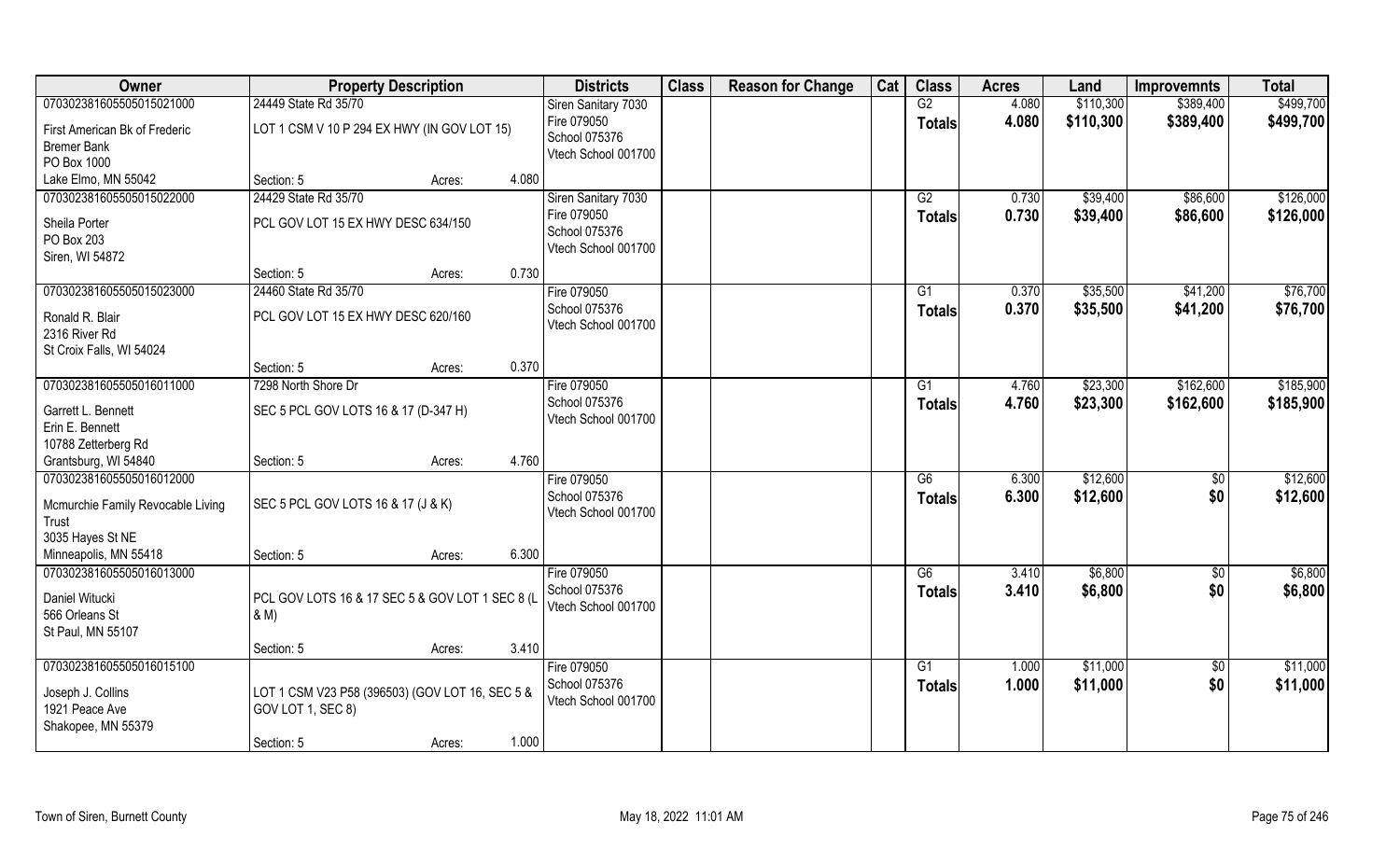| Owner                                                                                                | <b>Property Description</b>                                                                      | <b>Districts</b>                                    | <b>Class</b> | <b>Reason for Change</b> | Cat | <b>Class</b>                     | <b>Acres</b>   | Land                 | <b>Improvemnts</b>     | <b>Total</b>           |
|------------------------------------------------------------------------------------------------------|--------------------------------------------------------------------------------------------------|-----------------------------------------------------|--------------|--------------------------|-----|----------------------------------|----------------|----------------------|------------------------|------------------------|
| 070302381605505016015200                                                                             |                                                                                                  | Fire 079050                                         |              |                          |     | G1                               | 1.000          | \$11,000             | $\overline{50}$        | \$11,000               |
| Joseph J. Collins<br>1921 Peace Ave<br>Shakopee, MN 55379                                            | LOT 2 CSM V23 P58 (396503) (GOV LOT 16, SEC 5 &<br>GOV LOT 1, SEC 8)                             | School 075376<br>Vtech School 001700                |              |                          |     | <b>Totals</b>                    | 1.000          | \$11,000             | \$0                    | \$11,000               |
|                                                                                                      | 1.000<br>Section: 5<br>Acres:                                                                    |                                                     |              |                          |     |                                  |                |                      |                        |                        |
| 070302381605505016015300<br>Joseph J. Collins<br>1921 Peace Ave<br>Shakopee, MN 55379                | LOT 3 CSM V23 P58 (396503) (GOV LOT 16, SEC 5 &<br>GOV LOT 1, SEC 8)                             | Fire 079050<br>School 075376<br>Vtech School 001700 |              |                          |     | G1<br><b>Totals</b>              | 1.150<br>1.150 | \$11,600<br>\$11,600 | \$0<br>\$0             | \$11,600<br>\$11,600   |
|                                                                                                      | 1.150<br>Section: 5<br>Acres:                                                                    |                                                     |              |                          |     |                                  |                |                      |                        |                        |
| 070302381605505016015400<br>James G & Evelyn A Tinker Trust<br>7575 Northshore Dr<br>Siren, WI 54872 | North Shore Dr<br>OUTLOT 1 CSM#4272 V23 P58 (#396503) (GL 16, SEC<br>5 & GL 1 SEC 8)             | Fire 079050<br>School 075376<br>Vtech School 001700 |              |                          |     | G1<br><b>Totals</b>              | 1.070<br>1.070 | \$11,300<br>\$11,300 | \$0<br>\$0             | \$11,300<br>\$11,300   |
|                                                                                                      | 1.070<br>Section: 5<br>Acres:                                                                    |                                                     |              |                          |     |                                  |                |                      |                        |                        |
| 070302381605505016016000<br>James G & Evelyn A Tinker Trust<br>7575 Northshore Dr<br>Siren, WI 54872 | North Shore Dr<br>SEC 5 PCL GOV LOT 16 (T)                                                       | Fire 079050<br>School 075376<br>Vtech School 001700 |              |                          |     | G1<br><b>Totals</b>              | 2.270<br>2.270 | \$15,800<br>\$15,800 | \$0<br>\$0             | \$15,800<br>\$15,800   |
|                                                                                                      | 2.270<br>Section: 5<br>Acres:                                                                    |                                                     |              |                          |     |                                  |                |                      |                        |                        |
| 070302381605505016017000<br><b>Thomas Gallagher</b><br>145 County Rd Jj<br>River Falls, WI 54022     | 7604 North Shore Dr<br>LOT 1 CSM#3972 V20 P280 (GOV LOT 16)(#372994)                             | Fire 079050<br>School 075376<br>Vtech School 001700 |              |                          |     | G1<br><b>Totals</b>              | 0.830<br>0.830 | \$9,100<br>\$9,100   | \$115,400<br>\$115,400 | \$124,500<br>\$124,500 |
|                                                                                                      | 0.830<br>Section: 5<br>Acres:                                                                    |                                                     |              |                          |     |                                  |                |                      |                        |                        |
| 070302381605505016018000<br><b>Thomas Gallagher</b><br>145 County Rd Jj<br>River Falls, WI 54022     | North Shore Dr<br>LOT 2 CSM#3972 V20 P280 (GOV LOT 16)(#372994)                                  | Fire 079050<br>School 075376<br>Vtech School 001700 |              |                          |     | $\overline{G1}$<br><b>Totals</b> | 1.770<br>1.770 | \$14,100<br>\$14,100 | \$0<br>\$0             | \$14,100<br>\$14,100   |
|                                                                                                      | 1.770<br>Section: 5<br>Acres:                                                                    |                                                     |              |                          |     |                                  |                |                      |                        |                        |
| 070302381605505016019000<br>James G & Evelyn A Tinker Trust<br>7575 Northshore Dr<br>Siren, WI 54872 | North Shore Dr<br>LOT 3 CSM#3972 V20 P280 (GOV LOT 16)(#372994)<br>3.450<br>Section: 5<br>Acres: | Fire 079050<br>School 075376<br>Vtech School 001700 |              |                          |     | G1<br>Totals                     | 3.450<br>3.450 | \$19,400<br>\$19,400 | $\overline{50}$<br>\$0 | \$19,400<br>\$19,400   |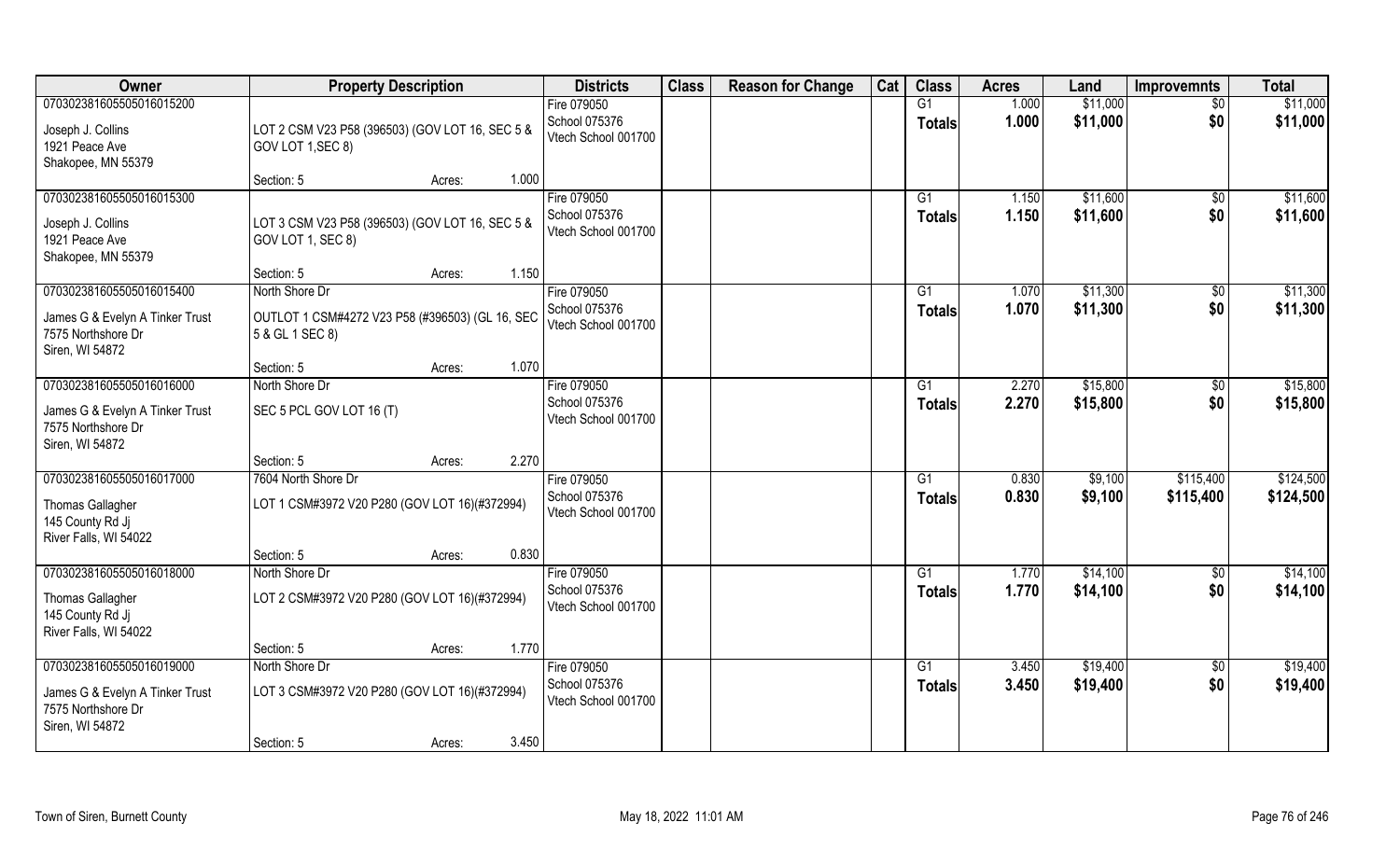| Owner                                                                                                                                                   | <b>Property Description</b>                                                                        |        |       | <b>Districts</b>                                                           | <b>Class</b> | <b>Reason for Change</b> | Cat | <b>Class</b>                     | <b>Acres</b>   | Land                   | <b>Improvemnts</b>     | <b>Total</b>           |
|---------------------------------------------------------------------------------------------------------------------------------------------------------|----------------------------------------------------------------------------------------------------|--------|-------|----------------------------------------------------------------------------|--------------|--------------------------|-----|----------------------------------|----------------|------------------------|------------------------|------------------------|
| 070302381605505016020000                                                                                                                                | North Shore Dr                                                                                     |        |       | Fire 079050                                                                |              |                          |     | G1                               | 2.850          | \$17,600               | $\sqrt{6}$             | \$17,600               |
| James G & Evelyn A Tinker Trust<br>7575 Northshore Dr<br>Siren, WI 54872                                                                                | LOT 4 CSM#3972 V20 P280 (GOV LOT 16)(#372994)                                                      |        |       | School 075376<br>Vtech School 001700                                       |              |                          |     | <b>Totals</b>                    | 2.850          | \$17,600               | \$0                    | \$17,600               |
|                                                                                                                                                         | Section: 5                                                                                         | Acres: | 2.850 |                                                                            |              |                          |     |                                  |                |                        |                        |                        |
| 070302381605505016021000<br>Kevin V. Highstrom<br>7618 N Shore Dr                                                                                       | 7618 North Shore Dr<br>SEC 5 PCL GOV LOT 16 (V)                                                    |        |       | Fire 079050<br>School 075376<br>Vtech School 001700                        |              |                          |     | G1<br>Totals                     | 1.990<br>1.990 | \$15,000<br>\$15,000   | \$135,100<br>\$135,100 | \$150,100<br>\$150,100 |
| Siren, WI 54872                                                                                                                                         | Section: 5                                                                                         | Acres: | 1.990 |                                                                            |              |                          |     |                                  |                |                        |                        |                        |
| 070302381605505018011000                                                                                                                                |                                                                                                    |        |       | Fire 079050                                                                |              |                          |     | G1                               | 0.170          | \$6,500                | \$0                    | \$6,500                |
| Matthew S. Bobowski<br>24407 Lind Rd<br>Siren, WI 54872                                                                                                 | GOV LOT 18                                                                                         |        |       | School 075376<br>Vtech School 001700                                       |              |                          |     | <b>Totals</b>                    | 0.170          | \$6,500                | \$0                    | \$6,500                |
|                                                                                                                                                         | Section: 5                                                                                         | Acres: | 0.170 |                                                                            |              |                          |     |                                  |                |                        |                        |                        |
| 070302381605515160011000                                                                                                                                | 24670 State Rd 35/70                                                                               |        |       | Siren Sanitary 7030                                                        |              |                          |     | G2                               | 7.920          | \$149,200              | \$609,500              | \$758,700              |
| St Croix Chippewa Indians of Wisconsin<br>24663 Angeline Ave<br>Webster, WI 54893                                                                       | <b>EAST PROGRESS ADDITION TO TOWN OF SIREN</b><br>LOT <sub>1</sub>                                 |        |       | Fire 079050<br>School 075376<br>Vtech School 001700                        |              |                          |     | <b>Totals</b>                    | 7.920          | \$149,200              | \$609,500              | \$758,700              |
|                                                                                                                                                         | Section: 5                                                                                         | Acres: | 7.920 |                                                                            |              |                          |     |                                  |                |                        |                        |                        |
| 070302381605515160012000<br>Linda Jean Hopkins<br>7572 S Shore Dr<br>Siren, WI 54872                                                                    | 24680 State Rd 35/70<br>EAST PROGESS ADDITION TO TOWN OF SIREN LOT<br>21 CSM V 15 P 50 (PRT LOT 2) |        |       | Siren Sanitary 7030<br>Fire 079050<br>School 075376<br>Vtech School 001700 |              |                          |     | $\overline{G2}$<br><b>Totals</b> | 3.990<br>3.990 | \$98,800<br>\$98,800   | \$48,900<br>\$48,900   | \$147,700<br>\$147,700 |
|                                                                                                                                                         | Section: 5                                                                                         | Acres: | 3.990 |                                                                            |              |                          |     |                                  |                |                        |                        |                        |
| 070302381605515160013000                                                                                                                                | State Rd 35/70                                                                                     |        |       | Siren Sanitary 7030                                                        |              |                          |     | G2                               | 0.575          | \$25,900               | \$0                    | \$25,900               |
| Linda Jean Hopkins<br>7572 S Shore Dr<br>Siren, WI 54872                                                                                                | EAST PROGRESS ADDITION TO TOWN OF SIREN<br>LOT 22 CSM V 15 P 50 (PRT LOT 2)                        |        |       | Fire 079050<br>School 075376<br>Vtech School 001700                        |              |                          |     | <b>Totals</b>                    | 0.575          | \$25,900               | \$0                    | \$25,900               |
|                                                                                                                                                         | Section: 5                                                                                         | Acres: | 0.575 |                                                                            |              |                          |     |                                  |                |                        |                        |                        |
| 070302381605515160014000<br>St Croix Chippewa Indians of Wisconsin   EAST PROGRESS ADDITION TO TOWN OF SIREN<br>24663 Angeline Ave<br>Webster, WI 54893 | State Rd 35/70<br>LOT 3 EX HWY DESC 630/447<br>Section: 5                                          | Acres: | 3.510 | Siren Sanitary 7030<br>Fire 079050<br>School 075376<br>Vtech School 001700 |              |                          |     | G2<br><b>Totals</b>              | 3.510<br>3.510 | \$105,100<br>\$105,100 | \$2,000<br>\$2,000     | \$107,100<br>\$107,100 |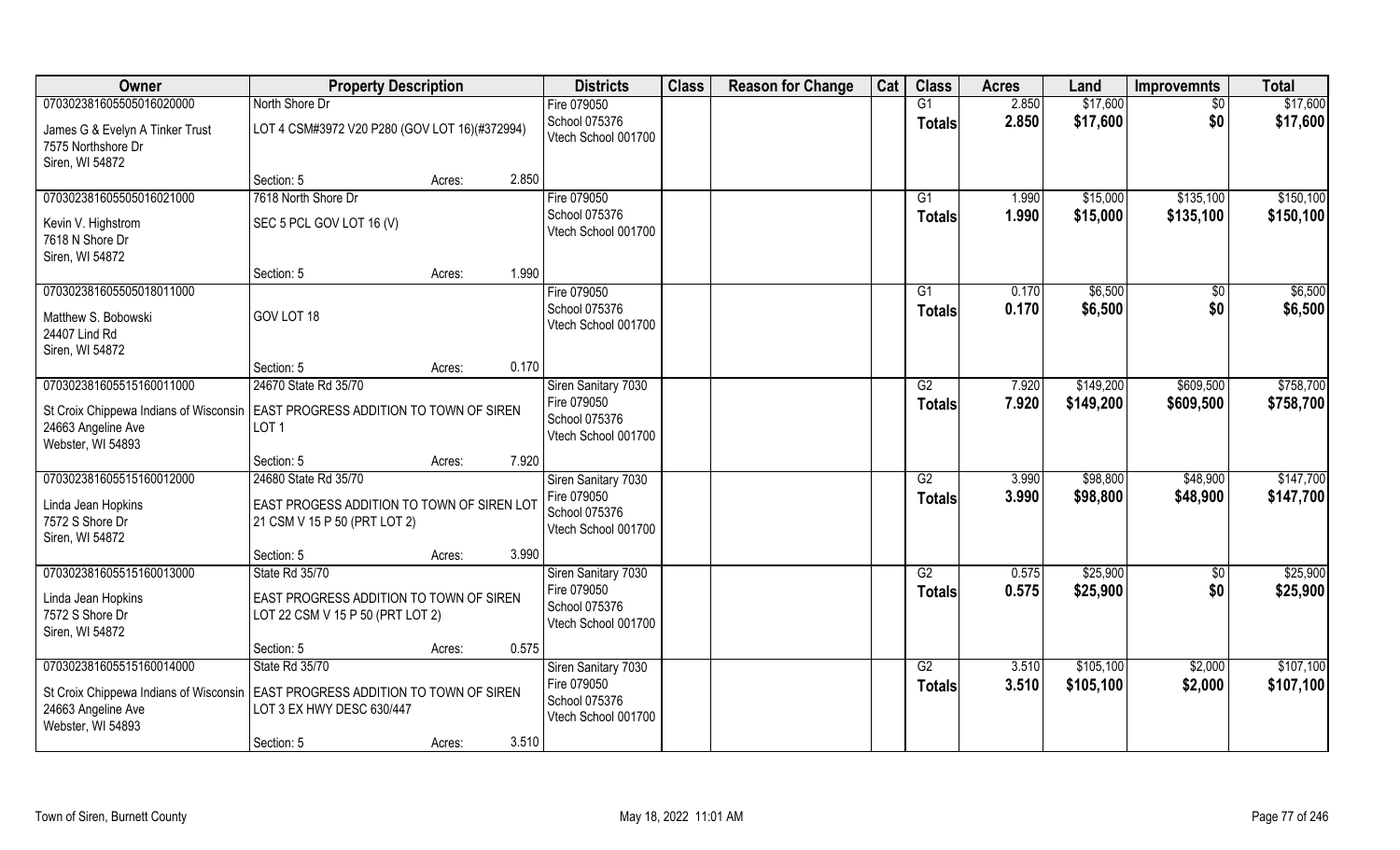| Owner                                  | <b>Property Description</b>                    | <b>Districts</b>    | <b>Class</b> | <b>Reason for Change</b> | Cat | <b>Class</b>    | <b>Acres</b> | Land     | <b>Improvemnts</b> | <b>Total</b> |
|----------------------------------------|------------------------------------------------|---------------------|--------------|--------------------------|-----|-----------------|--------------|----------|--------------------|--------------|
| 070302381605515160015000               | 24720 State Rd 35/70                           | Siren Sanitary 7030 |              |                          |     | G2              | 1.780        | \$72,300 | \$92,700           | \$165,000    |
| St Croix Chippewa Indians of Wisconsin | EAST PROGRESS ADDITION TO TOWN OF SIREN        | Fire 079050         |              |                          |     | <b>Totals</b>   | 1.780        | \$72,300 | \$92,700           | \$165,000    |
| 24663 Angeline Ave                     | LOT <sub>4</sub>                               | School 075376       |              |                          |     |                 |              |          |                    |              |
| Webster, WI 54893                      |                                                | Vtech School 001700 |              |                          |     |                 |              |          |                    |              |
|                                        | 1.780<br>Section: 5<br>Acres:                  |                     |              |                          |     |                 |              |          |                    |              |
| 070302381605515160016000               | State Rd 35/70                                 | Siren Sanitary 7030 |              |                          |     | G2              | 1.640        | \$67,400 | \$0                | \$67,400     |
| Daniel Hischer                         | EAST PROGRESS ADDITION TO TOWN OF SIREN        | Fire 079050         |              |                          |     | <b>Totals</b>   | 1.640        | \$67,400 | \$0                | \$67,400     |
| Paula Hischer                          | LOT <sub>5</sub>                               | School 075376       |              |                          |     |                 |              |          |                    |              |
| 2449 St Rd 35                          |                                                | Vtech School 001700 |              |                          |     |                 |              |          |                    |              |
| Luck, WI 54853                         | 1.640<br>Section: 5<br>Acres:                  |                     |              |                          |     |                 |              |          |                    |              |
| 070302381605515160017000               | 24728 State Rd 35/70                           | Siren Sanitary 7030 |              |                          |     | G2              | 1.500        | \$62,500 | \$38,900           | \$101,400    |
| Ronald E. Radke                        | EAST PROGRESS ADDITION TO TOWN OF SIREN        | Fire 079050         |              |                          |     | <b>Totals</b>   | 1.500        | \$62,500 | \$38,900           | \$101,400    |
| Linda D. Radke                         | LOT <sub>6</sub>                               | School 075376       |              |                          |     |                 |              |          |                    |              |
| 22825 State Hwy 21                     |                                                | Vtech School 001700 |              |                          |     |                 |              |          |                    |              |
| Tomah, WI 54660                        | 1.500<br>Section: 5<br>Acres:                  |                     |              |                          |     |                 |              |          |                    |              |
| 070302381605515160018000               | 24732 State Rd 35/70                           | Siren Sanitary 7030 |              |                          |     | G2              | 1.350        | \$57,300 | \$90,000           | \$147,300    |
| Siren Affordable Storage LLC           | EAST PROGRESS ADDITION TO TOWN OF SIREN        | Fire 079050         |              |                          |     | <b>Totals</b>   | 1.350        | \$57,300 | \$90,000           | \$147,300    |
| 11960 84th Ave                         | LOT <sub>7</sub>                               | School 075376       |              |                          |     |                 |              |          |                    |              |
| Maple Grove, MN 55369                  |                                                | Vtech School 001700 |              |                          |     |                 |              |          |                    |              |
|                                        | 1.350<br>Section: 5<br>Acres:                  |                     |              |                          |     |                 |              |          |                    |              |
| 070302381605515160019100               | 24740 State Rd 35/70                           | Siren Sanitary 7030 |              |                          |     | $\overline{G2}$ | 0.860        | \$38,700 | \$127,100          | \$165,800    |
| David L. Boldon Jr                     | CSM #4348-V23 P251 (#404782) LOT 1 (GOV LOT 8) | Fire 079050         |              |                          |     | Totals          | 0.860        | \$38,700 | \$127,100          | \$165,800    |
| Wanda L. Boldon Jr                     |                                                | School 075376       |              |                          |     |                 |              |          |                    |              |
| 5595 Ham Ridge Trl                     |                                                | Vtech School 001700 |              |                          |     |                 |              |          |                    |              |
| PO Box 69                              | 0.860<br>Section: 5<br>Acres:                  |                     |              |                          |     |                 |              |          |                    |              |
| Webster, WI 54893                      |                                                |                     |              |                          |     |                 |              |          |                    |              |
| 070302381605515160019200               |                                                | Siren Sanitary 7030 |              |                          |     | G2              | 0.900        | \$45,800 | \$0                | \$45,800     |
| David L. Boldon Jr                     | CSM #4348-V23 P251 (#404782) LOT 2 (GOV LOT 8) | Fire 079050         |              |                          |     | <b>Totals</b>   | 0.900        | \$45,800 | \$0                | \$45,800     |
| Wanda L. Boldon Jr                     |                                                | School 075376       |              |                          |     |                 |              |          |                    |              |
| 5595 Ham Ridge Trl                     |                                                | Vtech School 001700 |              |                          |     |                 |              |          |                    |              |
| PO Box 69                              | 0.900<br>Section: 5<br>Acres:                  |                     |              |                          |     |                 |              |          |                    |              |
| Webster, WI 54893                      |                                                |                     |              |                          |     |                 |              |          |                    |              |
| 070302381605515843011000               | 7610 Luverne Rd                                | Fire 079050         |              |                          |     | G1              | 2.450        | \$16,400 | \$118,000          | \$134,400    |
| Karen M. Rivers                        | WEST PROGRESS ADDITION LOT 1 CSM V 9 P 198 &   | School 075376       |              |                          |     | <b>Totals</b>   | 2.450        | \$16,400 | \$118,000          | \$134,400    |
| PO Box 403                             | ALSO THAT PRT RD VACATED 625/311 (W/ESMNT      | Vtech School 001700 |              |                          |     |                 |              |          |                    |              |
| Siren, WI 54872                        | 625/309) (IN LOT 1)                            |                     |              |                          |     |                 |              |          |                    |              |
|                                        | 2.450<br>Section: 5<br>Acres:                  |                     |              |                          |     |                 |              |          |                    |              |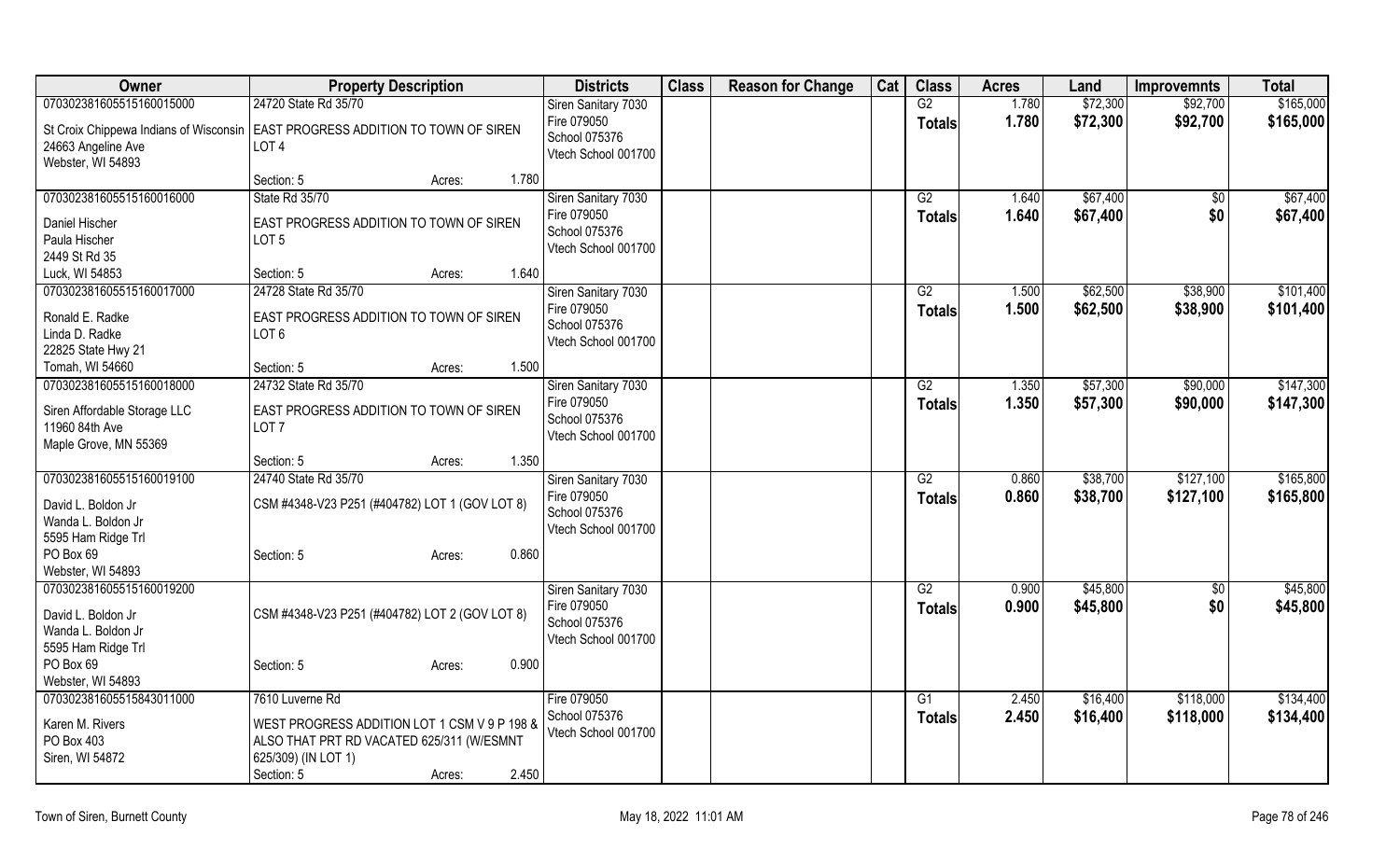| Owner                                                    | <b>Property Description</b>                                                      |        |       | <b>Districts</b>                                    | <b>Class</b> | <b>Reason for Change</b> | Cat | <b>Class</b>    | <b>Acres</b> | Land      | <b>Improvemnts</b> | <b>Total</b> |
|----------------------------------------------------------|----------------------------------------------------------------------------------|--------|-------|-----------------------------------------------------|--------------|--------------------------|-----|-----------------|--------------|-----------|--------------------|--------------|
| 070302381605515843012000                                 | 7572 Luverne Rd                                                                  |        |       | Fire 079050                                         | G1           | Garage, likving quaters  |     | G1              | 1.930        | \$13,200  | \$26,700           | \$39,900     |
| Ronald W. Kosloski<br>Wendy Kosloski<br>7646 Luverne Rd  | WEST PROGRESS ADDITION LOT 2 CSM V 9 P 198<br>(IN LOT 1) (SUBJ TO ESMNT 625/309) |        |       | School 075376<br>Vtech School 001700                |              |                          |     | <b>Totals</b>   | 1.930        | \$13,200  | \$26,700           | \$39,900     |
| Siren, WI 54872                                          | Section: 5                                                                       | Acres: | 1.930 |                                                     |              |                          |     |                 |              |           |                    |              |
| 070302381605515843013000                                 |                                                                                  |        |       | Fire 079050                                         |              |                          |     | G1              | 5.000        | \$24,000  | $\overline{50}$    | \$24,000     |
| Ronald W. Kosloski<br>Wendy Kosloski<br>7646 Luverne Rd  | WEST PROGRESS ADDITION LOT 2 & ALSO THAT<br>PRT RD VACATED 625/311               |        |       | School 075376<br>Vtech School 001700                |              |                          |     | <b>Totals</b>   | 5.000        | \$24,000  | \$0                | \$24,000     |
| Siren, WI 54872                                          | Section: 5                                                                       | Acres: | 5.000 |                                                     |              |                          |     |                 |              |           |                    |              |
| 070302381605515843014000                                 | 7646 Luverne Rd                                                                  |        |       | Fire 079050                                         |              |                          |     | G1              | 4.800        | \$23,400  | \$120,800          | \$144,200    |
| Ronald W. Kosloski<br>Wendy Kosloski<br>7646 Luverne Rd  | WEST PROGRESS ADDITION LOT 3 & ALSO THAT<br>PRT RD VACATED 625/311               |        |       | School 075376<br>Vtech School 001700                |              |                          |     | <b>Totals</b>   | 4.800        | \$23,400  | \$120,800          | \$144,200    |
| Siren, WI 54872                                          | Section: 5                                                                       | Acres: | 4.800 |                                                     |              |                          |     |                 |              |           |                    |              |
| 070302381605515843015000                                 |                                                                                  |        |       | Fire 079050                                         |              |                          |     | G1              | 6.800        | \$11,200  | \$0                | \$11,200     |
| Ronald W. Kosloski<br>7646 Luverne Rd<br>Siren, WI 54872 | WEST PROGRESS ADDITION LOT 4 & ALSO THAT<br>PRT RD VACATED 625/311               |        |       | School 075376<br>Vtech School 001700                |              |                          |     | <b>Totals</b>   | 6.800        | \$11,200  | \$0                | \$11,200     |
|                                                          | Section: 5                                                                       | Acres: | 6.800 |                                                     |              |                          |     |                 |              |           |                    |              |
| 070302381605515843016000                                 | 24665 State Rd 35/70                                                             |        |       | Siren Sanitary 7030                                 |              |                          |     | $\overline{G2}$ | 5.250        | \$115,000 | \$321,700          | \$436,700    |
| Love of Life LLC<br>PO Box 222<br>Webster, WI 54893      | WEST PROGRESS ADDITION LOTS 5,6 & 7 EX HWY<br>DESC 636/154                       |        |       | Fire 079050<br>School 075376<br>Vtech School 001700 |              |                          |     | <b>Totals</b>   | 5.250        | \$115,000 | \$321,700          | \$436,700    |
|                                                          | Section: 5                                                                       | Acres: | 5.250 |                                                     |              |                          |     |                 |              |           |                    |              |
| 070302381605515843017000                                 | State Rd 35/70                                                                   |        |       | Siren Sanitary 7030                                 |              |                          |     | G2              | 1.480        | \$61,800  | $\overline{50}$    | \$61,800     |
| Love of Life LLC<br>PO Box 222<br>Webster, WI 54893      | WEST PROGRESS ADDITION LOT 8 EX HWY DESC<br>636/154                              |        |       | Fire 079050<br>School 075376<br>Vtech School 001700 |              |                          |     | <b>Totals</b>   | 1.480        | \$61,800  | \$0                | \$61,800     |
|                                                          | Section: 5                                                                       | Acres: | 1.480 |                                                     |              |                          |     |                 |              |           |                    |              |
| 070302381605515843018000                                 | 24665 State Rd 35/70                                                             |        |       | Siren Sanitary 7030                                 |              |                          |     | G2              | 1.500        | \$62,500  | \$34,600           | \$97,100     |
| Love of Life LLC<br>PO Box 222<br>Webster, WI 54893      | WEST PROGRESS ADDITION LOT 9                                                     |        |       | Fire 079050<br>School 075376<br>Vtech School 001700 |              |                          |     | <b>Totals</b>   | 1.500        | \$62,500  | \$34,600           | \$97,100     |
|                                                          | Section: 5                                                                       | Acres: | 1.500 |                                                     |              |                          |     |                 |              |           |                    |              |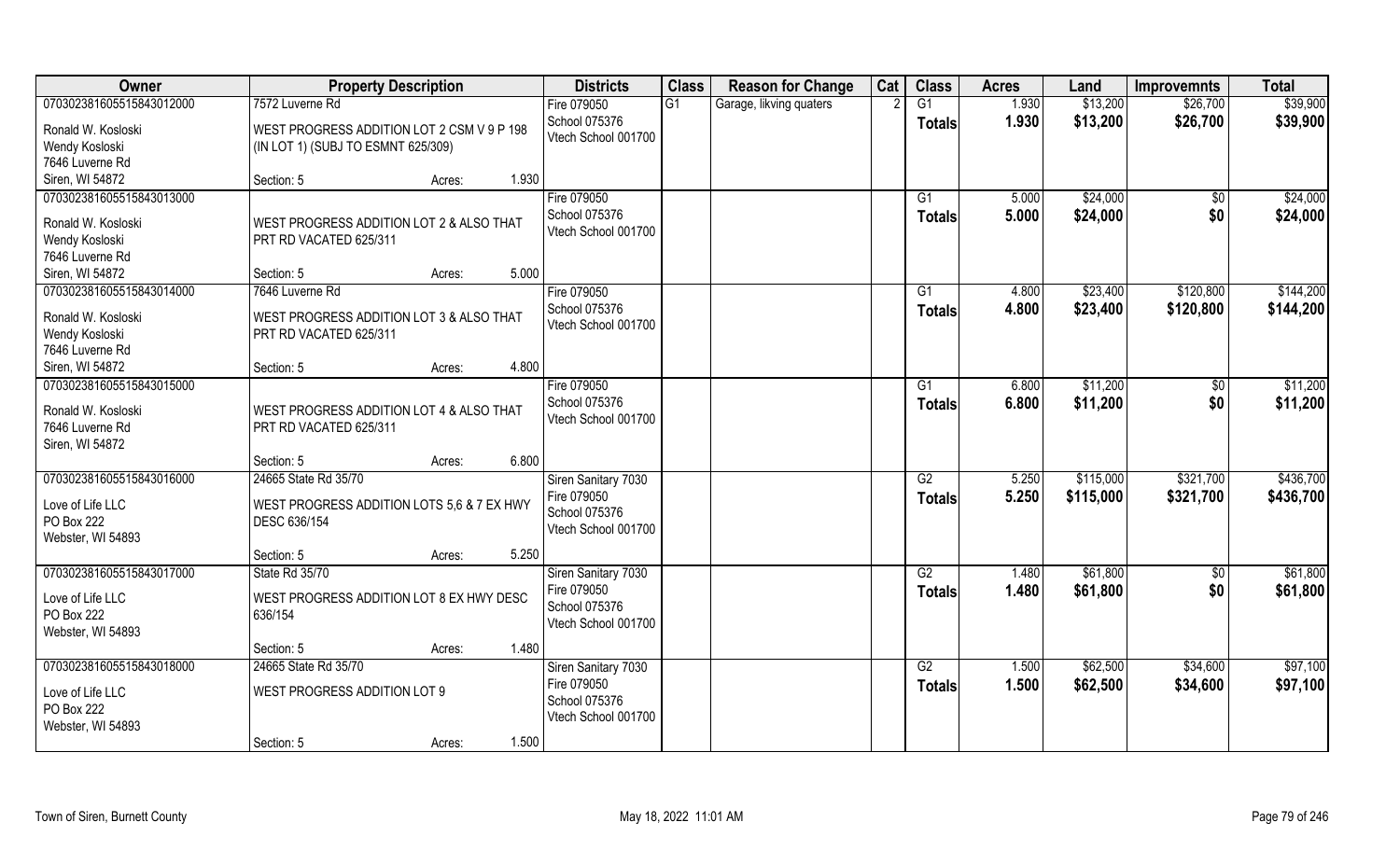| Owner                                                                  | <b>Property Description</b>               |        |       | <b>Districts</b>                     | <b>Class</b> | <b>Reason for Change</b> | Cat | <b>Class</b>    | <b>Acres</b> | Land     | <b>Improvemnts</b> | <b>Total</b> |
|------------------------------------------------------------------------|-------------------------------------------|--------|-------|--------------------------------------|--------------|--------------------------|-----|-----------------|--------------|----------|--------------------|--------------|
| 070302381605515843019000                                               | State Rd 35/70                            |        |       | Siren Sanitary 7030                  |              |                          |     | G2              | 1.500        | \$62,500 | $\sqrt{6}$         | \$62,500     |
| Pamela R. Nerby                                                        | WEST PROGRESS ADDITION LOT 10             |        |       | Fire 079050                          |              |                          |     | <b>Totals</b>   | 1.500        | \$62,500 | \$0                | \$62,500     |
| Dale R. Nerby                                                          |                                           |        |       | School 075376                        |              |                          |     |                 |              |          |                    |              |
| 22483 Little Deer Rd                                                   |                                           |        |       | Vtech School 001700                  |              |                          |     |                 |              |          |                    |              |
| Siren, WI 54872                                                        | Section: 5                                | Acres: | 1.500 |                                      |              |                          |     |                 |              |          |                    |              |
| 070302381605515843020000                                               | State Rd 35/70                            |        |       | Siren Sanitary 7030                  |              |                          |     | G2              | 1.480        | \$61,800 | $\sqrt{6}$         | \$61,800     |
| <b>Wikstrom Properties LLC</b>                                         | WEST PROGRESS ADDITION LOT 11 EX HWY DESC |        |       | Fire 079050                          |              |                          |     | Totals          | 1.480        | \$61,800 | \$0                | \$61,800     |
| 22717 S Elbow Lake Rd                                                  | 636/154                                   |        |       | School 075376                        |              |                          |     |                 |              |          |                    |              |
| Siren, WI 54872                                                        |                                           |        |       | Vtech School 001700                  |              |                          |     |                 |              |          |                    |              |
|                                                                        | Section: 5                                | Acres: | 1.480 |                                      |              |                          |     |                 |              |          |                    |              |
| 070302381605515843021000                                               | State Rd 35/70                            |        |       | Siren Sanitary 7030                  |              |                          |     | G2              | 1.500        | \$62,500 | \$0                | \$62,500     |
| Bruce & Dee Anna Wikstrom Rev Trust                                    | WEST PROGRESS ADDITION LOT 12             |        |       | Fire 079050                          |              |                          |     | <b>Totals</b>   | 1.500        | \$62,500 | \$0                | \$62,500     |
| 22717 S Elbow Lake Rd                                                  |                                           |        |       | School 075376                        |              |                          |     |                 |              |          |                    |              |
| Siren, WI 54872                                                        |                                           |        |       | Vtech School 001700                  |              |                          |     |                 |              |          |                    |              |
|                                                                        | Section: 5                                | Acres: | 1.500 |                                      |              |                          |     |                 |              |          |                    |              |
| 070302381605515843022000                                               | 24683 State Rd 35/70                      |        |       | Siren Sanitary 7030                  |              |                          |     | G2              | 1.500        | \$62,500 | \$98,200           | \$160,700    |
| Bruce J. Wikstrom                                                      | WEST PROGRESS ADDITION LOT 13             |        |       | Fire 079050                          |              |                          |     | <b>Totals</b>   | 1.500        | \$62,500 | \$98,200           | \$160,700    |
| Deeanna R. Wikstrom                                                    |                                           |        |       | School 075376                        |              |                          |     |                 |              |          |                    |              |
| 22717 S Elbow Lake Rd                                                  |                                           |        |       | Vtech School 001700                  |              |                          |     |                 |              |          |                    |              |
| Siren, WI 54872                                                        | Section: 5                                | Acres: | 1.500 |                                      |              |                          |     |                 |              |          |                    |              |
| 070302381605515843023000                                               | 24691 State Rd 35/70                      |        |       | Siren Sanitary 7030                  |              |                          |     | $\overline{G2}$ | 1.500        | \$62,500 | \$57,200           | \$119,700    |
|                                                                        |                                           |        |       | Fire 079050                          |              |                          |     | <b>Totals</b>   | 1.500        | \$62,500 | \$57,200           | \$119,700    |
| Mccabe Property Management, LLC                                        | WEST PROGRESS ADDITION LOT 14             |        |       | School 075376                        |              |                          |     |                 |              |          |                    |              |
| 415 8th St Ct                                                          |                                           |        |       | Vtech School 001700                  |              |                          |     |                 |              |          |                    |              |
| Luck, WI 54852                                                         | Section: 5                                | Acres: | 1.500 |                                      |              |                          |     |                 |              |          |                    |              |
| 070302381605515843024000                                               | State Rd 35/70                            |        |       | Siren Sanitary 7030                  |              |                          |     | G2              | 1.500        | \$62,500 | \$0                | \$62,500     |
|                                                                        |                                           |        |       | Fire 079050                          |              |                          |     | <b>Totals</b>   | 1.500        | \$62,500 | \$0                | \$62,500     |
| St Croix Chippewa Indians of Wisconsin                                 | WEST PROGRESS ADDITION LOT 15             |        |       | School 075376                        |              |                          |     |                 |              |          |                    |              |
| 24663 Angeline Ave                                                     |                                           |        |       | Vtech School 001700                  |              |                          |     |                 |              |          |                    |              |
| Webster, WI 54893                                                      |                                           |        |       |                                      |              |                          |     |                 |              |          |                    |              |
|                                                                        | Section: 5                                | Acres: | 1.500 |                                      |              |                          |     |                 |              |          |                    |              |
| 070302381605515843025000                                               | State Rd 35/70                            |        |       | Siren Sanitary 7030                  |              |                          |     | G2              | 1.460        | \$61,100 | $\overline{50}$    | \$61,100     |
| St Croix Chippewa Indians of Wisconsin   WEST PROGRESS ADDITION LOT 16 |                                           |        |       | Fire 079050                          |              |                          |     | <b>Totals</b>   | 1.460        | \$61,100 | \$0                | \$61,100     |
| 24663 Angeline Ave                                                     |                                           |        |       | School 075376<br>Vtech School 001700 |              |                          |     |                 |              |          |                    |              |
| Webster, WI 54893                                                      |                                           |        |       |                                      |              |                          |     |                 |              |          |                    |              |
|                                                                        | Section: 5                                | Acres: | 1.460 |                                      |              |                          |     |                 |              |          |                    |              |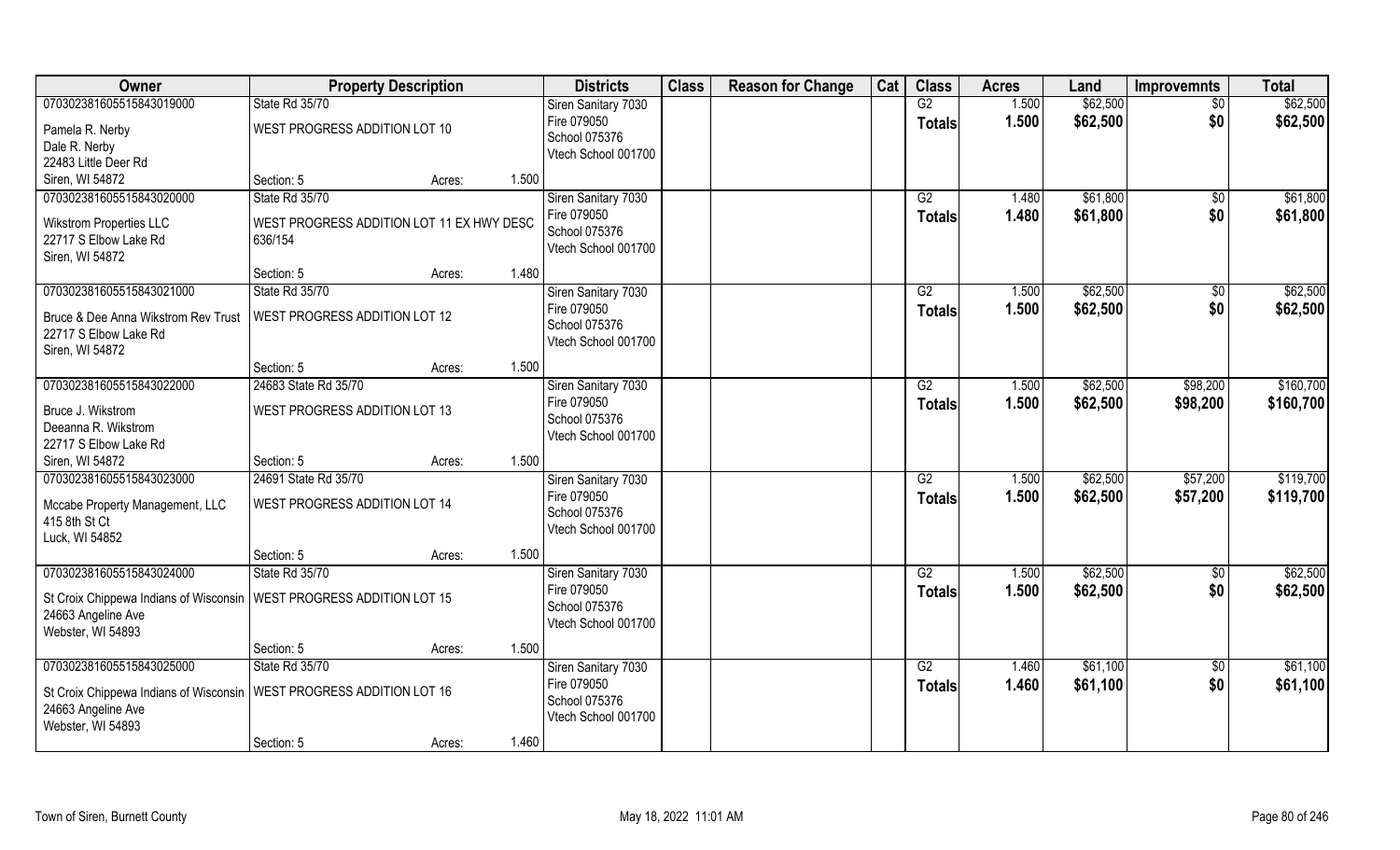| Owner                                  | <b>Property Description</b>                    |        |        | <b>Districts</b>    | <b>Class</b> | <b>Reason for Change</b> | Cat | <b>Class</b>           | <b>Acres</b> | Land       | <b>Improvemnts</b> | <b>Total</b>  |
|----------------------------------------|------------------------------------------------|--------|--------|---------------------|--------------|--------------------------|-----|------------------------|--------------|------------|--------------------|---------------|
| 070302381605515843026000               | State Rd 35/70                                 |        |        | Siren Sanitary 7030 |              |                          |     | G2                     | 1.140        | \$49,900   | \$0                | \$49,900      |
| Allen Glorvigen Rlt                    | WEST PROGRESS ADDITION LOT 17                  |        |        | Fire 079050         |              |                          |     | <b>Totals</b>          | 1.140        | \$49,900   | \$0                | \$49,900      |
| Mary Glorvigen Rlt                     |                                                |        |        | School 075376       |              |                          |     |                        |              |            |                    |               |
| 7288 E Birch St                        |                                                |        |        | Vtech School 001700 |              |                          |     |                        |              |            |                    |               |
| Webster, WI 54840                      | Section: 5                                     | Acres: | 1.140  |                     |              |                          |     |                        |              |            |                    |               |
| 070302381605515843027000               | 24729 State Rd 35/70                           |        |        | Siren Sanitary 7030 |              |                          |     | G2                     | 0.960        | \$43,200   | \$11,500           | \$54,700      |
| Allen C. Glorvigen                     | WEST PROGRESS ADDITION LOT 18 & PCL GOV LOT    |        |        | Fire 079050         |              |                          |     | <b>Totals</b>          | 0.960        | \$43,200   | \$11,500           | \$54,700      |
| 7288 Birch St E                        | 1 DESC. IN V 434 P 572 (W/ESMT #394006)        |        |        | School 075376       |              |                          |     |                        |              |            |                    |               |
| Webster, WI 54893                      |                                                |        |        | Vtech School 001700 |              |                          |     |                        |              |            |                    |               |
|                                        | Section: 5                                     | Acres: | 0.960  |                     |              |                          |     |                        |              |            |                    |               |
| 070302381605515843028001               |                                                |        |        | Siren Sanitary 7030 |              |                          |     | G2                     | 0.800        | \$32,400   | \$0                | \$32,400      |
| St Croix Chippewa Indians of Wisconsin | WEST PROGRESS ADDITION OUTLOT 1 EX PCL DES     |        |        | Fire 079050         |              |                          |     | <b>Totals</b>          | 0.800        | \$32,400   | \$0                | \$32,400      |
| 24663 Angeline Ave                     | 434/572 & EX CSM V12 P57 & EX PCL DES #449368  |        |        | School 075376       |              |                          |     |                        |              |            |                    |               |
| Webster, WI 54893                      |                                                |        |        | Vtech School 001700 |              |                          |     |                        |              |            |                    |               |
|                                        | Section: 5                                     | Acres: | 0.800  |                     |              |                          |     |                        |              |            |                    |               |
| 070302381605515843029000               |                                                |        |        | Fire 079050         |              |                          |     | X4                     | 0.000        | \$0        | $\sqrt[6]{}$       | \$0           |
| Town of Siren                          | PLATTED RDS FOR WEST PROGRESS ADDITION EX      |        |        | School 075376       |              |                          |     | <b>Totals</b>          | 0.000        | \$0        | \$0                | \$0           |
| PO Box 4                               | PRT VACATED 625/311                            |        |        | Vtech School 001700 |              |                          |     |                        |              |            |                    |               |
| Siren, WI 54872                        |                                                |        |        |                     |              |                          |     |                        |              |            |                    |               |
|                                        | Section: 5                                     | Acres: | 0.000  |                     |              |                          |     |                        |              |            |                    |               |
| 070302381605517000011001               |                                                |        |        | Siren Sanitary 7030 |              |                          |     | $\overline{\text{X2}}$ | 0.000        | \$0        | \$0                | \$0           |
| Wisconsin Dot                          | PCLS SEC 5 FOR HWY                             |        |        | Fire 079050         |              |                          |     | <b>Totals</b>          | 0.000        | \$0        | \$0                | \$0           |
| 1701 N 4th St                          |                                                |        |        | School 075376       |              |                          |     |                        |              |            |                    |               |
| Superior, WI 54880                     |                                                |        |        | Vtech School 001700 |              |                          |     |                        |              |            |                    |               |
|                                        | Section: 5                                     | Acres: | 0.000  |                     |              |                          |     |                        |              |            |                    |               |
| 070302381605519000012211               |                                                |        |        | Siren Sanitary 7030 |              |                          |     | X4                     | 0.220        | \$0        | \$0                | $\frac{1}{2}$ |
| Town of Siren                          | PCL GOV LOT 1 & PCL GOV LOT 8 DES #449365 (PRT |        |        | Fire 079050         |              |                          |     | <b>Totals</b>          | 0.220        | \$0        | \$0                | \$0           |
| PO Box 4                               | LOT 12 CSM V25 P306 & OL 1 WEST PROGRESS)      |        |        | School 075376       |              |                          |     |                        |              |            |                    |               |
| Siren, WI 54872                        |                                                |        |        | Vtech School 001700 |              |                          |     |                        |              |            |                    |               |
|                                        | Section: 5                                     | Acres: | 0.220  |                     |              |                          |     |                        |              |            |                    |               |
| 070302381606301000011000               | Fish Lake Rd                                   |        |        | Fire 079050         |              |                          |     | $\overline{X2}$        | 40.000       | $\sqrt{6}$ | $\overline{50}$    | $\frac{1}{2}$ |
| Wisconsin Dnr                          | NE SW                                          |        |        | School 075376       |              |                          |     | <b>Totals</b>          | 40.000       | \$0        | \$0                | \$0           |
| 101 S Webster St                       |                                                |        |        | Vtech School 001700 |              |                          |     |                        |              |            |                    |               |
| PO Box 7921                            |                                                |        |        |                     |              |                          |     |                        |              |            |                    |               |
| Madison, WI 53707                      | Section: 6                                     | Acres: | 40.000 |                     |              |                          |     |                        |              |            |                    |               |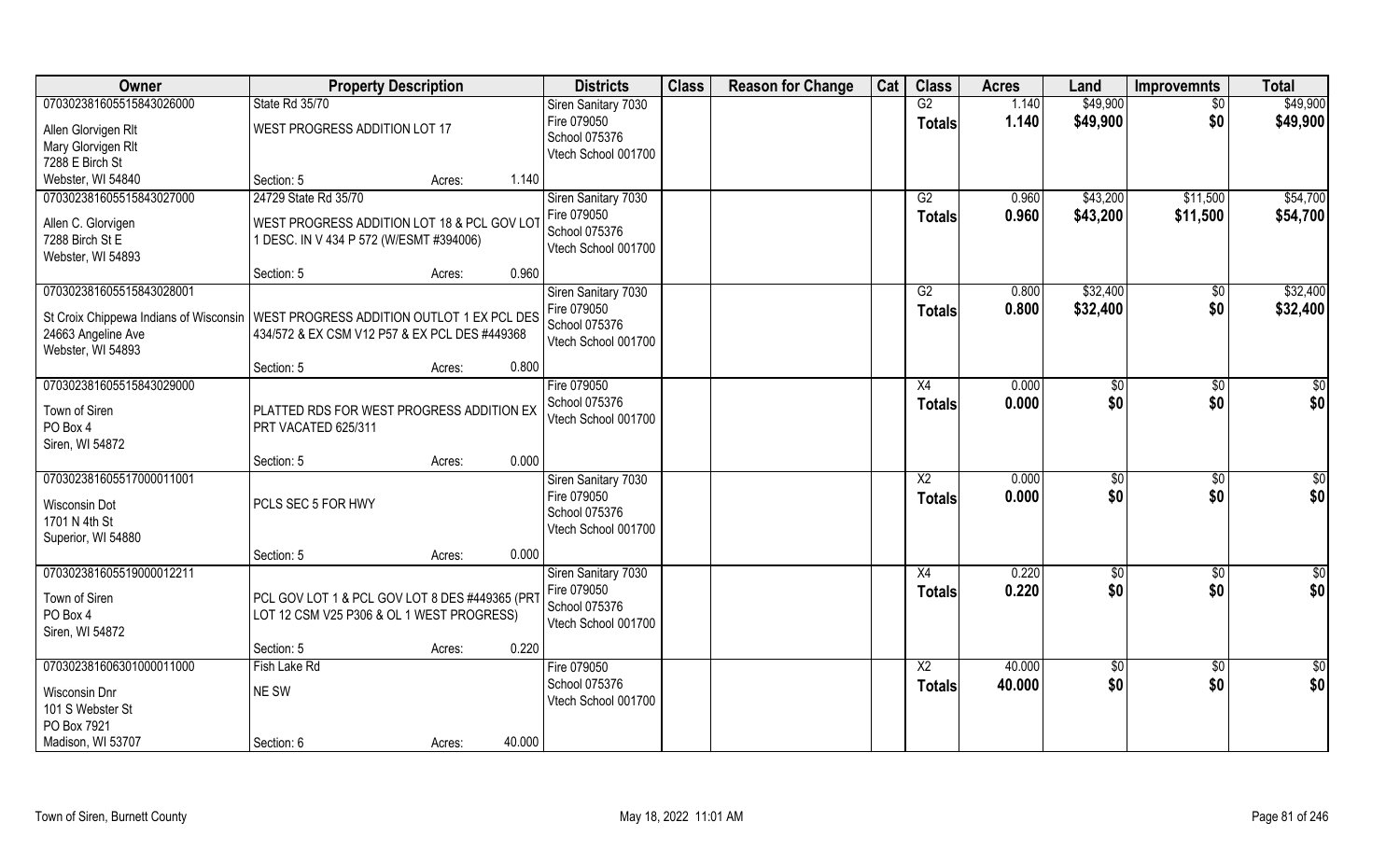| Owner                    | <b>Property Description</b>                    |        |        | <b>Districts</b>    | <b>Class</b> | <b>Reason for Change</b> | Cat | <b>Class</b>    | <b>Acres</b> | Land     | <b>Improvemnts</b> | <b>Total</b> |
|--------------------------|------------------------------------------------|--------|--------|---------------------|--------------|--------------------------|-----|-----------------|--------------|----------|--------------------|--------------|
| 070302381606403000011000 | Fish Lake Rd                                   |        |        | Fire 079050         |              |                          |     | G5              | 12.000       | \$3,600  | $\sqrt{6}$         | \$3,600      |
| David L. Platson         | SW SE                                          |        |        | School 075376       |              |                          |     | G <sub>6</sub>  | 28.000       | \$46,200 | \$0                | \$46,200     |
| Mary E. Platson          |                                                |        |        | Vtech School 001700 |              |                          |     | Totals          | 40.000       | \$49,800 | \$0                | \$49,800     |
| 1360 Hwy Tt              |                                                |        |        |                     |              |                          |     |                 |              |          |                    |              |
| Roberts, WI 54023        | Section: 6                                     | Acres: | 40.000 |                     |              |                          |     |                 |              |          |                    |              |
| 070302381606404000011000 | 7888 Big Doctors Lake                          |        |        | Fire 079050         |              |                          |     | G1              | 1.000        | \$11,000 | \$78,700           | \$89,700     |
|                          |                                                |        |        | School 075376       |              |                          |     | G <sub>5</sub>  | 20.000       | \$6,000  | \$0                | \$6,000      |
| Walter J. Baxton         | SE SE                                          |        |        | Vtech School 001700 |              |                          |     | G <sub>6</sub>  | 19.000       | \$24,700 | \$0                | \$24,700     |
| 1051 Grandview Ave W     |                                                |        |        |                     |              |                          |     | Totals          | 40.000       | \$41,700 | \$78,700           | \$120,400    |
| St Paul, MN 55113        |                                                |        |        |                     |              |                          |     |                 |              |          |                    |              |
|                          | Section: 6                                     | Acres: | 40.000 |                     |              |                          |     |                 |              |          |                    |              |
| 070302381606505001011000 | Old Hwy 35                                     |        |        | Fire 079050         |              |                          |     | G1              | 0.630        | \$25,000 | $\sqrt[6]{3}$      | \$25,000     |
| Esau James Casetta       | LOT 1 CSM V3 P33 & PCL DESC #369007 (10') (GOV |        |        | School 075376       |              |                          |     | <b>Totals</b>   | 0.630        | \$25,000 | \$0                | \$25,000     |
| 102 S East St            | LOT 1)                                         |        |        | Vtech School 001700 |              |                          |     |                 |              |          |                    |              |
| Colbly, WI 54421         |                                                |        |        |                     |              |                          |     |                 |              |          |                    |              |
|                          | Section: 6                                     | Acres: | 0.630  |                     |              |                          |     |                 |              |          |                    |              |
| 070302381606505001012000 | 24603 Old Hwy 35                               |        |        | Fire 079050         |              |                          |     | G1              | 0.680        | \$25,200 | \$167,700          | \$192,900    |
| David Mcgrane            | LOT 2 CSM V 3 P 33 (LOCATED IN GOV LOT 1)      |        |        | School 075376       |              |                          |     | <b>Totals</b>   | 0.680        | \$25,200 | \$167,700          | \$192,900    |
| Diane Mcgrane            |                                                |        |        | Vtech School 001700 |              |                          |     |                 |              |          |                    |              |
| 24603 Old 35             |                                                |        |        |                     |              |                          |     |                 |              |          |                    |              |
| Siren, WI 54872          | Section: 6                                     | Acres: | 0.680  |                     |              |                          |     |                 |              |          |                    |              |
| 070302381606505001013000 | Old Hwy 35                                     |        |        | Fire 079050         |              |                          |     | $\overline{G1}$ | 0.710        | \$25,200 | \$18,500           | \$43,700     |
|                          |                                                |        |        | School 075376       |              |                          |     | <b>Totals</b>   | 0.710        | \$25,200 | \$18,500           | \$43,700     |
| David Mcgrane            | LOT 3 CSM V 3 P 33 (LOCATED IN GOV LOT 1)      |        |        | Vtech School 001700 |              |                          |     |                 |              |          |                    |              |
| Diane Mcgrane            |                                                |        |        |                     |              |                          |     |                 |              |          |                    |              |
| 24603 Old 35             |                                                |        |        |                     |              |                          |     |                 |              |          |                    |              |
| Siren, WI 54872          | Section: 6                                     | Acres: | 0.710  |                     |              |                          |     |                 |              |          |                    |              |
| 070302381606505001014000 | Old Hwy 35                                     |        |        | Fire 079050         |              |                          |     | G1              | 0.740        | \$25,000 | $\sqrt{$0}$        | \$25,000     |
| David Mcgrane            | LOT 4 CSM V 3 P 33 (LOCATED IN GOV LOT 1)      |        |        | School 075376       |              |                          |     | <b>Totals</b>   | 0.740        | \$25,000 | \$0                | \$25,000     |
| Diane Mcgrane            |                                                |        |        | Vtech School 001700 |              |                          |     |                 |              |          |                    |              |
| 24603 Old 35             |                                                |        |        |                     |              |                          |     |                 |              |          |                    |              |
| Siren, WI 54872          | Section: 6                                     | Acres: | 0.740  |                     |              |                          |     |                 |              |          |                    |              |
| 070302381606505001015000 | 24575 Old Hwy 35                               |        |        | Fire 079050         |              |                          |     | $\overline{G1}$ | 3.460        | \$66,300 | \$91,200           | \$157,500    |
| Jesse S. Shearer         | LOT 1 CSM V17 P16 (GOV LOT 1)                  |        |        | School 075376       |              |                          |     | Totals          | 3.460        | \$66,300 | \$91,200           | \$157,500    |
| Amy M. Shearer           |                                                |        |        | Vtech School 001700 |              |                          |     |                 |              |          |                    |              |
| 25123 112th St           |                                                |        |        |                     |              |                          |     |                 |              |          |                    |              |
| Zimmerman, MN 55398      | Section: 6                                     | Acres: | 3.460  |                     |              |                          |     |                 |              |          |                    |              |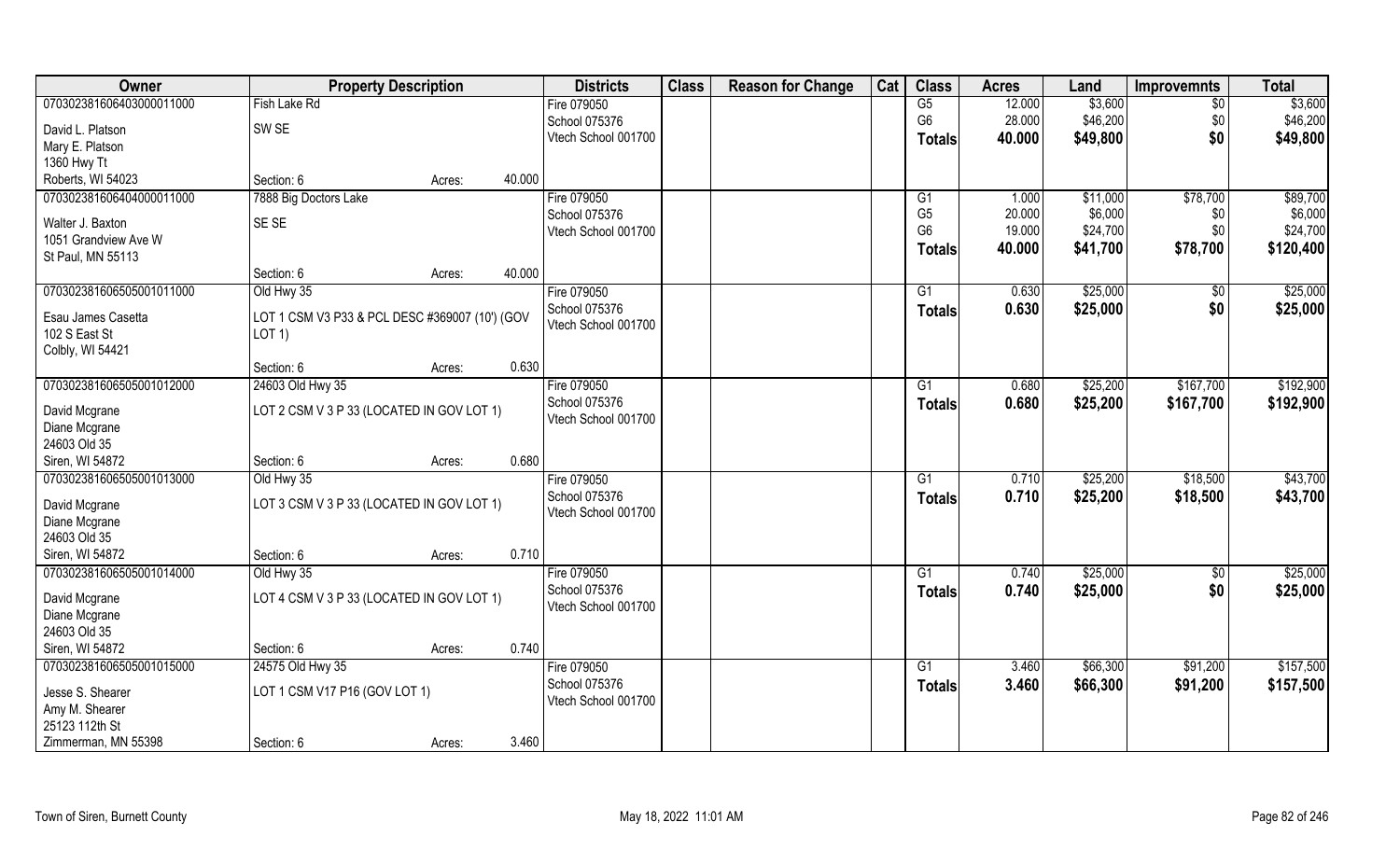| Owner                                            | <b>Property Description</b>                     |                  | <b>Districts</b>             | <b>Class</b> | <b>Reason for Change</b> | Cat | <b>Class</b>   | <b>Acres</b> | Land     | <b>Improvemnts</b> | <b>Total</b> |
|--------------------------------------------------|-------------------------------------------------|------------------|------------------------------|--------------|--------------------------|-----|----------------|--------------|----------|--------------------|--------------|
| 070302381606505001016000                         | Old Hwy 35                                      |                  | Fire 079050                  |              |                          |     | G1             | 0.730        | \$25,000 | $\sqrt{$0}$        | \$25,000     |
| <b>Edwin Steinke</b>                             | LOT 1 CSM V 3 P 116 (LOCATED IN GOV LOTS 1 & 2) |                  | School 075376                |              |                          |     | <b>Totals</b>  | 0.730        | \$25,000 | \$0                | \$25,000     |
| Sheila Steinke                                   |                                                 |                  | Vtech School 001700          |              |                          |     |                |              |          |                    |              |
| 23975 Peterson Rd                                |                                                 |                  |                              |              |                          |     |                |              |          |                    |              |
| Siren, WI 54872-8757                             | Section: 6                                      | 0.730<br>Acres:  |                              |              |                          |     |                |              |          |                    |              |
| 070302381606505001017000                         | 24633 Old Hwy 35                                |                  | Fire 079050                  |              |                          |     | G1             | 0.730        | \$25,000 | \$25,600           | \$50,600     |
|                                                  |                                                 |                  | School 075376                |              |                          |     | Totals         | 0.730        | \$25,000 | \$25,600           | \$50,600     |
| Edwin Steinke                                    | LOT 2 CSM V 3 P 116 (LOCATED IN GOV LOTS 1 & 2) |                  | Vtech School 001700          |              |                          |     |                |              |          |                    |              |
| Sheila Steinke                                   |                                                 |                  |                              |              |                          |     |                |              |          |                    |              |
| 23975 Peterson Rd                                | Section: 6                                      | 0.730            |                              |              |                          |     |                |              |          |                    |              |
| Siren, WI 54872-8757<br>070302381606505001018000 |                                                 | Acres:           |                              |              |                          |     | G1             |              | \$20,600 |                    | \$20,600     |
|                                                  | 24657 Old Hwy 35                                |                  | Fire 079050<br>School 075376 |              |                          |     |                | 1.180        |          | \$0                |              |
| Clay C. Tanis                                    | LOT 3 CSM V 3 P 116 (LOCATED IN GOV LOTS 1 & 2) |                  | Vtech School 001700          |              |                          |     | <b>Totals</b>  | 1.180        | \$20,600 | \$0                | \$20,600     |
| Julie A. Tanis                                   |                                                 |                  |                              |              |                          |     |                |              |          |                    |              |
| 350 Brighton Ln                                  |                                                 |                  |                              |              |                          |     |                |              |          |                    |              |
| Crete, IL 60417                                  | Section: 6                                      | 1.180<br>Acres:  |                              |              |                          |     |                |              |          |                    |              |
| 070302381606505001019000                         | Old Hwy 35                                      |                  | Fire 079050                  |              |                          |     | G1             | 1.520        | \$34,800 | \$0                | \$34,800     |
| Patrick Donovan                                  | LOT 4 CSM V 3 P 116 (LOCATED IN GOV LOTS 1 & 2) |                  | <b>School 075376</b>         |              |                          |     | <b>Totals</b>  | 1.520        | \$34,800 | \$0                | \$34,800     |
| 8233 Idaho Ave N                                 |                                                 |                  | Vtech School 001700          |              |                          |     |                |              |          |                    |              |
| Brooklyn Park, MN 55445                          |                                                 |                  |                              |              |                          |     |                |              |          |                    |              |
|                                                  | Section: 6                                      | 1.520<br>Acres:  |                              |              |                          |     |                |              |          |                    |              |
| 070302381606505002011000                         | 24697 Old Hwy 35                                |                  | Fire 079050                  |              |                          |     | G1             | 1.000        | \$11,000 | \$5,800            | \$16,800     |
|                                                  |                                                 |                  | School 075376                |              |                          |     | G <sub>4</sub> | 0.500        | \$100    | \$0                | \$100        |
| Cameron M. Smith                                 | N 40A GOV LOT 2 EX N 20 AC                      |                  | Vtech School 001700          |              |                          |     | G <sub>5</sub> | 4.500        | \$1,700  | \$0\$              | \$1,700      |
| Tamra O. Smith                                   |                                                 |                  |                              |              |                          |     | G <sub>6</sub> | 9.300        | \$18,000 | \$0                | \$18,000     |
| 27498 S River Rd                                 |                                                 |                  |                              |              |                          |     | <b>Totals</b>  | 15.300       | \$30,800 | \$5,800            | \$36,600     |
| Danbury, WI 54830                                | Section: 6                                      | 15.300<br>Acres: |                              |              |                          |     |                |              |          |                    |              |
| 070302381606505002012000                         | 24735 Old Hwy 35                                |                  | Fire 079050                  |              |                          |     | G1             | 2.000        | \$15,000 | \$216,700          | \$231,700    |
| Ronald A. Yourchuck                              | N 20 AC GOV LOT 2                               |                  | School 075376                |              |                          |     | G <sub>6</sub> | 18.000       | \$29,700 | \$0                | \$29,700     |
| Cynthia Yourchuck                                |                                                 |                  | Vtech School 001700          |              |                          |     | Totals         | 20.000       | \$44,700 | \$216,700          | \$261,400    |
| 24735 Old 35                                     |                                                 |                  |                              |              |                          |     |                |              |          |                    |              |
| Siren, WI 54872                                  | Section: 6                                      | 20.000<br>Acres: |                              |              |                          |     |                |              |          |                    |              |
| 070302381606505002013000                         | 24667 Old Hwy 35                                |                  | Fire 079050                  |              |                          |     | G1             | 9.320        | \$69,500 | \$321,700          | \$391,200    |
|                                                  |                                                 |                  | School 075376                |              |                          |     | <b>Totals</b>  | 9.320        | \$69,500 | \$321,700          | \$391,200    |
| Joseph B & Joann M Yourchuck                     | THAT PART OF S 28.22 ACRES OF GOV LOT 2 EX      |                  | Vtech School 001700          |              |                          |     |                |              |          |                    |              |
| Revocable Living Trust<br>24667 Old 35           | PCL IN V 284 P 17                               |                  |                              |              |                          |     |                |              |          |                    |              |
| Siren, WI 54872                                  |                                                 | 9.320            |                              |              |                          |     |                |              |          |                    |              |
|                                                  | Section: 6                                      | Acres:           |                              |              |                          |     |                |              |          |                    |              |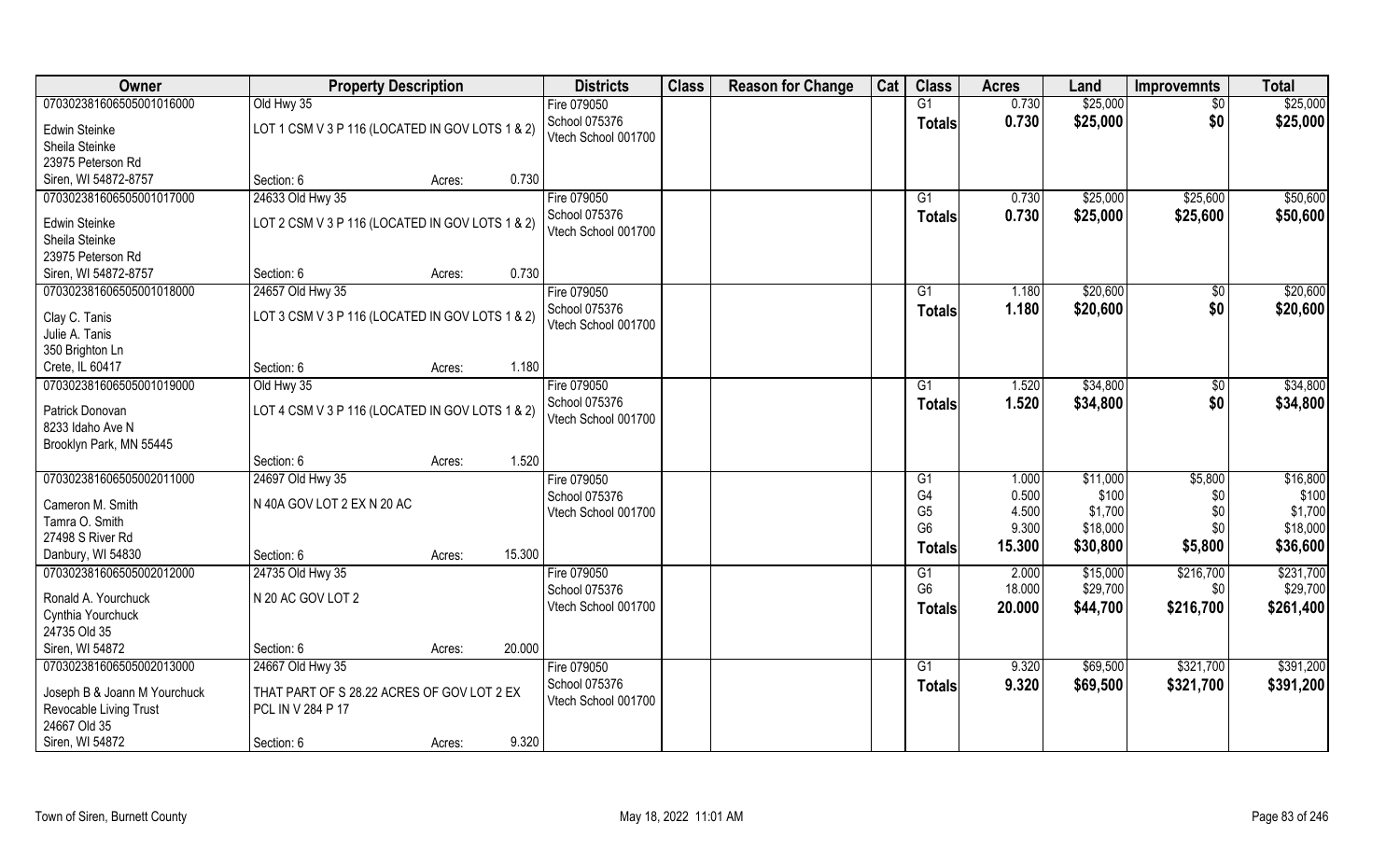| Owner                            | <b>Property Description</b>                     | <b>Districts</b>             | <b>Class</b> | <b>Reason for Change</b> | Cat | <b>Class</b>   | <b>Acres</b> | Land     | <b>Improvemnts</b> | <b>Total</b>   |
|----------------------------------|-------------------------------------------------|------------------------------|--------------|--------------------------|-----|----------------|--------------|----------|--------------------|----------------|
| 070302381606505002014000         | 24677 Old Hwy 35                                | Fire 079050                  |              |                          |     | G1             | 6.600        | \$43,000 | \$86,100           | \$129,100      |
| Barry R. Greive                  | CSM#652 V 3 P 83 (GOV LOT 2)#185878             | School 075376                |              |                          |     | <b>Totals</b>  | 6.600        | \$43,000 | \$86,100           | \$129,100      |
| Julie L. Greive                  |                                                 | Vtech School 001700          |              |                          |     |                |              |          |                    |                |
| 24677 Old 35                     |                                                 |                              |              |                          |     |                |              |          |                    |                |
| PO Box 584                       | 6.600<br>Section: 6<br>Acres:                   |                              |              |                          |     |                |              |          |                    |                |
| Siren, WI 54872                  |                                                 |                              |              |                          |     |                |              |          |                    |                |
| 070302381606505002015000         | 24697 Old Hwy 35                                | Fire 079050                  |              |                          |     | G1             | 8.600        | \$75,900 | \$92,300           | \$168,200      |
|                                  |                                                 | School 075376                |              |                          |     | G <sub>4</sub> | 2.500        | \$300    | \$0                | \$300          |
| Gary J. Smith<br>PO Box 165      | LOTS 1, 2 & 3 CSM#630 V3 P61 (GOV LOT 2)#183987 | Vtech School 001700          |              |                          |     | <b>Totals</b>  | 11.100       | \$76,200 | \$92,300           | \$168,500      |
| Siren, WI 54872                  |                                                 |                              |              |                          |     |                |              |          |                    |                |
|                                  | 11.100<br>Section: 6<br>Acres:                  |                              |              |                          |     |                |              |          |                    |                |
| 070302381606505003011000         | 7925 Airport Rd                                 | Fire 079050                  |              |                          |     | G1             | 5.050        | \$24,100 | \$79,200           | \$103,300      |
|                                  |                                                 | School 075376                |              |                          |     |                | 5.050        | \$24,100 | \$79,200           | \$103,300      |
| Craig D. Todd                    | PCL GOV LOT 3 COM NE COR TH W 540' TH S 407'    | Vtech School 001700          |              |                          |     | <b>Totals</b>  |              |          |                    |                |
| PO Box 212                       | TH E 540' TO E LN OF SD GOV LOT TH N 407' TO PT |                              |              |                          |     |                |              |          |                    |                |
| Webster, WI 54893                | OF BEG                                          |                              |              |                          |     |                |              |          |                    |                |
|                                  | 5.050<br>Section: 6<br>Acres:                   |                              |              |                          |     |                |              |          |                    |                |
| 070302381606505003012000         | Fish Lake Rd                                    | Fire 079050                  |              |                          |     | X <sub>2</sub> | 35.600       | \$0      | $\sqrt[6]{30}$     | $\frac{6}{30}$ |
| Wisconsin Dnr                    | GOV LOT 3 EX PCL COM NE COR TH W 540' TH S 407  | School 075376                |              |                          |     | <b>Totals</b>  | 35.600       | \$0      | \$0                | \$0            |
| 101 S Webster St                 | TH E 540' TH N 407' TO PT OF BEG                | Vtech School 001700          |              |                          |     |                |              |          |                    |                |
| PO Box 7921                      |                                                 |                              |              |                          |     |                |              |          |                    |                |
| Madison, WI 53707                | 35.600<br>Section: 6<br>Acres:                  |                              |              |                          |     |                |              |          |                    |                |
| 070302381606505004011000         | 8024 Fish Lake Rd                               | Fire 079050                  |              |                          |     | G1             | 2.000        | \$40,000 | \$84,200           | \$124,200      |
|                                  |                                                 | School 075376                |              |                          |     | G <sub>5</sub> | 31.760       | \$9,500  | \$0                | \$9,500        |
| Joseph S. Dote                   | PCL GOV LOT 4                                   | Vtech School 001700          |              |                          |     | G <sub>6</sub> | 3.000        | \$3,900  | \$0                | \$3,900        |
| 145 Longfellow Dr                |                                                 |                              |              |                          |     | <b>Totals</b>  | 36.760       | \$53,400 | \$84,200           | \$137,600      |
| Wheaton, IL 60502                | 36.760                                          |                              |              |                          |     |                |              |          |                    |                |
| 070302381606505004012000         | Section: 6<br>Acres:                            |                              |              |                          |     | G1             |              | \$28,800 |                    | \$57,500       |
|                                  | 8005 Airport Rd                                 | Fire 079050<br>School 075376 |              |                          |     |                | 8.030        |          | \$28,700           |                |
| Roy L & Nina A Hinze Life Estate | PCL GOV LOT 4 (LIFE ESTATE TO ROY & NINA        | Vtech School 001700          |              |                          |     | <b>Totals</b>  | 8.030        | \$28,800 | \$28,700           | \$57,500       |
| 559 113th Ln NW                  | HINZE) (D-2079)                                 |                              |              |                          |     |                |              |          |                    |                |
| Coon Rapids, MN 55448            |                                                 |                              |              |                          |     |                |              |          |                    |                |
|                                  | 8.030<br>Section: 6<br>Acres:                   |                              |              |                          |     |                |              |          |                    |                |
| 070302381606505004013001         | 8056 Fish Lake Rd                               | Fire 079050                  |              |                          |     | G1             | 2.000        | \$15,000 | \$181,700          | \$196,700      |
| Elvina Wellnitz                  | S 968FT OF PCL DES AS COM NW NW COR GL 4 TH     | School 075376                |              |                          |     | G <sub>6</sub> | 12.690       | \$20,900 | \$0                | \$20,900       |
| Arnold D. Wellnitz               | E ON N LN 632FT TH S PAR TO W LN 555FT TO POB   | Vtech School 001700          |              |                          |     | <b>Totals</b>  | 14.690       | \$35,900 | \$181,700          | \$217,600      |
| 8056 Fish Lake Rd                | TH W PAR TO N LN TO W LN GL 4 TH S ON W LN TO   |                              |              |                          |     |                |              |          |                    |                |
| Siren, WI 54872                  | 14.690<br>Section: 6<br>Acres:                  |                              |              |                          |     |                |              |          |                    |                |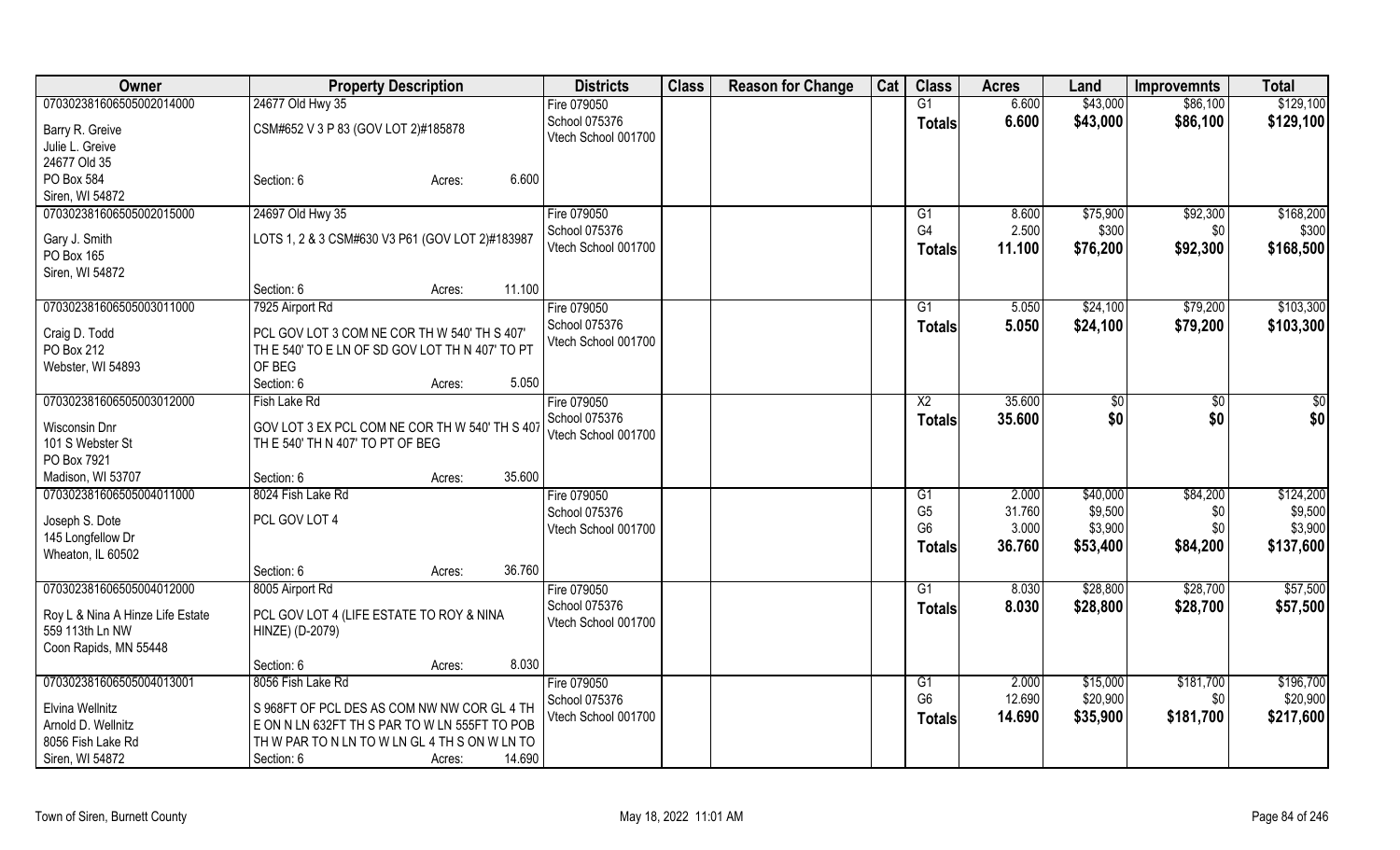| Owner                       | <b>Property Description</b>                                                                         |                  | <b>Districts</b>    | <b>Class</b> | <b>Reason for Change</b> | Cat | <b>Class</b>   | <b>Acres</b> | Land     | <b>Improvemnts</b> | <b>Total</b> |
|-----------------------------|-----------------------------------------------------------------------------------------------------|------------------|---------------------|--------------|--------------------------|-----|----------------|--------------|----------|--------------------|--------------|
| 070302381606505004013100    |                                                                                                     |                  | Fire 079050         |              |                          |     | G6             | 14.040       | \$23,200 | $\overline{50}$    | \$23,200     |
| Robert S. Hinze             | PCL GL 4 COM AT NW COR GL 4 TH E ON N LN                                                            |                  | School 075376       |              |                          |     | <b>Totals</b>  | 14.040       | \$23,200 | \$0                | \$23,200     |
| Michelle Hinze              | 632FT TH S PAR TO TO W LN 555FT TO POB TH W                                                         |                  | Vtech School 001700 |              |                          |     |                |              |          |                    |              |
| 5091 191st St W             | PAR TO N LN TO W LN GL 4 TH S ON W LN TO S LN                                                       |                  |                     |              |                          |     |                |              |          |                    |              |
| Farmington, MN 55024        | Section: 6                                                                                          | 14.040<br>Acres: |                     |              |                          |     |                |              |          |                    |              |
| 070302381606505005011000    | Fish Lake Rd                                                                                        |                  | Fire 079050         |              |                          |     | X3             | 63.390       | \$0      | \$0                | \$0          |
|                             |                                                                                                     |                  | School 075376       |              |                          |     |                | 63.390       | \$0      | \$0                | \$0          |
| <b>Burnett County Fc</b>    | GOV LOT 5                                                                                           |                  | Vtech School 001700 |              |                          |     | <b>Totals</b>  |              |          |                    |              |
| 8150 State Rd 70            |                                                                                                     |                  |                     |              |                          |     |                |              |          |                    |              |
| Siren, WI 54872             |                                                                                                     |                  |                     |              |                          |     |                |              |          |                    |              |
|                             | Section: 6                                                                                          | 63.390<br>Acres: |                     |              |                          |     |                |              |          |                    |              |
| 070302381606505006011000    | Fish Lake Rd                                                                                        |                  | Fire 079050         |              |                          |     | G5             | 6.030        | \$1,800  | $\sqrt[6]{3}$      | \$1,800      |
| Shane D. Hinze              | PCL GOV LOT 6                                                                                       |                  | School 075376       |              |                          |     | G <sub>6</sub> | 2.000        | \$4,000  | \$0                | \$4,000      |
| Rhonda M. Hinze             |                                                                                                     |                  | Vtech School 001700 |              |                          |     | <b>Totals</b>  | 8.030        | \$5,800  | \$0                | \$5,800      |
| 7997 Fish Lake Rd           |                                                                                                     |                  |                     |              |                          |     |                |              |          |                    |              |
| Siren, WI 54872             | Section: 6                                                                                          | 8.030<br>Acres:  |                     |              |                          |     |                |              |          |                    |              |
| 070302381606505006012000    | Fish Lake Rd                                                                                        |                  | Fire 079050         |              |                          |     | G5             | 17.000       | \$5,100  |                    | \$5,100      |
|                             |                                                                                                     |                  | School 075376       |              |                          |     | G <sub>6</sub> | 1.373        | \$2,300  | \$0<br>\$0         | \$2,300      |
| Joseph S. Dote              | PCL GOV LOT 6 EX 535/145 (D-2081)                                                                   |                  | Vtech School 001700 |              |                          |     |                |              |          | \$0                |              |
| 145 Longfellow Dr           |                                                                                                     |                  |                     |              |                          |     | <b>Totals</b>  | 18.373       | \$7,400  |                    | \$7,400      |
| Wheaton, IL 60502           |                                                                                                     |                  |                     |              |                          |     |                |              |          |                    |              |
|                             | Section: 6                                                                                          | 18.373<br>Acres: |                     |              |                          |     |                |              |          |                    |              |
| 070302381606505006013000    | 7997 Fish Lake Rd                                                                                   |                  | Fire 079050         |              |                          |     | G1             | 1.067        | \$13,000 | \$173,400          | \$186,400    |
| Shane D. Hinze              | PCL GOV LOT 6 DESC 535/145                                                                          |                  | School 075376       |              |                          |     | <b>Totals</b>  | 1.067        | \$13,000 | \$173,400          | \$186,400    |
| Rhonda M. Hinze             |                                                                                                     |                  | Vtech School 001700 |              |                          |     |                |              |          |                    |              |
| 7997 Fish Lake Rd           |                                                                                                     |                  |                     |              |                          |     |                |              |          |                    |              |
| Siren, WI 54872             | Section: 6                                                                                          | 1.067<br>Acres:  |                     |              |                          |     |                |              |          |                    |              |
| 070302381606505006014000    | Fish Lake Rd                                                                                        |                  | Fire 079050         |              |                          |     | G5             | 20.470       | \$6,100  |                    | \$6,100      |
|                             |                                                                                                     |                  | School 075376       |              |                          |     | G <sub>6</sub> | 4.000        | \$6,600  | \$0<br>\$0         | \$6,600      |
| Jodie Wellnitz              | PCL GOV LOT 6 DESC 376/485 EX W 203.55 OF N 642                                                     |                  | Vtech School 001700 |              |                          |     |                |              | \$12,700 | \$0                |              |
| 38725 12th Ave Trlr 89      |                                                                                                     |                  |                     |              |                          |     | Totals         | 24.470       |          |                    | \$12,700     |
| North Branch, MN 55056-5481 |                                                                                                     |                  |                     |              |                          |     |                |              |          |                    |              |
|                             | Section: 6                                                                                          | 24.470<br>Acres: |                     |              |                          |     |                |              |          |                    |              |
| 070302381606505006015000    | 8071 Fish Lake Rd                                                                                   |                  | Fire 079050         |              |                          |     | G1             | 3.000        | \$12,600 | \$147,600          | \$160,200    |
| Wesley C. Hinze             |                                                                                                     |                  | School 075376       |              |                          |     | <b>Totals</b>  | 3.000        | \$12,600 | \$147,600          | \$160,200    |
| 16980 Glenwood Ave          | PCL GOV LOT 6 COM @ NW COR TH E 1089' TO POB<br>TH S 642', TH E 203.55', TH N 642', TH W 203.55' TO |                  | Vtech School 001700 |              |                          |     |                |              |          |                    |              |
| Lakeville, MN 55044         | POB. (LIFE ESTATE TO BARBARA HINZE)                                                                 |                  |                     |              |                          |     |                |              |          |                    |              |
|                             | Section: 6                                                                                          | 3.000            |                     |              |                          |     |                |              |          |                    |              |
|                             |                                                                                                     | Acres:           |                     |              |                          |     |                |              |          |                    |              |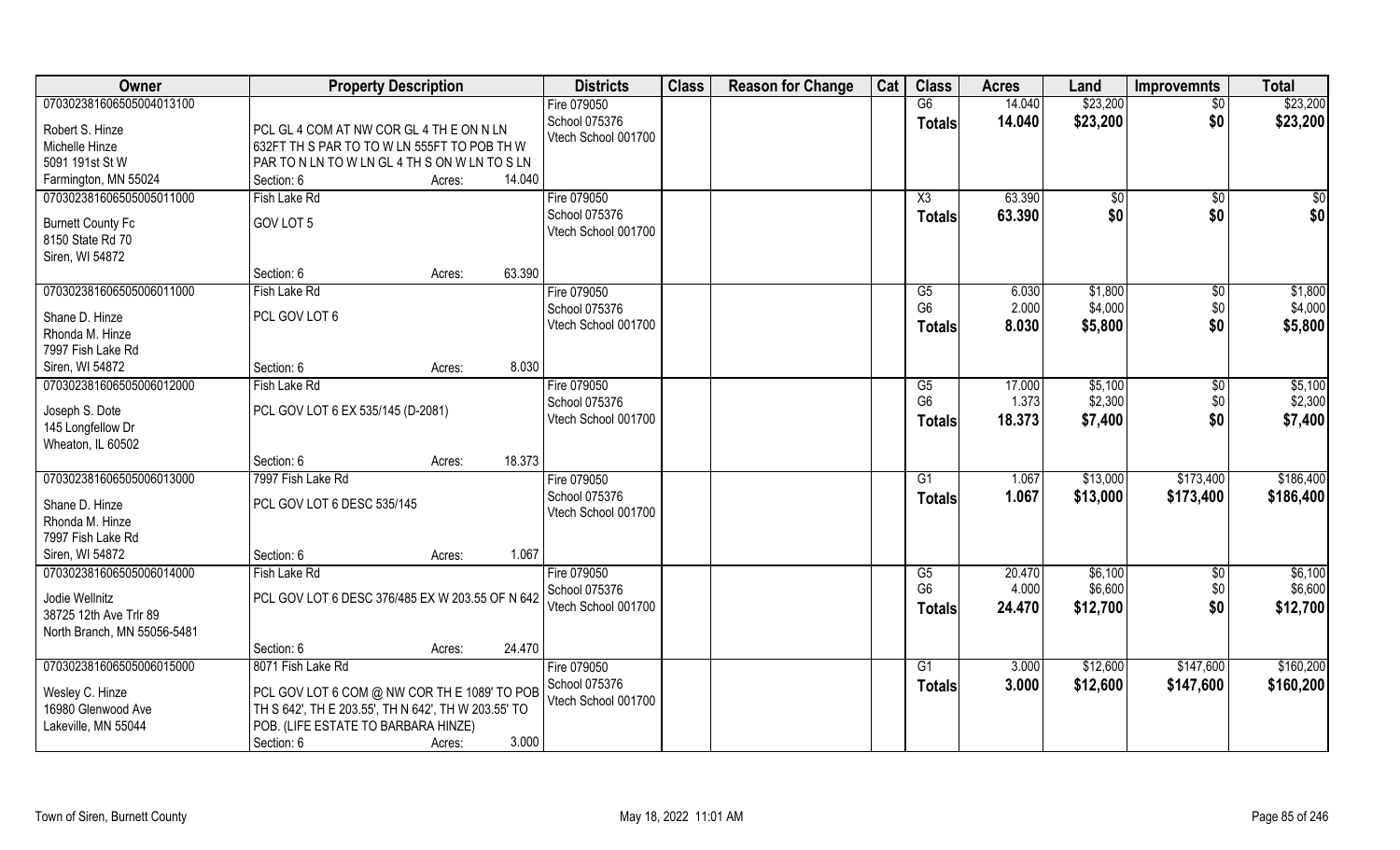| Owner                                                                                                        | <b>Property Description</b>                                                                      |        |        | <b>Districts</b>    | <b>Class</b> | <b>Reason for Change</b> | Cat | <b>Class</b>    | <b>Acres</b> | Land     | <b>Improvemnts</b> | <b>Total</b> |
|--------------------------------------------------------------------------------------------------------------|--------------------------------------------------------------------------------------------------|--------|--------|---------------------|--------------|--------------------------|-----|-----------------|--------------|----------|--------------------|--------------|
| 070302381606505006016000                                                                                     | Fish Lake Rd                                                                                     |        |        | Fire 079050         |              |                          |     | G1              | 8.030        | \$17,300 | \$0                | \$17,300     |
| <b>Wesley Hinze</b>                                                                                          | PCL GOV LOT 6                                                                                    |        |        | School 075376       |              |                          |     | <b>Totals</b>   | 8.030        | \$17,300 | \$0                | \$17,300     |
| 8071 Fish Lake Rd                                                                                            |                                                                                                  |        |        | Vtech School 001700 |              |                          |     |                 |              |          |                    |              |
| Siren, WI 54872                                                                                              |                                                                                                  |        |        |                     |              |                          |     |                 |              |          |                    |              |
|                                                                                                              | Section: 6                                                                                       | Acres: | 8.030  |                     |              |                          |     |                 |              |          |                    |              |
| 070302381606505006017000                                                                                     | 8155 Fish Lake Rd                                                                                |        |        | Fire 079050         |              |                          |     | G5              | 3.500        | \$1,100  | $\sqrt[6]{}$       | \$1,100      |
| Mark A. Mckenzie                                                                                             | PCL GOV LOT 6                                                                                    |        |        | School 075376       |              |                          |     | G <sub>6</sub>  | 4.530        | \$7,500  | \$0                | \$7,500      |
| Darla K. Mckenzie                                                                                            |                                                                                                  |        |        | Vtech School 001700 |              |                          |     | Totals          | 8.030        | \$8,600  | \$0                | \$8,600      |
| 18767 St Croix Trl                                                                                           |                                                                                                  |        |        |                     |              |                          |     |                 |              |          |                    |              |
| Shafer, MN 55074                                                                                             | Section: 6                                                                                       | Acres: | 8.030  |                     |              |                          |     |                 |              |          |                    |              |
| 070302381606505007011000                                                                                     | Fish Lake Rd                                                                                     |        |        | Fire 079050         |              |                          |     | $\overline{X2}$ | 56.880       | \$0      | $\sqrt[6]{}$       | \$0          |
| Wisconsin Dnr                                                                                                | GOV LOT 7                                                                                        |        |        | School 075376       |              |                          |     | <b>Totals</b>   | 56.880       | \$0      | \$0                | \$0          |
| 101 S Webster St                                                                                             |                                                                                                  |        |        | Vtech School 001700 |              |                          |     |                 |              |          |                    |              |
| PO Box 7921                                                                                                  |                                                                                                  |        |        |                     |              |                          |     |                 |              |          |                    |              |
| Madison, WI 53707                                                                                            | Section: 6                                                                                       | Acres: | 56.880 |                     |              |                          |     |                 |              |          |                    |              |
| 070302381606505008011000                                                                                     | 7904 Fish Lake Rd                                                                                |        |        | Fire 079050         |              |                          |     | G1              | 2.000        | \$27,500 | \$83,100           | \$110,600    |
|                                                                                                              |                                                                                                  |        |        | School 075376       |              |                          |     | <b>Totals</b>   | 2.000        | \$27,500 | \$83,100           | \$110,600    |
| Michael P. Kaiser<br>Shirley Kaiser                                                                          | PCL COM SW COR GOV LOT 8 TH N 88 DEG 32 MIN E<br>33.01' TO PT BEG & RW OF TN RD TH N 1465.42' TO |        |        | Vtech School 001700 |              |                          |     |                 |              |          |                    |              |
| 31473 Marvin Ave                                                                                             | MEANDER LN OF FISH LAKE TH S 76 DEG 18 MIN E                                                     |        |        |                     |              |                          |     |                 |              |          |                    |              |
| Lindstrom, MN 55045                                                                                          | Section: 6                                                                                       | Acres: | 2.000  |                     |              |                          |     |                 |              |          |                    |              |
| 070302381606505008012000                                                                                     | Fish Lake Rd                                                                                     |        |        | Fire 079050         |              |                          |     | G1              | 1.000        | \$25,000 | \$0                | \$25,000     |
|                                                                                                              |                                                                                                  |        |        | School 075376       |              |                          |     |                 | 1.000        | \$25,000 | \$0                | \$25,000     |
| Michael C. Davison                                                                                           | PCLS GOV LOT 8 DESC 365/114 EX PCL DESC                                                          |        |        | Vtech School 001700 |              |                          |     | <b>Totals</b>   |              |          |                    |              |
| 325 NE 26th Ter                                                                                              | #332265 (LOT 2 D354)                                                                             |        |        |                     |              |                          |     |                 |              |          |                    |              |
| Cape Corral, FL 33909                                                                                        |                                                                                                  |        |        |                     |              |                          |     |                 |              |          |                    |              |
|                                                                                                              | Section: 6                                                                                       | Acres: | 1.000  |                     |              |                          |     |                 |              |          |                    |              |
| 070302381606505008013000                                                                                     | 7896 Big Fish Lake Rd                                                                            |        |        | Fire 079050         |              |                          |     | G1              | 1.000        | \$25,000 | \$88,700           | \$113,700    |
| Bruce & Virginia Christensen - Life Estat   PCL GOV LOT 8 DESC #332265 (LOT 3 D354)                          |                                                                                                  |        |        | School 075376       |              |                          |     | <b>Totals</b>   | 1.000        | \$25,000 | \$88,700           | \$113,700    |
| 7896 Fish Lake Rd                                                                                            |                                                                                                  |        |        | Vtech School 001700 |              |                          |     |                 |              |          |                    |              |
| Siren, WI 54872                                                                                              |                                                                                                  |        |        |                     |              |                          |     |                 |              |          |                    |              |
|                                                                                                              | Section: 6                                                                                       | Acres: | 1.000  |                     |              |                          |     |                 |              |          |                    |              |
| 070302381606505008014000                                                                                     | 7892 Fish Lake Rd                                                                                |        |        | Fire 079050         |              |                          |     | $\overline{G1}$ | 3.000        | \$46,800 | \$61,300           | \$108,100    |
|                                                                                                              |                                                                                                  |        |        | School 075376       |              |                          |     | <b>Totals</b>   | 3.000        | \$46,800 | \$61,300           | \$108,100    |
| Bruce & Virginia Christensen - Life Estat   PCLS GOV LOT 8 (LOTS 4,5,6) (SHR AGREEMENT)<br>7896 Fish Lake Rd |                                                                                                  |        |        | Vtech School 001700 |              |                          |     |                 |              |          |                    |              |
| Siren, WI 54872                                                                                              |                                                                                                  |        |        |                     |              |                          |     |                 |              |          |                    |              |
|                                                                                                              | Section: 6                                                                                       | Acres: | 3.000  |                     |              |                          |     |                 |              |          |                    |              |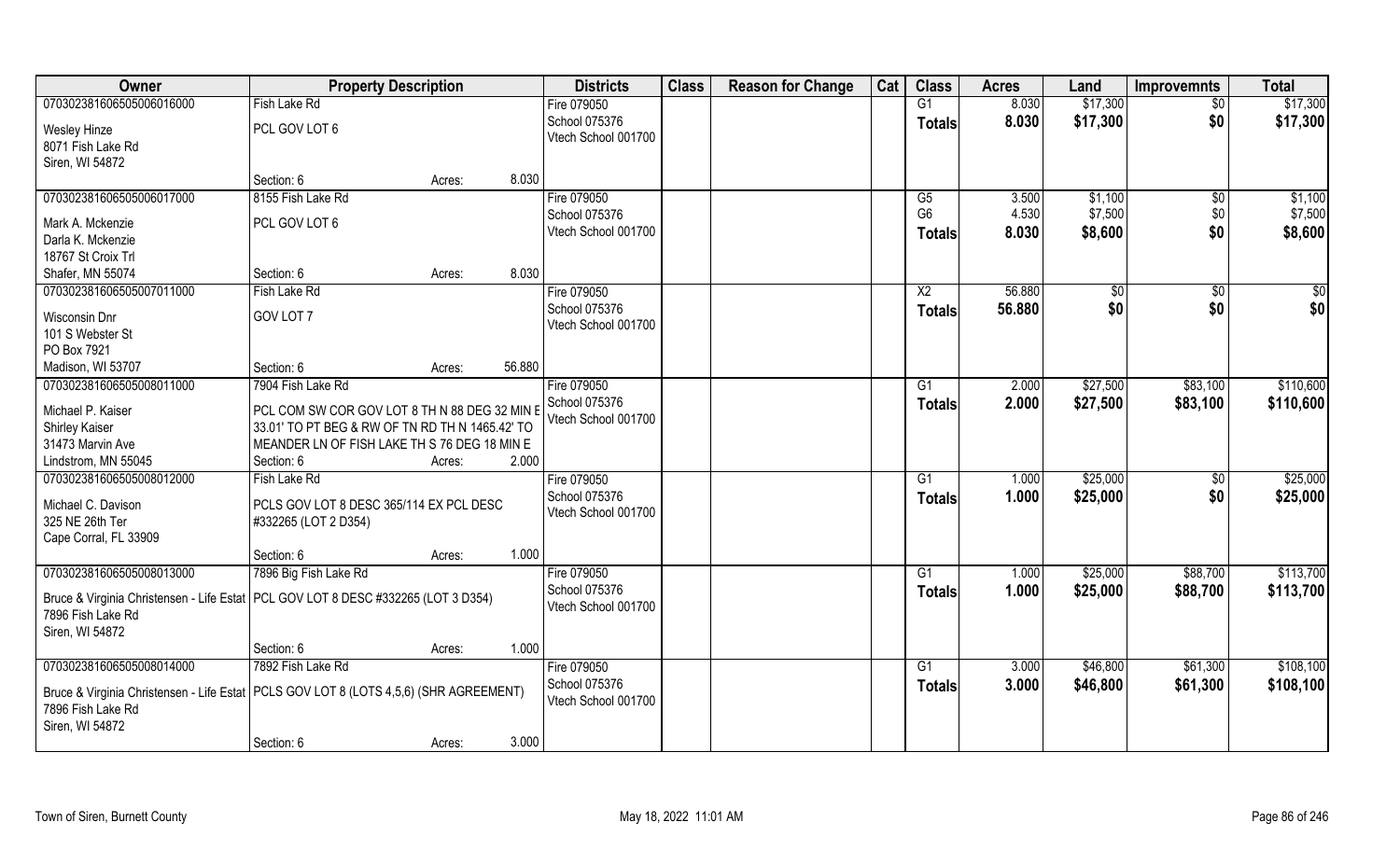| Owner                        | <b>Property Description</b>                    |        |        | <b>Districts</b>                     | <b>Class</b> | <b>Reason for Change</b> | Cat | <b>Class</b>           | <b>Acres</b>    | Land                | <b>Improvemnts</b> | <b>Total</b>         |
|------------------------------|------------------------------------------------|--------|--------|--------------------------------------|--------------|--------------------------|-----|------------------------|-----------------|---------------------|--------------------|----------------------|
| 070302381606505008015000     | 7882 Fish Lake Rd                              |        |        | Fire 079050                          |              |                          |     | G1                     | 2.000           | \$25,000            | \$27,100           | \$52,100             |
| George W. Johnson            | PCL GOV LOT 8 (LOT 7)                          |        |        | School 075376                        |              |                          |     | <b>Totals</b>          | 2.000           | \$25,000            | \$27,100           | \$52,100             |
| 6420 Fawn Ln                 |                                                |        |        | Vtech School 001700                  |              |                          |     |                        |                 |                     |                    |                      |
| Lino Lakes, MN 55014         |                                                |        |        |                                      |              |                          |     |                        |                 |                     |                    |                      |
|                              | Section: 6                                     | Acres: | 2.000  |                                      |              |                          |     |                        |                 |                     |                    |                      |
| 070302381606505008016000     | 7872 Fish Lake Rd                              |        |        | Fire 079050                          | G1           | Garage at 75%            |     | G1                     | 3.350           | \$40,000            | \$72,600           | \$112,600            |
| Michael C. Davison           | PCLS IN GOV LOT 8 (LOTS 8, 9 & 10)             |        |        | School 075376                        |              |                          |     | Totals                 | 3.350           | \$40,000            | \$72,600           | \$112,600            |
| 325 NE 26th Ter              |                                                |        |        | Vtech School 001700                  |              |                          |     |                        |                 |                     |                    |                      |
| Cape Corral, FL 33909        |                                                |        |        |                                      |              |                          |     |                        |                 |                     |                    |                      |
|                              | Section: 6                                     | Acres: | 3.350  |                                      |              |                          |     |                        |                 |                     |                    |                      |
| 070302381606505008017000     | 7860 Fish Lake Rd                              |        |        | Fire 079050                          |              |                          |     | G1                     | 5.000           | \$25,000            | \$61,800           | \$86,800             |
| Elizabeth A. Rau             | PCLS GOV LOT 8 (LOTS 11, 12 & 13)              |        |        | School 075376<br>Vtech School 001700 |              |                          |     | G <sub>6</sub>         | 8.140           | \$10,600            | \$0                | \$10,600             |
| 3705 13th Ave S              |                                                |        |        |                                      |              |                          |     | <b>Totals</b>          | 13.140          | \$35,600            | \$61,800           | \$97,400             |
| Minneapolis, MN 55407        |                                                |        |        |                                      |              |                          |     |                        |                 |                     |                    |                      |
|                              | Section: 6                                     | Acres: | 13.140 |                                      |              |                          |     |                        |                 |                     |                    |                      |
| 070302381606505008018000     | 7804 Fish Lake Rd                              |        |        | Fire 079050                          |              |                          |     | G1                     | 3.500           | \$19,500            | \$68,800           | \$88,300             |
| Loren S. Markle              | PCL GOV LOT 8 (LOT 14 BD354)                   |        |        | School 075376<br>Vtech School 001700 |              |                          |     | <b>Totals</b>          | 3.500           | \$19,500            | \$68,800           | \$88,300             |
| 7804 Fish Lake Rd            |                                                |        |        |                                      |              |                          |     |                        |                 |                     |                    |                      |
| Siren, WI 54872              |                                                |        |        |                                      |              |                          |     |                        |                 |                     |                    |                      |
|                              | Section: 6                                     | Acres: | 3.500  |                                      |              |                          |     |                        |                 |                     |                    |                      |
| 070302381606505009011000     | Fish Lake Rd                                   |        |        | Fire 079050                          |              |                          |     | $\overline{\text{X2}}$ | 30.000          | \$0                 | \$0                | \$0                  |
| Wisconsin Dnr                | GOV LOT 9 LYING N OF A LN 80 RDS S OF &        |        |        | School 075376<br>Vtech School 001700 |              |                          |     | <b>Totals</b>          | 30.000          | \$0                 | \$0                | \$0                  |
| 101 S Webster St             | PARALLEL WITH N LN THEREOF                     |        |        |                                      |              |                          |     |                        |                 |                     |                    |                      |
| PO Box 7921                  |                                                |        |        |                                      |              |                          |     |                        |                 |                     |                    |                      |
| Madison, WI 53707            | Section: 6                                     | Acres: | 30.000 |                                      |              |                          |     |                        |                 |                     |                    |                      |
| 070302381606505009012000     | 8097 Big Doctors Lake                          |        |        | Fire 079050<br>School 075376         |              |                          |     | G1<br>G <sub>5</sub>   | 1.470<br>13.000 | \$80,000<br>\$3,900 | \$134,100<br>\$0   | \$214,100<br>\$3,900 |
| 8097 Big Doctor Lake Rd, LLC | PCL GOV LOT 9 EX PCL DESC #344220 (RF 39 P 94) |        |        | Vtech School 001700                  |              |                          |     | G <sub>6</sub>         | 10.000          | \$16,500            | \$0                | \$16,500             |
| 8097 Big Doctor Lake Rd      | $(D-355)$                                      |        |        |                                      |              |                          |     | <b>Totals</b>          | 24.470          | \$100,400           | \$134,100          | \$234,500            |
| Siren, WI 54872              |                                                |        |        |                                      |              |                          |     |                        |                 |                     |                    |                      |
| 070302381606505010011000     | Section: 6<br>8039 Big Doctors Lake            | Acres: | 24.470 | Fire 079050                          |              |                          |     | $\overline{G1}$        | 5.600           | \$131,000           | \$24,800           | \$155,800            |
|                              |                                                |        |        | School 075376                        |              |                          |     | <b>Totals</b>          | 5.600           | \$131,000           | \$24,800           | \$155,800            |
| Lorna J. Grover              | PCL GOV LOT 10 (#1 OF LAND USE MAP BD 355),    |        |        | Vtech School 001700                  |              |                          |     |                        |                 |                     |                    |                      |
| PO Box 597                   |                                                |        |        |                                      |              |                          |     |                        |                 |                     |                    |                      |
| Siren, WI 54872              |                                                |        |        |                                      |              |                          |     |                        |                 |                     |                    |                      |
|                              | Section: 6                                     | Acres: | 5.600  |                                      |              |                          |     |                        |                 |                     |                    |                      |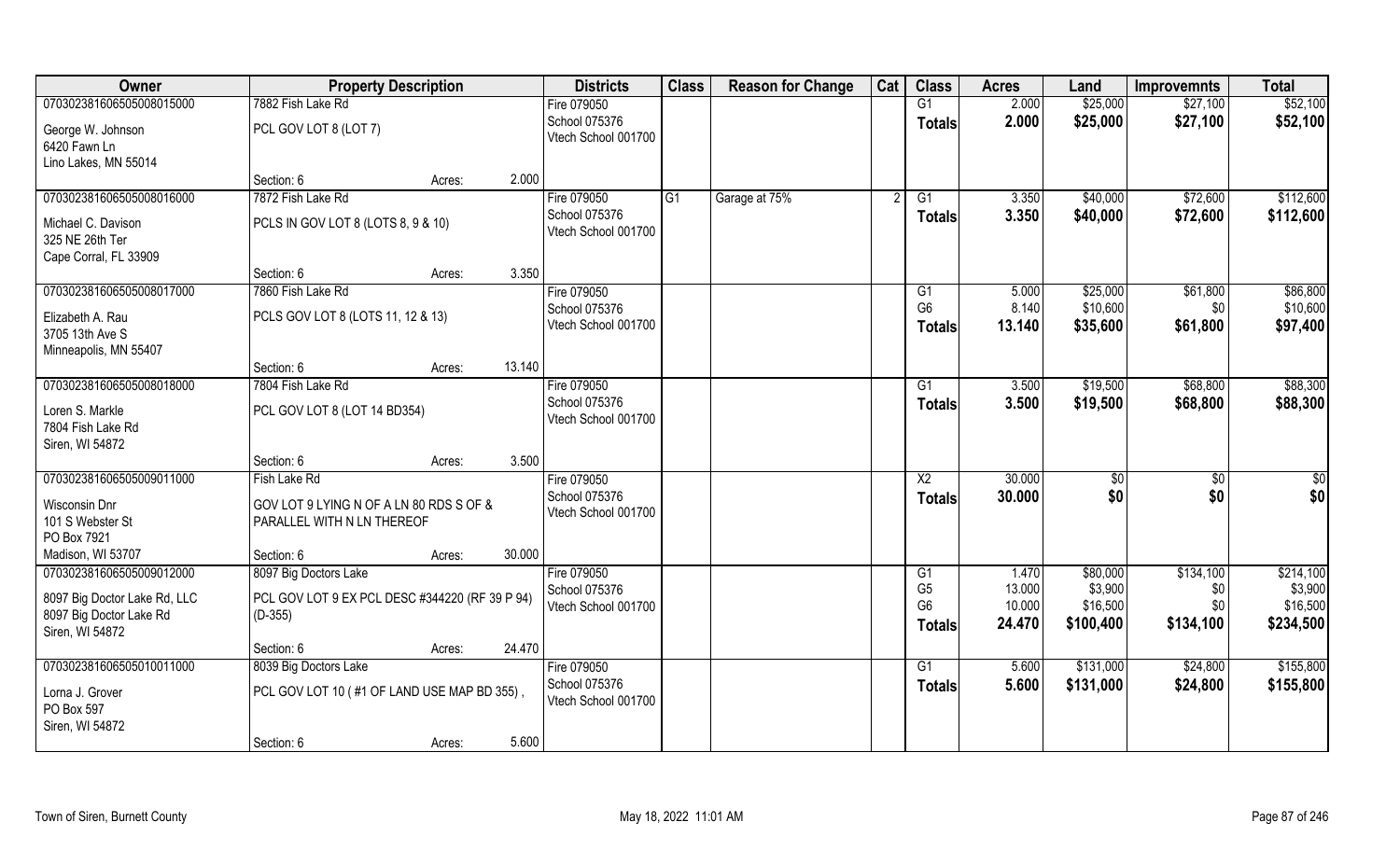| Owner                               | <b>Property Description</b>                    |        |        | <b>Districts</b>    | <b>Class</b> | <b>Reason for Change</b> | Cat | <b>Class</b>    | <b>Acres</b> | Land     | <b>Improvemnts</b> | <b>Total</b> |
|-------------------------------------|------------------------------------------------|--------|--------|---------------------|--------------|--------------------------|-----|-----------------|--------------|----------|--------------------|--------------|
| 070302381606505010012000            | 8051 Big Doctors Lake                          |        |        | Fire 079050         |              |                          |     | G1              | 3.750        | \$60,000 | \$79,800           | \$139,800    |
| Mark Thofern                        | PCL GOV LOT 10                                 |        |        | School 075376       |              |                          |     | <b>Totals</b>   | 3.750        | \$60,000 | \$79,800           | \$139,800    |
| 359 Jay Way                         |                                                |        |        | Vtech School 001700 |              |                          |     |                 |              |          |                    |              |
| Vadnais Heights, MN 55127           |                                                |        |        |                     |              |                          |     |                 |              |          |                    |              |
|                                     | Section: 6                                     | Acres: | 3.750  |                     |              |                          |     |                 |              |          |                    |              |
| 070302381606505010013000            | 8065 Big Doctors Lake                          |        |        | Fire 079050         |              |                          |     | G <sub>1</sub>  | 2.200        | \$72,600 | \$115,500          | \$188,100    |
| Seth M. Griak                       | LOT 1 CSM#2111 V12 P13 (IN GOV LOT 10 AND PART |        |        | School 075376       |              |                          |     | <b>Totals</b>   | 2.200        | \$72,600 | \$115,500          | \$188,100    |
| Monica Ha L. Griak                  | OF LAND USE MAP #BD 355) #254203               |        |        | Vtech School 001700 |              |                          |     |                 |              |          |                    |              |
| 20385 Knightsbridge Rd              |                                                |        |        |                     |              |                          |     |                 |              |          |                    |              |
| Shorewood, MN 55331                 | Section: 6                                     | Acres: | 2.200  |                     |              |                          |     |                 |              |          |                    |              |
| 070302381606505010015000            | 8073 Big Doctors Lake                          |        |        | Fire 079050         |              |                          |     | G1              | 7.870        | \$73,400 | \$77,000           | \$150,400    |
| Donald A. Ley                       | PCL GOV LOT 10 DESC 421/381 EX CSM V12 P13     |        |        | School 075376       |              |                          |     | <b>Totals</b>   | 7.870        | \$73,400 | \$77,000           | \$150,400    |
| Kristin A. Ley                      | $(D-355)$                                      |        |        | Vtech School 001700 |              |                          |     |                 |              |          |                    |              |
| 527 138th Ln NE                     |                                                |        |        |                     |              |                          |     |                 |              |          |                    |              |
| Ham Lake, MN 55304                  | Section: 6                                     | Acres: | 7.870  |                     |              |                          |     |                 |              |          |                    |              |
| 070302381606505010016000            | 8085 Big Doctors Lake                          |        |        | Fire 079050         |              |                          |     | G1              | 4.300        | \$84,500 | \$14,200           | \$98,700     |
| Magnuson Family Trust               | PCL GOV LOT 10                                 |        |        | School 075376       |              |                          |     | <b>Totals</b>   | 4.300        | \$84,500 | \$14,200           | \$98,700     |
| 498 County Rd 8                     |                                                |        |        | Vtech School 001700 |              |                          |     |                 |              |          |                    |              |
| Holyoke, MN 55749                   |                                                |        |        |                     |              |                          |     |                 |              |          |                    |              |
|                                     | Section: 6                                     | Acres: | 4.300  |                     |              |                          |     |                 |              |          |                    |              |
| 070302381606505010017000            | 8089 Big Doctors Lake                          |        |        | Fire 079050         |              |                          |     | G1              | 3.080        | \$79,000 | \$54,700           | \$133,700    |
|                                     |                                                |        |        | School 075376       |              |                          |     | <b>Totals</b>   | 3.080        | \$79,000 | \$54,700           | \$133,700    |
| Jeanne L. Mittelstadt<br>PO Box 188 | LOT 2 CSM#929 V4 P242 (GL 10)#197487           |        |        | Vtech School 001700 |              |                          |     |                 |              |          |                    |              |
| Siren, WI 54872                     |                                                |        |        |                     |              |                          |     |                 |              |          |                    |              |
|                                     | Section: 6                                     | Acres: | 3.080  |                     |              |                          |     |                 |              |          |                    |              |
| 070302381606505010018000            | 8093 Big Doctors Lake                          |        |        | Fire 079050         |              |                          |     | $\overline{G1}$ | 2.030        | \$60,400 | \$25,600           | \$86,000     |
|                                     |                                                |        |        | School 075376       |              |                          |     | <b>Totals</b>   | 2.030        | \$60,400 | \$25,600           | \$86,000     |
| James Britton                       | LOT 1 CSM V4 P242 & PCL DESC #344220 (GOV LOT  |        |        | Vtech School 001700 |              |                          |     |                 |              |          |                    |              |
| 6107 Upper Afton Cir                | 9) (RF 39 P 94)                                |        |        |                     |              |                          |     |                 |              |          |                    |              |
| Woodbury, MN 55125                  | Section: 6                                     | Acres: | 2.030  |                     |              |                          |     |                 |              |          |                    |              |
| 070302381607101000011000            | 7875 Big Doctors Lake                          |        |        | Fire 079050         |              |                          |     | G1              | 10.000       | \$32,000 | \$215,000          | \$247,000    |
|                                     |                                                |        |        | School 075376       |              |                          |     | G <sub>5</sub>  | 5.000        | \$1,300  | \$0                | \$1,300      |
| Douglas R. Crane                    | NE NE EX E 50 RODS                             |        |        | Vtech School 001700 |              |                          |     | <b>Totals</b>   | 15.000       | \$33,300 | \$215,000          | \$248,300    |
| Diane L. Crane                      |                                                |        |        |                     |              |                          |     |                 |              |          |                    |              |
| 7875 Big Doctor Lake Rd             |                                                |        | 15.000 |                     |              |                          |     |                 |              |          |                    |              |
| Siren, WI 54872                     | Section: 7                                     | Acres: |        |                     |              |                          |     |                 |              |          |                    |              |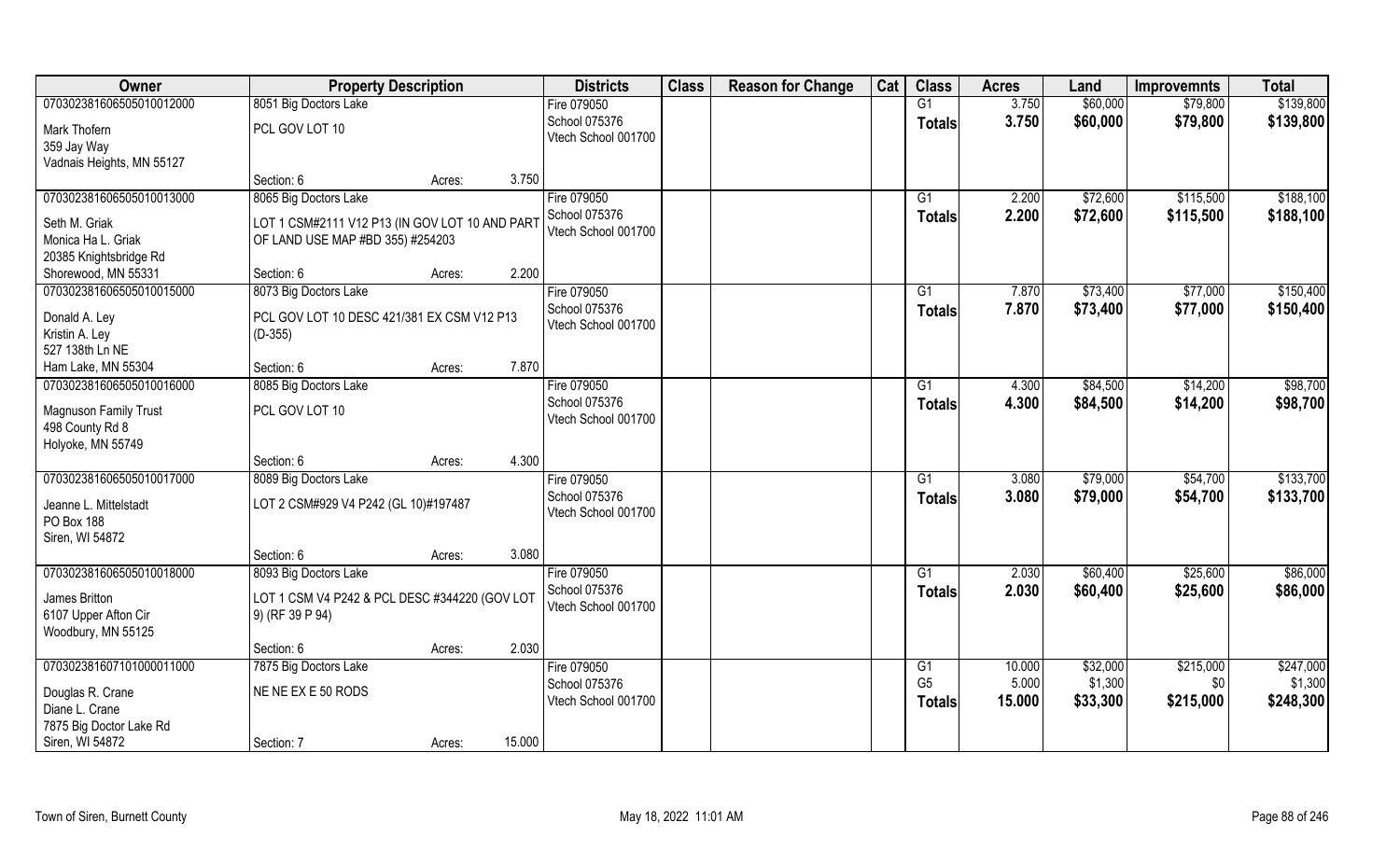| Owner                                | <b>Property Description</b>                 |        |        | <b>Districts</b>    | <b>Class</b> | <b>Reason for Change</b> | Cat | <b>Class</b>   | <b>Acres</b> | Land            | <b>Improvemnts</b> | <b>Total</b>    |
|--------------------------------------|---------------------------------------------|--------|--------|---------------------|--------------|--------------------------|-----|----------------|--------------|-----------------|--------------------|-----------------|
| 070302381607101000012000             | 24333 Old Hwy 35                            |        |        | Fire 079050         |              |                          |     | G1             | 2.000        | \$15,000        | \$90,800           | \$105,800       |
| Tamara G. Bartle                     | E 50 RDS OF NE NE                           |        |        | School 075376       |              |                          |     | G <sub>5</sub> | 9.000        | \$2,700         | \$0                | \$2,700         |
| 24333 Old 35                         |                                             |        |        | Vtech School 001700 |              |                          |     | G <sub>6</sub> | 14.000       | \$23,100        | \$0                | \$23,100        |
| Siren, WI 54872                      |                                             |        |        |                     |              |                          |     | <b>Totals</b>  | 25.000       | \$40,800        | \$90,800           | \$131,600       |
|                                      | Section: 7                                  | Acres: | 25.000 |                     |              |                          |     |                |              |                 |                    |                 |
| 070302381607404000011000             | 24091 Doctors Trl E                         |        |        | Fire 079050         |              |                          |     | G1             | 2.000        | \$15,000        | \$156,500          | \$171,500       |
| Lonne Magnuson                       | W 555' OF PCL SE SE DESC #358622 LYG W/IN   |        |        | School 075376       |              |                          |     | G <sub>5</sub> | 5.500        | \$1,700         | \$0                | \$1,700         |
| Denise Magnuson                      | TNSHP (SUBJ ESMT #418441)                   |        |        | Vtech School 001700 |              |                          |     | G <sub>6</sub> | 4.000        | \$6,600         | \$0                | \$6,600         |
| PO Box 54                            |                                             |        |        |                     |              |                          |     | <b>Totals</b>  | 11.500       | \$23,300        | \$156,500          | \$179,800       |
| Siren, WI 54872                      | Section: 7                                  | Acres: | 11.500 |                     |              |                          |     |                |              |                 |                    |                 |
| 070302381607404000011500             | Doctor Lake Trl E                           |        |        | Fire 079050         |              |                          |     | G5             | 1.350        | \$400           | \$0                | \$400           |
| Jeffery Richter                      | PLC SE SE DESC #358622 LYG W/IN TWNSHP EX W |        |        | School 075376       |              |                          |     | <b>Totals</b>  | 1.350        | \$400           | \$0                | \$400           |
| Dawn Richter                         | 555' (SUBJ ESMNT #418442)                   |        |        | Vtech School 001700 |              |                          |     |                |              |                 |                    |                 |
| PO Box 538                           |                                             |        |        |                     |              |                          |     |                |              |                 |                    |                 |
| Siren, WI 54872                      | Section: 7                                  | Acres: | 1.350  |                     |              |                          |     |                |              |                 |                    |                 |
| 070302381607404000012000             | State Rd 70                                 |        |        | Fire 079050         |              |                          |     | G1             | 0.300        | \$3,300         | \$0                | \$3,300         |
|                                      |                                             |        |        | School 075376       |              |                          |     | <b>Totals</b>  | 0.300        | \$3,300         | \$0                | \$3,300         |
| Duncan Properties, LLC               | PCL IN SE SE                                |        |        | Vtech School 001700 |              |                          |     |                |              |                 |                    |                 |
| 21724 Agate Rd<br>Frederic, WI 54837 |                                             |        |        |                     |              |                          |     |                |              |                 |                    |                 |
|                                      | Section: 7                                  | Acres: | 0.300  |                     |              |                          |     |                |              |                 |                    |                 |
| 070302381607505001011000             | 24398 Daniel Johnson Rd                     |        |        | Fire 079050         |              |                          |     | G1             | 2.000        | \$140,000       | \$146,200          | \$286,200       |
|                                      |                                             |        |        | School 075376       |              |                          |     | G <sub>5</sub> | 4.000        | \$1,200         | \$0                | \$1,200         |
| Joseph J Gutenkauf Living Trust      | N 10A OF GOV LOT 1 (D-2226)                 |        |        | Vtech School 001700 |              |                          |     | G <sub>6</sub> | 4.000        | \$6,600         | \$0                | \$6,600         |
| 12778 Emmer Pl                       |                                             |        |        |                     |              |                          |     | <b>Totals</b>  | 10.000       | \$147,800       | \$146,200          | \$294,000       |
| Apple Valley, MN 55124-6124          |                                             |        |        |                     |              |                          |     |                |              |                 |                    |                 |
|                                      | Section: 7                                  | Acres: | 10.000 |                     |              |                          |     |                |              |                 |                    |                 |
| 070302381607505001012000             | Daniel Johnson Rd                           |        |        | Fire 079050         |              |                          |     | G5             | 21.900       | \$8,800         | $\sqrt{6}$         | \$8,800         |
| John D. Neeck                        | GL 1 EXC N 10 AC & EXC S 20 RDS (D-2226)    |        |        | School 075376       |              |                          |     | <b>Totals</b>  | 21.900       | \$8,800         | \$0                | \$8,800         |
| Cynthia A. Neeck                     |                                             |        |        | Vtech School 001700 |              |                          |     |                |              |                 |                    |                 |
| 681 Old Hopkins Pl                   |                                             |        |        |                     |              |                          |     |                |              |                 |                    |                 |
| Hudson, WI 54016                     | Section: 7                                  | Acres: | 21.900 |                     |              |                          |     |                |              |                 |                    |                 |
| 070302381607505001013000             | State Rd 70                                 |        |        | Fire 079050         |              |                          |     | X3             | 6.000        | $\overline{50}$ | \$0                | $\overline{50}$ |
| <b>Burnett County WI</b>             | S 20 RDS GOV LOT 1                          |        |        | School 075376       |              |                          |     | <b>Totals</b>  | 6.000        | \$0             | \$0                | \$0             |
| 7410 County Road K Ste 105           |                                             |        |        | Vtech School 001700 |              |                          |     |                |              |                 |                    |                 |
| Siren, WI 54872-9067                 |                                             |        |        |                     |              |                          |     |                |              |                 |                    |                 |
|                                      | Section: 7                                  | Acres: | 6.000  |                     |              |                          |     |                |              |                 |                    |                 |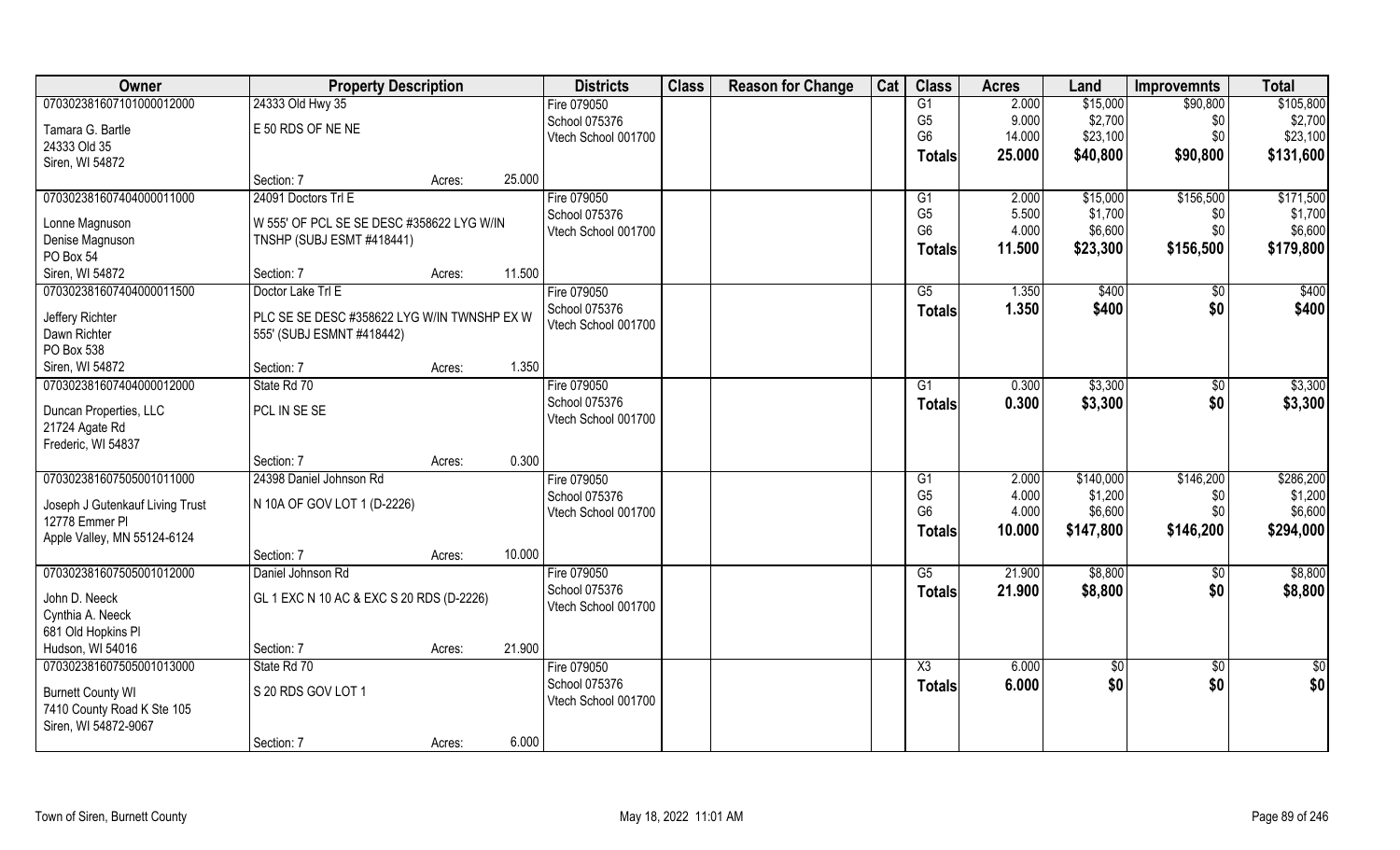| Owner                                                                                                       | <b>Property Description</b>                                                                                                                              | <b>Districts</b>                                    | <b>Class</b> | <b>Reason for Change</b> | Cat | <b>Class</b>                                                  | <b>Acres</b>                                | Land                                               | <b>Improvemnts</b>                    | <b>Total</b>                                       |
|-------------------------------------------------------------------------------------------------------------|----------------------------------------------------------------------------------------------------------------------------------------------------------|-----------------------------------------------------|--------------|--------------------------|-----|---------------------------------------------------------------|---------------------------------------------|----------------------------------------------------|---------------------------------------|----------------------------------------------------|
| 070302381607505002011000                                                                                    | State Rd 70                                                                                                                                              | Fire 079050                                         |              |                          |     | X3                                                            | 60.020                                      | \$0                                                | $\sqrt{6}$                            | \$0                                                |
| <b>Burnett County WI</b><br>7410 County Road K Ste 105<br>Siren, WI 54872-9067                              | GOV LOT 2 EX S 660' OF W 330' (D 2084)                                                                                                                   | School 075376<br>Vtech School 001700                |              |                          |     | <b>Totals</b>                                                 | 60.020                                      | \$0                                                | \$0                                   | \$0                                                |
|                                                                                                             | 60.020<br>Section: 7<br>Acres:                                                                                                                           |                                                     |              |                          |     |                                                               |                                             |                                                    |                                       |                                                    |
| 070302381607505002012000<br>Heather Koch<br>24038 Daniel Johnson Rd<br>Siren, WI 54872                      | 24038 Daniel Johnson Rd<br>LOT 1 CSM V 3 P 17 (LOCATED IN GOV LOT 2)                                                                                     | Fire 079050<br>School 075376<br>Vtech School 001700 |              |                          |     | G1<br>Totals                                                  | 1.000<br>1.000                              | \$11,000<br>\$11,000                               | \$79,700<br>\$79,700                  | \$90,700<br>\$90,700                               |
|                                                                                                             | 1.000<br>Section: 7<br>Acres:                                                                                                                            |                                                     |              |                          |     |                                                               |                                             |                                                    |                                       |                                                    |
| 070302381607505002013000                                                                                    | 24028 Daniel Johnson Rd                                                                                                                                  | Fire 079050                                         |              |                          |     | G1                                                            | 4.720                                       | \$23,200                                           | \$144,300                             | \$167,500                                          |
| Clint G. Bonniwell<br>Heather M. Bonniwell<br>24028 Daniel Johnson Rd                                       | LOT 2 CSM V 3 P 17 EX 476/215 FOR HWY (GOV LOT<br>2)                                                                                                     | School 075376<br>Vtech School 001700                |              |                          |     | <b>Totals</b>                                                 | 4.720                                       | \$23,200                                           | \$144,300                             | \$167,500                                          |
| Siren, WI 54872                                                                                             | 4.720<br>Section: 7<br>Acres:                                                                                                                            |                                                     |              |                          |     |                                                               |                                             |                                                    |                                       |                                                    |
| 070302381607505003011000<br>Mark Jenneman<br>1650 Friesian St<br>Shakopee, MN 55379                         | State Rd 70<br>GOV LOT 3 EX S 24 RDS OF W 20 RDS & PCLS DESC<br>95/116 & 337/500 & EX HWY DESC 482/201 & EX<br>#368266<br>18.730<br>Section: 7<br>Acres: | Fire 079050<br>School 075376<br>Vtech School 001700 | G4           | Ag use land              |     | G1<br>G4<br>G <sub>5</sub><br>G <sub>6</sub><br><b>Totals</b> | 0.500<br>15.480<br>0.250<br>2.500<br>18.730 | \$4,700<br>\$1,600<br>\$100<br>\$5,000<br>\$11,400 | \$400<br>\$0<br>\$0<br>\$0\$<br>\$400 | \$5,100<br>\$1,600<br>\$100<br>\$5,000<br>\$11,800 |
| 070302381607505003012000<br>Mark Jenneman<br>1650 Friesian St<br>Shakopee, MN 55379                         | State Rd 70<br>OUTLOT 1 CSM V 13 P 257 (GOV LOT 3)<br>0.057<br>Section: 7<br>Acres:                                                                      | Fire 079050<br>School 075376<br>Vtech School 001700 |              |                          |     | G1<br><b>Totals</b>                                           | 0.057<br>0.057                              | \$600<br>\$600                                     | \$0<br>\$0                            | \$600<br>\$600                                     |
| 070302381607505003013000                                                                                    | 8036 State Rd 70                                                                                                                                         | Fire 079050                                         |              |                          |     | G1                                                            | 1.000                                       | \$11,000                                           | \$104,900                             | \$115,900                                          |
| David Kopecky<br>7654 S Shore Dr<br>Siren, WI 54872                                                         | LOT 1 CSM V22 P54 (#386434) (FMLY CSM V7 P26 -<br>GOV LOT 3)                                                                                             | School 075376<br>Vtech School 001700                |              |                          |     | G <sub>4</sub><br>G <sub>8</sub><br><b>Totals</b>             | 1.500<br>1.810<br>4.310                     | \$200<br>\$1,200<br>\$12,400                       | \$0<br>\$0<br>\$104,900               | \$200<br>\$1,200<br>\$117,300                      |
|                                                                                                             | 4.310<br>Section: 7<br>Acres:                                                                                                                            |                                                     |              |                          |     |                                                               |                                             |                                                    |                                       |                                                    |
| 070302381607505003014000<br>David J. Bertuleit<br>Kelly L. Bertuleit<br>7286 County Rd B<br>Siren, WI 54872 | 8098 State Rd 70<br>LOT 1 CSM V 11 P 153 (IN GOV LOT 3)<br>1.000<br>Section: 7<br>Acres:                                                                 | Fire 079050<br>School 075376<br>Vtech School 001700 |              |                          |     | G1<br>G <sub>2</sub><br><b>Totals</b>                         | 0.500<br>0.500<br>1.000                     | \$5,500<br>\$5,500<br>\$11,000                     | \$74,500<br>\$63,400<br>\$137,900     | \$80,000<br>\$68,900<br>\$148,900                  |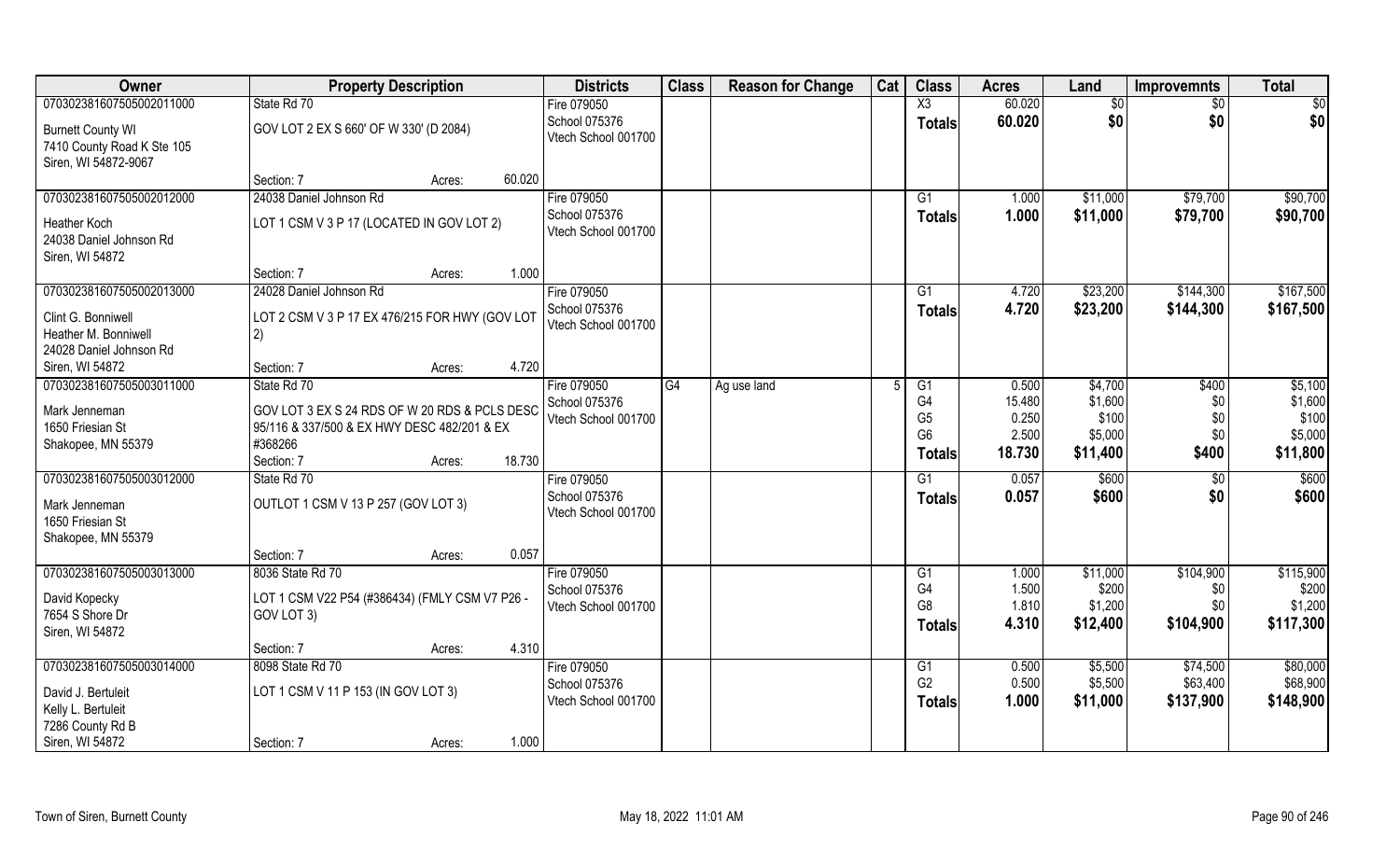| Owner                                           | <b>Property Description</b>                  |        |        | <b>Districts</b>    | <b>Class</b>   | <b>Reason for Change</b> | Cat | <b>Class</b>    | <b>Acres</b> | Land     | <b>Improvemnts</b> | <b>Total</b>    |
|-------------------------------------------------|----------------------------------------------|--------|--------|---------------------|----------------|--------------------------|-----|-----------------|--------------|----------|--------------------|-----------------|
| 070302381607505003015000                        | 8098 State Rd 70                             |        |        | Fire 079050         |                |                          |     | G2              | 1.660        | \$19,900 | \$37,500           | \$57,400        |
| David J. Bertuleit                              | LOT 2 CSM V 11 P 153 EX 476/290 FOR HWY (GOV |        |        | School 075376       |                |                          |     | <b>Totals</b>   | 1.660        | \$19,900 | \$37,500           | \$57,400        |
| Kelly L. Bertuleit                              | LOT 3)                                       |        |        | Vtech School 001700 |                |                          |     |                 |              |          |                    |                 |
| 7286 County Rd B                                |                                              |        |        |                     |                |                          |     |                 |              |          |                    |                 |
| Siren, WI 54872                                 | Section: 7                                   | Acres: | 1.660  |                     |                |                          |     |                 |              |          |                    |                 |
| 070302381607505003016000                        | State Rd 70                                  |        |        | Fire 079050         |                |                          |     | $\overline{G5}$ | 18.710       | \$16,800 | $\sqrt[6]{}$       | \$16,800        |
| <b>Christopher Gonzales</b>                     | PCL GOV LOT 3 DESC AS LYG W OF CSM V7 P26 &  |        |        | School 075376       |                |                          |     | G <sub>6</sub>  | 6.000        | \$9,900  | \$0                | \$9,900         |
| 8048 State Rd 70                                | LYG N OF CSM V20 P145 (W/ESMT)               |        |        | Vtech School 001700 |                |                          |     | <b>Totals</b>   | 24.710       | \$26,700 | \$0                | \$26,700        |
| Siren, WI 54872                                 |                                              |        |        |                     |                |                          |     |                 |              |          |                    |                 |
|                                                 | Section: 7                                   | Acres: | 24.710 |                     |                |                          |     |                 |              |          |                    |                 |
| 070302381607505003016100                        | 8048 State Rd 70                             |        |        | Fire 079050         |                |                          |     | G1              | 2.000        | \$15,000 | \$139,500          | \$154,500       |
|                                                 |                                              |        |        | School 075376       |                |                          |     | G <sub>5</sub>  | 1.190        | \$1,100  | \$0                | \$1,100         |
| <b>Christopher Gonzales</b><br>8048 State Rd 70 | LOT 1 CSM V20 P145(#369402) (GOV LOT 3)      |        |        | Vtech School 001700 |                |                          |     | <b>Totals</b>   | 3.190        | \$16,100 | \$139,500          | \$155,600       |
| Siren, WI 54872                                 |                                              |        |        |                     |                |                          |     |                 |              |          |                    |                 |
|                                                 | Section: 7                                   | Acres: | 3.190  |                     |                |                          |     |                 |              |          |                    |                 |
| 070302381607505004011000                        | 7964 State Rd 70                             |        |        | Fire 079050         | G <sub>1</sub> | Annexed into V of Siren  |     | G1              | 1.000        | \$0      | $\sqrt[6]{3}$      | $\overline{60}$ |
|                                                 |                                              |        |        | School 075376       | G <sub>5</sub> | Annexed into V of Siren  |     | G <sub>5</sub>  | 28.380       | \$0      | \$0                | \$0             |
| Richard A. Engstrom                             | GOV LOT 4 EX 61/73 & EX 475/300 FOR HWY      |        |        | Vtech School 001700 |                |                          |     | <b>Totals</b>   | 29.380       | \$0      | \$0                | \$0             |
| 7628 Southshore Dr                              |                                              |        |        |                     |                |                          |     |                 |              |          |                    |                 |
| Siren, WI 54872                                 |                                              |        |        |                     |                |                          |     |                 |              |          |                    |                 |
|                                                 | Section: 7                                   | Acres: | 29.380 |                     |                |                          |     |                 |              |          |                    |                 |
| 070302381607505004012000                        | State Rd 70                                  |        |        | Fire 079050         |                |                          |     | X4              | 1.000        | \$       | \$0                | \$0             |
| Northwestern Wisconsin Electric Co              | PCL GOV LOT 4                                |        |        | School 075376       |                |                          |     | <b>Totals</b>   | 1.000        | \$0      | \$0                | \$0             |
| PO Box 9                                        |                                              |        |        | Vtech School 001700 |                |                          |     |                 |              |          |                    |                 |
| Grantsburg, WI 54840                            |                                              |        |        |                     |                |                          |     |                 |              |          |                    |                 |
|                                                 | Section: 7                                   | Acres: | 1.000  |                     |                |                          |     |                 |              |          |                    |                 |
| 070302381607505005011001                        | 24204 Doctor Trl E                           |        |        | Fire 079050         |                |                          |     | G1              | 1.000        | \$11,000 | \$10,700           | \$21,700        |
| Helen A. Wilkie                                 | PCL GL 5 & GL 6 DES #392490 EX PCLS DES:     |        |        | School 075376       |                |                          |     | G <sub>5</sub>  | 40.209       | \$16,100 | \$0                | \$16,100        |
| 9353 Cortland Ct                                | #398596, #398597, #435612 (PCL B D-2091)     |        |        | Vtech School 001700 |                |                          |     | G <sub>6</sub>  | 2.901        | \$3,800  | \$0\$              | \$3,800         |
| Woodbury, MN 55125                              |                                              |        |        |                     |                |                          |     | <b>Totals</b>   | 44.110       | \$30,900 | \$10,700           | \$41,600        |
|                                                 | Section: 7                                   | Acres: | 44.110 |                     |                |                          |     |                 |              |          |                    |                 |
| 070302381607505005012000                        | Doctor Trl                                   |        |        | Fire 079050         |                |                          |     | $\overline{G1}$ | 5.000        | \$24,000 | $\overline{60}$    | \$24,000        |
|                                                 |                                              |        |        | School 075376       |                |                          |     | <b>Totals</b>   | 5.000        | \$24,000 | \$0                | \$24,000        |
| John J. Nickelson                               | PCL GOV LOT 5 & 6 DESC #345633               |        |        | Vtech School 001700 |                |                          |     |                 |              |          |                    |                 |
| Carole M. Nickelson                             |                                              |        |        |                     |                |                          |     |                 |              |          |                    |                 |
| 2170 Randolph Ave                               |                                              |        |        |                     |                |                          |     |                 |              |          |                    |                 |
| St Paul, MN 55105                               | Section: 7                                   | Acres: | 5.000  |                     |                |                          |     |                 |              |          |                    |                 |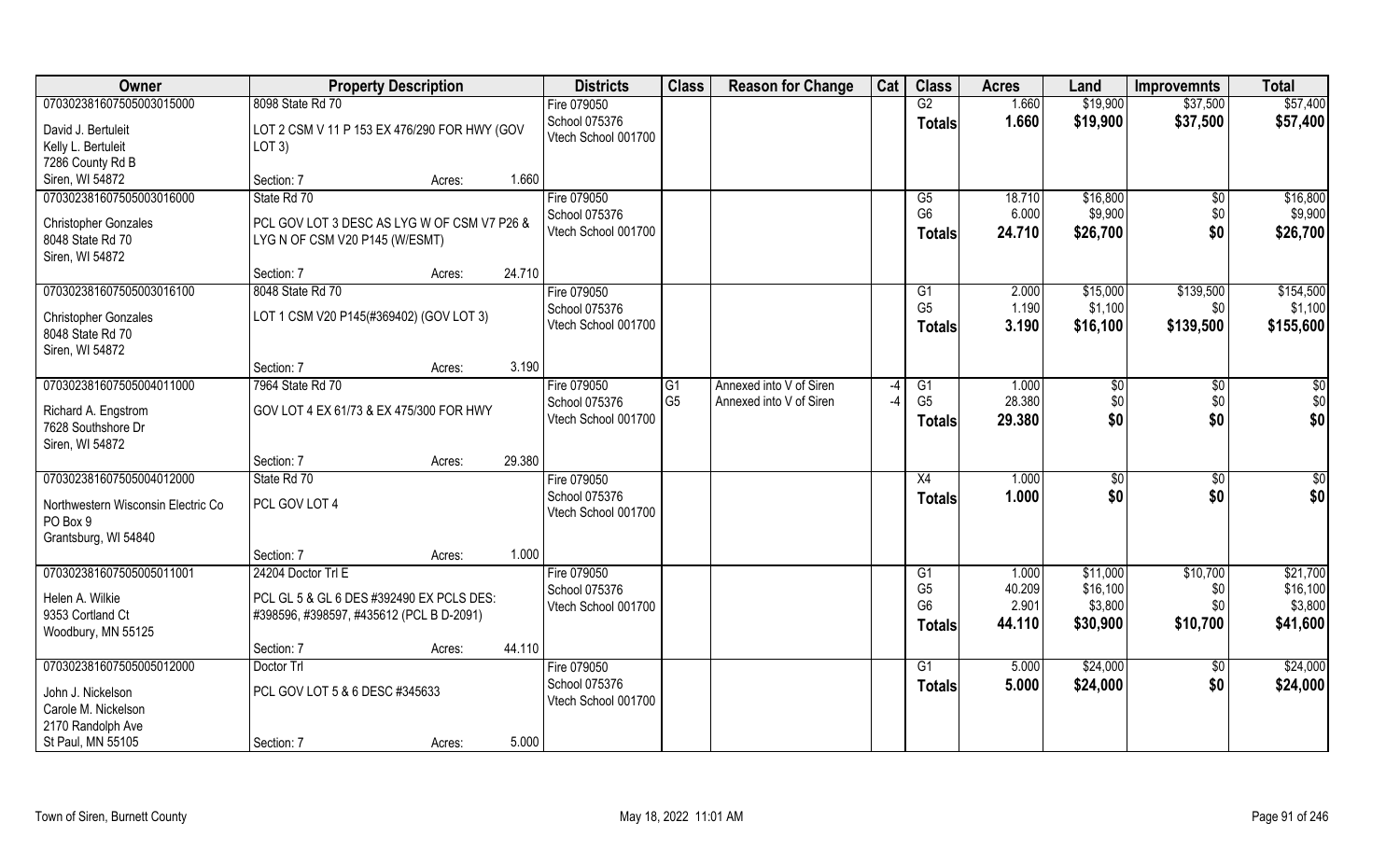| Owner                                                          | <b>Property Description</b>                                 |        | <b>Districts</b>                                    | <b>Class</b> | <b>Reason for Change</b> | Cat | <b>Class</b>                                      | <b>Acres</b>              | Land                           | <b>Improvemnts</b>     | <b>Total</b>                   |
|----------------------------------------------------------------|-------------------------------------------------------------|--------|-----------------------------------------------------|--------------|--------------------------|-----|---------------------------------------------------|---------------------------|--------------------------------|------------------------|--------------------------------|
| 070302381607505005013000                                       | Doctor Trl                                                  |        | Fire 079050                                         |              |                          |     | G1                                                | 0.230                     | \$2,500                        | $\sqrt{6}$             | \$2,500                        |
| Michael J. Mckeehen<br>24038 E Doctor Trl<br>Siren, WI 54872   | PCL GOV LTS 5 & 6 EX 459/630                                |        | School 075376<br>Vtech School 001700                |              |                          |     | <b>Totals</b>                                     | 0.230                     | \$2,500                        | \$0                    | \$2,500                        |
|                                                                | Section: 7<br>Acres:                                        | 0.230  |                                                     |              |                          |     |                                                   |                           |                                |                        |                                |
| 070302381607505005014000<br>Wanda Ann Hinze                    | Doctor Trl<br>PCL GOV LOT 5 DESC 459/630 & PCL DESC #398596 |        | Fire 079050<br>School 075376<br>Vtech School 001700 |              |                          |     | G1<br><b>Totals</b>                               | 0.390<br>0.390            | \$4,300<br>\$4,300             | \$0<br>\$0             | \$4,300<br>\$4,300             |
| PO Box 583<br>Siren, WI 54872                                  | Section: 7<br>Acres:                                        | 0.390  |                                                     |              |                          |     |                                                   |                           |                                |                        |                                |
| 070302381607505005015000                                       | 24179 Doctors Trl E                                         |        | Fire 079050                                         |              |                          |     | G1                                                | 0.530                     | \$128,800                      | \$4,100                | \$132,900                      |
| Cheryl M. Froland<br>11312 Xavier Cir<br>Bloomington, MN 55437 | PCL GOV LOT 5 EX PCL IN V 305 P 226 (LOTS A & B)            |        | School 075376<br>Vtech School 001700                |              |                          |     | <b>Totals</b>                                     | 0.530                     | \$128,800                      | \$4,100                | \$132,900                      |
|                                                                | Section: 7<br>Acres:                                        | 0.530  |                                                     |              |                          |     |                                                   |                           |                                |                        |                                |
| 070302381607505005016000                                       | 24191 Doctors Trl E                                         |        | Fire 079050                                         |              |                          |     | G1                                                | 0.390                     | \$84,600                       | \$109,900              | \$194,500                      |
| Jacqueline I. Myrmel<br>24191 E Doctor Trl<br>Siren, WI 54872  | PCL GOV LOT 5 (LOT C) (WITH ESMT)                           |        | School 075376<br>Vtech School 001700                |              |                          |     | <b>Totals</b>                                     | 0.390                     | \$84,600                       | \$109,900              | \$194,500                      |
|                                                                | Section: 7<br>Acres:                                        | 0.390  |                                                     |              |                          |     |                                                   |                           |                                |                        |                                |
| 070302381607505005017000<br>Lynn E. Foss                       | 24197 Doctors Trl E<br>PCL GOV LOT 5 (BD-357)               |        | Fire 079050<br>School 075376<br>Vtech School 001700 |              |                          |     | $\overline{G1}$<br><b>Totals</b>                  | 0.520<br>0.520            | \$90,000<br>\$90,000           | \$110,100<br>\$110,100 | \$200,100<br>\$200,100         |
| 700 2nd Ave NW<br>Buffalo, MN 55313                            |                                                             |        |                                                     |              |                          |     |                                                   |                           |                                |                        |                                |
|                                                                | Section: 7<br>Acres:                                        | 0.520  |                                                     |              |                          |     |                                                   |                           |                                |                        |                                |
| 070302381607505005017500                                       | 24202 Doctor Trl E                                          |        | Fire 079050                                         |              |                          |     | G1                                                | 1.000                     | \$11,000                       | \$31,200               | \$42,200                       |
| Lynn E. Foss<br>700 2nd Ave NW<br>Buffalo, MN 55313            | PCL GL 5 DES #435612 (PCL A D-2091)                         |        | School 075376<br>Vtech School 001700                |              |                          |     | G <sub>5</sub><br>G <sub>6</sub><br><b>Totals</b> | 10.820<br>6.000<br>17.820 | \$4,300<br>\$7,800<br>\$23,100 | \$0<br>\$0<br>\$31,200 | \$4,300<br>\$7,800<br>\$54,300 |
|                                                                | Section: 7<br>Acres:                                        | 17.820 |                                                     |              |                          |     |                                                   |                           |                                |                        |                                |
| 070302381607505005018000                                       | Doctors Trl E                                               |        | Fire 079050                                         |              |                          |     | G1                                                | 0.520                     | \$90,000                       | $\sqrt{6}$             | \$90,000                       |
| Lynn E. Foss<br>700 2nd Ave NW<br>Buffalo, MN 55313            | PCL GOV LOT 5 (LOT 3 ON LAND RECORDS MAP #<br>BD-357)       |        | School 075376<br>Vtech School 001700                |              |                          |     | <b>Totals</b>                                     | 0.520                     | \$90,000                       | \$0                    | \$90,000                       |
|                                                                | Section: 7<br>Acres:                                        | 0.520  |                                                     |              |                          |     |                                                   |                           |                                |                        |                                |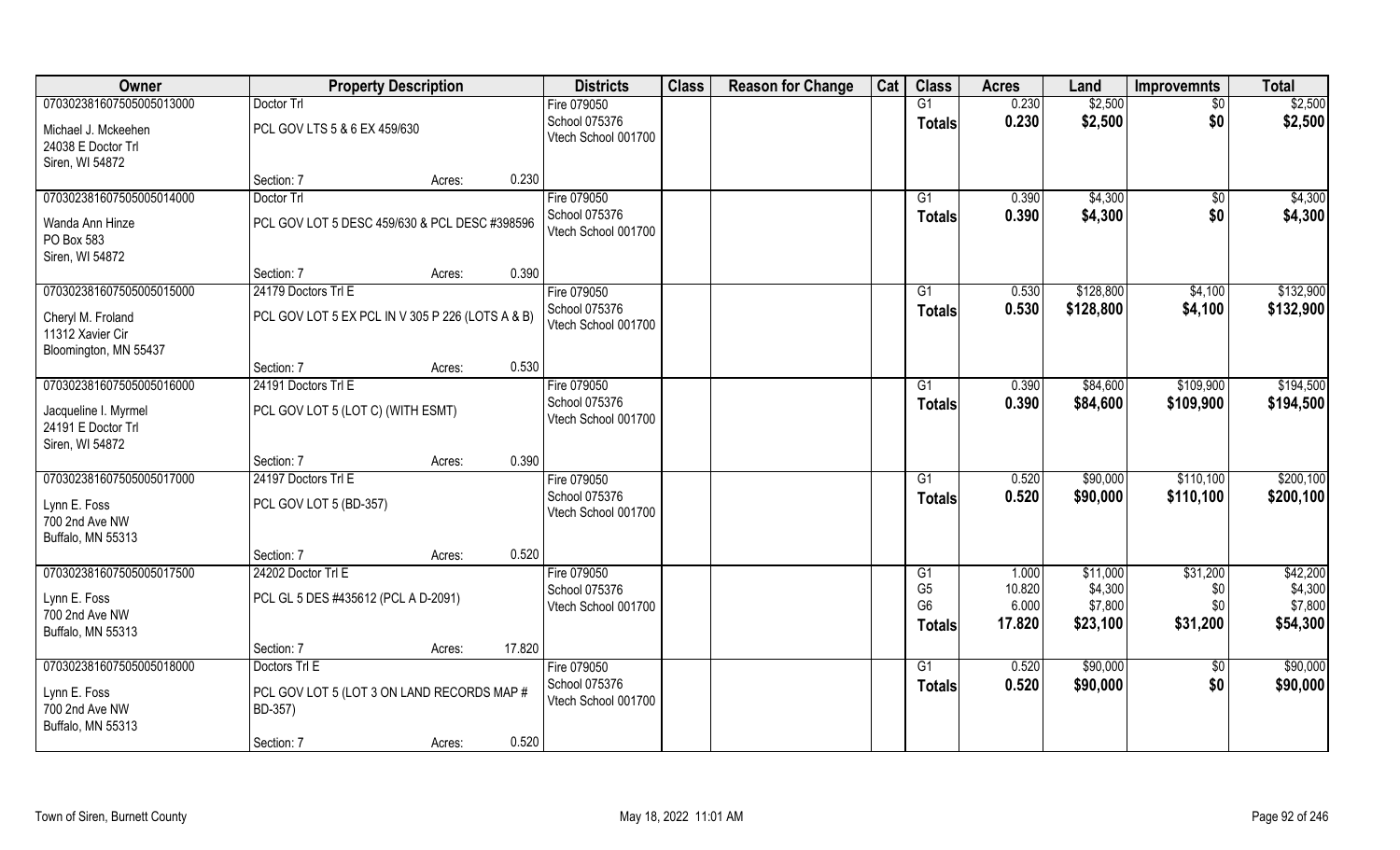| Owner                                                                                  | <b>Property Description</b>                                                       |        |       | <b>Districts</b>                                    | <b>Class</b> | <b>Reason for Change</b> | Cat | <b>Class</b>                    | <b>Acres</b>   | Land                 | <b>Improvemnts</b>     | <b>Total</b>           |
|----------------------------------------------------------------------------------------|-----------------------------------------------------------------------------------|--------|-------|-----------------------------------------------------|--------------|--------------------------|-----|---------------------------------|----------------|----------------------|------------------------|------------------------|
| 070302381607505005019000                                                               | 24205 Doctors Trl E                                                               |        |       | Fire 079050                                         |              |                          |     | G1                              | 0.600          | \$90,000             | \$137,600              | \$227,600              |
| Marilyn Lemieux<br>24205 E Doctor Trl<br>Siren, WI 54872                               | LOT 1 CSM V21 P103(#377403) (GOV LOT 5)                                           |        |       | School 075376<br>Vtech School 001700                |              |                          |     | <b>Totals</b>                   | 0.600          | \$90,000             | \$137,600              | \$227,600              |
|                                                                                        | Section: 7                                                                        | Acres: | 0.600 |                                                     |              |                          |     |                                 |                |                      |                        |                        |
| 070302381607505005020000<br>Vivian Garvey<br>2537 Concord Way<br>Mendota Hts, MN 55120 | 24209 Doctors Trl E<br>LOT 2 CSM V21 P103(#377403) (GOV LOT 5)<br>(W/ESMT#385217) |        |       | Fire 079050<br>School 075376<br>Vtech School 001700 |              |                          |     | G <sub>1</sub><br><b>Totals</b> | 0.660<br>0.660 | \$90,000<br>\$90,000 | \$111,400<br>\$111,400 | \$201,400<br>\$201,400 |
|                                                                                        | Section: 7                                                                        | Acres: | 0.660 |                                                     |              |                          |     |                                 |                |                      |                        |                        |
| 070302381607505005021000                                                               | Doctor Lake Trl E                                                                 |        |       | Fire 079050                                         |              |                          |     | G1                              | 5.110          | \$14,000             | \$0                    | \$14,000               |
| Jeffery Richter<br>Dawn Richter<br>PO Box 538                                          | PCL GOV LOT 5 DESC #358622                                                        |        |       | School 075376<br>Vtech School 001700                |              |                          |     | <b>Totals</b>                   | 5.110          | \$14,000             | \$0                    | \$14,000               |
| Siren, WI 54872                                                                        | Section: 7                                                                        | Acres: | 5.110 |                                                     |              |                          |     |                                 |                |                      |                        |                        |
| 070302381607505006011000<br>Douglas Peters<br>24223 Old 35                             | Old Hwy 35<br>PCL GOV LOT 6 & ALSO DESC #398597                                   |        |       | Fire 079050<br>School 075376<br>Vtech School 001700 |              |                          |     | G1<br><b>Totals</b>             | 2.300<br>2.300 | \$15,900<br>\$15,900 | \$15,300<br>\$15,300   | \$31,200<br>\$31,200   |
| Siren, WI 54872                                                                        | Section: 7                                                                        | Acres: | 2.300 |                                                     |              |                          |     |                                 |                |                      |                        |                        |
| 070302381607505006012000                                                               | Doctor Trl                                                                        |        |       | Fire 079050                                         |              |                          |     | G1                              | 1.000          | \$11,000             | \$0                    | \$11,000               |
| Andrew T. Nickelson<br>5163 157 St N<br>Hugo, MN 55038                                 | PCL GOV LOT 6                                                                     |        |       | School 075376<br>Vtech School 001700                |              |                          |     | <b>Totals</b>                   | 1.000          | \$11,000             | \$0                    | \$11,000               |
|                                                                                        | Section: 7                                                                        | Acres: | 1.000 |                                                     |              |                          |     |                                 |                |                      |                        |                        |
| 070302381607505006013000                                                               | 24213 E Doctor Trl                                                                |        |       | Fire 079050                                         |              |                          |     | G1                              | 0.620          | \$90,000             | \$105,200              | \$195,200              |
| Helen A. Wilkie<br>9353 Cortland Ct<br>Woodbury, MN 55125                              | PCL GOV LOTS 5 & 6 (LOT H)                                                        |        |       | School 075376<br>Vtech School 001700                |              |                          |     | <b>Totals</b>                   | 0.620          | \$90,000             | \$105,200              | \$195,200              |
|                                                                                        | Section: 7                                                                        | Acres: | 0.620 |                                                     |              |                          |     |                                 |                |                      |                        |                        |
| 070302381607505006014000<br>Gary L. Brix                                               | 24219 Doctors Trl E<br>PCL GOV LOT 6 (LOT I) (LIFE ESTATE TO LEONARD              |        |       | Fire 079050<br>School 075376<br>Vtech School 001700 | IG1          | Garage and shed          |     | G1<br><b>Totals</b>             | 0.590<br>0.590 | \$90,000<br>\$90,000 | \$120,800<br>\$120,800 | \$210,800<br>\$210,800 |
| Roberta L. Brix<br>24219 E Doctor Trl                                                  | & LORRAINE BRIX)                                                                  |        |       |                                                     |              |                          |     |                                 |                |                      |                        |                        |
| Siren, WI 54872                                                                        | Section: 7                                                                        | Acres: | 0.590 |                                                     |              |                          |     |                                 |                |                      |                        |                        |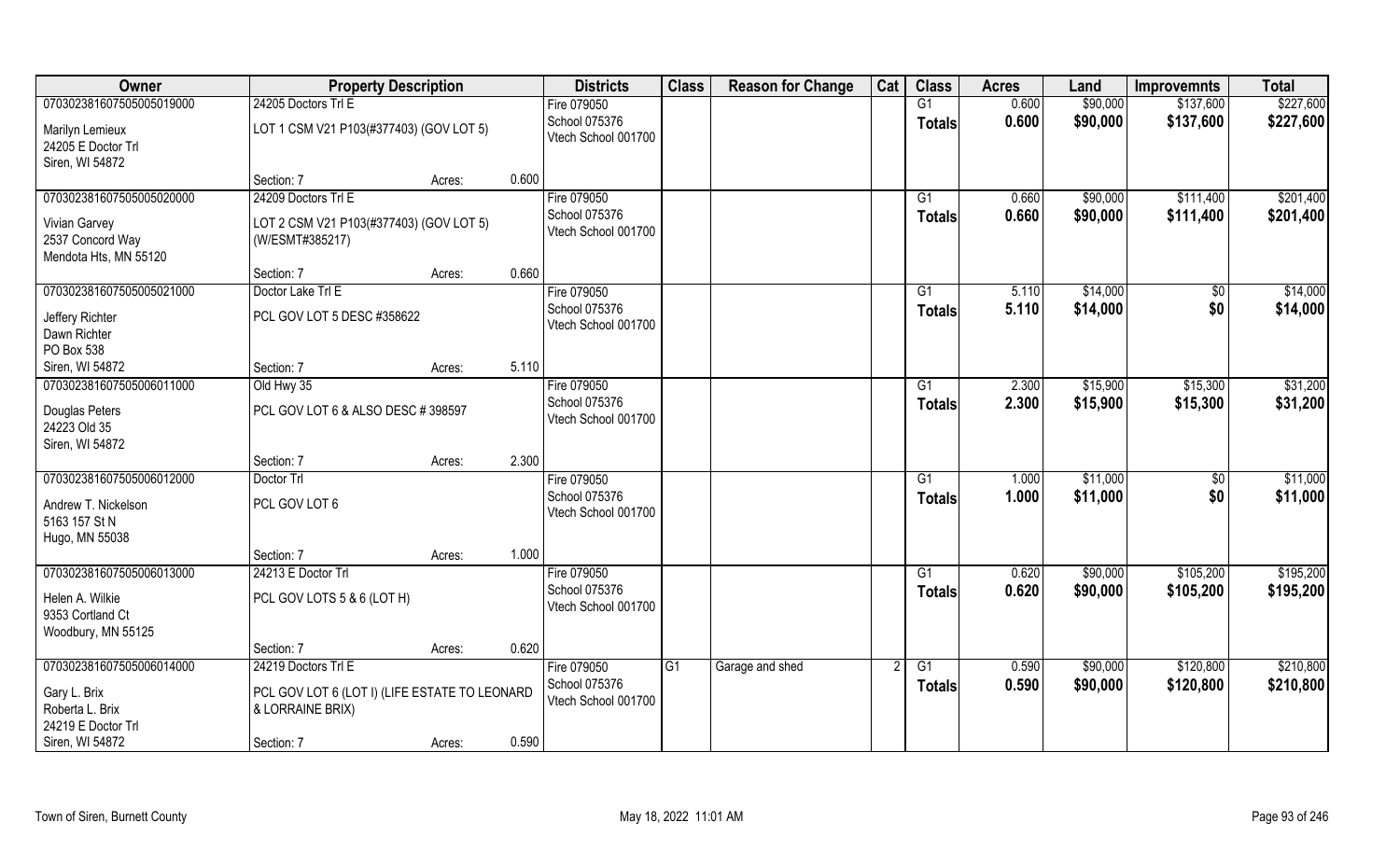| Owner                               | <b>Property Description</b>               |        |       | <b>Districts</b>    | <b>Class</b> | <b>Reason for Change</b> | Cat | <b>Class</b>    | <b>Acres</b> | Land      | <b>Improvemnts</b> | <b>Total</b> |
|-------------------------------------|-------------------------------------------|--------|-------|---------------------|--------------|--------------------------|-----|-----------------|--------------|-----------|--------------------|--------------|
| 070302381607505006015000            | 24225 E Doctor Trl                        |        |       | Fire 079050         |              |                          |     | G1              | 1.460        | \$140,000 | \$63,300           | \$203,300    |
| John J. Nickelson                   | PCL GOV LOT 6 EX V 387 P 152 (LOTS J & K) |        |       | School 075376       |              |                          |     | <b>Totals</b>   | 1.460        | \$140,000 | \$63,300           | \$203,300    |
| Carole M. Nickelson                 |                                           |        |       | Vtech School 001700 |              |                          |     |                 |              |           |                    |              |
| 2170 Randolph Ave                   |                                           |        |       |                     |              |                          |     |                 |              |           |                    |              |
| St Paul, MN 55105                   | Section: 7                                | Acres: | 1.460 |                     |              |                          |     |                 |              |           |                    |              |
| 070302381607505006016000            | 24231 Doctors Trl E                       |        |       | Fire 079050         |              |                          |     | G1              | 0.400        | \$84,600  | \$85,000           | \$169,600    |
| <b>Thomas Paul Nickelson</b>        | PCL GOV LOT 6 (LOT L)                     |        |       | School 075376       |              |                          |     | Totals          | 0.400        | \$84,600  | \$85,000           | \$169,600    |
| Kathle Nickelson                    |                                           |        |       | Vtech School 001700 |              |                          |     |                 |              |           |                    |              |
| 5163 157th St N                     |                                           |        |       |                     |              |                          |     |                 |              |           |                    |              |
| Hugo, MN 55038                      | Section: 7                                | Acres: | 0.400 |                     |              |                          |     |                 |              |           |                    |              |
| 070302381607505006017000            | 24237 Doctors Trl E                       |        |       | Fire 079050         |              |                          |     | G1              | 0.350        | \$84,600  | \$54,000           | \$138,600    |
|                                     |                                           |        |       | School 075376       |              |                          |     | <b>Totals</b>   | 0.350        | \$84,600  | \$54,000           | \$138,600    |
| Alan R and Natalie A Majerko Trust  | PCL GOV LOT 6 (LOT M)                     |        |       | Vtech School 001700 |              |                          |     |                 |              |           |                    |              |
| 14711 Williston Glen                |                                           |        |       |                     |              |                          |     |                 |              |           |                    |              |
| Minnetonka, MN 55345                | Section: 7                                | Acres: | 0.350 |                     |              |                          |     |                 |              |           |                    |              |
| 070302381607505006018000            | 24243 Doctors Trl E                       |        |       | Fire 079050         |              |                          |     | G1              | 0.530        | \$128,800 | \$62,800           | \$191,600    |
|                                     |                                           |        |       | School 075376       |              |                          |     | <b>Totals</b>   | 0.530        | \$128,800 | \$62,800           | \$191,600    |
| David J. Wilkie                     | PCLS GOV LOT 6 (LOTS N & O)               |        |       | Vtech School 001700 |              |                          |     |                 |              |           |                    |              |
| Jackie R. Wilkie                    |                                           |        |       |                     |              |                          |     |                 |              |           |                    |              |
| 1833 Eagle Ridge Dr Unit 4          |                                           |        |       |                     |              |                          |     |                 |              |           |                    |              |
| Mendota Heights, MN 55118           | Section: 7                                | Acres: | 0.530 |                     |              |                          |     |                 |              |           |                    |              |
| 070302381607505006019000            | 24257 Doctors Trl E                       |        |       | Fire 079050         |              |                          |     | $\overline{G1}$ | 0.560        | \$108,100 | \$59,700           | \$167,800    |
| Karl P. Wohlers                     | LOT 1 CSM V18 P110 (GOV LOT 6)            |        |       | School 075376       |              |                          |     | <b>Totals</b>   | 0.560        | \$108,100 | \$59,700           | \$167,800    |
| Lorraine A. Wohlers                 |                                           |        |       | Vtech School 001700 |              |                          |     |                 |              |           |                    |              |
| 8801 Stonebrook Ct                  |                                           |        |       |                     |              |                          |     |                 |              |           |                    |              |
| Woodbury, MN 55125                  | Section: 7                                | Acres: | 0.560 |                     |              |                          |     |                 |              |           |                    |              |
| 070302381607505006020000            | 24261 Doctors Trl E                       |        |       | Fire 079050         |              |                          |     | G1              | 0.430        | \$90,000  | \$55,100           | \$145,100    |
| Joseph P. Foss                      | PCL GOV LOT 6 (LOT R)                     |        |       | School 075376       |              |                          |     | <b>Totals</b>   | 0.430        | \$90,000  | \$55,100           | \$145,100    |
| 20721 Greystone Ave N               |                                           |        |       | Vtech School 001700 |              |                          |     |                 |              |           |                    |              |
| Forest Lake, MN 55025               |                                           |        |       |                     |              |                          |     |                 |              |           |                    |              |
|                                     | Section: 7                                | Acres: | 0.430 |                     |              |                          |     |                 |              |           |                    |              |
| 070302381607505006021000            | Doctor Trl E                              |        |       | Fire 079050         |              |                          |     | G1              | 0.450        | \$16,500  | $\overline{50}$    | \$16,500     |
|                                     |                                           |        |       | School 075376       |              |                          |     | Totals          | 0.450        | \$16,500  | \$0                | \$16,500     |
| Helen A. Wilkie<br>9353 Cortland Ct | PCL GOV LOT 6 (W/ESMT#415301)             |        |       | Vtech School 001700 |              |                          |     |                 |              |           |                    |              |
| Woodbury, MN 55125                  |                                           |        |       |                     |              |                          |     |                 |              |           |                    |              |
|                                     | Section: 7                                | Acres: | 0.450 |                     |              |                          |     |                 |              |           |                    |              |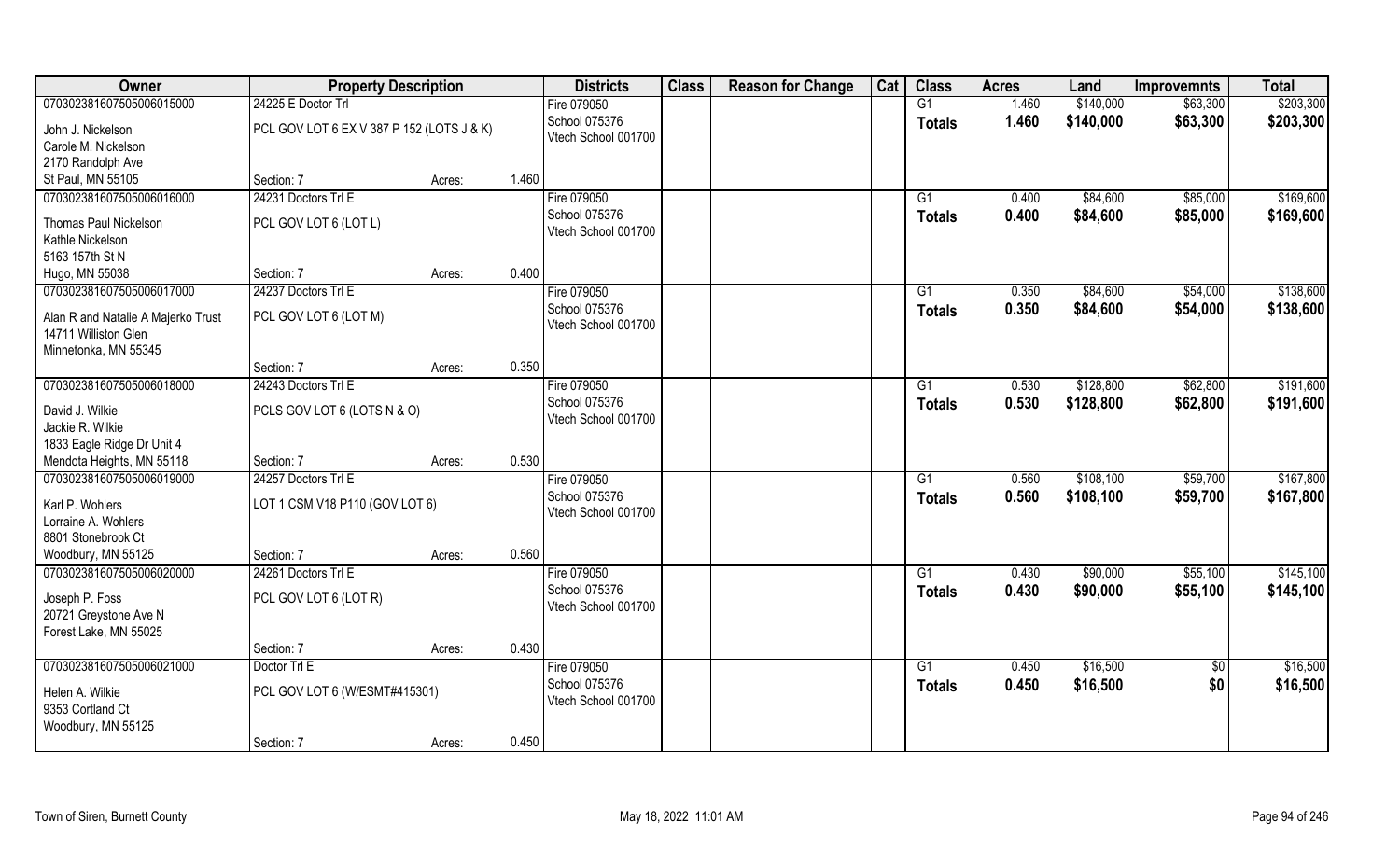| Owner                                 | <b>Property Description</b>                      |        |        | <b>Districts</b>    | <b>Class</b> | <b>Reason for Change</b> | Cat | <b>Class</b>           | <b>Acres</b> | Land      | <b>Improvemnts</b> | <b>Total</b>    |
|---------------------------------------|--------------------------------------------------|--------|--------|---------------------|--------------|--------------------------|-----|------------------------|--------------|-----------|--------------------|-----------------|
| 070302381607505006022000              | 24277 Doctors Trl E                              |        |        | Fire 079050         |              |                          |     | G1                     | 1.360        | \$92,300  | \$7,500            | \$99,800        |
| Helen A. Wilkie                       | PCL GOV LOT 6 (ESMT #415301)                     |        |        | School 075376       |              |                          |     | <b>Totals</b>          | 1.360        | \$92,300  | \$7,500            | \$99,800        |
| 9353 Cortland Ct                      |                                                  |        |        | Vtech School 001700 |              |                          |     |                        |              |           |                    |                 |
| Woodbury, MN 55125                    |                                                  |        |        |                     |              |                          |     |                        |              |           |                    |                 |
|                                       | Section: 7                                       | Acres: | 1.360  |                     |              |                          |     |                        |              |           |                    |                 |
| 070302381607505007011000              | <b>Big Doctor Lake Rd</b>                        |        |        | Fire 079050         |              |                          |     | G1                     | 3.880        | \$119,000 | \$0                | \$119,000       |
| James M. Schoessler                   | GOV LOT 7 EX N 660'                              |        |        | School 075376       |              |                          |     | G <sub>6</sub>         | 3.710        | \$4,800   | \$0                | \$4,800         |
| 1043 Tiller Ln                        |                                                  |        |        | Vtech School 001700 |              |                          |     | <b>Totals</b>          | 7.590        | \$123,800 | \$0                | \$123,800       |
| Shoreview, MN 55126                   |                                                  |        |        |                     |              |                          |     |                        |              |           |                    |                 |
|                                       | Section: 7                                       | Acres: | 7.590  |                     |              |                          |     |                        |              |           |                    |                 |
| 070302381607505007012000              | 7913 Big Doctors Lake                            |        |        | Fire 079050         |              |                          |     | G1                     | 2.000        | \$107,000 | \$185,200          | \$292,200       |
| William C Brice Revocable Trust Agree | N 660' GOV LOT 7 EX PCL IN V 279 P 292           |        |        | School 075376       |              |                          |     | G <sub>5</sub>         | 9.500        | \$2,900   | \$0                | \$2,900         |
| Dtd August 24 201                     |                                                  |        |        | Vtech School 001700 |              |                          |     | G <sub>6</sub>         | 6.500        | \$13,000  | \$0                | \$13,000        |
| 986 Ingerson Rd                       |                                                  |        |        |                     |              |                          |     | <b>Totals</b>          | 18,000       | \$122,900 | \$185,200          | \$308,100       |
| Shoreview, MN 55112                   | Section: 7                                       | Acres: | 18.000 |                     |              |                          |     |                        |              |           |                    |                 |
| 070302381607505007013000              | Big Doctor Lake Rd                               |        |        | Fire 079050         |              |                          |     | X <sub>2</sub>         | 2.500        | $ $ \$0   | \$0                | \$0             |
| Wisconsin Dnr                         | PCL GOV LOT 7                                    |        |        | School 075376       |              |                          |     | <b>Totals</b>          | 2.500        | \$0       | \$0                | \$0             |
| 101 S Webster St                      |                                                  |        |        | Vtech School 001700 |              |                          |     |                        |              |           |                    |                 |
| PO Box 7921                           |                                                  |        |        |                     |              |                          |     |                        |              |           |                    |                 |
| Madison, WI 53707                     | Section: 7                                       | Acres: | 2.500  |                     |              |                          |     |                        |              |           |                    |                 |
| 070302381607517000011000              | State Rd 70                                      |        |        | Fire 079050         |              |                          |     | $\overline{\text{X2}}$ | 2.090        | \$0       | \$0                | $\overline{50}$ |
| Wisconsin Dot                         | PCLS SEC 7 (HWY 70)                              |        |        | School 075376       |              |                          |     | <b>Totals</b>          | 2.090        | \$0       | \$0                | \$0             |
| 1701 N 4th St                         |                                                  |        |        | Vtech School 001700 |              |                          |     |                        |              |           |                    |                 |
| Superior, WI 54880                    |                                                  |        |        |                     |              |                          |     |                        |              |           |                    |                 |
|                                       | Section: 7                                       | Acres: | 2.090  |                     |              |                          |     |                        |              |           |                    |                 |
| 070302381608203000011000              | 24274 Old Hwy 35                                 |        |        | Fire 079050         |              |                          |     | G1                     | 1.360        | \$12,400  | \$32,700           | \$45,100        |
|                                       |                                                  |        |        | School 075376       |              |                          |     | <b>Totals</b>          | 1.360        | \$12,400  | \$32,700           | \$45,100        |
| Brian R. Pardun<br>Marchell M. Pardun | W1/2 LOT 1 CSM#359 V2 P71 (SW NW)#169586         |        |        | Vtech School 001700 |              |                          |     |                        |              |           |                    |                 |
| 29376 Pardun Rd                       |                                                  |        |        |                     |              |                          |     |                        |              |           |                    |                 |
| Danbury, WI 54830                     | Section: 8                                       | Acres: | 1.360  |                     |              |                          |     |                        |              |           |                    |                 |
| 070302381608401000011000              | 24147 Lind Rd                                    |        |        | Fire 079050         |              |                          |     | G1                     | 1.500        | \$56,000  | \$81,400           | \$137,400       |
|                                       |                                                  |        |        | School 075376       |              |                          |     | G <sub>6</sub>         | 27.000       | \$26,300  | \$0\$              | \$26,300        |
| <b>Beverly Doriott</b>                | NE SE EX PCLS IN V 232 P 365 V 252 P 28 & S 200' |        |        | Vtech School 001700 |              |                          |     | <b>Totals</b>          | 28.500       | \$82,300  | \$81,400           | \$163,700       |
| 7749 Clear Lake St                    | (LIFE ESTATE TO GEORGE AND DORIS DORIOTT)        |        |        |                     |              |                          |     |                        |              |           |                    |                 |
| Siren, WI 54872                       | Section: 8                                       | Acres: | 28.500 |                     |              |                          |     |                        |              |           |                    |                 |
|                                       |                                                  |        |        |                     |              |                          |     |                        |              |           |                    |                 |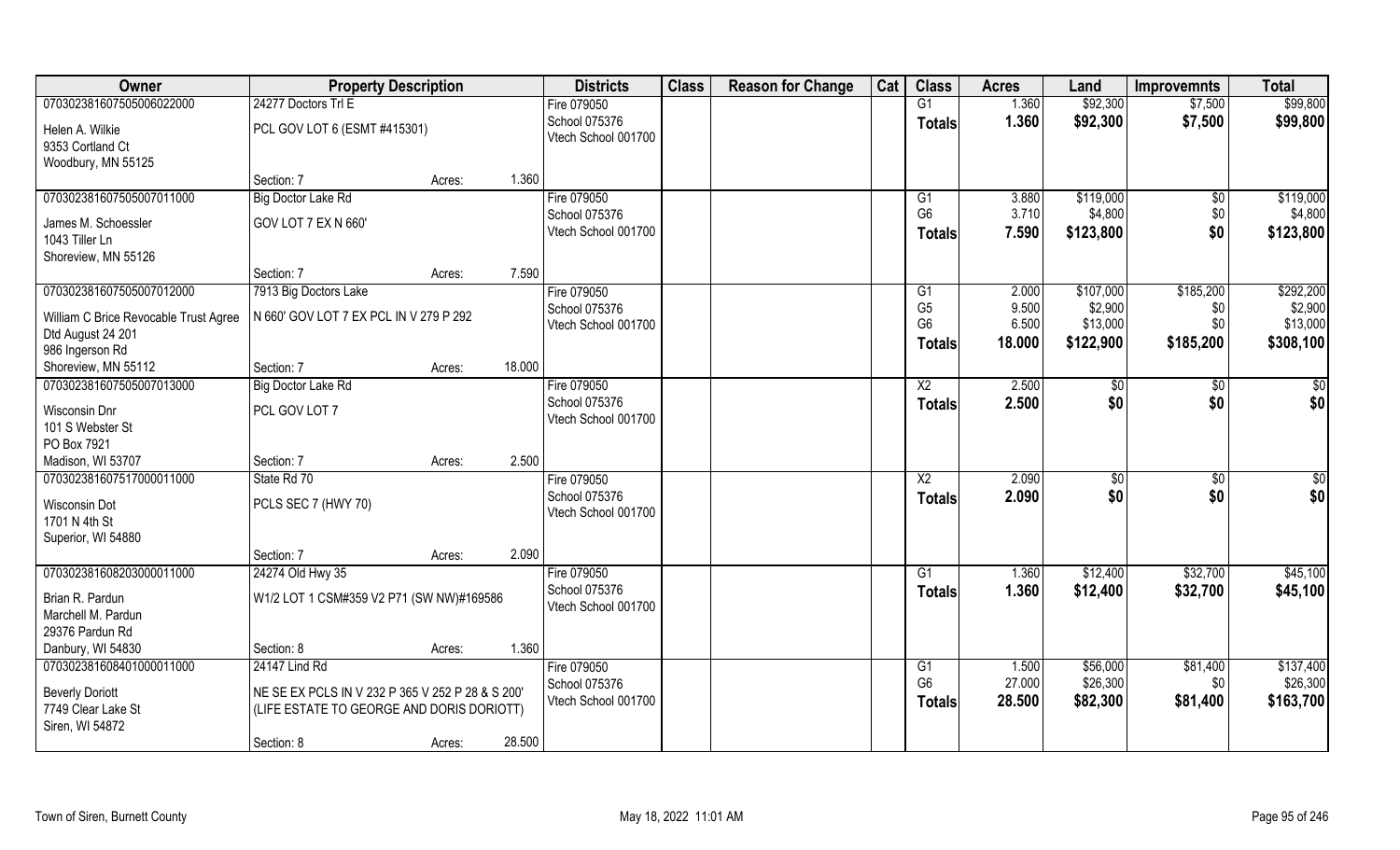| 2.750<br>\$187,400<br>070302381608401000012000<br>24163 Lind Rd<br>Fire 079050<br>G1<br>\$61,000<br>\$126,400<br>2.750<br>School 075376<br>\$61,000<br>\$126,400<br>\$187,400<br><b>Totals</b><br>PCL NE SE<br><b>Rick Mcgrath</b><br>Vtech School 001700<br>Carla Mcgrath<br>2247 Summerwind Cir<br>Henderson, NV 89052<br>2.750<br>Section: 8<br>Acres:<br>Lind Rd<br>\$5,700<br>070302381608401000013000<br>Fire 079050<br>0.470<br>\$5,700<br>\$0<br>G1<br>School 075376<br>0.470<br>\$5,700<br>\$0<br>\$5,700<br><b>Totals</b><br>PCL NE SE<br><b>Richard Cole</b><br>Vtech School 001700<br>1815 93rd Ave<br>Dresser, WI 54009<br>0.470<br>Section: 8<br>Acres:<br>\$5,000<br>070302381608401000014000<br>Lind Rd<br>Fire 079050<br>G1<br>1.500<br>\$5,000<br>$\sqrt[6]{3}$<br>\$0<br>School 075376<br>1.500<br>\$5,000<br>\$5,000<br><b>Totals</b><br>Jerry S. Doriott<br>N 50' OF S 200' NE SE (LIFE ESTATE TO DORIS AND<br>Vtech School 001700<br>2011 Seclusion Dr<br><b>GEORGE DORIOTT)</b><br>Eau Claire, WI 54703<br>1.500<br>Section: 8<br>Acres:<br>\$18,000<br>070302381608401000015000<br>Fire 079050<br>\$18,000<br>Lind Rd<br>G1<br>1.500<br>\$0<br>School 075376<br>1.500<br>\$0<br>\$18,000<br>\$18,000<br><b>Totals</b><br>S 50' OF N 100' OF S 200' NE SE<br>Douglas E. Brustad<br>Vtech School 001700<br>Linda J. Brustad<br>2360 Horizon Cir<br>1.500<br>Shakopee, MN 55379<br>Section: 8<br>Acres:<br>\$36,000<br>\$36,000<br>Lind Rd<br>$\overline{G1}$<br>0.000<br>$\overline{50}$<br>Fire 079050<br>School 075376<br>0.000<br>\$36,000<br>\$36,000<br>\$0<br>Totals<br>Douglas E. Brustad<br>S 100' OF NE SE<br>Vtech School 001700<br>Linda J. Brustad<br>2360 Horizon Cir<br>0.000<br>Shakopee, MN 55379<br>Section: 8<br>Acres:<br>\$63,600<br>\$63,600<br>070302381608403000011001<br>Fire 079050<br>G <sub>6</sub><br>G6<br>29.200<br>$\sqrt{$0}$<br>7508 County Rd B<br>Correct acreage after split<br>$-4$<br>School 075376<br>\$63,600<br>\$0<br>\$63,600<br>29.200<br><b>Totals</b><br>THAT PRT OF S HALF OF SE QTR LYING WLY OF<br>Tyler Corrigan<br>Vtech School 001700<br>1398 Belmont Dr<br>CSM 3802 V19 P199 & ALSO WLY OF LOT 5 & OUT<br>LOT 1 OF CSM 5124 V29 P 67 & EX W 25.5 RDS<br>Woodbury, MN 55125<br>29.200<br>Section: 8<br>Acres:<br>070302381608404000011001<br>Fire 079050<br>\$1,400<br>G5<br>1.500<br>\$1,400<br>$\sqrt{$0}$<br>School 075376<br>1.500<br>\$1,400<br>\$0<br>\$1,400<br><b>Totals</b><br>Chad Alden<br>OUT LOT 1 CSM 5124 VOL 29 P 67 RECORDED AS<br>Vtech School 001700<br>Brenda Alden<br>DOCUMENT 473845 (SE SE)<br>7265 County Rd B | Owner                    | <b>Property Description</b> | <b>Districts</b> | <b>Class</b> | <b>Reason for Change</b> | Cat | <b>Class</b> | <b>Acres</b> | Land | <b>Improvemnts</b> | <b>Total</b> |
|------------------------------------------------------------------------------------------------------------------------------------------------------------------------------------------------------------------------------------------------------------------------------------------------------------------------------------------------------------------------------------------------------------------------------------------------------------------------------------------------------------------------------------------------------------------------------------------------------------------------------------------------------------------------------------------------------------------------------------------------------------------------------------------------------------------------------------------------------------------------------------------------------------------------------------------------------------------------------------------------------------------------------------------------------------------------------------------------------------------------------------------------------------------------------------------------------------------------------------------------------------------------------------------------------------------------------------------------------------------------------------------------------------------------------------------------------------------------------------------------------------------------------------------------------------------------------------------------------------------------------------------------------------------------------------------------------------------------------------------------------------------------------------------------------------------------------------------------------------------------------------------------------------------------------------------------------------------------------------------------------------------------------------------------------------------------------------------------------------------------------------------------------------------------------------------------------------------------------------------------------------------------------------------------------------------------------------------------------------------------------------------------------------------------------------------------------------------------------------------------------------------------------------------------------------------------------------------------------------------|--------------------------|-----------------------------|------------------|--------------|--------------------------|-----|--------------|--------------|------|--------------------|--------------|
|                                                                                                                                                                                                                                                                                                                                                                                                                                                                                                                                                                                                                                                                                                                                                                                                                                                                                                                                                                                                                                                                                                                                                                                                                                                                                                                                                                                                                                                                                                                                                                                                                                                                                                                                                                                                                                                                                                                                                                                                                                                                                                                                                                                                                                                                                                                                                                                                                                                                                                                                                                                                                  |                          |                             |                  |              |                          |     |              |              |      |                    |              |
|                                                                                                                                                                                                                                                                                                                                                                                                                                                                                                                                                                                                                                                                                                                                                                                                                                                                                                                                                                                                                                                                                                                                                                                                                                                                                                                                                                                                                                                                                                                                                                                                                                                                                                                                                                                                                                                                                                                                                                                                                                                                                                                                                                                                                                                                                                                                                                                                                                                                                                                                                                                                                  |                          |                             |                  |              |                          |     |              |              |      |                    |              |
|                                                                                                                                                                                                                                                                                                                                                                                                                                                                                                                                                                                                                                                                                                                                                                                                                                                                                                                                                                                                                                                                                                                                                                                                                                                                                                                                                                                                                                                                                                                                                                                                                                                                                                                                                                                                                                                                                                                                                                                                                                                                                                                                                                                                                                                                                                                                                                                                                                                                                                                                                                                                                  |                          |                             |                  |              |                          |     |              |              |      |                    |              |
|                                                                                                                                                                                                                                                                                                                                                                                                                                                                                                                                                                                                                                                                                                                                                                                                                                                                                                                                                                                                                                                                                                                                                                                                                                                                                                                                                                                                                                                                                                                                                                                                                                                                                                                                                                                                                                                                                                                                                                                                                                                                                                                                                                                                                                                                                                                                                                                                                                                                                                                                                                                                                  |                          |                             |                  |              |                          |     |              |              |      |                    |              |
|                                                                                                                                                                                                                                                                                                                                                                                                                                                                                                                                                                                                                                                                                                                                                                                                                                                                                                                                                                                                                                                                                                                                                                                                                                                                                                                                                                                                                                                                                                                                                                                                                                                                                                                                                                                                                                                                                                                                                                                                                                                                                                                                                                                                                                                                                                                                                                                                                                                                                                                                                                                                                  |                          |                             |                  |              |                          |     |              |              |      |                    |              |
|                                                                                                                                                                                                                                                                                                                                                                                                                                                                                                                                                                                                                                                                                                                                                                                                                                                                                                                                                                                                                                                                                                                                                                                                                                                                                                                                                                                                                                                                                                                                                                                                                                                                                                                                                                                                                                                                                                                                                                                                                                                                                                                                                                                                                                                                                                                                                                                                                                                                                                                                                                                                                  |                          |                             |                  |              |                          |     |              |              |      |                    |              |
|                                                                                                                                                                                                                                                                                                                                                                                                                                                                                                                                                                                                                                                                                                                                                                                                                                                                                                                                                                                                                                                                                                                                                                                                                                                                                                                                                                                                                                                                                                                                                                                                                                                                                                                                                                                                                                                                                                                                                                                                                                                                                                                                                                                                                                                                                                                                                                                                                                                                                                                                                                                                                  |                          |                             |                  |              |                          |     |              |              |      |                    |              |
|                                                                                                                                                                                                                                                                                                                                                                                                                                                                                                                                                                                                                                                                                                                                                                                                                                                                                                                                                                                                                                                                                                                                                                                                                                                                                                                                                                                                                                                                                                                                                                                                                                                                                                                                                                                                                                                                                                                                                                                                                                                                                                                                                                                                                                                                                                                                                                                                                                                                                                                                                                                                                  |                          |                             |                  |              |                          |     |              |              |      |                    |              |
|                                                                                                                                                                                                                                                                                                                                                                                                                                                                                                                                                                                                                                                                                                                                                                                                                                                                                                                                                                                                                                                                                                                                                                                                                                                                                                                                                                                                                                                                                                                                                                                                                                                                                                                                                                                                                                                                                                                                                                                                                                                                                                                                                                                                                                                                                                                                                                                                                                                                                                                                                                                                                  |                          |                             |                  |              |                          |     |              |              |      |                    |              |
|                                                                                                                                                                                                                                                                                                                                                                                                                                                                                                                                                                                                                                                                                                                                                                                                                                                                                                                                                                                                                                                                                                                                                                                                                                                                                                                                                                                                                                                                                                                                                                                                                                                                                                                                                                                                                                                                                                                                                                                                                                                                                                                                                                                                                                                                                                                                                                                                                                                                                                                                                                                                                  |                          |                             |                  |              |                          |     |              |              |      |                    |              |
|                                                                                                                                                                                                                                                                                                                                                                                                                                                                                                                                                                                                                                                                                                                                                                                                                                                                                                                                                                                                                                                                                                                                                                                                                                                                                                                                                                                                                                                                                                                                                                                                                                                                                                                                                                                                                                                                                                                                                                                                                                                                                                                                                                                                                                                                                                                                                                                                                                                                                                                                                                                                                  |                          |                             |                  |              |                          |     |              |              |      |                    |              |
|                                                                                                                                                                                                                                                                                                                                                                                                                                                                                                                                                                                                                                                                                                                                                                                                                                                                                                                                                                                                                                                                                                                                                                                                                                                                                                                                                                                                                                                                                                                                                                                                                                                                                                                                                                                                                                                                                                                                                                                                                                                                                                                                                                                                                                                                                                                                                                                                                                                                                                                                                                                                                  |                          |                             |                  |              |                          |     |              |              |      |                    |              |
|                                                                                                                                                                                                                                                                                                                                                                                                                                                                                                                                                                                                                                                                                                                                                                                                                                                                                                                                                                                                                                                                                                                                                                                                                                                                                                                                                                                                                                                                                                                                                                                                                                                                                                                                                                                                                                                                                                                                                                                                                                                                                                                                                                                                                                                                                                                                                                                                                                                                                                                                                                                                                  |                          |                             |                  |              |                          |     |              |              |      |                    |              |
|                                                                                                                                                                                                                                                                                                                                                                                                                                                                                                                                                                                                                                                                                                                                                                                                                                                                                                                                                                                                                                                                                                                                                                                                                                                                                                                                                                                                                                                                                                                                                                                                                                                                                                                                                                                                                                                                                                                                                                                                                                                                                                                                                                                                                                                                                                                                                                                                                                                                                                                                                                                                                  |                          |                             |                  |              |                          |     |              |              |      |                    |              |
|                                                                                                                                                                                                                                                                                                                                                                                                                                                                                                                                                                                                                                                                                                                                                                                                                                                                                                                                                                                                                                                                                                                                                                                                                                                                                                                                                                                                                                                                                                                                                                                                                                                                                                                                                                                                                                                                                                                                                                                                                                                                                                                                                                                                                                                                                                                                                                                                                                                                                                                                                                                                                  |                          |                             |                  |              |                          |     |              |              |      |                    |              |
|                                                                                                                                                                                                                                                                                                                                                                                                                                                                                                                                                                                                                                                                                                                                                                                                                                                                                                                                                                                                                                                                                                                                                                                                                                                                                                                                                                                                                                                                                                                                                                                                                                                                                                                                                                                                                                                                                                                                                                                                                                                                                                                                                                                                                                                                                                                                                                                                                                                                                                                                                                                                                  |                          |                             |                  |              |                          |     |              |              |      |                    |              |
|                                                                                                                                                                                                                                                                                                                                                                                                                                                                                                                                                                                                                                                                                                                                                                                                                                                                                                                                                                                                                                                                                                                                                                                                                                                                                                                                                                                                                                                                                                                                                                                                                                                                                                                                                                                                                                                                                                                                                                                                                                                                                                                                                                                                                                                                                                                                                                                                                                                                                                                                                                                                                  |                          |                             |                  |              |                          |     |              |              |      |                    |              |
|                                                                                                                                                                                                                                                                                                                                                                                                                                                                                                                                                                                                                                                                                                                                                                                                                                                                                                                                                                                                                                                                                                                                                                                                                                                                                                                                                                                                                                                                                                                                                                                                                                                                                                                                                                                                                                                                                                                                                                                                                                                                                                                                                                                                                                                                                                                                                                                                                                                                                                                                                                                                                  |                          |                             |                  |              |                          |     |              |              |      |                    |              |
|                                                                                                                                                                                                                                                                                                                                                                                                                                                                                                                                                                                                                                                                                                                                                                                                                                                                                                                                                                                                                                                                                                                                                                                                                                                                                                                                                                                                                                                                                                                                                                                                                                                                                                                                                                                                                                                                                                                                                                                                                                                                                                                                                                                                                                                                                                                                                                                                                                                                                                                                                                                                                  |                          |                             |                  |              |                          |     |              |              |      |                    |              |
|                                                                                                                                                                                                                                                                                                                                                                                                                                                                                                                                                                                                                                                                                                                                                                                                                                                                                                                                                                                                                                                                                                                                                                                                                                                                                                                                                                                                                                                                                                                                                                                                                                                                                                                                                                                                                                                                                                                                                                                                                                                                                                                                                                                                                                                                                                                                                                                                                                                                                                                                                                                                                  |                          |                             |                  |              |                          |     |              |              |      |                    |              |
|                                                                                                                                                                                                                                                                                                                                                                                                                                                                                                                                                                                                                                                                                                                                                                                                                                                                                                                                                                                                                                                                                                                                                                                                                                                                                                                                                                                                                                                                                                                                                                                                                                                                                                                                                                                                                                                                                                                                                                                                                                                                                                                                                                                                                                                                                                                                                                                                                                                                                                                                                                                                                  | 070302381608401000016000 |                             |                  |              |                          |     |              |              |      |                    |              |
|                                                                                                                                                                                                                                                                                                                                                                                                                                                                                                                                                                                                                                                                                                                                                                                                                                                                                                                                                                                                                                                                                                                                                                                                                                                                                                                                                                                                                                                                                                                                                                                                                                                                                                                                                                                                                                                                                                                                                                                                                                                                                                                                                                                                                                                                                                                                                                                                                                                                                                                                                                                                                  |                          |                             |                  |              |                          |     |              |              |      |                    |              |
|                                                                                                                                                                                                                                                                                                                                                                                                                                                                                                                                                                                                                                                                                                                                                                                                                                                                                                                                                                                                                                                                                                                                                                                                                                                                                                                                                                                                                                                                                                                                                                                                                                                                                                                                                                                                                                                                                                                                                                                                                                                                                                                                                                                                                                                                                                                                                                                                                                                                                                                                                                                                                  |                          |                             |                  |              |                          |     |              |              |      |                    |              |
|                                                                                                                                                                                                                                                                                                                                                                                                                                                                                                                                                                                                                                                                                                                                                                                                                                                                                                                                                                                                                                                                                                                                                                                                                                                                                                                                                                                                                                                                                                                                                                                                                                                                                                                                                                                                                                                                                                                                                                                                                                                                                                                                                                                                                                                                                                                                                                                                                                                                                                                                                                                                                  |                          |                             |                  |              |                          |     |              |              |      |                    |              |
|                                                                                                                                                                                                                                                                                                                                                                                                                                                                                                                                                                                                                                                                                                                                                                                                                                                                                                                                                                                                                                                                                                                                                                                                                                                                                                                                                                                                                                                                                                                                                                                                                                                                                                                                                                                                                                                                                                                                                                                                                                                                                                                                                                                                                                                                                                                                                                                                                                                                                                                                                                                                                  |                          |                             |                  |              |                          |     |              |              |      |                    |              |
|                                                                                                                                                                                                                                                                                                                                                                                                                                                                                                                                                                                                                                                                                                                                                                                                                                                                                                                                                                                                                                                                                                                                                                                                                                                                                                                                                                                                                                                                                                                                                                                                                                                                                                                                                                                                                                                                                                                                                                                                                                                                                                                                                                                                                                                                                                                                                                                                                                                                                                                                                                                                                  |                          |                             |                  |              |                          |     |              |              |      |                    |              |
|                                                                                                                                                                                                                                                                                                                                                                                                                                                                                                                                                                                                                                                                                                                                                                                                                                                                                                                                                                                                                                                                                                                                                                                                                                                                                                                                                                                                                                                                                                                                                                                                                                                                                                                                                                                                                                                                                                                                                                                                                                                                                                                                                                                                                                                                                                                                                                                                                                                                                                                                                                                                                  |                          |                             |                  |              |                          |     |              |              |      |                    |              |
|                                                                                                                                                                                                                                                                                                                                                                                                                                                                                                                                                                                                                                                                                                                                                                                                                                                                                                                                                                                                                                                                                                                                                                                                                                                                                                                                                                                                                                                                                                                                                                                                                                                                                                                                                                                                                                                                                                                                                                                                                                                                                                                                                                                                                                                                                                                                                                                                                                                                                                                                                                                                                  |                          |                             |                  |              |                          |     |              |              |      |                    |              |
|                                                                                                                                                                                                                                                                                                                                                                                                                                                                                                                                                                                                                                                                                                                                                                                                                                                                                                                                                                                                                                                                                                                                                                                                                                                                                                                                                                                                                                                                                                                                                                                                                                                                                                                                                                                                                                                                                                                                                                                                                                                                                                                                                                                                                                                                                                                                                                                                                                                                                                                                                                                                                  |                          |                             |                  |              |                          |     |              |              |      |                    |              |
|                                                                                                                                                                                                                                                                                                                                                                                                                                                                                                                                                                                                                                                                                                                                                                                                                                                                                                                                                                                                                                                                                                                                                                                                                                                                                                                                                                                                                                                                                                                                                                                                                                                                                                                                                                                                                                                                                                                                                                                                                                                                                                                                                                                                                                                                                                                                                                                                                                                                                                                                                                                                                  |                          |                             |                  |              |                          |     |              |              |      |                    |              |
|                                                                                                                                                                                                                                                                                                                                                                                                                                                                                                                                                                                                                                                                                                                                                                                                                                                                                                                                                                                                                                                                                                                                                                                                                                                                                                                                                                                                                                                                                                                                                                                                                                                                                                                                                                                                                                                                                                                                                                                                                                                                                                                                                                                                                                                                                                                                                                                                                                                                                                                                                                                                                  |                          |                             |                  |              |                          |     |              |              |      |                    |              |
|                                                                                                                                                                                                                                                                                                                                                                                                                                                                                                                                                                                                                                                                                                                                                                                                                                                                                                                                                                                                                                                                                                                                                                                                                                                                                                                                                                                                                                                                                                                                                                                                                                                                                                                                                                                                                                                                                                                                                                                                                                                                                                                                                                                                                                                                                                                                                                                                                                                                                                                                                                                                                  |                          |                             |                  |              |                          |     |              |              |      |                    |              |
|                                                                                                                                                                                                                                                                                                                                                                                                                                                                                                                                                                                                                                                                                                                                                                                                                                                                                                                                                                                                                                                                                                                                                                                                                                                                                                                                                                                                                                                                                                                                                                                                                                                                                                                                                                                                                                                                                                                                                                                                                                                                                                                                                                                                                                                                                                                                                                                                                                                                                                                                                                                                                  |                          |                             |                  |              |                          |     |              |              |      |                    |              |
|                                                                                                                                                                                                                                                                                                                                                                                                                                                                                                                                                                                                                                                                                                                                                                                                                                                                                                                                                                                                                                                                                                                                                                                                                                                                                                                                                                                                                                                                                                                                                                                                                                                                                                                                                                                                                                                                                                                                                                                                                                                                                                                                                                                                                                                                                                                                                                                                                                                                                                                                                                                                                  |                          |                             |                  |              |                          |     |              |              |      |                    |              |
| Siren, WI 54872<br>1.500<br>Section: 8<br>Acres:                                                                                                                                                                                                                                                                                                                                                                                                                                                                                                                                                                                                                                                                                                                                                                                                                                                                                                                                                                                                                                                                                                                                                                                                                                                                                                                                                                                                                                                                                                                                                                                                                                                                                                                                                                                                                                                                                                                                                                                                                                                                                                                                                                                                                                                                                                                                                                                                                                                                                                                                                                 |                          |                             |                  |              |                          |     |              |              |      |                    |              |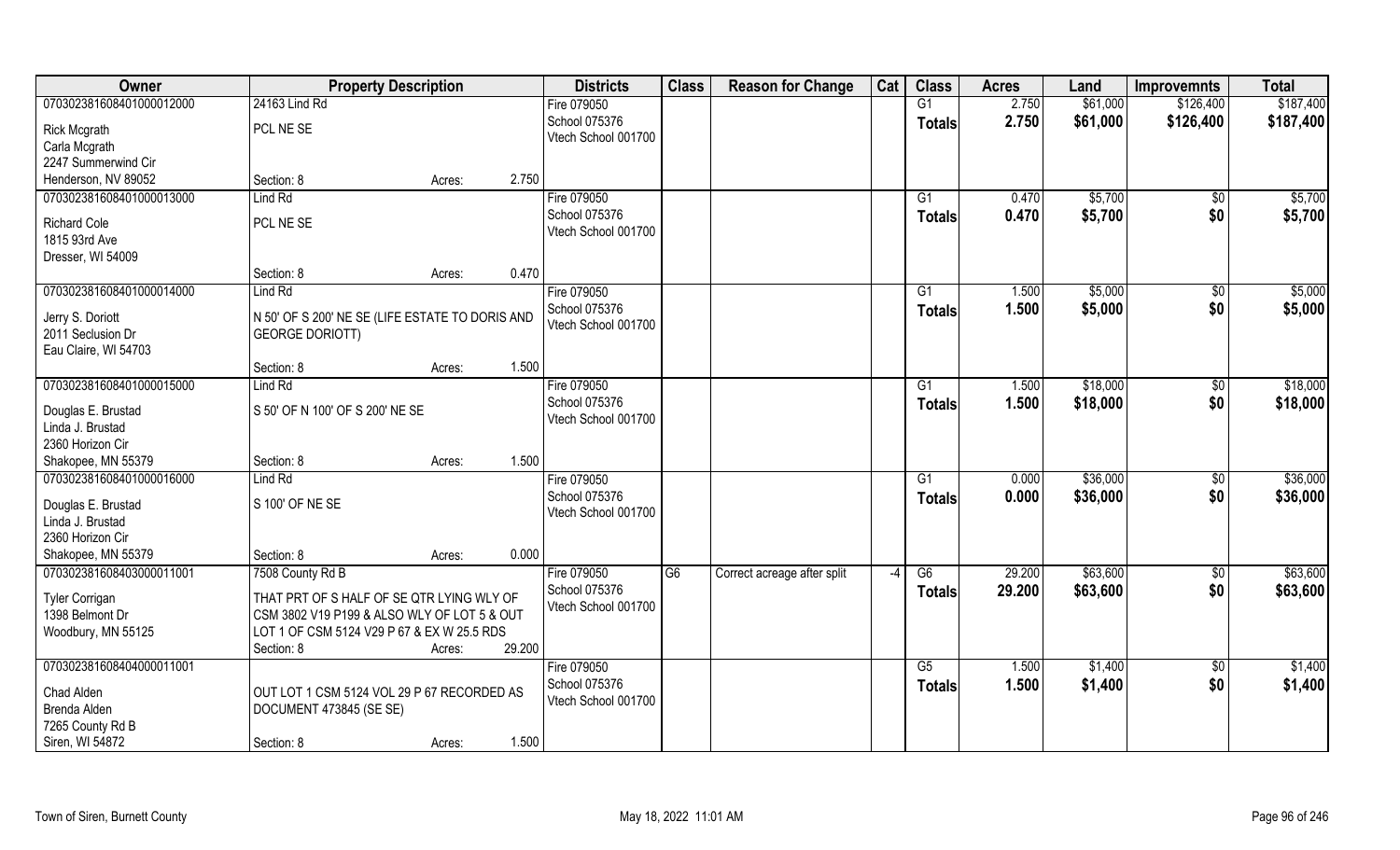| 070302381608404000011500<br>G5<br>2.080<br>\$1,900<br>\$1,900<br>Fire 079050<br>$\overline{G5}$<br>Correct acreage after split<br>\$0<br>2.080<br>\$1,900<br>\$0<br>\$1,900<br>School 075376<br><b>Totals</b><br>Chad Alden<br>LOT 5 CSM 5124 VOL 29 P 67 RECORDED AS<br>Vtech School 001700<br>Brenda Alden<br>DOCUMENT 473845 (SE SE)<br>7265 County Rd B<br>Siren, WI 54872<br>2.080<br>Section: 8<br>Acres:<br>Fire 079050<br>070302381608404000012000<br>24073 Lind Rd<br>\$13,300<br>\$65,700<br>\$79,000<br>G1<br>6.600<br>School 075376<br>6.600<br>\$13,300<br>\$65,700<br>\$79,000<br><b>Totals</b><br>LOT 1 CSM#3802 V19 P199 (SE SE)(#359821)<br>Chad Alden<br>Vtech School 001700<br>7265 County Rd B<br>Siren, WI 54872<br>6.600<br>Section: 8<br>Acres:<br>070302381608404000013000<br>Lind Rd / Cty Hwy B<br>Fire 079050<br>X4<br>5.200<br>\$0<br>\$0<br>\$0<br>\$0<br>School 075376<br>\$0<br>\$0<br>5.200<br><b>Totals</b><br>LOT 2 CSM V19 P199(#359821) (SE SE)<br>Siren Telephone Co Inc<br>Vtech School 001700<br>PO Box 426<br>Siren, WI 54872<br>5.200<br>Section: 8<br>Acres:<br>070302381608404000014000<br>7448 County Rd B<br>Fire 079050<br>\$24,500<br>\$28,300<br>5.300<br>\$3,800<br>G1<br>School 075376<br>5.300<br>\$24,500<br>\$3,800<br>\$28,300<br><b>Totals</b><br>LOT 3 CSM V19 P199(#359821) (SE SE)<br>Rose Mulroy<br>Vtech School 001700<br>7448 County Rd B<br>Siren, WI 54872<br>5.300<br>Section: 8<br>Acres:<br>\$210,300<br>070302381608404000015000<br>2.000<br>\$61,000<br>\$149,300<br>7500 County Rd B<br>Fire 079050<br>G1<br>G <sub>5</sub><br>14.200<br>\$12,800<br>\$12,800<br>\$0<br>School 075376<br>Richard J. Picone<br>LOT 4 CSM 3802 VOL 19 P 199 RECORDED AS<br>16.200<br>\$73,800<br>\$149,300<br>\$223,100<br>Vtech School 001700<br><b>Totals</b><br>Caroline Picone<br>DOCUMENT 359821 (S SE)<br>13026 Euclid Ave<br>16.200<br>Apple Valley, MN 55124<br>Section: 8<br>Acres:<br>\$120,600<br>070302381608404000016000<br>7478 County Rd B<br>Fire 079050<br>\$22,900<br>\$97,700<br>G1<br>4.640<br>\$97,700<br>School 075376<br>4.640<br>\$22,900<br>\$120,600<br><b>Totals</b><br>LOT 1 CSM V 4 P 152 (LOCATED IN SE SE))<br>Sheila Dahlberg<br>Vtech School 001700<br>7478 County Rd B<br>Siren, WI 54872<br>4.640<br>Section: 8<br>Acres:<br>070302381608505001011001<br>\$80,400<br>7534 North Shore Dr<br>Fire 079050<br>$\overline{G1}$<br>\$10,100<br>\$70,300<br>0.920<br>School 075376<br>0.920<br>\$70,300<br>\$80,400<br>\$10,100<br><b>Totals</b><br>Dadder's Estates LLC<br>LOT 1 CSM V22 P5 (#384610) (FMLY PRT LOT 1 CSM<br>Vtech School 001700<br>1921 Peace Ave<br>V19 P227- GOV LOT 1)<br>Shakopee, MN 55379<br>0.920 | Owner | <b>Property Description</b> |        | <b>Districts</b> | <b>Class</b> | <b>Reason for Change</b> | Cat | <b>Class</b> | <b>Acres</b> | Land | <b>Improvemnts</b> | <b>Total</b> |
|------------------------------------------------------------------------------------------------------------------------------------------------------------------------------------------------------------------------------------------------------------------------------------------------------------------------------------------------------------------------------------------------------------------------------------------------------------------------------------------------------------------------------------------------------------------------------------------------------------------------------------------------------------------------------------------------------------------------------------------------------------------------------------------------------------------------------------------------------------------------------------------------------------------------------------------------------------------------------------------------------------------------------------------------------------------------------------------------------------------------------------------------------------------------------------------------------------------------------------------------------------------------------------------------------------------------------------------------------------------------------------------------------------------------------------------------------------------------------------------------------------------------------------------------------------------------------------------------------------------------------------------------------------------------------------------------------------------------------------------------------------------------------------------------------------------------------------------------------------------------------------------------------------------------------------------------------------------------------------------------------------------------------------------------------------------------------------------------------------------------------------------------------------------------------------------------------------------------------------------------------------------------------------------------------------------------------------------------------------------------------------------------------------------------------------------------------------------------------------------------------------------------------------------------------------------------------------------------------------------------------------------------------------------------------------------------------------|-------|-----------------------------|--------|------------------|--------------|--------------------------|-----|--------------|--------------|------|--------------------|--------------|
|                                                                                                                                                                                                                                                                                                                                                                                                                                                                                                                                                                                                                                                                                                                                                                                                                                                                                                                                                                                                                                                                                                                                                                                                                                                                                                                                                                                                                                                                                                                                                                                                                                                                                                                                                                                                                                                                                                                                                                                                                                                                                                                                                                                                                                                                                                                                                                                                                                                                                                                                                                                                                                                                                                            |       |                             |        |                  |              |                          |     |              |              |      |                    |              |
|                                                                                                                                                                                                                                                                                                                                                                                                                                                                                                                                                                                                                                                                                                                                                                                                                                                                                                                                                                                                                                                                                                                                                                                                                                                                                                                                                                                                                                                                                                                                                                                                                                                                                                                                                                                                                                                                                                                                                                                                                                                                                                                                                                                                                                                                                                                                                                                                                                                                                                                                                                                                                                                                                                            |       |                             |        |                  |              |                          |     |              |              |      |                    |              |
|                                                                                                                                                                                                                                                                                                                                                                                                                                                                                                                                                                                                                                                                                                                                                                                                                                                                                                                                                                                                                                                                                                                                                                                                                                                                                                                                                                                                                                                                                                                                                                                                                                                                                                                                                                                                                                                                                                                                                                                                                                                                                                                                                                                                                                                                                                                                                                                                                                                                                                                                                                                                                                                                                                            |       |                             |        |                  |              |                          |     |              |              |      |                    |              |
|                                                                                                                                                                                                                                                                                                                                                                                                                                                                                                                                                                                                                                                                                                                                                                                                                                                                                                                                                                                                                                                                                                                                                                                                                                                                                                                                                                                                                                                                                                                                                                                                                                                                                                                                                                                                                                                                                                                                                                                                                                                                                                                                                                                                                                                                                                                                                                                                                                                                                                                                                                                                                                                                                                            |       |                             |        |                  |              |                          |     |              |              |      |                    |              |
|                                                                                                                                                                                                                                                                                                                                                                                                                                                                                                                                                                                                                                                                                                                                                                                                                                                                                                                                                                                                                                                                                                                                                                                                                                                                                                                                                                                                                                                                                                                                                                                                                                                                                                                                                                                                                                                                                                                                                                                                                                                                                                                                                                                                                                                                                                                                                                                                                                                                                                                                                                                                                                                                                                            |       |                             |        |                  |              |                          |     |              |              |      |                    |              |
|                                                                                                                                                                                                                                                                                                                                                                                                                                                                                                                                                                                                                                                                                                                                                                                                                                                                                                                                                                                                                                                                                                                                                                                                                                                                                                                                                                                                                                                                                                                                                                                                                                                                                                                                                                                                                                                                                                                                                                                                                                                                                                                                                                                                                                                                                                                                                                                                                                                                                                                                                                                                                                                                                                            |       |                             |        |                  |              |                          |     |              |              |      |                    |              |
|                                                                                                                                                                                                                                                                                                                                                                                                                                                                                                                                                                                                                                                                                                                                                                                                                                                                                                                                                                                                                                                                                                                                                                                                                                                                                                                                                                                                                                                                                                                                                                                                                                                                                                                                                                                                                                                                                                                                                                                                                                                                                                                                                                                                                                                                                                                                                                                                                                                                                                                                                                                                                                                                                                            |       |                             |        |                  |              |                          |     |              |              |      |                    |              |
|                                                                                                                                                                                                                                                                                                                                                                                                                                                                                                                                                                                                                                                                                                                                                                                                                                                                                                                                                                                                                                                                                                                                                                                                                                                                                                                                                                                                                                                                                                                                                                                                                                                                                                                                                                                                                                                                                                                                                                                                                                                                                                                                                                                                                                                                                                                                                                                                                                                                                                                                                                                                                                                                                                            |       |                             |        |                  |              |                          |     |              |              |      |                    |              |
|                                                                                                                                                                                                                                                                                                                                                                                                                                                                                                                                                                                                                                                                                                                                                                                                                                                                                                                                                                                                                                                                                                                                                                                                                                                                                                                                                                                                                                                                                                                                                                                                                                                                                                                                                                                                                                                                                                                                                                                                                                                                                                                                                                                                                                                                                                                                                                                                                                                                                                                                                                                                                                                                                                            |       |                             |        |                  |              |                          |     |              |              |      |                    |              |
|                                                                                                                                                                                                                                                                                                                                                                                                                                                                                                                                                                                                                                                                                                                                                                                                                                                                                                                                                                                                                                                                                                                                                                                                                                                                                                                                                                                                                                                                                                                                                                                                                                                                                                                                                                                                                                                                                                                                                                                                                                                                                                                                                                                                                                                                                                                                                                                                                                                                                                                                                                                                                                                                                                            |       |                             |        |                  |              |                          |     |              |              |      |                    |              |
|                                                                                                                                                                                                                                                                                                                                                                                                                                                                                                                                                                                                                                                                                                                                                                                                                                                                                                                                                                                                                                                                                                                                                                                                                                                                                                                                                                                                                                                                                                                                                                                                                                                                                                                                                                                                                                                                                                                                                                                                                                                                                                                                                                                                                                                                                                                                                                                                                                                                                                                                                                                                                                                                                                            |       |                             |        |                  |              |                          |     |              |              |      |                    |              |
|                                                                                                                                                                                                                                                                                                                                                                                                                                                                                                                                                                                                                                                                                                                                                                                                                                                                                                                                                                                                                                                                                                                                                                                                                                                                                                                                                                                                                                                                                                                                                                                                                                                                                                                                                                                                                                                                                                                                                                                                                                                                                                                                                                                                                                                                                                                                                                                                                                                                                                                                                                                                                                                                                                            |       |                             |        |                  |              |                          |     |              |              |      |                    |              |
|                                                                                                                                                                                                                                                                                                                                                                                                                                                                                                                                                                                                                                                                                                                                                                                                                                                                                                                                                                                                                                                                                                                                                                                                                                                                                                                                                                                                                                                                                                                                                                                                                                                                                                                                                                                                                                                                                                                                                                                                                                                                                                                                                                                                                                                                                                                                                                                                                                                                                                                                                                                                                                                                                                            |       |                             |        |                  |              |                          |     |              |              |      |                    |              |
|                                                                                                                                                                                                                                                                                                                                                                                                                                                                                                                                                                                                                                                                                                                                                                                                                                                                                                                                                                                                                                                                                                                                                                                                                                                                                                                                                                                                                                                                                                                                                                                                                                                                                                                                                                                                                                                                                                                                                                                                                                                                                                                                                                                                                                                                                                                                                                                                                                                                                                                                                                                                                                                                                                            |       |                             |        |                  |              |                          |     |              |              |      |                    |              |
|                                                                                                                                                                                                                                                                                                                                                                                                                                                                                                                                                                                                                                                                                                                                                                                                                                                                                                                                                                                                                                                                                                                                                                                                                                                                                                                                                                                                                                                                                                                                                                                                                                                                                                                                                                                                                                                                                                                                                                                                                                                                                                                                                                                                                                                                                                                                                                                                                                                                                                                                                                                                                                                                                                            |       |                             |        |                  |              |                          |     |              |              |      |                    |              |
|                                                                                                                                                                                                                                                                                                                                                                                                                                                                                                                                                                                                                                                                                                                                                                                                                                                                                                                                                                                                                                                                                                                                                                                                                                                                                                                                                                                                                                                                                                                                                                                                                                                                                                                                                                                                                                                                                                                                                                                                                                                                                                                                                                                                                                                                                                                                                                                                                                                                                                                                                                                                                                                                                                            |       |                             |        |                  |              |                          |     |              |              |      |                    |              |
|                                                                                                                                                                                                                                                                                                                                                                                                                                                                                                                                                                                                                                                                                                                                                                                                                                                                                                                                                                                                                                                                                                                                                                                                                                                                                                                                                                                                                                                                                                                                                                                                                                                                                                                                                                                                                                                                                                                                                                                                                                                                                                                                                                                                                                                                                                                                                                                                                                                                                                                                                                                                                                                                                                            |       |                             |        |                  |              |                          |     |              |              |      |                    |              |
|                                                                                                                                                                                                                                                                                                                                                                                                                                                                                                                                                                                                                                                                                                                                                                                                                                                                                                                                                                                                                                                                                                                                                                                                                                                                                                                                                                                                                                                                                                                                                                                                                                                                                                                                                                                                                                                                                                                                                                                                                                                                                                                                                                                                                                                                                                                                                                                                                                                                                                                                                                                                                                                                                                            |       |                             |        |                  |              |                          |     |              |              |      |                    |              |
|                                                                                                                                                                                                                                                                                                                                                                                                                                                                                                                                                                                                                                                                                                                                                                                                                                                                                                                                                                                                                                                                                                                                                                                                                                                                                                                                                                                                                                                                                                                                                                                                                                                                                                                                                                                                                                                                                                                                                                                                                                                                                                                                                                                                                                                                                                                                                                                                                                                                                                                                                                                                                                                                                                            |       |                             |        |                  |              |                          |     |              |              |      |                    |              |
|                                                                                                                                                                                                                                                                                                                                                                                                                                                                                                                                                                                                                                                                                                                                                                                                                                                                                                                                                                                                                                                                                                                                                                                                                                                                                                                                                                                                                                                                                                                                                                                                                                                                                                                                                                                                                                                                                                                                                                                                                                                                                                                                                                                                                                                                                                                                                                                                                                                                                                                                                                                                                                                                                                            |       |                             |        |                  |              |                          |     |              |              |      |                    |              |
|                                                                                                                                                                                                                                                                                                                                                                                                                                                                                                                                                                                                                                                                                                                                                                                                                                                                                                                                                                                                                                                                                                                                                                                                                                                                                                                                                                                                                                                                                                                                                                                                                                                                                                                                                                                                                                                                                                                                                                                                                                                                                                                                                                                                                                                                                                                                                                                                                                                                                                                                                                                                                                                                                                            |       |                             |        |                  |              |                          |     |              |              |      |                    |              |
|                                                                                                                                                                                                                                                                                                                                                                                                                                                                                                                                                                                                                                                                                                                                                                                                                                                                                                                                                                                                                                                                                                                                                                                                                                                                                                                                                                                                                                                                                                                                                                                                                                                                                                                                                                                                                                                                                                                                                                                                                                                                                                                                                                                                                                                                                                                                                                                                                                                                                                                                                                                                                                                                                                            |       |                             |        |                  |              |                          |     |              |              |      |                    |              |
|                                                                                                                                                                                                                                                                                                                                                                                                                                                                                                                                                                                                                                                                                                                                                                                                                                                                                                                                                                                                                                                                                                                                                                                                                                                                                                                                                                                                                                                                                                                                                                                                                                                                                                                                                                                                                                                                                                                                                                                                                                                                                                                                                                                                                                                                                                                                                                                                                                                                                                                                                                                                                                                                                                            |       |                             |        |                  |              |                          |     |              |              |      |                    |              |
|                                                                                                                                                                                                                                                                                                                                                                                                                                                                                                                                                                                                                                                                                                                                                                                                                                                                                                                                                                                                                                                                                                                                                                                                                                                                                                                                                                                                                                                                                                                                                                                                                                                                                                                                                                                                                                                                                                                                                                                                                                                                                                                                                                                                                                                                                                                                                                                                                                                                                                                                                                                                                                                                                                            |       |                             |        |                  |              |                          |     |              |              |      |                    |              |
|                                                                                                                                                                                                                                                                                                                                                                                                                                                                                                                                                                                                                                                                                                                                                                                                                                                                                                                                                                                                                                                                                                                                                                                                                                                                                                                                                                                                                                                                                                                                                                                                                                                                                                                                                                                                                                                                                                                                                                                                                                                                                                                                                                                                                                                                                                                                                                                                                                                                                                                                                                                                                                                                                                            |       |                             |        |                  |              |                          |     |              |              |      |                    |              |
|                                                                                                                                                                                                                                                                                                                                                                                                                                                                                                                                                                                                                                                                                                                                                                                                                                                                                                                                                                                                                                                                                                                                                                                                                                                                                                                                                                                                                                                                                                                                                                                                                                                                                                                                                                                                                                                                                                                                                                                                                                                                                                                                                                                                                                                                                                                                                                                                                                                                                                                                                                                                                                                                                                            |       |                             |        |                  |              |                          |     |              |              |      |                    |              |
|                                                                                                                                                                                                                                                                                                                                                                                                                                                                                                                                                                                                                                                                                                                                                                                                                                                                                                                                                                                                                                                                                                                                                                                                                                                                                                                                                                                                                                                                                                                                                                                                                                                                                                                                                                                                                                                                                                                                                                                                                                                                                                                                                                                                                                                                                                                                                                                                                                                                                                                                                                                                                                                                                                            |       |                             |        |                  |              |                          |     |              |              |      |                    |              |
|                                                                                                                                                                                                                                                                                                                                                                                                                                                                                                                                                                                                                                                                                                                                                                                                                                                                                                                                                                                                                                                                                                                                                                                                                                                                                                                                                                                                                                                                                                                                                                                                                                                                                                                                                                                                                                                                                                                                                                                                                                                                                                                                                                                                                                                                                                                                                                                                                                                                                                                                                                                                                                                                                                            |       |                             |        |                  |              |                          |     |              |              |      |                    |              |
|                                                                                                                                                                                                                                                                                                                                                                                                                                                                                                                                                                                                                                                                                                                                                                                                                                                                                                                                                                                                                                                                                                                                                                                                                                                                                                                                                                                                                                                                                                                                                                                                                                                                                                                                                                                                                                                                                                                                                                                                                                                                                                                                                                                                                                                                                                                                                                                                                                                                                                                                                                                                                                                                                                            |       |                             |        |                  |              |                          |     |              |              |      |                    |              |
|                                                                                                                                                                                                                                                                                                                                                                                                                                                                                                                                                                                                                                                                                                                                                                                                                                                                                                                                                                                                                                                                                                                                                                                                                                                                                                                                                                                                                                                                                                                                                                                                                                                                                                                                                                                                                                                                                                                                                                                                                                                                                                                                                                                                                                                                                                                                                                                                                                                                                                                                                                                                                                                                                                            |       |                             |        |                  |              |                          |     |              |              |      |                    |              |
|                                                                                                                                                                                                                                                                                                                                                                                                                                                                                                                                                                                                                                                                                                                                                                                                                                                                                                                                                                                                                                                                                                                                                                                                                                                                                                                                                                                                                                                                                                                                                                                                                                                                                                                                                                                                                                                                                                                                                                                                                                                                                                                                                                                                                                                                                                                                                                                                                                                                                                                                                                                                                                                                                                            |       |                             |        |                  |              |                          |     |              |              |      |                    |              |
|                                                                                                                                                                                                                                                                                                                                                                                                                                                                                                                                                                                                                                                                                                                                                                                                                                                                                                                                                                                                                                                                                                                                                                                                                                                                                                                                                                                                                                                                                                                                                                                                                                                                                                                                                                                                                                                                                                                                                                                                                                                                                                                                                                                                                                                                                                                                                                                                                                                                                                                                                                                                                                                                                                            |       |                             |        |                  |              |                          |     |              |              |      |                    |              |
|                                                                                                                                                                                                                                                                                                                                                                                                                                                                                                                                                                                                                                                                                                                                                                                                                                                                                                                                                                                                                                                                                                                                                                                                                                                                                                                                                                                                                                                                                                                                                                                                                                                                                                                                                                                                                                                                                                                                                                                                                                                                                                                                                                                                                                                                                                                                                                                                                                                                                                                                                                                                                                                                                                            |       |                             |        |                  |              |                          |     |              |              |      |                    |              |
|                                                                                                                                                                                                                                                                                                                                                                                                                                                                                                                                                                                                                                                                                                                                                                                                                                                                                                                                                                                                                                                                                                                                                                                                                                                                                                                                                                                                                                                                                                                                                                                                                                                                                                                                                                                                                                                                                                                                                                                                                                                                                                                                                                                                                                                                                                                                                                                                                                                                                                                                                                                                                                                                                                            |       |                             |        |                  |              |                          |     |              |              |      |                    |              |
|                                                                                                                                                                                                                                                                                                                                                                                                                                                                                                                                                                                                                                                                                                                                                                                                                                                                                                                                                                                                                                                                                                                                                                                                                                                                                                                                                                                                                                                                                                                                                                                                                                                                                                                                                                                                                                                                                                                                                                                                                                                                                                                                                                                                                                                                                                                                                                                                                                                                                                                                                                                                                                                                                                            |       | Section: 8                  | Acres: |                  |              |                          |     |              |              |      |                    |              |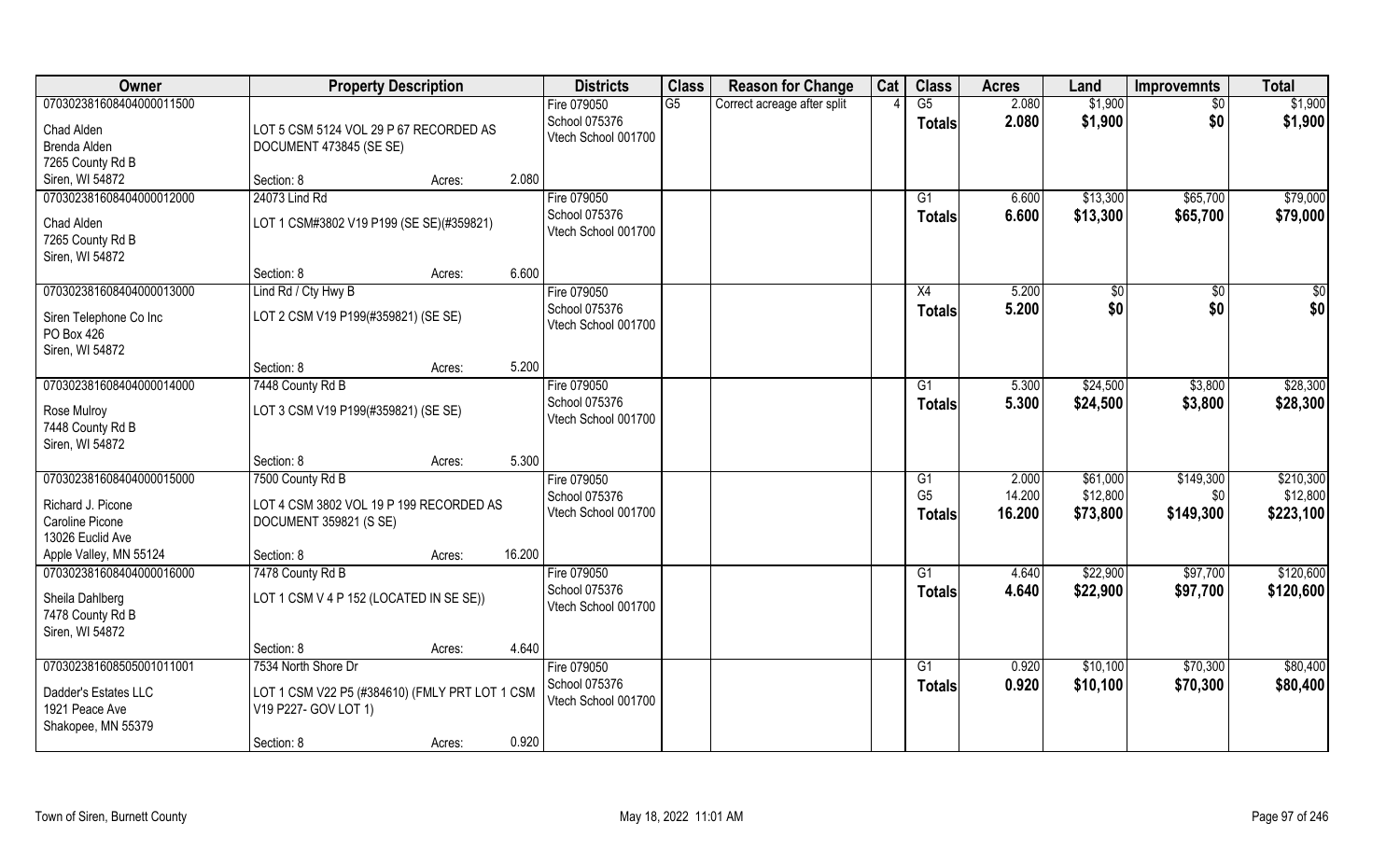| Owner                                                                          | <b>Property Description</b>                                                                                     |        |       | <b>Districts</b>                                    | <b>Class</b> | <b>Reason for Change</b> | Cat | <b>Class</b>           | <b>Acres</b> | Land       | <b>Improvemnts</b> | <b>Total</b>  |
|--------------------------------------------------------------------------------|-----------------------------------------------------------------------------------------------------------------|--------|-------|-----------------------------------------------------|--------------|--------------------------|-----|------------------------|--------------|------------|--------------------|---------------|
| 070302381608505001011100                                                       | 7532 North Shore Dr                                                                                             |        |       | Fire 079050                                         |              |                          |     | G1                     | 0.910        | \$10,000   | \$79,200           | \$89,200      |
| Dadder's Estates LLC<br>1921 Peace Ave                                         | LOT 2 CSM V22 P5 (#384610) (FMLY PRT LOT 1 CSM<br>V19 P227- GOV LOT 1)                                          |        |       | School 075376<br>Vtech School 001700                |              |                          |     | <b>Totals</b>          | 0.910        | \$10,000   | \$79,200           | \$89,200      |
| Shakopee, MN 55379                                                             | Section: 8                                                                                                      | Acres: | 0.910 |                                                     |              |                          |     |                        |              |            |                    |               |
| 070302381608505001012000                                                       | 7468 North Shore Dr                                                                                             |        |       | Fire 079050                                         |              |                          |     | G1                     | 1.640        | \$13,600   | \$251,900          | \$265,500     |
| Ronald Peterson<br>Marilynn Peterson<br>7468 N Shore Dr                        | LOT 2 CSM V19 P277 (#363362) (GOV LOT 1)                                                                        |        |       | School 075376<br>Vtech School 001700                |              |                          |     | <b>Totals</b>          | 1.640        | \$13,600   | \$251,900          | \$265,500     |
| Siren, WI 54872                                                                | Section: 8                                                                                                      | Acres: | 1.640 |                                                     |              |                          |     |                        |              |            |                    |               |
| 070302381608505001013000                                                       | North Shore Dr                                                                                                  |        |       | Fire 079050                                         |              |                          |     | G1                     | 1.580        | \$13,300   | $\sqrt[6]{}$       | \$13,300      |
| Dadder's Estates LLC<br>1921 Peace Ave                                         | LOT 3 CSM V19 P277(#363362) (GOV LOT 1)                                                                         |        |       | School 075376<br>Vtech School 001700                |              |                          |     | <b>Totals</b>          | 1.580        | \$13,300   | \$0                | \$13,300      |
| Shakopee, MN 55379                                                             | Section: 8                                                                                                      | Acres: | 1.580 |                                                     |              |                          |     |                        |              |            |                    |               |
| 070302381608505001014000                                                       | North Shore Dr                                                                                                  |        |       | Fire 079050                                         |              |                          |     | G <sub>1</sub>         | 1.070        | \$11,300   | \$10,000           | \$21,300      |
| David A. Weiss<br>Leigh E. Weiss<br>574 Wyngate Dr                             | OUTLOT 1 CSM#3838 V19 P277 (#363362) (GOV LOT                                                                   |        |       | School 075376<br>Vtech School 001700                |              |                          |     | <b>Totals</b>          | 1.070        | \$11,300   | \$10,000           | \$21,300      |
| River Falls, WI 54022                                                          | Section: 8                                                                                                      | Acres: | 1.070 |                                                     |              |                          |     |                        |              |            |                    |               |
| 070302381608505002011000                                                       | 24361 State Rd 35/70                                                                                            |        |       | Siren Sanitary 7030                                 |              |                          |     | G1                     | 3.920        | \$9,000    | \$0                | \$9,000       |
| Chad Alden<br>Brenda Alden<br>7265 County Rd B                                 | N1/2 GOV LOT 2 LYING E OF RR RW & W OF STH 35<br>EX HWY 618/676                                                 |        |       | Fire 079050<br>School 075376<br>Vtech School 001700 |              |                          |     | <b>Totals</b>          | 3.920        | \$9,000    | \$0                | \$9,000       |
| Siren, WI 54872                                                                | Section: 8                                                                                                      | Acres: | 3.920 |                                                     |              |                          |     |                        |              |            |                    |               |
| 070302381608505002011100                                                       |                                                                                                                 |        |       | Siren Sanitary 7030                                 |              |                          |     | G1                     | 3.785        | \$20,400   | \$0                | \$20,400      |
| Ten Thousand Pines Inc<br>PO Box 606<br>Siren, WI 54872                        | PRT GOV LOT 2 DES AS S 1/2 GOV LOT 2 LYG E OF I<br>ROW OF GANDY DANCER TRL & W OF W ROW STH<br>35<br>Section: 8 | Acres: | 3.785 | Fire 079050<br>School 075376<br>Vtech School 001700 |              |                          |     | <b>Totals</b>          | 3.785        | \$20,400   | \$0                | \$20,400      |
| 070302381608505002013000                                                       | State Rd 35/70                                                                                                  |        |       | Siren Sanitary 7030                                 |              |                          |     | $\overline{\text{X3}}$ | 0.890        | $\sqrt{6}$ | $\overline{50}$    | $\frac{1}{2}$ |
| <b>Burnett County WI</b><br>7410 County Road K Ste 105<br>Siren, WI 54872-9067 | LOT 1 CSM V 4 P 317 (LOCATED IN GOV LOT 2)                                                                      |        |       | Fire 079050<br>School 075376<br>Vtech School 001700 |              |                          |     | <b>Totals</b>          | 0.890        | \$0        | \$0                | \$0           |
|                                                                                | Section: 8                                                                                                      | Acres: | 0.890 |                                                     |              |                          |     |                        |              |            |                    |               |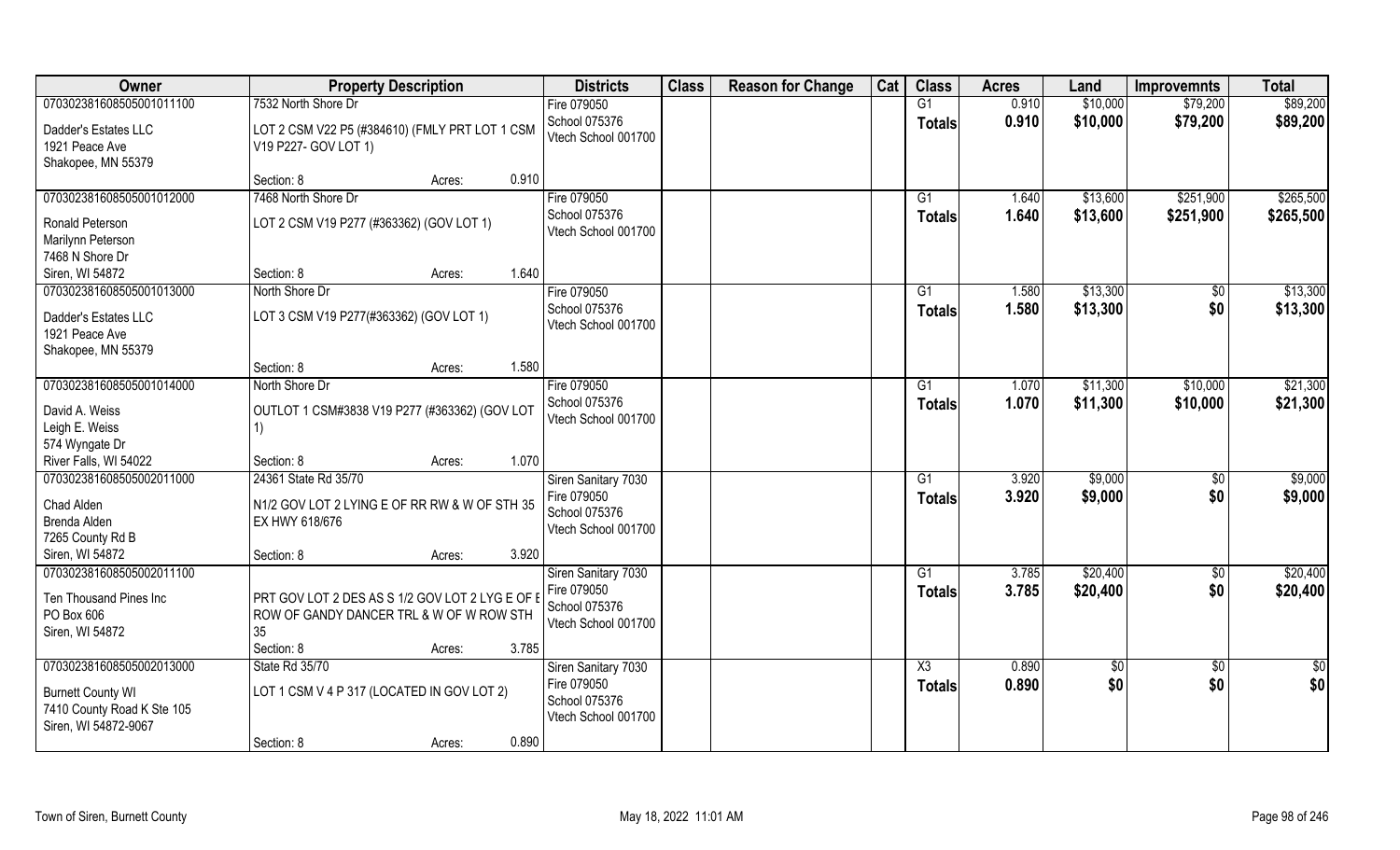| Owner                             | <b>Property Description</b>                   |        | <b>Districts</b>                     | <b>Class</b>    | <b>Reason for Change</b> | Cat | <b>Class</b>                     | <b>Acres</b>     | Land                | <b>Improvemnts</b> | <b>Total</b>        |
|-----------------------------------|-----------------------------------------------|--------|--------------------------------------|-----------------|--------------------------|-----|----------------------------------|------------------|---------------------|--------------------|---------------------|
| 070302381608505002014000          | State Rd 35/70                                |        | Siren Sanitary 7030                  |                 |                          |     | G1                               | 0.500            | \$12,100            | $\sqrt{6}$         | \$12,100            |
| Love of Life LLC                  | LOT 4 CSM V 4 P 319 (LOCATED IN GOV LOT 2)    |        | Fire 079050                          |                 |                          |     | <b>Totals</b>                    | 0.500            | \$12,100            | \$0                | \$12,100            |
| PO Box 222                        |                                               |        | School 075376                        |                 |                          |     |                                  |                  |                     |                    |                     |
| Webster, WI 54893                 |                                               |        | Vtech School 001700                  |                 |                          |     |                                  |                  |                     |                    |                     |
|                                   | Section: 8<br>Acres:                          | 0.500  |                                      |                 |                          |     |                                  |                  |                     |                    |                     |
| 070302381608505002015000          | 24340 State Rd 35/70                          |        | Siren Sanitary 7030                  | $\overline{G1}$ | Shed completion          |     | G1                               | 0.550            | \$81,200            | \$10,000           | \$91,200            |
| Wade & Debra L Rufsholm Liv Trust | LOT 3 CSM V 4 P 319 (LOCATED IN GOV LOT 2)    |        | Fire 079050                          |                 |                          |     | <b>Totals</b>                    | 0.550            | \$81,200            | \$10,000           | \$91,200            |
| PO Box 514                        |                                               |        | School 075376<br>Vtech School 001700 |                 |                          |     |                                  |                  |                     |                    |                     |
| Siren, WI 54872                   |                                               |        |                                      |                 |                          |     |                                  |                  |                     |                    |                     |
|                                   | Section: 8<br>Acres:                          | 0.550  |                                      |                 |                          |     |                                  |                  |                     |                    |                     |
| 070302381608505002016000          | State Rd 35/70                                |        | Siren Sanitary 7030                  |                 |                          |     | G1                               | 0.580            | \$94,500            | $\sqrt[6]{}$       | \$94,500            |
| Wade & Debra L Rufsholm Liv Trust | LOT 2 CSM V 4 P 319 (LOCATED IN GOV LOT 2)    |        | Fire 079050                          |                 |                          |     | <b>Totals</b>                    | 0.580            | \$94,500            | \$0                | \$94,500            |
| PO Box 514                        |                                               |        | School 075376<br>Vtech School 001700 |                 |                          |     |                                  |                  |                     |                    |                     |
| Siren, WI 54872                   |                                               |        |                                      |                 |                          |     |                                  |                  |                     |                    |                     |
|                                   | Section: 8<br>Acres:                          | 0.580  |                                      |                 |                          |     |                                  |                  |                     |                    |                     |
| 070302381608505002017000          | State Rd 35/70                                |        | Siren Sanitary 7030                  |                 |                          |     | G1                               | 0.650            | \$94,500            | \$1,600            | \$96,100            |
| Wade & Debra L Rufsholm Liv Trust | LOT 1 CSM V 4 P 319 (LOCATED IN GOV LOT 2)    |        | Fire 079050                          |                 |                          |     | <b>Totals</b>                    | 0.650            | \$94,500            | \$1,600            | \$96,100            |
| PO Box 514                        |                                               |        | School 075376<br>Vtech School 001700 |                 |                          |     |                                  |                  |                     |                    |                     |
| Siren, WI 54872                   |                                               |        |                                      |                 |                          |     |                                  |                  |                     |                    |                     |
|                                   | Section: 8<br>Acres:                          | 0.650  |                                      |                 |                          |     |                                  |                  |                     |                    |                     |
| 070302381608505002018000          | 24328 State Rd 35/70                          |        | Siren Sanitary 7030                  |                 |                          |     | G1                               | 0.900            | \$117,500           | \$216,100          | \$333,600           |
| Thomas W. Schnorr                 | PCLS GOV LOT 2 DESC 469/416                   |        | Fire 079050                          |                 |                          |     | <b>Totals</b>                    | 0.900            | \$117,500           | \$216,100          | \$333,600           |
| Wendy Jo Schnorr                  |                                               |        | School 075376<br>Vtech School 001700 |                 |                          |     |                                  |                  |                     |                    |                     |
| 24328 State Rd 35/70              |                                               |        |                                      |                 |                          |     |                                  |                  |                     |                    |                     |
| Siren, WI 54872                   | Section: 8<br>Acres:                          | 0.900  |                                      |                 |                          |     |                                  |                  |                     |                    |                     |
| 070302381608505002019000          | 24344 Old Hwy 35                              |        | Fire 079050                          |                 |                          |     | G1                               | 1.860            | \$14,400            | \$167,800          | \$182,200           |
| Neil E Olson - Life Estate        | GOV LOT 2 LYG W OF RR RW & N OF REF LINE DESO |        | School 075376<br>Vtech School 001700 |                 |                          |     | G <sub>5</sub><br>G <sub>6</sub> | 12.000<br>10.000 | \$3,600<br>\$16,500 | \$0<br>\$0         | \$3,600<br>\$16,500 |
| 24344 Old 35                      | IN 508/466 & 467 EX CSM V4 P278               |        |                                      |                 |                          |     | <b>Totals</b>                    | 23.860           | \$34,500            | \$167,800          | \$202,300           |
| Siren, WI 54872                   |                                               |        |                                      |                 |                          |     |                                  |                  |                     |                    |                     |
|                                   | Section: 8<br>Acres:                          | 23.860 |                                      |                 |                          |     |                                  |                  |                     |                    |                     |
| 070302381608505002020000          | 24318 State Rd 35/70                          |        | Siren Sanitary 7030                  |                 |                          |     | G1                               | 0.000            | \$130,000           | \$113,200          | \$243,200           |
| Elaine M. Wilson                  | PCL GOV LOT 2                                 |        | Fire 079050<br>School 075376         |                 |                          |     | <b>Totals</b>                    | 0.000            | \$130,000           | \$113,200          | \$243,200           |
| 24318 State Rd 35 70              |                                               |        | Vtech School 001700                  |                 |                          |     |                                  |                  |                     |                    |                     |
| Siren, WI 54872                   |                                               |        |                                      |                 |                          |     |                                  |                  |                     |                    |                     |
|                                   | Section: 8<br>Acres:                          | 0.000  |                                      |                 |                          |     |                                  |                  |                     |                    |                     |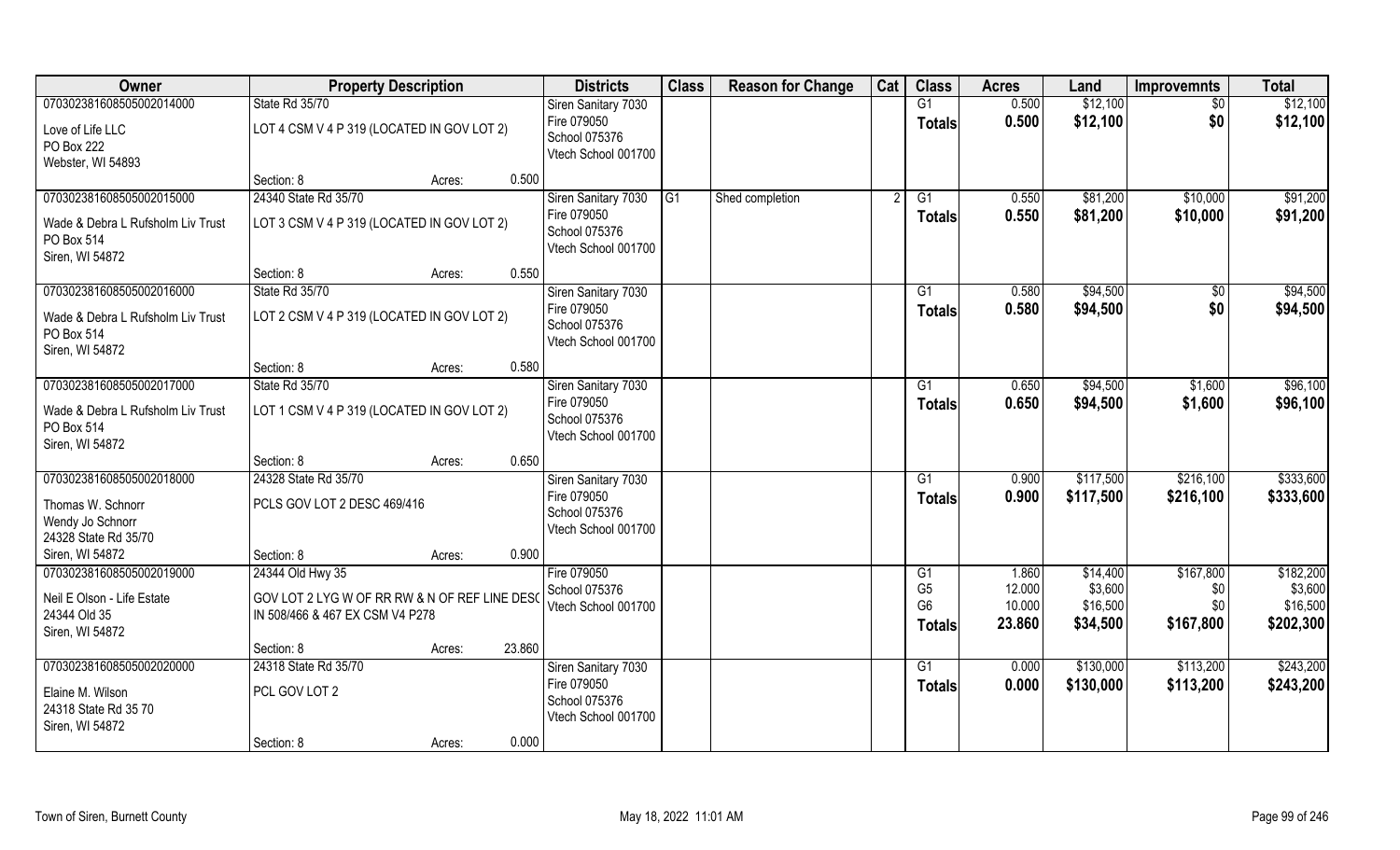| Owner                                                                                            | <b>Property Description</b>                                                                                                                                  | <b>Districts</b>                                    | <b>Class</b> | <b>Reason for Change</b> | Cat | <b>Class</b>                     | <b>Acres</b>     | Land                   | <b>Improvemnts</b>     | <b>Total</b>           |
|--------------------------------------------------------------------------------------------------|--------------------------------------------------------------------------------------------------------------------------------------------------------------|-----------------------------------------------------|--------------|--------------------------|-----|----------------------------------|------------------|------------------------|------------------------|------------------------|
| 070302381608505002021000                                                                         | 24312 State Rd 35/70                                                                                                                                         | Siren Sanitary 7030                                 |              |                          |     | G1                               | 1.170            | \$92,000               | \$67,100               | \$159,100              |
| Charles B. Soukup<br>6808 5th Ave S<br>Richfield, MN 55423                                       | LOT 1 CSM V 4 P 321 EX HWY DESC 626/400 (GOV<br>LOT 2)                                                                                                       | Fire 079050<br>School 075376<br>Vtech School 001700 |              |                          |     | <b>Totals</b>                    | 1.170            | \$92,000               | \$67,100               | \$159,100              |
|                                                                                                  | 1.170<br>Section: 8<br>Acres:                                                                                                                                |                                                     |              |                          |     |                                  |                  |                        |                        |                        |
| 070302381608505005011000<br>Jerry S. Doriott<br>2011 Seclusion Dr<br>Eau Claire, WI 54703        | Lind Rd<br>GOV LOT 5 EX PCLS (LIFE ESTATE TO GEORGE &<br>DORIS DORIOTT)                                                                                      | Fire 079050<br>School 075376<br>Vtech School 001700 |              |                          |     | G1<br>Totals                     | 12.000<br>12.000 | \$35,200<br>\$35,200   | $\sqrt{6}$<br>\$0      | \$35,200<br>\$35,200   |
|                                                                                                  | 12.000<br>Section: 8<br>Acres:                                                                                                                               |                                                     |              |                          |     |                                  |                  |                        |                        |                        |
| 070302381608505005012000<br>Sidney M. Sherstad<br>PO Box 94<br>Siren, WI 54872                   | 24331 Lind St<br>CSM 780 V 3 P 227 (IN GOV LOT 5) (WELL<br>AGREEMENT 503/29)                                                                                 | Fire 079050<br>School 075376<br>Vtech School 001700 |              |                          |     | G1<br><b>Totals</b>              | 1.000<br>1.000   | \$140,000<br>\$140,000 | \$241,500<br>\$241,500 | \$381,500<br>\$381,500 |
|                                                                                                  | 1.000<br>Section: 8<br>Acres:                                                                                                                                |                                                     |              |                          |     |                                  |                  |                        |                        |                        |
| 070302381608505005013000<br>White Pine Breeze LLC<br>919 Adeline Ct<br>Mendota Heights, MN 55118 | 24319 Lind Rd<br>LOT 3 CSM V 13 P 80 (FORMERLY PRT CSM 12 P 189<br>IN GOV LOT 5) (WELL AGREEMENT 503/29)                                                     | Fire 079050<br>School 075376<br>Vtech School 001700 |              |                          |     | G1<br><b>Totals</b>              | 1.210<br>1.210   | \$120,000<br>\$120,000 | \$80,500<br>\$80,500   | \$200,500<br>\$200,500 |
|                                                                                                  | 1.210<br>Section: 8<br>Acres:                                                                                                                                |                                                     |              |                          |     |                                  |                  |                        |                        |                        |
| 070302381608505005014000<br>Thomas A. Scott<br>Laurel Scott<br>PO Box 524<br>Siren, WI 54872     | 24311 Lind Rd<br>LOT 2 CSM#2248 V 13 P 80 (FORMERLY PRT CSM V<br>12 P 189 IN GOV LOT 5)#267542 (SHORELAND<br>AGRMT #381277)<br>4.660<br>Section: 8<br>Acres: | Fire 079050<br>School 075376<br>Vtech School 001700 |              |                          |     | $\overline{G1}$<br><b>Totals</b> | 4.660<br>4.660   | \$91,000<br>\$91,000   | \$210,000<br>\$210,000 | \$301,000<br>\$301,000 |
| 070302381608505005015000                                                                         | 7420 South Shore Dr                                                                                                                                          | Fire 079050                                         |              |                          |     | G1                               | 3.110            | \$98,000               | \$121,900              | \$219,900              |
| Jeffrey T. Ecker<br>Debra C. Ecker<br>7420 S Shore Dr                                            | LOT 1 CSM V 13 P 80 (FORMERLY PRT CSM V 12 P<br>189 IN GOV LOT 5)                                                                                            | School 075376<br>Vtech School 001700                |              |                          |     | <b>Totals</b>                    | 3.110            | \$98,000               | \$121,900              | \$219,900              |
| Siren, WI 54872                                                                                  | 3.110<br>Section: 8<br>Acres:                                                                                                                                |                                                     |              |                          |     |                                  |                  |                        |                        |                        |
| 070302381608505005016010<br>Michael T. Hickey<br>9170 Jamaca Ct N<br>Lake Elmo, MN 55042         | OUTLOT 1 CSM V26 P124 (GL 5)<br>0.220<br>Section: 8<br>Acres:                                                                                                | Fire 079050<br>School 075376<br>Vtech School 001700 |              |                          |     | $\overline{G1}$<br><b>Totals</b> | 0.220<br>0.220   | \$10,400<br>\$10,400   | $\overline{50}$<br>\$0 | \$10,400<br>\$10,400   |
|                                                                                                  |                                                                                                                                                              |                                                     |              |                          |     |                                  |                  |                        |                        |                        |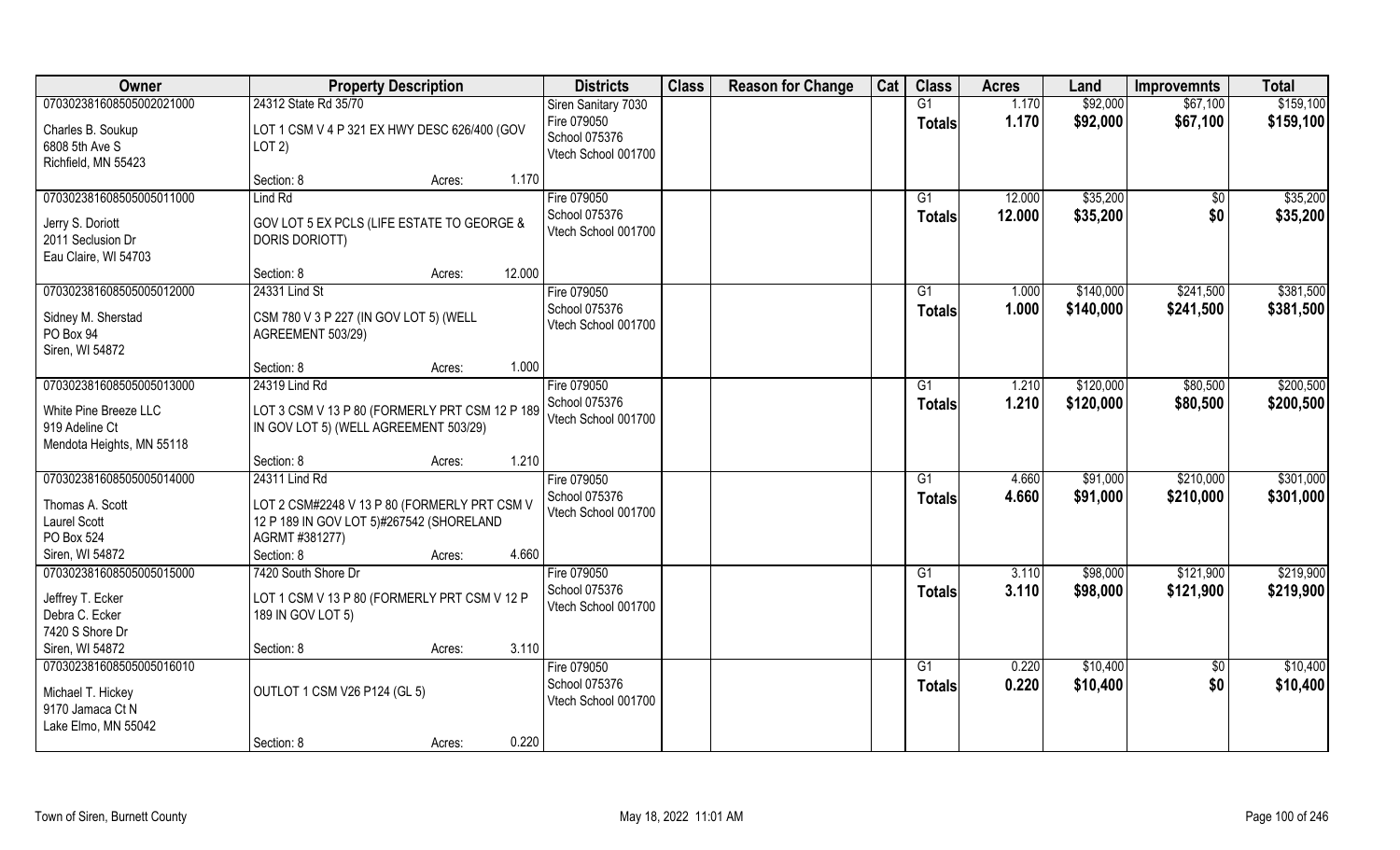| Owner                              | <b>Property Description</b>                    |                 | <b>Districts</b>             | <b>Class</b>    | <b>Reason for Change</b> | Cat | <b>Class</b>    | <b>Acres</b> | Land      | <b>Improvemnts</b> | <b>Total</b> |
|------------------------------------|------------------------------------------------|-----------------|------------------------------|-----------------|--------------------------|-----|-----------------|--------------|-----------|--------------------|--------------|
| 070302381608505005016100           | 24353 Lind Rd                                  |                 | Fire 079050                  |                 |                          |     | G1              | 1.790        | \$113,000 | \$107,200          | \$220,200    |
| Ted M. Gerber                      | LOT 1 CSM V26 P124 (GL 5)                      |                 | School 075376                |                 |                          |     | <b>Totals</b>   | 1.790        | \$113,000 | \$107,200          | \$220,200    |
| Kelly S. Gerber                    |                                                |                 | Vtech School 001700          |                 |                          |     |                 |              |           |                    |              |
| PO Box 117                         |                                                |                 |                              |                 |                          |     |                 |              |           |                    |              |
| Siren, WI 54872-0117               | Section: 8                                     | 1.790<br>Acres: |                              |                 |                          |     |                 |              |           |                    |              |
| 070302381608505005016200           | 24345 Lind Dr                                  |                 | Fire 079050                  | G1              | NSF @25%                 |     | G1              | 1.220        | \$116,500 | \$65,400           | \$181,900    |
|                                    |                                                |                 | School 075376                |                 |                          |     | Totals          | 1.220        | \$116,500 | \$65,400           | \$181,900    |
| Ted M. Gerber                      | LOT 2 CSM V26 P124 (GL 5)                      |                 | Vtech School 001700          |                 |                          |     |                 |              |           |                    |              |
| Kelly S. Gerber                    |                                                |                 |                              |                 |                          |     |                 |              |           |                    |              |
| PO Box 117<br>Siren, WI 54872-0117 | Section: 8                                     | 1.220           |                              |                 |                          |     |                 |              |           |                    |              |
| 070302381608505005017000           | 24387 Lind Rd                                  | Acres:          | Fire 079050                  |                 |                          |     | G1              | 0.640        | \$115,000 | \$144,800          | \$259,800    |
|                                    |                                                |                 | School 075376                |                 |                          |     |                 |              |           |                    |              |
| Timothy & Patricia Bangsund Trust  | LOT 1 CSM V 2 P 90 (LOCATED IN GOV LOT 5)      |                 | Vtech School 001700          |                 |                          |     | <b>Totals</b>   | 0.640        | \$115,000 | \$144,800          | \$259,800    |
| 24387 Lind Rd                      |                                                |                 |                              |                 |                          |     |                 |              |           |                    |              |
| Siren, WI 54872                    |                                                |                 |                              |                 |                          |     |                 |              |           |                    |              |
|                                    | Section: 8                                     | 0.640<br>Acres: |                              |                 |                          |     |                 |              |           |                    |              |
| 070302381608505005018000           | 24381 Lind Rd                                  |                 | Fire 079050                  |                 |                          |     | G1              | 0.560        | \$90,000  | \$153,400          | \$243,400    |
| David Wilhelmy                     | LOT 2 CSM V 2 P 90 (LOCATED IN GOV LOT 5)      |                 | School 075376                |                 |                          |     | <b>Totals</b>   | 0.560        | \$90,000  | \$153,400          | \$243,400    |
| Maureen Wilhelmy                   |                                                |                 | Vtech School 001700          |                 |                          |     |                 |              |           |                    |              |
| 24381 Lind Rd                      |                                                |                 |                              |                 |                          |     |                 |              |           |                    |              |
| Siren, WI 54872                    | Section: 8                                     | 0.560<br>Acres: |                              |                 |                          |     |                 |              |           |                    |              |
| 070302381608505005019000           | 24377 Lind Rd                                  |                 | Fire 079050                  | $\overline{G1}$ | Garage addition          |     | $\overline{G1}$ | 1.210        | \$149,300 | \$122,600          | \$271,900    |
|                                    |                                                |                 | School 075376                |                 |                          |     | <b>Totals</b>   | 1.210        | \$149,300 | \$122,600          | \$271,900    |
| James Harrer                       | LOT 3 CSM V 11 P 301 (IN GOV LOT 5 & BEING PRT |                 | Vtech School 001700          |                 |                          |     |                 |              |           |                    |              |
| Teresa Harrer                      | OF LOT 3 CSM V 2 P 90)                         |                 |                              |                 |                          |     |                 |              |           |                    |              |
| 24377 Lind Rd<br>Siren, WI 54872   |                                                | 1.210           |                              |                 |                          |     |                 |              |           |                    |              |
| 070302381608505005020000           | Section: 8<br>Lind Rd                          | Acres:          |                              |                 |                          |     |                 |              | \$93,000  |                    | \$93,000     |
|                                    |                                                |                 | Fire 079050<br>School 075376 |                 |                          |     | G1              | 1.240        |           | $\overline{50}$    |              |
| John W. Spies                      | LOT 4 CSM#2094 V 11 P 301 (GL 5 & BEING PRT OF |                 | Vtech School 001700          |                 |                          |     | <b>Totals</b>   | 1.240        | \$93,000  | \$0                | \$93,000     |
| Katherine T. Spies                 | LOT 4 CSM V 2 P 90) #252376                    |                 |                              |                 |                          |     |                 |              |           |                    |              |
| 20873 Illinois Path                |                                                |                 |                              |                 |                          |     |                 |              |           |                    |              |
| Lakeville, MN 55044                | Section: 8                                     | 1.240<br>Acres: |                              |                 |                          |     |                 |              |           |                    |              |
| 070302381608505005021000           | 7428 South Shore Dr                            |                 | Fire 079050                  |                 |                          |     | $\overline{G1}$ | 1.480        | \$105,000 | \$198,600          | \$303,600    |
| Gloria Haffely                     | LOT 2 CSM#4307 V23 P144 (GOV LOT 5)(#399744)   |                 | School 075376                |                 |                          |     | <b>Totals</b>   | 1.480        | \$105,000 | \$198,600          | \$303,600    |
| Richard J. Haffely                 |                                                |                 | Vtech School 001700          |                 |                          |     |                 |              |           |                    |              |
| 7428 S Shore Dr                    |                                                |                 |                              |                 |                          |     |                 |              |           |                    |              |
| Siren, WI 54872                    | Section: 8                                     | 1.480<br>Acres: |                              |                 |                          |     |                 |              |           |                    |              |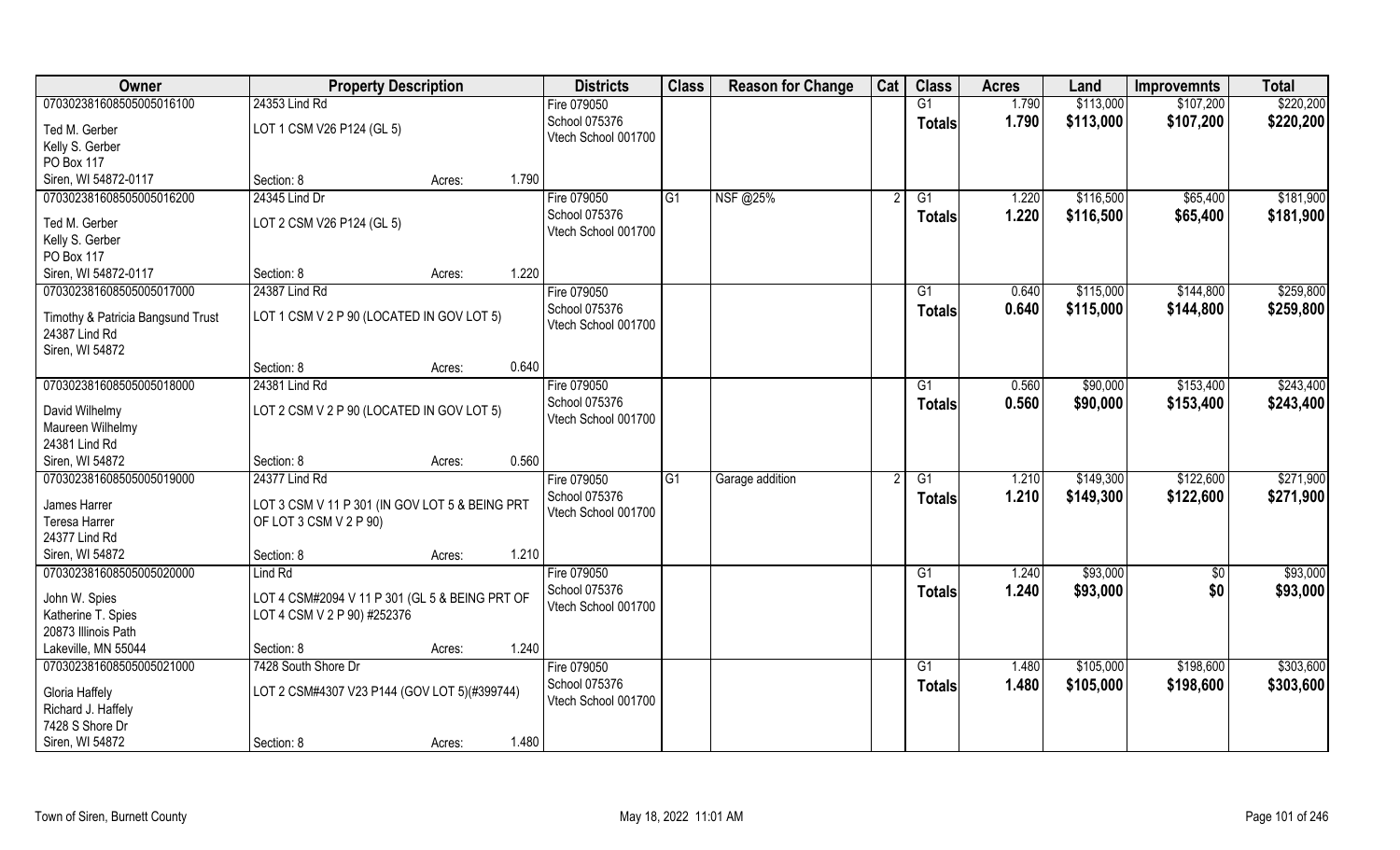| Owner                               | <b>Property Description</b>                   |        |       | <b>Districts</b>    | <b>Class</b> | <b>Reason for Change</b> | Cat | <b>Class</b>   | <b>Acres</b> | Land      | <b>Improvemnts</b> | <b>Total</b> |
|-------------------------------------|-----------------------------------------------|--------|-------|---------------------|--------------|--------------------------|-----|----------------|--------------|-----------|--------------------|--------------|
| 070302381608505005022000            | 7434 South Shore Dr                           |        |       | Fire 079050         |              |                          |     | G1             | 1.370        | \$90,000  | \$187,500          | \$277,500    |
| Wayne K. Koball                     | LOT 1 CSM V23 P144 (#399744) (GOV LOT 5)      |        |       | School 075376       |              |                          |     | <b>Totals</b>  | 1.370        | \$90,000  | \$187,500          | \$277,500    |
| Kathryn A. Koball                   |                                               |        |       | Vtech School 001700 |              |                          |     |                |              |           |                    |              |
| 7434 S Shore Dr                     |                                               |        |       |                     |              |                          |     |                |              |           |                    |              |
| Siren, WI 54872                     | Section: 8                                    | Acres: | 1.370 |                     |              |                          |     |                |              |           |                    |              |
| 070302381608505005023000            | 7442 South Shore Dr                           |        |       | Fire 079050         |              |                          |     | G <sub>1</sub> | 2.000        | \$155,900 | \$99,800           | \$255,700    |
|                                     |                                               |        |       | School 075376       |              |                          |     | <b>Totals</b>  | 2.000        | \$155,900 | \$99,800           | \$255,700    |
| John D. Groess                      | LOT 1 CSM V 6 P 119 (GOV LOT 5)               |        |       | Vtech School 001700 |              |                          |     |                |              |           |                    |              |
| Kirsti L. Groess                    |                                               |        |       |                     |              |                          |     |                |              |           |                    |              |
| 1328 Highland Pkwy                  |                                               |        |       |                     |              |                          |     |                |              |           |                    |              |
| St Paul, MN 55116                   | Section: 8                                    | Acres: | 2.000 |                     |              |                          |     |                |              |           |                    |              |
| 070302381608505005024000            | 7452 South Shore Dr                           |        |       | Fire 079050         |              |                          |     | G1             | 0.500        | \$90,000  | \$144,400          | \$234,400    |
| Wallace L. Nelson                   | PCL WHICH LIES W OF LINE ESTABLISHED IN CSM V |        |       | School 075376       |              |                          |     | <b>Totals</b>  | 0.500        | \$90,000  | \$144,400          | \$234,400    |
| Rose A. Nelson                      | 3 P 218                                       |        |       | Vtech School 001700 |              |                          |     |                |              |           |                    |              |
| PO Box 311                          |                                               |        |       |                     |              |                          |     |                |              |           |                    |              |
| Siren, WI 54872                     | Section: 8                                    | Acres: | 0.500 |                     |              |                          |     |                |              |           |                    |              |
| 070302381608505005025000            | 7460 South Shore Dr                           |        |       | Fire 079050         |              |                          |     | G1             | 0.730        | \$113,000 | \$77,400           | \$190,400    |
|                                     |                                               |        |       | School 075376       |              |                          |     | <b>Totals</b>  | 0.730        | \$113,000 | \$77,400           | \$190,400    |
| Pamela Pa Stanoch<br>1606 Utah Dr S | PCL GOV LOT 5                                 |        |       | Vtech School 001700 |              |                          |     |                |              |           |                    |              |
|                                     |                                               |        |       |                     |              |                          |     |                |              |           |                    |              |
| Minneapolis, MN 55426               | Section: 8                                    |        | 0.730 |                     |              |                          |     |                |              |           |                    |              |
| 070302381608505005026000            | 7472 South Shore Dr                           | Acres: |       | Fire 079050         |              |                          |     | G1             | 0.870        | \$90,000  | \$68,200           | \$158,200    |
|                                     |                                               |        |       | School 075376       |              |                          |     |                |              |           |                    |              |
| Michael Pherson                     | PCL GOV LOT 5                                 |        |       | Vtech School 001700 |              |                          |     | <b>Totals</b>  | 0.870        | \$90,000  | \$68,200           | \$158,200    |
| Terri Pherson                       |                                               |        |       |                     |              |                          |     |                |              |           |                    |              |
| 15538 Fish Pt Rd                    |                                               |        |       |                     |              |                          |     |                |              |           |                    |              |
| Prior Lake, MN 55372                | Section: 8                                    | Acres: | 0.870 |                     |              |                          |     |                |              |           |                    |              |
| 070302381608505005027000            | 7499 South Shore Dr                           |        |       | Fire 079050         |              |                          |     | G1             | 0.700        | \$36,000  | \$11,700           | \$47,700     |
| Scott A. Mccabe                     | PCL GOV LOT 5                                 |        |       | School 075376       |              |                          |     | <b>Totals</b>  | 0.700        | \$36,000  | \$11,700           | \$47,700     |
| 7513 S Shore Dr                     |                                               |        |       | Vtech School 001700 |              |                          |     |                |              |           |                    |              |
| Siren, WI 54872-8143                |                                               |        |       |                     |              |                          |     |                |              |           |                    |              |
|                                     | Section: 8                                    | Acres: | 0.700 |                     |              |                          |     |                |              |           |                    |              |
| 070302381608505005028000            | South Shore Dr                                |        |       | Fire 079050         |              |                          |     | G1             | 0.700        | \$36,900  | $\overline{50}$    | \$36,900     |
|                                     |                                               |        |       | School 075376       |              |                          |     |                | 0.700        | \$36,900  | \$0                | \$36,900     |
| Linda Brustad                       | PCL GOV LOT 5 (LIFE ESTATAE TO NICK & ESTHER  |        |       | Vtech School 001700 |              |                          |     | <b>Totals</b>  |              |           |                    |              |
| Douglas Brustad                     | MANGELSEN)                                    |        |       |                     |              |                          |     |                |              |           |                    |              |
| 2360 S Horizon Cir                  |                                               |        |       |                     |              |                          |     |                |              |           |                    |              |
| Shakopee, MN 55379                  | Section: 8                                    | Acres: | 0.700 |                     |              |                          |     |                |              |           |                    |              |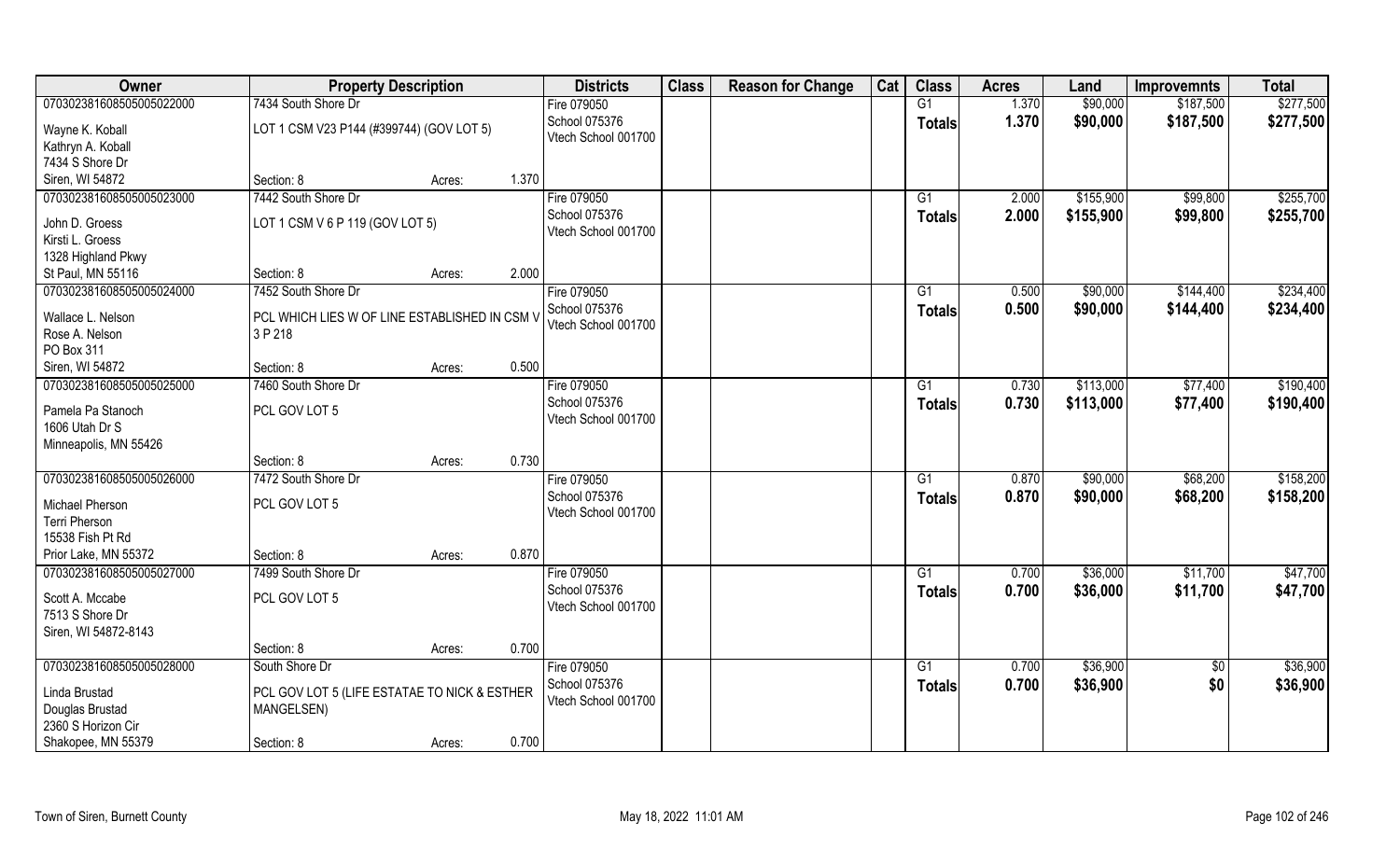| <b>Owner</b>                                           | <b>Property Description</b>                                              |        |       | <b>Districts</b>                     | <b>Class</b> | <b>Reason for Change</b> | Cat | <b>Class</b>        | <b>Acres</b>   | Land                 | <b>Improvemnts</b>     | <b>Total</b>           |
|--------------------------------------------------------|--------------------------------------------------------------------------|--------|-------|--------------------------------------|--------------|--------------------------|-----|---------------------|----------------|----------------------|------------------------|------------------------|
| 070302381608505005029000                               | 7479 South Shore Dr                                                      |        |       | Fire 079050                          |              |                          |     | G1                  | 0.600          | \$36,900             | \$79,300               | \$116,200              |
| Linda Brustad<br>Douglas Brustad<br>2360 S Horizon Cir | PCL GOV LOT 5 EX CSM V18 P83 (LIFE ESTATE TO<br>NICK & ESTHER MANGELSEN) |        |       | School 075376<br>Vtech School 001700 |              |                          |     | <b>Totals</b>       | 0.600          | \$36,900             | \$79,300               | \$116,200              |
| Shakopee, MN 55379                                     | Section: 8                                                               | Acres: | 0.600 |                                      |              |                          |     |                     |                |                      |                        |                        |
| 070302381608505005030000<br>Robert W. Schneider Jr     | 7471 South Shore Dr<br>LOT 1 CSM V18 P83 (#341141) (GOV LOT 5)           |        |       | Fire 079050<br>School 075376         |              |                          |     | G1<br><b>Totals</b> | 0.700<br>0.700 | \$40,400<br>\$40,400 | \$119,200<br>\$119,200 | \$159,600<br>\$159,600 |
| Melody Schneider<br>PO Box 373                         |                                                                          |        |       | Vtech School 001700                  |              |                          |     |                     |                |                      |                        |                        |
| Siren, WI 54872                                        | Section: 8                                                               | Acres: | 0.700 |                                      |              |                          |     |                     |                |                      |                        |                        |
| 070302381608505005031000                               | 7451 South Shore Dr                                                      |        |       | Fire 079050                          |              |                          |     | G1                  | 0.750          | \$36,000             | \$0                    | \$36,000               |
| Wallace L. Nelson<br>Rose A. Nelson                    | PCL GOV LOT 5                                                            |        |       | School 075376<br>Vtech School 001700 |              |                          |     | <b>Totals</b>       | 0.750          | \$36,000             | \$0                    | \$36,000               |
| PO Box 311<br>Siren, WI 54872                          | Section: 8                                                               |        | 0.750 |                                      |              |                          |     |                     |                |                      |                        |                        |
| 070302381608505005032000                               | 7443 South Shore Dr                                                      | Acres: |       | Fire 079050                          |              |                          |     |                     | 0.500          | \$36,000             | \$54,200               | \$90,200               |
|                                                        |                                                                          |        |       | School 075376                        |              |                          |     | G1                  |                |                      |                        |                        |
| Jason Hinze<br>Elissa Hinze<br>PO Box 487              | PCL GOV LOT 5                                                            |        |       | Vtech School 001700                  |              |                          |     | <b>Totals</b>       | 0.500          | \$36,000             | \$54,200               | \$90,200               |
| Siren, WI 54872-0487                                   | Section: 8                                                               | Acres: | 0.500 |                                      |              |                          |     |                     |                |                      |                        |                        |
| 070302381608505005033000                               | South Shore Dr                                                           |        |       | Fire 079050                          |              |                          |     | G1                  | 0.500          | \$36,000             | $\overline{50}$        | \$36,000               |
|                                                        |                                                                          |        |       | School 075376                        |              |                          |     | <b>Totals</b>       | 0.500          | \$36,000             | \$0                    | \$36,000               |
| Patrick D. Perlick                                     | PCL GOV LOT 5                                                            |        |       | Vtech School 001700                  |              |                          |     |                     |                |                      |                        |                        |
| <b>Mary Perlick</b>                                    |                                                                          |        |       |                                      |              |                          |     |                     |                |                      |                        |                        |
| 7429 S Shore Dr                                        |                                                                          |        |       |                                      |              |                          |     |                     |                |                      |                        |                        |
| Siren, WI 54872                                        | Section: 8                                                               | Acres: | 0.500 |                                      |              |                          |     |                     |                |                      |                        |                        |
| 070302381608505005034000                               | 7429 South Shore Dr                                                      |        |       | Fire 079050                          |              |                          |     | G1                  | 0.850          | \$36,000             | \$177,700              | \$213,700              |
| Patrick D. Perlick<br><b>Mary Perlick</b>              | CSM#253 V1 P264 (GL 5)#163490                                            |        |       | School 075376<br>Vtech School 001700 |              |                          |     | <b>Totals</b>       | 0.850          | \$36,000             | \$177,700              | \$213,700              |
| 7429 S Shore Dr                                        |                                                                          |        |       |                                      |              |                          |     |                     |                |                      |                        |                        |
| Siren, WI 54872                                        | Section: 8                                                               | Acres: | 0.850 |                                      |              |                          |     |                     |                |                      |                        |                        |
| 070302381608515841011000                               | 7631 North Shore Dr                                                      |        |       | Fire 079050                          |              |                          |     | $\overline{G1}$     | 0.750          | \$78,400             | \$29,300               | \$107,700              |
| Edward F. Shermer<br>5265 318 St                       | WHITE PINE BEACH LOT 1                                                   |        |       | School 075376<br>Vtech School 001700 |              |                          |     | <b>Totals</b>       | 0.750          | \$78,400             | \$29,300               | \$107,700              |
| Stacy, MN 55079                                        | Section: 8                                                               | Acres: | 0.750 |                                      |              |                          |     |                     |                |                      |                        |                        |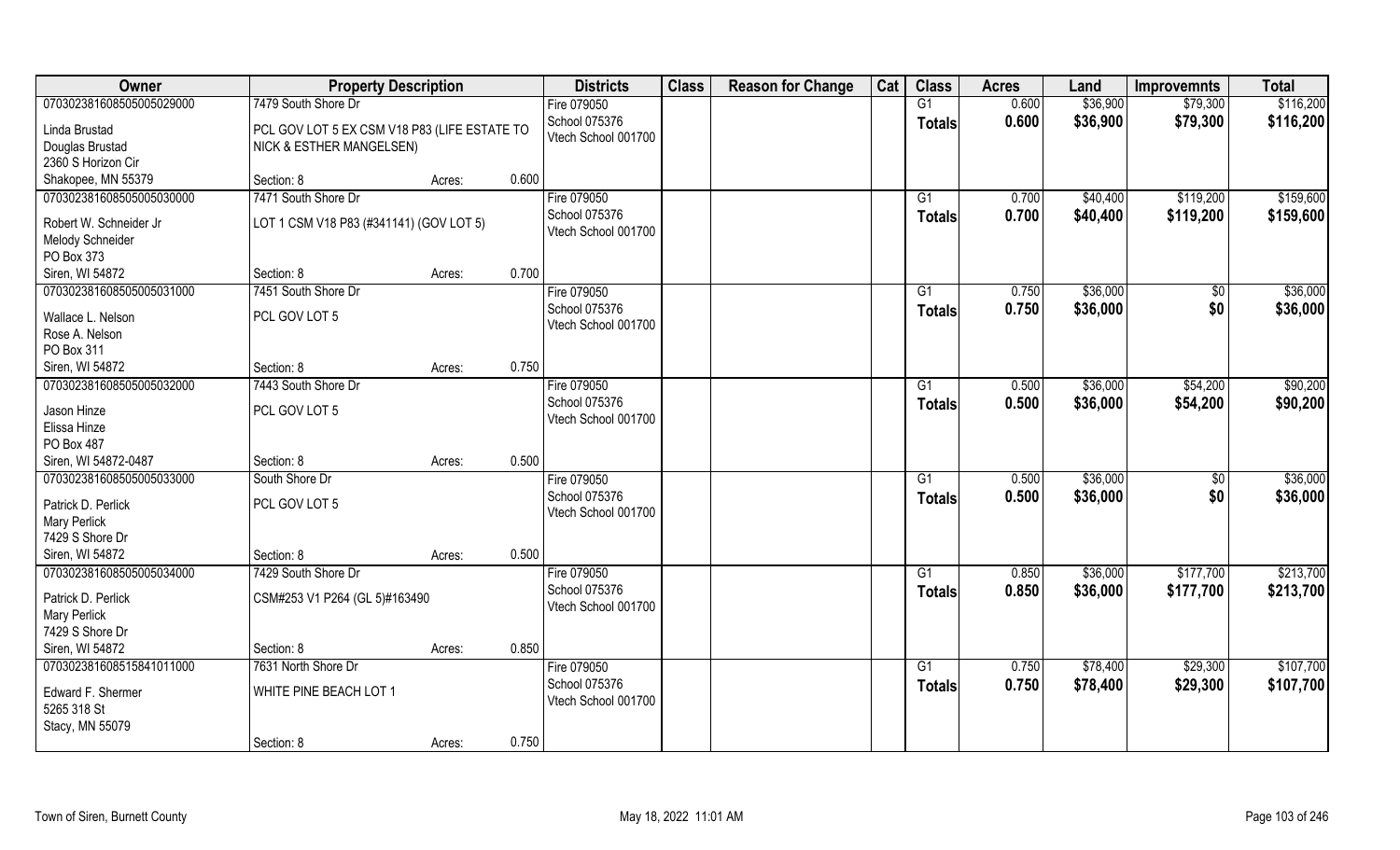| Owner                                                 | <b>Property Description</b> |        |       | <b>Districts</b>    | <b>Class</b> | <b>Reason for Change</b> | Cat | <b>Class</b>    | <b>Acres</b> | Land     | <b>Improvemnts</b> | <b>Total</b> |
|-------------------------------------------------------|-----------------------------|--------|-------|---------------------|--------------|--------------------------|-----|-----------------|--------------|----------|--------------------|--------------|
| 070302381608515841012000                              | 7623 North Shore Dr         |        |       | Fire 079050         |              |                          |     | G1              | 0.570        | \$90,000 | \$88,900           | \$178,900    |
| Eric J. Friedman                                      | WHITE PINE BEACH LOT 2      |        |       | School 075376       |              |                          |     | <b>Totals</b>   | 0.570        | \$90,000 | \$88,900           | \$178,900    |
| Jessica M. Friedman                                   |                             |        |       | Vtech School 001700 |              |                          |     |                 |              |          |                    |              |
| 6 Wood Duck Ln                                        |                             |        |       |                     |              |                          |     |                 |              |          |                    |              |
| North Oaks, MN 55127                                  | Section: 8                  | Acres: | 0.570 |                     |              |                          |     |                 |              |          |                    |              |
| 070302381608515841013000                              | North Shore Dr              |        |       | Fire 079050         |              |                          |     | G1              | 0.570        | \$40,000 | \$0                | \$40,000     |
| Dennis M & Illean F Weber Rev Living                  | WHITE PINE BEACH LOT 3      |        |       | School 075376       |              |                          |     | <b>Totals</b>   | 0.570        | \$40,000 | \$0                | \$40,000     |
| Trust                                                 |                             |        |       | Vtech School 001700 |              |                          |     |                 |              |          |                    |              |
| 789A 200 St                                           |                             |        |       |                     |              |                          |     |                 |              |          |                    |              |
| Dresser, WI 54009                                     | Section: 8                  | Acres: | 0.570 |                     |              |                          |     |                 |              |          |                    |              |
| 070302381608515841014000                              | 7611 North Shore Dr         |        |       | Fire 079050         |              |                          |     | G1              | 0.570        | \$90,000 | \$52,500           | \$142,500    |
| Dennis M & Illean F Weber Rev Living                  | WHITE PINE BEACH LOT 4      |        |       | School 075376       |              |                          |     | <b>Totals</b>   | 0.570        | \$90,000 | \$52,500           | \$142,500    |
| Trust                                                 |                             |        |       | Vtech School 001700 |              |                          |     |                 |              |          |                    |              |
| 789A 200 St                                           |                             |        |       |                     |              |                          |     |                 |              |          |                    |              |
| Dresser, WI 54009                                     | Section: 8                  | Acres: | 0.570 |                     |              |                          |     |                 |              |          |                    |              |
| 070302381608515841015000                              | 7605 North Shore Dr         |        |       | Fire 079050         |              |                          |     | G1              | 0.570        | \$90,000 | \$22,300           | \$112,300    |
| Janet Holt                                            | WHITE PINE BEACH LOT 5      |        |       | School 075376       |              |                          |     | <b>Totals</b>   | 0.570        | \$90,000 | \$22,300           | \$112,300    |
| 8151 33rd Ave Se Unit 908                             |                             |        |       | Vtech School 001700 |              |                          |     |                 |              |          |                    |              |
| Bloomington, MN 55425                                 |                             |        |       |                     |              |                          |     |                 |              |          |                    |              |
|                                                       | Section: 8                  | Acres: | 0.570 |                     |              |                          |     |                 |              |          |                    |              |
| 070302381608515841016000                              | 7581 North Shore Dr         |        |       | Fire 079050         |              |                          |     | $\overline{G1}$ | 0.730        | \$90,000 | \$113,600          | \$203,600    |
|                                                       | WHITE PINE BEACH LOT 6      |        |       | School 075376       |              |                          |     | <b>Totals</b>   | 0.730        | \$90,000 | \$113,600          | \$203,600    |
| <b>Thomas Gallagher</b><br>Diane Gallagher            |                             |        |       | Vtech School 001700 |              |                          |     |                 |              |          |                    |              |
| 351 Kellogg Blvd E                                    |                             |        |       |                     |              |                          |     |                 |              |          |                    |              |
| St Paul, MN 55101                                     | Section: 8                  | Acres: | 0.730 |                     |              |                          |     |                 |              |          |                    |              |
| 070302381608515841017000                              | 7575 North Shore Dr         |        |       | Fire 079050         |              |                          |     | G1              | 0.730        | \$90,000 | \$200,300          | \$290,300    |
|                                                       |                             |        |       | School 075376       |              |                          |     | <b>Totals</b>   | 0.730        | \$90,000 | \$200,300          | \$290,300    |
| James G & Evelyn A Tinker Trust<br>7575 Northshore Dr | WHITE PINE BEACH LOT 7      |        |       | Vtech School 001700 |              |                          |     |                 |              |          |                    |              |
| Siren, WI 54872                                       |                             |        |       |                     |              |                          |     |                 |              |          |                    |              |
|                                                       | Section: 8                  | Acres: | 0.730 |                     |              |                          |     |                 |              |          |                    |              |
| 070302381608515841018000                              | 7561 North Shore Dr         |        |       | Fire 079050         |              |                          |     | $\overline{G1}$ | 0.730        | \$90,000 | \$120,100          | \$210,100    |
|                                                       |                             |        |       | School 075376       |              |                          |     | <b>Totals</b>   | 0.730        | \$90,000 | \$120,100          | \$210,100    |
| Charles J. Faught<br>Joyce G. Faught                  | WHITE PINE BEACH LOT 8      |        |       | Vtech School 001700 |              |                          |     |                 |              |          |                    |              |
| 7561 N Shore Dr                                       |                             |        |       |                     |              |                          |     |                 |              |          |                    |              |
| Siren, WI 54872                                       | Section: 8                  | Acres: | 0.730 |                     |              |                          |     |                 |              |          |                    |              |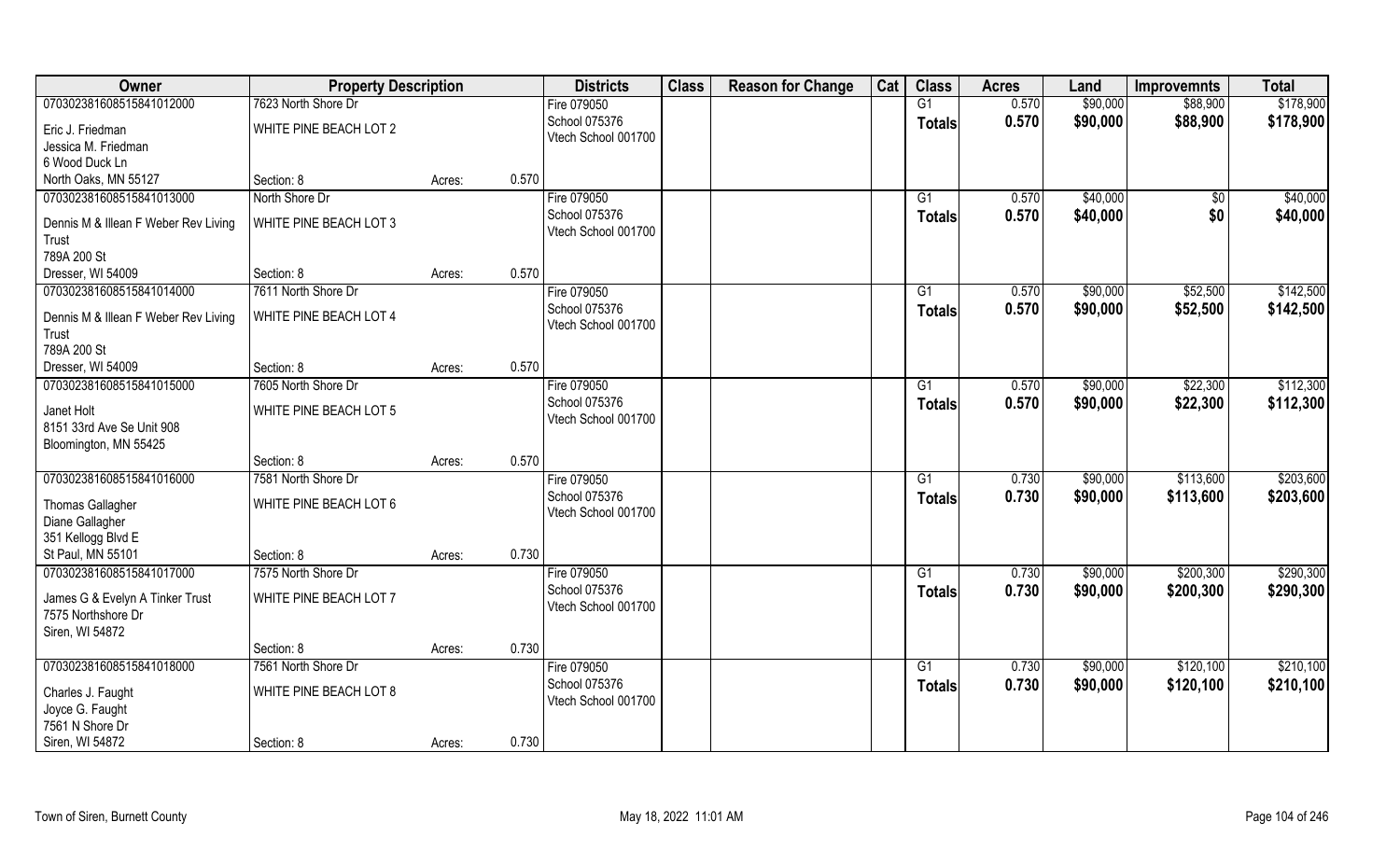| Owner                                   | <b>Property Description</b>                |        |       | <b>Districts</b>                     | <b>Class</b> | <b>Reason for Change</b> | Cat | <b>Class</b>    | <b>Acres</b> | Land      | <b>Improvemnts</b> | <b>Total</b> |
|-----------------------------------------|--------------------------------------------|--------|-------|--------------------------------------|--------------|--------------------------|-----|-----------------|--------------|-----------|--------------------|--------------|
| 070302381608515841019000                | North Shore Dr                             |        |       | Fire 079050                          |              |                          |     | G1              | 0.550        | \$90,000  | $\sqrt{6}$         | \$90,000     |
| Joseph J. Collins<br>1921 Peace Ave     | WHITE PINE BEACH LOT 9                     |        |       | School 075376<br>Vtech School 001700 |              |                          |     | <b>Totals</b>   | 0.550        | \$90,000  | \$0                | \$90,000     |
| Shakopee, MN 55379                      |                                            |        |       |                                      |              |                          |     |                 |              |           |                    |              |
|                                         | Section: 8                                 | Acres: | 0.550 |                                      |              |                          |     |                 |              |           |                    |              |
| 070302381608515841020000                | 7557 North Shore Dr                        |        |       | Fire 079050                          |              |                          |     | G1              | 0.750        | \$108,500 | \$31,000           | \$139,500    |
| Scott Lahmann                           | WHITE PINE BEACH LOT 10 & N1/2 LOT 11      |        |       | School 075376                        |              |                          |     | <b>Totals</b>   | 0.750        | \$108,500 | \$31,000           | \$139,500    |
| Melody Lahmann                          |                                            |        |       | Vtech School 001700                  |              |                          |     |                 |              |           |                    |              |
| 7557 N Shore Dr                         |                                            |        |       |                                      |              |                          |     |                 |              |           |                    |              |
| Siren, WI 54872                         | Section: 8                                 | Acres: | 0.750 |                                      |              |                          |     |                 |              |           |                    |              |
| 070302381608515841021000                | 7543 North Shore Dr                        |        |       | Fire 079050                          |              |                          |     | G1              | 0.500        | \$90,000  | \$50,400           | \$140,400    |
| Mark & Denise Ehlenz Trust              | WHITE PINE BEACH S1/2 LOT 11 & N1/2 LOT 12 |        |       | School 075376                        |              |                          |     | <b>Totals</b>   | 0.500        | \$90,000  | \$50,400           | \$140,400    |
| 2830 Woodridge Ln                       |                                            |        |       | Vtech School 001700                  |              |                          |     |                 |              |           |                    |              |
| Stillwater, MN 55082                    |                                            |        |       |                                      |              |                          |     |                 |              |           |                    |              |
|                                         | Section: 8                                 | Acres: | 0.500 |                                      |              |                          |     |                 |              |           |                    |              |
| 070302381608515841022000                | 7537 North Shore Dr                        |        |       | Fire 079050                          |              |                          |     | G1              | 0.560        | \$90,000  | \$33,200           | \$123,200    |
|                                         | WHITE PINE BEACH S1/2 LOT 12 & N1/2 LOT 13 |        |       | School 075376                        |              |                          |     | <b>Totals</b>   | 0.560        | \$90,000  | \$33,200           | \$123,200    |
| Marlene G. Shelley<br>Gerald J. Shelley |                                            |        |       | Vtech School 001700                  |              |                          |     |                 |              |           |                    |              |
| 14920 Upper 55th St N                   |                                            |        |       |                                      |              |                          |     |                 |              |           |                    |              |
| Stillwater, MN 55082                    | Section: 8                                 | Acres: | 0.560 |                                      |              |                          |     |                 |              |           |                    |              |
| 070302381608515841023000                | 7529 North Shore Dr                        |        |       | Fire 079050                          |              |                          |     | G1              | 0.910        | \$115,000 | \$121,800          | \$236,800    |
|                                         |                                            |        |       | School 075376                        |              |                          |     | <b>Totals</b>   | 0.910        | \$115,000 | \$121,800          | \$236,800    |
| Joseph J. Collins Sr                    | WHITE PINE BEACH S1/2 LOT 13 & LOT 14      |        |       | Vtech School 001700                  |              |                          |     |                 |              |           |                    |              |
| <b>Molly Collins</b><br>1921 Peace Ave  |                                            |        |       |                                      |              |                          |     |                 |              |           |                    |              |
| Shakopee, MN 55379                      | Section: 8                                 | Acres: | 0.910 |                                      |              |                          |     |                 |              |           |                    |              |
| 070302381608515841024000                | 7517 North Shore Dr                        |        |       | Fire 079050                          |              |                          |     | G1              | 1.570        | \$139,500 | \$95,200           | \$234,700    |
|                                         |                                            |        |       | School 075376                        |              |                          |     | <b>Totals</b>   | 1.570        | \$139,500 | \$95,200           | \$234,700    |
| Daniel Witucki                          | WHITE PINE BEACH LOT 15                    |        |       | Vtech School 001700                  |              |                          |     |                 |              |           |                    |              |
| 566 Orleans St                          |                                            |        |       |                                      |              |                          |     |                 |              |           |                    |              |
| St Paul, MN 55107                       |                                            |        |       |                                      |              |                          |     |                 |              |           |                    |              |
| 070302381608515841025000                | Section: 8<br>7509 North Shore Dr          | Acres: | 1.570 | Fire 079050                          |              |                          |     | $\overline{G1}$ | 0.600        | \$90,000  | \$136,500          | \$226,500    |
|                                         |                                            |        |       | School 075376                        |              |                          |     |                 | 0.600        |           |                    |              |
| Eric & Eunice A Swenson Life Estate     | WHITE PINE BEACH LOT 16                    |        |       | Vtech School 001700                  |              |                          |     | <b>Totals</b>   |              | \$90,000  | \$136,500          | \$226,500    |
| 7762 Prospect Ave                       |                                            |        |       |                                      |              |                          |     |                 |              |           |                    |              |
| Danbury, WI 54830                       |                                            |        |       |                                      |              |                          |     |                 |              |           |                    |              |
|                                         | Section: 8                                 | Acres: | 0.600 |                                      |              |                          |     |                 |              |           |                    |              |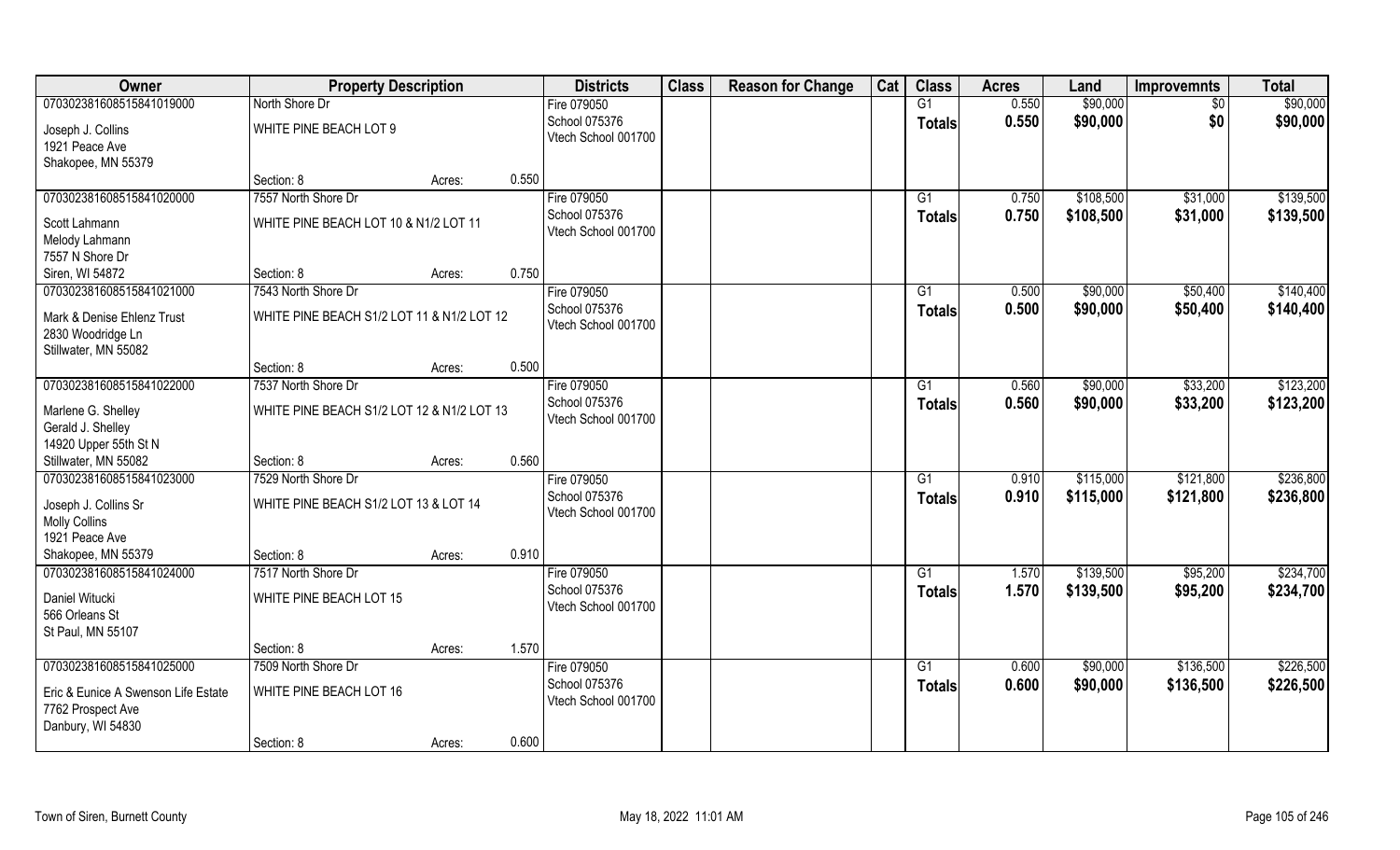| 070302381608515841026000<br>G1<br>0.700<br>\$88,200<br>\$53,000<br>7501 North Shore Dr<br>Fire 079050                                                                        | \$141,200 |
|------------------------------------------------------------------------------------------------------------------------------------------------------------------------------|-----------|
|                                                                                                                                                                              |           |
| 0.700<br>School 075376<br>\$88,200<br>\$53,000<br><b>Totals</b><br>WHITE PINE BEACH LOT 17 & PCL LOT 18<br>Franklin Fitzpatrick<br>Vtech School 001700<br>Sandra Fitzpatrick | \$141,200 |
| 4806 Moon Lake Cir                                                                                                                                                           |           |
| White Bear Tnsp, MN 55127<br>0.700<br>Section: 8<br>Acres:                                                                                                                   |           |
| 070302381608515841027000<br>Fire 079050<br>7495 North Shore Dr<br>\$140,000<br>\$143,100<br>G1<br>1.090                                                                      | \$283,100 |
| School 075376<br>1.090<br>\$140,000<br>\$143,100<br><b>Totals</b><br>Gerriann Brower<br>WHITE PINE BEACH PRT LOT 18 AND 19                                                   | \$283,100 |
| Vtech School 001700<br>6801 Morgan Ave S<br>(COST-SHARE CONTRACT)                                                                                                            |           |
| Richfield, MN 55423                                                                                                                                                          |           |
| 1.090<br>Section: 8<br>Acres:                                                                                                                                                |           |
| 070302381608515841028000<br>Fire 079050<br>7489 North Shore Dr<br>G1<br>0.560<br>\$90,000<br>\$121,400                                                                       | \$211,400 |
| School 075376<br>0.560<br>\$90,000<br>\$121,400<br><b>Totals</b>                                                                                                             | \$211,400 |
| WHITE PINE BEACH LOT 19 & PCL LOT 18 DES IN V<br>Thomas Lewis<br>Vtech School 001700                                                                                         |           |
| Susan Lewis<br>347 P 257                                                                                                                                                     |           |
| 2260 149th Ave NW                                                                                                                                                            |           |
| 0.560<br>Andover, MN 55304<br>Section: 8<br>Acres:                                                                                                                           |           |
| 070302381608515841029000<br>7483 North Shore Dr<br>Fire 079050<br>\$90,000<br>\$54,500<br>0.550<br>G1                                                                        | \$144,500 |
| School 075376<br>0.550<br>\$90,000<br>\$54,500<br><b>Totals</b><br>Randall Camp<br>WHITE PINE BEACH LOT 20 (SHORELAND AGRMT                                                  | \$144,500 |
| Vtech School 001700<br>Debra Camp<br>#383051)                                                                                                                                |           |
| 8448 Virginia Cir                                                                                                                                                            |           |
| 0.550<br>Bloomington, MN 55438<br>Section: 8<br>Acres:                                                                                                                       |           |
| 070302381608515841030000<br>7477 North Shore Dr<br>Fire 079050<br>0.540<br>\$90,000<br>\$75,200<br>G1                                                                        | \$165,200 |
| \$90,000<br>School 075376<br>0.540<br>\$75,200<br><b>Totals</b>                                                                                                              | \$165,200 |
| WHITE PINE BEACH LOT 21 (SHR AGREE #355088)<br>Gale Murty<br>Vtech School 001700<br>PO Box 160                                                                               |           |
|                                                                                                                                                                              |           |
| Spring Valley, WI 54767<br>0.540<br>Section: 8<br>Acres:                                                                                                                     |           |
| 070302381608515841031000<br>7469 North Shore Dr<br>Fire 079050<br>\$90,000<br>\$62,100<br>G1<br>0.540                                                                        | \$152,100 |
| School 075376                                                                                                                                                                |           |
| \$90,000<br>0.540<br>\$62,100<br><b>Totals</b><br>Andrew G. Bach<br>WHITE PINE BEACH LOT 22<br>Vtech School 001700                                                           | \$152,100 |
| Karla A. Bach                                                                                                                                                                |           |
| 4373 Thielen Ave                                                                                                                                                             |           |
| 0.540<br>Edina, MN 55436<br>Section: 8<br>Acres:                                                                                                                             |           |
| 070302381608515841032000<br>7463 North Shore Dr<br>Fire 079050<br>$\overline{G1}$<br>0.550<br>\$90,000<br>\$110,400                                                          | \$200,400 |
| School 075376<br>0.550<br>\$90,000<br>\$110,400<br><b>Totals</b><br>WHITE PINE BEACH LOT 23<br>Wendy M. Lastovich                                                            | \$200,400 |
| Vtech School 001700<br>3006 Cottage Ln N                                                                                                                                     |           |
| Maplewood, MN 55109                                                                                                                                                          |           |
| 0.550<br>Section: 8<br>Acres:                                                                                                                                                |           |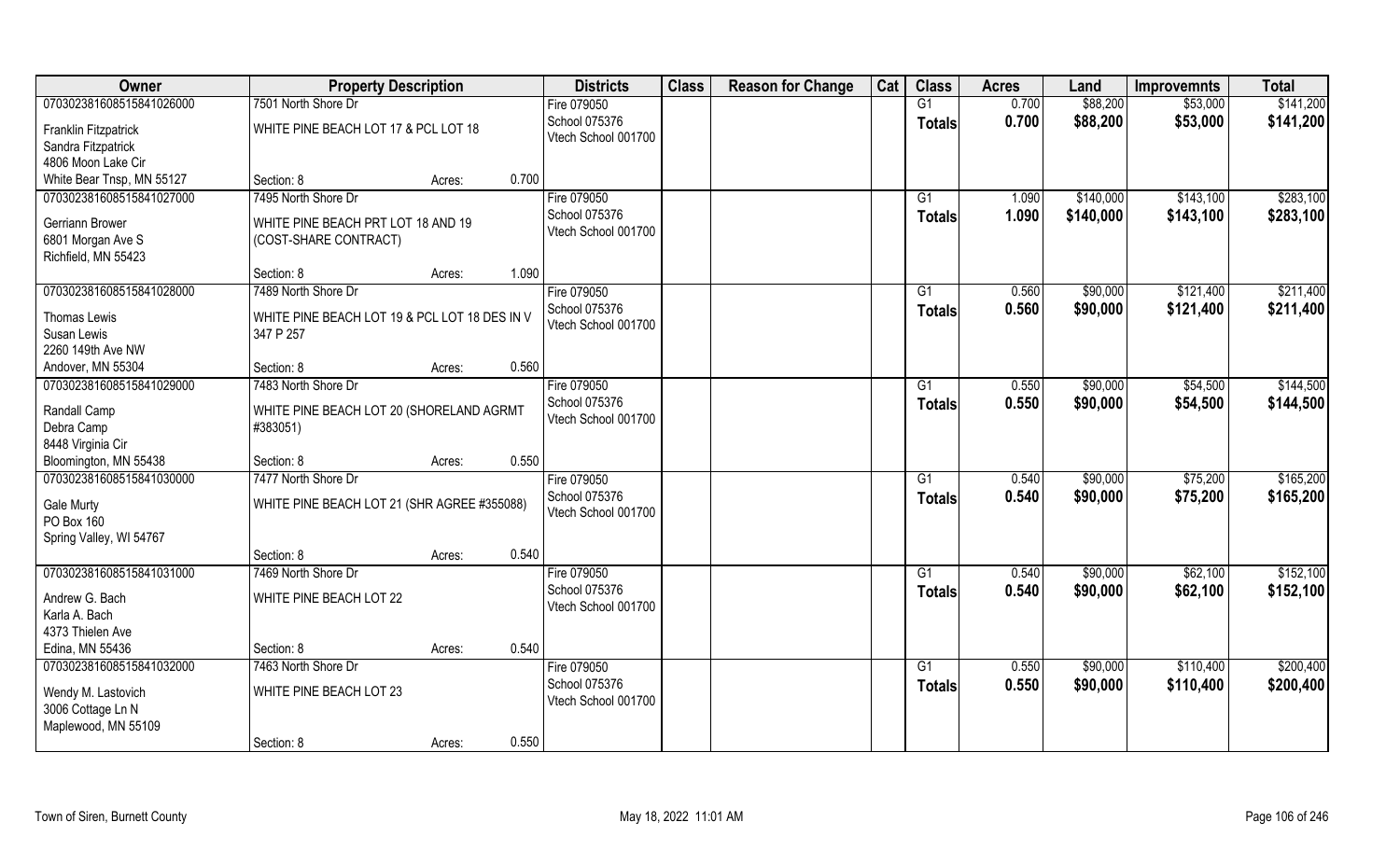| Owner                                  | <b>Property Description</b>                    |        |       | <b>Districts</b>    | <b>Class</b> | <b>Reason for Change</b> | Cat | <b>Class</b>  | <b>Acres</b> | Land      | <b>Improvemnts</b> | <b>Total</b> |
|----------------------------------------|------------------------------------------------|--------|-------|---------------------|--------------|--------------------------|-----|---------------|--------------|-----------|--------------------|--------------|
| 070302381608515841033000               | 7457 North Shore Dr                            |        |       | Fire 079050         |              |                          |     | G1            | 0.570        | \$90,000  | \$109,200          | \$199,200    |
| Christine A Hjelle Living Trust        | WHITE PINE BEACH LOT 24                        |        |       | School 075376       |              |                          |     | <b>Totals</b> | 0.570        | \$90,000  | \$109,200          | \$199,200    |
| 118 Quail Cir                          |                                                |        |       | Vtech School 001700 |              |                          |     |               |              |           |                    |              |
| Hudson, WI 54016-7732                  |                                                |        |       |                     |              |                          |     |               |              |           |                    |              |
|                                        | Section: 8                                     | Acres: | 0.570 |                     |              |                          |     |               |              |           |                    |              |
| 070302381608515841034000               | 7449 North Shore Dr                            |        |       | Fire 079050         |              |                          |     | G1            | 1.000        | \$127,500 | \$105,500          | \$233,000    |
| Rickard M. Roche                       | WHITE PINE BEACH LOT 25 CSM V 9 P 254 (IN LOTS |        |       | School 075376       |              |                          |     | <b>Totals</b> | 1.000        | \$127,500 | \$105,500          | \$233,000    |
| Tina M. Roche                          | 25 & 26)                                       |        |       | Vtech School 001700 |              |                          |     |               |              |           |                    |              |
| 21158 Lander St NW                     |                                                |        |       |                     |              |                          |     |               |              |           |                    |              |
| Elk River, MN 55330                    | Section: 8                                     | Acres: | 1.000 |                     |              |                          |     |               |              |           |                    |              |
| 070302381608515841035000               | 7443 North Shore Dr                            |        |       | Fire 079050         |              |                          |     | G1            | 0.780        | \$102,500 | \$217,500          | \$320,000    |
| David A. Weiss                         | LOT 26 CSM#1787 V9 P254 #234237 (GL 1)(PRT OF  |        |       | School 075376       |              |                          |     | <b>Totals</b> | 0.780        | \$102,500 | \$217,500          | \$320,000    |
| Leigh E. Weiss                         | WHITE PINE BEACH LOTS 25 & 26)                 |        |       | Vtech School 001700 |              |                          |     |               |              |           |                    |              |
| 574 Wyngate Dr                         |                                                |        |       |                     |              |                          |     |               |              |           |                    |              |
| River Falls, WI 54022                  | Section: 8                                     | Acres: | 0.780 |                     |              |                          |     |               |              |           |                    |              |
| 070302381608515841036000               | 7437 North Shore Dr                            |        |       | Fire 079050         |              |                          |     | G1            | 0.600        | \$90,000  | \$45,300           | \$135,300    |
|                                        |                                                |        |       | School 075376       |              |                          |     | <b>Totals</b> | 0.600        | \$90,000  | \$45,300           | \$135,300    |
| Michael T. Corbett<br>Dayna J. Corbett | WHITE PINE BEACH LOT 27                        |        |       | Vtech School 001700 |              |                          |     |               |              |           |                    |              |
| 10028 Johnson Cir                      |                                                |        |       |                     |              |                          |     |               |              |           |                    |              |
| Bloomington, MN 55437                  | Section: 8                                     | Acres: | 0.600 |                     |              |                          |     |               |              |           |                    |              |
| 070302381608515841037000               | North Shore Dr                                 |        |       | Fire 079050         |              |                          |     | G1            | 0.610        | \$90,000  | \$8,100            | \$98,100     |
|                                        |                                                |        |       | School 075376       |              |                          |     | <b>Totals</b> | 0.610        | \$90,000  | \$8,100            | \$98,100     |
| <b>Hoyt Living Trust</b>               | WHITE PINE BEACH LOT 28                        |        |       | Vtech School 001700 |              |                          |     |               |              |           |                    |              |
| 5234 Upton Ave S                       |                                                |        |       |                     |              |                          |     |               |              |           |                    |              |
| Minneapolis, MN 55410                  |                                                |        | 0.610 |                     |              |                          |     |               |              |           |                    |              |
| 070302381608515841038000               | Section: 8<br>7429 North Shore Dr              | Acres: |       | Fire 079050         |              |                          |     |               | 0.710        | \$106,500 | \$50,700           | \$157,200    |
|                                        |                                                |        |       | School 075376       |              |                          |     | G1            | 0.710        |           |                    |              |
| <b>Hoyt Living Trust</b>               | WHITE PINE BEACH LOT 29                        |        |       | Vtech School 001700 |              |                          |     | <b>Totals</b> |              | \$106,500 | \$50,700           | \$157,200    |
| 5234 Upton Ave S                       |                                                |        |       |                     |              |                          |     |               |              |           |                    |              |
| Minneapolis, MN 55410                  |                                                |        |       |                     |              |                          |     |               |              |           |                    |              |
|                                        | Section: 8                                     | Acres: | 0.710 |                     |              |                          |     |               |              |           |                    |              |
| 070302381608515841039000               | 7423 North Shore Dr                            |        |       | Fire 079050         |              |                          |     | G1            | 0.680        | \$90,000  | \$79,400           | \$169,400    |
| Randolph Petrofske                     | WHITE PINE BEACH LOT 30                        |        |       | School 075376       |              |                          |     | <b>Totals</b> | 0.680        | \$90,000  | \$79,400           | \$169,400    |
| 7423 N Shore Dr                        |                                                |        |       | Vtech School 001700 |              |                          |     |               |              |           |                    |              |
| Siren, WI 54872                        |                                                |        |       |                     |              |                          |     |               |              |           |                    |              |
|                                        | Section: 8                                     | Acres: | 0.680 |                     |              |                          |     |               |              |           |                    |              |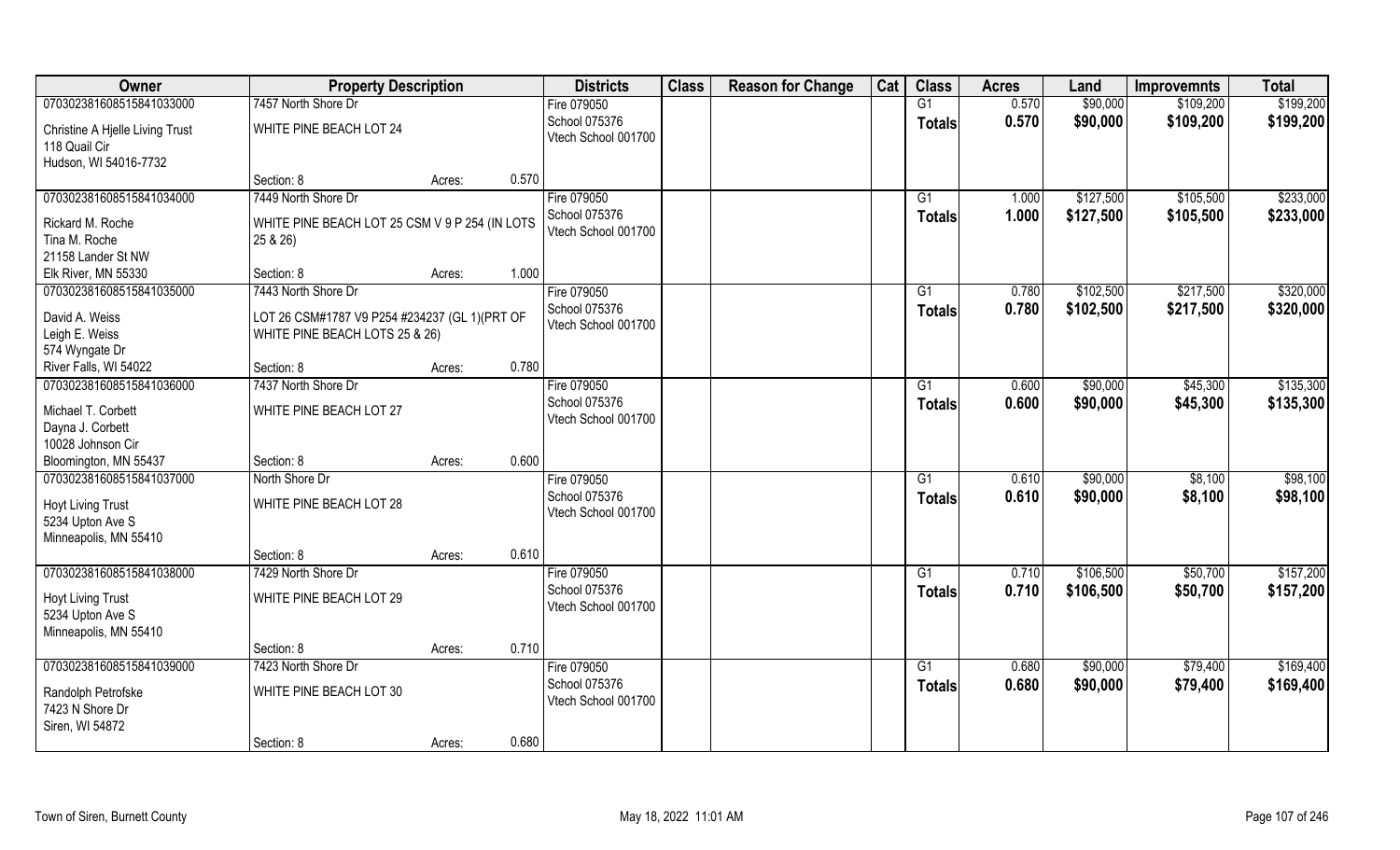| Owner                    | <b>Property Description</b>                      |        |       | <b>Districts</b>                     | <b>Class</b> | <b>Reason for Change</b> | Cat | <b>Class</b>    | <b>Acres</b> | Land      | <b>Improvemnts</b> | <b>Total</b> |
|--------------------------|--------------------------------------------------|--------|-------|--------------------------------------|--------------|--------------------------|-----|-----------------|--------------|-----------|--------------------|--------------|
| 070302381608515841040000 | 7417 North Shore Dr                              |        |       | Fire 079050                          |              |                          |     | G1              | 0.930        | \$115,500 | \$101,600          | \$217,100    |
| Carol S. Millner         | WHITE PINE BEACH LOT 31                          |        |       | School 075376                        |              |                          |     | <b>Totals</b>   | 0.930        | \$115,500 | \$101,600          | \$217,100    |
| 1333 Smith Ave S         |                                                  |        |       | Vtech School 001700                  |              |                          |     |                 |              |           |                    |              |
| West, ST PAUL            |                                                  |        |       |                                      |              |                          |     |                 |              |           |                    |              |
|                          | Section: 8                                       | Acres: | 0.930 |                                      |              |                          |     |                 |              |           |                    |              |
| 070302381608515841041000 | 7409 North Shore Dr                              |        |       | Fire 079050                          |              |                          |     | G1              | 0.730        | \$90,000  | \$31,200           | \$121,200    |
| Frank C. Kafka           | WHITE PINE BEACH LOT 32                          |        |       | School 075376                        |              |                          |     | <b>Totals</b>   | 0.730        | \$90,000  | \$31,200           | \$121,200    |
| 211 Laura St             |                                                  |        |       | Vtech School 001700                  |              |                          |     |                 |              |           |                    |              |
| Shorewood, IL 60404      |                                                  |        |       |                                      |              |                          |     |                 |              |           |                    |              |
|                          | Section: 8                                       | Acres: | 0.730 |                                      |              |                          |     |                 |              |           |                    |              |
| 070302381608515841042000 | 7403 North Shore Dr                              |        |       | Fire 079050                          |              |                          |     | G1              | 0.670        | \$90,000  | \$61,700           | \$151,700    |
| Teresa Lynn Burns        | WHITE PINE BEACH LOT 33 (LIFE ESTATE TO          |        |       | School 075376                        |              |                          |     | <b>Totals</b>   | 0.670        | \$90,000  | \$61,700           | \$151,700    |
| 5137 Columbus Ave S      | ROBERT & PATRICIA FORSTER)                       |        |       | Vtech School 001700                  |              |                          |     |                 |              |           |                    |              |
| Minneapolis, MN 55417    |                                                  |        |       |                                      |              |                          |     |                 |              |           |                    |              |
|                          | Section: 8                                       | Acres: | 0.670 |                                      |              |                          |     |                 |              |           |                    |              |
| 070302381608515841043000 | 7397 North Shore Dr                              |        |       | Fire 079050                          |              |                          |     | G1              | 0.710        | \$90,000  | \$72,700           | \$162,700    |
| <b>Charles Wolfe</b>     | WHITE PINE BEACH LOT 34                          |        |       | School 075376<br>Vtech School 001700 |              |                          |     | <b>Totals</b>   | 0.710        | \$90,000  | \$72,700           | \$162,700    |
| Mary A. Wolfe            |                                                  |        |       |                                      |              |                          |     |                 |              |           |                    |              |
| 680 Walnut St            |                                                  |        |       |                                      |              |                          |     |                 |              |           |                    |              |
| Prescott, WI 54021       | Section: 8                                       | Acres: | 0.710 |                                      |              |                          |     |                 |              |           |                    |              |
| 070302381608515841044000 | 7385 North Shore Dr                              |        |       | Fire 079050                          |              |                          |     | $\overline{G1}$ | 0.740        | \$90,000  | \$58,700           | \$148,700    |
| Timothy M. Zais          | WHITE PINE BEACH LOT 35                          |        |       | School 075376<br>Vtech School 001700 |              |                          |     | <b>Totals</b>   | 0.740        | \$90,000  | \$58,700           | \$148,700    |
| Diane M. Zais            |                                                  |        |       |                                      |              |                          |     |                 |              |           |                    |              |
| 629 Cherry Cir N         |                                                  |        |       |                                      |              |                          |     |                 |              |           |                    |              |
| Hudson, WI 54016         | Section: 8                                       | Acres: | 0.740 |                                      |              |                          |     |                 |              |           |                    |              |
| 070302381608515841045000 | 7379 North Shore Dr                              |        |       | Fire 079050                          |              |                          |     | G1              | 0.970        | \$90,000  | \$219,900          | \$309,900    |
| Funny Farm Trust         | WHITE PINE BEACH LOT 36                          |        |       | School 075376<br>Vtech School 001700 |              |                          |     | <b>Totals</b>   | 0.970        | \$90,000  | \$219,900          | \$309,900    |
| 7379 N Shore Dr          |                                                  |        |       |                                      |              |                          |     |                 |              |           |                    |              |
| PO Box 634               |                                                  |        |       |                                      |              |                          |     |                 |              |           |                    |              |
| Siren, WI 54872          | Section: 8                                       | Acres: | 0.970 |                                      |              |                          |     |                 |              |           |                    |              |
| 070302381608515841046000 | 7375 North Shore Dr                              |        |       | Fire 079050                          |              |                          |     | G1              | 1.170        | \$115,000 | \$257,400          | \$372,400    |
| Jason L. Lee             | WHITE PINE BEACH LOT 1 CSM V 1 P 224 (IN LOT 37) |        |       | School 075376<br>Vtech School 001700 |              |                          |     | <b>Totals</b>   | 1.170        | \$115,000 | \$257,400          | \$372,400    |
| Michelle L. Lee          |                                                  |        |       |                                      |              |                          |     |                 |              |           |                    |              |
| 7375 N Shore Dr          |                                                  |        |       |                                      |              |                          |     |                 |              |           |                    |              |
| Siren, WI 54872          | Section: 8                                       | Acres: | 1.170 |                                      |              |                          |     |                 |              |           |                    |              |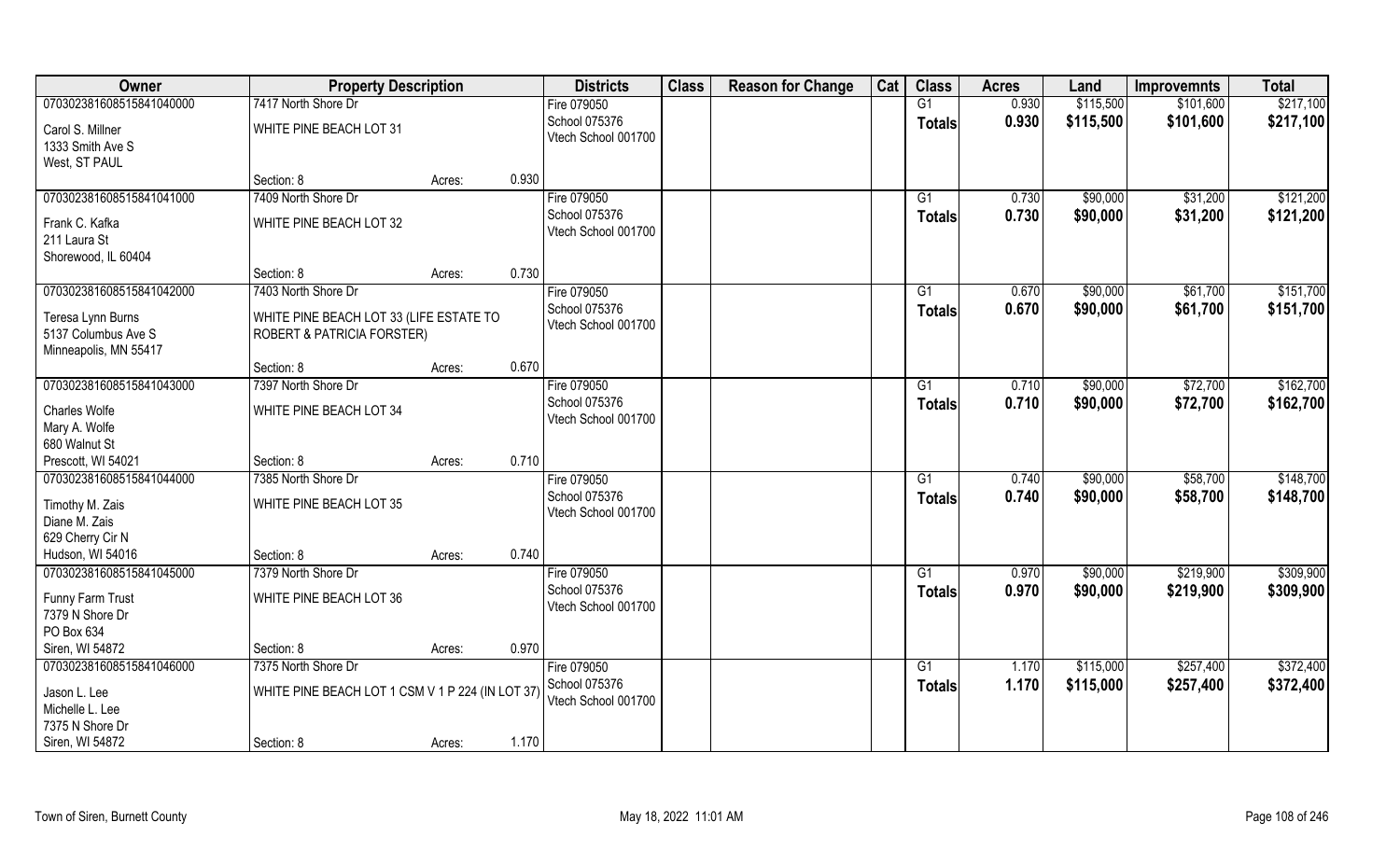| Owner                                                                               | <b>Property Description</b>                               |        |       | <b>Districts</b>                     | <b>Class</b> | <b>Reason for Change</b> | Cat | <b>Class</b>    | <b>Acres</b>   | Land                 | <b>Improvemnts</b>   | <b>Total</b>           |
|-------------------------------------------------------------------------------------|-----------------------------------------------------------|--------|-------|--------------------------------------|--------------|--------------------------|-----|-----------------|----------------|----------------------|----------------------|------------------------|
| 070302381608515841047000                                                            | 7369 North Shore Dr                                       |        |       | Fire 079050                          |              |                          |     | G1              | 1.060          | \$115,000            | \$82,800             | \$197,800              |
| Tenner C. Thompson III<br>Sheil Thompson<br>11610 Albavar Path                      | WHITE PINE BEACH LOT 2 CSM V 1 P 224 (IN LOTS<br>37 & 38) |        |       | School 075376<br>Vtech School 001700 |              |                          |     | <b>Totals</b>   | 1.060          | \$115,000            | \$82,800             | \$197,800              |
| Inver Grove Heights, MN 55077                                                       | Section: 8                                                | Acres: | 1.060 |                                      |              |                          |     |                 |                |                      |                      |                        |
| 070302381608515841048000                                                            | 7339 North Shore Dr                                       |        |       | Fire 079050<br>School 075376         |              |                          |     | G1              | 0.670<br>0.670 | \$72,000<br>\$72,000 | \$41,400<br>\$41,400 | \$113,400<br>\$113,400 |
| Elmore Pines LLC<br>4625 90th St E<br>Northfield, MN 55057                          | WHITE PINE BEACH LOT 39                                   |        |       | Vtech School 001700                  |              |                          |     | <b>Totals</b>   |                |                      |                      |                        |
|                                                                                     | Section: 8                                                | Acres: | 0.670 |                                      |              |                          |     |                 |                |                      |                      |                        |
| 070302381608515841049000                                                            | North Shore Dr                                            |        |       | Fire 079050                          |              |                          |     | G1              | 0.700          | \$40,000             | \$3,900              | \$43,900               |
| Elmore Pines LLC<br>4625 90th St E<br>Northfield, MN 55057                          | WHITE PINE BEACH LOT 40                                   |        |       | School 075376<br>Vtech School 001700 |              |                          |     | <b>Totals</b>   | 0.700          | \$40,000             | \$3,900              | \$43,900               |
|                                                                                     | Section: 8                                                | Acres: | 0.700 |                                      |              |                          |     |                 |                |                      |                      |                        |
| 070302381608515841050000                                                            | 7331 North Shore Dr                                       |        |       | Fire 079050                          |              |                          |     | G1              | 0.700          | \$90,000             | \$118,600            | \$208,600              |
| Joseph S & Sandra L Goral Trust Agree<br>8434 Girard Ave S<br>Bloomington, MN 55420 | WHITE PINE BEACH LOT 41                                   |        |       | School 075376<br>Vtech School 001700 |              |                          |     | <b>Totals</b>   | 0.700          | \$90,000             | \$118,600            | \$208,600              |
|                                                                                     | Section: 8                                                | Acres: | 0.700 |                                      |              |                          |     |                 |                |                      |                      |                        |
| 070302381608515841051000                                                            | 7325 North Shore Dr                                       |        |       | Fire 079050                          |              |                          |     | $\overline{G1}$ | 0.750          | \$90,000             | \$107,500            | \$197,500              |
| Lloyd H & Maxine A Kornmann Living<br>Trust                                         | WHITE PINE BEACH LOT 42                                   |        |       | School 075376<br>Vtech School 001700 |              |                          |     | <b>Totals</b>   | 0.750          | \$90,000             | \$107,500            | \$197,500              |
| 900 Old Lexington Ave Unit 221<br>Saint Paul, MN 55116-2960                         | Section: 8                                                | Acres: | 0.750 |                                      |              |                          |     |                 |                |                      |                      |                        |
| 070302381608515841052000                                                            | 7301 North Shore Dr                                       |        |       | Fire 079050                          |              |                          |     | G1              | 0.860          | \$90,000             | \$44,300             | \$134,300              |
| Dawn Hanson<br>6238 Ware Rd<br>Lino Lakes, MN 55014                                 | WHITE PINE BEACH LOT 43                                   |        |       | School 075376<br>Vtech School 001700 |              |                          |     | <b>Totals</b>   | 0.860          | \$90,000             | \$44,300             | \$134,300              |
|                                                                                     | Section: 8                                                | Acres: | 0.860 |                                      |              |                          |     |                 |                |                      |                      |                        |
| 070302381608515841053000                                                            | 7301 North Shore Dr                                       |        |       | Fire 079050                          |              |                          |     | G1              | 1.650          | \$127,500            | \$8,100              | \$135,600              |
| Dawn Hanson<br>6238 Ware Rd<br>Lino Lakes, MN 55014                                 | WHITE PINE BEACH LOT 44                                   |        |       | School 075376<br>Vtech School 001700 |              |                          |     | <b>Totals</b>   | 1.650          | \$127,500            | \$8,100              | \$135,600              |
|                                                                                     | Section: 8                                                | Acres: | 1.650 |                                      |              |                          |     |                 |                |                      |                      |                        |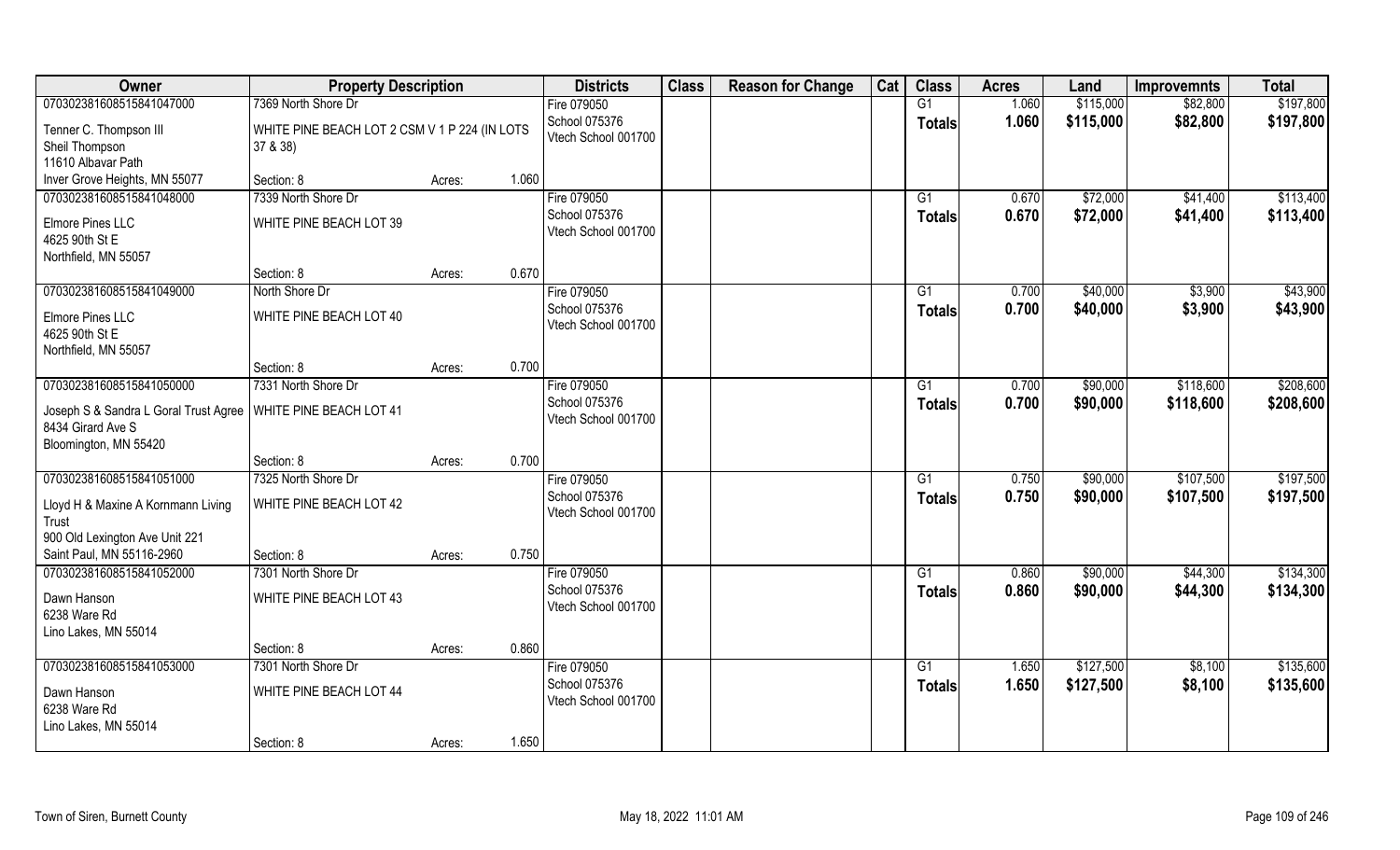| Owner                                                   | <b>Property Description</b>                                        |        | <b>Districts</b>                     | <b>Class</b>    | <b>Reason for Change</b>    | Cat  | <b>Class</b>        | <b>Acres</b>   | Land                 | <b>Improvemnts</b>     | <b>Total</b>           |
|---------------------------------------------------------|--------------------------------------------------------------------|--------|--------------------------------------|-----------------|-----------------------------|------|---------------------|----------------|----------------------|------------------------|------------------------|
| 070302381608515841054000                                | 7293 North Shore Dr                                                |        | Fire 079050                          |                 |                             |      | G1                  | 0.860          | \$90,000             | \$57,300               | \$147,300              |
| James J. Morehead<br>7293 N Shore Dr<br>Siren, WI 54872 | WHITE PINE BEACH LOT 45                                            |        | School 075376<br>Vtech School 001700 |                 |                             |      | <b>Totals</b>       | 0.860          | \$90,000             | \$57,300               | \$147,300              |
|                                                         | Section: 8                                                         | Acres: | 0.860                                |                 |                             |      |                     |                |                      |                        |                        |
| 070302381608515841056000<br>Tony E. Korpi               | 7287 North Shore Dr<br>WHITE PINE BEACH S 125' LOT 46              |        | Fire 079050<br>School 075376         |                 |                             |      | G1<br><b>Totals</b> | 1.080<br>1.080 | \$92,300<br>\$92,300 | \$48,100<br>\$48,100   | \$140,400<br>\$140,400 |
| 7287 N Shore Dr<br>Siren, WI 54872                      |                                                                    |        | Vtech School 001700                  |                 |                             |      |                     |                |                      |                        |                        |
|                                                         | Section: 8                                                         | Acres: | 1.080                                |                 |                             |      |                     |                |                      |                        |                        |
| 070302381608515841057500                                | 7277 North Shore Dr                                                |        | Fire 079050                          | IG <sub>1</sub> | Correct acreage after split | $-4$ | G1                  | 1.290          | \$117,000            | \$108,700              | \$225,700              |
| Curtis T. Lee                                           | LOT 1 CSM 5025 VOL 28 P 168 RECORDED AS                            |        | School 075376<br>Vtech School 001700 |                 |                             |      | <b>Totals</b>       | 1.290          | \$117,000            | \$108,700              | \$225,700              |
| Julie C. Lee<br>PO Box 508                              | DOCUMENT 467031 (LOT 47 & N 50 FT LOT 46 WHITE<br>PINE BEACH PLAT) |        |                                      |                 |                             |      |                     |                |                      |                        |                        |
| Grantsburg, WI 54840                                    | Section: 8                                                         | Acres: | 1.290                                |                 |                             |      |                     |                |                      |                        |                        |
| 070302381608515841058000                                | 7275 North Shore Dr                                                |        | Fire 079050                          | G <sub>1</sub>  | NSF@100%                    |      | G1                  | 0.810          | \$72,000             | \$221,900              | \$293,900              |
| Patrick A. Pakiz<br>Anita M. Pakiz                      | WHITE PINE BEACH LOT 48                                            |        | School 075376<br>Vtech School 001700 |                 |                             |      | <b>Totals</b>       | 0.810          | \$72,000             | \$221,900              | \$293,900              |
| 2122 Highland Pkwy<br>St Paul, MN 55116                 | Section: 8                                                         | Acres: | 0.810                                |                 |                             |      |                     |                |                      |                        |                        |
| 070302381608515841059000                                | 7267 North Shore Dr                                                |        | Fire 079050                          |                 |                             |      | G1                  | 0.730          | \$98,000             | \$210,400              | \$308,400              |
| David Weeks                                             | WHITE PINE BEACH LOT 49                                            |        | School 075376                        |                 |                             |      | <b>Totals</b>       | 0.730          | \$98,000             | \$210,400              | \$308,400              |
| 7936 Prairiesmoke Blvd S                                |                                                                    |        | Vtech School 001700                  |                 |                             |      |                     |                |                      |                        |                        |
| Hastings, MN 55033                                      |                                                                    |        |                                      |                 |                             |      |                     |                |                      |                        |                        |
|                                                         | Section: 8                                                         | Acres: | 0.730                                |                 |                             |      |                     |                |                      |                        |                        |
| 070302381608515841060000                                | 7261 North Shore Dr                                                |        | Fire 079050                          |                 |                             |      | G1                  | 0.720          | \$81,000             | \$136,800              | \$217,800              |
| Russell E. Kruse Jr<br>Nancy Kruse                      | WHITE PINE BEACH LOT 50 (SHR AGRMT #392713)                        |        | School 075376<br>Vtech School 001700 |                 |                             |      | <b>Totals</b>       | 0.720          | \$81,000             | \$136,800              | \$217,800              |
| 5028 Oakland Ave S                                      |                                                                    |        |                                      |                 |                             |      |                     |                |                      |                        |                        |
| Minneapolis, MN 55417<br>070302381608515841061000       | Section: 8                                                         | Acres: | 0.720<br>Fire 079050                 |                 |                             |      |                     |                |                      |                        | \$224,000              |
|                                                         | 7253 North Shore Dr                                                |        | School 075376                        |                 |                             |      | G1<br><b>Totals</b> | 1.520<br>1.520 | \$83,700<br>\$83,700 | \$140,300<br>\$140,300 | \$224,000              |
| John S. Lesniak                                         | WHITE PINE BEACH LOT 51                                            |        | Vtech School 001700                  |                 |                             |      |                     |                |                      |                        |                        |
| Mary L. Lesniak                                         |                                                                    |        |                                      |                 |                             |      |                     |                |                      |                        |                        |
| 7253 N Shore Dr<br>Siren, WI 54872                      | Section: 8                                                         | Acres: | 1.520                                |                 |                             |      |                     |                |                      |                        |                        |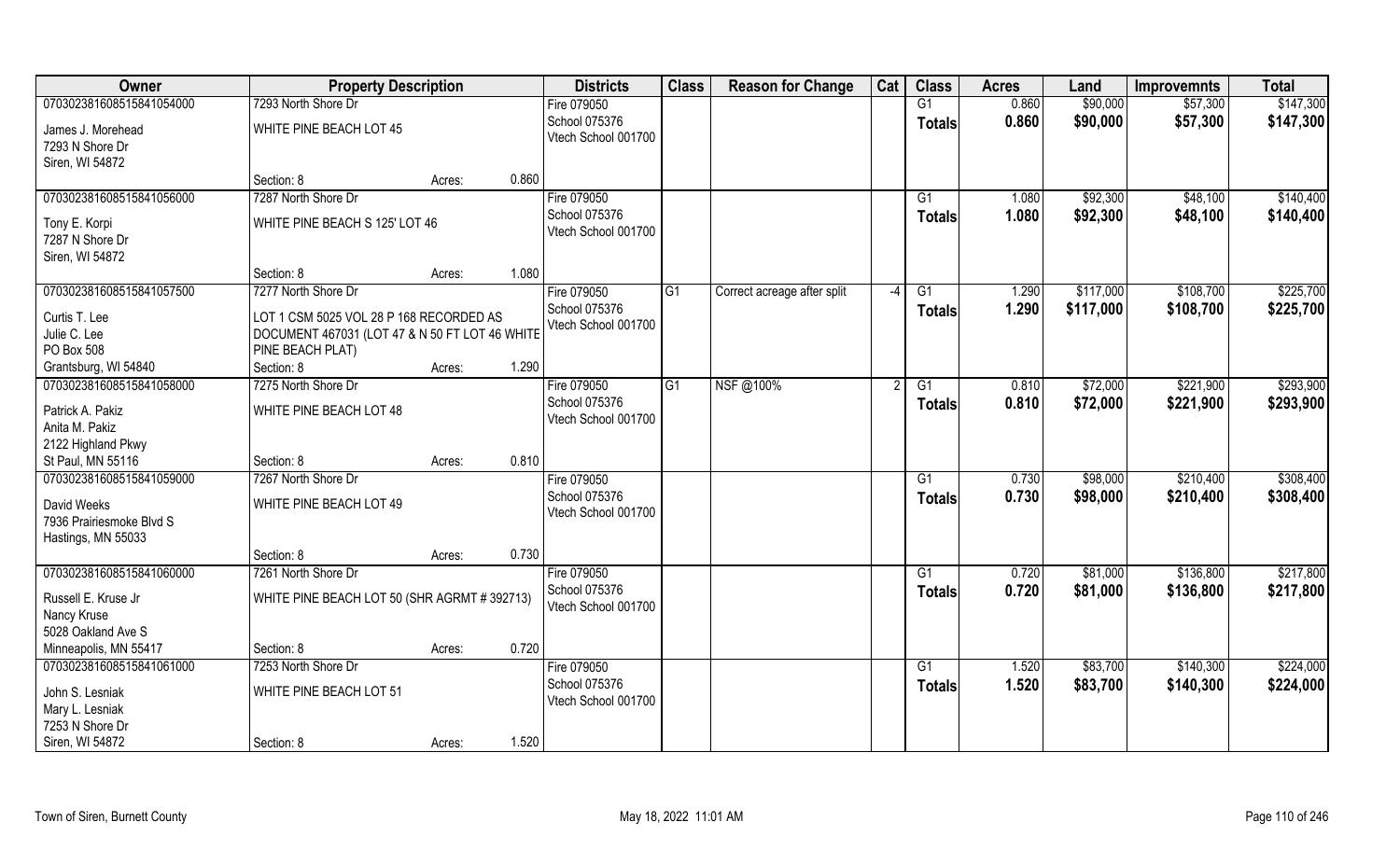| Owner                                                                                                | <b>Property Description</b>                              |        |        | <b>Districts</b>                                                           | <b>Class</b> | <b>Reason for Change</b> | Cat | <b>Class</b>                                            | <b>Acres</b>                      | Land                                     | <b>Improvemnts</b>                 | <b>Total</b>                             |
|------------------------------------------------------------------------------------------------------|----------------------------------------------------------|--------|--------|----------------------------------------------------------------------------|--------------|--------------------------|-----|---------------------------------------------------------|-----------------------------------|------------------------------------------|------------------------------------|------------------------------------------|
| 070302381608517000011001<br>Wisconsin Dot<br>1701 N 4th St<br>Superior, WI 54880                     | PCLS SEC 8 FOR HWY                                       |        |        | Siren Sanitary 7030<br>Fire 079050<br>School 075376<br>Vtech School 001700 |              |                          |     | $\overline{\mathsf{X2}}$<br><b>Totals</b>               | 1.215<br>1.215                    | \$0<br>\$0                               | $\sqrt{6}$<br>\$0                  | \$0<br>\$0                               |
|                                                                                                      | Section: 8                                               | Acres: | 1.215  |                                                                            |              |                          |     |                                                         |                                   |                                          |                                    |                                          |
| 070302381609101000011000<br><b>Aubert Family Trust</b><br>24487 Herman Johnson Rd<br>Siren, WI 54872 | 24427 Herman Johnson Rd<br><b>N1/2 NE NE</b>             |        |        | Fire 079050<br>School 075376<br>Vtech School 001700                        |              |                          |     | $\overline{G6}$<br><b>Totals</b>                        | 20.000<br>20.000                  | \$33,000<br>\$33,000                     | \$0<br>\$0                         | \$33,000<br>\$33,000                     |
|                                                                                                      | Section: 9                                               | Acres: | 20.000 |                                                                            |              |                          |     |                                                         |                                   |                                          |                                    |                                          |
| 070302381609101000012000<br>Ira E. Scott<br>10502 N E 90ct<br>Vancouver, WA 58662                    | S1/2 NE NE                                               |        |        | Fire 079050<br>School 075376<br>Vtech School 001700                        |              |                          |     | G6<br><b>Totals</b>                                     | 20.000<br>20.000                  | \$33,000<br>\$33,000                     | \$0<br>\$0                         | \$33,000<br>\$33,000                     |
|                                                                                                      | Section: 9                                               | Acres: | 20.000 |                                                                            |              |                          |     |                                                         |                                   |                                          |                                    |                                          |
| 070302381609102000011000<br>Edward A. Tyler<br>7126 Tyler Rd<br>Siren, WI 54872                      | 7126 Tyler Rd<br><b>E1/2 NW NE</b>                       |        |        | Fire 079050<br>School 075376<br>Vtech School 001700                        |              |                          |     | G1<br>G <sub>6</sub><br><b>Totals</b>                   | 2.000<br>18.000<br>20.000         | \$15,000<br>\$29,700<br>\$44,700         | \$123,400<br>\$0<br>\$123,400      | \$138,400<br>\$29,700<br>\$168,100       |
|                                                                                                      | Section: 9                                               | Acres: | 20.000 |                                                                            |              |                          |     |                                                         |                                   |                                          |                                    |                                          |
| 070302381609102000012000<br>Carl D. Ziebarth<br>3120 71st St E<br>Inver Grove Hgts, MN 55076         | 7162 Tyler Rd<br>E1/2 W1/2 NW NE                         |        |        | Fire 079050<br>School 075376<br>Vtech School 001700                        |              |                          |     | $\overline{G1}$<br>G <sub>6</sub><br>Totals             | 1.000<br>9.000<br>10.000          | \$11,000<br>\$14,900<br>\$25,900         | \$15,700<br>\$0<br>\$15,700        | \$26,700<br>\$14,900<br>\$41,600         |
|                                                                                                      | Section: 9                                               | Acres: | 10.000 |                                                                            |              |                          |     |                                                         |                                   |                                          |                                    |                                          |
| 070302381609102000013000<br>David Koppen<br>Terese Koppen<br>1301 9th Ave                            | W1/2 W1/2 NW NE                                          |        |        | Fire 079050<br>School 075376<br>Vtech School 001700                        |              |                          |     | G6<br><b>Totals</b>                                     | 10.000<br>10.000                  | \$16,500<br>\$16,500                     | $\sqrt{50}$<br>\$0                 | \$16,500<br>\$16,500                     |
| Newport, MN 55055                                                                                    | Section: 9                                               | Acres: | 10.000 |                                                                            |              |                          |     |                                                         |                                   |                                          |                                    |                                          |
| 070302381609103000011000<br>Shirley L M. Weller<br>8410 Hwy 19 Blvd<br>Cannon Falls, MN 55009        | 7153 Tyler Rd<br>E1/2 W1/2 SW NE, EX N 33'<br>Section: 9 | Acres: | 10.000 | Fire 079050<br>School 075376<br>Vtech School 001700                        |              |                          |     | G1<br>G <sub>5</sub><br>G <sub>6</sub><br><b>Totals</b> | 2.000<br>6.000<br>2.000<br>10.000 | \$15,000<br>\$900<br>\$3,300<br>\$19,200 | \$25,700<br>\$0<br>\$0<br>\$25,700 | \$40,700<br>\$900<br>\$3,300<br>\$44,900 |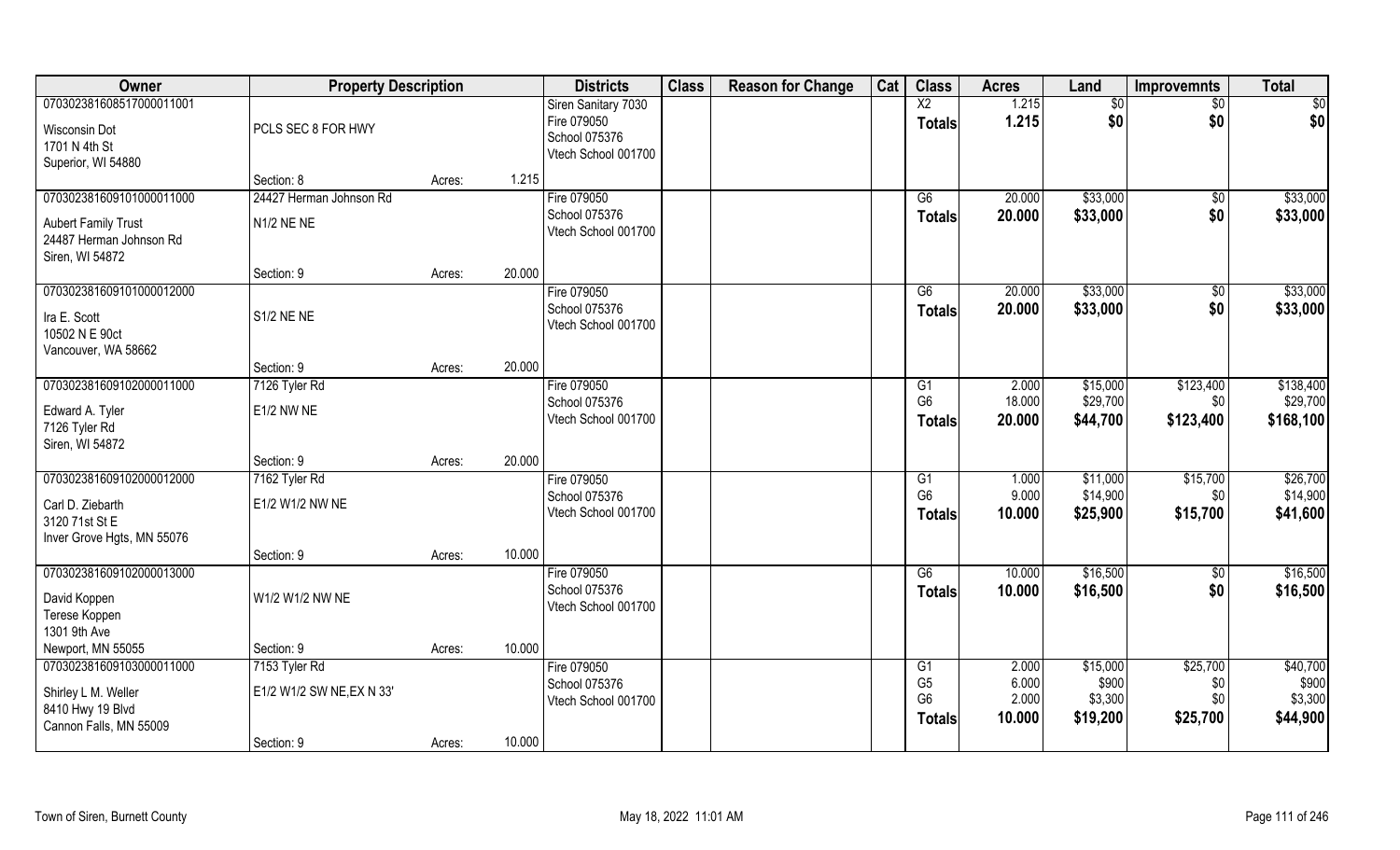| Owner                                                   | <b>Property Description</b> |        |        | <b>Districts</b>       | <b>Class</b>   | <b>Reason for Change</b> | Cat      | <b>Class</b>    | <b>Acres</b> | Land     | <b>Improvemnts</b> | <b>Total</b> |
|---------------------------------------------------------|-----------------------------|--------|--------|------------------------|----------------|--------------------------|----------|-----------------|--------------|----------|--------------------|--------------|
| 070302381609103000012000                                | 24281 Herman Johnson Rd     |        |        | Fire 079050            | G4             | Ag use land              | -5       | $\overline{G1}$ | 2.000        | \$15,000 | \$133,400          | \$148,400    |
| Todd R. Peterson                                        | E1/2 E1/2 SW NE             |        |        | School 075376          | G <sub>4</sub> | Shift from forest        | $\Omega$ | G4              | 2.000        | \$100    | \$0                | \$100        |
| 24281 Herman Johnson Rd                                 |                             |        |        | Vtech School 001700 G6 |                | Shift to pasture         |          | G <sub>6</sub>  | 6.000        | \$9,900  | \$0                | \$9,900      |
| Siren, WI 54872-9267                                    |                             |        |        |                        |                |                          |          | <b>Totals</b>   | 10.000       | \$25,000 | \$133,400          | \$158,400    |
|                                                         | Section: 9                  | Acres: | 10.000 |                        |                |                          |          |                 |              |          |                    |              |
| 070302381609103000013000                                | 7135 Tyler Rd               |        |        | Fire 079050            |                |                          |          | G1              | 2.000        | \$15,000 | \$101,000          | \$116,000    |
| Tanya Galloway                                          | W1/2 E1/2 SW NE             |        |        | School 075376          |                |                          |          | G <sub>6</sub>  | 8.000        | \$13,200 | \$0                | \$13,200     |
| 7135 Tyler Rd                                           |                             |        |        | Vtech School 001700    |                |                          |          | <b>Totals</b>   | 10.000       | \$28,200 | \$101,000          | \$129,200    |
| Siren, WI 54872                                         |                             |        |        |                        |                |                          |          |                 |              |          |                    |              |
|                                                         | Section: 9                  | Acres: | 10.000 |                        |                |                          |          |                 |              |          |                    |              |
| 070302381609103000014000                                | 7175 Tyler Rd               |        |        | Fire 079050            |                |                          |          | G1              | 2.500        | \$16,500 | \$125,600          | \$142,100    |
| Warren E. Wampfler                                      | N 330' W1/2 W1/2 SW NE      |        |        | School 075376          |                |                          |          | <b>Totals</b>   | 2.500        | \$16,500 | \$125,600          | \$142,100    |
| Deborah D. Wampfler                                     |                             |        |        | Vtech School 001700    |                |                          |          |                 |              |          |                    |              |
| 7175 Tyler Rd                                           |                             |        |        |                        |                |                          |          |                 |              |          |                    |              |
| Siren, WI 54872                                         | Section: 9                  | Acres: | 2.500  |                        |                |                          |          |                 |              |          |                    |              |
| 070302381609103000015000                                |                             |        |        | Fire 079050            |                |                          |          | G6              | 7.500        | \$12,400 | $\sqrt{50}$        | \$12,400     |
| Warren E. Wampfler                                      | W 1/2 W 1/2 SW NE EX N 330' |        |        | School 075376          |                |                          |          | <b>Totals</b>   | 7.500        | \$12,400 | \$0                | \$12,400     |
| Deborah D. Wampfler                                     |                             |        |        | Vtech School 001700    |                |                          |          |                 |              |          |                    |              |
| 7175 Tyler Rd                                           |                             |        |        |                        |                |                          |          |                 |              |          |                    |              |
| Siren, WI 54872                                         | Section: 9                  | Acres: | 7.500  |                        |                |                          |          |                 |              |          |                    |              |
| 070302381609201000011000                                | 7200 Tyler Rd               |        |        | Fire 079050            |                |                          |          | G1              | 2.000        | \$15,000 | \$48,600           | \$63,600     |
| David Koppen                                            | E1/2 E1/2 NE NW             |        |        | School 075376          |                |                          |          | G <sub>6</sub>  | 8.000        | \$13,200 | \$0                | \$13,200     |
| Terese Koppen                                           |                             |        |        | Vtech School 001700    |                |                          |          | <b>Totals</b>   | 10.000       | \$28,200 | \$48,600           | \$76,800     |
| 1301 9th Ave                                            |                             |        |        |                        |                |                          |          |                 |              |          |                    |              |
| Newport, MN 55055                                       | Section: 9                  | Acres: | 10.000 |                        |                |                          |          |                 |              |          |                    |              |
| 070302381609201000012000                                | 7222 Tyler Rd               |        |        | Fire 079050            |                |                          |          | G1              | 1.000        | \$11,000 | \$19,800           | \$30,800     |
|                                                         |                             |        |        | School 075376          |                |                          |          | G <sub>6</sub>  | 9.000        | \$14,900 | \$0                | \$14,900     |
| Phillip & Mary Anacker Life Estate<br>9135 222nd Cir NW | W1/2 E1/2 NE NW             |        |        | Vtech School 001700    |                |                          |          | <b>Totals</b>   | 10.000       | \$25,900 | \$19,800           | \$45,700     |
| Nowthen, MN 55330                                       |                             |        |        |                        |                |                          |          |                 |              |          |                    |              |
|                                                         | Section: 9                  | Acres: | 10.000 |                        |                |                          |          |                 |              |          |                    |              |
| 070302381609201000013000                                | 7246 Tyler Rd               |        |        | Fire 079050            |                |                          |          | G1              | 2.000        | \$15,000 | \$117,700          | \$132,700    |
| Jeffrey Gerald Gerhardson                               | E1/2 W1/2 NE NW EX S 33'    |        |        | School 075376          |                |                          |          | G <sub>6</sub>  | 8.000        | \$13,200 | \$0                | \$13,200     |
| Lau Gerhardson                                          |                             |        |        | Vtech School 001700    |                |                          |          | <b>Totals</b>   | 10.000       | \$28,200 | \$117,700          | \$145,900    |
| 7246 Tyler Rd                                           |                             |        |        |                        |                |                          |          |                 |              |          |                    |              |
| Siren, WI 54872                                         | Section: 9                  | Acres: | 10.000 |                        |                |                          |          |                 |              |          |                    |              |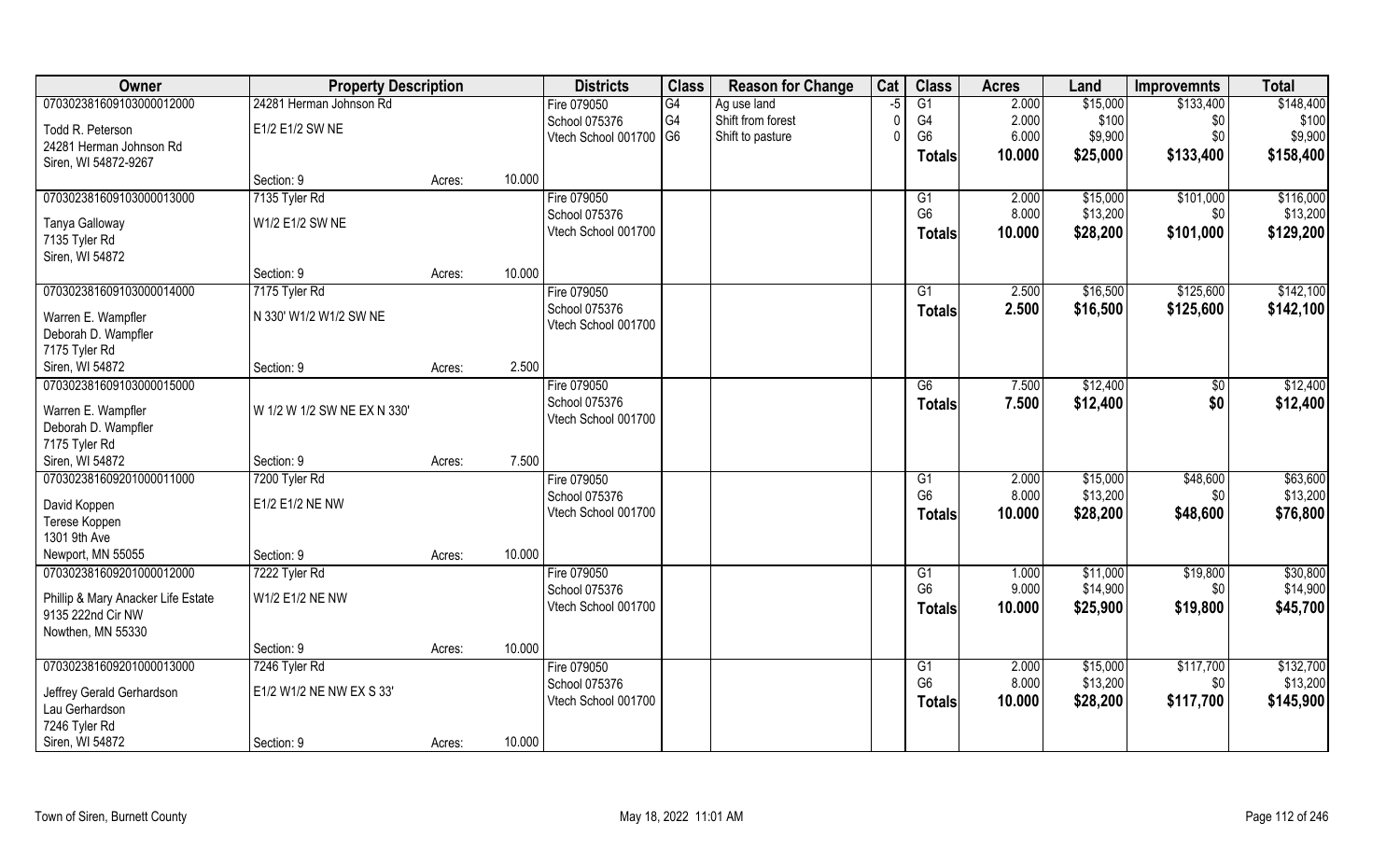| 070302381609201000014000<br>7246 Tyler Rd<br>Fire 079050<br>G6<br>10.000<br>\$16,500<br>$\sqrt{$0}$<br>School 075376<br>10.000<br>\$0<br>\$16,500<br><b>Totals</b><br>W1/2 W1/2 NE NW EX S 33'<br>Jeffrey Gerald Gerhardson<br>Vtech School 001700<br>Lau Gerhardson<br>7246 Tyler Rd<br>Siren, WI 54872<br>10.000<br>Section: 9<br>Acres:<br>070302381609202000011000<br>Fire 079050<br>( \$28,000)<br>14.000<br>W <sub>6</sub><br>$\sqrt{$0}$<br>\$0<br>School 075376<br>14.000<br>\$0<br>Totals<br>NW NW EX N 848' (MFL-2005-OPEN)<br>David Kopecky<br>Vtech School 001700<br>7654 S Shore Dr<br>Siren, WI 54872<br>14.000<br>Section: 9<br>Acres:<br>Fire 079050<br>\$42,900<br>$\overline{30}$<br>070302381609202000012000<br>G6<br>26.000 | Owner | <b>Property Description</b> | <b>Districts</b> | <b>Class</b> | <b>Reason for Change</b> | Cat | <b>Class</b> | <b>Acres</b> | Land     | <b>Improvemnts</b> | <b>Total</b> |
|-------------------------------------------------------------------------------------------------------------------------------------------------------------------------------------------------------------------------------------------------------------------------------------------------------------------------------------------------------------------------------------------------------------------------------------------------------------------------------------------------------------------------------------------------------------------------------------------------------------------------------------------------------------------------------------------------------------------------------------------------|-------|-----------------------------|------------------|--------------|--------------------------|-----|--------------|--------------|----------|--------------------|--------------|
|                                                                                                                                                                                                                                                                                                                                                                                                                                                                                                                                                                                                                                                                                                                                                 |       |                             |                  |              |                          |     |              |              |          |                    | \$16,500     |
|                                                                                                                                                                                                                                                                                                                                                                                                                                                                                                                                                                                                                                                                                                                                                 |       |                             |                  |              |                          |     |              |              |          |                    | \$16,500     |
|                                                                                                                                                                                                                                                                                                                                                                                                                                                                                                                                                                                                                                                                                                                                                 |       |                             |                  |              |                          |     |              |              |          |                    |              |
|                                                                                                                                                                                                                                                                                                                                                                                                                                                                                                                                                                                                                                                                                                                                                 |       |                             |                  |              |                          |     |              |              |          |                    |              |
|                                                                                                                                                                                                                                                                                                                                                                                                                                                                                                                                                                                                                                                                                                                                                 |       |                             |                  |              |                          |     |              |              |          |                    |              |
|                                                                                                                                                                                                                                                                                                                                                                                                                                                                                                                                                                                                                                                                                                                                                 |       |                             |                  |              |                          |     |              |              |          |                    | \$0          |
|                                                                                                                                                                                                                                                                                                                                                                                                                                                                                                                                                                                                                                                                                                                                                 |       |                             |                  |              |                          |     |              |              |          |                    | \$0          |
|                                                                                                                                                                                                                                                                                                                                                                                                                                                                                                                                                                                                                                                                                                                                                 |       |                             |                  |              |                          |     |              |              |          |                    |              |
|                                                                                                                                                                                                                                                                                                                                                                                                                                                                                                                                                                                                                                                                                                                                                 |       |                             |                  |              |                          |     |              |              |          |                    |              |
|                                                                                                                                                                                                                                                                                                                                                                                                                                                                                                                                                                                                                                                                                                                                                 |       |                             |                  |              |                          |     |              |              |          |                    |              |
|                                                                                                                                                                                                                                                                                                                                                                                                                                                                                                                                                                                                                                                                                                                                                 |       |                             |                  |              |                          |     |              |              |          |                    | \$42,900     |
| <b>Totals</b><br>N 848' NW NW<br>Michael T. Hickey                                                                                                                                                                                                                                                                                                                                                                                                                                                                                                                                                                                                                                                                                              |       |                             | School 075376    |              |                          |     |              | 26.000       | \$42,900 | \$0                | \$42,900     |
| Vtech School 001700<br>9170 Jamaca Ct N                                                                                                                                                                                                                                                                                                                                                                                                                                                                                                                                                                                                                                                                                                         |       |                             |                  |              |                          |     |              |              |          |                    |              |
| Lake Elmo, MN 55042                                                                                                                                                                                                                                                                                                                                                                                                                                                                                                                                                                                                                                                                                                                             |       |                             |                  |              |                          |     |              |              |          |                    |              |
| 26.000<br>Section: 9<br>Acres:                                                                                                                                                                                                                                                                                                                                                                                                                                                                                                                                                                                                                                                                                                                  |       |                             |                  |              |                          |     |              |              |          |                    |              |
| 070302381609203000011000<br>\$66,000<br>Fire 079050<br>40.000<br>G6<br>$\sqrt[6]{3}$                                                                                                                                                                                                                                                                                                                                                                                                                                                                                                                                                                                                                                                            |       |                             |                  |              |                          |     |              |              |          |                    | \$66,000     |
| School 075376<br>\$0<br>40.000<br>\$66,000<br><b>Totals</b><br>David H. Ferris<br>SW <sub>NW</sub>                                                                                                                                                                                                                                                                                                                                                                                                                                                                                                                                                                                                                                              |       |                             |                  |              |                          |     |              |              |          |                    | \$66,000     |
| Vtech School 001700<br>5919 Pike Lake Rd                                                                                                                                                                                                                                                                                                                                                                                                                                                                                                                                                                                                                                                                                                        |       |                             |                  |              |                          |     |              |              |          |                    |              |
| Webster, WI 54893                                                                                                                                                                                                                                                                                                                                                                                                                                                                                                                                                                                                                                                                                                                               |       |                             |                  |              |                          |     |              |              |          |                    |              |
| 40.000<br>Section: 9<br>Acres:                                                                                                                                                                                                                                                                                                                                                                                                                                                                                                                                                                                                                                                                                                                  |       |                             |                  |              |                          |     |              |              |          |                    |              |
| 070302381609204000011000<br>$\overline{G6}$<br>20.000<br>\$33,000<br>$\overline{50}$<br>Fire 079050                                                                                                                                                                                                                                                                                                                                                                                                                                                                                                                                                                                                                                             |       |                             |                  |              |                          |     |              |              |          |                    | \$33,000     |
| \$33,000<br>School 075376<br>20.000<br>\$0<br><b>Totals</b><br>E1/2 SE NW<br>Warren E. Wampfler                                                                                                                                                                                                                                                                                                                                                                                                                                                                                                                                                                                                                                                 |       |                             |                  |              |                          |     |              |              |          |                    | \$33,000     |
| Vtech School 001700<br>Deborah D. Wampfler                                                                                                                                                                                                                                                                                                                                                                                                                                                                                                                                                                                                                                                                                                      |       |                             |                  |              |                          |     |              |              |          |                    |              |
| 7175 Tyler Rd                                                                                                                                                                                                                                                                                                                                                                                                                                                                                                                                                                                                                                                                                                                                   |       |                             |                  |              |                          |     |              |              |          |                    |              |
| Siren, WI 54872<br>20.000<br>Section: 9<br>Acres:                                                                                                                                                                                                                                                                                                                                                                                                                                                                                                                                                                                                                                                                                               |       |                             |                  |              |                          |     |              |              |          |                    |              |
| \$16,500<br>070302381609204000012000<br>Fire 079050<br>G6<br>10.000<br>$\sqrt{$0}$                                                                                                                                                                                                                                                                                                                                                                                                                                                                                                                                                                                                                                                              |       |                             |                  |              |                          |     |              |              |          |                    | \$16,500     |
| \$0<br>School 075376<br>10.000<br>\$16,500<br><b>Totals</b>                                                                                                                                                                                                                                                                                                                                                                                                                                                                                                                                                                                                                                                                                     |       |                             |                  |              |                          |     |              |              |          |                    | \$16,500     |
| E1/2 W1/2 SE NW<br>Warren Wampfler<br>Vtech School 001700<br>Deborah Wampfler                                                                                                                                                                                                                                                                                                                                                                                                                                                                                                                                                                                                                                                                   |       |                             |                  |              |                          |     |              |              |          |                    |              |
| 7175 Tyler Rd                                                                                                                                                                                                                                                                                                                                                                                                                                                                                                                                                                                                                                                                                                                                   |       |                             |                  |              |                          |     |              |              |          |                    |              |
| Siren, WI 54872<br>10.000<br>Section: 9<br>Acres:                                                                                                                                                                                                                                                                                                                                                                                                                                                                                                                                                                                                                                                                                               |       |                             |                  |              |                          |     |              |              |          |                    |              |
| Fire 079050<br>\$16,500<br>070302381609204000013000<br>G6<br>10.000<br>$\sqrt{$0}$                                                                                                                                                                                                                                                                                                                                                                                                                                                                                                                                                                                                                                                              |       |                             |                  |              |                          |     |              |              |          |                    | \$16,500     |
| School 075376<br>10.000<br>\$16,500<br>\$0<br><b>Totals</b>                                                                                                                                                                                                                                                                                                                                                                                                                                                                                                                                                                                                                                                                                     |       |                             |                  |              |                          |     |              |              |          |                    | \$16,500     |
| W1/2 W1/2 SE NW<br>Warren Wampfler<br>Vtech School 001700                                                                                                                                                                                                                                                                                                                                                                                                                                                                                                                                                                                                                                                                                       |       |                             |                  |              |                          |     |              |              |          |                    |              |
| Deborah Wampfler<br>7175 Tyler Rd                                                                                                                                                                                                                                                                                                                                                                                                                                                                                                                                                                                                                                                                                                               |       |                             |                  |              |                          |     |              |              |          |                    |              |
| Siren, WI 54872<br>10.000<br>Section: 9<br>Acres:                                                                                                                                                                                                                                                                                                                                                                                                                                                                                                                                                                                                                                                                                               |       |                             |                  |              |                          |     |              |              |          |                    |              |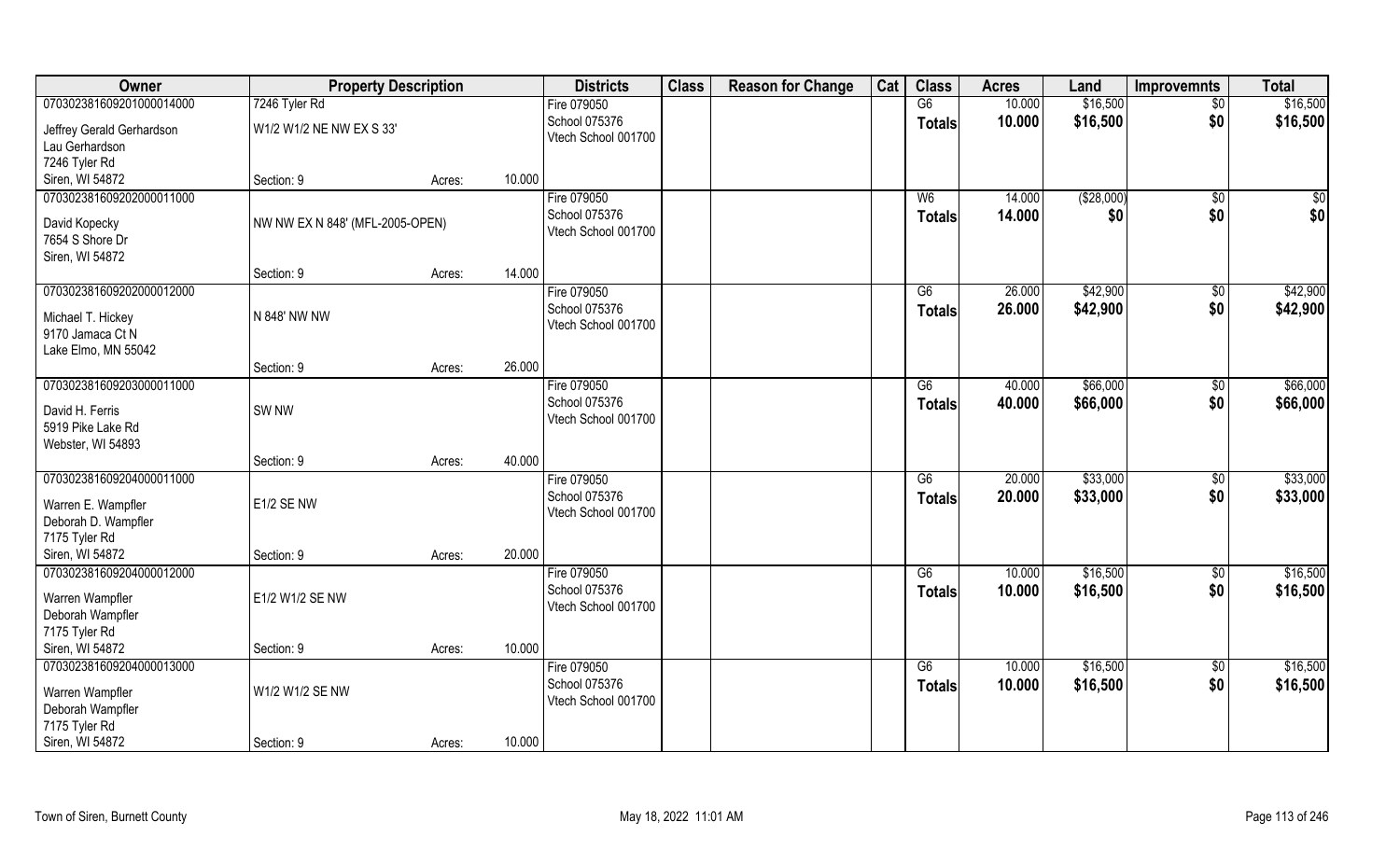| Owner                               | <b>Property Description</b>                 |        |        | <b>Districts</b>    | <b>Class</b> | <b>Reason for Change</b> | Cat | <b>Class</b>         | <b>Acres</b>    | Land                 | <b>Improvemnts</b> | <b>Total</b> |
|-------------------------------------|---------------------------------------------|--------|--------|---------------------|--------------|--------------------------|-----|----------------------|-----------------|----------------------|--------------------|--------------|
| 070302381609301000011000            | 24113 Herman Johnson Rd                     |        |        | Fire 079050         | G4           | Ag use land              |     | $\overline{G1}$      | 2.000           | \$15,000             | \$100,400          | \$115,400    |
| David H. Ferris                     | NE SW                                       |        |        | School 075376       |              |                          |     | G4                   | 18.250          | \$2,500              | \$0                | \$2,500      |
| 5919 Pike Lake Rd                   |                                             |        |        | Vtech School 001700 |              |                          |     | G <sub>5</sub>       | 9.750           | \$2,900              | \$0                | \$2,900      |
| Webster, WI 54893                   |                                             |        |        |                     |              |                          |     | G <sub>6</sub>       | 10.000          | \$13,000             | \$0                | \$13,000     |
|                                     | Section: 9                                  | Acres: | 40.000 |                     |              |                          |     | <b>Totals</b>        | 40.000          | \$33,400             | \$100,400          | \$133,800    |
| 070302381609302000011000            |                                             |        |        | Fire 079050         | G4           | Ag use land              |     | G4                   | 24.000          | \$3,300              | $\sqrt[6]{}$       | \$3,300      |
| David H. Ferris                     | NW SW                                       |        |        | School 075376       |              |                          |     | G <sub>8</sub>       | 16.000          | \$10,400             | \$0                | \$10,400     |
| 5919 Pike Lake Rd                   |                                             |        |        | Vtech School 001700 |              |                          |     | <b>Totals</b>        | 40.000          | \$13,700             | \$0                | \$13,700     |
| Webster, WI 54893                   |                                             |        |        |                     |              |                          |     |                      |                 |                      |                    |              |
|                                     | Section: 9                                  | Acres: | 40.000 |                     |              |                          |     |                      |                 |                      |                    |              |
| 070302381609303000011000            | 24102 Herman Johnson Rd                     |        |        | Fire 079050         |              |                          |     | G1                   | 1.400           | \$12,600             | \$600              | \$13,200     |
| Zenetta Briggs                      | N1/2 SW SW EX 93/352 (LIFE ESTATE TO EVELYN |        |        | School 075376       |              |                          |     | G <sub>5</sub>       | 2.000           | \$600                | \$0                | \$600        |
| 1801 Ninth St                       | BROOKER)                                    |        |        | Vtech School 001700 |              |                          |     | G <sub>6</sub>       | 16.000          | \$20,800             | \$0                | \$20,800     |
| Los Osos, CA 93402                  |                                             |        |        |                     |              |                          |     | <b>Totals</b>        | 19.400          | \$34,000             | \$600              | \$34,600     |
|                                     | Section: 9                                  | Acres: | 19.400 |                     |              |                          |     |                      |                 |                      |                    |              |
| 070302381609303000012000            |                                             |        |        | Fire 079050         |              |                          |     | G5                   | 8.000           | \$2,400              | \$0                | \$2,400      |
| Lester O. Stener                    | S1/2 SW SW                                  |        |        | School 075376       |              |                          |     | G <sub>6</sub>       | 12.000          | \$15,600             | \$0                | \$15,600     |
| 802 Orange St                       |                                             |        |        | Vtech School 001700 |              |                          |     | <b>Totals</b>        | 20.000          | \$18,000             | \$0                | \$18,000     |
| Hudson, WI 54016                    |                                             |        |        |                     |              |                          |     |                      |                 |                      |                    |              |
|                                     | Section: 9                                  | Acres: | 20.000 |                     |              |                          |     |                      |                 |                      |                    |              |
| 070302381609303000013000            | 24102 Herman Johnson Rd                     |        |        | Fire 079050         |              |                          |     | $\overline{G1}$      | 0.600           | \$6,600              | \$6,300            | \$12,900     |
|                                     |                                             |        |        | School 075376       |              |                          |     | <b>Totals</b>        | 0.600           | \$6,600              | \$6,300            | \$12,900     |
| Zenetta Briggs                      | PCL SW SW DESC IN 93/352 (LIFE ESTATE TO    |        |        | Vtech School 001700 |              |                          |     |                      |                 |                      |                    |              |
| 1801 Ninth St                       | EVELYN BROOKER)                             |        |        |                     |              |                          |     |                      |                 |                      |                    |              |
| Los Osos, CA 93402                  | Section: 9                                  |        | 0.600  |                     |              |                          |     |                      |                 |                      |                    |              |
| 070302381609304000011000            | 24154 Herman Johnson Rd                     | Acres: |        | Fire 079050         | G4           | Ag use land              |     | G1                   | 2.000           | \$15,000             | \$93,300           | \$108,300    |
|                                     |                                             |        |        | School 075376       |              |                          |     | G4                   | 17.200          | \$2,400              | \$0                | \$2,400      |
| Marion & Joyce Anderson Life Estate | SE SW (LIFE ESTATE TO MARION & JOYCE        |        |        | Vtech School 001700 |              |                          |     | G <sub>5</sub>       | 20.800          | \$8,300              | \$0\$              | \$8,300      |
| 24154 Herman Johnson Rd             | ANDERSON)                                   |        |        |                     |              |                          |     | <b>Totals</b>        | 40.000          | \$25,700             | \$93,300           | \$119,000    |
| Siren, WI 54872                     |                                             |        |        |                     |              |                          |     |                      |                 |                      |                    |              |
|                                     | Section: 9                                  | Acres: | 40.000 |                     |              |                          |     |                      |                 |                      |                    |              |
| 070302381609402000011000            | 24195 Herman Johnson Rd                     |        |        | Fire 079050         |              |                          |     | G1<br>G <sub>6</sub> | 1.000<br>32.000 | \$11,000<br>\$41,600 | \$500              | \$11,500     |
| Patrick Michael Donlin              | NW SE EX THAT PART LYING S & E OF TOWN ROAD |        |        | School 075376       |              |                          |     |                      |                 |                      | \$0                | \$41,600     |
| 24550 Lind Rd                       |                                             |        |        | Vtech School 001700 |              |                          |     | <b>Totals</b>        | 33.000          | \$52,600             | \$500              | \$53,100     |
| Siren, WI 54872                     |                                             |        |        |                     |              |                          |     |                      |                 |                      |                    |              |
|                                     | Section: 9                                  | Acres: | 33.000 |                     |              |                          |     |                      |                 |                      |                    |              |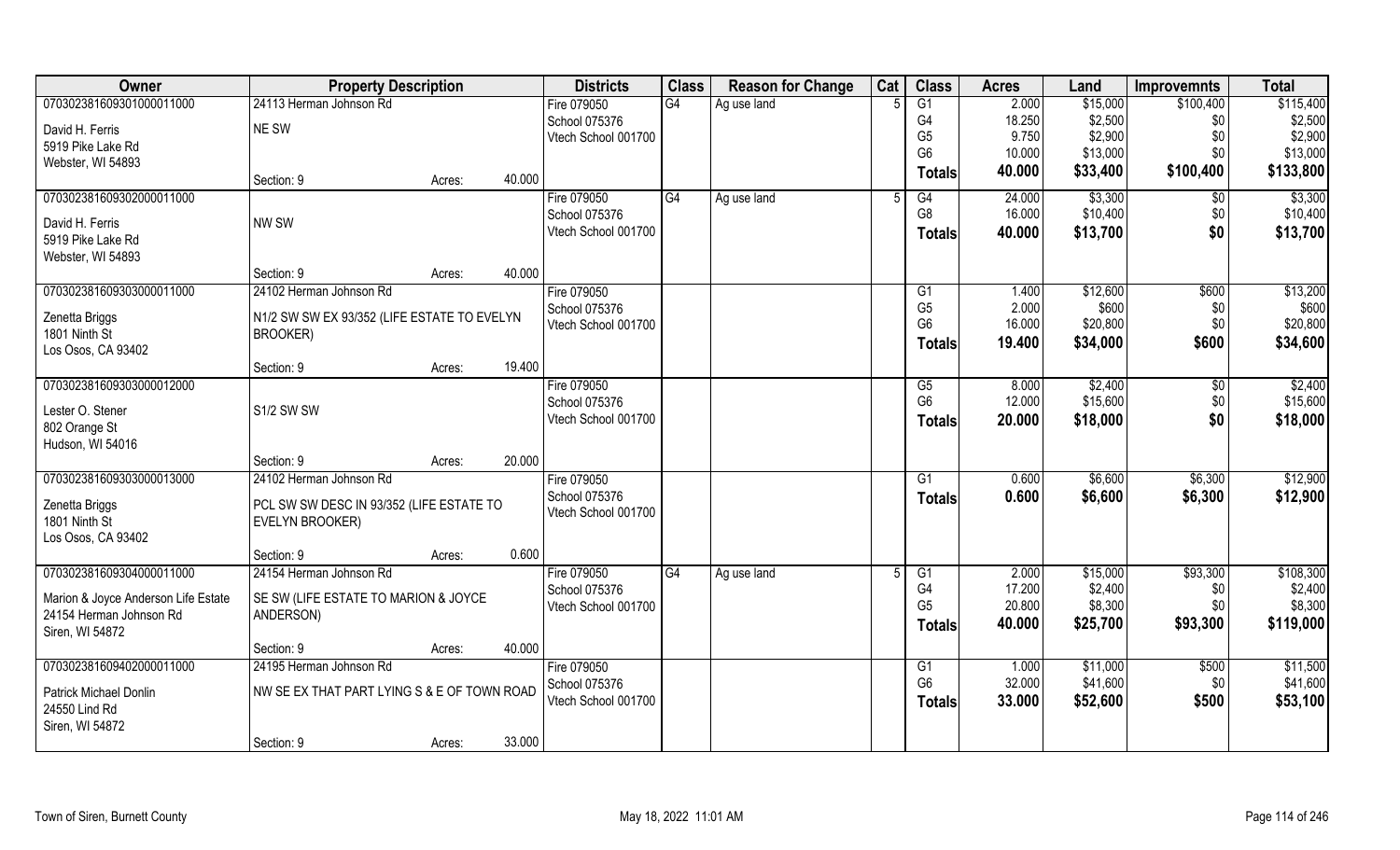| Owner                              | <b>Property Description</b>                  |        | <b>Districts</b>                  | <b>Class</b> | <b>Reason for Change</b> | Cat | <b>Class</b>   | <b>Acres</b> | Land     | <b>Improvemnts</b> | <b>Total</b> |
|------------------------------------|----------------------------------------------|--------|-----------------------------------|--------------|--------------------------|-----|----------------|--------------|----------|--------------------|--------------|
| 070302381609402000012000           | 24202 Herman Johnson Rd                      |        | Fire 079050                       |              |                          |     | G1             | 7.000        | \$27,200 | \$28,900           | \$56,100     |
| Richard Van Guilder                | THAT PART OF NW SE LYING S & E OF TOWN ROAD  |        | Clam Lake - 078020                |              |                          |     | <b>Totals</b>  | 7.000        | \$27,200 | \$28,900           | \$56,100     |
| Jennifer Van Guilder               |                                              |        | School 075376                     |              |                          |     |                |              |          |                    |              |
| 1102 Pacific St                    |                                              |        | Vtech School 001700               |              |                          |     |                |              |          |                    |              |
| St Paul, MN 55106                  | Section: 9                                   | Acres: | 7.000                             |              |                          |     |                |              |          |                    |              |
| 070302381609403000011001           |                                              |        | Fire 079050                       |              |                          |     | G4             | 2.250        | \$300    | $\overline{50}$    | \$300        |
| Darwin A. Anderson                 | THAT PRT OF SW SE LYG W OF LONG LK CREEK EX  |        | School 075376                     |              |                          |     | G <sub>5</sub> | 3.940        | \$1,600  | \$0                | \$1,600      |
| PO Box 45                          | V 210 P 541 & EX 430057                      |        | Vtech School 001700               |              |                          |     | G <sub>8</sub> | 2.000        | \$1,300  | \$0                | \$1,300      |
| Siren, WI 54872-0045               |                                              |        |                                   |              |                          |     | <b>Totals</b>  | 8.190        | \$3,200  | \$0                | \$3,200      |
|                                    | Section: 9                                   | Acres: | 8.190                             |              |                          |     |                |              |          |                    |              |
| 070302381609403000012003           | 7175 Lonestar Rd                             |        | Fire 079050                       |              |                          |     | G5             | 5.890        | \$2,300  | $\sqrt[6]{30}$     | \$2,300      |
| Norman & Nancy Jensen Trust Dtd My | THAT PRT OF SW SE DES IN #393508 & #403372 & |        | School 075376                     |              |                          |     | G <sub>6</sub> | 27.470       | \$45,300 | \$0                | \$45,300     |
| 18 2009                            | #430057 & LYG E OF CREEK (D-2056)            |        | Vtech School 001700               |              |                          |     | <b>Totals</b>  | 33.360       | \$47,600 | \$0                | \$47,600     |
| 6210 Davenport Dr                  |                                              |        |                                   |              |                          |     |                |              |          |                    |              |
| Madison, WI 53711                  | Section: 9                                   | Acres: | 33.360                            |              |                          |     |                |              |          |                    |              |
| 070302381609505001011000           | 24268 Herman Johnson Rd                      |        | Fire 079050                       |              |                          |     | G1             | 1.480        | \$12,900 | \$160,600          | \$173,500    |
| <b>Timothy Grefsrud</b>            | GOV LOT 1                                    |        | School 075376                     |              |                          |     | G <sub>6</sub> | 38.000       | \$62,700 | \$0                | \$62,700     |
| 24268 Herman Johnson Rd            |                                              |        | Vtech School 001700               |              |                          |     | <b>Totals</b>  | 39.480       | \$75,600 | \$160,600          | \$236,200    |
| Siren, WI 54872                    |                                              |        |                                   |              |                          |     |                |              |          |                    |              |
|                                    | Section: 9                                   | Acres: | 39.480                            |              |                          |     |                |              |          |                    |              |
| 070302381609505002011000           | 24220 Herman Johnson Rd                      |        | Fire 079050                       |              |                          |     | G1             | 1.500        | \$67,300 | \$200              | \$67,500     |
|                                    |                                              |        | Clam Lake - 078020                |              |                          |     | G <sub>5</sub> | 6.000        | \$900    | \$0                | \$900        |
| John Howe                          | N1/2 GOV LOT 2                               |        | School 075376                     |              |                          |     | G <sub>6</sub> | 7.000        | \$9,100  | \$0                | \$9,100      |
| PO Box 222<br>Siren, WI 54872      |                                              |        | Vtech School 001700               |              |                          |     | <b>Totals</b>  | 14.500       | \$77,300 | \$200              | \$77,500     |
|                                    | Section: 9                                   | Acres: | 14.500                            |              |                          |     |                |              |          |                    |              |
| 070302381609505002012000           | 24214 Herman Johnson Rd                      |        | Fire 079050                       |              |                          |     | G1             | 2.600        | \$50,500 | \$0                | \$50,500     |
|                                    |                                              |        | Clam Lake - 078020                |              |                          |     | <b>Totals</b>  | 2.600        | \$50,500 | \$0                | \$50,500     |
| James Berggren                     | LOT 1 CSM V 3 P 92 (GOV LOT 2)#186561        |        | School 075376                     |              |                          |     |                |              |          |                    |              |
| Lisa Berggren                      |                                              |        | Vtech School 001700               |              |                          |     |                |              |          |                    |              |
| 5485 134th St N                    |                                              |        |                                   |              |                          |     |                |              |          |                    |              |
| Hugo, MN 55038                     | Section: 9                                   | Acres: | 2.600                             |              |                          |     |                |              |          |                    |              |
| 070302381609505002013000           |                                              |        | Fire 079050<br>Clam Lake - 078020 |              |                          |     | G1             | 2.890        | \$17,700 | $\sqrt{$0}$        | \$17,700     |
| Richard Van Guilder                | LOT 2 CSM V 3 P 92 (LOCATED IN GOV LOT 2)    |        | School 075376                     |              |                          |     | <b>Totals</b>  | 2.890        | \$17,700 | \$0                | \$17,700     |
| Jennifer Van Guilder               |                                              |        | Vtech School 001700               |              |                          |     |                |              |          |                    |              |
| 1102 Pacific St                    |                                              |        |                                   |              |                          |     |                |              |          |                    |              |
| St Paul, MN 55106                  | Section: 9                                   | Acres: | 2.890                             |              |                          |     |                |              |          |                    |              |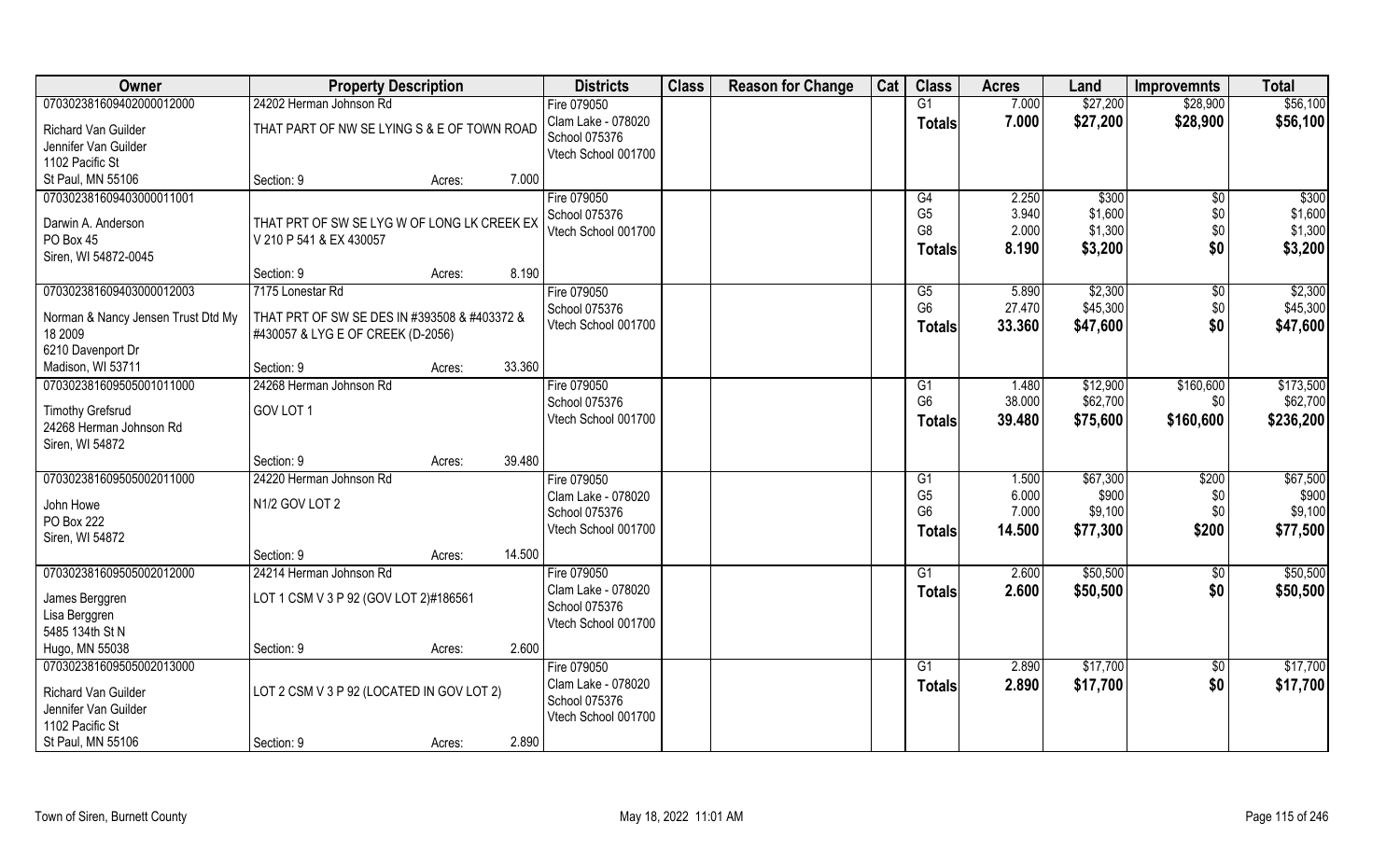| Owner                                 | <b>Property Description</b>                 |                  | <b>Districts</b>    | <b>Class</b> | <b>Reason for Change</b> | Cat | <b>Class</b>  | <b>Acres</b> | Land          | <b>Improvemnts</b> | <b>Total</b> |
|---------------------------------------|---------------------------------------------|------------------|---------------------|--------------|--------------------------|-----|---------------|--------------|---------------|--------------------|--------------|
| 070302381609505002014000              | 24210 Herman Johnson Rd                     |                  | Fire 079050         |              |                          |     | G1            | 5.000        | \$67,500      | \$73,200           | \$140,700    |
| Linda S. Fabiano                      | LOT 3 CSM V 3 P 92 (LOCATED IN GOV LOT 2)   |                  | Clam Lake - 078020  |              |                          |     | <b>Totals</b> | 5.000        | \$67,500      | \$73,200           | \$140,700    |
| 395 Woodhill Dr                       |                                             |                  | School 075376       |              |                          |     |               |              |               |                    |              |
| Roseville, MN 55113                   |                                             |                  | Vtech School 001700 |              |                          |     |               |              |               |                    |              |
|                                       | Section: 9                                  | 5.000<br>Acres:  |                     |              |                          |     |               |              |               |                    |              |
| 070302381609505002015000              | 7006 Lonestar Rd                            |                  | Fire 079050         |              |                          |     | G1            | 1.000        | \$45,000      | \$61,500           | \$106,500    |
| Karen J. Guettler                     | S1/2 GOV LOT 2 LYING S OF LONG LAKE CREEK   |                  | Clam Lake - 078020  |              |                          |     | <b>Totals</b> | 1.000        | \$45,000      | \$61,500           | \$106,500    |
| 3966 Riverton                         |                                             |                  | School 075376       |              |                          |     |               |              |               |                    |              |
| Eagan, MN 55123                       |                                             |                  | Vtech School 001700 |              |                          |     |               |              |               |                    |              |
|                                       | Section: 9                                  | 1.000<br>Acres:  |                     |              |                          |     |               |              |               |                    |              |
| 070302381609505003011000              | 24099 Reservation Rd                        |                  | Fire 079050         |              |                          |     | X1            | 36.090       | \$0           | $\overline{50}$    | \$0          |
| Trust St Croix Chipp United States of | GOV LOT 3 EX LOT 1 CSM V 2 P 221            |                  | School 075376       |              |                          |     | <b>Totals</b> | 36.090       | \$0           | \$0                | \$0          |
| America                               |                                             |                  | Vtech School 001700 |              |                          |     |               |              |               |                    |              |
| <b>Great Lakes Agency</b>             |                                             |                  |                     |              |                          |     |               |              |               |                    |              |
| 916 W Lakeshore Dr                    | Section: 9                                  | 36.090<br>Acres: |                     |              |                          |     |               |              |               |                    |              |
| Ashland, WI 54806                     |                                             |                  |                     |              |                          |     |               |              |               |                    |              |
| 070302381609505003012000              | 7031 Lonestar Rd                            |                  | Fire 079050         |              |                          |     | X1            | 0.910        | $\sqrt[6]{3}$ | \$0                | \$0          |
| Trust St Croix Chipp United States of | LOT 1 CSM V 2 P 221 (LOCATED IN GOV LOT 3)  |                  | School 075376       |              |                          |     | <b>Totals</b> | 0.910        | \$0           | \$0                | \$0          |
| America                               |                                             |                  | Vtech School 001700 |              |                          |     |               |              |               |                    |              |
| <b>Great Lakes Agency</b>             |                                             |                  |                     |              |                          |     |               |              |               |                    |              |
| 916 W Lakeshore Dr                    | Section: 9                                  | 0.910<br>Acres:  |                     |              |                          |     |               |              |               |                    |              |
| Ashland, WI 54806                     |                                             |                  |                     |              |                          |     |               |              |               |                    |              |
| 070302381610505001011000              |                                             |                  | Fire 079050         |              |                          |     | X4            | 1.630        | \$0           | $\sqrt[6]{3}$      | \$0          |
| Town of Siren                         | GOV LOT 1                                   |                  | School 075376       |              |                          |     | <b>Totals</b> | 1.630        | \$0           | \$0                | \$0          |
| PO Box 4                              |                                             |                  | Vtech School 001700 |              |                          |     |               |              |               |                    |              |
| Siren, WI 54872                       |                                             |                  |                     |              |                          |     |               |              |               |                    |              |
|                                       | Section: 10                                 | 1.630<br>Acres:  |                     |              |                          |     |               |              |               |                    |              |
| 070302381610505002011000              | Herman Johnson Rd                           |                  | Fire 079050         |              |                          |     | G1            | 4.470        | \$22,400      | \$0                | \$22,400     |
| Curtis A. Doric                       | LOT 1 CSM#3821 V19 P241 (FMLY LOT 1 CSM V14 |                  | School 075376       |              |                          |     | <b>Totals</b> | 4.470        | \$22,400      | \$0                | \$22,400     |
| 254 Valley Green Park                 | P94- GOV LOT 2)(#361721)                    |                  | Vtech School 001700 |              |                          |     |               |              |               |                    |              |
| Jordan, MN 55352                      |                                             |                  |                     |              |                          |     |               |              |               |                    |              |
|                                       | Section: 10                                 | 4.470<br>Acres:  |                     |              |                          |     |               |              |               |                    |              |
| 070302381610505002012000              | 24394 Herman Johnson Rd                     |                  | Fire 079050         |              |                          |     | G1            | 3.400        | \$19,200      | \$160,800          | \$180,000    |
| Michael W. Holland                    | LOT 2 CSM V19 P241(#361721) (FMLY LOT 2 CSM |                  | School 075376       |              |                          |     | <b>Totals</b> | 3.400        | \$19,200      | \$160,800          | \$180,000    |
| Lisa Holland                          | V14 P94- GOV LOT 2)                         |                  | Vtech School 001700 |              |                          |     |               |              |               |                    |              |
| 24394 Herman Johnson Rd               |                                             |                  |                     |              |                          |     |               |              |               |                    |              |
| Siren, WI 54872                       | Section: 10                                 | 3.400<br>Acres:  |                     |              |                          |     |               |              |               |                    |              |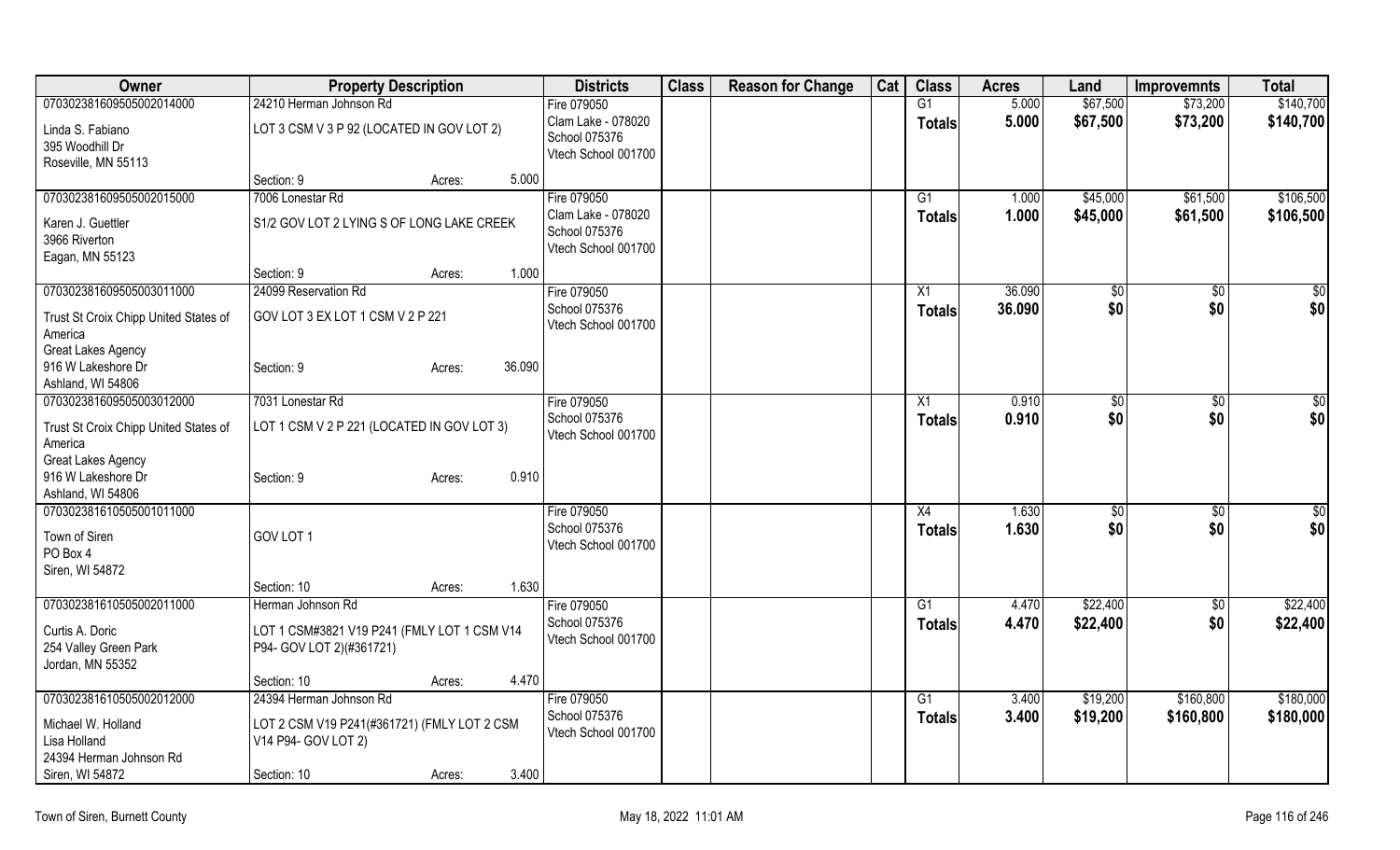| 070302381610505002013000<br>24372 Herman Johnson Rd<br>Fire 079050<br>2.000<br>\$46,800<br>\$60,100<br>G1<br>10.470<br>\$17,300<br>Clam Lake - 078020<br>G <sub>6</sub><br>\$0<br>LOT 3 CSM V19 P241(#361721) (FMLY LOT 3 & PRT<br>Gregory P. Doric<br>School 075376<br>12.470<br>\$64,100<br>\$60,100<br>Totals<br>Carol M. Doric<br>LOT 4 CSM V14 P94- GOV LOT 2)<br>Vtech School 001700<br>24372 Herman Johnson Rd<br>Siren, WI 54872<br>12.470<br>Section: 10<br>Acres:<br>070302381610505002014000<br>6925 Hideaway Rd<br>Fire 079050<br>2.000<br>\$15,000<br>\$36,800<br>G1<br>G <sub>6</sub><br>33.180<br>\$66,400<br>\$0<br>Clam Lake - 078020<br>LOT 4 CSM V19 P241(#361721) (FMLY PRT LOT 4<br>Kenny & Amy Mullen Trust Agree<br>School 075376<br>\$36,800<br>35.180<br>\$81,400<br><b>Totals</b><br>18249 Apple Cir<br>CMS V14 P94- GOV LOT 2)<br>Vtech School 001700<br>Jordan, MN 55352<br>35.180<br>Section: 10<br>Acres: | Owner                    | <b>Property Description</b> |  | <b>Districts</b> | <b>Class</b> | <b>Reason for Change</b> | Cat | <b>Class</b> | <b>Acres</b> | Land     | <b>Improvemnts</b> | <b>Total</b> |
|-----------------------------------------------------------------------------------------------------------------------------------------------------------------------------------------------------------------------------------------------------------------------------------------------------------------------------------------------------------------------------------------------------------------------------------------------------------------------------------------------------------------------------------------------------------------------------------------------------------------------------------------------------------------------------------------------------------------------------------------------------------------------------------------------------------------------------------------------------------------------------------------------------------------------------------------|--------------------------|-----------------------------|--|------------------|--------------|--------------------------|-----|--------------|--------------|----------|--------------------|--------------|
|                                                                                                                                                                                                                                                                                                                                                                                                                                                                                                                                                                                                                                                                                                                                                                                                                                                                                                                                         |                          |                             |  |                  |              |                          |     |              |              |          |                    | \$106,900    |
|                                                                                                                                                                                                                                                                                                                                                                                                                                                                                                                                                                                                                                                                                                                                                                                                                                                                                                                                         |                          |                             |  |                  |              |                          |     |              |              |          |                    | \$17,300     |
|                                                                                                                                                                                                                                                                                                                                                                                                                                                                                                                                                                                                                                                                                                                                                                                                                                                                                                                                         |                          |                             |  |                  |              |                          |     |              |              |          |                    | \$124,200    |
|                                                                                                                                                                                                                                                                                                                                                                                                                                                                                                                                                                                                                                                                                                                                                                                                                                                                                                                                         |                          |                             |  |                  |              |                          |     |              |              |          |                    |              |
|                                                                                                                                                                                                                                                                                                                                                                                                                                                                                                                                                                                                                                                                                                                                                                                                                                                                                                                                         |                          |                             |  |                  |              |                          |     |              |              |          |                    |              |
|                                                                                                                                                                                                                                                                                                                                                                                                                                                                                                                                                                                                                                                                                                                                                                                                                                                                                                                                         |                          |                             |  |                  |              |                          |     |              |              |          |                    | \$51,800     |
|                                                                                                                                                                                                                                                                                                                                                                                                                                                                                                                                                                                                                                                                                                                                                                                                                                                                                                                                         |                          |                             |  |                  |              |                          |     |              |              |          |                    | \$66,400     |
|                                                                                                                                                                                                                                                                                                                                                                                                                                                                                                                                                                                                                                                                                                                                                                                                                                                                                                                                         |                          |                             |  |                  |              |                          |     |              |              |          |                    | \$118,200    |
|                                                                                                                                                                                                                                                                                                                                                                                                                                                                                                                                                                                                                                                                                                                                                                                                                                                                                                                                         |                          |                             |  |                  |              |                          |     |              |              |          |                    |              |
|                                                                                                                                                                                                                                                                                                                                                                                                                                                                                                                                                                                                                                                                                                                                                                                                                                                                                                                                         |                          |                             |  |                  |              |                          |     |              |              |          |                    |              |
|                                                                                                                                                                                                                                                                                                                                                                                                                                                                                                                                                                                                                                                                                                                                                                                                                                                                                                                                         | 070302381610505003011001 | 6843 Hideaway Rd            |  | Fire 079050      |              |                          |     | G1           | 2.370        | \$78,100 | \$77,900           | \$156,000    |
| G <sub>5</sub><br>26.630<br>\$10,700<br>School 075376<br>\$0<br>GOV LOT 3 EX PCL DES #441063                                                                                                                                                                                                                                                                                                                                                                                                                                                                                                                                                                                                                                                                                                                                                                                                                                            |                          |                             |  |                  |              |                          |     |              |              |          |                    | \$10,700     |
| <b>Hideaway Holdings LLC</b><br>\$77,900<br>Vtech School 001700<br>29.000<br>\$88,800<br><b>Totals</b><br>139 Maple St                                                                                                                                                                                                                                                                                                                                                                                                                                                                                                                                                                                                                                                                                                                                                                                                                  |                          |                             |  |                  |              |                          |     |              |              |          |                    | \$166,700    |
| Mahtomedi, MN 55115                                                                                                                                                                                                                                                                                                                                                                                                                                                                                                                                                                                                                                                                                                                                                                                                                                                                                                                     |                          |                             |  |                  |              |                          |     |              |              |          |                    |              |
| 29.000<br>Section: 10<br>Acres:                                                                                                                                                                                                                                                                                                                                                                                                                                                                                                                                                                                                                                                                                                                                                                                                                                                                                                         |                          |                             |  |                  |              |                          |     |              |              |          |                    |              |
| 070302381610505003011100<br>6851 Hideaway Rd<br>Fire 079050<br>\$65,400<br>\$9,600<br>2.000<br>G <sub>1</sub>                                                                                                                                                                                                                                                                                                                                                                                                                                                                                                                                                                                                                                                                                                                                                                                                                           |                          |                             |  |                  |              |                          |     |              |              |          |                    | \$75,000     |
| G <sub>5</sub><br>17.390<br>School 075376<br>\$5,200<br>\$0                                                                                                                                                                                                                                                                                                                                                                                                                                                                                                                                                                                                                                                                                                                                                                                                                                                                             |                          |                             |  |                  |              |                          |     |              |              |          |                    | \$5,200      |
| PCL GOV LOT 3 DES #441063<br><b>Hideaway Holdings LLC</b><br>Vtech School 001700<br>\$9,600<br>19.390<br>\$70,600<br><b>Totals</b><br>2430 Larpenteur Ave E                                                                                                                                                                                                                                                                                                                                                                                                                                                                                                                                                                                                                                                                                                                                                                             |                          |                             |  |                  |              |                          |     |              |              |          |                    | \$80,200     |
| Maplewood, MN 55109                                                                                                                                                                                                                                                                                                                                                                                                                                                                                                                                                                                                                                                                                                                                                                                                                                                                                                                     |                          |                             |  |                  |              |                          |     |              |              |          |                    |              |
| 19.390<br>Section: 10<br>Acres:                                                                                                                                                                                                                                                                                                                                                                                                                                                                                                                                                                                                                                                                                                                                                                                                                                                                                                         |                          |                             |  |                  |              |                          |     |              |              |          |                    |              |
| 070302381610505004011000<br>\$123,900<br>24288 Cumberland Point Rd<br>Fire 079050<br>G1<br>5.000<br>\$44,800                                                                                                                                                                                                                                                                                                                                                                                                                                                                                                                                                                                                                                                                                                                                                                                                                            |                          |                             |  |                  |              |                          |     |              |              |          |                    | \$168,700    |
| Clam Lake - 078020<br>5.000<br>\$123,900<br>\$44,800<br><b>Totals</b>                                                                                                                                                                                                                                                                                                                                                                                                                                                                                                                                                                                                                                                                                                                                                                                                                                                                   |                          |                             |  |                  |              |                          |     |              |              |          |                    | \$168,700    |
| PCL GOV LOT 4<br>James L. Thompson<br>School 075376                                                                                                                                                                                                                                                                                                                                                                                                                                                                                                                                                                                                                                                                                                                                                                                                                                                                                     |                          |                             |  |                  |              |                          |     |              |              |          |                    |              |
| 596 Cherokee Ave<br>Vtech School 001700<br>St Paul, MN 55107                                                                                                                                                                                                                                                                                                                                                                                                                                                                                                                                                                                                                                                                                                                                                                                                                                                                            |                          |                             |  |                  |              |                          |     |              |              |          |                    |              |
| 5.000<br>Section: 10<br>Acres:                                                                                                                                                                                                                                                                                                                                                                                                                                                                                                                                                                                                                                                                                                                                                                                                                                                                                                          |                          |                             |  |                  |              |                          |     |              |              |          |                    |              |
| 24268 Cumberland Point Rd<br>Fire 079050<br>\$67,000<br>070302381610505004012000<br>G1<br>0.510<br>\$90,000                                                                                                                                                                                                                                                                                                                                                                                                                                                                                                                                                                                                                                                                                                                                                                                                                             |                          |                             |  |                  |              |                          |     |              |              |          |                    | \$157,000    |
| Clam Lake - 078020<br>0.510<br>\$90,000<br>\$67,000<br><b>Totals</b>                                                                                                                                                                                                                                                                                                                                                                                                                                                                                                                                                                                                                                                                                                                                                                                                                                                                    |                          |                             |  |                  |              |                          |     |              |              |          |                    | \$157,000    |
| LOT 1 CSM#49 V1 P49 (GOV LOT 4)#145988<br>Shane D. Allers<br>School 075376                                                                                                                                                                                                                                                                                                                                                                                                                                                                                                                                                                                                                                                                                                                                                                                                                                                              |                          |                             |  |                  |              |                          |     |              |              |          |                    |              |
| 24268 Cumberland Point Rd<br>Vtech School 001700                                                                                                                                                                                                                                                                                                                                                                                                                                                                                                                                                                                                                                                                                                                                                                                                                                                                                        |                          |                             |  |                  |              |                          |     |              |              |          |                    |              |
| Siren, WI 54872<br>0.510<br>Section: 10<br>Acres:                                                                                                                                                                                                                                                                                                                                                                                                                                                                                                                                                                                                                                                                                                                                                                                                                                                                                       |                          |                             |  |                  |              |                          |     |              |              |          |                    |              |
| 070302381610505004013000<br>Fire 079050<br>\$43,200<br>24262 Cumberland Point Rd<br>G1<br>0.570<br>\$90,000                                                                                                                                                                                                                                                                                                                                                                                                                                                                                                                                                                                                                                                                                                                                                                                                                             |                          |                             |  |                  |              |                          |     |              |              |          |                    | \$133,200    |
| Clam Lake - 078020<br>0.570<br>\$90,000<br>\$43,200<br><b>Totals</b>                                                                                                                                                                                                                                                                                                                                                                                                                                                                                                                                                                                                                                                                                                                                                                                                                                                                    |                          |                             |  |                  |              |                          |     |              |              |          |                    | \$133,200    |
| Kyle W. Schroeder<br>LOT 2 CSM#49 V1 P49 (GOV LOT 4)#145988<br>School 075376                                                                                                                                                                                                                                                                                                                                                                                                                                                                                                                                                                                                                                                                                                                                                                                                                                                            |                          |                             |  |                  |              |                          |     |              |              |          |                    |              |
| Tammy E. Schroeder<br>Vtech School 001700<br>1503 63rd St                                                                                                                                                                                                                                                                                                                                                                                                                                                                                                                                                                                                                                                                                                                                                                                                                                                                               |                          |                             |  |                  |              |                          |     |              |              |          |                    |              |
| Somerset, WI 54025<br>0.570<br>Section: 10<br>Acres:                                                                                                                                                                                                                                                                                                                                                                                                                                                                                                                                                                                                                                                                                                                                                                                                                                                                                    |                          |                             |  |                  |              |                          |     |              |              |          |                    |              |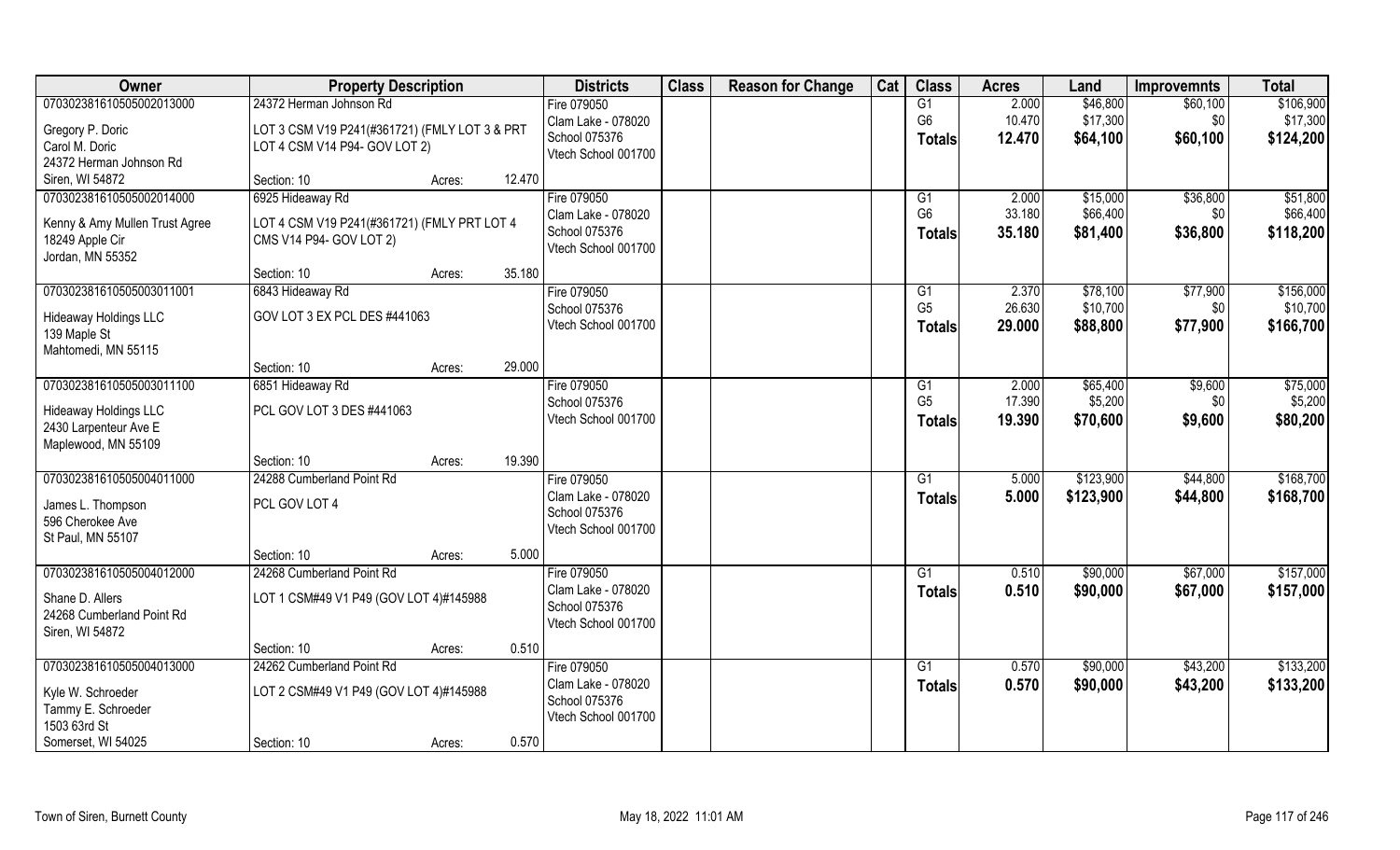| Owner                                                                                                     | <b>Property Description</b>                                         |        |       | <b>Districts</b>                                                          | <b>Class</b>    |             | <b>Reason for Change</b> | Cat | <b>Class</b>                     | <b>Acres</b>   | Land                 | <b>Improvemnts</b>     | <b>Total</b>           |
|-----------------------------------------------------------------------------------------------------------|---------------------------------------------------------------------|--------|-------|---------------------------------------------------------------------------|-----------------|-------------|--------------------------|-----|----------------------------------|----------------|----------------------|------------------------|------------------------|
| 070302381610505004014000                                                                                  | 24254 Cumberland Point Rd                                           |        |       | Fire 079050                                                               | G1              | <b>NSF</b>  |                          |     | $\overline{G1}$                  | 0.000          | \$90,000             | \$107,400              | \$197,400              |
| Gary L. Davidson<br>Tami M. Davidson<br>29174 French Rd                                                   | LOT 3 CSM#49 V1 P49 (GOV LOT 4)#145988                              |        |       | Clam Lake - 078020<br>School 075376<br>Vtech School 001700                |                 |             |                          |     | <b>Totals</b>                    | 0.000          | \$90,000             | \$107,400              | \$197,400              |
| Danbury, WI 54830                                                                                         | Section: 10                                                         | Acres: | 0.000 |                                                                           |                 |             |                          |     |                                  |                |                      |                        |                        |
| 070302381610505004015000<br><b>Mcdowell Family Trust</b><br>8873 lvystone Ct S<br>Cottage Grove, MN 55016 | 24246 Cumberland Point Rd<br>LOT 4 CSM#49 V1 P49 (GOV LOT 4)#145988 |        |       | Fire 079050<br>Clam Lake - 078020<br>School 075376<br>Vtech School 001700 |                 |             |                          |     | G1<br>Totals                     | 0.600<br>0.600 | \$90,000<br>\$90,000 | \$43,000<br>\$43,000   | \$133,000<br>\$133,000 |
|                                                                                                           | Section: 10                                                         | Acres: | 0.600 |                                                                           |                 |             |                          |     |                                  |                |                      |                        |                        |
| 070302381610505004016000<br>Michael W. Klass<br>Lori B. Klass<br>7212 1st Ave S                           | 24238 Cumberland Point Rd<br>PCL GOV LOT 4 (1)                      |        |       | Fire 079050<br>Clam Lake - 078020<br>School 075376<br>Vtech School 001700 |                 |             |                          |     | G1<br><b>Totals</b>              | 0.000<br>0.000 | \$90,000<br>\$90,000 | \$164,400<br>\$164,400 | \$254,400<br>\$254,400 |
| Richfield, MN 55423                                                                                       | Section: 10                                                         | Acres: | 0.000 |                                                                           |                 |             |                          |     |                                  |                |                      |                        |                        |
| 070302381610505004017000                                                                                  | 24230 Cumberland Point Rd                                           |        |       | Fire 079050                                                               |                 |             |                          |     | G1                               | 1.710          | \$90,000             | \$58,100               | \$148,100              |
| Joel A. Manns<br>Kristine L. Manns<br>505 Mccutcheon Rd                                                   | PCL GOV LOT 4 (2)                                                   |        |       | Clam Lake - 078020<br>School 075376<br>Vtech School 001700                |                 |             |                          |     | Totals                           | 1.710          | \$90,000             | \$58,100               | \$148,100              |
| Hudson, WI 54016                                                                                          | Section: 10                                                         | Acres: | 1.710 |                                                                           |                 |             |                          |     |                                  |                |                      |                        |                        |
| 070302381610505004018000<br>Maria Zurbey<br>11770 Vermillion St E Unit A<br><b>Blaine, MN 55449</b>       | 24224 Cumberland Point Rd<br>PCL GOV LOT 4 (3)                      |        |       | Fire 079050<br>Clam Lake - 078020<br>School 075376<br>Vtech School 001700 |                 |             |                          |     | $\overline{G1}$<br><b>Totals</b> | 2.000<br>2.000 | \$90,000<br>\$90,000 | \$56,100<br>\$56,100   | \$146,100<br>\$146,100 |
|                                                                                                           | Section: 10                                                         | Acres: | 2.000 |                                                                           |                 |             |                          |     |                                  |                |                      |                        |                        |
| 070302381610505004019000                                                                                  | 24216 Cumberland Point Rd                                           |        |       | Fire 079050                                                               |                 |             |                          |     | G1                               | 2.000          | \$90,000             | \$63,300               | \$153,300              |
| Joseph Palen<br>904 Lincoln Ave<br>St Paul, MN 55105                                                      | PCL GOV LOT 4 (4)                                                   |        |       | Clam Lake - 078020<br>School 075376<br>Vtech School 001700                |                 |             |                          |     | <b>Totals</b>                    | 2.000          | \$90,000             | \$63,300               | \$153,300              |
|                                                                                                           | Section: 10                                                         | Acres: | 2.000 |                                                                           |                 |             |                          |     |                                  |                |                      |                        |                        |
| 070302381610505004020000                                                                                  | 24208 Cumberland Point Rd                                           |        |       | Fire 079050                                                               | $\overline{G1}$ | <b>Deck</b> |                          |     | $\overline{G1}$                  | 1.780          | \$90,000             | \$58,700               | \$148,700              |
| Michael L. Dewitt<br>1173 Van Buren Ave<br>St Paul, MN 55104                                              | PCL GOV LOT 4 (5)                                                   |        |       | Clam Lake - 078020<br>School 075376<br>Vtech School 001700                |                 |             |                          |     | <b>Totals</b>                    | 1.780          | \$90,000             | \$58,700               | \$148,700              |
|                                                                                                           | Section: 10                                                         | Acres: | 1.780 |                                                                           |                 |             |                          |     |                                  |                |                      |                        |                        |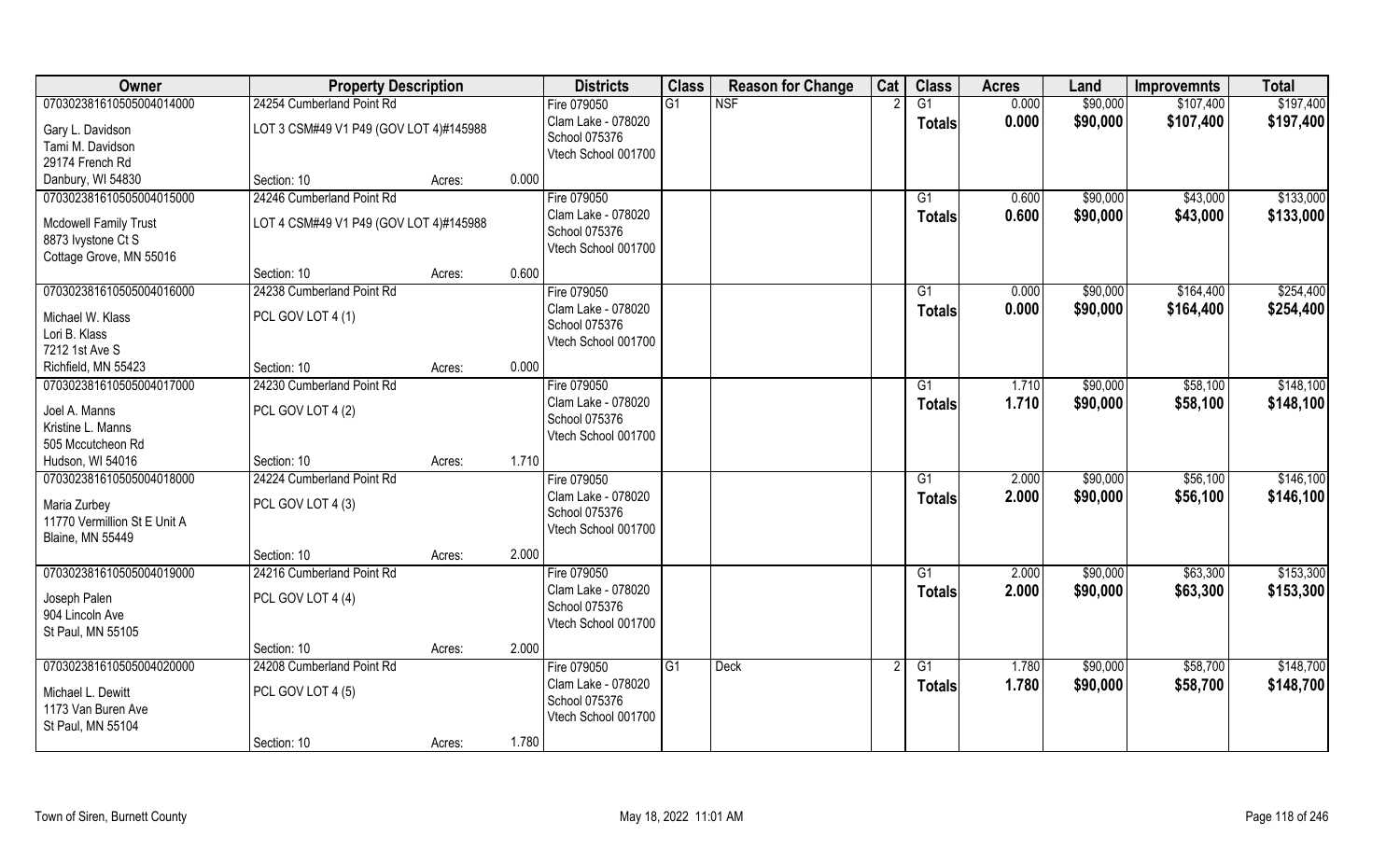| Owner                                      | <b>Property Description</b>               |        |       | <b>Districts</b>                  | <b>Class</b>    | <b>Reason for Change</b>    | Cat | <b>Class</b>    | <b>Acres</b> | Land           | <b>Improvemnts</b> | <b>Total</b> |
|--------------------------------------------|-------------------------------------------|--------|-------|-----------------------------------|-----------------|-----------------------------|-----|-----------------|--------------|----------------|--------------------|--------------|
| 070302381610505004021000                   | 24202 Cumberland Point Rd                 |        |       | Fire 079050                       |                 |                             |     | G1              | 1.610        | \$90,000       | \$126,600          | \$216,600    |
| Dallen E. Bauer                            | PCL GOV LOT 4 (6)                         |        |       | Clam Lake - 078020                |                 |                             |     | <b>Totals</b>   | 1.610        | \$90,000       | \$126,600          | \$216,600    |
| Sharon M. Bauer                            |                                           |        |       | School 075376                     |                 |                             |     |                 |              |                |                    |              |
| 25951 Miesville Trl                        |                                           |        |       | Vtech School 001700               |                 |                             |     |                 |              |                |                    |              |
| Cannon Falls, MN 55009                     | Section: 10                               | Acres: | 1.610 |                                   |                 |                             |     |                 |              |                |                    |              |
| 070302381610505004022000                   | 24196 Cumberland Point Rd                 |        |       | Fire 079050                       |                 |                             |     | G1              | 1.410        | \$90,000       | \$81,800           | \$171,800    |
| Elaine M Hanson Lving Trust Agreemen       | PCL GOV LOT 4 (7)                         |        |       | Clam Lake - 078020                |                 |                             |     | <b>Totals</b>   | 1.410        | \$90,000       | \$81,800           | \$171,800    |
| Dtd Sept 5 2012                            |                                           |        |       | School 075376                     |                 |                             |     |                 |              |                |                    |              |
| 3007 Racoon Cove                           |                                           |        |       | Vtech School 001700               |                 |                             |     |                 |              |                |                    |              |
| Island Lake, IL 60042                      | Section: 10                               | Acres: | 1.410 |                                   |                 |                             |     |                 |              |                |                    |              |
| 070302381610505004023000                   | 24183 Cumberland Point Rd                 |        |       | Fire 079050                       |                 |                             |     | $\overline{X2}$ | 5.000        | \$0            | \$0                | $\sqrt{50}$  |
| <b>Dept Natural Resources</b>              | PCL GOV LOT 4                             |        |       | Clam Lake - 078020                |                 |                             |     | <b>Totals</b>   | 5.000        | \$0            | \$0                | \$0          |
| 101 S Webster St                           |                                           |        |       | School 075376                     |                 |                             |     |                 |              |                |                    |              |
| Madison, WI 53703                          |                                           |        |       | Vtech School 001700               |                 |                             |     |                 |              |                |                    |              |
|                                            | Section: 10                               | Acres: | 5.000 |                                   |                 |                             |     |                 |              |                |                    |              |
| 070302381610505004024000                   | <b>Cumberland Point Rd</b>                |        |       | Fire 079050                       |                 |                             |     | $\overline{X2}$ | 8.500        | $\frac{1}{20}$ | $\sqrt[6]{30}$     | \$0          |
|                                            | PCL GOV LOT 4                             |        |       | Clam Lake - 078020                |                 |                             |     | Totals          | 8.500        | \$0            | \$0                | \$0          |
| Dept Natural Resources<br>101 S Webster St |                                           |        |       | School 075376                     |                 |                             |     |                 |              |                |                    |              |
| Madison, WI 53703                          |                                           |        |       | Vtech School 001700               |                 |                             |     |                 |              |                |                    |              |
|                                            | Section: 10                               | Acres: | 8.500 |                                   |                 |                             |     |                 |              |                |                    |              |
| 070302381610505004025000                   | 24186 Cumberland Point Rd                 |        |       | Fire 079050                       |                 |                             |     | $\overline{G1}$ | 0.420        | \$114,800      | \$91,600           | \$206,400    |
|                                            |                                           |        |       | Clam Lake - 078020                |                 |                             |     | Totals          | 0.420        | \$114,800      | \$91,600           | \$206,400    |
| Ian A. Mcneil                              | PCL GOV LOT 4                             |        |       | School 075376                     |                 |                             |     |                 |              |                |                    |              |
| Stacy M. Mcneil<br>2022 Omega Dr           |                                           |        |       | Vtech School 001700               |                 |                             |     |                 |              |                |                    |              |
| Shakopee, MN 55379                         | Section: 10                               | Acres: | 0.420 |                                   |                 |                             |     |                 |              |                |                    |              |
| 070302381610505005011000                   | 24362 Cumberland Point Rd                 |        |       | Fire 079050                       |                 |                             |     | G1              | 8.670        | \$109,600      | \$66,700           | \$176,300    |
|                                            |                                           |        |       | Clam Lake - 078020                |                 |                             |     | <b>Totals</b>   | 8.670        | \$109,600      | \$66,700           | \$176,300    |
| <b>Rippie Living Trust</b>                 | LOT 1 CSM 1088 VOL 5 P 202 RECORDED AS    |        |       | School 075376                     |                 |                             |     |                 |              |                |                    |              |
| 15658 Haywood Way                          | DOCUMENT 204114 (GOV LOT 5)               |        |       | Vtech School 001700               |                 |                             |     |                 |              |                |                    |              |
| Apple Valley, MN 55124                     |                                           |        |       |                                   |                 |                             |     |                 |              |                |                    |              |
|                                            | Section: 10                               | Acres: | 8.670 |                                   | $\overline{G1}$ |                             |     |                 |              |                |                    |              |
| 070302381610505005012000                   | 24340 Cumberland Point Rd                 |        |       | Fire 079050<br>Clam Lake - 078020 |                 | Partialyy complete addition |     | $\overline{G1}$ | 1.880        | \$99,500       | \$77,400           | \$176,900    |
| <b>Cheryl Gores</b>                        | LOT 2 CSM#1088 V5 P202 (GOV LOT 5)#204114 |        |       | School 075376                     |                 |                             |     | Totals          | 1.880        | \$99,500       | \$77,400           | \$176,900    |
| 3551 160th St E                            |                                           |        |       | Vtech School 001700               |                 |                             |     |                 |              |                |                    |              |
| Rosemount, MN 55068                        |                                           |        |       |                                   |                 |                             |     |                 |              |                |                    |              |
|                                            | Section: 10                               | Acres: | 1.880 |                                   |                 |                             |     |                 |              |                |                    |              |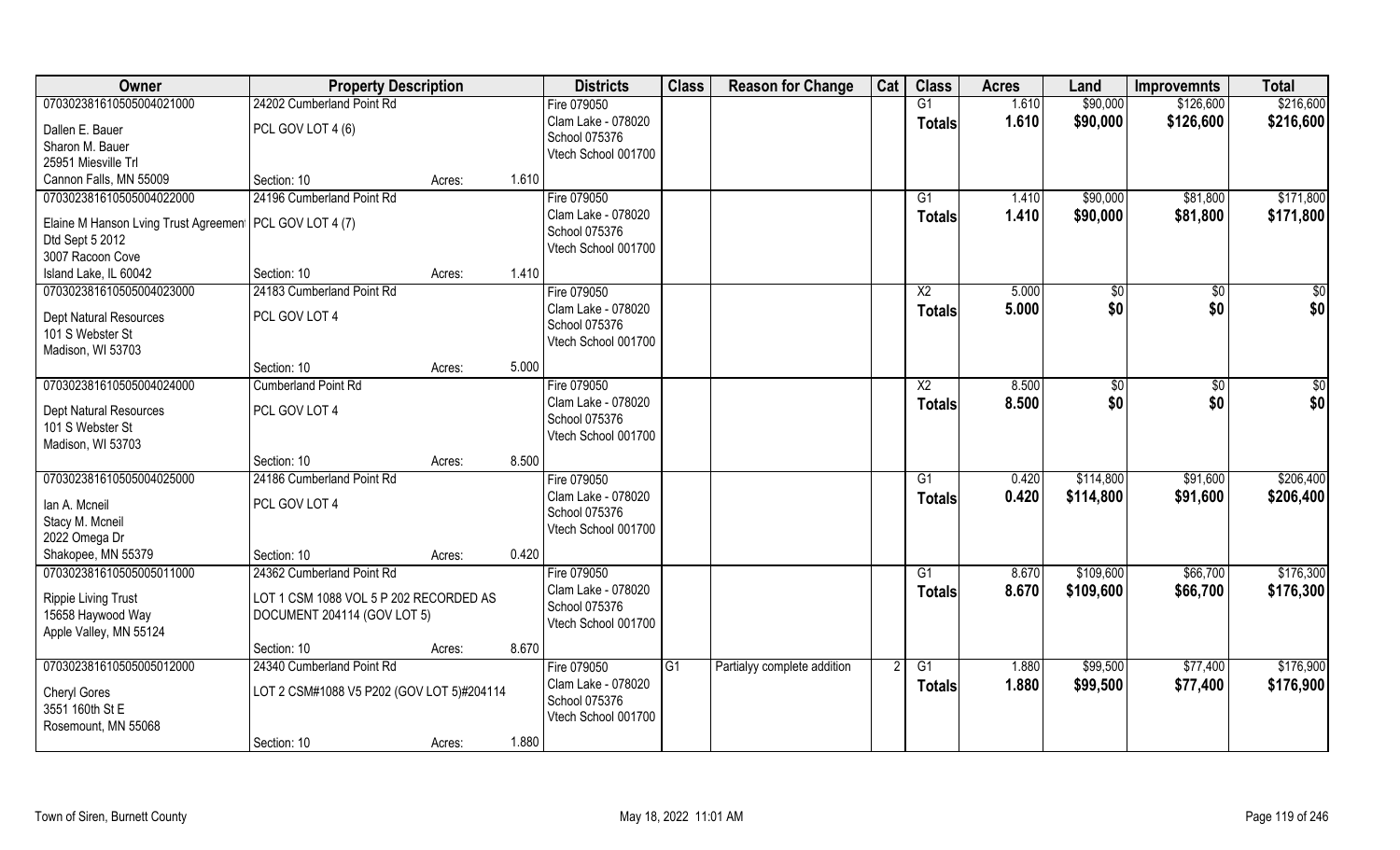| Owner                                    | <b>Property Description</b>                     |       | <b>Districts</b>    | <b>Class</b> | <b>Reason for Change</b> | Cat | <b>Class</b>    | <b>Acres</b> | Land      | <b>Improvemnts</b> | <b>Total</b> |
|------------------------------------------|-------------------------------------------------|-------|---------------------|--------------|--------------------------|-----|-----------------|--------------|-----------|--------------------|--------------|
| 070302381610505005013000                 | 24324 Cumberland Point Rd                       |       | Fire 079050         |              |                          |     | G1              | 1.880        | \$100,000 | \$47,100           | \$147,100    |
| Scott A. Ostercamp                       | LOT 3 CSM#1088 V 5 P 202 (GL 5)#204114 (W/ESMT  |       | Clam Lake - 078020  |              |                          |     | <b>Totals</b>   | 1.880        | \$100,000 | \$47,100           | \$147,100    |
| Amy M. Ostercamp                         | 540/119)                                        |       | School 075376       |              |                          |     |                 |              |           |                    |              |
| 17931 Fulda Cir                          |                                                 |       | Vtech School 001700 |              |                          |     |                 |              |           |                    |              |
| Lakeville, MN 55044                      | Section: 10<br>Acres:                           | 1.880 |                     |              |                          |     |                 |              |           |                    |              |
| 070302381610505005014000                 | 24320 Cumberland Point Rd                       |       | Fire 079050         |              |                          |     | G1              | 1.860        | \$99,500  | \$79,600           | \$179,100    |
| Matthew C. Jennings                      | LOT 1 CSM V 5 P 200 (LOCATED IN GOV LOT 5)      |       | Clam Lake - 078020  |              |                          |     | <b>Totals</b>   | 1.860        | \$99,500  | \$79,600           | \$179,100    |
| 3027 135th Ave NE                        |                                                 |       | School 075376       |              |                          |     |                 |              |           |                    |              |
| Ham Lake, MN 55304                       |                                                 |       | Vtech School 001700 |              |                          |     |                 |              |           |                    |              |
|                                          | Section: 10<br>Acres:                           | 1.860 |                     |              |                          |     |                 |              |           |                    |              |
| 070302381610505005015000                 |                                                 |       | Fire 079050         |              |                          |     | G1              | 1.840        | \$100,000 | \$0                | \$100,000    |
| James L. Thompson                        | LOT 2 CSM V 5 P 200 (LOCATED IN GOV LOT 5)      |       | Clam Lake - 078020  |              |                          |     | <b>Totals</b>   | 1.840        | \$100,000 | \$0                | \$100,000    |
| 596 Cherokee Ave                         |                                                 |       | School 075376       |              |                          |     |                 |              |           |                    |              |
| St Paul, MN 55107                        |                                                 |       | Vtech School 001700 |              |                          |     |                 |              |           |                    |              |
|                                          | Section: 10<br>Acres:                           | 1.840 |                     |              |                          |     |                 |              |           |                    |              |
| 070302381610505005016000                 |                                                 |       | Fire 079050         |              |                          |     | G1              | 1.890        | \$100,000 | $\sqrt{50}$        | \$100,000    |
| James L. Thompson                        | LOT 3 CSM V 5 P 200 (LOCATED IN GOV LOT 5)      |       | Clam Lake - 078020  |              |                          |     | <b>Totals</b>   | 1.890        | \$100,000 | \$0                | \$100,000    |
| 596 Cherokee Ave                         |                                                 |       | School 075376       |              |                          |     |                 |              |           |                    |              |
| St Paul, MN 55107                        |                                                 |       | Vtech School 001700 |              |                          |     |                 |              |           |                    |              |
|                                          | Section: 10<br>Acres:                           | 1.890 |                     |              |                          |     |                 |              |           |                    |              |
| 070302381610505005017000                 | 6663 Hideaway Rd                                |       | Fire 079050         |              |                          |     | G1              | 0.750        | \$134,900 | \$65,500           | \$200,400    |
| Terry J. Corredato                       | LOT 1A CSM V 7 P 31 (IN GOV LOT 5 & BNG PRT LOT |       | Clam Lake - 078020  |              |                          |     | <b>Totals</b>   | 0.750        | \$134,900 | \$65,500           | \$200,400    |
| Kay C. Corredato                         | 1 CSM V 5 P 179)                                |       | School 075376       |              |                          |     |                 |              |           |                    |              |
| 301 Hayden Ave                           |                                                 |       | Vtech School 001700 |              |                          |     |                 |              |           |                    |              |
| Oglesby, IL 61348                        | Section: 10<br>Acres:                           | 0.750 |                     |              |                          |     |                 |              |           |                    |              |
| 070302381610505005018000                 | 6667 Hideaway Rd                                |       | Fire 079050         |              |                          |     | G1              | 1.470        | \$158,500 | \$181,100          | \$339,600    |
|                                          |                                                 |       | Clam Lake - 078020  |              |                          |     | <b>Totals</b>   | 1.470        | \$158,500 | \$181,100          | \$339,600    |
| <b>Robert Witzel</b>                     | LOT 1B CSM V 7 P 31 (IN GOV LOT 5 & BNG PRT LOT |       | School 075376       |              |                          |     |                 |              |           |                    |              |
| 6667 Hideaway Rd<br>Siren, WI 54872-9264 | 1 CSM V 5 P 179) (SUBJ TO ESMT)                 |       | Vtech School 001700 |              |                          |     |                 |              |           |                    |              |
|                                          | Section: 10<br>Acres:                           | 1.470 |                     |              |                          |     |                 |              |           |                    |              |
| 070302381610505005019000                 | 6675 Hideaway Rd                                |       | Fire 079050         | G1           | Shed                     |     | $\overline{G1}$ | 2.220        | \$100,000 | \$100              | \$100, 100   |
|                                          |                                                 |       | Clam Lake - 078020  |              |                          |     | <b>Totals</b>   | 2.220        | \$100,000 | \$100              | \$100,100    |
| Jerome M & Christine Taczala Trust       | LOT 2 CSM V 5 P 179 (LOCATED IN GOV LOT 5)      |       | School 075376       |              |                          |     |                 |              |           |                    |              |
| 7565 S 75th St                           |                                                 |       | Vtech School 001700 |              |                          |     |                 |              |           |                    |              |
| Franklin, WI 53132                       |                                                 | 2.220 |                     |              |                          |     |                 |              |           |                    |              |
|                                          | Section: 10<br>Acres:                           |       |                     |              |                          |     |                 |              |           |                    |              |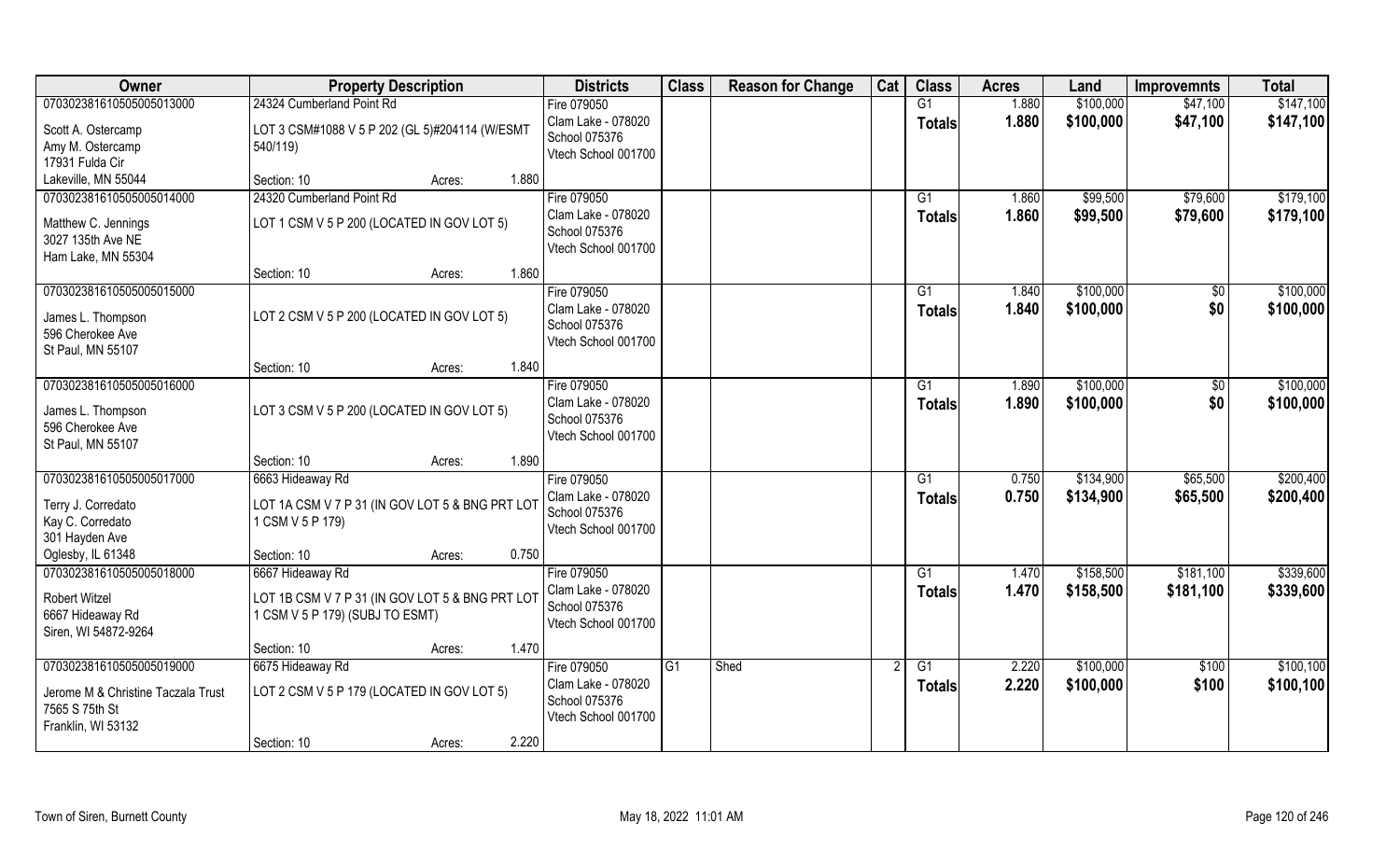| Owner                              | <b>Property Description</b>                     |                  | <b>Districts</b>     | <b>Class</b> | <b>Reason for Change</b> | Cat | <b>Class</b>    | <b>Acres</b> | Land      | <b>Improvemnts</b> | <b>Total</b> |
|------------------------------------|-------------------------------------------------|------------------|----------------------|--------------|--------------------------|-----|-----------------|--------------|-----------|--------------------|--------------|
| 070302381610505005020000           | 6693 Hideaway Rd                                |                  | Fire 079050          |              |                          |     | G1              | 2.100        | \$100,000 | \$114,900          | \$214,900    |
| John Ahern                         | LOT 3 CSM V 5 P 179 EX CSM 19/ 115 (LOCATED IN  |                  | Clam Lake - 078020   |              |                          |     | <b>Totals</b>   | 2.100        | \$100,000 | \$114,900          | \$214,900    |
| Christie Ahern                     | GOV LOT 5) (SHR AGREEM'T #339399)               |                  | School 075376        |              |                          |     |                 |              |           |                    |              |
| 1744 Colvin Ave                    |                                                 |                  | Vtech School 001700  |              |                          |     |                 |              |           |                    |              |
| St Paul, MN 55116                  | Section: 10                                     | 2.100<br>Acres:  |                      |              |                          |     |                 |              |           |                    |              |
| 070302381610505005021000           |                                                 |                  | Fire 079050          |              |                          |     | $\overline{G1}$ | 0.580        | \$36,000  | $\overline{50}$    | \$36,000     |
| James L. Thompson                  | PCL GOV LOT 5                                   |                  | Clam Lake - 078020   |              |                          |     | Totals          | 0.580        | \$36,000  | \$0                | \$36,000     |
| 596 Cherokee Ave                   |                                                 |                  | School 075376        |              |                          |     |                 |              |           |                    |              |
| St Paul, MN 55107                  |                                                 |                  | Vtech School 001700  |              |                          |     |                 |              |           |                    |              |
|                                    | Section: 10                                     | 0.580<br>Acres:  |                      |              |                          |     |                 |              |           |                    |              |
| 070302381610505005022000           |                                                 |                  | Fire 079050          |              |                          |     | G5              | 20.000       | \$6,000   | \$0                | \$6,000      |
| Wesley Radke                       | W 40 RDS OF GOV LOT 5                           |                  | School 075376        |              |                          |     | <b>Totals</b>   | 20.000       | \$6,000   | \$0                | \$6,000      |
| 22664 Hickerson Rd                 |                                                 |                  | Vtech School 001700  |              |                          |     |                 |              |           |                    |              |
| Grantsburg, WI 54840               |                                                 |                  |                      |              |                          |     |                 |              |           |                    |              |
|                                    | Section: 10                                     | 20.000<br>Acres: |                      |              |                          |     |                 |              |           |                    |              |
| 070302381611101000011000           | 6273 Lamphere Rd                                |                  | Fire 079050          |              |                          |     | G1              | 2.000        | \$15,000  | \$151,000          | \$166,000    |
| William Lamphere                   | NE NE                                           |                  | School 075376        |              |                          |     | G <sub>5</sub>  | 5.000        | \$1,500   | \$0                | \$1,500      |
| 6273 Lamphere Rd                   |                                                 |                  | Vtech School 001700  |              |                          |     | G <sub>6</sub>  | 33.000       | \$54,500  | \$0                | \$54,500     |
| Siren, WI 54872                    |                                                 |                  |                      |              |                          |     | <b>Totals</b>   | 40.000       | \$71,000  | \$151,000          | \$222,000    |
|                                    | Section: 11                                     | 40.000<br>Acres: |                      |              |                          |     |                 |              |           |                    |              |
| 070302381611104000011000           | 24004 Clam Lake Dr                              |                  | Fire 079050          | G1           | Shop @ 45%               |     | G1              | 2.000        | \$15,000  | \$137,200          | \$152,200    |
|                                    | SE <sub>NE</sub>                                |                  | School 075376        |              |                          |     | G <sub>5</sub>  | 16.000       | \$2,400   | \$0                | \$2,400      |
| Jeffrey Plan<br>24004 Clam Lake Dr |                                                 |                  | Vtech School 001700  |              |                          |     | G <sub>6</sub>  | 22.000       | \$28,600  | \$0                | \$28,600     |
| Siren, WI 54872                    |                                                 |                  |                      |              |                          |     | <b>Totals</b>   | 40.000       | \$46,000  | \$137,200          | \$183,200    |
|                                    | Section: 11                                     | 40.000<br>Acres: |                      |              |                          |     |                 |              |           |                    |              |
| 070302381611505001011000           |                                                 |                  | Fire 079050          |              |                          |     | X <sub>2</sub>  | 26.500       | \$0       | \$0                | \$0          |
|                                    |                                                 |                  | School 075376        |              |                          |     | <b>Totals</b>   | 26.500       | \$0       | \$0                | \$0          |
| Wisconsin Dnr<br>101 S Webster St  | GOV LOT 1                                       |                  | Vtech School 001700  |              |                          |     |                 |              |           |                    |              |
| PO Box 7921                        |                                                 |                  |                      |              |                          |     |                 |              |           |                    |              |
| Madison, WI 53707                  | Section: 11                                     | 26.500<br>Acres: |                      |              |                          |     |                 |              |           |                    |              |
| 070302381611505002011002           | 24394 Clam Lake Dr                              |                  | Fire 079050          |              |                          |     | G1              | 2.220        | \$15,700  | \$123,800          | \$139,500    |
|                                    |                                                 |                  | <b>School 075376</b> |              |                          |     | G <sub>5</sub>  | 3.000        | \$900     | \$0                | \$900        |
| Scott A. Lamphere                  | GOV LOT 2 EX CSMS V2 P66, V3 P142, V3 P226 V24  |                  | Vtech School 001700  |              |                          |     | G <sub>6</sub>  | 24.810       | \$40,900  | \$0                | \$40,900     |
| 24394 Clam Lake Dr                 | P63 AND EX V109 P562, V111 P611, V200 P346 V231 |                  |                      |              |                          |     | Totals          | 30.030       | \$57,500  | \$123,800          | \$181,300    |
| Siren, WI 54872                    | P421 & V239 P70&71 & EX DOC #445807             |                  |                      |              |                          |     |                 |              |           |                    |              |
|                                    | Section: 11                                     | 30.030<br>Acres: |                      |              |                          |     |                 |              |           |                    |              |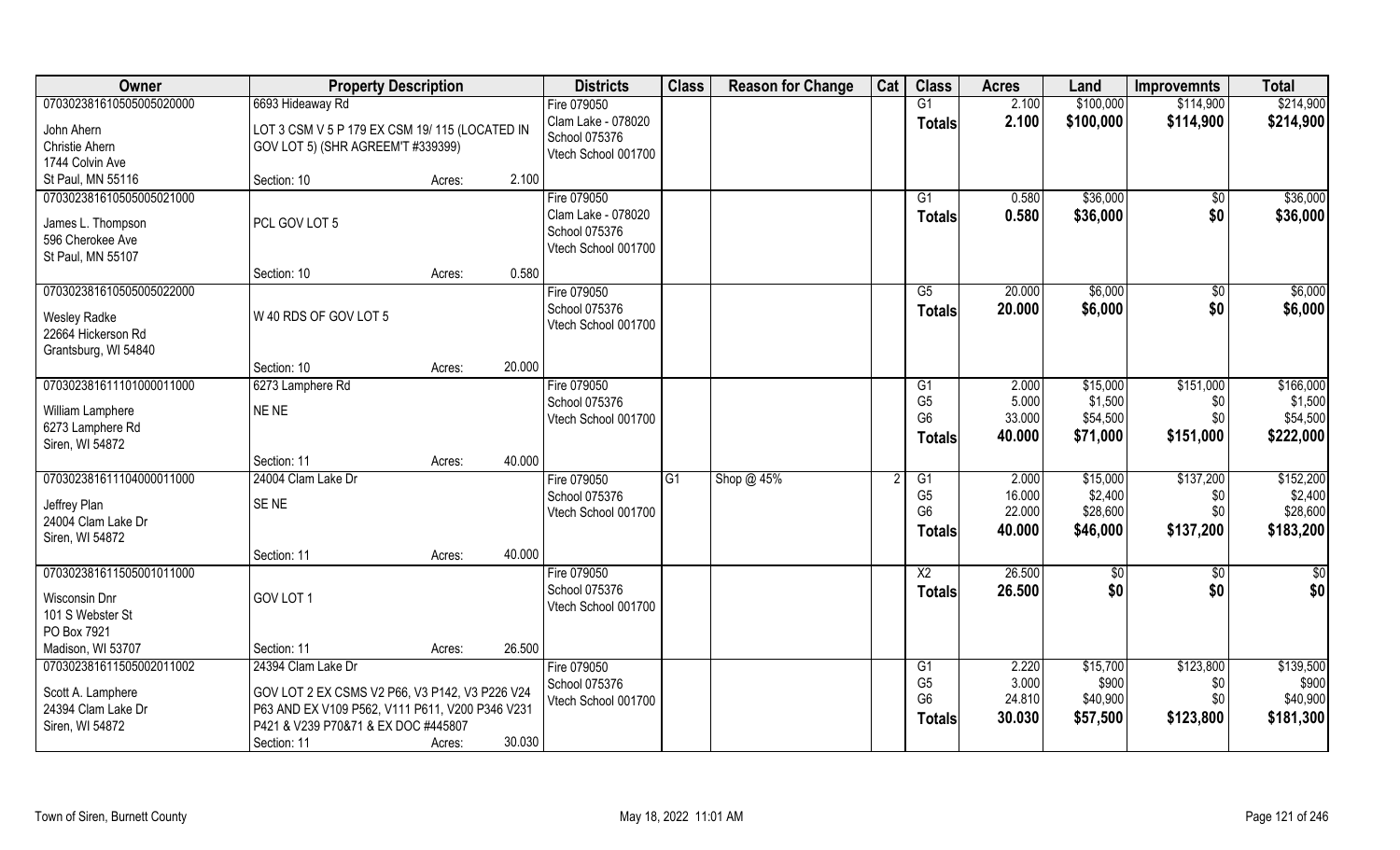| Owner                                 | <b>Property Description</b>                |        |        | <b>Districts</b>    | <b>Class</b>    | <b>Reason for Change</b> | Cat | <b>Class</b>    | <b>Acres</b> | Land      | <b>Improvemnts</b> | <b>Total</b> |
|---------------------------------------|--------------------------------------------|--------|--------|---------------------|-----------------|--------------------------|-----|-----------------|--------------|-----------|--------------------|--------------|
| 070302381611505002011200              |                                            |        |        | Fire 079050         |                 |                          |     | G5              | 2.000        | \$600     | $\sqrt{6}$         | \$600        |
| William Lamphere                      | E 330' GOV LOT 2                           |        |        | School 075376       |                 |                          |     | G <sub>6</sub>  | 8.030        | \$13,200  | \$0                | \$13,200     |
| Marcia Lamphere                       |                                            |        |        | Vtech School 001700 |                 |                          |     | <b>Totals</b>   | 10.030       | \$13,800  | \$0                | \$13,800     |
| 6273 Lamphere Rd                      |                                            |        |        |                     |                 |                          |     |                 |              |           |                    |              |
| Siren, WI 54872                       | Section: 11                                | Acres: | 10.030 |                     |                 |                          |     |                 |              |           |                    |              |
| 070302381611505002012000              | Clam Lake Rd                               |        |        | Fire 079050         |                 |                          |     | G1              | 1.770        | \$108,500 | \$20,400           | \$128,900    |
| Anthony D'Jock                        | LOT 2 CSM V 15 P 25 (GOV LOT 2)            |        |        | Clam Lake - 078020  |                 |                          |     | Totals          | 1.770        | \$108,500 | \$20,400           | \$128,900    |
| 4330 Bear Path Trl                    |                                            |        |        | School 075376       |                 |                          |     |                 |              |           |                    |              |
| Eagan, MN 55122                       |                                            |        |        | Vtech School 001700 |                 |                          |     |                 |              |           |                    |              |
|                                       | Section: 11                                | Acres: | 1.770  |                     |                 |                          |     |                 |              |           |                    |              |
| 070302381611505002013000              | 24385 Clam Lake Dr                         |        |        | Fire 079050         |                 |                          |     | G1              | 2.240        | \$113,200 | \$50,300           | \$163,500    |
| Daniel D'Jock                         | LOT 1 CSM#3171 V15 P25 (GOV LOT 2)#293510  |        |        | Clam Lake - 078020  |                 |                          |     | <b>Totals</b>   | 2.240        | \$113,200 | \$50,300           | \$163,500    |
| PO Box 32                             |                                            |        |        | School 075376       |                 |                          |     |                 |              |           |                    |              |
| Siren, WI 54872                       |                                            |        |        | Vtech School 001700 |                 |                          |     |                 |              |           |                    |              |
|                                       | Section: 11                                | Acres: | 2.240  |                     |                 |                          |     |                 |              |           |                    |              |
| 070302381611505002014000              | 24375 Clam Lake Dr                         |        |        | Fire 079050         |                 |                          |     | G1              | 1.830        | \$90,000  | \$55,300           | \$145,300    |
| Lyn Smasal                            | LOT 3 CSM#1296 V6 P247 (GOV LOT 2)         |        |        | Clam Lake - 078020  |                 |                          |     | <b>Totals</b>   | 1.830        | \$90,000  | \$55,300           | \$145,300    |
| 1801 Ivan Way                         |                                            |        |        | School 075376       |                 |                          |     |                 |              |           |                    |              |
| St Paul, MN 55116-3221                |                                            |        |        | Vtech School 001700 |                 |                          |     |                 |              |           |                    |              |
|                                       | Section: 11                                | Acres: | 1.830  |                     |                 |                          |     |                 |              |           |                    |              |
| 070302381611505002015000              | 24363 Clam Lake Dr                         |        |        | Fire 079050         |                 |                          |     | $\overline{G1}$ | 1.820        | \$90,000  | \$122,400          | \$212,400    |
|                                       |                                            |        |        | Clam Lake - 078020  |                 |                          |     | <b>Totals</b>   | 1.820        | \$90,000  | \$122,400          | \$212,400    |
| Jeffrey Vespa<br>Michelle Vespa       | LOT 2 CSM V 6 P 247 (LOCATED IN GOV LOT 2) |        |        | School 075376       |                 |                          |     |                 |              |           |                    |              |
| 7680 Archer Ln N                      |                                            |        |        | Vtech School 001700 |                 |                          |     |                 |              |           |                    |              |
| Maple Grove, MN 55311                 | Section: 11                                | Acres: | 1.820  |                     |                 |                          |     |                 |              |           |                    |              |
| 070302381611505002016000              | 24359 Clam Lake Dr                         |        |        | Fire 079050         |                 |                          |     | G1              | 1.380        | \$91,500  | \$190,600          | \$282,100    |
|                                       |                                            |        |        | Clam Lake - 078020  |                 |                          |     | <b>Totals</b>   | 1.380        | \$91,500  | \$190,600          | \$282,100    |
| John F. Hager<br>Mary B. Hager        | LOT 1 CSM V 6 P 247 (LOCATED IN GOV LOT 2) |        |        | School 075376       |                 |                          |     |                 |              |           |                    |              |
| 24359 Clam Lake Dr                    |                                            |        |        | Vtech School 001700 |                 |                          |     |                 |              |           |                    |              |
| Siren, WI 54872                       | Section: 11                                | Acres: | 1.380  |                     |                 |                          |     |                 |              |           |                    |              |
| 070302381611505002017000              | 24355 Clam Lake Rd                         |        |        | Fire 079050         | $\overline{G1}$ | EFP @ 45%                |     | $\overline{G1}$ | 1.430        | \$96,500  | \$215,500          | \$312,000    |
|                                       |                                            |        |        | Clam Lake - 078020  |                 |                          |     | Totals          | 1.430        | \$96,500  | \$215,500          | \$312,000    |
| Nicole L Hager Trust<br>7510 244th St | LOT 2 CSM V 3 P 142 (LOCATED IN GOV LOT 2) |        |        | School 075376       |                 |                          |     |                 |              |           |                    |              |
| Forest Lake, MN 55025                 |                                            |        |        | Vtech School 001700 |                 |                          |     |                 |              |           |                    |              |
|                                       | Section: 11                                | Acres: | 1.430  |                     |                 |                          |     |                 |              |           |                    |              |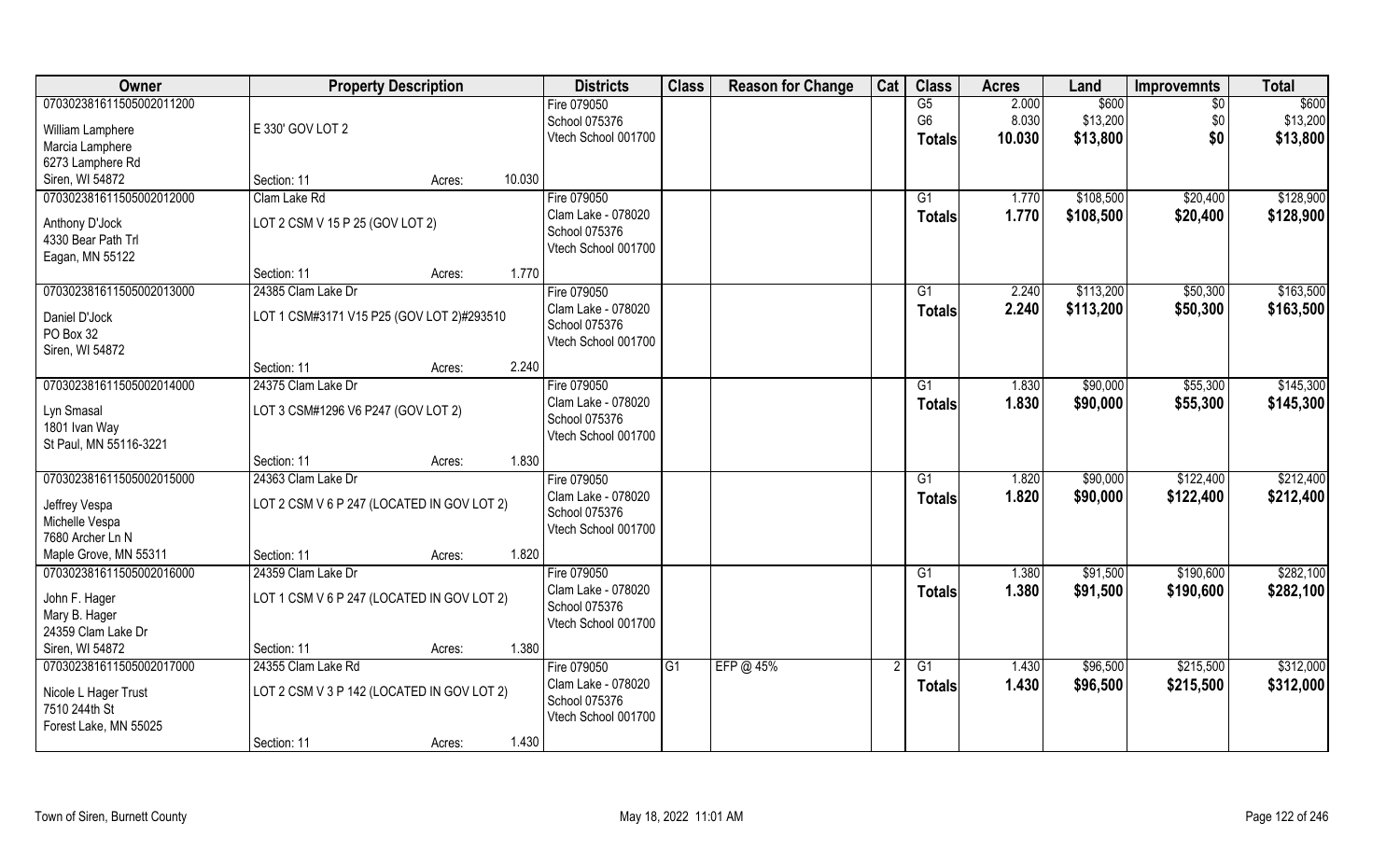| Owner                               | <b>Property Description</b>                    |                 | <b>Districts</b>                  | <b>Class</b>    | <b>Reason for Change</b> | Cat  | <b>Class</b>    | <b>Acres</b> | Land      | <b>Improvemnts</b> | <b>Total</b> |
|-------------------------------------|------------------------------------------------|-----------------|-----------------------------------|-----------------|--------------------------|------|-----------------|--------------|-----------|--------------------|--------------|
| 070302381611505002018000            | 24345 Clam Lake Dr                             |                 | Fire 079050                       |                 |                          |      | G1              | 1.510        | \$102,500 | \$61,000           | \$163,500    |
| Michael Lawrence                    | LOT 1 CSM#713 V3 P142 (GOV LOT 2)#188765       |                 | Clam Lake - 078020                |                 |                          |      | <b>Totals</b>   | 1.510        | \$102,500 | \$61,000           | \$163,500    |
| Lindsey Jo Lawrence                 |                                                |                 | School 075376                     |                 |                          |      |                 |              |           |                    |              |
| 62142 245th St                      |                                                |                 | Vtech School 001700               |                 |                          |      |                 |              |           |                    |              |
| Litchfield, MN 55355                | Section: 11                                    | 1.510<br>Acres: |                                   |                 |                          |      |                 |              |           |                    |              |
| 070302381611505002019000            | 24339 Clam Lake Dr                             |                 | Fire 079050                       |                 |                          |      | G1              | 0.970        | \$90,000  | \$41,000           | \$131,000    |
| Mathew O. Mccormick                 | LOT 1 CSM#873 V4 P140 (GOV LOT 2)#195302       |                 | Clam Lake - 078020                |                 |                          |      | Totals          | 0.970        | \$90,000  | \$41,000           | \$131,000    |
| Pamela G. Mccormick                 |                                                |                 | School 075376                     |                 |                          |      |                 |              |           |                    |              |
| 12945 North Rd                      |                                                |                 | Vtech School 001700               |                 |                          |      |                 |              |           |                    |              |
| Grantsburg, WI 54840                | Section: 11                                    | 0.970<br>Acres: |                                   |                 |                          |      |                 |              |           |                    |              |
| 070302381611505002020000            | 24333 Clam Lake Dr                             |                 | Fire 079050                       |                 |                          |      | G1              | 0.820        | \$90,000  | \$103,200          | \$193,200    |
|                                     |                                                |                 | Clam Lake - 078020                |                 |                          |      | <b>Totals</b>   | 0.820        | \$90,000  | \$103,200          | \$193,200    |
| Karen C. Barton                     | LOT 2 CSM#873 V 4 P 140 (GOV LOT 2)#195362     |                 | School 075376                     |                 |                          |      |                 |              |           |                    |              |
| 5548 Fremont Ave S                  |                                                |                 | Vtech School 001700               |                 |                          |      |                 |              |           |                    |              |
| Minneapolis, MN 55419               |                                                | 0.820           |                                   |                 |                          |      |                 |              |           |                    |              |
| 070302381611505002021000            | Section: 11                                    | Acres:          |                                   |                 |                          |      |                 |              |           |                    |              |
|                                     | 24395 Clam Lake Dr                             |                 | Fire 079050<br>Clam Lake - 078020 | G <sub>1</sub>  | Shed                     |      | G1              | 1.000        | \$63,000  | \$67,500           | \$130,500    |
| <b>Michael Clarke</b>               | PCL GOV LOT 2                                  |                 | School 075376                     |                 |                          |      | <b>Totals</b>   | 1.000        | \$63,000  | \$67,500           | \$130,500    |
| 24395 Clam Lake Dr                  |                                                |                 | Vtech School 001700               |                 |                          |      |                 |              |           |                    |              |
| Siren, WI 54872                     |                                                |                 |                                   |                 |                          |      |                 |              |           |                    |              |
|                                     | Section: 11                                    | 1.000<br>Acres: |                                   |                 |                          |      |                 |              |           |                    |              |
| 070302381611505002022000            | 24319 Clam Lake Dr                             |                 | Fire 079050                       |                 |                          |      | $\overline{G1}$ | 0.800        | \$90,000  | \$104,700          | \$194,700    |
| Randy Booth                         | PCL GOV LOT 2 (INCLUDES THAT PART LOT 1 BIG    |                 | Clam Lake - 078020                |                 |                          |      | <b>Totals</b>   | 0.800        | \$90,000  | \$104,700          | \$194,700    |
| <b>Holly Booth</b>                  | CLAM LAKE BEACH V 231 P 421)                   |                 | School 075376                     |                 |                          |      |                 |              |           |                    |              |
| 446 233rd St                        |                                                |                 | Vtech School 001700               |                 |                          |      |                 |              |           |                    |              |
| Baldwin, WI 54002                   | Section: 11                                    | 0.800<br>Acres: |                                   |                 |                          |      |                 |              |           |                    |              |
| 070302381611505002023100            | 24401 Clam Lake Dr                             |                 | Fire 079050                       | $\overline{G1}$ | New Cabin                |      | G1              | 2.350        | \$112,200 | \$115,900          | \$228,100    |
|                                     |                                                |                 | Clam Lake - 078020                | G1              | Cabin Razed              | $-2$ | <b>Totals</b>   | 2.350        | \$112,200 | \$115,900          | \$228,100    |
| Peter J. Falkowski                  | LOT 1 CSM #4405 V24/P63 #411830 (GL 12 SEC 2 & |                 | School 075376                     |                 |                          |      |                 |              |           |                    |              |
| Carol Th L. Falkowski               | GL 2 SEC 11)(RF 49-75)                         |                 | Vtech School 001700               |                 |                          |      |                 |              |           |                    |              |
| 364 James Ct<br>Mahtomedi, MN 55115 | Section: 11                                    | 2.350<br>Acres: |                                   |                 |                          |      |                 |              |           |                    |              |
| 070302381611505002024000            | 24327 Clam Lake Dr                             |                 | Fire 079050                       |                 |                          |      | G1              | 1.410        | \$100,000 | \$198,200          | \$298,200    |
|                                     |                                                |                 | Clam Lake - 078020                |                 |                          |      |                 | 1.410        | \$100,000 |                    | \$298,200    |
| Jacobson Rev Living Trust           | PCL GOV LOT 2                                  |                 | School 075376                     |                 |                          |      | <b>Totals</b>   |              |           | \$198,200          |              |
| 24327 Clam Lake Dr                  |                                                |                 | Vtech School 001700               |                 |                          |      |                 |              |           |                    |              |
| Siren, WI 54872                     |                                                |                 |                                   |                 |                          |      |                 |              |           |                    |              |
|                                     | Section: 11                                    | 1.410<br>Acres: |                                   |                 |                          |      |                 |              |           |                    |              |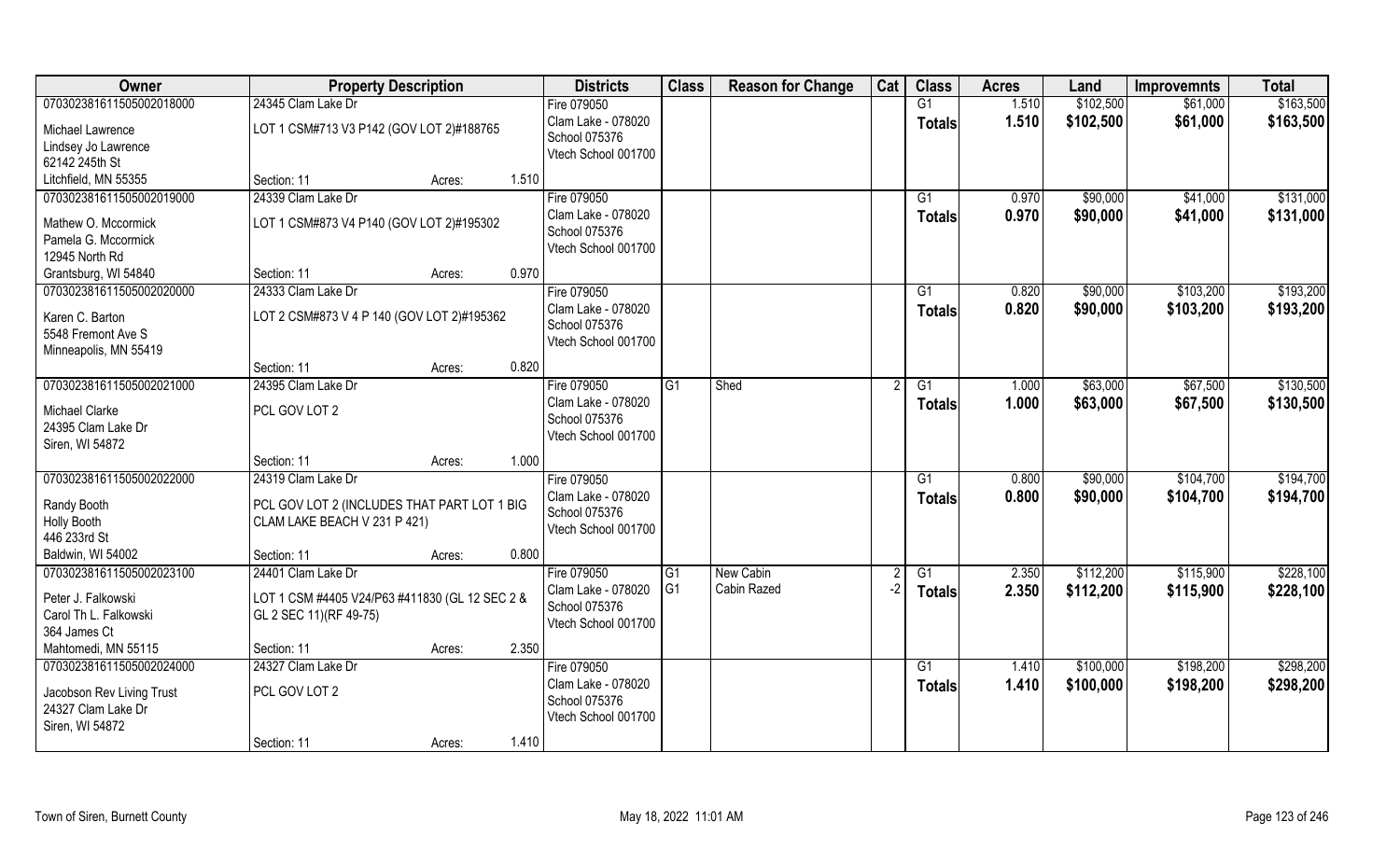| Owner                    | <b>Property Description</b>                      |                 | <b>Districts</b>                     | <b>Class</b> | <b>Reason for Change</b> | Cat | <b>Class</b>   | <b>Acres</b> | Land     | <b>Improvemnts</b> | <b>Total</b> |
|--------------------------|--------------------------------------------------|-----------------|--------------------------------------|--------------|--------------------------|-----|----------------|--------------|----------|--------------------|--------------|
| 070302381611505003011000 |                                                  |                 | Fire 079050                          |              |                          |     | G1             | 4.260        | \$13,100 | \$0                | \$13,100     |
| David A. Labuda          | PCL GOV LOT 3 (LOT I - D368)                     |                 | School 075376                        |              |                          |     | <b>Totals</b>  | 4.260        | \$13,100 | \$0                | \$13,100     |
| 24221 Clam Lake Dr       |                                                  |                 | Vtech School 001700                  |              |                          |     |                |              |          |                    |              |
| Siren, WI 54872          |                                                  |                 |                                      |              |                          |     |                |              |          |                    |              |
|                          | Section: 11                                      | 4.260<br>Acres: |                                      |              |                          |     |                |              |          |                    |              |
| 070302381611505003012000 |                                                  |                 | Fire 079050                          |              |                          |     | G1             | 5.000        | \$14,400 | $\sqrt{6}$         | \$14,400     |
| Jitt Land, LLC           | PCL GOV LOT 3 (LOT J - D368)                     |                 | School 075376<br>Vtech School 001700 |              |                          |     | <b>Totals</b>  | 5.000        | \$14,400 | \$0                | \$14,400     |
| 3201 Cty Rd 42           |                                                  |                 |                                      |              |                          |     |                |              |          |                    |              |
| Suite 102                |                                                  |                 |                                      |              |                          |     |                |              |          |                    |              |
| Burnsville, MN 55306     | Section: 11                                      | 5.000<br>Acres: |                                      |              |                          |     |                |              |          |                    |              |
| 070302381611505003013000 |                                                  |                 | Fire 079050<br>School 075376         |              |                          |     | G1             | 5.490        | \$14,900 | \$0                | \$14,900     |
| Myron I. Welty           | PCL GOV LOT 3 (LOT K - D368)                     |                 | Vtech School 001700                  |              |                          |     | <b>Totals</b>  | 5.490        | \$14,900 | \$0                | \$14,900     |
| Rona L. Welty            |                                                  |                 |                                      |              |                          |     |                |              |          |                    |              |
| 4065 189th Ln NW         |                                                  |                 |                                      |              |                          |     |                |              |          |                    |              |
| Oak Grove, MN 55303      | Section: 11                                      | 5.490<br>Acres: |                                      |              |                          |     |                |              |          |                    |              |
| 070302381611505003014000 |                                                  |                 | Fire 079050                          |              |                          |     | G <sub>1</sub> | 8.950        | \$18,200 | $\sqrt[6]{}$       | \$18,200     |
| Jitt Land, LLC           | PCL GOV LOT 3 DESC AS S1/2 V 344 P 324 (PRT LOT  |                 | School 075376<br>Vtech School 001700 |              |                          |     | <b>Totals</b>  | 8.950        | \$18,200 | \$0                | \$18,200     |
| 3201 Cty Rd 42           | L & M - D368)                                    |                 |                                      |              |                          |     |                |              |          |                    |              |
| Suite 102                |                                                  |                 |                                      |              |                          |     |                |              |          |                    |              |
| Burnsville, MN 55306     | Section: 11                                      | 8.950<br>Acres: |                                      |              |                          |     |                |              |          |                    |              |
| 070302381611505003015000 |                                                  |                 | Fire 079050                          |              |                          |     | G1             | 8.940        | \$18,200 | \$0                | \$18,200     |
| Jitt Land, LLC           | PCL GOV LOT 3 DESC AS N1/2 OF PCL DESC IN V      |                 | School 075376<br>Vtech School 001700 |              |                          |     | <b>Totals</b>  | 8.940        | \$18,200 | \$0                | \$18,200     |
| 3201 Cty Rd 42           | 332 P 594 (PRT LOT M & N - D368)                 |                 |                                      |              |                          |     |                |              |          |                    |              |
| Suite 102                |                                                  |                 |                                      |              |                          |     |                |              |          |                    |              |
| Burnsville, MN 55306     | Section: 11                                      | 8.940<br>Acres: |                                      |              |                          |     |                |              |          |                    |              |
| 070302381611505003016000 | 24314 Clam Lake Dr                               |                 | Fire 079050                          |              |                          |     | G1             | 6.120        | \$25,800 | \$73,600           | \$99,400     |
| Tracie Roy               | PCL GOV LOT 3 (LOT O - D368)                     |                 | School 075376                        |              |                          |     | <b>Totals</b>  | 6.120        | \$25,800 | \$73,600           | \$99,400     |
| PO Box 444               |                                                  |                 | Vtech School 001700                  |              |                          |     |                |              |          |                    |              |
| Siren, WI 54872          |                                                  |                 |                                      |              |                          |     |                |              |          |                    |              |
|                          | Section: 11                                      | 6.120<br>Acres: |                                      |              |                          |     |                |              |          |                    |              |
| 070302381611505004011000 | 24008 Clam Lake Dr                               |                 | Fire 079050                          |              |                          |     | G1             | 0.859        | \$9,400  | \$200              | \$9,600      |
| David Lund               | LOT 1 CSM V 11 P 255 (IN GOV LOT 4) (LOT A & B - |                 | School 075376                        |              |                          |     | <b>Totals</b>  | 0.859        | \$9,400  | \$200              | \$9,600      |
| Maria Lund               | D368)                                            |                 | Vtech School 001700                  |              |                          |     |                |              |          |                    |              |
| 433 Vincent St           |                                                  |                 |                                      |              |                          |     |                |              |          |                    |              |
| St Croix Falls, WI 54024 | Section: 11                                      | 0.859<br>Acres: |                                      |              |                          |     |                |              |          |                    |              |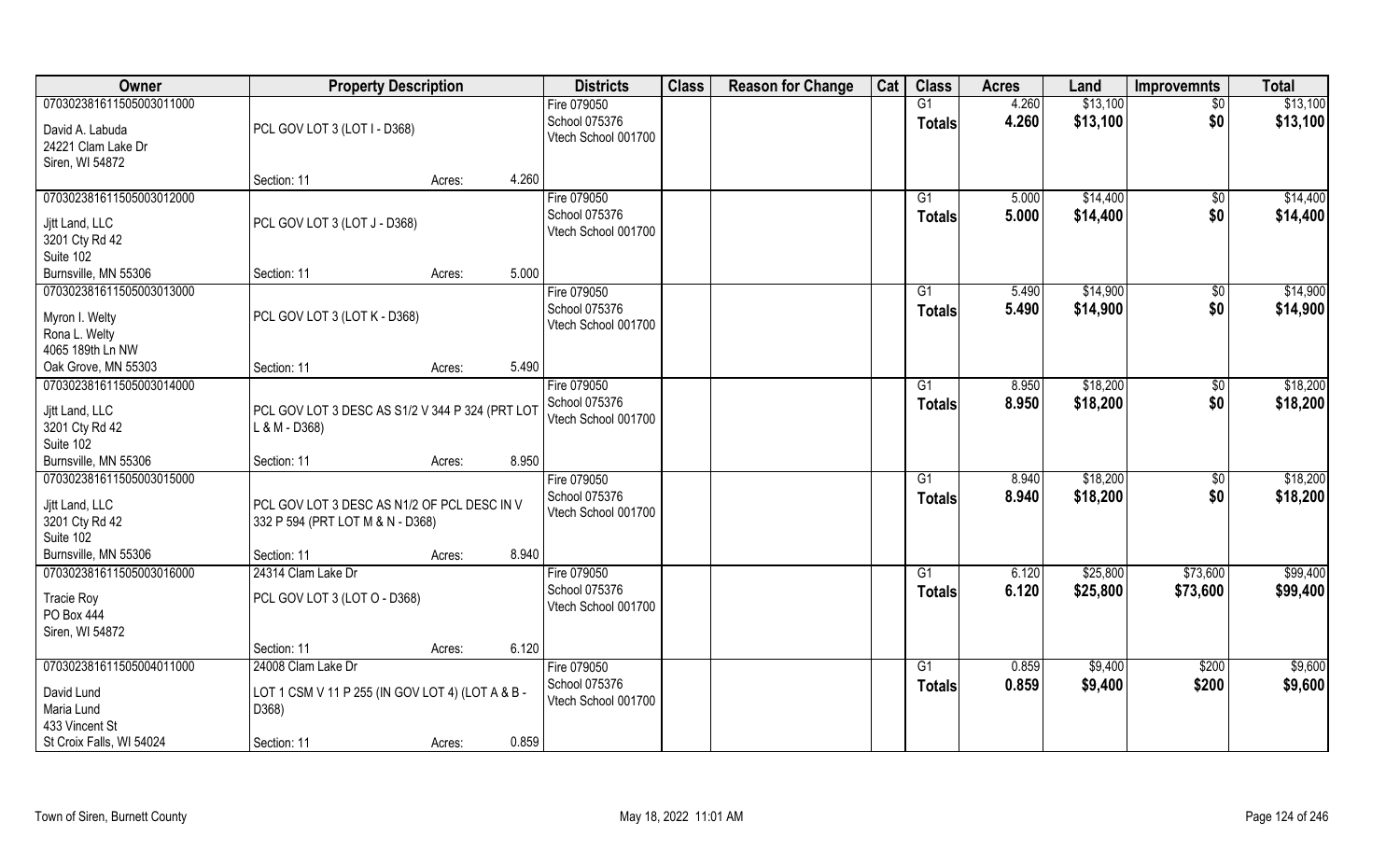| Owner                        | <b>Property Description</b>                      | <b>Districts</b>    | <b>Class</b> | <b>Reason for Change</b> | Cat | <b>Class</b>    | <b>Acres</b> | Land     | <b>Improvemnts</b> | <b>Total</b> |
|------------------------------|--------------------------------------------------|---------------------|--------------|--------------------------|-----|-----------------|--------------|----------|--------------------|--------------|
| 070302381611505004012000     |                                                  | Fire 079050         |              |                          |     | G1              | 0.859        | \$9,400  | $\overline{30}$    | \$9,400      |
| David Lund                   | LOT 2 CSM V 11 P 255 (IN GOV LOT 4) (LOT A & B - | School 075376       |              |                          |     | <b>Totals</b>   | 0.859        | \$9,400  | \$0                | \$9,400      |
| Maria Lund                   | D368)                                            | Vtech School 001700 |              |                          |     |                 |              |          |                    |              |
| 433 Vincent St               |                                                  |                     |              |                          |     |                 |              |          |                    |              |
| St Croix Falls, WI 54024     | 0.859<br>Section: 11<br>Acres:                   |                     |              |                          |     |                 |              |          |                    |              |
| 070302381611505004013000     |                                                  | Fire 079050         |              |                          |     | G1              | 0.859        | \$9,400  | $\overline{50}$    | \$9,400      |
|                              |                                                  | School 075376       |              |                          |     | <b>Totals</b>   | 0.859        | \$9,400  | \$0                | \$9,400      |
| David Lund                   | LOT 3 CSM V 11 P 255 (IN GOV LOT 4) (LOT A & B - | Vtech School 001700 |              |                          |     |                 |              |          |                    |              |
| Maria Lund<br>433 Vincent St | D368)                                            |                     |              |                          |     |                 |              |          |                    |              |
| St Croix Falls, WI 54024     | 0.859<br>Section: 11<br>Acres:                   |                     |              |                          |     |                 |              |          |                    |              |
| 070302381611505004014000     |                                                  | Fire 079050         |              |                          |     | G1              | 5.920        | \$10,200 | \$0                | \$10,200     |
|                              |                                                  | School 075376       |              |                          |     | <b>Totals</b>   | 5.920        | \$10,200 | \$0                | \$10,200     |
| David Lund                   | LOT 4 CSM V 11 P 255 (IN GOV LOT 4) (LOT A & B - | Vtech School 001700 |              |                          |     |                 |              |          |                    |              |
| Maria Lund                   | D368)                                            |                     |              |                          |     |                 |              |          |                    |              |
| 433 Vincent St               |                                                  |                     |              |                          |     |                 |              |          |                    |              |
| St Croix Falls, WI 54024     | 5.920<br>Section: 11<br>Acres:                   |                     |              |                          |     |                 |              |          |                    |              |
| 070302381611505004015000     | 24108 Clam Lake Dr                               | Fire 079050         |              |                          |     | G <sub>1</sub>  | 6.860        | \$18,900 | \$46,000           | \$64,900     |
| David H. Lund                | PCL GOV LOT 4 EX CSM V 4 PGS 6 & 15 (LOT C & D - | School 075376       |              |                          |     | <b>Totals</b>   | 6.860        | \$18,900 | \$46,000           | \$64,900     |
| 24108 Clam Lake Dr           | D368)                                            | Vtech School 001700 |              |                          |     |                 |              |          |                    |              |
| Siren, WI 54872-9241         |                                                  |                     |              |                          |     |                 |              |          |                    |              |
|                              | 6.860<br>Section: 11<br>Acres:                   |                     |              |                          |     |                 |              |          |                    |              |
| 070302381611505004016000     |                                                  | Fire 079050         |              |                          |     | G1              | 1.000        | \$4,800  | \$0                | \$4,800      |
| Dolores E. Thron             | LOT 1 CSM V 4 P 6 (LOCATED IN GOV LOT 4)         | School 075376       |              |                          |     | <b>Totals</b>   | 1.000        | \$4,800  | \$0                | \$4,800      |
| 750 Hwy 95 N Apt 27          |                                                  | Vtech School 001700 |              |                          |     |                 |              |          |                    |              |
| Bayport, MN 55003            |                                                  |                     |              |                          |     |                 |              |          |                    |              |
|                              | 1.000<br>Section: 11<br>Acres:                   |                     |              |                          |     |                 |              |          |                    |              |
| 070302381611505004017000     |                                                  | Fire 079050         |              |                          |     | G1              | 1.000        | \$4,800  | \$0                | \$4,800      |
|                              |                                                  | School 075376       |              |                          |     | <b>Totals</b>   | 1.000        | \$4,800  | \$0                | \$4,800      |
| Dolores E. Thron             | LOT 2 CSM V 4 P 15 (LOCATED IN GOV LOT 4)        | Vtech School 001700 |              |                          |     |                 |              |          |                    |              |
| 750 Hwy 95 N Apt 27          |                                                  |                     |              |                          |     |                 |              |          |                    |              |
| Bayport, MN 55003            |                                                  |                     |              |                          |     |                 |              |          |                    |              |
|                              | 1.000<br>Section: 11<br>Acres:                   |                     |              |                          |     |                 |              |          |                    |              |
| 070302381611505004018000     | 24130 Clam Lake Dr                               | Fire 079050         |              |                          |     | $\overline{G1}$ | 4.350        | \$22,100 | \$58,800           | \$80,900     |
| <b>Thomas Billings</b>       | PCL GOV LOT 4 (LOT E - D368)                     | School 075376       |              |                          |     | <b>Totals</b>   | 4.350        | \$22,100 | \$58,800           | \$80,900     |
| 24130 Clam Lake Dr           |                                                  | Vtech School 001700 |              |                          |     |                 |              |          |                    |              |
| Siren, WI 54872              |                                                  |                     |              |                          |     |                 |              |          |                    |              |
|                              | 4.350<br>Section: 11<br>Acres:                   |                     |              |                          |     |                 |              |          |                    |              |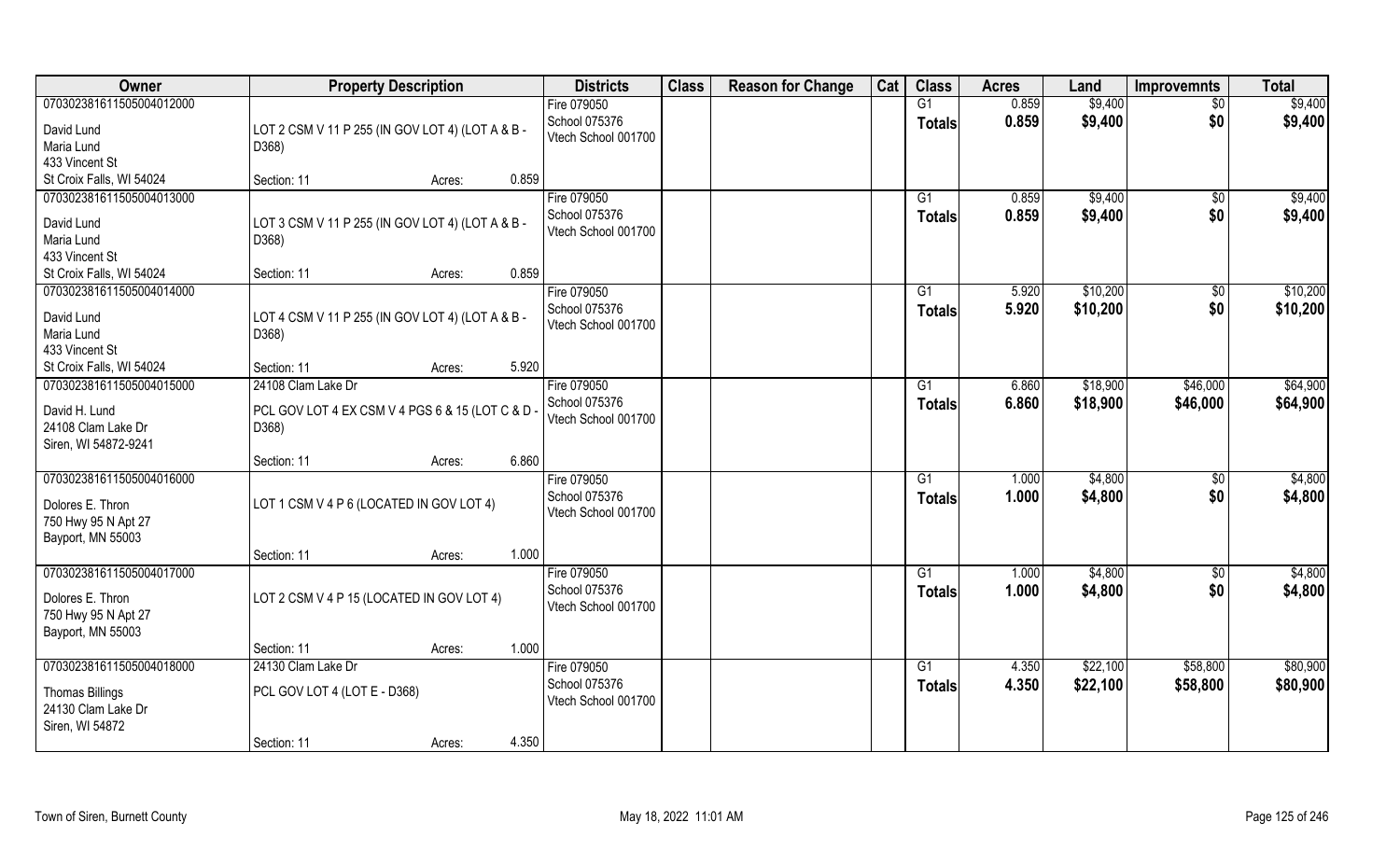| Owner                                                           | <b>Property Description</b>                     |                 | <b>Districts</b>                                           | <b>Class</b> | <b>Reason for Change</b> | Cat | <b>Class</b>    | <b>Acres</b> | Land      | <b>Improvemnts</b> | <b>Total</b> |
|-----------------------------------------------------------------|-------------------------------------------------|-----------------|------------------------------------------------------------|--------------|--------------------------|-----|-----------------|--------------|-----------|--------------------|--------------|
| 070302381611505004019000                                        | 24138 Clam Lake Dr                              |                 | Fire 079050                                                |              |                          |     | G1              | 4.220        | \$21,700  | \$85,100           | \$106,800    |
| Harold Kesler<br>Maureen Kesler                                 | PCL GOV LOT 4 (LOT F - D368)                    |                 | School 075376<br>Vtech School 001700                       |              |                          |     | <b>Totals</b>   | 4.220        | \$21,700  | \$85,100           | \$106,800    |
| 130 County Rd B E                                               |                                                 |                 |                                                            |              |                          |     |                 |              |           |                    |              |
| Maplewood, MN 55117                                             | Section: 11                                     | 4.220<br>Acres: |                                                            |              |                          |     |                 |              |           |                    |              |
| 070302381611505004020000                                        | 24170 Clam Lake Dr                              |                 | Fire 079050                                                |              |                          |     | G1              | 4.210        | \$13,000  | $\overline{50}$    | \$13,000     |
| <b>Bruce Banaszak</b>                                           | PCL GOV LOT 4 (LOT G - D368)                    |                 | School 075376                                              |              |                          |     | <b>Totals</b>   | 4.210        | \$13,000  | \$0                | \$13,000     |
| Lori Banaszak                                                   |                                                 |                 | Vtech School 001700                                        |              |                          |     |                 |              |           |                    |              |
| 11219 Hampshire Ct                                              |                                                 |                 |                                                            |              |                          |     |                 |              |           |                    |              |
| Champlin, MN 55316                                              | Section: 11                                     | 4.210<br>Acres: |                                                            |              |                          |     |                 |              |           |                    |              |
| 070302381611505004021000                                        | 24208 Clam Lake Dr                              |                 | Fire 079050                                                |              |                          |     | G1              | 2.450        | \$9,000   | \$2,900            | \$11,900     |
| Kevin Russell                                                   | PCL GOV LOT 4 (LOT H - D368)                    |                 | School 075376                                              |              |                          |     | <b>Totals</b>   | 2.450        | \$9,000   | \$2,900            | \$11,900     |
| Anne Russell                                                    |                                                 |                 | Vtech School 001700                                        |              |                          |     |                 |              |           |                    |              |
| 9556 Park Ave NE                                                |                                                 |                 |                                                            |              |                          |     |                 |              |           |                    |              |
| Ostego, MN 55330                                                | Section: 11                                     | 2.450<br>Acres: |                                                            |              |                          |     |                 |              |           |                    |              |
| 070302381611505005011000                                        |                                                 |                 | Fire 079050                                                |              |                          |     | X <sub>2</sub>  | 8.700        | \$0       | \$0                | \$0          |
| Wisconsin Dnr<br>101 S Webster St                               | GOV LOT 5                                       |                 | School 075376<br>Vtech School 001700                       |              |                          |     | <b>Totals</b>   | 8.700        | \$0       | \$0                | \$0          |
| PO Box 7921<br>Madison, WI 53707                                | Section: 11                                     | 8.700<br>Acres: |                                                            |              |                          |     |                 |              |           |                    |              |
| 070302381611515057011000                                        | 24313 Clam Lake Dr                              |                 | Fire 079050                                                |              |                          |     | G1              | 0.960        | \$105,500 | \$90,600           | \$196,100    |
|                                                                 |                                                 |                 | Clam Lake - 078020                                         |              |                          |     | <b>Totals</b>   | 0.960        | \$105,500 | \$90,600           | \$196,100    |
| Ralph Kampa                                                     | BIG CLAM LAKE BEACH LOT 1 EX PCL IN V 303 P 164 |                 | <b>School 075376</b>                                       |              |                          |     |                 |              |           |                    |              |
| Lisa Kampa                                                      | & LOT 2                                         |                 | Vtech School 001700                                        |              |                          |     |                 |              |           |                    |              |
| 31745 Oasis Rd                                                  |                                                 |                 |                                                            |              |                          |     |                 |              |           |                    |              |
| Center City, MN 55012                                           | Section: 11                                     | 0.960<br>Acres: |                                                            |              |                          |     |                 |              |           |                    |              |
| 070302381611515057012000                                        | 24309 Clam Lake Dr                              |                 | Fire 079050                                                |              |                          |     | G1              | 0.710        | \$90,000  | \$123,300          | \$213,300    |
| Michael Ulrich                                                  | BIG CLAM LAKE BEACH LOT 3                       |                 | Clam Lake - 078020<br>School 075376                        |              |                          |     | <b>Totals</b>   | 0.710        | \$90,000  | \$123,300          | \$213,300    |
| Kathryn A. Ulrich                                               |                                                 |                 | Vtech School 001700                                        |              |                          |     |                 |              |           |                    |              |
| 6632 Lipizzan Trl                                               |                                                 |                 |                                                            |              |                          |     |                 |              |           |                    |              |
| Forest Lake, MN 55025                                           | Section: 11                                     | 0.710<br>Acres: |                                                            |              |                          |     |                 |              |           |                    |              |
| 070302381611515057013000                                        | 24301 Clam Lake Dr                              |                 | Fire 079050                                                |              |                          |     | $\overline{G1}$ | 0.660        | \$90,000  | \$260,200          | \$350,200    |
| Timothy P. Ivory<br>2061 Chatsworth Ct N<br>Roseville, MN 55113 | BIG CLAM LAKE BEACH LOT 4<br>Section: 11        | 0.660           | Clam Lake - 078020<br>School 075376<br>Vtech School 001700 |              |                          |     | <b>Totals</b>   | 0.660        | \$90,000  | \$260,200          | \$350,200    |
|                                                                 |                                                 | Acres:          |                                                            |              |                          |     |                 |              |           |                    |              |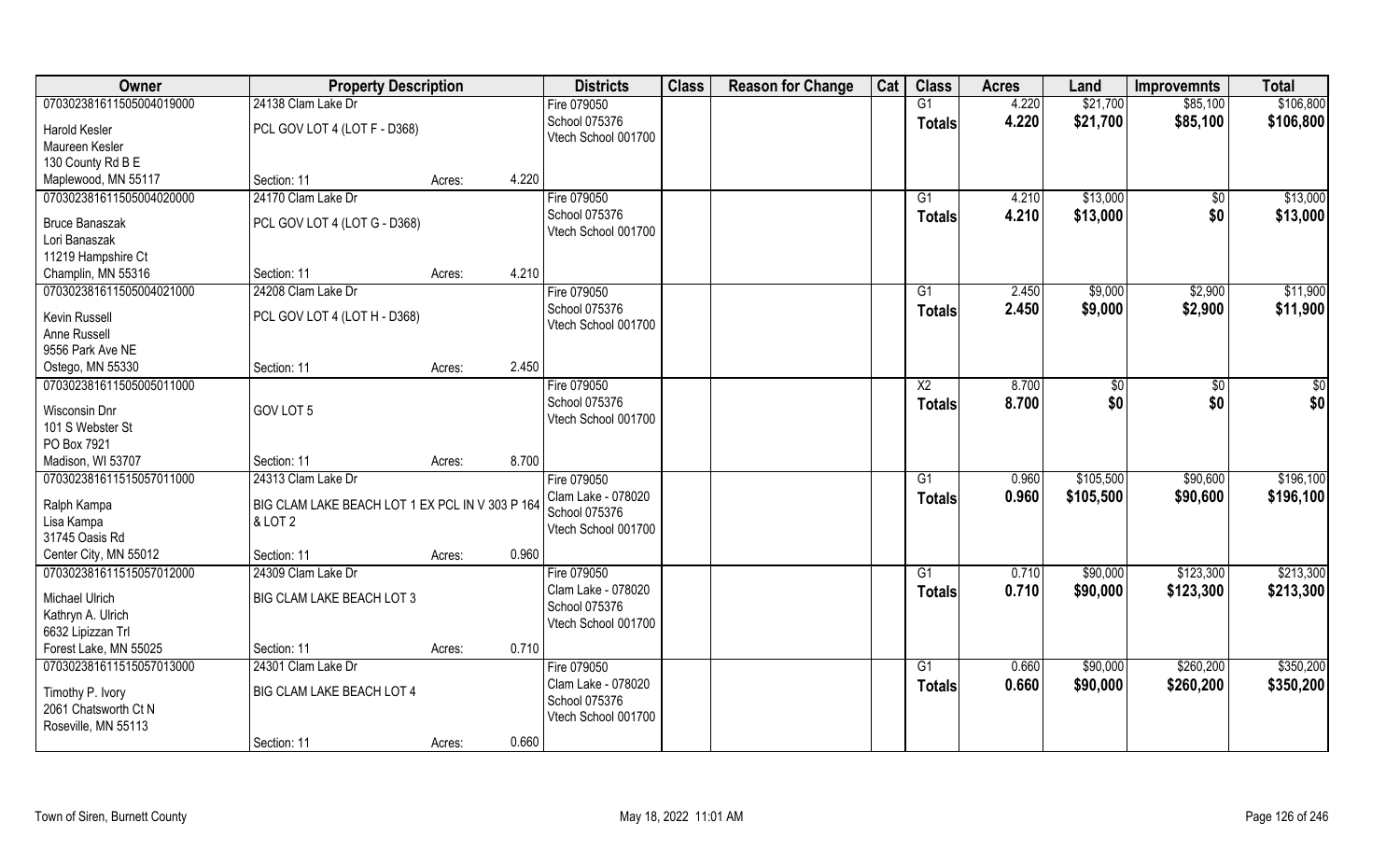| Owner                                                                     | <b>Property Description</b>                     |                 | <b>Districts</b>                    | <b>Class</b> | <b>Reason for Change</b> | Cat | <b>Class</b>    | <b>Acres</b> | Land      | <b>Improvemnts</b> | <b>Total</b> |
|---------------------------------------------------------------------------|-------------------------------------------------|-----------------|-------------------------------------|--------------|--------------------------|-----|-----------------|--------------|-----------|--------------------|--------------|
| 070302381611515057014000                                                  | 24293 Clam Lake Dr                              |                 | Fire 079050                         |              |                          |     | G1              | 0.730        | \$90,000  | \$68,800           | \$158,800    |
| Gary R. Orloff                                                            | BIG CLAM LAKE BEACH LOT 5                       |                 | Clam Lake - 078020                  |              |                          |     | <b>Totals</b>   | 0.730        | \$90,000  | \$68,800           | \$158,800    |
| Carlene F. Orloff                                                         |                                                 |                 | School 075376                       |              |                          |     |                 |              |           |                    |              |
| 8583 Greene Ave S                                                         |                                                 |                 | Vtech School 001700                 |              |                          |     |                 |              |           |                    |              |
| Cottage Grove, MN 55016                                                   | Section: 11                                     | 0.730<br>Acres: |                                     |              |                          |     |                 |              |           |                    |              |
| 070302381611515057015000                                                  | 24289 Clam Lake Dr                              |                 | Fire 079050                         |              |                          |     | G1              | 1.320        | \$110,000 | \$34,000           | \$144,000    |
|                                                                           | BIG CLAM LAKE BEACH LOT 6 & 7 EX PCL IN V 235 P |                 | Clam Lake - 078020                  |              |                          |     | Totals          | 1.320        | \$110,000 | \$34,000           | \$144,000    |
| Jerry J. Janda<br>Jodi M. Janda                                           | 492 (140' LAKESHORE)                            |                 | School 075376                       |              |                          |     |                 |              |           |                    |              |
| 28225 Hopewood Ct                                                         |                                                 |                 | Vtech School 001700                 |              |                          |     |                 |              |           |                    |              |
| Northfield, MN 55057                                                      | Section: 11                                     | 1.320<br>Acres: |                                     |              |                          |     |                 |              |           |                    |              |
| 070302381611515057016000                                                  | 24281 Clam Lake Dr                              |                 | Fire 079050                         |              |                          |     | G1              | 0.450        | \$54,000  | \$121,000          | \$175,000    |
|                                                                           |                                                 |                 | Clam Lake - 078020                  |              |                          |     | <b>Totals</b>   | 0.450        | \$54,000  | \$121,000          | \$175,000    |
| Richard L & Kathleen Johnson Jr Revoc   BIG CLAM LAKE BEACH LOT 1 CSM V18 |                                                 |                 | School 075376                       |              |                          |     |                 |              |           |                    |              |
| <b>Living Trust</b>                                                       | P222(#347994) (FRMLY PRT LOT 7-GOV LOT 3)       |                 | Vtech School 001700                 |              |                          |     |                 |              |           |                    |              |
| 2013 Pleasant View Dr                                                     |                                                 |                 |                                     |              |                          |     |                 |              |           |                    |              |
| New Brighton, MN 55112                                                    | Section: 11                                     | 0.450<br>Acres: |                                     |              |                          |     |                 |              |           |                    |              |
| 070302381611515057017000                                                  | 24275 Clam Lake Dr                              |                 | Fire 079050                         |              |                          |     | G1              | 0.740        | \$90,000  | \$198,300          | \$288,300    |
| Gerald Charmoli                                                           | BIG CLAM LAKE BEACH LOT 8                       |                 | Clam Lake - 078020                  |              |                          |     | Totals          | 0.740        | \$90,000  | \$198,300          | \$288,300    |
| Sandra Charmoli                                                           |                                                 |                 | School 075376                       |              |                          |     |                 |              |           |                    |              |
| 3364 116th Ln NW                                                          |                                                 |                 | Vtech School 001700                 |              |                          |     |                 |              |           |                    |              |
| Coon Rapids, MN 55433                                                     | Section: 11                                     | 0.740<br>Acres: |                                     |              |                          |     |                 |              |           |                    |              |
| 070302381611515057018000                                                  | 24271 Clam Lake Dr                              |                 | Fire 079050                         |              |                          |     | $\overline{G1}$ | 0.820        | \$90,000  | \$45,000           | \$135,000    |
| Jeffrey C. Thissen                                                        | BIG CLAM LAKE BEACH LOT 9                       |                 | Clam Lake - 078020                  |              |                          |     | <b>Totals</b>   | 0.820        | \$90,000  | \$45,000           | \$135,000    |
| Kristina Thissen                                                          |                                                 |                 | School 075376                       |              |                          |     |                 |              |           |                    |              |
| N7441 1195th St                                                           |                                                 |                 | Vtech School 001700                 |              |                          |     |                 |              |           |                    |              |
| River Falls, WI 54022                                                     | Section: 11                                     | 0.820<br>Acres: |                                     |              |                          |     |                 |              |           |                    |              |
| 070302381611515057019000                                                  | 24263 Clam Lake Dr                              |                 | Fire 079050                         |              |                          |     | G1              | 0.810        | \$90,000  | \$16,200           | \$106,200    |
|                                                                           |                                                 |                 | Clam Lake - 078020                  |              |                          |     | <b>Totals</b>   | 0.810        | \$90,000  | \$16,200           | \$106,200    |
| Ian Michael Gallagher                                                     | BIG CLAM LAKE BEACH LOT 10                      |                 | School 075376                       |              |                          |     |                 |              |           |                    |              |
| 1729 Adrian St                                                            |                                                 |                 | Vtech School 001700                 |              |                          |     |                 |              |           |                    |              |
| St Paul, MN 55116                                                         |                                                 |                 |                                     |              |                          |     |                 |              |           |                    |              |
|                                                                           | Section: 11                                     | 0.810<br>Acres: |                                     |              |                          |     |                 |              |           |                    |              |
| 070302381611515057020000                                                  | 24255 Clam Lake Dr                              |                 | Fire 079050                         |              |                          |     | $\overline{G1}$ | 0.810        | \$90,000  | \$48,200           | \$138,200    |
| Dennis Wineberg                                                           | BIG CLAM LAKE BEACH LOT 11                      |                 | Clam Lake - 078020<br>School 075376 |              |                          |     | <b>Totals</b>   | 0.810        | \$90,000  | \$48,200           | \$138,200    |
| Janet Wineberg                                                            |                                                 |                 | Vtech School 001700                 |              |                          |     |                 |              |           |                    |              |
| 10101 Little Rd                                                           |                                                 |                 |                                     |              |                          |     |                 |              |           |                    |              |
| Bloomington, MN 55437                                                     | Section: 11                                     | 0.810<br>Acres: |                                     |              |                          |     |                 |              |           |                    |              |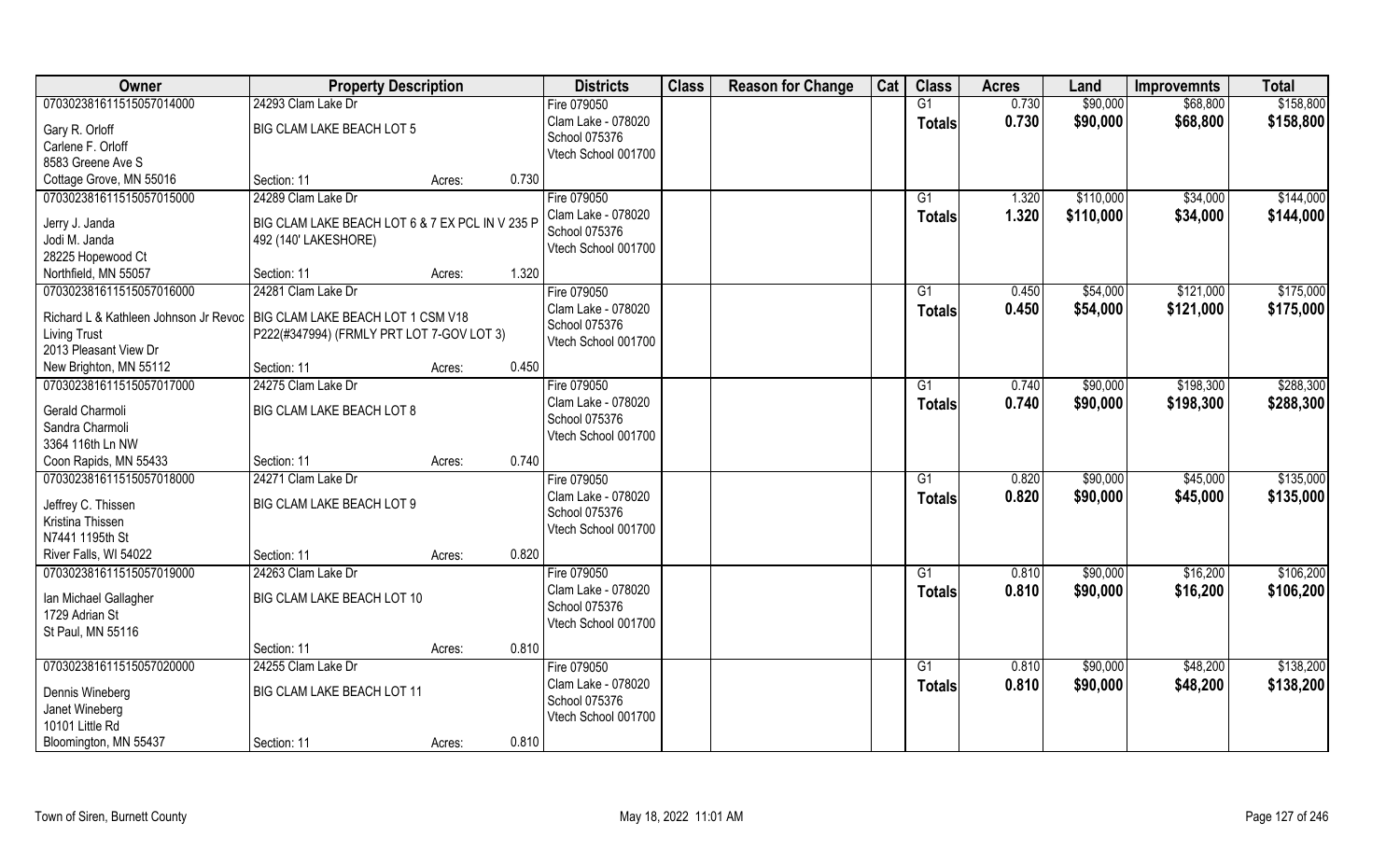| Owner                                                                                            | <b>Property Description</b>                      |                 | <b>Districts</b>                                                          | <b>Class</b> | <b>Reason for Change</b> | Cat | <b>Class</b>        | <b>Acres</b>   | Land                 | <b>Improvemnts</b>     | <b>Total</b>           |
|--------------------------------------------------------------------------------------------------|--------------------------------------------------|-----------------|---------------------------------------------------------------------------|--------------|--------------------------|-----|---------------------|----------------|----------------------|------------------------|------------------------|
| 070302381611515057021000<br><b>Robert Hall</b><br>24253 Clam Lake Dr<br>Siren, WI 54872          | 24253 Clam Lake Dr<br>BIG CLAM LAKE BEACH LOT 12 |                 | Fire 079050<br>Clam Lake - 078020<br>School 075376<br>Vtech School 001700 |              |                          |     | G1<br><b>Totals</b> | 0.810<br>0.810 | \$90,000<br>\$90,000 | \$84,000<br>\$84,000   | \$174,000<br>\$174,000 |
|                                                                                                  | Section: 11                                      | 0.810<br>Acres: |                                                                           |              |                          |     |                     |                |                      |                        |                        |
| 070302381611515057022000<br>Steve G. Torbenson<br>3201 Cty Rd 42 Apt 102<br>Burnsville, MN 55306 | 24245 Clam Lake Dr<br>BIG CLAM LAKE BEACH LOT 13 |                 | Fire 079050<br>Clam Lake - 078020<br>School 075376<br>Vtech School 001700 |              |                          |     | G1<br>Totals        | 0.800<br>0.800 | \$90,000<br>\$90,000 | \$89,500<br>\$89,500   | \$179,500<br>\$179,500 |
|                                                                                                  | Section: 11                                      | 0.800<br>Acres: |                                                                           |              |                          |     |                     |                |                      |                        |                        |
| 070302381611515057023000<br>Steve G. Torbenson<br>24235 Clam Lake Dr<br>Siren, WI 54872-9246     | 24235 Clam Lake Dr<br>BIG CLAM LAKE BEACH LOT 14 |                 | Fire 079050<br>Clam Lake - 078020<br>School 075376<br>Vtech School 001700 |              |                          |     | G1<br><b>Totals</b> | 0.740<br>0.740 | \$90,000<br>\$90,000 | \$373,700<br>\$373,700 | \$463,700<br>\$463,700 |
|                                                                                                  | Section: 11                                      | 0.740<br>Acres: |                                                                           |              |                          |     |                     |                |                      |                        |                        |
| 070302381611515057024000<br>Steve G. Torbenson<br>24235 Clam Lake Dr<br>Siren, WI 54872-9246     | Clam Lake Dr<br>BIG CLAM LAKE BEACH LOT 15       |                 | Fire 079050<br>Clam Lake - 078020<br>School 075376<br>Vtech School 001700 |              |                          |     | G1<br><b>Totals</b> | 0.740<br>0.740 | \$50,000<br>\$50,000 | $\sqrt{50}$<br>\$0     | \$50,000<br>\$50,000   |
|                                                                                                  | Section: 11                                      | 0.740<br>Acres: |                                                                           |              |                          |     |                     |                |                      |                        |                        |
| 070302381611515057025000<br>David A. Labuda<br>24221 Clam Lake Dr<br>Siren, WI 54872             | 24221 Clam Lake Dr<br>BIG CLAM LAKE BEACH LOT 16 |                 | Fire 079050<br>Clam Lake - 078020<br>School 075376<br>Vtech School 001700 |              |                          |     | G1<br><b>Totals</b> | 0.760<br>0.760 | \$90,000<br>\$90,000 | \$60,000<br>\$60,000   | \$150,000<br>\$150,000 |
|                                                                                                  | Section: 11                                      | 0.760<br>Acres: |                                                                           |              |                          |     |                     |                |                      |                        |                        |
| 070302381611515057026000<br>David A. Labuda<br>24221 Clam Lake Dr<br>Siren, WI 54872             | BIG CLAM LAKE BEACH LOT 17                       |                 | Fire 079050<br>Clam Lake - 078020<br>School 075376<br>Vtech School 001700 |              |                          |     | G1<br><b>Totals</b> | 0.780<br>0.780 | \$64,500<br>\$64,500 | $\overline{50}$<br>\$0 | \$64,500<br>\$64,500   |
|                                                                                                  | Section: 11                                      | 0.780<br>Acres: |                                                                           |              |                          |     |                     |                |                      |                        |                        |
| 070302381611515057027000<br>David A. Labuda<br>24221 Clam Lake Dr<br>Siren, WI 54872             | BIG CLAM LAKE BEACH LOT 18<br>Section: 11        | 0.760<br>Acres: | Fire 079050<br>Clam Lake - 078020<br>School 075376<br>Vtech School 001700 |              |                          |     | G1<br><b>Totals</b> | 0.760<br>0.760 | \$64,500<br>\$64,500 | $\overline{50}$<br>\$0 | \$64,500<br>\$64,500   |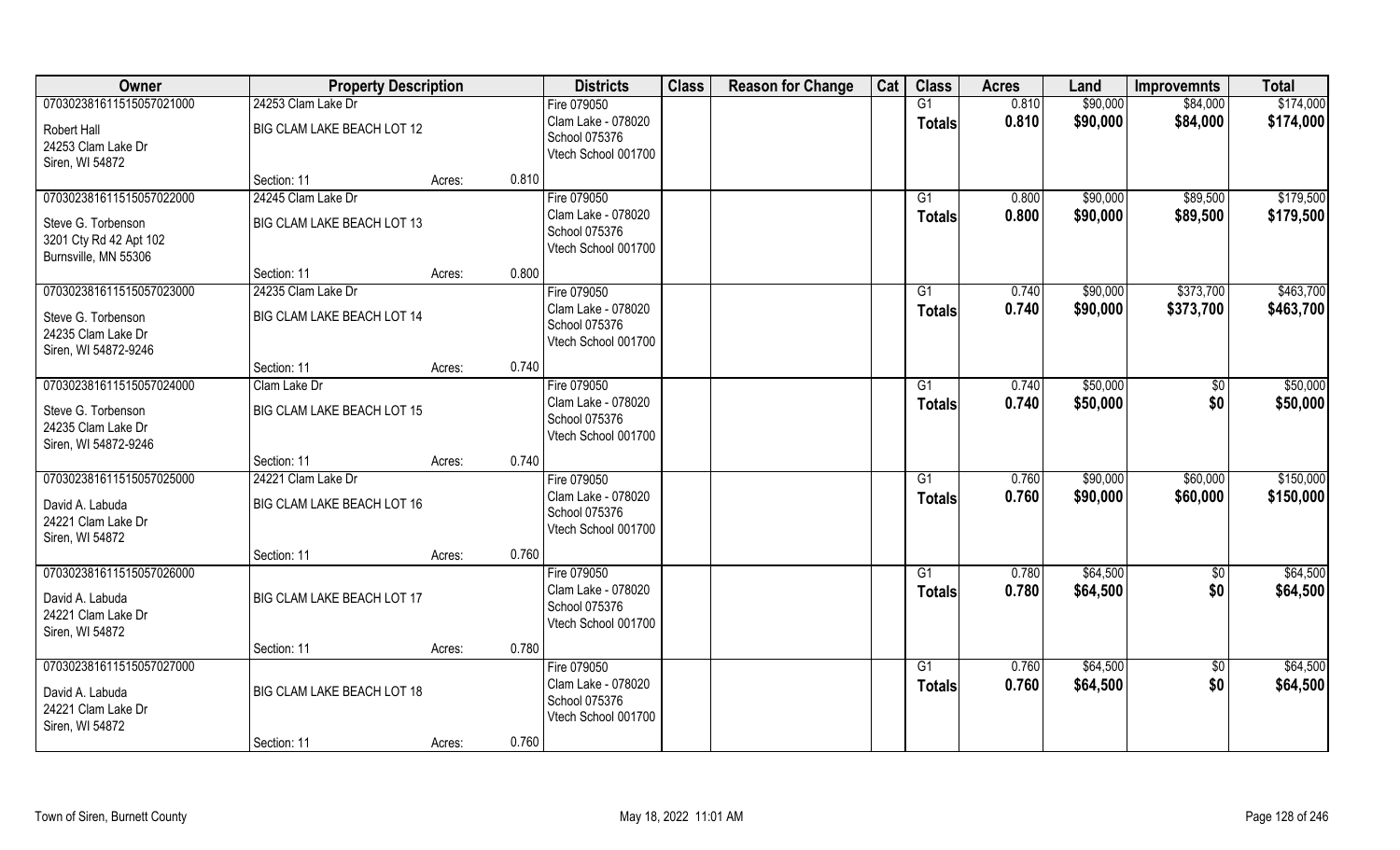| Owner                                                                                              | <b>Property Description</b>                                     |                 | <b>Districts</b>                                                          | <b>Class</b> | <b>Reason for Change</b> | Cat | <b>Class</b>                     | <b>Acres</b>   | Land                 | <b>Improvemnts</b>     | <b>Total</b>           |
|----------------------------------------------------------------------------------------------------|-----------------------------------------------------------------|-----------------|---------------------------------------------------------------------------|--------------|--------------------------|-----|----------------------------------|----------------|----------------------|------------------------|------------------------|
| 070302381611515057028000<br>David A. Labuda<br>24221 Clam Lake Dr<br>Siren, WI 54872               | BIG CLAM LAKE BEACH LOT 19                                      |                 | Fire 079050<br>Clam Lake - 078020<br>School 075376<br>Vtech School 001700 |              |                          |     | G1<br><b>Totals</b>              | 0.740<br>0.740 | \$64,500<br>\$64,500 | $\sqrt{6}$<br>\$0      | \$64,500<br>\$64,500   |
|                                                                                                    | Section: 11                                                     | 0.740<br>Acres: |                                                                           |              |                          |     |                                  |                |                      |                        |                        |
| 070302381611515057029000<br>David A. Labuda<br>24221 Clam Lake Dr<br>Siren, WI 54872               | BIG CLAM LAKE BEACH LOT 20                                      |                 | Fire 079050<br>Clam Lake - 078020<br>School 075376<br>Vtech School 001700 |              |                          |     | G1<br>Totals                     | 0.770<br>0.770 | \$64,500<br>\$64,500 | $\overline{50}$<br>\$0 | \$64,500<br>\$64,500   |
|                                                                                                    | Section: 11                                                     | 0.770<br>Acres: |                                                                           |              |                          |     |                                  |                |                      |                        |                        |
| 070302381611515057030000<br>Michael S. Raleigh<br>Anissa N. Raleigh<br>1530 Amundson Ln            | 24203 Clam Lake Dr<br>BIG CLAM LAKE BEACH LOT 21                |                 | Fire 079050<br>Clam Lake - 078020<br>School 075376<br>Vtech School 001700 |              |                          |     | G1<br><b>Totals</b>              | 0.780<br>0.780 | \$64,500<br>\$64,500 | \$134,200<br>\$134,200 | \$198,700<br>\$198,700 |
| Stillwater, MN 55082                                                                               | Section: 11                                                     | 0.780<br>Acres: |                                                                           |              |                          |     |                                  |                |                      |                        |                        |
| 070302381611515057031000<br>Gary Hermann<br>Mary Hermann<br>24199 Clam Lake Dr                     | 24199 Clam Lake Dr<br>BIG CLAM LAKE BEACH LOT 22                |                 | Fire 079050<br>Clam Lake - 078020<br>School 075376<br>Vtech School 001700 |              |                          |     | G1<br><b>Totals</b>              | 0.710<br>0.710 | \$64,500<br>\$64,500 | \$104,300<br>\$104,300 | \$168,800<br>\$168,800 |
| Siren, WI 54872                                                                                    | Section: 11                                                     | 0.710<br>Acres: |                                                                           |              |                          |     |                                  |                |                      |                        |                        |
| 070302381611515057032000<br><b>Breanne Mcneil</b><br>1629 Boardwalk<br>Eagan, MN 55122             | 24193 Clam Lake Dr<br>BIG CLAM LAKE BEACH LOT 23                |                 | Fire 079050<br>Clam Lake - 078020<br>School 075376<br>Vtech School 001700 |              |                          |     | $\overline{G1}$<br><b>Totals</b> | 0.720<br>0.720 | \$64,500<br>\$64,500 | \$75,600<br>\$75,600   | \$140,100<br>\$140,100 |
|                                                                                                    | Section: 11                                                     | 0.720<br>Acres: |                                                                           |              |                          |     |                                  |                |                      |                        |                        |
| 070302381611515057033000<br>Dolores E. Thron<br>750 Hwy 95 N Apt 27<br>Bayport, MN 55003           | 24187 Clam Lake Dr<br>BIG CLAM LAKE BEACH LOT 24                |                 | Fire 079050<br>Clam Lake - 078020<br>School 075376<br>Vtech School 001700 |              |                          |     | G1<br><b>Totals</b>              | 0.730<br>0.730 | \$64,500<br>\$64,500 | \$63,200<br>\$63,200   | \$127,700<br>\$127,700 |
|                                                                                                    | Section: 11                                                     | 0.730<br>Acres: |                                                                           |              |                          |     |                                  |                |                      |                        |                        |
| 070302381611515057034000<br>Paul A. Kasel<br>Louise Kasel<br>24179 Clam Lake Dr<br>Siren, WI 54872 | 24179 Clam Lake Dr<br>BIG CLAM LAKE BEACH LOT 25<br>Section: 11 | 0.740<br>Acres: | Fire 079050<br>Clam Lake - 078020<br>School 075376<br>Vtech School 001700 |              |                          |     | $\overline{G1}$<br><b>Totals</b> | 0.740<br>0.740 | \$64,500<br>\$64,500 | \$700<br>\$700         | \$65,200<br>\$65,200   |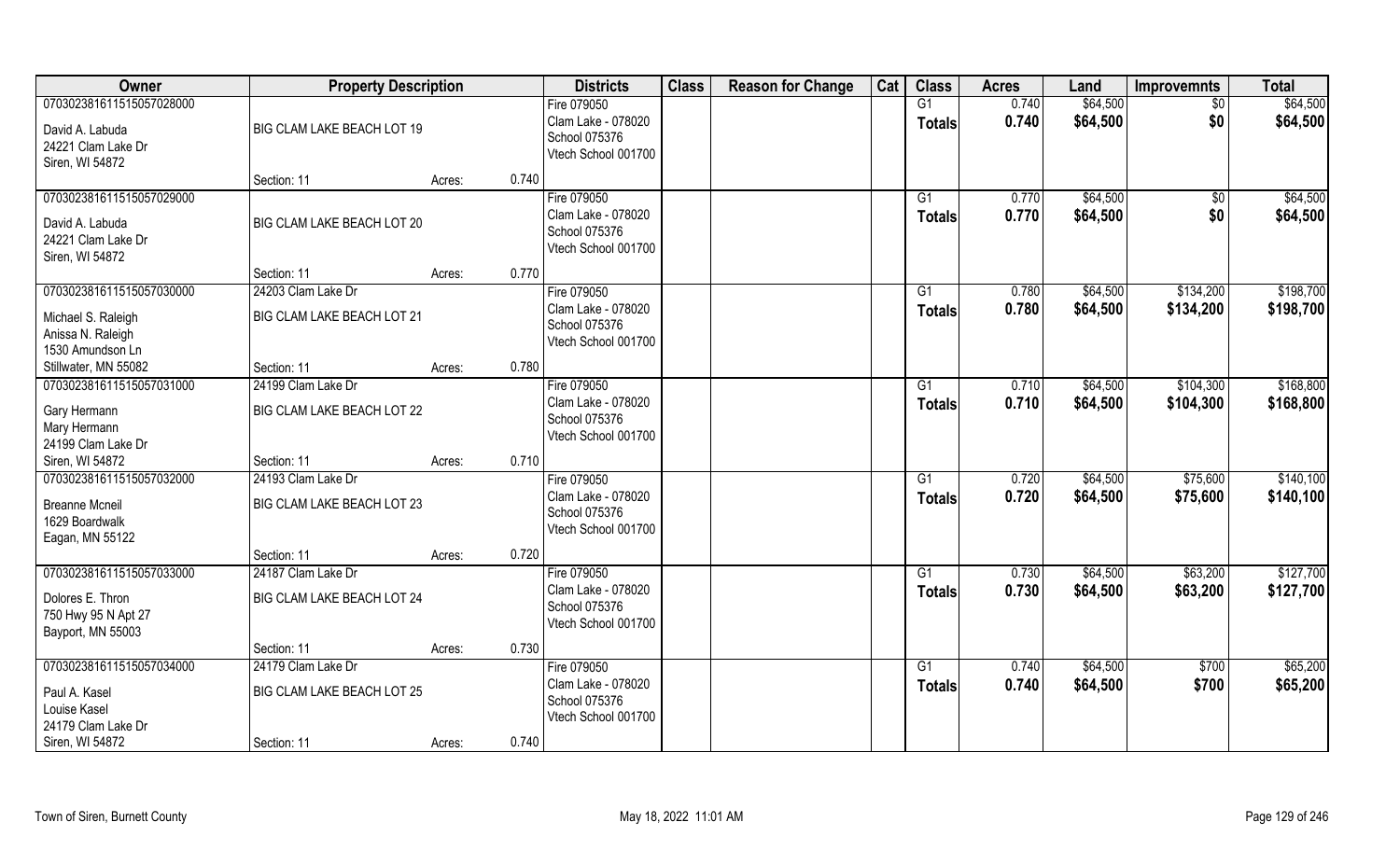| Owner                    | <b>Property Description</b> |                 | <b>Districts</b>                    | <b>Class</b>    | <b>Reason for Change</b> | Cat | <b>Class</b>    | <b>Acres</b> | Land     | <b>Improvemnts</b> | <b>Total</b> |
|--------------------------|-----------------------------|-----------------|-------------------------------------|-----------------|--------------------------|-----|-----------------|--------------|----------|--------------------|--------------|
| 070302381611515057035000 | 24179 Clam Lake Dr          |                 | Fire 079050                         |                 |                          |     | G1              | 0.720        | \$64,500 | \$198,800          | \$263,300    |
| Paul A. Kasel            | BIG CLAM LAKE BEACH LOT 26  |                 | Clam Lake - 078020                  |                 |                          |     | <b>Totals</b>   | 0.720        | \$64,500 | \$198,800          | \$263,300    |
| Louise Kasel             |                             |                 | School 075376                       |                 |                          |     |                 |              |          |                    |              |
| 24179 Clam Lake Dr       |                             |                 | Vtech School 001700                 |                 |                          |     |                 |              |          |                    |              |
| Siren, WI 54872          | Section: 11                 | 0.720<br>Acres: |                                     |                 |                          |     |                 |              |          |                    |              |
| 070302381611515057036000 | 24173 Clam Lake Dr          |                 | Fire 079050                         |                 |                          |     | G1              | 0.760        | \$64,500 | \$70,200           | \$134,700    |
| <b>Bonita Coolidge</b>   | BIG CLAM LAKE BEACH LOT 27  |                 | Clam Lake - 078020                  |                 |                          |     | Totals          | 0.760        | \$64,500 | \$70,200           | \$134,700    |
| 1003 4th Ave SW          |                             |                 | School 075376                       |                 |                          |     |                 |              |          |                    |              |
| Pine City, MN 55063      |                             |                 | Vtech School 001700                 |                 |                          |     |                 |              |          |                    |              |
|                          | Section: 11                 | 0.760<br>Acres: |                                     |                 |                          |     |                 |              |          |                    |              |
| 070302381611515057037000 | 24163 Clam Lake Dr          |                 | Fire 079050                         |                 |                          |     | G1              | 0.730        | \$94,500 | \$110,300          | \$204,800    |
|                          |                             |                 | Clam Lake - 078020                  |                 |                          |     | <b>Totals</b>   | 0.730        | \$94,500 | \$110,300          | \$204,800    |
| Michael Amy              | BIG CLAM LAKE BEACH LOT 28  |                 | School 075376                       |                 |                          |     |                 |              |          |                    |              |
| 22996 Nicholai Ave       |                             |                 | Vtech School 001700                 |                 |                          |     |                 |              |          |                    |              |
| Hastings, MN 55033       | Section: 11                 | 0.730<br>Acres: |                                     |                 |                          |     |                 |              |          |                    |              |
| 070302381611515057037500 | 24157 Clam Lake Dr          |                 | Fire 079050                         | G <sub>1</sub>  | Shed                     |     | G1              | 0.730        | \$64,500 | \$36,000           | \$100,500    |
|                          |                             |                 | Clam Lake - 078020                  |                 |                          |     | <b>Totals</b>   | 0.730        | \$64,500 | \$36,000           | \$100,500    |
| Loomen Brent Hohn        | BIG CLAM LAKE BEACH LOT 29  |                 | School 075376                       |                 |                          |     |                 |              |          |                    |              |
| Kari Hohn                |                             |                 | Vtech School 001700                 |                 |                          |     |                 |              |          |                    |              |
| 704 Lapointed Dr SE      |                             |                 |                                     |                 |                          |     |                 |              |          |                    |              |
| Stewartville, MN 55976   | Section: 11                 | 0.730<br>Acres: |                                     |                 |                          |     |                 |              |          |                    |              |
| 070302381611515057038000 | 24151 Clam Lake Dr          |                 | Fire 079050                         |                 |                          |     | $\overline{G1}$ | 0.790        | \$64,500 | \$100,300          | \$164,800    |
| Dennis Marvin Hohn       | BIG CLAM LAKE BEACH LOT 30  |                 | Clam Lake - 078020<br>School 075376 |                 |                          |     | <b>Totals</b>   | 0.790        | \$64,500 | \$100,300          | \$164,800    |
| 24151 Clam Lake Dr       |                             |                 | Vtech School 001700                 |                 |                          |     |                 |              |          |                    |              |
| Siren, WI 54872          |                             |                 |                                     |                 |                          |     |                 |              |          |                    |              |
|                          | Section: 11                 | 0.790<br>Acres: |                                     |                 |                          |     |                 |              |          |                    |              |
| 070302381611515057039000 | 24145 Clam Lake Dr          |                 | Fire 079050                         |                 |                          |     | G1              | 0.780        | \$64,500 | \$138,700          | \$203,200    |
| Nancy Tischbein          | BIG CLAM LAKE BEACH LOT 31  |                 | Clam Lake - 078020                  |                 |                          |     | <b>Totals</b>   | 0.780        | \$64,500 | \$138,700          | \$203,200    |
| 24145 Clam Lake Rd       |                             |                 | School 075376                       |                 |                          |     |                 |              |          |                    |              |
| Siren, WI 54872          |                             |                 | Vtech School 001700                 |                 |                          |     |                 |              |          |                    |              |
|                          | Section: 11                 | 0.780<br>Acres: |                                     |                 |                          |     |                 |              |          |                    |              |
| 070302381611515057040000 | 24135 Clam Lake Dr          |                 | Fire 079050                         | $\overline{G1}$ | NSF @25%                 |     | $\overline{G1}$ | 0.760        | \$64,500 | \$49,000           | \$113,500    |
| <b>Terilyn Wallis</b>    | BIG CLAM LAKE BEACH LOT 32  |                 | Clam Lake - 078020                  |                 |                          |     | <b>Totals</b>   | 0.760        | \$64,500 | \$49,000           | \$113,500    |
| 990 Southview Ln         |                             |                 | School 075376                       |                 |                          |     |                 |              |          |                    |              |
| Dresser, WI 54009        |                             |                 | Vtech School 001700                 |                 |                          |     |                 |              |          |                    |              |
|                          | Section: 11                 | 0.760<br>Acres: |                                     |                 |                          |     |                 |              |          |                    |              |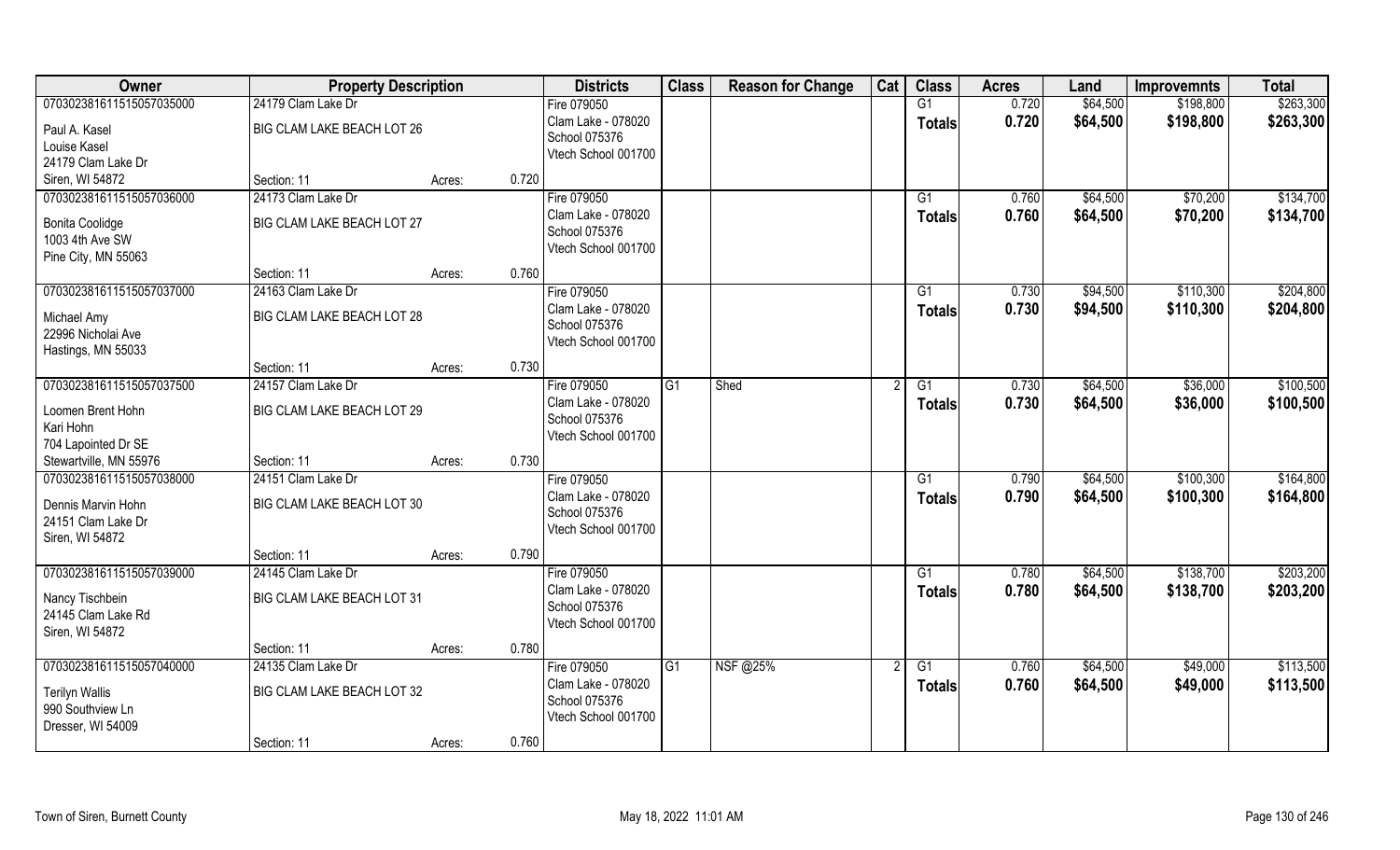| Owner                    | <b>Property Description</b> |                 | <b>Districts</b>                     | <b>Class</b> | <b>Reason for Change</b> | Cat | <b>Class</b>    | <b>Acres</b> | Land     | <b>Improvemnts</b> | <b>Total</b> |
|--------------------------|-----------------------------|-----------------|--------------------------------------|--------------|--------------------------|-----|-----------------|--------------|----------|--------------------|--------------|
| 070302381611515057041000 | 24131 Clam Lake Dr          |                 | Fire 079050                          |              |                          |     | G1              | 0.750        | \$64,500 | \$44,500           | \$109,000    |
| Terrance C. White        | BIG CLAM LAKE BEACH LOT 33  |                 | Clam Lake - 078020                   |              |                          |     | <b>Totals</b>   | 0.750        | \$64,500 | \$44,500           | \$109,000    |
| N5262 430th              |                             |                 | School 075376                        |              |                          |     |                 |              |          |                    |              |
| Ellsworth, WI 54011      |                             |                 | Vtech School 001700                  |              |                          |     |                 |              |          |                    |              |
|                          | Section: 11                 | 0.750<br>Acres: |                                      |              |                          |     |                 |              |          |                    |              |
| 070302381611515057042000 | 24117 Clam Lake Dr          |                 | Fire 079050                          |              |                          |     | G1              | 0.720        | \$64,500 | \$15,800           | \$80,300     |
| Joan Roman               | BIG CLAM LAKE BEACH LOT 34  |                 | Clam Lake - 078020                   |              |                          |     | Totals          | 0.720        | \$64,500 | \$15,800           | \$80,300     |
| 269 2nd Ave SE           |                             |                 | School 075376<br>Vtech School 001700 |              |                          |     |                 |              |          |                    |              |
| New Brighton, MN 55112   |                             |                 |                                      |              |                          |     |                 |              |          |                    |              |
|                          | Section: 11                 | 0.720<br>Acres: |                                      |              |                          |     |                 |              |          |                    |              |
| 070302381611515057043000 | 24117 Clam Lake Dr          |                 | Fire 079050                          |              |                          |     | G1              | 0.710        | \$64,500 | \$73,600           | \$138,100    |
| Joan Roman               | BIG CLAM LAKE BEACH LOT 35  |                 | Clam Lake - 078020                   |              |                          |     | <b>Totals</b>   | 0.710        | \$64,500 | \$73,600           | \$138,100    |
| 269 2nd Ave SE           |                             |                 | School 075376<br>Vtech School 001700 |              |                          |     |                 |              |          |                    |              |
| New Brighton, MN 55112   |                             |                 |                                      |              |                          |     |                 |              |          |                    |              |
|                          | Section: 11                 | 0.710<br>Acres: |                                      |              |                          |     |                 |              |          |                    |              |
| 070302381611515057044000 | 24111 Clam Lake Dr          |                 | Fire 079050                          |              |                          |     | G1              | 0.690        | \$64,500 | \$72,200           | \$136,700    |
| Richard T. Springer      | BIG CLAM LAKE BEACH LOT 36  |                 | Clam Lake - 078020<br>School 075376  |              |                          |     | <b>Totals</b>   | 0.690        | \$64,500 | \$72,200           | \$136,700    |
| Katherin Springer        |                             |                 | Vtech School 001700                  |              |                          |     |                 |              |          |                    |              |
| 3131 N 3rd St            |                             |                 |                                      |              |                          |     |                 |              |          |                    |              |
| Clinton, IA 52732        | Section: 11                 | 0.690<br>Acres: |                                      |              |                          |     |                 |              |          |                    |              |
| 070302381611515057045000 | Clam Lake Dr                |                 | Fire 079050                          |              |                          |     | $\overline{G1}$ | 0.680        | \$47,500 | \$0                | \$47,500     |
| Richard T. Springer      | BIG CLAM LAKE BEACH LOT 37  |                 | Clam Lake - 078020<br>School 075376  |              |                          |     | <b>Totals</b>   | 0.680        | \$47,500 | \$0                | \$47,500     |
| Katherin Springer        |                             |                 | Vtech School 001700                  |              |                          |     |                 |              |          |                    |              |
| 3131 N 3rd St            |                             |                 |                                      |              |                          |     |                 |              |          |                    |              |
| Clinton, IA 52732        | Section: 11                 | 0.680<br>Acres: |                                      |              |                          |     |                 |              |          |                    |              |
| 070302381611515057046000 | 24101 Clam Lake Dr          |                 | Fire 079050                          |              |                          |     | G1              | 0.660        | \$47,500 | \$63,700           | \$111,200    |
| Joseph S. Dominqu        | BIG CLAM LAKE BEACH LOT 38  |                 | Clam Lake - 078020<br>School 075376  |              |                          |     | <b>Totals</b>   | 0.660        | \$47,500 | \$63,700           | \$111,200    |
| Michelle Domingu         |                             |                 | Vtech School 001700                  |              |                          |     |                 |              |          |                    |              |
| 9623 Heath Ave S         |                             |                 |                                      |              |                          |     |                 |              |          |                    |              |
| Cottage Grove, MN 55016  | Section: 11                 | 0.660<br>Acres: |                                      |              |                          |     |                 |              |          |                    |              |
| 070302381611515057047000 |                             |                 | Fire 079050<br>Clam Lake - 078020    |              |                          |     | G1              | 0.650        | \$47,500 | $\overline{50}$    | \$47,500     |
| Joseph S. Dominqu        | BIG CLAM LAKE BEACH LOT 39  |                 | School 075376                        |              |                          |     | <b>Totals</b>   | 0.650        | \$47,500 | \$0                | \$47,500     |
| Michelle Domingu         |                             |                 | Vtech School 001700                  |              |                          |     |                 |              |          |                    |              |
| 9623 Heath Ave S         |                             |                 |                                      |              |                          |     |                 |              |          |                    |              |
| Cottage Grove, MN 55016  | Section: 11                 | 0.650<br>Acres: |                                      |              |                          |     |                 |              |          |                    |              |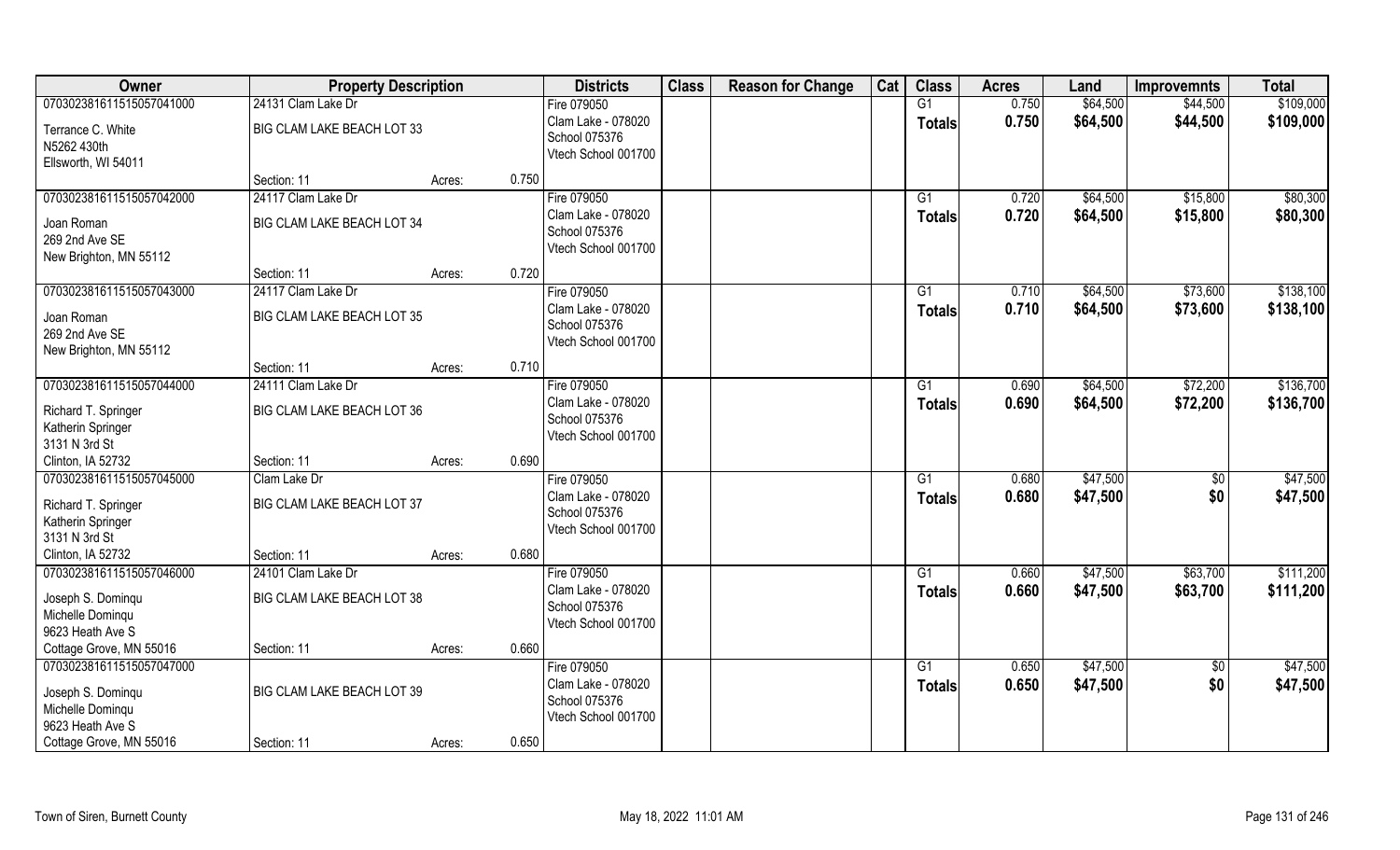| Owner                                                                                                | <b>Property Description</b>                      |                  | <b>Districts</b>                                                          | <b>Class</b> | <b>Reason for Change</b> | Cat | <b>Class</b>                                            | <b>Acres</b>                                 | Land                                                 | <b>Improvemnts</b>                          | <b>Total</b>                                           |
|------------------------------------------------------------------------------------------------------|--------------------------------------------------|------------------|---------------------------------------------------------------------------|--------------|--------------------------|-----|---------------------------------------------------------|----------------------------------------------|------------------------------------------------------|---------------------------------------------|--------------------------------------------------------|
| 070302381611515057048000<br>Brian C. Avent<br>Kristen J. Avent<br>8712 Hadley Ave S                  | BIG CLAM LAKE BEACH LOT 40                       |                  | Fire 079050<br>Clam Lake - 078020<br>School 075376<br>Vtech School 001700 |              |                          |     | G1<br><b>Totals</b>                                     | 0.630<br>0.630                               | \$47,500<br>\$47,500                                 | $\sqrt{$0}$<br>\$0                          | \$47,500<br>\$47,500                                   |
| Cottage Grove, MN 55016                                                                              | Section: 11                                      | 0.630<br>Acres:  |                                                                           |              |                          |     |                                                         |                                              |                                                      |                                             |                                                        |
| 070302381611515057049000<br>Brian C. Avent<br>Kristen J. Avent<br>8712 Hadley Ave S                  | 24079 Clam Lake Dr<br>BIG CLAM LAKE BEACH LOT 41 |                  | Fire 079050<br>Clam Lake - 078020<br>School 075376<br>Vtech School 001700 |              |                          |     | $\overline{G1}$<br><b>Totals</b>                        | 0.630<br>0.630                               | \$47,500<br>\$47,500                                 | \$0<br>\$0                                  | \$47,500<br>\$47,500                                   |
| Cottage Grove, MN 55016                                                                              | Section: 11                                      | 0.630<br>Acres:  |                                                                           |              |                          |     |                                                         |                                              |                                                      |                                             |                                                        |
| 070302381611515057050000<br>Wisconsin Dnr<br>101 S Webster St<br>PO Box 7921                         | BIG CLAM LAKE BEACH LOT 42                       |                  | Fire 079050<br>School 075376<br>Vtech School 001700                       |              |                          |     | X <sub>2</sub><br><b>Totals</b>                         | 0.600<br>0.600                               | \$0<br>\$0                                           | $\sqrt[6]{3}$<br>\$0                        | \$0<br>\$0                                             |
| Madison, WI 53707                                                                                    | Section: 11                                      | 0.600<br>Acres:  |                                                                           |              |                          |     |                                                         |                                              |                                                      |                                             |                                                        |
| 070302381611515057051000<br>Wisconsin Dnr<br>101 S Webster St<br>PO Box 7921                         | BIG CLAM LAKE BEACH LOT 43                       |                  | Fire 079050<br>School 075376<br>Vtech School 001700                       |              |                          |     | $\overline{\text{X2}}$<br><b>Totals</b>                 | 0.900<br>0.900                               | \$0<br>\$0                                           | $\sqrt[6]{3}$<br>\$0                        | \$0<br>\$0                                             |
| Madison, WI 53707                                                                                    | Section: 11                                      | 0.900<br>Acres:  |                                                                           |              |                          |     |                                                         |                                              |                                                      |                                             |                                                        |
| 070302381612101000011000<br>Robert Baker<br>Maria Baker<br>24385 Malone Rd<br>Webster, WI 54893-9204 | 24385 Malone Rd<br>NE NE<br>Section: 12          | 40.000<br>Acres: | Fire 079050<br>School 075376<br>Vtech School 001700                       | G4           | Ag use land              |     | $\overline{G1}$<br>G4<br>G <sub>5</sub><br>G8<br>Totals | 2.000<br>17.000<br>1.000<br>20.000<br>40.000 | \$15,000<br>\$2,300<br>\$900<br>\$16,500<br>\$34,700 | \$116,500<br>\$0<br>\$0<br>\$0<br>\$116,500 | \$131,500<br>\$2,300<br>\$900<br>\$16,500<br>\$151,200 |
| 070302381612102000011000<br>Margaret Connet<br>1015 N Shore Dr<br>Luck, WI 54853                     | NW NE (MFL19 A O 2013)                           |                  | Fire 079050<br>School 075376<br>Vtech School 001700                       |              |                          |     | G5<br>W <sub>5</sub><br><b>Totals</b>                   | 21.000<br>19.000<br>40.000                   | \$3,200<br>(\$24,700)<br>\$3,200                     | \$0<br>\$0<br>\$0                           | \$3,200<br>\$0<br>\$3,200                              |
|                                                                                                      | Section: 12                                      | 40.000<br>Acres: |                                                                           |              |                          |     |                                                         |                                              |                                                      |                                             |                                                        |
| 070302381612103000011000<br><b>Margaret Connet</b><br>1015 N Shore Dr<br>Luck, WI 54853              | SW NE (MFL O 24 A 2013)                          |                  | Fire 079050<br>School 075376<br>Vtech School 001700                       |              |                          |     | G5<br>W <sub>5</sub><br><b>Totals</b>                   | 16.000<br>24.000<br>40.000                   | \$2,400<br>(\$31,200)<br>\$2,400                     | $\sqrt{$0}$<br>\$0<br>\$0                   | \$2,400<br>\$0<br>\$2,400                              |
|                                                                                                      | Section: 12                                      | 40.000<br>Acres: |                                                                           |              |                          |     |                                                         |                                              |                                                      |                                             |                                                        |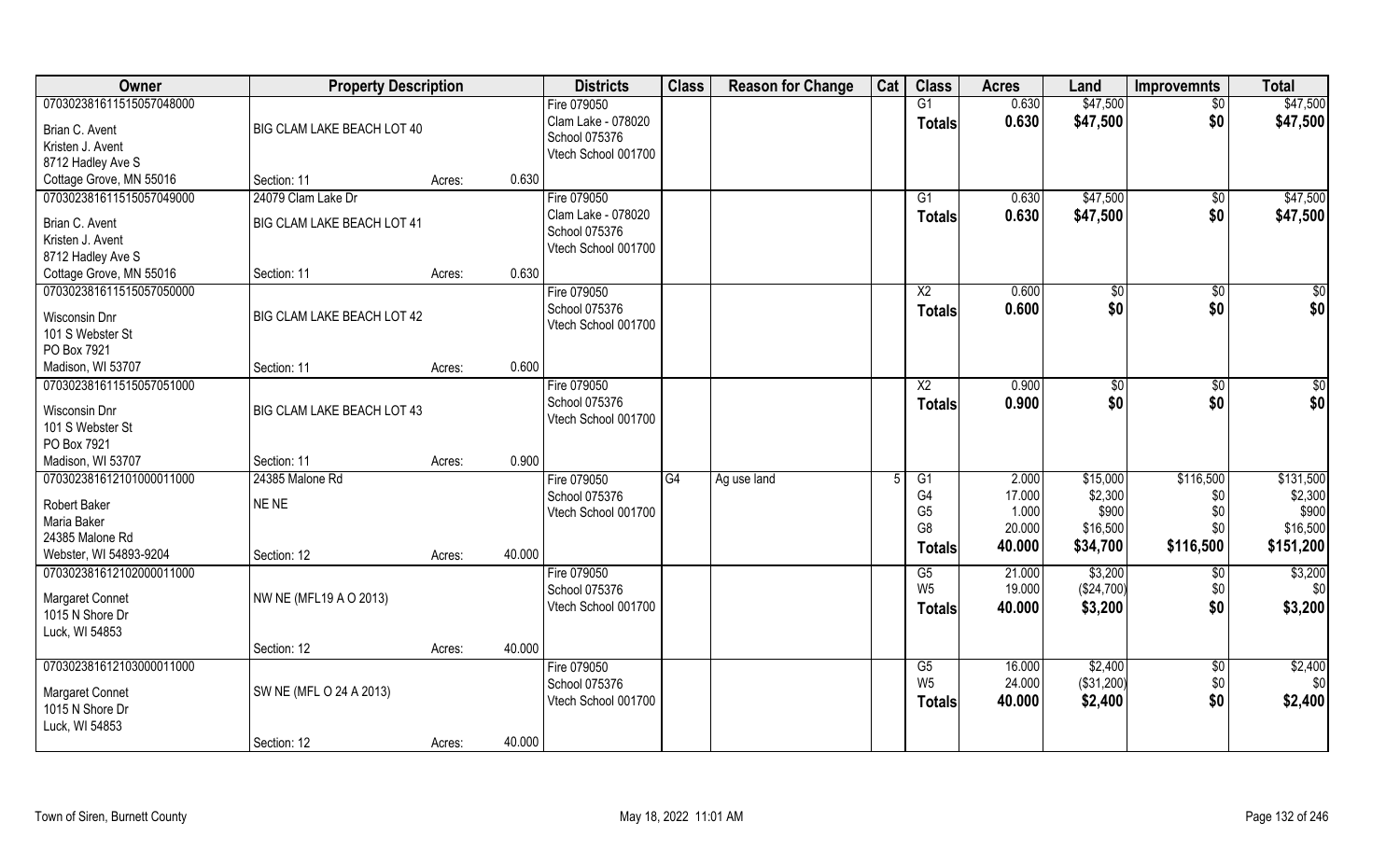| Owner                                 | <b>Property Description</b>                   |        |        | <b>Districts</b>    | <b>Class</b> | <b>Reason for Change</b> | Cat | <b>Class</b>   | <b>Acres</b> | Land        | <b>Improvemnts</b> | <b>Total</b>    |
|---------------------------------------|-----------------------------------------------|--------|--------|---------------------|--------------|--------------------------|-----|----------------|--------------|-------------|--------------------|-----------------|
| 070302381612104000011000              | 24365 Malone Rd                               |        |        | Fire 079050         | G4           | Ag use land              |     | G1             | 2.000        | \$15,000    | \$56,100           | \$71,100        |
| Ronald M. Hill Sr                     | SE <sub>NE</sub>                              |        |        | School 075376       |              |                          |     | G <sub>4</sub> | 5.000        | \$700       | \$0                | \$700           |
| Robin Hill                            |                                               |        |        | Vtech School 001700 |              |                          |     | G <sub>5</sub> | 28.000       | \$11,200    | \$0                | \$11,200        |
| 1351 S Spruce St                      |                                               |        |        |                     |              |                          |     | G <sub>6</sub> | 5.000        | \$10,000    | \$0                | \$10,000        |
| River Falls, WI 54022                 | Section: 12                                   | Acres: | 40.000 |                     |              |                          |     | <b>Totals</b>  | 40.000       | \$36,900    | \$56,100           | \$93,000        |
| 070302381612201000011000              |                                               |        |        | Fire 079050         |              |                          |     | W <sub>5</sub> | 40.000       | ( \$80,000) | $\sqrt{$0}$        | $\overline{50}$ |
|                                       |                                               |        |        | School 075376       |              |                          |     | Totals         | 40.000       | \$0         | \$0                | \$0             |
| Futurewood Corp                       | NE NW (MFL O 2012)                            |        |        | Vtech School 001700 |              |                          |     |                |              |             |                    |                 |
| 9676 N Kruger Rd<br>Hayward, WI 54843 |                                               |        |        |                     |              |                          |     |                |              |             |                    |                 |
|                                       | Section: 12                                   | Acres: | 40.000 |                     |              |                          |     |                |              |             |                    |                 |
| 070302381612202000011000              |                                               |        |        | Fire 079050         |              |                          |     | W <sub>5</sub> | 30.000       | (\$49,500)  | \$0                | \$0             |
|                                       |                                               |        |        | School 075376       |              |                          |     |                | 30.000       | \$0         | \$0                | \$0             |
| Futurewood Corp                       | NW NW LYING E OF TOWN ROAD (MFL O 2012)       |        |        | Vtech School 001700 |              |                          |     | <b>Totals</b>  |              |             |                    |                 |
| 9676 N Kruger Rd                      |                                               |        |        |                     |              |                          |     |                |              |             |                    |                 |
| Hayward, WI 54843                     |                                               |        |        |                     |              |                          |     |                |              |             |                    |                 |
|                                       | Section: 12                                   | Acres: | 30.000 |                     |              |                          |     |                |              |             |                    |                 |
| 070302381612202000012000              |                                               |        |        | Fire 079050         |              |                          |     | G6             | 10.000       | \$13,000    | \$0                | \$13,000        |
| Housing Authority St Croix Chippewa   | NW NW LYING W OF TOWN ROAD                    |        |        | School 075376       |              |                          |     | <b>Totals</b>  | 10.000       | \$13,000    | \$0                | \$13,000        |
| 24663 Angeline Ave                    |                                               |        |        | Vtech School 001700 |              |                          |     |                |              |             |                    |                 |
| Webster, WI 54893                     |                                               |        |        |                     |              |                          |     |                |              |             |                    |                 |
|                                       | Section: 12                                   | Acres: | 10.000 |                     |              |                          |     |                |              |             |                    |                 |
| 070302381612203000011000              |                                               |        |        | Fire 079050         |              |                          |     | $W_5$          | 20.000       | (\$26,000)  | $\overline{50}$    | \$0             |
|                                       |                                               |        |        | School 075376       |              |                          |     | <b>Totals</b>  | 20.000       | \$0         | \$0                | \$0             |
| Futurewood Corp                       | SW NW LYING E OF TOWN ROAD (MFL O 2012)       |        |        | Vtech School 001700 |              |                          |     |                |              |             |                    |                 |
| 9676 N Kruger Rd                      |                                               |        |        |                     |              |                          |     |                |              |             |                    |                 |
| Hayward, WI 54843                     |                                               |        |        |                     |              |                          |     |                |              |             |                    |                 |
|                                       | Section: 12                                   | Acres: | 20.000 |                     |              |                          |     |                |              |             |                    |                 |
| 070302381612203000012000              | 6190 Clam Lake Rd                             |        |        | Fire 079050         |              |                          |     | G1             | 2.000        | \$15,000    | \$75,800           | \$90,800        |
| Housing Authority St Croix Chippewa   | SW NW LYING W OF TOWN ROAD EX PCL IN V 303 P  |        |        | School 075376       |              |                          |     | G <sub>6</sub> | 11.000       | \$18,200    | \$0                | \$18,200        |
| 24663 Angeline Ave                    | 644                                           |        |        | Vtech School 001700 |              |                          |     | <b>Totals</b>  | 13.000       | \$33,200    | \$75,800           | \$109,000       |
| Webster, WI 54893                     |                                               |        |        |                     |              |                          |     |                |              |             |                    |                 |
|                                       | Section: 12                                   | Acres: | 13.000 |                     |              |                          |     |                |              |             |                    |                 |
| 070302381612203000013000              | 6150 Clam Lake Dr                             |        |        | Fire 079050         |              |                          |     | G <sub>1</sub> | 7.000        | \$27,200    | \$142,200          | \$169,400       |
| Arnold Stoeberl                       | THAT PART OF S 1000' OF SW NW LYING ADJACENT  |        |        | School 075376       |              |                          |     | <b>Totals</b>  | 7.000        | \$27,200    | \$142,200          | \$169,400       |
| Heidi Stoeberl                        | TO TOWN RD RUNNING NLY-SLY DIRECTION &        |        |        | Vtech School 001700 |              |                          |     |                |              |             |                    |                 |
| 6150 Clam Lake Dr                     | BEING 300' IN WIDTH & LYING E OF A LN THAT IS |        |        |                     |              |                          |     |                |              |             |                    |                 |
|                                       |                                               |        |        |                     |              |                          |     |                |              |             |                    |                 |
| Siren, WI 54872                       | Section: 12                                   | Acres: | 7.000  |                     |              |                          |     |                |              |             |                    |                 |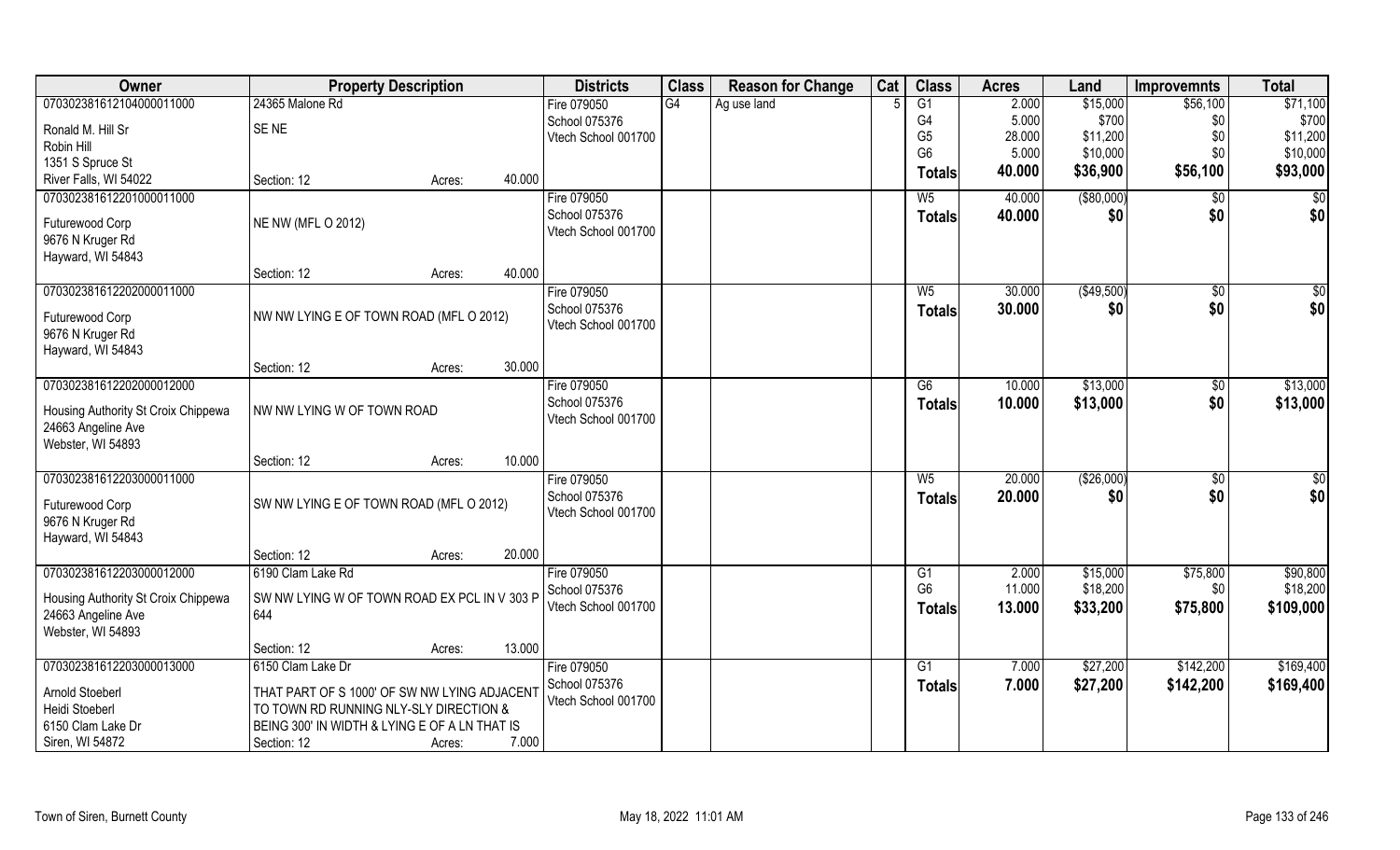| Owner                                  | <b>Property Description</b>                                                         |        |        | <b>Districts</b>    | <b>Class</b> | <b>Reason for Change</b> | Cat | <b>Class</b>   | <b>Acres</b> | Land     | <b>Improvemnts</b> | <b>Total</b> |
|----------------------------------------|-------------------------------------------------------------------------------------|--------|--------|---------------------|--------------|--------------------------|-----|----------------|--------------|----------|--------------------|--------------|
| 070302381612204000011001               |                                                                                     |        |        | Fire 079050         |              |                          |     | G6             | 20.000       | \$33,000 | \$0                | \$33,000     |
| Peter J. Mehls                         | W 1/2 SE NW                                                                         |        |        | School 075376       |              |                          |     | <b>Totals</b>  | 20.000       | \$33,000 | \$0                | \$33,000     |
| Kirstin D. Mehls                       |                                                                                     |        |        | Vtech School 001700 |              |                          |     |                |              |          |                    |              |
| 1766 County Rd T                       |                                                                                     |        |        |                     |              |                          |     |                |              |          |                    |              |
| New Richmond, WI 54017                 | Section: 12                                                                         | Acres: | 20.000 |                     |              |                          |     |                |              |          |                    |              |
| 070302381612204000011100               | 6012 Clam Lake Dr                                                                   |        |        | Fire 079050         |              |                          |     | G1             | 0.500        | \$5,500  | \$12,600           | \$18,100     |
|                                        |                                                                                     |        |        | School 075376       |              |                          |     | G <sub>6</sub> | 19.500       | \$32,200 | \$0                | \$32,200     |
| Peter Mehls<br>Kirstin Mehls           | E 1/2 SE NW                                                                         |        |        | Vtech School 001700 |              |                          |     | <b>Totals</b>  | 20.000       | \$37,700 | \$12,600           | \$50,300     |
| 1766 County Rd T                       |                                                                                     |        |        |                     |              |                          |     |                |              |          |                    |              |
| New Richmond, WI 54017                 | Section: 12                                                                         | Acres: | 20.000 |                     |              |                          |     |                |              |          |                    |              |
| 070302381612301000011000               |                                                                                     |        |        | Fire 079050         |              |                          |     | G1             | 13.300       | \$37,300 | $\sqrt[6]{}$       | \$37,300     |
|                                        |                                                                                     |        |        | School 075376       |              |                          |     | <b>Totals</b>  | 13.300       | \$37,300 | \$0                | \$37,300     |
| Marion Joslin                          | E 1/3 NE SW                                                                         |        |        | Vtech School 001700 |              |                          |     |                |              |          |                    |              |
| S8830 Co Rd Z                          |                                                                                     |        |        |                     |              |                          |     |                |              |          |                    |              |
| Eau Claire, WI 54701                   |                                                                                     |        |        |                     |              |                          |     |                |              |          |                    |              |
|                                        | Section: 12                                                                         | Acres: | 13.300 |                     |              |                          |     |                |              |          |                    |              |
| 070302381612301000012000               | 6051 Clam Lake Rd                                                                   |        |        | Fire 079050         |              |                          |     | G1             | 13.300       | \$37,300 | \$16,200           | \$53,500     |
| Caitlyn J. Chalfen                     | MIDDLE 1/3 NE SW                                                                    |        |        | School 075376       |              |                          |     | <b>Totals</b>  | 13.300       | \$37,300 | \$16,200           | \$53,500     |
| c/o John Chalfen                       |                                                                                     |        |        | Vtech School 001700 |              |                          |     |                |              |          |                    |              |
| 9315 Nantwick Ln                       |                                                                                     |        |        |                     |              |                          |     |                |              |          |                    |              |
| Brooklyn Park, MN 55443-3943           | Section: 12                                                                         | Acres: | 13.300 |                     |              |                          |     |                |              |          |                    |              |
| 070302381612301000013000               | 6101 Clam Lake Dr                                                                   |        |        | Fire 079050         |              |                          |     | G1             | 5.330        | \$24,500 | \$7,200            | \$31,700     |
| Larry Leighow                          | LOT 2 CSM V21 P166(#379414) (NW SW & NE SW)                                         |        |        | School 075376       |              |                          |     | <b>Totals</b>  | 5.330        | \$24,500 | \$7,200            | \$31,700     |
| Theresa Leighow                        | (SUBJ/ESMT #392587 & #392588)                                                       |        |        | Vtech School 001700 |              |                          |     |                |              |          |                    |              |
| 21730 Linden Way                       |                                                                                     |        |        |                     |              |                          |     |                |              |          |                    |              |
| Rogers, MN 55374                       | Section: 12                                                                         | Acres: | 5.330  |                     |              |                          |     |                |              |          |                    |              |
| 070302381612301000013100               | 6083 Clam Lake Dr                                                                   |        |        | Fire 079050         |              |                          |     | G1             | 8.330        | \$29,300 | \$1,500            | \$30,800     |
|                                        |                                                                                     |        |        | School 075376       |              |                          |     | <b>Totals</b>  | 8.330        | \$29,300 | \$1,500            | \$30,800     |
| Joan Bauermeister<br>2732 France Ave N | LOT 3 CSM V21 P166(#379414) (NW SW & NE SW)<br>(W/ESMT #392587) (SUBJ/ESMT #392588) |        |        | Vtech School 001700 |              |                          |     |                |              |          |                    |              |
| Robbinsdale, MN 55422                  |                                                                                     |        |        |                     |              |                          |     |                |              |          |                    |              |
|                                        | Section: 12                                                                         | Acres: | 8.330  |                     |              |                          |     |                |              |          |                    |              |
| 070302381612301000013200               | 6103 Clam Lake Dr                                                                   |        |        | Fire 079050         |              |                          |     | G1             | 8.280        | \$29,200 | \$128,800          | \$158,000    |
|                                        |                                                                                     |        |        | School 075376       |              |                          |     | <b>Totals</b>  | 8.280        | \$29,200 | \$128,800          | \$158,000    |
| Dylan Geske                            | LOT 1 CSM V21 P166(#379414) (NE SW & NW SW)                                         |        |        | Vtech School 001700 |              |                          |     |                |              |          |                    |              |
| 6103 Clam Lake Dr                      |                                                                                     |        |        |                     |              |                          |     |                |              |          |                    |              |
| Siren, WI 54872                        |                                                                                     |        |        |                     |              |                          |     |                |              |          |                    |              |
|                                        | Section: 12                                                                         | Acres: | 8.280  |                     |              |                          |     |                |              |          |                    |              |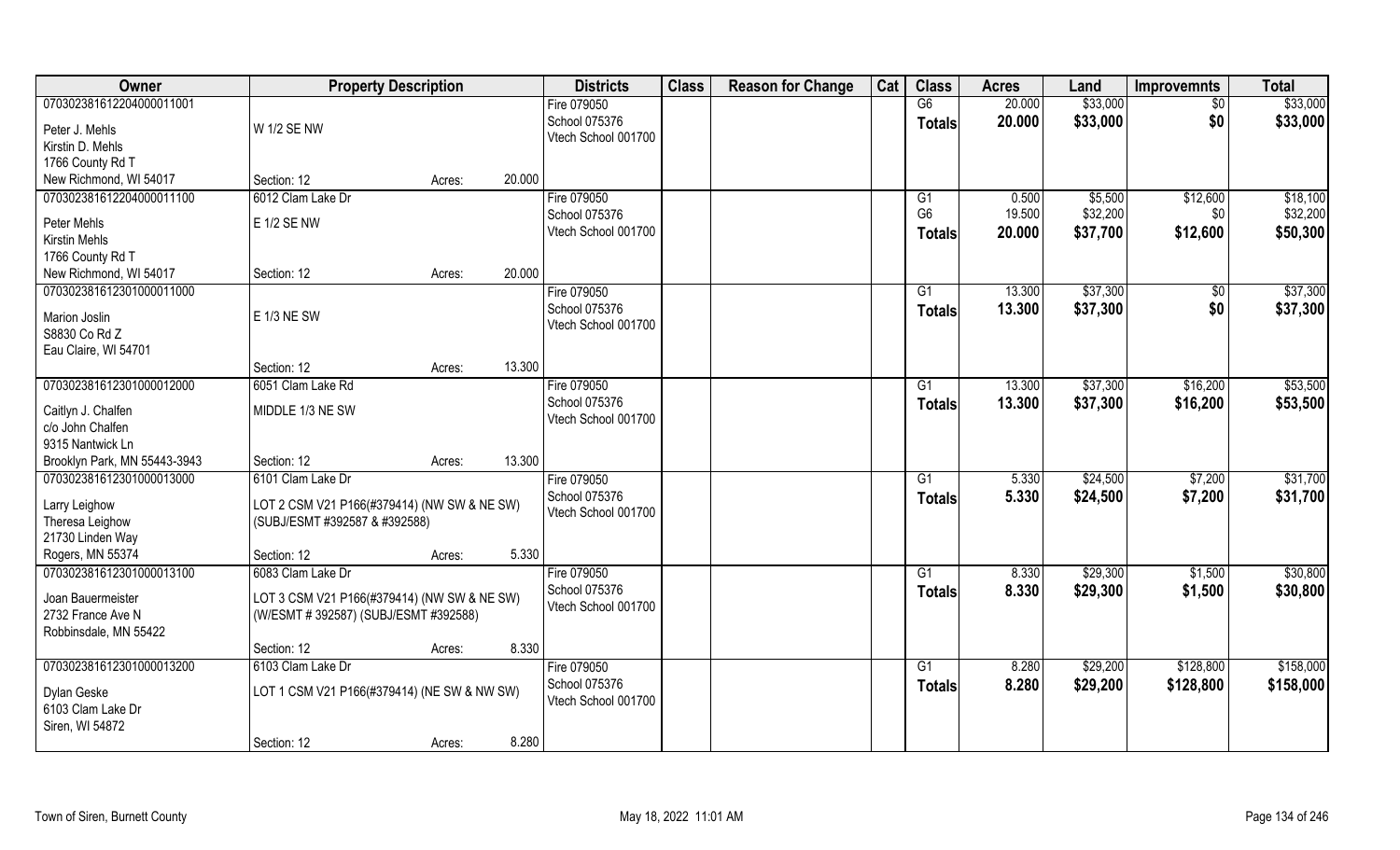| Owner                                        | <b>Property Description</b>                   |                  | <b>Districts</b>             | <b>Class</b> | <b>Reason for Change</b> | Cat | <b>Class</b>    | <b>Acres</b> | Land     | <b>Improvemnts</b> | <b>Total</b> |
|----------------------------------------------|-----------------------------------------------|------------------|------------------------------|--------------|--------------------------|-----|-----------------|--------------|----------|--------------------|--------------|
| 070302381612302000012000                     | 6165 Clam Lake Dr                             |                  | Fire 079050                  |              |                          |     | G1              | 12.000       | \$28,200 | \$73,700           | \$101,900    |
| Meredith Jo Geske                            | NW1/4 NW SW & W 131' NE 1/4 NW SW (SUBJ/ESMT  |                  | School 075376                |              |                          |     | <b>Totals</b>   | 12.000       | \$28,200 | \$73,700           | \$101,900    |
| 6165 Clam Lake Dr                            | #345820 & 421060)                             |                  | Vtech School 001700          |              |                          |     |                 |              |          |                    |              |
| Siren, WI 54872                              |                                               |                  |                              |              |                          |     |                 |              |          |                    |              |
|                                              | Section: 12                                   | 12.000<br>Acres: |                              |              |                          |     |                 |              |          |                    |              |
| 070302381612302000013000                     |                                               |                  | Fire 079050                  |              |                          |     | $\overline{G5}$ | 4.000        | \$1,600  | \$0                | \$1,600      |
| Jason Hinze                                  | SW1/4 NW SW                                   |                  | School 075376                |              |                          |     | G <sub>6</sub>  | 6.000        | \$7,800  | \$0                | \$7,800      |
| Elissa Hinze                                 |                                               |                  | Vtech School 001700          |              |                          |     | Totals          | 10.000       | \$9,400  | \$0                | \$9,400      |
| PO Box 487                                   |                                               |                  |                              |              |                          |     |                 |              |          |                    |              |
| Siren, WI 54872-0487                         | Section: 12                                   | 10.000<br>Acres: |                              |              |                          |     |                 |              |          |                    |              |
| 070302381612302000014000                     |                                               |                  | Fire 079050                  |              |                          |     | G6              | 10.000       | \$13,000 | $\sqrt[6]{3}$      | \$13,000     |
| Shane D. Hinze                               | SE1/4 NW SW (W/ESMT #345820 & #421060)        |                  | School 075376                |              |                          |     | <b>Totals</b>   | 10.000       | \$13,000 | \$0                | \$13,000     |
| Rhonda M. Hinze                              |                                               |                  | Vtech School 001700          |              |                          |     |                 |              |          |                    |              |
| 7997 Fish Lake Rd                            |                                               |                  |                              |              |                          |     |                 |              |          |                    |              |
| Siren, WI 54872                              | Section: 12                                   | 10.000<br>Acres: |                              |              |                          |     |                 |              |          |                    |              |
| 070302381612303000015000                     |                                               |                  | Fire 079050                  |              |                          |     | G5              | 20.000       | \$6,000  | \$0                | \$6,000      |
|                                              |                                               |                  | School 075376                |              |                          |     | G <sub>6</sub>  | 20.000       | \$26,000 | \$0                | \$26,000     |
| Wisconsin Dnr<br>101 S Webster St            | SW SW (W/ESMT #345820)                        |                  | Vtech School 001700          |              |                          |     | <b>Totals</b>   | 40.000       | \$32,000 | \$0                | \$32,000     |
| PO Box 7921                                  |                                               |                  |                              |              |                          |     |                 |              |          |                    |              |
| Madison, WI 53707                            | Section: 12                                   | 40.000<br>Acres: |                              |              |                          |     |                 |              |          |                    |              |
| 070302381612304000011000                     | 6105 Clam Lake Dr                             |                  | Fire 079050                  |              |                          |     | G1              | 1.000        | \$11,000 | \$600              | \$11,600     |
|                                              |                                               |                  | School 075376                |              |                          |     | G <sub>6</sub>  | 19.000       | \$24,700 | \$0                | \$24,700     |
| Larry Leighow                                | N1/2 SE SW (W/ESMT 598/164)                   |                  | Vtech School 001700          |              |                          |     | <b>Totals</b>   | 20.000       | \$35,700 | \$600              | \$36,300     |
| Theresa Leighow                              |                                               |                  |                              |              |                          |     |                 |              |          |                    |              |
| 21730 Linden Way                             |                                               |                  |                              |              |                          |     |                 |              |          |                    |              |
| Rogers, MN 55374<br>070302381612304000012000 | Section: 12                                   | 20.000<br>Acres: |                              |              |                          |     |                 |              | \$26,000 |                    | \$26,000     |
|                                              |                                               |                  | Fire 079050<br>School 075376 |              |                          |     | G6              | 20.000       |          | \$0<br>\$0         |              |
| Dalton Uphus                                 | S1/2 SE SW (W/ESMT # 392588)                  |                  | Vtech School 001700          |              |                          |     | <b>Totals</b>   | 20.000       | \$26,000 |                    | \$26,000     |
| 5169 Evergreen Trl                           |                                               |                  |                              |              |                          |     |                 |              |          |                    |              |
| North Branch, MN 55056                       |                                               |                  |                              |              |                          |     |                 |              |          |                    |              |
|                                              | Section: 12                                   | 20.000<br>Acres: |                              |              |                          |     |                 |              |          |                    |              |
| 070302381612401000011000                     | 5852 Clam Lake Dr                             |                  | Fire 079050                  | G1           | Shed                     |     | G1              | 5.000        | \$7,200  | \$2,200            | \$9,400      |
| <b>Brian Schmitz</b>                         | NE SE EX THAT PART LYING S OF TOWN ROAD & EX  |                  | School 075376                |              |                          |     | <b>Totals</b>   | 5.000        | \$7,200  | \$2,200            | \$9,400      |
| Lou Ann Schmitz                              | PCL COM AT NE COR OF NE SE TH W 660', TH S TO |                  | Vtech School 001700          |              |                          |     |                 |              |          |                    |              |
| 1484 S Evergreen Ct                          | TOWN RD, TH E ALG RD TO E LINE OF NE SE, TH N |                  |                              |              |                          |     |                 |              |          |                    |              |
| Wisconsin Dells, WI 53965                    | Section: 12                                   | 5.000<br>Acres:  |                              |              |                          |     |                 |              |          |                    |              |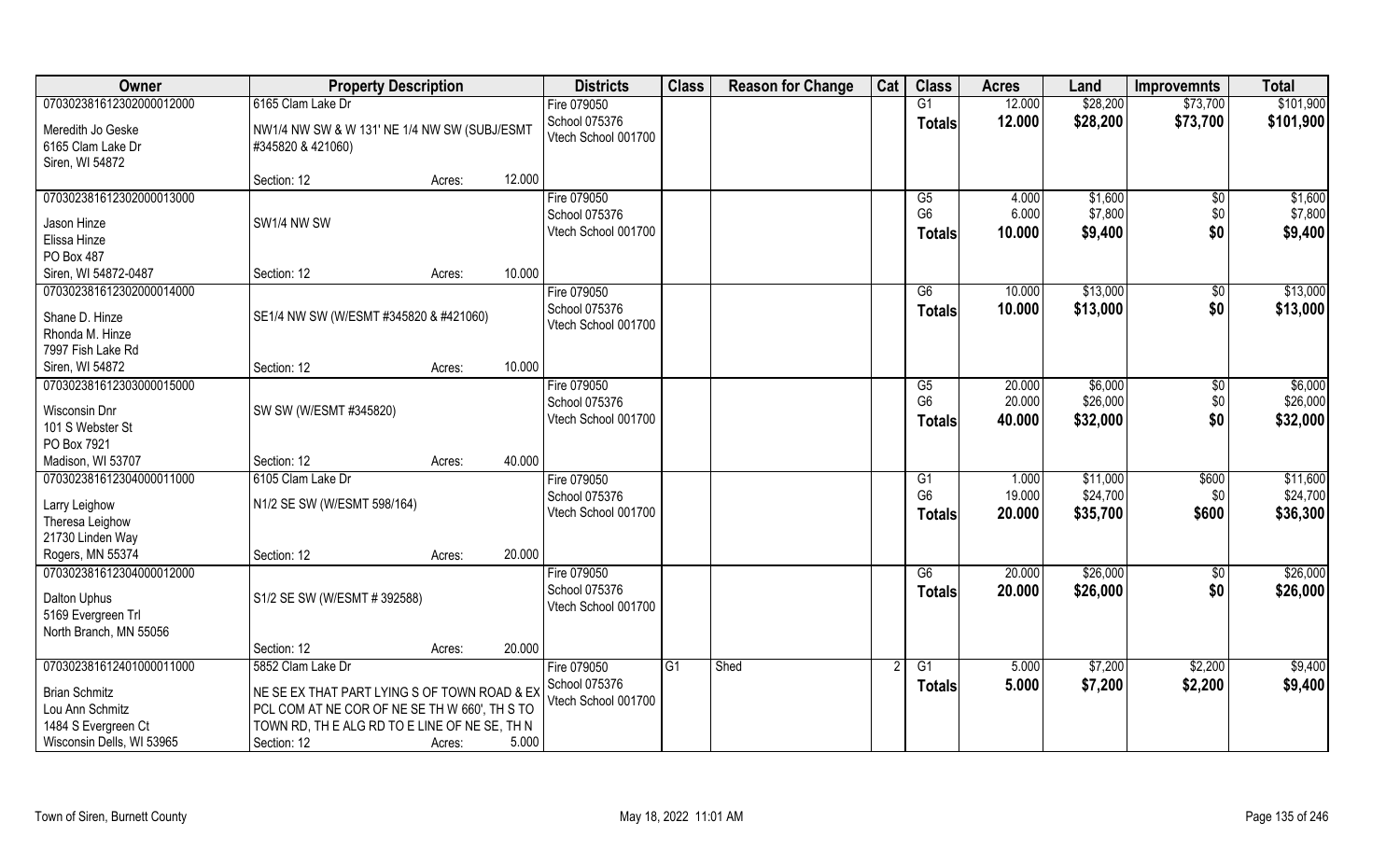| Owner                        | <b>Property Description</b>    |        |        | <b>Districts</b>    | <b>Class</b> | <b>Reason for Change</b> | Cat | <b>Class</b>   | <b>Acres</b> | Land          | <b>Improvemnts</b> | <b>Total</b>  |
|------------------------------|--------------------------------|--------|--------|---------------------|--------------|--------------------------|-----|----------------|--------------|---------------|--------------------|---------------|
| 070302381612401000012000     | 5814 Clam Lake Dr              |        |        | Fire 079050         |              |                          |     | G1             | 5.000        | \$24,000      | \$9,500            | \$33,500      |
| Mark E. Rosman               | PCL NE SE                      |        |        | School 075376       |              |                          |     | <b>Totals</b>  | 5.000        | \$24,000      | \$9,500            | \$33,500      |
| 5814 Clam Lake Dr            |                                |        |        | Vtech School 001700 |              |                          |     |                |              |               |                    |               |
| Siren, WI 54872              |                                |        |        |                     |              |                          |     |                |              |               |                    |               |
|                              | Section: 12                    | Acres: | 5.000  |                     |              |                          |     |                |              |               |                    |               |
| 070302381612401000013100     | 5887 Clam Lake Dr              |        |        | Fire 079050         |              |                          |     | G5             | 6.000        | \$1,800       | $\sqrt{6}$         | \$1,800       |
| Casey Goranson               | NESE LYG S OF TWN RD EX E 20AC |        |        | School 075376       |              |                          |     | G <sub>6</sub> | 4.000        | \$5,200       | \$0                | \$5,200       |
| PO Box 645                   |                                |        |        | Vtech School 001700 |              |                          |     | <b>Totals</b>  | 10.000       | \$7,000       | \$0                | \$7,000       |
| Siren, WI 54872              |                                |        |        |                     |              |                          |     |                |              |               |                    |               |
|                              | Section: 12                    | Acres: | 10.000 |                     |              |                          |     |                |              |               |                    |               |
| 070302381612401000014100     | 5829 Clam Lake Dr              |        |        | Fire 079050         |              |                          |     | G1             | 2.000        | \$15,000      | \$11,100           | \$26,100      |
| David Goranson Jr            | E 20AC NESE LYG S OF TWN RD    |        |        | School 075376       |              |                          |     | G <sub>5</sub> | 9.000        | \$2,700       | \$0                | \$2,700       |
| 24121 Malone Rd              |                                |        |        | Vtech School 001700 |              |                          |     | G <sub>6</sub> | 9.000        | \$11,700      | \$0                | \$11,700      |
| Siren, WI 54872              |                                |        |        |                     |              |                          |     | Totals         | 20.000       | \$29,400      | \$11,100           | \$40,500      |
|                              | Section: 12                    | Acres: | 20.000 |                     |              |                          |     |                |              |               |                    |               |
| 070302381612402000011000     | 5924 Clam Lake Dr              |        |        | Fire 079050         |              |                          |     | G1             | 1.000        | \$11,000      | \$28,700           | \$39,700      |
| David & Dorothy Nelson Trust | NW SE                          |        |        | School 075376       |              |                          |     | G <sub>5</sub> | 14.000       | \$4,200       | \$0                | \$4,200       |
| 396 County Rd Ss             |                                |        |        | Vtech School 001700 |              |                          |     | G <sub>6</sub> | 25.000       | \$32,500      | \$0                | \$32,500      |
| River Falls, WI 54022        |                                |        |        |                     |              |                          |     | <b>Totals</b>  | 40.000       | \$47,700      | \$28,700           | \$76,400      |
|                              | Section: 12                    | Acres: | 40.000 |                     |              |                          |     |                |              |               |                    |               |
| 070302381612403000011000     |                                |        |        | Fire 079050         |              |                          |     | W8             | 40.000       | $($ \$80,000) | \$0                | \$0           |
| <b>Richard Schmuck</b>       | SW SE (MFL40A CLOSED)          |        |        | School 075376       |              |                          |     | <b>Totals</b>  | 40.000       | \$0           | \$0                | \$0           |
| 6435 Midtown Rd              |                                |        |        | Vtech School 001700 |              |                          |     |                |              |               |                    |               |
| Siren, WI 54872              |                                |        |        |                     |              |                          |     |                |              |               |                    |               |
|                              | Section: 12                    | Acres: | 40.000 |                     |              |                          |     |                |              |               |                    |               |
| 070302381612404000011000     | Malone Rd                      |        |        | Fire 079050         |              |                          |     | W8             | 40.000       | ( \$80,000)   | \$0                | $\frac{6}{3}$ |
| <b>Richard Schmuck</b>       | SE SE (MFL 40A CLOSED)         |        |        | School 075376       |              |                          |     | <b>Totals</b>  | 40.000       | \$0           | \$0                | \$0           |
| 6435 Midtown Rd              |                                |        |        | Vtech School 001700 |              |                          |     |                |              |               |                    |               |
| Siren, WI 54872              |                                |        |        |                     |              |                          |     |                |              |               |                    |               |
|                              | Section: 12                    | Acres: | 40.000 |                     |              |                          |     |                |              |               |                    |               |
| 070302381613101000011000     | 23935 Malone Rd                |        |        | Fire 079050         |              |                          |     | G1             | 2.000        | \$15,000      | \$114,200          | \$129,200     |
| Jarmo D. Burns               | NE NE EX N 948'                |        |        | School 075376       |              |                          |     | G <sub>6</sub> | 10.000       | \$16,500      | \$0                | \$16,500      |
| 23935 Malone Rd              |                                |        |        | Vtech School 001700 |              |                          |     | <b>Totals</b>  | 12.000       | \$31,500      | \$114,200          | \$145,700     |
| Siren, WI 54872              |                                |        |        |                     |              |                          |     |                |              |               |                    |               |
|                              | Section: 13                    | Acres: | 12.000 |                     |              |                          |     |                |              |               |                    |               |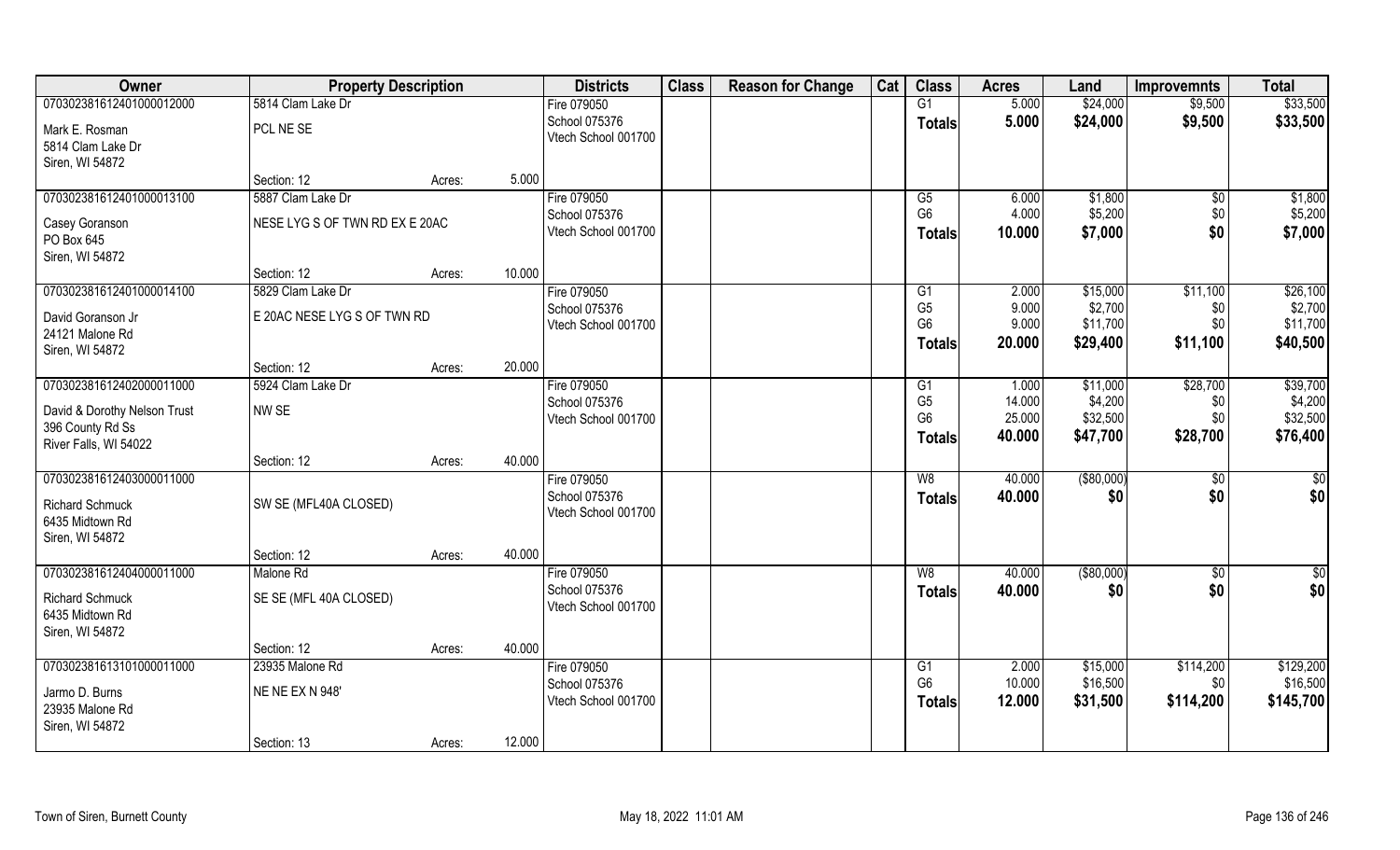| Owner                                   | <b>Property Description</b> |        |        | <b>Districts</b>    | <b>Class</b> | <b>Reason for Change</b> | Cat | <b>Class</b>   | <b>Acres</b> | Land       | <b>Improvemnts</b> | <b>Total</b> |
|-----------------------------------------|-----------------------------|--------|--------|---------------------|--------------|--------------------------|-----|----------------|--------------|------------|--------------------|--------------|
| 070302381613101000012100                |                             |        |        | Fire 079050         |              |                          |     | G6             | 10.000       | \$20,000   | $\sqrt{6}$         | \$20,000     |
| Richard D. Schmuck                      | N 330' OF N 948' NE NE      |        |        | School 075376       |              |                          |     | <b>Totals</b>  | 10.000       | \$20,000   | \$0                | \$20,000     |
| Linda I. Schmuck                        |                             |        |        | Vtech School 001700 |              |                          |     |                |              |            |                    |              |
| 6435 Midtown Rd                         |                             |        |        |                     |              |                          |     |                |              |            |                    |              |
| Siren, WI 54872                         | Section: 13                 | Acres: | 10.000 |                     |              |                          |     |                |              |            |                    |              |
| 070302381613101000013001                | 23941 Malone Rd             |        |        | Fire 079050         |              |                          |     | G1             | 2.000        | \$15,000   | \$64,500           | \$79,500     |
| Gail A. Hronski                         | N 948' OF NE NE EX N 330'   |        |        | School 075376       |              |                          |     | G <sub>6</sub> | 16.700       | \$33,400   | \$0                | \$33,400     |
| 23941 Malone Rd                         |                             |        |        | Vtech School 001700 |              |                          |     | <b>Totals</b>  | 18.700       | \$48,400   | \$64,500           | \$112,900    |
| Siren, WI 54872                         |                             |        |        |                     |              |                          |     |                |              |            |                    |              |
|                                         | Section: 13                 | Acres: | 18.700 |                     |              |                          |     |                |              |            |                    |              |
| 070302381613102000011000                |                             |        |        | Fire 079050         |              |                          |     | G5             | 15.000       | \$2,300    | $\sqrt[6]{30}$     | \$2,300      |
| S Creek Club LLC                        | NW NE (MFL C 25A 2013)      |        |        | School 075376       |              |                          |     | W <sub>6</sub> | 25.000       | (\$32,500) | \$0                | \$0          |
| 1028 View Ln                            |                             |        |        | Vtech School 001700 |              |                          |     | <b>Totals</b>  | 40.000       | \$2,300    | \$0                | \$2,300      |
| Dresser, WI 54009                       |                             |        |        |                     |              |                          |     |                |              |            |                    |              |
|                                         | Section: 13                 | Acres: | 40.000 |                     |              |                          |     |                |              |            |                    |              |
| 070302381613103000011000                |                             |        |        | Fire 079050         |              |                          |     | G5             | 13.000       | \$2,000    | $\sqrt[6]{3}$      | \$2,000      |
| S Creek Club LLC                        | SW NE (MFLC 27A 2013)       |        |        | School 075376       |              |                          |     | W <sub>6</sub> | 27.000       | (\$35,100) | \$0                | \$0          |
| 1028 View Ln                            |                             |        |        | Vtech School 001700 |              |                          |     | <b>Totals</b>  | 40.000       | \$2,000    | \$0                | \$2,000      |
| Dresser, WI 54009                       |                             |        |        |                     |              |                          |     |                |              |            |                    |              |
|                                         | Section: 13                 | Acres: | 40.000 |                     |              |                          |     |                |              |            |                    |              |
| 070302381613104000011000                | 5820 Lynch Bridge Rd        |        |        | Fire 079050         |              |                          |     | G1             | 2.000        | \$15,000   | \$98,900           | \$113,900    |
|                                         | E1/2 SE NE                  |        |        | School 075376       |              |                          |     | G <sub>6</sub> | 18.000       | \$29,700   | \$0                | \$29,700     |
| Donald Richard Hedquist<br>Abb Hedquist |                             |        |        | Vtech School 001700 |              |                          |     | Totals         | 20.000       | \$44,700   | \$98,900           | \$143,600    |
| 5820 Lynch Bridge Rd                    |                             |        |        |                     |              |                          |     |                |              |            |                    |              |
| Siren, WI 54872                         | Section: 13                 | Acres: | 20.000 |                     |              |                          |     |                |              |            |                    |              |
| 070302381613104000012000                |                             |        |        | Fire 079050         |              |                          |     | G6             | 20.000       | \$33,000   | $\sqrt{$0}$        | \$33,000     |
|                                         |                             |        |        | School 075376       |              |                          |     | <b>Totals</b>  | 20.000       | \$33,000   | \$0                | \$33,000     |
| Donald Richard Hedquist<br>Abb Hedquist | <b>W1/2 SE NE</b>           |        |        | Vtech School 001700 |              |                          |     |                |              |            |                    |              |
| 5820 Lynch Bridge Rd                    |                             |        |        |                     |              |                          |     |                |              |            |                    |              |
| Siren, WI 54872                         | Section: 13                 | Acres: | 20.000 |                     |              |                          |     |                |              |            |                    |              |
| 070302381613201000011000                |                             |        |        | Fire 079050         |              |                          |     | G5             | 20.000       | \$3,000    | $\sqrt{$0}$        | \$3,000      |
|                                         |                             |        |        | School 075376       |              |                          |     | W <sub>6</sub> | 20.000       | (\$26,000) | \$0                | \$0          |
| S Creek Club LLC<br>1028 View Ln        | NE NW (MFL C 20A 2013)      |        |        | Vtech School 001700 |              |                          |     | <b>Totals</b>  | 40.000       | \$3,000    | \$0                | \$3,000      |
| Dresser, WI 54009                       |                             |        |        |                     |              |                          |     |                |              |            |                    |              |
|                                         | Section: 13                 | Acres: | 40.000 |                     |              |                          |     |                |              |            |                    |              |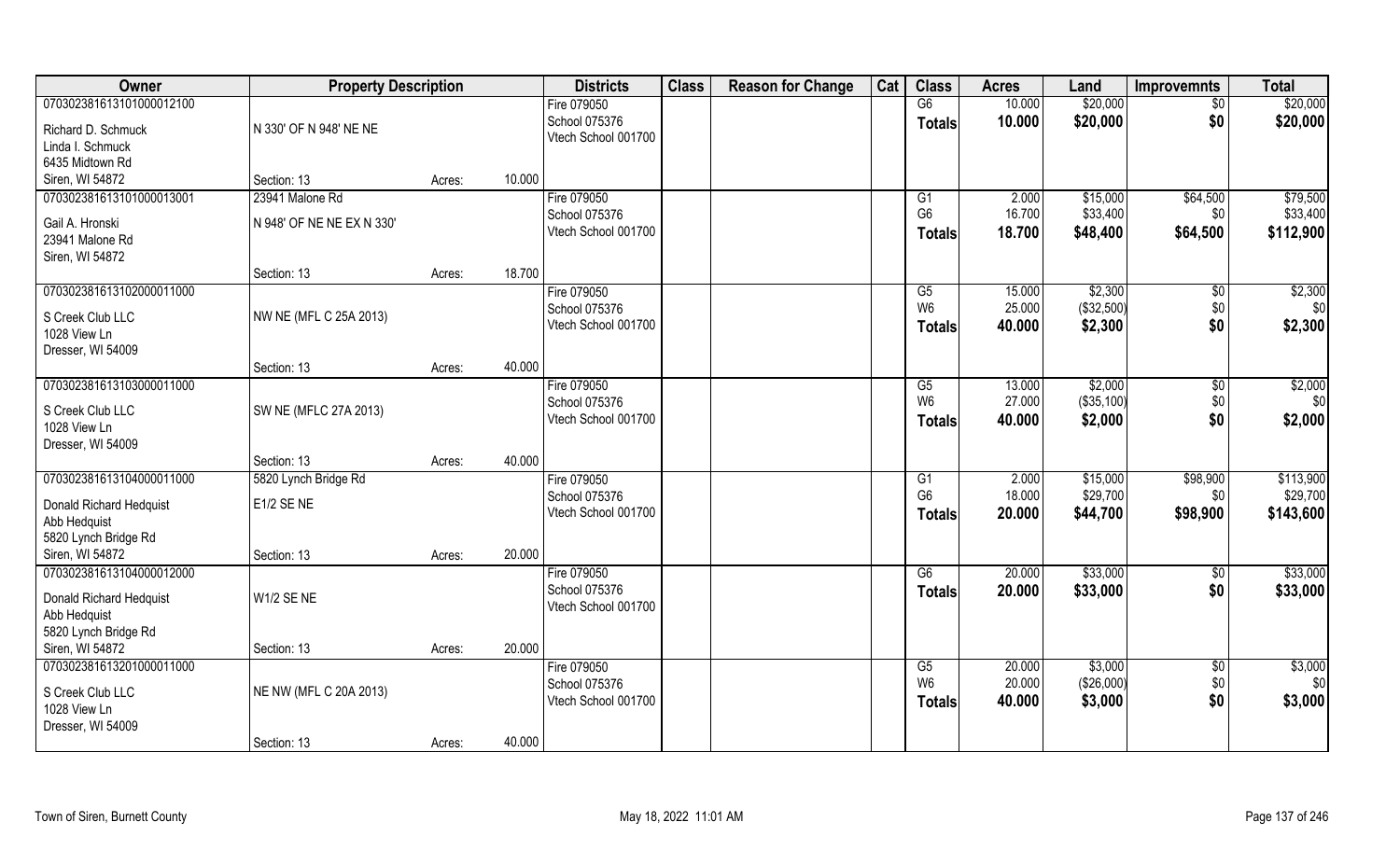| Owner                         | <b>Property Description</b>      |        |        | <b>Districts</b>    | <b>Class</b> | <b>Reason for Change</b> | Cat | <b>Class</b>                             | <b>Acres</b> | Land       | <b>Improvemnts</b> | <b>Total</b>    |
|-------------------------------|----------------------------------|--------|--------|---------------------|--------------|--------------------------|-----|------------------------------------------|--------------|------------|--------------------|-----------------|
| 070302381613202000011000      |                                  |        |        | Fire 079050         |              |                          |     | G5                                       | 40.000       | \$12,000   | $\sqrt{$0}$        | \$12,000        |
| Michael J. Vasatka            | NW NW                            |        |        | School 075376       |              |                          |     | <b>Totals</b>                            | 40.000       | \$12,000   | \$0                | \$12,000        |
| Judi L. Vasatka               |                                  |        |        | Vtech School 001700 |              |                          |     |                                          |              |            |                    |                 |
| PO Box 41                     |                                  |        |        |                     |              |                          |     |                                          |              |            |                    |                 |
| Siren, WI 54872               | Section: 13                      | Acres: | 40.000 |                     |              |                          |     |                                          |              |            |                    |                 |
| 070302381613203000011000      |                                  |        |        | Fire 079050         |              |                          |     | G5                                       | 40.000       | \$12,000   | $\sqrt[6]{}$       | \$12,000        |
|                               |                                  |        |        | School 075376       |              |                          |     | Totals                                   | 40.000       | \$12,000   | \$0                | \$12,000        |
| Michael J. Vasatka            | SW <sub>NW</sub>                 |        |        | Vtech School 001700 |              |                          |     |                                          |              |            |                    |                 |
| Judi L. Vasatka               |                                  |        |        |                     |              |                          |     |                                          |              |            |                    |                 |
| PO Box 41                     |                                  |        |        |                     |              |                          |     |                                          |              |            |                    |                 |
| Siren, WI 54872               | Section: 13                      | Acres: | 40.000 |                     |              |                          |     |                                          |              |            |                    |                 |
| 070302381613204000011000      |                                  |        |        | Fire 079050         |              |                          |     | G5                                       | 23.000       | \$3,500    | $\sqrt[6]{3}$      | \$3,500         |
| S Creek Club LLC              | SE NW (MFL C 17A 2013)           |        |        | School 075376       |              |                          |     | W <sub>6</sub>                           | 17.000       | (\$22,100) | \$0                | \$0             |
| 1028 View Ln                  |                                  |        |        | Vtech School 001700 |              |                          |     | <b>Totals</b>                            | 40.000       | \$3,500    | \$0                | \$3,500         |
| Dresser, WI 54009             |                                  |        |        |                     |              |                          |     |                                          |              |            |                    |                 |
|                               | Section: 13                      | Acres: | 40.000 |                     |              |                          |     |                                          |              |            |                    |                 |
| 070302381613301000011000      | 6036 Lynch Bridge Rd             |        |        | Fire 079050         |              |                          |     | G1                                       | 2.000        | \$15,000   | \$94,900           | \$109,900       |
|                               |                                  |        |        | School 075376       |              |                          |     | G <sub>5</sub>                           | 12.000       | \$3,600    | \$0                | \$3,600         |
| Rick R. Yunker                | E1/2 NE SW                       |        |        | Vtech School 001700 |              |                          |     | G <sub>6</sub>                           | 6.000        | \$9,900    | \$0                | \$9,900         |
| Sue A. Yunker                 |                                  |        |        |                     |              |                          |     | <b>Totals</b>                            | 20.000       | \$28,500   | \$94,900           | \$123,400       |
| 2145 125th Ave                |                                  |        |        |                     |              |                          |     |                                          |              |            |                    |                 |
| St Croix Falls, WI 54024      | Section: 13                      | Acres: | 20.000 |                     |              |                          |     |                                          |              |            |                    |                 |
| 070302381613301000012000      |                                  |        |        | Fire 079050         |              |                          |     | $\overline{\text{G5}}$<br>W <sub>6</sub> | 4.000        | \$1,200    | $\sqrt[6]{30}$     | \$1,200         |
| S Creek Club LLC              | W1/2 NE SW (MFL C 16A 2013)      |        |        | School 075376       |              |                          |     |                                          | 16.000       | (\$20,800) | \$0                | \$0             |
| 1028 View Ln                  |                                  |        |        | Vtech School 001700 |              |                          |     | Totals                                   | 20.000       | \$1,200    | \$0                | \$1,200         |
| Dresser, WI 54009             |                                  |        |        |                     |              |                          |     |                                          |              |            |                    |                 |
|                               | Section: 13                      | Acres: | 20.000 |                     |              |                          |     |                                          |              |            |                    |                 |
| 070302381613302000011000      |                                  |        |        | Fire 079050         |              |                          |     | G5                                       | 28.000       | \$4,200    | $\sqrt{$0}$        | \$4,200         |
| State of Wisconsin            | NW SW EX PCL DESC 81/144         |        |        | School 075376       |              |                          |     | <b>Totals</b>                            | 28.000       | \$4,200    | \$0                | \$4,200         |
| PO Box 7921                   |                                  |        |        | Vtech School 001700 |              |                          |     |                                          |              |            |                    |                 |
| Madison, WI 53705             |                                  |        |        |                     |              |                          |     |                                          |              |            |                    |                 |
|                               | Section: 13                      | Acres: | 28.000 |                     |              |                          |     |                                          |              |            |                    |                 |
| 070302381613302000012000      |                                  |        |        | Fire 079050         |              |                          |     | $\overline{X2}$                          | 11.000       | \$0        | $\sqrt{$0}$        | $\overline{50}$ |
|                               |                                  |        |        | School 075376       |              |                          |     |                                          | 11.000       | \$0        | \$0                |                 |
| <b>Dept Natural Resources</b> | NW SW THAT LIES SW OF CLAM RIVER |        |        | Vtech School 001700 |              |                          |     | Totals                                   |              |            |                    | \$0             |
| 101 S Webster St              |                                  |        |        |                     |              |                          |     |                                          |              |            |                    |                 |
| Madison, WI 53703             |                                  |        |        |                     |              |                          |     |                                          |              |            |                    |                 |
|                               | Section: 13                      | Acres: | 11.000 |                     |              |                          |     |                                          |              |            |                    |                 |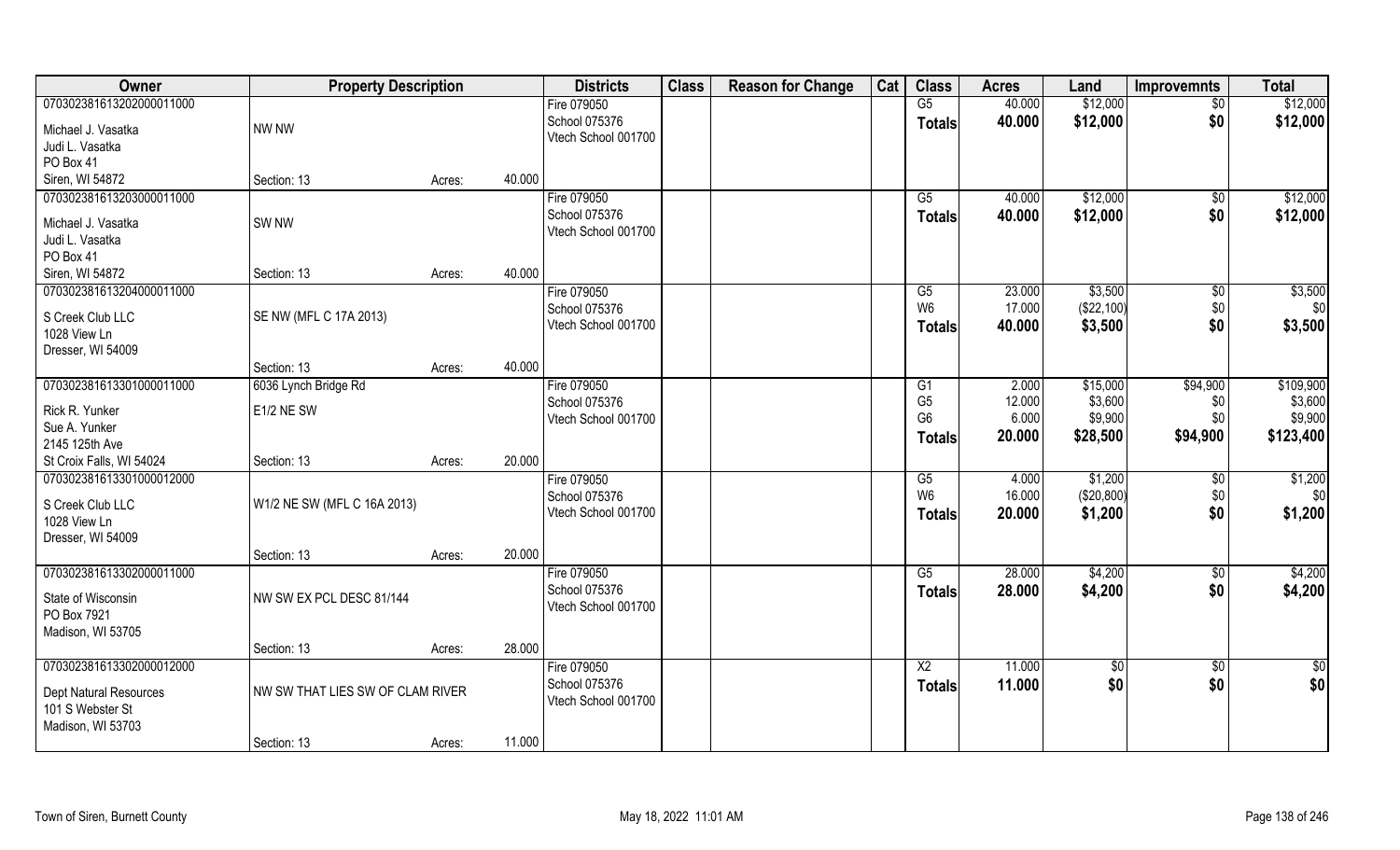| Owner                                                                                                              | <b>Property Description</b>                                                            |        | <b>Districts</b>                                    | <b>Class</b> | <b>Reason for Change</b> | Cat | <b>Class</b>                                            | <b>Acres</b>                      | Land                                     | <b>Improvemnts</b>                   | <b>Total</b>                               |
|--------------------------------------------------------------------------------------------------------------------|----------------------------------------------------------------------------------------|--------|-----------------------------------------------------|--------------|--------------------------|-----|---------------------------------------------------------|-----------------------------------|------------------------------------------|--------------------------------------|--------------------------------------------|
| 070302381613303000011000<br>State of Wisconsin<br>PO Box 7921<br>Madison, WI 53705                                 | SW SW THAT LIES E OF CLAM RIVER & N OF TOWN<br>RD EX 475/255 FOR HWY                   |        | Fire 079050<br>School 075376<br>Vtech School 001700 |              |                          |     | G6<br><b>Totals</b>                                     | 0.970<br>0.970                    | \$1,900<br>\$1,900                       | $\sqrt{6}$<br>\$0                    | \$1,900<br>\$1,900                         |
|                                                                                                                    | Section: 13<br>Acres:                                                                  | 0.970  |                                                     |              |                          |     |                                                         |                                   |                                          |                                      |                                            |
| 070302381613303000013000<br>Dept Natural Resources<br>101 S Webster St<br>Madison, WI 53703                        | SW SW THAT LIES W OF CLAM RIVER & N OF TOWN<br><b>RD</b>                               |        | Fire 079050<br>School 075376<br>Vtech School 001700 |              |                          |     | $\overline{X2}$<br>Totals                               | 38.000<br>38.000                  | $\sqrt{$0}$<br>\$0                       | \$0<br>\$0                           | \$0<br>\$0                                 |
|                                                                                                                    | Section: 13<br>Acres:                                                                  | 38.000 |                                                     |              |                          |     |                                                         |                                   |                                          |                                      |                                            |
| 070302381613303000014000<br>Bryn K. Riley-Anderson<br>6153 Lynch Bridge Rd<br>Siren, WI 54872                      | 6153 Lynch Bridge Rd<br>SW SW THAT LIES S & W OF CLAM RIVER & E OF<br><b>TOWN RD</b>   |        | Fire 079050<br>School 075376<br>Vtech School 001700 |              |                          |     | G1<br><b>Totals</b>                                     | 1.000<br>1.000                    | \$13,200<br>\$13,200                     | \$104,300<br>\$104,300               | \$117,500<br>\$117,500                     |
|                                                                                                                    | Section: 13<br>Acres:                                                                  | 1.000  |                                                     |              |                          |     |                                                         |                                   |                                          |                                      |                                            |
| 070302381613303000015000<br>Harry Rund<br>358 6th Ave N<br>S, ST PAUL                                              | 6103 Lynch Bridge Rd<br>PRT SW SW LYG E OF CLAM RIVER & S OF TOWN RD                   |        | Fire 079050<br>School 075376<br>Vtech School 001700 |              |                          |     | G1<br><b>Totals</b>                                     | 1.000<br>1.000                    | \$13,200<br>\$13,200                     | \$85,100<br>\$85,100                 | \$98,300<br>\$98,300                       |
|                                                                                                                    | Section: 13<br>Acres:                                                                  | 1.000  |                                                     |              |                          |     |                                                         |                                   |                                          |                                      |                                            |
| 070302381613304000011100<br>Pamela T Eibs Trust<br>2435 113th Ave<br>Dresser, WI 54009                             | 6035 Lynch Bridge Rd<br>N 1/2 E 1/2 SE SW                                              |        | Fire 079050<br>School 075376<br>Vtech School 001700 |              |                          |     | $\overline{G6}$<br><b>Totals</b>                        | 10.000<br>10.000                  | \$20,000<br>\$20,000                     | $\overline{50}$<br>\$0               | \$20,000<br>\$20,000                       |
| 070302381613304000011200                                                                                           | Section: 13<br>Acres:                                                                  | 10.000 | Fire 079050                                         |              |                          |     | G6                                                      | 10.000                            | \$20,000                                 | \$0                                  | \$20,000                                   |
| Joel B. Yunker<br>Maureen R. Yunker<br>2171 Fairgrounds Rd                                                         | S 1/2 E 1/2 SE SW                                                                      |        | School 075376<br>Vtech School 001700                |              |                          |     | <b>Totals</b>                                           | 10.000                            | \$20,000                                 | \$0                                  | \$20,000                                   |
| St Croix Falls, WI 54024                                                                                           | Section: 13<br>Acres:                                                                  | 10.000 |                                                     |              |                          |     |                                                         |                                   |                                          |                                      |                                            |
| 070302381613304000012000<br>Joel B. Yunker<br>Maureen R. Yunker<br>2171 Fairgrounds Rd<br>St Croix Falls, WI 54024 | 6075 Lynch Bridge Rd<br>W1/2 OF W1/2 SE SW EX DESC IN #322502<br>Section: 13<br>Acres: | 10.000 | Fire 079050<br>School 075376<br>Vtech School 001700 |              |                          |     | G1<br>G <sub>5</sub><br>G <sub>6</sub><br><b>Totals</b> | 2.000<br>3.000<br>5.000<br>10.000 | \$15,000<br>\$900<br>\$6,500<br>\$22,400 | \$108,000<br>\$0<br>\$0<br>\$108,000 | \$123,000<br>\$900<br>\$6,500<br>\$130,400 |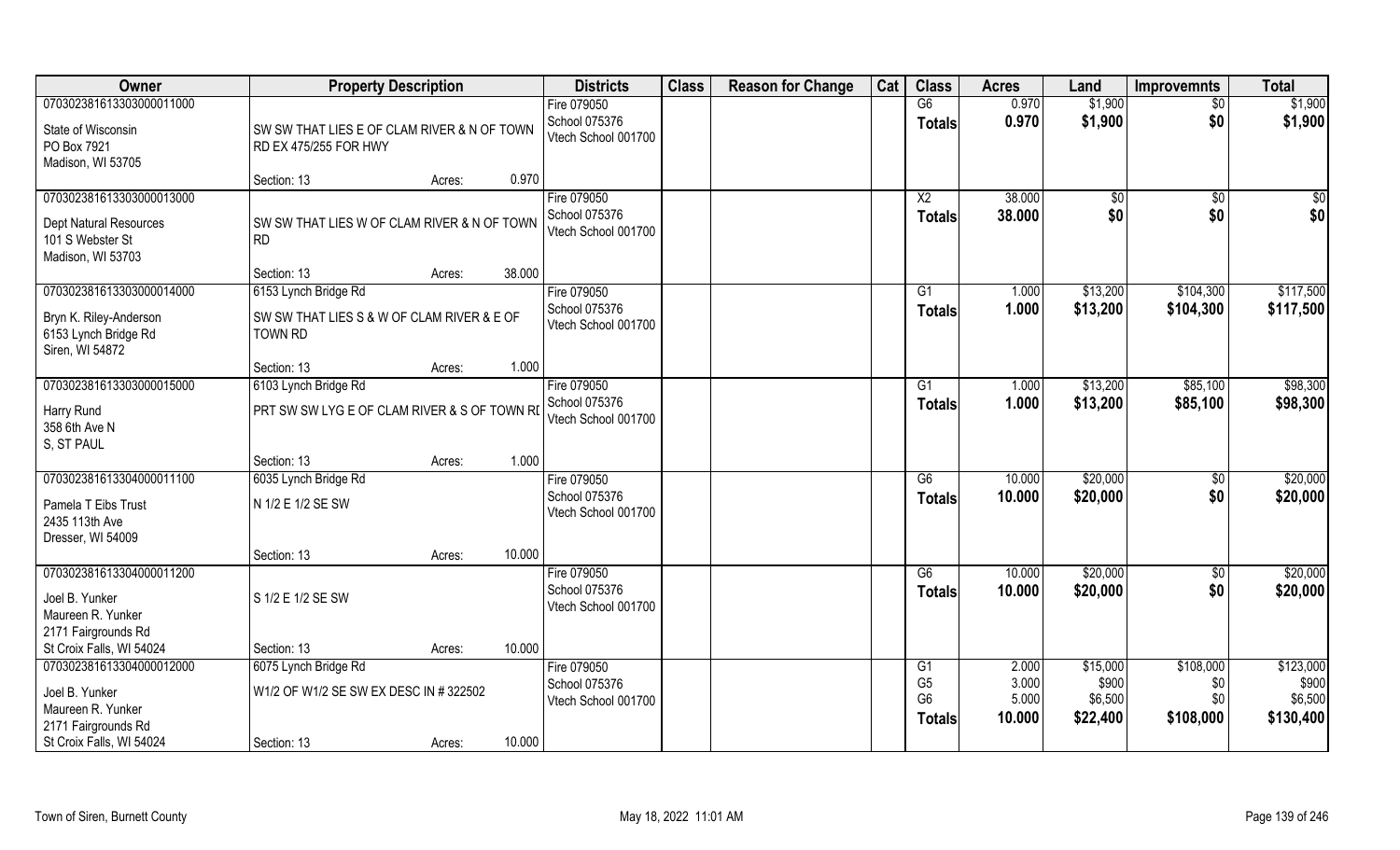| Owner                    | <b>Property Description</b> |        |        | <b>Districts</b>    | <b>Class</b> | <b>Reason for Change</b> | Cat | <b>Class</b>         | <b>Acres</b>    | Land        | <b>Improvemnts</b> | <b>Total</b>         |
|--------------------------|-----------------------------|--------|--------|---------------------|--------------|--------------------------|-----|----------------------|-----------------|-------------|--------------------|----------------------|
| 070302381613304000013000 |                             |        |        | Fire 079050         |              |                          |     | G6                   | 10.000          | \$16,500    | $\sqrt{$0}$        | \$16,500             |
| Joel B. Yunker           | E1/2 OF W1/2 SE SW          |        |        | School 075376       |              |                          |     | <b>Totals</b>        | 10.000          | \$16,500    | \$0                | \$16,500             |
| Maureen R. Yunker        |                             |        |        | Vtech School 001700 |              |                          |     |                      |                 |             |                    |                      |
| 2171 Fairgrounds Rd      |                             |        |        |                     |              |                          |     |                      |                 |             |                    |                      |
| St Croix Falls, WI 54024 | Section: 13                 | Acres: | 10.000 |                     |              |                          |     |                      |                 |             |                    |                      |
| 070302381613401000011000 |                             |        |        | Fire 079050         |              |                          |     | G6                   | 40.000          | \$66,000    | $\sqrt[6]{}$       | \$66,000             |
| Kent Boyer               | NE SE                       |        |        | School 075376       |              |                          |     | Totals               | 40.000          | \$66,000    | \$0                | \$66,000             |
| 209 Lake Ave             |                             |        |        | Vtech School 001700 |              |                          |     |                      |                 |             |                    |                      |
| Frederic, WI 54837       |                             |        |        |                     |              |                          |     |                      |                 |             |                    |                      |
|                          | Section: 13                 | Acres: | 40.000 |                     |              |                          |     |                      |                 |             |                    |                      |
| 070302381613402000011000 |                             |        |        | Fire 079050         |              |                          |     | W <sub>6</sub>       | 40.000          | ( \$80,000) | $\overline{50}$    | $\sqrt{50}$          |
| S Creek Club LLC         | NW SE (MFL C 2013)          |        |        | School 075376       |              |                          |     | <b>Totals</b>        | 40.000          | \$0         | \$0                | \$0                  |
| 1028 View Ln             |                             |        |        | Vtech School 001700 |              |                          |     |                      |                 |             |                    |                      |
| Dresser, WI 54009        |                             |        |        |                     |              |                          |     |                      |                 |             |                    |                      |
|                          | Section: 13                 | Acres: | 40.000 |                     |              |                          |     |                      |                 |             |                    |                      |
| 070302381613403000011000 |                             |        |        | Fire 079050         |              |                          |     | G6                   | 40.000          | \$66,000    | $\sqrt[6]{3}$      | \$66,000             |
| Pamela T Eibs Trust      | SW <sub>SE</sub>            |        |        | School 075376       |              |                          |     | <b>Totals</b>        | 40.000          | \$66,000    | \$0                | \$66,000             |
| 2435 113th Ave           |                             |        |        | Vtech School 001700 |              |                          |     |                      |                 |             |                    |                      |
| Dresser, WI 54009        |                             |        |        |                     |              |                          |     |                      |                 |             |                    |                      |
|                          | Section: 13                 | Acres: | 40.000 |                     |              |                          |     |                      |                 |             |                    |                      |
| 070302381613404000011000 |                             |        |        | Fire 079050         |              |                          |     | $\overline{G6}$      | 40.000          | \$66,000    | $\overline{50}$    | \$66,000             |
| Kent Boyer               | SE SE                       |        |        | School 075376       |              |                          |     | <b>Totals</b>        | 40.000          | \$66,000    | \$0                | \$66,000             |
| 209 Lake Ave             |                             |        |        | Vtech School 001700 |              |                          |     |                      |                 |             |                    |                      |
| Frederic, WI 54837       |                             |        |        |                     |              |                          |     |                      |                 |             |                    |                      |
|                          | Section: 13                 | Acres: | 40.000 |                     |              |                          |     |                      |                 |             |                    |                      |
| 070302381613517000011000 |                             |        |        | Fire 079050         |              |                          |     | $\overline{X2}$      | 0.030           | \$0         | $\sqrt{$0}$        | \$0                  |
| Wisconsin Dot            | PCLS SEC 13 FOR HWY         |        |        | School 075376       |              |                          |     | <b>Totals</b>        | 0.030           | \$0         | \$0                | \$0                  |
| 1701 N 4th St            |                             |        |        | Vtech School 001700 |              |                          |     |                      |                 |             |                    |                      |
| Superior, WI 54880       |                             |        |        |                     |              |                          |     |                      |                 |             |                    |                      |
|                          | Section: 13                 | Acres: | 0.030  |                     |              |                          |     |                      |                 |             |                    |                      |
| 070302381614303000011000 | 6576 Lynch Bridge Rd        |        |        | Fire 079050         | G4           | Ag use land              |     | G1                   | 2.000           | \$15,000    | \$152,700          | \$167,700            |
| Leo F. Maslow            | SW <sub>SW</sub>            |        |        | School 075376       |              |                          |     | G4<br>G <sub>5</sub> | 31.000<br>7.000 | \$4,300     | \$0                | \$4,300              |
| Paula R. Maslow          |                             |        |        | Vtech School 001700 |              |                          |     |                      | 40.000          | \$4,800     | \$0<br>\$152,700   | \$4,800<br>\$176,800 |
| 6576 Lynch Bridge Rd     |                             |        |        |                     |              |                          |     | <b>Totals</b>        |                 | \$24,100    |                    |                      |
| Siren, WI 54872          | Section: 14                 | Acres: | 40.000 |                     |              |                          |     |                      |                 |             |                    |                      |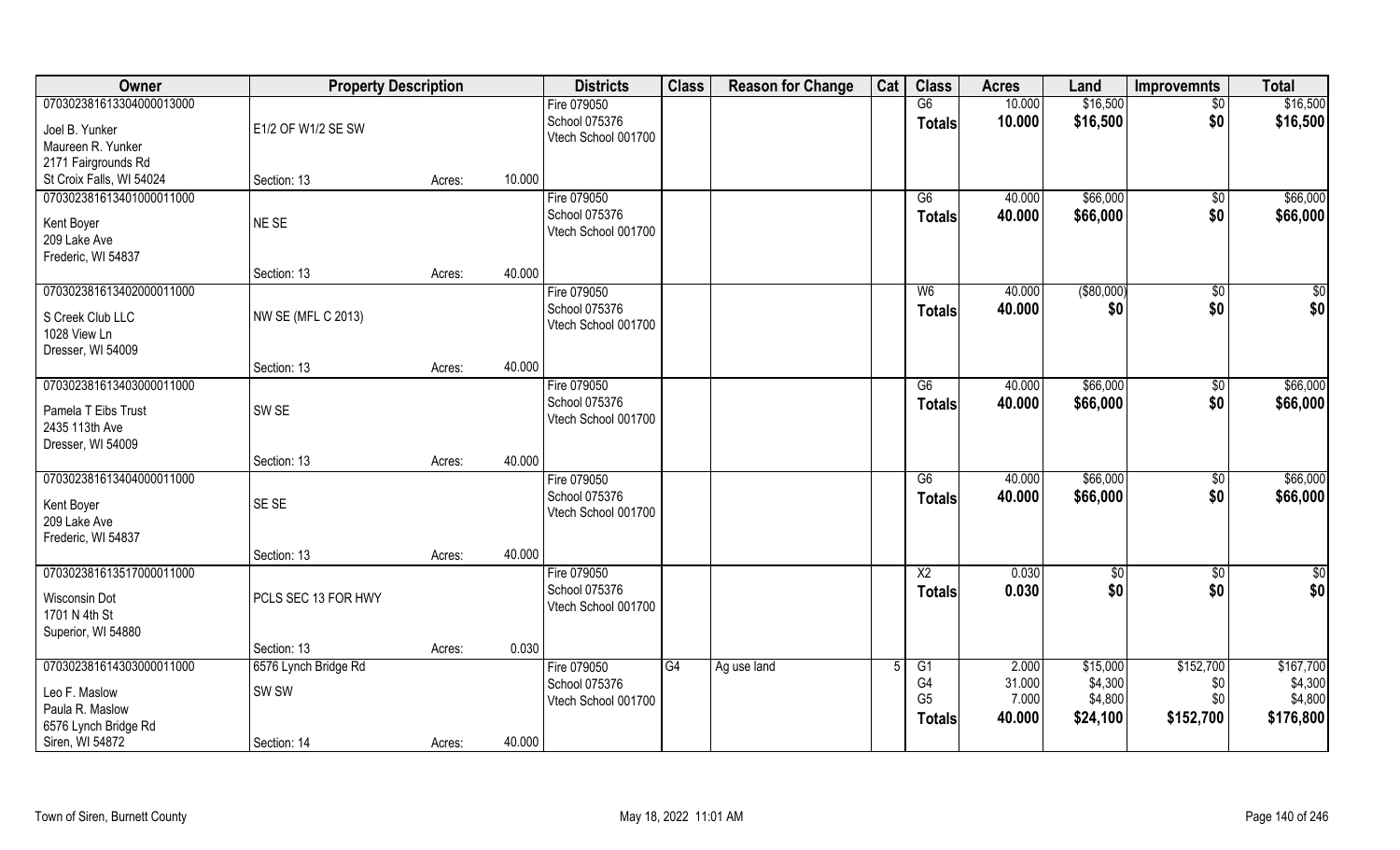| Owner                                                                                              |                          | <b>Property Description</b> |        | <b>Districts</b>                                    | <b>Class</b> | <b>Reason for Change</b> | Cat | <b>Class</b>                     | <b>Acres</b>     | Land                   | <b>Improvemnts</b>    | <b>Total</b>           |
|----------------------------------------------------------------------------------------------------|--------------------------|-----------------------------|--------|-----------------------------------------------------|--------------|--------------------------|-----|----------------------------------|------------------|------------------------|-----------------------|------------------------|
| 070302381614304000011000                                                                           |                          |                             |        | Fire 079050                                         |              |                          |     | G5                               | 40.000           | \$36,000               | $\overline{50}$       | \$36,000               |
| Martina F Maslow - Life Estate<br>6780 County Rd B                                                 | SE SW                    |                             |        | School 075376<br>Vtech School 001700                |              |                          |     | <b>Totals</b>                    | 40.000           | \$36,000               | \$0                   | \$36,000               |
| Siren, WI 54872                                                                                    |                          |                             |        |                                                     |              |                          |     |                                  |                  |                        |                       |                        |
|                                                                                                    | Section: 14              | Acres:                      | 40.000 |                                                     |              |                          |     |                                  |                  |                        |                       |                        |
| 070302381614401000011000<br><b>Dept Natural Resources</b><br>101 S Webster St<br>Madison, WI 53703 | NESE                     |                             |        | Fire 079050<br>School 075376<br>Vtech School 001700 |              |                          |     | X <sub>2</sub><br><b>Totals</b>  | 40.000<br>40.000 | $\sqrt[6]{}$<br>\$0    | $\sqrt{50}$<br>\$0    | $\sqrt{50}$<br>\$0     |
|                                                                                                    | Section: 14              | Acres:                      | 40.000 |                                                     |              |                          |     |                                  |                  |                        |                       |                        |
| 070302381614403000011000<br><b>Dept Natural Resources</b><br>101 S Webster St<br>Madison, WI 53703 | SW SE EX SW 1/4          |                             |        | Fire 079050<br>School 075376<br>Vtech School 001700 |              |                          |     | $\overline{X2}$<br>Totals        | 30.000<br>30.000 | \$0<br>\$0             | \$0<br>\$0            | $\sqrt{50}$<br>\$0     |
|                                                                                                    | Section: 14              | Acres:                      | 30.000 |                                                     |              |                          |     |                                  |                  |                        |                       |                        |
| 070302381614403000012000                                                                           | 6390 Lynch Bridge Rd     |                             |        | Fire 079050                                         | G4           | Ag use land              |     | G1                               | 2.000            | \$15,000               | \$152,900             | \$167,900              |
| Michael Meyer<br><b>Tiffany Meyer</b><br>6390 Lynch Bridge Rd                                      | <b>SW 1/4 SW SE</b>      |                             |        | School 075376<br>Vtech School 001700                |              |                          |     | G4<br><b>Totals</b>              | 8.000<br>10.000  | \$1,100<br>\$16,100    | \$0<br>\$152,900      | \$1,100<br>\$169,000   |
| Siren, WI 54872                                                                                    | Section: 14              | Acres:                      | 10.000 |                                                     |              |                          |     |                                  |                  |                        |                       |                        |
| 070302381614404000011000<br>Dept Natural Resources<br>101 S Webster St<br>Madison, WI 53703        | SE SE                    |                             |        | Fire 079050<br>School 075376<br>Vtech School 001700 |              |                          |     | $\overline{X2}$<br><b>Totals</b> | 40.000<br>40.000 | \$0<br>\$0             | $\sqrt[6]{30}$<br>\$0 | $\overline{50}$<br>\$0 |
|                                                                                                    | Section: 14              | Acres:                      | 40.000 |                                                     |              |                          |     |                                  |                  |                        |                       |                        |
| 070302381614505001011000<br>Michael J. Vasatka<br>Judi L. Vasatka<br>PO Box 41                     | GOV LOT 1                |                             |        | Fire 079050<br>School 075376<br>Vtech School 001700 |              |                          |     | G5<br><b>Totals</b>              | 15.630<br>15.630 | \$4,700<br>\$4,700     | \$0<br>\$0            | \$4,700<br>\$4,700     |
| Siren, WI 54872                                                                                    | Section: 14              | Acres:                      | 15.630 |                                                     |              |                          |     |                                  |                  |                        |                       |                        |
| 070302381614505002011000<br>Dept Natural Resources<br>101 S Webster St<br>Madison, WI 53703        | GOV LOT 2<br>Section: 14 | Acres:                      | 47.670 | Fire 079050<br>School 075376<br>Vtech School 001700 |              |                          |     | X2<br><b>Totals</b>              | 47.670<br>47.670 | $\overline{50}$<br>\$0 | $\sqrt{6}$<br>\$0     | $\overline{50}$<br>\$0 |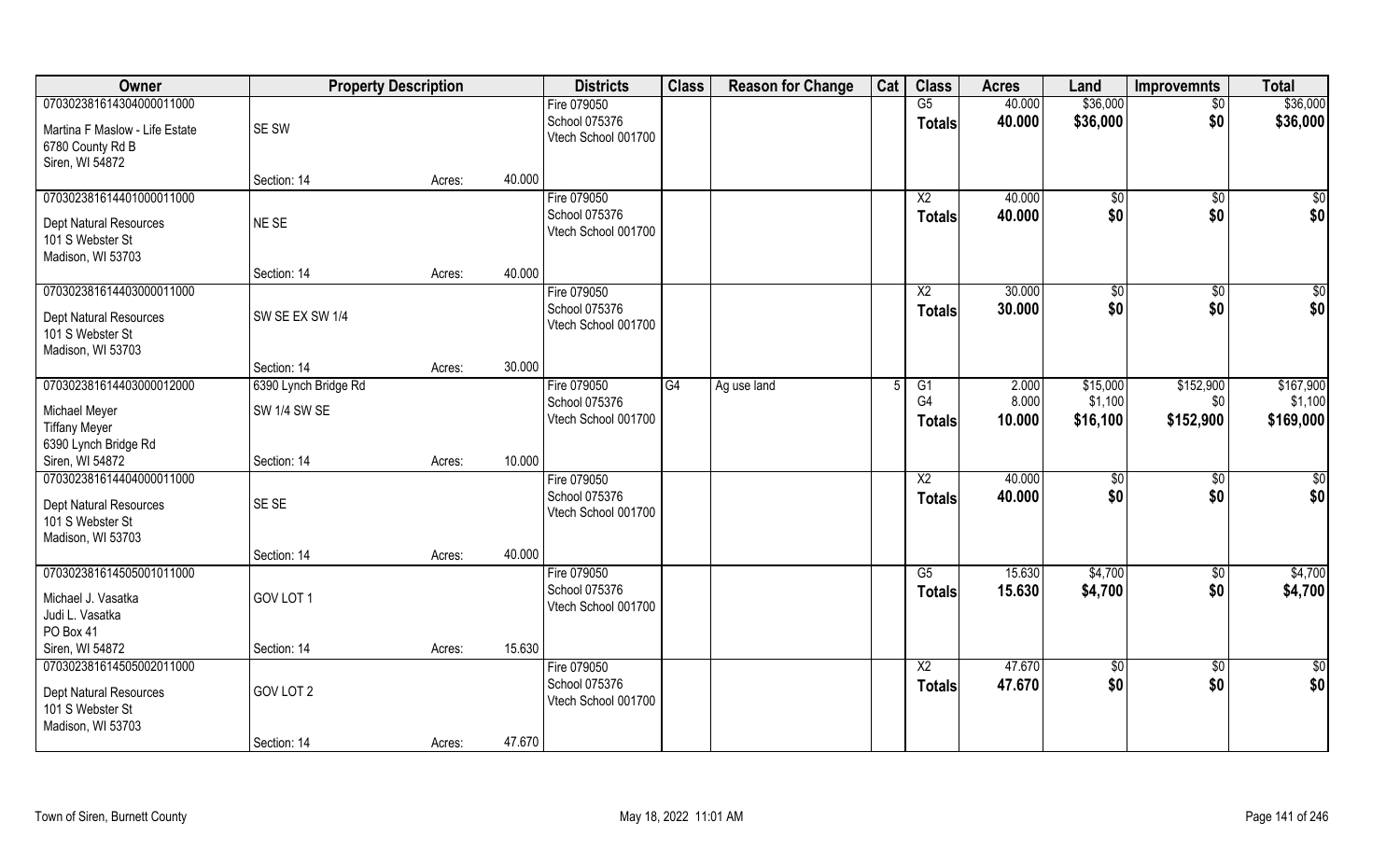| Owner                                                                                                                                                | <b>Property Description</b>                                |        |        | <b>Districts</b>                                                          | <b>Class</b> | <b>Reason for Change</b> | Cat | <b>Class</b>                                                  | <b>Acres</b>                                 | Land                                                 | <b>Improvemnts</b>                      | <b>Total</b>                                         |
|------------------------------------------------------------------------------------------------------------------------------------------------------|------------------------------------------------------------|--------|--------|---------------------------------------------------------------------------|--------------|--------------------------|-----|---------------------------------------------------------------|----------------------------------------------|------------------------------------------------------|-----------------------------------------|------------------------------------------------------|
| 070302381614505003011000<br>Dept Natural Resources<br>101 S Webster St                                                                               | GOV LOT 3                                                  |        |        | Fire 079050<br>School 075376<br>Vtech School 001700                       |              |                          |     | X <sub>2</sub><br><b>Totals</b>                               | 31.700<br>31.700                             | $\sqrt{6}$<br>\$0                                    | $\overline{50}$<br>\$0                  | \$0<br>\$0                                           |
| Madison, WI 53703                                                                                                                                    | Section: 14                                                | Acres: | 31.700 |                                                                           |              |                          |     |                                                               |                                              |                                                      |                                         |                                                      |
| 070302381614505004011000<br>Rowe Hideaway, LLC<br>3207 Melby St<br>Eau Claire, WI 54703                                                              | GOV LOT 4<br>Section: 14                                   | Acres: | 28.750 | Fire 079050<br>School 075376<br>Vtech School 001700                       |              |                          |     | G5<br>G <sub>6</sub><br><b>Totals</b>                         | 11.750<br>17.000<br>28.750                   | \$3,500<br>\$34,000<br>\$37,500                      | $\sqrt{6}$<br>\$0<br>\$0                | \$3,500<br>\$34,000<br>\$37,500                      |
| 070302381614505005011000<br>Rowe Hideaway, LLC<br>3207 Melby St<br>Eau Claire, WI 54703                                                              | GOV LOT 5<br>Section: 14                                   | Acres: | 39.300 | Fire 079050<br>School 075376<br>Vtech School 001700                       |              |                          |     | G4<br>G <sub>5</sub><br>G8<br>Totals                          | 6.000<br>17.000<br>16.300<br>39.300          | \$600<br>\$5,100<br>\$16,300<br>\$22,000             | \$0<br>\$0<br>\$0<br>\$0                | \$600<br>\$5,100<br>\$16,300<br>\$22,000             |
| 070302381614505006011000<br>Rowe Hideaway, LLC<br>3207 Melby St<br>Eau Claire, WI 54703                                                              | 6670 Gordon Rd<br>GOV LOT 6 EX PCL V68 P455<br>Section: 14 | Acres: | 36.640 | Fire 079050<br>Clam Lake - 078020<br>School 075376<br>Vtech School 001700 |              |                          |     | G1<br>G4<br>G <sub>5</sub><br>G <sub>8</sub><br><b>Totals</b> | 1.640<br>4.000<br>15.000<br>16.000<br>36.640 | \$46,400<br>\$400<br>\$4,500<br>\$16,000<br>\$67,300 | \$8,300<br>\$0<br>\$0<br>\$0<br>\$8,300 | \$54,700<br>\$400<br>\$4,500<br>\$16,000<br>\$75,600 |
| 070302381614505006012000<br>Tom Lau<br>1326 5th St<br>Almena, WI 54805                                                                               | 6670 Gordon Rd<br>PCL GOV LOT 6<br>Section: 14             | Acres: | 0.290  | Fire 079050<br>Clam Lake - 078020<br>School 075376<br>Vtech School 001700 |              |                          |     | G1<br><b>Totals</b>                                           | 0.290<br>0.290                               | \$23,800<br>\$23,800                                 | \$3,900<br>\$3,900                      | \$27,700<br>\$27,700                                 |
| 070302381615203000011000<br>Trust St Croix Chipp United States of<br>America<br><b>Great Lakes Agency</b><br>916 W Lakeshore Dr<br>Ashland, WI 54806 | SW <sub>NW</sub><br>Section: 15                            | Acres: | 40.000 | Fire 079050<br>School 075376<br>Vtech School 001700                       |              |                          |     | X1<br>Totals                                                  | 40.000<br>40.000                             | $\sqrt{6}$<br>\$0                                    | $\overline{50}$<br>\$0                  | \$0<br>\$0                                           |
| 070302381615204000011000<br>Trust St Croix Chipp United States of<br>America<br>Great Lakes Agency<br>916 W Lakeshore Dr<br>Ashland, WI 54806        | <b>SENW</b><br>Section: 15                                 | Acres: | 40.000 | Fire 079050<br>School 075376<br>Vtech School 001700                       |              |                          |     | X1<br><b>Totals</b>                                           | 40.000<br>40.000                             | \$0<br>\$0                                           | \$0<br>\$0                              | $\frac{6}{3}$<br>\$0                                 |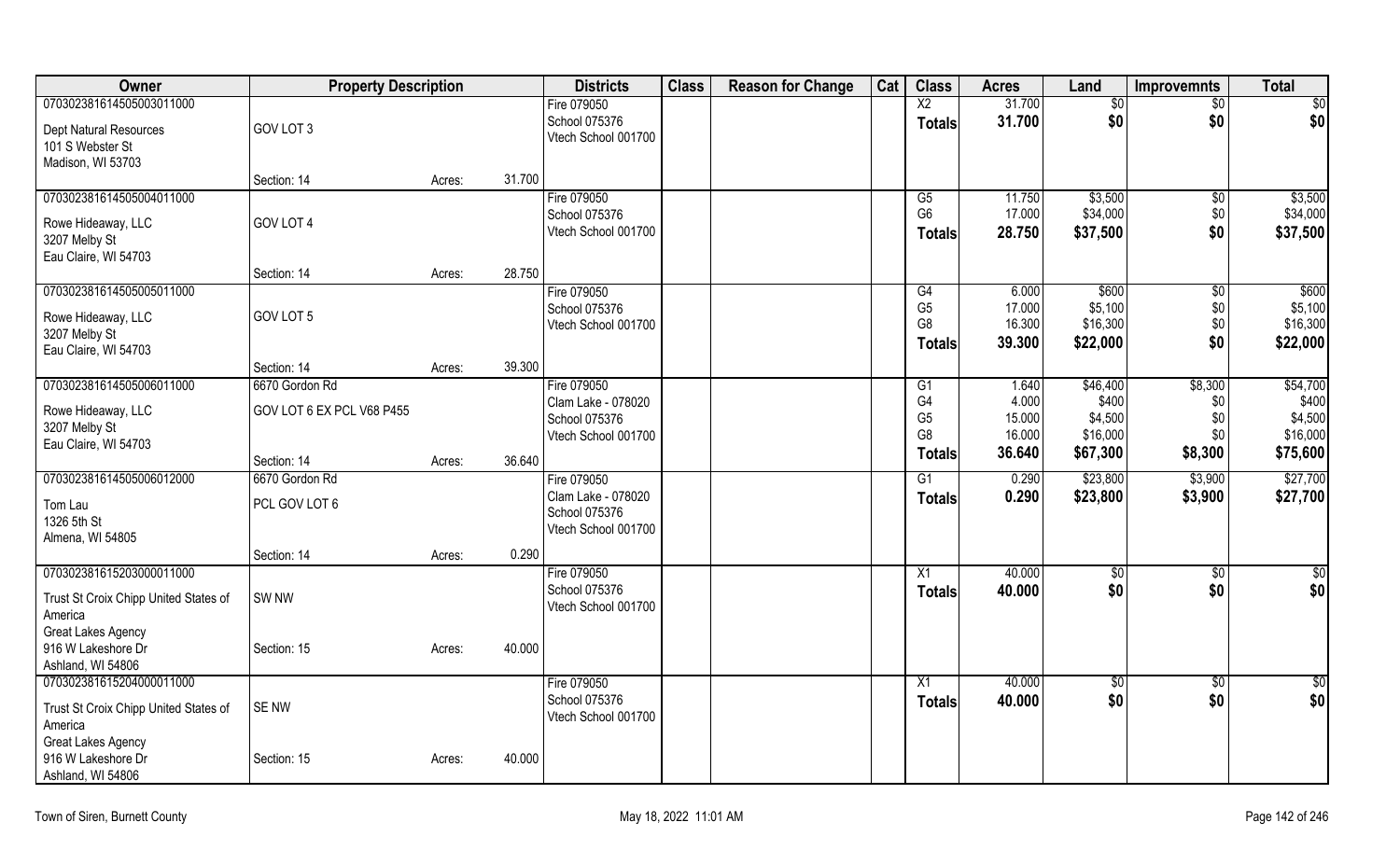| Owner                                                | <b>Property Description</b> |                  | <b>Districts</b>    | <b>Class</b> | <b>Reason for Change</b> | Cat | <b>Class</b>   | <b>Acres</b> | Land     | <b>Improvemnts</b> | <b>Total</b> |
|------------------------------------------------------|-----------------------------|------------------|---------------------|--------------|--------------------------|-----|----------------|--------------|----------|--------------------|--------------|
| 070302381615301000011000                             | 6884 Gordon Rd              |                  | Fire 079050         |              |                          |     | G1             | 2.000        | \$15,000 | \$48,900           | \$63,900     |
| <b>Russell Cook</b>                                  | NE SW                       |                  | School 075376       |              |                          |     | G <sub>5</sub> | 4.000        | \$1,200  | \$0                | \$1,200      |
| Sheila Cook                                          |                             |                  | Vtech School 001700 |              |                          |     | G <sub>6</sub> | 34.000       | \$56,100 | \$0                | \$56,100     |
| 6884 Gordon Rd                                       |                             |                  |                     |              |                          |     | <b>Totals</b>  | 40.000       | \$72,300 | \$48,900           | \$121,200    |
| Siren, WI 54872                                      | Section: 15                 | 40.000<br>Acres: |                     |              |                          |     |                |              |          |                    |              |
| 070302381615302000011000                             | 6944 Gordon Rd              |                  | Fire 079050         |              |                          |     | G1             | 2.000        | \$15,000 | \$137,400          | \$152,400    |
|                                                      |                             |                  | School 075376       |              |                          |     | G <sub>5</sub> | 5.000        | \$1,500  | \$0                | \$1,500      |
| Scott L. Martin                                      | E 1/2 NW SW                 |                  | Vtech School 001700 |              |                          |     | G <sub>6</sub> | 13.000       | \$21,500 | \$0                | \$21,500     |
| Shauna E. Martin                                     |                             |                  |                     |              |                          |     | Totals         | 20.000       | \$38,000 | \$137,400          | \$175,400    |
| PO Box 556                                           |                             |                  |                     |              |                          |     |                |              |          |                    |              |
| Siren, WI 54872                                      | Section: 15                 | 20.000<br>Acres: |                     |              |                          |     |                |              |          |                    |              |
| 070302381615302000012000                             | 6982 Gordon Rd              |                  | Fire 079050         |              |                          |     | G1             | 2.000        | \$15,000 | \$85,000           | \$100,000    |
| Richard D. Beedle                                    | W 1/2 NW SW                 |                  | School 075376       |              |                          |     | G <sub>5</sub> | 12.000       | \$3,600  | \$0                | \$3,600      |
| Laura K. Beedle                                      |                             |                  | Vtech School 001700 |              |                          |     | G <sub>6</sub> | 6.000        | \$9,900  | \$0                | \$9,900      |
| 7639 Capes St                                        |                             |                  |                     |              |                          |     | Totals         | 20.000       | \$28,500 | \$85,000           | \$113,500    |
| Siren, WI 54872                                      | Section: 15                 | 20.000<br>Acres: |                     |              |                          |     |                |              |          |                    |              |
| 070302381615401000011000                             |                             |                  | Fire 079050         |              |                          |     | G5             | 25.000       | \$7,500  | \$0                | \$7,500      |
|                                                      |                             |                  | School 075376       |              |                          |     | G <sub>6</sub> | 15.000       | \$19,500 | \$0                | \$19,500     |
| Jeffrey A. Fredrickson                               | NE SE                       |                  | Vtech School 001700 |              |                          |     | <b>Totals</b>  | 40.000       | \$27,000 | \$0                | \$27,000     |
| 1761 Sequoia Ln                                      |                             |                  |                     |              |                          |     |                |              |          |                    |              |
| New Richmond, WI 54017                               |                             |                  |                     |              |                          |     |                |              |          |                    |              |
|                                                      | Section: 15                 | 40.000<br>Acres: |                     |              |                          |     |                |              |          |                    |              |
| 070302381615402000011000                             | 6824 Gordon Rd              |                  | Fire 079050         |              |                          |     | G1             | 2.000        | \$15,000 | \$79,800           | \$94,800     |
| St Croix Chippewa                                    | W 1/2 NW SE                 |                  | School 075376       |              |                          |     | G <sub>5</sub> | 4.000        | \$1,200  | \$0                | \$1,200      |
| 24663 Angeline Ave                                   |                             |                  | Vtech School 001700 |              |                          |     | G <sub>6</sub> | 14.000       | \$23,100 | \$0                | \$23,100     |
| Webster, WI 54893                                    |                             |                  |                     |              |                          |     | <b>Totals</b>  | 20.000       | \$39,300 | \$79,800           | \$119,100    |
|                                                      | Section: 15                 | 20.000<br>Acres: |                     |              |                          |     |                |              |          |                    |              |
| 070302381615402000012000                             |                             |                  | Fire 079050         |              |                          |     | G5             | 16.000       | \$4,800  | \$0                | \$4,800      |
|                                                      |                             |                  | School 075376       |              |                          |     | G <sub>6</sub> | 4.000        | \$6,600  | \$0                | \$6,600      |
| St Croix Chippewa Indians of Wisconsin   E 1/2 NW SE |                             |                  | Vtech School 001700 |              |                          |     | <b>Totals</b>  | 20.000       | \$11,400 | \$0                | \$11,400     |
| 24663 Angeline Ave                                   |                             |                  |                     |              |                          |     |                |              |          |                    |              |
| Webster, WI 54893                                    |                             |                  |                     |              |                          |     |                |              |          |                    |              |
|                                                      | Section: 15                 | 20.000<br>Acres: |                     |              |                          |     |                |              |          |                    |              |
| 070302381615403000011000                             |                             |                  | Fire 079050         | G4           | Ag use land              |     | G4             | 39.000       | \$1,600  | $\sqrt{$0}$        | \$1,600      |
| Martina F Maslow - Life Estate                       | SW SE EX PCL IN V 286 P 402 |                  | School 075376       |              |                          |     | <b>Totals</b>  | 39.000       | \$1,600  | \$0                | \$1,600      |
| 6780 County Rd B                                     |                             |                  | Vtech School 001700 |              |                          |     |                |              |          |                    |              |
| Siren, WI 54872                                      |                             |                  |                     |              |                          |     |                |              |          |                    |              |
|                                                      | Section: 15                 | 39.000<br>Acres: |                     |              |                          |     |                |              |          |                    |              |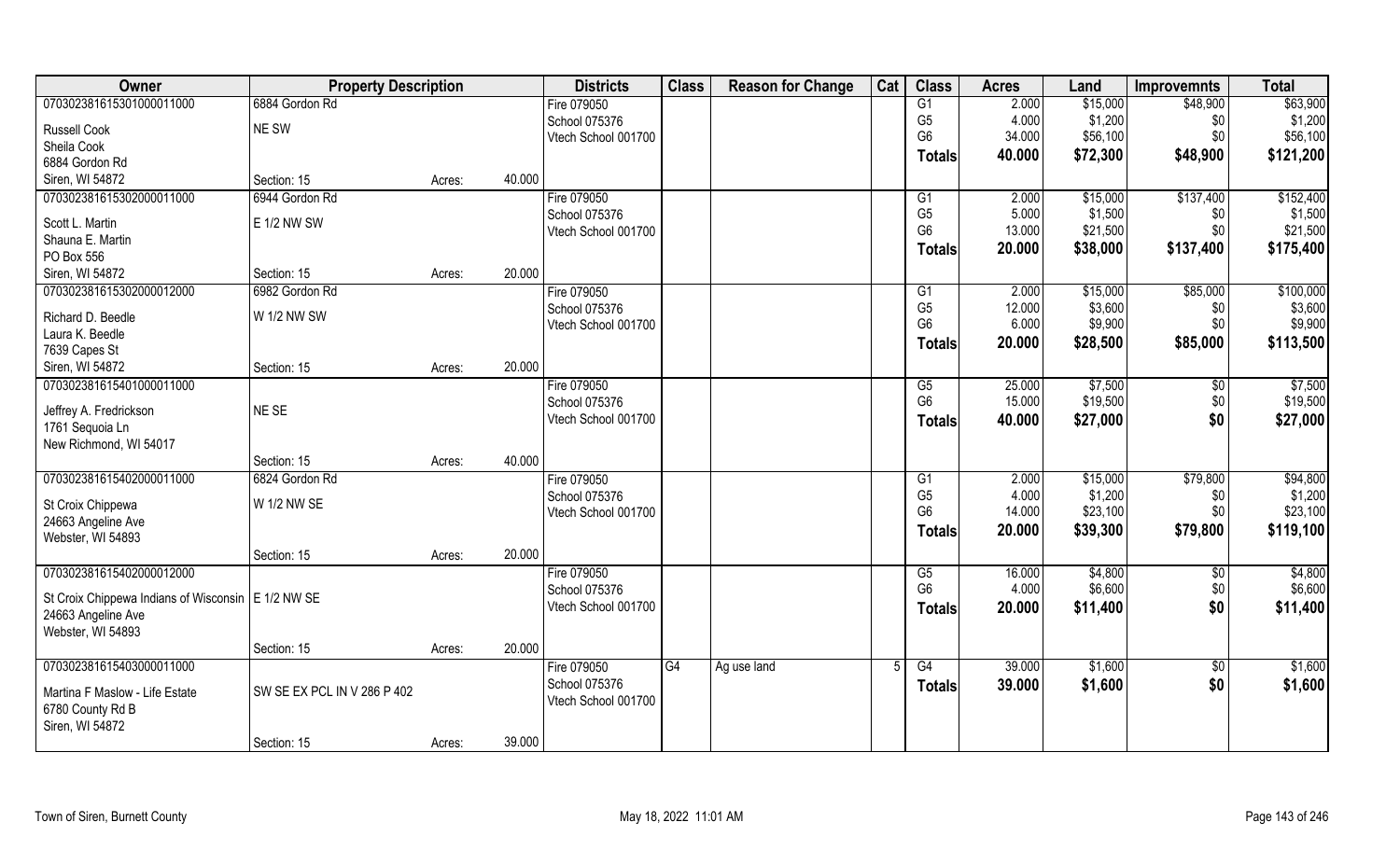| Owner                                                                          |                                                                   | <b>Property Description</b> |        | <b>Districts</b>                                           | <b>Class</b> | <b>Reason for Change</b> | Cat | <b>Class</b>        | <b>Acres</b>     | Land               | <b>Improvemnts</b> | <b>Total</b>       |
|--------------------------------------------------------------------------------|-------------------------------------------------------------------|-----------------------------|--------|------------------------------------------------------------|--------------|--------------------------|-----|---------------------|------------------|--------------------|--------------------|--------------------|
| 070302381615403000012000                                                       |                                                                   |                             |        | Fire 079050                                                |              |                          |     | $\overline{G1}$     | 1.000            | \$11,000           | $\sqrt{50}$        | \$11,000           |
| Alan J. Maslow<br>23578 Silver Lake Rd<br>Siren, WI 54872                      | N 330' OF W 132' SW SE                                            |                             |        | School 075376<br>Vtech School 001700                       |              |                          |     | <b>Totals</b>       | 1.000            | \$11,000           | \$0                | \$11,000           |
|                                                                                | Section: 15                                                       | Acres:                      | 1.000  |                                                            |              |                          |     |                     |                  |                    |                    |                    |
| 070302381615404000011000<br>Martina F Maslow - Life Estate<br>6780 County Rd B | SE SE                                                             |                             |        | Fire 079050<br>School 075376<br>Vtech School 001700        | G4           | Ag use land              |     | G4<br><b>Totals</b> | 40.000<br>40.000 | \$1,600<br>\$1,600 | $\sqrt{6}$<br>\$0  | \$1,600<br>\$1,600 |
| Siren, WI 54872                                                                | Section: 15                                                       | Acres:                      | 40.000 |                                                            |              |                          |     |                     |                  |                    |                    |                    |
| 070302381615505001011000                                                       |                                                                   |                             |        | Fire 079050                                                |              |                          |     | X1                  | 57.280           | \$0                | \$0                | \$0                |
| Trust St Croix Chipp United States of<br>America                               | GOV LOT 1                                                         |                             |        | School 075376<br>Vtech School 001700                       |              |                          |     | <b>Totals</b>       | 57.280           | \$0                | \$0                | \$0                |
| Great Lakes Agency<br>916 W Lakeshore Dr<br>Ashland, WI 54806                  | Section: 15                                                       | Acres:                      | 57.280 |                                                            |              |                          |     |                     |                  |                    |                    |                    |
| 070302381615505002011000                                                       | 6738 Lonestar Rd                                                  |                             |        | Fire 079050                                                |              |                          |     | G1                  | 0.560            | \$81,400           | \$79,200           | \$160,600          |
| Mark A. Anderson<br>206 6th Ave<br>Osceola, WI 54020                           | LOT 1 CSM V 11 P 12 (IN GOV LOT 2) (W/DRIVEWAY<br>AGRMT' 541/605) |                             |        | Clam Lake - 078020<br>School 075376<br>Vtech School 001700 |              |                          |     | <b>Totals</b>       | 0.560            | \$81,400           | \$79,200           | \$160,600          |
|                                                                                | Section: 15                                                       | Acres:                      | 0.560  |                                                            |              |                          |     |                     |                  |                    |                    |                    |
| 070302381615505002012000                                                       | 6732 Lonestar Rd                                                  |                             |        | Fire 079050                                                | G1           | Garage addition          |     | G1                  | 0.550            | \$89,000           | \$194,100          | \$283,100          |
| Kenneth Schwebach<br>410 5th Ave<br>Newport, MN 55055                          | LOT 2 CSM V 11 P 12 (IN GOV LOT 2)                                |                             |        | Clam Lake - 078020<br>School 075376<br>Vtech School 001700 |              |                          |     | <b>Totals</b>       | 0.550            | \$89,000           | \$194,100          | \$283,100          |
|                                                                                | Section: 15                                                       | Acres:                      | 0.550  |                                                            |              |                          |     |                     |                  |                    |                    |                    |
| 070302381615505002013000                                                       | 6718 Lonestar Rd                                                  |                             |        | Fire 079050                                                |              |                          |     | G1                  | 0.480            | \$84,100           | \$176,400          | \$260,500          |
| John J. Gallagher<br>3222 Old Hwy 8<br>Minneapolis, MN 55418                   | LOT 3 CSM V 11 P 12 (GOV LOT 2)                                   |                             |        | Clam Lake - 078020<br>School 075376<br>Vtech School 001700 |              |                          |     | <b>Totals</b>       | 0.480            | \$84,100           | \$176,400          | \$260,500          |
|                                                                                | Section: 15                                                       | Acres:                      | 0.480  |                                                            |              |                          |     |                     |                  |                    |                    |                    |
| 070302381615505002014000                                                       | 6714 Lonestar Rd                                                  |                             |        | Fire 079050                                                |              |                          |     | G1                  | 0.460            | \$83,700           | \$83,700           | \$167,400          |
| Peter V Moran Trust<br>16500 Zodiac St NE<br>Forest Lake, MN 55025             | LOT 4 CSM V 11 P 12 (IN GOV LOT 2)                                |                             |        | Clam Lake - 078020<br>School 075376<br>Vtech School 001700 |              |                          |     | <b>Totals</b>       | 0.460            | \$83,700           | \$83,700           | \$167,400          |
|                                                                                | Section: 15                                                       | Acres:                      | 0.460  |                                                            |              |                          |     |                     |                  |                    |                    |                    |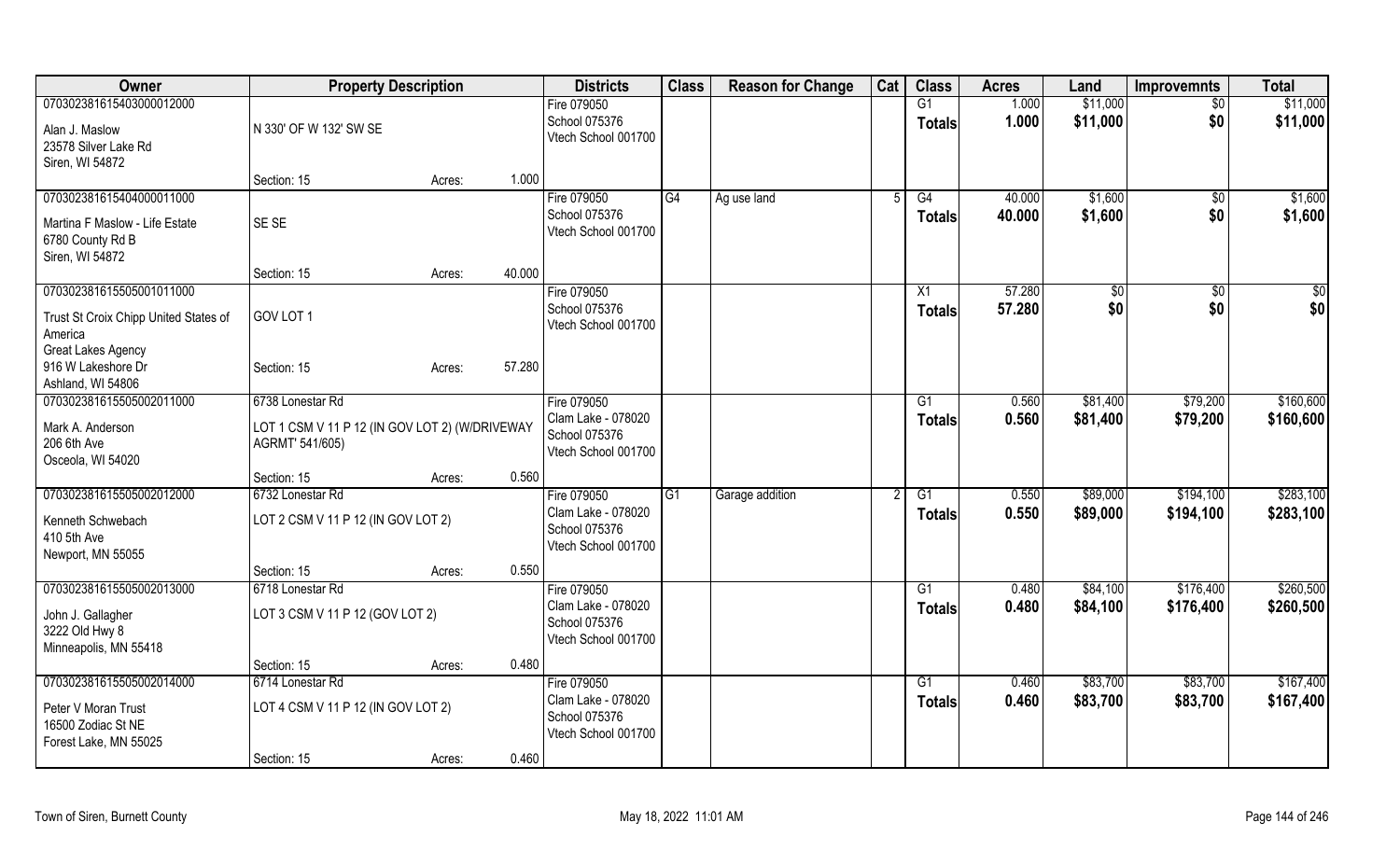| Owner                                                                                           | <b>Property Description</b>                                                             | <b>Districts</b>                                                          | <b>Class</b> | <b>Reason for Change</b> | Cat | <b>Class</b>        | <b>Acres</b>   | Land                   | <b>Improvemnts</b>     | <b>Total</b>           |
|-------------------------------------------------------------------------------------------------|-----------------------------------------------------------------------------------------|---------------------------------------------------------------------------|--------------|--------------------------|-----|---------------------|----------------|------------------------|------------------------|------------------------|
| 070302381615505002015000<br>Peter V Moran Trust<br>16500 Zodiac St NE<br>Forest Lake, MN 55025  | LOT 1 CSM V 10 P 346 (IN GOV LOTS 2 & 3)                                                | Fire 079050<br>Clam Lake - 078020<br>School 075376<br>Vtech School 001700 |              |                          |     | G1<br><b>Totals</b> | 5.520<br>5.520 | \$24,800<br>\$24,800   | $\sqrt{6}$<br>\$0      | \$24,800<br>\$24,800   |
|                                                                                                 | Section: 15<br>5.520<br>Acres:                                                          |                                                                           |              |                          |     |                     |                |                        |                        |                        |
| 070302381615505002016000<br>Theresa Moran Trust<br>16500 Zodiac St NE<br>Forest Lake, MN 55025  | 6710A Lonestar Rd<br>PRT LOT 1 CSM V 1 P 298 DESC IN 207/231 (GOV<br>LOTS 2 & 3)        | Fire 079050<br>Clam Lake - 078020<br>School 075376<br>Vtech School 001700 |              |                          |     | G1<br>Totals        | 2.000<br>2.000 | \$67,500<br>\$67,500   | \$11,700<br>\$11,700   | \$79,200<br>\$79,200   |
|                                                                                                 | 2.000<br>Section: 15<br>Acres:                                                          |                                                                           |              |                          |     |                     |                |                        |                        |                        |
| 070302381615505002017000<br>Linda A. Ganyo<br>David Ganyo<br>6086 54th St N                     | 6710 Lonestar Rd<br>PRT LOT 1 CSM#287 V1 P298 DESC IN 469/573 (GL 2<br>& 3)#165550      | Fire 079050<br>Clam Lake - 078020<br>School 075376<br>Vtech School 001700 |              |                          |     | G1<br><b>Totals</b> | 2.000<br>2.000 | \$67,500<br>\$67,500   | \$79,000<br>\$79,000   | \$146,500<br>\$146,500 |
| Oakdale, MN 55128                                                                               | 2.000<br>Section: 15<br>Acres:                                                          |                                                                           |              |                          |     |                     |                |                        |                        |                        |
| 070302381615505002018000<br>Karen Hayne<br>895 Kennard St<br>St Paul, MN 55106                  | 6706 Lonestar Rd<br>PRT LOT 1 CSM V 1 P 298 DESC 523/491 (GOV LOTS<br>283)              | Fire 079050<br>Clam Lake - 078020<br>School 075376<br>Vtech School 001700 |              |                          |     | G1<br><b>Totals</b> | 2.000<br>2.000 | \$67,500<br>\$67,500   | \$62,700<br>\$62,700   | \$130,200<br>\$130,200 |
|                                                                                                 | 2.000<br>Section: 15<br>Acres:                                                          |                                                                           |              |                          |     |                     |                |                        |                        |                        |
| 070302381615505002019000<br>Don Obrien<br><b>Heather Obrien</b><br>59485 State Highway 23       | 6690 Lonestar Rd<br>LOTS 2 & 3 CSM#287 V1 P298 (GOV LOTS 2 &<br>3)#165550               | Fire 079050<br>Clam Lake - 078020<br>School 075376<br>Vtech School 001700 |              |                          |     | G1<br><b>Totals</b> | 4.200<br>4.200 | \$139,400<br>\$139,400 | \$50,400<br>\$50,400   | \$189,800<br>\$189,800 |
| Sandstone, MN 55072                                                                             | 4.200<br>Section: 15<br>Acres:                                                          |                                                                           |              |                          |     |                     |                |                        |                        |                        |
| 070302381615505002020000<br>Michael D Mcmullen Rev Trust<br>6660 Lonestar Rd<br>Siren, WI 54872 | 6660 Lonestar Rd<br>PCL GOV LOTS 2 & 3 DESC #279379 (PART LOT 7 -<br>$D-730)$           | Fire 079050<br>Clam Lake - 078020<br>School 075376<br>Vtech School 001700 |              |                          |     | G1<br><b>Totals</b> | 4.300<br>4.300 | \$146,800<br>\$146,800 | \$201,600<br>\$201,600 | \$348,400<br>\$348,400 |
|                                                                                                 | 4.300<br>Section: 15<br>Acres:                                                          |                                                                           |              |                          |     |                     |                |                        |                        |                        |
| 070302381615505002021000<br>Jeff Howe<br>6684 Lonestar Rd<br>Siren, WI 54872                    | 6684 Lonestar Rd<br>LOT 1 CSM V 1 P 25 (IN GOV LOT 2)<br>2.000<br>Section: 15<br>Acres: | Fire 079050<br>Clam Lake - 078020<br>School 075376<br>Vtech School 001700 |              |                          |     | G1<br><b>Totals</b> | 2.000<br>2.000 | \$90,000<br>\$90,000   | \$79,200<br>\$79,200   | \$169,200<br>\$169,200 |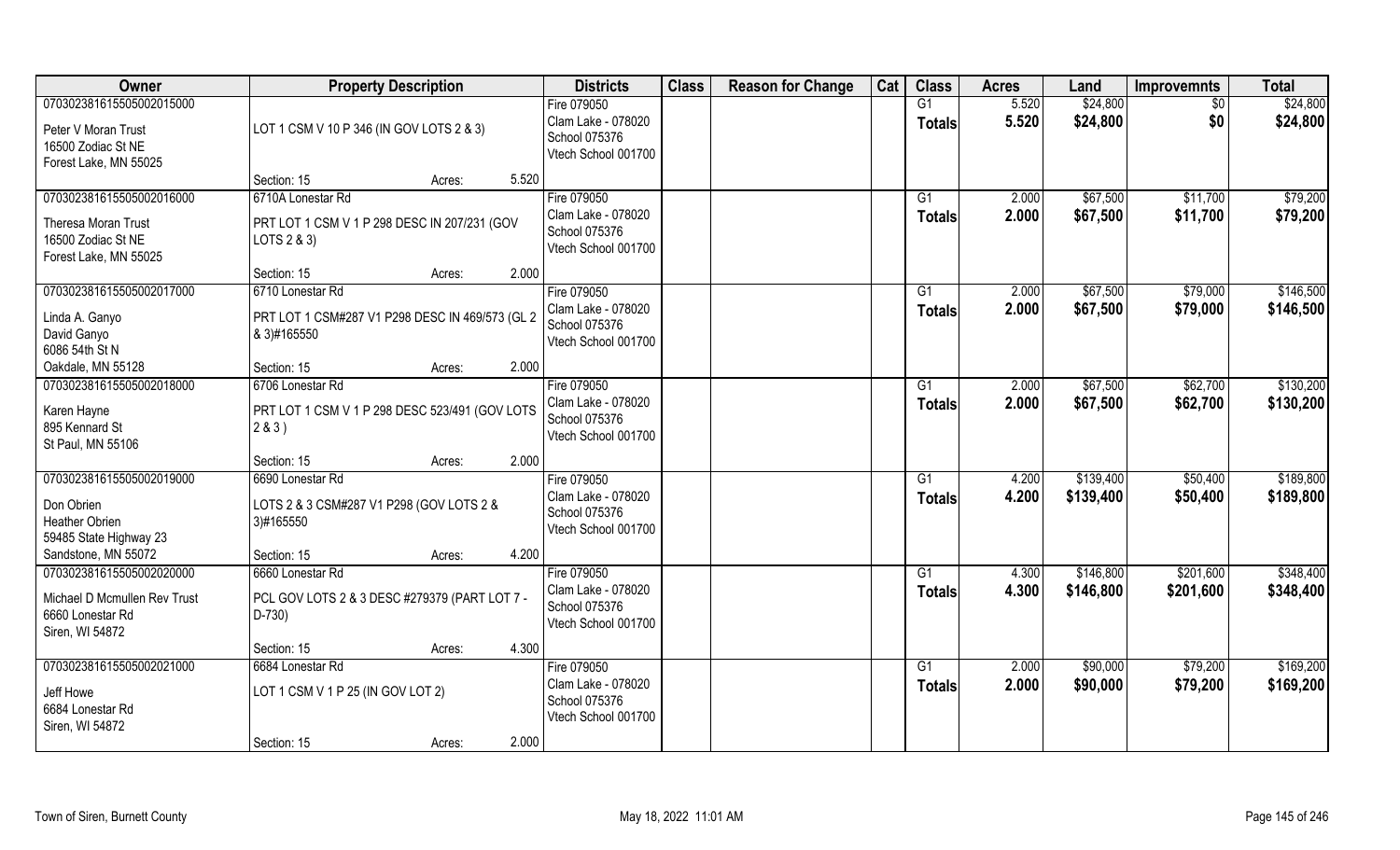| Owner                                                                                                        |                                                                                                                                                               | <b>Property Description</b> |       |                                                                           | <b>Class</b>   | <b>Reason for Change</b> | Cat | <b>Class</b>                     | <b>Acres</b>   | Land                   | <b>Improvemnts</b>     | <b>Total</b>           |
|--------------------------------------------------------------------------------------------------------------|---------------------------------------------------------------------------------------------------------------------------------------------------------------|-----------------------------|-------|---------------------------------------------------------------------------|----------------|--------------------------|-----|----------------------------------|----------------|------------------------|------------------------|------------------------|
| 070302381615505002022000<br>Barbara A. Vorderbruggen<br>8200 Hadley St S Unit 108<br>Cottage Grove, MN 55016 | 6676 Lonestar Rd<br>LOT 2 CSM#25 V1 P25 (GOV LOT 2)                                                                                                           |                             |       | Fire 079050<br>Clam Lake - 078020<br>School 075376<br>Vtech School 001700 |                |                          |     | G1<br><b>Totals</b>              | 2.000<br>2.000 | \$90,000<br>\$90,000   | \$90,200<br>\$90,200   | \$180,200<br>\$180,200 |
|                                                                                                              | Section: 15                                                                                                                                                   | Acres:                      | 2.000 |                                                                           |                |                          |     |                                  |                |                        |                        |                        |
| 070302381615505002023000<br>Steven Robert Anderson<br>10429 Hay Creek Rd<br>North Branch, MN 55056           | 6652 Lonestar Rd<br>PCL GOV LOTS 2 & 3                                                                                                                        |                             |       | Fire 079050<br>Clam Lake - 078020<br>School 075376<br>Vtech School 001700 | G <sub>1</sub> | 2 sheds on site          |     | G1<br>Totals                     | 8.000<br>8.000 | \$187,800<br>\$187,800 | \$4,200<br>\$4,200     | \$192,000<br>\$192,000 |
|                                                                                                              | Section: 15                                                                                                                                                   | Acres:                      | 8.000 |                                                                           |                |                          |     |                                  |                |                        |                        |                        |
| 070302381615505003011000<br><b>Burnett County WI</b><br>7410 County Road K Ste 105<br>Siren, WI 54872-9067   | W 142' GOV LOT 3                                                                                                                                              |                             |       | Fire 079050<br>School 075376<br>Vtech School 001700                       |                |                          |     | X3<br><b>Totals</b>              | 1.500<br>1.500 | \$0<br>\$0             | \$0<br>\$0             | \$0<br>\$0             |
|                                                                                                              | Section: 15                                                                                                                                                   | Acres:                      | 1.500 |                                                                           |                |                          |     |                                  |                |                        |                        |                        |
| 070302381615505003012000<br>Danell Westbrock<br>1117 Anderson Ln<br>White Bear Lake, MN 55127                | 6858 Lonestar Rd<br>PCL GOV LOT 3 (SUBJ TO AGREEMENT 515/111)                                                                                                 |                             |       | Fire 079050<br>Clam Lake - 078020<br>School 075376<br>Vtech School 001700 |                |                          |     | G1<br><b>Totals</b>              | 8.000<br>8.000 | \$152,500<br>\$152,500 | \$38,300<br>\$38,300   | \$190,800<br>\$190,800 |
|                                                                                                              | Section: 15                                                                                                                                                   | Acres:                      | 8.000 |                                                                           |                |                          |     |                                  |                |                        |                        |                        |
| 070302381615505003013000<br>Jason A. Pappas<br>25763 S Mckinley St<br>Monee, IL 60449                        | PCL GOV LOT 3 COM 568.6' W OF SE COR GOV LOT<br>TH N 3 DEG W 1326.3' TO SHR CLAM LAKE TH S 63<br>DEG W 128.2' TH S 59 DEG W 200' TH S 73 DEG W<br>Section: 15 | Acres:                      | 5.670 | Fire 079050<br>Clam Lake - 078020<br>School 075376<br>Vtech School 001700 |                |                          |     | $\overline{G1}$<br><b>Totals</b> | 5.670<br>5.670 | \$15,000<br>\$15,000   | $\overline{50}$<br>\$0 | \$15,000<br>\$15,000   |
| 070302381615505003014100                                                                                     | Lone Star Rd                                                                                                                                                  |                             |       | Fire 079050                                                               |                |                          |     | G1                               | 0.940          | \$66,800               | \$0                    | \$66,800               |
| Jason A. Pappas<br>25763 S Mckinley St<br>Monee, IL 60449                                                    | LOT 2 CSM#4800 V26 P320 (GOV LOT 3)#452030                                                                                                                    |                             |       | Clam Lake - 078020<br>School 075376<br>Vtech School 001700                |                |                          |     | <b>Totals</b>                    | 0.940          | \$66,800               | \$0                    | \$66,800               |
|                                                                                                              | Section: 15                                                                                                                                                   | Acres:                      | 0.940 |                                                                           |                |                          |     |                                  |                |                        |                        |                        |
| 070302381615505003014200<br>Allan L. Kleis<br>Dawn M. Kleis<br>PO Box 385<br>Siren, WI 54872                 | 6810 Lonestar Rd<br>LOT 3 CSM#4800 V26 P320 (GOV LOT 3)#452030<br>Section: 15                                                                                 | Acres:                      | 1.320 | Fire 079050<br>Clam Lake - 078020<br>School 075376<br>Vtech School 001700 |                |                          |     | G1<br><b>Totals</b>              | 1.320<br>1.320 | \$93,800<br>\$93,800   | \$76,500<br>\$76,500   | \$170,300<br>\$170,300 |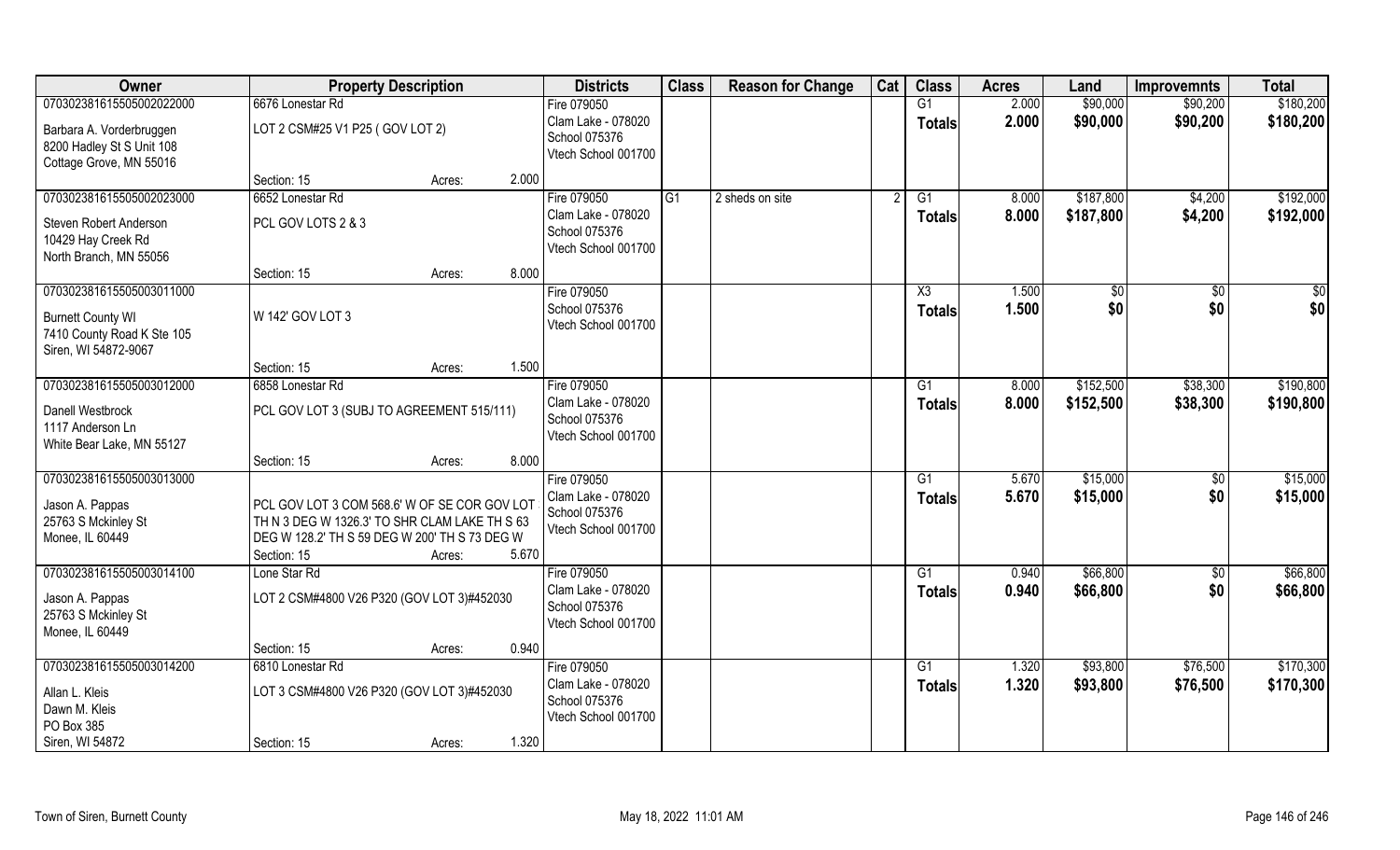| Owner                                                                                              | <b>Property Description</b>                                  |        |        | <b>Districts</b>                                                          | <b>Class</b> | <b>Reason for Change</b> | Cat | <b>Class</b>        | <b>Acres</b>     | Land                   | <b>Improvemnts</b>   | <b>Total</b>           |
|----------------------------------------------------------------------------------------------------|--------------------------------------------------------------|--------|--------|---------------------------------------------------------------------------|--------------|--------------------------|-----|---------------------|------------------|------------------------|----------------------|------------------------|
| 070302381615505003015000<br>Jerry Westbrock<br>Danell Westbrock<br>1117 Anderson Ln                | OUTLOT 1 CSM V 12 P 164 (GOV LOT 3)                          |        |        | Fire 079050<br>Clam Lake - 078020<br>School 075376<br>Vtech School 001700 |              |                          |     | G1<br><b>Totals</b> | 0.320<br>0.320   | \$40,100<br>\$40,100   | $\sqrt{50}$<br>\$0   | \$40,100<br>\$40,100   |
| White Bear, LK MN                                                                                  | Section: 15                                                  | Acres: | 0.320  |                                                                           |              |                          |     |                     |                  |                        |                      |                        |
| 070302381615505003016000<br>Donald J. Donahugh<br>100 3rd Ave S<br>Minneapolis, MN 55401           | 6780 Lonestar Rd<br>PCL DESC V 332 P 413 EX CSM V 12 P 165   |        |        | Fire 079050<br>Clam Lake - 078020<br>School 075376<br>Vtech School 001700 |              |                          |     | G1<br><b>Totals</b> | 7.660<br>7.660   | \$180,000<br>\$180,000 | \$66,200<br>\$66,200 | \$246,200<br>\$246,200 |
|                                                                                                    | Section: 15                                                  | Acres: | 7.660  |                                                                           |              |                          |     |                     |                  |                        |                      |                        |
| 070302381615505003017000<br>Thomas E. Kyle<br>Jennifer Kyle<br>3525 Pine Hollow Pl                 | 6772 Lonestar Rd<br>PCL GOV LOTS 2 & 3 (D-730)               |        |        | Fire 079050<br>Clam Lake - 078020<br>School 075376<br>Vtech School 001700 |              |                          |     | G1<br><b>Totals</b> | 8.100<br>8.100   | \$140,400<br>\$140,400 | \$60,500<br>\$60,500 | \$200,900<br>\$200,900 |
| Stillwater, MN 55082                                                                               | Section: 15                                                  | Acres: | 8.100  |                                                                           |              |                          |     |                     |                  |                        |                      |                        |
| 070302381615505004011000<br>Trust St Croix Chipp United States of<br>America<br>Great Lakes Agency | GOV LOT 4                                                    |        |        | Fire 079050<br>School 075376<br>Vtech School 001700                       |              |                          |     | X1<br>Totals        | 28.000<br>28.000 | \$0<br>\$0             | \$0<br>\$0           | $\frac{6}{3}$<br>\$0   |
| 916 W Lakeshore Dr<br>Ashland, WI 54806                                                            | Section: 15                                                  | Acres: | 28.000 |                                                                           |              |                          |     |                     |                  |                        |                      |                        |
| 070302381615505005011000                                                                           | 6921 Gordon Rd                                               |        |        | Fire 079050                                                               |              |                          |     | G1                  | 3.500            | \$172,500              | \$156,000            | \$328,500              |
| David C. Tripp<br>Ruth S. Tripp<br>6921 Gordon Rd                                                  | E 165' GOV LOT 5                                             |        |        | School 075376<br>Vtech School 001700                                      |              |                          |     | <b>Totals</b>       | 3.500            | \$172,500              | \$156,000            | \$328,500              |
| Siren, WI 54872                                                                                    | Section: 15                                                  | Acres: | 3.500  |                                                                           |              |                          |     |                     |                  |                        |                      |                        |
| 070302381615505005012100                                                                           | 6931 Gordon Rd                                               |        |        | Fire 079050                                                               |              |                          |     | G1                  | 7.050            | \$345,000              | \$237,100            | \$582,100              |
| David R. Moe<br>Nancy B. Moe<br>PO Box 87                                                          | LOT 3 CSM V27 P241 (#459863)                                 |        |        | School 075376<br>Vtech School 001700                                      |              |                          |     | Totals              | 7.050            | \$345,000              | \$237,100            | \$582,100              |
| Siren, WI 54872                                                                                    | Section: 15                                                  | Acres: | 7.050  |                                                                           |              |                          |     |                     |                  |                        |                      |                        |
| 070302381615505005014000                                                                           | 6949 Gordon Rd                                               |        |        | Fire 079050                                                               |              |                          |     | G1                  | 2.120            | \$142,000              | \$298,300            | \$440,300              |
| Demuth Rev Inter Vivos Trust<br>14025 48th Ave N<br>Plymouth, MN 55446                             | LOT 2 CSM #3338 V16 P111 (GOV LOT 5) (#310752)<br>(RF 49-62) |        |        | School 075376<br>Vtech School 001700                                      |              |                          |     | <b>Totals</b>       | 2.120            | \$142,000              | \$298,300            | \$440,300              |
|                                                                                                    | Section: 15                                                  | Acres: | 2.120  |                                                                           |              |                          |     |                     |                  |                        |                      |                        |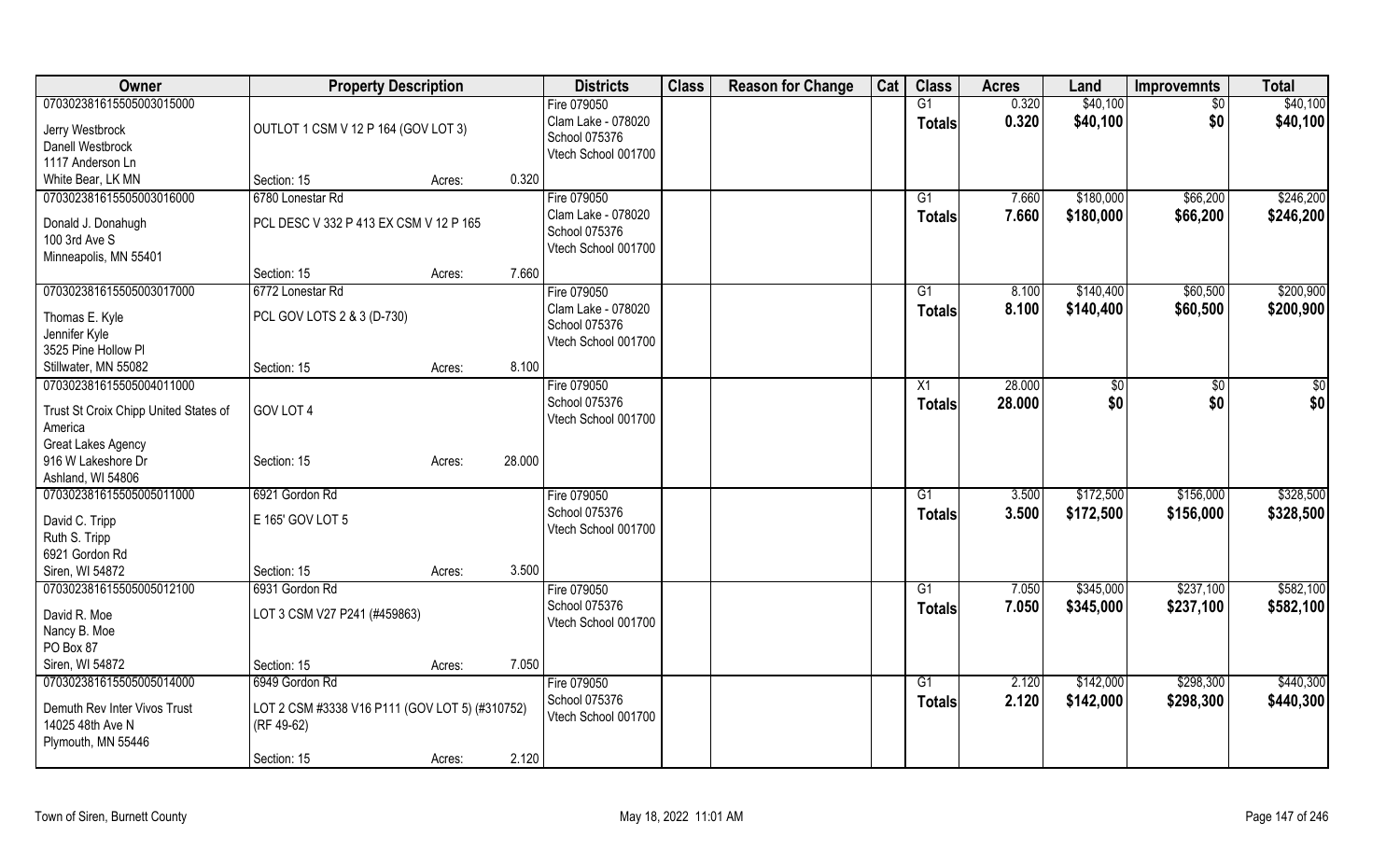| Owner                    | <b>Property Description</b>                   |        |        | <b>Districts</b>    | <b>Class</b> | <b>Reason for Change</b> | Cat | <b>Class</b>    | <b>Acres</b> | Land      | <b>Improvemnts</b> | <b>Total</b> |
|--------------------------|-----------------------------------------------|--------|--------|---------------------|--------------|--------------------------|-----|-----------------|--------------|-----------|--------------------|--------------|
| 070302381615505005015000 | 6957 Gordon Rd                                |        |        | Fire 079050         |              |                          |     | G1              | 4.820        | \$193,700 | \$124,100          | \$317,800    |
| John F. Wilson           | LOT 1 CSM V 16 P 111(#310752) (GOV LOT 5) MAP |        |        | School 075376       |              |                          |     | <b>Totals</b>   | 4.820        | \$193,700 | \$124,100          | \$317,800    |
| Barbara Wilson           | #3338                                         |        |        | Vtech School 001700 |              |                          |     |                 |              |           |                    |              |
| 6957 Gordon Rd           |                                               |        |        |                     |              |                          |     |                 |              |           |                    |              |
| Siren, WI 54872          | Section: 15                                   | Acres: | 4.820  |                     |              |                          |     |                 |              |           |                    |              |
| 070302381615505005016000 | 6989 Gordon Rd                                |        |        | Fire 079050         |              |                          |     | G1              | 4.540        | \$184,000 | \$119,400          | \$303,400    |
|                          |                                               |        |        | School 075376       |              |                          |     | Totals          | 4.540        | \$184,000 | \$119,400          | \$303,400    |
| <b>Gregory Mortenson</b> | LOT 2 CSM V 7 P 151 (LOCATED IN GOV LOT 5)    |        |        | Vtech School 001700 |              |                          |     |                 |              |           |                    |              |
| Melissa Mortenson        | (SHORE AGREE #329517)                         |        |        |                     |              |                          |     |                 |              |           |                    |              |
| 10181 Wild Duck pass     |                                               |        |        |                     |              |                          |     |                 |              |           |                    |              |
| Eden Prairie, MN 55347   | Section: 15                                   | Acres: | 4.540  |                     |              |                          |     |                 |              |           |                    |              |
| 070302381615505005017000 | 6991 Gordon Rd                                |        |        | Fire 079050         |              |                          |     | G1              | 2.760        | \$169,500 | \$180,700          | \$350,200    |
| William J. Brueske       | LOT 1 CSM V 7 P 151 (LOCATED IN GOV LOT 5)    |        |        | School 075376       |              |                          |     | <b>Totals</b>   | 2.760        | \$169,500 | \$180,700          | \$350,200    |
| Sharon L. Brueske        |                                               |        |        | Vtech School 001700 |              |                          |     |                 |              |           |                    |              |
| 10116 Hidden Oaks Ln N   |                                               |        |        |                     |              |                          |     |                 |              |           |                    |              |
| Champlin, MN 55316       | Section: 15                                   | Acres: | 2.760  |                     |              |                          |     |                 |              |           |                    |              |
| 070302381615505005018000 | 6993 Gordon Rd                                |        |        | Fire 079050         |              |                          |     | G1              | 4.260        | \$172,500 | \$40,500           | \$213,000    |
|                          |                                               |        |        | School 075376       |              |                          |     | <b>Totals</b>   | 4.260        | \$172,500 | \$40,500           | \$213,000    |
| <b>Steven Gacek</b>      | LOT 1 CSM V22 P20 (#385135) (GOV LOT 5)       |        |        | Vtech School 001700 |              |                          |     |                 |              |           |                    |              |
| Lisa Gacek               |                                               |        |        |                     |              |                          |     |                 |              |           |                    |              |
| 82 Grove St              |                                               |        |        |                     |              |                          |     |                 |              |           |                    |              |
| Mahtomedi, MN 55115      | Section: 15                                   | Acres: | 4.260  |                     |              |                          |     |                 |              |           |                    |              |
| 070302381615505006011000 | 6901 Gordon Rd                                |        |        | Fire 079050         |              |                          |     | $\overline{G1}$ | 8.020        | \$194,400 | \$160,500          | \$354,900    |
| Jerre R. Lee             | GOV LOT 6 EX PCLS IN V 106 P 222 & V 247 P 33 |        |        | School 075376       |              |                          |     | <b>Totals</b>   | 8.020        | \$194,400 | \$160,500          | \$354,900    |
| Susan K. Lee             |                                               |        |        | Vtech School 001700 |              |                          |     |                 |              |           |                    |              |
| 6901 Gordon Rd           |                                               |        |        |                     |              |                          |     |                 |              |           |                    |              |
| Siren, WI 54872          | Section: 15                                   | Acres: | 8.020  |                     |              |                          |     |                 |              |           |                    |              |
| 070302381615505006012000 |                                               |        |        | Fire 079050         |              |                          |     | G1              | 5.500        | \$190,000 | $\overline{50}$    | \$190,000    |
|                          |                                               |        |        | School 075376       |              |                          |     | G <sub>5</sub>  | 9.800        | \$1,500   | \$0                | \$1,500      |
| Mark S. Stonesifer       | PCL GOV LOT 6                                 |        |        | Vtech School 001700 |              |                          |     | G <sub>6</sub>  | 12.700       | \$25,400  | \$0\$              | \$25,400     |
| 6839 County Rd B         |                                               |        |        |                     |              |                          |     | <b>Totals</b>   | 28.000       | \$216,900 | \$0                | \$216,900    |
| Siren, WI 54872          |                                               |        |        |                     |              |                          |     |                 |              |           |                    |              |
|                          | Section: 15                                   | Acres: | 28.000 |                     |              |                          |     |                 |              |           |                    |              |
| 070302381615505006013000 |                                               |        |        | Fire 079050         |              |                          |     | G1              | 2.000        | \$105,000 | $\overline{50}$    | \$105,000    |
| Mark S. Stonesifer       | PCL GOV LOT 6                                 |        |        | School 075376       |              |                          |     | <b>Totals</b>   | 2.000        | \$105,000 | \$0                | \$105,000    |
| 6839 County Rd B         |                                               |        |        | Vtech School 001700 |              |                          |     |                 |              |           |                    |              |
| Siren, WI 54872          |                                               |        |        |                     |              |                          |     |                 |              |           |                    |              |
|                          | Section: 15                                   | Acres: | 2.000  |                     |              |                          |     |                 |              |           |                    |              |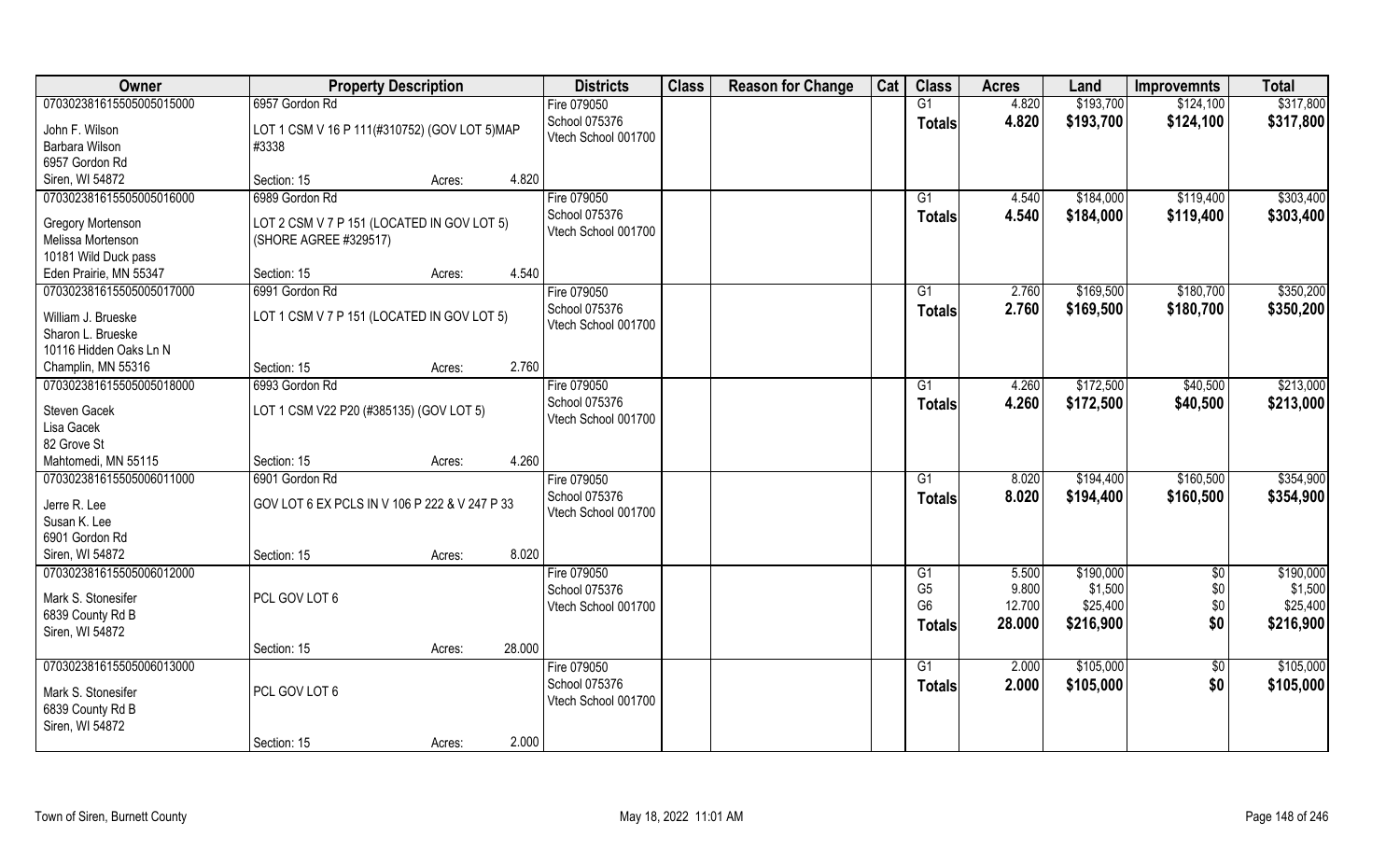| Owner                                            | <b>Property Description</b>                             |        |                     | <b>Districts</b>                     | <b>Class</b>   | <b>Reason for Change</b> | Cat           | <b>Class</b>         | <b>Acres</b>    | Land      | <b>Improvemnts</b> | <b>Total</b> |
|--------------------------------------------------|---------------------------------------------------------|--------|---------------------|--------------------------------------|----------------|--------------------------|---------------|----------------------|-----------------|-----------|--------------------|--------------|
| 070302381616101000011000                         | 7246 County Rd B                                        |        |                     | Fire 079050                          |                |                          |               | G1                   | 2.000           | \$15,000  | \$279,000          | \$294,000    |
| Michael D. Cederberg                             | NE NE EX PCL IN V 72 P 88                               |        |                     | School 075376                        |                |                          |               | G <sub>5</sub>       | 15.000          | \$13,500  | \$0                | \$13,500     |
| Georgia Cederberg                                |                                                         |        |                     | Vtech School 001700                  |                |                          |               | G <sub>6</sub>       | 20.000          | \$33,000  | \$0                | \$33,000     |
| 7246 County Rd B                                 |                                                         |        |                     |                                      |                |                          |               | <b>Totals</b>        | 37.000          | \$61,500  | \$279,000          | \$340,500    |
| Siren, WI 54872                                  | Section: 16                                             | Acres: | 37.000              |                                      |                |                          |               |                      |                 |           |                    |              |
| 070302381616101000012000                         |                                                         |        |                     | Fire 079050                          |                |                          |               | $\overline{X1}$      | 3.000           | \$0       | \$0                | \$0          |
|                                                  | PCL NE NE                                               |        |                     | School 075376                        |                |                          |               | <b>Totals</b>        | 3.000           | \$0       | \$0                | \$0          |
| Trust St Croix Chipp United States of<br>America |                                                         |        |                     | Vtech School 001700                  |                |                          |               |                      |                 |           |                    |              |
| <b>Great Lakes Agency</b>                        |                                                         |        |                     |                                      |                |                          |               |                      |                 |           |                    |              |
| 916 W Lakeshore Dr                               | Section: 16                                             | Acres: | 3.000               |                                      |                |                          |               |                      |                 |           |                    |              |
| Ashland, WI 54806                                |                                                         |        |                     |                                      |                |                          |               |                      |                 |           |                    |              |
| 070302381616102000011001                         |                                                         |        |                     | Fire 079050                          |                |                          |               | G5                   | 10.000          | \$3,000   | $\sqrt[6]{30}$     | \$3,000      |
|                                                  |                                                         |        |                     | School 075376                        |                |                          |               | G <sub>6</sub>       | 27.790          | \$45,900  | $$0$$              | \$45,900     |
| Andrew D. Fox                                    | NW NE EX CSM V2 P106                                    |        |                     | Vtech School 001700                  |                |                          |               | <b>Totals</b>        | 37.790          | \$48,900  | \$0                | \$48,900     |
| 7294 Highstrom Rd<br>Siren, WI 54872             |                                                         |        |                     |                                      |                |                          |               |                      |                 |           |                    |              |
|                                                  | Section: 16                                             | Acres: | 37.790              |                                      |                |                          |               |                      |                 |           |                    |              |
| 070302381616102000011100                         | 7294 Highstrom Rd                                       |        |                     | Fire 079050                          |                |                          |               | G1                   | 2.210           | \$15,600  | \$66,600           | \$82,200     |
|                                                  |                                                         |        |                     | School 075376                        |                |                          |               | <b>Totals</b>        | 2.210           | \$15,600  | \$66,600           | \$82,200     |
| Andrew D. Fox                                    | CSM V2 P106 #171457 (NW NE)                             |        |                     | Vtech School 001700                  |                |                          |               |                      |                 |           |                    |              |
| 7294 Highstrom Rd                                |                                                         |        |                     |                                      |                |                          |               |                      |                 |           |                    |              |
| Siren, WI 54872                                  |                                                         |        |                     |                                      |                |                          |               |                      |                 |           |                    |              |
|                                                  | Section: 16                                             | Acres: | 2.210               |                                      |                |                          |               |                      |                 |           |                    |              |
| 070302381616103000011000                         | 7242 County Rd B                                        |        |                     | Fire 079050                          |                |                          |               | G1<br>G <sub>5</sub> | 1.000<br>14.980 | \$11,000  | \$25,800           | \$36,800     |
| Dana L. Daniels                                  | PCL SW NE DESC IN V436 P310                             |        |                     | School 075376<br>Vtech School 001700 |                |                          |               |                      |                 | \$13,500  | \$0                | \$13,500     |
| Barbara A. Daniels                               |                                                         |        |                     |                                      |                |                          |               | <b>Totals</b>        | 15.980          | \$24,500  | \$25,800           | \$50,300     |
| 24666 Larrabee Subd Rd                           |                                                         |        |                     |                                      |                |                          |               |                      |                 |           |                    |              |
| Webster, WI 54893                                | Section: 16                                             | Acres: | 15.980              |                                      |                |                          |               |                      |                 |           |                    |              |
| 070302381616103000012000                         | 7244 County Rd B                                        |        |                     | Fire 079050                          | G <sub>1</sub> | Outbuildings             |               | G1                   | 1.000           | \$11,000  | \$19,000           | \$30,000     |
| Trent M. Jahnz                                   | PCL SW NE DESC IN V436 P312                             |        |                     | School 075376                        |                |                          |               | G <sub>6</sub>       | 12.470          | \$20,600  | \$0                | \$20,600     |
| Pamela J. Jahnz                                  |                                                         |        |                     | Vtech School 001700                  |                |                          |               | <b>Totals</b>        | 13.470          | \$31,600  | \$19,000           | \$50,600     |
| 19160 Englewood Rd                               |                                                         |        |                     |                                      |                |                          |               |                      |                 |           |                    |              |
| Lake Crystal, MN 56055                           | Section: 16                                             | Acres: | 13.470              |                                      |                |                          |               |                      |                 |           |                    |              |
| 070302381616103000013000                         | 7280 Highstrom Rd                                       |        |                     | Fire 079050                          |                |                          |               | $\overline{G1}$      | 5.000           | \$24,000  | \$117,500          | \$141,500    |
| Frank D. Baxter                                  |                                                         |        | School 075376       |                                      |                |                          | <b>Totals</b> | 5.000                | \$24,000        | \$117,500 | \$141,500          |              |
| Kari A. Baxter                                   | N 400' OF W 550' SW NE EX CSM 2/107 (W/ESMT<br>614/115) |        | Vtech School 001700 |                                      |                |                          |               |                      |                 |           |                    |              |
| 7280 Highstrom Rd                                |                                                         |        |                     |                                      |                |                          |               |                      |                 |           |                    |              |
| Siren, WI 54872                                  | Section: 16                                             | Acres: | 5.000               |                                      |                |                          |               |                      |                 |           |                    |              |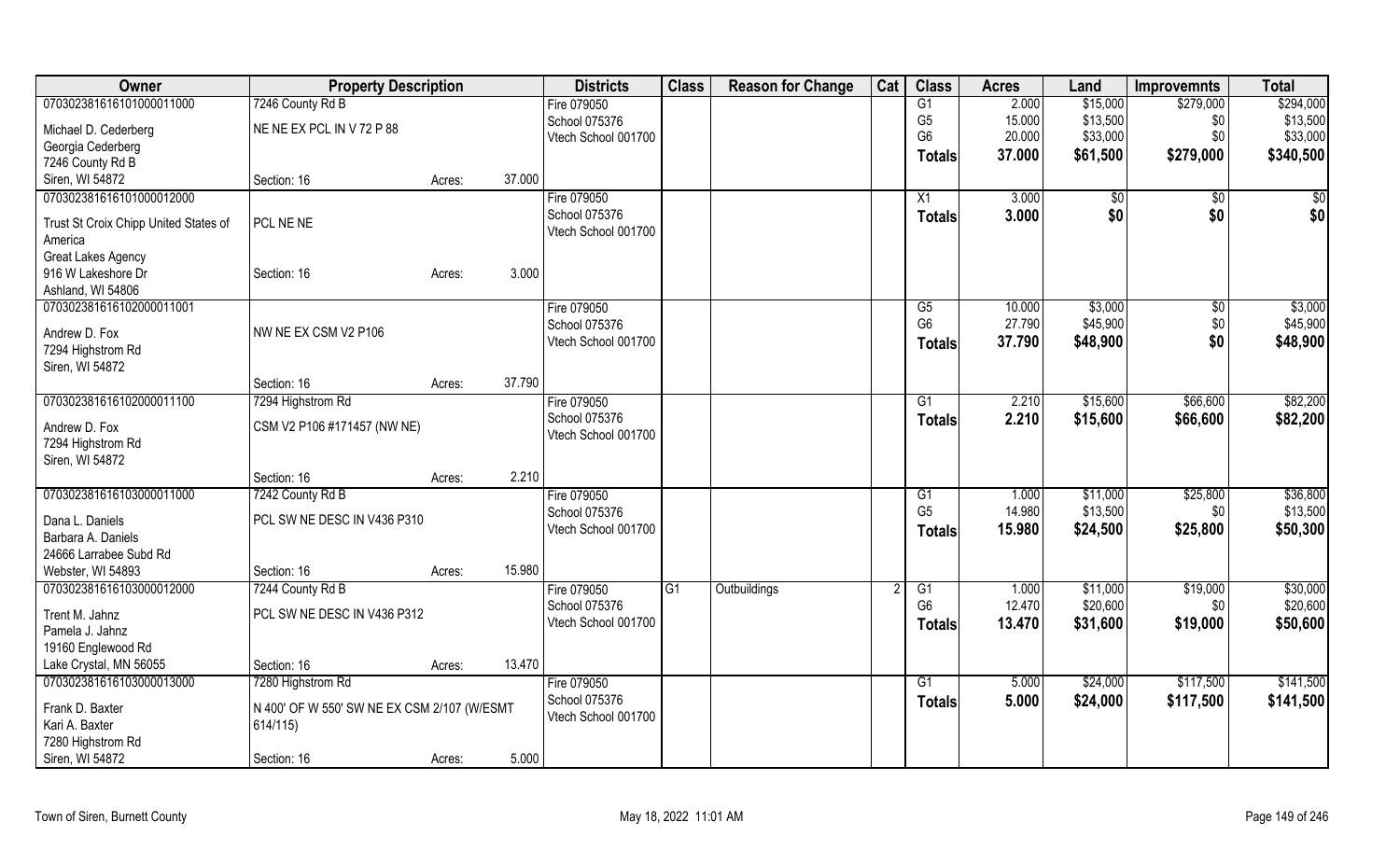| Owner                                                | <b>Property Description</b>                   | <b>Districts</b> | <b>Class</b>        | <b>Reason for Change</b> | Cat | <b>Class</b> | <b>Acres</b>    | Land   | <b>Improvemnts</b> | <b>Total</b> |           |
|------------------------------------------------------|-----------------------------------------------|------------------|---------------------|--------------------------|-----|--------------|-----------------|--------|--------------------|--------------|-----------|
| 070302381616103000014000                             | 7234 County Rd B                              |                  | Fire 079050         |                          |     |              | G1              | 2.700  | \$17,100           | \$114,600    | \$131,700 |
| Rudolph C. Chladil                                   | PRT SW NE                                     |                  | School 075376       |                          |     |              | <b>Totals</b>   | 2.700  | \$17,100           | \$114,600    | \$131,700 |
| Linda M. Chladil                                     |                                               |                  | Vtech School 001700 |                          |     |              |                 |        |                    |              |           |
| 7234 County Rd B                                     |                                               |                  |                     |                          |     |              |                 |        |                    |              |           |
| Siren, WI 54872                                      | Section: 16                                   | 2.700<br>Acres:  |                     |                          |     |              |                 |        |                    |              |           |
| 070302381616103000015000                             |                                               |                  | Fire 079050         |                          |     |              | G1              | 0.550  | \$800              | $\sqrt[6]{}$ | \$800     |
| Andrew D. Fox                                        | CSM V 2 P 107 (SUBJ TO ESMT 614/115)          |                  | School 075376       |                          |     |              | <b>Totals</b>   | 0.550  | \$800              | \$0          | \$800     |
| 7294 Highstrom Rd                                    |                                               |                  | Vtech School 001700 |                          |     |              |                 |        |                    |              |           |
| Siren, WI 54872                                      |                                               |                  |                     |                          |     |              |                 |        |                    |              |           |
|                                                      | Section: 16                                   | 0.550<br>Acres:  |                     |                          |     |              |                 |        |                    |              |           |
| 070302381616104000011000                             |                                               |                  | Fire 079050         |                          |     |              | G5              | 5.000  | \$1,500            | $\sqrt[6]{}$ | \$1,500   |
| Dana L. Daniels                                      | SE NE EX PCL DES V436 P313                    |                  | School 075376       |                          |     |              | G <sub>6</sub>  | 9.940  | \$16,400           | \$0          | \$16,400  |
| Barbara A. Daniels                                   |                                               |                  | Vtech School 001700 |                          |     |              | <b>Totals</b>   | 14.940 | \$17,900           | \$0          | \$17,900  |
| 24666 Larrabee Subd Rd                               |                                               |                  |                     |                          |     |              |                 |        |                    |              |           |
| Webster, WI 54893                                    | Section: 16                                   | 14.940<br>Acres: |                     |                          |     |              |                 |        |                    |              |           |
| 070302381616104000012000                             | 7242 County Rd B                              |                  | Fire 079050         |                          |     |              | G1              | 2.000  | \$15,000           | \$41,400     | \$56,400  |
| Gregory M. Daniels                                   | PCL IN SE NE & SW NE DESC V436 P313 & #389830 |                  | School 075376       |                          |     |              | G <sub>5</sub>  | 2.000  | \$2,000            | \$0          | \$2,000   |
| 7242 County Rd B                                     |                                               |                  | Vtech School 001700 |                          |     |              | G <sub>6</sub>  | 21.060 | \$34,700           | \$0          | \$34,700  |
| Siren, WI 54872                                      |                                               |                  |                     |                          |     |              | <b>Totals</b>   | 25.060 | \$51,700           | \$41,400     | \$93,100  |
|                                                      | Section: 16                                   | 25.060<br>Acres: |                     |                          |     |              |                 |        |                    |              |           |
| 070302381616202000011000                             |                                               |                  | Fire 079050         |                          |     |              | $\overline{G6}$ | 35.000 | \$57,800           | \$0          | \$57,800  |
|                                                      | NW NW EX PCL IN V 107 P 90                    |                  | School 075376       |                          |     |              | <b>Totals</b>   | 35.000 | \$57,800           | \$0          | \$57,800  |
| <b>Emmett P Byrne Irrev Trust</b><br>7490 S Shore Dr |                                               |                  | Vtech School 001700 |                          |     |              |                 |        |                    |              |           |
| Siren, WI 54872                                      |                                               |                  |                     |                          |     |              |                 |        |                    |              |           |
|                                                      | Section: 16                                   | 35.000<br>Acres: |                     |                          |     |              |                 |        |                    |              |           |
| 070302381616202000012000                             | 7399 County Rd B                              |                  | Fire 079050         |                          |     |              | G1              | 5.000  | \$24,000           | \$97,900     | \$121,900 |
|                                                      | N 900' OF W 275' OF NW NW                     |                  | School 075376       |                          |     |              | <b>Totals</b>   | 5.000  | \$24,000           | \$97,900     | \$121,900 |
| Marshelle Lee Machtan<br>7399 County Rd B            |                                               |                  | Vtech School 001700 |                          |     |              |                 |        |                    |              |           |
| Siren, WI 54872                                      |                                               |                  |                     |                          |     |              |                 |        |                    |              |           |
|                                                      | Section: 16                                   | 5.000<br>Acres:  |                     |                          |     |              |                 |        |                    |              |           |
| 070302381616401000011000                             | 7046 Gordon Rd                                |                  | Fire 079050         |                          |     |              | G1              | 2.000  | \$15,000           | \$5,600      | \$20,600  |
|                                                      |                                               |                  | School 075376       |                          |     |              | G <sub>5</sub>  | 20.000 | \$6,000            | \$0          | \$6,000   |
| Mark L. Lobejko<br>569-9th St Sw                     | NE SE                                         |                  | Vtech School 001700 |                          |     |              | G <sub>6</sub>  | 18.000 | \$29,700           | \$0          | \$29,700  |
| Forest Lake, MN 55025                                |                                               |                  |                     |                          |     |              | <b>Totals</b>   | 40.000 | \$50,700           | \$5,600      | \$56,300  |
|                                                      | Section: 16                                   | 40.000<br>Acres: |                     |                          |     |              |                 |        |                    |              |           |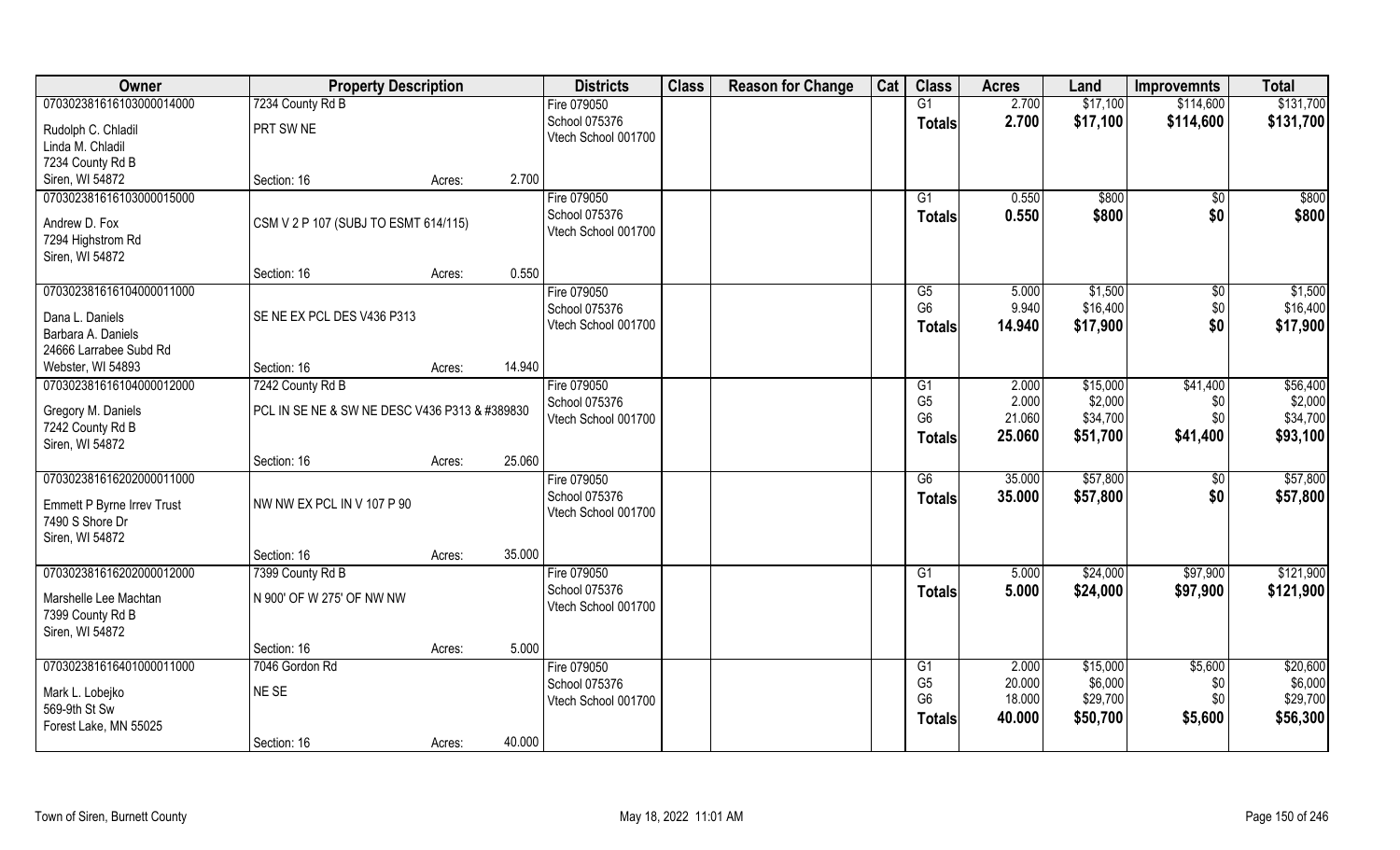| Owner                                  | <b>Property Description</b>                     |        | <b>Districts</b>             | <b>Class</b> | <b>Reason for Change</b> | Cat | <b>Class</b>  | <b>Acres</b> | Land     | <b>Improvemnts</b> | <b>Total</b> |
|----------------------------------------|-------------------------------------------------|--------|------------------------------|--------------|--------------------------|-----|---------------|--------------|----------|--------------------|--------------|
| 070302381616505001011000               |                                                 |        | Fire 079050                  |              |                          |     | G6            | 31.500       | \$52,000 | \$0                | \$52,000     |
| <b>Emmett P Byrne Irrev Trust</b>      | GOV LOT 1 EX PCL IN V 108 P 635                 |        | School 075376                |              |                          |     | <b>Totals</b> | 31.500       | \$52,000 | \$0                | \$52,000     |
| 7490 S Shore Dr                        |                                                 |        | Vtech School 001700          |              |                          |     |               |              |          |                    |              |
| Siren, WI 54872                        |                                                 |        |                              |              |                          |     |               |              |          |                    |              |
|                                        | Section: 16<br>Acres:                           | 31.500 |                              |              |                          |     |               |              |          |                    |              |
| 070302381616505001012000               | 23714 Long Lake Rd                              |        | Fire 079050                  |              |                          |     | G1            | 1.340        | \$53,400 | \$58,700           | \$112,100    |
| Wylie L. Rindels                       | LOT 1 CSM#683 V3 P114 & LOT 1 CSM#107 V 1 P 107 |        | School 075376                |              |                          |     | <b>Totals</b> | 1.340        | \$53,400 | \$58,700           | \$112,100    |
| 23714 Long Lake Rd                     | (GOV LOT 1) (LIFE ESTATE TO GERALDINE           |        | Vtech School 001700          |              |                          |     |               |              |          |                    |              |
| PO Box 459                             | RINDELS)                                        |        |                              |              |                          |     |               |              |          |                    |              |
| Siren, WI 54872                        | Section: 16<br>Acres:                           | 1.340  |                              |              |                          |     |               |              |          |                    |              |
| 070302381616505001013000               | 7302 Dodd Rd                                    |        | Fire 079050                  |              |                          |     | G1            | 0.600        | \$6,600  | $\sqrt[6]{}$       | \$6,600      |
| Wylie L. Rindels                       | LOT 2 CSM#683 V3 P114 (GOV LOT 1) (LIFE ESTATE  |        | School 075376                |              |                          |     | <b>Totals</b> | 0.600        | \$6,600  | \$0                | \$6,600      |
| 23714 Long Lake Rd                     | TO ELLSWORTH & GERALDINE RINDELS)               |        | Vtech School 001700          |              |                          |     |               |              |          |                    |              |
| PO Box 459                             |                                                 |        |                              |              |                          |     |               |              |          |                    |              |
| Siren, WI 54872                        | Section: 16<br>Acres:                           | 0.600  |                              |              |                          |     |               |              |          |                    |              |
| 070302381616505001014000               |                                                 |        | Fire 079050                  |              |                          |     | G6            | 0.870        | \$1,700  | \$0                | \$1,700      |
|                                        |                                                 |        | School 075376                |              |                          |     | <b>Totals</b> | 0.870        | \$1,700  | \$0                | \$1,700      |
| <b>Richard Schaaf</b>                  | LOT 1 CSM V 6 P 221 (LOCATED IN GOV LOT 1)      |        | Vtech School 001700          |              |                          |     |               |              |          |                    |              |
| <b>Beverly Schaaf</b><br>3351 150th St |                                                 |        |                              |              |                          |     |               |              |          |                    |              |
| Frederic, WI 54837                     | Section: 16<br>Acres:                           | 0.870  |                              |              |                          |     |               |              |          |                    |              |
| 070302381616505001015000               |                                                 |        | Fire 079050                  |              |                          |     | G1            | 3.250        | \$13,100 | \$0                | \$13,100     |
|                                        |                                                 |        | School 075376                |              |                          |     | <b>Totals</b> | 3.250        | \$13,100 | \$0                | \$13,100     |
| <b>Richard Schaaf</b>                  | LOT 2 CSM V 6 P 221 (LOCATED IN GOV LOT 1)      |        | Vtech School 001700          |              |                          |     |               |              |          |                    |              |
| <b>Beverly Schaaf</b>                  |                                                 |        |                              |              |                          |     |               |              |          |                    |              |
| 3351 150th St                          |                                                 |        |                              |              |                          |     |               |              |          |                    |              |
| Frederic, WI 54837                     | Section: 16<br>Acres:                           | 3.250  |                              |              |                          |     |               |              |          |                    |              |
| 070302381616505001016000               | 23785 Long Lake Rd                              |        | Fire 079050<br>School 075376 |              |                          |     | G1            | 3.790        | \$20,400 | \$136,000          | \$156,400    |
| Norman L. Hinze                        | LOT 3 CSM V 6 P 221 (LOCATED IN GOV LOT 1)      |        | Vtech School 001700          |              |                          |     | <b>Totals</b> | 3.790        | \$20,400 | \$136,000          | \$156,400    |
| Catherine Hinze                        |                                                 |        |                              |              |                          |     |               |              |          |                    |              |
| 23785 Long Lake Rd                     |                                                 |        |                              |              |                          |     |               |              |          |                    |              |
| Siren, WI 54872                        | Section: 16<br>Acres:                           | 3.790  |                              |              |                          |     |               |              |          |                    |              |
| 070302381616505001017000               | 23720 Long Lake Rd                              |        | Fire 079050                  |              |                          |     | G1            | 0.250        | \$36,800 | \$15,100           | \$51,900     |
| <b>Richard Schaaf</b>                  | LOT 2 CSM V 1 P 107 (LOCATED IN GOV LOT 1)      |        | School 075376                |              |                          |     | <b>Totals</b> | 0.250        | \$36,800 | \$15,100           | \$51,900     |
| <b>Beverly Schaaf</b>                  |                                                 |        | Vtech School 001700          |              |                          |     |               |              |          |                    |              |
| 3351 150th St                          |                                                 |        |                              |              |                          |     |               |              |          |                    |              |
| Frederic, WI 54837                     | Section: 16<br>Acres:                           | 0.250  |                              |              |                          |     |               |              |          |                    |              |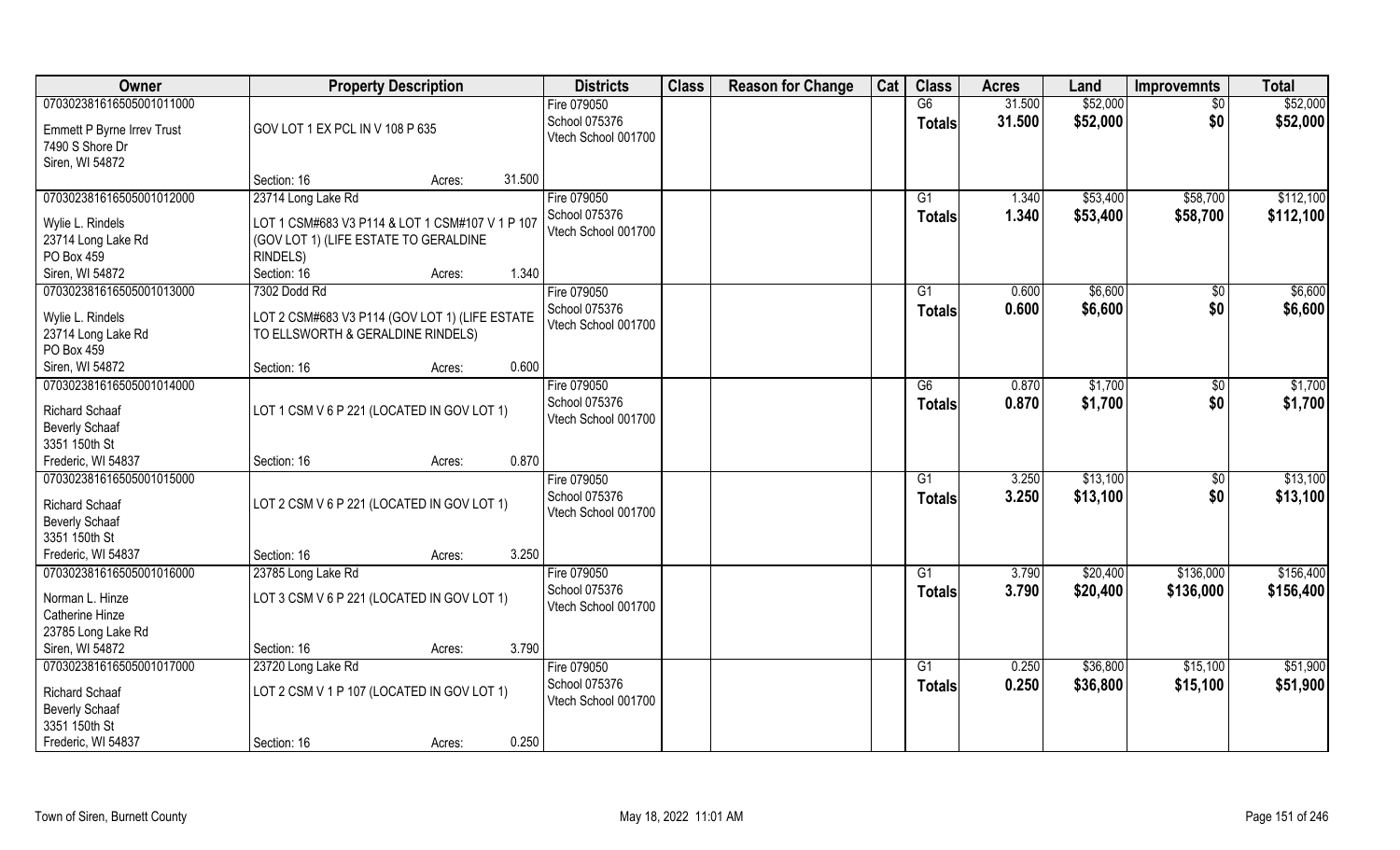| Owner                                          | <b>Property Description</b>                                |        |       | <b>Districts</b>                     | <b>Class</b> | <b>Reason for Change</b> | Cat | <b>Class</b>    | <b>Acres</b> | Land     | <b>Improvemnts</b> | <b>Total</b> |
|------------------------------------------------|------------------------------------------------------------|--------|-------|--------------------------------------|--------------|--------------------------|-----|-----------------|--------------|----------|--------------------|--------------|
| 070302381616505001018000                       | 23720 Long Lake Rd                                         |        |       | Fire 079050                          |              |                          |     | G1              | 0.290        | \$36,800 | \$8,000            | \$44,800     |
| <b>Richard Schaaf</b><br><b>Beverly Schaaf</b> | LOT 3 CSM V 1 P 107 (GOV LOT 1)                            |        |       | School 075376<br>Vtech School 001700 |              |                          |     | <b>Totals</b>   | 0.290        | \$36,800 | \$8,000            | \$44,800     |
| 3351 150th St                                  |                                                            |        |       |                                      |              |                          |     |                 |              |          |                    |              |
| Frederic, WI 54837                             | Section: 16                                                | Acres: | 0.290 |                                      |              |                          |     |                 |              |          |                    |              |
| 070302381616505001020100                       | 23730 Long Lake Rd                                         |        |       | Fire 079050                          |              |                          |     | G1              | 0.890        | \$64,400 | \$147,400          | \$211,800    |
| Audrey Ahner                                   | LOT 1 CSM#4417 V 24 P 91 (GL 1)#413866                     |        |       | School 075376                        |              |                          |     | <b>Totals</b>   | 0.890        | \$64,400 | \$147,400          | \$211,800    |
| 23730 Long Lake Rd                             |                                                            |        |       | Vtech School 001700                  |              |                          |     |                 |              |          |                    |              |
| Siren, WI 54872                                |                                                            |        |       |                                      |              |                          |     |                 |              |          |                    |              |
|                                                | Section: 16                                                | Acres: | 0.890 |                                      |              |                          |     |                 |              |          |                    |              |
| 070302381616505001021000                       | 23754 Long Lake Rd                                         |        |       | Fire 079050                          |              |                          |     | $\overline{X2}$ | 0.540        | \$0      | \$0                | \$0          |
|                                                |                                                            |        |       | School 075376                        |              |                          |     | <b>Totals</b>   | 0.540        | \$0      | \$0                | \$0          |
| State Of Wisconsin Dept Natural<br>Resources   | LOT 2 CSM V 2 P 22 (LOCATED IN GOV LOT 1)                  |        |       | Vtech School 001700                  |              |                          |     |                 |              |          |                    |              |
| 101 S Webster St                               |                                                            |        |       |                                      |              |                          |     |                 |              |          |                    |              |
| Madison, WI 53707                              | Section: 16                                                | Acres: | 0.540 |                                      |              |                          |     |                 |              |          |                    |              |
| 070302381616505001022000                       | Long Lake Rd                                               |        |       | Fire 079050                          |              |                          |     | G <sub>1</sub>  | 0.510        | \$31,000 | $\sqrt[6]{30}$     | \$31,000     |
|                                                |                                                            |        |       | School 075376                        |              |                          |     | <b>Totals</b>   | 0.510        | \$31,000 | \$0                | \$31,000     |
| Daniel J. Rieman                               | LOT 3 CSM#311 V 2 P 22 (IN GOV LOT 1)#166950               |        |       | Vtech School 001700                  |              |                          |     |                 |              |          |                    |              |
| 7174 Brian Dr                                  |                                                            |        |       |                                      |              |                          |     |                 |              |          |                    |              |
| Centerville, MN 55038                          |                                                            |        |       |                                      |              |                          |     |                 |              |          |                    |              |
|                                                | Section: 16                                                | Acres: | 0.510 |                                      |              |                          |     |                 |              |          |                    |              |
| 070302381616505001023000                       | Long Lake Rd                                               |        |       | Fire 079050                          |              |                          |     | G1              | 0.600        | \$6,400  | \$2,500            | \$8,900      |
| Daniel J. Rieman                               | LOT 4 CSM#311 V2 P22 (IN GOV LOT 1)#166950                 |        |       | School 075376                        |              |                          |     | <b>Totals</b>   | 0.600        | \$6,400  | \$2,500            | \$8,900      |
| 7174 Brian Dr                                  |                                                            |        |       | Vtech School 001700                  |              |                          |     |                 |              |          |                    |              |
| Centerville, MN 55038                          |                                                            |        |       |                                      |              |                          |     |                 |              |          |                    |              |
|                                                | Section: 16                                                | Acres: | 0.600 |                                      |              |                          |     |                 |              |          |                    |              |
| 070302381616505002011000                       | 7251 County Rd B                                           |        |       | Fire 079050                          |              |                          |     | G1              | 4.040        | \$45,200 | \$529,500          | \$574,700    |
|                                                |                                                            |        |       | School 075376                        |              |                          |     | <b>Totals</b>   | 4.040        | \$45,200 | \$529,500          | \$574,700    |
| Hursh Family Trust<br>7251 County Rd B         | LOT 4 CSM#3384 V16 P211 (GOV LOT 2 & 3 & SW NE)<br>#315842 |        |       | Vtech School 001700                  |              |                          |     |                 |              |          |                    |              |
| Siren, WI 54872                                |                                                            |        |       |                                      |              |                          |     |                 |              |          |                    |              |
|                                                | Section: 16                                                | Acres: | 4.040 |                                      |              |                          |     |                 |              |          |                    |              |
| 070302381616505002012000                       | Hwy B                                                      |        |       | Fire 079050                          |              |                          |     | G1              | 4.070        | \$41,000 | \$18,400           | \$59,400     |
|                                                |                                                            |        |       | School 075376                        |              |                          |     | <b>Totals</b>   | 4.070        | \$41,000 | \$18,400           | \$59,400     |
| Jeffrey A. Eibner                              | LOT 3 CSM V16 P211(315842) (GOV LOT 2 & 3 & SE             |        |       | Vtech School 001700                  |              |                          |     |                 |              |          |                    |              |
| Lauriene Eibner                                | NE) MAP#3384                                               |        |       |                                      |              |                          |     |                 |              |          |                    |              |
| 21675 S Lipsett Lake Rd                        |                                                            |        |       |                                      |              |                          |     |                 |              |          |                    |              |
| Spooner, WI 54801                              | Section: 16                                                | Acres: | 4.070 |                                      |              |                          |     |                 |              |          |                    |              |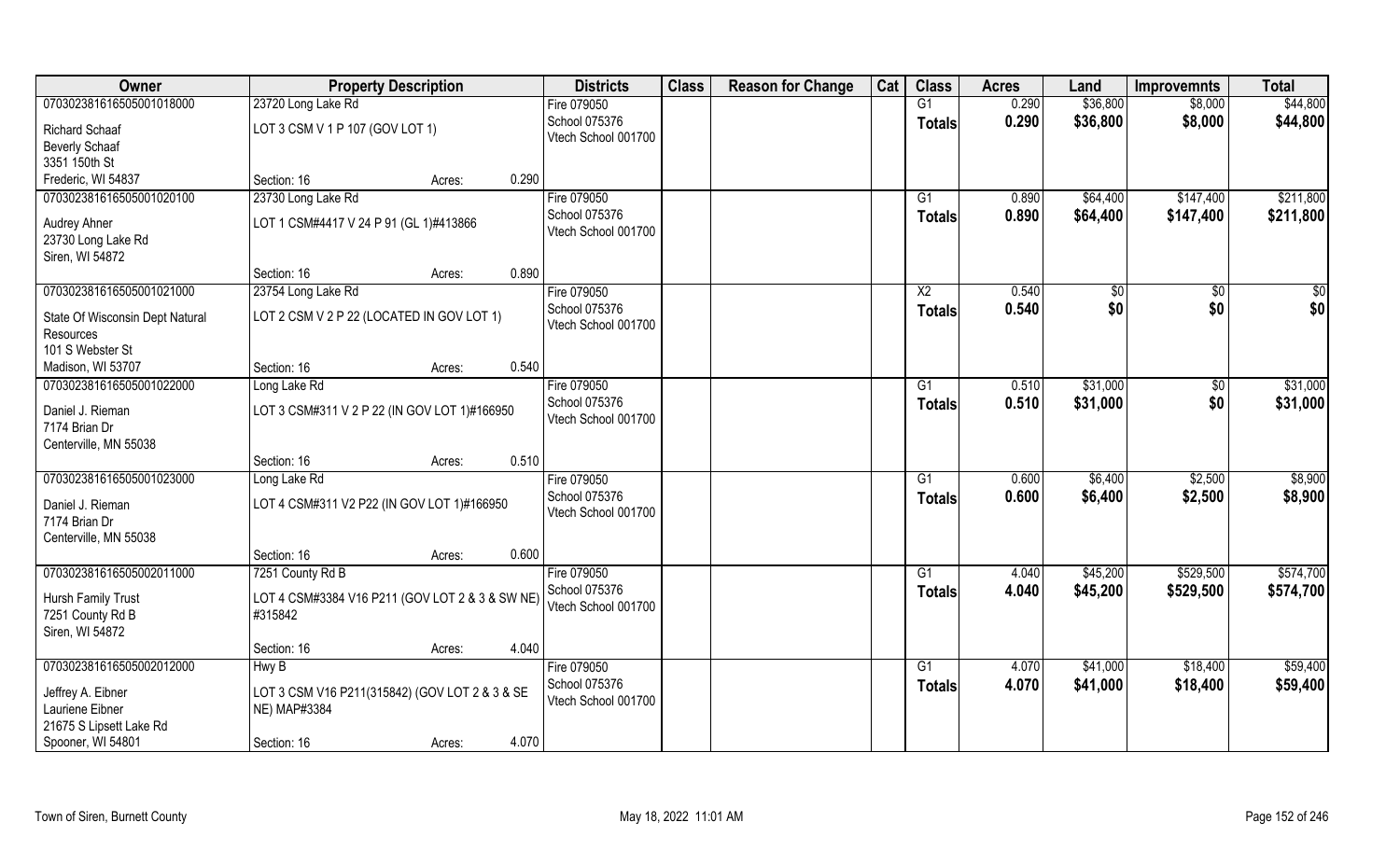| Owner                                              | <b>Property Description</b>                  | <b>Districts</b>    | <b>Class</b> | <b>Reason for Change</b> | Cat | <b>Class</b>    | <b>Acres</b> | Land     | <b>Improvemnts</b> | <b>Total</b> |
|----------------------------------------------------|----------------------------------------------|---------------------|--------------|--------------------------|-----|-----------------|--------------|----------|--------------------|--------------|
| 070302381616505002013000                           | 7265 County Rd B                             | Fire 079050         |              |                          |     | $\overline{G1}$ | 4.220        | \$40,900 | \$151,000          | \$191,900    |
| Chad Alden                                         | LOT 1 CSM V16 P259 (PRT CSM V16 P177 GOV LOT | School 075376       |              |                          |     | <b>Totals</b>   | 4.220        | \$40,900 | \$151,000          | \$191,900    |
| 7265 County Rd B                                   | 2)                                           | Vtech School 001700 |              |                          |     |                 |              |          |                    |              |
| Siren, WI 54872                                    |                                              |                     |              |                          |     |                 |              |          |                    |              |
|                                                    | 4.220<br>Section: 16<br>Acres:               |                     |              |                          |     |                 |              |          |                    |              |
| 070302381616505002014000                           | 23886 Long Lake Rd                           | Fire 079050         |              |                          |     | $\overline{G1}$ | 2.600        | \$16,800 | \$109,700          | \$126,500    |
| William L. Baker                                   | LOT 2 CSM#3407 V 16 P 259 (PRT CSM V16 P177  | School 075376       |              |                          |     | Totals          | 2.600        | \$16,800 | \$109,700          | \$126,500    |
| <b>Gwendoly Baker</b>                              | GOV LOT 2) #317914                           | Vtech School 001700 |              |                          |     |                 |              |          |                    |              |
| 1339 Eustis St Unit 1                              |                                              |                     |              |                          |     |                 |              |          |                    |              |
| St Paul, MN 55108                                  | 2.600<br>Section: 16<br>Acres:               |                     |              |                          |     |                 |              |          |                    |              |
| 070302381616505002015000                           | 23846 Long Lake Rd                           | Fire 079050         |              |                          |     | G1              | 3.750        | \$39,800 | \$98,300           | \$138,100    |
|                                                    | LOT 2 CSM V16 P177 (GOV LOT 2)               | School 075376       |              |                          |     | <b>Totals</b>   | 3.750        | \$39,800 | \$98,300           | \$138,100    |
| Margaret Mary Richter Sward<br>3661 White Bear Ave |                                              | Vtech School 001700 |              |                          |     |                 |              |          |                    |              |
| White Bear Lake, MN 55110                          |                                              |                     |              |                          |     |                 |              |          |                    |              |
|                                                    | 3.750<br>Section: 16<br>Acres:               |                     |              |                          |     |                 |              |          |                    |              |
| 070302381616505002016000                           | 23820 Long Lake Rd                           | Fire 079050         |              |                          |     | G1              | 2.960        | \$36,800 | \$198,300          | \$235,100    |
|                                                    |                                              | School 075376       |              |                          |     | <b>Totals</b>   | 2.960        | \$36,800 | \$198,300          | \$235,100    |
| Jennifer A. Bird<br>23820 Long Lake Rd             | LOT 3 CSM#3370 V16 P177 (GOV LOT 2)#314832   | Vtech School 001700 |              |                          |     |                 |              |          |                    |              |
| Siren, WI 54872                                    |                                              |                     |              |                          |     |                 |              |          |                    |              |
|                                                    | 2.960<br>Section: 16<br>Acres:               |                     |              |                          |     |                 |              |          |                    |              |
| 070302381616505002017001                           | 23800 Long Lake Rd                           | Fire 079050         |              |                          |     | $\overline{G1}$ | 2.670        | \$47,600 | \$69,600           | \$117,200    |
|                                                    |                                              | School 075376       |              |                          |     | <b>Totals</b>   | 2.670        | \$47,600 | \$69,600           | \$117,200    |
| 40 Acres Investments, LLC                          | LOT 1 CSM 4177 VOL 22 P 138 RECORDED         | Vtech School 001700 |              |                          |     |                 |              |          |                    |              |
| PO Box 63<br>Champlin, MN 55316                    | DOCUMENT 389211 (GOV LOT 2)                  |                     |              |                          |     |                 |              |          |                    |              |
|                                                    | 2.670<br>Section: 16<br>Acres:               |                     |              |                          |     |                 |              |          |                    |              |
| 070302381616505002017100                           | 23806 Long Beach Rd                          | Fire 079050         |              |                          |     | G1              | 2.420        | \$54,300 | \$15,100           | \$69,400     |
|                                                    |                                              | School 075376       |              |                          |     | <b>Totals</b>   | 2.420        | \$54,300 | \$15,100           | \$69,400     |
| 40 Acres Investment, LLC                           | LOT 2 CSM V22 P138 (#389211) (GOV LOT 2)     | Vtech School 001700 |              |                          |     |                 |              |          |                    |              |
| PO Box 63                                          |                                              |                     |              |                          |     |                 |              |          |                    |              |
| Champlin, MN 55316                                 | 2.420<br>Section: 16                         |                     |              |                          |     |                 |              |          |                    |              |
| 070302381616505002018000                           | Acres:<br>7286 County Rd B                   | Fire 079050         |              |                          |     | G1              | 2.000        | \$15,000 | \$161,000          | \$176,000    |
|                                                    |                                              | School 075376       |              |                          |     | G <sub>5</sub>  | 12.000       | \$3,600  | \$0                | \$3,600      |
| David J. Bertuleit                                 | THAT PRT GOV LOT 2 LYG N OF CO RD B & W OF   | Vtech School 001700 |              |                          |     | G <sub>6</sub>  | 18.000       | \$23,400 | \$0                | \$23,400     |
| Kelly L. Bertuleit                                 | TWN RD                                       |                     |              |                          |     | <b>Totals</b>   | 32.000       | \$42,000 | \$161,000          | \$203,000    |
| 7286 County Rd B                                   |                                              |                     |              |                          |     |                 |              |          |                    |              |
| Siren, WI 54872                                    | 32.000<br>Section: 16<br>Acres:              |                     |              |                          |     |                 |              |          |                    |              |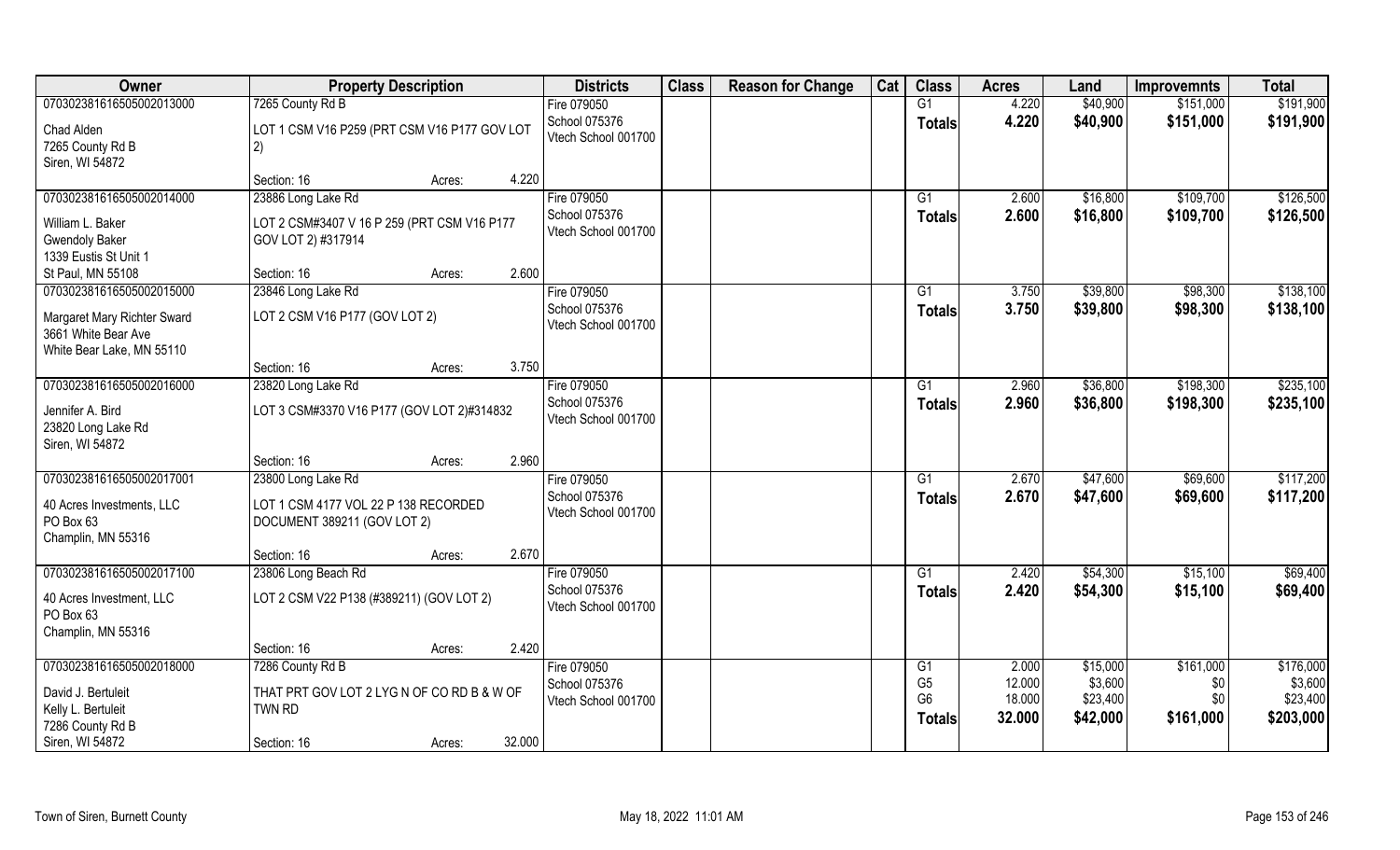| Owner                         | <b>Property Description</b>                     | <b>Districts</b>    | <b>Class</b> | <b>Reason for Change</b> | Cat | <b>Class</b>    | <b>Acres</b> | Land     | <b>Improvemnts</b> | <b>Total</b> |
|-------------------------------|-------------------------------------------------|---------------------|--------------|--------------------------|-----|-----------------|--------------|----------|--------------------|--------------|
| 070302381616505002019000      | Long Lake Rd                                    | Fire 079050         |              |                          |     | G1              | 8.000        | \$79,000 | \$400              | \$79,400     |
| Michael J. Vasatka            | THAT PRT GOV LOT 2 LYG S OF HIGHSTROM RD & E    | School 075376       |              |                          |     | <b>Totals</b>   | 8.000        | \$79,000 | \$400              | \$79,400     |
| Judi L. Vasatka               | OF COUNTY RD B, ALSO PRT GOV LOT 2 LYG E OF     | Vtech School 001700 |              |                          |     |                 |              |          |                    |              |
| PO Box 41                     | LONG LAKR CREEK & W OF CO RD B EX S 500' DESC   |                     |              |                          |     |                 |              |          |                    |              |
| Siren, WI 54872               | Section: 16<br>Acres:                           | 8.000               |              |                          |     |                 |              |          |                    |              |
| 070302381616505003011000      | Gordon Rd                                       | Fire 079050         |              |                          |     | G1              | 1.000        | \$11,000 | \$23,100           | \$34,100     |
|                               |                                                 | School 075376       |              |                          |     | G <sub>6</sub>  | 14.340       | \$23,700 | \$0                | \$23,700     |
| William P Larson Family Trust | THAT PRT GOV LOT 3 LYG E OF CO RD B EX CSM V    | Vtech School 001700 |              |                          |     |                 | 15.340       |          |                    |              |
| 5876 County Rd A              | 15 P 14                                         |                     |              |                          |     | Totals          |              | \$34,700 | \$23,100           | \$57,800     |
| Pittsville, WI 54466          |                                                 |                     |              |                          |     |                 |              |          |                    |              |
|                               | 15.340<br>Section: 16<br>Acres:                 |                     |              |                          |     |                 |              |          |                    |              |
| 070302381616505003012000      | 7189 County Rd B                                | Fire 079050         |              |                          |     | G1              | 4.010        | \$48,800 | \$166,300          | \$215,100    |
|                               |                                                 | School 075376       |              |                          |     | <b>Totals</b>   | 4.010        | \$48,800 | \$166,300          | \$215,100    |
| Richard W. Larson             | N 775' GOV LOT 3 LYG W CO RD B EX N 325' DESC   | Vtech School 001700 |              |                          |     |                 |              |          |                    |              |
| Carol A. Larson               | 536/421 & EX PCL V 561 P 156                    |                     |              |                          |     |                 |              |          |                    |              |
| 7189 County Rd B              |                                                 | 4.010               |              |                          |     |                 |              |          |                    |              |
| Siren, WI 54872               | Section: 16<br>Acres:                           |                     |              |                          |     |                 |              |          |                    |              |
| 070302381616505003013000      |                                                 | Fire 079050         |              |                          |     | G <sub>1</sub>  | 5.000        | \$48,800 | $\sqrt[6]{3}$      | \$48,800     |
| Richard W. Larson             | GOV LOT 3 LYG W OF CO RD EX N 775'              | School 075376       |              |                          |     | <b>Totals</b>   | 5.000        | \$48,800 | \$0                | \$48,800     |
| Carol A. Larson               |                                                 | Vtech School 001700 |              |                          |     |                 |              |          |                    |              |
| 7189 County Rd B              |                                                 |                     |              |                          |     |                 |              |          |                    |              |
| Siren, WI 54872               | Section: 16<br>Acres:                           | 5.000               |              |                          |     |                 |              |          |                    |              |
| 070302381616505003014000      | 7219 County Rd B                                | Fire 079050         |              |                          |     | G1              | 4.720        | \$64,600 | \$163,800          | \$228,400    |
|                               |                                                 | School 075376       |              |                          |     | <b>Totals</b>   | 4.720        | \$64,600 | \$163,800          | \$228,400    |
| Robert T. Olson               | LOT 2 CSM V 15 P 188 & PCL DESC 584/163 (GOV    | Vtech School 001700 |              |                          |     |                 |              |          |                    |              |
| Robin D. Olson                | LOTS 2 & 3)                                     |                     |              |                          |     |                 |              |          |                    |              |
| 7219 Cty Rd B                 |                                                 |                     |              |                          |     |                 |              |          |                    |              |
| Siren, WI 54872               | Section: 16<br>Acres:                           | 4.720               |              |                          |     |                 |              |          |                    |              |
| 070302381616505003015000      | 7209 County Rd B                                | Fire 079050         |              |                          |     | G1              | 2.500        | \$67,700 | \$143,300          | \$211,000    |
| David J. Daley                | LOT 1 CSM#3251 V15 P188 (GOV LOTS 2 & 3)#302667 | School 075376       |              |                          |     | <b>Totals</b>   | 2.500        | \$67,700 | \$143,300          | \$211,000    |
| Vanessa J. Daley              |                                                 | Vtech School 001700 |              |                          |     |                 |              |          |                    |              |
| 7209 County Rd B              |                                                 |                     |              |                          |     |                 |              |          |                    |              |
| Siren, WI 54872               | Section: 16<br>Acres:                           | 2.500               |              |                          |     |                 |              |          |                    |              |
| 070302381616505003016000      | 7216 County Rd B                                | Fire 079050         |              |                          |     | $\overline{G1}$ | 6.040        | \$19,200 | $\sqrt{$0}$        | \$19,200     |
|                               |                                                 | School 075376       |              |                          |     | <b>Totals</b>   | 6.040        | \$19,200 | \$0                | \$19,200     |
| Rudolph C. Chladil            | LOT 1 CSM V 15 P 14 (GOV LOT 3)                 | Vtech School 001700 |              |                          |     |                 |              |          |                    |              |
| Linda M. Chladil              |                                                 |                     |              |                          |     |                 |              |          |                    |              |
| 7234 County Rd B              |                                                 |                     |              |                          |     |                 |              |          |                    |              |
| Siren, WI 54872               | Section: 16<br>Acres:                           | 6.040               |              |                          |     |                 |              |          |                    |              |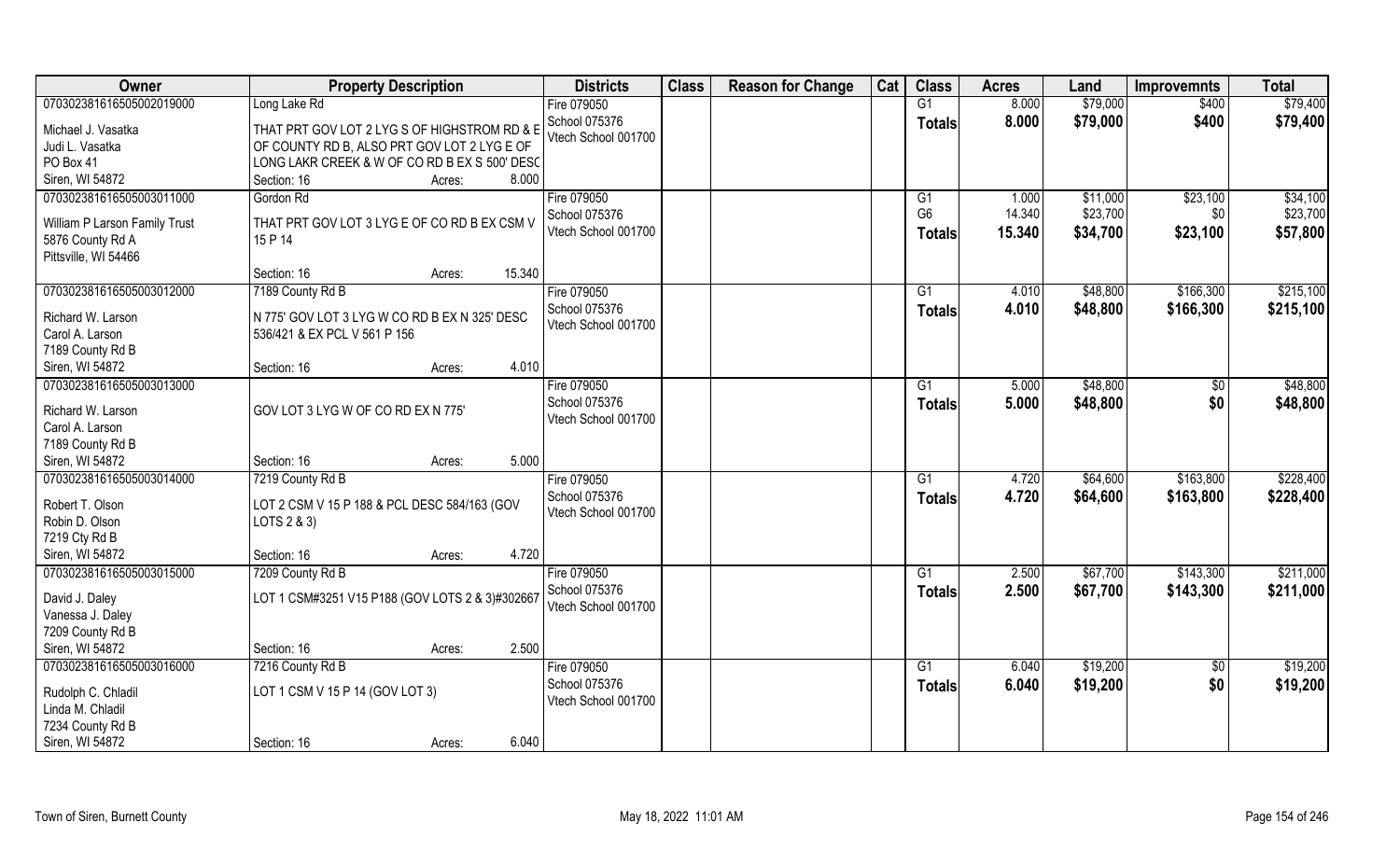| Owner                                                                                                             |                                                                                                                                              | <b>Districts</b><br><b>Property Description</b> |        |                                                     | <b>Class</b>   | <b>Reason for Change</b> | Cat | <b>Class</b>                                      | <b>Acres</b>              | Land                            | <b>Improvemnts</b>     | <b>Total</b>                    |
|-------------------------------------------------------------------------------------------------------------------|----------------------------------------------------------------------------------------------------------------------------------------------|-------------------------------------------------|--------|-----------------------------------------------------|----------------|--------------------------|-----|---------------------------------------------------|---------------------------|---------------------------------|------------------------|---------------------------------|
| 070302381616505003017000                                                                                          | 7202 County Rd B                                                                                                                             |                                                 |        | Fire 079050                                         |                |                          |     | G1                                                | 1.610                     | \$13,400                        | \$153,400              | \$166,800                       |
| Michael R. Maurer<br>7202 County Rd B<br>Siren, WI 54872                                                          | LOT 2 CSM V 15 P 14 (GOV LOT 3)#293232                                                                                                       |                                                 |        | School 075376<br>Vtech School 001700                |                |                          |     | <b>Totals</b>                                     | 1.610                     | \$13,400                        | \$153,400              | \$166,800                       |
|                                                                                                                   | Section: 16                                                                                                                                  | Acres:                                          | 1.610  |                                                     |                |                          |     |                                                   |                           |                                 |                        |                                 |
| 070302381616505004012000<br>Mark S. Stonesifer<br>6839 County Rd B<br>Siren, WI 54872                             | PCL GOV LOT 4 EX 487/469                                                                                                                     |                                                 |        | Fire 079050<br>School 075376<br>Vtech School 001700 |                |                          |     | G5<br>Totals                                      | 13.500<br>13.500          | \$12,200<br>\$12,200            | $\overline{50}$<br>\$0 | \$12,200<br>\$12,200            |
|                                                                                                                   | Section: 16                                                                                                                                  | Acres:                                          | 13.500 |                                                     |                |                          |     |                                                   |                           |                                 |                        |                                 |
| 070302381616505004013000                                                                                          | 7125 Gordon Rd                                                                                                                               |                                                 |        | Fire 079050                                         | G <sub>1</sub> | Sold by County           |     | G1                                                | 1.000                     | \$11,000                        | \$9,100                | \$20,100                        |
| Robert M. Neimes<br>1770 105th St<br>New Richmond, WI 54017                                                       | PCL GOV LOT 4 COM NE COR, TH W 38 RDS TO<br>CNTR TN RD, TH SELY 240', TH E 240', TH NWLY<br>240', TH 240' TO POB DESC 487/469<br>Section: 16 | Acres:                                          | 1.000  | School 075376<br>Vtech School 001700                |                |                          |     | <b>Totals</b>                                     | 1.000                     | \$11,000                        | \$9,100                | \$20,100                        |
| 070302381616505006011000                                                                                          | Gordon Rd                                                                                                                                    |                                                 |        | Fire 079050                                         |                |                          |     | G <sub>1</sub>                                    | 1.000                     | \$11,000                        | \$200                  | \$11,200                        |
| Mark S. Stonesifer<br>6839 County Rd B<br>Siren, WI 54872                                                         | W 1/2 GOV LOT 6                                                                                                                              |                                                 |        | School 075376<br>Vtech School 001700                |                |                          |     | G <sub>5</sub><br>G <sub>6</sub><br><b>Totals</b> | 5.000<br>13.830<br>19.830 | \$4,500<br>\$22,800<br>\$38,300 | \$0<br>\$0<br>\$200    | \$4,500<br>\$22,800<br>\$38,500 |
|                                                                                                                   | Section: 16                                                                                                                                  | Acres:                                          | 19.830 |                                                     |                |                          |     |                                                   |                           |                                 |                        |                                 |
| 070302381616505006012000<br>Mark S. Stonesifer<br>6839 County Rd B<br>Siren, WI 54872                             | E 1/2 GOV LOT 6                                                                                                                              |                                                 |        | Fire 079050<br>School 075376<br>Vtech School 001700 |                |                          |     | G5<br>G <sub>6</sub><br><b>Totals</b>             | 5.000<br>14.840<br>19.840 | \$4,500<br>\$24,500<br>\$29,000 | \$0<br>\$0<br>\$0      | \$4,500<br>\$24,500<br>\$29,000 |
|                                                                                                                   | Section: 16                                                                                                                                  | Acres:                                          | 19.840 |                                                     |                |                          |     |                                                   |                           |                                 |                        |                                 |
| 070302381616515154011000<br>St Croix Tribal Economic Development<br>Corporation<br>24663 Angeline Ave             | EAST POINTE PARK NORTH LOT 1                                                                                                                 |                                                 |        | Fire 079050<br>School 075376<br>Vtech School 001700 |                |                          |     | G1<br><b>Totals</b>                               | 2.490<br>2.490            | \$36,100<br>\$36,100            | \$0<br>\$0             | \$36,100<br>\$36,100            |
| Webster, WI 54893                                                                                                 | Section: 16                                                                                                                                  | Acres:                                          | 2.490  |                                                     |                |                          |     |                                                   |                           |                                 |                        |                                 |
| 070302381616515154012000<br><b>Michael Stilley</b><br>Janet Stilley<br>6650 Blue Heron Dr<br>Lino Lakes, MN 55014 | EAST POINTE PARK NORTH LOT 2<br>Section: 16                                                                                                  | Acres:                                          | 2.620  | Fire 079050<br>School 075376<br>Vtech School 001700 |                |                          |     | G1<br>Totals                                      | 2.620<br>2.620            | \$75,900<br>\$75,900            | $\overline{50}$<br>\$0 | \$75,900<br>\$75,900            |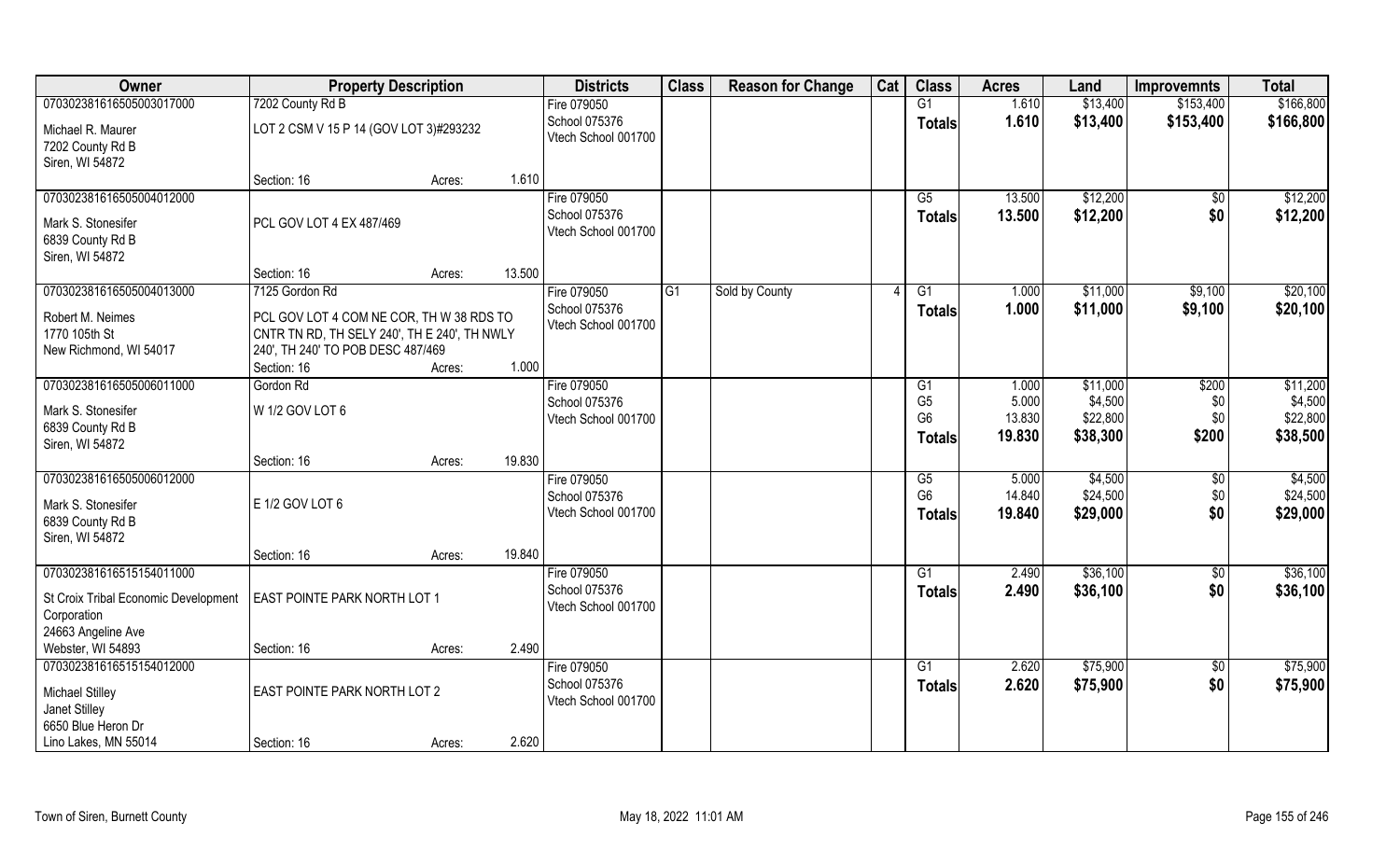| Owner                                               | <b>Property Description</b>  |        |       | <b>Districts</b>    | <b>Class</b> | <b>Reason for Change</b> | Cat | <b>Class</b>    | <b>Acres</b> | Land     | <b>Improvemnts</b> | <b>Total</b> |
|-----------------------------------------------------|------------------------------|--------|-------|---------------------|--------------|--------------------------|-----|-----------------|--------------|----------|--------------------|--------------|
| 070302381616515154013000                            | 7350 Dodd Rd                 |        |       | Fire 079050         | G1           | Garage                   |     | G1              | 1.840        | \$35,300 | \$93,300           | \$128,600    |
| Craig Peterson                                      | EAST POINTE PARK NORTH LOT 3 |        |       | School 075376       |              |                          |     | <b>Totals</b>   | 1.840        | \$35,300 | \$93,300           | \$128,600    |
| Jeanette Peterson                                   |                              |        |       | Vtech School 001700 |              |                          |     |                 |              |          |                    |              |
| 7350 Dodd Rd                                        |                              |        |       |                     |              |                          |     |                 |              |          |                    |              |
| Siren, WI 54872                                     | Section: 16                  | Acres: | 1.840 |                     |              |                          |     |                 |              |          |                    |              |
| 070302381616515154014000                            |                              |        |       | Fire 079050         |              |                          |     | G1              | 1.540        | \$34,100 | \$0                | \$34,100     |
| St Croix Tribal Economic Development                | EAST POINTE PARK NORTH LOT 4 |        |       | School 075376       |              |                          |     | <b>Totals</b>   | 1.540        | \$34,100 | \$0                | \$34,100     |
| Corporation                                         |                              |        |       | Vtech School 001700 |              |                          |     |                 |              |          |                    |              |
| 24663 Angeline Ave                                  |                              |        |       |                     |              |                          |     |                 |              |          |                    |              |
| Webster, WI 54893                                   | Section: 16                  | Acres: | 1.540 |                     |              |                          |     |                 |              |          |                    |              |
| 070302381616515154015000                            |                              |        |       | Fire 079050         |              |                          |     | G1              | 2.970        | \$40,500 | \$0                | \$40,500     |
|                                                     | EAST POINTE PARK NORTH LOT 5 |        |       | School 075376       |              |                          |     | <b>Totals</b>   | 2.970        | \$40,500 | \$0                | \$40,500     |
| St Croix Tribal Economic Development<br>Corporation |                              |        |       | Vtech School 001700 |              |                          |     |                 |              |          |                    |              |
| 24663 Angeline Ave                                  |                              |        |       |                     |              |                          |     |                 |              |          |                    |              |
| Webster, WI 54893                                   | Section: 16                  | Acres: | 2.970 |                     |              |                          |     |                 |              |          |                    |              |
| 070302381616515154016000                            |                              |        |       | Fire 079050         |              |                          |     | G1              | 4.170        | \$43,100 | \$0                | \$43,100     |
|                                                     |                              |        |       | School 075376       |              |                          |     | <b>Totals</b>   | 4.170        | \$43,100 | \$0                | \$43,100     |
| St Croix Tribal Economic Development                | EAST POINTE PARK NORTH LOT 6 |        |       | Vtech School 001700 |              |                          |     |                 |              |          |                    |              |
| Corporation<br>24663 Angeline Ave                   |                              |        |       |                     |              |                          |     |                 |              |          |                    |              |
| Webster, WI 54893                                   | Section: 16                  | Acres: | 4.170 |                     |              |                          |     |                 |              |          |                    |              |
| 070302381616515154017000                            |                              |        |       | Fire 079050         |              |                          |     | $\overline{G1}$ | 4.400        | \$35,100 | $\overline{50}$    | \$35,100     |
|                                                     |                              |        |       | School 075376       |              |                          |     | <b>Totals</b>   | 4.400        | \$35,100 | \$0                | \$35,100     |
| St Croix Tribal Economic Development                | EAST POINTE PARK NORTH LOT 7 |        |       | Vtech School 001700 |              |                          |     |                 |              |          |                    |              |
| Corporation                                         |                              |        |       |                     |              |                          |     |                 |              |          |                    |              |
| 24663 Angeline Ave<br>Webster, WI 54893             | Section: 16                  |        | 4.400 |                     |              |                          |     |                 |              |          |                    |              |
| 070302381616515154018000                            |                              | Acres: |       | Fire 079050         |              |                          |     | G1              | 2.960        | \$37,800 | $\sqrt{6}$         | \$37,800     |
|                                                     |                              |        |       | School 075376       |              |                          |     |                 | 2.960        | \$37,800 | \$0                | \$37,800     |
| St Croix Tribal Economic Development                | EAST POINTE PARK NORTH LOT 8 |        |       | Vtech School 001700 |              |                          |     | <b>Totals</b>   |              |          |                    |              |
| Corporation                                         |                              |        |       |                     |              |                          |     |                 |              |          |                    |              |
| 24663 Angeline Ave                                  |                              |        |       |                     |              |                          |     |                 |              |          |                    |              |
| Webster, WI 54893                                   | Section: 16                  | Acres: | 2.960 |                     |              |                          |     |                 |              |          |                    |              |
| 070302381616515154019000                            |                              |        |       | Fire 079050         |              |                          |     | $\overline{G1}$ | 2.930        | \$36,900 | $\overline{50}$    | \$36,900     |
| St Croix Tribal Economic Development                | EAST POINTE PARK NORHT LOT 9 |        |       | School 075376       |              |                          |     | <b>Totals</b>   | 2.930        | \$36,900 | \$0                | \$36,900     |
| Corporation                                         |                              |        |       | Vtech School 001700 |              |                          |     |                 |              |          |                    |              |
| 24663 Angeline Ave                                  |                              |        |       |                     |              |                          |     |                 |              |          |                    |              |
| Webster, WI 54893                                   | Section: 16                  | Acres: | 2.930 |                     |              |                          |     |                 |              |          |                    |              |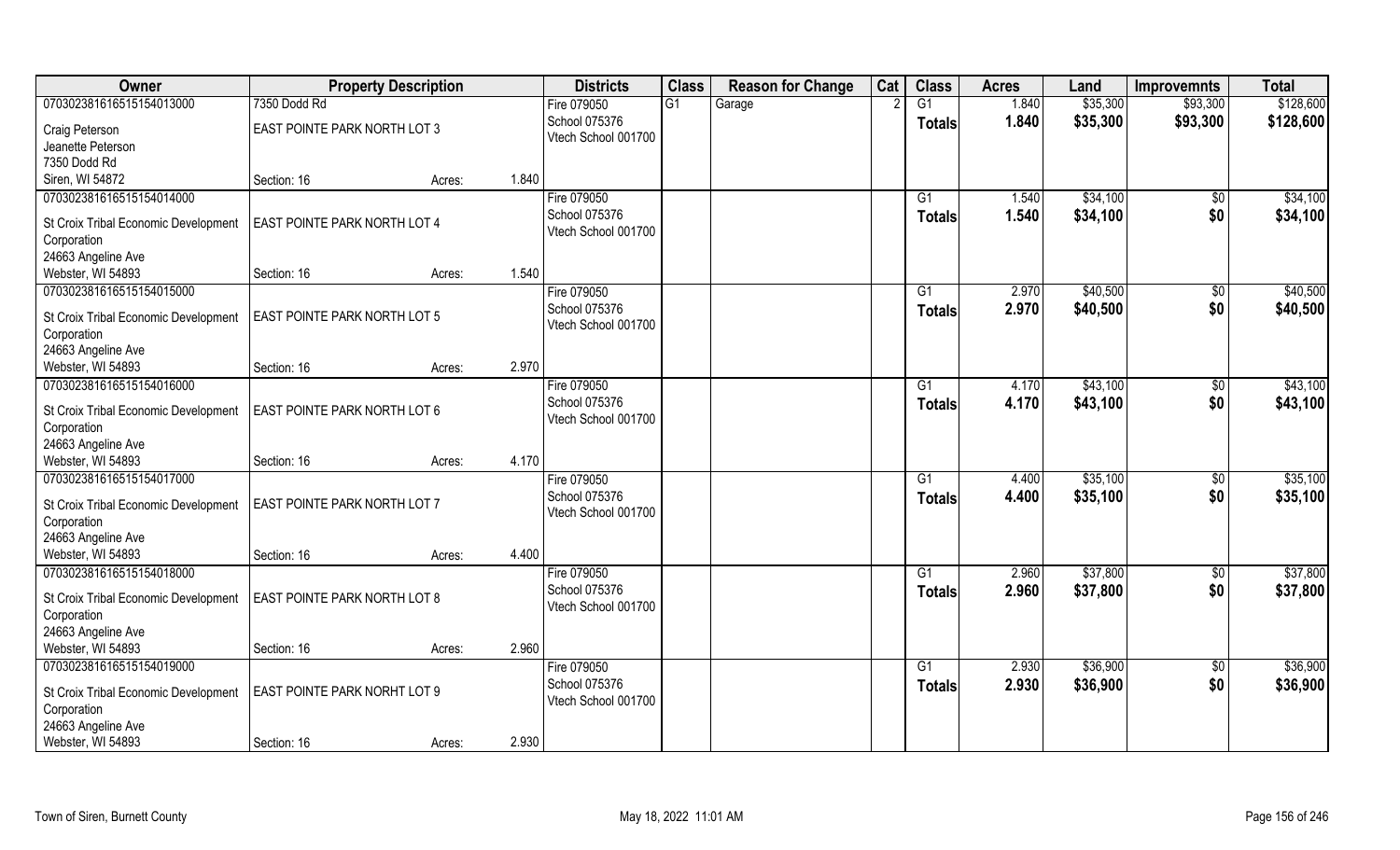| Owner                                   | <b>Property Description</b>          |        |       | <b>Districts</b>                     | <b>Class</b> | <b>Reason for Change</b> | Cat | <b>Class</b>    | <b>Acres</b> | Land     | <b>Improvemnts</b> | <b>Total</b> |
|-----------------------------------------|--------------------------------------|--------|-------|--------------------------------------|--------------|--------------------------|-----|-----------------|--------------|----------|--------------------|--------------|
| 070302381616515154020000                |                                      |        |       | Fire 079050                          |              |                          |     | G1              | 2.250        | \$37,200 | $\sqrt{6}$         | \$37,200     |
| St Croix Tribal Economic Development    | EAST POINTE PARK NORTH LOT 10        |        |       | School 075376<br>Vtech School 001700 |              |                          |     | <b>Totals</b>   | 2.250        | \$37,200 | \$0                | \$37,200     |
| Corporation                             |                                      |        |       |                                      |              |                          |     |                 |              |          |                    |              |
| 24663 Angeline Ave                      |                                      |        |       |                                      |              |                          |     |                 |              |          |                    |              |
| Webster, WI 54893                       | Section: 16                          | Acres: | 2.250 |                                      |              |                          |     |                 |              |          |                    |              |
| 070302381616515154021000                |                                      |        |       | Fire 079050                          |              |                          |     | G1              | 2.650        | \$36,600 | $\sqrt[6]{}$       | \$36,600     |
| St Croix Tribal Economic Development    | EAST POINTE PARK NORTH LOT 11        |        |       | School 075376                        |              |                          |     | <b>Totals</b>   | 2.650        | \$36,600 | \$0                | \$36,600     |
| Corporation                             |                                      |        |       | Vtech School 001700                  |              |                          |     |                 |              |          |                    |              |
| 24663 Angeline Ave                      |                                      |        |       |                                      |              |                          |     |                 |              |          |                    |              |
| Webster, WI 54893                       | Section: 16                          | Acres: | 2.650 |                                      |              |                          |     |                 |              |          |                    |              |
| 070302381616515154022000                |                                      |        |       | Fire 079050                          |              |                          |     | G1              | 3.110        | \$18,300 | \$0                | \$18,300     |
|                                         |                                      |        |       | School 075376                        |              |                          |     | <b>Totals</b>   | 3.110        | \$18,300 | \$0                | \$18,300     |
| St Croix Tribal Economic Development    | EAST POINTE PARK NORTH LOT 12        |        |       | Vtech School 001700                  |              |                          |     |                 |              |          |                    |              |
| Corporation                             |                                      |        |       |                                      |              |                          |     |                 |              |          |                    |              |
| 24663 Angeline Ave<br>Webster, WI 54893 | Section: 16                          |        | 3.110 |                                      |              |                          |     |                 |              |          |                    |              |
| 070302381616515154023000                |                                      | Acres: |       | Fire 079050                          |              |                          |     |                 | 3.260        | \$18,800 |                    | \$18,800     |
|                                         |                                      |        |       | School 075376                        |              |                          |     | G <sub>1</sub>  |              |          | $\sqrt[6]{3}$      |              |
| St Croix Tribal Economic Development    | EAST POINTE PARK NORTH LOT 13        |        |       | Vtech School 001700                  |              |                          |     | <b>Totals</b>   | 3.260        | \$18,800 | \$0                | \$18,800     |
| Corporation                             |                                      |        |       |                                      |              |                          |     |                 |              |          |                    |              |
| 24663 Angeline Ave                      |                                      |        |       |                                      |              |                          |     |                 |              |          |                    |              |
| Webster, WI 54893                       | Section: 16                          | Acres: | 3.260 |                                      |              |                          |     |                 |              |          |                    |              |
| 070302381616515154024000                |                                      |        |       | Fire 079050                          |              |                          |     | G1              | 4.670        | \$23,000 | \$0                | \$23,000     |
| St Croix Tribal Economic Development    | <b>EAST POINTE PARK NORTH LOT 14</b> |        |       | School 075376                        |              |                          |     | <b>Totals</b>   | 4.670        | \$23,000 | \$0                | \$23,000     |
| Corporation                             |                                      |        |       | Vtech School 001700                  |              |                          |     |                 |              |          |                    |              |
| 24663 Angeline Ave                      |                                      |        |       |                                      |              |                          |     |                 |              |          |                    |              |
| Webster, WI 54893                       | Section: 16                          | Acres: | 4.670 |                                      |              |                          |     |                 |              |          |                    |              |
| 070302381616515154025000                |                                      |        |       | Fire 079050                          |              |                          |     | G1              | 3.150        | \$18,500 | \$0                | \$18,500     |
|                                         |                                      |        |       | School 075376                        |              |                          |     | <b>Totals</b>   | 3.150        | \$18,500 | \$0                | \$18,500     |
| St Croix Tribal Economic Development    | EAST POINTE PARK NORTH LOT 15        |        |       | Vtech School 001700                  |              |                          |     |                 |              |          |                    |              |
| Corporation                             |                                      |        |       |                                      |              |                          |     |                 |              |          |                    |              |
| 24663 Angeline Ave                      |                                      |        |       |                                      |              |                          |     |                 |              |          |                    |              |
| Webster, WI 54893                       | Section: 16                          | Acres: | 3.150 |                                      |              |                          |     |                 |              |          |                    |              |
| 070302381616515154026000                |                                      |        |       | Fire 079050                          |              |                          |     | $\overline{G1}$ | 3.750        | \$20,300 | $\overline{50}$    | \$20,300     |
| St Croix Tribal Economic Development    | EAST POINTE PARK NORTH LOT 16        |        |       | School 075376                        |              |                          |     | <b>Totals</b>   | 3.750        | \$20,300 | \$0                | \$20,300     |
| Corporation                             |                                      |        |       | Vtech School 001700                  |              |                          |     |                 |              |          |                    |              |
| 24663 Angeline Ave                      |                                      |        |       |                                      |              |                          |     |                 |              |          |                    |              |
| Webster, WI 54893                       | Section: 16                          | Acres: | 3.750 |                                      |              |                          |     |                 |              |          |                    |              |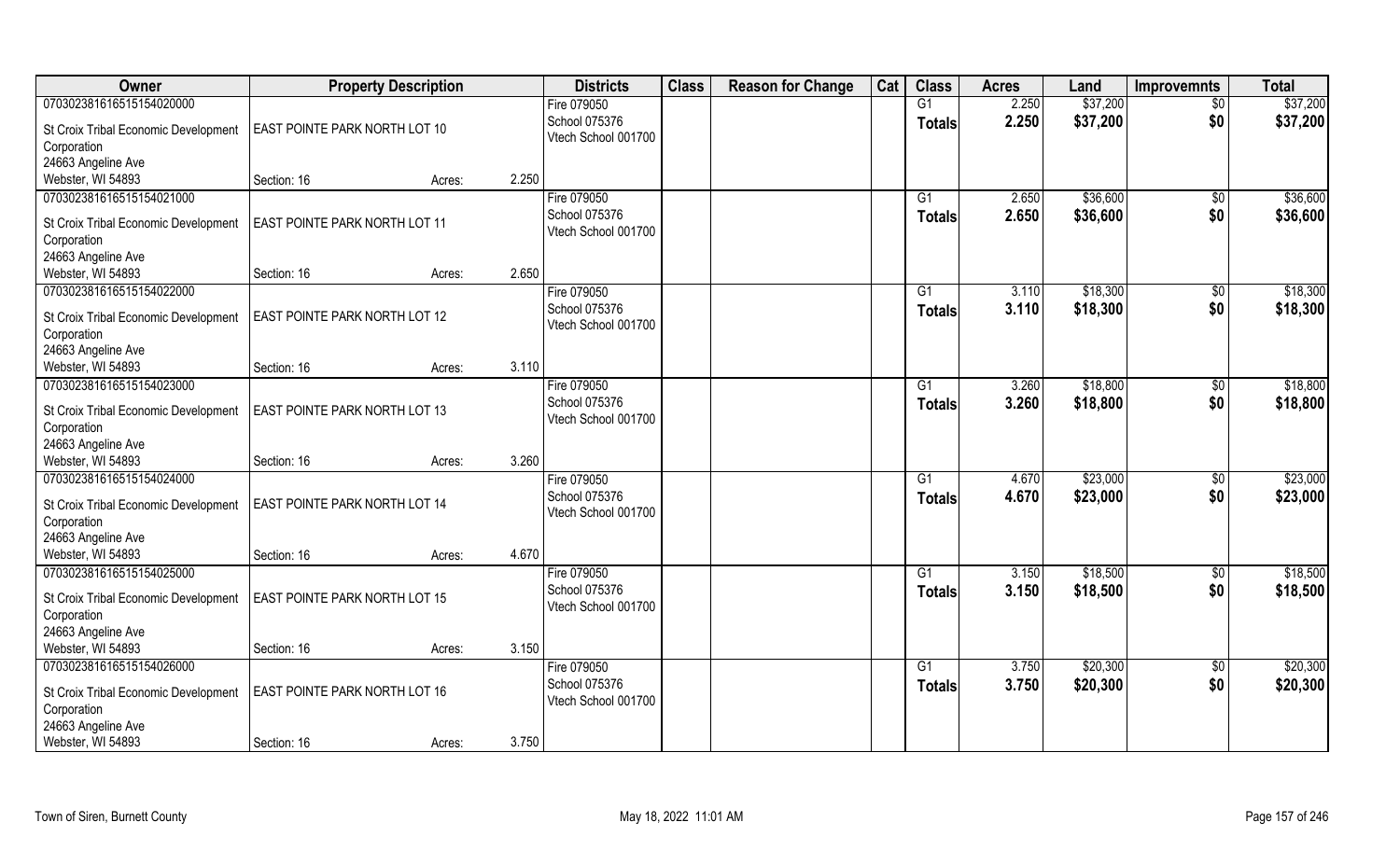| 0.370<br>070302381616515154027000<br>Fire 079050<br>G1<br>\$100<br>$\sqrt{6}$<br>\$0<br>School 075376<br>0.370<br>\$100<br><b>Totals</b><br>EAST POINTE PARK NORTH OUTLOT 6<br>St Croix Tribal Economic Development<br>Vtech School 001700<br>Corporation<br>24663 Angeline Ave<br>0.370<br>Webster, WI 54893<br>Section: 16<br>Acres:<br>070302381616515154028000<br>Fire 079050<br>0.360<br>\$100<br>\$0<br>G1 | Owner | <b>Property Description</b> |  | <b>Districts</b> | <b>Class</b> | <b>Reason for Change</b> | Cat | <b>Class</b> | <b>Acres</b> | Land | <b>Improvemnts</b> | <b>Total</b> |
|------------------------------------------------------------------------------------------------------------------------------------------------------------------------------------------------------------------------------------------------------------------------------------------------------------------------------------------------------------------------------------------------------------------|-------|-----------------------------|--|------------------|--------------|--------------------------|-----|--------------|--------------|------|--------------------|--------------|
|                                                                                                                                                                                                                                                                                                                                                                                                                  |       |                             |  |                  |              |                          |     |              |              |      |                    | \$100        |
|                                                                                                                                                                                                                                                                                                                                                                                                                  |       |                             |  |                  |              |                          |     |              |              |      |                    | \$100        |
|                                                                                                                                                                                                                                                                                                                                                                                                                  |       |                             |  |                  |              |                          |     |              |              |      |                    |              |
|                                                                                                                                                                                                                                                                                                                                                                                                                  |       |                             |  |                  |              |                          |     |              |              |      |                    |              |
|                                                                                                                                                                                                                                                                                                                                                                                                                  |       |                             |  |                  |              |                          |     |              |              |      |                    |              |
|                                                                                                                                                                                                                                                                                                                                                                                                                  |       |                             |  |                  |              |                          |     |              |              |      |                    | \$100        |
| School 075376<br>\$0<br>0.360<br>\$100<br><b>Totals</b>                                                                                                                                                                                                                                                                                                                                                          |       |                             |  |                  |              |                          |     |              |              |      |                    | \$100        |
| EAST POINTE PARK NORTH OUTLOT 7<br>St Croix Tribal Economic Development<br>Vtech School 001700                                                                                                                                                                                                                                                                                                                   |       |                             |  |                  |              |                          |     |              |              |      |                    |              |
| Corporation                                                                                                                                                                                                                                                                                                                                                                                                      |       |                             |  |                  |              |                          |     |              |              |      |                    |              |
| 24663 Angeline Ave                                                                                                                                                                                                                                                                                                                                                                                               |       |                             |  |                  |              |                          |     |              |              |      |                    |              |
| 0.360<br>Webster, WI 54893<br>Section: 16<br>Acres:                                                                                                                                                                                                                                                                                                                                                              |       |                             |  |                  |              |                          |     |              |              |      |                    |              |
| 070302381617101000011100<br>\$106,800<br>7453 County Rd B<br>Fire 079050<br>2.000<br>\$15,000<br>G1                                                                                                                                                                                                                                                                                                              |       |                             |  |                  |              |                          |     |              |              |      |                    | \$121,800    |
| G <sub>6</sub><br>4.940<br>\$8,200<br>\$0<br>School 075376<br>James Edwin Johnson<br>LOT 3 CSM#4774 V26 P263 (NE NE)#449889                                                                                                                                                                                                                                                                                      |       |                             |  |                  |              |                          |     |              |              |      |                    | \$8,200      |
| Vtech School 001700<br>\$23,200<br>6.940<br>\$106,800<br><b>Totals</b><br>Paula Johnson                                                                                                                                                                                                                                                                                                                          |       |                             |  |                  |              |                          |     |              |              |      |                    | \$130,000    |
| 3095 85th St                                                                                                                                                                                                                                                                                                                                                                                                     |       |                             |  |                  |              |                          |     |              |              |      |                    |              |
| 6.940<br>Frederic, WI 54837<br>Section: 17<br>Acres:                                                                                                                                                                                                                                                                                                                                                             |       |                             |  |                  |              |                          |     |              |              |      |                    |              |
| 070302381617101000011200<br>Fire 079050<br>G6<br>2.720<br>\$4,500<br>\$0                                                                                                                                                                                                                                                                                                                                         |       |                             |  |                  |              |                          |     |              |              |      |                    | \$4,500      |
| School 075376<br>2.720<br>\$0<br>\$4,500<br><b>Totals</b><br>Lanny S. Koch<br>LOT 2 CSM V26 P263 (NE NE)                                                                                                                                                                                                                                                                                                         |       |                             |  |                  |              |                          |     |              |              |      |                    | \$4,500      |
| Vtech School 001700<br>Rhonda M. Koch                                                                                                                                                                                                                                                                                                                                                                            |       |                             |  |                  |              |                          |     |              |              |      |                    |              |
| PO Box 148                                                                                                                                                                                                                                                                                                                                                                                                       |       |                             |  |                  |              |                          |     |              |              |      |                    |              |
| Siren, WI 54872<br>2.720<br>Section: 17<br>Acres:                                                                                                                                                                                                                                                                                                                                                                |       |                             |  |                  |              |                          |     |              |              |      |                    |              |
| \$123,400<br>070302381617101000012000<br>\$11,000<br>7431 County Rd B<br>Fire 079050<br>G1<br>1.000                                                                                                                                                                                                                                                                                                              |       |                             |  |                  |              |                          |     |              |              |      |                    | \$134,400    |
| G <sub>5</sub><br>\$3,000<br>10.000<br>\$0<br>School 075376                                                                                                                                                                                                                                                                                                                                                      |       |                             |  |                  |              |                          |     |              |              |      |                    | \$3,000      |
| Tim D'Jock<br>NE NE EX N 1/2 E 17 AC OF NE 1/4 & EX N 333' OF W<br>G <sub>6</sub><br>8.980<br>\$0<br>\$14,800<br>Vtech School 001700                                                                                                                                                                                                                                                                             |       |                             |  |                  |              |                          |     |              |              |      |                    | \$14,800     |
| PO Box 441<br>300' & E N 676' OF E 647' OF W 947'<br>\$123,400<br>19.980<br>\$28,800<br><b>Totals</b>                                                                                                                                                                                                                                                                                                            |       |                             |  |                  |              |                          |     |              |              |      |                    | \$152,200    |
| Siren, WI 54872                                                                                                                                                                                                                                                                                                                                                                                                  |       |                             |  |                  |              |                          |     |              |              |      |                    |              |
| 19.980<br>Section: 17<br>Acres:                                                                                                                                                                                                                                                                                                                                                                                  |       |                             |  |                  |              |                          |     |              |              |      |                    |              |
| Fire 079050<br>\$15,000<br>\$51,000<br>070302381617101000013000<br>7403 County Rd B<br>2.000<br>G1                                                                                                                                                                                                                                                                                                               |       |                             |  |                  |              |                          |     |              |              |      |                    | \$66,000     |
| G <sub>6</sub><br>\$24,800<br>15.000<br>School 075376<br>\$0<br>E 17 ACRES OF E1/2 NE1/4<br>Marianne Schauer - Life Estate                                                                                                                                                                                                                                                                                       |       |                             |  |                  |              |                          |     |              |              |      |                    | \$24,800     |
| \$51,000<br>Vtech School 001700<br>17.000<br>\$39,800<br><b>Totals</b><br>7403 County Rd B                                                                                                                                                                                                                                                                                                                       |       |                             |  |                  |              |                          |     |              |              |      |                    | \$90,800     |
| Siren, WI 54872                                                                                                                                                                                                                                                                                                                                                                                                  |       |                             |  |                  |              |                          |     |              |              |      |                    |              |
| 17.000<br>Section: 17<br>Acres:                                                                                                                                                                                                                                                                                                                                                                                  |       |                             |  |                  |              |                          |     |              |              |      |                    |              |
| 070302381617101000014100<br>7479 County Rd B<br>Fire 079050<br>\$141,700<br>G1<br>0.690<br>\$7,600                                                                                                                                                                                                                                                                                                               |       |                             |  |                  |              |                          |     |              |              |      |                    | \$149,300    |
| G <sub>6</sub><br>0.380<br>\$600<br>\$0<br>School 075376                                                                                                                                                                                                                                                                                                                                                         |       |                             |  |                  |              |                          |     |              |              |      |                    | \$600        |
| Lanny S. Koch<br>LOT 1 CSM V26 P263 (NE NE)<br>1.070<br>Vtech School 001700<br>\$8,200<br>\$141,700<br><b>Totals</b><br>Rhonda M. Koch                                                                                                                                                                                                                                                                           |       |                             |  |                  |              |                          |     |              |              |      |                    | \$149,900    |
| PO Box 148                                                                                                                                                                                                                                                                                                                                                                                                       |       |                             |  |                  |              |                          |     |              |              |      |                    |              |
| Siren, WI 54872<br>1.070<br>Section: 17<br>Acres:                                                                                                                                                                                                                                                                                                                                                                |       |                             |  |                  |              |                          |     |              |              |      |                    |              |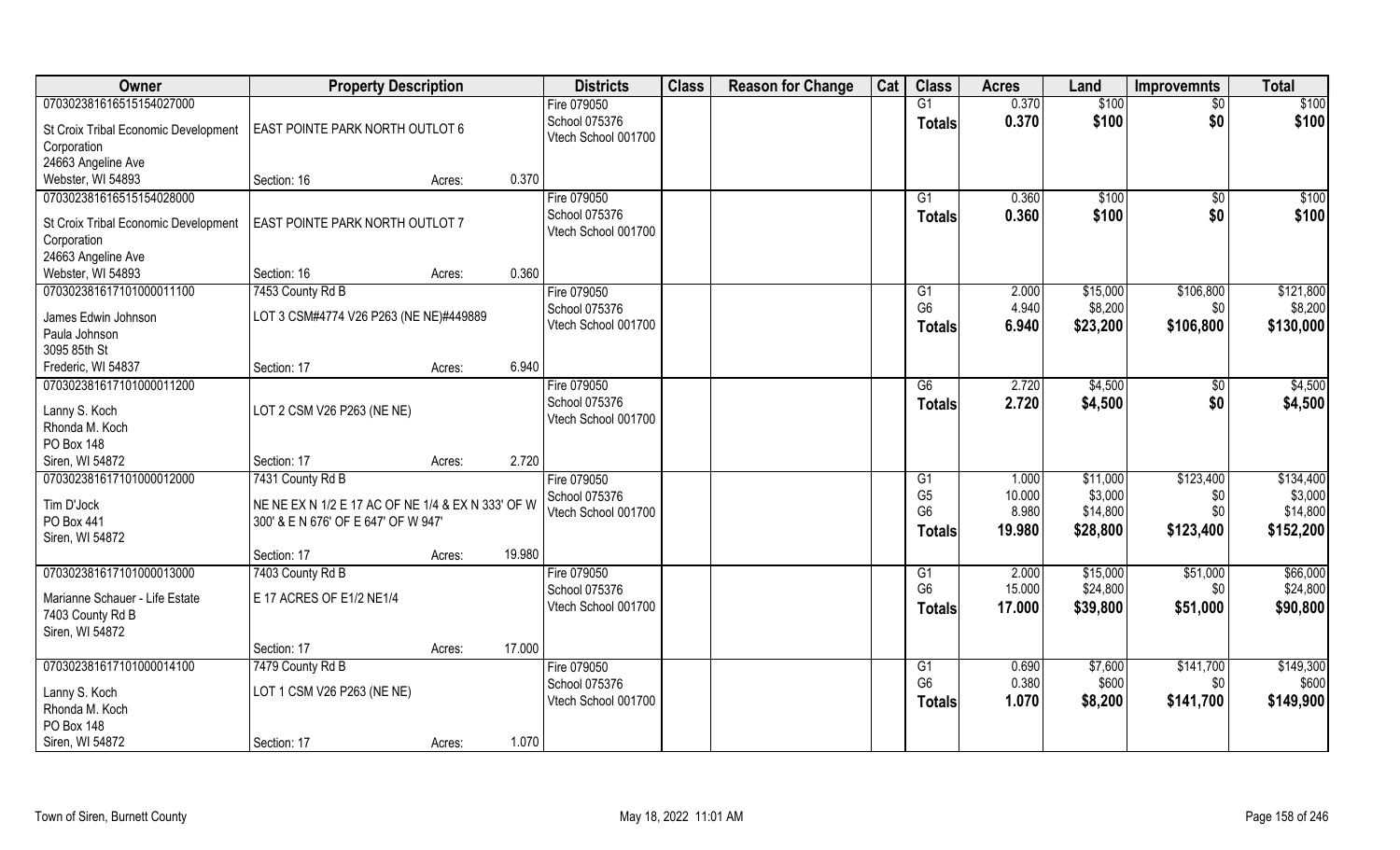| Owner                    | <b>Property Description</b>                   |        |        | <b>Districts</b>    | <b>Class</b> | <b>Reason for Change</b> | Cat | <b>Class</b>    | <b>Acres</b> | Land     | <b>Improvemnts</b> | <b>Total</b> |
|--------------------------|-----------------------------------------------|--------|--------|---------------------|--------------|--------------------------|-----|-----------------|--------------|----------|--------------------|--------------|
| 070302381617101000015000 | 7485 County Rd B                              |        |        | Fire 079050         |              |                          |     | G1              | 0.690        | \$7,600  | \$62,400           | \$70,000     |
| Robert M. Maurer         | PCL NE NE                                     |        |        | School 075376       |              |                          |     | <b>Totals</b>   | 0.690        | \$7,600  | \$62,400           | \$70,000     |
| Jacquelyn J. Maurer      |                                               |        |        | Vtech School 001700 |              |                          |     |                 |              |          |                    |              |
| 24585 Clam Lake Dr       |                                               |        |        |                     |              |                          |     |                 |              |          |                    |              |
| Siren, WI 54872          | Section: 17                                   | Acres: | 0.690  |                     |              |                          |     |                 |              |          |                    |              |
| 070302381617101000016000 | 7491 County Rd B                              |        |        | Fire 079050         |              |                          |     | G1              | 0.690        | \$7,600  | \$54,700           | \$62,300     |
| <b>Patrick Mulroy</b>    | PCL NE NE                                     |        |        | School 075376       |              |                          |     | <b>Totals</b>   | 0.690        | \$7,600  | \$54,700           | \$62,300     |
| 7491 County Rd B         |                                               |        |        | Vtech School 001700 |              |                          |     |                 |              |          |                    |              |
| Siren, WI 54872          |                                               |        |        |                     |              |                          |     |                 |              |          |                    |              |
|                          | Section: 17                                   | Acres: | 0.690  |                     |              |                          |     |                 |              |          |                    |              |
| 070302381617102000011000 |                                               |        |        | Fire 079050         |              |                          |     | G5              | 9.000        | \$8,100  | \$0                | \$8,100      |
| Robert Lindberg          | NW NE EX W 10 ACRES & PCLS IN V 105 P 179 & V |        |        | School 075376       |              |                          |     | G <sub>6</sub>  | 5.950        | \$9,800  | \$0                | \$9,800      |
| Dawn Lindberg            | 231 P 481 & CSM V 8 P 211                     |        |        | Vtech School 001700 |              |                          |     | <b>Totals</b>   | 14.950       | \$17,900 | \$0                | \$17,900     |
| 7517 County Rd B         |                                               |        |        |                     |              |                          |     |                 |              |          |                    |              |
| Siren, WI 54872          | Section: 17                                   | Acres: | 14.950 |                     |              |                          |     |                 |              |          |                    |              |
| 070302381617102000012000 |                                               |        |        | Fire 079050         |              |                          |     | G5              | 1.000        | \$900    | $\sqrt[6]{3}$      | \$900        |
| Maxine Olson             | CSM V 4 P 267 (NW NE)                         |        |        | School 075376       |              |                          |     | G <sub>6</sub>  | 4.370        | \$7,200  | \$0                | \$7,200      |
| 7499 County Rd B         |                                               |        |        | Vtech School 001700 |              |                          |     | <b>Totals</b>   | 5.370        | \$8,100  | \$0                | \$8,100      |
| Siren, WI 54872          |                                               |        |        |                     |              |                          |     |                 |              |          |                    |              |
|                          | Section: 17                                   | Acres: | 5.370  |                     |              |                          |     |                 |              |          |                    |              |
| 070302381617102000013000 | 7517 County Rd B                              |        |        | Fire 079050         |              |                          |     | G1              | 2.880        | \$17,600 | \$109,100          | \$126,700    |
| Robert Lindberg          | LOT 1 CSM V 8 P 211 (LOCATED IN NW NE)        |        |        | School 075376       |              |                          |     | <b>Totals</b>   | 2.880        | \$17,600 | \$109,100          | \$126,700    |
| Dawn Lindberg            |                                               |        |        | Vtech School 001700 |              |                          |     |                 |              |          |                    |              |
| 7517 County Rd B         |                                               |        |        |                     |              |                          |     |                 |              |          |                    |              |
| Siren, WI 54872          | Section: 17                                   | Acres: | 2.880  |                     |              |                          |     |                 |              |          |                    |              |
| 070302381617102000014000 |                                               |        |        | Fire 079050         |              |                          |     | G1              | 2.880        | \$17,600 | $\sqrt{50}$        | \$17,600     |
| Robert Lindberg          | LOT 2 CSM V 8 P 211 (LOCATED IN NW NE)        |        |        | School 075376       |              |                          |     | <b>Totals</b>   | 2.880        | \$17,600 | \$0                | \$17,600     |
| Dawn Lindberg            |                                               |        |        | Vtech School 001700 |              |                          |     |                 |              |          |                    |              |
| 7517 County Rd B         |                                               |        |        |                     |              |                          |     |                 |              |          |                    |              |
| Siren, WI 54872          | Section: 17                                   | Acres: | 2.880  |                     |              |                          |     |                 |              |          |                    |              |
| 070302381617102000015000 | 7499 County Rd B                              |        |        | Fire 079050         |              |                          |     | $\overline{G1}$ | 0.420        | \$4,600  | \$68,300           | \$72,900     |
| Maxine Olson             | N 185' OF E 100' NW NE                        |        |        | School 075376       |              |                          |     | <b>Totals</b>   | 0.420        | \$4,600  | \$68,300           | \$72,900     |
| 7499 County Rd B         |                                               |        |        | Vtech School 001700 |              |                          |     |                 |              |          |                    |              |
| Siren, WI 54872          |                                               |        |        |                     |              |                          |     |                 |              |          |                    |              |
|                          | Section: 17                                   | Acres: | 0.420  |                     |              |                          |     |                 |              |          |                    |              |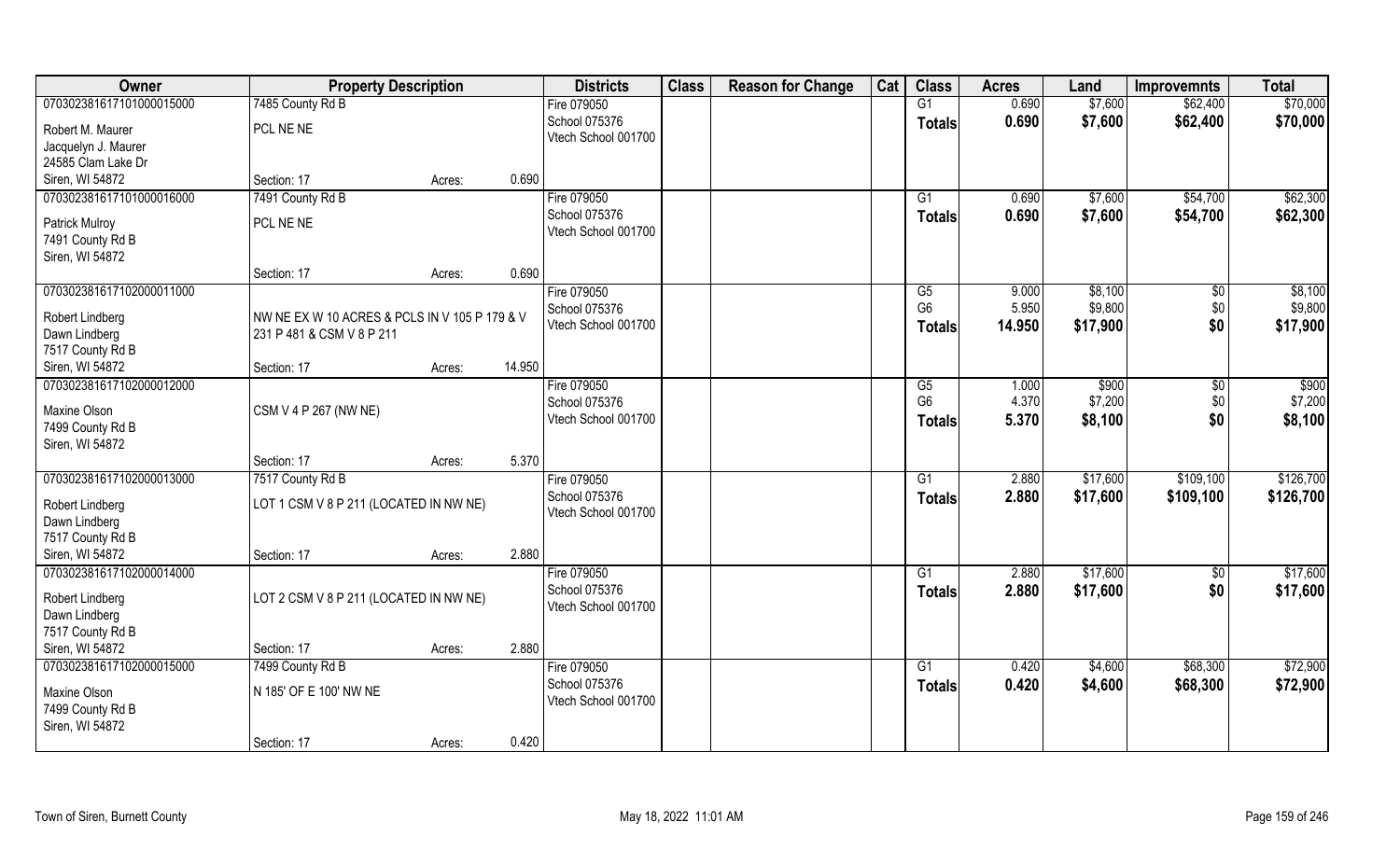| Owner                                                  | <b>Property Description</b>                  |                  | <b>Districts</b>                     | <b>Class</b> | <b>Reason for Change</b> | Cat | <b>Class</b>    | <b>Acres</b> | Land      | <b>Improvemnts</b> | <b>Total</b> |
|--------------------------------------------------------|----------------------------------------------|------------------|--------------------------------------|--------------|--------------------------|-----|-----------------|--------------|-----------|--------------------|--------------|
| 070302381617102000016000                               | 7575 County Rd B                             |                  | Fire 079050                          |              |                          |     | G1              | 3.000        | \$18,000  | \$87,600           | \$105,600    |
| Robert Lindberg<br>7517 County Rd B<br>Siren, WI 54872 | PCL NW NE                                    |                  | School 075376<br>Vtech School 001700 |              |                          |     | <b>Totals</b>   | 3.000        | \$18,000  | \$87,600           | \$105,600    |
|                                                        | Section: 17                                  | 3.000<br>Acres:  |                                      |              |                          |     |                 |              |           |                    |              |
| 070302381617103000011000                               | 7520 Tower Rd                                |                  | Fire 079050                          |              |                          |     | G1              | 2.000        | \$96,300  | \$204,400          | \$300,700    |
| <b>Travis Hinze</b>                                    | SW NE EX S 452' OF W 498' (W/ESMNT #355977)  |                  | School 075376                        |              |                          |     | G <sub>5</sub>  | 7.000        | \$2,100   | \$0                | \$2,100      |
| Teresa Hinze                                           |                                              |                  | Vtech School 001700                  |              |                          |     | G <sub>6</sub>  | 25.800       | \$51,600  | \$0                | \$51,600     |
| 7520 Tower Rd                                          |                                              |                  |                                      |              |                          |     | <b>Totals</b>   | 34.800       | \$150,000 | \$204,400          | \$354,400    |
| Siren, WI 54872                                        | Section: 17                                  | 34.800<br>Acres: |                                      |              |                          |     |                 |              |           |                    |              |
| 070302381617103000012000                               | 7540 Tower Rd                                |                  | Fire 079050                          |              |                          |     | G1              | 5.200        | \$48,900  | \$118,100          | \$167,000    |
| Kyle Lindquist                                         | LOT 1 CSM V2 P79 & ALSO THE REMAINDER OF THE |                  | School 075376                        |              |                          |     | <b>Totals</b>   | 5.200        | \$48,900  | \$118,100          | \$167,000    |
| Valerie Lindquist                                      | S 452' OF W 498' DESC 588/536 (SUBG/ESMNT    |                  | Vtech School 001700                  |              |                          |     |                 |              |           |                    |              |
| 7540 Tower Rd                                          | #355977)                                     |                  |                                      |              |                          |     |                 |              |           |                    |              |
| Siren, WI 54872                                        | Section: 17                                  | 5.200<br>Acres:  |                                      |              |                          |     |                 |              |           |                    |              |
| 070302381617505002011000                               | 7468 Clemenson Dr                            |                  | Fire 079050                          |              |                          |     | G2              | 20.000       | \$86,600  | \$266,900          | \$353,500    |
| North Camp Properties II, LLC                          | GOV LOT 2 EX CSM V 1 P 247                   |                  | School 075376                        |              |                          |     | G <sub>5</sub>  | 10.000       | \$4,000   | \$0                | \$4,000      |
| PO Box 66                                              |                                              |                  | Vtech School 001700                  |              |                          |     | G <sub>6</sub>  | 31.000       | \$62,000  | \$0                | \$62,000     |
| Danbury, WI 54830-0066                                 |                                              |                  |                                      |              |                          |     | <b>Totals</b>   | 61.000       | \$152,600 | \$266,900          | \$419,500    |
|                                                        | Section: 17                                  | 61.000<br>Acres: |                                      |              |                          |     |                 |              |           |                    |              |
| 070302381617505002012000                               | 7442 Clemenson Rd                            |                  | Fire 079050                          |              |                          |     | $\overline{G2}$ | 1.500        | \$31,200  | \$53,800           | \$85,000     |
| North Camp Properties II, LLC                          | CSM V 1 P 247 (LOCATED IN GOV LOT 2)         |                  | School 075376                        |              |                          |     | <b>Totals</b>   | 1.500        | \$31,200  | \$53,800           | \$85,000     |
| PO Box 66                                              |                                              |                  | Vtech School 001700                  |              |                          |     |                 |              |           |                    |              |
| Danbury, WI 54830-0066                                 |                                              |                  |                                      |              |                          |     |                 |              |           |                    |              |
|                                                        | Section: 17                                  | 1.500<br>Acres:  |                                      |              |                          |     |                 |              |           |                    |              |
| 070302381617515211011000                               | 7485 Back Woods Dr                           |                  | Fire 079050                          |              |                          |     | G1              | 26.950       | \$67,900  | \$95,900           | \$163,800    |
| Tracy A. Dabrowski<br>475 S Glen Trl                   | FORGOTTEN TYMES LOT 1                        |                  | School 075376<br>Vtech School 001700 |              |                          |     | <b>Totals</b>   | 26.950       | \$67,900  | \$95,900           | \$163,800    |
| Lino Lakes, MN 55014                                   |                                              |                  |                                      |              |                          |     |                 |              |           |                    |              |
|                                                        | Section: 17                                  | 26.950<br>Acres: |                                      |              |                          |     |                 |              |           |                    |              |
| 070302381617515211012000                               | 7481 Ranch Ln                                |                  | Fire 079050                          | G4           | Ag use land              |     | G1              | 11.840       | \$37,700  | \$119,000          | \$156,700    |
| Raymond R. Mimnaugh                                    | FORGOTTEN TYMES LOT 2                        |                  | School 075376                        |              |                          |     | G4              | 12.000       | \$1,300   | \$0                | \$1,300      |
| Susan L. Mimnaugh                                      |                                              |                  | Vtech School 001700                  |              |                          |     | <b>Totals</b>   | 23.840       | \$39,000  | \$119,000          | \$158,000    |
| 7481 Ranch Ln                                          |                                              |                  |                                      |              |                          |     |                 |              |           |                    |              |
| Siren, WI 54872                                        | Section: 17                                  | 23.840<br>Acres: |                                      |              |                          |     |                 |              |           |                    |              |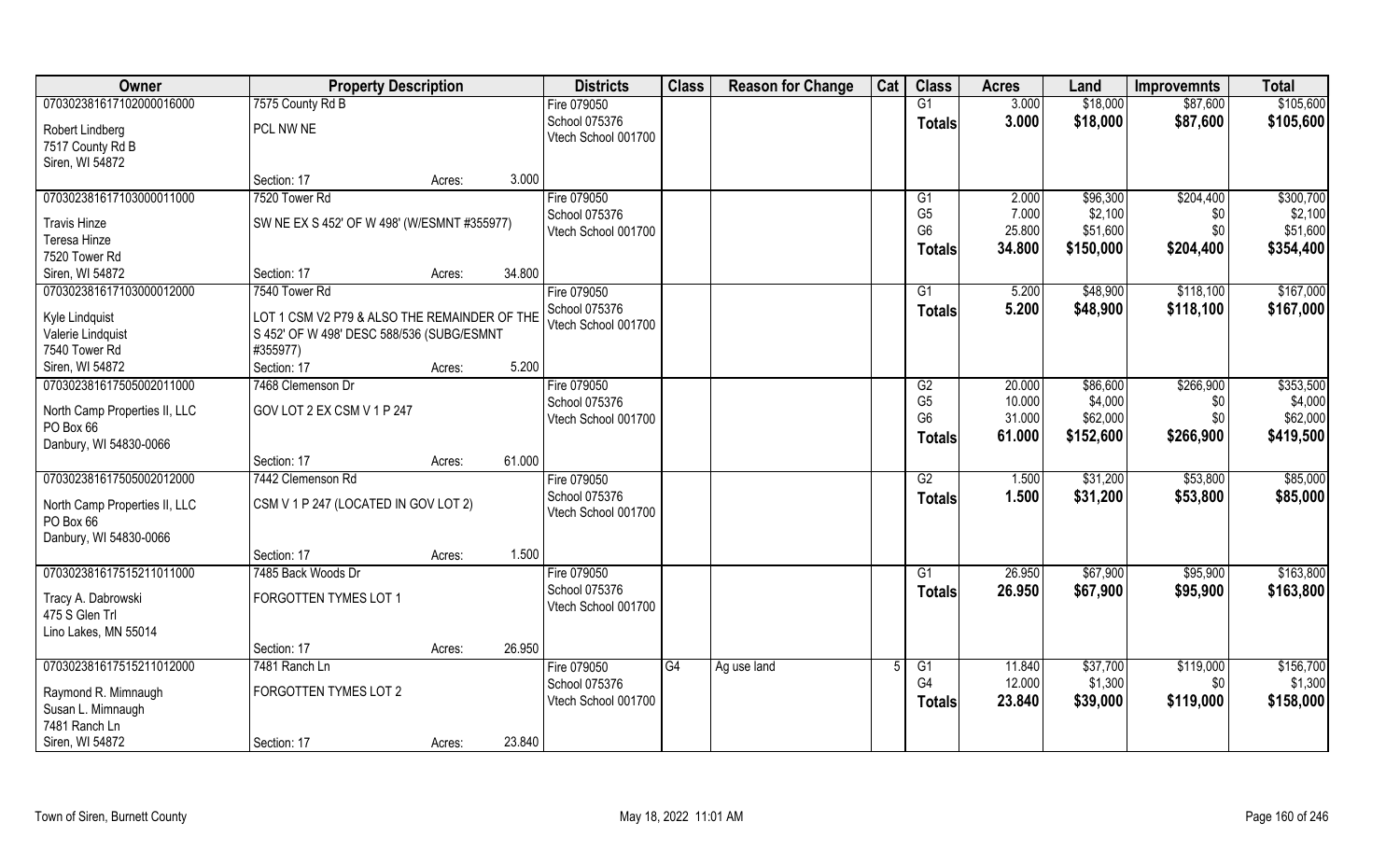| Owner                                             | <b>Property Description</b>                                          |        |        | <b>Districts</b>    | <b>Class</b> | <b>Reason for Change</b>    | Cat | <b>Class</b>  | <b>Acres</b> | Land      | <b>Improvemnts</b> | <b>Total</b> |
|---------------------------------------------------|----------------------------------------------------------------------|--------|--------|---------------------|--------------|-----------------------------|-----|---------------|--------------|-----------|--------------------|--------------|
| 070302381617515211013100                          |                                                                      |        |        | Fire 079050         |              |                             |     | G4            | 2.240        | \$200     | \$0                | \$200        |
| Larry L. Johnson                                  | LOT 13 CSM 4983 VOL 28 P 73 RECORDED AS                              |        |        | School 075376       |              |                             |     | <b>Totals</b> | 2.240        | \$200     | \$0                | \$200        |
| Mary C. Johnson                                   | DOCUMENT 464987 (PRT LOT 3 FORGOTTEN                                 |        |        | Vtech School 001700 |              |                             |     |               |              |           |                    |              |
| 10435 132nd St E                                  | TYMES) (GOV LOT 1)                                                   |        |        |                     |              |                             |     |               |              |           |                    |              |
| Hastings, MN 55033                                | Section: 17                                                          | Acres: | 2.240  |                     |              |                             |     |               |              |           |                    |              |
| 070302381617515211013210                          | 7474 Ranch Ln                                                        |        |        | Fire 079050         | G4           | Ag use land                 |     | G1            | 2.930        | \$72,800  | \$97,600           | \$170,400    |
|                                                   |                                                                      |        |        | School 075376       |              |                             |     | G4            | 2.520        | \$300     | \$0                | \$300        |
| John Stover                                       | LOT 31 CSM 5123 VOL 29 P 65 RECORDED AS                              |        |        | Vtech School 001700 |              |                             |     | <b>Totals</b> | 5.450        | \$73,100  | \$97,600           | \$170,700    |
| Susan Stover<br>7474 Ranch Ln                     | DOCUMENT 473844 (PT LOT3 FORGOTTEN TYMES<br>PLAT) (NW SE)(GOV LOT 1) |        |        |                     |              |                             |     |               |              |           |                    |              |
| Siren, WI 54872                                   | Section: 17                                                          | Acres: | 5.450  |                     |              |                             |     |               |              |           |                    |              |
| 070302381617515211013220                          |                                                                      |        |        | Fire 079050         | G4           | Correct acreage after split |     | G4            | 6.250        | \$700     | $\sqrt[6]{}$       | \$700        |
|                                                   |                                                                      |        |        | School 075376       |              |                             |     |               | 6.250        | \$700     | \$0                | \$700        |
| Tracy A Dabrowski Trust                           | LOT 32 CSM 5123 VOL 29 P 65 RECORDED AS                              |        |        | Vtech School 001700 |              |                             |     | <b>Totals</b> |              |           |                    |              |
| 475 S Glen Trl                                    | DOCUMENT 473844 (PT LOT3 FORGOTTEN TYMES                             |        |        |                     |              |                             |     |               |              |           |                    |              |
| Lino Lakes, MN 55014                              | PLAT) (NW SE)(GOV LOT 1)                                             |        |        |                     |              |                             |     |               |              |           |                    |              |
|                                                   | Section: 17                                                          | Acres: | 6.250  |                     |              |                             |     |               |              |           |                    |              |
| 070302381617515211014000                          | 7463 Black Woods Dr                                                  |        |        | Fire 079050         |              |                             |     | G1            | 14.410       | \$124,600 | \$85,000           | \$209,600    |
| Donald Adams Trust                                | FORGOTTEN TYMES LOT 4                                                |        |        | School 075376       |              |                             |     | <b>Totals</b> | 14.410       | \$124,600 | \$85,000           | \$209,600    |
| 22w440 Teakwood Dr                                |                                                                      |        |        | Vtech School 001700 |              |                             |     |               |              |           |                    |              |
| Glen Ellyn, IL 60137                              |                                                                      |        |        |                     |              |                             |     |               |              |           |                    |              |
|                                                   | Section: 17                                                          | Acres: | 14.410 |                     |              |                             |     |               |              |           |                    |              |
| 070302381617515211015000                          | 7455 Back Woods Dr                                                   |        |        | Fire 079050         |              |                             |     | G1            | 5.040        | \$110,600 | \$212,900          | \$323,500    |
|                                                   |                                                                      |        |        | School 075376       |              |                             |     | <b>Totals</b> | 5.040        | \$110,600 | \$212,900          | \$323,500    |
| <b>Marianne Adams Trust</b><br>22w440 Teakwood Dr | FORGOTTEN TYMES LOT 5                                                |        |        | Vtech School 001700 |              |                             |     |               |              |           |                    |              |
| Glen Ellyn, IL 60137                              |                                                                      |        |        |                     |              |                             |     |               |              |           |                    |              |
|                                                   | Section: 17                                                          | Acres: | 5.040  |                     |              |                             |     |               |              |           |                    |              |
| 070302381617515211016000                          | 7427 Tower Rd                                                        |        |        | Fire 079050         |              |                             |     | G1            | 13.080       | \$67,400  | \$52,400           | \$119,800    |
|                                                   |                                                                      |        |        | School 075376       |              |                             |     |               | 13.080       | \$67,400  | \$52,400           | \$119,800    |
| Timothy M. Watters                                | FORGOTTEN TYMES LOT 6                                                |        |        | Vtech School 001700 |              |                             |     | <b>Totals</b> |              |           |                    |              |
| Pamela M. Watters                                 |                                                                      |        |        |                     |              |                             |     |               |              |           |                    |              |
| 28907 Dimaggio St NE                              |                                                                      |        |        |                     |              |                             |     |               |              |           |                    |              |
| North Branch, MN 55056                            | Section: 17                                                          | Acres: | 13.080 |                     |              |                             |     |               |              |           |                    |              |
| 070302381617515211017000                          | Backwoods Dr                                                         |        |        | Fire 079050         |              |                             |     | G1            | 1.590        | \$13,400  | $\overline{50}$    | \$13,400     |
| Tracy A. Dabrowski                                | FORGOTTEN TYMES LOT 7                                                |        |        | School 075376       |              |                             |     | <b>Totals</b> | 1.590        | \$13,400  | \$0                | \$13,400     |
| 475 S Glen Trl                                    |                                                                      |        |        | Vtech School 001700 |              |                             |     |               |              |           |                    |              |
| Lino Lakes, MN 55014                              |                                                                      |        |        |                     |              |                             |     |               |              |           |                    |              |
|                                                   | Section: 17                                                          | Acres: | 1.590  |                     |              |                             |     |               |              |           |                    |              |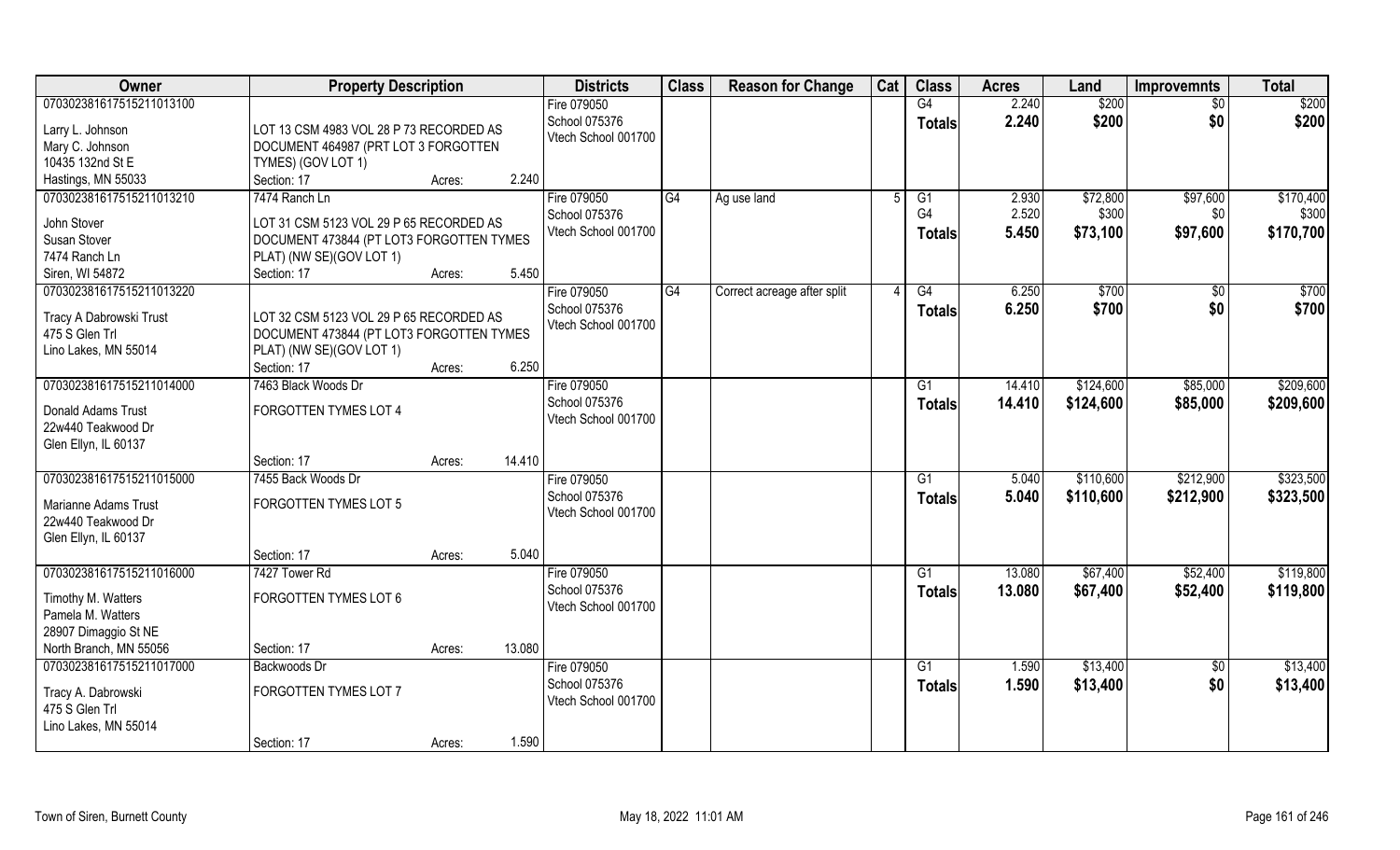| Owner                                | <b>Property Description</b>                     |        |        | <b>Districts</b>    | <b>Class</b> | <b>Reason for Change</b> | Cat | <b>Class</b>    | <b>Acres</b> | Land     | <b>Improvemnts</b> | <b>Total</b> |
|--------------------------------------|-------------------------------------------------|--------|--------|---------------------|--------------|--------------------------|-----|-----------------|--------------|----------|--------------------|--------------|
| 070302381618101000011000             |                                                 |        |        | Fire 079050         |              |                          |     | $\overline{G5}$ | 31.640       | \$9,500  | $\sqrt{6}$         | \$9,500      |
| Radke Revocable Trust                | NE NE EX HWY DESC 480/579                       |        |        | School 075376       |              |                          |     | G <sub>6</sub>  | 8.000        | \$16,000 | \$0                | \$16,000     |
| 23835 State Rd 35                    |                                                 |        |        | Vtech School 001700 |              |                          |     | <b>Totals</b>   | 39.640       | \$25,500 | \$0                | \$25,500     |
| Siren, WI 54872                      |                                                 |        |        |                     |              |                          |     |                 |              |          |                    |              |
|                                      | Section: 18                                     | Acres: | 39.640 |                     |              |                          |     |                 |              |          |                    |              |
| 070302381618104000011000             |                                                 |        |        | Fire 079050         |              |                          |     | G5              | 30.000       | \$12,000 | $\sqrt[6]{}$       | \$12,000     |
| Radke Revocable Trust                | SE <sub>NE</sub>                                |        |        | School 075376       |              |                          |     | G <sub>6</sub>  | 10.000       | \$20,000 | \$0                | \$20,000     |
| 23835 State Rd 35                    |                                                 |        |        | Vtech School 001700 |              |                          |     | <b>Totals</b>   | 40.000       | \$32,000 | \$0                | \$32,000     |
| Siren, WI 54872                      |                                                 |        |        |                     |              |                          |     |                 |              |          |                    |              |
|                                      | Section: 18                                     | Acres: | 40.000 |                     |              |                          |     |                 |              |          |                    |              |
| 070302381618201000011000             | 8051 State Rd 70                                |        |        | Fire 079050         |              |                          |     | G2              | 6.000        | \$48,000 | \$155,400          | \$203,400    |
| Steven Frey                          | NE NW EX PCLS 270/226 & EX CSM V 2 P 45 & CSM V |        |        | School 075376       |              |                          |     | G <sub>6</sub>  | 9.870        | \$19,700 | \$0                | \$19,700     |
| 8051 State Rd 70                     | 3 P 86 & EX HWY DESC 482/336 & EX 500/221       |        |        | Vtech School 001700 |              |                          |     | <b>Totals</b>   | 15.870       | \$67,700 | \$155,400          | \$223,100    |
| Siren, WI 54872                      |                                                 |        |        |                     |              |                          |     |                 |              |          |                    |              |
|                                      | Section: 18                                     | Acres: | 15.870 |                     |              |                          |     |                 |              |          |                    |              |
| 070302381618201000012000             |                                                 |        |        | Fire 079050         |              |                          |     | G5              | 3.000        | \$900    | \$0                | \$900        |
| Ronald & Sharon Stewart Trust Agree  | S 624.37' OF NE NW EX CSM V2 P45 & EX LOTS 1    |        |        | School 075376       |              |                          |     | G <sub>6</sub>  | 12.600       | \$20,800 | \$0                | \$20,800     |
| 750 112th St                         | THRU 4 CSM V3 P86                               |        |        | Vtech School 001700 |              |                          |     | <b>Totals</b>   | 15.600       | \$21,700 | \$0                | \$21,700     |
| Roberts, WI 54023                    |                                                 |        |        |                     |              |                          |     |                 |              |          |                    |              |
|                                      | Section: 18                                     | Acres: | 15.600 |                     |              |                          |     |                 |              |          |                    |              |
| 070302381618201000013000             | 8027 State Rd 70                                |        |        | Fire 079050         |              |                          |     | $\overline{G1}$ | 0.970        | \$10,700 | \$45,400           | \$56,100     |
| Willa Cole                           | PRT NE NW DESC 435/107 EX 475/302 FOR HWY       |        |        | School 075376       |              |                          |     | <b>Totals</b>   | 0.970        | \$10,700 | \$45,400           | \$56,100     |
| 8027 State Rd 70                     |                                                 |        |        | Vtech School 001700 |              |                          |     |                 |              |          |                    |              |
| Siren, WI 54872                      |                                                 |        |        |                     |              |                          |     |                 |              |          |                    |              |
|                                      | Section: 18                                     | Acres: | 0.970  |                     |              |                          |     |                 |              |          |                    |              |
| 070302381618201000014000             | 23997 Nyberg Rd                                 |        |        | Fire 079050         |              |                          |     | G1              | 0.780        | \$8,600  | \$62,700           | \$71,300     |
| Linda L. Beedy                       | LOT 1 CSM V 2 P 45 EX 476/311 FOR HWY (NE NW)   |        |        | School 075376       |              |                          |     | <b>Totals</b>   | 0.780        | \$8,600  | \$62,700           | \$71,300     |
| 7364 Steepleview Rd                  |                                                 |        |        | Vtech School 001700 |              |                          |     |                 |              |          |                    |              |
| Woodbury, MN 55125                   |                                                 |        |        |                     |              |                          |     |                 |              |          |                    |              |
|                                      | Section: 18                                     | Acres: | 0.780  |                     |              |                          |     |                 |              |          |                    |              |
| 070302381618201000015000             | 23993 Nyberg Rd                                 |        |        | Fire 079050         |              |                          |     | $\overline{G1}$ | 1.210        | \$11,800 | \$72,400           | \$84,200     |
|                                      |                                                 |        |        | School 075376       |              |                          |     | <b>Totals</b>   | 1.210        | \$11,800 | \$72,400           | \$84,200     |
| Mitchell R. Larson<br>Judy K. Larson | LOT 2 CSM V 2 P 45 (LOCATED IN NE NW)           |        |        | Vtech School 001700 |              |                          |     |                 |              |          |                    |              |
| 23993 Nyberg Rd                      |                                                 |        |        |                     |              |                          |     |                 |              |          |                    |              |
| Siren, WI 54872-8468                 | Section: 18                                     | Acres: | 1.210  |                     |              |                          |     |                 |              |          |                    |              |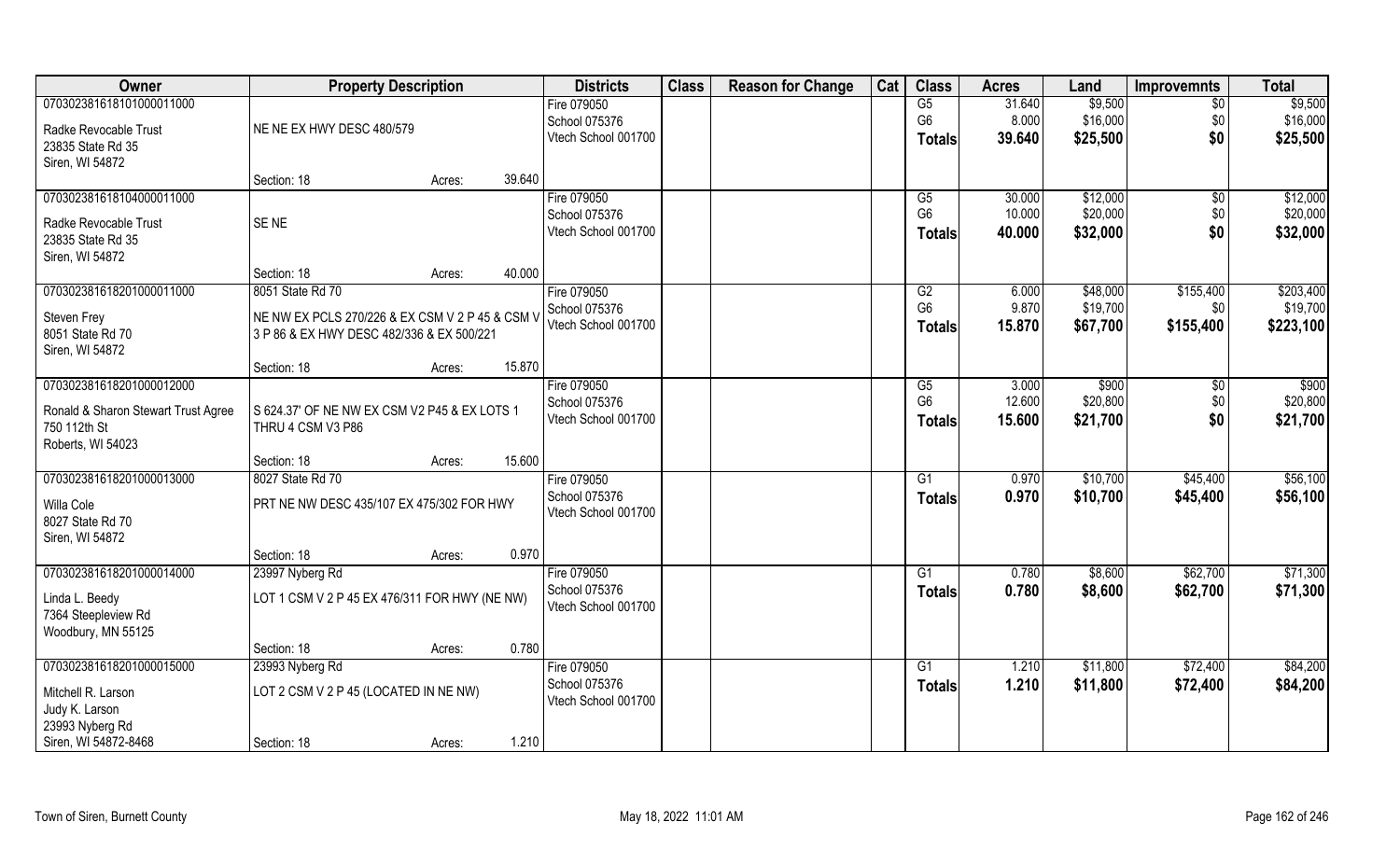| Owner                                                                                                | <b>Property Description</b>                     |        |       | <b>Districts</b>                                    | <b>Class</b> | <b>Reason for Change</b> | Cat | <b>Class</b>                     | <b>Acres</b>   | Land               | <b>Improvemnts</b>     | <b>Total</b>       |
|------------------------------------------------------------------------------------------------------|-------------------------------------------------|--------|-------|-----------------------------------------------------|--------------|--------------------------|-----|----------------------------------|----------------|--------------------|------------------------|--------------------|
| 070302381618201000016000                                                                             | 23977 Nyberg Rd                                 |        |       | Fire 079050                                         |              |                          |     | $\overline{G1}$                  | 1.200          | \$11,800           | \$10,900               | \$22,700           |
| Nicholas L. Haessly<br>PO Box 231<br>Siren, WI 54872                                                 | LOT 3 CSM#334 V 2 P 45 (NE NW)#456339           |        |       | School 075376<br>Vtech School 001700                |              |                          |     | <b>Totals</b>                    | 1.200          | \$11,800           | \$10,900               | \$22,700           |
|                                                                                                      | Section: 18                                     | Acres: | 1.200 |                                                     |              |                          |     |                                  |                |                    |                        |                    |
| 070302381618201000017000                                                                             | 23969 Nyberg Rd                                 |        |       | Fire 079050                                         |              |                          |     | G1                               | 0.600          | \$6,600            | \$55,800               | \$62,400           |
| Randy Thomas<br>Jodi Thomas<br>23969 Nyberg Rd                                                       | N 100' OF LOT 4 CSM V 2 P 45 (PRT NE NW)        |        |       | School 075376<br>Vtech School 001700                |              |                          |     | <b>Totals</b>                    | 0.600          | \$6,600            | \$55,800               | \$62,400           |
| Siren, WI 54872                                                                                      | Section: 18                                     | Acres: | 0.600 |                                                     |              |                          |     |                                  |                |                    |                        |                    |
| 070302381618201000018000                                                                             | 23961 Nyberg Rd                                 |        |       | Fire 079050                                         |              |                          |     | G1                               | 0.600          | \$6,600            | \$104,400              | \$111,000          |
| Margaret Taylor<br>23961 Nyberg Rd<br>Siren, WI 54872                                                | S 100' OF LOT 4 CSM V 2 P 45 (LOCATED IN NE NW) |        |       | School 075376<br>Vtech School 001700                |              |                          |     | <b>Totals</b>                    | 0.600          | \$6,600            | \$104,400              | \$111,000          |
|                                                                                                      | Section: 18                                     | Acres: | 0.600 |                                                     |              |                          |     |                                  |                |                    |                        |                    |
| 070302381618201000019000<br>Margaret Taylor<br>23961 Nyberg Rd<br>Siren, WI 54872                    | LOT 1 CSM V 3 P 86 (LOCATED IN NE NW)           |        |       | Fire 079050<br>School 075376<br>Vtech School 001700 |              |                          |     | G1<br><b>Totals</b>              | 0.590<br>0.590 | \$5,800<br>\$5,800 | \$0<br>\$0             | \$5,800<br>\$5,800 |
|                                                                                                      | Section: 18                                     | Acres: | 0.590 |                                                     |              |                          |     |                                  |                |                    |                        |                    |
| 070302381618201000020000                                                                             | 23941 Nyberg Rd                                 |        |       | Fire 079050                                         |              |                          |     | $\overline{G1}$                  | 0.770          | \$8,500            | \$64,600               | \$73,100           |
| Garda Gorman<br>23941 Nyberg Rd<br>Siren, WI 54872                                                   | LOT 2 CSM V 3 P 86 (LOCATED IN NE NW)           |        |       | School 075376<br>Vtech School 001700                |              |                          |     | <b>Totals</b>                    | 0.770          | \$8,500            | \$64,600               | \$73,100           |
|                                                                                                      | Section: 18                                     | Acres: | 0.770 |                                                     |              |                          |     |                                  |                |                    |                        |                    |
| 070302381618201000021000                                                                             |                                                 |        |       | Fire 079050                                         |              |                          |     | G1                               | 0.770          | \$8,100            | \$0                    | \$8,100            |
| Ronald & Sharon Stewart Trust Agree<br>750 112th St<br>Roberts, WI 54023                             | LOT 3 CSM V 3 P 86 (LOCATED IN NE NW)           |        |       | School 075376<br>Vtech School 001700                |              |                          |     | <b>Totals</b>                    | 0.770          | \$8,100            | \$0                    | \$8,100            |
|                                                                                                      | Section: 18                                     | Acres: | 0.770 |                                                     |              |                          |     |                                  |                |                    |                        |                    |
| 070302381618201000022000<br>Ronald & Sharon Stewart Trust Agree<br>750 112th St<br>Roberts, WI 54023 | LOT 4 CSM V 3 P 86 (LOCATED IN NE NW)           |        |       | Fire 079050<br>School 075376<br>Vtech School 001700 |              |                          |     | $\overline{G1}$<br><b>Totals</b> | 0.590<br>0.590 | \$5,800<br>\$5,800 | $\overline{60}$<br>\$0 | \$5,800<br>\$5,800 |
|                                                                                                      | Section: 18                                     | Acres: | 0.590 |                                                     |              |                          |     |                                  |                |                    |                        |                    |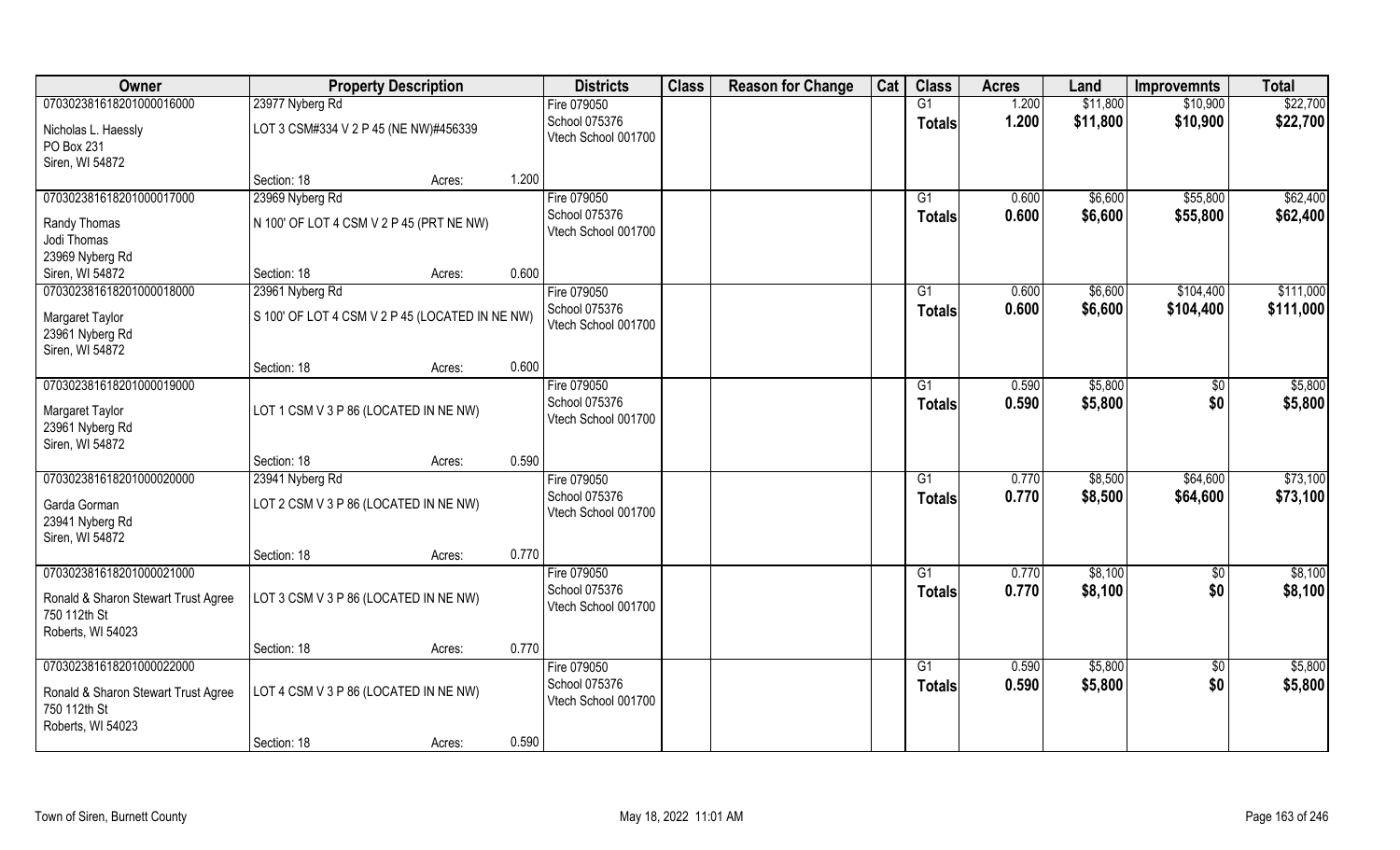| Owner                                                                    | <b>Property Description</b>                                                           |        |        | <b>Districts</b>                     | <b>Class</b> | <b>Reason for Change</b> | Cat | <b>Class</b>                    | <b>Acres</b>     | Land                 | <b>Improvemnts</b>  | <b>Total</b>          |
|--------------------------------------------------------------------------|---------------------------------------------------------------------------------------|--------|--------|--------------------------------------|--------------|--------------------------|-----|---------------------------------|------------------|----------------------|---------------------|-----------------------|
| 070302381618201000023000                                                 |                                                                                       |        |        | Fire 079050                          |              |                          |     | G1                              | 0.090            | \$1,100              | \$0                 | \$1,100               |
| Ronald & Sharon Stewart Trust Agree<br>750 112th St                      | OUTLOT A CSM V3 P86 (NE NW)                                                           |        |        | School 075376<br>Vtech School 001700 |              |                          |     | <b>Totals</b>                   | 0.090            | \$1,100              | \$0                 | \$1,100               |
| Roberts, WI 54023                                                        |                                                                                       |        |        |                                      |              |                          |     |                                 |                  |                      |                     |                       |
|                                                                          | Section: 18                                                                           | Acres: | 0.090  |                                      |              |                          |     |                                 |                  |                      |                     |                       |
| 070302381618202000011001                                                 |                                                                                       |        |        | Fire 079050<br>School 075376         |              |                          |     | G5<br>G <sub>6</sub>            | 0.200<br>31.820  | \$100<br>\$52,500    | $\sqrt[6]{}$<br>\$0 | \$100<br>\$52,500     |
| Ronald & Sharon Stewart Trust Agree<br>750 112th St<br>Roberts, WI 54023 | FR W1/2 NW EX W 300' OF N 1320' & EX S 700' & EX<br>HWY DES 479/596 & EX CSM V27 P113 |        |        | Vtech School 001700                  |              |                          |     | <b>Totals</b>                   | 32.020           | \$52,600             | \$0                 | \$52,600              |
|                                                                          | Section: 18                                                                           | Acres: | 32.020 |                                      |              |                          |     |                                 |                  |                      |                     |                       |
| 070302381618202000011100                                                 | 8129 State Rd 70                                                                      |        |        | Fire 079050                          |              |                          |     | G1                              | 1.200            | \$11,800             | \$12,700            | \$24,500              |
| D'Jock Forest Products Inc<br>23940 3rd Ave<br>Siren, WI 54872           | LOT 1 CSM#4853 V27 P113 (W1/2 NW)#455202                                              |        |        | School 075376<br>Vtech School 001700 |              |                          |     | G <sub>5</sub><br><b>Totals</b> | 6.640<br>7.840   | \$2,000<br>\$13,800  | \$0<br>\$12,700     | \$2,000<br>\$26,500   |
|                                                                          | Section: 18                                                                           | Acres: | 7.840  |                                      |              |                          |     |                                 |                  |                      |                     |                       |
| 070302381618202000012000                                                 |                                                                                       |        |        | Fire 079050                          |              |                          |     | G5                              | 5.900            | \$1,800              | \$0                 | \$1,800               |
| Dale R Stewart Trust<br>757 107th St                                     | S 700' FR NW DESC 610/640                                                             |        |        | School 075376<br>Vtech School 001700 |              |                          |     | G <sub>6</sub><br><b>Totals</b> | 12.000<br>17.900 | \$19,800<br>\$21,600 | \$0<br>\$0          | \$19,800<br>\$21,600  |
| Roberts, WI 54023                                                        | Section: 18                                                                           | Acres: | 17.900 |                                      |              |                          |     |                                 |                  |                      |                     |                       |
| 070302381618202000013000                                                 | 8187 State Rd 70                                                                      |        |        | Fire 079050                          |              |                          |     | G1                              | 2.000            | \$15,000             | \$42,600            | \$57,600              |
| Darwin Radke<br>Cheryl Radke<br>8187 State Rd 70                         | W 300' OF N 1320' FRL W1/2 NW EX HWY DESC<br>479/596                                  |        |        | School 075376<br>Vtech School 001700 |              |                          |     | G <sub>6</sub><br><b>Totals</b> | 7.730<br>9.730   | \$12,800<br>\$27,800 | \$0<br>\$42,600     | \$12,800<br>\$70,400  |
| Siren, WI 54872                                                          | Section: 18                                                                           | Acres: | 9.730  |                                      |              |                          |     |                                 |                  |                      |                     |                       |
| 070302381618204000011000                                                 | 23891 Nyberg Rd                                                                       |        |        | Fire 079050                          |              |                          |     | G1                              | 6.000            | \$45,500             | \$129,700           | \$175,200             |
| Ronald & Sharon Stewart Trust Agree<br>750 112th St<br>Roberts, WI 54023 | N1/2 SE NW                                                                            |        |        | School 075376<br>Vtech School 001700 |              |                          |     | G <sub>6</sub><br><b>Totals</b> | 14.000<br>20.000 | \$28,000<br>\$73,500 | \$0<br>\$129,700    | \$28,000<br>\$203,200 |
|                                                                          | Section: 18                                                                           | Acres: | 20.000 |                                      |              |                          |     |                                 |                  |                      |                     |                       |
| 070302381618204000012000                                                 |                                                                                       |        |        | Fire 079050                          |              |                          |     | G6                              | 10.000           | \$27,000             | $\overline{50}$     | \$27,000              |
| Dale R Stewart Trust<br>757 107th St<br>Roberts, WI 54023                | N1/2 S1/2 SE NW                                                                       |        |        | School 075376<br>Vtech School 001700 |              |                          |     | <b>Totals</b>                   | 10.000           | \$27,000             | \$0                 | \$27,000              |
|                                                                          | Section: 18                                                                           | Acres: | 10.000 |                                      |              |                          |     |                                 |                  |                      |                     |                       |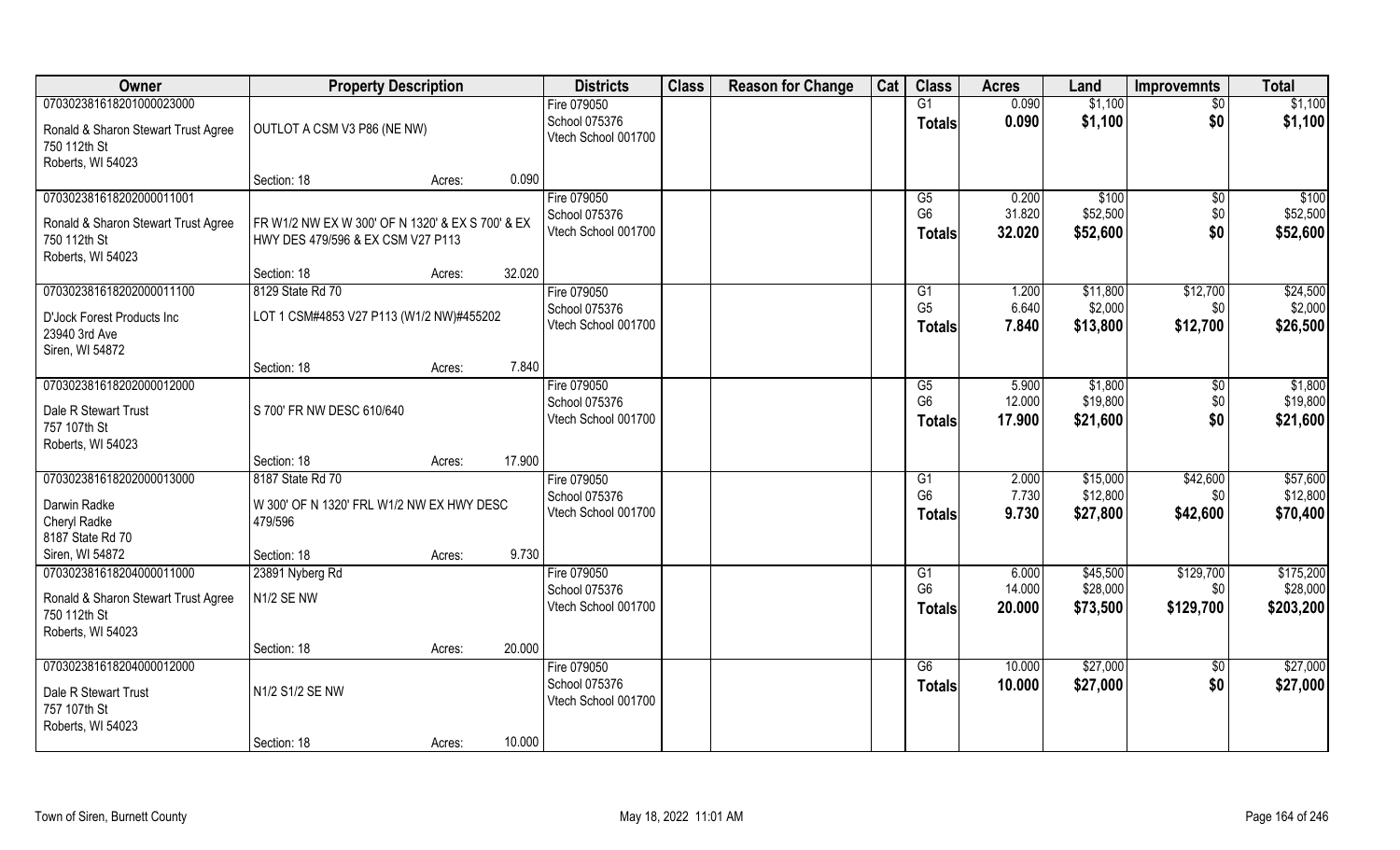| Owner                        | <b>Property Description</b>                   |        |        | <b>Districts</b>    | <b>Class</b> | <b>Reason for Change</b> | Cat | <b>Class</b>   | <b>Acres</b> | Land     | <b>Improvemnts</b> | <b>Total</b> |
|------------------------------|-----------------------------------------------|--------|--------|---------------------|--------------|--------------------------|-----|----------------|--------------|----------|--------------------|--------------|
| 070302381618204000013000     |                                               |        |        | Fire 079050         |              |                          |     | G5             | 4.000        | \$1,200  | \$0                | \$1,200      |
| Dale R Stewart Trust         | S1/2 S1/2 SE NW                               |        |        | School 075376       |              |                          |     | G <sub>6</sub> | 6.000        | \$12,000 | \$0                | \$12,000     |
| 757 107th St                 |                                               |        |        | Vtech School 001700 |              |                          |     | <b>Totals</b>  | 10.000       | \$13,200 | \$0                | \$13,200     |
| Roberts, WI 54023            |                                               |        |        |                     |              |                          |     |                |              |          |                    |              |
|                              | Section: 18                                   | Acres: | 10.000 |                     |              |                          |     |                |              |          |                    |              |
| 070302381618301000011000     |                                               |        |        | Fire 079050         |              |                          |     | G6             | 20.000       | \$33,000 | $\sqrt{6}$         | \$33,000     |
| Dale R Stewart Trust         | N 1/2 NE SW                                   |        |        | School 075376       |              |                          |     | <b>Totals</b>  | 20.000       | \$33,000 | \$0                | \$33,000     |
| 757 107th St                 |                                               |        |        | Vtech School 001700 |              |                          |     |                |              |          |                    |              |
| Roberts, WI 54023            |                                               |        |        |                     |              |                          |     |                |              |          |                    |              |
|                              | Section: 18                                   | Acres: | 20.000 |                     |              |                          |     |                |              |          |                    |              |
| 070302381618301000011500     | 23739 Nyberg Rd                               |        |        | Fire 079050         |              |                          |     | G1             | 2.000        | \$15,000 | \$66,400           | \$81,400     |
| Dale R Stewart Trust         | S 1/2 NE SW                                   |        |        | School 075376       |              |                          |     | G <sub>6</sub> | 18.000       | \$29,700 | \$0                | \$29,700     |
| 757 107th St                 |                                               |        |        | Vtech School 001700 |              |                          |     | <b>Totals</b>  | 20.000       | \$44,700 | \$66,400           | \$111,100    |
| Roberts, WI 54023            |                                               |        |        |                     |              |                          |     |                |              |          |                    |              |
|                              | Section: 18                                   | Acres: | 20.000 |                     |              |                          |     |                |              |          |                    |              |
| 070302381618302000011000     |                                               |        |        | Fire 079050         |              |                          |     | G6             | 34.880       | \$57,600 | $\sqrt[6]{}$       | \$57,600     |
| Dale R Stewart Trust         | FR NW SW                                      |        |        | School 075376       |              |                          |     | <b>Totals</b>  | 34.880       | \$57,600 | \$0                | \$57,600     |
| 757 107th St                 |                                               |        |        | Vtech School 001700 |              |                          |     |                |              |          |                    |              |
| Roberts, WI 54023            |                                               |        |        |                     |              |                          |     |                |              |          |                    |              |
|                              | Section: 18                                   | Acres: | 34.880 |                     |              |                          |     |                |              |          |                    |              |
| 070302381618303000011003     | 8166 Waldora Rd                               |        |        | Fire 079050         |              |                          |     | G1             | 2.000        | \$15,000 | \$126,900          | \$141,900    |
| Daniel K Flodin - Dba Flodin | SW SW EX CSM V17 P10, EX CSM V20 P191, EX CSM |        |        | School 075376       |              |                          |     | G <sub>6</sub> | 14.630       | \$24,100 | \$0                | \$24,100     |
| Construction                 | V23 P105, EX CSM V27 P53 & EX CSM V27 P137    |        |        | Vtech School 001700 |              |                          |     | <b>Totals</b>  | 16.630       | \$39,100 | \$126,900          | \$166,000    |
| PO Box 141                   |                                               |        |        |                     |              |                          |     |                |              |          |                    |              |
| Siren, WI 54872              | Section: 18                                   | Acres: | 16.630 |                     |              |                          |     |                |              |          |                    |              |
| 070302381618303000011050     | 8192 Waldora Rd                               |        |        | Fire 079050         |              |                          |     | G1             | 4.010        | \$21,000 | \$176,700          | \$197,700    |
| Dawn Wicklund                | LOT 1 CSM V20 P191(#370372) (SW SW)           |        |        | School 075376       |              |                          |     | <b>Totals</b>  | 4.010        | \$21,000 | \$176,700          | \$197,700    |
| 8192 Waldora Rd              |                                               |        |        | Vtech School 001700 |              |                          |     |                |              |          |                    |              |
| Siren, WI 54872              |                                               |        |        |                     |              |                          |     |                |              |          |                    |              |
|                              | Section: 18                                   | Acres: | 4.010  |                     |              |                          |     |                |              |          |                    |              |
| 070302381618303000011120     | 8160 Waldora Rd                               |        |        | Fire 079050         |              |                          |     | G1             | 2.000        | \$15,000 | \$160,400          | \$175,400    |
| Travis Olson                 | LOT 3 CSM#4864 V27 P137 (SW SW)#456342        |        |        | School 075376       |              |                          |     | G <sub>6</sub> | 3.260        | \$5,400  | \$0                | \$5,400      |
| 8160 Waldora Rd              |                                               |        |        | Vtech School 001700 |              |                          |     | <b>Totals</b>  | 5.260        | \$20,400 | \$160,400          | \$180,800    |
| Siren, WI 54872              |                                               |        |        |                     |              |                          |     |                |              |          |                    |              |
|                              | Section: 18                                   | Acres: | 5.260  |                     |              |                          |     |                |              |          |                    |              |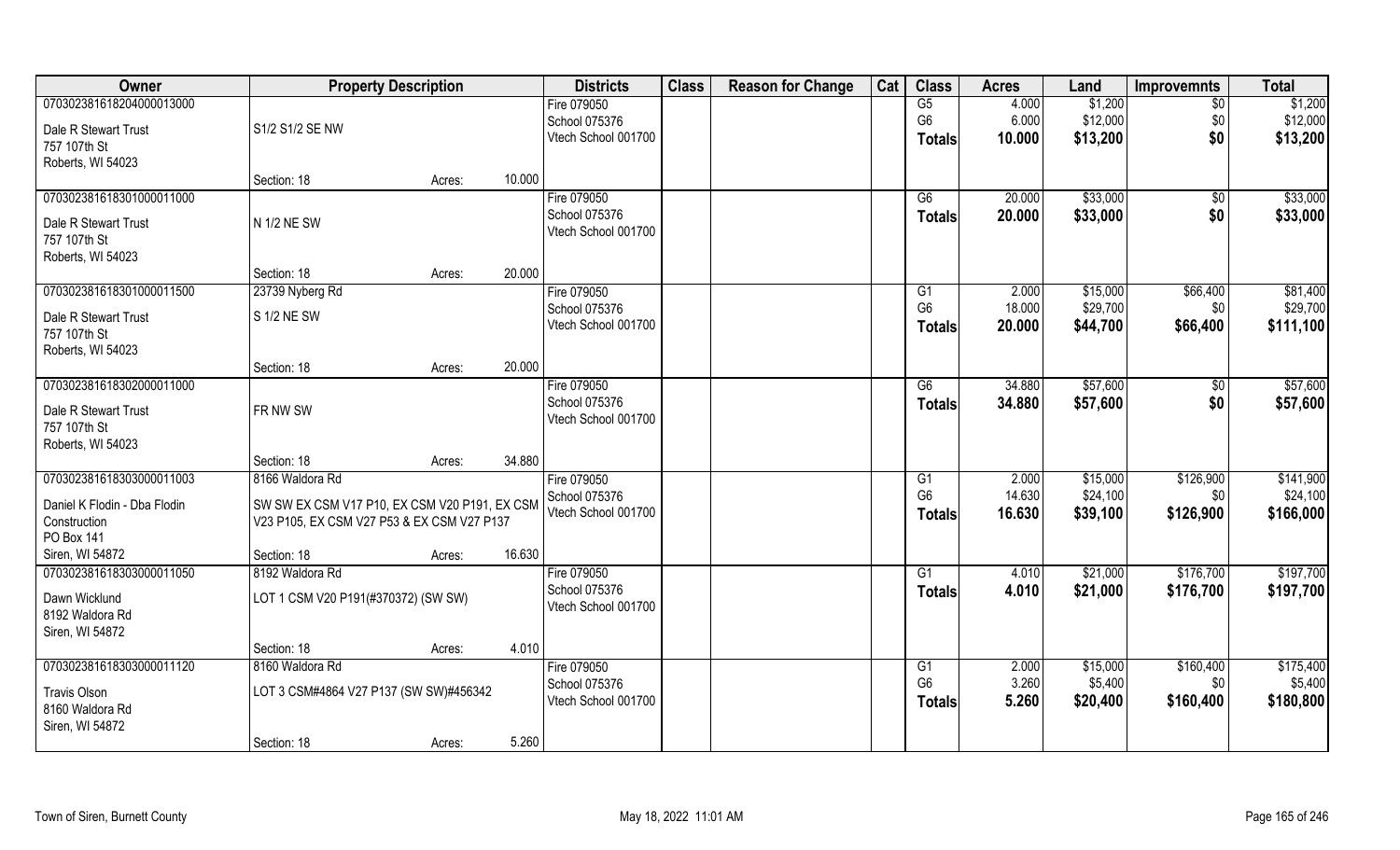| Owner                                                                                                  | <b>Property Description</b>                                           |        |        | <b>Districts</b>                                    | <b>Class</b> | <b>Reason for Change</b> | Cat | <b>Class</b>                     | <b>Acres</b>     | Land                 | <b>Improvemnts</b>     | <b>Total</b>           |
|--------------------------------------------------------------------------------------------------------|-----------------------------------------------------------------------|--------|--------|-----------------------------------------------------|--------------|--------------------------|-----|----------------------------------|------------------|----------------------|------------------------|------------------------|
| 070302381618303000011130<br>Daniel K Flodin - Dba Flodin<br>Construction<br>PO Box 141                 | OUTLOT 1 CSM#4864 V27 P137 (SW SW)#456342                             |        |        | Fire 079050<br>School 075376<br>Vtech School 001700 |              |                          |     | G6<br><b>Totals</b>              | 2.370<br>2.370   | \$3,900<br>\$3,900   | \$0<br>\$0             | \$3,900<br>\$3,900     |
| Siren, WI 54872                                                                                        | Section: 18                                                           | Acres: | 2.370  |                                                     |              |                          |     |                                  |                  |                      |                        |                        |
| 070302381618303000013000<br>Kevin J. Renberg<br>8146 Waldora Rd<br>Siren, WI 54872                     | 8146 Waldora Rd<br>E 300' OF W 850' OF S 726' SWSW                    |        |        | Fire 079050<br>School 075376<br>Vtech School 001700 |              |                          |     | G1<br>Totals                     | 5.000<br>5.000   | \$24,000<br>\$24,000 | \$98,400<br>\$98,400   | \$122,400<br>\$122,400 |
|                                                                                                        | Section: 18                                                           | Acres: | 5.000  |                                                     |              |                          |     |                                  |                  |                      |                        |                        |
| 070302381618303000014000<br>David R. Kern<br>8108 Waldora Rd<br>Siren, WI 54872                        | 8108 Waldora Rd<br>LOT 1 CSM#3420 V17 P10 (SW SW)#319244              |        |        | Fire 079050<br>School 075376<br>Vtech School 001700 |              |                          |     | G1<br><b>Totals</b>              | 5.000<br>5.000   | \$24,000<br>\$24,000 | \$81,600<br>\$81,600   | \$105,600<br>\$105,600 |
|                                                                                                        | Section: 18                                                           | Acres: | 5.000  |                                                     |              |                          |     |                                  |                  |                      |                        |                        |
| 070302381618304000011000<br>Dale R Stewart Trust<br>757 107th St<br>Roberts, WI 54023                  | SE SW EX S1/2 S1/2 SE SW                                              |        |        | Fire 079050<br>School 075376<br>Vtech School 001700 |              |                          |     | G6<br><b>Totals</b>              | 30.000<br>30.000 | \$49,500<br>\$49,500 | \$0<br>\$0             | \$49,500<br>\$49,500   |
|                                                                                                        | Section: 18                                                           | Acres: | 30.000 |                                                     |              |                          |     |                                  |                  |                      |                        |                        |
| 070302381618304000012100<br>William C. Parent<br>Jennifer Parent<br>8078 Waldora Rd<br>Siren, WI 54872 | 8078 Waldora Rd<br>LOT 1 CSM V22 P17 (#385088) (SE SW)<br>Section: 18 | Acres: | 4.540  | Fire 079050<br>School 075376<br>Vtech School 001700 |              |                          |     | $\overline{G1}$<br><b>Totals</b> | 4.540<br>4.540   | \$22,600<br>\$22,600 | \$143,400<br>\$143,400 | \$166,000<br>\$166,000 |
| 070302381618304000012200                                                                               |                                                                       |        |        | Fire 079050                                         |              |                          |     | G6                               | 2.520            | \$4,500              | \$0                    | \$4,500                |
| Jeffrey T. Alden<br>23602 Nyberg Rd<br>Siren, WI 54872                                                 | LOT 2 CSM V22 P17 (#385088) (SE SW)                                   |        |        | School 075376<br>Vtech School 001700                |              |                          |     | <b>Totals</b>                    | 2.520            | \$4,500              | \$0                    | \$4,500                |
|                                                                                                        | Section: 18                                                           | Acres: | 2.520  |                                                     |              |                          |     |                                  |                  |                      |                        |                        |
| 070302381618304000012300<br>Jeffrey T. Alden<br>23602 Nyberg Rd<br>Siren, WI 54872                     | LOT 3 CSM V22 P17 (#385088) (SE SW)<br>Section: 18                    | Acres: | 2.380  | Fire 079050<br>School 075376<br>Vtech School 001700 |              |                          |     | G6<br>Totals                     | 2.380<br>2.380   | \$4,800<br>\$4,800   | $\sqrt{6}$<br>\$0      | \$4,800<br>\$4,800     |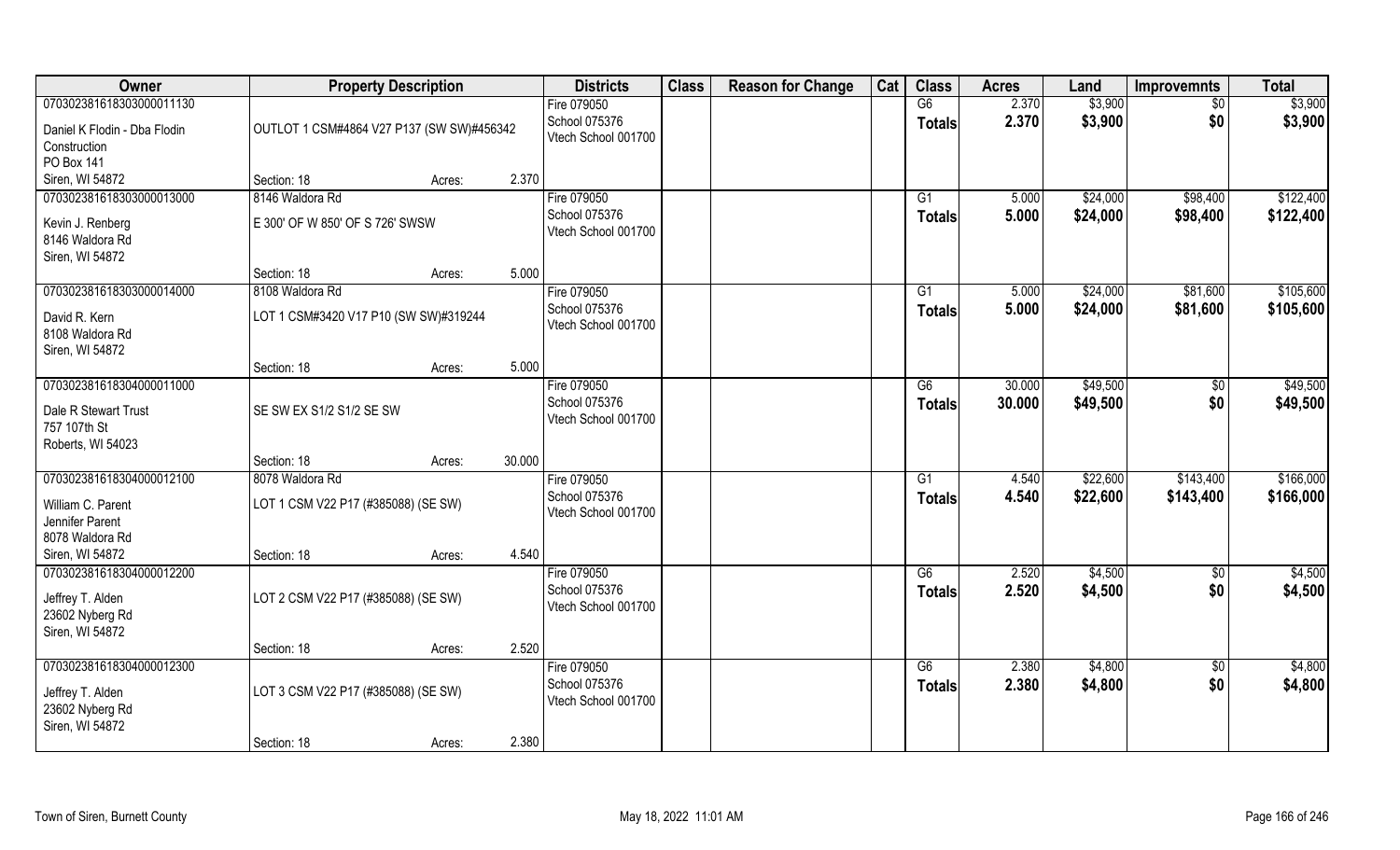| Owner                                                                                  | <b>Property Description</b>                               |        |        | <b>Districts</b>                                    | <b>Class</b> | <b>Reason for Change</b> | Cat | <b>Class</b>                          | <b>Acres</b>              | Land                             | <b>Improvemnts</b>            | <b>Total</b>                       |
|----------------------------------------------------------------------------------------|-----------------------------------------------------------|--------|--------|-----------------------------------------------------|--------------|--------------------------|-----|---------------------------------------|---------------------------|----------------------------------|-------------------------------|------------------------------------|
| 070302381618304000012400<br>Jeffrey T. Alden<br>23602 Nyberg Rd<br>Siren, WI 54872     | OUTLOT 1 CSM V22 P17 (#385088) (SE SW)                    |        |        | Fire 079050<br>School 075376<br>Vtech School 001700 |              |                          |     | G6<br><b>Totals</b>                   | 0.680<br>0.680            | \$400<br>\$400                   | $\sqrt{6}$<br>\$0             | \$400<br>\$400                     |
|                                                                                        | Section: 18                                               | Acres: | 0.680  |                                                     |              |                          |     |                                       |                           |                                  |                               |                                    |
| 070302381618401000011000<br>Alan B. Loerzel<br>PO Box 63<br>Siren, WI 54872            | NE SE                                                     |        |        | Fire 079050<br>School 075376<br>Vtech School 001700 |              |                          |     | G6<br>Totals                          | 39.000<br>39.000          | \$50,700<br>\$50,700             | \$0<br>\$0                    | \$50,700<br>\$50,700               |
|                                                                                        | Section: 18                                               | Acres: | 39.000 |                                                     |              |                          |     |                                       |                           |                                  |                               |                                    |
| 070302381618402000012200<br>Kristin Kosloski<br>Richard A. Kosloski<br>23778 Nyberg Rd | 23778 Nyberg Rd<br>LOT 1 CSM#4351 V23 P258 (NW SE)#405211 |        |        | Fire 079050<br>School 075376<br>Vtech School 001700 |              |                          |     | G1<br>G <sub>6</sub><br><b>Totals</b> | 2.000<br>13.870<br>15.870 | \$15,000<br>\$22,900<br>\$37,900 | \$194,500<br>\$0<br>\$194,500 | \$209,500<br>\$22,900<br>\$232,400 |
| Siren, WI 54872-8467                                                                   | Section: 18                                               | Acres: | 15.870 |                                                     |              |                          |     |                                       |                           |                                  |                               |                                    |
| 070302381618402000013000<br>John W. Swanson<br>Jeanine S. Swanson<br>PO Box 17         | PCL NW SE                                                 |        |        | Fire 079050<br>School 075376<br>Vtech School 001700 |              |                          |     | G6<br><b>Totals</b>                   | 10.000<br>10.000          | \$16,500<br>\$16,500             | $\sqrt{50}$<br>\$0            | \$16,500<br>\$16,500               |
| Siren, WI 54872                                                                        | Section: 18                                               | Acres: | 10.000 |                                                     |              |                          |     |                                       |                           |                                  |                               |                                    |
| 070302381618402000014000<br>John W. Swanson<br>Jeanine S. Swanson<br>PO Box 17         | 23706 Nyberg Rd<br>PCL NW SE & SW SE (LOT 11-D 605)       |        |        | Fire 079050<br>School 075376<br>Vtech School 001700 |              |                          |     | G1<br>G <sub>6</sub><br><b>Totals</b> | 2.000<br>8.000<br>10.000  | \$15,000<br>\$13,200<br>\$28,200 | \$154,700<br>\$0<br>\$154,700 | \$169,700<br>\$13,200<br>\$182,900 |
| Siren, WI 54872                                                                        | Section: 18                                               | Acres: | 10.000 |                                                     |              |                          |     |                                       |                           |                                  |                               |                                    |
| 070302381618403000011000<br>John W. Swanson<br>Jeanine S. Swanson<br>PO Box 17         | PCL SW SE                                                 |        |        | Fire 079050<br>School 075376<br>Vtech School 001700 |              |                          |     | G6<br><b>Totals</b>                   | 10.000<br>10.000          | \$16,500<br>\$16,500             | $\overline{50}$<br>\$0        | \$16,500<br>\$16,500               |
| Siren, WI 54872                                                                        | Section: 18                                               | Acres: | 10.000 |                                                     |              |                          |     |                                       |                           |                                  |                               |                                    |
| 070302381618403000012000<br>Thomas Barthelmy<br>23666 Nyberg Rd<br>Siren, WI 54872     | PCL SW SE EX CSM V20 P01<br>Section: 18                   | Acres: | 17.870 | Fire 079050<br>School 075376<br>Vtech School 001700 |              |                          |     | G6<br><b>Totals</b>                   | 17.870<br>17.870          | \$29,500<br>\$29,500             | $\overline{50}$<br>\$0        | \$29,500<br>\$29,500               |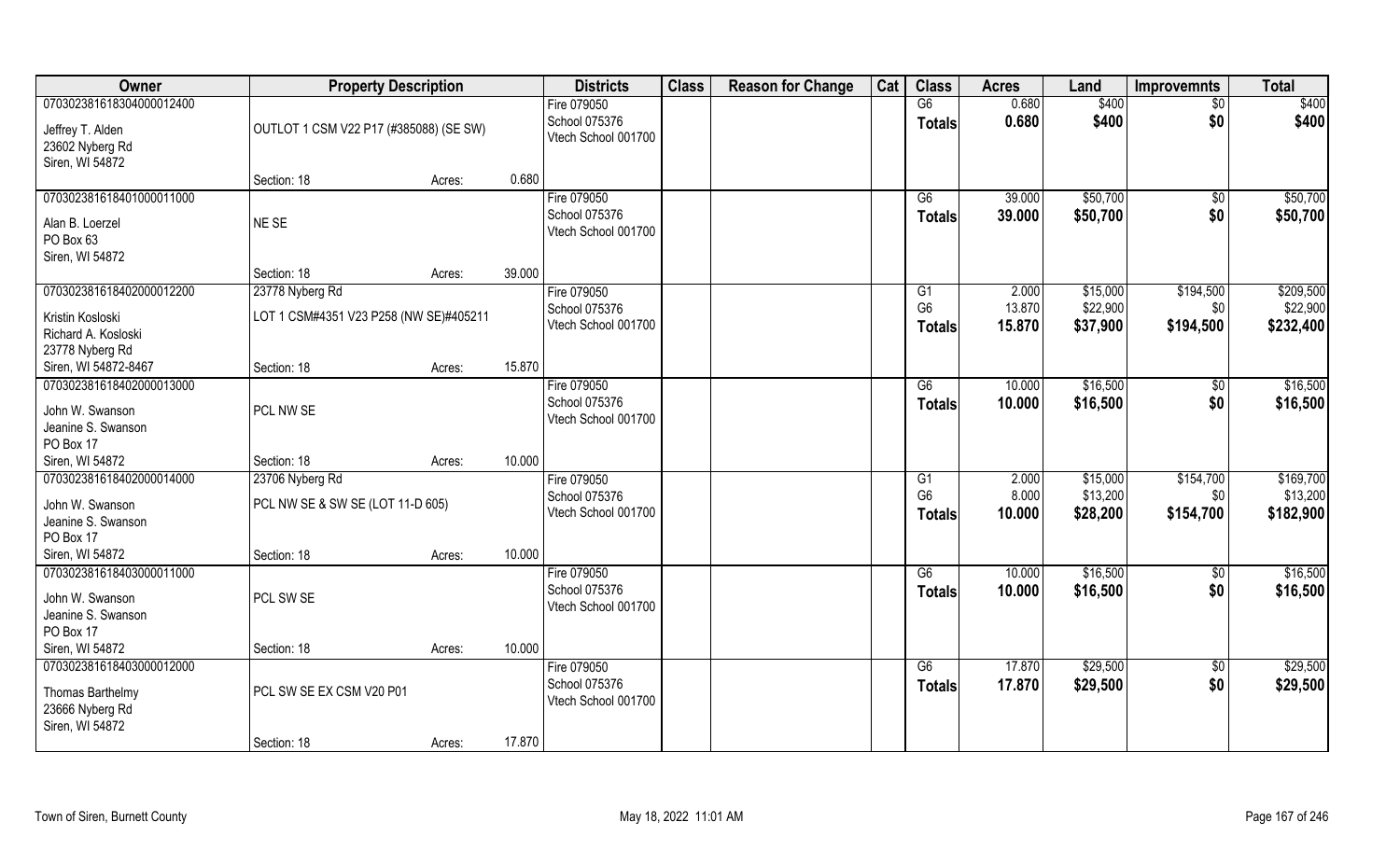| Owner                                                                            |                                     | <b>Property Description</b> |        | <b>Districts</b>                                    | <b>Class</b> | <b>Reason for Change</b> | Cat | <b>Class</b>                                      | <b>Acres</b>               | Land                            | <b>Improvemnts</b>      | <b>Total</b>                     |
|----------------------------------------------------------------------------------|-------------------------------------|-----------------------------|--------|-----------------------------------------------------|--------------|--------------------------|-----|---------------------------------------------------|----------------------------|---------------------------------|-------------------------|----------------------------------|
| 070302381618403000012100                                                         | 23666 Nyberg Rd                     |                             |        | Fire 079050                                         |              |                          |     | G1                                                | 2.060                      | \$15,200                        | \$91,200                | \$106,400                        |
| Thomas F Barthelmy - Life Estate<br>23666 Nyberg Rd<br>Siren, WI 54872           | LOT 1 CSM V20 P01(#364299) (SW SE)  |                             |        | School 075376<br>Vtech School 001700                |              |                          |     | <b>Totals</b>                                     | 2.060                      | \$15,200                        | \$91,200                | \$106,400                        |
|                                                                                  | Section: 18                         | Acres:                      | 2.060  |                                                     |              |                          |     |                                                   |                            |                                 |                         |                                  |
| 070302381618403000013000                                                         | 23602 Nybreg Rd                     |                             |        | Fire 079050                                         |              |                          |     | G1                                                | 1.000                      | \$11,000                        | \$151,400               | \$162,400                        |
| Jeffrey T. Alden<br>23602 Nyberg Rd<br>Siren, WI 54872                           | PCL SW SE                           |                             |        | School 075376<br>Vtech School 001700                |              |                          |     | G <sub>6</sub><br><b>Totals</b>                   | 4.000<br>5.000             | \$8,000<br>\$19,000             | \$0<br>\$151,400        | \$8,000<br>\$170,400             |
|                                                                                  | Section: 18                         | Acres:                      | 5.000  |                                                     |              |                          |     |                                                   |                            |                                 |                         |                                  |
| 070302381618404000011000                                                         | 7801 Clear Lake St                  |                             |        | Fire 079050                                         | l G1         | Lean to= 3 season room   |     | G1                                                | 2.000                      | \$36,900                        | \$155,900               | \$192,800                        |
| Alan B. Loerzel<br>PO Box 63<br>Siren, WI 54872                                  | SE <sub>SE</sub>                    |                             |        | School 075376<br>Vtech School 001700                |              |                          |     | G <sub>5</sub><br>G <sub>6</sub><br><b>Totals</b> | 25.000<br>13.000<br>40.000 | \$7,500<br>\$26,000<br>\$70,400 | \$0<br>\$0<br>\$155,900 | \$7,500<br>\$26,000<br>\$226,300 |
|                                                                                  | Section: 18                         | Acres:                      | 40.000 |                                                     |              |                          |     |                                                   |                            |                                 |                         |                                  |
| 070302381618517000011000<br>Wisconsin Dot<br>1701 N 4th St<br>Superior, WI 54880 | PCLS SEC 18 (HWY 70)                |                             |        | Fire 079050<br>School 075376<br>Vtech School 001700 |              |                          |     | X <sub>2</sub><br><b>Totals</b>                   | 1.620<br>1.620             | \$0<br>\$0                      | \$0<br>\$0              | $\frac{6}{3}$<br>\$0             |
|                                                                                  | Section: 18                         | Acres:                      | 1.620  |                                                     |              |                          |     |                                                   |                            |                                 |                         |                                  |
| 070302381619102000011000                                                         | 23564 Nyberg Rd                     |                             |        | Fire 079050                                         |              |                          |     | G1                                                | 2.000                      | \$15,000                        | \$68,800                | \$83,800                         |
| Dean A. Syring<br>23564 Nyberg Rd<br>Siren, WI 54872                             | PCL NW NE                           |                             |        | School 075376<br>Vtech School 001700                |              |                          |     | G <sub>6</sub><br><b>Totals</b>                   | 12.620<br>14.620           | \$25,200<br>\$40,200            | \$0<br>\$68,800         | \$25,200<br>\$109,000            |
|                                                                                  | Section: 19                         | Acres:                      | 14.620 |                                                     |              |                          |     |                                                   |                            |                                 |                         |                                  |
| 070302381619102000012000<br>Guy R. Whitesell                                     | PCL NW NE DESC 305/227 (MFL O 2016) |                             |        | Fire 079050<br>School 075376                        |              |                          |     | W <sub>5</sub><br><b>Totals</b>                   | 8.440<br>8.440             | (\$16,900)<br>\$0               | $\sqrt{50}$<br>\$0      | $\frac{1}{2}$<br>\$0             |
| 715 198th Ave NE<br>Cedar, MN 55011                                              |                                     |                             |        | Vtech School 001700                                 |              |                          |     |                                                   |                            |                                 |                         |                                  |
|                                                                                  | Section: 19                         | Acres:                      | 8.440  |                                                     |              |                          |     |                                                   |                            |                                 |                         |                                  |
| 070302381619102000013000                                                         | 23538 Nyberg Rd                     |                             |        | Fire 079050                                         |              |                          |     | G6                                                | 2.000                      | \$4,000                         | $\overline{50}$         | \$4,000                          |
| Guy R. Whitesell<br>715 198th Ave NE<br>Cedar, MN 55011                          | PCL NW NE DESC 357/557 (MFL O 2016) |                             |        | School 075376<br>Vtech School 001700                |              |                          |     | W <sub>5</sub><br><b>Totals</b>                   | 6.450<br>8.450             | (\$12,900)<br>\$4,000           | \$0<br>\$0              | \$0<br>\$4,000                   |
|                                                                                  | Section: 19                         | Acres:                      | 8.450  |                                                     |              |                          |     |                                                   |                            |                                 |                         |                                  |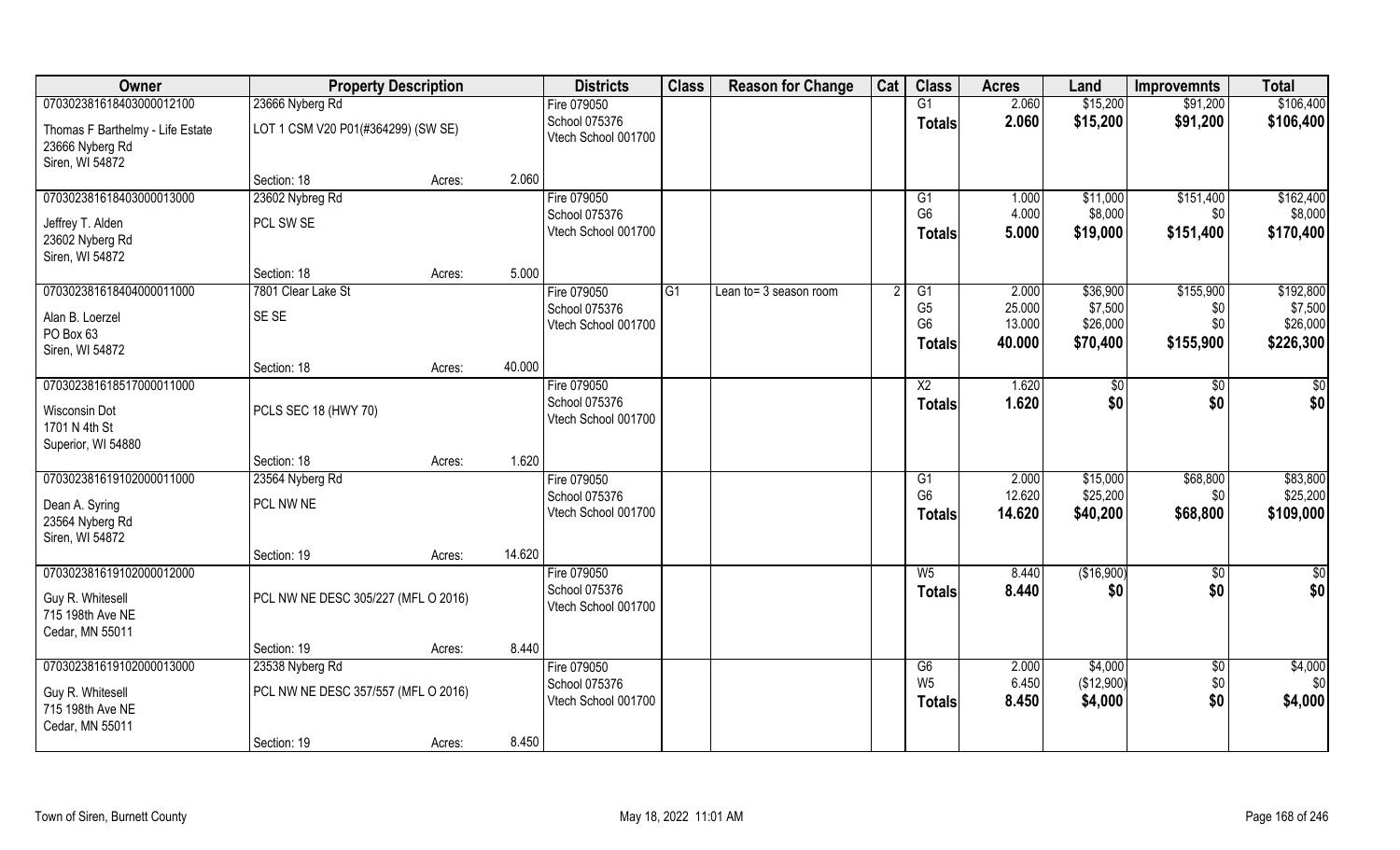| Owner                                                                  |                                                                                                                                                                       | <b>Property Description</b> |        | <b>Districts</b>                                    | <b>Class</b> | <b>Reason for Change</b> | Cat | <b>Class</b>                                | <b>Acres</b>                       | Land                                     | <b>Improvemnts</b>                   | <b>Total</b>                             |
|------------------------------------------------------------------------|-----------------------------------------------------------------------------------------------------------------------------------------------------------------------|-----------------------------|--------|-----------------------------------------------------|--------------|--------------------------|-----|---------------------------------------------|------------------------------------|------------------------------------------|--------------------------------------|------------------------------------------|
| 070302381619102000014000                                               | 23508 Nyberg Rd                                                                                                                                                       |                             |        | Fire 079050                                         |              |                          |     | $\overline{G1}$                             | 8.460                              | \$29,500                                 | \$72,500                             | \$102,000                                |
| Robert L. Stoddard<br>23508 Nyberg Rd<br>Siren, WI 54872               | PCL NW NE                                                                                                                                                             |                             |        | School 075376<br>Vtech School 001700                |              |                          |     | <b>Totals</b>                               | 8.460                              | \$29,500                                 | \$72,500                             | \$102,000                                |
|                                                                        | Section: 19                                                                                                                                                           | Acres:                      | 8.460  |                                                     |              |                          |     |                                             |                                    |                                          |                                      |                                          |
| 070302381619103000011000                                               | 23500 Nyberg Rd                                                                                                                                                       |                             |        | Fire 079050<br>School 075376                        |              |                          |     | G1                                          | 10.320                             | \$32,500                                 | \$27,600                             | \$60,100                                 |
| Jeffery W. Rickford<br>7996 Tewalt Rd<br>Siren, WI 54872               | PCL SW NE                                                                                                                                                             |                             |        | Vtech School 001700                                 |              |                          |     | <b>Totals</b>                               | 10.320                             | \$32,500                                 | \$27,600                             | \$60,100                                 |
|                                                                        | Section: 19                                                                                                                                                           | Acres:                      | 10.320 |                                                     |              |                          |     |                                             |                                    |                                          |                                      |                                          |
| 070302381619103000012000                                               | 23468 Nyberg Rd                                                                                                                                                       |                             |        | Fire 079050                                         |              |                          |     | G1                                          | 2.000                              | \$15,000                                 | \$105,700                            | \$120,700                                |
| Dayton R & Nancy J Daniels Trust<br>PO Box 287<br>Siren, WI 54872-0287 | PCL SW NE COM SW COR SW NE TH N 0 DEG 21 MIN<br>49 SEC E 330' ALG 1/4 LN TO PT BEG TH N 0 DEG 21<br>MIN 49 SEC E 660' ALG 1/4 LN TH S 89 DEG 24 MIN 52<br>Section: 19 | Acres:                      | 19.960 | School 075376<br>Vtech School 001700                |              |                          |     | G <sub>6</sub><br><b>Totals</b>             | 17.960<br>19.960                   | \$29,600<br>\$44,600                     | \$0<br>\$105,700                     | \$29,600<br>\$150,300                    |
| 070302381619103000013000                                               | 7996 Tewalt Rd                                                                                                                                                        |                             |        | Fire 079050                                         |              |                          |     | G1                                          | 4.860                              | \$23,600                                 | \$11,100                             | \$34,700                                 |
| Jeffery W. Rickford<br>7996 Tewalt Rd<br>Siren, WI 54872               | PCL SW NE COM AT SW COR SW NE ALSO PT BEG<br>TH N 0 DEG 21 MIN 49 SEC E 330' ALG 1/4 LN TH S 89<br>DEG 24 MIN 54 SEC E 663.49' TH S 0 DEG 13 MIN 32<br>Section: 19    | Acres:                      | 4.860  | School 075376<br>Vtech School 001700                |              |                          |     | <b>Totals</b>                               | 4.860                              | \$23,600                                 | \$11,100                             | \$34,700                                 |
| 070302381619103000014000                                               | 7944 Tewalt Rd                                                                                                                                                        |                             |        | Fire 079050                                         |              |                          |     | $\overline{G1}$                             | 4.860                              | \$23,600                                 | \$54,400                             | \$78,000                                 |
| Jay J. Reiling<br>PO Box 270931<br>North Oaks, MN 55127                | PCL SW NE COM AT SE COR OF SW NE, TH W ALG<br>1/4 LN 664.29', N 330', E 663.49', S 330' TO POB.<br><b>FURER DESC #382957</b><br>Section: 19                           | Acres:                      | 4.860  | School 075376<br>Vtech School 001700                |              |                          |     | <b>Totals</b>                               | 4.860                              | \$23,600                                 | \$54,400                             | \$78,000                                 |
| 070302381619201000011001                                               |                                                                                                                                                                       |                             |        | Fire 079050                                         |              |                          |     | G5                                          | 2.000                              | \$800                                    | \$0                                  | \$800                                    |
| Dayton R & Nancy J Daniels Trust<br>PO Box 287<br>Siren, WI 54872-0287 | NE NW EX PCL DES V62 P541 EX E 1/2 NE NW                                                                                                                              |                             |        | School 075376<br>Vtech School 001700                |              |                          |     | G <sub>6</sub><br><b>Totals</b>             | 16.550<br>18.550                   | \$21,500<br>\$22,300                     | \$0<br>\$0                           | \$21,500<br>\$22,300                     |
|                                                                        | Section: 19                                                                                                                                                           | Acres:                      | 18.550 |                                                     |              |                          |     |                                             |                                    |                                          |                                      |                                          |
| 070302381619201000011100<br>Dean Daniels<br>Michelle Daniels           | E 1/2 NE NW EX PCL DES V62 P541                                                                                                                                       |                             |        | Fire 079050<br>School 075376<br>Vtech School 001700 | G4           | Ag use land              |     | G4<br>G <sub>5</sub><br>G8<br><b>Totals</b> | 12.600<br>2.950<br>3.000<br>18.550 | \$1,700<br>\$1,200<br>\$2,500<br>\$5,400 | $\overline{50}$<br>\$0<br>\$0<br>\$0 | \$1,700<br>\$1,200<br>\$2,500<br>\$5,400 |
| 1603 13th St<br>Birmingham, AL 35205                                   | Section: 19                                                                                                                                                           | Acres:                      | 18.550 |                                                     |              |                          |     |                                             |                                    |                                          |                                      |                                          |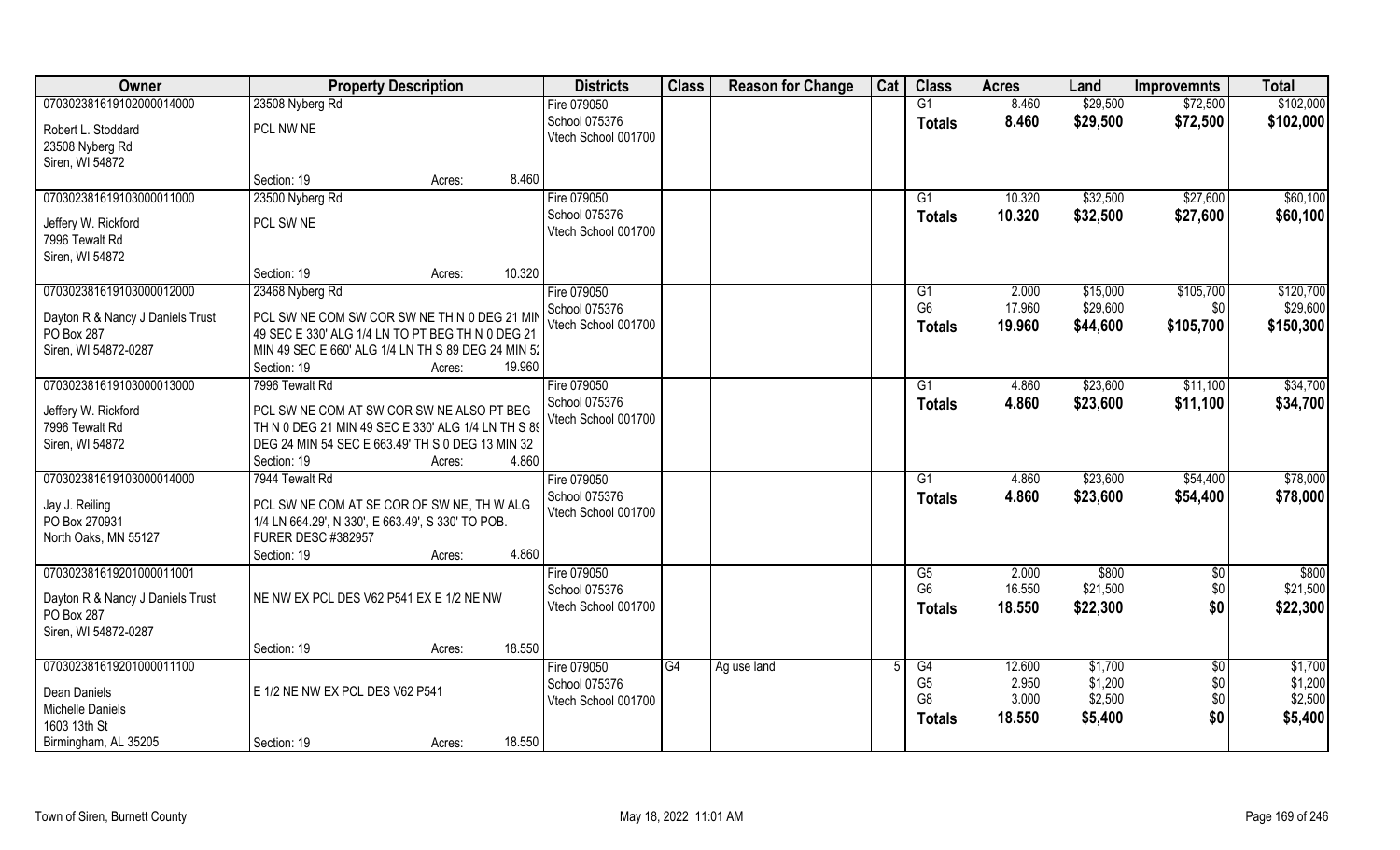| Owner                             |                               | <b>Property Description</b> |        | <b>Districts</b>    | <b>Class</b>   | <b>Reason for Change</b> | Cat | <b>Class</b>    | <b>Acres</b> | Land     | <b>Improvemnts</b> | <b>Total</b> |
|-----------------------------------|-------------------------------|-----------------------------|--------|---------------------|----------------|--------------------------|-----|-----------------|--------------|----------|--------------------|--------------|
| 070302381619201000012000          |                               |                             |        | Fire 079050         |                |                          |     | $\overline{X4}$ | 0.001        | \$0      | $\sqrt{6}$         | \$0          |
| Village of Siren                  | PCL NE NW (PARK)              |                             |        | School 075376       |                |                          |     | <b>Totals</b>   | 0.001        | \$0      | \$0                | \$0          |
| PO Box 23                         |                               |                             |        | Vtech School 001700 |                |                          |     |                 |              |          |                    |              |
| Siren, WI 54872                   |                               |                             |        |                     |                |                          |     |                 |              |          |                    |              |
|                                   | Section: 19                   | Acres:                      | 0.001  |                     |                |                          |     |                 |              |          |                    |              |
| 070302381619202000011000          | 8177 Waldora Rd               |                             |        | Fire 079050         |                |                          |     | G1              | 2.000        | \$15,000 | \$113,700          | \$128,700    |
| James Bronson                     | FR NW NW                      |                             |        | School 075376       |                |                          |     | G <sub>5</sub>  | 4.000        | \$1,200  | \$0                | \$1,200      |
| Sheri Bronson                     |                               |                             |        | Vtech School 001700 |                |                          |     | G <sub>6</sub>  | 29.140       | \$48,100 | \$0                | \$48,100     |
| 8177 Waldora Rd                   |                               |                             |        |                     |                |                          |     | <b>Totals</b>   | 35.140       | \$64,300 | \$113,700          | \$178,000    |
| Siren, WI 54872                   | Section: 19                   | Acres:                      | 35.140 |                     |                |                          |     |                 |              |          |                    |              |
| 070302381619203000011000          |                               |                             |        | Fire 079050         | G4             | Ag use land              |     | G4              | 8.900        | \$900    | $\sqrt{50}$        | \$900        |
|                                   | FR SW NW                      |                             |        | School 075376       |                |                          |     | G <sub>5</sub>  | 2.700        | \$1,100  | \$0                | \$1,100      |
| Stanley Mickelson<br>PO Box 20252 |                               |                             |        | Vtech School 001700 |                |                          |     | G <sub>8</sub>  | 23.500       | \$19,400 | \$0                | \$19,400     |
| Cheyenne, WY 82003-7006           |                               |                             |        |                     |                |                          |     | <b>Totals</b>   | 35.100       | \$21,400 | \$0                | \$21,400     |
|                                   | Section: 19                   | Acres:                      | 35.100 |                     |                |                          |     |                 |              |          |                    |              |
| 070302381619204000011001          |                               |                             |        | Fire 079050         | G <sub>4</sub> | Ag use land              |     | G4              | 12.500       | \$1,700  | \$0                | \$1,700      |
|                                   |                               |                             |        | School 075376       |                |                          |     | G <sub>5</sub>  | 3.500        | \$1,100  | \$0                | \$1,100      |
| Douglas Daniels                   | SE NW EX W 1/2                |                             |        | Vtech School 001700 |                |                          |     | G <sub>8</sub>  | 4.000        | \$3,300  | \$0                | \$3,300      |
| Sandra Daniels<br>1932 E Ivy St   |                               |                             |        |                     |                |                          |     | <b>Totals</b>   | 20.000       | \$6,100  | \$0                | \$6,100      |
| St Paul, MN 55119                 | Section: 19                   | Acres:                      | 20.000 |                     |                |                          |     |                 |              |          |                    |              |
| 070302381619204000011100          |                               |                             |        | Fire 079050         |                |                          |     | G5              | 5.000        | \$1,500  | $\overline{50}$    | \$1,500      |
|                                   |                               |                             |        | School 075376       |                |                          |     | G <sub>6</sub>  | 15.000       | \$19,500 | \$0                | \$19,500     |
| David M. Daniels                  | W 1/2 OF SE NW                |                             |        | Vtech School 001700 |                |                          |     | <b>Totals</b>   | 20.000       | \$21,000 | \$0                | \$21,000     |
| 7640 James St                     |                               |                             |        |                     |                |                          |     |                 |              |          |                    |              |
| Siren, WI 54872                   | Section: 19                   | Acres:                      | 20.000 |                     |                |                          |     |                 |              |          |                    |              |
| 070302381619301000011000          | 23393 Nyberg Rd               |                             |        | Fire 079050         |                |                          |     | G1              | 2.000        | \$15,000 | \$28,200           | \$43,200     |
|                                   |                               |                             |        | School 075376       |                |                          |     | G <sub>5</sub>  | 10.500       | \$9,500  | \$0                | \$9,500      |
| David J. Gaynor                   | NE SW                         |                             |        | Vtech School 001700 |                |                          |     | G <sub>6</sub>  | 27.500       | \$45,400 | \$0\$              | \$45,400     |
| 23393 Nyberg Rd                   |                               |                             |        |                     |                |                          |     | <b>Totals</b>   | 40.000       | \$69,900 | \$28,200           | \$98,100     |
| Siren, WI 54872                   |                               |                             | 40.000 |                     |                |                          |     |                 |              |          |                    |              |
| 070302381619302000011000          | Section: 19<br>8101 Tewalt Rd | Acres:                      |        | Fire 079050         | G4             | Ag use land              |     | G1              | 2.000        | \$15,000 | \$148,100          | \$163,100    |
|                                   |                               |                             |        | School 075376       |                |                          |     | G4              | 32.310       | \$2,500  | \$0                | \$2,500      |
| Scott S. Wondra                   | FR NW SW                      |                             |        | Vtech School 001700 |                |                          |     | G <sub>5</sub>  | 0.750        | \$100    | \$0                | \$100        |
| Rosemarie Wondra                  |                               |                             |        |                     |                |                          |     | <b>Totals</b>   | 35.060       | \$17,600 | \$148,100          | \$165,700    |
| 8101 Tewalt Rd                    |                               |                             |        |                     |                |                          |     |                 |              |          |                    |              |
| Siren, WI 54872-8431              | Section: 19                   | Acres:                      | 35.060 |                     |                |                          |     |                 |              |          |                    |              |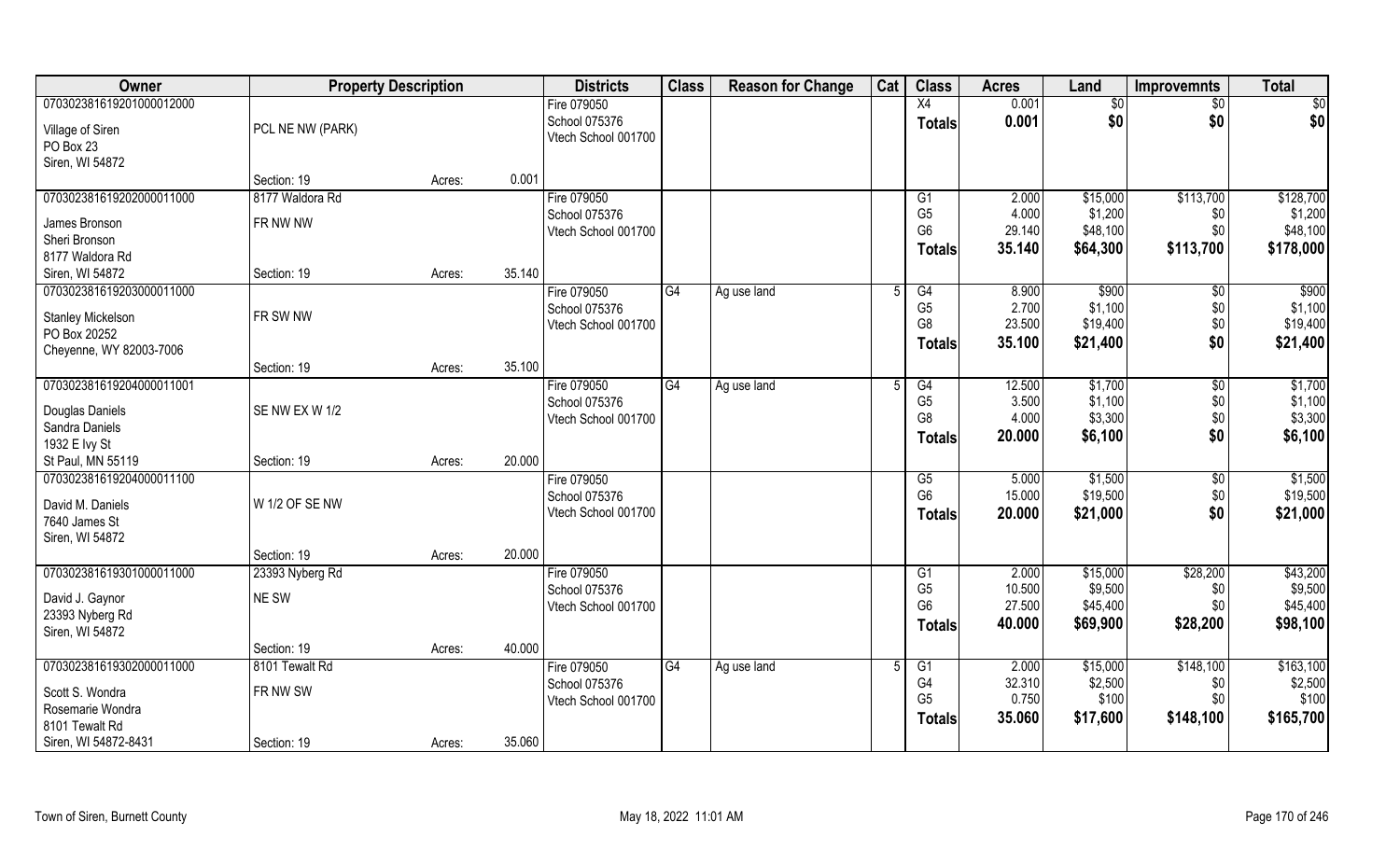| Owner                    | <b>Property Description</b>         |        |        | <b>Districts</b>    | <b>Class</b> | <b>Reason for Change</b> | Cat | <b>Class</b>   | <b>Acres</b> | Land     | <b>Improvemnts</b> | <b>Total</b> |
|--------------------------|-------------------------------------|--------|--------|---------------------|--------------|--------------------------|-----|----------------|--------------|----------|--------------------|--------------|
| 070302381619303000011000 |                                     |        |        | Fire 079050         | G4           | Ag use land              |     | G4             | 6.820        | \$900    | $\sqrt[6]{30}$     | \$900        |
| Bette J. Renberg         | FR SW SW                            |        |        | School 075376       |              |                          |     | G <sub>5</sub> | 5.200        | \$1,600  | \$0                | \$1,600      |
| PO Box 16                |                                     |        |        | Vtech School 001700 |              |                          |     | G8             | 23.020       | \$19,000 | \$0                | \$19,000     |
| Siren, WI 54872          |                                     |        |        |                     |              |                          |     | <b>Totals</b>  | 35.040       | \$21,500 | \$0                | \$21,500     |
|                          | Section: 19                         | Acres: | 35.040 |                     |              |                          |     |                |              |          |                    |              |
| 070302381619304000011000 |                                     |        |        | Fire 079050         | G4           | Ag use land              | 5   | G4             | 9.000        | \$900    | \$0                | \$900        |
| Bette J. Renberg         | N 1/2 SE SW                         |        |        | School 075376       |              |                          |     | G <sub>5</sub> | 2.000        | \$600    | \$0                | \$600        |
| PO Box 16                |                                     |        |        | Vtech School 001700 |              |                          |     | G <sub>8</sub> | 9.000        | \$7,400  | \$0                | \$7,400      |
| Siren, WI 54872          |                                     |        |        |                     |              |                          |     | <b>Totals</b>  | 20.000       | \$8,900  | \$0                | \$8,900      |
|                          | Section: 19                         | Acres: | 20.000 |                     |              |                          |     |                |              |          |                    |              |
| 070302381619304000011100 | 23235 Nyberg Rd                     |        |        | Fire 079050         | G4           | Ag use land              |     | G4             | 6.500        | \$700    | $\sqrt[6]{}$       | \$700        |
| Bette J. Renberg         | N 1/2 S 1/2 SE SW                   |        |        | School 075376       |              |                          |     | G <sub>5</sub> | 0.500        | \$100    | \$0                | \$100        |
| PO Box 16                |                                     |        |        | Vtech School 001700 |              |                          |     | G <sub>8</sub> | 3.000        | \$2,500  | \$0                | \$2,500      |
| Siren, WI 54872          |                                     |        |        |                     |              |                          |     | <b>Totals</b>  | 10.000       | \$3,300  | \$0                | \$3,300      |
|                          | Section: 19                         | Acres: | 10.000 |                     |              |                          |     |                |              |          |                    |              |
| 070302381619304000011200 | 23211 Nyberg Rd                     |        |        | Fire 079050         |              |                          |     | G1             | 2.000        | \$15,000 | \$91,300           | \$106,300    |
| Bette J. Renberg         | S 1/2 S 1/2 SE SW                   |        |        | School 075376       |              |                          |     | G4             | 8.000        | \$800    | \$0                | \$800        |
| PO Box 16                |                                     |        |        | Vtech School 001700 |              |                          |     | <b>Totals</b>  | 10.000       | \$15,800 | \$91,300           | \$107,100    |
| Siren, WI 54872          |                                     |        |        |                     |              |                          |     |                |              |          |                    |              |
|                          | Section: 19                         | Acres: | 10.000 |                     |              |                          |     |                |              |          |                    |              |
| 070302381619402000011000 | 23376 Nyberg Rd                     |        |        | Fire 079050         |              |                          |     | G <sub>1</sub> | 2.000        | \$15,000 | \$80,100           | \$95,100     |
| Seth Pardun              | NW SE                               |        |        | School 075376       |              |                          |     | G <sub>5</sub> | 28.000       | \$11,200 | \$0                | \$11,200     |
| 23376 Nyberg Rd          |                                     |        |        | Vtech School 001700 |              |                          |     | G <sub>6</sub> | 10.000       | \$16,500 | \$0                | \$16,500     |
| Siren, WI 54872          |                                     |        |        |                     |              |                          |     | <b>Totals</b>  | 40.000       | \$42,700 | \$80,100           | \$122,800    |
|                          | Section: 19                         | Acres: | 40.000 |                     |              |                          |     |                |              |          |                    |              |
| 070302381619403000011000 | 23196 Nyberg Rd                     |        |        | Fire 079050         | G4           | Ag use land              |     | G1             | 2.000        | \$15,000 | \$206,300          | \$221,300    |
| Lawrence J. Scott        | SW <sub>SE</sub>                    |        |        | School 075376       |              |                          |     | G <sub>4</sub> | 17.000       | \$1,800  | \$0                | \$1,800      |
| Julie C. Scott           |                                     |        |        | Vtech School 001700 |              |                          |     | G <sub>5</sub> | 1.000        | \$1,000  | \$0                | \$1,000      |
| 23196 Nyberg Rd          |                                     |        |        |                     |              |                          |     | G <sub>8</sub> | 20.000       | \$16,500 | \$0                | \$16,500     |
| Siren, WI 54872          | Section: 19                         | Acres: | 40.000 |                     |              |                          |     | <b>Totals</b>  | 40.000       | \$34,300 | \$206,300          | \$240,600    |
| 070302381619404000011000 |                                     |        |        | Fire 079050         | G4           | Ag use land              |     | G4             | 4.880        | \$700    | $\overline{50}$    | \$700        |
| Todd W. Johnson          | SE SE EX THAT PART LYING W OF RR RW |        |        | School 075376       |              |                          |     | G <sub>5</sub> | 5.000        | \$1,500  | \$0                | \$1,500      |
| 136 Sycamore Ave         |                                     |        |        | Vtech School 001700 |              |                          |     | G <sub>8</sub> | 11.000       | \$9,100  | \$0                | \$9,100      |
| Streamwood, IL 60107     |                                     |        |        |                     |              |                          |     | <b>Totals</b>  | 20.880       | \$11,300 | \$0                | \$11,300     |
|                          | Section: 19                         | Acres: | 20.880 |                     |              |                          |     |                |              |          |                    |              |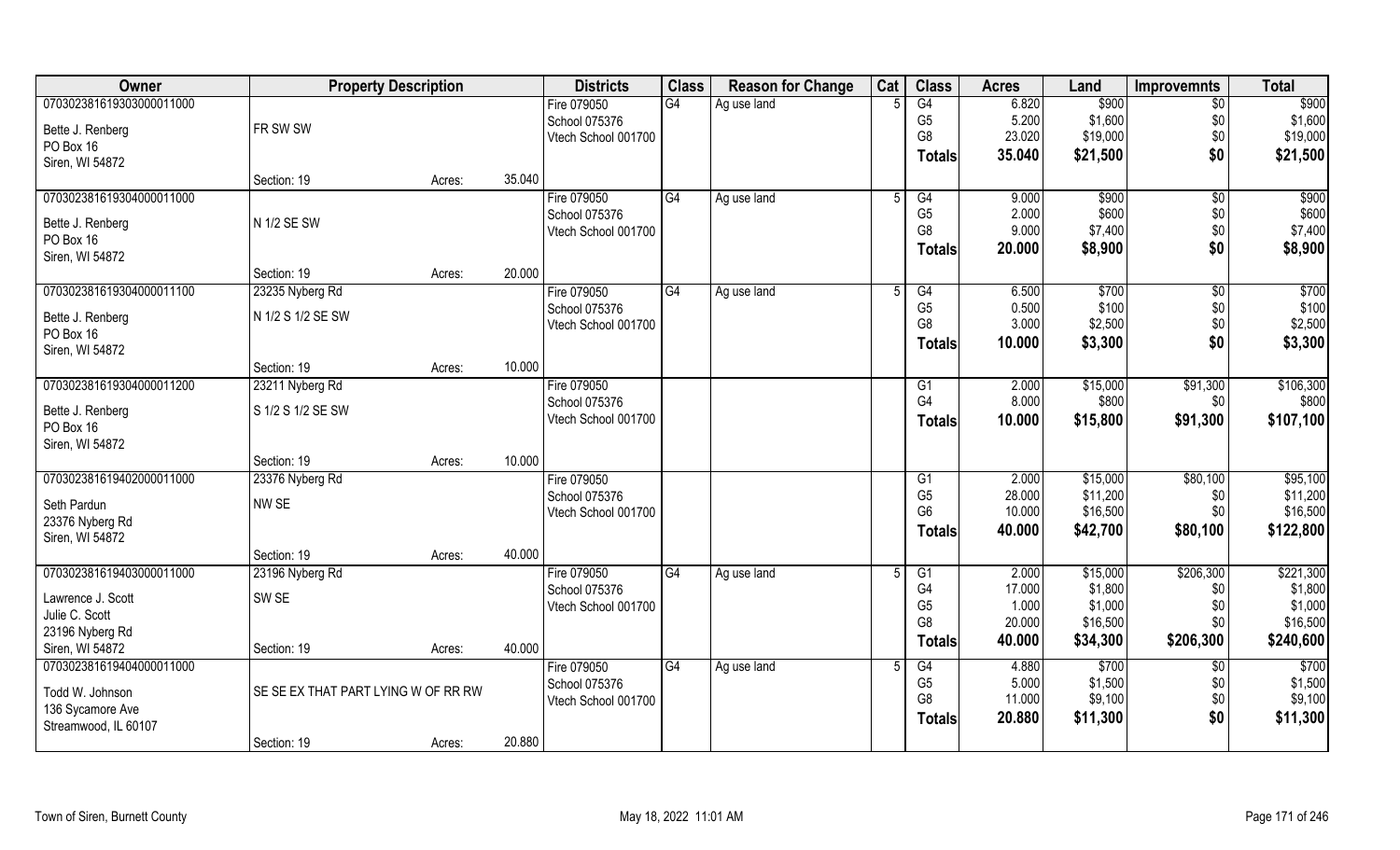| Owner                            | <b>Property Description</b>                   |        |        | <b>Districts</b>                     | <b>Class</b> | <b>Reason for Change</b> | Cat | <b>Class</b>         | <b>Acres</b>    | Land                 | <b>Improvemnts</b>     | <b>Total</b>          |
|----------------------------------|-----------------------------------------------|--------|--------|--------------------------------------|--------------|--------------------------|-----|----------------------|-----------------|----------------------|------------------------|-----------------------|
| 070302381619404000012000         |                                               |        |        | Fire 079050<br>School 075376         |              |                          |     | G5<br>G <sub>6</sub> | 9.500<br>6.500  | \$3,800<br>\$8,500   | $\overline{50}$<br>\$0 | \$3,800<br>\$8,500    |
| Todd W. Johnson                  | THAT PART OF SE SE LYING W OF RR RW (ESMT     |        |        | Vtech School 001700                  |              |                          |     | <b>Totals</b>        | 16.000          | \$12,300             | \$0                    | \$12,300              |
| 136 Sycamore Ave                 | #422912)                                      |        |        |                                      |              |                          |     |                      |                 |                      |                        |                       |
| Streamwood, IL 60107             |                                               |        | 16.000 |                                      |              |                          |     |                      |                 |                      |                        |                       |
|                                  | Section: 19                                   | Acres: |        |                                      |              |                          |     |                      |                 |                      |                        |                       |
| 070302381619505001011000         | 23520 Birch Rd                                |        |        | Fire 079050<br>School 075376         |              |                          |     | G1<br>G <sub>6</sub> | 2.000<br>15.430 | \$15,000<br>\$30,900 | \$184,900<br>\$0       | \$199,900<br>\$30,900 |
| Ernest J. Lyga                   | N1/2 GOV LOT 1                                |        |        | Vtech School 001700                  |              |                          |     |                      | 17.430          | \$45,900             | \$184,900              | \$230,800             |
| Barbara A. Lyga                  |                                               |        |        |                                      |              |                          |     | Totals               |                 |                      |                        |                       |
| 23520 Birch Rd                   |                                               |        |        |                                      |              |                          |     |                      |                 |                      |                        |                       |
| Siren, WI 54872                  | Section: 19                                   | Acres: | 17.430 |                                      |              |                          |     |                      |                 |                      |                        |                       |
| 070302381619505001012000         |                                               |        |        | Fire 079050                          |              |                          |     | X4                   | 0.001           | \$0                  | $\sqrt[6]{30}$         | \$0                   |
| Town of Siren                    | PCL GOV LOTS 1 & 2 (ROAD)                     |        |        | School 075376                        |              |                          |     | <b>Totals</b>        | 0.001           | \$0                  | \$0                    | \$0                   |
| PO Box 4                         |                                               |        |        | Vtech School 001700                  |              |                          |     |                      |                 |                      |                        |                       |
| Siren, WI 54872                  |                                               |        |        |                                      |              |                          |     |                      |                 |                      |                        |                       |
|                                  | Section: 19                                   | Acres: | 0.001  |                                      |              |                          |     |                      |                 |                      |                        |                       |
| 070302381619505001013000         | 23492 Birch Rd                                |        |        | Fire 079050                          |              |                          |     | G1                   | 5.130           | \$24,200             | \$106,500              | \$130,700             |
| Randy Peterson<br>23492 Birch Rd | LOT 1 CSM V 5 P 61 (LOCATED IN GOV LOT 1)     |        |        | School 075376<br>Vtech School 001700 |              |                          |     | <b>Totals</b>        | 5.130           | \$24,200             | \$106,500              | \$130,700             |
| Siren, WI 54872                  | Section: 19                                   | Acres: | 5.130  |                                      |              |                          |     |                      |                 |                      |                        |                       |
| 070302381619505001014000         |                                               |        |        | Fire 079050                          |              |                          |     | G1                   | 4.810           | \$23,400             | $\sqrt[6]{30}$         | \$23,400              |
|                                  |                                               |        |        | School 075376                        |              |                          |     | <b>Totals</b>        | 4.810           | \$23,400             | \$0                    | \$23,400              |
| Randy Peterson                   | LOT 2 CSM V 5 P 61 (LOCATED IN GOV LOT 1)     |        |        | Vtech School 001700                  |              |                          |     |                      |                 |                      |                        |                       |
| 23492 Birch Rd                   |                                               |        |        |                                      |              |                          |     |                      |                 |                      |                        |                       |
| Siren, WI 54872                  |                                               |        |        |                                      |              |                          |     |                      |                 |                      |                        |                       |
|                                  | Section: 19                                   | Acres: | 4.810  |                                      |              |                          |     |                      |                 |                      |                        |                       |
| 070302381619505001015000         |                                               |        |        | Fire 079050                          |              |                          |     | G1                   | 4.490           | \$22,500             | \$0                    | \$22,500              |
| Matthew C. Daniels               | LOT 3 CSM V 5 P 61 (LOCATED IN GOV LOT 1)     |        |        | School 075376                        |              |                          |     | <b>Totals</b>        | 4.490           | \$22,500             | \$0                    | \$22,500              |
| Casey J. Daniels                 |                                               |        |        | Vtech School 001700                  |              |                          |     |                      |                 |                      |                        |                       |
| 4033 York Ave N                  |                                               |        |        |                                      |              |                          |     |                      |                 |                      |                        |                       |
| Robbinsdale, MN 55422            | Section: 19                                   | Acres: | 4.490  |                                      |              |                          |     |                      |                 |                      |                        |                       |
| 070302381619505002011100         | 23460 Birch Rd                                |        |        | Fire 079050                          |              |                          |     | G1                   | 2.770           | \$17,300             | \$147,000              | \$164,300             |
| Joseph Hagert                    | LOT 4 CSM V5 P123 (#202485) LYG E OF BIRCH ST |        |        | School 075376                        |              |                          |     | <b>Totals</b>        | 2.770           | \$17,300             | \$147,000              | \$164,300             |
| Angela Hagert                    | (GOV LOT 2)                                   |        |        | Vtech School 001700                  |              |                          |     |                      |                 |                      |                        |                       |
| 23460 Birch Rd                   |                                               |        |        |                                      |              |                          |     |                      |                 |                      |                        |                       |
| Siren, WI 54872-8440             | Section: 19                                   | Acres: | 2.770  |                                      |              |                          |     |                      |                 |                      |                        |                       |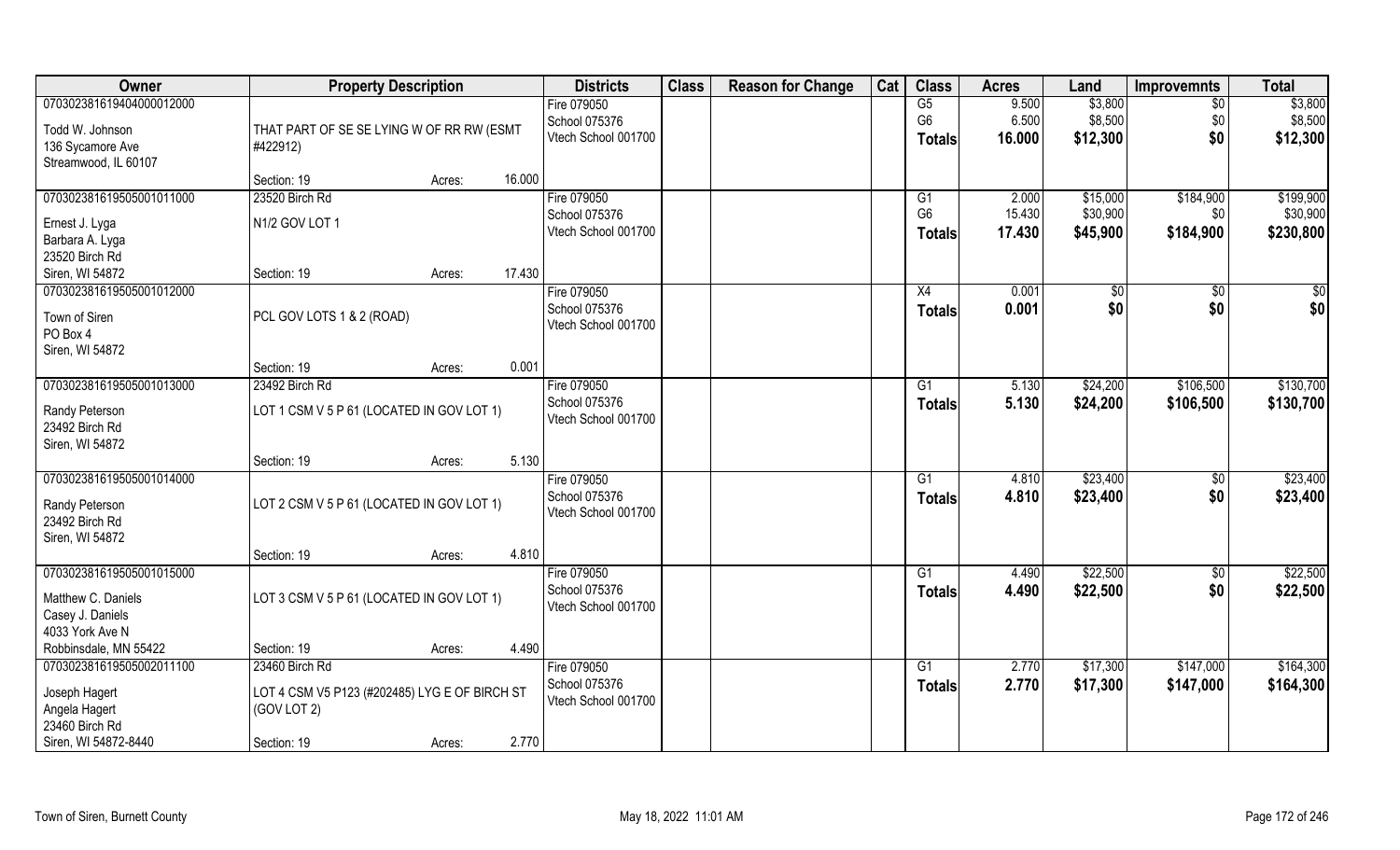| Owner                                     | <b>Property Description</b>                      | <b>Districts</b>             | <b>Class</b> | <b>Reason for Change</b> | Cat | <b>Class</b>  | <b>Acres</b>   | Land     | <b>Improvemnts</b> | <b>Total</b> |
|-------------------------------------------|--------------------------------------------------|------------------------------|--------------|--------------------------|-----|---------------|----------------|----------|--------------------|--------------|
| 070302381619505002011200                  | <b>Birch St</b>                                  | Fire 079050                  |              |                          |     | G1            | 1.400          | \$12,600 | $\sqrt{$0}$        | \$12,600     |
| John Ince                                 | THAT PRT LOT 4 CSM V5 P123 (#202485) LYG W OF    | School 075376                |              |                          |     | <b>Totals</b> | 1.400          | \$12,600 | \$0                | \$12,600     |
| 4687 S Basswood Dr                        | BIRCH ST (GOV LOT 2)                             | Vtech School 001700          |              |                          |     |               |                |          |                    |              |
| Webster, WI 54893                         |                                                  |                              |              |                          |     |               |                |          |                    |              |
|                                           | 1.400<br>Section: 19<br>Acres:                   |                              |              |                          |     |               |                |          |                    |              |
| 070302381619505002012000                  | 23446 Birch Rd                                   | Fire 079050                  |              |                          |     | G1            | 3.850          | \$20,600 | \$140,300          | \$160,900    |
|                                           |                                                  | School 075376                |              |                          |     | <b>Totals</b> | 3.850          | \$20,600 | \$140,300          | \$160,900    |
| Richard Hoffman                           | LOT 5 CSM V 5 P 123 (LOCATED IN GOV LOT 2)       | Vtech School 001700          |              |                          |     |               |                |          |                    |              |
| 23446 Birch Rd                            |                                                  |                              |              |                          |     |               |                |          |                    |              |
| Siren, WI 54872                           | 3.850<br>Section: 19                             |                              |              |                          |     |               |                |          |                    |              |
| 070302381619505002013001                  | Acres:<br>23436 Birch Rd                         | Fire 079050                  |              |                          |     | G1            | 3.000          | \$18,000 | \$127,900          | \$145,900    |
|                                           |                                                  | School 075376                |              |                          |     |               |                |          |                    |              |
| Michael N. Monson                         | LOT 6 CSM V5 P 123 EX TH PRT LYNG W OF TN RD     | Vtech School 001700          |              |                          |     | <b>Totals</b> | 3.000          | \$18,000 | \$127,900          | \$145,900    |
| Terri L. Monson                           | (GL 2) #202485                                   |                              |              |                          |     |               |                |          |                    |              |
| 1805 Kirkwood Ln N                        |                                                  |                              |              |                          |     |               |                |          |                    |              |
| Plymouth, MN 55441                        | 3.000<br>Section: 19<br>Acres:                   |                              |              |                          |     |               |                |          |                    |              |
| 070302381619505002014000                  | 23420 Birch Rd                                   | Fire 079050                  |              |                          |     | G1            | 2.210          | \$15,600 | \$147,600          | \$163,200    |
| Cindy L. Mickelson                        | LOT 7 CSM V 11 P 118 (IN GOV LOT 2 & BEING A PRT | School 075376                |              |                          |     | <b>Totals</b> | 2.210          | \$15,600 | \$147,600          | \$163,200    |
| 23420 Birch Rd                            | LOT 7 CSM V 5 P 123)                             | Vtech School 001700          |              |                          |     |               |                |          |                    |              |
| Siren, WI 54872                           |                                                  |                              |              |                          |     |               |                |          |                    |              |
|                                           | 2.210<br>Section: 19<br>Acres:                   |                              |              |                          |     |               |                |          |                    |              |
| 070302381619505002015000                  | 23416 Birch Rd                                   | Fire 079050                  |              |                          |     | G1            | 2.380          | \$16,100 | \$136,200          | \$152,300    |
|                                           |                                                  | School 075376                |              |                          |     | Totals        | 2.380          | \$16,100 | \$136,200          | \$152,300    |
| Samuel G. Schalley                        | LOT 8 CSM V 11 P 118 (IN GOV LOT 2 & BEING A PRT | Vtech School 001700          |              |                          |     |               |                |          |                    |              |
| Teresa A. Schalley                        | LOT 7 CSM V 5 P 123)                             |                              |              |                          |     |               |                |          |                    |              |
| 2126 Neptune PI SW<br>Rochester, MN 55902 | 2.380<br>Section: 19                             |                              |              |                          |     |               |                |          |                    |              |
|                                           | Acres:                                           |                              |              |                          |     |               |                |          |                    |              |
| 070302381619505002016100                  | 23423 Birch Rd                                   | Fire 079050<br>School 075376 |              |                          |     | G1            | 1.500<br>1.500 | \$13,000 | \$177,500          | \$190,500    |
| Elijah Hinze                              | LOT 9 CSM V11 P118 & TH PRT LOT 6 V 5 P123       | Vtech School 001700          |              |                          |     | <b>Totals</b> |                | \$13,000 | \$177,500          | \$190,500    |
| Paige Hinze                               | LYING W OF TN RD (GL 2)#245955                   |                              |              |                          |     |               |                |          |                    |              |
| 23423 Birch Rd                            |                                                  |                              |              |                          |     |               |                |          |                    |              |
| Siren, WI 54872                           | 1.500<br>Section: 19<br>Acres:                   |                              |              |                          |     |               |                |          |                    |              |
| 070302381619505002017000                  |                                                  | Fire 079050                  |              |                          |     | G1            | 0.940          | \$10,300 | $\sqrt{$0}$        | \$10,300     |
| Daniel M. Gullickson                      | LOT 10 CSM V 11 P 118 (IN GOV LOT 2 & BEING A    | School 075376                |              |                          |     | Totals        | 0.940          | \$10,300 | \$0                | \$10,300     |
| Renee M. Gullickson                       | PRT LOT 7 CSM V 5 P 123)                         | Vtech School 001700          |              |                          |     |               |                |          |                    |              |
| 14236 Davenport Path                      |                                                  |                              |              |                          |     |               |                |          |                    |              |
| Rosemount, MN 55068                       | 0.940<br>Section: 19<br>Acres:                   |                              |              |                          |     |               |                |          |                    |              |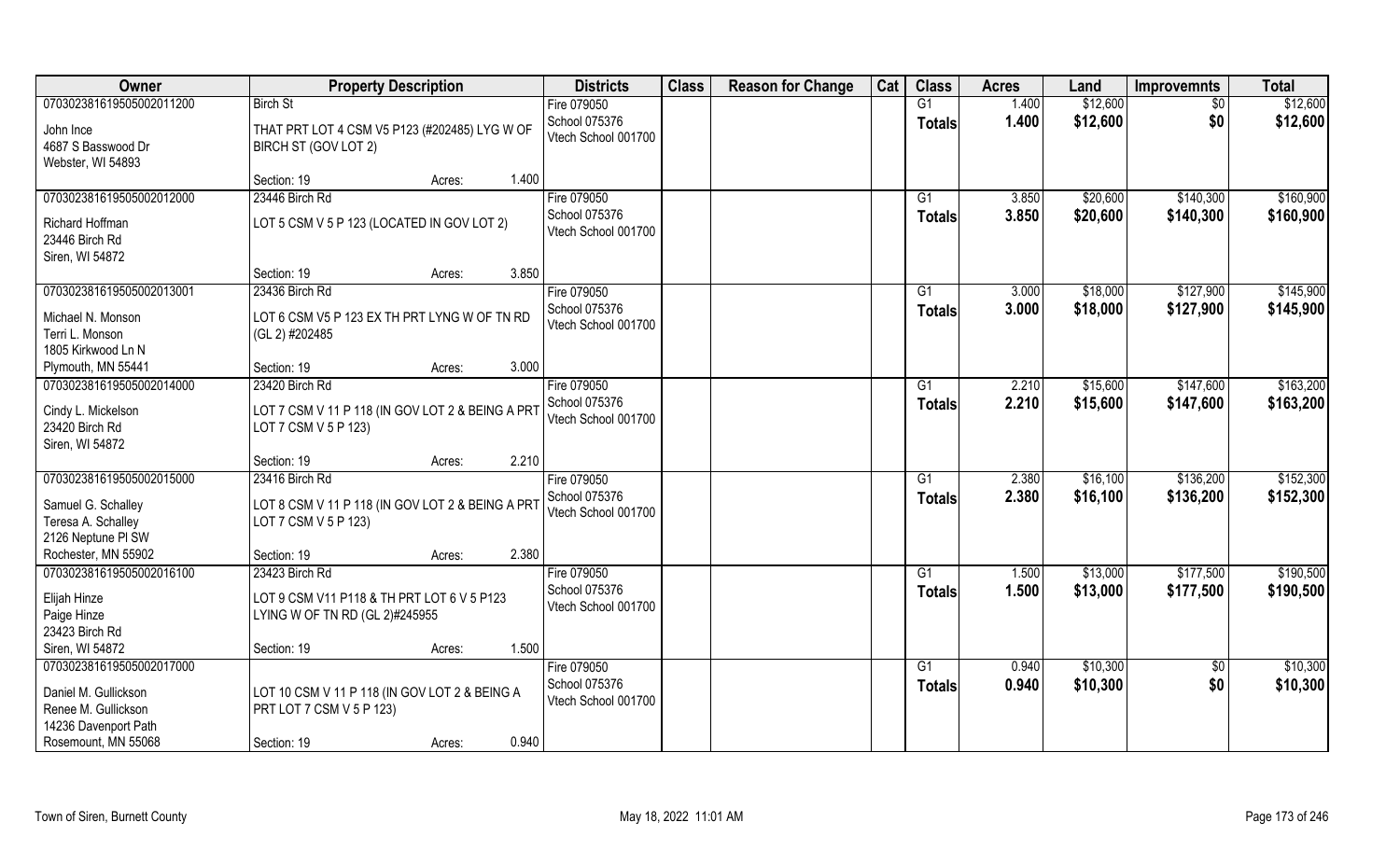| Owner                                                                                   | <b>Property Description</b>                                      |        |        | <b>Districts</b>                                    | <b>Class</b> | <b>Reason for Change</b> | Cat | <b>Class</b>                                            | <b>Acres</b>                        | Land                                     | <b>Improvemnts</b>         | <b>Total</b>                             |
|-----------------------------------------------------------------------------------------|------------------------------------------------------------------|--------|--------|-----------------------------------------------------|--------------|--------------------------|-----|---------------------------------------------------------|-------------------------------------|------------------------------------------|----------------------------|------------------------------------------|
| 070302381619505002018000                                                                | 7888 Tewalt Rd                                                   |        |        | Fire 079050                                         |              |                          |     | $\overline{G1}$                                         | 1.000                               | \$11,000                                 | \$97,000                   | \$108,000                                |
| Richard C. Anderson<br>9222 County Line Rd<br>Siren, WI 54872                           | PCL GOV LOT 2                                                    |        |        | School 075376<br>Vtech School 001700                |              |                          |     | <b>Totals</b>                                           | 1.000                               | \$11,000                                 | \$97,000                   | \$108,000                                |
|                                                                                         | Section: 19                                                      | Acres: | 1.000  |                                                     |              |                          |     |                                                         |                                     |                                          |                            |                                          |
| 070302381619505003011000<br>Judith Johnson                                              | 7803 Tewalt Rd<br>GOV LOT 3 EX LOT 1 CSM V 1 P 37 & PCL & EX PRT |        |        | Fire 079050<br>School 075376                        |              |                          |     | G <sub>1</sub><br>G <sub>5</sub>                        | 2.000<br>9.000                      | \$17,300<br>\$3,600                      | \$83,300<br>\$0            | \$100,600<br>\$3,600                     |
| PO Box 425<br>Siren, WI 54872                                                           | LYG W OF RR RW & EX PCL DESC #352200                             |        |        | Vtech School 001700                                 |              |                          |     | G <sub>6</sub><br><b>Totals</b>                         | 6.290<br>17.290                     | \$12,600<br>\$33,500                     | \$0<br>\$83,300            | \$12,600<br>\$116,800                    |
|                                                                                         | Section: 19                                                      | Acres: | 17.290 |                                                     |              |                          |     |                                                         |                                     |                                          |                            |                                          |
| 070302381619505003012000<br>Todd W. Johnson<br>136 Sycamore Ave<br>Streamwood, IL 60107 | THAT PART OF GOV LOT 3 LYING W OF RR RW                          |        |        | Fire 079050<br>School 075376<br>Vtech School 001700 |              |                          |     | G5<br>G <sub>6</sub><br><b>Totals</b>                   | 8.000<br>4.350<br>12.350            | \$3,200<br>\$5,700<br>\$8,900            | \$0<br>\$0<br>\$0          | \$3,200<br>\$5,700<br>\$8,900            |
|                                                                                         | Section: 19                                                      | Acres: | 12.350 |                                                     |              |                          |     |                                                         |                                     |                                          |                            |                                          |
| 070302381619505003013000                                                                | 7835 Tewalt Rd                                                   |        |        | Fire 079050                                         |              |                          |     | G <sub>1</sub>                                          | 1.200                               | \$13,600                                 | \$94,600                   | \$108,200                                |
| Peggy K. Weddle<br>7835 Tewalt Rd<br>Siren, WI 54872                                    | LOT 1 CSM#37 V1 P37 (GL 3)#144869 (SUBJ ESMT<br>#422912)         |        |        | School 075376<br>Vtech School 001700                |              |                          |     | <b>Totals</b>                                           | 1.200                               | \$13,600                                 | \$94,600                   | \$108,200                                |
|                                                                                         | Section: 19                                                      | Acres: | 1.200  |                                                     |              |                          |     |                                                         |                                     |                                          |                            |                                          |
| 070302381619505003014000                                                                | 7785 Tewalt Rd                                                   |        |        | Fire 079050                                         |              |                          |     | $\overline{G1}$                                         | 0.510                               | \$6,500                                  | \$86,600                   | \$93,100                                 |
| Dk Nelson Trust<br>2071 Cedar Ave<br>St Paul, MN 55110                                  | LOT 1 CSM V 1 P 93 & PCL DESC #352200 (GOV LOT<br>3)             |        |        | School 075376<br>Vtech School 001700                |              |                          |     | <b>Totals</b>                                           | 0.510                               | \$6,500                                  | \$86,600                   | \$93,100                                 |
|                                                                                         | Section: 19                                                      | Acres: | 0.510  |                                                     |              |                          |     |                                                         |                                     |                                          |                            |                                          |
| 070302381620103000011000<br>Don Kopecky<br>3791 20th St SW                              | SW NE (LIFE ESTATE TO PHYLLIS KOPECKY)                           |        |        | Fire 079050<br>School 075376<br>Vtech School 001700 | G4           | Ag use land              |     | G4<br>G <sub>5</sub><br>G <sub>8</sub><br><b>Totals</b> | 6.700<br>10.000<br>23.300<br>40.000 | \$900<br>\$3,000<br>\$23,300<br>\$27,200 | \$0<br>\$0<br>\$0\$<br>\$0 | \$900<br>\$3,000<br>\$23,300<br>\$27,200 |
| Center, ND 58530                                                                        |                                                                  |        | 40.000 |                                                     |              |                          |     |                                                         |                                     |                                          |                            |                                          |
| 070302381620104000011000                                                                | Section: 20                                                      | Acres: |        | Fire 079050                                         |              |                          |     | G5                                                      | 20.000                              | \$6,000                                  | $\sqrt[6]{}$               | \$6,000                                  |
| David M. Hakseth<br>7450 Burnikel Rd<br>Siren, WI 54872                                 | SE <sub>NE</sub>                                                 |        |        | School 075376<br>Vtech School 001700                |              |                          |     | G <sub>6</sub><br><b>Totals</b>                         | 20.000<br>40.000                    | \$33,000<br>\$39,000                     | \$0<br>\$0                 | \$33,000<br>\$39,000                     |
|                                                                                         | Section: 20                                                      | Acres: | 40.000 |                                                     |              |                          |     |                                                         |                                     |                                          |                            |                                          |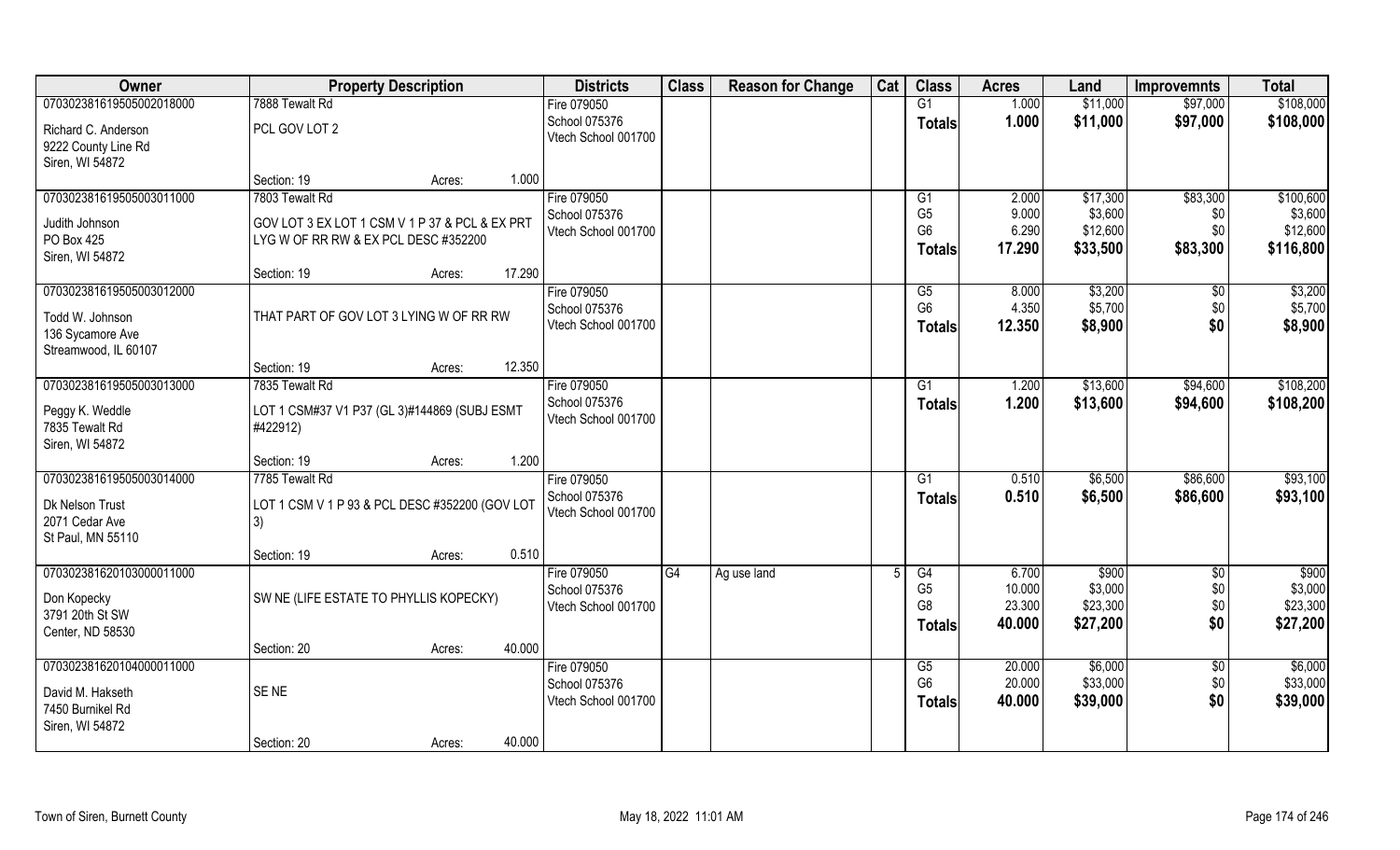| Owner                                                                               | <b>Property Description</b>                                                             |        |        | <b>Districts</b>                                    | <b>Class</b>   | <b>Reason for Change</b>   | Cat | <b>Class</b>        | <b>Acres</b>     | Land               | <b>Improvemnts</b> | <b>Total</b>       |
|-------------------------------------------------------------------------------------|-----------------------------------------------------------------------------------------|--------|--------|-----------------------------------------------------|----------------|----------------------------|-----|---------------------|------------------|--------------------|--------------------|--------------------|
| 070302381620301000011000                                                            |                                                                                         |        |        | Fire 079050                                         | G4             | Ag use land                |     | G4                  | 40.000           | \$1,900            | $\sqrt{6}$         | \$1,900            |
| David M. Hakseth<br>7450 Burnikel Rd                                                | NE SW                                                                                   |        |        | School 075376<br>Vtech School 001700                |                |                            |     | <b>Totals</b>       | 40.000           | \$1,900            | \$0                | \$1,900            |
| Siren, WI 54872                                                                     |                                                                                         |        |        |                                                     |                |                            |     |                     |                  |                    |                    |                    |
|                                                                                     | Section: 20                                                                             | Acres: | 40.000 |                                                     |                |                            |     |                     |                  |                    |                    |                    |
| 070302381620303000012100                                                            |                                                                                         |        |        | Fire 079050                                         |                |                            |     | G6                  | 5.000            | \$7,900            | \$0                | \$7,900            |
| Christopher A. Tewalt<br>23175 State Rd 35<br>Siren, WI 54872                       | W 165' OF SW SW                                                                         |        |        | School 075376<br>Vtech School 001700                |                |                            |     | Totals              | 5.000            | \$7,900            | \$0                | \$7,900            |
|                                                                                     | Section: 20                                                                             | Acres: | 5.000  |                                                     |                |                            |     |                     |                  |                    |                    |                    |
| 070302381620304000011000                                                            |                                                                                         |        |        | Fire 079050                                         | G4             | Ag use land                | .5  | G4                  | 40.000           | \$1,600            | \$0                | \$1,600            |
| David M. Hakseth<br>7450 Burnikel Rd                                                | SE SW                                                                                   |        |        | School 075376<br>Vtech School 001700                |                |                            |     | <b>Totals</b>       | 40.000           | \$1,600            | \$0                | \$1,600            |
| Siren, WI 54872                                                                     | Section: 20                                                                             |        | 40.000 |                                                     |                |                            |     |                     |                  |                    |                    |                    |
| 070302381620402000011000                                                            |                                                                                         | Acres: |        | Fire 079050                                         | G4             | Ag use land                |     | G4                  | 40.000           | \$2,300            | $\sqrt[6]{3}$      | \$2,300            |
| David M. Hakseth<br>7450 Burnikel Rd                                                | NW SE                                                                                   |        |        | School 075376<br>Vtech School 001700                | G <sub>4</sub> | Ag use land                |     | <b>Totals</b>       | 40.000           | \$2,300            | \$0                | \$2,300            |
| Siren, WI 54872                                                                     |                                                                                         |        |        |                                                     |                |                            |     |                     |                  |                    |                    |                    |
|                                                                                     | Section: 20                                                                             | Acres: | 40.000 |                                                     |                |                            |     |                     |                  |                    |                    |                    |
| 070302381620403000011000<br>David M. Hakseth<br>7450 Burnikel Rd<br>Siren, WI 54872 | SW <sub>SE</sub>                                                                        |        |        | Fire 079050<br>School 075376<br>Vtech School 001700 | G4<br>G4       | Ag use land<br>Ag use land |     | G4<br><b>Totals</b> | 40.000<br>40.000 | \$3,000<br>\$3,000 | \$0<br>\$0         | \$3,000<br>\$3,000 |
|                                                                                     | Section: 20                                                                             | Acres: | 40.000 |                                                     |                |                            |     |                     |                  |                    |                    |                    |
| 070302381620505001013100                                                            | 7791 Tewalt Rd                                                                          |        |        | Fire 079050                                         |                |                            |     | G1                  | 2.000            | \$15,000           | \$121,700          | \$136,700          |
| Christopher A. Tewalt<br>23175 State Rd 35<br>Siren, WI 54872                       | W 165' OF S 610' OF GOV LOT 1                                                           |        |        | School 075376<br>Vtech School 001700                |                |                            |     | G4<br><b>Totals</b> | 0.200<br>2.200   | \$100<br>\$15,100  | \$0<br>\$121,700   | \$100<br>\$136,800 |
|                                                                                     | Section: 20                                                                             | Acres: | 2.200  |                                                     |                |                            |     |                     |                  |                    |                    |                    |
| 070302381620505001020000                                                            |                                                                                         |        |        | Fire 079050                                         |                |                            |     | X4                  | 0.120            | \$0                | $\overline{50}$    | \$0                |
| Wisconsin Dot<br>1701 N 4th St<br>Superior, WI 54880                                | PARCEL DESCRIBED IN DOC 252203 EX THAT PRT<br>IN DOC 457732 (LOCATED IN SIREN TOWNSHIP) |        |        | School 075376<br>Vtech School 001700                |                |                            |     | <b>Totals</b>       | 0.120            | \$0                | \$0                | \$0                |
|                                                                                     | Section: 20                                                                             | Acres: | 0.120  |                                                     |                |                            |     |                     |                  |                    |                    |                    |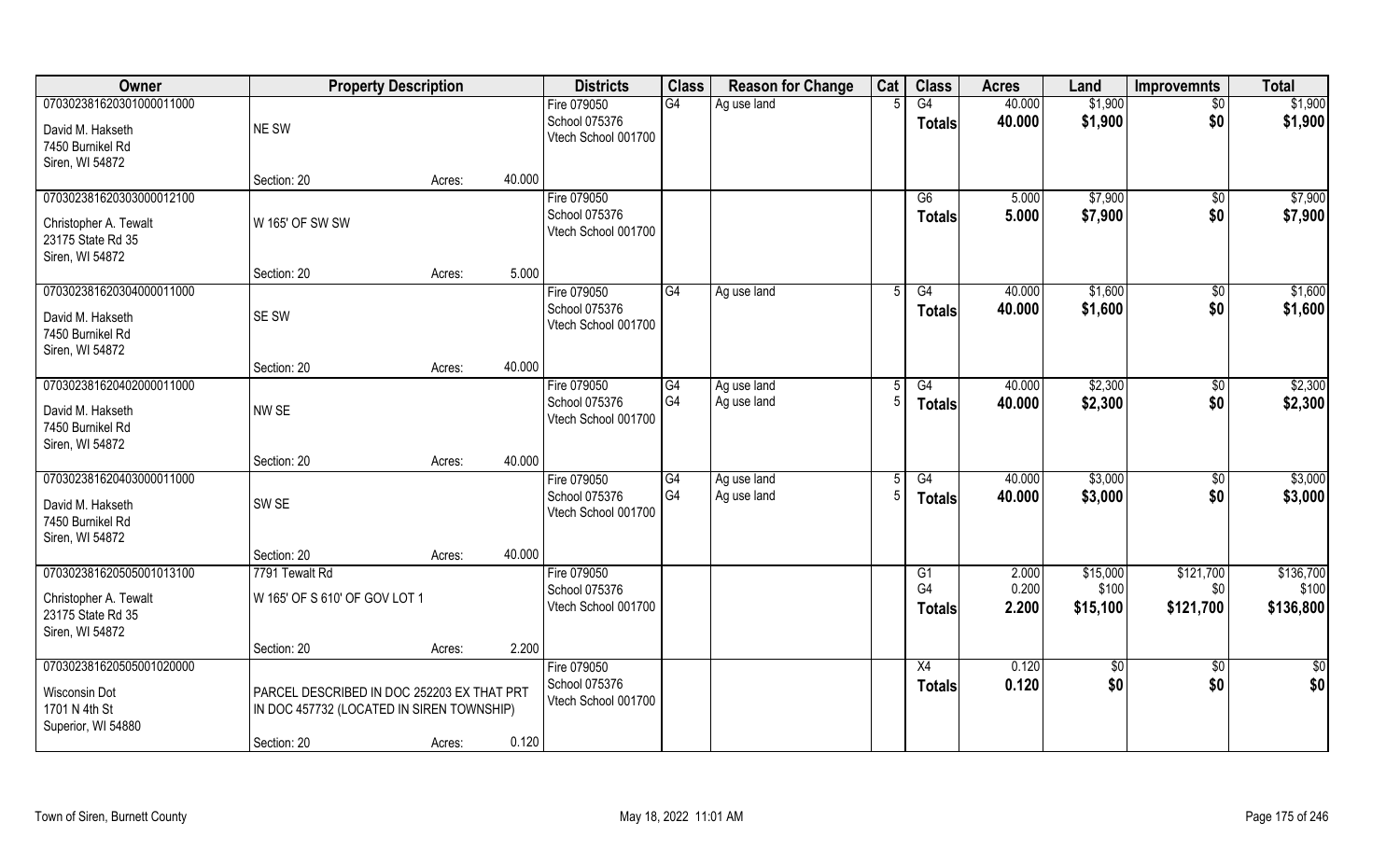| Owner                             | <b>Property Description</b>                                                      |        |        | <b>Districts</b>    | <b>Class</b>    | <b>Reason for Change</b> | Cat | <b>Class</b>   | <b>Acres</b> | Land     | <b>Improvemnts</b> | <b>Total</b> |
|-----------------------------------|----------------------------------------------------------------------------------|--------|--------|---------------------|-----------------|--------------------------|-----|----------------|--------------|----------|--------------------|--------------|
| 070302381620505002011000          | 23484 State Rd 35                                                                |        |        | Fire 079050         | $\overline{G4}$ | Ag use land              |     | G4             | 37.250       | \$4,500  | $\sqrt{50}$        | \$4,500      |
| Julie Dalsveen                    | E 40A GOV LOT 2 (LIFE ESTATE TO PHYLLIS                                          |        |        | School 075376       |                 |                          |     | G <sub>5</sub> | 0.750        | \$100    | \$0                | \$100        |
| 23484 State Rd 35                 | KOPECKY)                                                                         |        |        | Vtech School 001700 |                 |                          |     | G7             | 2.000        | \$7,000  | \$305,200          | \$312,200    |
| Siren, WI 54872                   |                                                                                  |        |        |                     |                 |                          |     | <b>Totals</b>  | 40.000       | \$11,600 | \$305,200          | \$316,800    |
|                                   | Section: 20                                                                      | Acres: | 40.000 |                     |                 |                          |     |                |              |          |                    |              |
| 070302381620505003011000          | 23528 State Rd 35                                                                |        |        | Fire 079050         |                 |                          |     | G1             | 2.000        | \$15,000 | \$97,300           | \$112,300    |
| Richard I. Anderson               | PCL GOV LOT 3 DESC 500/403 EX RD DESC 604/127                                    |        |        | School 075376       |                 |                          |     | G <sub>6</sub> | 11.030       | \$18,200 | \$0                | \$18,200     |
| Jacky L. Anderson                 |                                                                                  |        |        | Vtech School 001700 |                 |                          |     | <b>Totals</b>  | 13.030       | \$33,200 | \$97,300           | \$130,500    |
| PO Box 456                        |                                                                                  |        |        |                     |                 |                          |     |                |              |          |                    |              |
| Siren, WI 54872                   | Section: 20                                                                      | Acres: | 13.030 |                     |                 |                          |     |                |              |          |                    |              |
| 070302381620505003012000          |                                                                                  |        |        | Fire 079050         |                 |                          |     | G1             | 1.250        | \$12,000 | \$0                | \$12,000     |
| Richard I. Anderson               | LOT 1 CSM V 14 P 98 (GOV LOT 3)                                                  |        |        | School 075376       |                 |                          |     | <b>Totals</b>  | 1.250        | \$12,000 | \$0                | \$12,000     |
| Jacky L. Anderson                 |                                                                                  |        |        | Vtech School 001700 |                 |                          |     |                |              |          |                    |              |
| PO Box 456                        |                                                                                  |        |        |                     |                 |                          |     |                |              |          |                    |              |
| Siren, WI 54872                   | Section: 20                                                                      | Acres: | 1.250  |                     |                 |                          |     |                |              |          |                    |              |
| 070302381620505003013000          |                                                                                  |        |        | Fire 079050         |                 |                          |     | X3             | 1.000        | \$0      | $\sqrt{50}$        | $rac{1}{2}$  |
| <b>Burnett County WI</b>          | S 2 RDS OF GOV LOT 3 E OF STH # 35                                               |        |        | School 075376       |                 |                          |     | <b>Totals</b>  | 1.000        | \$0      | \$0                | \$0          |
| 7410 County Road K Ste 105        |                                                                                  |        |        | Vtech School 001700 |                 |                          |     |                |              |          |                    |              |
| Siren, WI 54872-9067              |                                                                                  |        |        |                     |                 |                          |     |                |              |          |                    |              |
|                                   | Section: 20                                                                      | Acres: | 1.000  |                     |                 |                          |     |                |              |          |                    |              |
| 070302381620505005011000          |                                                                                  |        |        | Fire 079050         | G4              | Ag use land              |     | G4             | 37.800       | \$2,000  | \$0                | \$2,000      |
| David M. Hakseth                  | GOV LOT 5                                                                        |        |        | School 075376       | G <sub>4</sub>  | Ag use land              |     | <b>Totals</b>  | 37.800       | \$2,000  | \$0                | \$2,000      |
| 7450 Burnikel Rd                  |                                                                                  |        |        | Vtech School 001700 |                 |                          |     |                |              |          |                    |              |
| Siren, WI 54872                   |                                                                                  |        |        |                     |                 |                          |     |                |              |          |                    |              |
|                                   | Section: 20                                                                      | Acres: | 37.800 |                     |                 |                          |     |                |              |          |                    |              |
| 070302381620505006011000          | 7450 Burnikel Rd                                                                 |        |        | Fire 079050         | G4              | Ag use land              |     | G1             | 2.000        | \$15,000 | \$113,500          | \$128,500    |
| David M. Hakseth                  | GOV LOT 6                                                                        |        |        | School 075376       |                 |                          |     | G4             | 33.670       | \$1,400  | \$0                | \$1,400      |
| 7450 Burnikel Rd                  |                                                                                  |        |        | Vtech School 001700 |                 |                          |     | <b>Totals</b>  | 35.670       | \$16,400 | \$113,500          | \$129,900    |
| Siren, WI 54872                   |                                                                                  |        |        |                     |                 |                          |     |                |              |          |                    |              |
|                                   | Section: 20                                                                      | Acres: | 35.670 |                     |                 |                          |     |                |              |          |                    |              |
| 070302381620515433011000          | Fandeen Rd                                                                       |        |        | Fire 079050         |                 |                          |     | G6             | 10.020       | \$20,000 | $\overline{50}$    | \$20,000     |
|                                   |                                                                                  |        |        | School 075376       |                 |                          |     | <b>Totals</b>  | 10.020       | \$20,000 | \$0                | \$20,000     |
| Lawrence G. Beto<br>Linda M. Beto | LOT 1 LONG LAKE GARDENS & FANDEEN RD AS<br>PLATTED EX ROW AS DESCRIBED IN 330296 |        |        | Vtech School 001700 |                 |                          |     |                |              |          |                    |              |
| 760 W County Rd C                 |                                                                                  |        |        |                     |                 |                          |     |                |              |          |                    |              |
| Roseville, MN 55113               | Section: 20                                                                      | Acres: | 10.020 |                     |                 |                          |     |                |              |          |                    |              |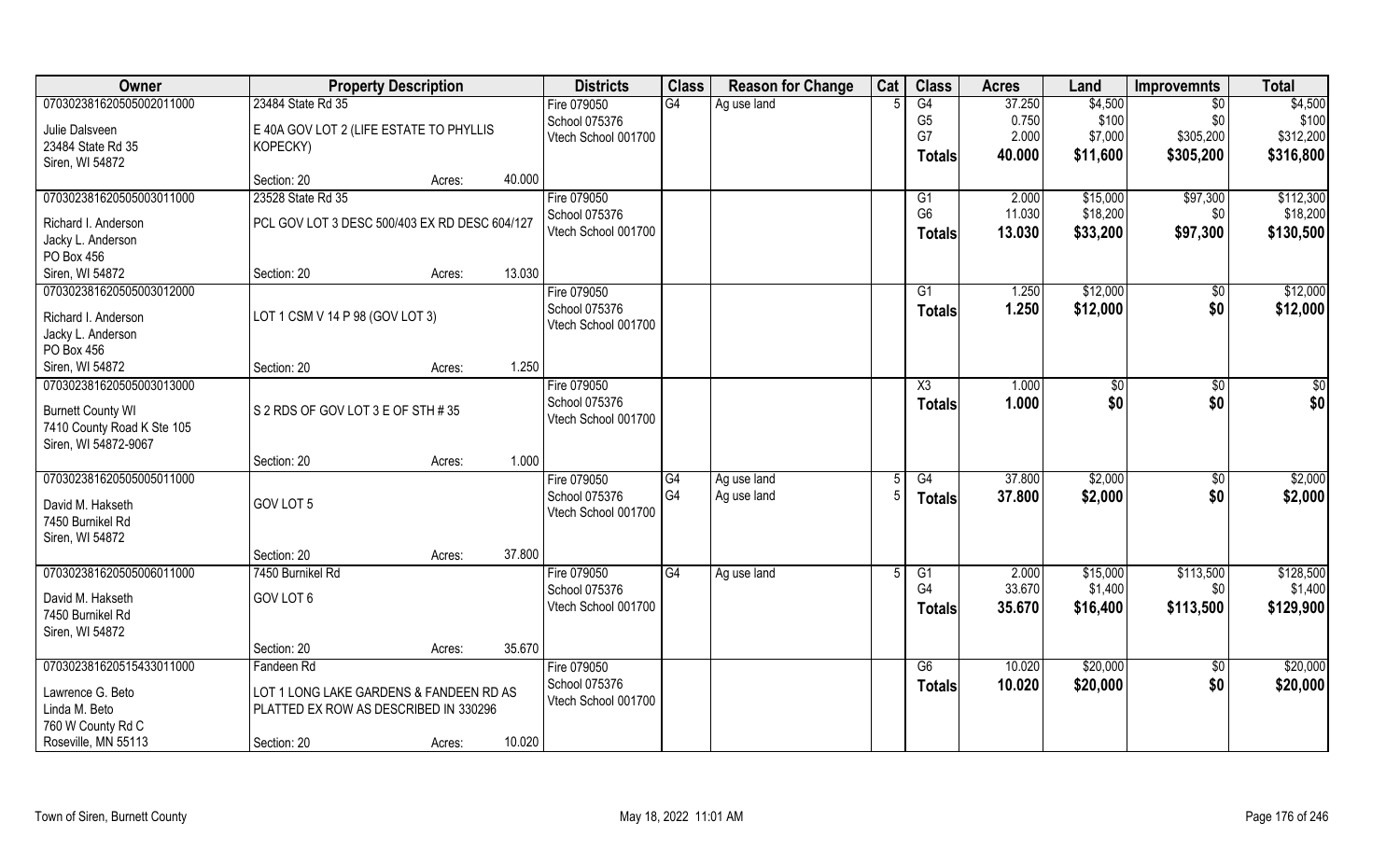| <b>Owner</b>                            | <b>Property Description</b>               | <b>Districts</b>    | <b>Class</b>   | <b>Reason for Change</b>    | Cat | <b>Class</b>  | <b>Acres</b> | Land     | <b>Improvemnts</b> | <b>Total</b> |
|-----------------------------------------|-------------------------------------------|---------------------|----------------|-----------------------------|-----|---------------|--------------|----------|--------------------|--------------|
| 070302381620515433012000                |                                           | Fire 079050         |                |                             |     | G6            | 10.310       | \$20,600 | $\sqrt{6}$         | \$20,600     |
| Lawrence G. Beto                        | LOT 2 LONG LAKE GARDENS & FANDEEN RD AS   | School 075376       |                |                             |     | <b>Totals</b> | 10.310       | \$20,600 | \$0                | \$20,600     |
| Linda M. Beto                           | PLATTED EX ROW 330296                     | Vtech School 001700 |                |                             |     |               |              |          |                    |              |
| 760 W County Rd C                       |                                           |                     |                |                             |     |               |              |          |                    |              |
| Roseville, MN 55113                     | 10.310<br>Section: 20<br>Acres:           |                     |                |                             |     |               |              |          |                    |              |
| 070302381620515433013001                |                                           | Fire 079050         |                |                             |     | G6            | 4.530        | \$9,100  | $\sqrt{$0}$        | \$9,100      |
|                                         |                                           | School 075376       |                |                             |     | Totals        | 4.530        | \$9,100  | \$0                | \$9,100      |
| Donald Tm Anderson                      | LOT 3 LONG LAKE GARDENS & FANDEEN RD AS   | Vtech School 001700 |                |                             |     |               |              |          |                    |              |
| Karen M. Anderson                       | PLATTED LYING N OF 66' WIDE ROW AS DES IN |                     |                |                             |     |               |              |          |                    |              |
| 7775 Clear Lake St                      | 330297                                    |                     |                |                             |     |               |              |          |                    |              |
| Siren, WI 54872                         | 4.530<br>Section: 20<br>Acres:            |                     |                |                             |     |               |              |          |                    |              |
| 070302381620515433013100                | 7531 Fandeen Rd                           | Fire 079050         |                |                             |     | G1            | 5.730        | \$23,900 | $\sqrt{50}$        | \$23,900     |
| William J. Erickson                     | LOT 3 LONG LAKE GARDENS & FANDEEN RD AS   | School 075376       |                |                             |     | <b>Totals</b> | 5.730        | \$23,900 | \$0                | \$23,900     |
| Stacy F. Erickson                       | PLATTED LYING S OF 66' WIDE ROW AS DES IN | Vtech School 001700 |                |                             |     |               |              |          |                    |              |
| 2623 Edgewood Ct                        | 330297                                    |                     |                |                             |     |               |              |          |                    |              |
| Stillwater, MN 55082                    | 5.730<br>Section: 20<br>Acres:            |                     |                |                             |     |               |              |          |                    |              |
| 070302381620515433014001                |                                           | Fire 079050         |                |                             |     | G6            | 4.060        | \$8,100  | \$0                | \$8,100      |
| Donald Tm Anderson                      | LOT 4 LONG LAKE GARDENS & FANDEEN RD AS   | School 075376       |                |                             |     | <b>Totals</b> | 4.060        | \$8,100  | \$0                | \$8,100      |
| Karen M. Anderson                       | PLATTED LYG N OF 66? WIDE ROW AS DES IN   | Vtech School 001700 |                |                             |     |               |              |          |                    |              |
| 7775 Clear Lake St                      | DOCUMENT 330297 (D-1707)                  |                     |                |                             |     |               |              |          |                    |              |
| Siren, WI 54872                         | 4.060<br>Section: 20<br>Acres:            |                     |                |                             |     |               |              |          |                    |              |
| 070302381620515433014100                |                                           | Fire 079050         |                |                             |     | G6            | 5.850        | \$11,700 | $\sqrt[6]{30}$     | \$11,700     |
|                                         |                                           | School 075376       |                |                             |     |               | 5.850        | \$11,700 | \$0                | \$11,700     |
| Donald Tm Anderson                      | LOT 4 LONG LAKE GARDENS & FANDEEN RD AS   | Vtech School 001700 |                |                             |     | <b>Totals</b> |              |          |                    |              |
| Karen M. Anderson                       | PLATTED LYG S OF 66? WIDE ROW AS DES IN   |                     |                |                             |     |               |              |          |                    |              |
| 7775 Clear Lake St                      | DOCUMENT 330297 (D-1707)                  |                     |                |                             |     |               |              |          |                    |              |
| Siren, WI 54872                         | 5.850<br>Section: 20<br>Acres:            |                     |                |                             |     |               |              |          |                    |              |
| 070302381620515433015001                |                                           | Fire 079050         |                |                             |     | G6            | 4.690        | \$9,400  | \$0                | \$9,400      |
| Todd E. Goepferd                        | LOT 5 LONG LAKE GARDENS & FANDEEN RD AS   | School 075376       |                |                             |     | <b>Totals</b> | 4.690        | \$9,400  | \$0                | \$9,400      |
| Dawn M. Goepferd                        | PLATTED LYING N OF 66? ROW AS DES IN      | Vtech School 001700 |                |                             |     |               |              |          |                    |              |
| 23548 Garden Dr                         | DOCUMENT 330297 (D-1707)                  |                     |                |                             |     |               |              |          |                    |              |
| Siren, WI 54872                         | 4.690<br>Section: 20<br>Acres:            |                     |                |                             |     |               |              |          |                    |              |
| 070302381620515433015100                |                                           | Fire 079050         | G <sub>6</sub> | Correct acreage after split |     | G6            | 5.180        | \$10,400 | $\sqrt{$0}$        | \$10,400     |
|                                         |                                           | School 075376       |                |                             |     | <b>Totals</b> | 5.180        | \$10,400 | \$0                | \$10,400     |
| Thomas Halonen                          | LOT 5 LONG LAKE GARDENS & FANDEEN RD AS   | Vtech School 001700 |                |                             |     |               |              |          |                    |              |
| Sherry Wolf Halonen                     | PLATTED LYING S OF 66? ROW AS DES IN      |                     |                |                             |     |               |              |          |                    |              |
| 1310 116th St<br>New Richmond, WI 54017 | DOCUMENT 330297 (D-1707)<br>5.180         |                     |                |                             |     |               |              |          |                    |              |
|                                         | Section: 20<br>Acres:                     |                     |                |                             |     |               |              |          |                    |              |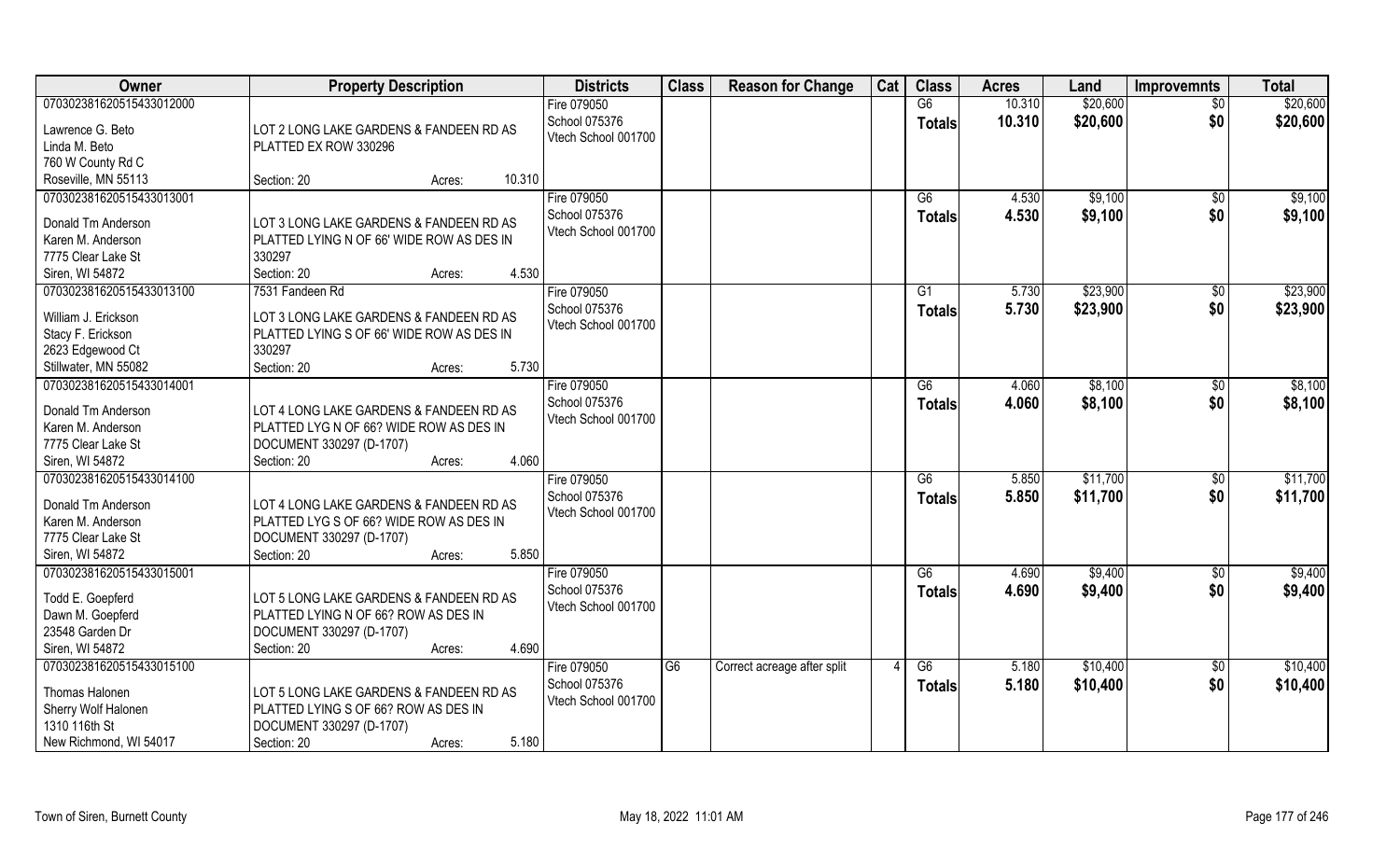| Owner                     | <b>Property Description</b>              |        |       | <b>Districts</b>    | <b>Class</b> | <b>Reason for Change</b>    | Cat           | <b>Class</b>    | <b>Acres</b> | Land     | <b>Improvemnts</b> | <b>Total</b> |
|---------------------------|------------------------------------------|--------|-------|---------------------|--------------|-----------------------------|---------------|-----------------|--------------|----------|--------------------|--------------|
| 070302381620515433016001  |                                          |        |       | Fire 079050         | G6           | Correct acreage after split | $\mathcal{L}$ | G6              | 3.900        | \$7,800  | $\sqrt{6}$         | \$7,800      |
| Todd E. Goepferd          | LOT 6 LONG LAKE GARDENS & FANDEEN RD AS  |        |       | School 075376       |              |                             |               | <b>Totals</b>   | 3.900        | \$7,800  | \$0                | \$7,800      |
| Dawn M. Goepferd          | PLATTED LYING N OF 66? ROW AS DES IN     |        |       | Vtech School 001700 |              |                             |               |                 |              |          |                    |              |
| 23548 Garden Dr           | DOCUMENT 330297 & 314106                 |        |       |                     |              |                             |               |                 |              |          |                    |              |
| Siren, WI 54872           | Section: 20                              | Acres: | 3.900 |                     |              |                             |               |                 |              |          |                    |              |
| 070302381620515433016100  |                                          |        |       | Fire 079050         |              |                             |               | G6              | 3.500        | \$7,000  | $\sqrt{$0}$        | \$7,000      |
|                           |                                          |        |       | School 075376       |              |                             |               | Totals          | 3.500        | \$7,000  | \$0                | \$7,000      |
| Thomas Halonen            | LOT 6 LONG LAKE GARDENS & FANDEEN RD AS  |        |       | Vtech School 001700 |              |                             |               |                 |              |          |                    |              |
| Sherry Wolf Halonen       | PLATTED LYING S & W OF 66? ROW AS DES IN |        |       |                     |              |                             |               |                 |              |          |                    |              |
| 1310 116th St             | DOCUMENT 330297 & 314106                 |        |       |                     |              |                             |               |                 |              |          |                    |              |
| New Richmond, WI 54017    | Section: 20                              | Acres: | 3.500 |                     |              |                             |               |                 |              |          |                    |              |
| 070302381620515433017000  | Garden Dr                                |        |       | Fire 079050         |              |                             |               | G1              | 1.430        | \$50,800 | \$0                | \$50,800     |
| <b>Stang Living Trust</b> | LONG LAKE GARDENS LOT 7                  |        |       | School 075376       |              |                             |               | <b>Totals</b>   | 1.430        | \$50,800 | \$0                | \$50,800     |
| 1467 Paddock Ct           |                                          |        |       | Vtech School 001700 |              |                             |               |                 |              |          |                    |              |
| Eagan, MN 55112           |                                          |        |       |                     |              |                             |               |                 |              |          |                    |              |
|                           | Section: 20                              | Acres: | 1.430 |                     |              |                             |               |                 |              |          |                    |              |
| 070302381620515433018000  | 23510 Garden Dr                          |        |       | Fire 079050         |              |                             |               | G1              | 1.010        | \$44,000 | \$65,400           | \$109,400    |
|                           |                                          |        |       | School 075376       |              |                             |               |                 | 1.010        | \$44,000 | \$65,400           | \$109,400    |
| Dana Mitchell             | LONG LAKE GARDENS LOT 8 (D-1649)         |        |       | Vtech School 001700 |              |                             |               | Totals          |              |          |                    |              |
| 23510 Garden Dr           |                                          |        |       |                     |              |                             |               |                 |              |          |                    |              |
| Siren, WI 54872           |                                          |        |       |                     |              |                             |               |                 |              |          |                    |              |
|                           | Section: 20                              | Acres: | 1.010 |                     |              |                             |               |                 |              |          |                    |              |
| 070302381620515433019000  |                                          |        |       | Fire 079050         |              |                             |               | $\overline{G1}$ | 1.020        | \$43,000 | $\overline{50}$    | \$43,000     |
| Victoria M. Johnson       | LONG LAKE GARDENS LOT 9 (D-1649)         |        |       | School 075376       |              |                             |               | Totals          | 1.020        | \$43,000 | \$0                | \$43,000     |
| 25939 Spaulding Rd        |                                          |        |       | Vtech School 001700 |              |                             |               |                 |              |          |                    |              |
| Grantsburg, WI 54840      |                                          |        |       |                     |              |                             |               |                 |              |          |                    |              |
|                           | Section: 20                              | Acres: | 1.020 |                     |              |                             |               |                 |              |          |                    |              |
| 070302381620515433020000  |                                          |        |       | Fire 079050         |              |                             |               | G1              | 1.050        | \$42,000 | $\sqrt{$0}$        | \$42,000     |
|                           |                                          |        |       | School 075376       |              |                             |               |                 | 1.050        | \$42,000 | \$0                | \$42,000     |
| Thomas P. Johnson         | LONG LAKE GARDENS LOT 10 (D-1649)        |        |       | Vtech School 001700 |              |                             |               | <b>Totals</b>   |              |          |                    |              |
| 1545 Peltier Lake Dr      |                                          |        |       |                     |              |                             |               |                 |              |          |                    |              |
| Hugo, MN 55038            |                                          |        |       |                     |              |                             |               |                 |              |          |                    |              |
|                           | Section: 20                              | Acres: | 1.050 |                     |              |                             |               |                 |              |          |                    |              |
| 070302381620515433021000  | 23538 Garden Dr                          |        |       | Fire 079050         |              |                             |               | G1              | 1.120        | \$42,400 | \$108,600          | \$151,000    |
| David Lund                | LONG LAKE GARDENS LOT 11                 |        |       | School 075376       |              |                             |               | Totals          | 1.120        | \$42,400 | \$108,600          | \$151,000    |
| Maria Lund                |                                          |        |       | Vtech School 001700 |              |                             |               |                 |              |          |                    |              |
| 433 Vincent St            |                                          |        |       |                     |              |                             |               |                 |              |          |                    |              |
| St Croix Falls, WI 54024  | Section: 20                              | Acres: | 1.120 |                     |              |                             |               |                 |              |          |                    |              |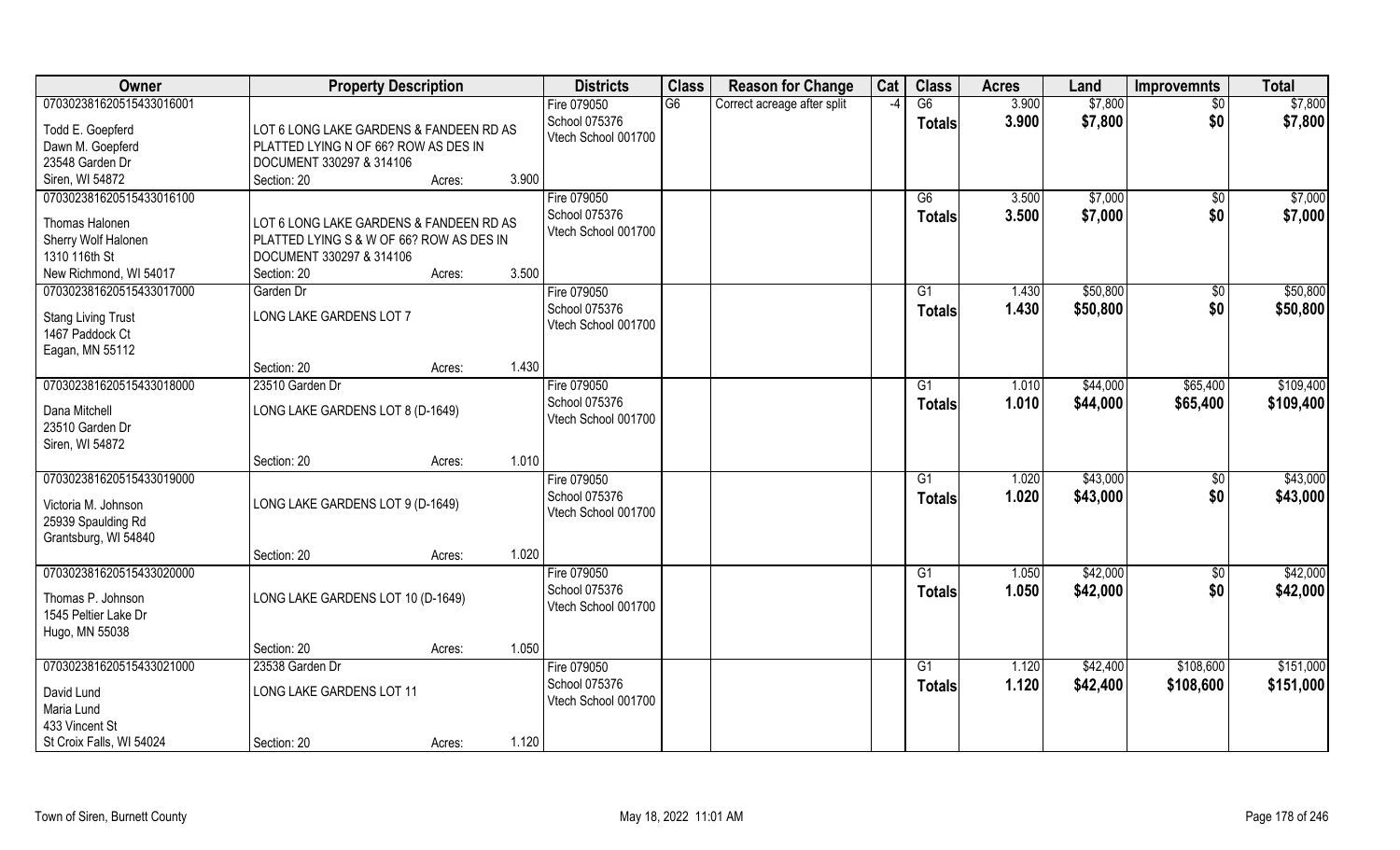| 1.860<br>\$37,500<br>070302381620515433023100<br>Fire 079050<br>G1<br>$\sqrt{50}$<br>1.860<br>\$0<br>School 075376<br>\$37,500<br><b>Totals</b><br>LONG LAKE GARDENS LOT 12 & 13<br>Silver Land Trust<br>Vtech School 001700<br>132 N Indies Dr<br>Marathon, FL 33050-3703<br>1.860<br>Section: 20<br>Acres:<br>070302381620515433024000<br>23548 Garden Dr<br>Fire 079050<br>0.630<br>\$42,000<br>\$143,400<br>G1<br>School 075376<br>0.630<br>\$42,000<br>\$143,400<br><b>Totals</b><br>LONG LAKE GARDENS LOT 14<br>Todd E. Goepferd<br>Vtech School 001700<br>Dawn M. Goepferd<br>23548 Garden Dr<br>0.630<br>Siren, WI 54872<br>Section: 20<br>Acres:<br>070302381620515433025000<br>\$42,000<br>\$10,700<br>Fire 079050<br>G1<br>0.640<br>School 075376<br>0.640<br>\$42,000<br>\$10,700<br><b>Totals</b><br>LONG LAKE GARDENS LOT 15<br>Todd E. Goepferd<br>Vtech School 001700<br>Dawn M. Goepferd<br>23548 Garden Dr<br>0.640<br>Siren, WI 54872<br>Section: 20<br>Acres:<br>070302381620515433026000<br>Fire 079050<br>\$21,500<br>0.670<br>G1<br>$\sqrt{50}$<br>School 075376<br>\$0<br>0.670<br>\$21,500<br><b>Totals</b><br>Todd E. Goepferd<br>LONG LAKE GARDENS LOT 16<br>Vtech School 001700<br>Dawn M. Goepferd<br>23548 Garden Dr<br>0.670<br>Siren, WI 54872<br>Section: 20<br>Acres:<br>070302381620515433027000<br>0.680<br>\$22,100<br>Fire 079050<br>$\overline{G1}$<br>$\overline{50}$<br>School 075376<br>0.680<br>\$22,100<br>\$0<br><b>Totals</b><br>Todd E. Goepferd<br>LONG LAKE GARDENS LOT 17<br>Vtech School 001700<br>Dawn M. Goepferd<br>23548 Garden Dr<br>Siren, WI 54872<br>0.680<br>Section: 20<br>Acres:<br>\$21,500<br>070302381620515433028000<br>Fire 079050<br>G1<br>0.590<br>$\overline{50}$<br>\$0<br>School 075376<br>\$21,500<br>0.590<br><b>Totals</b><br>LONG LAKE GARDENS LOT 18<br>Todd E. Goepferd<br>Vtech School 001700<br>Dawn M. Goepferd<br>23548 Garden Dr<br>Siren, WI 54872<br>0.590<br>Section: 20<br>Acres:<br>070302381621102000011000<br>Fire 079050<br>\$140,200<br>7248 Long Lake Rd<br>G1<br>2.000<br>\$15,000<br>G <sub>6</sub><br>\$13,200<br>8.000<br>School 075376<br>\$0<br>S 1/2 NW NE EX E 660'<br>Douglas Nyren<br>\$140,200<br>Vtech School 001700<br>10.000<br>\$28,200<br><b>Totals</b><br>Delores Nyren | Owner               | <b>Property Description</b> | <b>Districts</b> | <b>Class</b> | <b>Reason for Change</b> | Cat | <b>Class</b> | <b>Acres</b> | Land | <b>Improvemnts</b> | <b>Total</b>                       |
|---------------------------------------------------------------------------------------------------------------------------------------------------------------------------------------------------------------------------------------------------------------------------------------------------------------------------------------------------------------------------------------------------------------------------------------------------------------------------------------------------------------------------------------------------------------------------------------------------------------------------------------------------------------------------------------------------------------------------------------------------------------------------------------------------------------------------------------------------------------------------------------------------------------------------------------------------------------------------------------------------------------------------------------------------------------------------------------------------------------------------------------------------------------------------------------------------------------------------------------------------------------------------------------------------------------------------------------------------------------------------------------------------------------------------------------------------------------------------------------------------------------------------------------------------------------------------------------------------------------------------------------------------------------------------------------------------------------------------------------------------------------------------------------------------------------------------------------------------------------------------------------------------------------------------------------------------------------------------------------------------------------------------------------------------------------------------------------------------------------------------------------------------------------------------------------------------------------------------------------------------------------------------------------|---------------------|-----------------------------|------------------|--------------|--------------------------|-----|--------------|--------------|------|--------------------|------------------------------------|
|                                                                                                                                                                                                                                                                                                                                                                                                                                                                                                                                                                                                                                                                                                                                                                                                                                                                                                                                                                                                                                                                                                                                                                                                                                                                                                                                                                                                                                                                                                                                                                                                                                                                                                                                                                                                                                                                                                                                                                                                                                                                                                                                                                                                                                                                                       |                     |                             |                  |              |                          |     |              |              |      |                    | \$37,500<br>\$37,500               |
|                                                                                                                                                                                                                                                                                                                                                                                                                                                                                                                                                                                                                                                                                                                                                                                                                                                                                                                                                                                                                                                                                                                                                                                                                                                                                                                                                                                                                                                                                                                                                                                                                                                                                                                                                                                                                                                                                                                                                                                                                                                                                                                                                                                                                                                                                       |                     |                             |                  |              |                          |     |              |              |      |                    |                                    |
|                                                                                                                                                                                                                                                                                                                                                                                                                                                                                                                                                                                                                                                                                                                                                                                                                                                                                                                                                                                                                                                                                                                                                                                                                                                                                                                                                                                                                                                                                                                                                                                                                                                                                                                                                                                                                                                                                                                                                                                                                                                                                                                                                                                                                                                                                       |                     |                             |                  |              |                          |     |              |              |      |                    | \$185,400<br>\$185,400             |
|                                                                                                                                                                                                                                                                                                                                                                                                                                                                                                                                                                                                                                                                                                                                                                                                                                                                                                                                                                                                                                                                                                                                                                                                                                                                                                                                                                                                                                                                                                                                                                                                                                                                                                                                                                                                                                                                                                                                                                                                                                                                                                                                                                                                                                                                                       |                     |                             |                  |              |                          |     |              |              |      |                    |                                    |
|                                                                                                                                                                                                                                                                                                                                                                                                                                                                                                                                                                                                                                                                                                                                                                                                                                                                                                                                                                                                                                                                                                                                                                                                                                                                                                                                                                                                                                                                                                                                                                                                                                                                                                                                                                                                                                                                                                                                                                                                                                                                                                                                                                                                                                                                                       |                     |                             |                  |              |                          |     |              |              |      |                    | \$52,700<br>\$52,700               |
|                                                                                                                                                                                                                                                                                                                                                                                                                                                                                                                                                                                                                                                                                                                                                                                                                                                                                                                                                                                                                                                                                                                                                                                                                                                                                                                                                                                                                                                                                                                                                                                                                                                                                                                                                                                                                                                                                                                                                                                                                                                                                                                                                                                                                                                                                       |                     |                             |                  |              |                          |     |              |              |      |                    |                                    |
|                                                                                                                                                                                                                                                                                                                                                                                                                                                                                                                                                                                                                                                                                                                                                                                                                                                                                                                                                                                                                                                                                                                                                                                                                                                                                                                                                                                                                                                                                                                                                                                                                                                                                                                                                                                                                                                                                                                                                                                                                                                                                                                                                                                                                                                                                       |                     |                             |                  |              |                          |     |              |              |      |                    | \$21,500<br>\$21,500               |
|                                                                                                                                                                                                                                                                                                                                                                                                                                                                                                                                                                                                                                                                                                                                                                                                                                                                                                                                                                                                                                                                                                                                                                                                                                                                                                                                                                                                                                                                                                                                                                                                                                                                                                                                                                                                                                                                                                                                                                                                                                                                                                                                                                                                                                                                                       |                     |                             |                  |              |                          |     |              |              |      |                    |                                    |
|                                                                                                                                                                                                                                                                                                                                                                                                                                                                                                                                                                                                                                                                                                                                                                                                                                                                                                                                                                                                                                                                                                                                                                                                                                                                                                                                                                                                                                                                                                                                                                                                                                                                                                                                                                                                                                                                                                                                                                                                                                                                                                                                                                                                                                                                                       |                     |                             |                  |              |                          |     |              |              |      |                    | \$22,100<br>\$22,100               |
|                                                                                                                                                                                                                                                                                                                                                                                                                                                                                                                                                                                                                                                                                                                                                                                                                                                                                                                                                                                                                                                                                                                                                                                                                                                                                                                                                                                                                                                                                                                                                                                                                                                                                                                                                                                                                                                                                                                                                                                                                                                                                                                                                                                                                                                                                       |                     |                             |                  |              |                          |     |              |              |      |                    |                                    |
|                                                                                                                                                                                                                                                                                                                                                                                                                                                                                                                                                                                                                                                                                                                                                                                                                                                                                                                                                                                                                                                                                                                                                                                                                                                                                                                                                                                                                                                                                                                                                                                                                                                                                                                                                                                                                                                                                                                                                                                                                                                                                                                                                                                                                                                                                       |                     |                             |                  |              |                          |     |              |              |      |                    | \$21,500<br>\$21,500               |
|                                                                                                                                                                                                                                                                                                                                                                                                                                                                                                                                                                                                                                                                                                                                                                                                                                                                                                                                                                                                                                                                                                                                                                                                                                                                                                                                                                                                                                                                                                                                                                                                                                                                                                                                                                                                                                                                                                                                                                                                                                                                                                                                                                                                                                                                                       |                     |                             |                  |              |                          |     |              |              |      |                    |                                    |
| Siren, WI 54872-9133<br>10.000<br>Section: 21<br>Acres:                                                                                                                                                                                                                                                                                                                                                                                                                                                                                                                                                                                                                                                                                                                                                                                                                                                                                                                                                                                                                                                                                                                                                                                                                                                                                                                                                                                                                                                                                                                                                                                                                                                                                                                                                                                                                                                                                                                                                                                                                                                                                                                                                                                                                               | 7248 S Long Lake Rd |                             |                  |              |                          |     |              |              |      |                    | \$155,200<br>\$13,200<br>\$168,400 |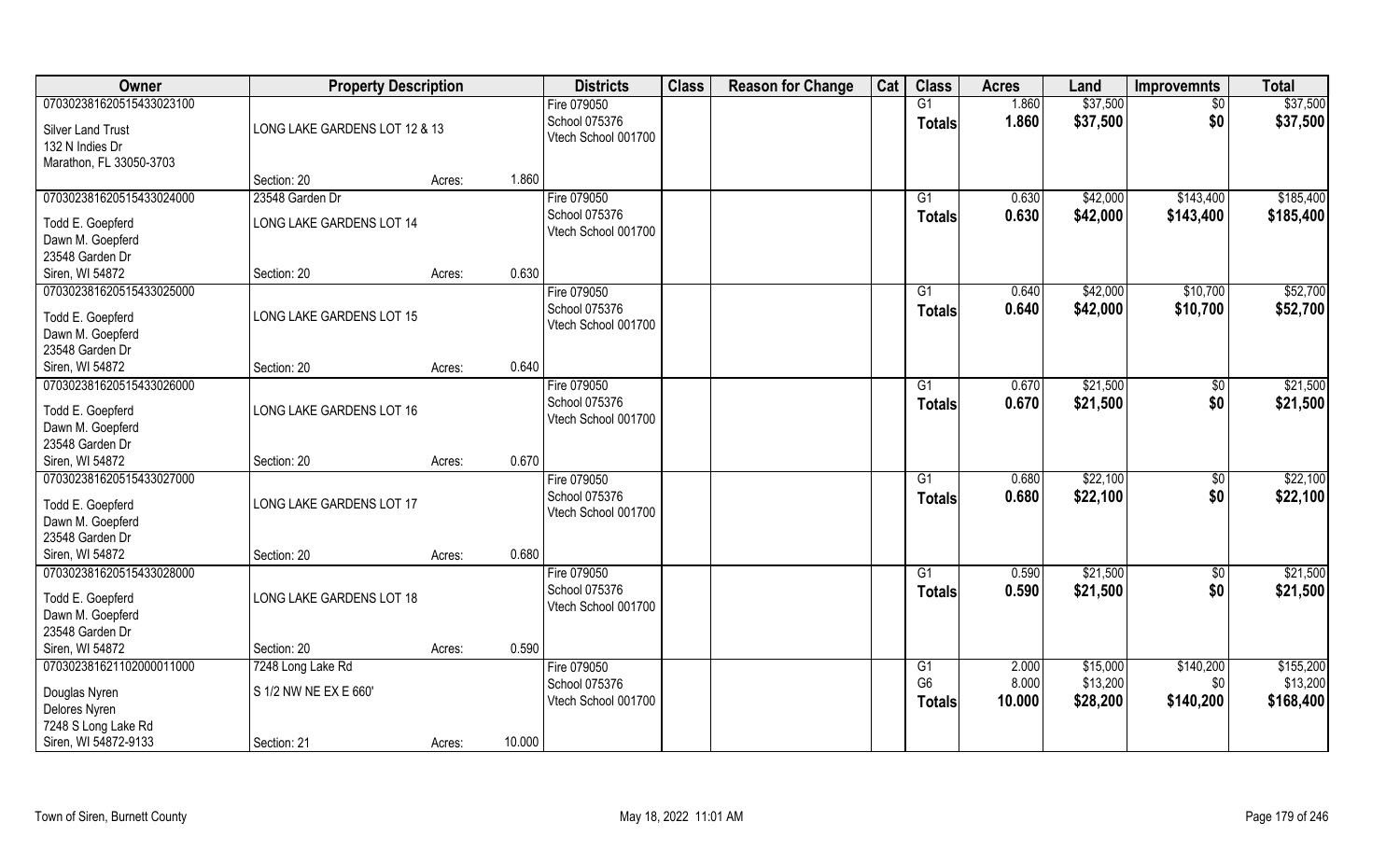| Owner                              | <b>Property Description</b>                     |        |        | <b>Districts</b>                     | <b>Class</b> | <b>Reason for Change</b> | Cat | <b>Class</b>   | <b>Acres</b> | Land     | <b>Improvemnts</b> | <b>Total</b>    |
|------------------------------------|-------------------------------------------------|--------|--------|--------------------------------------|--------------|--------------------------|-----|----------------|--------------|----------|--------------------|-----------------|
| 070302381621102000011500           | 7191 Dodd Rd                                    |        |        | Fire 079050                          |              |                          |     | G1             | 2.000        | \$15,000 | \$136,100          | \$151,100       |
| Gerald R. Snider                   | N 1/2 NW NE EX E 660'                           |        |        | School 075376                        |              |                          |     | G <sub>6</sub> | 8.000        | \$13,200 | \$0                | \$13,200        |
| Tamara J. Snider                   |                                                 |        |        | Vtech School 001700                  |              |                          |     | <b>Totals</b>  | 10.000       | \$28,200 | \$136,100          | \$164,300       |
| 7191 Dodd Rd                       |                                                 |        |        |                                      |              |                          |     |                |              |          |                    |                 |
| Siren, WI 54872                    | Section: 21                                     | Acres: | 10.000 |                                      |              |                          |     |                |              |          |                    |                 |
| 070302381621102000012000           | 7087 County Rd B                                |        |        | Fire 079050                          |              |                          |     | G1             | 2.000        | \$15,000 | \$138,600          | \$153,600       |
|                                    |                                                 |        |        | School 075376                        |              |                          |     | G <sub>5</sub> | 4.000        | \$3,600  | \$0                | \$3,600         |
| David G. Cederberg                 | E 660' OF NW NE EX S 330'                       |        |        | Vtech School 001700                  |              |                          |     | G <sub>6</sub> | 9.000        | \$14,900 | \$0                | \$14,900        |
| 7087 County Rd B                   |                                                 |        |        |                                      |              |                          |     | Totals         | 15.000       | \$33,500 | \$138,600          | \$172,100       |
| Siren, WI 54872                    |                                                 |        |        |                                      |              |                          |     |                |              |          |                    |                 |
|                                    | Section: 21                                     | Acres: | 15.000 |                                      |              |                          |     |                |              |          |                    |                 |
| 070302381621102000013000           | 7240 S Long Lake Rd                             |        |        | Fire 079050                          |              |                          |     | X4             | 5.000        | \$0      | \$0                | \$0             |
| Town of Siren                      | S 330' E 660' NW NE                             |        |        | School 075376<br>Vtech School 001700 |              |                          |     | <b>Totals</b>  | 5.000        | \$0      | \$0                | \$0             |
| PO Box 4                           |                                                 |        |        |                                      |              |                          |     |                |              |          |                    |                 |
| Siren, WI 54872                    |                                                 |        |        |                                      |              |                          |     |                |              |          |                    |                 |
|                                    | Section: 21                                     | Acres: | 5.000  |                                      |              |                          |     |                |              |          |                    |                 |
| 070302381621104000011000           |                                                 |        |        | Fire 079050                          |              |                          |     | G6             | 6.880        | \$8,900  | \$0                | \$8,900         |
| John M Isaksen Revocable Trust Dtd | SE NE LYG N OF CENTR LN CTH B EX V 108 P 300, V |        |        | School 075376                        |              |                          |     | Totals         | 6.880        | \$8,900  | \$0                | \$8,900         |
| 6/3/2009                           | 111 P 552, CSM V 9 P 182 CSM V 9 P 182          |        |        | Vtech School 001700                  |              |                          |     |                |              |          |                    |                 |
| 2 Sumac Ln                         |                                                 |        |        |                                      |              |                          |     |                |              |          |                    |                 |
| North Oaks, MN 55127               | Section: 21                                     | Acres: | 6.880  |                                      |              |                          |     |                |              |          |                    |                 |
| 070302381621104000011050           |                                                 |        |        | Fire 079050                          |              |                          |     | X4             | 0.000        | \$0      | $\overline{50}$    | $\overline{50}$ |
|                                    |                                                 |        |        | School 075376                        |              |                          |     | <b>Totals</b>  | 0.000        | \$0      | \$0                | \$0             |
| Town of Siren                      | PCL IN SE NE (TOWN RD)                          |        |        | Vtech School 001700                  |              |                          |     |                |              |          |                    |                 |
| PO Box 4                           |                                                 |        |        |                                      |              |                          |     |                |              |          |                    |                 |
| Siren, WI 54872                    |                                                 |        | 0.000  |                                      |              |                          |     |                |              |          |                    |                 |
|                                    | Section: 21                                     | Acres: |        | Fire 079050                          |              |                          |     |                | 4.060        | \$21,200 |                    | \$24,500        |
| 070302381621104000012000           | 7040 County Rd B                                |        |        | School 075376                        |              |                          |     | G1             |              |          | \$3,300            |                 |
| <b>Gary Kistner</b>                | LOT 1 CSM V 9 P 182 (IN SE NE)                  |        |        | Vtech School 001700                  |              |                          |     | <b>Totals</b>  | 4.060        | \$21,200 | \$3,300            | \$24,500        |
| Polly Kistner                      |                                                 |        |        |                                      |              |                          |     |                |              |          |                    |                 |
| N408 County Rd D                   |                                                 |        |        |                                      |              |                          |     |                |              |          |                    |                 |
| Eau Galle, WI 54737                | Section: 21                                     | Acres: | 4.060  |                                      |              |                          |     |                |              |          |                    |                 |
| 070302381621104000013000           |                                                 |        |        | Fire 079050                          |              |                          |     | G6             | 4.000        | \$8,000  | $\sqrt{$0}$        | \$8,000         |
| Ruby Olson                         | PCL SE NE EX V 392 P 168                        |        |        | School 075376                        |              |                          |     | <b>Totals</b>  | 4.000        | \$8,000  | \$0                | \$8,000         |
| 7014 County Rd B                   |                                                 |        |        | Vtech School 001700                  |              |                          |     |                |              |          |                    |                 |
| Siren, WI 54872                    |                                                 |        |        |                                      |              |                          |     |                |              |          |                    |                 |
|                                    | Section: 21                                     | Acres: | 4.000  |                                      |              |                          |     |                |              |          |                    |                 |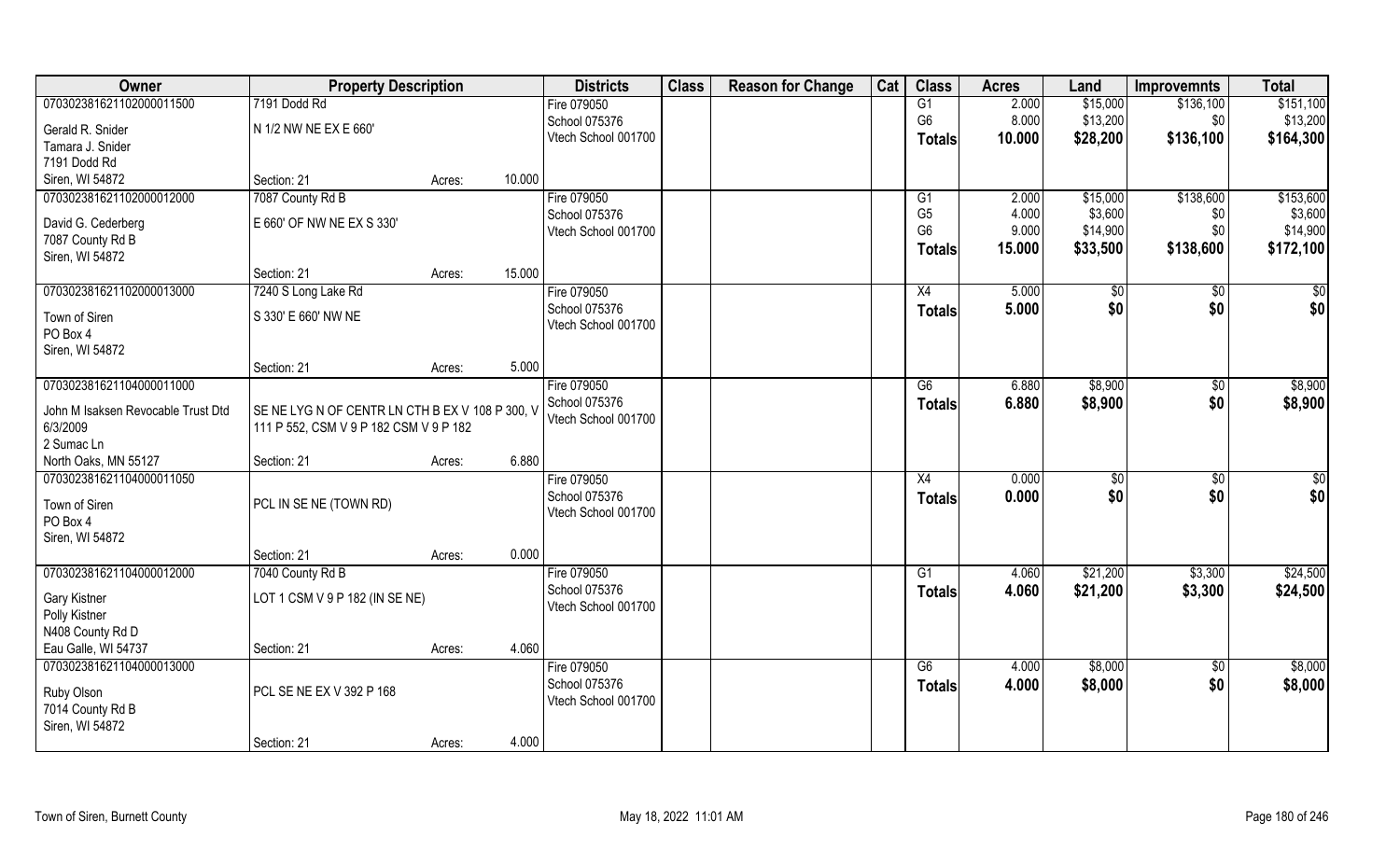| Owner                               |                                                   | <b>Property Description</b> |        | <b>Districts</b>                     | <b>Class</b> | <b>Reason for Change</b> | Cat | <b>Class</b>           | <b>Acres</b> | Land     | <b>Improvemnts</b> | <b>Total</b>   |
|-------------------------------------|---------------------------------------------------|-----------------------------|--------|--------------------------------------|--------------|--------------------------|-----|------------------------|--------------|----------|--------------------|----------------|
| 070302381621104000014000            | 7014 County Rd B                                  |                             |        | Fire 079050                          |              |                          |     | G1                     | 2.000        | \$15,000 | \$77,700           | \$92,700       |
| Ruby Olson<br>7014 County Rd B      | PCL SENE                                          |                             |        | School 075376<br>Vtech School 001700 |              |                          |     | <b>Totals</b>          | 2.000        | \$15,000 | \$77,700           | \$92,700       |
| Siren, WI 54872                     |                                                   |                             |        |                                      |              |                          |     |                        |              |          |                    |                |
|                                     | Section: 21                                       | Acres:                      | 2.000  |                                      |              |                          |     |                        |              |          |                    |                |
| 070302381621104000015000            |                                                   |                             |        | Fire 079050                          |              |                          |     | $\overline{\text{X3}}$ | 0.001        | \$0      | $\sqrt{$0}$        | \$0            |
| <b>Burnett County WI</b>            | PCL SE NE SEC 21 & GOV LOTS 2, 3, 4 & 6 SEC 22    |                             |        | School 075376                        |              |                          |     | <b>Totals</b>          | 0.001        | \$0      | \$0                | \$0            |
| 7410 County Road K Ste 105          |                                                   |                             |        | Vtech School 001700                  |              |                          |     |                        |              |          |                    |                |
| Siren, WI 54872-9067                |                                                   |                             |        |                                      |              |                          |     |                        |              |          |                    |                |
|                                     | Section: 21                                       | Acres:                      | 0.001  |                                      |              |                          |     |                        |              |          |                    |                |
| 070302381621104000016000            | 7016 County Rd B                                  |                             |        | Fire 079050                          |              |                          |     | G1                     | 1.000        | \$11,000 | \$56,500           | \$67,500       |
| Dennis Lockwood                     | PCL SENE                                          |                             |        | School 075376                        |              |                          |     | <b>Totals</b>          | 1.000        | \$11,000 | \$56,500           | \$67,500       |
| 7016 County Rd B                    |                                                   |                             |        | Vtech School 001700                  |              |                          |     |                        |              |          |                    |                |
| Siren, WI 54872-9134                |                                                   |                             |        |                                      |              |                          |     |                        |              |          |                    |                |
|                                     | Section: 21                                       | Acres:                      | 1.000  |                                      |              |                          |     |                        |              |          |                    |                |
| 070302381621104000018000            | 7045 County Rd B                                  |                             |        | Fire 079050                          |              |                          |     | G1                     | 1.920        | \$14,700 | \$86,800           | \$101,500      |
|                                     |                                                   |                             |        | School 075376                        |              |                          |     | <b>Totals</b>          | 1.920        | \$14,700 | \$86,800           | \$101,500      |
| Frances Hofecker                    | CSM V 3 P 12 (LOCATED IN SE NE)                   |                             |        | Vtech School 001700                  |              |                          |     |                        |              |          |                    |                |
| <b>Barry Hofecker</b><br>PO Box 143 |                                                   |                             |        |                                      |              |                          |     |                        |              |          |                    |                |
| Siren, WI 54872                     | Section: 21                                       | Acres:                      | 1.920  |                                      |              |                          |     |                        |              |          |                    |                |
| 070302381621104000019000            | 7019 County Rd B                                  |                             |        | Fire 079050                          |              |                          |     | G1                     | 2.000        | \$15,000 | \$139,000          | \$154,000      |
|                                     |                                                   |                             |        | School 075376                        |              |                          |     | G <sub>6</sub>         | 4.000        | \$6,600  | \$0                | \$6,600        |
| Paul C. Lincoln                     | THAT PRT SE NE LYG S OF CO RD B & E OF REF        |                             |        | Vtech School 001700                  |              |                          |     | <b>Totals</b>          | 6.000        | \$21,600 | \$139,000          | \$160,600      |
| PO Box 646                          | LINE DESC COM AT E 1/4 COR, TH W 739.9' TH N      |                             |        |                                      |              |                          |     |                        |              |          |                    |                |
| Siren, WI 54872                     | 596.7' TH N 53 DEG 55' E 7.5 TO CO RD B EX 294/30 |                             |        |                                      |              |                          |     |                        |              |          |                    |                |
|                                     | Section: 21                                       | Acres:                      | 6.000  |                                      |              |                          |     |                        |              |          |                    |                |
| 070302381621104000020000            |                                                   |                             |        | Fire 079050<br>School 075376         |              |                          |     | $\overline{\text{X3}}$ | 0.001        | \$0      | \$0                | $\frac{1}{30}$ |
| <b>Burnett County WI</b>            | PCL SE NE SEC 21 & GOV LOTS 2, 3, 4 & 6 SEC 22    |                             |        | Vtech School 001700                  |              |                          |     | <b>Totals</b>          | 0.001        | \$0      | \$0                | \$0            |
| 7410 County Road K Ste 105          |                                                   |                             |        |                                      |              |                          |     |                        |              |          |                    |                |
| Siren, WI 54872-9067                |                                                   |                             |        |                                      |              |                          |     |                        |              |          |                    |                |
|                                     | Section: 21                                       | Acres:                      | 0.001  |                                      |              |                          |     |                        |              |          |                    |                |
| 070302381621401000011000            |                                                   |                             |        | Fire 079050                          | G4           | Ag use land              |     | G4                     | 6.000        | \$800    | $\overline{60}$    | \$800          |
| Jody J. Imme                        | NE SE EX S 20A & N 450' OF W 970'                 |                             |        | School 075376                        |              |                          |     | G <sub>8</sub>         | 4.000        | \$3,300  | \$0                | \$3,300        |
| Susan L. Imme                       |                                                   |                             |        | Vtech School 001700                  |              |                          |     | <b>Totals</b>          | 10.000       | \$4,100  | \$0                | \$4,100        |
| 23320 Nyren Rd                      |                                                   |                             |        |                                      |              |                          |     |                        |              |          |                    |                |
| Siren, WI 54872                     | Section: 21                                       | Acres:                      | 10.000 |                                      |              |                          |     |                        |              |          |                    |                |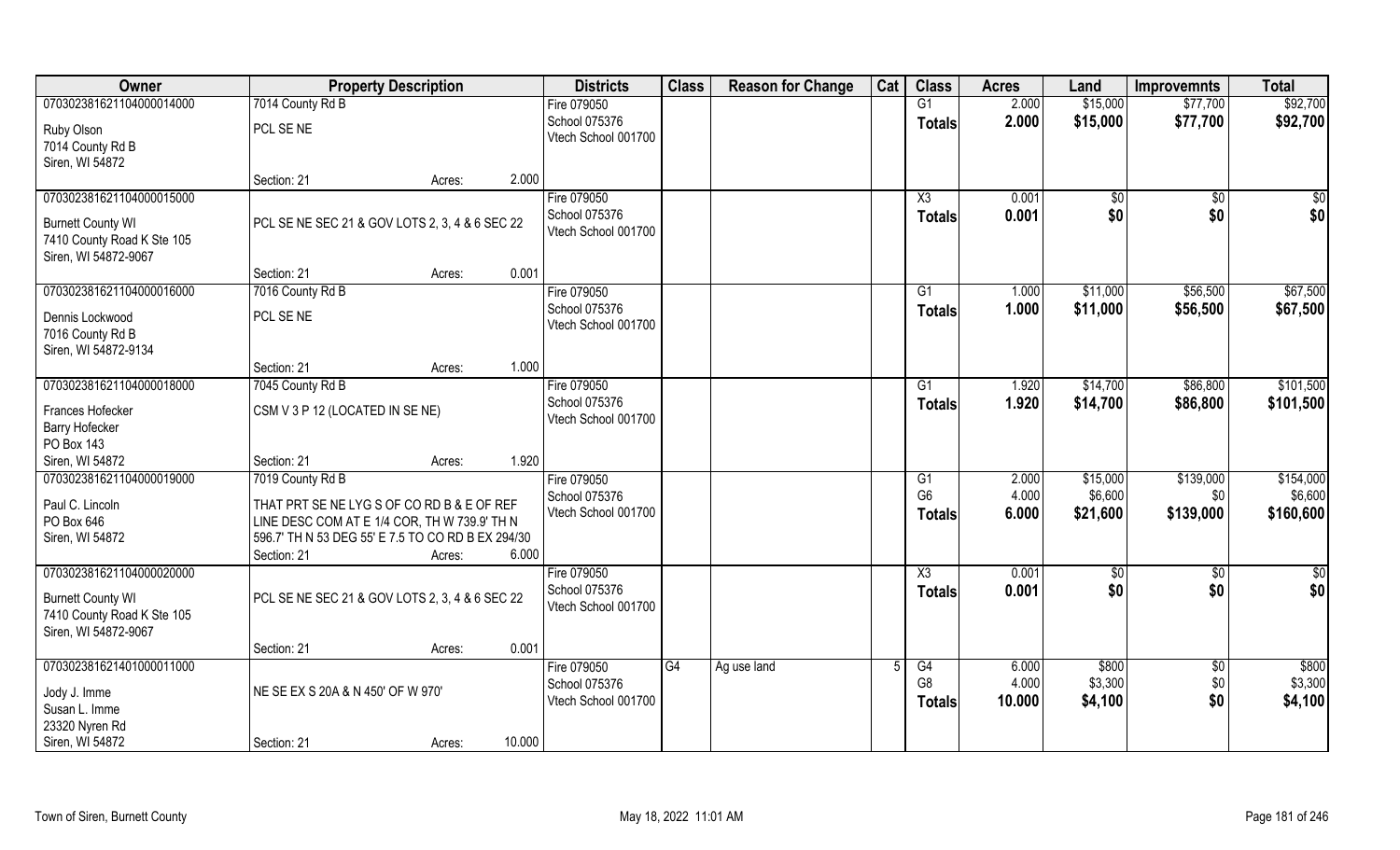| <b>Owner</b>                                                                                   |                                                                                 | <b>Property Description</b> |        | <b>Districts</b>                                    | <b>Class</b> | <b>Reason for Change</b> | Cat | <b>Class</b>                                                         | <b>Acres</b>                     | Land                                    | <b>Improvemnts</b>            | <b>Total</b>                            |
|------------------------------------------------------------------------------------------------|---------------------------------------------------------------------------------|-----------------------------|--------|-----------------------------------------------------|--------------|--------------------------|-----|----------------------------------------------------------------------|----------------------------------|-----------------------------------------|-------------------------------|-----------------------------------------|
| 070302381621401000012100<br>Jody J. Imme<br>Susan L. Imme<br>23320 Nyren Rd                    | LOT 1 CSM V22 P220 (#390930) (NE SE)                                            |                             |        | Fire 079050<br>School 075376<br>Vtech School 001700 |              |                          |     | G1<br><b>Totals</b>                                                  | 5.010<br>5.010                   | \$24,000<br>\$24,000                    | $\sqrt{6}$<br>\$0             | \$24,000<br>\$24,000                    |
| Siren, WI 54872                                                                                | Section: 21                                                                     | Acres:                      | 5.010  |                                                     |              |                          |     |                                                                      |                                  |                                         |                               |                                         |
| 070302381621401000012200<br>Dawn Iallonardo-Taylor<br>23395 Nyren Rd<br>Siren, WI 54872        | 23395 Nyren Rd<br>LOT 2 CSM V22 P220 (#390930) (NE SE)                          |                             |        | Fire 079050<br>School 075376<br>Vtech School 001700 |              |                          |     | G1<br>Totals                                                         | 5.010<br>5.010                   | \$24,000<br>\$24,000                    | \$109,100<br>\$109,100        | \$133,100<br>\$133,100                  |
|                                                                                                | Section: 21                                                                     | Acres:                      | 5.010  |                                                     |              |                          |     |                                                                      |                                  |                                         |                               |                                         |
| 070302381621401000012300<br>Aaron Landin<br>23331 Nyren Rd<br>Siren, WI 54872                  | 23331 Nyren Rd<br>LOT 3 CSM V22 P220 (#390930) (NE SE)                          |                             |        | Fire 079050<br>School 075376<br>Vtech School 001700 |              |                          |     | G1<br><b>Totals</b>                                                  | 5.000<br>5.000                   | \$24,000<br>\$24,000                    | \$89,900<br>\$89,900          | \$113,900<br>\$113,900                  |
|                                                                                                | Section: 21                                                                     | Acres:                      | 5.000  |                                                     |              |                          |     |                                                                      |                                  |                                         |                               |                                         |
| 070302381621401000013001<br>Susan L. Imme<br>Jody J. Imme<br>23320 Nyren Rd                    | S 20 AC NE SE EX CSM V22 P220                                                   |                             |        | Fire 079050<br>School 075376<br>Vtech School 001700 |              |                          |     | G <sub>1</sub><br>G <sub>4</sub><br>G <sub>5</sub><br>G <sub>6</sub> | 1.000<br>4.000<br>4.000<br>6.000 | \$11,000<br>\$400<br>\$1,200<br>\$9,900 | \$13,400<br>\$0<br>\$0<br>\$0 | \$24,400<br>\$400<br>\$1,200<br>\$9,900 |
| Siren, WI 54872                                                                                | Section: 21                                                                     | Acres:                      | 15.000 |                                                     |              |                          |     | Totals                                                               | 15.000                           | \$22,500                                | \$13,400                      | \$35,900                                |
| 070302381621404000011001<br>Donald A. Bjelland<br>Debra D. Bjelland<br>23237 Nyren Rd          | Nyren Rd<br>SE SE EXC V391/P60 DOC#237118 & EXC CSM NO<br>4389 IN V24/P22       |                             |        | Fire 079050<br>School 075376<br>Vtech School 001700 |              |                          |     | G5<br>G <sub>6</sub><br>Totals                                       | 20.860<br>4.750<br>25.610        | \$18,800<br>\$9,500<br>\$28,300         | \$0<br>\$0<br>\$0             | \$18,800<br>\$9,500<br>\$28,300         |
| Siren, WI 54872                                                                                | Section: 21                                                                     | Acres:                      | 25.610 |                                                     |              |                          |     |                                                                      |                                  |                                         |                               |                                         |
| 070302381621404000011100<br>Gary C. Gapen<br>Carol M. Gapen<br>215 Moore St W                  | 23289 Nyren Rd<br>LOT 2 CSM #4389 V24 P22 #409843 (SE SE)                       |                             |        | Fire 079050<br>School 075376<br>Vtech School 001700 |              |                          |     | G1<br>G <sub>5</sub><br><b>Totals</b>                                | 3.570<br>1.000<br>4.570          | \$19,700<br>\$300<br>\$20,000           | \$2,500<br>\$0<br>\$2,500     | \$22,200<br>\$300<br>\$22,500           |
| Stillwater, MN 55082                                                                           | Section: 21                                                                     | Acres:                      | 4.570  |                                                     |              |                          |     |                                                                      |                                  |                                         |                               |                                         |
| 070302381621404000011200<br>Roy M. Ward<br>Krissa R. Ward<br>23303 Nyren Rd<br>Siren, WI 54872 | 23303 Nyren Rd<br>LOT 1 CSM NO 4389 REC IN V24/P22 AS DOC#409843<br>Section: 21 | Acres:                      | 4.570  | Fire 079050<br>School 075376<br>Vtech School 001700 | G1           | Outbuilding              |     | $\overline{G1}$<br>Totals                                            | 4.570<br>4.570                   | \$22,700<br>\$22,700                    | \$201,000<br>\$201,000        | \$223,700<br>\$223,700                  |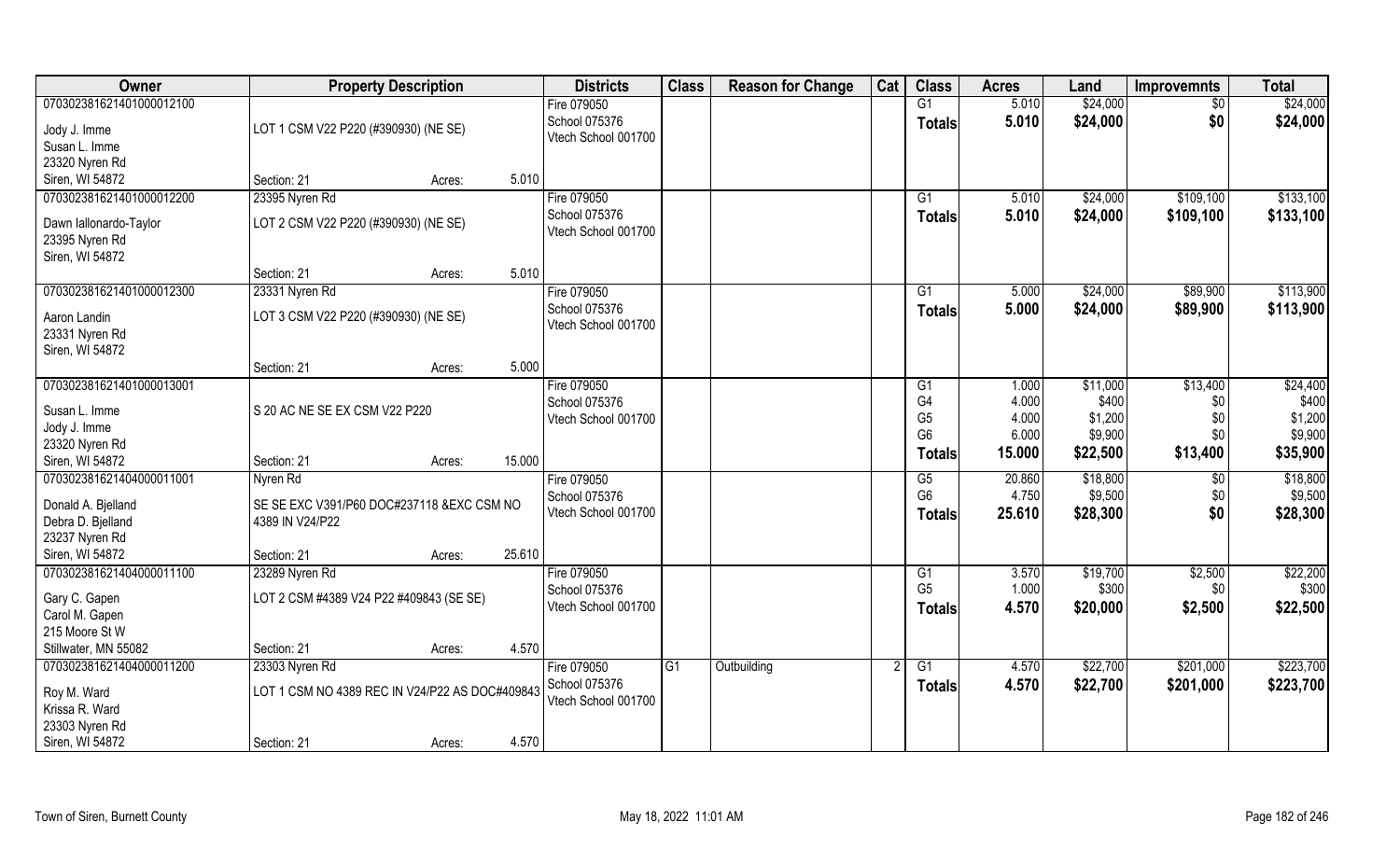| Owner                                          | <b>Property Description</b>                                        |        |        | <b>Districts</b>                     | <b>Class</b> | <b>Reason for Change</b> | Cat | <b>Class</b>    | <b>Acres</b> | Land      | <b>Improvemnts</b> | <b>Total</b> |
|------------------------------------------------|--------------------------------------------------------------------|--------|--------|--------------------------------------|--------------|--------------------------|-----|-----------------|--------------|-----------|--------------------|--------------|
| 070302381621404000012000                       | 23275 Nyren Rd                                                     |        |        | Fire 079050                          |              |                          |     | G1              | 5.250        | \$24,400  | \$89,800           | \$114,200    |
| Cynthia K. Johnson<br>23275 Nyren Rd           | PCL SE SE                                                          |        |        | School 075376<br>Vtech School 001700 |              |                          |     | <b>Totals</b>   | 5.250        | \$24,400  | \$89,800           | \$114,200    |
| Siren, WI 54872                                |                                                                    |        |        |                                      |              |                          |     |                 |              |           |                    |              |
|                                                | Section: 21                                                        | Acres: | 5.250  |                                      |              |                          |     |                 |              |           |                    |              |
| 070302381621505001011000                       |                                                                    |        |        | Fire 079050                          |              |                          |     | G6              | 11.250       | \$22,500  | $\sqrt{6}$         | \$22,500     |
| David M. Hakseth                               | GOV LOT 1                                                          |        |        | School 075376                        |              |                          |     | <b>Totals</b>   | 11.250       | \$22,500  | \$0                | \$22,500     |
| 7450 Burnikel Rd                               |                                                                    |        |        | Vtech School 001700                  |              |                          |     |                 |              |           |                    |              |
| Siren, WI 54872                                |                                                                    |        |        |                                      |              |                          |     |                 |              |           |                    |              |
|                                                | Section: 21                                                        | Acres: | 11.250 |                                      |              |                          |     |                 |              |           |                    |              |
| 070302381621505002011000                       |                                                                    |        |        | Fire 079050                          |              |                          |     | G6              | 22.050       | \$44,100  | \$0                | \$44,100     |
| David M. Hakseth                               | GOV LOT 2                                                          |        |        | School 075376                        |              |                          |     | <b>Totals</b>   | 22.050       | \$44,100  | \$0                | \$44,100     |
| 7450 Burnikel Rd                               |                                                                    |        |        | Vtech School 001700                  |              |                          |     |                 |              |           |                    |              |
| Siren, WI 54872                                |                                                                    |        |        |                                      |              |                          |     |                 |              |           |                    |              |
|                                                | Section: 21                                                        | Acres: | 22.050 |                                      |              |                          |     |                 |              |           |                    |              |
| 070302381621505003011000                       |                                                                    |        |        | Fire 079050                          |              |                          |     | G5              | 8.000        | \$2,400   | $\sqrt[6]{3}$      | \$2,400      |
|                                                |                                                                    |        |        | School 075376                        |              |                          |     | G <sub>6</sub>  | 9.050        | \$14,900  | \$0                | \$14,900     |
| John M Isaksen Revocable Trust Dtd<br>6/3/2009 | GOV LOT 3 EX CSM V 9 P 132, V 10 P 6, V 10 P 168, &<br>V 433 P 378 |        |        | Vtech School 001700                  |              |                          |     | <b>Totals</b>   | 17.050       | \$17,300  | \$0                | \$17,300     |
| 2 Sumac Ln                                     |                                                                    |        |        |                                      |              |                          |     |                 |              |           |                    |              |
| North Oaks, MN 55127                           | Section: 21                                                        | Acres: | 17.050 |                                      |              |                          |     |                 |              |           |                    |              |
| 070302381621505003012000                       | 7062 County Rd B                                                   |        |        | Fire 079050                          |              |                          |     | G1              | 1.000        | \$11,000  | \$1,200            | \$12,200     |
|                                                |                                                                    |        |        | School 075376                        |              |                          |     | G <sub>6</sub>  | 5.000        | \$8,300   | \$0                | \$8,300      |
| Joseph M. Baker                                | PCL GOV LOT 3 AS DESC IN V 433 P 378                               |        |        | Vtech School 001700                  |              |                          |     | <b>Totals</b>   | 6.000        | \$19,300  | \$1,200            | \$20,500     |
| 225 126th Ave NW                               |                                                                    |        |        |                                      |              |                          |     |                 |              |           |                    |              |
| Coon Rapids, MN 55448-1555                     |                                                                    |        |        |                                      |              |                          |     |                 |              |           |                    |              |
|                                                | Section: 21                                                        | Acres: | 6.000  |                                      |              |                          |     |                 |              |           |                    |              |
| 070302381621505003013000                       | County Rd B                                                        |        |        | Fire 079050<br>School 075376         |              |                          |     | G1              | 2.010        | \$141,500 | \$1,300            | \$142,800    |
| David C. Johnson                               | LOT 1 CSM V 9 P 132 (LOCATED IN GOV LOT 3)                         |        |        | Vtech School 001700                  |              |                          |     | <b>Totals</b>   | 2.010        | \$141,500 | \$1,300            | \$142,800    |
| Anne L. Johnson                                |                                                                    |        |        |                                      |              |                          |     |                 |              |           |                    |              |
| 6421 Totem Tr                                  |                                                                    |        |        |                                      |              |                          |     |                 |              |           |                    |              |
| Lino Lakes, MN 55014                           | Section: 21                                                        | Acres: | 2.010  |                                      |              |                          |     |                 |              |           |                    |              |
| 070302381621505003014000                       | 7076 County Rd B                                                   |        |        | Fire 079050                          |              |                          |     | $\overline{G1}$ | 1.810        | \$140,500 | \$95,300           | \$235,800    |
| Steven & Claudia Nordin Trust                  | LOT 2 CSM#1728 V9 P132 (GOV LOT 3)#230748                          |        |        | School 075376                        |              |                          |     | <b>Totals</b>   | 1.810        | \$140,500 | \$95,300           | \$235,800    |
| Agreement Dtd Dec 22 2011                      |                                                                    |        |        | Vtech School 001700                  |              |                          |     |                 |              |           |                    |              |
| 5145 Stoney Bridge Ct                          |                                                                    |        |        |                                      |              |                          |     |                 |              |           |                    |              |
| Minnetonka, MN 55345                           | Section: 21                                                        | Acres: | 1.810  |                                      |              |                          |     |                 |              |           |                    |              |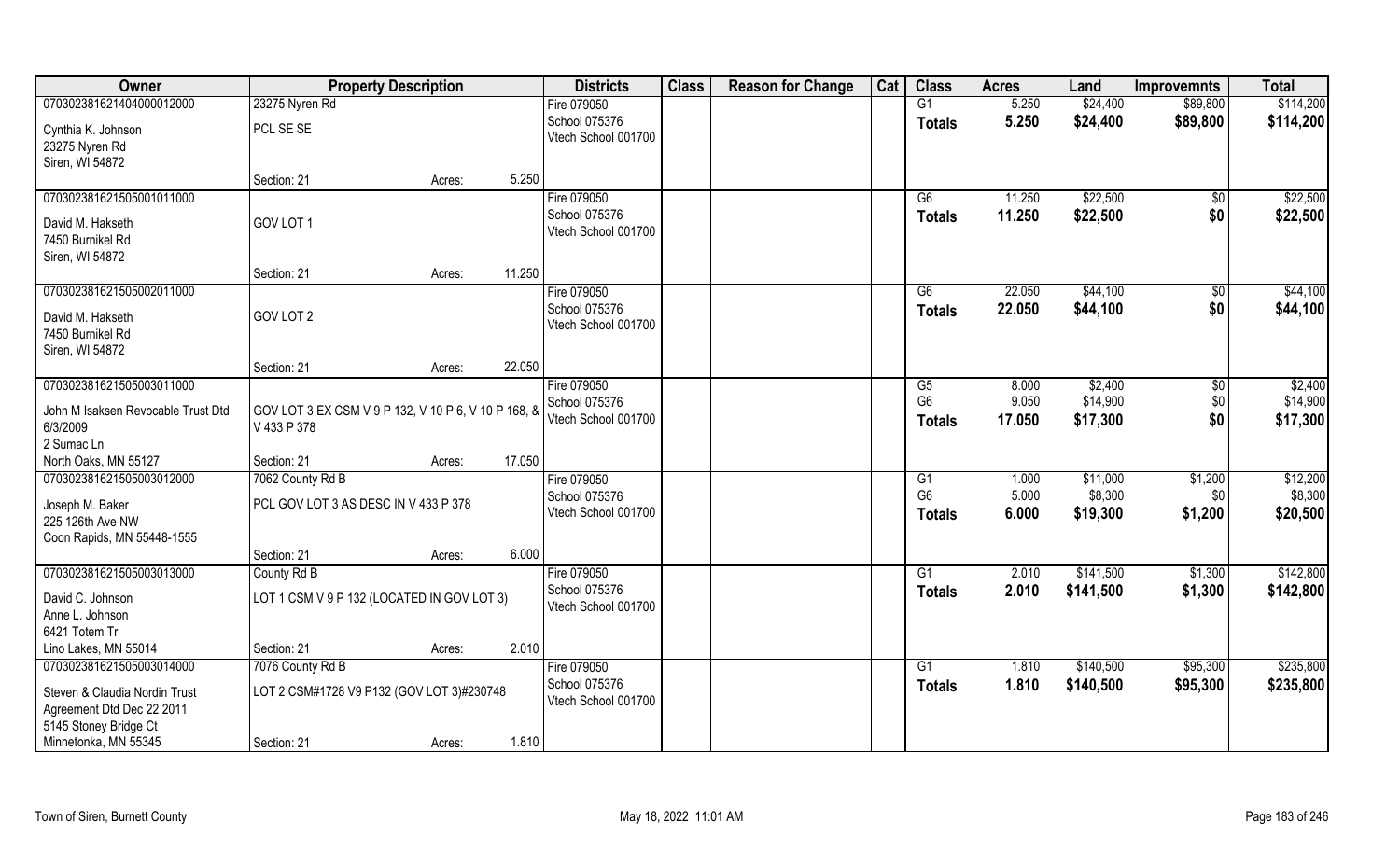| Owner                              | <b>Property Description</b>                      |                  | <b>Districts</b>    | <b>Class</b> | <b>Reason for Change</b> | Cat | <b>Class</b>   | <b>Acres</b> | Land      | <b>Improvemnts</b> | <b>Total</b> |
|------------------------------------|--------------------------------------------------|------------------|---------------------|--------------|--------------------------|-----|----------------|--------------|-----------|--------------------|--------------|
| 070302381621505003015000           | 7072 County Rd B                                 |                  | Fire 079050         |              |                          |     | G1             | 1.720        | \$140,500 | \$97,200           | \$237,700    |
| Robert Nordin                      | LOT 3 CSM V 9 P 132 (LOCATED IN GOV LOT 3)       |                  | School 075376       |              |                          |     | <b>Totals</b>  | 1.720        | \$140,500 | \$97,200           | \$237,700    |
| Janet Nordin                       |                                                  |                  | Vtech School 001700 |              |                          |     |                |              |           |                    |              |
| 7517 Oxbow Creek Cir               |                                                  |                  |                     |              |                          |     |                |              |           |                    |              |
| Brooklyn Park, MN 55445            | Section: 21                                      | 1.720<br>Acres:  |                     |              |                          |     |                |              |           |                    |              |
| 070302381621505003016000           |                                                  |                  | Fire 079050         |              |                          |     | G1             | 1.060        | \$141,000 | $\sqrt{6}$         | \$141,000    |
| John R. Isaacson                   | LOT 4 CSM V 9 P 132 (IN GOV LOT 3) MAP #1728     |                  | School 075376       |              |                          |     | Totals         | 1.060        | \$141,000 | \$0                | \$141,000    |
| 4 Spring Marsh Ln                  |                                                  |                  | Vtech School 001700 |              |                          |     |                |              |           |                    |              |
| North Oaks, MN 55127               |                                                  |                  |                     |              |                          |     |                |              |           |                    |              |
|                                    | Section: 21                                      | 1.060<br>Acres:  |                     |              |                          |     |                |              |           |                    |              |
| 070302381621505003017000           | 7066 County Rd B                                 |                  | Fire 079050         |              |                          |     | G1             | 2.950        | \$165,000 | \$220,300          | \$385,300    |
| John M Isaksen Revocable Trust Dtd | LOT 5 CSM #1817 V 10 P 6 (IN GOV LOT 3) (SUBJ TO |                  | School 075376       |              |                          |     | <b>Totals</b>  | 2.950        | \$165,000 | \$220,300          | \$385,300    |
| 6/3/2009                           | ESMNT)                                           |                  | Vtech School 001700 |              |                          |     |                |              |           |                    |              |
| 2 Sumac Ln                         |                                                  |                  |                     |              |                          |     |                |              |           |                    |              |
| North Oaks, MN 55127               | Section: 21                                      | 2.950<br>Acres:  |                     |              |                          |     |                |              |           |                    |              |
| 070302381621505003018000           |                                                  |                  | Fire 079050         |              |                          |     | G1             | 4.900        | \$42,300  | $\sqrt{50}$        | \$42,300     |
| John M Isaksen Revocable Trust Dtd | LOT 6 CSM V 10 P 168 (IN GOV LOT 3)              |                  | School 075376       |              |                          |     | <b>Totals</b>  | 4.900        | \$42,300  | \$0                | \$42,300     |
| 6/3/2009                           |                                                  |                  | Vtech School 001700 |              |                          |     |                |              |           |                    |              |
| 2 Sumac Ln                         |                                                  |                  |                     |              |                          |     |                |              |           |                    |              |
| North Oaks, MN 55127               | Section: 21                                      | 4.900<br>Acres:  |                     |              |                          |     |                |              |           |                    |              |
| 070302381621505005011050           |                                                  |                  | Fire 079050         |              |                          |     | X4             | 0.000        | \$0       | \$0                | \$0          |
| Town of Siren                      | PCL IN GL 5 (TOWN ROAD)                          |                  | School 075376       |              |                          |     | <b>Totals</b>  | 0.000        | \$0       | \$0                | \$0          |
| PO Box 4                           |                                                  |                  | Vtech School 001700 |              |                          |     |                |              |           |                    |              |
| Siren, WI 54872                    |                                                  |                  |                     |              |                          |     |                |              |           |                    |              |
|                                    | Section: 21                                      | 0.000<br>Acres:  |                     |              |                          |     |                |              |           |                    |              |
| 070302381621505005011300           | 7057 County Rd B                                 |                  | Fire 079050         |              |                          |     | G1             | 2.000        | \$15,000  | \$69,500           | \$84,500     |
| Timothy D. Anderson                | LOT 3 CSM 4939 VOL 27 P 293 DOC 461237 (GOV LO'  |                  | School 075376       |              |                          |     | G <sub>5</sub> | 16.000       | \$2,400   | \$0                | \$2,400      |
| 7057 County Rd B                   | 5 & SE NE)                                       |                  | Vtech School 001700 |              |                          |     | G <sub>6</sub> | 30.970       | \$43,800  | \$0\$              | \$43,800     |
| Siren, WI 54872                    |                                                  |                  |                     |              |                          |     | <b>Totals</b>  | 48.970       | \$61,200  | \$69,500           | \$130,700    |
|                                    | Section: 21                                      | 48.970<br>Acres: |                     |              |                          |     |                |              |           |                    |              |
| 070302381621505005012100           | 7328 S Long Lake Rd                              |                  | Fire 079050         |              |                          |     | G1             | 1.640        | \$39,800  | \$74,300           | \$114,100    |
| Robert Forsha                      | LOT 1 CSM V26 P267 (GOV LOT 5 & 6)               |                  | School 075376       |              |                          |     | <b>Totals</b>  | 1.640        | \$39,800  | \$74,300           | \$114,100    |
| Jill Forsha                        |                                                  |                  | Vtech School 001700 |              |                          |     |                |              |           |                    |              |
| 4129 Countryview Dr                |                                                  |                  |                     |              |                          |     |                |              |           |                    |              |
| Eagan, MN 55123                    | Section: 21                                      | 1.640<br>Acres:  |                     |              |                          |     |                |              |           |                    |              |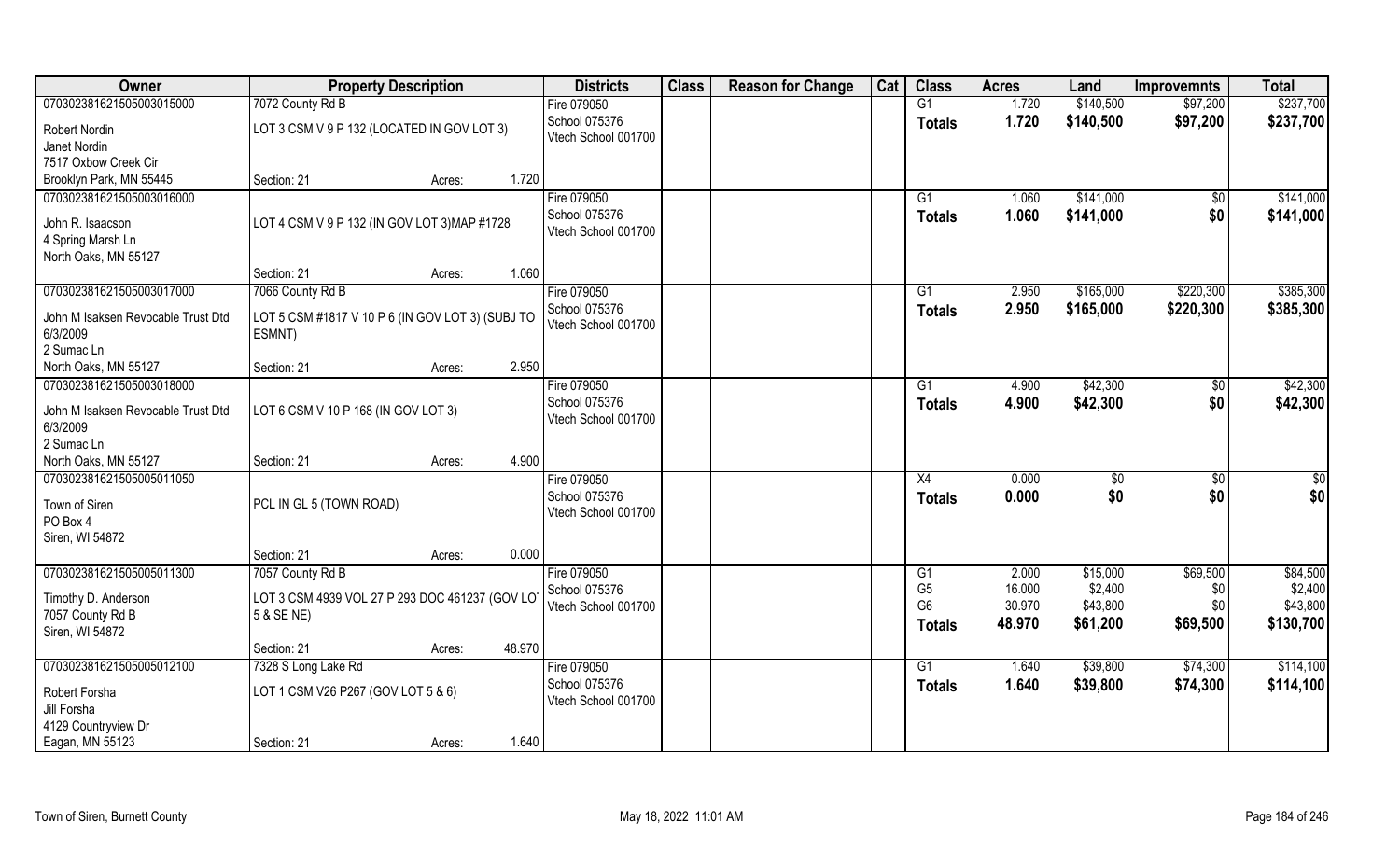| Owner                             | <b>Property Description</b>                    |        |       | <b>Districts</b>    | <b>Class</b> | <b>Reason for Change</b> | Cat | <b>Class</b>    | <b>Acres</b> | Land     | <b>Improvemnts</b> | <b>Total</b> |
|-----------------------------------|------------------------------------------------|--------|-------|---------------------|--------------|--------------------------|-----|-----------------|--------------|----------|--------------------|--------------|
| 070302381621505005012200          |                                                |        |       | Fire 079050         |              |                          |     | G6              | 0.460        | \$800    | $\sqrt{6}$         | \$800        |
| Robert Forsha                     | OUTLOT 1 CSM V26 P267 (GOV LOT 5 & 6)          |        |       | School 075376       |              |                          |     | <b>Totals</b>   | 0.460        | \$800    | \$0                | \$800        |
| Jill Forsha                       |                                                |        |       | Vtech School 001700 |              |                          |     |                 |              |          |                    |              |
| 4129 Countryview Dr               |                                                |        |       |                     |              |                          |     |                 |              |          |                    |              |
| Eagan, MN 55123                   | Section: 21                                    | Acres: | 0.460 |                     |              |                          |     |                 |              |          |                    |              |
| 070302381621505005013000          | 7320 Long Lake Rd                              |        |       | Fire 079050         |              |                          |     | G1              | 1.668        | \$40,000 | \$67,700           | \$107,700    |
| Daniel Lynch                      | PCL GOV LOT 5 (2)                              |        |       | School 075376       |              |                          |     | Totals          | 1.668        | \$40,000 | \$67,700           | \$107,700    |
| Jennifer Lynch                    |                                                |        |       | Vtech School 001700 |              |                          |     |                 |              |          |                    |              |
| 7653 Bennett Ct                   |                                                |        |       |                     |              |                          |     |                 |              |          |                    |              |
| Inver Grove Hgts, MN 55077        | Section: 21                                    | Acres: | 1.668 |                     |              |                          |     |                 |              |          |                    |              |
| 070302381621505005014000          | 7312 Long Lake Rd                              |        |       | Fire 079050         |              |                          |     | G1              | 1.650        | \$40,000 | \$27,400           | \$67,400     |
| William R. Jones                  | PCL GOV LOT 5 (3)                              |        |       | School 075376       |              |                          |     | <b>Totals</b>   | 1.650        | \$40,000 | \$27,400           | \$67,400     |
| 2383 Gall Ave                     |                                                |        |       | Vtech School 001700 |              |                          |     |                 |              |          |                    |              |
| Maplewood, MN 55109               |                                                |        |       |                     |              |                          |     |                 |              |          |                    |              |
|                                   | Section: 21                                    | Acres: | 1.650 |                     |              |                          |     |                 |              |          |                    |              |
| 070302381621505005015000          | 7304 Long Lake Rd                              |        |       | Fire 079050         |              |                          |     | G1              | 1.670        | \$40,000 | \$37,500           | \$77,500     |
|                                   |                                                |        |       | School 075376       |              |                          |     | <b>Totals</b>   | 1.670        | \$40,000 | \$37,500           | \$77,500     |
| Annette Chilton                   | PCL GOV LOT 5 (4)                              |        |       | Vtech School 001700 |              |                          |     |                 |              |          |                    |              |
| James Chilton<br>1419 Sargent Ave |                                                |        |       |                     |              |                          |     |                 |              |          |                    |              |
| St Paul, MN 55105                 | Section: 21                                    | Acres: | 1.670 |                     |              |                          |     |                 |              |          |                    |              |
| 070302381621505005016000          | 7288 Long Lake Rd                              |        |       | Fire 079050         |              |                          |     | $\overline{G1}$ | 1.820        | \$40,000 | \$54,100           | \$94,100     |
|                                   |                                                |        |       | School 075376       |              |                          |     | <b>Totals</b>   | 1.820        | \$40,000 | \$54,100           | \$94,100     |
| Cory Kellum                       | PCL GOV LOT 5 EX TN RD & 1/5 UNDIV INT PCL     |        |       | Vtech School 001700 |              |                          |     |                 |              |          |                    |              |
| Robyn Kellum                      | DESC #366719 (PCL 5 & RDWY D-380)              |        |       |                     |              |                          |     |                 |              |          |                    |              |
| 4901 Dominca Way                  |                                                |        |       |                     |              |                          |     |                 |              |          |                    |              |
| Apple Valley, MN 55124            | Section: 21                                    | Acres: | 1.820 |                     |              |                          |     |                 |              |          |                    |              |
| 070302381621505005017000          | 7274 Long Lake Rd                              |        |       | Fire 079050         |              |                          |     | G1              | 0.000        | \$32,000 | \$49,200           | \$81,200     |
| Jodie Wellman                     | PCL GOV LOT 5 (6)                              |        |       | School 075376       |              |                          |     | <b>Totals</b>   | 0.000        | \$32,000 | \$49,200           | \$81,200     |
| 16953 Gannon Way W                |                                                |        |       | Vtech School 001700 |              |                          |     |                 |              |          |                    |              |
| Rosemount, MN 55068               |                                                |        |       |                     |              |                          |     |                 |              |          |                    |              |
|                                   | Section: 21                                    | Acres: | 0.000 |                     |              |                          |     |                 |              |          |                    |              |
| 070302381621505005018000          |                                                |        |       | Fire 079050         |              |                          |     | $\overline{G1}$ | 0.390        | \$36,800 | $\overline{50}$    | \$36,800     |
| David Bearth                      | LOT 1 CSM#33 V1 P33 & UNDIV1/5 INT IN PCL DESC |        |       | School 075376       |              |                          |     | <b>Totals</b>   | 0.390        | \$36,800 | \$0                | \$36,800     |
| 4036 Northview Ter                | #366719 (GOV LOT 5)(RDWY)                      |        |       | Vtech School 001700 |              |                          |     |                 |              |          |                    |              |
| Eagan, MN 55123                   |                                                |        |       |                     |              |                          |     |                 |              |          |                    |              |
|                                   | Section: 21                                    | Acres: | 0.390 |                     |              |                          |     |                 |              |          |                    |              |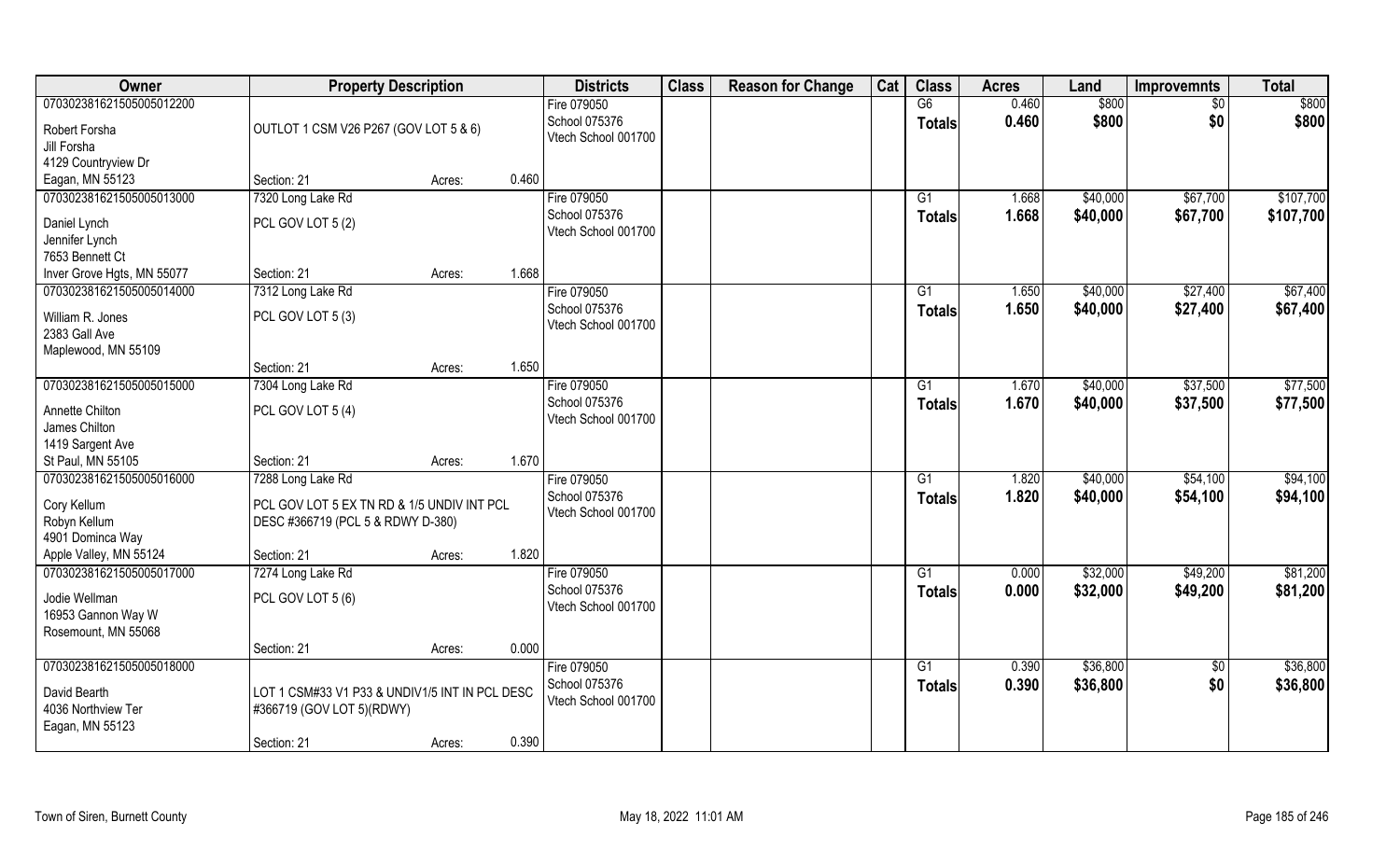| Owner                                | <b>Property Description</b>                     |        |        | <b>Districts</b>                     | <b>Class</b> | <b>Reason for Change</b> | Cat | <b>Class</b>   | <b>Acres</b> | Land     | <b>Improvemnts</b> | <b>Total</b> |
|--------------------------------------|-------------------------------------------------|--------|--------|--------------------------------------|--------------|--------------------------|-----|----------------|--------------|----------|--------------------|--------------|
| 070302381621505005019000             | 7282 Long Lake Rd                               |        |        | Fire 079050                          |              |                          |     | G1             | 0.590        | \$40,000 | \$39,700           | \$79,700     |
| David Bearth                         | LOT 2 CSM#33 V 1 P 33 & 1/5TH UNDIV INT #366719 |        |        | School 075376<br>Vtech School 001700 |              |                          |     | <b>Totals</b>  | 0.590        | \$40,000 | \$39,700           | \$79,700     |
| 4036 Northview Ter                   | (GOV LOT 5)#144312 (RDWY-D-380)                 |        |        |                                      |              |                          |     |                |              |          |                    |              |
| Eagan, MN 55123                      | Section: 21                                     | Acres: | 0.590  |                                      |              |                          |     |                |              |          |                    |              |
| 070302381621505005020000             |                                                 |        |        | Fire 079050                          |              |                          |     | G1             | 0.430        | \$36,800 | $\sqrt{6}$         | \$36,800     |
|                                      |                                                 |        |        | School 075376                        |              |                          |     | <b>Totals</b>  | 0.430        | \$36,800 | \$0                | \$36,800     |
| David Bearth                         | LOT 3 CSM#33 V 1 P 33 & 1/5TH UNDIV INT #366719 |        |        | Vtech School 001700                  |              |                          |     |                |              |          |                    |              |
| 4036 Northview Ter                   | (GOV LOT 5)#144312 (RDWY D-380)                 |        |        |                                      |              |                          |     |                |              |          |                    |              |
| Eagan, MN 55123                      |                                                 |        |        |                                      |              |                          |     |                |              |          |                    |              |
|                                      | Section: 21                                     | Acres: | 0.430  |                                      |              |                          |     |                |              |          |                    |              |
| 070302381621505005021000             | 7280 Long Lake Rd                               |        |        | Fire 079050                          |              |                          |     | G1             | 0.370        | \$36,800 | \$39,700           | \$76,500     |
| Gordon Holmes                        | LOT 4 CSM V 1 P 33 & 1/5TH UNDIV INT #366719    |        |        | School 075376                        |              |                          |     | <b>Totals</b>  | 0.370        | \$36,800 | \$39,700           | \$76,500     |
| Judy Ratcli Holmes                   | (GOV LOT 5)(RDWY D-380)                         |        |        | Vtech School 001700                  |              |                          |     |                |              |          |                    |              |
| 6418 14th Ave S                      |                                                 |        |        |                                      |              |                          |     |                |              |          |                    |              |
| Richfield, MN 55423                  | Section: 21                                     | Acres: | 0.370  |                                      |              |                          |     |                |              |          |                    |              |
| 070302381621505006011001             |                                                 |        |        | Fire 079050                          |              |                          |     | G5             | 16.000       | \$6,400  | $\sqrt[6]{3}$      | \$6,400      |
| Daniel Lynch                         | GOV LOT 6 EX CSM V26 P267                       |        |        | School 075376                        |              |                          |     | G <sub>6</sub> | 25.810       | \$42,600 | \$0                | \$42,600     |
| Jennifer Lynch                       |                                                 |        |        | Vtech School 001700                  |              |                          |     | <b>Totals</b>  | 41.810       | \$49,000 | \$0                | \$49,000     |
| 7653 Bennett Ct                      |                                                 |        |        |                                      |              |                          |     |                |              |          |                    |              |
| Inver Grove Hgts, MN 55077           | Section: 21                                     | Acres: | 41.810 |                                      |              |                          |     |                |              |          |                    |              |
| 070302381621505006011100             | 7342 S Long Lake Rd                             |        |        | Fire 079050                          |              |                          |     | G1             | 1.000        | \$65,000 | \$121,400          | \$186,400    |
|                                      |                                                 |        |        | School 075376                        |              |                          |     | G <sub>5</sub> | 4.000        | \$1,600  | \$0                | \$1,600      |
| Eric J. Estabrooks                   | LOT 2 CSM V26 P267 (GOV LOT 6)                  |        |        | Vtech School 001700                  |              |                          |     | G <sub>6</sub> | 5.490        | \$9,100  | \$0                | \$9,100      |
| Tina L. Estabrooks                   |                                                 |        |        |                                      |              |                          |     | <b>Totals</b>  | 10.490       | \$75,700 | \$121,400          | \$197,100    |
| 14249 Waco St NW<br>Ramsey, MN 55303 | Section: 21                                     |        | 10.490 |                                      |              |                          |     |                |              |          |                    |              |
| 070302381621505007011001             | 23237 Nyren Rd                                  | Acres: |        | Fire 079050                          |              |                          |     | G1             | 1.000        | \$37,800 | \$254,900          | \$292,700    |
|                                      |                                                 |        |        | School 075376                        |              |                          |     | G <sub>5</sub> | 2.000        | \$2,200  | \$0                | \$2,200      |
| Donald A. Bjelland                   | N 1/2 GL 7 EXC E 525'                           |        |        | Vtech School 001700                  |              |                          |     | G <sub>6</sub> | 7.000        | \$11,600 | \$0\$              | \$11,600     |
| Debra D. Bjelland                    |                                                 |        |        |                                      |              |                          |     | <b>Totals</b>  | 10.000       | \$51,600 | \$254,900          | \$306,500    |
| 23237 Nyren Rd                       |                                                 |        |        |                                      |              |                          |     |                |              |          |                    |              |
| Siren, WI 54872                      | Section: 21                                     | Acres: | 10.000 |                                      |              |                          |     |                |              |          |                    |              |
| 070302381621505007011100             |                                                 |        |        | Fire 079050                          |              |                          |     | G5             | 13.000       | \$14,300 | $\sqrt[6]{30}$     | \$14,300     |
| Donald A. Bjelland                   | GL 7 EX PCL DESC #423817 (W/ESMNT)              |        |        | School 075376                        |              |                          |     | G <sub>6</sub> | 9.620        | \$15,900 | \$0                | \$15,900     |
| Debra D. Bjelland                    |                                                 |        |        | Vtech School 001700                  |              |                          |     | <b>Totals</b>  | 22.620       | \$30,200 | \$0                | \$30,200     |
| 23237 Nyren Rd                       |                                                 |        |        |                                      |              |                          |     |                |              |          |                    |              |
| Siren, WI 54872                      | Section: 21                                     | Acres: | 22.620 |                                      |              |                          |     |                |              |          |                    |              |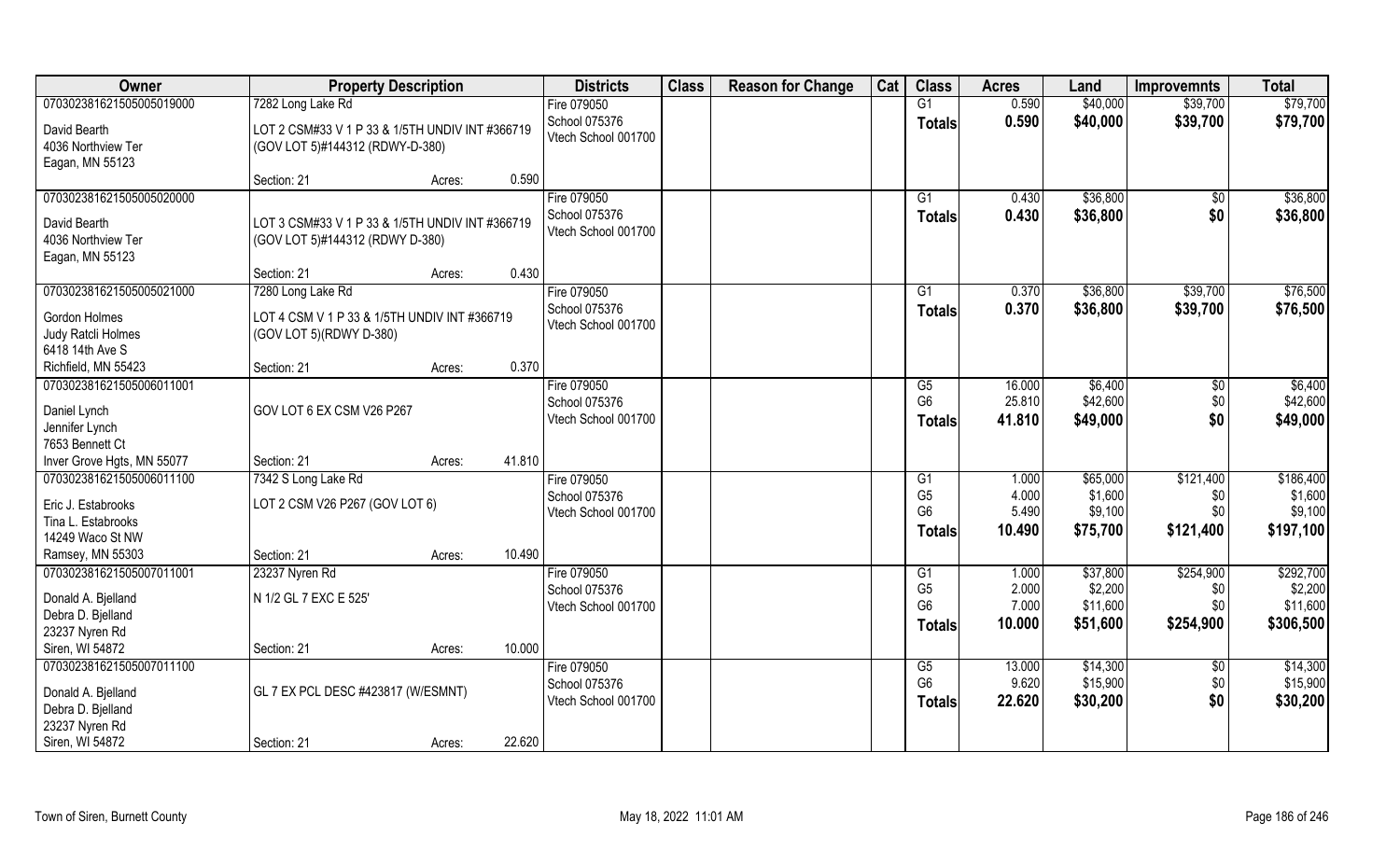| Owner                                               | <b>Property Description</b>         |        |       | <b>Districts</b>                     | <b>Class</b> | <b>Reason for Change</b> | Cat | <b>Class</b>    | <b>Acres</b> | Land     | <b>Improvemnts</b> | <b>Total</b> |
|-----------------------------------------------------|-------------------------------------|--------|-------|--------------------------------------|--------------|--------------------------|-----|-----------------|--------------|----------|--------------------|--------------|
| 070302381621515190011000                            | Woodridge Trl                       |        |       | Fire 079050                          |              |                          |     | G1              | 2.810        | \$40,300 | $\sqrt{6}$         | \$40,300     |
| St Croix Tribal Economic Development<br>Corporation | EAST POINTE PARK SOUTH LOT 1        |        |       | School 075376<br>Vtech School 001700 |              |                          |     | <b>Totals</b>   | 2.810        | \$40,300 | \$0                | \$40,300     |
| 24663 Angeline Ave                                  |                                     |        |       |                                      |              |                          |     |                 |              |          |                    |              |
| Webster, WI 54893                                   | Section: 21                         | Acres: | 2.810 |                                      |              |                          |     |                 |              |          |                    |              |
| 070302381621515190012000                            | Woodridge Trl                       |        |       | Fire 079050                          |              |                          |     | G1              | 2.370        | \$39,600 | $\sqrt[6]{}$       | \$39,600     |
| St Croix Tribal Economic Development                | EAST POINTE PARK SOUTH LOT 2        |        |       | School 075376<br>Vtech School 001700 |              |                          |     | <b>Totals</b>   | 2.370        | \$39,600 | \$0                | \$39,600     |
| Corporation                                         |                                     |        |       |                                      |              |                          |     |                 |              |          |                    |              |
| 24663 Angeline Ave                                  |                                     |        |       |                                      |              |                          |     |                 |              |          |                    |              |
| Webster, WI 54893                                   | Section: 21                         | Acres: | 2.370 |                                      |              |                          |     |                 |              |          |                    |              |
| 070302381621515190013000                            | Woodridge Trl                       |        |       | Fire 079050                          |              |                          |     | G1              | 2.770        | \$40,400 | \$0                | \$40,400     |
| St Croix Tribal Economic Development                | EAST POINTE PARK SOUTH LOT 3        |        |       | School 075376<br>Vtech School 001700 |              |                          |     | <b>Totals</b>   | 2.770        | \$40,400 | \$0                | \$40,400     |
| Corporation                                         |                                     |        |       |                                      |              |                          |     |                 |              |          |                    |              |
| 24663 Angeline Ave                                  |                                     |        |       |                                      |              |                          |     |                 |              |          |                    |              |
| Webster, WI 54893                                   | Section: 21                         | Acres: | 2.770 |                                      |              |                          |     |                 |              |          |                    |              |
| 070302381621515190014000                            | <b>Blackberry Cir</b>               |        |       | Fire 079050                          |              |                          |     | G <sub>1</sub>  | 2.830        | \$35,900 | $\sqrt[6]{3}$      | \$35,900     |
| St Croix Tribal Economic Development                | EAST POINTE PARK SOUTH LOT 4        |        |       | School 075376<br>Vtech School 001700 |              |                          |     | <b>Totals</b>   | 2.830        | \$35,900 | \$0                | \$35,900     |
| Corporation                                         |                                     |        |       |                                      |              |                          |     |                 |              |          |                    |              |
| 24663 Angeline Ave                                  |                                     |        |       |                                      |              |                          |     |                 |              |          |                    |              |
| Webster, WI 54893                                   | Section: 21                         | Acres: | 2.830 |                                      |              |                          |     |                 |              |          |                    |              |
| 070302381621515190015000                            | <b>Blackberry Cir</b>               |        |       | Fire 079050                          |              |                          |     | G1              | 2.270        | \$42,900 | $\overline{50}$    | \$42,900     |
| St Croix Tribal Economic Development                | <b>EAST POINTE PARK SOUTH LOT 5</b> |        |       | School 075376                        |              |                          |     | <b>Totals</b>   | 2.270        | \$42,900 | \$0                | \$42,900     |
| Corporation                                         |                                     |        |       | Vtech School 001700                  |              |                          |     |                 |              |          |                    |              |
| 24663 Angeline Ave                                  |                                     |        |       |                                      |              |                          |     |                 |              |          |                    |              |
| Webster, WI 54893                                   | Section: 21                         | Acres: | 2.270 |                                      |              |                          |     |                 |              |          |                    |              |
| 070302381621515190016000                            | <b>Blackberry Cir</b>               |        |       | Fire 079050                          |              |                          |     | G1              | 3.200        | \$35,100 | $\sqrt{6}$         | \$35,100     |
| St Croix Tribal Economic Development                | EAST POINTE PARK SOUTH LOT 6        |        |       | School 075376<br>Vtech School 001700 |              |                          |     | <b>Totals</b>   | 3.200        | \$35,100 | \$0                | \$35,100     |
| Corporation                                         |                                     |        |       |                                      |              |                          |     |                 |              |          |                    |              |
| 24663 Angeline Ave                                  |                                     |        |       |                                      |              |                          |     |                 |              |          |                    |              |
| Webster, WI 54893                                   | Section: 21                         | Acres: | 3.200 |                                      |              |                          |     |                 |              |          |                    |              |
| 070302381621515190017000                            | Woodridge Trl                       |        |       | Fire 079050<br>School 075376         |              |                          |     | $\overline{G1}$ | 3.550        | \$47,000 | $\overline{50}$    | \$47,000     |
| Randy Davis                                         | EAST POINTE PARK SOUTH LOT 7        |        |       | Vtech School 001700                  |              |                          |     | <b>Totals</b>   | 3.550        | \$47,000 | \$0                | \$47,000     |
| 250 5th Ave N                                       |                                     |        |       |                                      |              |                          |     |                 |              |          |                    |              |
| S, ST PAUL                                          |                                     |        |       |                                      |              |                          |     |                 |              |          |                    |              |
|                                                     | Section: 21                         | Acres: | 3.550 |                                      |              |                          |     |                 |              |          |                    |              |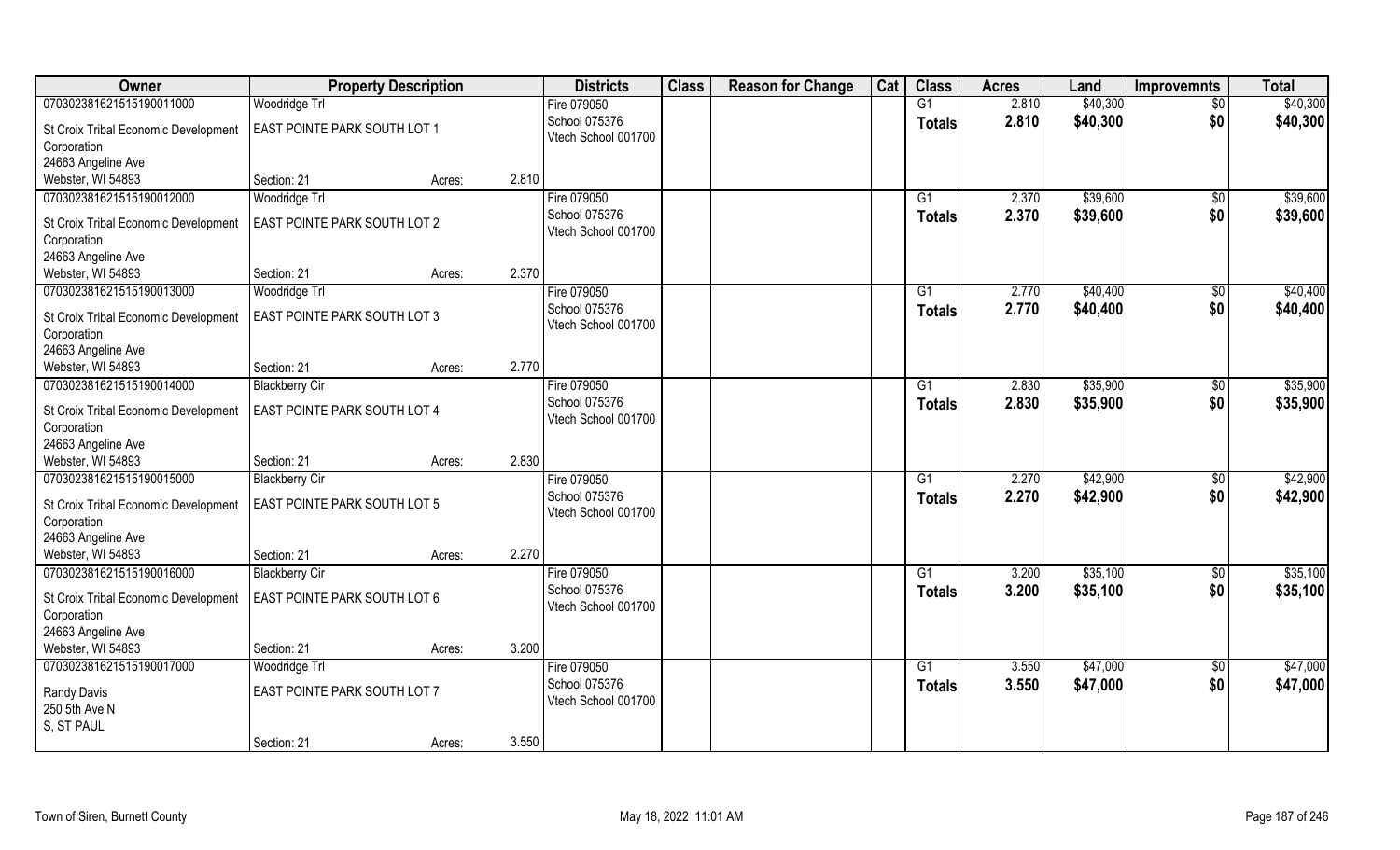| Owner                                               | <b>Property Description</b>          |                 | <b>Districts</b>                     | <b>Class</b> | <b>Reason for Change</b> | Cat | <b>Class</b>    | <b>Acres</b> | Land     | <b>Improvemnts</b> | <b>Total</b> |
|-----------------------------------------------------|--------------------------------------|-----------------|--------------------------------------|--------------|--------------------------|-----|-----------------|--------------|----------|--------------------|--------------|
| 070302381621515190018000                            | Woodridge Trl                        |                 | Fire 079050                          |              |                          |     | G1              | 2.800        | \$38,000 | $\sqrt{6}$         | \$38,000     |
| St Croix Tribal Economic Development<br>Corporation | EAST POINTE PARK SOUTH LOT 8         |                 | School 075376<br>Vtech School 001700 |              |                          |     | <b>Totals</b>   | 2.800        | \$38,000 | \$0                | \$38,000     |
| 24663 Angeline Ave                                  |                                      |                 |                                      |              |                          |     |                 |              |          |                    |              |
| Webster, WI 54893                                   | Section: 21                          | 2.800<br>Acres: |                                      |              |                          |     |                 |              |          |                    |              |
| 070302381621515190019000                            | Woodridge Trl                        |                 | Fire 079050                          |              |                          |     | G1              | 3.210        | \$39,500 | $\sqrt[6]{}$       | \$39,500     |
| St Croix Tribal Economic Development                | EAST POINTE PARK SOUTH LOT 9         |                 | School 075376                        |              |                          |     | <b>Totals</b>   | 3.210        | \$39,500 | \$0                | \$39,500     |
| Corporation                                         |                                      |                 | Vtech School 001700                  |              |                          |     |                 |              |          |                    |              |
| 24663 Angeline Ave                                  |                                      |                 |                                      |              |                          |     |                 |              |          |                    |              |
| Webster, WI 54893                                   | Section: 21                          | 3.210<br>Acres: |                                      |              |                          |     |                 |              |          |                    |              |
| 070302381621515190020000                            | Woodridge Trl                        |                 | Fire 079050                          |              |                          |     | G1              | 3.500        | \$19,500 | $\sqrt[6]{}$       | \$19,500     |
|                                                     |                                      |                 | School 075376                        |              |                          |     | <b>Totals</b>   | 3.500        | \$19,500 | \$0                | \$19,500     |
| St Croix Tribal Economic Development                | EAST POINTE PARK SOUTH LOT 10        |                 | Vtech School 001700                  |              |                          |     |                 |              |          |                    |              |
| Corporation<br>24663 Angeline Ave                   |                                      |                 |                                      |              |                          |     |                 |              |          |                    |              |
| Webster, WI 54893                                   | Section: 21                          | 3.500<br>Acres: |                                      |              |                          |     |                 |              |          |                    |              |
| 070302381621515190021000                            | Woodridge Trl                        |                 | Fire 079050                          |              |                          |     | G <sub>1</sub>  | 2.690        | \$17,100 | $\sqrt[6]{3}$      | \$17,100     |
|                                                     |                                      |                 | School 075376                        |              |                          |     | <b>Totals</b>   | 2.690        | \$17,100 | \$0                | \$17,100     |
| St Croix Tribal Economic Development                | EAST POINTE PARK SOUTH LOT 11        |                 | Vtech School 001700                  |              |                          |     |                 |              |          |                    |              |
| Corporation                                         |                                      |                 |                                      |              |                          |     |                 |              |          |                    |              |
| 24663 Angeline Ave                                  |                                      |                 |                                      |              |                          |     |                 |              |          |                    |              |
| Webster, WI 54893                                   | Section: 21                          | 2.690<br>Acres: |                                      |              |                          |     |                 |              |          |                    |              |
| 070302381621515190022000                            | Woodridge Trl                        |                 | Fire 079050                          |              |                          |     | G1              | 3.340        | \$19,000 | $\overline{50}$    | \$19,000     |
| St Croix Tribal Economic Development                | EAST POINTE PARK SOUTH LOT 12        |                 | School 075376<br>Vtech School 001700 |              |                          |     | <b>Totals</b>   | 3.340        | \$19,000 | \$0                | \$19,000     |
| Corporation                                         |                                      |                 |                                      |              |                          |     |                 |              |          |                    |              |
| 24663 Angeline Ave                                  |                                      |                 |                                      |              |                          |     |                 |              |          |                    |              |
| Webster, WI 54893                                   | Section: 21                          | 3.340<br>Acres: |                                      |              |                          |     |                 |              |          |                    |              |
| 070302381621515190023000                            | Dodd Rd                              |                 | Fire 079050                          |              |                          |     | G1              | 3.800        | \$20,400 | $\sqrt{6}$         | \$20,400     |
| St Croix Tribal Economic Development                | EAST POINTE PARK SOUTH LOT 13        |                 | School 075376                        |              |                          |     | <b>Totals</b>   | 3.800        | \$20,400 | \$0                | \$20,400     |
| Corporation                                         |                                      |                 | Vtech School 001700                  |              |                          |     |                 |              |          |                    |              |
| 24663 Angeline Ave                                  |                                      |                 |                                      |              |                          |     |                 |              |          |                    |              |
| Webster, WI 54893                                   | Section: 21                          | 3.800<br>Acres: |                                      |              |                          |     |                 |              |          |                    |              |
| 070302381621515190024000                            | Dodd Rd                              |                 | Fire 079050                          |              |                          |     | $\overline{G1}$ | 2.540        | \$16,600 | $\overline{60}$    | \$16,600     |
| St Croix Tribal Economic Development                | <b>EAST POINTE PARK SOUTH LOT 14</b> |                 | School 075376                        |              |                          |     | <b>Totals</b>   | 2.540        | \$16,600 | \$0                | \$16,600     |
| Corporation                                         |                                      |                 | Vtech School 001700                  |              |                          |     |                 |              |          |                    |              |
| 24663 Angeline Ave                                  |                                      |                 |                                      |              |                          |     |                 |              |          |                    |              |
| Webster, WI 54893                                   | Section: 21                          | 2.540<br>Acres: |                                      |              |                          |     |                 |              |          |                    |              |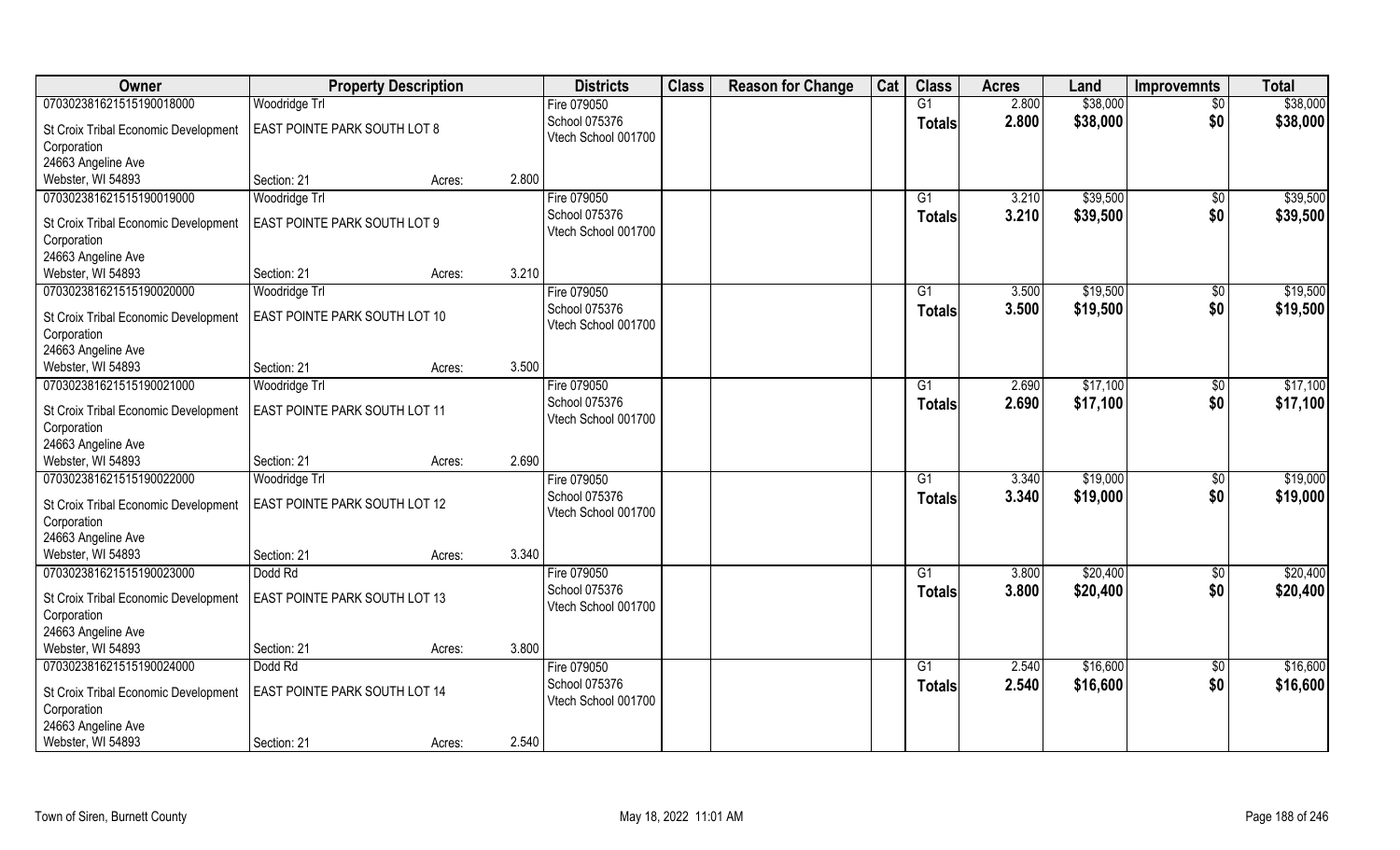| Owner                          | <b>Property Description</b>              |        |        | <b>Districts</b>    | <b>Class</b>   | <b>Reason for Change</b> | Cat | <b>Class</b>   | <b>Acres</b> | Land     | <b>Improvemnts</b> | <b>Total</b> |
|--------------------------------|------------------------------------------|--------|--------|---------------------|----------------|--------------------------|-----|----------------|--------------|----------|--------------------|--------------|
| 070302381622101000011000       |                                          |        |        | Fire 079050         | G4             | Ag use land              |     | G4             | 26.000       | \$1,000  | $\sqrt{6}$         | \$1,000      |
| Martina F Maslow - Life Estate | NE NE                                    |        |        | School 075376       |                |                          |     | G <sub>5</sub> | 14.000       | \$4,200  | \$0                | \$4,200      |
| 6780 County Rd B               |                                          |        |        | Vtech School 001700 |                |                          |     | <b>Totals</b>  | 40.000       | \$5,200  | \$0                | \$5,200      |
| Siren, WI 54872                |                                          |        |        |                     |                |                          |     |                |              |          |                    |              |
|                                | Section: 22                              | Acres: | 40.000 |                     |                |                          |     |                |              |          |                    |              |
| 070302381622102000011000       |                                          |        |        | Fire 079050         | G4             | Ag use land              |     | G4             | 40.000       | \$2,800  | \$0                | \$2,800      |
| Martina F Maslow - Life Estate | NW NE                                    |        |        | School 075376       | G <sub>4</sub> | Ag use land              |     | Totals         | 40.000       | \$2,800  | \$0                | \$2,800      |
| 6780 County Rd B               |                                          |        |        | Vtech School 001700 |                |                          |     |                |              |          |                    |              |
| Siren, WI 54872                |                                          |        |        |                     |                |                          |     |                |              |          |                    |              |
|                                | Section: 22                              | Acres: | 40.000 |                     |                |                          |     |                |              |          |                    |              |
| 070302381622103000011000       | 6780 County Rd B                         |        |        | Fire 079050         | G4             | Ag use land              |     | G4             | 27.250       | \$3,400  | $\sqrt[6]{30}$     | \$3,400      |
| Martina F Maslow - Life Estate | SW <sub>NE</sub>                         |        |        | School 075376       | G <sub>4</sub> | Ag use land              |     | G <sub>5</sub> | 10.750       | \$3,200  | \$0                | \$3,200      |
| 6780 County Rd B               |                                          |        |        | Vtech School 001700 |                |                          |     | G7             | 2.000        | \$7,000  | \$64,800           | \$71,800     |
| Siren, WI 54872                |                                          |        |        |                     |                |                          |     | <b>Totals</b>  | 40.000       | \$13,600 | \$64,800           | \$78,400     |
|                                | Section: 22                              | Acres: | 40.000 |                     |                |                          |     |                |              |          |                    |              |
| 070302381622104000011000       | 6860 Lynch Bridge Rd                     |        |        | Fire 079050         |                |                          |     | G1             | 2.000        | \$15,000 | \$74,600           | \$89,600     |
| Mark S. Bell                   | SE <sub>NE</sub>                         |        |        | School 075376       |                |                          |     | G <sub>5</sub> | 20.000       | \$6,000  | \$0                | \$6,000      |
| 2137 80th St                   |                                          |        |        | Vtech School 001700 |                |                          |     | G <sub>6</sub> | 18.000       | \$29,700 | \$0                | \$29,700     |
| Somerset, WI 54025             |                                          |        |        |                     |                |                          |     | <b>Totals</b>  | 40.000       | \$50,700 | \$74,600           | \$125,300    |
|                                | Section: 22                              | Acres: | 40.000 |                     |                |                          |     |                |              |          |                    |              |
| 070302381622401000011000       |                                          |        |        | Fire 079050         |                |                          |     | G5             | 10.000       | \$3,000  | \$0                | \$3,000      |
| Elmberg Larsen Living Trust    | NE SE EX THAT PART LYING SOUTH & WEST OF |        |        | School 075376       |                |                          |     | G <sub>6</sub> | 15.000       | \$24,800 | \$0                | \$24,800     |
| PO Box 65                      | CTH <sub>B</sub>                         |        |        | Vtech School 001700 |                |                          |     | <b>Totals</b>  | 25.000       | \$27,800 | \$0                | \$27,800     |
| Siren, WI 54872                |                                          |        |        |                     |                |                          |     |                |              |          |                    |              |
|                                | Section: 22                              | Acres: | 25.000 |                     |                |                          |     |                |              |          |                    |              |
| 070302381622401000012000       | 23340 Soderberg Rd                       |        |        | Fire 079050         |                |                          |     | G1             | 2.000        | \$15,000 | \$140,800          | \$155,800    |
| Mary Hunter                    | THAT PART OF NE SE LYING SOUTH & WEST OF |        |        | School 075376       |                |                          |     | G <sub>6</sub> | 13.000       | \$16,900 | \$0                | \$16,900     |
| James Hunter                   | CTH <sub>B</sub>                         |        |        | Vtech School 001700 |                |                          |     | <b>Totals</b>  | 15.000       | \$31,900 | \$140,800          | \$172,700    |
| 23340 Soderberg Rd             |                                          |        |        |                     |                |                          |     |                |              |          |                    |              |
| Siren, WI 54872-9126           | Section: 22                              | Acres: | 15.000 |                     |                |                          |     |                |              |          |                    |              |
| 070302381622403000011000       | 23259 Soderberg Rd                       |        |        | Fire 079050         |                |                          |     | G1             | 2.000        | \$15,000 | \$199,300          | \$214,300    |
| Elmberg Larsen Living Trust    | SE1/4 SW SE                              |        |        | School 075376       |                |                          |     | G <sub>5</sub> | 4.000        | \$3,600  | \$0                | \$3,600      |
| PO Box 65                      |                                          |        |        | Vtech School 001700 |                |                          |     | G <sub>6</sub> | 4.000        | \$6,600  | \$0\$              | \$6,600      |
| Siren, WI 54872                |                                          |        |        |                     |                |                          |     | <b>Totals</b>  | 10.000       | \$25,200 | \$199,300          | \$224,500    |
|                                | Section: 22                              | Acres: | 10.000 |                     |                |                          |     |                |              |          |                    |              |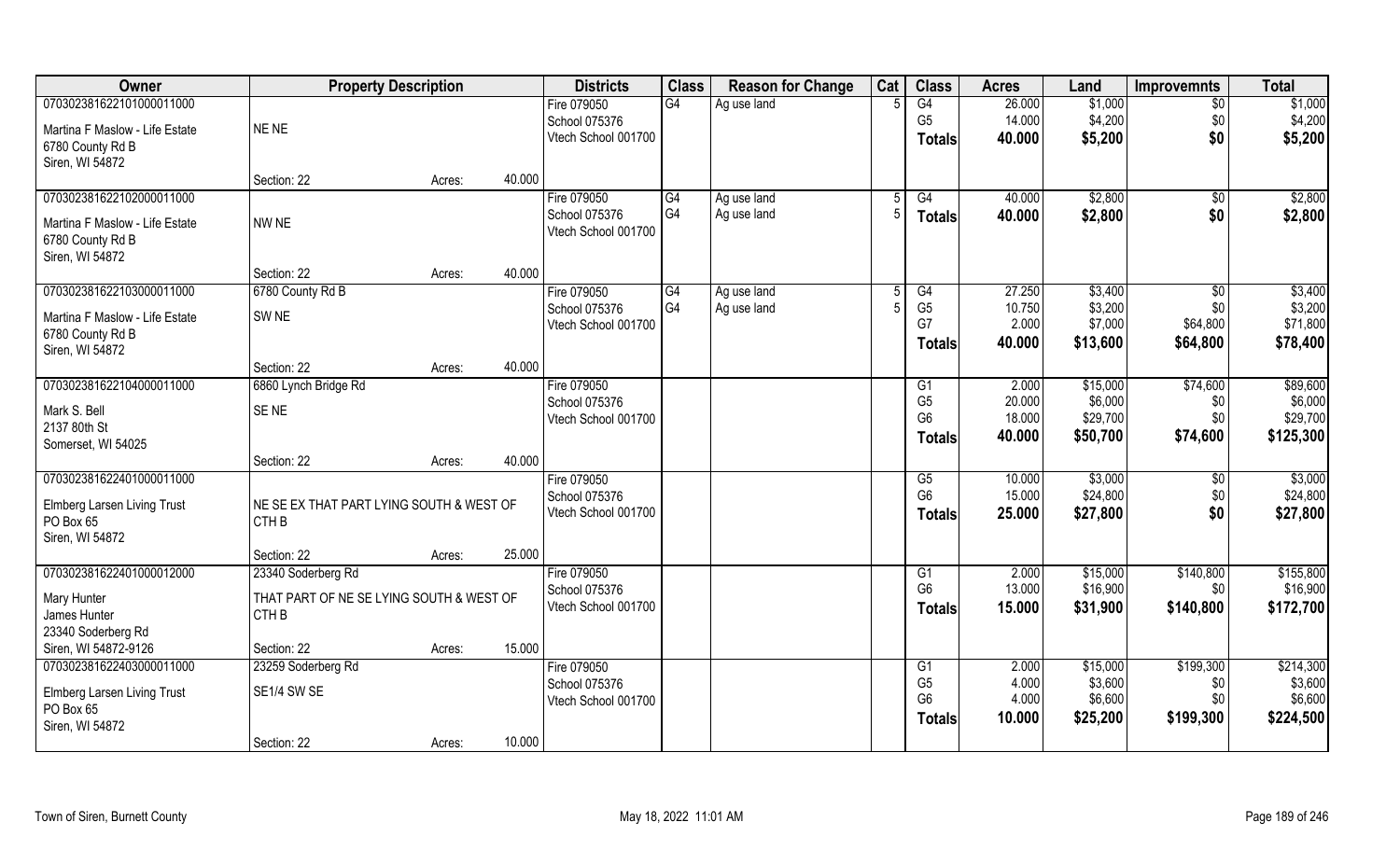| Owner                       | <b>Property Description</b>             |        |        | <b>Districts</b>                     | <b>Class</b> | <b>Reason for Change</b> | Cat | <b>Class</b>   | <b>Acres</b> | Land      | <b>Improvemnts</b> | <b>Total</b> |
|-----------------------------|-----------------------------------------|--------|--------|--------------------------------------|--------------|--------------------------|-----|----------------|--------------|-----------|--------------------|--------------|
| 070302381622403000012000    |                                         |        |        | Fire 079050                          |              |                          |     | G5             | 10.000       | \$3,000   | $\sqrt{6}$         | \$3,000      |
| Aab Land Holdings LLC       | SW SE EX SE1/4                          |        |        | School 075376                        |              |                          |     | G <sub>6</sub> | 20.000       | \$33,000  | \$0                | \$33,000     |
| 1091 245th St               |                                         |        |        | Vtech School 001700                  |              |                          |     | <b>Totals</b>  | 30.000       | \$36,000  | \$0                | \$36,000     |
| Woodville, WI 54028         |                                         |        |        |                                      |              |                          |     |                |              |           |                    |              |
|                             | Section: 22                             | Acres: | 30.000 |                                      |              |                          |     |                |              |           |                    |              |
| 070302381622404000011000    |                                         |        |        | Fire 079050                          |              |                          |     | G5             | 12.000       | \$10,800  | $\sqrt{$0}$        | \$10,800     |
| Elmberg Larsen Living Trust | SE SE EX S 20 RDS LYING E OF HIGHWAY    |        |        | School 075376                        |              |                          |     | G <sub>6</sub> | 21.000       | \$34,700  | \$0                | \$34,700     |
| PO Box 65                   |                                         |        |        | Vtech School 001700                  |              |                          |     | <b>Totals</b>  | 33.000       | \$45,500  | \$0                | \$45,500     |
| Siren, WI 54872             |                                         |        |        |                                      |              |                          |     |                |              |           |                    |              |
|                             | Section: 22                             | Acres: | 33.000 |                                      |              |                          |     |                |              |           |                    |              |
| 070302381622404000012000    | 23206 Soderberg Rd                      |        |        | Fire 079050                          |              |                          |     | G1             | 7.000        | \$29,900  | \$6,200            | \$36,100     |
| Grove Rev Trust             | S 20 RDS SE SE LYING E OF HIGHWAY       |        |        | School 075376                        |              |                          |     | <b>Totals</b>  | 7.000        | \$29,900  | \$6,200            | \$36,100     |
| 2256 90th Ave               |                                         |        |        | Vtech School 001700                  |              |                          |     |                |              |           |                    |              |
| Osceola, WI 54020           |                                         |        |        |                                      |              |                          |     |                |              |           |                    |              |
|                             | Section: 22                             | Acres: | 7.000  |                                      |              |                          |     |                |              |           |                    |              |
| 070302381622505001011000    | 23578 Nordin Ave                        |        |        | Fire 079050                          |              |                          |     | G1             | 2.000        | \$15,000  | \$127,700          | \$142,700    |
| Alan J. Maslow              | E 394.1' GOV LOT 1 EX PCL IN V 92 P 100 |        |        | School 075376                        |              |                          |     | G <sub>5</sub> | 10.000       | \$10,000  | \$0                | \$10,000     |
| 23578 Nordin Ave            |                                         |        |        | Vtech School 001700                  |              |                          |     | <b>Totals</b>  | 12.000       | \$25,000  | \$127,700          | \$152,700    |
| Siren, WI 54872             |                                         |        |        |                                      |              |                          |     |                |              |           |                    |              |
|                             | Section: 22                             | Acres: | 12.000 |                                      |              |                          |     |                |              |           |                    |              |
| 070302381622505001012000    |                                         |        |        | Fire 079050                          |              |                          |     | G1             | 1.000        | \$11,000  | $\overline{50}$    | \$11,000     |
| Mark S. Stonesifer          | PCL GOV LOT 1                           |        |        | School 075376<br>Vtech School 001700 |              |                          |     | <b>Totals</b>  | 1.000        | \$11,000  | \$0                | \$11,000     |
| 6839 County Rd B            |                                         |        |        |                                      |              |                          |     |                |              |           |                    |              |
| Siren, WI 54872             |                                         |        |        |                                      |              |                          |     |                |              |           |                    |              |
|                             | Section: 22                             | Acres: | 1.000  |                                      |              |                          |     |                |              |           |                    |              |
| 070302381622505001013000    | 23633 Nordin Ave                        |        |        | Fire 079050                          |              |                          |     | G1             | 0.970        | \$142,500 | \$94,500           | \$237,000    |
| Mark S. Stonesifer          | PCL GOV LOT 1 (LOT 1)                   |        |        | School 075376<br>Vtech School 001700 |              |                          |     | <b>Totals</b>  | 0.970        | \$142,500 | \$94,500           | \$237,000    |
| 6839 County Rd B            |                                         |        |        |                                      |              |                          |     |                |              |           |                    |              |
| Siren, WI 54872             |                                         |        |        |                                      |              |                          |     |                |              |           |                    |              |
|                             | Section: 22                             | Acres: | 0.970  |                                      |              |                          |     |                |              |           |                    |              |
| 070302381622505001014000    |                                         |        |        | Fire 079050<br>School 075376         |              |                          |     | G1             | 0.830        | \$142,500 | $\overline{50}$    | \$142,500    |
| Mark S. Stonesifer          | PCL GOV LOT 1 (LOT 2)                   |        |        | Vtech School 001700                  |              |                          |     | <b>Totals</b>  | 0.830        | \$142,500 | \$0                | \$142,500    |
| 6839 County Rd B            |                                         |        |        |                                      |              |                          |     |                |              |           |                    |              |
| Siren, WI 54872             |                                         |        |        |                                      |              |                          |     |                |              |           |                    |              |
|                             | Section: 22                             | Acres: | 0.830  |                                      |              |                          |     |                |              |           |                    |              |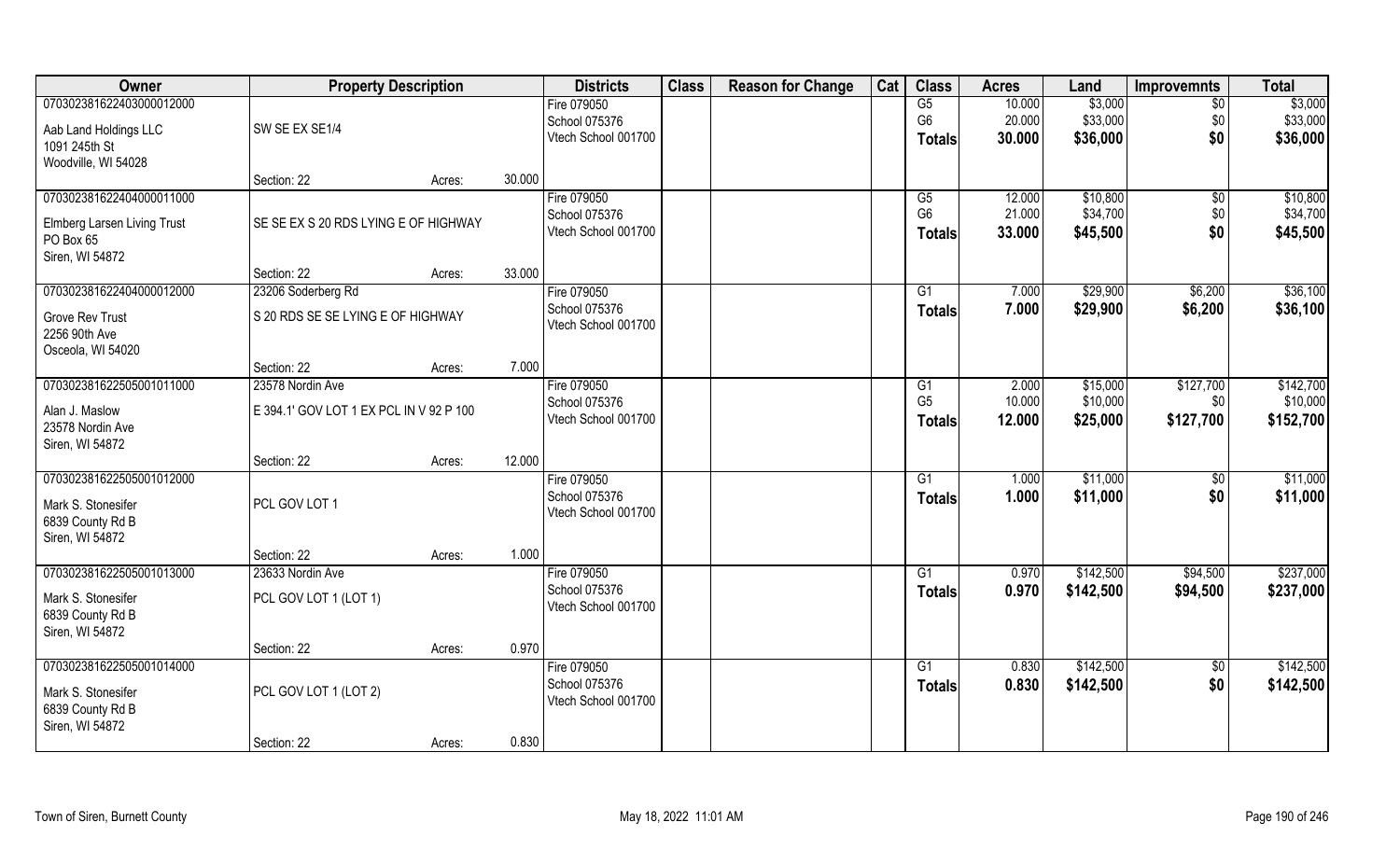| Owner                                | <b>Property Description</b>              |                 | <b>Districts</b>    | <b>Class</b> | <b>Reason for Change</b> | Cat | <b>Class</b>  | <b>Acres</b> | Land      | <b>Improvemnts</b> | <b>Total</b> |
|--------------------------------------|------------------------------------------|-----------------|---------------------|--------------|--------------------------|-----|---------------|--------------|-----------|--------------------|--------------|
| 070302381622505001015000             | 23609 Nordin Ave                         |                 | Fire 079050         |              |                          |     | G1            | 0.760        | \$142,500 | \$72,800           | \$215,300    |
| <b>Weber Trust</b>                   | PCL GOV LOT 1 (3)                        |                 | School 075376       |              |                          |     | <b>Totals</b> | 0.760        | \$142,500 | \$72,800           | \$215,300    |
| PO Box 8                             |                                          |                 | Vtech School 001700 |              |                          |     |               |              |           |                    |              |
| Elmwood, WI 54740                    |                                          |                 |                     |              |                          |     |               |              |           |                    |              |
|                                      | Section: 22                              | 0.760<br>Acres: |                     |              |                          |     |               |              |           |                    |              |
| 070302381622505001016000             | 23601 Nordin Ave                         |                 | Fire 079050         |              |                          |     | G1            | 0.690        | \$140,000 | \$152,300          | \$292,300    |
| Justin R. Carroll                    | PCL GOV LOT 1 (4) (SHORE AGRMNT #335813) |                 | School 075376       |              |                          |     | <b>Totals</b> | 0.690        | \$140,000 | \$152,300          | \$292,300    |
| Julie Ann Carroll                    |                                          |                 | Vtech School 001700 |              |                          |     |               |              |           |                    |              |
| 5910 Lawndale Ln N                   |                                          |                 |                     |              |                          |     |               |              |           |                    |              |
| Plymouth, MN 55446                   | Section: 22                              | Acres:          | 0.690               |              |                          |     |               |              |           |                    |              |
| 070302381622505001017001             | 23593 Nordin Ave                         |                 | Fire 079050         |              |                          |     | G1            | 0.680        | \$140,000 | \$171,300          | \$311,300    |
|                                      |                                          |                 | School 075376       |              |                          |     | <b>Totals</b> | 0.680        | \$140,000 | \$171,300          | \$311,300    |
| J Thomas & Nancy M Paul Family Trust | LOT 5 CSM#4563 V25 P106 (GL 1)#432846    |                 | Vtech School 001700 |              |                          |     |               |              |           |                    |              |
| 1741 Pinehurst Ave                   |                                          |                 |                     |              |                          |     |               |              |           |                    |              |
| St Paul, MN 55116                    |                                          |                 |                     |              |                          |     |               |              |           |                    |              |
|                                      | Section: 22                              | Acres:          | 0.680               |              |                          |     |               |              |           |                    |              |
| 070302381622505001018000             | 23589 Nordin Ave                         |                 | Fire 079050         |              |                          |     | G1            | 0.690        | \$140,000 | \$59,100           | \$199,100    |
| Robert J Gacek Trust                 | PCL GOV LOT 1 (LOT 6)                    |                 | School 075376       |              |                          |     | <b>Totals</b> | 0.690        | \$140,000 | \$59,100           | \$199,100    |
| 10116 Hidden Oaks Ln                 |                                          |                 | Vtech School 001700 |              |                          |     |               |              |           |                    |              |
| Champlin, MN 55316                   |                                          |                 |                     |              |                          |     |               |              |           |                    |              |
|                                      | Section: 22                              | 0.690<br>Acres: |                     |              |                          |     |               |              |           |                    |              |
| 070302381622505001019000             | 23557 Nordin Ave                         |                 | Fire 079050         |              |                          |     | G1            | 0.760        | \$56,000  | \$400              | \$56,400     |
| James D & Mary N Hunter Family Trust | PCL GOVLOT 1(7)                          |                 | School 075376       |              |                          |     | <b>Totals</b> | 0.760        | \$56,000  | \$400              | \$56,400     |
| Dtd July 26 2012                     |                                          |                 | Vtech School 001700 |              |                          |     |               |              |           |                    |              |
| 23340 Soderberg Rd                   |                                          |                 |                     |              |                          |     |               |              |           |                    |              |
| Siren, WI 54872                      | Section: 22                              | Acres:          | 0.760               |              |                          |     |               |              |           |                    |              |
| 070302381622505001020000             | 23557 Nordin Ave                         |                 | Fire 079050         |              |                          |     | G1            | 0.760        | \$120,700 | \$87,600           | \$208,300    |
|                                      |                                          |                 | School 075376       |              |                          |     | <b>Totals</b> | 0.760        | \$120,700 | \$87,600           | \$208,300    |
| Glenn L. Nordin                      | LOT 8 CSM V 10 P 62 (IN GOV LOT 1)       |                 | Vtech School 001700 |              |                          |     |               |              |           |                    |              |
| Mary J. Nordin                       |                                          |                 |                     |              |                          |     |               |              |           |                    |              |
| 7400 Crestway                        |                                          |                 |                     |              |                          |     |               |              |           |                    |              |
| Apt 1217                             | Section: 22                              | 0.760<br>Acres: |                     |              |                          |     |               |              |           |                    |              |
| San Antonio, TX 78239                |                                          |                 |                     |              |                          |     |               |              |           |                    |              |
| 070302381622505001021000             | 23545 Nordin Ave                         |                 | Fire 079050         |              |                          |     | G1            | 0.630        | \$140,000 | \$48,100           | \$188,100    |
| John Wilson                          | PCL GOV LOT 1 (9)                        |                 | School 075376       |              |                          |     | <b>Totals</b> | 0.630        | \$140,000 | \$48,100           | \$188,100    |
| Vicki Wilson                         |                                          |                 | Vtech School 001700 |              |                          |     |               |              |           |                    |              |
| 4481 117th St                        |                                          |                 |                     |              |                          |     |               |              |           |                    |              |
| Chippewa Falls, WI 54729             | Section: 22                              | Acres:          | 0.630               |              |                          |     |               |              |           |                    |              |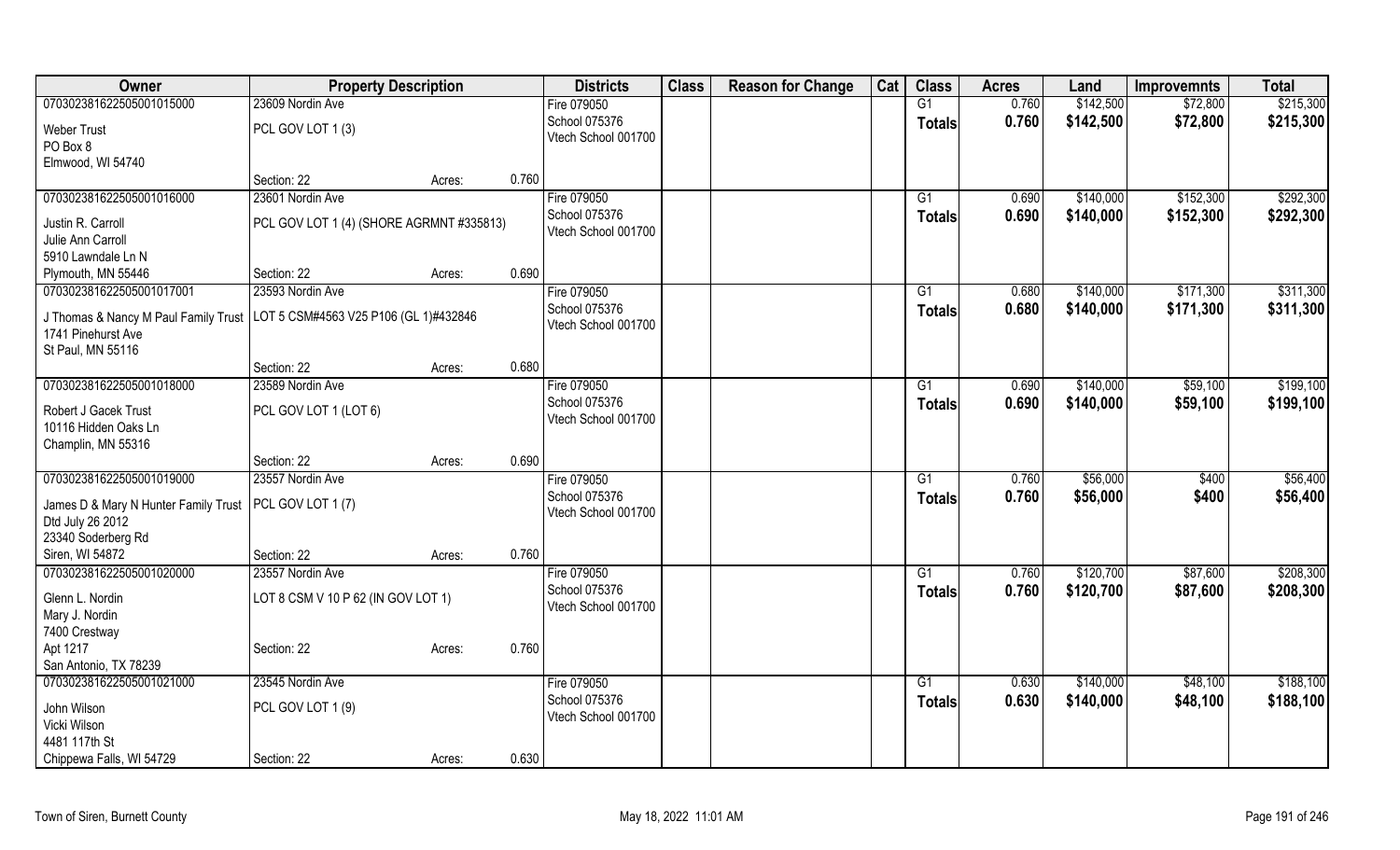| Owner                                            | <b>Property Description</b>                                        |                 | <b>Districts</b>    | <b>Class</b> | <b>Reason for Change</b>    | Cat | <b>Class</b>           | <b>Acres</b>   | Land                   | <b>Improvemnts</b>     | <b>Total</b> |
|--------------------------------------------------|--------------------------------------------------------------------|-----------------|---------------------|--------------|-----------------------------|-----|------------------------|----------------|------------------------|------------------------|--------------|
| 070302381622505001022000                         | 23545 Nordin Ave                                                   |                 | Fire 079050         |              |                             |     | G1                     | 0.630          | \$140,000              | \$5,100                | \$145,100    |
| John Wilson                                      | PCL GOV LOT 1 (10)                                                 |                 | School 075376       |              |                             |     | <b>Totals</b>          | 0.630          | \$140,000              | \$5,100                | \$145,100    |
| Vicki Wilson                                     |                                                                    |                 | Vtech School 001700 |              |                             |     |                        |                |                        |                        |              |
| 4481 117th St                                    |                                                                    |                 |                     |              |                             |     |                        |                |                        |                        |              |
| Chippewa Falls, WI 54729                         | Section: 22                                                        | 0.630<br>Acres: |                     |              |                             |     |                        |                |                        |                        |              |
| 070302381622505001023000                         | 23539 Nordin Ave                                                   |                 | Fire 079050         |              |                             |     | G <sub>1</sub>         | 0.690          | \$140,000              | \$182,000              | \$322,000    |
| Cheryl L. Bailey                                 | PCL GOV LOT 1 (11)                                                 |                 | School 075376       |              |                             |     | <b>Totals</b>          | 0.690          | \$140,000              | \$182,000              | \$322,000    |
| 2153 Iglehart Ave                                |                                                                    |                 | Vtech School 001700 |              |                             |     |                        |                |                        |                        |              |
| St Paul, MN 55104                                |                                                                    |                 |                     |              |                             |     |                        |                |                        |                        |              |
|                                                  | Section: 22                                                        | 0.690<br>Acres: |                     |              |                             |     |                        |                |                        |                        |              |
| 070302381622505001024000                         | 23525 Nordin Ave                                                   |                 | Fire 079050         |              |                             |     | G1                     | 0.750          | \$140,000              | \$112,700              | \$252,700    |
| Cheryl L. Bailey                                 | PCL GOV LOT 1 EX PCL IN V 200 P 315 (D815-L12)                     |                 | School 075376       |              |                             |     | <b>Totals</b>          | 0.750          | \$140,000              | \$112,700              | \$252,700    |
| 2153 Iglehart Ave                                |                                                                    |                 | Vtech School 001700 |              |                             |     |                        |                |                        |                        |              |
| St Paul, MN 55104                                |                                                                    |                 |                     |              |                             |     |                        |                |                        |                        |              |
|                                                  | Section: 22                                                        | 0.750<br>Acres: |                     |              |                             |     |                        |                |                        |                        |              |
| 070302381622505001025100                         | 23521 Nordin Ave                                                   |                 | Fire 079050         | G1           | Correct acreage after split | -4  | G1                     | 0.750          | \$140,000              | \$167,400              | \$307,400    |
| Andrew Gacek                                     |                                                                    |                 | School 075376       |              |                             |     | <b>Totals</b>          | 0.750          | \$140,000              | \$167,400              | \$307,400    |
| Ann Gacek                                        | LOT 1 5039 VOL 28 P 200 RECORDED AS<br>DOCUMENT 468042 (GOV LOT 1) |                 | Vtech School 001700 |              |                             |     |                        |                |                        |                        |              |
| 8577 Magnolia Ct N                               |                                                                    |                 |                     |              |                             |     |                        |                |                        |                        |              |
| Maple Grove, MN 55369                            | Section: 22                                                        | 0.750<br>Acres: |                     |              |                             |     |                        |                |                        |                        |              |
| 070302381622505001026000                         | 23511 Silver Lake Rd                                               |                 | Fire 079050         |              |                             |     | G1                     | 0.880          | \$146,000              | \$52,900               | \$198,900    |
|                                                  |                                                                    |                 | School 075376       |              |                             |     | <b>Totals</b>          | 0.880          | \$146,000              | \$52,900               | \$198,900    |
| Annette Vellenga Life Estate                     | PCL GOV LOT 1 (14D815)                                             |                 | Vtech School 001700 |              |                             |     |                        |                |                        |                        |              |
| 7617 172nd Ave NE<br>Forest Lake, MN 55025-8873  |                                                                    |                 |                     |              |                             |     |                        |                |                        |                        |              |
|                                                  | Section: 22                                                        | 0.880<br>Acres: |                     |              |                             |     |                        |                |                        |                        |              |
| 070302381622505002011000                         | County Rd B                                                        |                 | Fire 079050         | G4           | Ag use land                 |     | G4                     | 33.000         | \$3,500                | $\sqrt{6}$             | \$3,500      |
|                                                  |                                                                    |                 | School 075376       |              |                             |     | <b>Totals</b>          | 33.000         | \$3,500                | \$0                    | \$3,500      |
| John M Isaksen Revocable Trust Dtd               | GOV LOT 2 EX V 395 P 517                                           |                 | Vtech School 001700 |              |                             |     |                        |                |                        |                        |              |
| 6/3/2009                                         |                                                                    |                 |                     |              |                             |     |                        |                |                        |                        |              |
| 2 Sumac Ln                                       |                                                                    | 33.000          |                     |              |                             |     |                        |                |                        |                        |              |
| North Oaks, MN 55127<br>070302381622505002012000 | Section: 22                                                        | Acres:          | Fire 079050         |              |                             |     | $\overline{\text{X3}}$ |                |                        |                        |              |
|                                                  |                                                                    |                 | School 075376       |              |                             |     |                        | 0.001<br>0.001 | $\overline{50}$<br>\$0 | $\overline{60}$<br>\$0 | \$0<br>\$0   |
| <b>Burnett County WI</b>                         | PCL SE NE SEC 21 & GOV LOTS 2, 3, 4 & 6 SEC 22                     |                 | Vtech School 001700 |              |                             |     | <b>Totals</b>          |                |                        |                        |              |
| 7410 County Road K Ste 105                       |                                                                    |                 |                     |              |                             |     |                        |                |                        |                        |              |
| Siren, WI 54872-9067                             |                                                                    |                 |                     |              |                             |     |                        |                |                        |                        |              |
|                                                  | Section: 22                                                        | 0.001<br>Acres: |                     |              |                             |     |                        |                |                        |                        |              |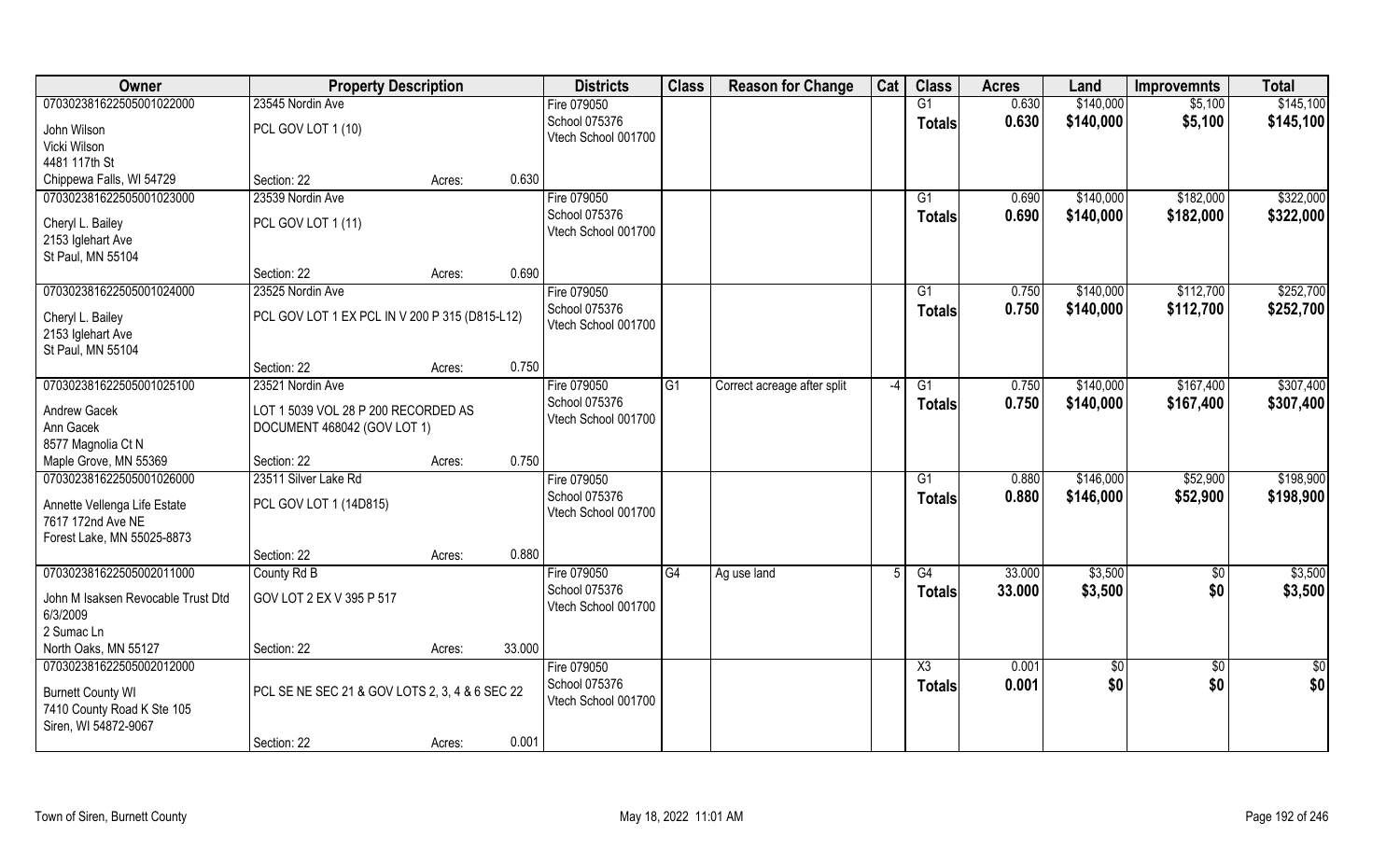| Owner                                                                                      | <b>Property Description</b>                           |        |       | <b>Districts</b>                                    | <b>Class</b> | <b>Reason for Change</b> | Cat | <b>Class</b>        | <b>Acres</b>   | Land                   | <b>Improvemnts</b>   | <b>Total</b>           |
|--------------------------------------------------------------------------------------------|-------------------------------------------------------|--------|-------|-----------------------------------------------------|--------------|--------------------------|-----|---------------------|----------------|------------------------|----------------------|------------------------|
| 070302381622505002013100<br>Jeremy R. Carroll<br>Krista R. Carroll<br>3579 117th Ln NE     | LOT 1 CSM V26 P23 (GOV LOT 2)                         |        |       | Fire 079050<br>School 075376<br>Vtech School 001700 |              |                          |     | G1<br><b>Totals</b> | 0.630<br>0.630 | \$138,600<br>\$138,600 | \$700<br>\$700       | \$139,300<br>\$139,300 |
| <b>Blaine, MN 55449</b>                                                                    | Section: 22                                           | Acres: | 0.630 |                                                     |              |                          |     |                     |                |                        |                      |                        |
| 070302381622505002014100<br>Jeremy R. Carroll                                              | 23499 Silver Lake Rd<br>LOT 2 CSM V26 P23 (GOV LOT 2) |        |       | Fire 079050<br>School 075376                        |              |                          |     | G1<br><b>Totals</b> | 0.580<br>0.580 | \$138,600<br>\$138,600 | \$34,000<br>\$34,000 | \$172,600<br>\$172,600 |
| Krista R. Carroll<br>3579 117th Ln NE                                                      |                                                       |        |       | Vtech School 001700                                 |              |                          |     |                     |                |                        |                      |                        |
| <b>Blaine, MN 55449</b>                                                                    | Section: 22                                           | Acres: | 0.580 |                                                     |              |                          |     |                     |                |                        |                      |                        |
| 070302381622505002015000<br>Jeffrey Anderson<br>1456 State Rd 78s<br>Mount Horeb, WI 53572 | 23489 Silver Lake Rd<br>PCL GOV LOT 2 (3)             |        |       | Fire 079050<br>School 075376<br>Vtech School 001700 |              |                          |     | G1<br><b>Totals</b> | 0.000<br>0.000 | \$140,000<br>\$140,000 | \$39,500<br>\$39,500 | \$179,500<br>\$179,500 |
|                                                                                            | Section: 22                                           | Acres: | 0.000 |                                                     |              |                          |     |                     |                |                        |                      |                        |
| 070302381622505002016000<br>Jeffrey Anderson<br>1456 State Rd 78s<br>Mount Horeb, WI 53572 | PCL GOV LOT 2 (4)                                     |        |       | Fire 079050<br>School 075376<br>Vtech School 001700 |              |                          |     | G1<br><b>Totals</b> | 0.000<br>0.000 | \$140,000<br>\$140,000 | \$0<br>\$0           | \$140,000<br>\$140,000 |
|                                                                                            | Section: 22                                           | Acres: | 0.000 |                                                     |              |                          |     |                     |                |                        |                      |                        |
| 070302381622505002017000                                                                   | 23481 Silver Lake Rd                                  |        |       | Fire 079050                                         |              |                          |     | G1                  | 0.000          | \$140,000              | \$92,700             | \$232,700              |
| Stacy O'Reilly<br>5504 Glengarry Pkwy<br>Edina, MN 55436                                   | PCL GOV LOT 2 (5)                                     |        |       | School 075376<br>Vtech School 001700                |              |                          |     | <b>Totals</b>       | 0.000          | \$140,000              | \$92,700             | \$232,700              |
|                                                                                            | Section: 22                                           | Acres: | 0.000 |                                                     |              |                          |     |                     |                |                        |                      |                        |
| 070302381622505002018000                                                                   | 23463 Silver Lake Rd                                  |        |       | Fire 079050                                         |              |                          |     | G1                  | 0.000          | \$163,500              | \$112,800            | \$276,300              |
| Ryan W. Olson<br>W5641 Olson Rd<br>Holmen, WI 54636                                        | PCL GOV LOT 2                                         |        |       | School 075376<br>Vtech School 001700                |              |                          |     | <b>Totals</b>       | 0.000          | \$163,500              | \$112,800            | \$276,300              |
|                                                                                            | Section: 22                                           | Acres: | 0.000 |                                                     |              |                          |     |                     |                |                        |                      |                        |
| 070302381622505002019000                                                                   | 23439 Silver Lake Rd                                  |        |       | Fire 079050                                         |              |                          |     | $\overline{G1}$     | 0.000          | \$193,500              | \$124,400            | \$317,900              |
| David Kaufenberg<br>Mary Kaufenberg<br>23439 Silver Lake Rd                                | PCL GOV LOT 2 & 3 DESC 402/373 EX #341759             |        |       | School 075376<br>Vtech School 001700                |              |                          |     | <b>Totals</b>       | 0.000          | \$193,500              | \$124,400            | \$317,900              |
| Siren, WI 54872                                                                            | Section: 22                                           | Acres: | 0.000 |                                                     |              |                          |     |                     |                |                        |                      |                        |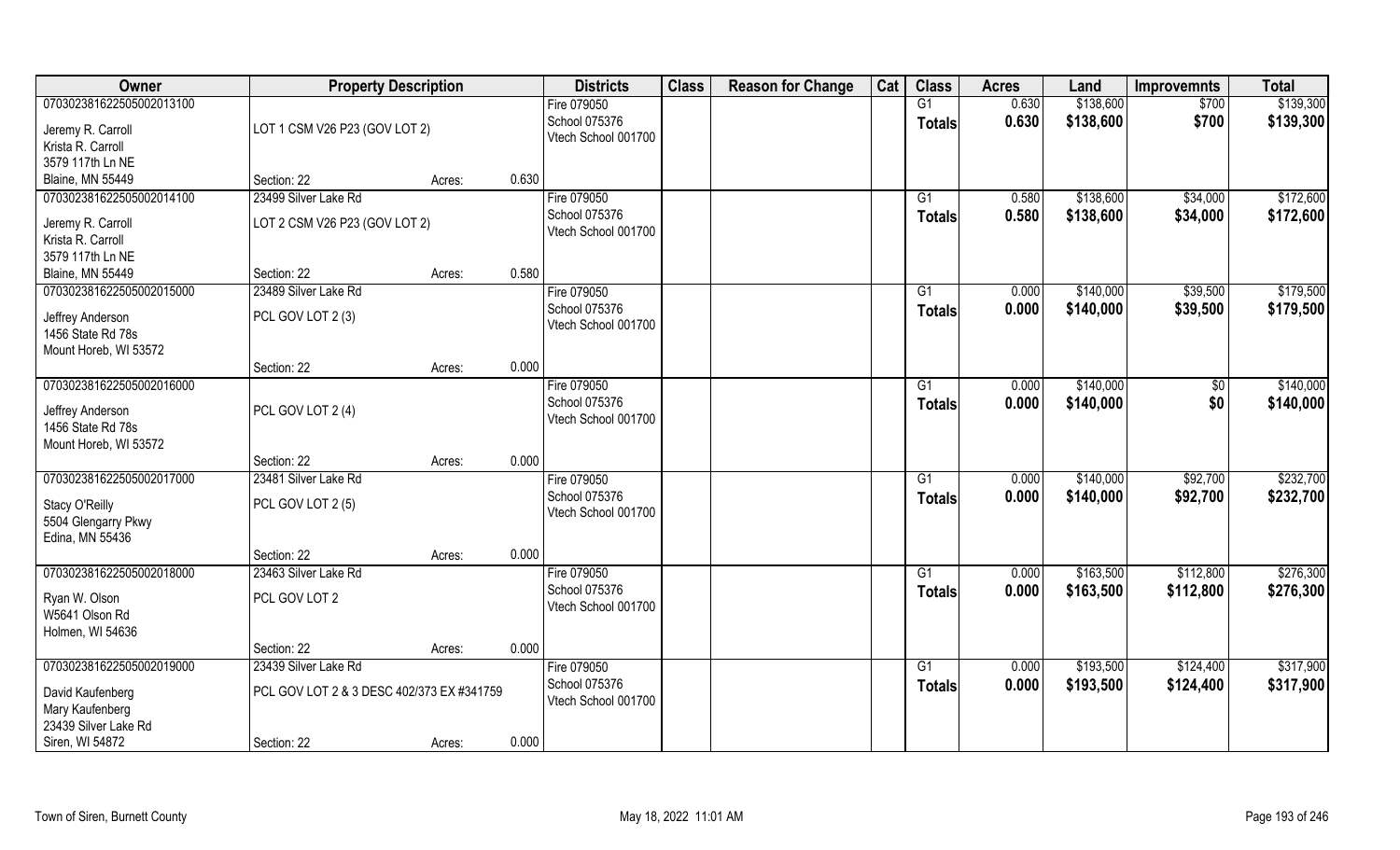| Owner                                 | <b>Property Description</b>                             |                  | <b>Districts</b>                     | <b>Class</b> | <b>Reason for Change</b> | Cat | <b>Class</b>    | <b>Acres</b> | Land      | <b>Improvemnts</b> | <b>Total</b> |
|---------------------------------------|---------------------------------------------------------|------------------|--------------------------------------|--------------|--------------------------|-----|-----------------|--------------|-----------|--------------------|--------------|
| 070302381622505003011001              | 6920 County Rd B                                        |                  | Fire 079050                          | G4           | Ag use land              |     | $\overline{G1}$ | 2.000        | \$17,300  | \$8,200            | \$25,500     |
| John M Isaksen Revocable Trust Dtd    | GL 3 EX V395 P517, EX CSM V24 P57                       |                  | School 075376                        |              |                          |     | G <sub>4</sub>  | 10.000       | \$1,400   | \$0                | \$1,400      |
| 6/3/2009                              |                                                         |                  | Vtech School 001700                  |              |                          |     | G <sub>5</sub>  | 15.000       | \$6,000   | \$0                | \$6,000      |
| 2 Sumac Ln                            |                                                         |                  |                                      |              |                          |     | G <sub>8</sub>  | 5.440        | \$4,500   | \$0                | \$4,500      |
| North Oaks, MN 55127                  | Section: 22                                             | 32.440<br>Acres: |                                      |              |                          |     | <b>Totals</b>   | 32.440       | \$29,200  | \$8,200            | \$37,400     |
| 070302381622505003011100              | 23429 Silver Lake Rd                                    |                  | Fire 079050                          |              |                          |     | G1              | 1.810        | \$205,700 | \$141,900          | \$347,600    |
| <b>Bart Brodt</b>                     | LOT 1 CSM #4402 V24 P 57 #411325(GL 3)                  |                  | School 075376                        |              |                          |     | <b>Totals</b>   | 1.810        | \$205,700 | \$141,900          | \$347,600    |
| Darcy Brodt                           |                                                         |                  | Vtech School 001700                  |              |                          |     |                 |              |           |                    |              |
| 8 Ski Ln                              |                                                         |                  |                                      |              |                          |     |                 |              |           |                    |              |
| St Paul, MN 55127                     | Section: 22                                             | 1.810<br>Acres:  |                                      |              |                          |     |                 |              |           |                    |              |
| 070302381622505003012000              | 23411 Silver Lake Rd                                    |                  | Fire 079050                          |              |                          |     | G1              | 0.000        | \$140,000 | \$103,500          | \$243,500    |
|                                       |                                                         |                  | School 075376                        |              |                          |     | <b>Totals</b>   | 0.000        | \$140,000 | \$103,500          | \$243,500    |
| John R. Isaacson<br>4 Spring Marsh Ln | PCL GOV LOT 3 (LOT 6 100' LAKESHORE & PART OF<br>LOT 7) |                  | Vtech School 001700                  |              |                          |     |                 |              |           |                    |              |
| North Oaks, MN 55127                  |                                                         |                  |                                      |              |                          |     |                 |              |           |                    |              |
|                                       | Section: 22                                             | 0.000<br>Acres:  |                                      |              |                          |     |                 |              |           |                    |              |
| 070302381622505003013000              | 23385 Silver Lake Rd                                    |                  | Fire 079050                          |              |                          |     | G1              | 1.160        | \$198,400 | \$124,600          | \$323,000    |
|                                       |                                                         |                  | School 075376                        |              |                          |     | <b>Totals</b>   | 1.160        | \$198,400 | \$124,600          | \$323,000    |
| Margret S Nelson Trust                | LOT 1 CSM V16 P215 (GOV LOT 3)                          |                  | Vtech School 001700                  |              |                          |     |                 |              |           |                    |              |
| 6941 Highover Ct N                    |                                                         |                  |                                      |              |                          |     |                 |              |           |                    |              |
| Chanhassen, MN 55317-7571             | Section: 22                                             | 1.160<br>Acres:  |                                      |              |                          |     |                 |              |           |                    |              |
| 070302381622505003014000              | 23361 Silver Lake Rd                                    |                  | Fire 079050                          |              |                          |     | G1              | 0.000        | \$177,500 | \$75,300           | \$252,800    |
|                                       |                                                         |                  | School 075376                        |              |                          |     | <b>Totals</b>   | 0.000        | \$177,500 | \$75,300           | \$252,800    |
| Andrew J. Ries                        | PCL GOV LOT 3 (LOT 10 - BD 376)                         |                  | Vtech School 001700                  |              |                          |     |                 |              |           |                    |              |
| Patricia Ries                         |                                                         |                  |                                      |              |                          |     |                 |              |           |                    |              |
| 505 S Glen Trl                        |                                                         |                  |                                      |              |                          |     |                 |              |           |                    |              |
| Lino Lakes, MN 55014                  | Section: 22                                             | 0.000<br>Acres:  |                                      |              |                          |     |                 |              |           |                    |              |
| 070302381622505003015000              | 23349 Silver Lake Rd                                    |                  | Fire 079050                          |              |                          |     | $\overline{G1}$ | 0.490        | \$142,500 | \$75,000           | \$217,500    |
| Janal Petersen                        | LOT 1 CSM V 7 P 92 (LOCATED IN GOV LOT 3)               |                  | School 075376<br>Vtech School 001700 |              |                          |     | <b>Totals</b>   | 0.490        | \$142,500 | \$75,000           | \$217,500    |
| 403 Saratoga Ln N                     |                                                         |                  |                                      |              |                          |     |                 |              |           |                    |              |
| Plymouth, MN 55441                    |                                                         |                  |                                      |              |                          |     |                 |              |           |                    |              |
|                                       | Section: 22                                             | 0.490<br>Acres:  |                                      |              |                          |     |                 |              |           |                    |              |
| 070302381622505003016000              | 23355 Silver Lake Rd                                    |                  | Fire 079050                          |              |                          |     | G1              | 0.980        | \$144,400 | \$103,300          | \$247,700    |
| Woodpecker Inn WI LLC                 | LOT 2 CSM V 7 P 92 (LOCATED IN GOV LOT 3)               |                  | School 075376                        |              |                          |     | <b>Totals</b>   | 0.980        | \$144,400 | \$103,300          | \$247,700    |
| 10320 Pine Valley Dr                  |                                                         |                  | Vtech School 001700                  |              |                          |     |                 |              |           |                    |              |
| Scottsdale, AZ 85255                  |                                                         |                  |                                      |              |                          |     |                 |              |           |                    |              |
|                                       | Section: 22                                             | 0.980<br>Acres:  |                                      |              |                          |     |                 |              |           |                    |              |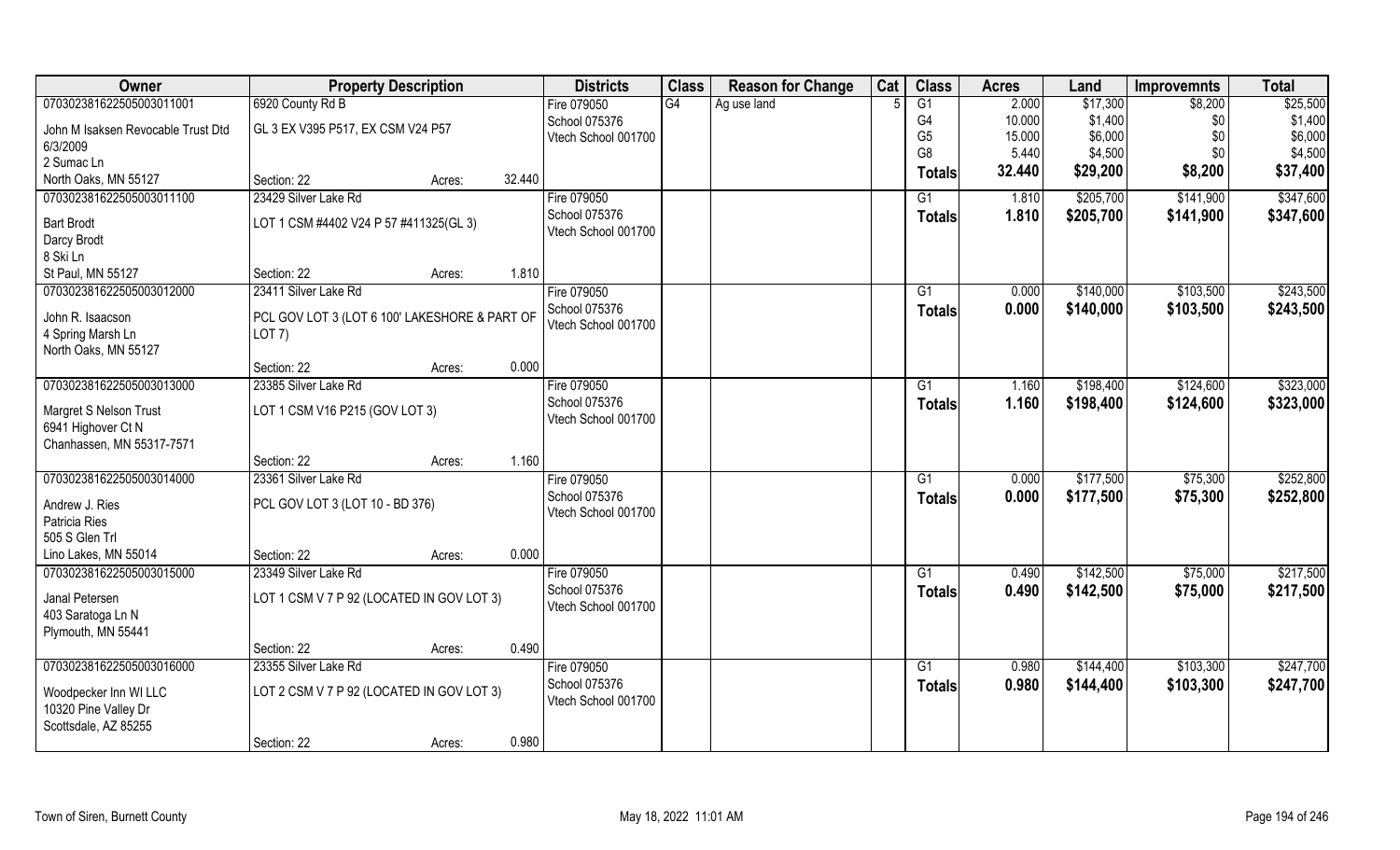| Owner                              | <b>Property Description</b>                      |        |        | <b>Districts</b>                     | <b>Class</b> | <b>Reason for Change</b> | Cat | <b>Class</b>         | <b>Acres</b>   | Land             | <b>Improvemnts</b> | <b>Total</b>       |
|------------------------------------|--------------------------------------------------|--------|--------|--------------------------------------|--------------|--------------------------|-----|----------------------|----------------|------------------|--------------------|--------------------|
| 070302381622505003017000           | 23341 Silver Lake Rd                             |        |        | Fire 079050                          |              |                          |     | G1                   | 0.000          | \$140,000        | \$57,500           | \$197,500          |
| John A. Menge                      | PCL GOV LOT 3 (14)                               |        |        | School 075376                        |              |                          |     | <b>Totals</b>        | 0.000          | \$140,000        | \$57,500           | \$197,500          |
| PO Box 56                          |                                                  |        |        | Vtech School 001700                  |              |                          |     |                      |                |                  |                    |                    |
| Webster, WI 54893                  |                                                  |        |        |                                      |              |                          |     |                      |                |                  |                    |                    |
|                                    | Section: 22                                      | Acres: | 0.000  |                                      |              |                          |     |                      |                |                  |                    |                    |
| 070302381622505003018000           | Silver Lake Rd                                   |        |        | Fire 079050                          |              |                          |     | G1                   | 0.000          | \$140,000        | \$0                | \$140,000          |
| John A. Menge                      | PCL GOV LOT 3 (15)                               |        |        | School 075376                        |              |                          |     | <b>Totals</b>        | 0.000          | \$140,000        | \$0                | \$140,000          |
| PO Box 56                          |                                                  |        |        | Vtech School 001700                  |              |                          |     |                      |                |                  |                    |                    |
| Webster, WI 54893                  |                                                  |        |        |                                      |              |                          |     |                      |                |                  |                    |                    |
|                                    | Section: 22                                      | Acres: | 0.000  |                                      |              |                          |     |                      |                |                  |                    |                    |
| 070302381622505003019000           | 23333 Silver Lake Rd                             |        |        | Fire 079050                          |              |                          |     | G <sub>1</sub>       | 0.000          | \$165,000        | \$44,000           | \$209,000          |
| David Harold Baker                 | PCL GOV LOT 3 (16 & E1/2 LOT 17)                 |        |        | School 075376                        |              |                          |     | <b>Totals</b>        | 0.000          | \$165,000        | \$44,000           | \$209,000          |
| 1343 Norcrest Ave N                |                                                  |        |        | Vtech School 001700                  |              |                          |     |                      |                |                  |                    |                    |
| Stillwater, MN 55082               |                                                  |        |        |                                      |              |                          |     |                      |                |                  |                    |                    |
|                                    | Section: 22                                      | Acres: | 0.000  |                                      |              |                          |     |                      |                |                  |                    |                    |
| 070302381622505003020000           | 6994 County Rd B                                 |        |        | Fire 079050                          |              |                          |     | G1                   | 0.000          | \$165,000        | \$194,000          | \$359,000          |
| Julia M. Thompson                  | PCL GOV LOT 3 (W1/2 LOT 17 & 18)                 |        |        | School 075376                        |              |                          |     | <b>Totals</b>        | 0.000          | \$165,000        | \$194,000          | \$359,000          |
| 13557 Gossamer Way                 |                                                  |        |        | Vtech School 001700                  |              |                          |     |                      |                |                  |                    |                    |
| Apple Valley, MN 55124             |                                                  |        |        |                                      |              |                          |     |                      |                |                  |                    |                    |
|                                    | Section: 22                                      | Acres: | 0.000  |                                      |              |                          |     |                      |                |                  |                    |                    |
| 070302381622505003021000           |                                                  |        |        | Fire 079050                          |              |                          |     | G1                   | 0.000          | \$124,600        | \$0                | \$124,600          |
| Julia M. Thompson                  | PCL GOV LOT 3 (19)                               |        |        | School 075376<br>Vtech School 001700 |              |                          |     | <b>Totals</b>        | 0.000          | \$124,600        | \$0                | \$124,600          |
| 13557 Gossamer Way                 |                                                  |        |        |                                      |              |                          |     |                      |                |                  |                    |                    |
| Apple Valley, MN 55124             |                                                  |        |        |                                      |              |                          |     |                      |                |                  |                    |                    |
|                                    | Section: 22                                      | Acres: | 0.000  |                                      |              |                          |     |                      |                |                  |                    |                    |
| 070302381622505003022000           | 7004 County Rd B                                 |        |        | Fire 079050                          |              |                          |     | $\overline{G1}$      | 0.000          | \$140,000        | \$51,600           | \$191,600          |
| John M Isaksen Revocable Trust Dat | PCL GOV LOT 3 (20)                               |        |        | School 075376<br>Vtech School 001700 |              |                          |     | <b>Totals</b>        | 0.000          | \$140,000        | \$51,600           | \$191,600          |
| June 3 2009                        |                                                  |        |        |                                      |              |                          |     |                      |                |                  |                    |                    |
| 2 Sumac Ln                         |                                                  |        |        |                                      |              |                          |     |                      |                |                  |                    |                    |
| North Oaks, MN 55127               | Section: 22                                      | Acres: | 0.000  |                                      |              |                          |     |                      |                |                  |                    |                    |
| 070302381622505004011000           | 6979 County Rd B                                 |        |        | Fire 079050                          |              |                          |     | G1                   | 3.500<br>5.000 | \$70,000         | \$248,300          | \$318,300<br>\$500 |
| Linda L. Koch                      | GOV LOT 4 EX 106/72 & EX CSM V 13 P 226 & EX CSM |        |        | School 075376<br>Vtech School 001700 |              |                          |     | G4<br>G <sub>5</sub> | 5.000          | \$500<br>\$1,500 | \$0<br>\$0         | \$1,500            |
| PO Box 24                          | V20 P271                                         |        |        |                                      |              |                          |     | G <sub>8</sub>       | 17.230         | \$17,200         | \$0                | \$17,200           |
| Siren, WI 54872                    |                                                  |        |        |                                      |              |                          |     | Totals               | 30.730         | \$89,200         | \$248,300          | \$337,500          |
|                                    | Section: 22                                      | Acres: | 30.730 |                                      |              |                          |     |                      |                |                  |                    |                    |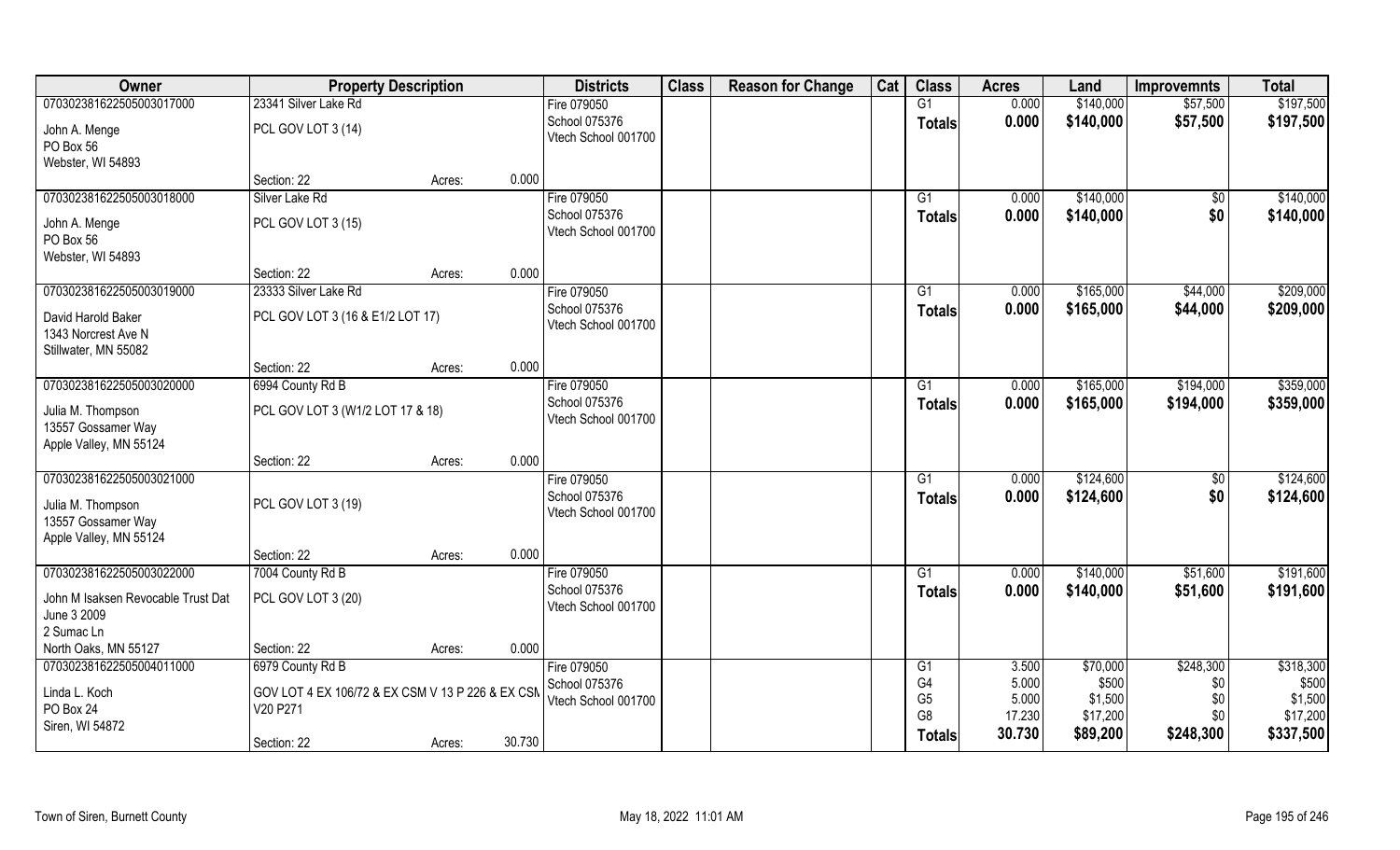| Owner                               | <b>Property Description</b>                  |        |        | <b>Districts</b>                     | <b>Class</b> | <b>Reason for Change</b> | Cat | <b>Class</b>         | <b>Acres</b>   | Land                  | <b>Improvemnts</b> | <b>Total</b>          |
|-------------------------------------|----------------------------------------------|--------|--------|--------------------------------------|--------------|--------------------------|-----|----------------------|----------------|-----------------------|--------------------|-----------------------|
| 070302381622505004012000            | 23328 Nyren Rd                               |        |        | Fire 079050                          |              |                          |     | G1                   | 5.440          | \$246,500             | \$219,500          | \$466,000             |
| Richard Costerisan                  | LOT 1 CSM V21 P89(#377179) (GOV LOT 4)       |        |        | School 075376                        |              |                          |     | <b>Totals</b>        | 5.440          | \$246,500             | \$219,500          | \$466,000             |
| Audrey Costerisan                   |                                              |        |        | Vtech School 001700                  |              |                          |     |                      |                |                       |                    |                       |
| PO Box 545                          |                                              |        |        |                                      |              |                          |     |                      |                |                       |                    |                       |
| Siren, WI 54872                     | Section: 22                                  | Acres: | 5.440  |                                      |              |                          |     |                      |                |                       |                    |                       |
| 070302381622505004013000            | 23320 Nyren Rd                               |        |        | Fire 079050                          |              |                          |     | G1                   | 2.500          | \$142,500             | \$89,700           | \$232,200             |
| Jody J. Imme                        | PCL GOV LOT 4 DESC 106/72 & 476/333 & OUTLOT |        |        | School 075376                        |              |                          |     | G <sub>6</sub>       | 1.150          | \$2,300               | \$0                | \$2,300               |
| Susan L. Imme                       | <b>CSM V20 P271</b>                          |        |        | Vtech School 001700                  |              |                          |     | <b>Totals</b>        | 3.650          | \$144,800             | \$89,700           | \$234,500             |
| 23320 Nyren Rd                      |                                              |        |        |                                      |              |                          |     |                      |                |                       |                    |                       |
| Siren, WI 54872                     | Section: 22                                  | Acres: | 3.650  |                                      |              |                          |     |                      |                |                       |                    |                       |
| 070302381622505004014000            | 6971 County Rd B                             |        |        | Fire 079050                          |              |                          |     | G1                   | 0.170          | \$90,400              | \$25,100           | \$115,500             |
|                                     |                                              |        |        | School 075376                        |              |                          |     | <b>Totals</b>        | 0.170          | \$90,400              | \$25,100           | \$115,500             |
| Timothy Zacco                       | PCL GOV LOT 4                                |        |        | Vtech School 001700                  |              |                          |     |                      |                |                       |                    |                       |
| 6971 County Rd B<br>Siren, WI 54872 |                                              |        |        |                                      |              |                          |     |                      |                |                       |                    |                       |
|                                     | Section: 22                                  | Acres: | 0.170  |                                      |              |                          |     |                      |                |                       |                    |                       |
| 070302381622505005011000            |                                              |        |        | Fire 079050                          |              |                          |     | G1                   | 2.600          | \$135,000             | $\sqrt[6]{3}$      | \$135,000             |
|                                     |                                              |        |        | School 075376                        |              |                          |     | G <sub>6</sub>       | 25.000         | \$50,000              | \$0                | \$50,000              |
| Aab Land Holdings LLC               | GOV LOT 5                                    |        |        | Vtech School 001700                  |              |                          |     | <b>Totals</b>        | 27.600         | \$185,000             | \$0                | \$185,000             |
| 1091 245th St                       |                                              |        |        |                                      |              |                          |     |                      |                |                       |                    |                       |
| Woodville, WI 54028                 | Section: 22                                  |        | 27.600 |                                      |              |                          |     |                      |                |                       |                    |                       |
| 070302381622505006011001            |                                              | Acres: |        | Fire 079050                          |              |                          |     | $\overline{G6}$      | 42.910         | \$85,800              | \$0                | \$85,800              |
|                                     |                                              |        |        | School 075376                        |              |                          |     | <b>Totals</b>        | 42.910         | \$85,800              | \$0                | \$85,800              |
| Kurt O. Stonesifer                  | GOV LOT 6 EX PCLS V236 P92, V237 P365, V243  |        |        | Vtech School 001700                  |              |                          |     |                      |                |                       |                    |                       |
| Barbara L. Stonesifer               | P612, & EX CSM V26 P302                      |        |        |                                      |              |                          |     |                      |                |                       |                    |                       |
| 1712 260th Ave                      |                                              |        |        |                                      |              |                          |     |                      |                |                       |                    |                       |
| Luck, WI 54853                      | Section: 22                                  | Acres: | 42.910 |                                      |              |                          |     |                      |                |                       |                    |                       |
| 070302381622505006011100            | 6839 County Rd B                             |        |        | Fire 079050                          |              |                          |     | G1<br>G <sub>6</sub> | 1.700<br>5.490 | \$118,400<br>\$11,000 | \$81,000           | \$199,400<br>\$11,000 |
| Darrell Sandeen                     | LOT 1 CSM#4792 V26 P302 (GL 6)#451261        |        |        | School 075376<br>Vtech School 001700 |              |                          |     |                      |                |                       | \$0                |                       |
| Margo L. Sandeen                    |                                              |        |        |                                      |              |                          |     | <b>Totals</b>        | 7.190          | \$129,400             | \$81,000           | \$210,400             |
| 16201 Hyland Ave                    |                                              |        |        |                                      |              |                          |     |                      |                |                       |                    |                       |
| Lakeland, MN 55044                  | Section: 22                                  | Acres: | 7.190  |                                      |              |                          |     |                      |                |                       |                    |                       |
| 070302381622505006012000            | 6871 County Rd B                             |        |        | Fire 079050                          |              |                          |     | G1                   | 0.500          | \$84,000              | \$43,500           | \$127,500             |
| Jean M. Lewandowski                 | PCL GOV LOT 6                                |        |        | School 075376                        |              |                          |     | <b>Totals</b>        | 0.500          | \$84,000              | \$43,500           | \$127,500             |
| 15333 Barium St NW                  |                                              |        |        | Vtech School 001700                  |              |                          |     |                      |                |                       |                    |                       |
| Ramsey, MN 55303                    |                                              |        |        |                                      |              |                          |     |                      |                |                       |                    |                       |
|                                     | Section: 22                                  | Acres: | 0.500  |                                      |              |                          |     |                      |                |                       |                    |                       |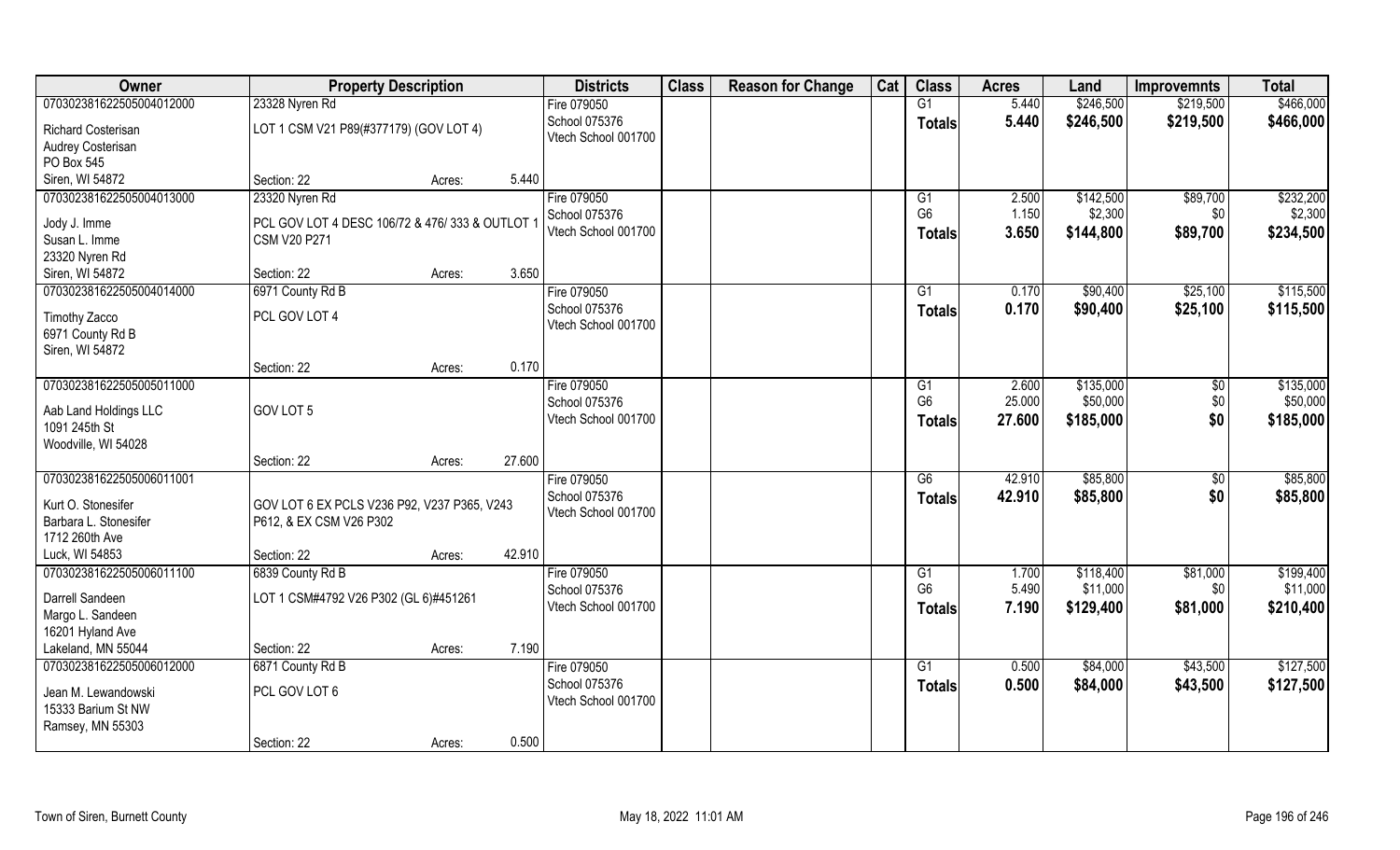| Owner                           |                      | <b>Property Description</b> |        | <b>Districts</b>    | <b>Class</b> | <b>Reason for Change</b> | Cat | <b>Class</b>           | <b>Acres</b> | Land     | <b>Improvemnts</b> | <b>Total</b> |
|---------------------------------|----------------------|-----------------------------|--------|---------------------|--------------|--------------------------|-----|------------------------|--------------|----------|--------------------|--------------|
| 070302381622505006013000        | 6867 County Rd B     |                             |        | Fire 079050         |              |                          |     | G1                     | 0.500        | \$65,500 | \$6,000            | \$71,500     |
| <b>Philip Seifert</b>           | PCL GOV LOT 6        |                             |        | School 075376       |              |                          |     | <b>Totals</b>          | 0.500        | \$65,500 | \$6,000            | \$71,500     |
| 1091 Monroe St                  |                      |                             |        | Vtech School 001700 |              |                          |     |                        |              |          |                    |              |
| Prescott, WI 54021              |                      |                             |        |                     |              |                          |     |                        |              |          |                    |              |
|                                 | Section: 22          | Acres:                      | 0.500  |                     |              |                          |     |                        |              |          |                    |              |
| 070302381623101000011000        | Lynch Bridge Rd      |                             |        | Fire 079050         |              |                          |     | $\overline{G6}$        | 40.000       | \$66,000 | \$0                | \$66,000     |
| Nancy Bergman                   | NE NE                |                             |        | School 075376       |              |                          |     | Totals                 | 40.000       | \$66,000 | \$0                | \$66,000     |
| 6335 Lynch Bridge Rd            |                      |                             |        | Vtech School 001700 |              |                          |     |                        |              |          |                    |              |
| Siren, WI 54872                 |                      |                             |        |                     |              |                          |     |                        |              |          |                    |              |
|                                 | Section: 23          | Acres:                      | 40.000 |                     |              |                          |     |                        |              |          |                    |              |
| 070302381623102000011000        | 6335 Lynch Bridge Rd |                             |        | Fire 079050         |              |                          |     | G1                     | 2.000        | \$15,000 | \$190,700          | \$205,700    |
| <b>Vincent Groff</b>            | NW NE                |                             |        | School 075376       |              |                          |     | G <sub>5</sub>         | 10.000       | \$3,000  | \$0                | \$3,000      |
| Kirsten Groff                   |                      |                             |        | Vtech School 001700 |              |                          |     | G <sub>6</sub>         | 28.000       | \$46,200 | \$0                | \$46,200     |
| 1562 Rochelle Ct                |                      |                             |        |                     |              |                          |     | Totals                 | 40.000       | \$64,200 | \$190,700          | \$254,900    |
| Dunwoody, GA 30338              | Section: 23          | Acres:                      | 40.000 |                     |              |                          |     |                        |              |          |                    |              |
| 070302381623103000011000        | County Rd B          |                             |        | Fire 079050         |              |                          |     | G5                     | 10.000       | \$3,000  | \$0                | \$3,000      |
| Linda L. Facklam                | SW <sub>NE</sub>     |                             |        | School 075376       |              |                          |     | G <sub>6</sub>         | 30.000       | \$49,500 | \$0                | \$49,500     |
| 1200 Lakewood Dr N Apt 226      |                      |                             |        | Vtech School 001700 |              |                          |     | <b>Totals</b>          | 40.000       | \$52,500 | \$0                | \$52,500     |
| Maplewood, MN 55119             |                      |                             |        |                     |              |                          |     |                        |              |          |                    |              |
|                                 | Section: 23          | Acres:                      | 40.000 |                     |              |                          |     |                        |              |          |                    |              |
| 070302381623104000011000        | 6214 County Rd B     |                             |        | Fire 079050         |              |                          |     | $\overline{\text{G5}}$ | 4.000        | \$600    | $\overline{50}$    | \$600        |
| William A Yambrick Living Trust | E1/2 E1/2 SE NE      |                             |        | School 075376       |              |                          |     | G <sub>6</sub>         | 6.000        | \$7,800  | \$0                | \$7,800      |
| PO Box 301                      |                      |                             |        | Vtech School 001700 |              |                          |     | <b>Totals</b>          | 10.000       | \$8,400  | \$0                | \$8,400      |
| Siren, WI 54872                 |                      |                             |        |                     |              |                          |     |                        |              |          |                    |              |
|                                 | Section: 23          | Acres:                      | 10.000 |                     |              |                          |     |                        |              |          |                    |              |
| 070302381623104000012000        | County Rd B          |                             |        | Fire 079050         |              |                          |     | G6                     | 10.000       | \$16,500 | $\sqrt{$0}$        | \$16,500     |
| William A Yambrick Living Trust | W1/2 E1/2 SE NE      |                             |        | School 075376       |              |                          |     | <b>Totals</b>          | 10.000       | \$16,500 | \$0                | \$16,500     |
| PO Box 301                      |                      |                             |        | Vtech School 001700 |              |                          |     |                        |              |          |                    |              |
| Siren, WI 54872                 |                      |                             |        |                     |              |                          |     |                        |              |          |                    |              |
|                                 | Section: 23          | Acres:                      | 10.000 |                     |              |                          |     |                        |              |          |                    |              |
| 070302381623104000013000        | County Rd B          |                             |        | Fire 079050         |              |                          |     | G6                     | 20.000       | \$33,000 | $\overline{30}$    | \$33,000     |
| William A Yambrick Living Trust | <b>W1/2 SE NE</b>    |                             |        | School 075376       |              |                          |     | <b>Totals</b>          | 20.000       | \$33,000 | \$0                | \$33,000     |
| PO Box 301                      |                      |                             |        | Vtech School 001700 |              |                          |     |                        |              |          |                    |              |
| Siren, WI 54872                 |                      |                             |        |                     |              |                          |     |                        |              |          |                    |              |
|                                 | Section: 23          | Acres:                      | 20.000 |                     |              |                          |     |                        |              |          |                    |              |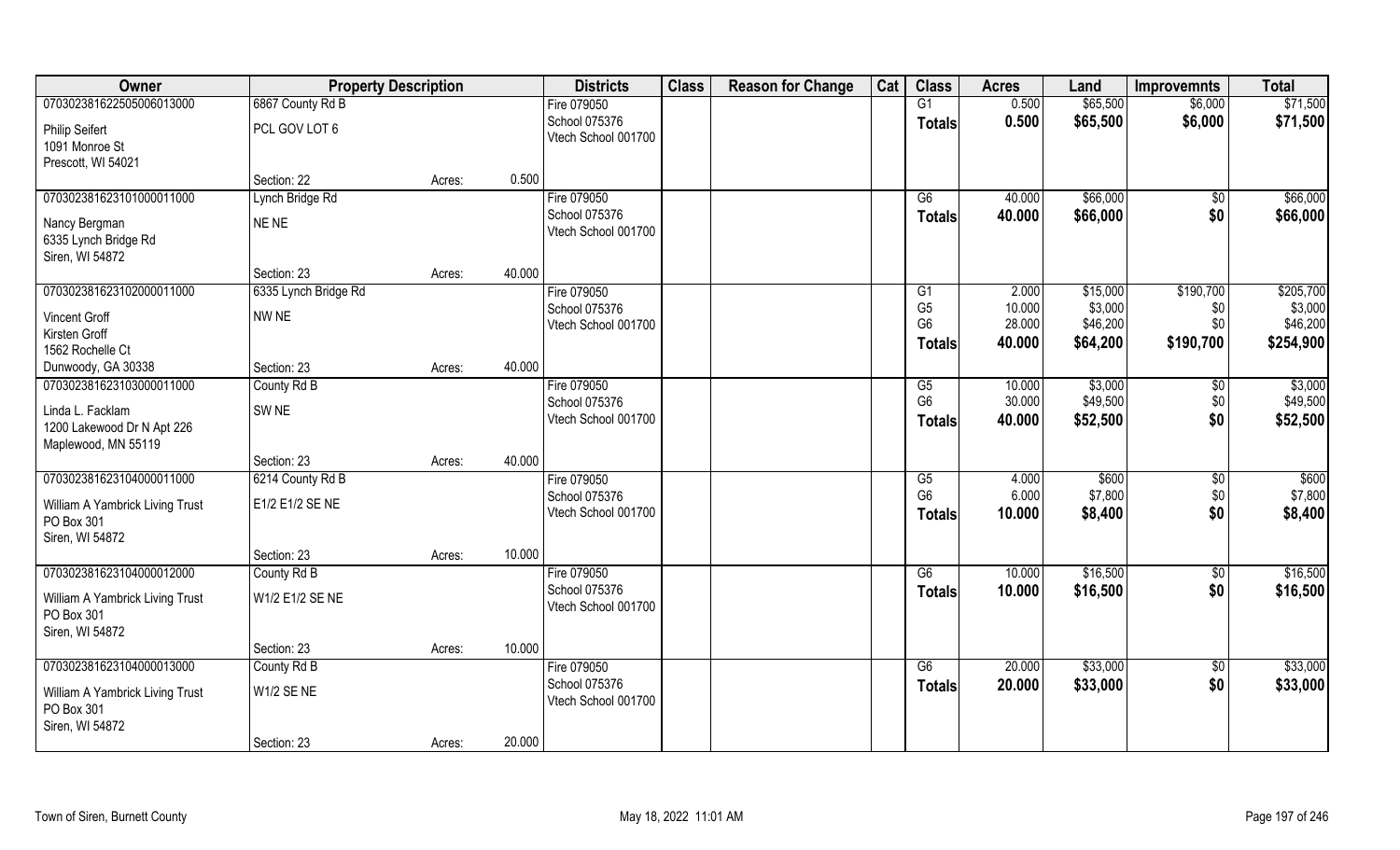| Owner                                   | <b>Property Description</b>          |        |        | <b>Districts</b>    | <b>Class</b> | <b>Reason for Change</b> | Cat | <b>Class</b>           | <b>Acres</b> | Land     | <b>Improvemnts</b> | <b>Total</b> |
|-----------------------------------------|--------------------------------------|--------|--------|---------------------|--------------|--------------------------|-----|------------------------|--------------|----------|--------------------|--------------|
| 070302381623201000011000                | 6501 Lynch Bridge Rd                 |        |        | Fire 079050         |              |                          |     | G1                     | 2.000        | \$15,000 | \$27,000           | \$42,000     |
| Jerome F & Patricia Deroy - Life Estate | NE NW (W/BLDG ESMT #384766)          |        |        | School 075376       |              |                          |     | G <sub>5</sub>         | 28.000       | \$8,400  | \$0                | \$8,400      |
| 1833 Levee Ave                          |                                      |        |        | Vtech School 001700 |              |                          |     | G <sub>6</sub>         | 10.000       | \$16,500 | \$0                | \$16,500     |
| Anoka, MN 55303                         |                                      |        |        |                     |              |                          |     | <b>Totals</b>          | 40.000       | \$39,900 | \$27,000           | \$66,900     |
|                                         | Section: 23                          | Acres: | 40.000 |                     |              |                          |     |                        |              |          |                    |              |
| 070302381623202000011000                | 6565 Lynch Bridge Rd                 |        |        | Fire 079050         |              |                          |     | G <sub>1</sub>         | 1.000        | \$11,000 | \$15,400           | \$26,400     |
| Benjamin Idor Roland Montag             | NW NW EX CSM V21 P289                |        |        | School 075376       |              |                          |     | G <sub>5</sub>         | 25.910       | \$7,800  | \$0                | \$7,800      |
| 2506 Old Bridge Ln                      |                                      |        |        | Vtech School 001700 |              |                          |     | G <sub>6</sub>         | 10.000       | \$16,500 | \$0                | \$16,500     |
| Hastings, MN 55033-3405                 |                                      |        |        |                     |              |                          |     | <b>Totals</b>          | 36.910       | \$35,300 | \$15,400           | \$50,700     |
|                                         | Section: 23                          | Acres: | 36.910 |                     |              |                          |     |                        |              |          |                    |              |
| 070302381623202000012000                | 6517 Lynch Bridge Rd                 |        |        | Fire 079050         |              |                          |     | G1                     | 3.090        | \$18,300 | \$51,100           | \$69,400     |
| <b>Jared Stewart</b>                    | LOT 1 CSM V21 P289 (#384292) (NW NW) |        |        | School 075376       |              |                          |     | <b>Totals</b>          | 3.090        | \$18,300 | \$51,100           | \$69,400     |
| 6517 Lynch Bridge Rd                    |                                      |        |        | Vtech School 001700 |              |                          |     |                        |              |          |                    |              |
| Siren, WI 54872                         |                                      |        |        |                     |              |                          |     |                        |              |          |                    |              |
|                                         | Section: 23                          | Acres: | 3.090  |                     |              |                          |     |                        |              |          |                    |              |
| 070302381623203000011000                | County Rd B                          |        |        | Fire 079050         |              |                          |     | G5                     | 20.000       | \$8,000  | \$0                | \$8,000      |
| David W. Alden                          | SW <sub>NW</sub>                     |        |        | School 075376       |              |                          |     | G <sub>6</sub>         | 20.000       | \$33,000 | \$0                | \$33,000     |
| Michelle J. Alden                       |                                      |        |        | Vtech School 001700 |              |                          |     | <b>Totals</b>          | 40.000       | \$41,000 | \$0                | \$41,000     |
| 23862 State Rd 35                       |                                      |        |        |                     |              |                          |     |                        |              |          |                    |              |
| Siren, WI 54872                         | Section: 23                          | Acres: | 40.000 |                     |              |                          |     |                        |              |          |                    |              |
| 070302381623204000011000                | County Rd B                          |        |        | Fire 079050         |              |                          |     | $\overline{\text{G5}}$ | 5.000        | \$2,000  | $\overline{50}$    | \$2,000      |
| Linda L. Facklam                        | E 10A SE NW                          |        |        | School 075376       |              |                          |     | G <sub>6</sub>         | 5.000        | \$8,300  | \$0                | \$8,300      |
| 1200 Lakewood Dr N Apt 226              |                                      |        |        | Vtech School 001700 |              |                          |     | <b>Totals</b>          | 10.000       | \$10,300 | \$0                | \$10,300     |
| Maplewood, MN 55119                     |                                      |        |        |                     |              |                          |     |                        |              |          |                    |              |
|                                         | Section: 23                          | Acres: | 10.000 |                     |              |                          |     |                        |              |          |                    |              |
| 070302381623204000012000                | County Rd B                          |        |        | Fire 079050         |              |                          |     | G5                     | 18.000       | \$7,200  | \$0                | \$7,200      |
| Kenneth D. Kreb                         | W1/2 & W1/2 E1/2 SE NW               |        |        | School 075376       |              |                          |     | G <sub>6</sub>         | 12.000       | \$19,800 | $$0$$              | \$19,800     |
| Box 628                                 |                                      |        |        | Vtech School 001700 |              |                          |     | <b>Totals</b>          | 30.000       | \$27,000 | \$0                | \$27,000     |
| Siren, WI 54872                         |                                      |        |        |                     |              |                          |     |                        |              |          |                    |              |
|                                         | Section: 23                          | Acres: | 30.000 |                     |              |                          |     |                        |              |          |                    |              |
| 070302381623301000011000                | County Rd B                          |        |        | Fire 079050         |              |                          |     | G4                     | 5.000        | \$500    | $\overline{60}$    | \$500        |
| Linda L. Facklam                        | E 10A NE SW                          |        |        | School 075376       |              |                          |     | G <sub>6</sub>         | 5.000        | \$8,300  | \$0                | \$8,300      |
| 1200 Lakewood Dr N Apt 226              |                                      |        |        | Vtech School 001700 |              |                          |     | <b>Totals</b>          | 10.000       | \$8,800  | \$0                | \$8,800      |
| Maplewood, MN 55119                     |                                      |        |        |                     |              |                          |     |                        |              |          |                    |              |
|                                         | Section: 23                          | Acres: | 10.000 |                     |              |                          |     |                        |              |          |                    |              |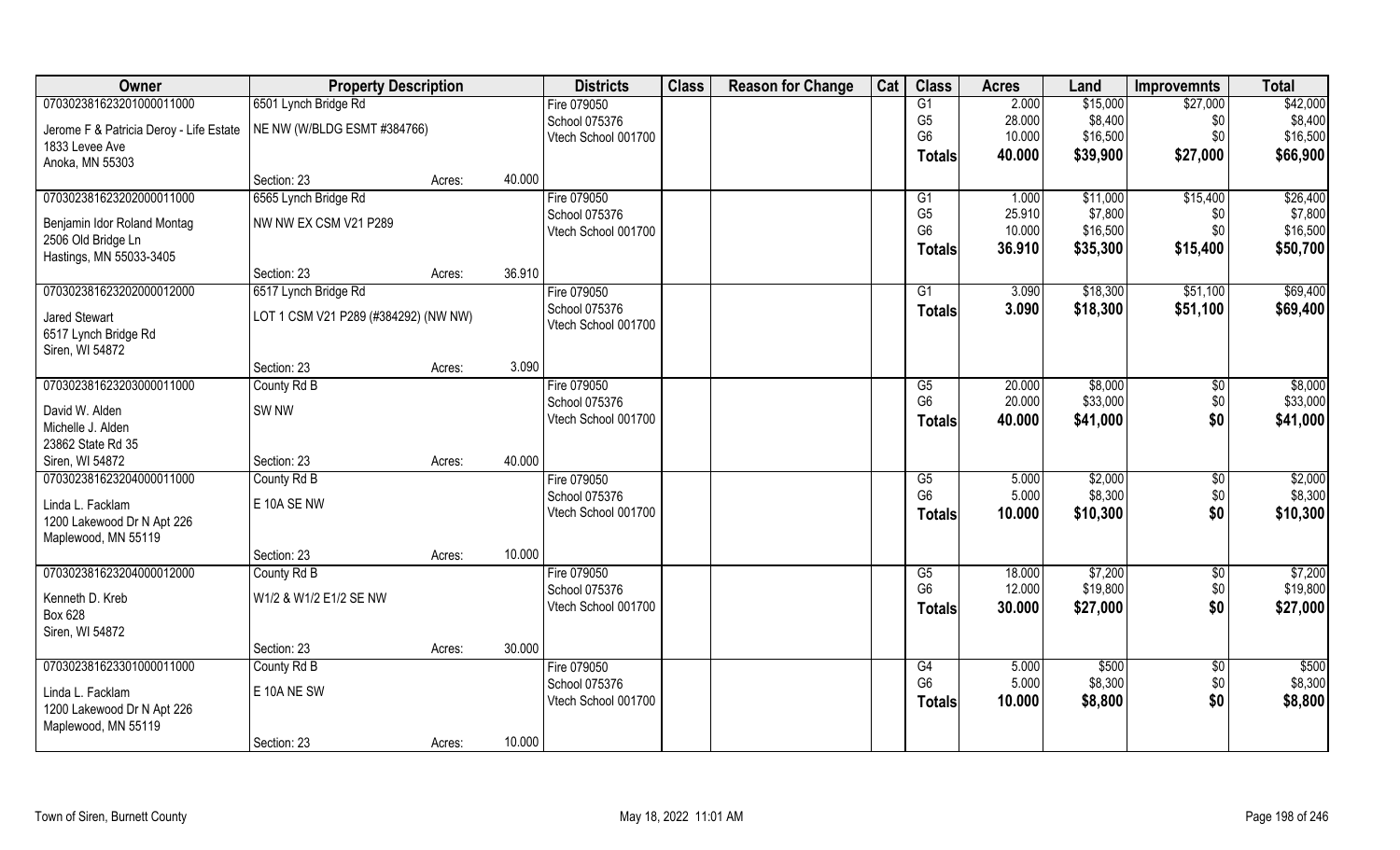| Owner                    | <b>Property Description</b>                       |        |        | <b>Districts</b>    | <b>Class</b>    | <b>Reason for Change</b>    | Cat | <b>Class</b>   | <b>Acres</b>   | Land     | <b>Improvemnts</b> | <b>Total</b> |
|--------------------------|---------------------------------------------------|--------|--------|---------------------|-----------------|-----------------------------|-----|----------------|----------------|----------|--------------------|--------------|
| 070302381623301000012000 | County Rd B                                       |        |        | Fire 079050         | G4              | Ag use land                 |     | G4             | 7.000          | \$1,000  | $\sqrt{6}$         | \$1,000      |
| Kenneth D. Kreb          | W 1/2 NE SW EX W 600' & ALSO W 1/2 E 1/2 OF NE SV |        |        | School 075376       |                 |                             |     | G <sub>8</sub> | 5.000          | \$4,100  | \$0                | \$4,100      |
| Box 628                  |                                                   |        |        | Vtech School 001700 |                 |                             |     | <b>Totals</b>  | 12.000         | \$5,100  | \$0                | \$5,100      |
| Siren, WI 54872          |                                                   |        |        |                     |                 |                             |     |                |                |          |                    |              |
|                          | Section: 23                                       | Acres: | 12.000 |                     |                 |                             |     |                |                |          |                    |              |
| 070302381623301000013100 | 6472 County Rd B                                  |        |        | Fire 079050         | G8              | Revalue                     |     | G1             | 2.000          | \$15,000 | \$98,200           | \$113,200    |
| Kenneth Kreb             | LOT 2 CSM 5109 VOL 29 P 37 RECORDED AS            |        |        | School 075376       |                 |                             |     | G4             | 3.000          | \$400    | \$0                | \$400        |
| PO Box 628               | DOCUMENT 472856 (NE SW)                           |        |        | Vtech School 001700 |                 |                             |     | G <sub>8</sub> | 4.080          | \$3,400  | \$0                | \$3,400      |
| Siren, WI 54872          |                                                   |        |        |                     |                 |                             |     | <b>Totals</b>  | 9.080          | \$18,800 | \$98,200           | \$117,000    |
|                          | Section: 23                                       | Acres: | 9.080  |                     |                 |                             |     |                |                |          |                    |              |
| 070302381623301000014100 | 6478 County Rd B                                  |        |        | Fire 079050         | $\overline{G5}$ | Correct acreage after split |     | G1             | 2.000          | \$15,000 | \$73,500           | \$88,500     |
| Kathy Jo Bruss           | LOT 1 CSM 5109 VOL 29 P 37 RECORDED AS            |        |        | School 075376       |                 |                             |     | G <sub>5</sub> | 3.160          | \$2,800  | \$0                | \$2,800      |
| 887 Vijobi Trl           | DOCUMENT 472856 (NE SW) LIFE ESTATE TO            |        |        | Vtech School 001700 |                 |                             |     | G <sub>6</sub> | 3.000          | \$5,000  | \$0                | \$5,000      |
| Amery, WI 54001          | <b>DUANE &amp; JOAN KREB</b>                      |        |        |                     |                 |                             |     | G <sub>8</sub> | 0.920<br>9.080 | \$800    | \$0                | \$800        |
|                          | Section: 23                                       | Acres: | 9.080  |                     |                 |                             |     | <b>Totals</b>  |                | \$23,600 | \$73,500           | \$97,100     |
| 070302381623302000011000 | County Rd B                                       |        |        | Fire 079050         |                 |                             |     | G5             | 2.000          | \$600    | \$0                | \$600        |
| David W. Alden           | <b>E1/2 NW SW</b>                                 |        |        | School 075376       |                 |                             |     | G <sub>6</sub> | 18.000         | \$31,000 | \$0                | \$31,000     |
| Michelle J. Alden        |                                                   |        |        | Vtech School 001700 |                 |                             |     | <b>Totals</b>  | 20.000         | \$31,600 | \$0                | \$31,600     |
| 23862 State Rd 35        |                                                   |        |        |                     |                 |                             |     |                |                |          |                    |              |
| Siren, WI 54872          | Section: 23                                       | Acres: | 20.000 |                     |                 |                             |     |                |                |          |                    |              |
| 070302381623302000012000 | 6590 County Rd B                                  |        |        | Fire 079050         |                 |                             |     | G1             | 1.000          | \$11,000 | \$800              | \$11,800     |
| David W. Alden           | W1/2 NW SW                                        |        |        | School 075376       |                 |                             |     | G <sub>6</sub> | 19.000         | \$31,400 | \$0                | \$31,400     |
| Michelle J. Alden        |                                                   |        |        | Vtech School 001700 |                 |                             |     | <b>Totals</b>  | 20.000         | \$42,400 | \$800              | \$43,200     |
| 23862 State Rd 35        |                                                   |        |        |                     |                 |                             |     |                |                |          |                    |              |
| Siren, WI 54872          | Section: 23                                       | Acres: | 20.000 |                     |                 |                             |     |                |                |          |                    |              |
| 070302381623303000011100 | 6553 County Rd B                                  |        |        | Fire 079050         | G <sub>6</sub>  | Out of MFL                  |     | G1             | 1.000          | \$7,500  | \$13,800           | \$21,300     |
| Vallie Brewster Trust    | LOT 1 CSM 5044 VOL 28 P 210 RECORDED AS           |        |        | School 075376       |                 |                             |     | G <sub>6</sub> | 2.010          | \$3,300  | \$0                | \$3,300      |
| 1235 North Loop W        | DOCUMENT 468513 (SW SW)                           |        |        | Vtech School 001700 |                 |                             |     | <b>Totals</b>  | 3.010          | \$10,800 | \$13,800           | \$24,600     |
| Suite 205                |                                                   |        |        |                     |                 |                             |     |                |                |          |                    |              |
| Houston, TX 77008        | Section: 23                                       | Acres: | 3.010  |                     |                 |                             |     |                |                |          |                    |              |
| 070302381623303000011200 | 6547 County Rd B                                  |        |        | Fire 079050         | $\overline{G6}$ | Out of MFL                  |     | G1             | 1.000          | \$7,500  | \$365,200          | \$372,700    |
| Vallie Brewster Trust    | SW SW LESS CSM 5044 VOL 28 P 210 (MFL CLOSED)     |        |        | School 075376       |                 |                             |     | G <sub>6</sub> | 36.080         | \$59,500 | \$0                | \$59,500     |
| 1235 North Loop W        |                                                   |        |        | Vtech School 001700 |                 |                             |     | <b>Totals</b>  | 37.080         | \$67,000 | \$365,200          | \$432,200    |
| Suite 205                |                                                   |        |        |                     |                 |                             |     |                |                |          |                    |              |
| Houston, TX 77008        | Section: 23                                       | Acres: | 37.080 |                     |                 |                             |     |                |                |          |                    |              |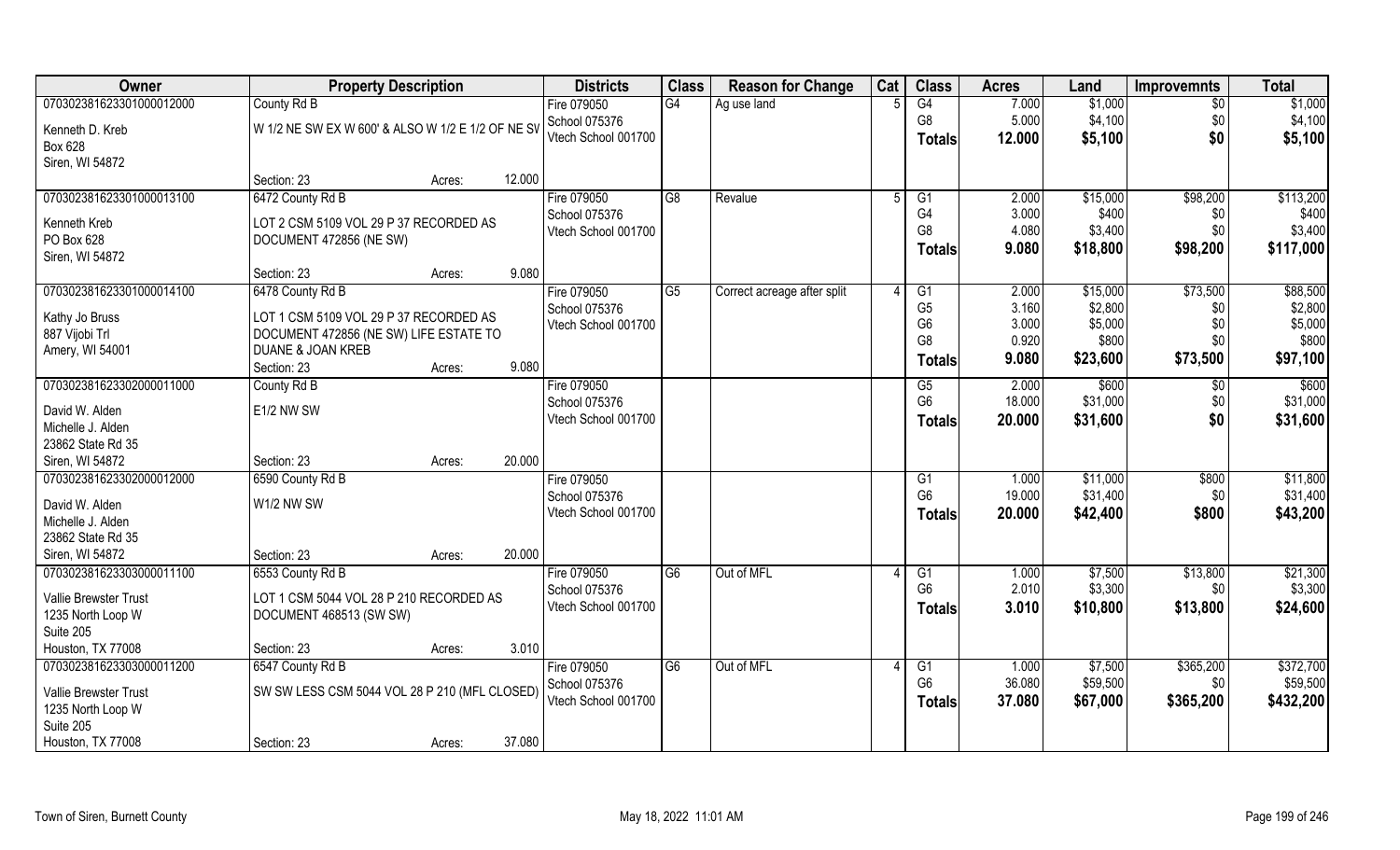| Owner                           | <b>Property Description</b>                    |        |        | <b>Districts</b>    | <b>Class</b>    | <b>Reason for Change</b> | Cat | <b>Class</b>   | <b>Acres</b> | Land     | <b>Improvemnts</b> | <b>Total</b>    |
|---------------------------------|------------------------------------------------|--------|--------|---------------------|-----------------|--------------------------|-----|----------------|--------------|----------|--------------------|-----------------|
| 070302381623304000011000        | County Rd B                                    |        |        | Fire 079050         | $\overline{G6}$ | Out of MFL               |     | G5             | 5.000        | \$1,500  | $\overline{50}$    | \$1,500         |
| <b>Vallie Brewster Trust</b>    | SE SW (MFL 32 AC OPEN)                         |        |        | School 075376       |                 |                          |     | G <sub>6</sub> | 35.000       | \$57,800 | \$0                | \$57,800        |
| 1235 North Loop W               |                                                |        |        | Vtech School 001700 |                 |                          |     | <b>Totals</b>  | 40.000       | \$59,300 | \$0                | \$59,300        |
| Suite 205                       |                                                |        |        |                     |                 |                          |     |                |              |          |                    |                 |
| Houston, TX 77008               | Section: 23                                    | Acres: | 40.000 |                     |                 |                          |     |                |              |          |                    |                 |
| 070302381623401000011000        | 6214 County Rd B                               |        |        | Fire 079050         |                 |                          |     | G1             | 2.000        | \$15,000 | \$216,600          | \$231,600       |
| William A Yambrick Living Trust | E1/2 NE SE                                     |        |        | School 075376       |                 |                          |     | G <sub>5</sub> | 3.000        | \$2,700  | \$0                | \$2,700         |
| PO Box 301                      |                                                |        |        | Vtech School 001700 |                 |                          |     | G <sub>6</sub> | 15.000       | \$24,800 | \$0                | \$24,800        |
| Siren, WI 54872                 |                                                |        |        |                     |                 |                          |     | <b>Totals</b>  | 20.000       | \$42,500 | \$216,600          | \$259,100       |
|                                 | Section: 23                                    | Acres: | 20.000 |                     |                 |                          |     |                |              |          |                    |                 |
| 070302381623401000012000        | County Rd B                                    |        |        | Fire 079050         |                 |                          |     | G5             | 8.000        | \$3,200  | \$0                | \$3,200         |
| William A Yambrick Living Trust | W1/2 NE SE                                     |        |        | School 075376       |                 |                          |     | G <sub>6</sub> | 12.000       | \$19,800 | \$0                | \$19,800        |
| PO Box 301                      |                                                |        |        | Vtech School 001700 |                 |                          |     | <b>Totals</b>  | 20.000       | \$23,000 | \$0                | \$23,000        |
| Siren, WI 54872                 |                                                |        |        |                     |                 |                          |     |                |              |          |                    |                 |
|                                 | Section: 23                                    | Acres: | 20.000 |                     |                 |                          |     |                |              |          |                    |                 |
| 070302381623402000011000        | 6376 County Rd B                               |        |        | Fire 079050         |                 |                          |     | G <sub>1</sub> | 10.000       | \$32,000 | $\sqrt[6]{}$       | \$32,000        |
| Linda L. Facklam                | NW SE                                          |        |        | School 075376       |                 |                          |     | G <sub>5</sub> | 15.000       | \$6,000  | \$0                | \$6,000         |
| 1200 Lakewood Dr N Apt 226      |                                                |        |        | Vtech School 001700 |                 |                          |     | G <sub>6</sub> | 15.000       | \$24,800 | \$0                | \$24,800        |
| Maplewood, MN 55119             |                                                |        |        |                     |                 |                          |     | <b>Totals</b>  | 40.000       | \$62,800 | \$0                | \$62,800        |
|                                 | Section: 23                                    | Acres: | 40.000 |                     |                 |                          |     |                |              |          |                    |                 |
| 070302381623403000011000        |                                                |        |        | Fire 079050         |                 |                          |     | X4             | 40.000       | \$0      | $\overline{50}$    | $\overline{50}$ |
| Siren School District           | SW <sub>SE</sub>                               |        |        | School 075376       |                 |                          |     | <b>Totals</b>  | 40.000       | \$0      | \$0                | \$0             |
| 24022 4th Ave                   |                                                |        |        | Vtech School 001700 |                 |                          |     |                |              |          |                    |                 |
| Siren, WI 54872                 |                                                |        |        |                     |                 |                          |     |                |              |          |                    |                 |
|                                 | Section: 23                                    | Acres: | 40.000 |                     |                 |                          |     |                |              |          |                    |                 |
| 070302381623404000011000        | 6193 County Rd B                               |        |        | Fire 079050         |                 |                          |     | G1             | 5.840        | \$25,300 | \$85,900           | \$111,200       |
| Shannon S. Lees                 | E 360' OF SE SE LYG N OF CLAM RIVER & PCL DESC |        |        | School 075376       |                 |                          |     | <b>Totals</b>  | 5.840        | \$25,300 | \$85,900           | \$111,200       |
| <b>William Lees</b>             | 575/443 (SUBJ/ESMT 575/444)                    |        |        | Vtech School 001700 |                 |                          |     |                |              |          |                    |                 |
| 6193 County Rd B                |                                                |        |        |                     |                 |                          |     |                |              |          |                    |                 |
| Siren, WI 54872                 | Section: 23                                    | Acres: | 5.840  |                     |                 |                          |     |                |              |          |                    |                 |
| 070302381623404000012000        | County Rd B                                    |        |        | Fire 079050         |                 |                          |     | G6             | 15.800       | \$26,100 | $\sqrt{$0}$        | \$26,100        |
| Dale E. Kinch                   | THAT PRT SE SE LYG S OF CLAM RIVER             |        |        | School 075376       |                 |                          |     | <b>Totals</b>  | 15.800       | \$26,100 | \$0                | \$26,100        |
| Linda R. Kinch                  |                                                |        |        | Vtech School 001700 |                 |                          |     |                |              |          |                    |                 |
| 24134 Daniel Johnson Rd         |                                                |        |        |                     |                 |                          |     |                |              |          |                    |                 |
| Siren, WI 54872                 | Section: 23                                    | Acres: | 15.800 |                     |                 |                          |     |                |              |          |                    |                 |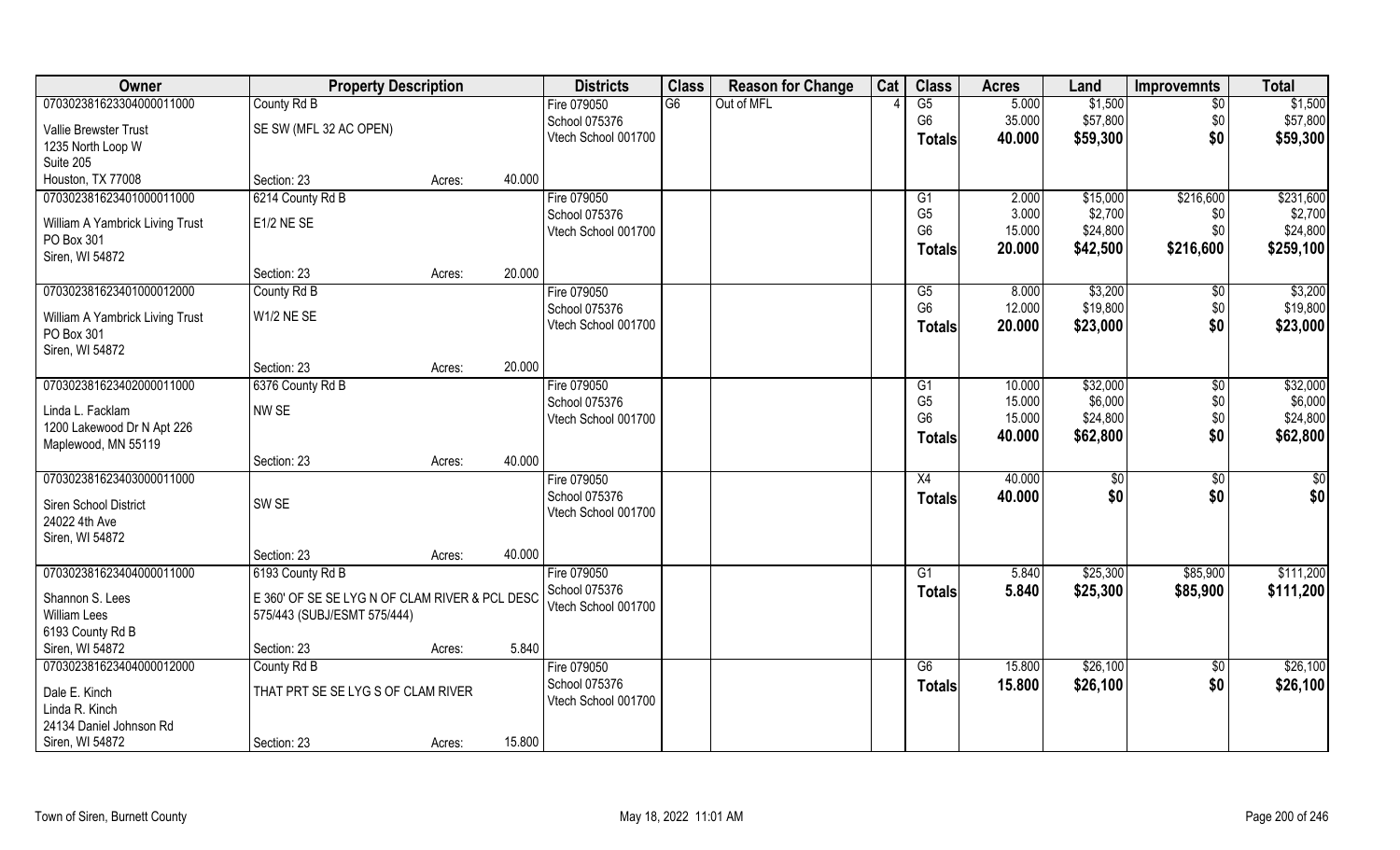| Owner                    | <b>Property Description</b>         |        |        | <b>Districts</b>    | <b>Class</b> | <b>Reason for Change</b> | Cat | <b>Class</b>   | <b>Acres</b> | Land        | <b>Improvemnts</b> | <b>Total</b>    |
|--------------------------|-------------------------------------|--------|--------|---------------------|--------------|--------------------------|-----|----------------|--------------|-------------|--------------------|-----------------|
| 070302381623404000013000 | 6287 County Rd B                    |        |        | Fire 079050         |              |                          |     | G1             | 2.000        | \$15,000    | \$88,000           | \$103,000       |
| Jacob Drinkwine          | SE SE LYG N OF CLAM RIVER EX E 360' |        |        | School 075376       |              |                          |     | G <sub>6</sub> | 16.600       | \$27,400    | \$0                | \$27,400        |
| 6287 Cty Rd B            |                                     |        |        | Vtech School 001700 |              |                          |     | <b>Totals</b>  | 18.600       | \$42,400    | \$88,000           | \$130,400       |
| Siren, WI 54872          |                                     |        |        |                     |              |                          |     |                |              |             |                    |                 |
|                          | Section: 23                         | Acres: | 18.600 |                     |              |                          |     |                |              |             |                    |                 |
| 070302381624101000011000 | Lynch Bridge Rd                     |        |        | Fire 079050         |              |                          |     | G5             | 21.000       | \$8,400     | $\sqrt{6}$         | \$8,400         |
| Edward G. Grever         | NE NE (MFL 19A OPEN)                |        |        | School 075376       |              |                          |     | W7             | 19.000       | (\$31,400)  | \$0                | \$0             |
| 960B 23 3/4th St         |                                     |        |        | Vtech School 001700 |              |                          |     | <b>Totals</b>  | 40.000       | \$8,400     | \$0                | \$8,400         |
| Chetek, WI 54728         |                                     |        |        |                     |              |                          |     |                |              |             |                    |                 |
|                          | Section: 24                         | Acres: | 40.000 |                     |              |                          |     |                |              |             |                    |                 |
| 070302381624102000011000 | Lynch Bridge Rd                     |        |        | Fire 079050         |              |                          |     | G5             | 40.000       | \$12,800    | \$0                | \$12,800        |
| Bruce J. Maurer          | NW NE                               |        |        | School 075376       |              |                          |     | <b>Totals</b>  | 40.000       | \$12,800    | \$0                | \$12,800        |
| 24792 Clam Lake Dr       |                                     |        |        | Vtech School 001700 |              |                          |     |                |              |             |                    |                 |
| Siren, WI 54872          |                                     |        |        |                     |              |                          |     |                |              |             |                    |                 |
|                          | Section: 24                         | Acres: | 40.000 |                     |              |                          |     |                |              |             |                    |                 |
| 070302381624103000011000 | Lynch Bridge Rd                     |        |        | Fire 079050         |              |                          |     | G5             | 39.000       | \$11,700    | \$0                | \$11,700        |
| Bruce J. Maurer          | SW <sub>NE</sub>                    |        |        | School 075376       |              |                          |     | G <sub>6</sub> | 1.000        | \$1,700     | \$0                | \$1,700         |
| 24792 Clam Lake Dr       |                                     |        |        | Vtech School 001700 |              |                          |     | <b>Totals</b>  | 40.000       | \$13,400    | \$0                | \$13,400        |
| Siren, WI 54872          |                                     |        |        |                     |              |                          |     |                |              |             |                    |                 |
|                          | Section: 24                         | Acres: | 40.000 |                     |              |                          |     |                |              |             |                    |                 |
| 070302381624104000011000 | Lynch Bridge Rd                     |        |        | Fire 079050         |              |                          |     | W <sub>7</sub> | 40.000       | ( \$80,000) | \$0                | $\overline{50}$ |
| Edward G. Grever         | SE NE (MFL 40A OPEN)                |        |        | School 075376       |              |                          |     | <b>Totals</b>  | 40.000       | \$0         | \$0                | \$0             |
| 960B 23 3/4th St         |                                     |        |        | Vtech School 001700 |              |                          |     |                |              |             |                    |                 |
| Chetek, WI 54728         |                                     |        |        |                     |              |                          |     |                |              |             |                    |                 |
|                          | Section: 24                         | Acres: | 40.000 |                     |              |                          |     |                |              |             |                    |                 |
| 070302381624201000011000 | Lynch Bridge Rd                     |        |        | Fire 079050         |              |                          |     | G5             | 40.000       | \$12,000    | \$0                | \$12,000        |
| Bruce J. Maurer          | NE NW                               |        |        | School 075376       |              |                          |     | <b>Totals</b>  | 40.000       | \$12,000    | \$0                | \$12,000        |
| 24792 Clam Lake Dr       |                                     |        |        | Vtech School 001700 |              |                          |     |                |              |             |                    |                 |
| Siren, WI 54872          |                                     |        |        |                     |              |                          |     |                |              |             |                    |                 |
|                          | Section: 24                         | Acres: | 40.000 |                     |              |                          |     |                |              |             |                    |                 |
| 070302381624202000011000 | Lynch Bridge Rd                     |        |        | Fire 079050         |              |                          |     | G5             | 33.000       | \$9,900     | $\overline{50}$    | \$9,900         |
| Bruce J. Maurer          | NW NW                               |        |        | School 075376       |              |                          |     | G <sub>6</sub> | 7.000        | \$9,100     | \$0                | \$9,100         |
| 24792 Clam Lake Dr       |                                     |        |        | Vtech School 001700 |              |                          |     | <b>Totals</b>  | 40.000       | \$19,000    | \$0                | \$19,000        |
| Siren, WI 54872          |                                     |        |        |                     |              |                          |     |                |              |             |                    |                 |
|                          | Section: 24                         | Acres: | 40.000 |                     |              |                          |     |                |              |             |                    |                 |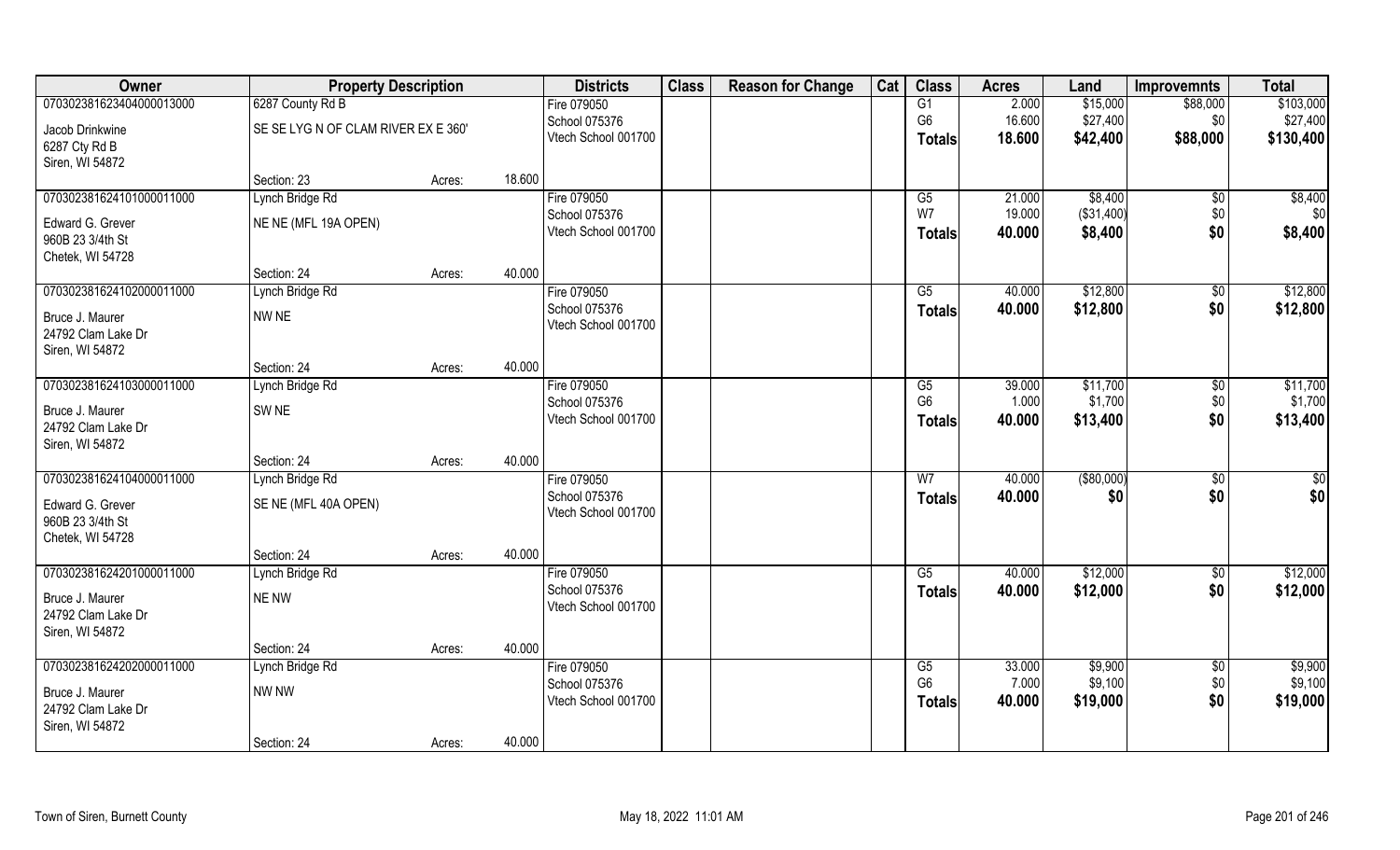| Owner                                | <b>Property Description</b> |        |        | <b>Districts</b>                     | <b>Class</b> | <b>Reason for Change</b> | Cat | <b>Class</b>           | <b>Acres</b> | Land     | <b>Improvemnts</b> | <b>Total</b> |
|--------------------------------------|-----------------------------|--------|--------|--------------------------------------|--------------|--------------------------|-----|------------------------|--------------|----------|--------------------|--------------|
| 070302381624203000011000             | Lynch Bridge Rd             |        |        | Fire 079050                          |              |                          |     | $\overline{G5}$        | 20.000       | \$6,000  | $\overline{50}$    | \$6,000      |
| Bruce J. Maurer                      | SW <sub>NW</sub>            |        |        | School 075376                        |              |                          |     | G <sub>6</sub>         | 20.000       | \$33,000 | \$0                | \$33,000     |
| 24792 Clam Lake Dr                   |                             |        |        | Vtech School 001700                  |              |                          |     | <b>Totals</b>          | 40.000       | \$39,000 | \$0                | \$39,000     |
| Siren, WI 54872                      |                             |        |        |                                      |              |                          |     |                        |              |          |                    |              |
|                                      | Section: 24                 | Acres: | 40.000 |                                      |              |                          |     |                        |              |          |                    |              |
| 070302381624204000011000             | Lynch Bridge Rd             |        |        | Fire 079050                          |              |                          |     | G5                     | 20.000       | \$6,000  | \$0                | \$6,000      |
| Bruce J. Maurer                      | <b>SENW</b>                 |        |        | School 075376                        |              |                          |     | G <sub>6</sub>         | 20.000       | \$33,000 | \$0                | \$33,000     |
| 24792 Clam Lake Dr                   |                             |        |        | Vtech School 001700                  |              |                          |     | <b>Totals</b>          | 40.000       | \$39,000 | \$0                | \$39,000     |
| Siren, WI 54872                      |                             |        |        |                                      |              |                          |     |                        |              |          |                    |              |
|                                      | Section: 24                 | Acres: | 40.000 |                                      |              |                          |     |                        |              |          |                    |              |
| 070302381624301000011000             | County Rd B                 |        |        | Fire 079050                          |              |                          |     | G5                     | 30.000       | \$12,000 | $\sqrt[6]{3}$      | \$12,000     |
| Duncan Charitable Remainder Unitrust | NE SW                       |        |        | School 075376                        |              |                          |     | G <sub>6</sub>         | 10.000       | \$16,500 | \$0                | \$16,500     |
| 7698 S Bay Dr                        |                             |        |        | Vtech School 001700                  |              |                          |     | <b>Totals</b>          | 40.000       | \$28,500 | \$0                | \$28,500     |
| Bloomington, MN 55438                |                             |        |        |                                      |              |                          |     |                        |              |          |                    |              |
|                                      | Section: 24                 | Acres: | 40.000 |                                      |              |                          |     |                        |              |          |                    |              |
| 070302381624302000011000             | County Rd B                 |        |        | Fire 079050                          |              |                          |     | G5                     | 15.000       | \$6,000  | $\sqrt[6]{3}$      | \$6,000      |
| Duncan Charitable Remainder Unitrust | NW SW                       |        |        | School 075376                        |              |                          |     | G <sub>6</sub>         | 25.000       | \$41,300 | \$0                | \$41,300     |
| 7698 S Bay Dr                        |                             |        |        | Vtech School 001700                  |              |                          |     | <b>Totals</b>          | 40.000       | \$47,300 | \$0                | \$47,300     |
| Bloomington, MN 55438                |                             |        |        |                                      |              |                          |     |                        |              |          |                    |              |
|                                      | Section: 24                 | Acres: | 40.000 |                                      |              |                          |     |                        |              |          |                    |              |
| 070302381624303000011000             | County Rd B                 |        |        | Fire 079050                          |              |                          |     | $\overline{\text{G5}}$ | 4.000        | \$1,600  | $\overline{50}$    | \$1,600      |
| Shirley Schroeder Revocable Trust    | SW SW LYG S OF CLAM RIVER   |        |        | School 075376                        |              |                          |     | G <sub>6</sub>         | 25.000       | \$41,300 | \$0                | \$41,300     |
| 5140 Cranberry Ln                    |                             |        |        | Vtech School 001700                  |              |                          |     | Totals                 | 29.000       | \$42,900 | \$0                | \$42,900     |
| Webster, WI 54893                    |                             |        |        |                                      |              |                          |     |                        |              |          |                    |              |
|                                      | Section: 24                 | Acres: | 29.000 |                                      |              |                          |     |                        |              |          |                    |              |
| 070302381624303000012000             | County Rd B                 |        |        | Fire 079050                          |              |                          |     | G6                     | 11.000       | \$18,200 | $\sqrt{$0}$        | \$18,200     |
| Duncan Charitable Remainder Unitrust | SW SW LYG N OF CLAM RIVER   |        |        | School 075376                        |              |                          |     | <b>Totals</b>          | 11.000       | \$18,200 | \$0                | \$18,200     |
| 7698 S Bay Dr                        |                             |        |        | Vtech School 001700                  |              |                          |     |                        |              |          |                    |              |
| Bloomington, MN 55438                |                             |        |        |                                      |              |                          |     |                        |              |          |                    |              |
|                                      | Section: 24                 | Acres: | 11.000 |                                      |              |                          |     |                        |              |          |                    |              |
| 070302381624304000011000             | County Rd B                 |        |        | Fire 079050                          |              |                          |     | G6                     | 26.000       | \$42,900 | \$0                | \$42,900     |
| Shirley Schroeder Revocable Trust    | SE SW LYG S OF CLAM RIVER   |        |        | School 075376<br>Vtech School 001700 |              |                          |     | <b>Totals</b>          | 26.000       | \$42,900 | \$0                | \$42,900     |
| 5140 Cranberry Ln                    |                             |        |        |                                      |              |                          |     |                        |              |          |                    |              |
| Webster, WI 54893                    |                             |        |        |                                      |              |                          |     |                        |              |          |                    |              |
|                                      | Section: 24                 | Acres: | 26.000 |                                      |              |                          |     |                        |              |          |                    |              |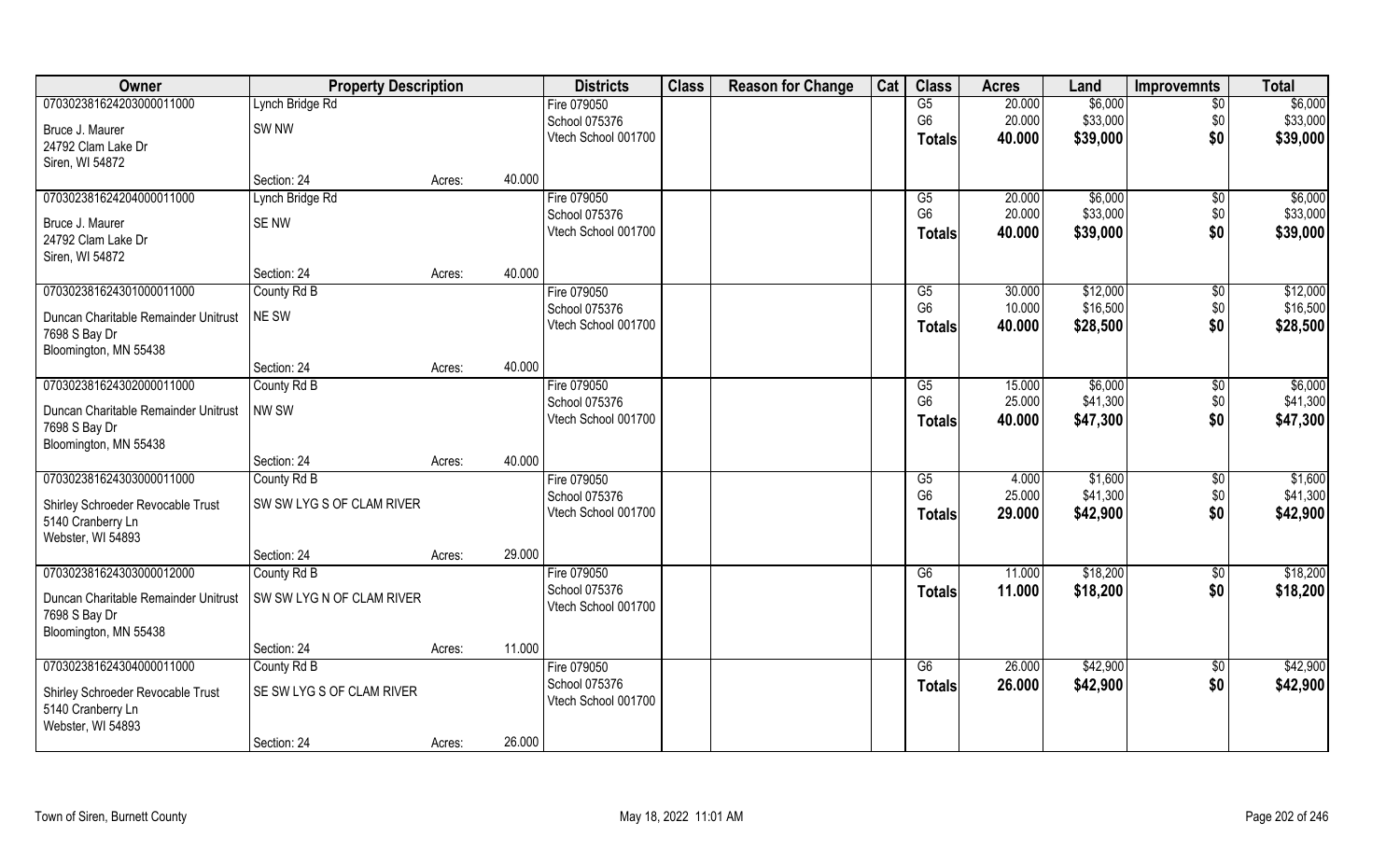| Owner                                                                          | <b>Property Description</b>                                                   |        |        | <b>Districts</b>                     | <b>Class</b> | <b>Reason for Change</b> | Cat | <b>Class</b>             | <b>Acres</b>     | Land                 | <b>Improvemnts</b>   | <b>Total</b>         |
|--------------------------------------------------------------------------------|-------------------------------------------------------------------------------|--------|--------|--------------------------------------|--------------|--------------------------|-----|--------------------------|------------------|----------------------|----------------------|----------------------|
| 070302381624304000012000                                                       | County Rd B                                                                   |        |        | Fire 079050                          |              |                          |     | $\overline{G6}$          | 14.000           | \$23,100             | \$0                  | \$23,100             |
| Duncan Charitable Remainder Unitrust<br>7698 S Bay Dr                          | SE SW LYG N OF CLAM RIVER                                                     |        |        | School 075376<br>Vtech School 001700 |              |                          |     | <b>Totals</b>            | 14.000           | \$23,100             | \$0                  | \$23,100             |
| Bloomington, MN 55438                                                          | Section: 24                                                                   | Acres: | 14.000 |                                      |              |                          |     |                          |                  |                      |                      |                      |
| 070302381624401000011000                                                       | Lynch Bridge Rd                                                               |        |        | Fire 079050                          |              |                          |     | G5                       | 20.000           | \$8,000              | $\sqrt[6]{}$         | \$8,000              |
| Bruce J. Maurer                                                                | N <sub>1/2</sub> NE SE                                                        |        |        | School 075376                        |              |                          |     | <b>Totals</b>            | 20.000           | \$8,000              | \$0                  | \$8,000              |
| 24792 Clam Lake Dr<br>Siren, WI 54872                                          |                                                                               |        |        | Vtech School 001700                  |              |                          |     |                          |                  |                      |                      |                      |
|                                                                                | Section: 24                                                                   | Acres: | 20.000 |                                      |              |                          |     |                          |                  |                      |                      |                      |
| 070302381624401000012000                                                       | County Rd B                                                                   |        |        | Fire 079050                          |              |                          |     | G5                       | 5.000            | \$1,500              | $\sqrt[6]{}$         | \$1,500              |
| Michael R. Sheean                                                              | S1/2 NE SE                                                                    |        |        | School 075376                        |              |                          |     | G <sub>6</sub>           | 15.000           | \$24,800             | \$0                  | \$24,800             |
| Rochelle Sheean                                                                |                                                                               |        |        | Vtech School 001700                  |              |                          |     | <b>Totals</b>            | 20.000           | \$26,300             | \$0                  | \$26,300             |
| 444 Skyline Blvd                                                               |                                                                               |        |        |                                      |              |                          |     |                          |                  |                      |                      |                      |
| Green Bay, WI 54302                                                            | Section: 24                                                                   | Acres: | 20.000 |                                      |              |                          |     |                          |                  |                      |                      |                      |
| 070302381624402000011000                                                       | Lynch Branch Rd                                                               |        |        | Fire 079050<br>School 075376         |              |                          |     | G5<br>G <sub>6</sub>     | 35.000<br>5.000  | \$14,000<br>\$8,300  | $\sqrt[6]{3}$<br>\$0 | \$14,000<br>\$8,300  |
| Bruce J. Maurer<br>24792 Clam Lake Dr<br>Siren, WI 54872                       | NW SE                                                                         |        |        | Vtech School 001700                  |              |                          |     | <b>Totals</b>            | 40.000           | \$22,300             | \$0                  | \$22,300             |
|                                                                                | Section: 24                                                                   | Acres: | 40.000 |                                      |              |                          |     |                          |                  |                      |                      |                      |
| 070302381624403000011000                                                       | County Rd B                                                                   |        |        | Fire 079050                          |              |                          |     | G5                       | 25.000           | \$10,000             | $\overline{50}$      | \$10,000             |
| Shirley Schroeder Revocable Trust                                              | SW SE LYG S OF CLAM RIVER                                                     |        |        | School 075376                        |              |                          |     | G <sub>6</sub>           | 10.000           | \$16,500             | \$0                  | \$16,500             |
| 5140 Cranberry Ln<br>Webster, WI 54893                                         |                                                                               |        |        | Vtech School 001700                  |              |                          |     | <b>Totals</b>            | 35.000           | \$26,500             | \$0                  | \$26,500             |
|                                                                                | Section: 24                                                                   | Acres: | 35.000 |                                      |              |                          |     |                          |                  |                      |                      |                      |
| 070302381624403000012000                                                       | County Rd B                                                                   |        |        | Fire 079050                          |              |                          |     | G6                       | 5.000            | \$8,300              | \$0                  | \$8,300              |
| Duncan Charitable Remainder Unitrust<br>7698 S Bay Dr<br>Bloomington, MN 55438 | SW SE LYG N OF CLAM RIVER (ADJOINER PCL<br>-CANNOT BE CONVEYED INDEPENDANTLY) |        |        | School 075376<br>Vtech School 001700 |              |                          |     | <b>Totals</b>            | 5.000            | \$8,300              | \$0                  | \$8,300              |
|                                                                                | Section: 24                                                                   | Acres: | 5.000  |                                      |              |                          |     |                          |                  |                      |                      |                      |
| 070302381624404000011000                                                       | County Rd B                                                                   |        |        | Fire 079050                          |              |                          |     | G5                       | 30.000           | \$9,000              | $\overline{60}$      | \$9,000              |
| Michael R. Sheean<br>Rochelle Sheean                                           | SE SE (SUBJ/ESMT #380047)                                                     |        |        | School 075376<br>Vtech School 001700 |              |                          |     | G <sub>6</sub><br>Totals | 10.000<br>40.000 | \$16,500<br>\$25,500 | \$0<br>\$0           | \$16,500<br>\$25,500 |
| 444 Skyline Blvd<br>Green Bay, WI 54302                                        | Section: 24                                                                   | Acres: | 40.000 |                                      |              |                          |     |                          |                  |                      |                      |                      |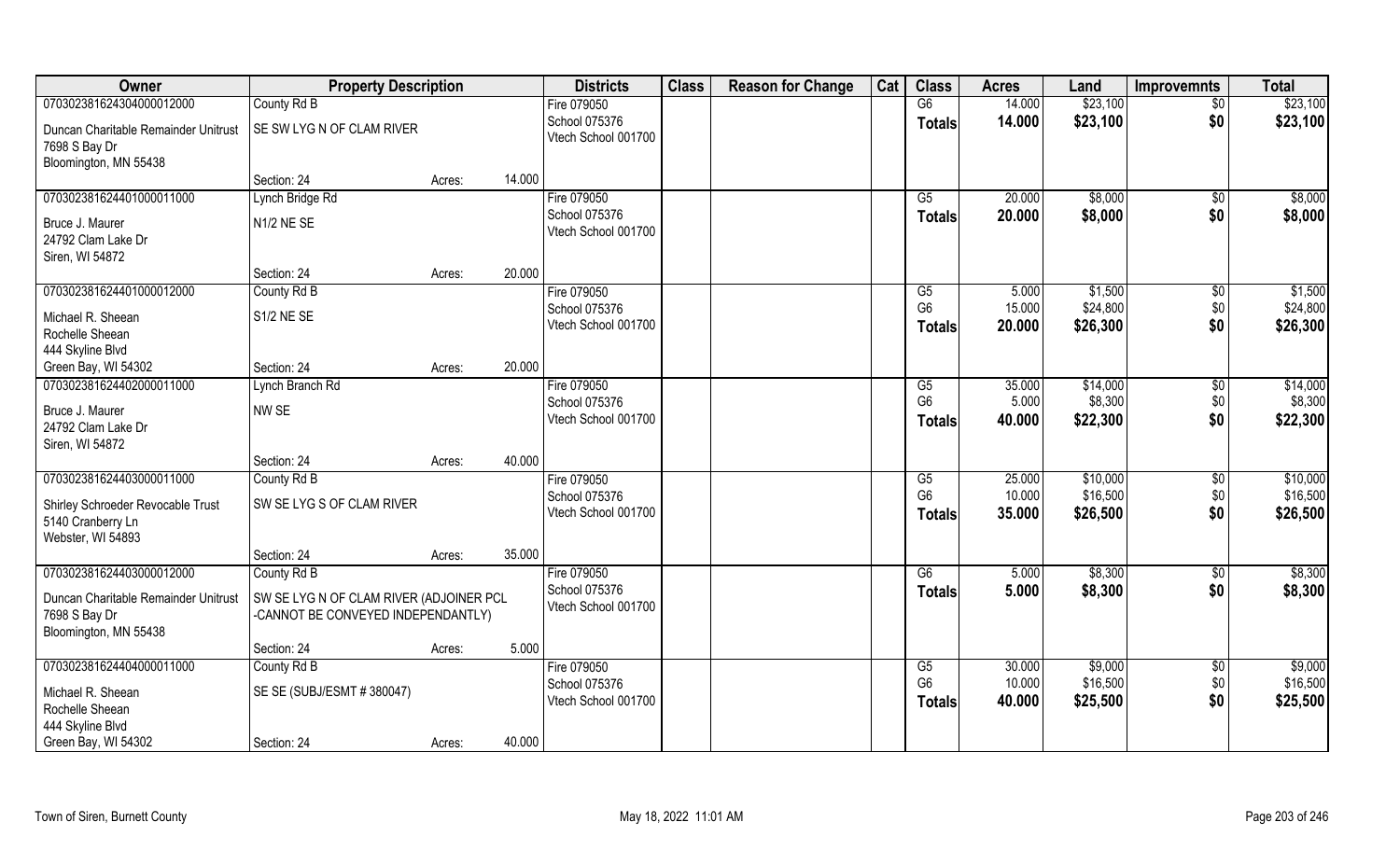| Owner                             | <b>Property Description</b> |        |        | <b>Districts</b>    | <b>Class</b>           | <b>Reason for Change</b> | Cat | <b>Class</b>    | <b>Acres</b> | Land     | <b>Improvemnts</b> | <b>Total</b> |
|-----------------------------------|-----------------------------|--------|--------|---------------------|------------------------|--------------------------|-----|-----------------|--------------|----------|--------------------|--------------|
| 070302381625101000011000          | 5805 County Rd B            |        |        | Fire 079050         |                        |                          |     | $\overline{G1}$ | 1.000        | \$11,000 | \$2,500            | \$13,500     |
| Jacob Moulton                     | NE NE (W/EASMT #380047)     |        |        | School 075376       |                        |                          |     | G <sub>5</sub>  | 24.000       | \$7,200  | \$0                | \$7,200      |
| <b>Heather Moulton</b>            |                             |        |        | Vtech School 001700 |                        |                          |     | G <sub>6</sub>  | 15.000       | \$24,800 | \$0                | \$24,800     |
| 1913 4th St                       |                             |        |        |                     |                        |                          |     | <b>Totals</b>   | 40.000       | \$43,000 | \$2,500            | \$45,500     |
| White Bear Lake, MN 55110         | Section: 25                 | Acres: | 40.000 |                     |                        |                          |     |                 |              |          |                    |              |
| 070302381625102000011000          | County Rd B                 |        |        | Fire 079050         |                        |                          |     | G5              | 16.000       | \$4,800  | $\sqrt[6]{}$       | \$4,800      |
| Jacob Moulton                     | NW <sub>NE</sub>            |        |        | School 075376       |                        |                          |     | G <sub>6</sub>  | 24.000       | \$39,600 | \$0                | \$39,600     |
| <b>Heather Moulton</b>            |                             |        |        | Vtech School 001700 |                        |                          |     | <b>Totals</b>   | 40.000       | \$44,400 | \$0                | \$44,400     |
| 1913 4th St                       |                             |        |        |                     |                        |                          |     |                 |              |          |                    |              |
| White Bear Lake, MN 55110         | Section: 25                 | Acres: | 40.000 |                     |                        |                          |     |                 |              |          |                    |              |
| 070302381625103000011000          | 23087 Morse Rd              |        |        | Fire 079050         |                        |                          |     | G <sub>1</sub>  | 2.000        | \$15,000 | \$43,400           | \$58,400     |
| <b>Travis Morse</b>               | SW NE EX PCL IN V 277 P 522 |        |        | School 075376       |                        |                          |     | G <sub>5</sub>  | 23.000       | \$6,900  | \$0                | \$6,900      |
| 23087 Morse Rd                    |                             |        |        | Vtech School 001700 |                        |                          |     | G <sub>6</sub>  | 10.000       | \$13,000 | \$0                | \$13,000     |
| Siren, WI 54872                   |                             |        |        |                     |                        |                          |     | <b>Totals</b>   | 35.000       | \$34,900 | \$43,400           | \$78,300     |
|                                   | Section: 25                 | Acres: | 35.000 |                     |                        |                          |     |                 |              |          |                    |              |
| 070302381625103000012000          | 23041 Morse Rd              |        |        | Fire 079050         |                        |                          |     | G1              | 5.000        | \$24,000 | \$23,500           | \$47,500     |
| <b>Richard Morse</b>              | PCL SW NE                   |        |        | School 075376       |                        |                          |     | <b>Totals</b>   | 5.000        | \$24,000 | \$23,500           | \$47,500     |
| Caroline Morse                    |                             |        |        | Vtech School 001700 |                        |                          |     |                 |              |          |                    |              |
| 23041 Morse Rd                    |                             |        |        |                     |                        |                          |     |                 |              |          |                    |              |
| Siren, WI 54872                   | Section: 25                 | Acres: | 5.000  |                     |                        |                          |     |                 |              |          |                    |              |
| 070302381625104000011000          | 23143 Morse Rd              |        |        | Fire 079050         | G4                     | Ag use land              |     | G4              | 32.500       | \$2,600  | \$0                | \$2,600      |
| Chad J. Morse                     | SE <sub>NE</sub>            |        |        | School 075376       | G <sub>4</sub>         | Ag use land              |     | G <sub>5</sub>  | 5.500        | \$1,700  | \$0                | \$1,700      |
| 23143 Morse Rd                    |                             |        |        | Vtech School 001700 |                        |                          |     | G7              | 2.000        | \$7,000  | \$79,700           | \$86,700     |
| Siren, WI 54872                   |                             |        |        |                     |                        |                          |     | <b>Totals</b>   | 40.000       | \$11,300 | \$79,700           | \$91,000     |
|                                   | Section: 25                 | Acres: | 40.000 |                     |                        |                          |     |                 |              |          |                    |              |
| 070302381625201000011000          | County Rd B                 |        |        | Fire 079050         | G4                     | Ag use land              |     | G4              | 4.000        | \$600    | \$0                | \$600        |
| Walter G. Den Hoed                | NE NW                       |        |        | School 075376       |                        |                          |     | G <sub>8</sub>  | 36.000       | \$29,700 | \$0                | \$29,700     |
| Denise Den Hoed                   |                             |        |        | Vtech School 001700 |                        |                          |     | <b>Totals</b>   | 40.000       | \$30,300 | \$0                | \$30,300     |
| 22496 Paulich Rd                  |                             |        |        |                     |                        |                          |     |                 |              |          |                    |              |
| Frederic, WI 54837                | Section: 25                 | Acres: | 40.000 |                     |                        |                          |     |                 |              |          |                    |              |
| 070302381625202000011000          | 6025 County Rd B            |        |        | Fire 079050         | $\overline{\text{G4}}$ | Ag use land              |     | G1              | 2.000        | \$15,000 | \$56,300           | \$71,300     |
| Shirley Schroeder Revocable Trust | NW NW                       |        |        | School 075376       | G <sub>4</sub>         | Ag use land              |     | G4              | 29.000       | \$3,600  | \$0                | \$3,600      |
| 5140 Cranberry Ln                 |                             |        |        | Vtech School 001700 |                        |                          |     | G <sub>5</sub>  | 9.000        | \$2,700  | \$0                | \$2,700      |
| Webster, WI 54893                 |                             |        |        |                     |                        |                          |     | <b>Totals</b>   | 40.000       | \$21,300 | \$56,300           | \$77,600     |
|                                   | Section: 25                 | Acres: | 40.000 |                     |                        |                          |     |                 |              |          |                    |              |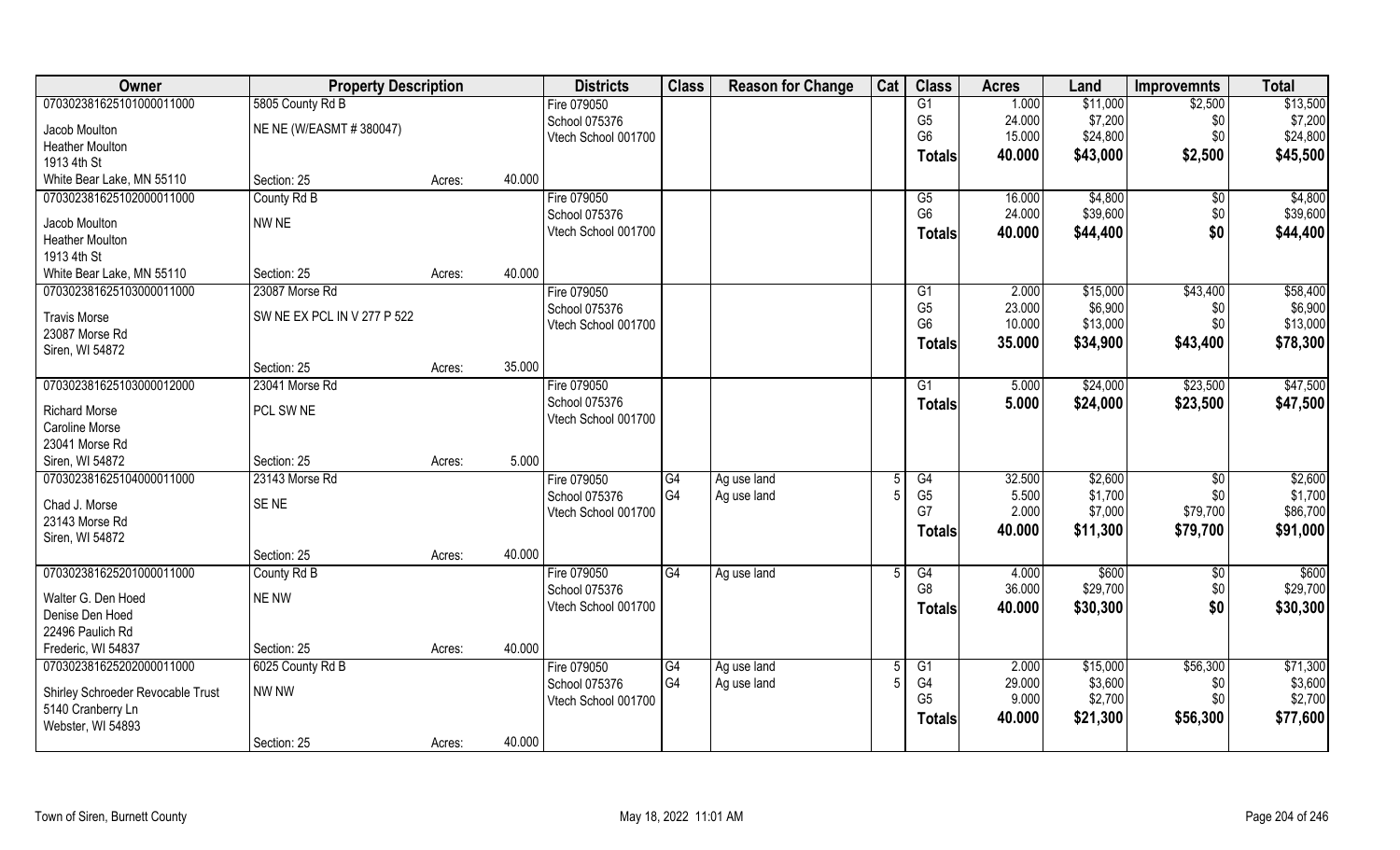| Owner                    | <b>Property Description</b>             |                  | <b>Districts</b>    | <b>Class</b> | <b>Reason for Change</b> | Cat | <b>Class</b>   | <b>Acres</b> | Land     | <b>Improvemnts</b> | <b>Total</b> |
|--------------------------|-----------------------------------------|------------------|---------------------|--------------|--------------------------|-----|----------------|--------------|----------|--------------------|--------------|
| 070302381625203000011000 | County Rd B                             |                  | Fire 079050         | G4           | Ag use land              |     | G4             | 30.000       | \$3,700  | \$0                | \$3,700      |
| Walter G. Den Hoed       | SW <sub>NW</sub>                        |                  | School 075376       | G4           | Ag use land              | 5   | G <sub>5</sub> | 10.000       | \$3,000  | \$0                | \$3,000      |
| Denise Den Hoed          |                                         |                  | Vtech School 001700 |              |                          |     | <b>Totals</b>  | 40.000       | \$6,700  | \$0                | \$6,700      |
| 22496 Paulich Rd         |                                         |                  |                     |              |                          |     |                |              |          |                    |              |
| Frederic, WI 54837       | Section: 25                             | 40.000<br>Acres: |                     |              |                          |     |                |              |          |                    |              |
| 070302381625204000011001 |                                         |                  | Fire 079050         | G4           | Ag use land              |     | G4             | 10.000       | \$1,200  | $\overline{50}$    | \$1,200      |
|                          |                                         |                  | School 075376       |              |                          |     | G <sub>5</sub> | 4.000        | \$1,200  | \$0                | \$1,200      |
| Walter G. Den Hoed       | SE NW EX CSM V24 P 231                  |                  | Vtech School 001700 |              |                          |     | G <sub>8</sub> | 6.210        | \$5,100  | \$0                | \$5,100      |
| Denise Den Hoed          |                                         |                  |                     |              |                          |     | <b>Totals</b>  | 20.210       | \$7,500  | \$0                | \$7,500      |
| 22496 Paulich Rd         |                                         |                  |                     |              |                          |     |                |              |          |                    |              |
| Frederic, WI 54837       | Section: 25                             | 20.210<br>Acres: |                     |              |                          |     |                |              |          |                    |              |
| 070302381625204000011100 | 23001 Morse Rd                          |                  | Fire 079050         | G4           | Ag use land              | 5   | G1             | 2.000        | \$15,000 | \$230,800          | \$245,800    |
| Walter G. Den Hoed       | LOT 1 CSM#4468 V24 P 231 (SE NW)#420155 |                  | School 075376       |              |                          |     | G4             | 5.000        | \$700    | \$0                | \$700        |
| Denise Den Hoed          |                                         |                  | Vtech School 001700 |              |                          |     | G <sub>8</sub> | 13.710       | \$11,300 | \$0                | \$11,300     |
| 22496 Paulich Rd         |                                         |                  |                     |              |                          |     | Totals         | 20.710       | \$27,000 | \$230,800          | \$257,800    |
| Frederic, WI 54837       | Section: 25                             | 20.710<br>Acres: |                     |              |                          |     |                |              |          |                    |              |
| 070302381625301000011000 | Imme Rd                                 |                  | Fire 079050         | G4           | Ag use land              |     | G4             | 25.000       | \$2,600  | \$0                | \$2,600      |
|                          |                                         |                  | School 075376       |              |                          |     | G <sub>8</sub> | 15.150       | \$12,500 | \$0                | \$12,500     |
| Susan Jane Hartzell      | NE SW                                   |                  | Vtech School 001700 |              |                          |     | <b>Totals</b>  | 40.150       | \$15,100 | \$0                | \$15,100     |
| 41 S Bearskin Lake Rd    |                                         |                  |                     |              |                          |     |                |              |          |                    |              |
| Grand Marais, MN 55604   |                                         |                  |                     |              |                          |     |                |              |          |                    |              |
|                          | Section: 25                             | 40.150<br>Acres: |                     |              |                          |     |                |              |          |                    |              |
| 070302381625302000011000 | 22990 Imme Rd                           |                  | Fire 079050         |              |                          |     | G <sub>1</sub> | 2.000        | \$4,400  | \$310,800          | \$315,200    |
| Susan Jane Hartzell      | NW SW                                   |                  | School 075376       |              |                          |     | G <sub>5</sub> | 19.000       | \$5,700  | \$0                | \$5,700      |
| 41 S Bearskin Lake Rd    |                                         |                  | Vtech School 001700 |              |                          |     | G <sub>6</sub> | 19.000       | \$38,000 | \$0                | \$38,000     |
| Grand Marais, MN 55604   |                                         |                  |                     |              |                          |     | Totals         | 40.000       | \$48,100 | \$310,800          | \$358,900    |
|                          | Section: 25                             | 40.000<br>Acres: |                     |              |                          |     |                |              |          |                    |              |
| 070302381625303000011000 | Imme Rd                                 |                  | Fire 079050         | G4           | Ag use land              |     | G4             | 15.000       | \$2,100  | \$0                | \$2,100      |
| Susan Jane Hartzell      | SW <sub>SW</sub>                        |                  | School 075376       |              |                          |     | G <sub>5</sub> | 15.000       | \$6,000  | \$0                | \$6,000      |
| 41 S Bearskin Lake Rd    |                                         |                  | Vtech School 001700 |              |                          |     | G <sub>8</sub> | 10.000       | \$8,300  | \$0                | \$8,300      |
| Grand Marais, MN 55604   |                                         |                  |                     |              |                          |     | <b>Totals</b>  | 40.000       | \$16,400 | \$0                | \$16,400     |
|                          | Section: 25                             | 40.000<br>Acres: |                     |              |                          |     |                |              |          |                    |              |
| 070302381625304000011000 | 22881 Morse Rd                          |                  | Fire 079050         | G4           | Ag use land              |     | G1             | 1.000        | \$11,000 | \$105,000          | \$116,000    |
|                          |                                         |                  | School 075376       |              |                          |     | G4             | 28.000       | \$3,800  | \$0                | \$3,800      |
| Linda Wells              | SE SW                                   |                  | Vtech School 001700 |              |                          |     | G <sub>5</sub> | 1.000        | \$400    | \$0                | \$400        |
| George Wells             |                                         |                  |                     |              |                          |     | G <sub>8</sub> | 10.000       | \$8,300  | \$0                | \$8,300      |
| 22881 Morse Rd           |                                         |                  |                     |              |                          |     | <b>Totals</b>  | 40.000       | \$23,500 | \$105,000          | \$128,500    |
| Siren, WI 54872          | Section: 25                             | 40.000<br>Acres: |                     |              |                          |     |                |              |          |                    |              |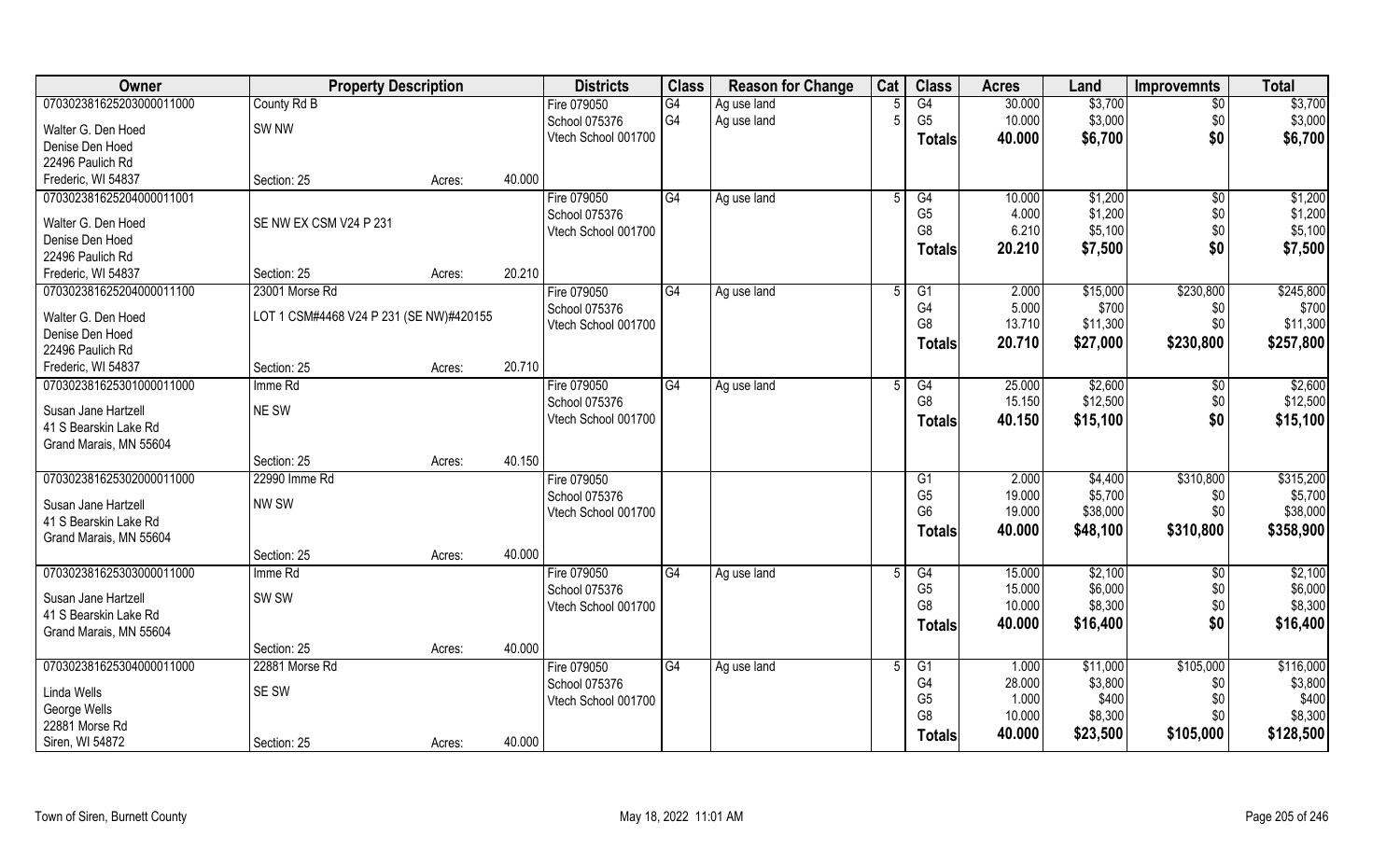| Owner                           | <b>Property Description</b>                                   |        |        | <b>Districts</b>    | <b>Class</b> | <b>Reason for Change</b> | Cat | <b>Class</b>    | <b>Acres</b> | Land     | <b>Improvemnts</b> | <b>Total</b> |
|---------------------------------|---------------------------------------------------------------|--------|--------|---------------------|--------------|--------------------------|-----|-----------------|--------------|----------|--------------------|--------------|
| 070302381625401000011000        | 22985 Paulich Rd                                              |        |        | Fire 079050         |              |                          |     | $\overline{G1}$ | 2.000        | \$15,000 | \$113,000          | \$128,000    |
| William M. Bryan                | NE SE                                                         |        |        | School 075376       |              |                          |     | G <sub>5</sub>  | 10.000       | \$9,000  | \$0                | \$9,000      |
| 516 Cedar Dr N                  |                                                               |        |        | Vtech School 001700 |              |                          |     | G <sub>6</sub>  | 28.000       | \$46,200 | \$0                | \$46,200     |
| Hudson, WI 54016                |                                                               |        |        |                     |              |                          |     | <b>Totals</b>   | 40.000       | \$70,200 | \$113,000          | \$183,200    |
|                                 | Section: 25                                                   | Acres: | 40.000 |                     |              |                          |     |                 |              |          |                    |              |
| 070302381625402000011000        | 22926 Morse Rd                                                |        |        | Fire 079050         |              |                          |     | G1              | 1.000        | \$11,000 | \$44,000           | \$55,000     |
| Martin G. Watters               | NW SE (SUBJ ESMT #423495)                                     |        |        | School 075376       |              |                          |     | G <sub>5</sub>  | 10.000       | \$3,000  | \$0                | \$3,000      |
| Lisa E. Watters                 |                                                               |        |        | Vtech School 001700 |              |                          |     | G <sub>6</sub>  | 29.000       | \$37,700 | \$0                | \$37,700     |
| 887 Jefferson St                |                                                               |        |        |                     |              |                          |     | <b>Totals</b>   | 40.000       | \$51,700 | \$44,000           | \$95,700     |
| Prescott, WI 54021              | Section: 25                                                   | Acres: | 40.000 |                     |              |                          |     |                 |              |          |                    |              |
| 070302381625403000011000        | 22892 Morse Rd                                                |        |        | Fire 079050         | G4           | Ag use land              |     | G1              | 2.000        | \$15,000 | \$86,700           | \$101,700    |
| Joan M. Goranson                | SW <sub>SE</sub>                                              |        |        | School 075376       |              |                          |     | G4              | 8.000        | \$1,100  | \$0                | \$1,100      |
| 22892 Morse Rd                  |                                                               |        |        | Vtech School 001700 |              |                          |     | G <sub>5</sub>  | 9.000        | \$2,700  | \$0                | \$2,700      |
| Siren, WI 54872                 |                                                               |        |        |                     |              |                          |     | G8              | 21.000       | \$17,300 | \$0                | \$17,300     |
|                                 | Section: 25                                                   | Acres: | 40.000 |                     |              |                          |     | <b>Totals</b>   | 40.000       | \$36,100 | \$86,700           | \$122,800    |
| 070302381625404000011001        | 22851 Paulich Rd                                              |        |        | Fire 079050         |              |                          |     | G1              | 1.000        | \$11,000 | \$20,100           | \$31,100     |
| Todd R. Erickson                | SE SE EX W 10 AC & EX PCL DESC #380856                        |        |        | School 075376       |              |                          |     | G <sub>5</sub>  | 10.000       | \$3,000  | \$0                | \$3,000      |
| 22892 Morse Rd                  |                                                               |        |        | Vtech School 001700 |              |                          |     | G <sub>6</sub>  | 9.000        | \$14,900 | \$0                | \$14,900     |
| Siren, WI 54872                 |                                                               |        |        |                     |              |                          |     | <b>Totals</b>   | 20.000       | \$28,900 | \$20,100           | \$49,000     |
|                                 | Section: 25                                                   | Acres: | 20.000 |                     |              |                          |     |                 |              |          |                    |              |
| 070302381625404000011100        | Paulich Rd                                                    |        |        | Fire 079050         |              |                          |     | $\overline{G6}$ | 10.000       | \$13,000 | \$0                | \$13,000     |
|                                 |                                                               |        |        | School 075376       |              |                          |     | <b>Totals</b>   | 10.000       | \$13,000 | \$0                | \$13,000     |
| Colleen M. Hughes<br>PO Box 288 | S 10 AC OF THE FOLLOWING DESC PCL: SE SE EX V<br><b>10 AC</b> |        |        | Vtech School 001700 |              |                          |     |                 |              |          |                    |              |
| Siren, WI 54872                 |                                                               |        |        |                     |              |                          |     |                 |              |          |                    |              |
|                                 | Section: 25                                                   | Acres: | 10.000 |                     |              |                          |     |                 |              |          |                    |              |
| 070302381625404000012000        | Morse Rd                                                      |        |        | Fire 079050         |              |                          |     | G6              | 10.000       | \$16,500 | $\sqrt{6}$         | \$16,500     |
| Todd R. Erickson                | W 10 AC SE SE                                                 |        |        | School 075376       |              |                          |     | <b>Totals</b>   | 10.000       | \$16,500 | \$0                | \$16,500     |
| 22892 Morse Rd                  |                                                               |        |        | Vtech School 001700 |              |                          |     |                 |              |          |                    |              |
| Siren, WI 54872                 |                                                               |        |        |                     |              |                          |     |                 |              |          |                    |              |
|                                 | Section: 25                                                   | Acres: | 10.000 |                     |              |                          |     |                 |              |          |                    |              |
| 070302381626101000011000        | 23103 Imme Rd                                                 |        |        | Fire 079050         | G4           | Ag use land              |     | G1              | 2.000        | \$15,000 | \$43,200           | \$58,200     |
| Robyn Mcpheeters                | NE NE                                                         |        |        | School 075376       |              |                          |     | G4              | 10.000       | \$1,600  | \$0                | \$1,600      |
| 23103 Imme Rd                   |                                                               |        |        | Vtech School 001700 |              |                          |     | G <sub>5</sub>  | 5.000        | \$1,500  | \$0                | \$1,500      |
| Siren, WI 54872                 |                                                               |        |        |                     |              |                          |     | G <sub>6</sub>  | 23.000       | \$38,000 | \$0                | \$38,000     |
|                                 | Section: 26                                                   | Acres: | 40.000 |                     |              |                          |     | <b>Totals</b>   | 40.000       | \$56,100 | \$43,200           | \$99,300     |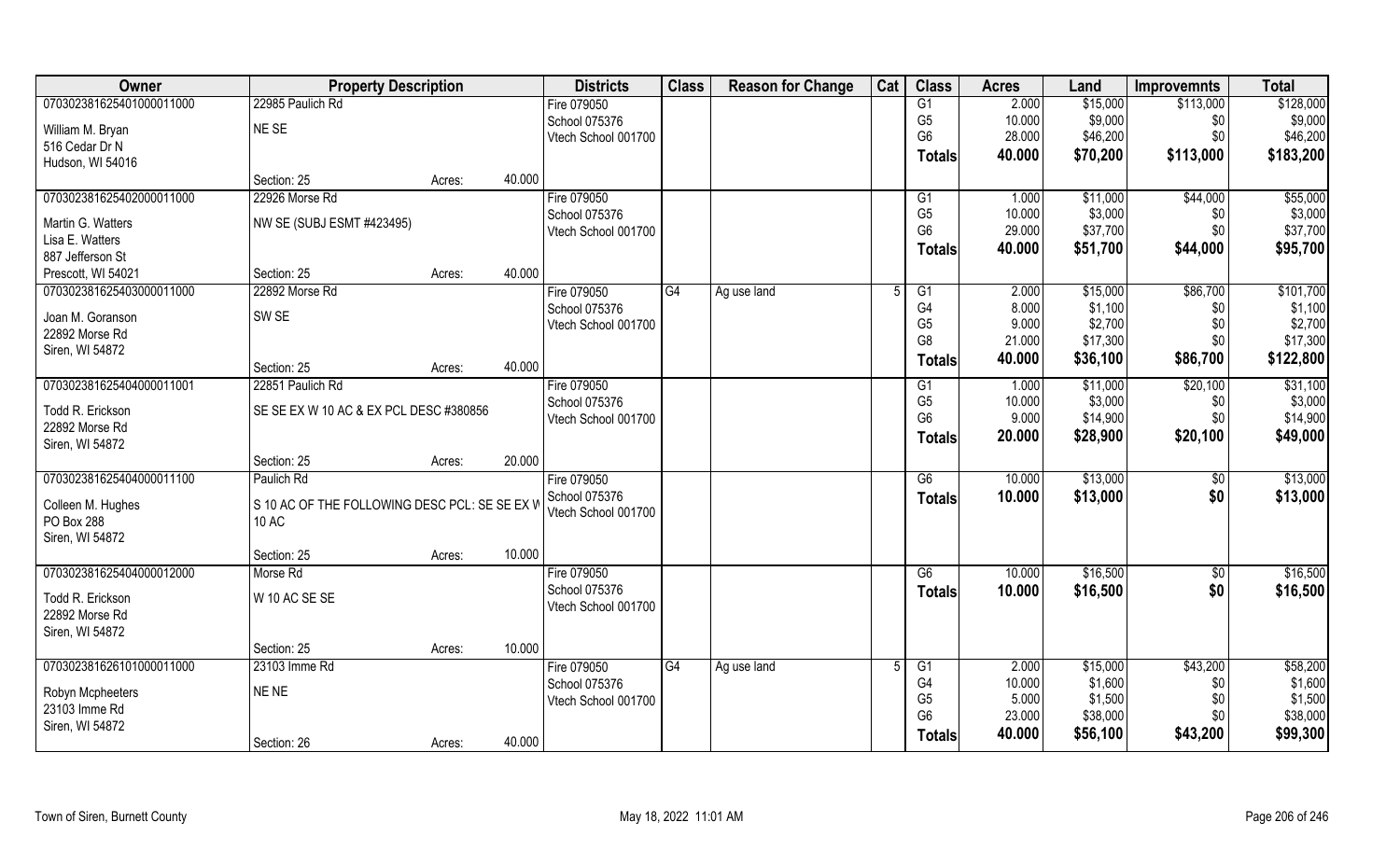| Owner                                                            | <b>Property Description</b>                        |        |        | <b>Districts</b>                     | <b>Class</b>                                       | <b>Reason for Change</b>                                        | Cat | <b>Class</b>                           | <b>Acres</b>             | Land                          | <b>Improvemnts</b>     | <b>Total</b>                  |
|------------------------------------------------------------------|----------------------------------------------------|--------|--------|--------------------------------------|----------------------------------------------------|-----------------------------------------------------------------|-----|----------------------------------------|--------------------------|-------------------------------|------------------------|-------------------------------|
| 070302381626102000011000                                         | County Rd B                                        |        |        | Fire 079050                          |                                                    |                                                                 |     | $\overline{X4}$                        | 40.000                   | $\sqrt{$0}$                   | $\overline{50}$        | $\sqrt{50}$                   |
| <b>Siren School District</b><br>24022 4th Ave<br>Siren, WI 54872 | NW NE (RESTRICTED TO EDUCATIONAL PURPOSES<br>ONLY) |        |        | School 075376<br>Vtech School 001700 |                                                    |                                                                 |     | <b>Totals</b>                          | 40.000                   | \$0                           | \$0                    | \$0                           |
|                                                                  | Section: 26                                        | Acres: | 40.000 |                                      |                                                    |                                                                 |     |                                        |                          |                               |                        |                               |
| 070302381626103000011000                                         | <b>Burnikel Rd</b>                                 |        |        | Fire 079050                          |                                                    |                                                                 |     | G5                                     | 10.000                   | \$3,000                       | \$0                    | \$3,000                       |
| Duane H. Jenson<br>109 Margo Ct<br>Luck, WI 54853                | SW <sub>NE</sub>                                   |        |        | School 075376<br>Vtech School 001700 |                                                    |                                                                 |     | G <sub>6</sub><br><b>Totals</b>        | 30.000<br>40.000         | \$49,500<br>\$52,500          | \$0<br>\$0             | \$49,500<br>\$52,500          |
|                                                                  | Section: 26                                        | Acres: | 40.000 |                                      |                                                    |                                                                 |     |                                        |                          |                               |                        |                               |
| 070302381626104000011000                                         | 23017 Imme Rd                                      |        |        | Fire 079050                          | G1                                                 | Land for new garage                                             |     | G1                                     | 0.500                    | \$4,700                       | $\sqrt{6}$             | \$4,700                       |
| Matthew D. Jenson<br>46575 Galaxy Ave<br>Harris, MN 55032        | SE NE EX N 22 AC                                   |        |        | School 075376<br>Vtech School 001700 | G <sub>1</sub><br>G <sub>4</sub><br>G <sub>8</sub> | Shift from ag use forest<br>Ag use land<br>Shift to residential |     | G4<br>G <sub>5</sub><br>G <sub>8</sub> | 11.000<br>2.000<br>4.500 | \$1,700<br>\$1,800<br>\$3,700 | \$0<br>\$0\$<br>\$0    | \$1,700<br>\$1,800<br>\$3,700 |
|                                                                  | Section: 26                                        | Acres: | 18.000 |                                      |                                                    |                                                                 |     | <b>Totals</b>                          | 18.000                   | \$11,900                      | \$0                    | \$11,900                      |
| 070302381626104000012000                                         | 23093 Imme Rd                                      |        |        | Fire 079050                          |                                                    |                                                                 |     | G1                                     | 2.000                    | \$15,000                      | \$75,300               | \$90,300                      |
| Michael Bergquist<br>23093 Imme Rd<br>Siren, WI 54872            | N 22 AC SE NE EX S 10 AC                           |        |        | School 075376<br>Vtech School 001700 |                                                    |                                                                 |     | G <sub>5</sub><br><b>Totals</b>        | 10.000<br>12.000         | \$11,000<br>\$26,000          | \$0<br>\$75,300        | \$11,000<br>\$101,300         |
|                                                                  | Section: 26                                        | Acres: | 12.000 |                                      |                                                    |                                                                 |     |                                        |                          |                               |                        |                               |
| 070302381626104000013000                                         | 23081 Imme Rd                                      |        |        | Fire 079050                          |                                                    |                                                                 |     | G1                                     | 2.000                    | \$15,000                      | \$11,400               | \$26,400                      |
| Michael D. Covey<br>23081 Imme Rd<br>Siren, WI 54872             | S 10 AC OF N 22 AC SE NE                           |        |        | School 075376<br>Vtech School 001700 |                                                    |                                                                 |     | G4<br>G <sub>5</sub><br><b>Totals</b>  | 2.600<br>5.400<br>10.000 | \$400<br>\$1,600<br>\$17,000  | \$0<br>\$0<br>\$11,400 | \$400<br>\$1,600<br>\$28,400  |
|                                                                  | Section: 26                                        | Acres: | 10.000 |                                      |                                                    |                                                                 |     |                                        |                          |                               |                        |                               |
| 070302381626201000011000                                         | Soderberg Rd                                       |        |        | Fire 079050                          |                                                    |                                                                 |     | G5                                     | 21.730                   | \$6,500                       | $\sqrt{$0}$            | \$6,500                       |
| Jerry S. Doriott<br>2011 Seclusion Dr<br>Eau Claire, WI 54703    | <b>NE NW</b>                                       |        |        | School 075376<br>Vtech School 001700 |                                                    |                                                                 |     | G <sub>6</sub><br><b>Totals</b>        | 18.270<br>40.000         | \$30,100<br>\$36,600          | \$0<br>\$0             | \$30,100<br>\$36,600          |
|                                                                  | Section: 26                                        | Acres: | 40.000 |                                      |                                                    |                                                                 |     |                                        |                          |                               |                        |                               |
| 070302381626202000011000                                         | Soderberg Rd                                       |        |        | Fire 079050                          | $\overline{G6}$                                    | Out of MFL                                                      |     | G5                                     | 1.000                    | \$300                         | $\sqrt{$0}$            | $\overline{$300}$             |
| Vallie Brewster Trust<br>1235 North Loop W<br>Suite 205          | NW NW (MFL 39 AC CLOSED)                           |        |        | School 075376<br>Vtech School 001700 |                                                    |                                                                 |     | G <sub>6</sub><br><b>Totals</b>        | 39.000<br>40.000         | \$64,400<br>\$64,700          | \$0<br>\$0             | \$64,400<br>\$64,700          |
| Houston, TX 77008                                                | Section: 26                                        | Acres: | 40.000 |                                      |                                                    |                                                                 |     |                                        |                          |                               |                        |                               |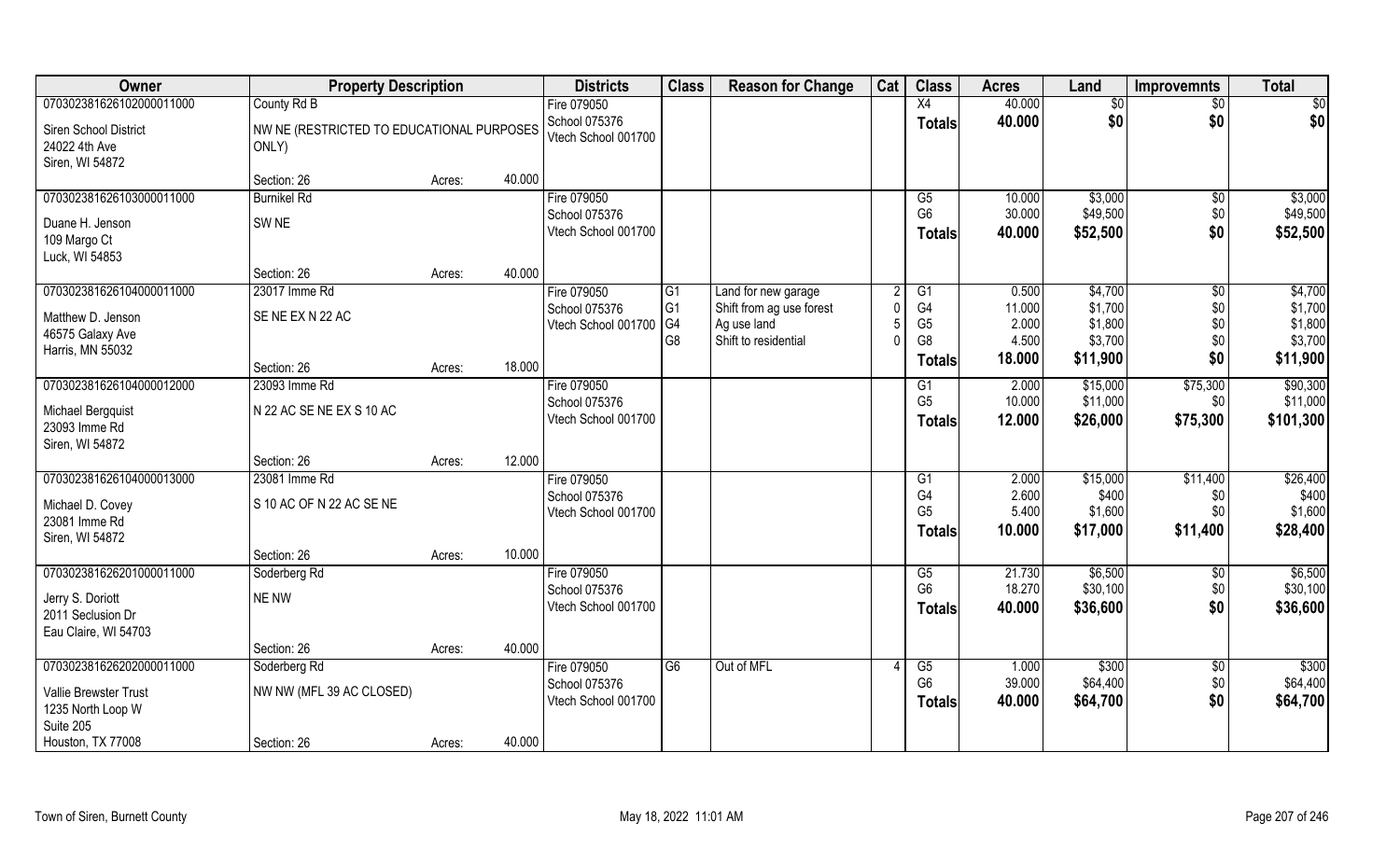| Owner                    | <b>Property Description</b>                    |        |        | <b>Districts</b>    | <b>Class</b> | <b>Reason for Change</b> | Cat | <b>Class</b>    | <b>Acres</b> | Land     | <b>Improvemnts</b> | <b>Total</b> |
|--------------------------|------------------------------------------------|--------|--------|---------------------|--------------|--------------------------|-----|-----------------|--------------|----------|--------------------|--------------|
| 070302381626203000011000 | 23042 Soderberg Rd                             |        |        | Fire 079050         |              |                          |     | $\overline{G1}$ | 0.500        | \$4,700  | \$3,700            | \$8,400      |
| Larry G. Doriott         | <b>SW NW</b>                                   |        |        | School 075376       |              |                          |     | G <sub>5</sub>  | 9.830        | \$2,900  | \$0                | \$2,900      |
| 10 Forest Ridge Ct       |                                                |        |        | Vtech School 001700 |              |                          |     | G <sub>6</sub>  | 29.670       | \$49,000 | \$0                | \$49,000     |
| Fishers, IN 46038        |                                                |        |        |                     |              |                          |     | <b>Totals</b>   | 40.000       | \$56,600 | \$3,700            | \$60,300     |
|                          | Section: 26                                    | Acres: | 40.000 |                     |              |                          |     |                 |              |          |                    |              |
| 070302381626204000011000 | <b>Burnikel Rd</b>                             |        |        | Fire 079050         |              |                          |     | G5              | 20.000       | \$3,000  | $\sqrt[6]{}$       | \$3,000      |
| Duane H. Jenson          | <b>SENW</b>                                    |        |        | School 075376       |              |                          |     | G <sub>6</sub>  | 20.000       | \$33,000 | \$0                | \$33,000     |
| 109 Margo Ct             |                                                |        |        | Vtech School 001700 |              |                          |     | <b>Totals</b>   | 40.000       | \$36,000 | \$0                | \$36,000     |
| Luck, WI 54853           |                                                |        |        |                     |              |                          |     |                 |              |          |                    |              |
|                          | Section: 26                                    | Acres: | 40.000 |                     |              |                          |     |                 |              |          |                    |              |
| 070302381626301000011000 | Soderberg Rd                                   |        |        | Fire 079050         |              |                          |     | G5              | 20.000       | \$10,500 | \$0                | \$10,500     |
| Jerry S. Doriott         | NE SW                                          |        |        | School 075376       |              |                          |     | G <sub>6</sub>  | 20.000       | \$33,000 | \$0                | \$33,000     |
| 2011 Seclusion Dr        |                                                |        |        | Vtech School 001700 |              |                          |     | <b>Totals</b>   | 40.000       | \$43,500 | \$0                | \$43,500     |
| Eau Claire, WI 54703     |                                                |        |        |                     |              |                          |     |                 |              |          |                    |              |
|                          | Section: 26                                    | Acres: | 40.000 |                     |              |                          |     |                 |              |          |                    |              |
| 070302381626302000011000 | Soderberg Rd                                   |        |        | Fire 079050         |              |                          |     | G <sub>5</sub>  | 20.670       | \$13,600 | \$0                | \$13,600     |
| Linda J. Brustad         | N 26 2/3 ACRES OF NW SW (LIFE ESTATE TO NICK & |        |        | School 075376       |              |                          |     | G <sub>6</sub>  | 6.000        | \$9,900  | \$0                | \$9,900      |
| 2360 Horizon Cir S       | <b>ESTHER MANGELSEN)</b>                       |        |        | Vtech School 001700 |              |                          |     | <b>Totals</b>   | 26.670       | \$23,500 | \$0                | \$23,500     |
| Shakopee, MN 55379       |                                                |        |        |                     |              |                          |     |                 |              |          |                    |              |
|                          | Section: 26                                    | Acres: | 26.670 |                     |              |                          |     |                 |              |          |                    |              |
| 070302381626302000012000 | Soderberg Rd                                   |        |        | Fire 079050         |              |                          |     | $\overline{G6}$ | 6.670        | \$11,000 | \$0                | \$11,000     |
| Jerry S. Doriott         | E 1/2 OF PCL DESC AS: NW SW EX N 26 2/3 AC     |        |        | School 075376       |              |                          |     | <b>Totals</b>   | 6.670        | \$11,000 | \$0                | \$11,000     |
| 2011 Seclusion Dr        |                                                |        |        | Vtech School 001700 |              |                          |     |                 |              |          |                    |              |
| Eau Claire, WI 54703     |                                                |        |        |                     |              |                          |     |                 |              |          |                    |              |
|                          | Section: 26                                    | Acres: | 6.670  |                     |              |                          |     |                 |              |          |                    |              |
| 070302381626302000013000 | Soderberg Rd                                   |        |        | Fire 079050         |              |                          |     | G5              | 2.810        | \$800    | \$0                | \$800        |
| Larry G. Doriott         | W1/2 OF PCL DESC AS: NW SW EX N 26.66 AC       |        |        | School 075376       |              |                          |     | G <sub>6</sub>  | 4.150        | \$6,800  | \$0                | \$6,800      |
| 10 Forest Ridge Ct       |                                                |        |        | Vtech School 001700 |              |                          |     | <b>Totals</b>   | 6.960        | \$7,600  | \$0                | \$7,600      |
| Fishers, IN 46038        |                                                |        |        |                     |              |                          |     |                 |              |          |                    |              |
|                          | Section: 26                                    | Acres: | 6.960  |                     |              |                          |     |                 |              |          |                    |              |
| 070302381626303000011001 |                                                |        |        | Fire 079050         |              |                          |     | G6              | 14.130       | \$23,300 | $\overline{50}$    | \$23,300     |
| Roger D. Hillman         | E 1/2 SW SW EX CSM V25 P167                    |        |        | School 075376       |              |                          |     | <b>Totals</b>   | 14.130       | \$23,300 | \$0                | \$23,300     |
| 6492 Burnikel Rd         |                                                |        |        | Vtech School 001700 |              |                          |     |                 |              |          |                    |              |
| Siren, WI 54872          |                                                |        |        |                     |              |                          |     |                 |              |          |                    |              |
|                          | Section: 26                                    | Acres: | 14.130 |                     |              |                          |     |                 |              |          |                    |              |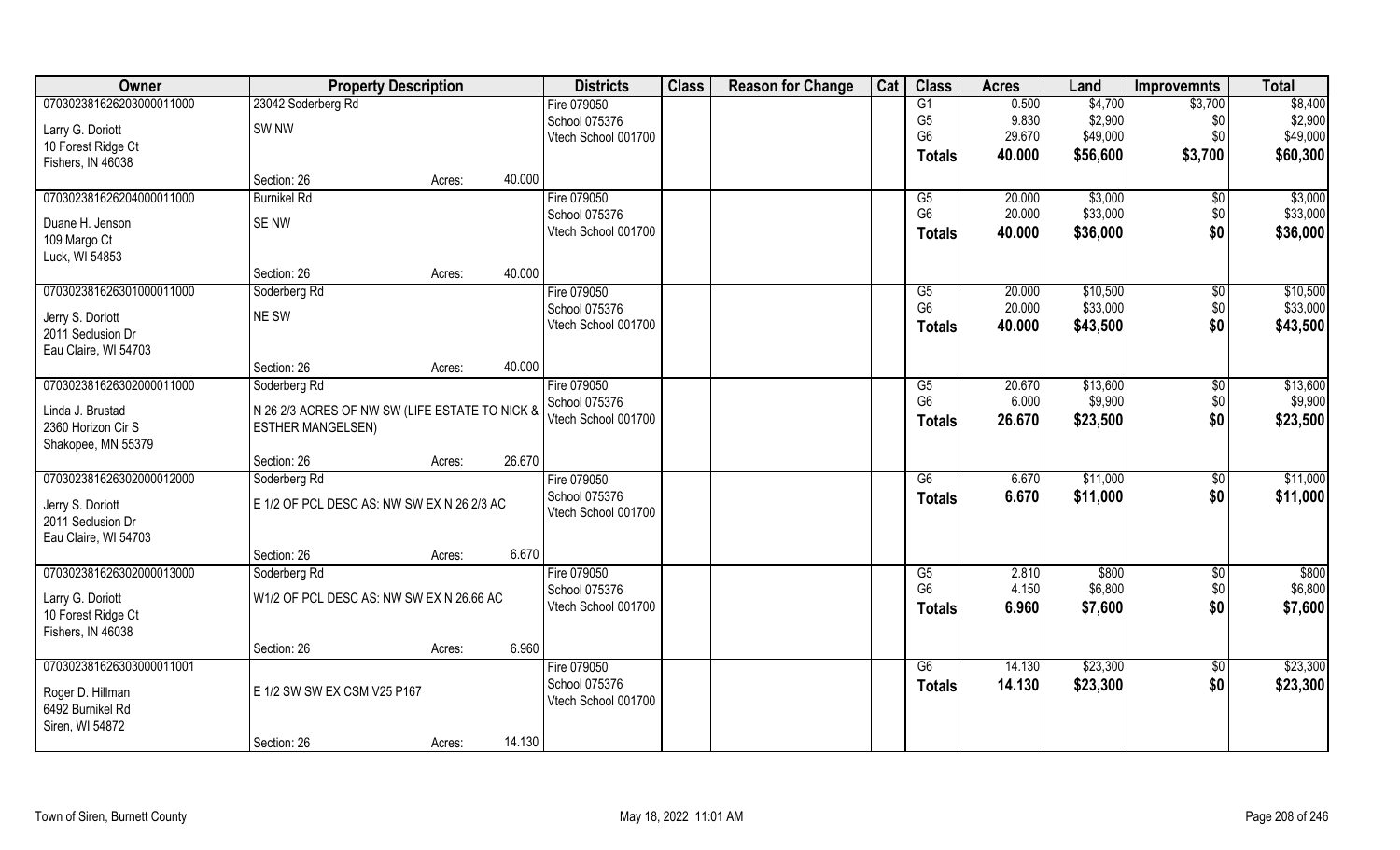| Owner                    | <b>Property Description</b>            |        |        | <b>Districts</b>    | <b>Class</b> | <b>Reason for Change</b> | Cat | <b>Class</b>                     | <b>Acres</b> | Land     | <b>Improvemnts</b> | <b>Total</b> |
|--------------------------|----------------------------------------|--------|--------|---------------------|--------------|--------------------------|-----|----------------------------------|--------------|----------|--------------------|--------------|
| 070302381626303000011100 | 6502 Burnikel Rd                       |        |        | Fire 079050         |              |                          |     | G1                               | 2.000        | \$15,000 | \$92,400           | \$107,400    |
| Genevieve A. Nordin      | LOT 1 CSM#4583 V25 P167 (SW SW)#434686 |        |        | School 075376       |              |                          |     | G <sub>6</sub>                   | 3.770        | \$6,200  | \$0                | \$6,200      |
| 6502 Burnikel Rd         |                                        |        |        | Vtech School 001700 |              |                          |     | <b>Totals</b>                    | 5.770        | \$21,200 | \$92,400           | \$113,600    |
| Siren, WI 54872          |                                        |        |        |                     |              |                          |     |                                  |              |          |                    |              |
|                          | Section: 26                            | Acres: | 5.770  |                     |              |                          |     |                                  |              |          |                    |              |
| 070302381626303000012000 | Soderberg Rd                           |        |        | Fire 079050         |              |                          |     | G5                               | 9.680        | \$2,900  | $\sqrt[6]{}$       | \$2,900      |
| Larry G. Doriott         | W1/2 SW SW                             |        |        | School 075376       |              |                          |     | G <sub>6</sub>                   | 10.320       | \$17,000 | \$0                | \$17,000     |
| 10 Forest Ridge Ct       |                                        |        |        | Vtech School 001700 |              |                          |     | <b>Totals</b>                    | 20.000       | \$19,900 | \$0                | \$19,900     |
| Fishers, IN 46038        |                                        |        |        |                     |              |                          |     |                                  |              |          |                    |              |
|                          | Section: 26                            | Acres: | 20.000 |                     |              |                          |     |                                  |              |          |                    |              |
| 070302381626304000011000 | 6492 Burnikel Rd                       |        |        | Fire 079050         |              |                          |     | G1                               | 2.000        | \$15,000 | \$238,200          | \$253,200    |
| Roger D. Hillman         | SE SW                                  |        |        | School 075376       |              |                          |     | G <sub>5</sub>                   | 28.000       | \$11,200 | \$0                | \$11,200     |
| 6492 Burnikel Rd         |                                        |        |        | Vtech School 001700 |              |                          |     | G <sub>6</sub>                   | 10.000       | \$16,500 | \$0                | \$16,500     |
| Siren, WI 54872          |                                        |        |        |                     |              |                          |     | Totals                           | 40.000       | \$42,700 | \$238,200          | \$280,900    |
|                          | Section: 26                            | Acres: | 40.000 |                     |              |                          |     |                                  |              |          |                    |              |
| 070302381626401000011000 | 22915 Imme Rd                          |        |        | Fire 079050         |              |                          |     | G <sub>1</sub>                   | 2.000        | \$15,000 | \$77,800           | \$92,800     |
| Linda Hornung            | NE SE                                  |        |        | School 075376       |              |                          |     | G <sub>6</sub>                   | 38.000       | \$62,700 | \$0                | \$62,700     |
| 22915 Imme Rd            |                                        |        |        | Vtech School 001700 |              |                          |     | <b>Totals</b>                    | 40.000       | \$77,700 | \$77,800           | \$155,500    |
| Siren, WI 54872          |                                        |        |        |                     |              |                          |     |                                  |              |          |                    |              |
|                          | Section: 26                            | Acres: | 40.000 |                     |              |                          |     |                                  |              |          |                    |              |
| 070302381626402000011000 | Burnikel                               |        |        | Fire 079050         | G4           | Ag use land              |     | G4                               | 8.000        | \$1,100  | \$0                | \$1,100      |
| Duane H. Jenson          | NW SE                                  |        |        | School 075376       |              |                          |     | G <sub>8</sub>                   | 32.000       | \$26,400 | \$0                | \$26,400     |
| 109 Margo Ct             |                                        |        |        | Vtech School 001700 |              |                          |     | <b>Totals</b>                    | 40.000       | \$27,500 | \$0                | \$27,500     |
| Luck, WI 54853           |                                        |        |        |                     |              |                          |     |                                  |              |          |                    |              |
|                          | Section: 26                            | Acres: | 40.000 |                     |              |                          |     |                                  |              |          |                    |              |
| 070302381626403000011000 | 6362 Burnikel Rd                       |        |        | Fire 079050         | G4           | Ag use land              |     | G1                               | 2.000        | \$15,000 | \$217,900          | \$232,900    |
| Tamara Bloch Davidson    | SW <sub>SE</sub>                       |        |        | School 075376       |              |                          |     | G <sub>4</sub>                   | 10.000       | \$1,600  | \$0                | \$1,600      |
| James Davidson           |                                        |        |        | Vtech School 001700 |              |                          |     | G <sub>5</sub><br>G <sub>8</sub> | 17.000       | \$10,100 | \$0                | \$10,100     |
| 6362 Burnikel Rd         |                                        |        |        |                     |              |                          |     |                                  | 11.000       | \$9,100  | \$0                | \$9,100      |
| Siren, WI 54872          | Section: 26                            | Acres: | 40.000 |                     |              |                          |     | <b>Totals</b>                    | 40.000       | \$35,800 | \$217,900          | \$253,700    |
| 070302381626404000011000 | Burnikel                               |        |        | Fire 079050         |              |                          |     | G6                               | 39.000       | \$64,400 | $\sqrt{$0}$        | \$64,400     |
| Scott C. Mcdonald        | SE SE EX PCL IN V 249 P 148            |        |        | School 075376       |              |                          |     | <b>Totals</b>                    | 39.000       | \$64,400 | \$0                | \$64,400     |
| Mary Lynn Mcdonald       |                                        |        |        | Vtech School 001700 |              |                          |     |                                  |              |          |                    |              |
| 17827 200th St           |                                        |        |        |                     |              |                          |     |                                  |              |          |                    |              |
| Hastings, MN 55033       | Section: 26                            | Acres: | 39.000 |                     |              |                          |     |                                  |              |          |                    |              |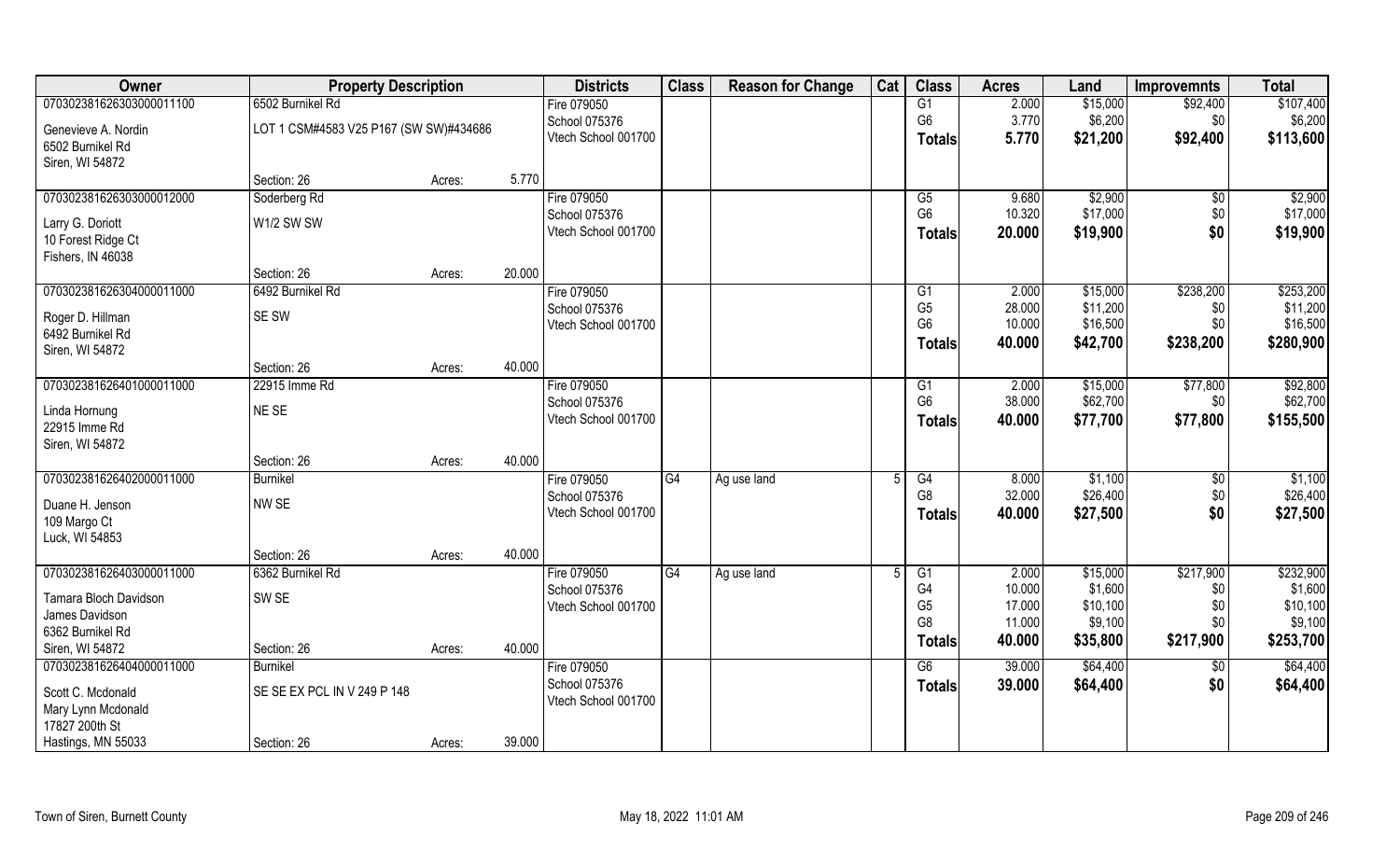| Owner                                                       | <b>Property Description</b>                              |        |        | <b>Districts</b>                     | <b>Class</b> | <b>Reason for Change</b> | Cat | <b>Class</b>                                      | <b>Acres</b>              | Land                            | <b>Improvemnts</b>      | <b>Total</b>                     |
|-------------------------------------------------------------|----------------------------------------------------------|--------|--------|--------------------------------------|--------------|--------------------------|-----|---------------------------------------------------|---------------------------|---------------------------------|-------------------------|----------------------------------|
| 070302381626404000012000                                    | <b>Burnikel Rd</b>                                       |        |        | Fire 079050                          |              |                          |     | X4                                                | 1.000                     | \$0                             | $\sqrt{6}$              | \$0                              |
| Town of Siren<br>PO Box 4<br>Siren, WI 54872                | PCL SE SE                                                |        |        | School 075376<br>Vtech School 001700 |              |                          |     | <b>Totals</b>                                     | 1.000                     | \$0                             | \$0                     | \$0                              |
|                                                             | Section: 26                                              | Acres: | 1.000  |                                      |              |                          |     |                                                   |                           |                                 |                         |                                  |
| 070302381627101000011000                                    | Soderberg Rd                                             |        |        | Fire 079050                          |              |                          |     | G5                                                | 4.000                     | \$1,200                         | \$0                     | \$1,200                          |
| Relan Grove<br>2256 90th Ave<br>Osceola, WI 54020           | NE NE EX PCLS IN 234/630 & 284/338 & EX TN RD<br>570/142 |        |        | School 075376<br>Vtech School 001700 |              |                          |     | G <sub>6</sub><br><b>Totals</b>                   | 12.150<br>16.150          | \$20,000<br>\$21,200            | \$0<br>\$0              | \$20,000<br>\$21,200             |
|                                                             | Section: 27                                              | Acres: | 16.150 |                                      |              |                          |     |                                                   |                           |                                 |                         |                                  |
| 070302381627101000012000                                    | Soderberg Rd                                             |        |        | Fire 079050                          |              |                          |     | G1                                                | 1.100                     | \$11,400                        | \$0                     | \$11,400                         |
| Elmberg Larsen Living Trust<br>PO Box 65<br>Siren, WI 54872 | PCL NE NE EX TN RD 570/140                               |        |        | School 075376<br>Vtech School 001700 |              |                          |     | <b>Totals</b>                                     | 1.100                     | \$11,400                        | \$0                     | \$11,400                         |
|                                                             | Section: 27                                              | Acres: | 1.100  |                                      |              |                          |     |                                                   |                           |                                 |                         |                                  |
| 070302381627101000013000                                    | 23159 Soderberg Rd                                       |        |        | Fire 079050                          |              |                          |     | G1                                                | 2.000                     | \$15,000                        | \$147,700               | \$162,700                        |
| Gregory W. Hunter<br>Susan L. Hunter<br>PO Box 7            | PCL NE NE                                                |        |        | School 075376<br>Vtech School 001700 |              |                          |     | G <sub>5</sub><br>G <sub>6</sub><br><b>Totals</b> | 9.500<br>11.000<br>22.500 | \$2,900<br>\$18,200<br>\$36,100 | \$0<br>\$0<br>\$147,700 | \$2,900<br>\$18,200<br>\$183,800 |
| Siren, WI 54872-0007                                        | Section: 27                                              | Acres: | 22.500 |                                      |              |                          |     |                                                   |                           |                                 |                         |                                  |
| 070302381627102000011000                                    | Soderberg Rd                                             |        |        | Fire 079050                          |              |                          |     | $\overline{\text{G5}}$                            | 35.000                    | \$10,500                        | \$0                     | \$10,500                         |
| Elmberg Larsen Living Trust<br>PO Box 65<br>Siren, WI 54872 | NW NE                                                    |        |        | School 075376<br>Vtech School 001700 |              |                          |     | G <sub>6</sub><br><b>Totals</b>                   | 5.000<br>40.000           | \$8,300<br>\$18,800             | \$0<br>\$0              | \$8,300<br>\$18,800              |
|                                                             | Section: 27                                              | Acres: | 40.000 |                                      |              |                          |     |                                                   |                           |                                 |                         |                                  |
| 070302381627103000011000                                    | Soderberg Rd                                             |        |        | Fire 079050                          |              |                          |     | G5                                                | 40.000                    | \$26,000                        | \$0                     | \$26,000                         |
| Gregory W. Hunter<br>PO Box 7                               | SW <sub>NE</sub>                                         |        |        | School 075376<br>Vtech School 001700 |              |                          |     | <b>Totals</b>                                     | 40.000                    | \$26,000                        | \$0                     | \$26,000                         |
| Siren, WI 54872-0007                                        | Section: 27                                              | Acres: | 40.000 |                                      |              |                          |     |                                                   |                           |                                 |                         |                                  |
| 070302381627104000011000                                    | Soderberg Rd                                             |        |        | Fire 079050                          |              |                          |     | G5                                                | 20.000                    | \$6,000                         | $\overline{60}$         | \$6,000                          |
| Gregory W. Hunter<br>PO Box 7<br>Siren, WI 54872-0007       | SE <sub>NE</sub>                                         |        |        | School 075376<br>Vtech School 001700 |              |                          |     | G <sub>6</sub><br><b>Totals</b>                   | 20.000<br>40.000          | \$33,000<br>\$39,000            | \$0<br>\$0              | \$33,000<br>\$39,000             |
|                                                             | Section: 27                                              | Acres: | 40.000 |                                      |              |                          |     |                                                   |                           |                                 |                         |                                  |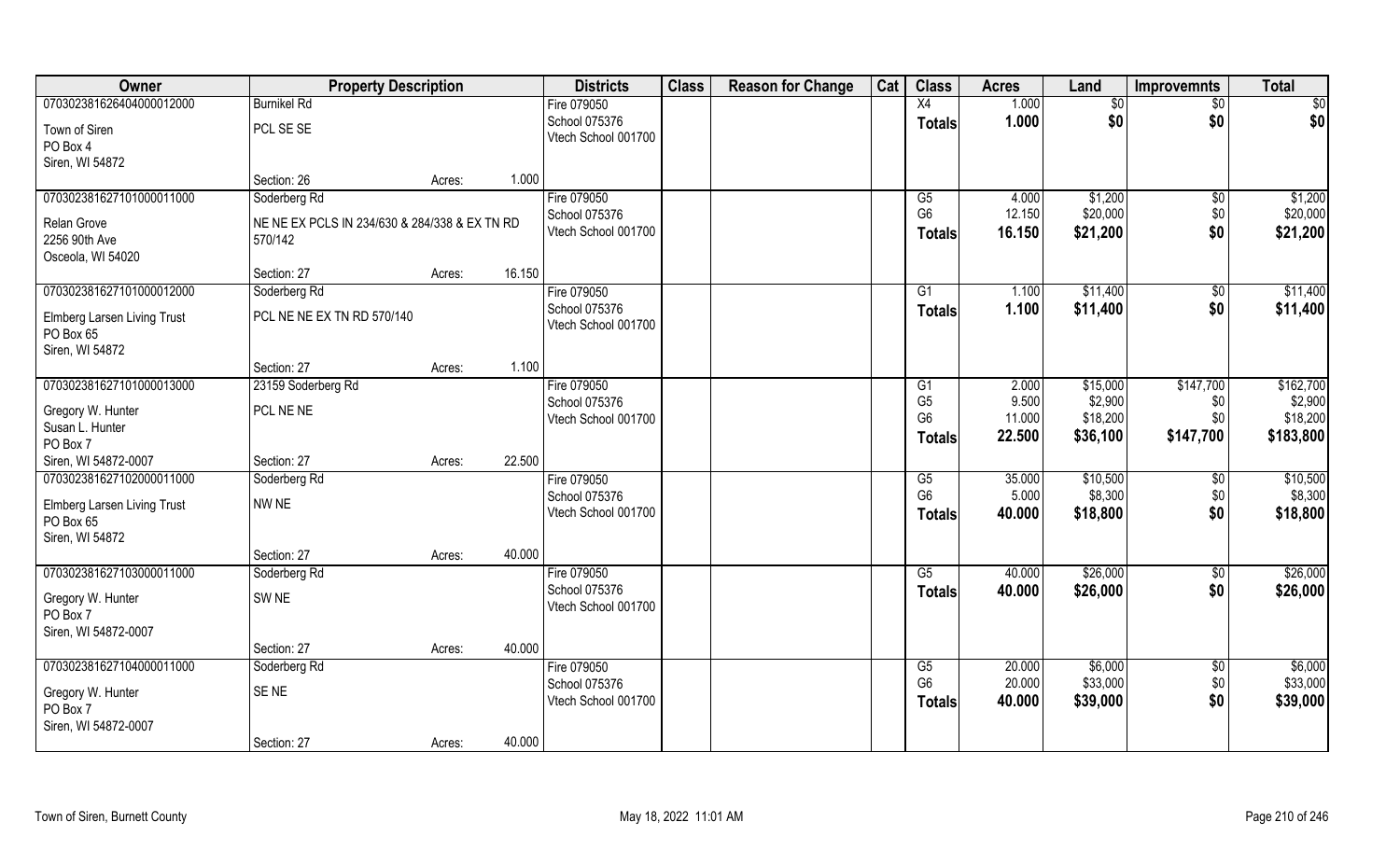| Owner                    |                    | <b>Property Description</b> |        | <b>Districts</b>    | <b>Class</b> | <b>Reason for Change</b> | Cat | <b>Class</b>                     | <b>Acres</b>     | Land     | <b>Improvemnts</b> | <b>Total</b>         |
|--------------------------|--------------------|-----------------------------|--------|---------------------|--------------|--------------------------|-----|----------------------------------|------------------|----------|--------------------|----------------------|
| 070302381627201000011000 | County Rd B        |                             |        | Fire 079050         |              |                          |     | G5                               | 35.000           | \$5,300  | $\overline{50}$    | \$5,300              |
| Aab Land Holdings LLC    | <b>NE NW</b>       |                             |        | School 075376       |              |                          |     | G <sub>6</sub>                   | 5.000            | \$6,500  | \$0                | \$6,500              |
| 1091 245th St            |                    |                             |        | Vtech School 001700 |              |                          |     | <b>Totals</b>                    | 40.000           | \$11,800 | \$0                | \$11,800             |
| Woodville, WI 54028      |                    |                             |        |                     |              |                          |     |                                  |                  |          |                    |                      |
|                          | Section: 27        | Acres:                      | 40.000 |                     |              |                          |     |                                  |                  |          |                    |                      |
| 070302381627202000011000 | 23118 Nyren Rd     |                             |        | Fire 079050         |              |                          |     | G1                               | 2.000            | \$15,000 | \$292,700          | \$307,700            |
| Paul T. Martin           | <b>NW NW</b>       |                             |        | School 075376       |              |                          |     | G <sub>5</sub><br>G <sub>6</sub> | 10.000<br>28.000 | \$3,000  | \$0\$              | \$3,000              |
| PO Box 576               |                    |                             |        | Vtech School 001700 |              |                          |     |                                  |                  | \$46,200 | \$0                | \$46,200             |
| Siren, WI 54872          |                    |                             |        |                     |              |                          |     | <b>Totals</b>                    | 40.000           | \$64,200 | \$292,700          | \$356,900            |
|                          | Section: 27        | Acres:                      | 40.000 |                     |              |                          |     |                                  |                  |          |                    |                      |
| 070302381627203000011000 | <b>Burnikel Rd</b> |                             |        | Fire 079050         |              |                          |     | G5                               | 30.000           | \$12,000 | \$0                | \$12,000             |
| Moonwood Trust           | <b>SW NW</b>       |                             |        | School 075376       |              |                          |     | G <sub>6</sub>                   | 10.000           | \$13,000 | \$0                | \$13,000             |
| 150 Sunnyview Dr Apt 211 |                    |                             |        | Vtech School 001700 |              |                          |     | <b>Totals</b>                    | 40.000           | \$25,000 | \$0                | \$25,000             |
| Milltown, WI 54858       |                    |                             |        |                     |              |                          |     |                                  |                  |          |                    |                      |
|                          | Section: 27        | Acres:                      | 40.000 |                     |              |                          |     |                                  |                  |          |                    |                      |
| 070302381627204000011000 | <b>Burnikel Rd</b> |                             |        | Fire 079050         |              |                          |     | G5                               | 20.000           | \$6,000  | \$0                | \$6,000              |
| Moonwood Trust           | SE NW              |                             |        | School 075376       |              |                          |     | G <sub>6</sub>                   | 20.000           | \$26,000 | \$0                | \$26,000             |
| 150 Sunnyview Dr Apt 211 |                    |                             |        | Vtech School 001700 |              |                          |     | <b>Totals</b>                    | 40.000           | \$32,000 | \$0                | \$32,000             |
| Milltown, WI 54858       |                    |                             |        |                     |              |                          |     |                                  |                  |          |                    |                      |
|                          | Section: 27        | Acres:                      | 40.000 |                     |              |                          |     |                                  |                  |          |                    |                      |
| 070302381627301000011000 | <b>Burnikel Rd</b> |                             |        | Fire 079050         |              |                          |     | $\overline{G5}$                  | 25.000           | \$7,500  | $\overline{50}$    | \$7,500              |
| David D. Danielson       | NE SW              |                             |        | School 075376       |              |                          |     | G <sub>6</sub>                   | 15.000           | \$24,800 | \$0                | \$24,800             |
| Kathy L. Danielson       |                    |                             |        | Vtech School 001700 |              |                          |     | Totals                           | 40.000           | \$32,300 | \$0                | \$32,300             |
| PO Box 836               |                    |                             |        |                     |              |                          |     |                                  |                  |          |                    |                      |
| St Croix Falls, WI 54024 | Section: 27        | Acres:                      | 40.000 |                     |              |                          |     |                                  |                  |          |                    |                      |
| 070302381627302000011000 | 6908 Burnikel Rd   |                             |        | Fire 079050         |              |                          |     | G1                               | 2.000            | \$15,000 | \$31,500           | \$46,500             |
| Moonwood Trust           | NW SW              |                             |        | School 075376       |              |                          |     | G <sub>5</sub><br>G <sub>6</sub> | 20.000           | \$3,000  | \$0                | \$3,000              |
| 150 Sunnyview Dr Apt 211 |                    |                             |        | Vtech School 001700 |              |                          |     |                                  | 18.000<br>40.000 | \$23,400 | \$0<br>\$31,500    | \$23,400<br>\$72,900 |
| Milltown, WI 54858       |                    |                             |        |                     |              |                          |     | <b>Totals</b>                    |                  | \$41,400 |                    |                      |
|                          | Section: 27        | Acres:                      | 40.000 |                     |              |                          |     |                                  |                  |          |                    |                      |
| 070302381627303000011000 | <b>Burnikel Rd</b> |                             |        | Fire 079050         |              |                          |     | G5                               | 16.000           | \$6,400  | $\overline{50}$    | \$6,400              |
| Moonwood Trust           | SW <sub>SW</sub>   |                             |        | School 075376       |              |                          |     | G <sub>6</sub>                   | 24.000           | \$31,200 | \$0                | \$31,200             |
| 150 Sunnyview Dr Apt 211 |                    |                             |        | Vtech School 001700 |              |                          |     | <b>Totals</b>                    | 40.000           | \$37,600 | \$0                | \$37,600             |
| Milltown, WI 54858       |                    |                             |        |                     |              |                          |     |                                  |                  |          |                    |                      |
|                          | Section: 27        | Acres:                      | 40.000 |                     |              |                          |     |                                  |                  |          |                    |                      |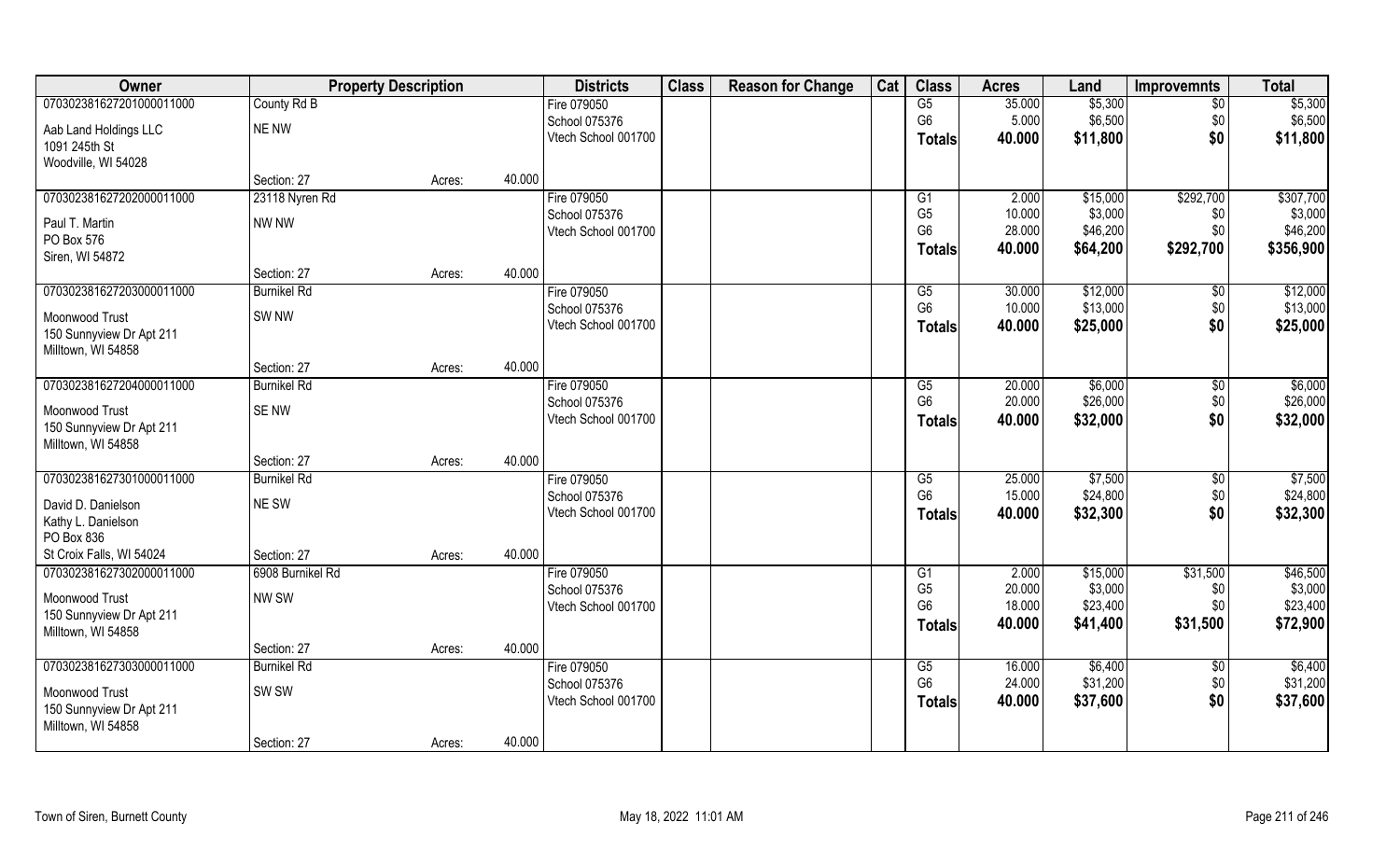| Owner                    |                    | <b>Property Description</b> |        | <b>Districts</b>                     | <b>Class</b> | <b>Reason for Change</b> | Cat | <b>Class</b>   | <b>Acres</b> | Land            | <b>Improvemnts</b> | <b>Total</b>    |
|--------------------------|--------------------|-----------------------------|--------|--------------------------------------|--------------|--------------------------|-----|----------------|--------------|-----------------|--------------------|-----------------|
| 070302381627304000011000 | <b>Burnikel Rd</b> |                             |        | Fire 079050                          |              |                          |     | X4             | 40.000       | $\overline{50}$ | $\sqrt{$0}$        | $\sqrt{50}$     |
| Town of Siren            | SE SW              |                             |        | School 075376<br>Vtech School 001700 |              |                          |     | <b>Totals</b>  | 40.000       | \$0             | \$0                | \$0             |
| PO Box 4                 |                    |                             |        |                                      |              |                          |     |                |              |                 |                    |                 |
| Siren, WI 54872          |                    |                             |        |                                      |              |                          |     |                |              |                 |                    |                 |
|                          | Section: 27        | Acres:                      | 40.000 |                                      |              |                          |     |                |              |                 |                    |                 |
| 070302381627401000011000 | Soderberg Rd       |                             |        | Fire 079050                          |              |                          |     | X4             | 30.000       | $\sqrt{50}$     | \$0                | \$0             |
| Town of Siren            | NE SE EX SE 1/4    |                             |        | School 075376                        |              |                          |     | <b>Totals</b>  | 30.000       | \$0             | \$0                | \$0             |
| PO Box 4                 |                    |                             |        | Vtech School 001700                  |              |                          |     |                |              |                 |                    |                 |
| Siren, WI 54872          |                    |                             |        |                                      |              |                          |     |                |              |                 |                    |                 |
|                          | Section: 27        | Acres:                      | 30.000 |                                      |              |                          |     |                |              |                 |                    |                 |
| 070302381627401000012000 | 22951 Soderberg Rd |                             |        | Fire 079050                          |              |                          |     | G1             | 2.000        | \$15,000        | \$138,000          | \$153,000       |
| Donald Carlson           | NE 1/4 NE SE       |                             |        | School 075376                        |              |                          |     | G <sub>6</sub> | 8.000        | \$13,200        | \$0                | \$13,200        |
| Lavonne Carlson          |                    |                             |        | Vtech School 001700                  |              |                          |     | <b>Totals</b>  | 10.000       | \$28,200        | \$138,000          | \$166,200       |
| 22951 Soderberg Rd       |                    |                             |        |                                      |              |                          |     |                |              |                 |                    |                 |
| Siren, WI 54872          | Section: 27        | Acres:                      | 10.000 |                                      |              |                          |     |                |              |                 |                    |                 |
| 070302381627402000011000 | Soderberg Rd       |                             |        | Fire 079050                          |              |                          |     | G5             | 10.000       | \$3,000         | $\sqrt[6]{3}$      | \$3,000         |
| Gregory W. Hunter        | NW SE              |                             |        | School 075376                        |              |                          |     | G <sub>6</sub> | 30.000       | \$49,500        | \$0                | \$49,500        |
| PO Box 7                 |                    |                             |        | Vtech School 001700                  |              |                          |     | <b>Totals</b>  | 40.000       | \$52,500        | \$0                | \$52,500        |
| Siren, WI 54872-0007     |                    |                             |        |                                      |              |                          |     |                |              |                 |                    |                 |
|                          | Section: 27        | Acres:                      | 40.000 |                                      |              |                          |     |                |              |                 |                    |                 |
| 070302381627403000011000 | Soderberg Rd       |                             |        | Fire 079050                          |              |                          |     | X4             | 40.000       | \$0             | \$0                | $\sqrt{50}$     |
| Town of Siren            | SW <sub>SE</sub>   |                             |        | School 075376                        |              |                          |     | <b>Totals</b>  | 40.000       | \$0             | \$0                | \$0             |
| PO Box 4                 |                    |                             |        | Vtech School 001700                  |              |                          |     |                |              |                 |                    |                 |
| Siren, WI 54872          |                    |                             |        |                                      |              |                          |     |                |              |                 |                    |                 |
|                          | Section: 27        | Acres:                      | 40.000 |                                      |              |                          |     |                |              |                 |                    |                 |
| 070302381627404000011000 | Soderberg Rd       |                             |        | Fire 079050                          |              |                          |     | X4             | 40.000       | \$0             | \$0                | $\overline{50}$ |
| Town of Siren            | SE SE              |                             |        | School 075376                        |              |                          |     | <b>Totals</b>  | 40.000       | \$0             | \$0                | \$0             |
| PO Box 4                 |                    |                             |        | Vtech School 001700                  |              |                          |     |                |              |                 |                    |                 |
| Siren, WI 54872          |                    |                             |        |                                      |              |                          |     |                |              |                 |                    |                 |
|                          | Section: 27        | Acres:                      | 40.000 |                                      |              |                          |     |                |              |                 |                    |                 |
| 070302381628104000011000 | 23025 Nyren Rd     |                             |        | Fire 079050                          |              |                          |     | G1             | 0.150        | \$1,700         | \$200              | \$1,900         |
| John M. Jung             | SE <sub>NE</sub>   |                             |        | School 075376                        |              |                          |     | G <sub>5</sub> | 12.000       | \$1,800         | \$0                | \$1,800         |
| Andrea J. Jung           |                    |                             |        | Vtech School 001700                  |              |                          |     | G <sub>6</sub> | 27.850       | \$36,200        | \$0                | \$36,200        |
| 15840 St Andrews Ln      |                    |                             |        |                                      |              |                          |     | <b>Totals</b>  | 40.000       | \$39,700        | \$200              | \$39,900        |
| Ramsey, MN 55303         | Section: 28        | Acres:                      | 40.000 |                                      |              |                          |     |                |              |                 |                    |                 |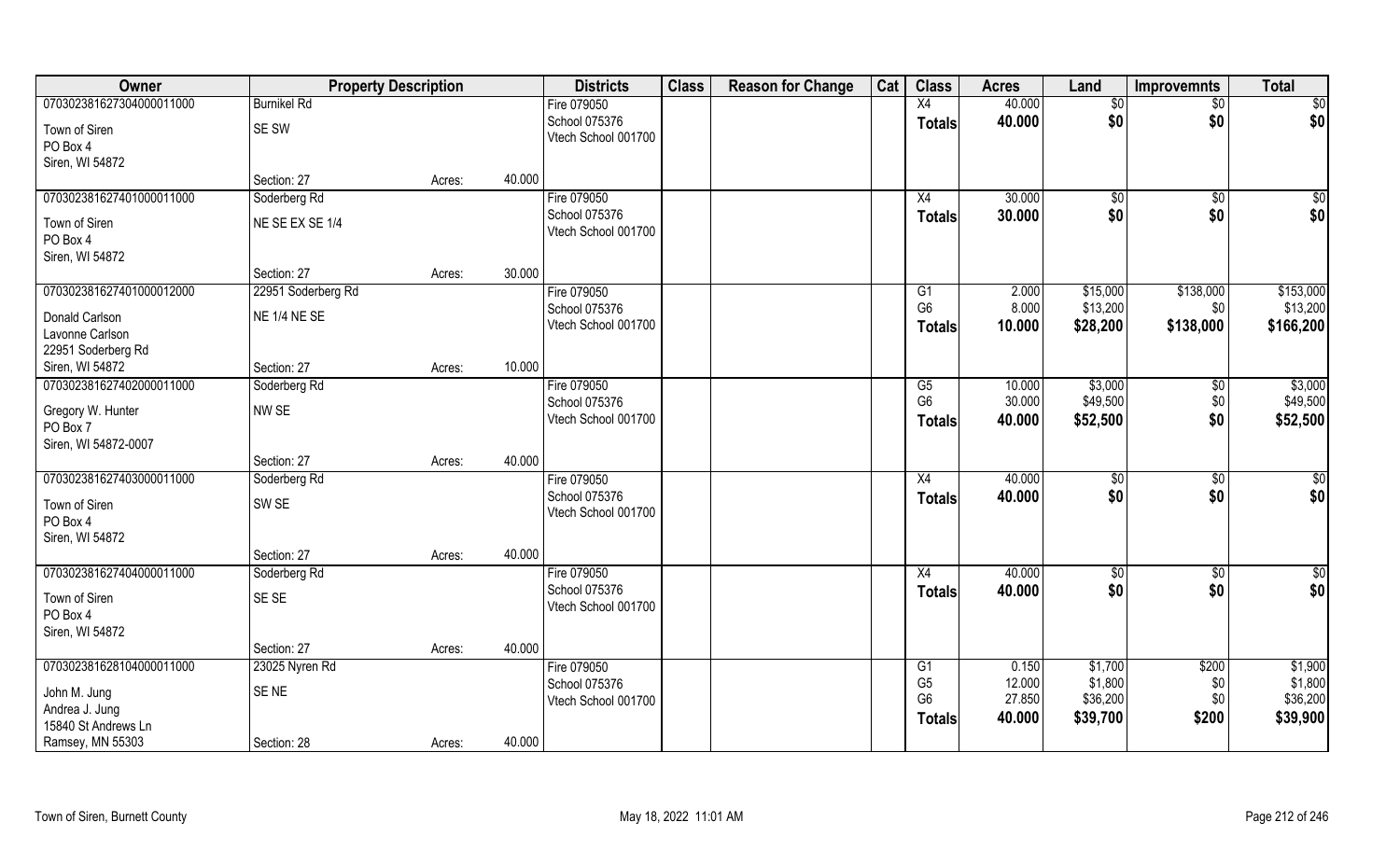| 070302381628202000011000<br><b>Burnikel Rd</b><br>G5<br>\$1,500<br>Fire 079050<br>5.000<br>\$0<br>G <sub>6</sub><br>35.000<br>\$57,800<br>\$0<br>School 075376<br>NW NW<br>David M. Hakseth<br>\$0<br>\$59,300<br>Vtech School 001700<br>40.000<br><b>Totals</b><br>7450 Burnikel Rd<br>Siren, WI 54872 | \$1,500<br>\$57,800 |  |  |  |        | <b>Property Description</b> |  |
|---------------------------------------------------------------------------------------------------------------------------------------------------------------------------------------------------------------------------------------------------------------------------------------------------------|---------------------|--|--|--|--------|-----------------------------|--|
|                                                                                                                                                                                                                                                                                                         |                     |  |  |  |        |                             |  |
|                                                                                                                                                                                                                                                                                                         |                     |  |  |  |        |                             |  |
|                                                                                                                                                                                                                                                                                                         | \$59,300            |  |  |  |        |                             |  |
|                                                                                                                                                                                                                                                                                                         |                     |  |  |  |        |                             |  |
|                                                                                                                                                                                                                                                                                                         |                     |  |  |  | 40.000 | Section: 28<br>Acres:       |  |
| 070302381628203000011000<br>7305 Burnikel Rd<br>Fire 079050<br>\$2,200<br>G4<br>Ag use land<br>G4<br>33.000<br>$\overline{30}$                                                                                                                                                                          | \$2,200             |  |  |  |        |                             |  |
| G <sub>4</sub><br>G <sub>5</sub><br>Ag use land<br>\$1,500<br>School 075376<br>5.000<br>\$0<br>Leslie L & Maxine E Lindquist Revocable SW NW                                                                                                                                                            | \$1,500             |  |  |  |        |                             |  |
| G7<br>2.000<br>\$96,900<br>\$7,000<br>Vtech School 001700<br>Living Trust Dt                                                                                                                                                                                                                            | \$103,900           |  |  |  |        |                             |  |
| 40.000<br>\$10,700<br>\$96,900<br><b>Totals</b><br>7305 Burnikel Rd                                                                                                                                                                                                                                     | \$107,600           |  |  |  |        |                             |  |
| 40.000<br>Siren, WI 54872<br>Section: 28<br>Acres:                                                                                                                                                                                                                                                      |                     |  |  |  |        |                             |  |
| 070302381628204000011000<br>\$66,000<br><b>Burnikel Rd</b><br>Fire 079050<br>40.000<br>G6<br>$\sqrt[6]{30}$                                                                                                                                                                                             | \$66,000            |  |  |  |        |                             |  |
| \$0<br>School 075376<br>\$66,000<br>40.000<br><b>Totals</b><br><b>SENW</b>                                                                                                                                                                                                                              | \$66,000            |  |  |  |        |                             |  |
| John M. Jung<br>Vtech School 001700<br>Andrea J. Jung                                                                                                                                                                                                                                                   |                     |  |  |  |        |                             |  |
| 15840 St Andrews Ln                                                                                                                                                                                                                                                                                     |                     |  |  |  |        |                             |  |
| 40.000<br>Ramsey, MN 55303<br>Section: 28<br>Acres:                                                                                                                                                                                                                                                     |                     |  |  |  |        |                             |  |
| 070302381628301000011000<br>7288 Burnikel Rd<br>Fire 079050<br>\$15,000<br>\$95,500<br>2.000<br>G1                                                                                                                                                                                                      | \$110,500           |  |  |  |        |                             |  |
| G <sub>6</sub><br>38.000<br>\$62,700<br>School 075376<br>\$0                                                                                                                                                                                                                                            | \$62,700            |  |  |  |        |                             |  |
| NE SW<br>Lyle W. Nelson<br>Vtech School 001700<br>40.000<br>\$77,700<br>\$95,500<br><b>Totals</b>                                                                                                                                                                                                       | \$173,200           |  |  |  |        |                             |  |
| Kathleen R. Nelson                                                                                                                                                                                                                                                                                      |                     |  |  |  |        |                             |  |
| 7288 Burnikel Rd                                                                                                                                                                                                                                                                                        |                     |  |  |  |        |                             |  |
| Siren, WI 54872<br>40.000<br>Section: 28<br>Acres:                                                                                                                                                                                                                                                      |                     |  |  |  |        |                             |  |
| 070302381628302000011000<br><b>Burnikel Rd</b><br>\$2,200<br>Fire 079050<br>G4<br>Ag use land<br>G4<br>34.000<br>$\sqrt[6]{30}$                                                                                                                                                                         | \$2,200             |  |  |  |        |                             |  |
| G <sub>4</sub><br>G <sub>5</sub><br>\$1,800<br>\$0<br>Ag use land<br>6.000<br>School 075376<br>Leslie L & Maxine E Lindquist Revocable NW SW                                                                                                                                                            | \$1,800             |  |  |  |        |                             |  |
| \$0<br>\$4,000<br>Vtech School 001700<br>40.000<br>Totals<br>Living Trust Dt                                                                                                                                                                                                                            | \$4,000             |  |  |  |        |                             |  |
| 7305 Burnikel Rd                                                                                                                                                                                                                                                                                        |                     |  |  |  |        |                             |  |
| Siren, WI 54872<br>40.000<br>Section: 28<br>Acres:                                                                                                                                                                                                                                                      |                     |  |  |  |        |                             |  |
| 070302381628303000011000<br><b>Burnikel Rd</b><br>Fire 079050<br>G4<br>G4<br>29.000<br>\$3,000<br>Ag use land<br>\$0                                                                                                                                                                                    | \$3,000             |  |  |  |        |                             |  |
| G <sub>5</sub><br>G <sub>4</sub><br>11.000<br>\$3,300<br>\$0<br>Ag use land<br>School 075376<br>Leslie L & Maxine E Lindquist Revocable SW SW                                                                                                                                                           | \$3,300             |  |  |  |        |                             |  |
| \$0<br>Vtech School 001700<br>\$6,300<br>40.000<br><b>Totals</b><br>Living Trust Dt                                                                                                                                                                                                                     | \$6,300             |  |  |  |        |                             |  |
| 7305 Burnikel Rd                                                                                                                                                                                                                                                                                        |                     |  |  |  |        |                             |  |
| Siren, WI 54872<br>40.000<br>Section: 28<br>Acres:                                                                                                                                                                                                                                                      |                     |  |  |  |        |                             |  |
| 070302381628304000011000<br>Fire 079050<br>\$90,400<br>7268 Burnikel Rd<br>G1<br>2.000<br>\$15,000                                                                                                                                                                                                      | \$105,400           |  |  |  |        |                             |  |
| G <sub>5</sub><br>\$5,600<br>14.000<br>School 075376<br>\$0                                                                                                                                                                                                                                             | \$5,600             |  |  |  |        |                             |  |
| SE SW<br>Eugene Mcpheeters<br>G <sub>6</sub><br>24.000<br>\$39,600<br>\$0<br>Vtech School 001700                                                                                                                                                                                                        | \$39,600            |  |  |  |        |                             |  |
| <b>Heather Kre Mcpheeters</b><br>40.000<br>\$60,200<br>\$90,400<br><b>Totals</b><br>7268 Burnikel Rd                                                                                                                                                                                                    | \$150,600           |  |  |  |        |                             |  |
| Siren, WI 54872<br>40.000<br>Section: 28<br>Acres:                                                                                                                                                                                                                                                      |                     |  |  |  |        |                             |  |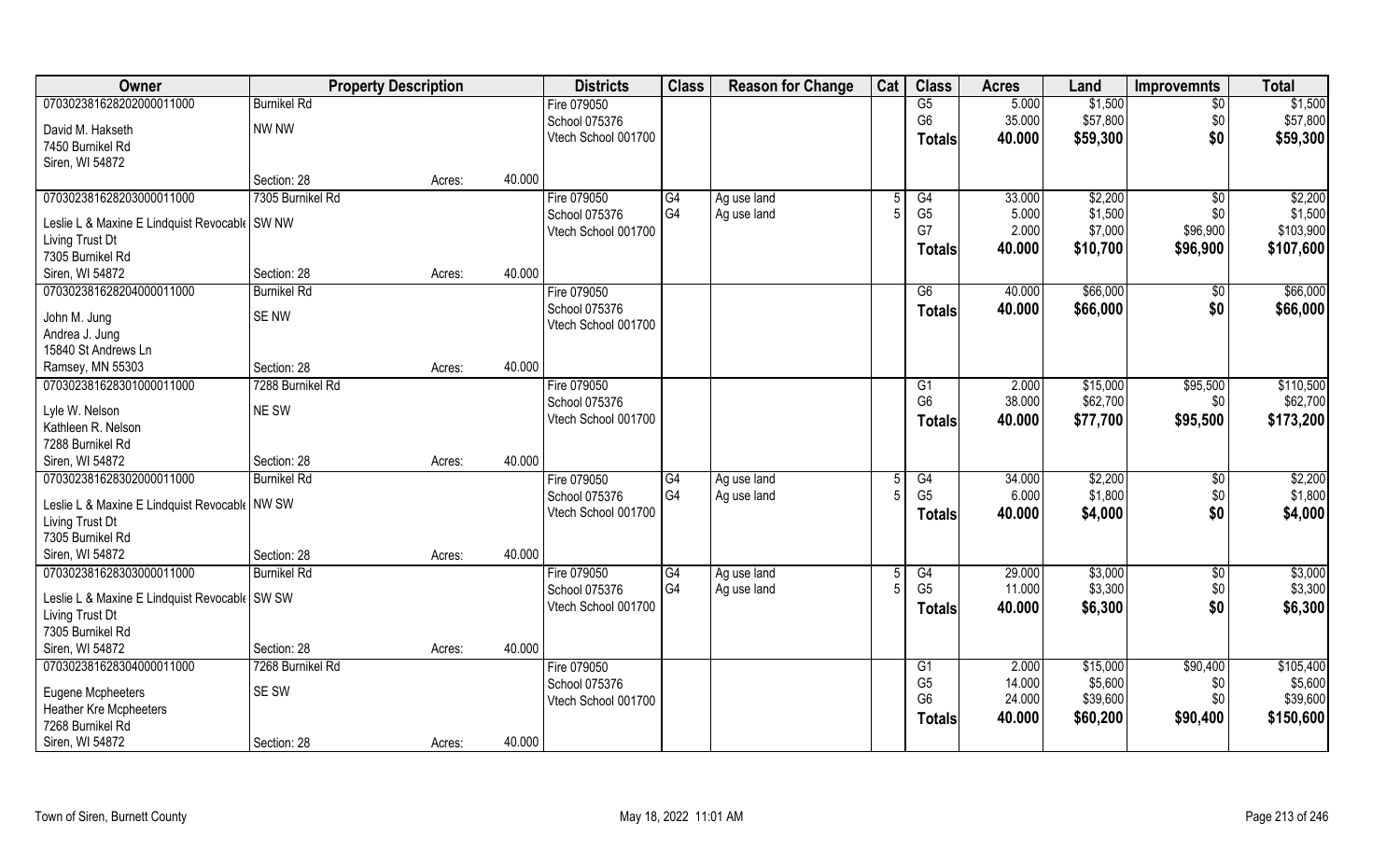| Owner                                 | <b>Property Description</b>                   |        |        | <b>Districts</b>    | <b>Class</b> | <b>Reason for Change</b> | Cat | <b>Class</b>   | <b>Acres</b> | Land     | <b>Improvemnts</b> | <b>Total</b> |
|---------------------------------------|-----------------------------------------------|--------|--------|---------------------|--------------|--------------------------|-----|----------------|--------------|----------|--------------------|--------------|
| 070302381628401000011000              | 22995 Nyren Rd                                |        |        | Fire 079050         |              |                          |     | G1             | 2.000        | \$15,000 | \$249,700          | \$264,700    |
| Neal C. Griffin                       | NE SE (W/ESMNT 608/253)                       |        |        | School 075376       |              |                          |     | G <sub>5</sub> | 32.000       | \$18,700 | \$0                | \$18,700     |
| Olga Diaz A. Griffin                  |                                               |        |        | Vtech School 001700 |              |                          |     | G <sub>6</sub> | 6.000        | \$9,900  | \$0                | \$9,900      |
| 2519 Mountain Crest Glen              |                                               |        |        |                     |              |                          |     | Totals         | 40.000       | \$43,600 | \$249,700          | \$293,300    |
| Escondido, CA 92027                   | Section: 28                                   | Acres: | 40.000 |                     |              |                          |     |                |              |          |                    |              |
| 070302381628402000011002              | 7120 Burnikel Rd                              |        |        | Fire 079050         |              |                          |     | G6             | 10.000       | \$13,000 | $\sqrt{6}$         | \$13,000     |
|                                       | E 1/2 S 1/2 NW SE                             |        |        | School 075376       |              |                          |     | Totals         | 10.000       | \$13,000 | \$0                | \$13,000     |
| Janice M. Dybedahl                    |                                               |        |        | Vtech School 001700 |              |                          |     |                |              |          |                    |              |
| David G. Dybedahl<br>8471 Bechtel Ave |                                               |        |        |                     |              |                          |     |                |              |          |                    |              |
| Inver Grove Heights, MN 55076         | Section: 28                                   | Acres: | 10.000 |                     |              |                          |     |                |              |          |                    |              |
| 070302381628402000011100              |                                               |        |        | Fire 079050         |              |                          |     | G5             | 2.000        | \$300    | \$0                | \$300        |
|                                       |                                               |        |        | School 075376       |              |                          |     | G <sub>6</sub> | 18.000       | \$11,700 | \$0                | \$11,700     |
| Mark Dybedahl                         | N1/2 NW SE                                    |        |        | Vtech School 001700 |              |                          |     | <b>Totals</b>  | 20.000       | \$12,000 | \$0                | \$12,000     |
| Christine Dybedahl                    |                                               |        |        |                     |              |                          |     |                |              |          |                    |              |
| 2019 57th St                          |                                               |        |        |                     |              |                          |     |                |              |          |                    |              |
| Somerset, WI 54025                    | Section: 28                                   | Acres: | 20.000 |                     |              |                          |     |                |              |          |                    |              |
| 070302381628402000011200              | 7084 Burnikel Rd                              |        |        | Fire 079050         |              |                          |     | G <sub>1</sub> | 1.000        | \$5,500  | \$5,100            | \$10,600     |
| Mark Dybedahl                         | W 1/2 S 1/2 NW SE                             |        |        | School 075376       |              |                          |     | G <sub>6</sub> | 9.000        | \$5,900  | \$0                | \$5,900      |
| Christine Dybedahl                    |                                               |        |        | Vtech School 001700 |              |                          |     | <b>Totals</b>  | 10.000       | \$11,400 | \$5,100            | \$16,500     |
| 2019 57th St                          |                                               |        |        |                     |              |                          |     |                |              |          |                    |              |
| Somerset, WI 54025                    | Section: 28                                   | Acres: | 10.000 |                     |              |                          |     |                |              |          |                    |              |
| 070302381628403000011000              | 7066 Burnikel Rd                              |        |        | Fire 079050         |              |                          |     | G1             | 2.000        | \$15,000 | \$0                | \$15,000     |
| Calvin M. Fuenffinger                 | SW SE EX W 1/2 NW 1/4 & EX SW 1/4 (SUBJ ESMNT |        |        | School 075376       |              |                          |     | G <sub>5</sub> | 9.000        | \$2,700  | \$0                | \$2,700      |
| 8388 Glenbrook Ave S                  | #428778)                                      |        |        | Vtech School 001700 |              |                          |     | G <sub>6</sub> | 14.000       | \$23,100 | \$0                | \$23,100     |
| Cottage Grove, MN 55016               |                                               |        |        |                     |              |                          |     | <b>Totals</b>  | 25.000       | \$40,800 | \$0                | \$40,800     |
|                                       | Section: 28                                   | Acres: | 25.000 |                     |              |                          |     |                |              |          |                    |              |
| 070302381628403000012000              | 7144 Burnikel Rd                              |        |        | Fire 079050         |              |                          |     | G1             | 2.000        | \$15,000 | \$149,900          | \$164,900    |
|                                       |                                               |        |        | School 075376       |              |                          |     | G <sub>6</sub> | 13.000       | \$21,500 | \$0                | \$21,500     |
| Jason Nichols                         | W 1/2 NW 1/4 & SW 1/4 OF SW SE                |        |        | Vtech School 001700 |              |                          |     | <b>Totals</b>  | 15.000       | \$36,500 | \$149,900          | \$186,400    |
| Karen Nichols<br>7144 Burnikel Rd     |                                               |        |        |                     |              |                          |     |                |              |          |                    |              |
| Siren, WI 54872                       | Section: 28                                   | Acres: | 15.000 |                     |              |                          |     |                |              |          |                    |              |
| 070302381628404000011000              | 7042 Burnikel Rd                              |        |        | Fire 079050         |              |                          |     | G1             | 1.000        | \$11,000 | \$143,300          | \$154,300    |
|                                       |                                               |        |        | School 075376       |              |                          |     | G <sub>5</sub> | 19.000       | \$5,700  | \$0                | \$5,700      |
| James L. Flanigan                     | SE SE (SHORE AGREE #329827)                   |        |        | Vtech School 001700 |              |                          |     | G <sub>6</sub> | 20.000       | \$33,000 | \$0                | \$33,000     |
| 7042 Burnikel Rd                      |                                               |        |        |                     |              |                          |     | <b>Totals</b>  | 40.000       | \$49,700 | \$143,300          | \$193,000    |
| Siren, WI 54872                       |                                               |        |        |                     |              |                          |     |                |              |          |                    |              |
|                                       | Section: 28                                   | Acres: | 40.000 |                     |              |                          |     |                |              |          |                    |              |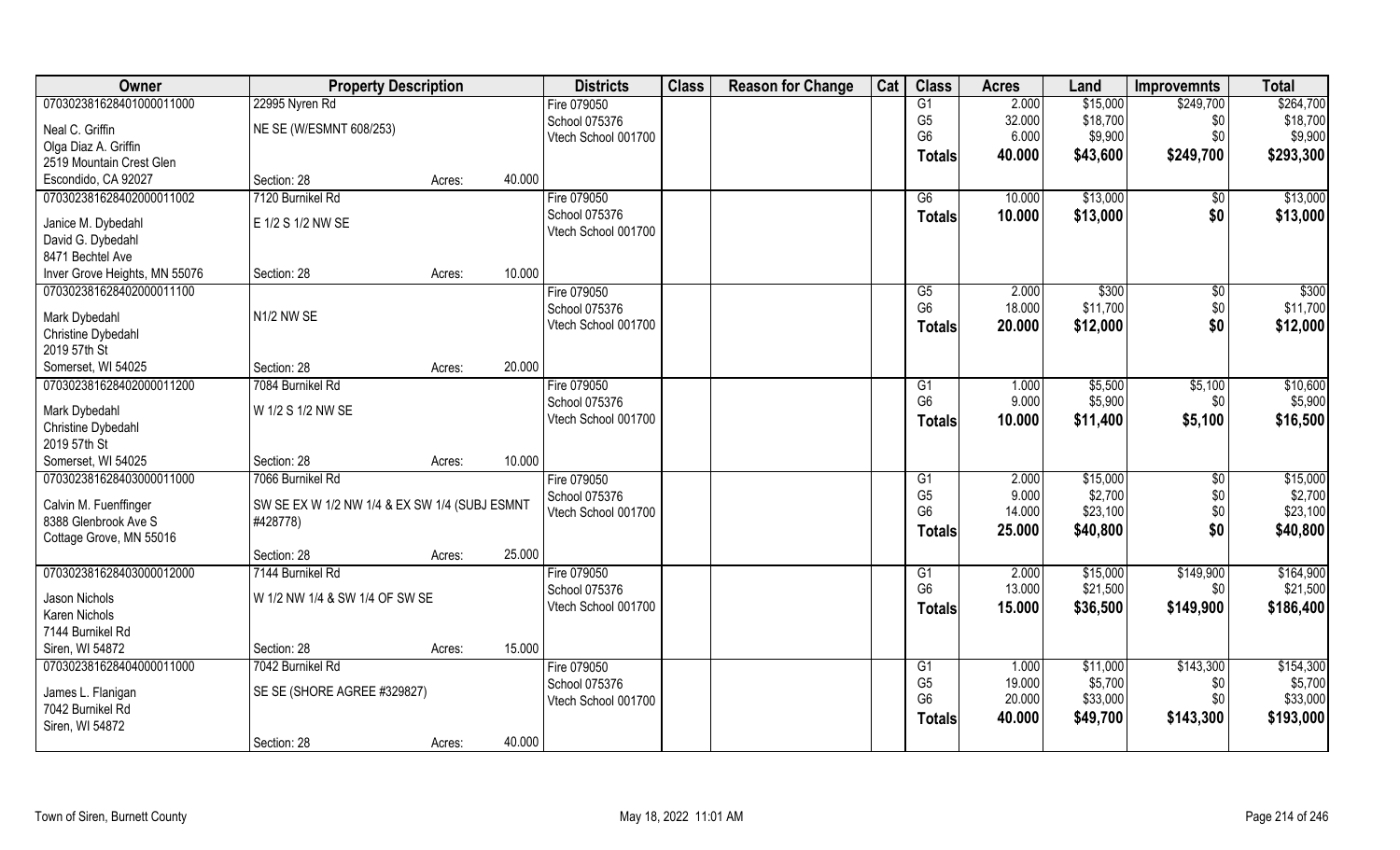| Owner                          | <b>Property Description</b>           |                  | <b>Districts</b>    | <b>Class</b>   | <b>Reason for Change</b> | Cat | <b>Class</b>   | <b>Acres</b> | Land     | <b>Improvemnts</b> | <b>Total</b> |
|--------------------------------|---------------------------------------|------------------|---------------------|----------------|--------------------------|-----|----------------|--------------|----------|--------------------|--------------|
| 070302381628505001011000       | 23167 Nyren Rd                        |                  | Fire 079050         |                |                          |     | G1             | 1.000        | \$65,000 | \$123,300          | \$188,300    |
| Aaron J. Chladil               | GOV LOT 1 EX N & S 440'               |                  | School 075376       |                |                          |     | G <sub>6</sub> | 19.000       | \$24,700 | \$0                | \$24,700     |
| Dawn M. Chladil                |                                       |                  | Vtech School 001700 |                |                          |     | <b>Totals</b>  | 20.000       | \$89,700 | \$123,300          | \$213,000    |
| 10412 Florida Ave N            |                                       |                  |                     |                |                          |     |                |              |          |                    |              |
| Brooklyn Park, MN 55445        | Section: 28                           | 20.000<br>Acres: |                     |                |                          |     |                |              |          |                    |              |
| 070302381628505001012000       | Nyren Rd                              |                  | Fire 079050         |                |                          |     | G1             | 1.000        | \$5,000  | \$11,800           | \$16,800     |
| John M. Jung                   | S 440'GOV LOT 1                       |                  | School 075376       |                |                          |     | G <sub>6</sub> | 19.000       | \$56,600 | \$0                | \$56,600     |
| Andrea J. Jung                 |                                       |                  | Vtech School 001700 |                |                          |     | <b>Totals</b>  | 20.000       | \$61,600 | \$11,800           | \$73,400     |
| 15840 St Andrews Ln            |                                       |                  |                     |                |                          |     |                |              |          |                    |              |
| Ramsey, MN 55303               | Section: 28                           | 20.000<br>Acres: |                     |                |                          |     |                |              |          |                    |              |
| 070302381628505001013000       | Nyren Rd                              |                  | Fire 079050         |                |                          |     | G6             | 23.000       | \$46,000 | \$0                | \$46,000     |
| Aaron Chladil                  | N 440' GOV LOT 1                      |                  | School 075376       |                |                          |     | <b>Totals</b>  | 23.000       | \$46,000 | \$0                | \$46,000     |
| 10412 Florida Ave N            |                                       |                  | Vtech School 001700 |                |                          |     |                |              |          |                    |              |
| Mpls, MN 55445-2677            |                                       |                  |                     |                |                          |     |                |              |          |                    |              |
|                                | Section: 28                           | 23.000<br>Acres: |                     |                |                          |     |                |              |          |                    |              |
| 070302381628505002011000       | <b>Burnikel Rd</b>                    |                  | Fire 079050         |                |                          |     | G6             | 29.100       | \$58,200 | $\sqrt[6]{}$       | \$58,200     |
| John M. Jung                   | GOV LOT 2 (SUBJ TO ESMT DESC #407927) |                  | School 075376       |                |                          |     | <b>Totals</b>  | 29.100       | \$58,200 | \$0                | \$58,200     |
| Andrea J. Jung                 |                                       |                  | Vtech School 001700 |                |                          |     |                |              |          |                    |              |
| 15840 St Andrews Ln            |                                       |                  |                     |                |                          |     |                |              |          |                    |              |
| Ramsey, MN 55303               | Section: 28                           | 29.100<br>Acres: |                     |                |                          |     |                |              |          |                    |              |
| 070302381628505003011000       | <b>Burnikel Rd</b>                    |                  | Fire 079050         |                |                          |     | G5             | 15.420       | \$4,600  | \$0                | \$4,600      |
| David M. Hakseth               | GOV LOT 3                             |                  | School 075376       |                |                          |     | G <sub>6</sub> | 20.000       | \$33,000 | \$0                | \$33,000     |
| 7450 Burnikel Rd               |                                       |                  | Vtech School 001700 |                |                          |     | <b>Totals</b>  | 35.420       | \$37,600 | \$0                | \$37,600     |
| Siren, WI 54872                |                                       |                  |                     |                |                          |     |                |              |          |                    |              |
|                                | Section: 28                           | 35.420<br>Acres: |                     |                |                          |     |                |              |          |                    |              |
| 070302381629101000011000       | 7485 Burnikel Rd                      |                  | Fire 079050         | G4             | Ag use land              |     | G4             | 36.000       | \$4,600  | \$0                | \$4,600      |
| Joanne M Daniels - Life Estate | NE NE                                 |                  | School 075376       |                |                          |     | G <sub>5</sub> | 2.000        | \$800    | \$0                | \$800        |
| 7485 Burnikel Rd               |                                       |                  | Vtech School 001700 |                |                          |     | G7             | 2.000        | \$7,000  | \$94,100           | \$101,100    |
| Siren, WI 54872                |                                       |                  |                     |                |                          |     | <b>Totals</b>  | 40.000       | \$12,400 | \$94,100           | \$106,500    |
|                                | Section: 29                           | 40.000<br>Acres: |                     |                |                          |     |                |              |          |                    |              |
| 070302381629102000011000       | <b>Burnikel Rd</b>                    |                  | Fire 079050         | G4             | Ag use land              |     | G4             | 29.000       | \$3,600  | $\overline{60}$    | \$3,600      |
| Joanne M Daniels - Life Estate | NW NE                                 |                  | School 075376       | G <sub>4</sub> | Ag use land              |     | G <sub>5</sub> | 1.000        | \$200    | \$0\$              | \$200        |
| 7485 Burnikel Rd               |                                       |                  | Vtech School 001700 |                |                          |     | G <sub>8</sub> | 10.000       | \$8,300  | \$0                | \$8,300      |
| Siren, WI 54872                |                                       |                  |                     |                |                          |     | <b>Totals</b>  | 40.000       | \$12,100 | \$0                | \$12,100     |
|                                | Section: 29                           | 40.000<br>Acres: |                     |                |                          |     |                |              |          |                    |              |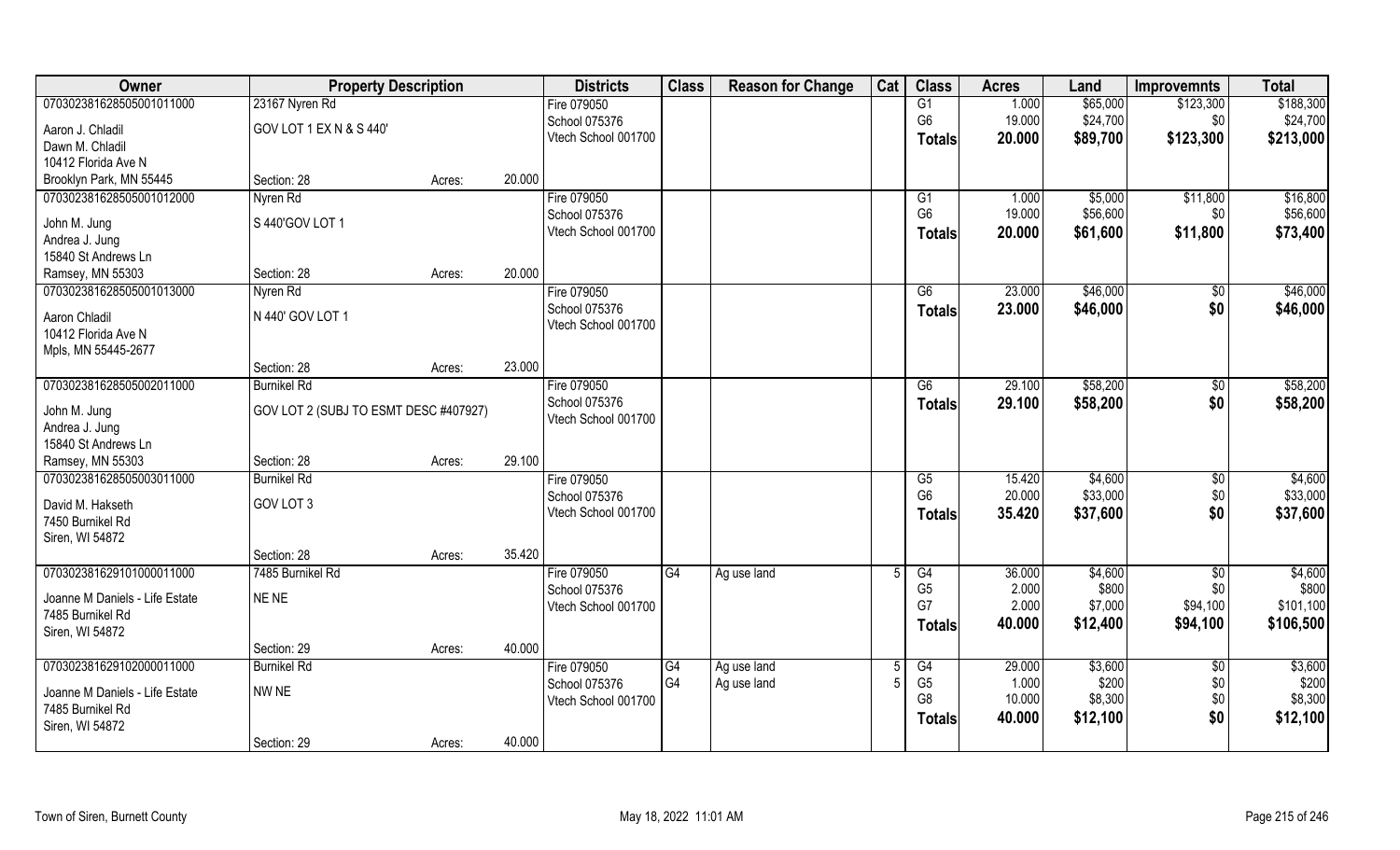| Owner                          |                                       | <b>Property Description</b> |        | <b>Districts</b>    | <b>Class</b>    | <b>Reason for Change</b> | Cat | <b>Class</b>   | <b>Acres</b> | Land         | <b>Improvemnts</b> | <b>Total</b> |
|--------------------------------|---------------------------------------|-----------------------------|--------|---------------------|-----------------|--------------------------|-----|----------------|--------------|--------------|--------------------|--------------|
| 070302381629103000011000       | <b>Burnikel Rd</b>                    |                             |        | Fire 079050         | $\overline{G4}$ | Ag use land              |     | G4             | 14.270       | \$1,500      | $\overline{60}$    | \$1,500      |
| Joanne M Daniels - Life Estate | SW NE EX PCL DESC V441 P460           |                             |        | School 075376       |                 |                          |     | G8             | 13.000       | \$10,700     | \$0                | \$10,700     |
| 7485 Burnikel Rd               |                                       |                             |        | Vtech School 001700 |                 |                          |     | <b>Totals</b>  | 27.270       | \$12,200     | \$0                | \$12,200     |
| Siren, WI 54872                |                                       |                             |        |                     |                 |                          |     |                |              |              |                    |              |
|                                | Section: 29                           | Acres:                      | 27.270 |                     |                 |                          |     |                |              |              |                    |              |
| 070302381629103000012000       | State Rd 35                           |                             |        | Fire 079050         | G4              | Ag use land              |     | G4             | 12.730       | \$1,600      | $\sqrt{6}$         | \$1,600      |
| Lee Daniels                    | PCL SW NE & SE NE DESC IN V 441 P 460 |                             |        | School 075376       | G <sub>4</sub>  | Ag use land              |     | Totals         | 12.730       | \$1,600      | \$0                | \$1,600      |
| Julie Daniels                  |                                       |                             |        | Vtech School 001700 |                 |                          |     |                |              |              |                    |              |
| PO Box 374                     |                                       |                             |        |                     |                 |                          |     |                |              |              |                    |              |
| Siren, WI 54872                | Section: 29                           | Acres:                      | 12.730 |                     |                 |                          |     |                |              |              |                    |              |
| 070302381629104000011000       | <b>Burnikel Rd</b>                    |                             |        | Fire 079050         | G4              | Ag use land              |     | G4             | 35.000       | \$3,700      | \$0                | \$3,700      |
| Joanne M Daniels - Life Estate | SE NE EX PCL DESC. V441 P460          |                             |        | School 075376       |                 |                          |     | G <sub>5</sub> | 4.660        | \$1,900      | \$0                | \$1,900      |
| 7485 Burnikel Rd               |                                       |                             |        | Vtech School 001700 |                 |                          |     | <b>Totals</b>  | 39.660       | \$5,600      | \$0                | \$5,600      |
| Siren, WI 54872                |                                       |                             |        |                     |                 |                          |     |                |              |              |                    |              |
|                                | Section: 29                           | Acres:                      | 39.660 |                     |                 |                          |     |                |              |              |                    |              |
| 070302381629201000011000       | <b>Burnikel Rd</b>                    |                             |        | Fire 079050         | G4              | Ag use land              |     | G4             | 10.000       | \$1,400      | \$0                | \$1,400      |
| David M. Hakseth               | NE NW EX S 20 RDS OF W 16 RDS         |                             |        | School 075376       |                 |                          |     | G <sub>8</sub> | 28.000       | \$23,100     | \$0                | \$23,100     |
| 7450 Burnikel Rd               |                                       |                             |        | Vtech School 001700 |                 |                          |     | <b>Totals</b>  | 38.000       | \$24,500     | \$0                | \$24,500     |
| Siren, WI 54872                |                                       |                             |        |                     |                 |                          |     |                |              |              |                    |              |
|                                | Section: 29                           | Acres:                      | 38.000 |                     |                 |                          |     |                |              |              |                    |              |
| 070302381629201000012000       | State Rd 35                           |                             |        | Fire 079050         |                 |                          |     | X4             | 2.000        | $\sqrt[6]{}$ | $\overline{50}$    | \$0          |
| Town of Siren                  | S 20 RDS OF W 16 RDS NE NW            |                             |        | School 075376       |                 |                          |     | <b>Totals</b>  | 2.000        | \$0          | \$0                | \$0          |
| PO Box 4                       |                                       |                             |        | Vtech School 001700 |                 |                          |     |                |              |              |                    |              |
| Siren, WI 54872                |                                       |                             |        |                     |                 |                          |     |                |              |              |                    |              |
|                                | Section: 29                           | Acres:                      | 2.000  |                     |                 |                          |     |                |              |              |                    |              |
| 070302381629202000011001       | 23175 State Rd 35                     |                             |        | Fire 079050         |                 |                          |     | G1             | 2.000        | \$15,000     | \$191,000          | \$206,000    |
| Christopher Alan Tewalt        | N 1/2 NW NW                           |                             |        | School 075376       |                 |                          |     | G <sub>5</sub> | 3.000        | \$900        | \$0                | \$900        |
| K Tewalt                       |                                       |                             |        | Vtech School 001700 |                 |                          |     | G <sub>6</sub> | 15.000       | \$24,800     | \$0                | \$24,800     |
| 23175 State Rd 35              |                                       |                             |        |                     |                 |                          |     | Totals         | 20.000       | \$40,700     | \$191,000          | \$231,700    |
| Siren, WI 54872                | Section: 29                           | Acres:                      | 20.000 |                     |                 |                          |     |                |              |              |                    |              |
| 070302381629202000011500       | State Rd 35                           |                             |        | Fire 079050         |                 |                          |     | G1             | 2.000        | \$15,000     | \$2,500            | \$17,500     |
| Christopher Alan Tewalt        | S 1/2 NW NW                           |                             |        | School 075376       |                 |                          |     | G <sub>5</sub> | 10.000       | \$3,000      | \$0                | \$3,000      |
| K Tewalt                       |                                       |                             |        | Vtech School 001700 |                 |                          |     | G <sub>6</sub> | 8.000        | \$13,200     | \$0                | \$13,200     |
| 23175 State Rd 35              |                                       |                             |        |                     |                 |                          |     | Totals         | 20.000       | \$31,200     | \$2,500            | \$33,700     |
| Siren, WI 54872                | Section: 29                           | Acres:                      | 20.000 |                     |                 |                          |     |                |              |              |                    |              |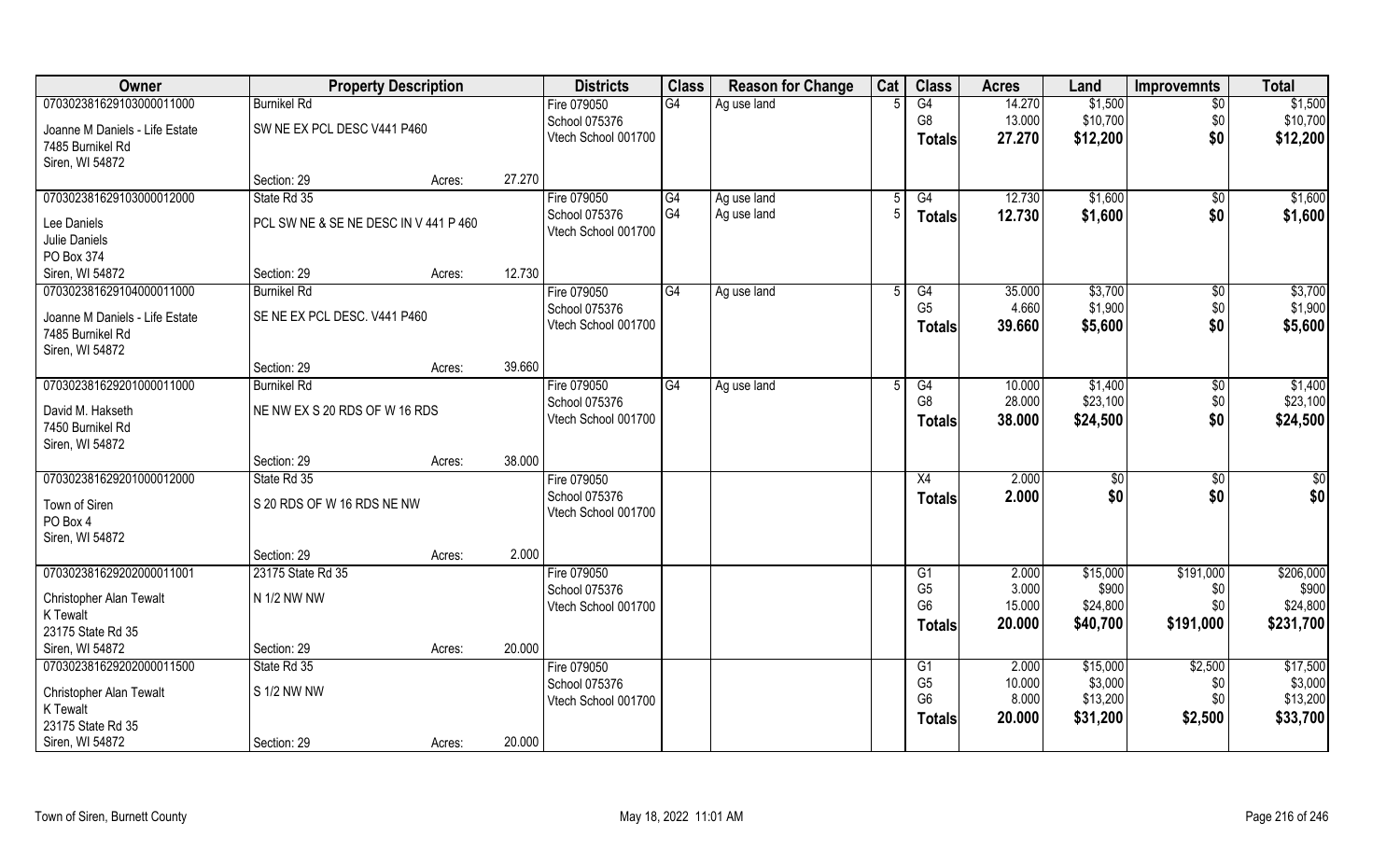| Owner                                                                        | <b>Property Description</b>                                    |        |        | <b>Districts</b>                     | <b>Class</b>   | <b>Reason for Change</b> | Cat | <b>Class</b>   | <b>Acres</b> | Land     | <b>Improvemnts</b> | <b>Total</b> |
|------------------------------------------------------------------------------|----------------------------------------------------------------|--------|--------|--------------------------------------|----------------|--------------------------|-----|----------------|--------------|----------|--------------------|--------------|
| 070302381629203000011000                                                     |                                                                |        |        | Fire 079050                          |                |                          |     | G5             | 39.890       | \$12,000 | $\sqrt{6}$         | \$12,000     |
| Duwayne & Rose Wiberg - Life Estate<br>7826 Elbow Lake Rd<br>Siren, WI 54872 | SW NW EX RR RW                                                 |        |        | School 075376<br>Vtech School 001700 |                |                          |     | <b>Totals</b>  | 39.890       | \$12,000 | \$0                | \$12,000     |
|                                                                              | Section: 29                                                    | Acres: | 39.890 |                                      |                |                          |     |                |              |          |                    |              |
| 070302381629204000011000                                                     | State Rd 35                                                    |        |        | Fire 079050                          |                |                          |     | G6             | 40.000       | \$66,000 | \$0                | \$66,000     |
|                                                                              | <b>SENW</b>                                                    |        |        | School 075376                        |                |                          |     | <b>Totals</b>  | 40.000       | \$66,000 | \$0                | \$66,000     |
| David M. Hakseth<br>7450 Burnikel Rd                                         |                                                                |        |        | Vtech School 001700                  |                |                          |     |                |              |          |                    |              |
| Siren, WI 54872                                                              |                                                                |        |        |                                      |                |                          |     |                |              |          |                    |              |
|                                                                              | Section: 29                                                    | Acres: | 40.000 |                                      |                |                          |     |                |              |          |                    |              |
| 070302381629301000011000                                                     | 22932 State Rd 35                                              |        |        | Fire 079050                          | G4             | Ag use land              | 5   | G4             | 19.000       | \$800    | $\overline{50}$    | \$800        |
| Lee Daniels                                                                  | NE SW                                                          |        |        | School 075376                        |                |                          |     | G7             | 2.000        | \$7,000  | \$109,600          | \$116,600    |
| Julie Daniels                                                                |                                                                |        |        | Vtech School 001700                  |                |                          |     | G <sub>8</sub> | 19.000       | \$15,700 | \$0                | \$15,700     |
| PO Box 374                                                                   |                                                                |        |        |                                      |                |                          |     | Totals         | 40.000       | \$23,500 | \$109,600          | \$133,100    |
| Siren, WI 54872                                                              | Section: 29                                                    | Acres: | 40.000 |                                      |                |                          |     |                |              |          |                    |              |
| 070302381629302000011000                                                     |                                                                |        |        | Fire 079050                          | G4             | Ag use land              |     | G4             | 28.810       | \$1,900  | \$0                | \$1,900      |
| Duwayne & Rose Wiberg - Life Estate                                          | NW SW EX RR RW                                                 |        |        | School 075376                        | G <sub>4</sub> | Ag use land              |     | G <sub>5</sub> | 6.900        | \$2,100  | \$0                | \$2,100      |
| 7826 Elbow Lake Rd                                                           |                                                                |        |        | Vtech School 001700                  |                |                          |     | <b>Totals</b>  | 35.710       | \$4,000  | \$0                | \$4,000      |
| Siren, WI 54872                                                              | Section: 29                                                    | Acres: | 35.710 |                                      |                |                          |     |                |              |          |                    |              |
| 070302381629303000011000                                                     | 7798 Elbow Lake Rd                                             |        |        | Fire 079050                          | G4             | Ag use land              |     | G4             | 30.250       | \$2,300  | \$0                | \$2,300      |
|                                                                              |                                                                |        |        | School 075376                        |                |                          |     | G <sub>5</sub> | 4.110        | \$1,200  | \$0                | \$1,200      |
| Duwayne & Rose Wiberg - Life Estate                                          | SW SW EX RR RW                                                 |        |        | Vtech School 001700                  |                |                          |     | G7             | 1.000        | \$4,000  | \$9,000            | \$13,000     |
| 7826 Elbow Lake Rd                                                           |                                                                |        |        |                                      |                |                          |     | <b>Totals</b>  | 35.360       | \$7,500  | \$9,000            | \$16,500     |
| Siren, WI 54872                                                              | Section: 29                                                    | Acres: | 35.360 |                                      |                |                          |     |                |              |          |                    |              |
| 070302381629304000011000                                                     | State Rd 35                                                    |        |        | Fire 079050                          | G4             | Ag use land              |     | G4             | 37.400       | \$3,900  | $\sqrt{$0}$        | \$3,900      |
|                                                                              |                                                                |        |        | School 075376                        |                |                          |     | G <sub>8</sub> | 2.000        | \$1,700  | \$0                | \$1,700      |
| Lee Daniels                                                                  | <b>SE SW</b>                                                   |        |        | Vtech School 001700                  |                |                          |     | <b>Totals</b>  | 39.400       | \$5,600  | \$0                | \$5,600      |
| Julie Daniels                                                                |                                                                |        |        |                                      |                |                          |     |                |              |          |                    |              |
| PO Box 374<br>Siren, WI 54872                                                | Section: 29                                                    | Acres: | 39.400 |                                      |                |                          |     |                |              |          |                    |              |
| 070302381629304000012000                                                     |                                                                |        |        | Fire 079050                          |                |                          |     | G5             | 0.100        | \$100    | $\overline{50}$    | \$100        |
|                                                                              |                                                                |        |        | School 075376                        |                |                          |     | <b>Totals</b>  | 0.100        | \$100    | \$0                | \$100        |
| Duwayne & Rose Wiberg - Life Estate                                          | PCL IN SE SW COM AT THE INTERSECTION OF THE                    |        |        | Vtech School 001700                  |                |                          |     |                |              |          |                    |              |
| 7826 Elbow Lake Rd                                                           | E RW OF STATE HWY #35 & S LN OF SE SW, TH E                    |        |        |                                      |                |                          |     |                |              |          |                    |              |
| Siren, WI 54872                                                              | ALG S LN 100', TH AT RIGHT ANGLES N 40' TH IN A<br>Section: 29 | Acres: | 0.100  |                                      |                |                          |     |                |              |          |                    |              |
|                                                                              |                                                                |        |        |                                      |                |                          |     |                |              |          |                    |              |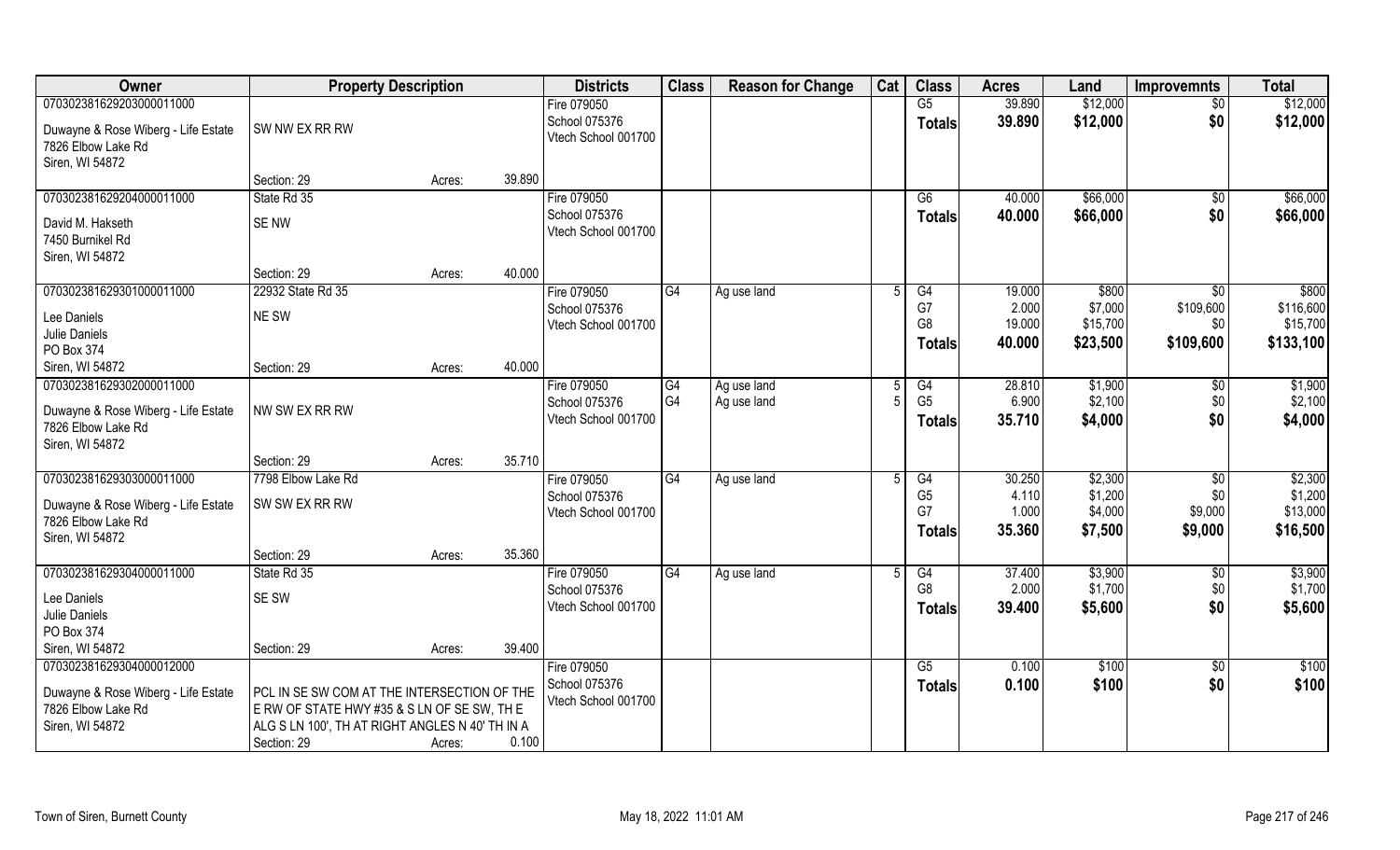| Owner                                         | <b>Property Description</b> |                  | <b>Districts</b>    | <b>Class</b> | <b>Reason for Change</b> | Cat | <b>Class</b>   | <b>Acres</b> | Land     | <b>Improvemnts</b> | <b>Total</b> |
|-----------------------------------------------|-----------------------------|------------------|---------------------|--------------|--------------------------|-----|----------------|--------------|----------|--------------------|--------------|
| 070302381629304000013000                      |                             |                  | Fire 079050         |              |                          |     | G5             | 0.100        | \$100    | $\overline{50}$    | \$100        |
| Duwayne Wiberg                                | PCL SE SW                   |                  | School 075376       |              |                          |     | <b>Totals</b>  | 0.100        | \$100    | \$0                | \$100        |
| Rose Wiberg                                   |                             |                  | Vtech School 001700 |              |                          |     |                |              |          |                    |              |
| 7826 Elbow Lake Rd                            |                             |                  |                     |              |                          |     |                |              |          |                    |              |
| Siren, WI 54872                               | Section: 29                 | 0.100<br>Acres:  |                     |              |                          |     |                |              |          |                    |              |
| 070302381629401000011000                      | <b>Burnikeld Rd</b>         |                  | Fire 079050         |              |                          |     | G5             | 8.210        | \$3,300  | $\sqrt{$0}$        | \$3,300      |
|                                               |                             |                  | School 075376       |              |                          |     |                | 8.210        | \$3,300  | \$0                | \$3,300      |
| Joanne M Daniels - Life Estate                | NE SE EX PCL DESC V441 P460 |                  | Vtech School 001700 |              |                          |     | <b>Totals</b>  |              |          |                    |              |
| 7485 Burnikel Rd                              |                             |                  |                     |              |                          |     |                |              |          |                    |              |
| Siren, WI 54872                               |                             |                  |                     |              |                          |     |                |              |          |                    |              |
|                                               | Section: 29                 | 8.210<br>Acres:  |                     |              |                          |     |                |              |          |                    |              |
| 070302381629401000012000                      | State Rd 35                 |                  | Fire 079050         |              |                          |     | G5             | 31.790       | \$12,700 | $\sqrt[6]{3}$      | \$12,700     |
| Lee Daniels                                   | PCL NE SE DESC V 441 P 460  |                  | School 075376       |              |                          |     | <b>Totals</b>  | 31.790       | \$12,700 | \$0                | \$12,700     |
| Julie Daniels                                 |                             |                  | Vtech School 001700 |              |                          |     |                |              |          |                    |              |
| PO Box 374                                    |                             |                  |                     |              |                          |     |                |              |          |                    |              |
| Siren, WI 54872                               | Section: 29                 | 31.790<br>Acres: |                     |              |                          |     |                |              |          |                    |              |
| 070302381629402000011000                      | State Rd 35                 |                  | Fire 079050         |              |                          |     | G5             | 15.000       | \$4,500  | \$0                | \$4,500      |
|                                               |                             |                  | School 075376       |              |                          |     | G <sub>6</sub> | 25.000       | \$41,300 | \$0                | \$41,300     |
| Lee Daniels                                   | NW SE                       |                  | Vtech School 001700 |              |                          |     |                | 40.000       | \$45,800 | \$0                | \$45,800     |
| Julie Daniels                                 |                             |                  |                     |              |                          |     | <b>Totals</b>  |              |          |                    |              |
| PO Box 374                                    |                             |                  |                     |              |                          |     |                |              |          |                    |              |
| Siren, WI 54872                               | Section: 29                 | 40.000<br>Acres: |                     |              |                          |     |                |              |          |                    |              |
| 070302381629403000011000                      | State Rd 35                 |                  | Fire 079050         |              |                          |     | G5             | 10.000       | \$3,000  | \$0                | \$3,000      |
| Lee Daniels                                   | SW SE                       |                  | School 075376       |              |                          |     | G <sub>6</sub> | 30.000       | \$49,500 | \$0                | \$49,500     |
| Julie Daniels                                 |                             |                  | Vtech School 001700 |              |                          |     | Totals         | 40.000       | \$52,500 | \$0                | \$52,500     |
| PO Box 374                                    |                             |                  |                     |              |                          |     |                |              |          |                    |              |
| Siren, WI 54872                               | Section: 29                 | 40.000<br>Acres: |                     |              |                          |     |                |              |          |                    |              |
| 070302381629404000011000                      | <b>Burnikel Rd</b>          |                  | Fire 079050         |              |                          |     | G5             | 15.000       | \$4,500  | \$0                | \$4,500      |
|                                               |                             |                  | School 075376       |              |                          |     | G <sub>6</sub> | 25.000       | \$41,300 | \$0                | \$41,300     |
| Leslie L & Maxine E Lindquist Revocable SE SE |                             |                  | Vtech School 001700 |              |                          |     | <b>Totals</b>  | 40.000       | \$45,800 | \$0                | \$45,800     |
| Living Trust Dt                               |                             |                  |                     |              |                          |     |                |              |          |                    |              |
| 7305 Burnikel Rd                              |                             |                  |                     |              |                          |     |                |              |          |                    |              |
| Siren, WI 54872                               | Section: 29                 | 40.000<br>Acres: |                     |              |                          |     |                |              |          |                    |              |
| 070302381630101000011001                      | State Rd 35                 |                  | Fire 079050         |              |                          |     | G5             | 9.455        | \$2,800  | $\overline{50}$    | \$2,800      |
| Christopher Alan Tewalt                       | N 1/2 NE NE                 |                  | School 075376       |              |                          |     | G <sub>6</sub> | 9.000        | \$14,900 | \$0                | \$14,900     |
| K Tewalt                                      |                             |                  | Vtech School 001700 |              |                          |     | <b>Totals</b>  | 18.455       | \$17,700 | \$0                | \$17,700     |
| 23175 State Rd 35                             |                             |                  |                     |              |                          |     |                |              |          |                    |              |
| Siren, WI 54872                               | Section: 30                 | 18.455<br>Acres: |                     |              |                          |     |                |              |          |                    |              |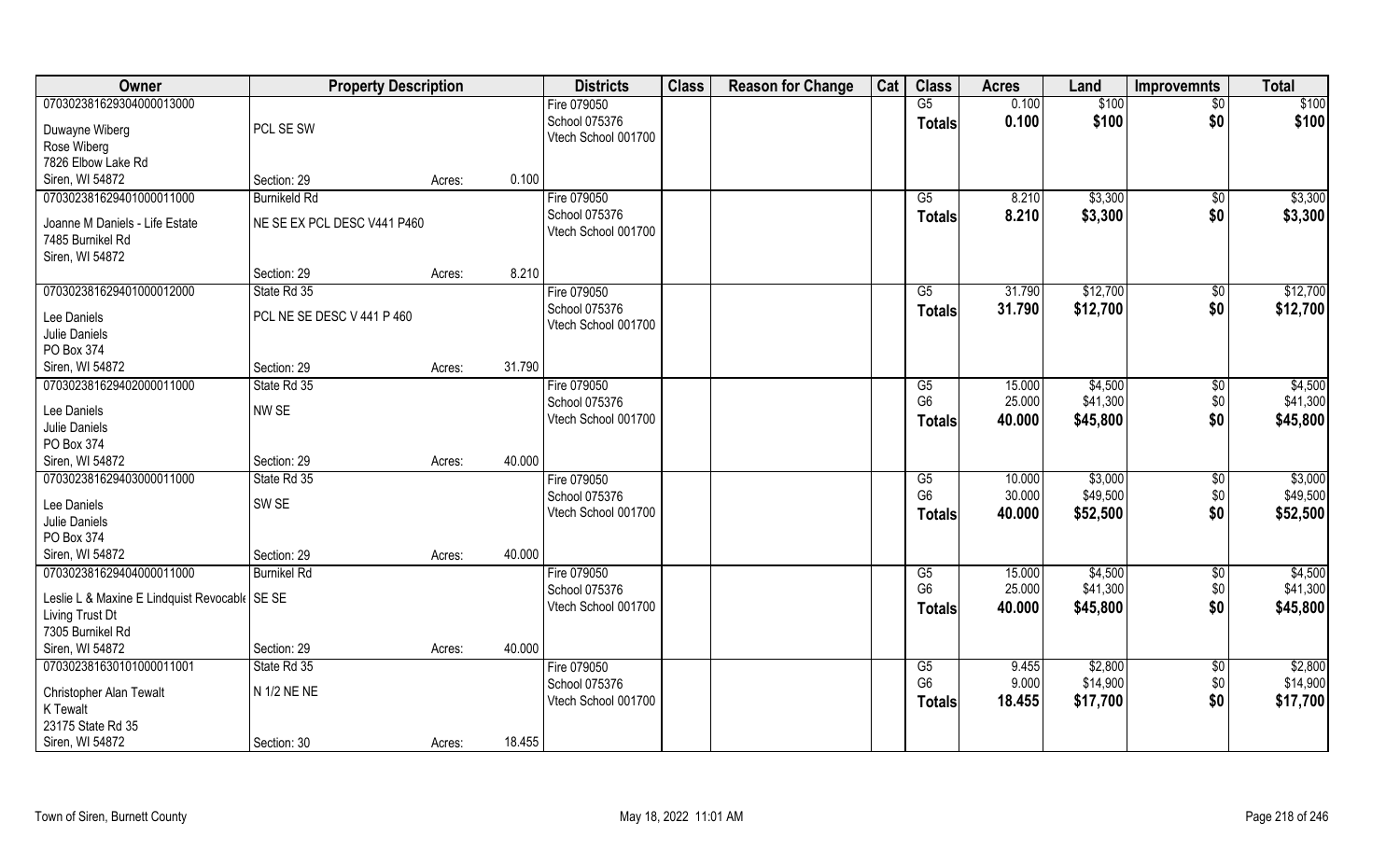| Owner                    | <b>Property Description</b> |        |        | <b>Districts</b>    | <b>Class</b> | <b>Reason for Change</b> | Cat | <b>Class</b>         | <b>Acres</b>   | Land               | <b>Improvemnts</b> | <b>Total</b>         |
|--------------------------|-----------------------------|--------|--------|---------------------|--------------|--------------------------|-----|----------------------|----------------|--------------------|--------------------|----------------------|
| 070302381630101000011500 | State Rd 35                 |        |        | Fire 079050         |              |                          |     | G5                   | 15.455         | \$4,600            | $\sqrt{6}$         | \$4,600              |
| Christopher Alan Tewalt  | S 1/2 NE NE EX RR ROW       |        |        | School 075376       |              |                          |     | G <sub>6</sub>       | 3.000          | \$5,000            | \$0                | \$5,000              |
| K Tewalt                 |                             |        |        | Vtech School 001700 |              |                          |     | <b>Totals</b>        | 18.455         | \$9,600            | \$0                | \$9,600              |
| 23175 State Rd 35        |                             |        |        |                     |              |                          |     |                      |                |                    |                    |                      |
| Siren, WI 54872          | Section: 30                 | Acres: | 18.455 |                     |              |                          |     |                      |                |                    |                    |                      |
| 070302381630102000011000 | 23120 Nyberg Rd             |        |        | Fire 079050         | G4           | Ag use land              |     | G4                   | 14.750         | \$1,300            | $\overline{50}$    | \$1,300              |
| Kristin Lahners          | NW NE                       |        |        | School 075376       |              |                          |     | G <sub>5</sub>       | 20.250         | \$6,100            | \$0                | \$6,100              |
| 11108 County Rd Zz       |                             |        |        | Vtech School 001700 |              |                          |     | G <sub>6</sub><br>G7 | 3.000<br>2.000 | \$5,000<br>\$7,000 | \$0<br>\$151,800   | \$5,000<br>\$158,800 |
| Pound, WI 54161          |                             |        |        |                     |              |                          |     |                      | 40.000         | \$19,400           | \$151,800          | \$171,200            |
|                          | Section: 30                 | Acres: | 40.000 |                     |              |                          |     | Totals               |                |                    |                    |                      |
| 070302381630103000011001 |                             |        |        | Fire 079050         | G4           | Ag use land              |     | G4                   | 15.400         | \$1,600            | \$0                | \$1,600              |
| Kent Lahners             | SW NE EX N 1/2              |        |        | School 075376       |              |                          |     | G <sub>8</sub>       | 4.600          | \$3,800            | \$0                | \$3,800              |
| 11183 Crosstown Rd       |                             |        |        | Vtech School 001700 |              |                          |     | <b>Totals</b>        | 20.000         | \$5,400            | \$0                | \$5,400              |
| Grantsburg, WI 54840     |                             |        |        |                     |              |                          |     |                      |                |                    |                    |                      |
|                          | Section: 30                 | Acres: | 20.000 |                     |              |                          |     |                      |                |                    |                    |                      |
| 070302381630103000011100 |                             |        |        | Fire 079050         |              |                          |     | G5                   | 6.000          | \$2,400            | \$0                | \$2,400              |
| <b>Kristin Lahners</b>   | N 1/2 SW NE                 |        |        | School 075376       |              |                          |     | G <sub>6</sub>       | 14.000         | \$18,200           | \$0                | \$18,200             |
| 11108 County Rd Zz       |                             |        |        | Vtech School 001700 |              |                          |     | <b>Totals</b>        | 20.000         | \$20,600           | \$0                | \$20,600             |
| Pound, WI 54161          |                             |        |        |                     |              |                          |     |                      |                |                    |                    |                      |
|                          | Section: 30                 | Acres: | 20.000 |                     |              |                          |     |                      |                |                    |                    |                      |
| 070302381630104000011000 | Nyberg Rd                   |        |        | Fire 079050         |              |                          |     | G4                   | 7.000          | \$700              | \$0                | \$700                |
| Kent Lahners             | SE NE EX RR RW              |        |        | School 075376       |              |                          |     | G <sub>5</sub>       | 10.000         | \$3,000            | \$0                | \$3,000              |
| 11183 Crosstown Rd       |                             |        |        | Vtech School 001700 |              |                          |     | G <sub>8</sub>       | 20.020         | \$16,500           | \$0<br>\$0         | \$16,500             |
| Grantsburg, WI 54840     |                             |        |        |                     |              |                          |     | <b>Totals</b>        | 37.020         | \$20,200           |                    | \$20,200             |
|                          | Section: 30                 | Acres: | 37.020 |                     |              |                          |     |                      |                |                    |                    |                      |
| 070302381630201000011000 | Nyberg Rd                   |        |        | Fire 079050         |              |                          |     | G5                   | 29.000         | \$8,700            | \$0                | \$8,700              |
| Bette J. Renberg         | NE NW                       |        |        | School 075376       |              |                          |     | G <sub>6</sub>       | 11.000         | \$18,200           | \$0                | \$18,200             |
| PO Box 16                |                             |        |        | Vtech School 001700 |              |                          |     | <b>Totals</b>        | 40.000         | \$26,900           | \$0                | \$26,900             |
| Siren, WI 54872          |                             |        |        |                     |              |                          |     |                      |                |                    |                    |                      |
|                          | Section: 30                 | Acres: | 40.000 |                     |              |                          |     |                      |                |                    |                    |                      |
| 070302381630202000011000 | Nyberg Rd                   |        |        | Fire 079050         |              |                          |     | G5                   | 10.000         | \$1,500            | $\overline{50}$    | \$1,500              |
| Bette J. Renberg         | FR NW NW                    |        |        | School 075376       |              |                          |     | G <sub>6</sub>       | 25.070         | \$41,400           | \$0                | \$41,400             |
| PO Box 16                |                             |        |        | Vtech School 001700 |              |                          |     | <b>Totals</b>        | 35.070         | \$42,900           | \$0                | \$42,900             |
| Siren, WI 54872          |                             |        |        |                     |              |                          |     |                      |                |                    |                    |                      |
|                          | Section: 30                 | Acres: | 35.070 |                     |              |                          |     |                      |                |                    |                    |                      |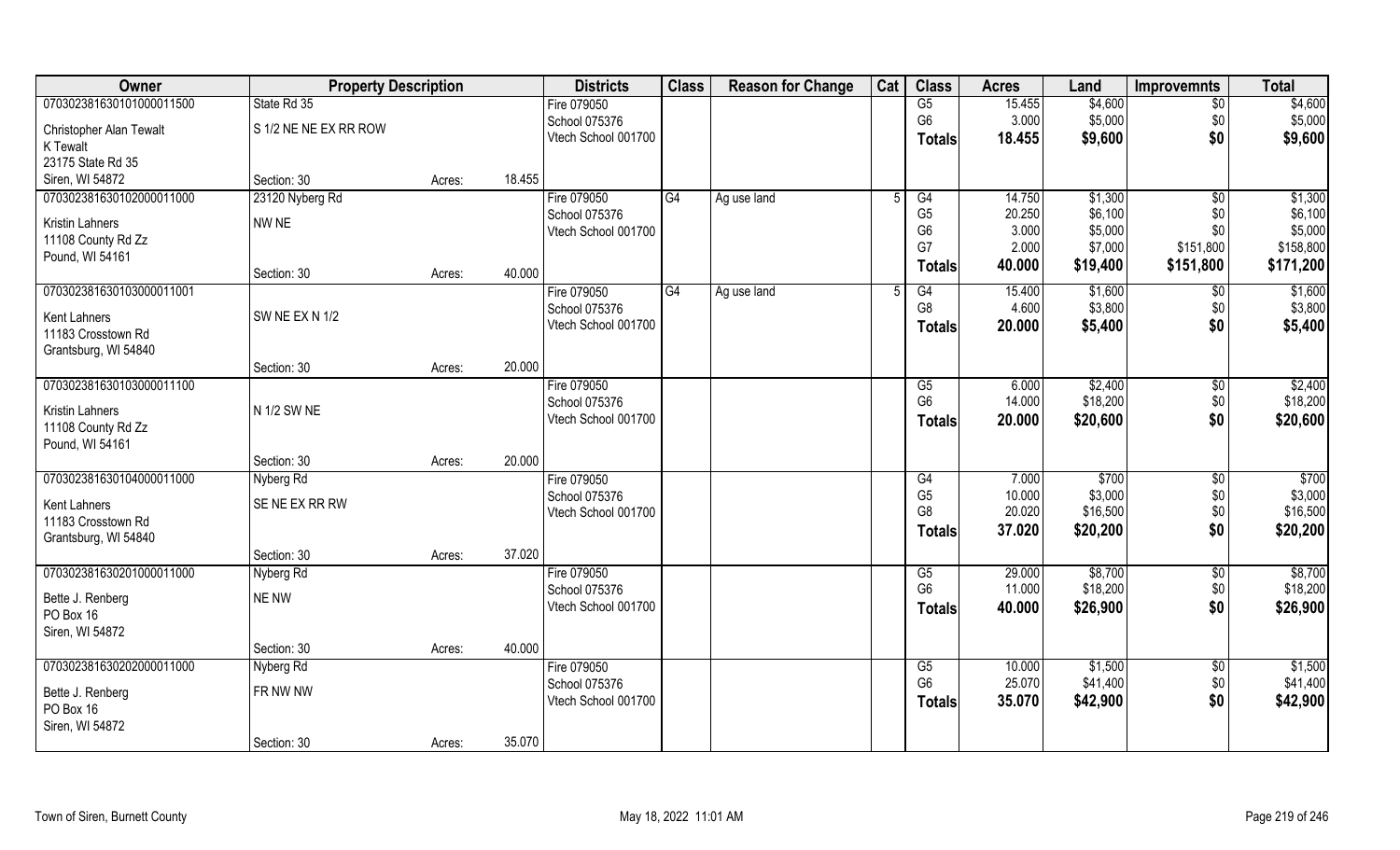| Owner                        |                    | <b>Property Description</b> |        | <b>Districts</b>    | <b>Class</b>   | <b>Reason for Change</b> | Cat | <b>Class</b>    | <b>Acres</b> | Land     | <b>Improvemnts</b> | <b>Total</b> |
|------------------------------|--------------------|-----------------------------|--------|---------------------|----------------|--------------------------|-----|-----------------|--------------|----------|--------------------|--------------|
| 070302381630203000011000     | Nyberg Rd          |                             |        | Fire 079050         |                |                          |     | G4              | 2.000        | \$200    | $\overline{50}$    | \$200        |
| Kenneth Lahners              | FR SW NW           |                             |        | School 075376       |                |                          |     | G <sub>5</sub>  | 23.210       | \$3,500  | \$0                | \$3,500      |
| 23828 State Hwy 13 77        |                    |                             |        | Vtech School 001700 |                |                          |     | G8              | 10.000       | \$10,000 | \$0                | \$10,000     |
| Glidden, WI 54527            |                    |                             |        |                     |                |                          |     | <b>Totals</b>   | 35.210       | \$13,700 | \$0                | \$13,700     |
|                              | Section: 30        | Acres:                      | 35.210 |                     |                |                          |     |                 |              |          |                    |              |
| 070302381630204000011000     | Nyberg Rd          |                             |        | Fire 079050         | G4             | Ag use land              |     | G4              | 27.750       | \$1,800  | \$0                | \$1,800      |
| Kenneth Lahners              | <b>SENW</b>        |                             |        | School 075376       | G <sub>4</sub> | Ag use land              |     | G <sub>8</sub>  | 12.250       | \$10,100 | \$0                | \$10,100     |
| 23828 State Hwy 13 77        |                    |                             |        | Vtech School 001700 |                |                          |     | Totals          | 40.000       | \$11,900 | \$0                | \$11,900     |
| Glidden, WI 54527            |                    |                             |        |                     |                |                          |     |                 |              |          |                    |              |
|                              | Section: 30        | Acres:                      | 40.000 |                     |                |                          |     |                 |              |          |                    |              |
| 070302381630301000011000     | Nyberg Rd          |                             |        | Fire 079050         | IG4            | Ag use land              |     | G4              | 36.000       | \$3,800  | $\sqrt[6]{3}$      | \$3,800      |
| Virginia G Johnson Rev Trust | NE SW              |                             |        | School 075376       |                |                          |     | G <sub>5</sub>  | 4.000        | \$600    | \$0                | \$600        |
| 703 Overlook Ct              |                    |                             |        | Vtech School 001700 |                |                          |     | <b>Totals</b>   | 40.000       | \$4,400  | \$0                | \$4,400      |
| St Croix Falls, WI 54024     |                    |                             |        |                     |                |                          |     |                 |              |          |                    |              |
|                              | Section: 30        | Acres:                      | 40.000 |                     |                |                          |     |                 |              |          |                    |              |
| 070302381630302000011000     | Elbow Lake Rd      |                             |        | Fire 079050         |                |                          |     | G5              | 30.000       | \$12,000 | $\sqrt[6]{3}$      | \$12,000     |
| Ivan F. Hajovy               | FR NW SW           |                             |        | School 075376       |                |                          |     | G <sub>6</sub>  | 5.350        | \$8,800  | \$0                | \$8,800      |
| Melissa Hajovy               |                    |                             |        | Vtech School 001700 |                |                          |     | <b>Totals</b>   | 35.350       | \$20,800 | \$0                | \$20,800     |
| 20474 181st St               |                    |                             |        |                     |                |                          |     |                 |              |          |                    |              |
| Big Lake, MN 55309           | Section: 30        | Acres:                      | 35.350 |                     |                |                          |     |                 |              |          |                    |              |
| 070302381630303000011000     | 8152 Elbow Lake Rd |                             |        | Fire 079050         | G1             | Outbuilding              |     | $\overline{G1}$ | 2.000        | \$15,000 | \$130,800          | \$145,800    |
| Ivan F. Hajovy               | FR SW SW           |                             |        | School 075376       |                |                          |     | G <sub>5</sub>  | 31.490       | \$12,600 | \$0                | \$12,600     |
| Melissa Hajovy               |                    |                             |        | Vtech School 001700 |                |                          |     | G <sub>6</sub>  | 2.000        | \$3,300  | \$0\$              | \$3,300      |
| 20474 181st St               |                    |                             |        |                     |                |                          |     | <b>Totals</b>   | 35.490       | \$30,900 | \$130,800          | \$161,700    |
| Big Lake, MN 55309           | Section: 30        | Acres:                      | 35.490 |                     |                |                          |     |                 |              |          |                    |              |
| 070302381630304000011000     | Elbow Lake Rd      |                             |        | Fire 079050         | G4             | Ag use land              |     | G4              | 32.000       | \$3,400  | $\sqrt{$0}$        | \$3,400      |
| Virginia G Johnson Rev Trust | <b>SE SW</b>       |                             |        | School 075376       |                |                          |     | G <sub>5</sub>  | 8.000        | \$3,200  | \$0                | \$3,200      |
| 703 Overlook Ct              |                    |                             |        | Vtech School 001700 |                |                          |     | <b>Totals</b>   | 40.000       | \$6,600  | \$0                | \$6,600      |
| St Croix Falls, WI 54024     |                    |                             |        |                     |                |                          |     |                 |              |          |                    |              |
|                              | Section: 30        | Acres:                      | 40.000 |                     |                |                          |     |                 |              |          |                    |              |
| 070302381630401000011000     | Nyberg Rd          |                             |        | Fire 079050         |                |                          |     | G6              | 39.650       | \$65,400 | \$0                | \$65,400     |
| Kurt Lahners                 | NE SE EX RR RW     |                             |        | School 075376       |                |                          |     | <b>Totals</b>   | 39.650       | \$65,400 | \$0                | \$65,400     |
| 10750 Surrel Rd              |                    |                             |        | Vtech School 001700 |                |                          |     |                 |              |          |                    |              |
| Grantsburg, WI 54840-8022    |                    |                             |        |                     |                |                          |     |                 |              |          |                    |              |
|                              | Section: 30        | Acres:                      | 39.650 |                     |                |                          |     |                 |              |          |                    |              |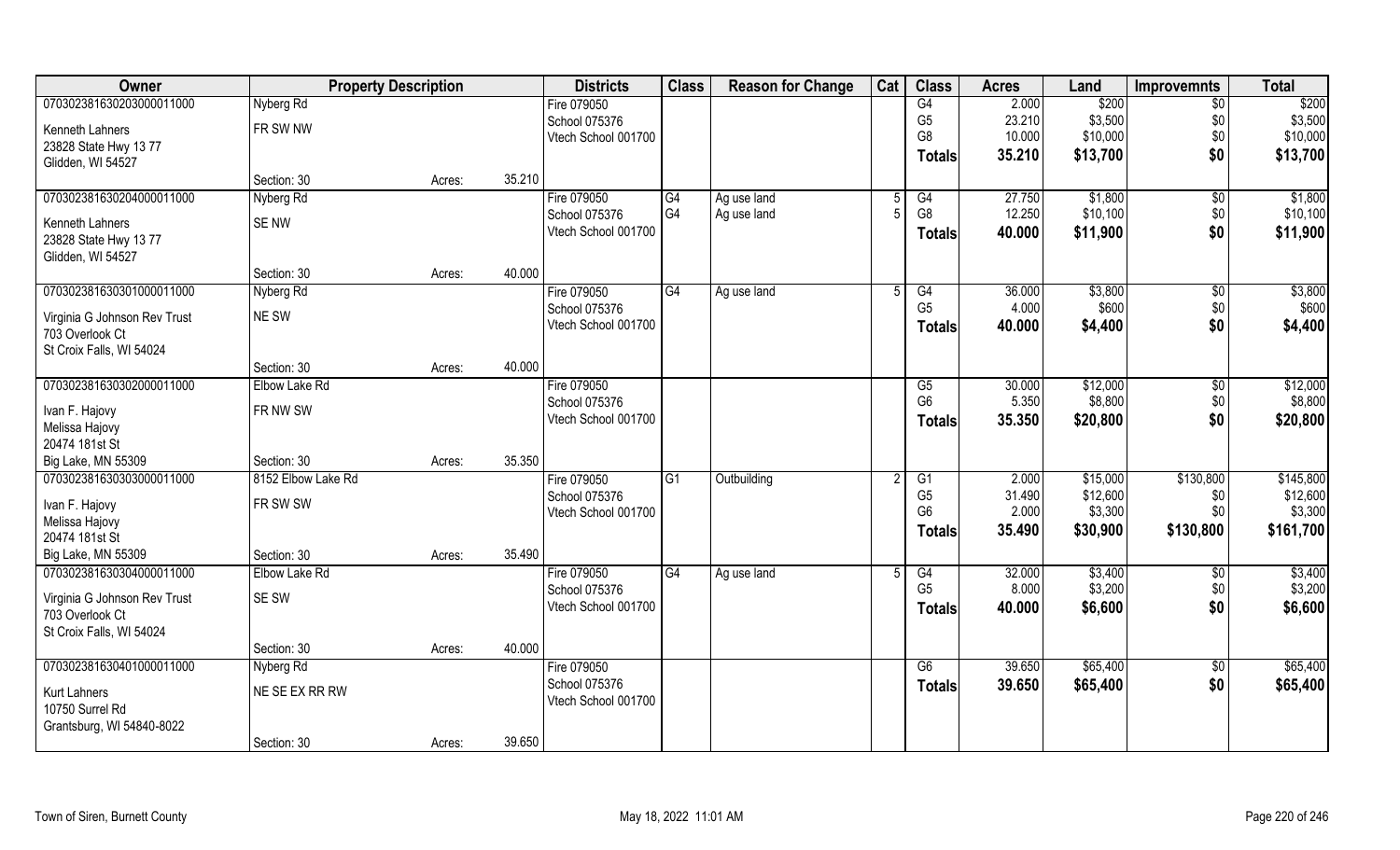| Owner                                   | <b>Property Description</b>                     |        |        | <b>Districts</b>                     | <b>Class</b> | <b>Reason for Change</b> | Cat | <b>Class</b>   | <b>Acres</b>    | Land               | <b>Improvemnts</b>     | <b>Total</b>           |
|-----------------------------------------|-------------------------------------------------|--------|--------|--------------------------------------|--------------|--------------------------|-----|----------------|-----------------|--------------------|------------------------|------------------------|
| 070302381630402000011001                |                                                 |        |        | Fire 079050                          |              |                          |     | G6             | 10.000          | \$16,500           | \$0                    | \$16,500               |
| Kurt Lahners                            | NW SE EX N 30 AC                                |        |        | School 075376<br>Vtech School 001700 |              |                          |     | <b>Totals</b>  | 10.000          | \$16,500           | \$0                    | \$16,500               |
| 10750 Surrel Rd                         |                                                 |        |        |                                      |              |                          |     |                |                 |                    |                        |                        |
| Grantsburg, WI 54840-8022               | Section: 30                                     | Acres: | 10.000 |                                      |              |                          |     |                |                 |                    |                        |                        |
| 070302381630402000011100                |                                                 |        |        | Fire 079050                          |              |                          |     | G4             | 5.000           | \$500              | $\sqrt[6]{}$           | \$500                  |
| Kent Lahners                            | N 30 AC NW SE                                   |        |        | School 075376                        |              |                          |     | G <sub>6</sub> | 25.000          | \$41,300           | \$0                    | \$41,300               |
| 11183 Crosstown Rd                      |                                                 |        |        | Vtech School 001700                  |              |                          |     | <b>Totals</b>  | 30.000          | \$41,800           | \$0                    | \$41,800               |
| Grantsburg, WI 54840                    |                                                 |        |        |                                      |              |                          |     |                |                 |                    |                        |                        |
| 070302381630403000011001                | Section: 30                                     | Acres: | 30.000 | Fire 079050                          |              |                          |     | G6             | 55.280          | \$71,900           |                        | \$71,900               |
|                                         |                                                 |        |        | School 075376                        |              |                          |     | <b>Totals</b>  | 55.280          | \$71,900           | $\sqrt[6]{}$<br>\$0    | \$71,900               |
| John W. Swanson<br>Jeanine S. Swanson   | LOT 2 CSM#4471 V24 P 238 (SW SE & SE SE)#420250 |        |        | Vtech School 001700                  |              |                          |     |                |                 |                    |                        |                        |
| PO Box 17                               |                                                 |        |        |                                      |              |                          |     |                |                 |                    |                        |                        |
| Siren, WI 54872                         | Section: 30                                     | Acres: | 55.280 |                                      |              |                          |     |                |                 |                    |                        |                        |
| 070302381630404000012100                | 7826 Elbow Lake Rd                              |        |        | Fire 079050                          |              |                          |     | G <sub>1</sub> | 2.000           | \$15,000           | \$106,900              | \$121,900              |
| Duwayne & Rose Wiberg - Life Estate     | E 26 RDS SE SE & PCL DES #449866                |        |        | School 075376<br>Vtech School 001700 |              |                          |     | G <sub>4</sub> | 11.070          | \$400              | \$0                    | \$400                  |
| 7826 Elbow Lake Rd                      |                                                 |        |        |                                      |              |                          |     | <b>Totals</b>  | 13.070          | \$15,400           | \$106,900              | \$122,300              |
| Siren, WI 54872                         | Section: 30                                     |        | 13.070 |                                      |              |                          |     |                |                 |                    |                        |                        |
| 070302381630404000013100                | 7884 Elbow Lake Rd                              | Acres: |        | Fire 079050                          |              |                          |     | G1             | 2.000           | \$15,000           | \$195,800              | \$210,800              |
|                                         |                                                 |        |        | School 075376                        |              |                          |     | G <sub>5</sub> | 3.040           | \$900              | \$0                    | \$900                  |
| Terryl S. Gilberstadt<br>1760 Colvin St | LOT 1 CSM V26 P265 (SE SE)                      |        |        | Vtech School 001700                  |              |                          |     | G <sub>6</sub> | 6.000           | \$9,900            | \$0                    | \$9,900                |
| St Paul, MN 55116                       |                                                 |        |        |                                      |              |                          |     | Totals         | 11.040          | \$25,800           | \$195,800              | \$221,600              |
|                                         | Section: 30                                     | Acres: | 11.040 |                                      |              |                          |     |                |                 |                    |                        |                        |
| 070302381631301000011500                | 22497 Johnson Rd                                |        |        | Fire 079050                          | G4           | Ag use land              |     | G4             | 23.000          | \$1,900            | \$0                    | \$1,900                |
| Matthew Rightman                        | LOT 1 CSM 5073 VOL 28 P 274 RECORDED AS         |        |        | School 075376<br>Vtech School 001700 |              |                          |     | G7             | 2.000<br>25.000 | \$7,000<br>\$8,900 | \$109,800<br>\$109,800 | \$116,800<br>\$118,700 |
| Carol Rightman                          | DOCUMENT 470193 (NE SW)                         |        |        |                                      |              |                          |     | <b>Totals</b>  |                 |                    |                        |                        |
| 22497 Johnson Rd<br>Siren, WI 54872     | Section: 31                                     | Acres: | 25.000 |                                      |              |                          |     |                |                 |                    |                        |                        |
| 070302381631302000011000                | 22442 Southeast Rd                              |        |        | Fire 079050                          | G4           | Ag use land              |     | G4             | 34.030          | \$4,700            | $\sqrt[6]{}$           | \$4,700                |
|                                         |                                                 |        |        | School 075376                        |              |                          |     | G <sub>5</sub> | 32.750          | \$13,100           | \$0                    | \$13,100               |
| Terryl S. Gilberstadt<br>1760 Colvin St | FR W1/2 SW (SUBJ TO ESMT 476/559)               |        |        | Vtech School 001700                  |              |                          |     | G7             | 2.000           | \$7,000            | \$23,200               | \$30,200               |
| St Paul, MN 55116                       |                                                 |        |        |                                      |              |                          |     | <b>Totals</b>  | 68.780          | \$24,800           | \$23,200               | \$48,000               |
|                                         | Section: 31                                     | Acres: | 68.780 |                                      |              |                          |     |                |                 |                    |                        |                        |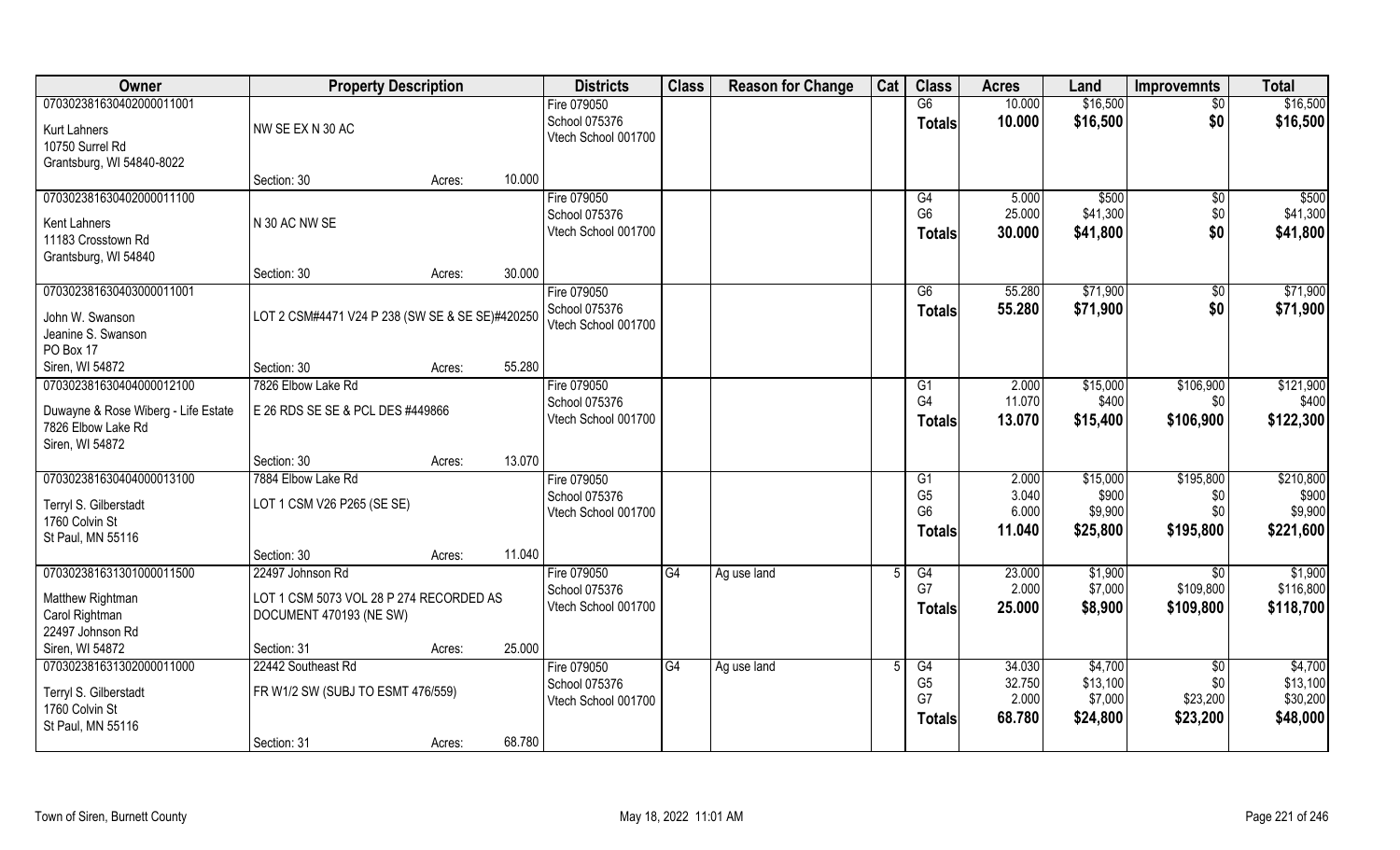| Owner                               | <b>Property Description</b>                    |        |        | <b>Districts</b>    | <b>Class</b>   | <b>Reason for Change</b>    | Cat | <b>Class</b>   | <b>Acres</b> | Land      | <b>Improvemnts</b> | <b>Total</b> |
|-------------------------------------|------------------------------------------------|--------|--------|---------------------|----------------|-----------------------------|-----|----------------|--------------|-----------|--------------------|--------------|
| 070302381631304000011500            |                                                |        |        | Fire 079050         | G4             | Ag use land                 |     | G4             | 47.450       | \$5,000   | $\sqrt{6}$         | \$5,000      |
| Fairview Dairy Farms, Inc           | LOT 2 CSM 5073 VOL 28 P 274 RECORDED AS        |        |        | School 075376       | G <sub>4</sub> | Correct acreage after split |     | G <sub>5</sub> | 3.000        | \$500     | \$0                | \$500        |
| 23789 Peterson Rd                   | DOCUMENT 470193 (NE SW & SE SW)                |        |        | Vtech School 001700 |                |                             |     | G8             | 6.950        | \$5,700   | \$0\$              | \$5,700      |
| Siren, WI 54872                     |                                                |        |        |                     |                |                             |     | <b>Totals</b>  | 57.400       | \$11,200  | \$0                | \$11,200     |
|                                     | Section: 31                                    | Acres: | 57.400 |                     |                |                             |     |                |              |           |                    |              |
| 070302381631505001011000            | State Rd 35                                    |        |        | Fire 079050         |                |                             |     | G5             | 10.770       | \$3,200   | \$0                | \$3,200      |
| Philip A. Stiemann                  | GOV LOT 1                                      |        |        | School 075376       |                |                             |     | <b>Totals</b>  | 10.770       | \$3,200   | \$0                | \$3,200      |
| Sheryl A. Stiemann                  |                                                |        |        | Vtech School 001700 |                |                             |     |                |              |           |                    |              |
| 22440 Johnson Rd                    |                                                |        |        |                     |                |                             |     |                |              |           |                    |              |
| Siren, WI 54872                     | Section: 31                                    | Acres: | 10.770 |                     |                |                             |     |                |              |           |                    |              |
| 070302381631505002011000            |                                                |        |        | Fire 079050         |                |                             |     | G1             | 1.100        | \$2,000   | $\sqrt[6]{}$       | \$2,000      |
|                                     |                                                |        |        | School 075376       |                |                             |     | <b>Totals</b>  | 1.100        | \$2,000   | \$0                | \$2,000      |
| Duwayne & Rose Wiberg - Life Estate | GOV LOT 2 EX W 28 RDS                          |        |        | Vtech School 001700 |                |                             |     |                |              |           |                    |              |
| 7826 Elbow Lake Rd                  |                                                |        |        |                     |                |                             |     |                |              |           |                    |              |
| Siren, WI 54872                     |                                                |        |        |                     |                |                             |     |                |              |           |                    |              |
|                                     | Section: 31                                    | Acres: | 1.100  |                     |                |                             |     |                |              |           |                    |              |
| 070302381631505002012000            | 8191 Elbow Lake Rd                             |        |        | Fire 079050         |                |                             |     | G1             | 5.000        | \$119,500 | \$469,000          | \$588,500    |
| Elbow Lake LLC                      | W 28 RDS OF GOV LOT 2                          |        |        | School 075376       |                |                             |     | <b>Totals</b>  | 5.000        | \$119,500 | \$469,000          | \$588,500    |
| 2565 Walnut St                      |                                                |        |        | Vtech School 001700 |                |                             |     |                |              |           |                    |              |
| Roseville, MN 55113                 |                                                |        |        |                     |                |                             |     |                |              |           |                    |              |
|                                     | Section: 31                                    | Acres: | 5.000  |                     |                |                             |     |                |              |           |                    |              |
| 070302381631505003011100            | Elbow Lake Rd                                  |        |        | Fire 079050         |                |                             |     | G5             | 7.000        | \$2,100   | \$0                | \$2,100      |
| Duwayne & Rose Wiberg - Life Estate | GOV LOT 3 & W120' OF GL 1(SEC 32) LYING S OF   |        |        | School 075376       |                |                             |     | <b>Totals</b>  | 7.000        | \$2,100   | \$0                | \$2,100      |
| 7826 Elbow Lake Rd                  | ELBOW LAKE RD                                  |        |        | Vtech School 001700 |                |                             |     |                |              |           |                    |              |
| Siren, WI 54872                     |                                                |        |        |                     |                |                             |     |                |              |           |                    |              |
|                                     | Section: 31                                    | Acres: | 7.000  |                     |                |                             |     |                |              |           |                    |              |
| 070302381631505004011000            | 22442 Southeast Rd                             |        |        | Fire 079050         |                |                             |     | G5             | 4.000        | \$1,200   | \$0                | \$1,200      |
|                                     |                                                |        |        | School 075376       |                |                             |     | G <sub>6</sub> | 24.320       | \$68,100  | \$0                | \$68,100     |
| Terryl S. Gilberstadt               | GOV LOT 4 EX LOT 1 CSM V 4 P 104 (SUBJ TO ESMT |        |        | Vtech School 001700 |                |                             |     | <b>Totals</b>  | 28.320       | \$69,300  | \$0                | \$69,300     |
| 1760 Colvin St                      | 476/559)                                       |        |        |                     |                |                             |     |                |              |           |                    |              |
| St Paul, MN 55116                   |                                                |        |        |                     |                |                             |     |                |              |           |                    |              |
|                                     | Section: 31                                    | Acres: | 28.320 |                     |                |                             |     |                |              |           |                    |              |
| 070302381631505004012000            | Elbow Lake Rd                                  |        |        | Fire 079050         |                |                             |     | G1             | 1.140        | \$17,200  | $\sqrt{6}$         | \$17,200     |
| Terryl S. Gilberstadt               | LOT 1 CSM V 4 P 104 (LOCATED IN GOV LOT 4)     |        |        | School 075376       |                |                             |     | <b>Totals</b>  | 1.140        | \$17,200  | \$0                | \$17,200     |
| 1760 Colvin St                      | (TOGETHER WITH ESMT 476/559)                   |        |        | Vtech School 001700 |                |                             |     |                |              |           |                    |              |
| St Paul, MN 55116                   |                                                |        |        |                     |                |                             |     |                |              |           |                    |              |
|                                     | Section: 31                                    | Acres: | 1.140  |                     |                |                             |     |                |              |           |                    |              |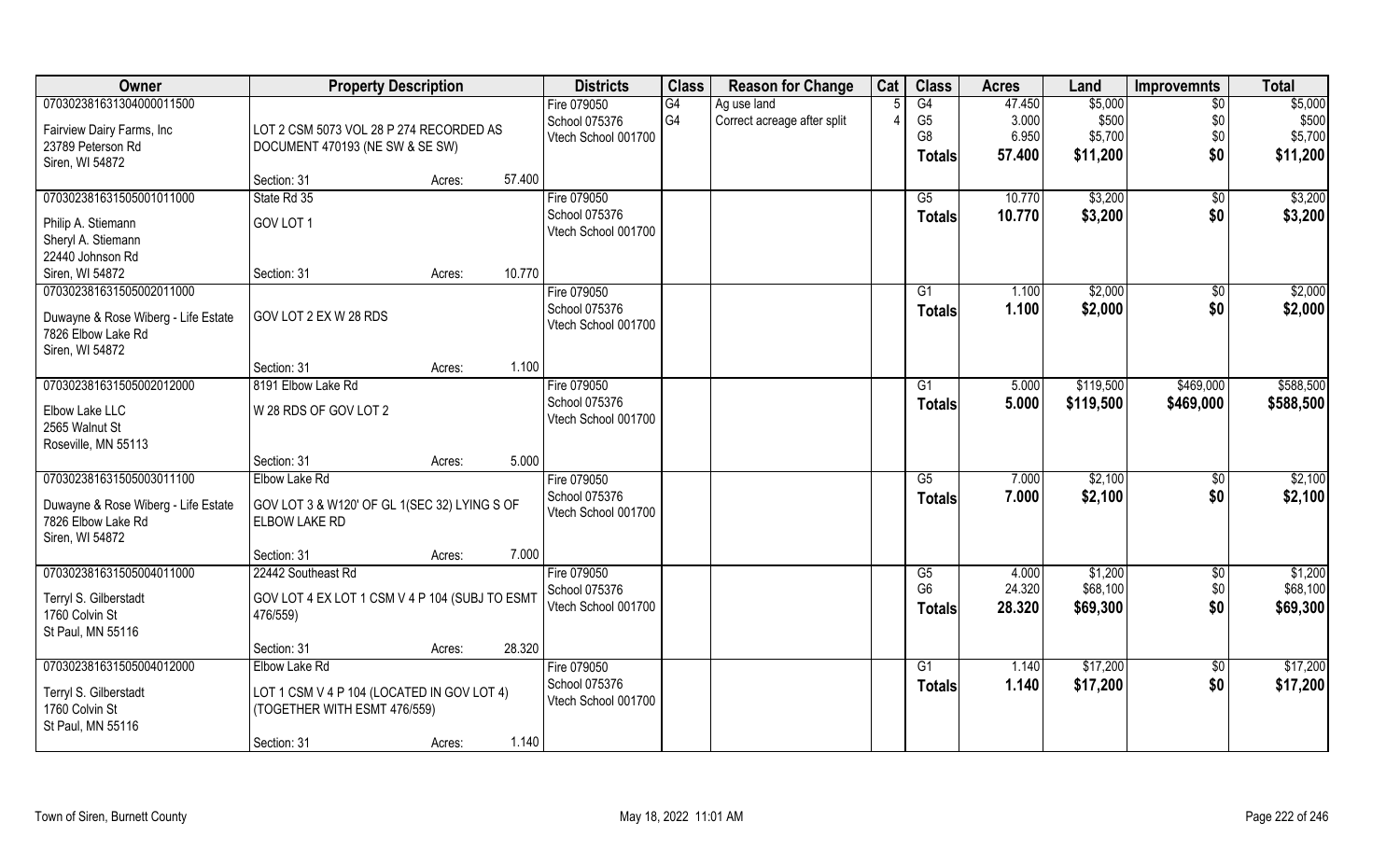| Owner                                         | <b>Property Description</b>                      |        |        | <b>Districts</b>    | <b>Class</b> | <b>Reason for Change</b> | Cat | <b>Class</b>    | <b>Acres</b> | Land      | <b>Improvemnts</b> | <b>Total</b> |
|-----------------------------------------------|--------------------------------------------------|--------|--------|---------------------|--------------|--------------------------|-----|-----------------|--------------|-----------|--------------------|--------------|
| 070302381631505005011000                      | 22533 Johnson Rd                                 |        |        | Fire 079050         | G4           | Ag use land              |     | G4              | 14.000       | \$1,900   | $\sqrt{6}$         | \$1,900      |
| Michael D. Cederberg                          | GOV LOT 5 EX N 9.78A (W/ & SUBJ TO ESMT 576/481) |        |        | School 075376       |              |                          |     | G <sub>5</sub>  | 18.000       | \$10,200  | \$0                | \$10,200     |
| Georgia Cederberg                             |                                                  |        |        | Vtech School 001700 |              |                          |     | G <sub>8</sub>  | 8.000        | \$6,600   | \$0                | \$6,600      |
| 7246 County Rd B                              |                                                  |        |        |                     |              |                          |     | <b>Totals</b>   | 40.000       | \$18,700  | \$0                | \$18,700     |
| Siren, WI 54872                               | Section: 31                                      | Acres: | 40.000 |                     |              |                          |     |                 |              |           |                    |              |
| 070302381631505005012000                      | 22701 S Elbow Lake Rd                            |        |        | Fire 079050         |              |                          |     | G1              | 3.070        | \$87,500  | \$37,100           | \$124,600    |
|                                               |                                                  |        |        | School 075376       |              |                          |     | Totals          | 3.070        | \$87,500  | \$37,100           | \$124,600    |
| Nancy Griemann                                | LOT 4 CSM V 8 P 48 (LOCATED IN GOV LOT 5) (W/ &  |        |        | Vtech School 001700 |              |                          |     |                 |              |           |                    |              |
| 16284 Equestrian Trl<br>Lakeville, MN 55044   | SUBJ TO ESMT 576/481)                            |        |        |                     |              |                          |     |                 |              |           |                    |              |
|                                               | Section: 31                                      | Acres: | 3.070  |                     |              |                          |     |                 |              |           |                    |              |
| 070302381631505005013000                      | Elbow Lake Rd                                    |        |        | Fire 079050         |              |                          |     | G1              | 1.980        | \$77,000  | $\sqrt[6]{}$       | \$77,000     |
|                                               |                                                  |        |        | School 075376       |              |                          |     |                 | 1.980        | \$77,000  | \$0                | \$77,000     |
| Patricia Reiman                               | LOT 5 CSM V 8 P 48 (LOCATED IN GOV LOT 5) (W/ &  |        |        | Vtech School 001700 |              |                          |     | <b>Totals</b>   |              |           |                    |              |
| 16668 Draft Horse Blvd                        | SUBJ TO ESMT 576/481)                            |        |        |                     |              |                          |     |                 |              |           |                    |              |
| Lakeville, MN 55044                           |                                                  |        |        |                     |              |                          |     |                 |              |           |                    |              |
|                                               | Section: 31                                      | Acres: | 1.980  |                     |              |                          |     |                 |              |           |                    |              |
| 070302381631505005014000                      | 22709 S Elbow Lake Rd                            |        |        | Fire 079050         |              |                          |     | G1              | 1.680        | \$77,000  | \$126,500          | \$203,500    |
| David L. Bannie                               | LOT 6 CSM V 8 P 48 (LOCATED IN GOV LOT 5) (W/ &  |        |        | School 075376       |              |                          |     | <b>Totals</b>   | 1.680        | \$77,000  | \$126,500          | \$203,500    |
| Sandra M. Bannie                              | <b>SUBJ TO ESMT 576/481)</b>                     |        |        | Vtech School 001700 |              |                          |     |                 |              |           |                    |              |
| 22709 S Elbow Lake Rd                         |                                                  |        |        |                     |              |                          |     |                 |              |           |                    |              |
| Siren, WI 54872                               | Section: 31                                      | Acres: | 1.680  |                     |              |                          |     |                 |              |           |                    |              |
| 070302381631505005015000                      | 22713 S Elbow Lake Rd                            |        |        | Fire 079050         |              |                          |     | $\overline{G1}$ | 0.840        | \$50,600  | \$74,000           | \$124,600    |
|                                               |                                                  |        |        | School 075376       |              |                          |     | <b>Totals</b>   | 0.840        | \$50,600  | \$74,000           | \$124,600    |
| Cathleen A. Sullivan                          | LOT 7 CSM V 8 P 48 (LOCATED IN GOV LOT 5) (W/ &  |        |        | Vtech School 001700 |              |                          |     |                 |              |           |                    |              |
| 22713 S Elbow Lake Rd<br>Siren, WI 54872-8452 | SUBJ TO ESMT 576/481) (SHR AGREE #360591)        |        |        |                     |              |                          |     |                 |              |           |                    |              |
|                                               | Section: 31                                      | Acres: | 0.840  |                     |              |                          |     |                 |              |           |                    |              |
| 070302381631505005016000                      | 22717 S Elbow Lake Rd                            |        |        | Fire 079050         |              |                          |     | G1              | 1.830        | \$85,100  | \$128,100          | \$213,200    |
|                                               |                                                  |        |        | School 075376       |              |                          |     |                 | 1.830        | \$85,100  | \$128,100          | \$213,200    |
| Bruce & Dee Anna Wikstrom Rev Trust           | LOT 1 CSM V 12 P 36 (LOCATED IN GOV LOT 5) (W/ & |        |        | Vtech School 001700 |              |                          |     | <b>Totals</b>   |              |           |                    |              |
| 22717 S Elbow Lake Rd                         | <b>SUBJ TO ESMT 576/481)</b>                     |        |        |                     |              |                          |     |                 |              |           |                    |              |
| Siren, WI 54872                               |                                                  |        |        |                     |              |                          |     |                 |              |           |                    |              |
|                                               | Section: 31                                      | Acres: | 1.830  |                     |              |                          |     |                 |              |           |                    |              |
| 070302381631505005017000                      | Elbow Lake Rd                                    |        |        | Fire 079050         |              |                          |     | G1              | 3.760        | \$113,000 | $\sqrt{6}$         | \$113,000    |
| Bruce & Dee Anna Wikstrom Rev Trust           | LOT 2 CSM V 12 P 36 (LOCATED IN GOV LOT 5) (W/ & |        |        | School 075376       |              |                          |     | <b>Totals</b>   | 3.760        | \$113,000 | \$0                | \$113,000    |
| 22717 S Elbow Lake Rd                         | <b>SUBJ TO ESMT 576/481)</b>                     |        |        | Vtech School 001700 |              |                          |     |                 |              |           |                    |              |
| Siren, WI 54872                               |                                                  |        |        |                     |              |                          |     |                 |              |           |                    |              |
|                                               | Section: 31                                      | Acres: | 3.760  |                     |              |                          |     |                 |              |           |                    |              |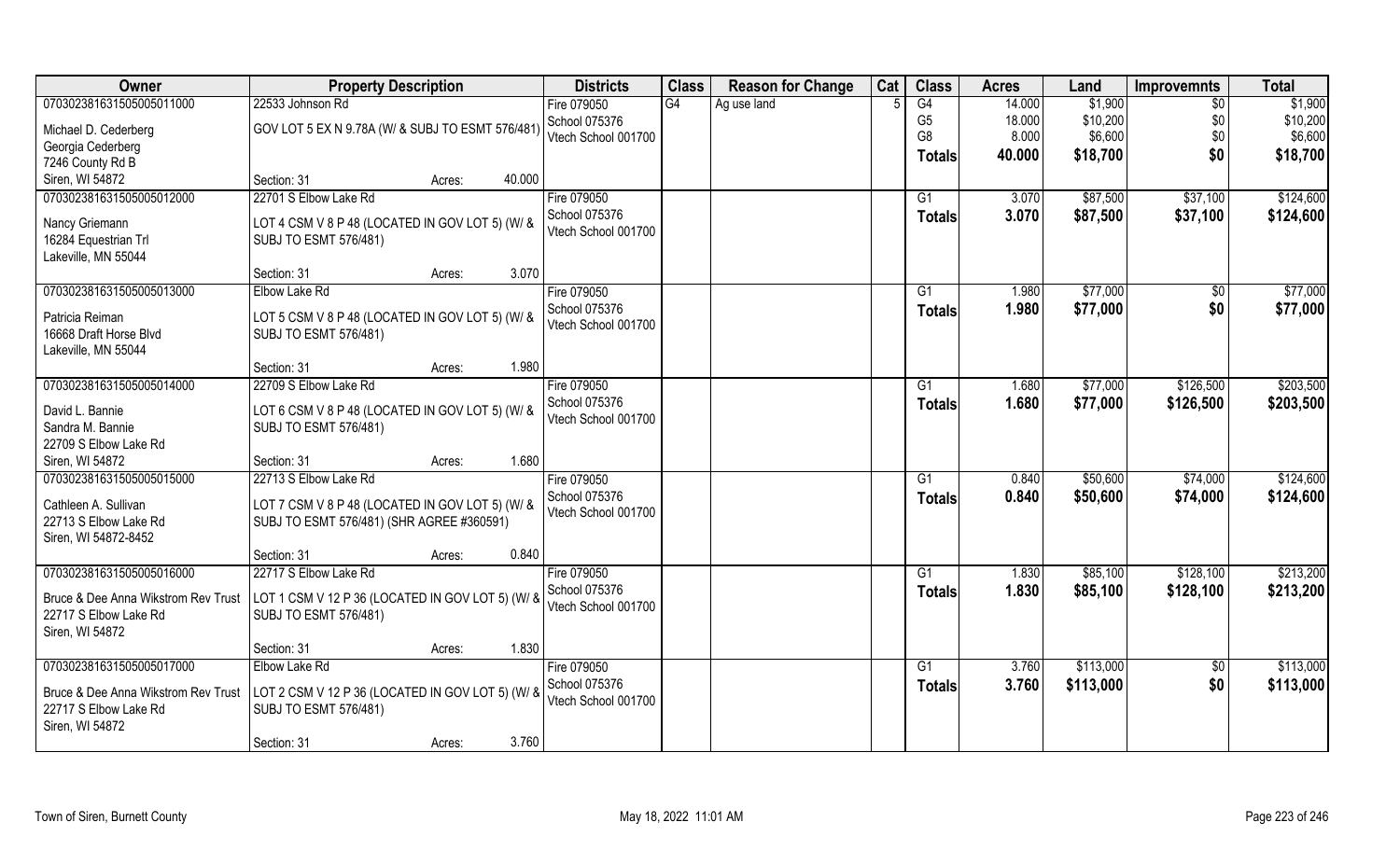| Owner                    | <b>Property Description</b>                  | <b>Districts</b>                     | <b>Class</b> | <b>Reason for Change</b> | Cat | <b>Class</b>                     | <b>Acres</b>     | Land                | <b>Improvemnts</b> | <b>Total</b>        |
|--------------------------|----------------------------------------------|--------------------------------------|--------------|--------------------------|-----|----------------------------------|------------------|---------------------|--------------------|---------------------|
| 070302381631505006011000 | 22731 Elbow Lake Rd                          | Fire 079050                          |              |                          |     | G1                               | 1.570            | \$80,000            | \$77,400           | \$157,400           |
| Paul E. Nelson           | LOT 2 CSM V 6 P 145 (LOCATED IN GOV LOT 6)   | School 075376                        |              |                          |     | <b>Totals</b>                    | 1.570            | \$80,000            | \$77,400           | \$157,400           |
| 1531 Madison St NE       |                                              | Vtech School 001700                  |              |                          |     |                                  |                  |                     |                    |                     |
| Minneapolis, MN 55413    |                                              |                                      |              |                          |     |                                  |                  |                     |                    |                     |
|                          | 1.570<br>Section: 31<br>Acres:               |                                      |              |                          |     |                                  |                  |                     |                    |                     |
| 070302381631505006012000 | Elbow Lake Rd                                | Fire 079050                          |              |                          |     | G1                               | 1.230            | \$34,100            | $\sqrt{6}$         | \$34,100            |
| Paul E. Nelson           | LOT 1 CSM#1341 V 6 P 331 (GL 6)#214350       | School 075376                        |              |                          |     | Totals                           | 1.230            | \$34,100            | \$0                | \$34,100            |
| 1531 Madison St NE       |                                              | Vtech School 001700                  |              |                          |     |                                  |                  |                     |                    |                     |
| Minneapolis, MN 55413    |                                              |                                      |              |                          |     |                                  |                  |                     |                    |                     |
|                          | 1.230<br>Section: 31<br>Acres:               |                                      |              |                          |     |                                  |                  |                     |                    |                     |
| 070302381631505006013000 | 22744 Elbow Lake Rd                          | Fire 079050                          |              |                          |     | G1                               | 1.320            | \$44,200            | \$86,900           | \$131,100           |
| <b>Brian Lubbers</b>     | LOT 2 CSM V 6 P 331 (LOCATED IN GOV LOT 6)   | School 075376                        |              |                          |     | <b>Totals</b>                    | 1.320            | \$44,200            | \$86,900           | \$131,100           |
| 22744 S Elbow Lake Rd    | (W/ESMT)                                     | Vtech School 001700                  |              |                          |     |                                  |                  |                     |                    |                     |
| Siren, WI 54872          |                                              |                                      |              |                          |     |                                  |                  |                     |                    |                     |
|                          | 1.320<br>Section: 31<br>Acres:               |                                      |              |                          |     |                                  |                  |                     |                    |                     |
| 070302381631505006014000 | 22760 Elbow Lake Rd                          | Fire 079050                          |              |                          |     | G1                               | 0.870            | \$50,300            | \$113,600          | \$163,900           |
| James Logan Mcintosh     | LOT 4 CSM 2218 VOL 13 P 15 RECORDED AS       | School 075376                        |              |                          |     | <b>Totals</b>                    | 0.870            | \$50,300            | \$113,600          | \$163,900           |
| Meagan Mcintosh          | DOCUMENT 265175 (GOV LOT 6)                  | Vtech School 001700                  |              |                          |     |                                  |                  |                     |                    |                     |
| 3111 Tyler St NE         |                                              |                                      |              |                          |     |                                  |                  |                     |                    |                     |
| Minneapolis, MN 55418    | 0.870<br>Section: 31<br>Acres:               |                                      |              |                          |     |                                  |                  |                     |                    |                     |
| 070302381631505006015000 | Elbow Lake Rd S                              | Fire 079050                          |              |                          |     | $\overline{G1}$                  | 0.820            | \$50,300            | \$0                | \$50,300            |
| Nicholas A. Stachowiak   | LOT 5 CSM#2218 V13 P15 (FORMERLY PRT CSM V 6 | School 075376<br>Vtech School 001700 |              |                          |     | <b>Totals</b>                    | 0.820            | \$50,300            | \$0                | \$50,300            |
| Jennife Stachowiak       | P 331 - REPLACES CSM V 12 P 11 IN GOV LOT    |                                      |              |                          |     |                                  |                  |                     |                    |                     |
| 2189 Ash St              | 6)#265175                                    |                                      |              |                          |     |                                  |                  |                     |                    |                     |
| Lino Lakes, MN 55110     | 0.820<br>Section: 31<br>Acres:               |                                      |              |                          |     |                                  |                  |                     |                    |                     |
| 070302381631505006016000 | 22776 Elbow Lake Rd                          | Fire 079050                          |              |                          |     | G1                               | 1.580            | \$44,900            | \$2,900            | \$47,800            |
| Nicholas A. Stachowiak   | LOT 6 CSM 2218 VOL 13 P 15 RECORDED AS DOC   | School 075376<br>Vtech School 001700 |              |                          |     | <b>Totals</b>                    | 1.580            | \$44,900            | \$2,900            | \$47,800            |
| Jennife Stachowiak       | 265175 (GOV LOT 6)                           |                                      |              |                          |     |                                  |                  |                     |                    |                     |
| 2189 Ash St              |                                              |                                      |              |                          |     |                                  |                  |                     |                    |                     |
| Lino Lakes, MN 55110     | 1.580<br>Section: 31<br>Acres:               |                                      |              |                          |     |                                  |                  |                     |                    |                     |
| 070302381631505006017000 | 22650 S Elbow Lake Rd                        | Fire 079050                          |              |                          |     | G1                               | 2.000            | \$15,000            | \$159,300          | \$174,300           |
| David Jendro             | GOV LOT 6 EX PCL IN V 111 P 275              | School 075376                        |              |                          |     | G <sub>5</sub><br>G <sub>6</sub> | 15.000<br>27.700 | \$4,500<br>\$45,700 | \$0<br>\$0         | \$4,500<br>\$45,700 |
| Joan Jendro              |                                              | Vtech School 001700                  |              |                          |     |                                  | 44.700           | \$65,200            | \$159,300          | \$224,500           |
| 22650 S Elbow Lake Rd    |                                              |                                      |              |                          |     | <b>Totals</b>                    |                  |                     |                    |                     |
| Siren, WI 54872          | 44.700<br>Section: 31<br>Acres:              |                                      |              |                          |     |                                  |                  |                     |                    |                     |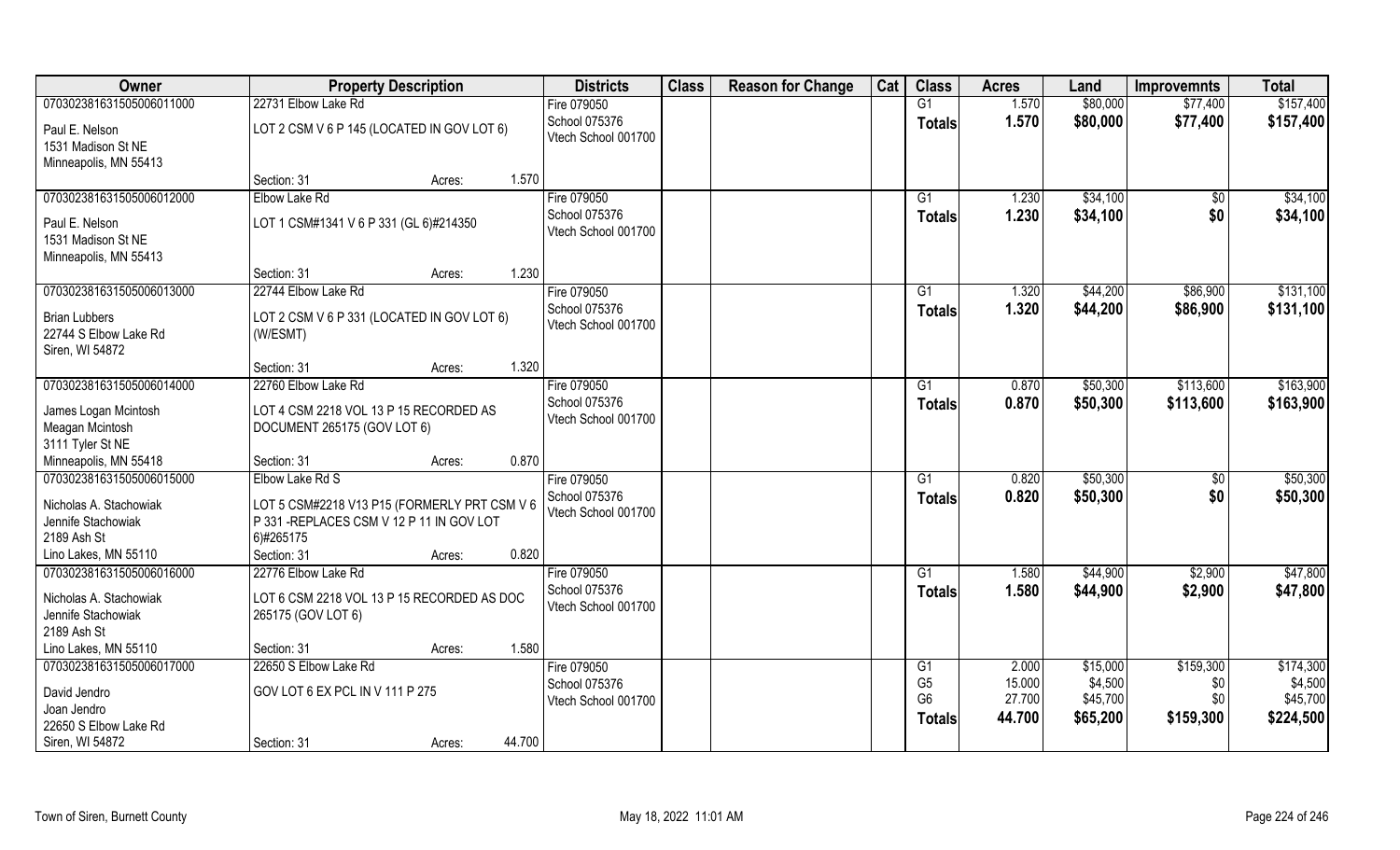| Owner                              | <b>Property Description</b>         |        |        | <b>Districts</b>                     | <b>Class</b> | <b>Reason for Change</b> | Cat            | <b>Class</b>         | <b>Acres</b>    | Land             | <b>Improvemnts</b> | <b>Total</b>     |
|------------------------------------|-------------------------------------|--------|--------|--------------------------------------|--------------|--------------------------|----------------|----------------------|-----------------|------------------|--------------------|------------------|
| 070302381631505007011000           | Johnson Rd                          |        |        | Fire 079050                          | G4           | Ag use land              |                | G4                   | 32.000          | \$3,400          | $\overline{50}$    | \$3,400          |
| Virginia G Johnson Rev Trust       | GOV LOT 7                           |        |        | School 075376                        |              |                          |                | G <sub>5</sub>       | 7.000           | \$2,100          | \$0                | \$2,100          |
| 703 Overlook Ct                    |                                     |        |        | Vtech School 001700                  |              |                          |                | <b>Totals</b>        | 39.000          | \$5,500          | \$0                | \$5,500          |
| St Croix Falls, WI 54024           |                                     |        |        |                                      |              |                          |                |                      |                 |                  |                    |                  |
|                                    | Section: 31                         | Acres: | 39.000 |                                      |              |                          |                |                      |                 |                  |                    |                  |
| 070302381631505008011000           | 22644 Johnson Rd                    |        |        | Fire 079050                          | G4           | Ag use land              |                | G1                   | 2.000           | \$36,900         | \$144,900          | \$181,800        |
| Philip A. Stiemann                 | GOV LOT 8 EX #329418                |        |        | School 075376                        |              |                          |                | G4                   | 4.750           | \$700            | \$0                | \$700            |
| Sheryl A. Stiemann                 |                                     |        |        | Vtech School 001700                  |              |                          |                | G <sub>5</sub>       | 1.000           | \$200            | \$0                | \$200            |
| 22440 Johnson Rd                   |                                     |        |        |                                      |              |                          |                | G <sub>8</sub>       | 8.500           | \$7,000          | \$0                | \$7,000          |
| Siren, WI 54872                    | Section: 31                         | Acres: | 16.250 |                                      |              |                          |                | <b>Totals</b>        | 16.250          | \$44,800         | \$144,900          | \$189,700        |
| 070302381631505008012000           | 22440 Johnson Rd                    |        |        | Fire 079050                          | G4           | Ag use land              | $\overline{5}$ | G1                   | 2.000           | \$15,000         | \$225,900          | \$240,900        |
| Philip A. Stiemann                 | PCL GOV LOT 8 DESC #329418 (D-1535) |        |        | School 075376                        |              |                          |                | G4                   | 33.250          | \$4,600          | \$0                | \$4,600          |
| Sheryl A. Stiemann                 |                                     |        |        | Vtech School 001700                  |              |                          |                | G <sub>5</sub>       | 2.000           | \$300            | \$0                | \$300            |
| 22440 Johnson Rd                   |                                     |        |        |                                      |              |                          |                | G <sub>8</sub>       | 3.000           | \$2,500          | \$0                | \$2,500          |
| Siren, WI 54872                    | Section: 31                         | Acres: | 40.250 |                                      |              |                          |                | <b>Totals</b>        | 40.250          | \$22,400         | \$225,900          | \$248,300        |
| 070302381631505009011000           | Johnson Rd                          |        |        | Fire 079050                          |              |                          |                | G6                   | 19.200          | \$31,700         | \$0                | \$31,700         |
|                                    |                                     |        |        | School 075376                        |              |                          |                | <b>Totals</b>        | 19.200          | \$31,700         | \$0                | \$31,700         |
| Philip A. Stiemann                 | GOV LOT 9 EX #329418                |        |        | Vtech School 001700                  |              |                          |                |                      |                 |                  |                    |                  |
| Sheryl A. Stiemann                 |                                     |        |        |                                      |              |                          |                |                      |                 |                  |                    |                  |
| 22440 Johnson Rd                   |                                     |        |        |                                      |              |                          |                |                      |                 |                  |                    |                  |
| Siren, WI 54872                    | Section: 31                         | Acres: | 19.200 |                                      |              |                          |                |                      |                 |                  |                    |                  |
| 070302381631505009012000           |                                     |        |        | Fire 079050                          | G4           | Ag use land              | $\sqrt{2}$     | G4<br>G <sub>5</sub> | 22.600<br>2.000 | \$3,100<br>\$300 | $\sqrt[6]{30}$     | \$3,100<br>\$300 |
| Philip A. Stiemann                 | PCL GOV LOT 9 DESC #329418 (D-1535) |        |        | School 075376<br>Vtech School 001700 |              |                          |                |                      |                 |                  | \$0                |                  |
| Sheryl A. Stiemann                 |                                     |        |        |                                      |              |                          |                | <b>Totals</b>        | 24.600          | \$3,400          | \$0                | \$3,400          |
| 22440 Johnson Rd                   |                                     |        |        |                                      |              |                          |                |                      |                 |                  |                    |                  |
| Siren, WI 54872                    | Section: 31                         | Acres: | 24.600 |                                      |              |                          |                |                      |                 |                  |                    |                  |
| 070302381632101000011000           | State Rd 35                         |        |        | Fire 079050                          |              |                          |                | G5                   | 30.000          | \$9,000          | \$0                | \$9,000          |
| Ernest J. Lyga                     | NE NE                               |        |        | School 075376                        |              |                          |                | G <sub>6</sub>       | 10.000          | \$16,500         | \$0                | \$16,500         |
| Barbara Lyga                       |                                     |        |        | Vtech School 001700                  |              |                          |                | <b>Totals</b>        | 40.000          | \$25,500         | \$0                | \$25,500         |
| 23520 Birch Rd                     |                                     |        |        |                                      |              |                          |                |                      |                 |                  |                    |                  |
| Siren, WI 54872                    | Section: 32                         | Acres: | 40.000 |                                      |              |                          |                |                      |                 |                  |                    |                  |
| 070302381632102000011000           | State Rd 35                         |        |        | Fire 079050                          |              |                          |                | G1                   | 0.500           | \$4,700          | \$7,900            | \$12,600         |
|                                    | NW NE                               |        |        | School 075376                        |              |                          |                | G <sub>5</sub>       | 2.000           | \$600            | \$0                | \$600            |
| Richard D. Beedle<br>7639 Capes St |                                     |        |        | Vtech School 001700                  |              |                          |                | G <sub>6</sub>       | 37.500          | \$48,800         | \$0                | \$48,800         |
| Siren, WI 54872                    |                                     |        |        |                                      |              |                          |                | Totals               | 40.000          | \$54,100         | \$7,900            | \$62,000         |
|                                    | Section: 32                         | Acres: | 40.000 |                                      |              |                          |                |                      |                 |                  |                    |                  |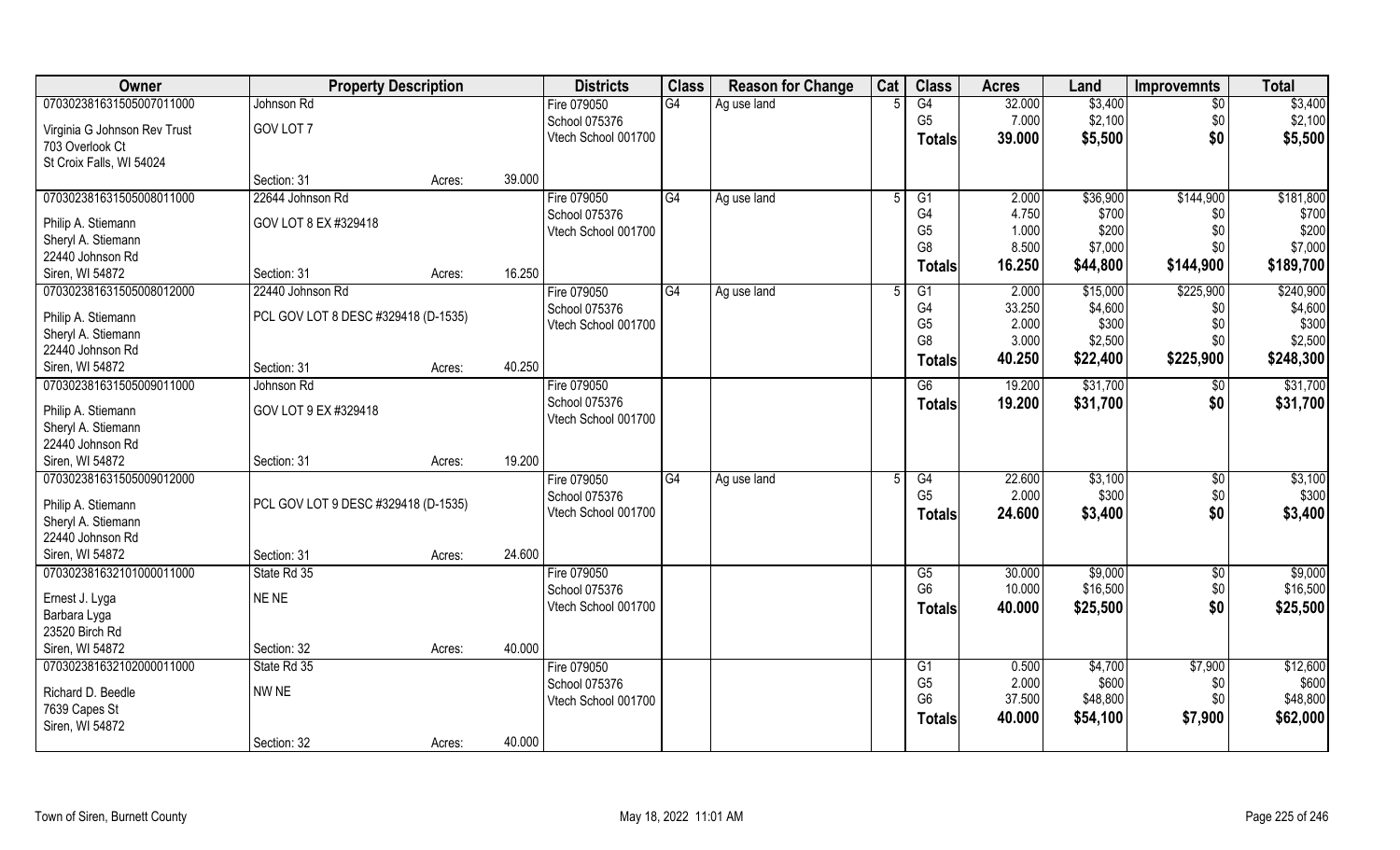| Owner                                   | <b>Property Description</b>    |        | <b>Districts</b>                     | <b>Class</b> | <b>Reason for Change</b> | Cat | <b>Class</b>           | <b>Acres</b>   | Land                 | <b>Improvemnts</b> | <b>Total</b>         |
|-----------------------------------------|--------------------------------|--------|--------------------------------------|--------------|--------------------------|-----|------------------------|----------------|----------------------|--------------------|----------------------|
| 070302381632103000011000                | Godfrey Lake Rd                |        | Fire 079050                          |              |                          |     | G6                     | 10.000         | \$16,500             | \$0                | \$16,500             |
| Charles Shellito                        | E1/2 E1/2 SW NE                |        | School 075376<br>Vtech School 001700 |              |                          |     | <b>Totals</b>          | 10.000         | \$16,500             | \$0                | \$16,500             |
| PO Box 455<br>Milltown, WI 54858        |                                |        |                                      |              |                          |     |                        |                |                      |                    |                      |
|                                         | Section: 32                    | Acres: | 10.000                               |              |                          |     |                        |                |                      |                    |                      |
| 070302381632103000012000                | 7544 Godfrey Lake Rd           |        | Fire 079050                          |              |                          |     | G1                     | 1.000          | \$11,000             | \$10,200           | \$21,200             |
|                                         |                                |        | School 075376                        |              |                          |     | G <sub>6</sub>         | 9.000          | \$14,900             | \$0                | \$14,900             |
| Matthew R. Orne                         | W1/2 E1/2 SW NE                |        | Vtech School 001700                  |              |                          |     | <b>Totals</b>          | 10.000         | \$25,900             | \$10,200           | \$36,100             |
| Kaylee A. Orne                          |                                |        |                                      |              |                          |     |                        |                |                      |                    |                      |
| 119 Reinhart Dr<br>Shell Lake, WI 54871 | Section: 32                    | Acres: | 10.000                               |              |                          |     |                        |                |                      |                    |                      |
| 070302381632103000013000                | Godfrey Lake Rd                |        | Fire 079050                          |              |                          |     | G6                     | 10.000         | \$16,500             | \$0                | \$16,500             |
|                                         |                                |        | School 075376                        |              |                          |     | <b>Totals</b>          | 10.000         | \$16,500             | \$0                | \$16,500             |
| Richard D. Beedle                       | E1/2 W1/2 SW NE                |        | Vtech School 001700                  |              |                          |     |                        |                |                      |                    |                      |
| 7639 Capes St                           |                                |        |                                      |              |                          |     |                        |                |                      |                    |                      |
| Siren, WI 54872                         |                                |        |                                      |              |                          |     |                        |                |                      |                    |                      |
|                                         | Section: 32                    | Acres: | 10.000                               |              |                          |     |                        |                |                      |                    |                      |
| 070302381632103000014000                | 7600 Godfrey Lake Rd           |        | Fire 079050                          |              |                          |     | G1<br>G <sub>6</sub>   | 1.000<br>9.000 | \$11,000<br>\$18,000 | \$39,000           | \$50,000             |
| Cheryl Carroll<br>7600 Godfrey Lake Rd  | W1/2 W1/2 SW NE                |        | School 075376<br>Vtech School 001700 |              |                          |     | <b>Totals</b>          | 10.000         | \$29,000             | \$0<br>\$39,000    | \$18,000<br>\$68,000 |
| Siren, WI 54872                         |                                |        |                                      |              |                          |     |                        |                |                      |                    |                      |
|                                         | Section: 32                    | Acres: | 10.000                               |              |                          |     |                        |                |                      |                    |                      |
| 070302381632104000011000                | 7410 Godfrey Lake Rd           |        | Fire 079050                          |              |                          |     | G1                     | 1.000          | \$11,000             | \$135,100          | \$146,100            |
|                                         |                                |        | School 075376                        |              |                          |     | G <sub>5</sub>         | 10.000         | \$3,000              | \$0                | \$3,000              |
| Herbert J. Hess                         | SE <sub>NE</sub>               |        | Vtech School 001700                  |              |                          |     | G <sub>6</sub>         | 29.000         | \$47,900             | \$0                | \$47,900             |
| 7410 Godfrey Lake Rd                    |                                |        |                                      |              |                          |     | <b>Totals</b>          | 40.000         | \$61,900             | \$135,100          | \$197,000            |
| Siren, WI 54872-9148                    | Section: 32                    | Acres: | 40.000                               |              |                          |     |                        |                |                      |                    |                      |
| 070302381632201000011001                |                                |        | Fire 079050                          | G4           | Ag use land              |     | G4                     | 20.000         | \$2,300              | \$0                | \$2,300              |
|                                         |                                |        | School 075376                        |              |                          |     | <b>Totals</b>          | 20.000         | \$2,300              | \$0                | \$2,300              |
| Duwayne & Rose Wiberg - Life Estate     | NE NW EX W 20 AC               |        | Vtech School 001700                  |              |                          |     |                        |                |                      |                    |                      |
| 7826 Elbow Lake Rd                      |                                |        |                                      |              |                          |     |                        |                |                      |                    |                      |
| Siren, WI 54872                         |                                |        |                                      |              |                          |     |                        |                |                      |                    |                      |
|                                         | Section: 32                    | Acres: | 20.000                               |              |                          |     |                        |                |                      |                    |                      |
| 070302381632201000011500                | State Rd 35                    |        | Fire 079050                          |              |                          |     | $\overline{\text{X3}}$ | 20.000         | $\sqrt{6}$           | $\overline{50}$    | $\frac{1}{6}$        |
| <b>Burnett County WI</b>                | W 20 AC NE NW (W/ESMT #381646) |        | School 075376<br>Vtech School 001700 |              |                          |     | <b>Totals</b>          | 20.000         | \$0                  | \$0                | \$0                  |
| 7410 County Road K Ste 105              |                                |        |                                      |              |                          |     |                        |                |                      |                    |                      |
| Siren, WI 54872-9067                    |                                |        |                                      |              |                          |     |                        |                |                      |                    |                      |
|                                         | Section: 32                    | Acres: | 20.000                               |              |                          |     |                        |                |                      |                    |                      |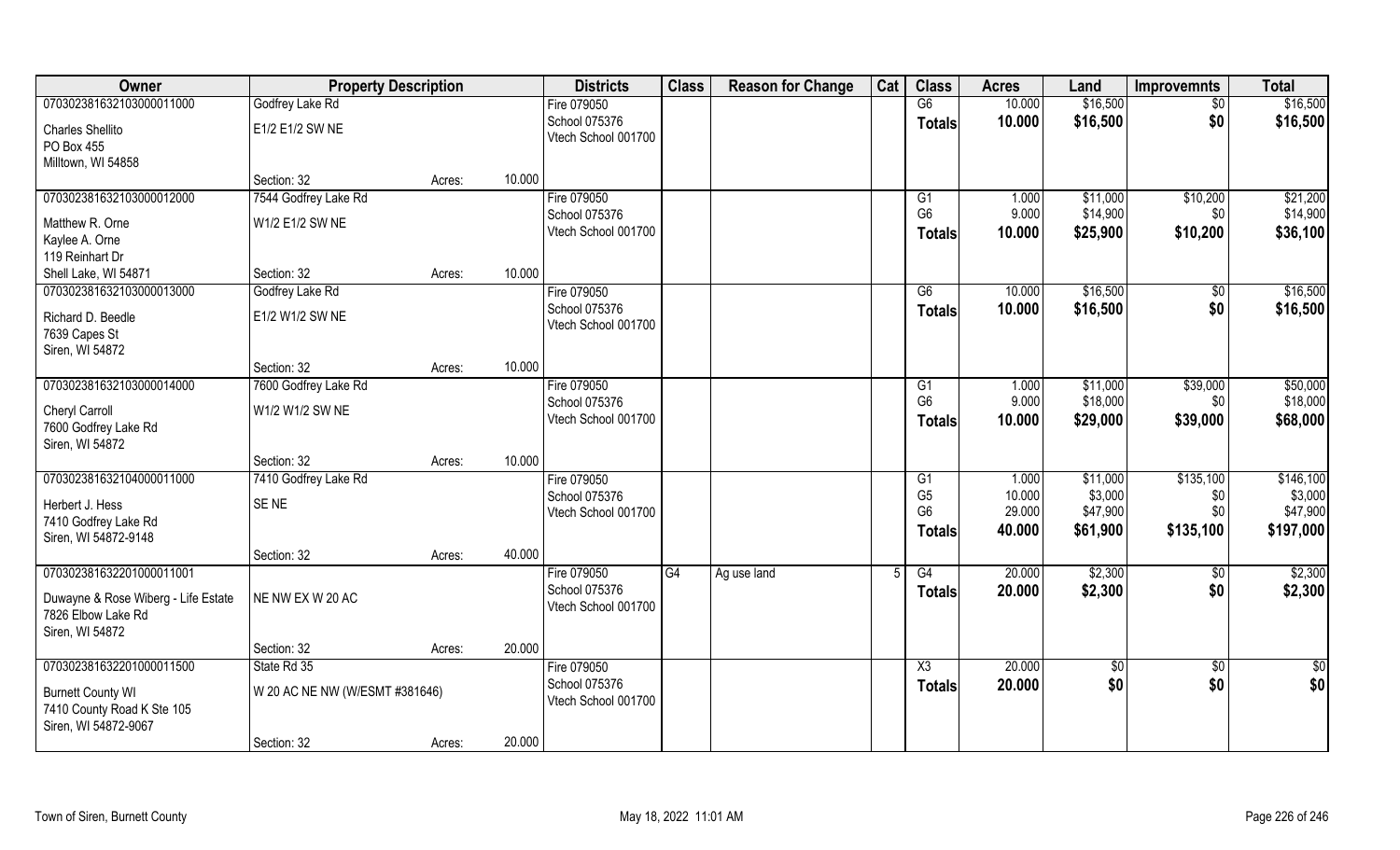| Owner                    | <b>Property Description</b>                   |        |        | <b>Districts</b>    | <b>Class</b>   | <b>Reason for Change</b> | Cat | <b>Class</b>    | <b>Acres</b> | Land     | <b>Improvemnts</b> | <b>Total</b> |
|--------------------------|-----------------------------------------------|--------|--------|---------------------|----------------|--------------------------|-----|-----------------|--------------|----------|--------------------|--------------|
| 070302381632304000011000 | 22478 State Rd 35                             |        |        | Fire 079050         | G4             | Ag use land              |     | G4              | 20.000       | \$2,700  | $\sqrt{6}$         | \$2,700      |
| Hopkins Sand & Gravel    | <b>SE SW</b>                                  |        |        | School 075376       |                |                          |     | G <sub>5</sub>  | 8.000        | \$3,200  | \$0                | \$3,200      |
| 27760 State Rd 35        |                                               |        |        | Vtech School 001700 |                |                          |     | G7              | 2.000        | \$7,000  | \$98,800           | \$105,800    |
| Webster, WI 54893        |                                               |        |        |                     |                |                          |     | G <sub>8</sub>  | 10.000       | \$10,000 | \$0                | \$10,000     |
|                          | Section: 32                                   | Acres: | 40.000 |                     |                |                          |     | <b>Totals</b>   | 40.000       | \$22,900 | \$98,800           | \$121,700    |
| 070302381632401000011000 | Rock Ridge Rd                                 |        |        | Fire 079050         |                |                          |     | G5              | 18.000       | \$7,200  | $\sqrt[6]{}$       | \$7,200      |
| Jerome Erdahl            | NE SE                                         |        |        | School 075376       |                |                          |     | G <sub>6</sub>  | 22.000       | \$28,600 | \$0                | \$28,600     |
| 6184 Sandy Shores Dr NW  |                                               |        |        | Vtech School 001700 |                |                          |     | <b>Totals</b>   | 40.000       | \$35,800 | \$0                | \$35,800     |
| Williams, MN 56686       |                                               |        |        |                     |                |                          |     |                 |              |          |                    |              |
|                          | Section: 32                                   | Acres: | 40.000 |                     |                |                          |     |                 |              |          |                    |              |
| 070302381632402000011000 | Godfrey Lake Rd                               |        |        | Fire 079050         | IG4            | Ag use land              |     | G4              | 20.000       | \$2,700  | \$0                | \$2,700      |
| Hopkins Sand & Gravel    | NW SE                                         |        |        | School 075376       |                |                          |     | G8              | 20.000       | \$16,500 | \$0                | \$16,500     |
| 27760 State Rd 35        |                                               |        |        | Vtech School 001700 |                |                          |     | <b>Totals</b>   | 40.000       | \$19,200 | \$0                | \$19,200     |
| Webster, WI 54893        |                                               |        |        |                     |                |                          |     |                 |              |          |                    |              |
|                          | Section: 32                                   | Acres: | 40.000 |                     |                |                          |     |                 |              |          |                    |              |
| 070302381632403000011000 | Godfrey Lake Rd                               |        |        | Fire 079050         | G <sub>4</sub> | Ag use land              |     | G4              | 20.000       | \$2,700  | \$0                | \$2,700      |
| Hopkins Sand & Gravel    | SW <sub>SE</sub>                              |        |        | School 075376       |                |                          |     | G <sub>5</sub>  | 20.000       | \$8,000  | \$0                | \$8,000      |
| 27760 State Rd 35        |                                               |        |        | Vtech School 001700 |                |                          |     | <b>Totals</b>   | 40.000       | \$10,700 | \$0                | \$10,700     |
| Webster, WI 54893        |                                               |        |        |                     |                |                          |     |                 |              |          |                    |              |
|                          | Section: 32                                   | Acres: | 40.000 |                     |                |                          |     |                 |              |          |                    |              |
| 070302381632404000011000 | 22485 Rock Ridge Rd                           |        |        | Fire 079050         | G4             | Ag use land              | 5   | $\overline{G1}$ | 1.000        | \$11,000 | \$17,900           | \$28,900     |
| Jerome Erdahl            | SE SE                                         |        |        | School 075376       |                |                          |     | G4              | 9.000        | \$1,200  | \$0                | \$1,200      |
| 6184 Sandy Shores Dr NW  |                                               |        |        | Vtech School 001700 |                |                          |     | G <sub>5</sub>  | 25.000       | \$10,000 | \$0                | \$10,000     |
| Williams, MN 56686       |                                               |        |        |                     |                |                          |     | G <sub>6</sub>  | 5.000        | \$8,300  | \$0                | \$8,300      |
|                          | Section: 32                                   | Acres: | 40.000 |                     |                |                          |     | <b>Totals</b>   | 40.000       | \$30,500 | \$17,900           | \$48,400     |
| 070302381632505001011002 |                                               |        |        | Fire 079050         |                |                          |     | G6              | 11.360       | \$18,700 | \$0                | \$18,700     |
| Anita M. Foulkes         | GL 1 EX RR RW & PRT LYG N OF HWY ON N LN & EX |        |        | School 075376       |                |                          |     | <b>Totals</b>   | 11.360       | \$18,700 | \$0                | \$18,700     |
| 7787 Elbow Lake Rd       | S 300' LYG BETW RR RW & STH35 EX #412806      |        |        | Vtech School 001700 |                |                          |     |                 |              |          |                    |              |
| Siren, WI 54872          |                                               |        |        |                     |                |                          |     |                 |              |          |                    |              |
|                          | Section: 32                                   | Acres: | 11.360 |                     |                |                          |     |                 |              |          |                    |              |
| 070302381632505001011200 | 7787 Elbow Lake Rd                            |        |        | Fire 079050         |                |                          |     | $\overline{G1}$ | 5.930        | \$57,200 | \$103,800          | \$161,000    |
| Anita M. Foulkes         | LOT 1 CSM#4412 V24 P79 (GL 1)#412806          |        |        | School 075376       |                |                          |     | <b>Totals</b>   | 5.930        | \$57,200 | \$103,800          | \$161,000    |
| 7787 Elbow Lake Rd       |                                               |        |        | Vtech School 001700 |                |                          |     |                 |              |          |                    |              |
| Siren, WI 54872          |                                               |        |        |                     |                |                          |     |                 |              |          |                    |              |
|                          | Section: 32                                   | Acres: | 5.930  |                     |                |                          |     |                 |              |          |                    |              |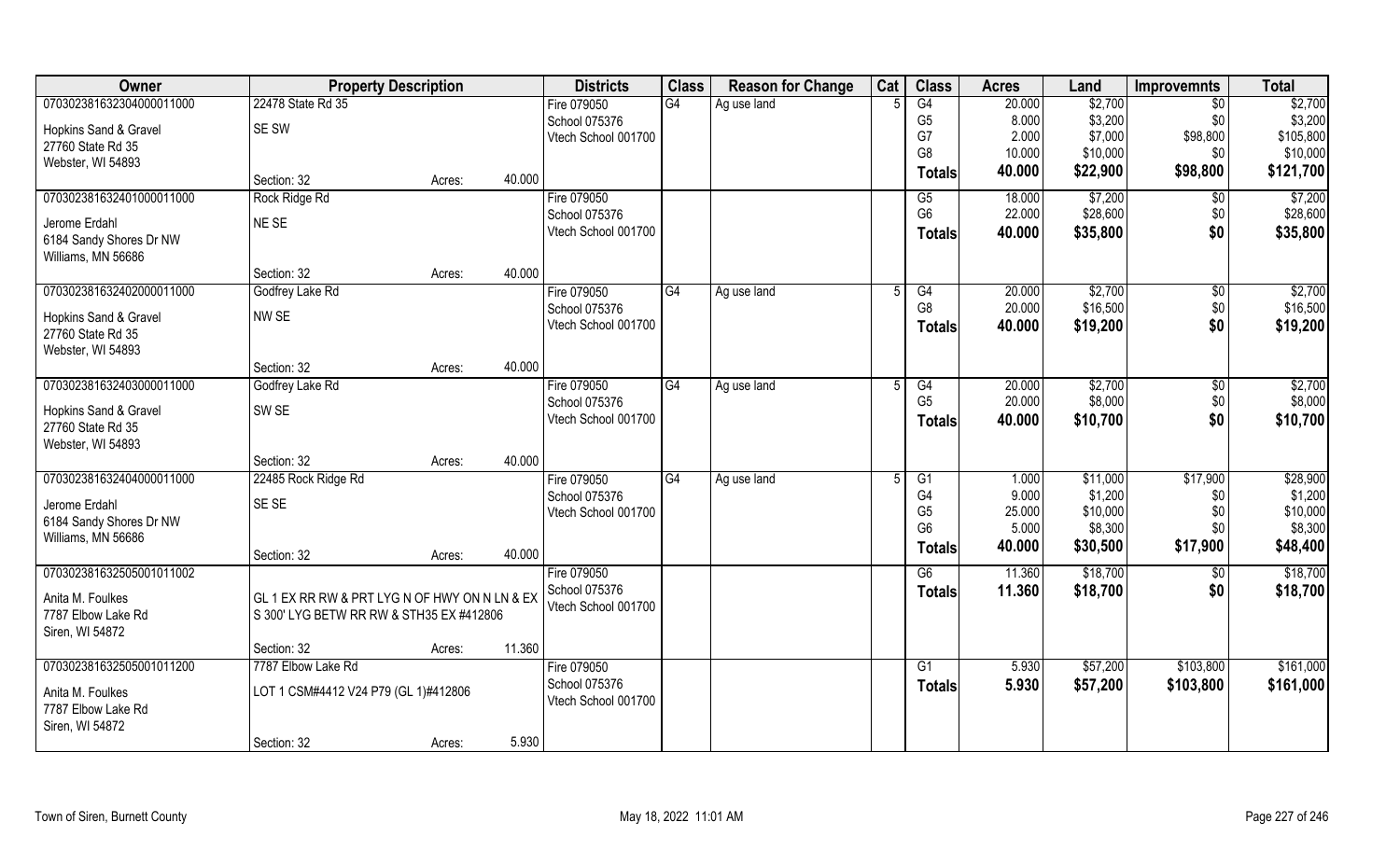| Owner                                                  | <b>Property Description</b>                                                          |        |        | <b>Districts</b>                     | <b>Class</b> | <b>Reason for Change</b> | Cat | <b>Class</b>           | <b>Acres</b> | Land         | <b>Improvemnts</b> | <b>Total</b>    |
|--------------------------------------------------------|--------------------------------------------------------------------------------------|--------|--------|--------------------------------------|--------------|--------------------------|-----|------------------------|--------------|--------------|--------------------|-----------------|
| 070302381632505001011300                               |                                                                                      |        |        | Fire 079050                          |              |                          |     | G1                     | 3.360        | \$45,500     | $\overline{50}$    | \$45,500        |
| Anita M. Foulkes                                       | LOT 2 CSM#4412 V24 P79 (GL 1)#412806                                                 |        |        | School 075376<br>Vtech School 001700 |              |                          |     | <b>Totals</b>          | 3.360        | \$45,500     | \$0                | \$45,500        |
| 7787 Elbow Lake Rd<br>Siren, WI 54872                  |                                                                                      |        |        |                                      |              |                          |     |                        |              |              |                    |                 |
|                                                        | Section: 32                                                                          | Acres: | 3.360  |                                      |              |                          |     |                        |              |              |                    |                 |
| 070302381632505001012000                               | State Rd 35                                                                          |        |        | Fire 079050                          |              |                          |     | X3                     | 5.000        | \$0          | \$0                | \$0             |
| <b>Burnett County WI</b>                               | THE SLY 300' OF GOV LOT 1 LYG BETW RR & STH 35                                       |        |        | School 075376                        |              |                          |     | <b>Totals</b>          | 5.000        | \$0          | \$0                | \$0             |
| 7410 County Road K Ste 105                             |                                                                                      |        |        | Vtech School 001700                  |              |                          |     |                        |              |              |                    |                 |
| Siren, WI 54872-9067                                   |                                                                                      |        |        |                                      |              |                          |     |                        |              |              |                    |                 |
| 070302381632505001013000                               | Section: 32                                                                          | Acres: | 5.000  | Fire 079050                          |              |                          |     | G1                     | 0.350        | \$200        | $\sqrt[6]{30}$     | \$200           |
|                                                        |                                                                                      |        |        | School 075376                        |              |                          |     | <b>Totals</b>          | 0.350        | \$200        | \$0                | \$200           |
| Duwayne & Rose Wiberg - Life Estate                    | THAT PART OF GOV LOT 1 WHICH LIES N OF                                               |        |        | Vtech School 001700                  |              |                          |     |                        |              |              |                    |                 |
| 7826 Elbow Lake Rd<br>Siren, WI 54872                  | PRESENT HWY ON N LN OF GOV LOT 1                                                     |        |        |                                      |              |                          |     |                        |              |              |                    |                 |
|                                                        | Section: 32                                                                          | Acres: | 0.350  |                                      |              |                          |     |                        |              |              |                    |                 |
| 070302381632505002011000                               | State Rd 35                                                                          |        |        | Fire 079050                          |              |                          |     | X3                     | 29.300       | $\sqrt[6]{}$ | $\frac{1}{20}$     | \$0             |
| <b>Highway Dept Burnett County</b>                     | GOV LOT 2 LYG E OF RR RW EX V 80 P 352, V 88 P                                       |        |        | School 075376<br>Vtech School 001700 |              |                          |     | <b>Totals</b>          | 29.300       | \$0          | \$0                | \$0             |
| 8150 State Rd 70                                       | 544, V 92 P 128, V 235 P 224                                                         |        |        |                                      |              |                          |     |                        |              |              |                    |                 |
| Siren, WI 54872                                        |                                                                                      |        | 29.300 |                                      |              |                          |     |                        |              |              |                    |                 |
| 070302381632505002012000                               | Section: 32<br>State Rd 35                                                           | Acres: |        | Fire 079050                          |              |                          |     | $\overline{\text{X3}}$ | 13.220       | $\sqrt[6]{}$ | \$0                | $\overline{50}$ |
|                                                        |                                                                                      |        |        | School 075376                        |              |                          |     | <b>Totals</b>          | 13.220       | \$0          | \$0                | \$0             |
| <b>Burnett County WI</b><br>7410 County Road K Ste 105 | PCL GOV LOT 2                                                                        |        |        | Vtech School 001700                  |              |                          |     |                        |              |              |                    |                 |
| Siren, WI 54872-9067                                   |                                                                                      |        |        |                                      |              |                          |     |                        |              |              |                    |                 |
|                                                        | Section: 32                                                                          | Acres: | 13.220 |                                      |              |                          |     |                        |              |              |                    |                 |
| 070302381632505002013000                               | 22605 State Rd 35                                                                    |        |        | Fire 079050                          | G1           | Outbuilding              |     | G1                     | 2.070        | \$20,200     | \$135,900          | \$156,100       |
| <b>Stanley Bonngard</b>                                | ALL THAT PART OF THE S 300' GOV LOT 2 THAT                                           |        |        | School 075376                        |              |                          |     | <b>Totals</b>          | 2.070        | \$20,200     | \$135,900          | \$156,100       |
| 756 Mccutcheon Rd                                      | LIES E OF RR RW & W OF STH 35                                                        |        |        | Vtech School 001700                  |              |                          |     |                        |              |              |                    |                 |
| Hudson, WI 54016                                       |                                                                                      |        |        |                                      |              |                          |     |                        |              |              |                    |                 |
| 070302381632505002014000                               | Section: 32<br>Johnson Rd                                                            | Acres: | 2.070  | Fire 079050                          |              |                          |     | G1                     | 1.000        | \$11,000     | $\overline{50}$    | \$11,000        |
|                                                        |                                                                                      |        |        | School 075376                        |              |                          |     | G <sub>6</sub>         | 5.000        | \$8,300      | \$0                | \$8,300         |
| Roger J. Lavoi<br>20506 Kerby Ave N                    | THAT PART OF GOV LOT 2 LYING W OF RR RW EX<br>THAT PART LYING N & W OF TOWNSHIP ROAD |        |        | Vtech School 001700                  |              |                          |     | <b>Totals</b>          | 6.000        | \$19,300     | \$0                | \$19,300        |
| Scandia, MN 55073                                      |                                                                                      |        |        |                                      |              |                          |     |                        |              |              |                    |                 |
|                                                        | Section: 32                                                                          | Acres: | 6.000  |                                      |              |                          |     |                        |              |              |                    |                 |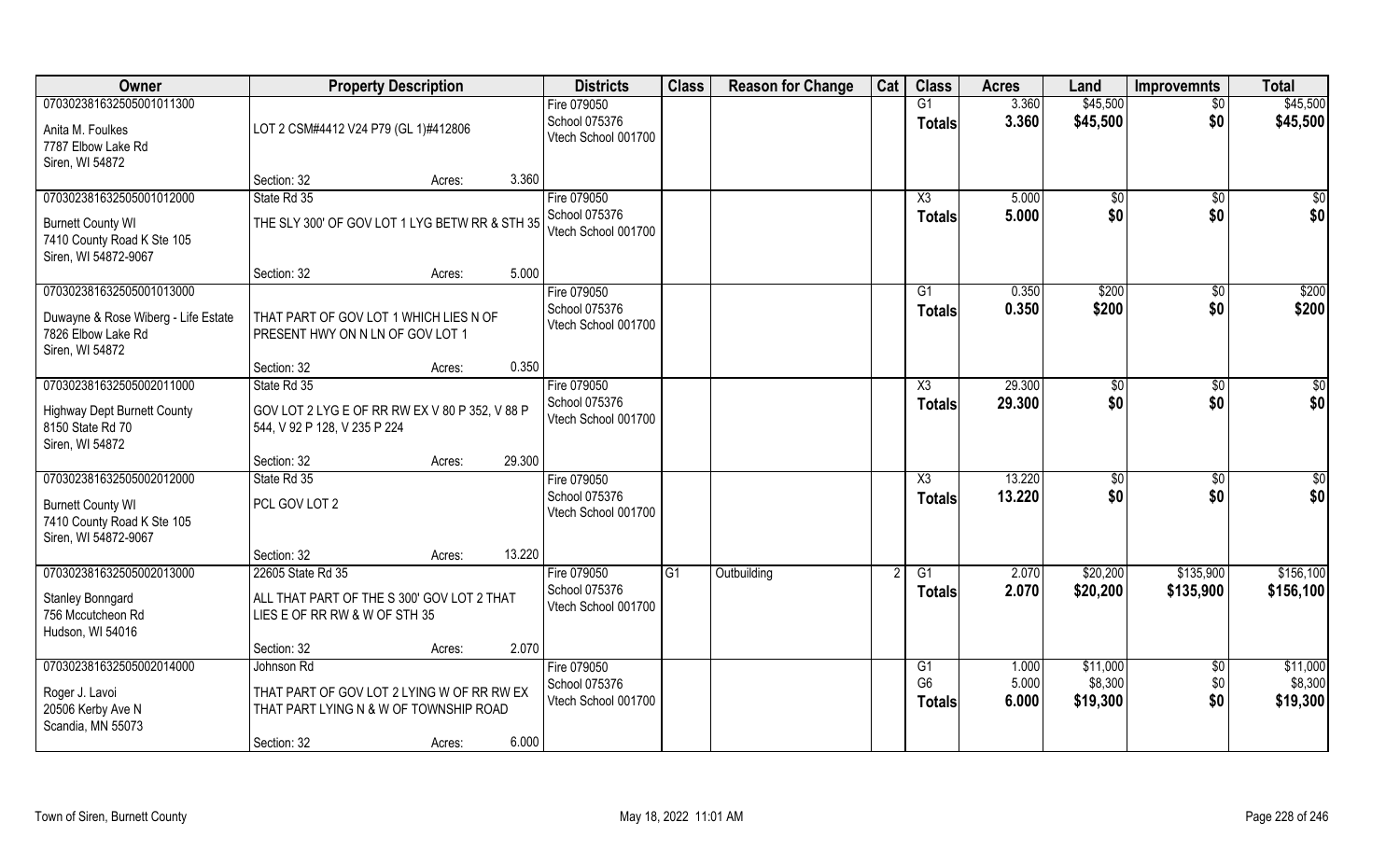| Owner                                                  | <b>Property Description</b>                      |        |        | <b>Districts</b>    | <b>Class</b> | <b>Reason for Change</b> | Cat | <b>Class</b>   | <b>Acres</b> | Land      | <b>Improvemnts</b> | <b>Total</b>  |
|--------------------------------------------------------|--------------------------------------------------|--------|--------|---------------------|--------------|--------------------------|-----|----------------|--------------|-----------|--------------------|---------------|
| 070302381632505002015000                               | Johnson Rd                                       |        |        | Fire 079050         |              |                          |     | G5             | 0.500        | \$200     | $\overline{50}$    | \$200         |
| Virginia G Johnson Rev Trust                           | THAT PART OF GOV LOT 2 LYING N & W OF            |        |        | School 075376       |              |                          |     | <b>Totals</b>  | 0.500        | \$200     | \$0                | \$200         |
| 703 Overlook Ct                                        | <b>TOWNSHIP ROAD</b>                             |        |        | Vtech School 001700 |              |                          |     |                |              |           |                    |               |
| St Croix Falls, WI 54024                               |                                                  |        |        |                     |              |                          |     |                |              |           |                    |               |
|                                                        | Section: 32                                      | Acres: | 0.500  |                     |              |                          |     |                |              |           |                    |               |
| 070302381632505002016000                               | State Rd 35                                      |        |        | Fire 079050         |              |                          |     | X3             | 7.380        | \$0       | \$0                | $\sqrt{50}$   |
| <b>Burnett County WI</b>                               | 88 P 544, V 92 P 128 PCL GOV LOT 2               |        |        | School 075376       |              |                          |     | <b>Totals</b>  | 7.380        | \$0       | \$0                | \$0           |
| 7410 County Road K Ste 105                             |                                                  |        |        | Vtech School 001700 |              |                          |     |                |              |           |                    |               |
| Siren, WI 54872-9067                                   |                                                  |        |        |                     |              |                          |     |                |              |           |                    |               |
|                                                        | Section: 32                                      | Acres: | 7.380  |                     |              |                          |     |                |              |           |                    |               |
| 070302381632505003011000                               | 22527 State Rd 35                                |        |        | Fire 079050         |              |                          |     | G1             | 0.500        | \$5,500   | \$34,700           | \$40,200      |
| Robert W. Erickson                                     | GOV LOT 3 LYG W OF HWY 35 EX RR RW               |        |        | School 075376       |              |                          |     | G <sub>6</sub> | 12.500       | \$25,000  | \$0                | \$25,000      |
| Lori M. Erickson                                       |                                                  |        |        | Vtech School 001700 |              |                          |     | <b>Totals</b>  | 13.000       | \$30,500  | \$34,700           | \$65,200      |
| 3525 Trillium Ln                                       |                                                  |        |        |                     |              |                          |     |                |              |           |                    |               |
| Appleton, WI 54915                                     | Section: 32                                      | Acres: | 13.000 |                     |              |                          |     |                |              |           |                    |               |
| 070302381632505003012000                               | State Rd 35                                      |        |        | Fire 079050         |              |                          |     | G2             | 40.340       | \$100,900 | \$0                | \$100,900     |
| Hopkins Sand & Gravel                                  | GOV LOT 3 LYG E OF HWY 35                        |        |        | School 075376       |              |                          |     | <b>Totals</b>  | 40.340       | \$100,900 | \$0                | \$100,900     |
| 27760 State Rd 35                                      |                                                  |        |        | Vtech School 001700 |              |                          |     |                |              |           |                    |               |
| Webster, WI 54893                                      |                                                  |        |        |                     |              |                          |     |                |              |           |                    |               |
|                                                        | Section: 32                                      | Acres: | 40.340 |                     |              |                          |     |                |              |           |                    |               |
| 070302381632505004011000                               | State Rd 35                                      |        |        | Fire 079050         |              |                          |     | G5             | 9.670        | \$2,900   | $\sqrt[6]{30}$     | \$2,900       |
|                                                        | GOV LOT 4 EX RR RW & PCLS IN V 59 P 276 & V 98 P |        |        | School 075376       |              |                          |     | G <sub>6</sub> | 5.000        | \$8,300   | \$0                | \$8,300       |
| Philip A. Stiemann<br>Sheryl Stiemann                  | 560                                              |        |        | Vtech School 001700 |              |                          |     | Totals         | 14.670       | \$11,200  | \$0                | \$11,200      |
| 22440 Johnson Rd                                       |                                                  |        |        |                     |              |                          |     |                |              |           |                    |               |
| Siren, WI 54872                                        | Section: 32                                      | Acres: | 14.670 |                     |              |                          |     |                |              |           |                    |               |
| 070302381632505004012000                               | State Rd 35                                      |        |        | Fire 079050         |              |                          |     | X3             | 5.000        | \$0       | \$0                | $\frac{6}{3}$ |
|                                                        | THAT PART OF GOV LOT 4 LYING E OF STH #35        |        |        | School 075376       |              |                          |     | <b>Totals</b>  | 5.000        | \$0       | \$0                | \$0           |
| <b>Burnett County WI</b><br>7410 County Road K Ste 105 |                                                  |        |        | Vtech School 001700 |              |                          |     |                |              |           |                    |               |
| Siren, WI 54872-9067                                   |                                                  |        |        |                     |              |                          |     |                |              |           |                    |               |
|                                                        | Section: 32                                      | Acres: | 5.000  |                     |              |                          |     |                |              |           |                    |               |
| 070302381632505004013000                               | State Rd 35                                      |        |        | Fire 079050         |              |                          |     | G6             | 8.000        | \$16,000  | $\overline{50}$    | \$16,000      |
|                                                        |                                                  |        |        | School 075376       |              |                          |     | <b>Totals</b>  | 8.000        | \$16,000  | \$0                | \$16,000      |
| Robert W. Erickson                                     | THAT PART OF GOV LOT 4 LYING E OF RR RW & W      |        |        | Vtech School 001700 |              |                          |     |                |              |           |                    |               |
| Lori M. Erickson<br>3525 Trillium Ln                   | OF STH 35                                        |        |        |                     |              |                          |     |                |              |           |                    |               |
| Appleton, WI 54915                                     | Section: 32                                      | Acres: | 8.000  |                     |              |                          |     |                |              |           |                    |               |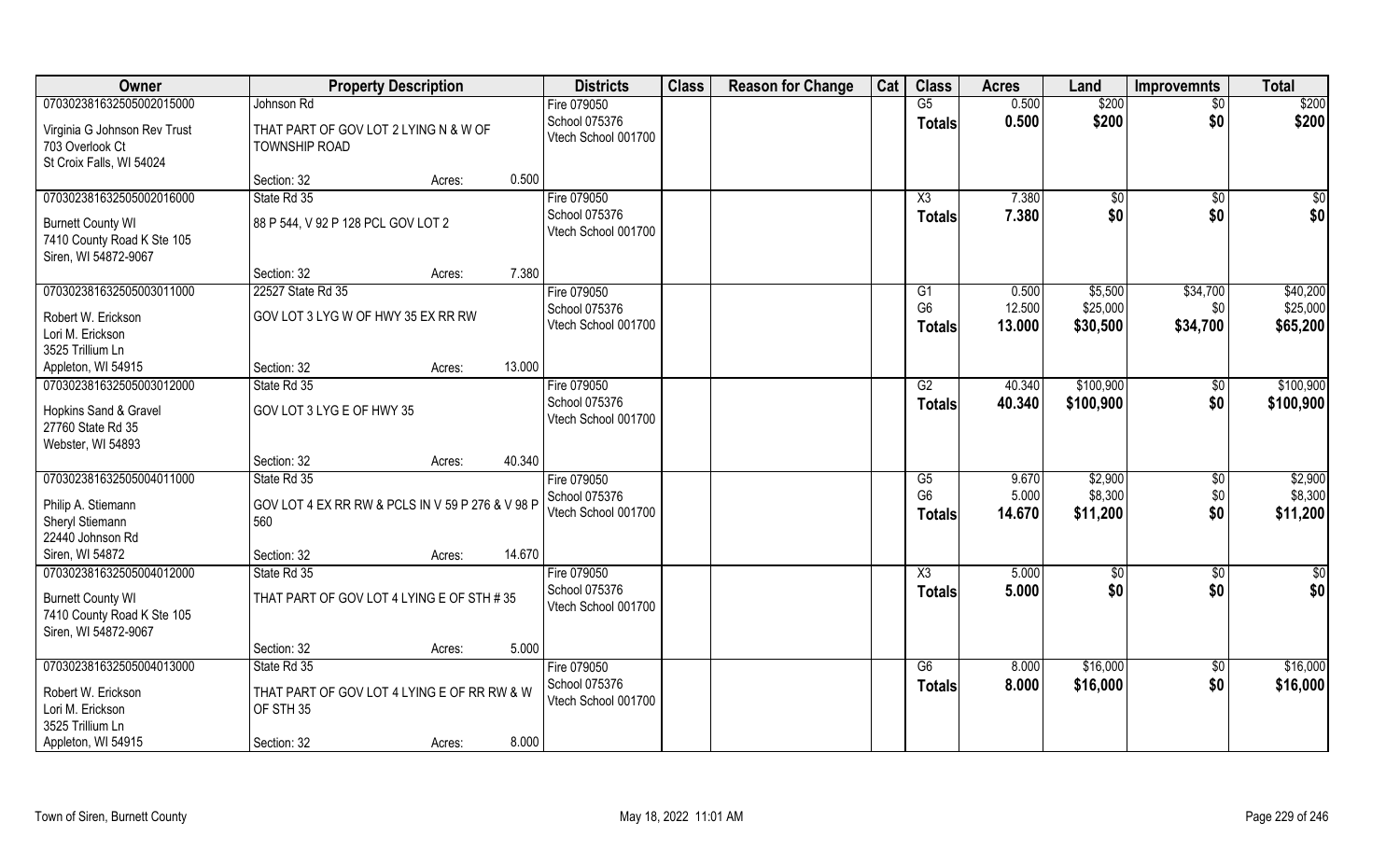| Owner                                          | <b>Property Description</b>                       |        |        | <b>Districts</b>             | <b>Class</b> | <b>Reason for Change</b> | Cat | <b>Class</b>         | <b>Acres</b>    | Land              | <b>Improvemnts</b>     | <b>Total</b>      |
|------------------------------------------------|---------------------------------------------------|--------|--------|------------------------------|--------------|--------------------------|-----|----------------------|-----------------|-------------------|------------------------|-------------------|
| 070302381633101000011100                       |                                                   |        |        | Fire 079050                  |              |                          |     | G5                   | 7.100           | \$900             | $\overline{50}$        | \$900             |
| James L. Flanigan                              | THAT PART OF THE NE QTR OF NE QTR LYING           |        |        | School 075376                |              |                          |     | <b>Totals</b>        | 7.100           | \$900             | \$0                    | \$900             |
| 7042 Burnikel Rd                               | NORTHERLY OF BURNIKEL RD (NE NE)                  |        |        | Vtech School 001700          |              |                          |     |                      |                 |                   |                        |                   |
| Siren, WI 54872                                |                                                   |        |        |                              |              |                          |     |                      |                 |                   |                        |                   |
|                                                | Section: 33                                       | Acres: | 7.100  |                              |              |                          |     |                      |                 |                   |                        |                   |
| 070302381633101000011200                       |                                                   |        |        | Fire 079050<br>School 075376 |              |                          |     | G5<br>G <sub>6</sub> | 4.000<br>28.900 | \$600<br>\$49,500 | $\overline{50}$<br>\$0 | \$600<br>\$49,500 |
| Michael Nelson                                 | NE QTR OF NE QTR EX THAT PART LYING               |        |        | Vtech School 001700          |              |                          |     | <b>Totals</b>        | 32.900          | \$50,100          | \$0                    | \$50,100          |
| 13803 Vintage Ct NW                            | NORTHERLY OF BURNIKEL RD (NE NE)                  |        |        |                              |              |                          |     |                      |                 |                   |                        |                   |
| Andover, MN 55304                              | Section: 33                                       | Acres: | 32.900 |                              |              |                          |     |                      |                 |                   |                        |                   |
| 070302381633102000011000                       | 7107 Burnikel Rd                                  |        |        | Fire 079050                  | G4           | Ag use land              | 5   | G1                   | 2.000           | \$15,000          | \$96,600               | \$111,600         |
|                                                |                                                   |        |        | School 075376                |              |                          |     | G4                   | 9.000           | \$400             | \$0                    | \$400             |
| <b>Abbott Family Trust</b><br>7107 Burnikel Rd | NW NE EX W 1/2 & EX N 660' OF W 330' OF E 1/2     |        |        | Vtech School 001700          |              |                          |     | G <sub>6</sub>       | 4.000           | \$6,600           | \$0                    | \$6,600           |
| Siren, WI 54872                                |                                                   |        |        |                              |              |                          |     | <b>Totals</b>        | 15,000          | \$22,000          | \$96,600               | \$118,600         |
|                                                | Section: 33                                       | Acres: | 15.000 |                              |              |                          |     |                      |                 |                   |                        |                   |
| 070302381633102000012000                       | <b>Burnikel Rd</b>                                |        |        | Fire 079050                  | G4           | Ag use land              |     | G4                   | 14.490          | \$600             | \$0                    | \$600             |
| <b>Abbott Family Trust</b>                     | W 1/2 NW NE (D-1565)                              |        |        | School 075376                |              |                          |     | G <sub>6</sub>       | 5.000           | \$8,300           | \$0                    | \$8,300           |
| 7107 Burnikel Rd                               |                                                   |        |        | Vtech School 001700          |              |                          |     | <b>Totals</b>        | 19.490          | \$8,900           | \$0                    | \$8,900           |
| Siren, WI 54872                                |                                                   |        |        |                              |              |                          |     |                      |                 |                   |                        |                   |
|                                                | Section: 33                                       | Acres: | 19.490 |                              |              |                          |     |                      |                 |                   |                        |                   |
| 070302381633102000013000                       | <b>Burnikel Rd</b>                                |        |        | Fire 079050                  |              |                          |     | G1                   | 1.510           | \$3,300           | \$0                    | \$3,300           |
| <b>Abbott Family Trust</b>                     | E100' OF N 660' OF W330' OF E1/2 NW NE            |        |        | School 075376                |              |                          |     | <b>Totals</b>        | 1.510           | \$3,300           | \$0                    | \$3,300           |
| 7107 Burnikel Rd                               |                                                   |        |        | Vtech School 001700          |              |                          |     |                      |                 |                   |                        |                   |
| Siren, WI 54872                                |                                                   |        |        |                              |              |                          |     |                      |                 |                   |                        |                   |
|                                                | Section: 33                                       | Acres: | 1.510  |                              |              |                          |     |                      |                 |                   |                        |                   |
| 070302381633102000014000                       | Godfrey Lake Rd                                   |        |        | Fire 079050<br>School 075376 | G4           | Ag use land              |     | G4                   | 4.000<br>4.000  | \$600<br>\$600    | \$0<br>\$0             | \$600<br>\$600    |
| <b>Abbott Family Trust</b>                     | N 660' OF W 330' OF E 1/2 NW NE EX E 100' (NOT TO |        |        | Vtech School 001700          |              |                          |     | <b>Totals</b>        |                 |                   |                        |                   |
| 7107 Burnikel Rd                               | BE SOLD W/O OTHER LANDS)                          |        |        |                              |              |                          |     |                      |                 |                   |                        |                   |
| Siren, WI 54872                                | Section: 33                                       | Acres: | 4.000  |                              |              |                          |     |                      |                 |                   |                        |                   |
| 070302381633103000011001                       | 7144 Godfrey Lake Rd                              |        |        | Fire 079050                  |              |                          |     | G1                   | 2.000           | \$15,000          | \$59,300               | \$74,300          |
|                                                |                                                   |        |        | School 075376                |              |                          |     | G <sub>6</sub>       | 38.000          | \$76,000          | \$0                    | \$76,000          |
| James R. Huebscher<br>Karen L. Huebscher       | SW <sub>NE</sub>                                  |        |        | Vtech School 001700          |              |                          |     | <b>Totals</b>        | 40.000          | \$91,000          | \$59,300               | \$150,300         |
| 13928 26th St N                                |                                                   |        |        |                              |              |                          |     |                      |                 |                   |                        |                   |
| Stillwater, MN 55082                           | Section: 33                                       | Acres: | 40.000 |                              |              |                          |     |                      |                 |                   |                        |                   |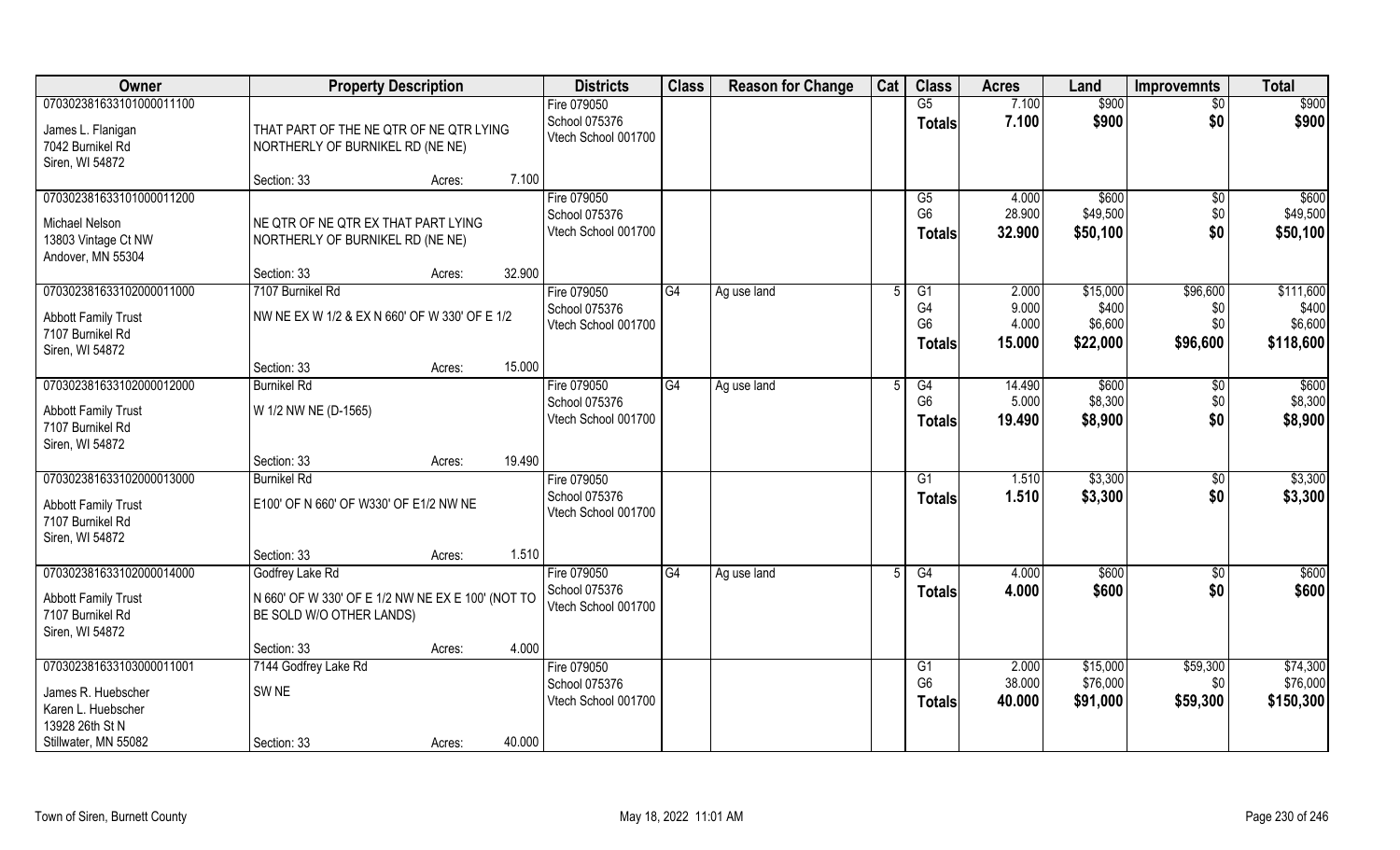| Owner                                     | <b>Property Description</b>                 |        |        | <b>Districts</b>    | <b>Class</b> | <b>Reason for Change</b> | Cat | <b>Class</b>   | <b>Acres</b> | Land     | <b>Improvemnts</b> | <b>Total</b> |
|-------------------------------------------|---------------------------------------------|--------|--------|---------------------|--------------|--------------------------|-----|----------------|--------------|----------|--------------------|--------------|
| 070302381633104000011000                  | 7090 Godfrey Lake Rd                        |        |        | Fire 079050         |              |                          |     | G1             | 1.000        | \$11,000 | \$132,400          | \$143,400    |
| <b>Bruce Nerby</b>                        | SE NE (DEED DESC. ERROR)                    |        |        | School 075376       |              |                          |     | G <sub>5</sub> | 9.000        | \$2,700  | \$0                | \$2,700      |
| Jackie Nerby                              |                                             |        |        | Vtech School 001700 |              |                          |     | G <sub>6</sub> | 30.000       | \$60,000 | \$0                | \$60,000     |
| 892 Wert Rd                               |                                             |        |        |                     |              |                          |     | <b>Totals</b>  | 40.000       | \$73,700 | \$132,400          | \$206,100    |
| Hudson, WI 54016                          | Section: 33                                 | Acres: | 40.000 |                     |              |                          |     |                |              |          |                    |              |
| 070302381633201000011000                  | 7203 Burnikel Rd                            |        |        | Fire 079050         |              |                          |     | G1             | 2.000        | \$15,000 | \$144,700          | \$159,700    |
| Jerry C. Summer                           | NE NW EX SW1/4                              |        |        | School 075376       |              |                          |     | G <sub>5</sub> | 28.000       | \$25,200 | \$0                | \$25,200     |
| 7203 Burnikel Rd                          |                                             |        |        | Vtech School 001700 |              |                          |     | <b>Totals</b>  | 30.000       | \$40,200 | \$144,700          | \$184,900    |
| Siren, WI 54872                           |                                             |        |        |                     |              |                          |     |                |              |          |                    |              |
|                                           | Section: 33                                 | Acres: | 30.000 |                     |              |                          |     |                |              |          |                    |              |
| 070302381633201000012000                  | 22702 Selvig Rd                             |        |        | Fire 079050         |              |                          |     | G1             | 10.000       | \$32,000 | \$94,200           | \$126,200    |
| Terrance R. Connel                        | SW1/4 NE NW                                 |        |        | School 075376       |              |                          |     | <b>Totals</b>  | 10.000       | \$32,000 | \$94,200           | \$126,200    |
| PO Box 171                                |                                             |        |        | Vtech School 001700 |              |                          |     |                |              |          |                    |              |
| Siren, WI 54872                           |                                             |        |        |                     |              |                          |     |                |              |          |                    |              |
|                                           | Section: 33                                 | Acres: | 10.000 |                     |              |                          |     |                |              |          |                    |              |
| 070302381633202000011000                  | Selvig Rd                                   |        |        | Fire 079050         |              |                          |     | G5             | 35.000       | \$14,000 | \$0                | \$14,000     |
| Terrence R. Connel                        | NW NW                                       |        |        | School 075376       |              |                          |     | G <sub>6</sub> | 5.000        | \$8,300  | \$0                | \$8,300      |
| Christi Connel                            |                                             |        |        | Vtech School 001700 |              |                          |     | <b>Totals</b>  | 40.000       | \$22,300 | \$0                | \$22,300     |
| PO Box 171                                |                                             |        |        |                     |              |                          |     |                |              |          |                    |              |
| Siren, WI 54872                           | Section: 33                                 | Acres: | 40.000 |                     |              |                          |     |                |              |          |                    |              |
| 070302381633203000011000                  | Godfrey Lake Rd                             |        |        | Fire 079050         | G4           | Ag use land              |     | G4             | 7.500        | \$1,000  | $\overline{50}$    | \$1,000      |
| Frederick J. Gilbertson                   | SW NW & ALL THAT PART SE NW LYING W OF TOWN |        |        | School 075376       |              |                          |     | G <sub>5</sub> | 4.500        | \$3,800  | \$0                | \$3,800      |
| Connie Gilbertson                         | ROAD EX W 1188'                             |        |        | Vtech School 001700 |              |                          |     | <b>Totals</b>  | 12.000       | \$4,800  | \$0                | \$4,800      |
| 5901 Three Oaks Ave                       |                                             |        |        |                     |              |                          |     |                |              |          |                    |              |
| Maple Plain, MN 55359                     | Section: 33                                 | Acres: | 12.000 |                     |              |                          |     |                |              |          |                    |              |
| 070302381633203000012000                  | 7358 Godfrey Lake Rd                        |        |        | Fire 079050         |              |                          |     | G1             | 1.000        | \$11,000 | \$15,200           | \$26,200     |
|                                           |                                             |        |        | School 075376       |              |                          |     | G <sub>5</sub> | 10.000       | \$4,000  | \$0                | \$4,000      |
| Daniel J. Gilbertson                      | E 660' OF W 1188' SW NW                     |        |        | Vtech School 001700 |              |                          |     | G <sub>6</sub> | 9.000        | \$14,900 | \$0\$              | \$14,900     |
| 2441 Superior Ave<br>Cumberland, WI 54829 |                                             |        |        |                     |              |                          |     | Totals         | 20.000       | \$29,900 | \$15,200           | \$45,100     |
|                                           | Section: 33                                 | Acres: | 20.000 |                     |              |                          |     |                |              |          |                    |              |
| 070302381633203000013000                  | Godfrey Lake Rd                             |        |        | Fire 079050         |              |                          |     | G6             | 16.000       | \$26,400 | $\sqrt{6}$         | \$26,400     |
|                                           | W 528' OF SW NW                             |        |        | School 075376       |              |                          |     | <b>Totals</b>  | 16.000       | \$26,400 | \$0                | \$26,400     |
| David Ray Brown<br>Kathle Brown           |                                             |        |        | Vtech School 001700 |              |                          |     |                |              |          |                    |              |
| 784 Co Rd E & A                           |                                             |        |        |                     |              |                          |     |                |              |          |                    |              |
| Hudson, WI 54016                          | Section: 33                                 | Acres: | 16.000 |                     |              |                          |     |                |              |          |                    |              |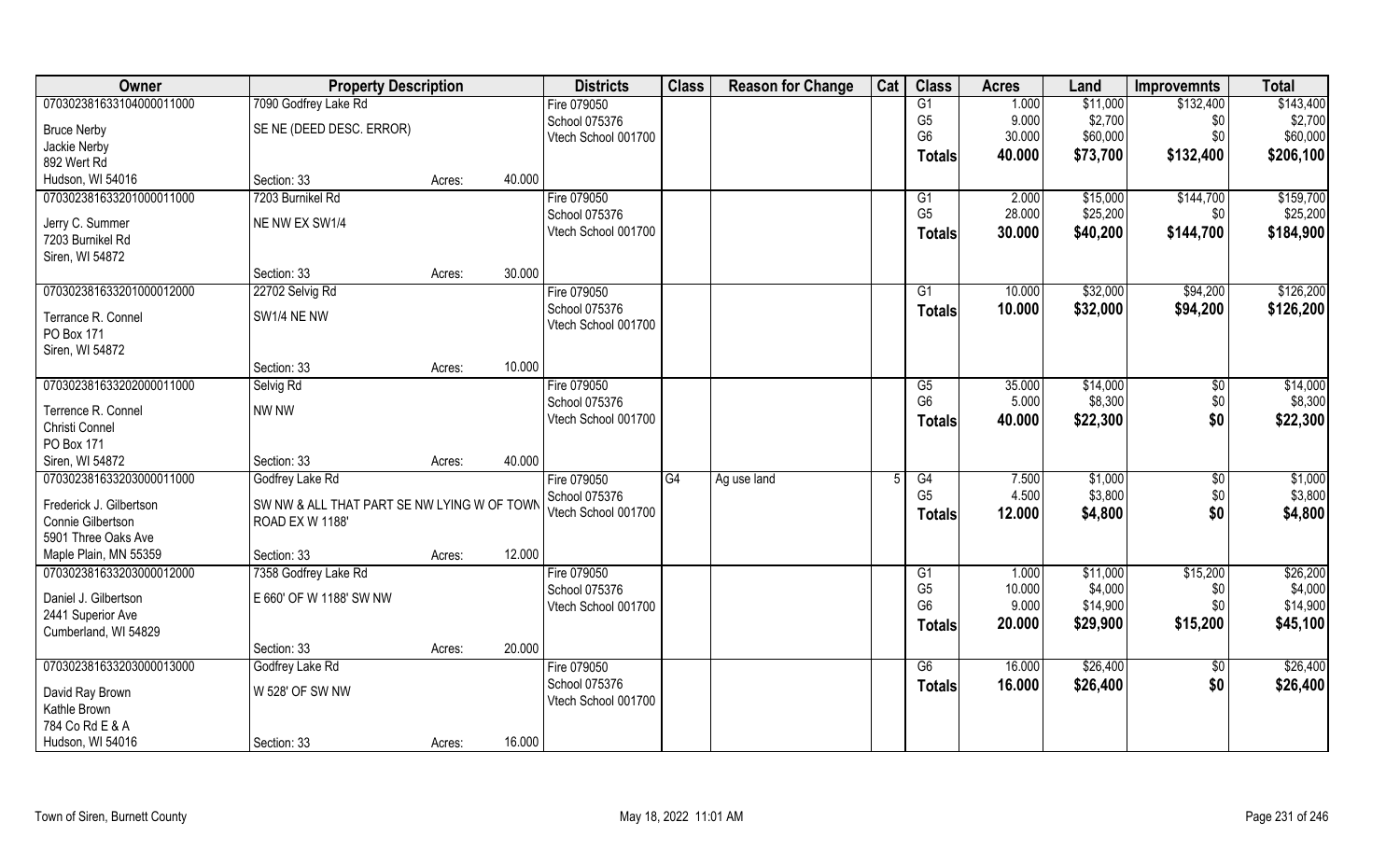| Owner                                       | <b>Property Description</b>           |        |        | <b>Districts</b>    | <b>Class</b>    | <b>Reason for Change</b> | Cat | <b>Class</b>    | <b>Acres</b> | Land        | <b>Improvemnts</b> | <b>Total</b> |
|---------------------------------------------|---------------------------------------|--------|--------|---------------------|-----------------|--------------------------|-----|-----------------|--------------|-------------|--------------------|--------------|
| 070302381633204000011000                    | Godfrey Lake Rd                       |        |        | Fire 079050         | $\overline{G4}$ | Ag use land              |     | G4              | 5.000        | \$700       | $\sqrt{6}$         | \$700        |
| James R. Huebscher                          | SE NW LYING EAST OF TOWN ROAD         |        |        | School 075376       |                 |                          |     | G <sub>5</sub>  | 9.000        | \$3,600     | \$0                | \$3,600      |
| Karen L. Huebscher                          |                                       |        |        | Vtech School 001700 |                 |                          |     | G <sub>6</sub>  | 18.000       | \$29,700    | \$0                | \$29,700     |
| 13928 26th St N                             |                                       |        |        |                     |                 |                          |     | Totals          | 32.000       | \$34,000    | \$0                | \$34,000     |
| Stillwater, MN 55082                        | Section: 33                           | Acres: | 32.000 |                     |                 |                          |     |                 |              |             |                    |              |
| 070302381633301000011000                    | Godfrey Lake Rd                       |        |        | Fire 079050         |                 |                          |     | W <sub>7</sub>  | 40.000       | ( \$80,000) | $\sqrt{$0}$        | \$0          |
| <b>Richard Bollom</b>                       | NE SW (MFL 1998 OPEN)                 |        |        | School 075376       |                 |                          |     | <b>Totals</b>   | 40.000       | \$0         | \$0                | \$0          |
| N6985 Oak Hill Rd                           |                                       |        |        | Vtech School 001700 |                 |                          |     |                 |              |             |                    |              |
| Trego, WI 54888                             |                                       |        |        |                     |                 |                          |     |                 |              |             |                    |              |
|                                             | Section: 33                           | Acres: | 40.000 |                     |                 |                          |     |                 |              |             |                    |              |
| 070302381633302000011000                    | Godfrey Lake Rd                       |        |        | Fire 079050         |                 |                          |     | W7              | 40.000       | ( \$80,000) | $\overline{50}$    | $\sqrt{50}$  |
| <b>Richard Bollom</b>                       | NW SW (MFL 1998 OPEN)                 |        |        | School 075376       |                 |                          |     | <b>Totals</b>   | 40.000       | \$0         | \$0                | \$0          |
| N6985 Oak Hill Rd                           |                                       |        |        | Vtech School 001700 |                 |                          |     |                 |              |             |                    |              |
| Trego, WI 54888                             |                                       |        |        |                     |                 |                          |     |                 |              |             |                    |              |
|                                             | Section: 33                           | Acres: | 40.000 |                     |                 |                          |     |                 |              |             |                    |              |
| 070302381633303000011000                    | 22480 Rock Ridge Rd                   |        |        | Fire 079050         |                 |                          |     | W7              | 40.000       | ( \$80,000) | \$0                | $\sqrt{50}$  |
|                                             |                                       |        |        | School 075376       |                 |                          |     | <b>Totals</b>   | 40.000       | \$0         | \$0                | \$0          |
| <b>Richard Bollom</b><br>N6985 Oak Hill Rd  | SW SW (MFL 1998 OPEN)                 |        |        | Vtech School 001700 |                 |                          |     |                 |              |             |                    |              |
| Trego, WI 54888                             |                                       |        |        |                     |                 |                          |     |                 |              |             |                    |              |
|                                             | Section: 33                           | Acres: | 40.000 |                     |                 |                          |     |                 |              |             |                    |              |
| 070302381633304000011000                    | Rock Ridge Rd                         |        |        | Fire 079050         |                 |                          |     | W <sub>7</sub>  | 40.000       | ( \$80,000) | $\overline{50}$    | $\sqrt{50}$  |
|                                             |                                       |        |        | School 075376       |                 |                          |     | <b>Totals</b>   | 40.000       | \$0         | \$0                | \$0          |
| Dale R. Nerby<br>Pamela R. Nerby            | SE SW (MFL 1998 OPEN)                 |        |        | Vtech School 001700 |                 |                          |     |                 |              |             |                    |              |
| 22483 Little Deer Rd                        |                                       |        |        |                     |                 |                          |     |                 |              |             |                    |              |
| Siren, WI 54872                             | Section: 33                           | Acres: | 40.000 |                     |                 |                          |     |                 |              |             |                    |              |
| 070302381633402000011000                    | 22503 Little Deer Rd                  |        |        | Fire 079050         |                 |                          |     | G1              | 4.000        | \$34,700    | \$36,700           | \$71,400     |
|                                             |                                       |        |        | School 075376       |                 |                          |     | <b>Totals</b>   | 4.000        | \$34,700    | \$36,700           | \$71,400     |
| Daniel L. Perlick                           | LOT 1 CSM#657 V3 P 88 (LOCATED IN NW  |        |        | Vtech School 001700 |                 |                          |     |                 |              |             |                    |              |
| Dawn C. Perlick                             | SE)#186495                            |        |        |                     |                 |                          |     |                 |              |             |                    |              |
| 6811 Chimney Hill Rd<br>Crestwood, KY 40014 | Section: 33                           | Acres: | 4.000  |                     |                 |                          |     |                 |              |             |                    |              |
| 070302381633402000012000                    | 22515 Little Deer Rd                  |        |        | Fire 079050         |                 |                          |     | $\overline{G1}$ | 4.100        | \$36,000    | \$76,700           | \$112,700    |
|                                             |                                       |        |        | School 075376       |                 |                          |     | <b>Totals</b>   | 4.100        | \$36,000    | \$76,700           | \$112,700    |
| William P & Teresa I Frey Trust             | LOT 2 CSM V 3 P 88 (LOCATED IN NW SE) |        |        | Vtech School 001700 |                 |                          |     |                 |              |             |                    |              |
| 200 Exchange St S Unit 302                  |                                       |        |        |                     |                 |                          |     |                 |              |             |                    |              |
| St Paul, MN 55102                           |                                       |        | 4.100  |                     |                 |                          |     |                 |              |             |                    |              |
|                                             | Section: 33                           | Acres: |        |                     |                 |                          |     |                 |              |             |                    |              |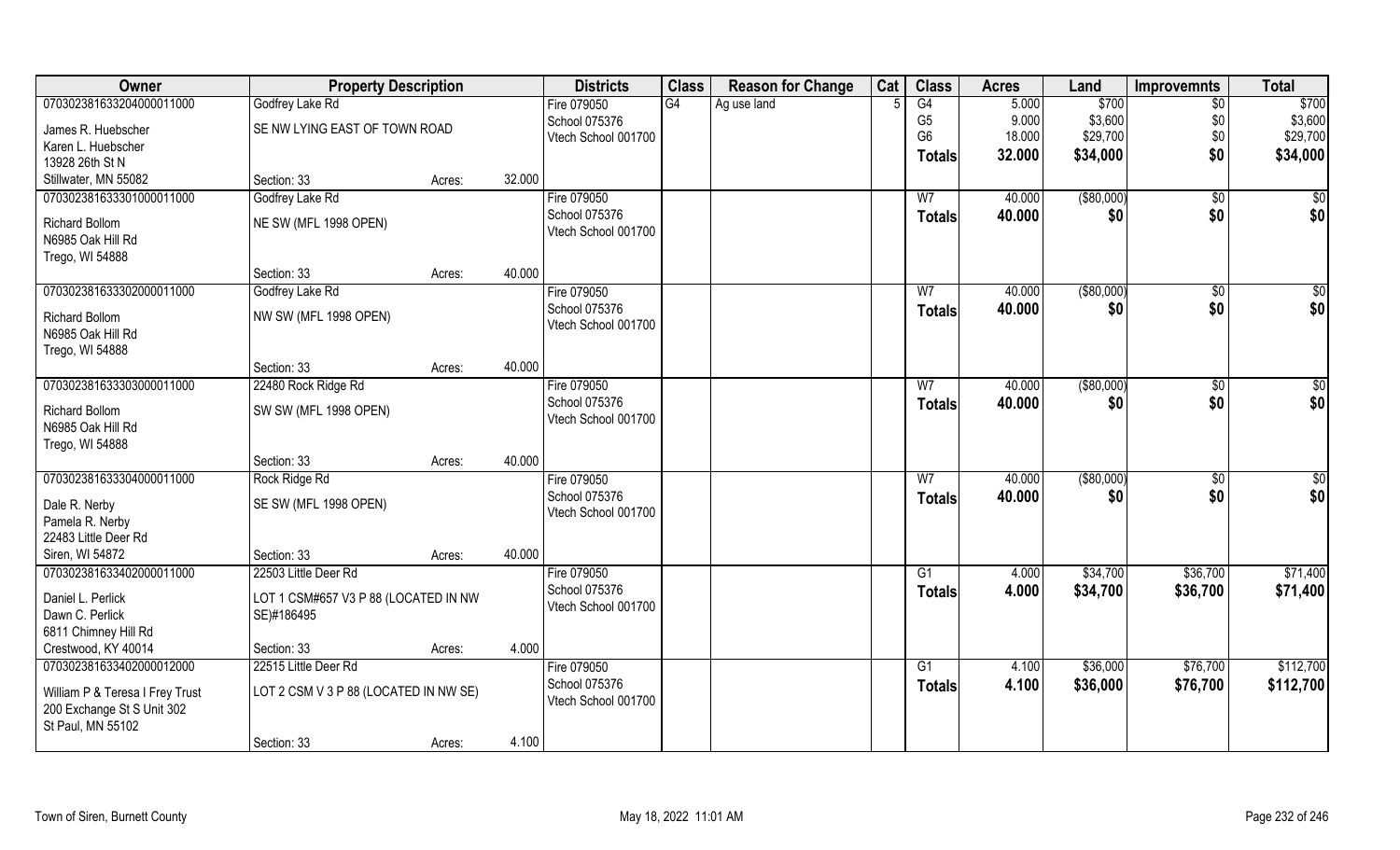| Owner                             | <b>Property Description</b>                    |        |       | <b>Districts</b>    | <b>Class</b> | <b>Reason for Change</b> | Cat | <b>Class</b>  | <b>Acres</b> | Land       | <b>Improvemnts</b> | <b>Total</b>  |
|-----------------------------------|------------------------------------------------|--------|-------|---------------------|--------------|--------------------------|-----|---------------|--------------|------------|--------------------|---------------|
| 070302381633402000013000          | 22531 Little Deer Rd                           |        |       | Fire 079050         |              |                          |     | G1            | 4.200        | \$36,000   | \$42,800           | \$78,800      |
| Michael S. Levitz                 | LOT 3 CSM V 3 P 88 (LOCATED IN NW SE)          |        |       | School 075376       |              |                          |     | <b>Totals</b> | 4.200        | \$36,000   | \$42,800           | \$78,800      |
| 2428 Matterhorn Dr E              |                                                |        |       | Vtech School 001700 |              |                          |     |               |              |            |                    |               |
| Maplewood, MN 55119               |                                                |        |       |                     |              |                          |     |               |              |            |                    |               |
|                                   | Section: 33                                    | Acres: | 4.200 |                     |              |                          |     |               |              |            |                    |               |
| 070302381633402000014000          | 22545 Little Deer Rd                           |        |       | Fire 079050         |              |                          |     | G1            | 4.300        | \$36,000   | \$2,200            | \$38,200      |
| Tanya Solberg                     | LOT 4 CSM V 3 P 89(#186496) (LOCATED IN NW     |        |       | School 075376       |              |                          |     | <b>Totals</b> | 4.300        | \$36,000   | \$2,200            | \$38,200      |
| 3342 75th Ct E                    | SE)MAP #658                                    |        |       | Vtech School 001700 |              |                          |     |               |              |            |                    |               |
| Inver Grove Heights, MN 55076     |                                                |        |       |                     |              |                          |     |               |              |            |                    |               |
|                                   | Section: 33                                    | Acres: | 4.300 |                     |              |                          |     |               |              |            |                    |               |
| 070302381633402000015000          | <b>Little Deer Rd</b>                          |        |       | Fire 079050         |              |                          |     | G1            | 3.600        | \$36,100   | \$43,300           | \$79,400      |
| David A & Darlene A Reisinger Rev | LOT 5 CSM V 3 P 89 (LOCATED IN NW SE)          |        |       | School 075376       |              |                          |     | <b>Totals</b> | 3.600        | \$36,100   | \$43,300           | \$79,400      |
| <b>Living Trust</b>               |                                                |        |       | Vtech School 001700 |              |                          |     |               |              |            |                    |               |
| 22579 Little Deer Rd              |                                                |        |       |                     |              |                          |     |               |              |            |                    |               |
| Siren, WI 54872                   | Section: 33                                    | Acres: | 3.600 |                     |              |                          |     |               |              |            |                    |               |
| 070302381633402000016000          | 22579 Little Deer Rd                           |        |       | Fire 079050         |              |                          |     | G1            | 2.700        | \$27,300   | \$186,900          | \$214,200     |
| David A & Darlene A Reisinger Rev | LOT 6 CSM V 3 P 89 (LOCATED IN NW SE)          |        |       | School 075376       |              |                          |     | <b>Totals</b> | 2.700        | \$27,300   | \$186,900          | \$214,200     |
| <b>Living Trust</b>               |                                                |        |       | Vtech School 001700 |              |                          |     |               |              |            |                    |               |
| 22579 Little Deer Rd              |                                                |        |       |                     |              |                          |     |               |              |            |                    |               |
| Siren, WI 54872                   | Section: 33                                    | Acres: | 2.700 |                     |              |                          |     |               |              |            |                    |               |
| 070302381633402000017001          | 7201 Godfrey Lake Rd                           |        |       | Fire 079050         |              |                          |     | G1            | 2.930        | \$36,700   | \$4,600            | \$41,300      |
| Cynthia R. Heiserman              | PCL IN NW SE COM AT NW COR, THE ON N LN 208'   |        |       | School 075376       |              |                          |     | <b>Totals</b> | 2.930        | \$36,700   | \$4,600            | \$41,300      |
| 3511 Emerson Ave N                | TO POB; TH S 200' TO SHR OF DEER LK, TH E 300' |        |       | Vtech School 001700 |              |                          |     |               |              |            |                    |               |
| Minneapolis, MN 55418             | ALG SHR, TH E = W/N LN OF NWSE TO TN RD, TH N  |        |       |                     |              |                          |     |               |              |            |                    |               |
|                                   | Section: 33                                    | Acres: | 2.930 |                     |              |                          |     |               |              |            |                    |               |
| 070302381633402000019000          | 7225 Godfrey Lake Rd                           |        |       | Fire 079050         |              |                          |     | G1            | 1.000        | \$11,000   | \$3,600            | \$14,600      |
| Glen E. Peterson                  | N 208' OF W 208' NW SE                         |        |       | School 075376       |              |                          |     | <b>Totals</b> | 1.000        | \$11,000   | \$3,600            | \$14,600      |
| 2088 62nd St                      |                                                |        |       | Vtech School 001700 |              |                          |     |               |              |            |                    |               |
| Somerset, WI 54025                |                                                |        |       |                     |              |                          |     |               |              |            |                    |               |
|                                   | Section: 33                                    | Acres: | 1.000 |                     |              |                          |     |               |              |            |                    |               |
| 070302381633402000020000          | <b>Little Deer Rd</b>                          |        |       | Fire 079050         |              |                          |     | X4            | 2.600        | $\sqrt{6}$ | $\overline{50}$    | $\frac{1}{2}$ |
| Town of Siren                     | PCL NW SE (ROAD)                               |        |       | School 075376       |              |                          |     | <b>Totals</b> | 2.600        | \$0        | \$0                | \$0           |
| PO Box 4                          |                                                |        |       | Vtech School 001700 |              |                          |     |               |              |            |                    |               |
| Siren, WI 54872                   |                                                |        |       |                     |              |                          |     |               |              |            |                    |               |
|                                   | Section: 33                                    | Acres: | 2.600 |                     |              |                          |     |               |              |            |                    |               |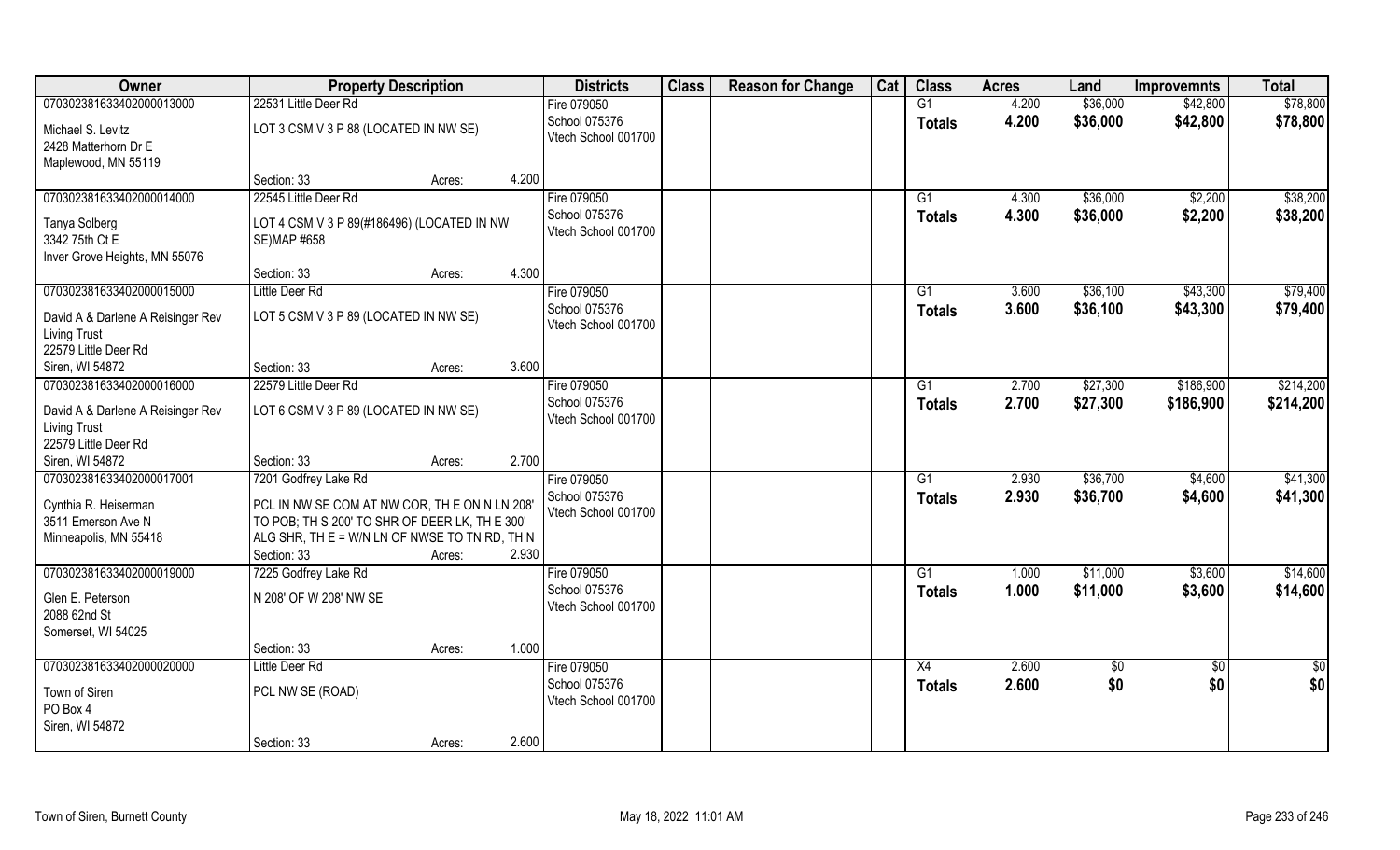| Owner                                                | <b>Property Description</b>                     |        |        | <b>Districts</b>    | <b>Class</b> | <b>Reason for Change</b> | Cat | <b>Class</b>    | <b>Acres</b> | Land     | <b>Improvemnts</b> | <b>Total</b> |
|------------------------------------------------------|-------------------------------------------------|--------|--------|---------------------|--------------|--------------------------|-----|-----------------|--------------|----------|--------------------|--------------|
| 070302381633403000011000                             | 22483 Little Deer Rd                            |        |        | Fire 079050         |              |                          |     | G1              | 1.000        | \$36,700 | \$169,200          | \$205,900    |
| Dale R. Nerby                                        | SW SE (TOGETHER WITH EASEMENT V 462 P 600)      |        |        | School 075376       |              |                          |     | G <sub>5</sub>  | 10.000       | \$1,500  | \$0                | \$1,500      |
| Pamela R. Nerby                                      |                                                 |        |        | Vtech School 001700 |              |                          |     | G <sub>6</sub>  | 29.000       | \$47,900 | \$0                | \$47,900     |
| 22483 Little Deer Rd                                 |                                                 |        |        |                     |              |                          |     | <b>Totals</b>   | 40.000       | \$86,100 | \$169,200          | \$255,300    |
| Siren, WI 54872                                      | Section: 33                                     | Acres: | 40.000 |                     |              |                          |     |                 |              |          |                    |              |
| 070302381633505001011000                             | Godfrey Lake Rd                                 |        |        | Fire 079050         |              |                          |     | G <sub>1</sub>  | 1.370        | \$47,500 | $\sqrt{6}$         | \$47,500     |
| Terence Richison                                     | GOV LOT 1 EX CSM V 4 P 144 CSM'S V 5 P 316, V 6 |        |        | School 075376       |              |                          |     | Totals          | 1.370        | \$47,500 | \$0                | \$47,500     |
| <b>Brian Richison</b>                                | PGS 135 137, 200 & 202, V 7 P 49                |        |        | Vtech School 001700 |              |                          |     |                 |              |          |                    |              |
| 193 Radio Rd                                         |                                                 |        |        |                     |              |                          |     |                 |              |          |                    |              |
| River Falls, WI 54016                                | Section: 33                                     | Acres: | 1.370  |                     |              |                          |     |                 |              |          |                    |              |
| 070302381633505001012000                             | 7018 Godfrey Lake Rd                            |        |        | Fire 079050         |              |                          |     | G1              | 2.600        | \$92,200 | \$218,000          | \$310,200    |
|                                                      |                                                 |        |        | School 075376       |              |                          |     | <b>Totals</b>   | 2.600        | \$92,200 | \$218,000          | \$310,200    |
| James Richison                                       | PCL GOV LOT 1 (CSM V 4 P 144)                   |        |        | Vtech School 001700 |              |                          |     |                 |              |          |                    |              |
| 7018 Godfrey Lake Rd                                 |                                                 |        |        |                     |              |                          |     |                 |              |          |                    |              |
| Siren, WI 54872                                      |                                                 |        |        |                     |              |                          |     |                 |              |          |                    |              |
| 070302381633505001013000                             | Section: 33                                     | Acres: | 2.600  | Fire 079050         |              |                          |     |                 |              |          |                    | \$82,500     |
|                                                      | 7040 Godfrey Lake Rd                            |        |        | School 075376       |              |                          |     | G1              | 0.490        | \$62,800 | \$19,700           |              |
| Sharon L. Richison                                   | CSM#1241 V6 P137 (GOV LOT 1)#210063             |        |        | Vtech School 001700 |              |                          |     | Totals          | 0.490        | \$62,800 | \$19,700           | \$82,500     |
| James L. Richison                                    |                                                 |        |        |                     |              |                          |     |                 |              |          |                    |              |
| 7018 Godfrey Lake Rd                                 |                                                 |        |        |                     |              |                          |     |                 |              |          |                    |              |
| Siren, WI 54872                                      | Section: 33                                     | Acres: | 0.490  |                     |              |                          |     |                 |              |          |                    |              |
| 070302381633505001014000                             | 7044 Godfrey Lake Rd                            |        |        | Fire 079050         |              |                          |     | $\overline{G1}$ | 0.459        | \$5,000  | \$49,600           | \$54,600     |
| Sharon L. Richison                                   | CSM V 6 P 135 & OL A CSM V 6 P 137 (LOCATED IN  |        |        | School 075376       |              |                          |     | <b>Totals</b>   | 0.459        | \$5,000  | \$49,600           | \$54,600     |
| James L. Richison                                    | GOV LOT 1)                                      |        |        | Vtech School 001700 |              |                          |     |                 |              |          |                    |              |
| 7018 Godfrey Lake Rd                                 |                                                 |        |        |                     |              |                          |     |                 |              |          |                    |              |
| Siren, WI 54872                                      | Section: 33                                     | Acres: | 0.459  |                     |              |                          |     |                 |              |          |                    |              |
| 070302381633505001015000                             | 22498 Little Deer Rd                            |        |        | Fire 079050         |              |                          |     | G1              | 1.820        | \$25,500 | \$113,300          | \$138,800    |
| Terence Richison                                     | PCL GOV LOT 1 (CSM V 5 P 316) #206932           |        |        | School 075376       |              |                          |     | <b>Totals</b>   | 1.820        | \$25,500 | \$113,300          | \$138,800    |
| <b>Brian Richison</b>                                |                                                 |        |        | Vtech School 001700 |              |                          |     |                 |              |          |                    |              |
| 193 Radio Rd                                         |                                                 |        |        |                     |              |                          |     |                 |              |          |                    |              |
| River Falls, WI 54016                                | Section: 33                                     | Acres: | 1.820  |                     |              |                          |     |                 |              |          |                    |              |
| 070302381633505001016000                             | 7036 Godfrey Lake Rd                            |        |        | Fire 079050         |              |                          |     | $\overline{G1}$ | 0.760        | \$60,200 | \$121,600          | \$181,800    |
|                                                      |                                                 |        |        | School 075376       |              |                          |     | <b>Totals</b>   | 0.760        | \$60,200 | \$121,600          | \$181,800    |
| Margaret A. Taylor<br>5800 Saint Croix Ave N Apt W50 | CSM#1275 V6 P200 (GOV LOT 1)#212105             |        |        | Vtech School 001700 |              |                          |     |                 |              |          |                    |              |
| Minneapolis, MN 55422                                |                                                 |        |        |                     |              |                          |     |                 |              |          |                    |              |
|                                                      | Section: 33                                     | Acres: | 0.760  |                     |              |                          |     |                 |              |          |                    |              |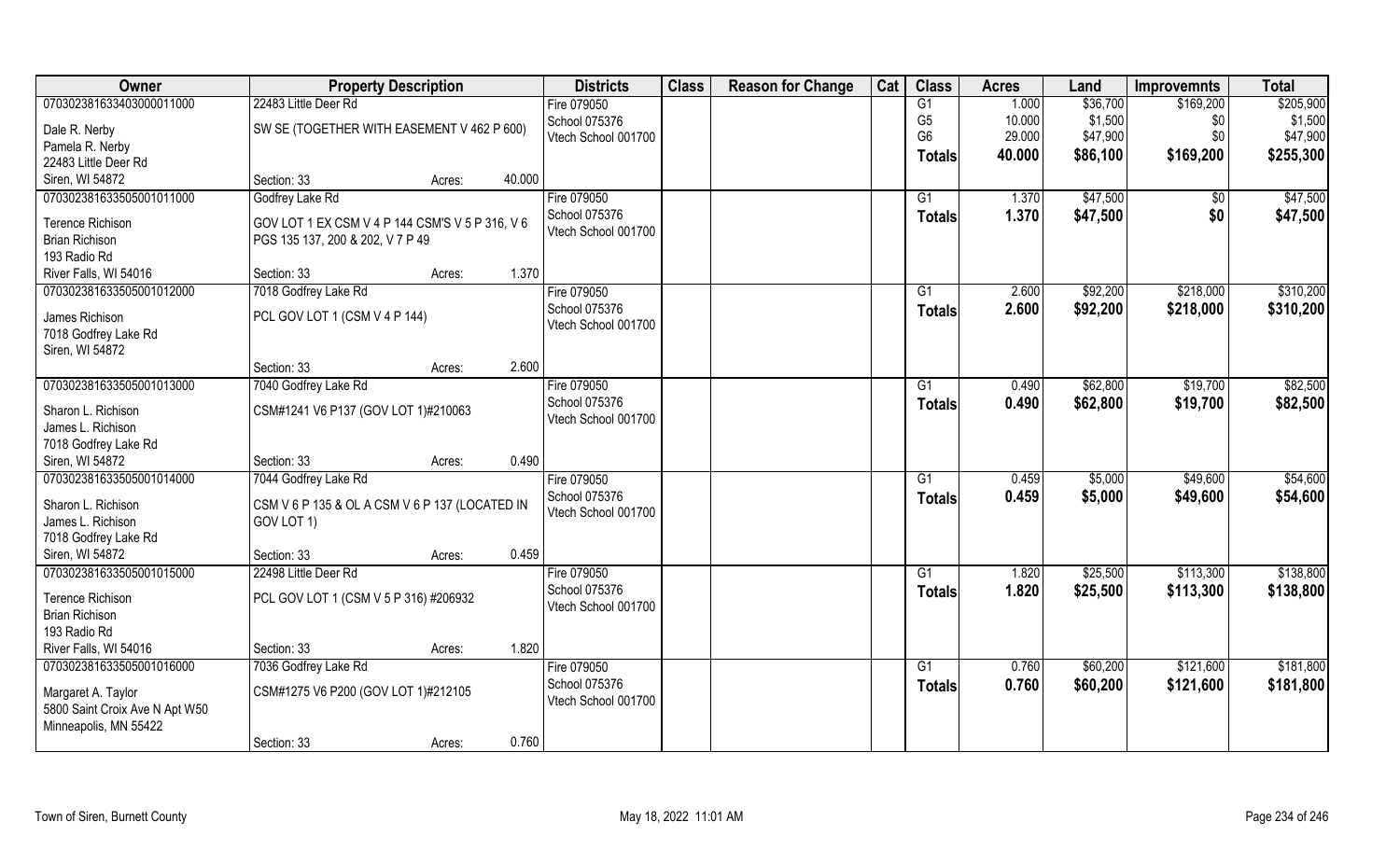| Owner                                                             |                                                        | <b>Property Description</b> |        | <b>Districts</b>                     | <b>Class</b> | <b>Reason for Change</b> | Cat | <b>Class</b>                    | <b>Acres</b>     | Land                 | <b>Improvemnts</b> | <b>Total</b>         |
|-------------------------------------------------------------------|--------------------------------------------------------|-----------------------------|--------|--------------------------------------|--------------|--------------------------|-----|---------------------------------|------------------|----------------------|--------------------|----------------------|
| 070302381633505001017000                                          | 7052 Godfrey Lake Rd                                   |                             |        | Fire 079050                          |              |                          |     | G1                              | 0.000            | \$86,300             | \$81,000           | \$167,300            |
| Larry E. Schmidt<br>Sharon M. Schmidt                             | CSM V 7 P 49 (LOCATED IN GOV LOT 1 & CSM V 6 P<br>202) |                             |        | School 075376<br>Vtech School 001700 |              |                          |     | <b>Totals</b>                   | 0.000            | \$86,300             | \$81,000           | \$167,300            |
| 8166 Jody Ave N                                                   |                                                        |                             |        |                                      |              |                          |     |                                 |                  |                      |                    |                      |
| Stillwater, MN 55082                                              | Section: 33                                            | Acres:                      | 0.000  |                                      |              |                          |     |                                 |                  |                      |                    |                      |
| 070302381633505002011000                                          | <b>Little Deer Rd</b>                                  |                             |        | Fire 079050<br>School 075376         |              |                          |     | $\overline{\text{X3}}$          | 33.600           | \$0                  | \$0                | \$0                  |
| <b>Burnett County WI</b>                                          | GOV LOT 2                                              |                             |        | Vtech School 001700                  |              |                          |     | <b>Totals</b>                   | 33.600           | \$0                  | \$0                | \$0                  |
| 7410 County Road K Ste 105<br>Siren, WI 54872-9067                |                                                        |                             |        |                                      |              |                          |     |                                 |                  |                      |                    |                      |
|                                                                   | Section: 33                                            | Acres:                      | 33.600 |                                      |              |                          |     |                                 |                  |                      |                    |                      |
| 070302381634101000011000                                          | 22761 Soderberg Rd                                     |                             |        | Fire 079050                          |              |                          |     | G1                              | 10.000           | \$32,000             | \$35,800           | \$67,800             |
| John Bruehling<br>16201 Gladiola Ave W<br>Rosemount, MN 55068     | E1/2 E1/2 NE NE                                        |                             |        | School 075376<br>Vtech School 001700 |              |                          |     | <b>Totals</b>                   | 10.000           | \$32,000             | \$35,800           | \$67,800             |
|                                                                   | Section: 34                                            | Acres:                      | 10.000 |                                      |              |                          |     |                                 |                  |                      |                    |                      |
| 070302381634101000012000                                          | 6641 Burnikel Rd                                       |                             |        | Fire 079050                          |              |                          |     | G1                              | 10.000           | \$32,000             | \$87,700           | \$119,700            |
| Robert M. Maurer<br>Jacquelyn J. Maurer<br>24585 Clam Lake Dr     | W1/2 E1/2 NE NE                                        |                             |        | School 075376<br>Vtech School 001700 |              |                          |     | <b>Totals</b>                   | 10.000           | \$32,000             | \$87,700           | \$119,700            |
| Siren, WI 54872                                                   | Section: 34                                            | Acres:                      | 10.000 |                                      |              |                          |     |                                 |                  |                      |                    |                      |
| 070302381634101000013000                                          | <b>Burnikel Rd</b>                                     |                             |        | Fire 079050                          |              |                          |     | $\overline{G1}$                 | 10.000           | \$32,000             | $\overline{50}$    | \$32,000             |
|                                                                   |                                                        |                             |        | School 075376                        |              |                          |     | <b>Totals</b>                   | 10.000           | \$32,000             | \$0                | \$32,000             |
| <b>Terry Gibbs</b><br>5506 Chokecherry Rd<br>Eau Claire, WI 54701 | E1/2 W1/2 NE NE                                        |                             |        | Vtech School 001700                  |              |                          |     |                                 |                  |                      |                    |                      |
|                                                                   | Section: 34                                            | Acres:                      | 10.000 |                                      |              |                          |     |                                 |                  |                      |                    |                      |
| 070302381634101000014000                                          | Soderberg Rd                                           |                             |        | Fire 079050                          |              |                          |     | G1                              | 10.000           | \$32,000             | $\overline{60}$    | \$32,000             |
| <b>Terry Gibbs</b><br>5506 Chokecherry Rd<br>Eau Claire, WI 54701 | W1/2 W1/2 NE NE                                        |                             |        | School 075376<br>Vtech School 001700 |              |                          |     | <b>Totals</b>                   | 10.000           | \$32,000             | \$0                | \$32,000             |
|                                                                   | Section: 34                                            | Acres:                      | 10.000 |                                      |              |                          |     |                                 |                  |                      |                    |                      |
| 070302381634102000011000                                          | <b>Burnikel Rd</b>                                     |                             |        | Fire 079050                          |              |                          |     | G5                              | 10.000           | \$3,000              | $\overline{60}$    | \$3,000              |
| Ronald L. Benjamin<br>168 Mechanic St<br>Winona, MN 55987         | NW NE                                                  |                             |        | School 075376<br>Vtech School 001700 |              |                          |     | G <sub>6</sub><br><b>Totals</b> | 30.000<br>40.000 | \$49,500<br>\$52,500 | \$0<br>\$0         | \$49,500<br>\$52,500 |
|                                                                   | Section: 34                                            | Acres:                      | 40.000 |                                      |              |                          |     |                                 |                  |                      |                    |                      |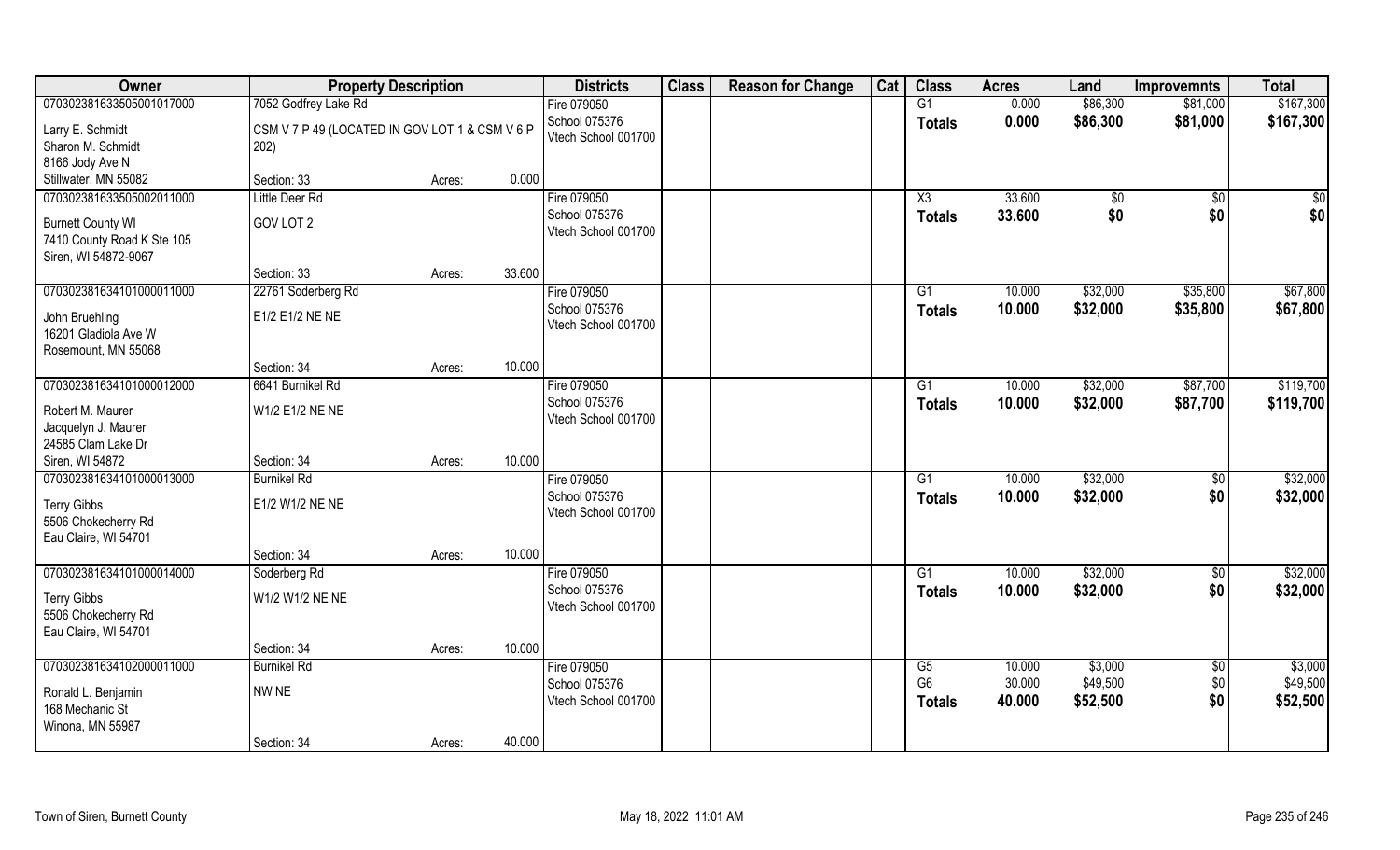| Owner                    |                                       | <b>Property Description</b> |        | <b>Districts</b>    | <b>Class</b> | <b>Reason for Change</b> | Cat | <b>Class</b>    | <b>Acres</b> | Land     | <b>Improvemnts</b> | <b>Total</b> |
|--------------------------|---------------------------------------|-----------------------------|--------|---------------------|--------------|--------------------------|-----|-----------------|--------------|----------|--------------------|--------------|
| 070302381634103000011000 | 22701 Soderberg Rd                    |                             |        | Fire 079050         |              |                          |     | G1              | 1.000        | \$11,000 | \$19,200           | \$30,200     |
| <b>Terry Gibbs</b>       | SW NE EX THAT PRT LYG W OF CLAM RIVER |                             |        | School 075376       |              |                          |     | G <sub>5</sub>  | 16.870       | \$6,700  | \$0                | \$6,700      |
| 5506 Chokecherry Rd      |                                       |                             |        | Vtech School 001700 |              |                          |     | G <sub>6</sub>  | 17.000       | \$28,100 | \$0                | \$28,100     |
| Eau Claire, WI 54701     |                                       |                             |        |                     |              |                          |     | <b>Totals</b>   | 34.870       | \$45,800 | \$19,200           | \$65,000     |
|                          | Section: 34                           | Acres:                      | 34.870 |                     |              |                          |     |                 |              |          |                    |              |
| 070302381634103000012000 | Godfrey Rd                            |                             |        | Fire 079050         |              |                          |     | G5              | 1.020        | \$300    | $\sqrt{$0}$        | \$300        |
| Jeffrey T. Carter        | THAT PRT SW NE LYG W OF CLAM RIVER    |                             |        | School 075376       |              |                          |     | G <sub>6</sub>  | 4.000        | \$6,600  | \$0                | \$6,600      |
| Robin J. Carter          |                                       |                             |        | Vtech School 001700 |              |                          |     | <b>Totals</b>   | 5.020        | \$6,900  | \$0                | \$6,900      |
| PO Box 18091             |                                       |                             |        |                     |              |                          |     |                 |              |          |                    |              |
| Minneapolis, MN 55418    | Section: 34                           | Acres:                      | 5.020  |                     |              |                          |     |                 |              |          |                    |              |
| 070302381634104000011000 | Soderberg Rd                          |                             |        | Fire 079050         |              |                          |     | $\overline{G6}$ | 40.000       | \$66,000 | $\overline{50}$    | \$66,000     |
| <b>Terry Gibbs</b>       | SE <sub>NE</sub>                      |                             |        | School 075376       |              |                          |     | <b>Totals</b>   | 40.000       | \$66,000 | \$0                | \$66,000     |
| 5506 Chokecherry Rd      |                                       |                             |        | Vtech School 001700 |              |                          |     |                 |              |          |                    |              |
| Eau Claire, WI 54701     |                                       |                             |        |                     |              |                          |     |                 |              |          |                    |              |
|                          | Section: 34                           | Acres:                      | 40.000 |                     |              |                          |     |                 |              |          |                    |              |
| 070302381634201000011000 | <b>Burnikel Rd</b>                    |                             |        | Fire 079050         |              |                          |     | G6              | 39.000       | \$64,400 | $\sqrt[6]{3}$      | \$64,400     |
| Richard D. Benjamin      | NE NW EX W 24 RDS OF S 6 2/3 RDS      |                             |        | School 075376       |              |                          |     | <b>Totals</b>   | 39.000       | \$64,400 | \$0                | \$64,400     |
| Betty L. Benjamin        |                                       |                             |        | Vtech School 001700 |              |                          |     |                 |              |          |                    |              |
| 148 N Day Rd             |                                       |                             |        |                     |              |                          |     |                 |              |          |                    |              |
| St Croix Falls, WI 54024 | Section: 34                           | Acres:                      | 39.000 |                     |              |                          |     |                 |              |          |                    |              |
| 070302381634201000012000 | <b>Burnikel Rd</b>                    |                             |        | Fire 079050         |              |                          |     | G1              | 1.000        | \$11,000 | \$0                | \$11,000     |
| <b>Traci Hustedt</b>     | W 24 RDS OF S 6 2/3 RDS NE NW         |                             |        | School 075376       |              |                          |     | <b>Totals</b>   | 1.000        | \$11,000 | \$0                | \$11,000     |
| Benjamin Hustedt         |                                       |                             |        | Vtech School 001700 |              |                          |     |                 |              |          |                    |              |
| 916 E 3rd St Apt 206     |                                       |                             |        |                     |              |                          |     |                 |              |          |                    |              |
| Duluth, MN 55805         | Section: 34                           | Acres:                      | 1.000  |                     |              |                          |     |                 |              |          |                    |              |
| 070302381634202000011000 | <b>Burnikel Rd</b>                    |                             |        | Fire 079050         |              |                          |     | G5              | 25.000       | \$10,000 | \$0                | \$10,000     |
| Steven T. Shank          | NW NW                                 |                             |        | School 075376       |              |                          |     | G <sub>6</sub>  | 15.000       | \$24,800 | \$0                | \$24,800     |
| Michele M. Shank         |                                       |                             |        | Vtech School 001700 |              |                          |     | <b>Totals</b>   | 40.000       | \$34,800 | \$0                | \$34,800     |
| 8615 Granada Ave S       |                                       |                             |        |                     |              |                          |     |                 |              |          |                    |              |
| Cottage Grove, MN 55016  | Section: 34                           | Acres:                      | 40.000 |                     |              |                          |     |                 |              |          |                    |              |
| 070302381634203000011000 | 22685 Godfrey Rd                      |                             |        | Fire 079050         |              |                          |     | G1              | 2.000        | \$15,000 | \$106,500          | \$121,500    |
| Steven T. Shank          | N 1/2 SW NW                           |                             |        | School 075376       |              |                          |     | G <sub>5</sub>  | 8.000        | \$2,400  | \$0                | \$2,400      |
| Michele M. Shank         |                                       |                             |        | Vtech School 001700 |              |                          |     | G <sub>6</sub>  | 10.000       | \$13,000 | \$0                | \$13,000     |
| 8615 Granada Ave S       |                                       |                             |        |                     |              |                          |     | <b>Totals</b>   | 20.000       | \$30,400 | \$106,500          | \$136,900    |
| Cottage Grove, MN 55016  | Section: 34                           | Acres:                      | 20.000 |                     |              |                          |     |                 |              |          |                    |              |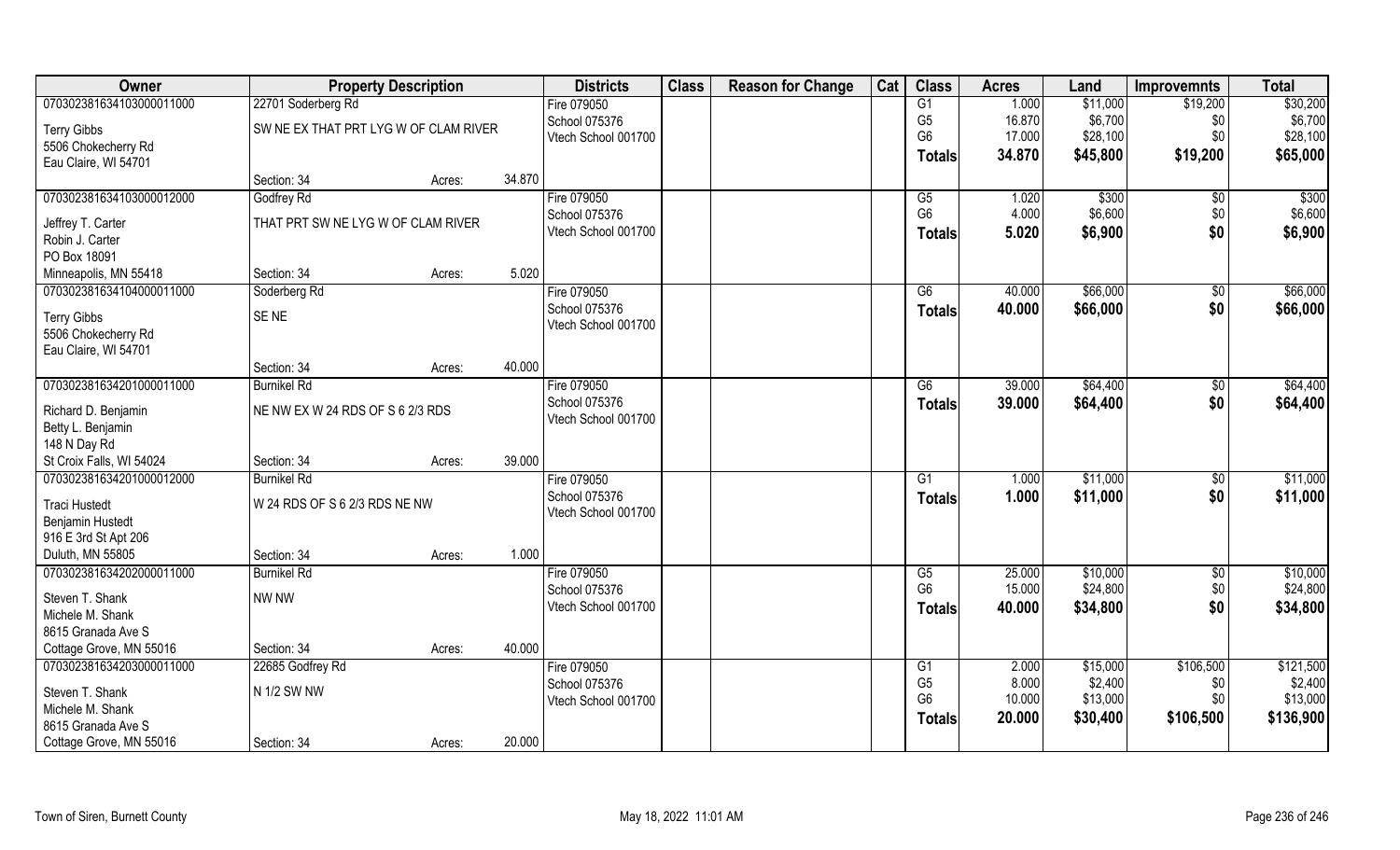| Owner                                     |                                                 | <b>Property Description</b> |        | <b>Districts</b>     | <b>Class</b> | <b>Reason for Change</b> | Cat | <b>Class</b>   | <b>Acres</b> | Land     | <b>Improvemnts</b> | <b>Total</b> |
|-------------------------------------------|-------------------------------------------------|-----------------------------|--------|----------------------|--------------|--------------------------|-----|----------------|--------------|----------|--------------------|--------------|
| 070302381634203000012000                  | 22597 Godfrey Rd                                |                             |        | Fire 079050          |              |                          |     | G1             | 2.000        | \$15,000 | \$105,200          | \$120,200    |
| Jon Nerby                                 | S 1/2 SW NW (SUBJ/ESMT #334230)                 |                             |        | School 075376        |              |                          |     | G <sub>5</sub> | 2.000        | \$600    | \$0                | \$600        |
| <b>Bobbie Nerby</b>                       |                                                 |                             |        | Vtech School 001700  |              |                          |     | G <sub>6</sub> | 16.000       | \$26,400 | \$0                | \$26,400     |
| 22597 Godfrey Rd                          |                                                 |                             |        |                      |              |                          |     | Totals         | 20.000       | \$42,000 | \$105,200          | \$147,200    |
| Siren, WI 54872                           | Section: 34                                     | Acres:                      | 20.000 |                      |              |                          |     |                |              |          |                    |              |
| 070302381634204000011001                  |                                                 |                             |        | Fire 079050          |              |                          |     | G5             | 25.000       | \$10,000 | $\sqrt[6]{}$       | \$10,000     |
|                                           |                                                 |                             |        | School 075376        |              |                          |     | G <sub>6</sub> | 4.600        | \$9,200  | \$0                | \$9,200      |
| Jeffrey T. Carter<br>Robin J. Carter      | SE NW (EX N 1/2 OF N 1/2), LYG W OF CLAM RIVER  |                             |        | Vtech School 001700  |              |                          |     | <b>Totals</b>  | 29.600       | \$19,200 | \$0                | \$19,200     |
| PO Box 18091                              |                                                 |                             |        |                      |              |                          |     |                |              |          |                    |              |
| Minneapolis, MN 55418                     | Section: 34                                     | Acres:                      | 29.600 |                      |              |                          |     |                |              |          |                    |              |
| 070302381634204000011010                  | Godfrey Rd                                      |                             |        | Fire 079050          |              |                          |     | G6             | 2.000        | \$4,000  | \$0                | \$4,000      |
|                                           |                                                 |                             |        | School 075376        |              |                          |     | <b>Totals</b>  | 2.000        | \$4,000  | \$0                | \$4,000      |
| Jeffrey T. Carter                         | SE NW LYG E OF CLAM RIVER EX N 10 RODS          |                             |        | Vtech School 001700  |              |                          |     |                |              |          |                    |              |
| Robin J. Carter                           |                                                 |                             |        |                      |              |                          |     |                |              |          |                    |              |
| 5231 7th St NE                            |                                                 |                             |        |                      |              |                          |     |                |              |          |                    |              |
| Columbia Heights, MN 55421                | Section: 34                                     | Acres:                      | 2.000  |                      |              |                          |     |                |              |          |                    |              |
| 070302381634204000012100                  | 22704 Godfrey Rd                                |                             |        | Fire 079050          |              |                          |     | G <sub>1</sub> | 4.930        | \$23,800 | \$0                | \$23,800     |
| Jeffrey T. Carter                         | N 1/2 OF N 1/2 SE NW (LYG W OF CLAM RIVER); & N |                             |        | <b>School 075376</b> |              |                          |     | G <sub>6</sub> | 3.570        | \$7,100  | \$0                | \$7,100      |
| Robin J. Carter                           | 10 RDS SE NW LYG E OF CLAM RIVER                |                             |        | Vtech School 001700  |              |                          |     | <b>Totals</b>  | 8.500        | \$30,900 | \$0                | \$30,900     |
| 5231 7th St NE                            |                                                 |                             |        |                      |              |                          |     |                |              |          |                    |              |
| Columbia Heights, MN 55421                | Section: 34                                     | Acres:                      | 8.500  |                      |              |                          |     |                |              |          |                    |              |
| 070302381634401000011000                  | 22621 Soderberg Rd                              |                             |        | Fire 079050          |              |                          |     | G1             | 2.000        | \$15,000 | \$51,600           | \$66,600     |
| Colleen Skold                             | NE SE                                           |                             |        | School 075376        |              |                          |     | G <sub>5</sub> | 22.000       | \$8,800  | \$0                | \$8,800      |
| Roger L. Skold                            |                                                 |                             |        | Vtech School 001700  |              |                          |     | G <sub>6</sub> | 16.000       | \$26,400 | \$0                | \$26,400     |
| 22649 Imme Rd                             |                                                 |                             |        |                      |              |                          |     | <b>Totals</b>  | 40.000       | \$50,200 | \$51,600           | \$101,800    |
| Siren, WI 54872-9153                      | Section: 34                                     | Acres:                      | 40.000 |                      |              |                          |     |                |              |          |                    |              |
| 070302381634402000011000                  | Soderberg Rd                                    |                             |        | Fire 079050          |              |                          |     | G6             | 5.970        | \$7,800  | \$0                | \$7,800      |
|                                           | NW SE EX THAT PRT LYG W OF CLAM RIVER           |                             |        | School 075376        |              |                          |     | <b>Totals</b>  | 5.970        | \$7,800  | \$0                | \$7,800      |
| <b>Terry Gibbs</b><br>5506 Chokecherry Rd |                                                 |                             |        | Vtech School 001700  |              |                          |     |                |              |          |                    |              |
| Eau Claire, WI 54701                      |                                                 |                             |        |                      |              |                          |     |                |              |          |                    |              |
|                                           | Section: 34                                     | Acres:                      | 5.970  |                      |              |                          |     |                |              |          |                    |              |
| 070302381634402000012000                  | 22490 Godfrey Rd                                |                             |        | Fire 079050          |              |                          |     | G1             | 2.000        | \$15,000 | \$48,800           | \$63,800     |
|                                           |                                                 |                             |        | School 075376        |              |                          |     | G <sub>6</sub> | 30.940       | \$51,100 | \$0                | \$51,100     |
| James L. Richison                         | THAT PRT NW SE LYG W OF CLAM RIVER              |                             |        | Vtech School 001700  |              |                          |     | <b>Totals</b>  | 32.940       | \$66,100 | \$48,800           | \$114,900    |
| 389 90th Ave                              |                                                 |                             |        |                      |              |                          |     |                |              |          |                    |              |
| Clayton, WI 54004                         |                                                 |                             |        |                      |              |                          |     |                |              |          |                    |              |
|                                           | Section: 34                                     | Acres:                      | 32.940 |                      |              |                          |     |                |              |          |                    |              |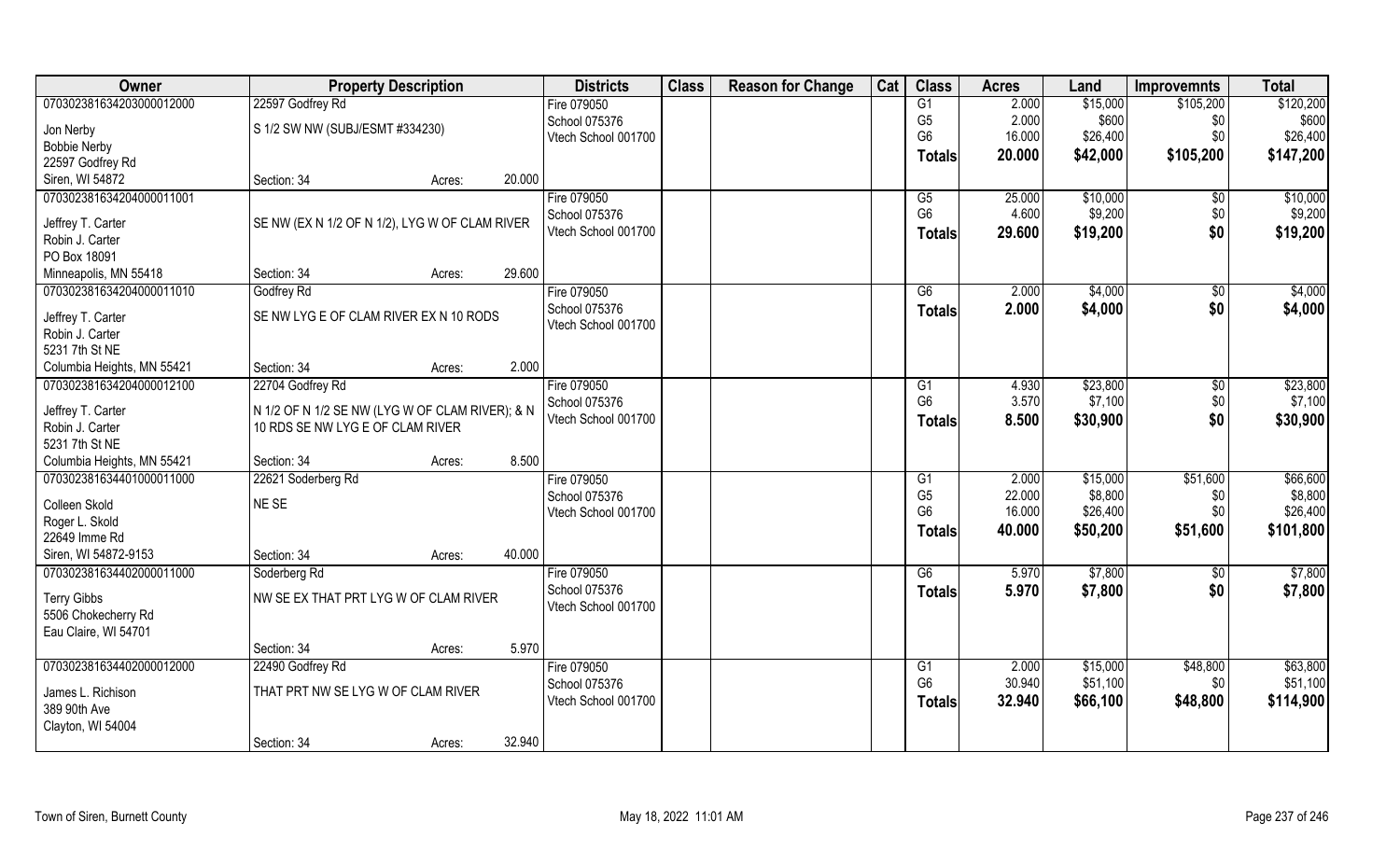| Owner                               | <b>Property Description</b>                       |        |        | <b>Districts</b>    | <b>Class</b> | <b>Reason for Change</b> | Cat | <b>Class</b>         | <b>Acres</b> | Land      | <b>Improvemnts</b> | <b>Total</b> |
|-------------------------------------|---------------------------------------------------|--------|--------|---------------------|--------------|--------------------------|-----|----------------------|--------------|-----------|--------------------|--------------|
| 070302381634403000011000            | Godfrey Rd                                        |        |        | Fire 079050         |              |                          |     | G6                   | 40.000       | \$66,000  | $\sqrt{$0}$        | \$66,000     |
| Jack Hedlund                        | SW SE                                             |        |        | School 075376       |              |                          |     | <b>Totals</b>        | 40.000       | \$66,000  | \$0                | \$66,000     |
| Katherine Hedlund                   |                                                   |        |        | Vtech School 001700 |              |                          |     |                      |              |           |                    |              |
| PO Box 51                           |                                                   |        |        |                     |              |                          |     |                      |              |           |                    |              |
| Siren, WI 54872                     | Section: 34                                       | Acres: | 40.000 |                     |              |                          |     |                      |              |           |                    |              |
| 070302381634404000011000            | Soderberg Rd                                      |        |        | Fire 079050         |              |                          |     | G5                   | 22.000       | \$8,800   | \$0                | \$8,800      |
|                                     |                                                   |        |        | School 075376       |              |                          |     | G <sub>6</sub>       | 18.000       | \$29,700  | \$0                | \$29,700     |
| Colleen Skold                       | SE SE                                             |        |        | Vtech School 001700 |              |                          |     |                      | 40.000       | \$38,500  | \$0                | \$38,500     |
| Roger L. Skold                      |                                                   |        |        |                     |              |                          |     | Totals               |              |           |                    |              |
| 22649 Imme Rd                       |                                                   |        |        |                     |              |                          |     |                      |              |           |                    |              |
| Siren, WI 54872-9153                | Section: 34                                       | Acres: | 40.000 |                     |              |                          |     |                      |              |           |                    |              |
| 070302381634505001011000            | Godfrey Rd                                        |        |        | Fire 079050         |              |                          |     | G1                   | 14.000       | \$44,200  | \$0                | \$44,200     |
| Kristine M. Dierks                  | GOV LOT 1 PCL (W/ESMT #334230) (D-987)            |        |        | School 075376       |              |                          |     | <b>Totals</b>        | 14.000       | \$44,200  | \$0                | \$44,200     |
|                                     |                                                   |        |        | Vtech School 001700 |              |                          |     |                      |              |           |                    |              |
| 697 Blue Jay Ln<br>Hudson, WI 54016 |                                                   |        |        |                     |              |                          |     |                      |              |           |                    |              |
|                                     | Section: 34                                       | Acres: | 14.000 |                     |              |                          |     |                      |              |           |                    |              |
| 070302381634505001012000            | 22475 Godfrey Rd                                  |        |        | Fire 079050         |              |                          |     |                      | 2.000        | \$36,700  | \$110,100          | \$146,800    |
|                                     |                                                   |        |        | School 075376       |              |                          |     | G1<br>G <sub>5</sub> | 10.000       | \$3,000   |                    | \$3,000      |
| Jack Hedlund                        | PCL IN GOV LOT 1 BEG AT SW COR OF SE NW, SEC      |        |        |                     |              |                          |     | G <sub>6</sub>       | 38.890       | \$77,800  | \$0<br>\$0         | \$77,800     |
| Katherine Hedlund                   | 34 T38N R16W, TH W ALG N LN OF LOT 1 481', TH S = |        |        | Vtech School 001700 |              |                          |     |                      |              |           |                    |              |
| PO Box 51                           | TO E LN OF LOT 1 978' TH ALG RIDGE BETW BIG &     |        |        |                     |              |                          |     | <b>Totals</b>        | 50.890       | \$117,500 | \$110,100          | \$227,600    |
| Siren, WI 54872                     | Section: 34                                       | Acres: | 50.890 |                     |              |                          |     |                      |              |           |                    |              |
| 070302381634505001013000            | Godfrey Rd                                        |        |        | Fire 079050         |              |                          |     | $\overline{G1}$      | 4.980        | \$23,900  | \$0                | \$23,900     |
|                                     |                                                   |        |        | School 075376       |              |                          |     | Totals               | 4.980        | \$23,900  | \$0                | \$23,900     |
| James L. Richison                   | PCL GOV LOT 1 (N 10 RDS OF E 80 RDS OF LOT 1)     |        |        | Vtech School 001700 |              |                          |     |                      |              |           |                    |              |
| 389 90th Ave                        |                                                   |        |        |                     |              |                          |     |                      |              |           |                    |              |
| Clayton, WI 54004                   |                                                   |        |        |                     |              |                          |     |                      |              |           |                    |              |
|                                     | Section: 34                                       | Acres: | 4.980  |                     |              |                          |     |                      |              |           |                    |              |
| 070302381634505002011000            | Godfrey Rd                                        |        |        | Fire 079050         |              |                          |     | G5                   | 30.750       | \$4,600   | $\sqrt{$0}$        | \$4,600      |
| James Richison                      | GOV LOT 2                                         |        |        | School 075376       |              |                          |     | G <sub>6</sub>       | 20.000       | \$24,000  | \$0                | \$24,000     |
| 7018 Godfrey Lake Rd                |                                                   |        |        | Vtech School 001700 |              |                          |     | Totals               | 50.750       | \$28,600  | \$0                | \$28,600     |
| Siren, WI 54872                     |                                                   |        |        |                     |              |                          |     |                      |              |           |                    |              |
|                                     | Section: 34                                       | Acres: | 50.750 |                     |              |                          |     |                      |              |           |                    |              |
| 070302381635101000011000            | 6241 Burnikel Rd                                  |        |        | Fire 079050         |              |                          |     | G1                   | 5.000        | \$24,000  | \$112,200          | \$136,200    |
|                                     |                                                   |        |        | School 075376       |              |                          |     | G <sub>5</sub>       | 5.000        | \$1,500   | \$0                | \$1,500      |
| Charles O & Linda M Hill Rev Living | THE W 330' OF PCL IN NE NE COM 330' E OF NW       |        |        | Vtech School 001700 |              |                          |     | <b>Totals</b>        | 10.000       | \$25,500  | \$112,200          | \$137,700    |
| Trust                               | COR OF NE NE, TH S PARALLEL WITH E SEC LN TO      |        |        |                     |              |                          |     |                      |              |           |                    |              |
| 6241 Burnikel Rd                    | SLN OF FORTY, THE ALG SLN 660', THN               |        |        |                     |              |                          |     |                      |              |           |                    |              |
| Siren, WI 54872                     | Section: 35                                       | Acres: | 10.000 |                     |              |                          |     |                      |              |           |                    |              |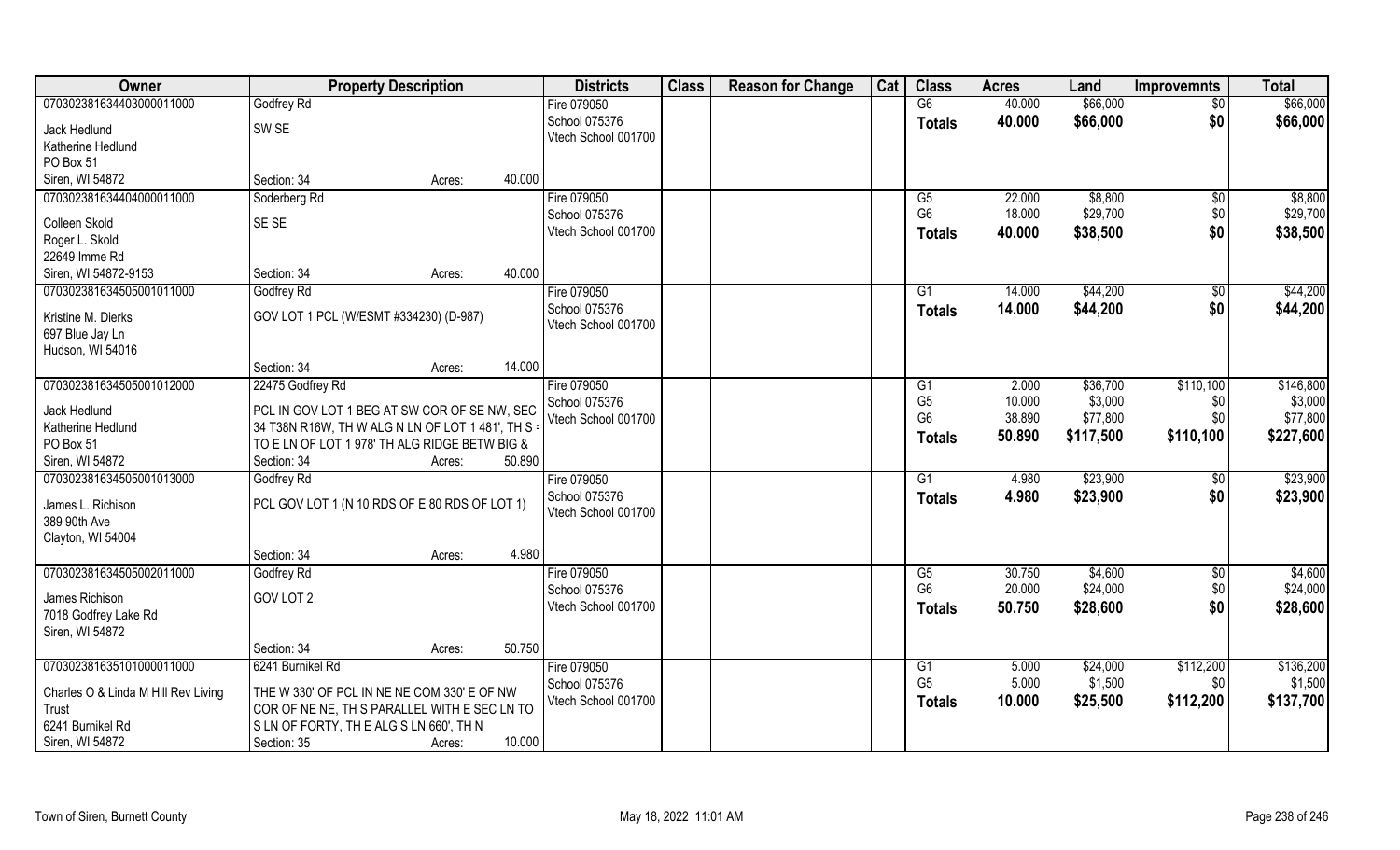| Owner                               | <b>Property Description</b>                     |        |        | <b>Districts</b>    | <b>Class</b> | <b>Reason for Change</b> | Cat | <b>Class</b>    | <b>Acres</b> | Land     | <b>Improvemnts</b> | <b>Total</b>  |
|-------------------------------------|-------------------------------------------------|--------|--------|---------------------|--------------|--------------------------|-----|-----------------|--------------|----------|--------------------|---------------|
| 070302381635101000012000            | 22737 Imme Rd                                   |        |        | Fire 079050         |              |                          |     | G1              | 10.000       | \$32,000 | \$109,400          | \$141,400     |
| Kathleen Trader                     | E 10 ACRES OF NE NE                             |        |        | School 075376       |              |                          |     | <b>Totals</b>   | 10.000       | \$32,000 | \$109,400          | \$141,400     |
| Joseph E. Trader                    |                                                 |        |        | Vtech School 001700 |              |                          |     |                 |              |          |                    |               |
| 22737 Imme Rd                       |                                                 |        |        |                     |              |                          |     |                 |              |          |                    |               |
| Siren, WI 54872                     | Section: 35                                     | Acres: | 10.000 |                     |              |                          |     |                 |              |          |                    |               |
| 070302381635101000013000            | 6219 Burnikel Rd                                |        |        | Fire 079050         |              |                          |     | G1              | 2.000        | \$15,000 | \$45,700           | \$60,700      |
|                                     |                                                 |        |        | School 075376       |              |                          |     | G <sub>5</sub>  | 3.000        | \$900    | \$0                | \$900         |
| Eric Brown                          | PCL NE NE COM 330' E OF THE NW COR OF FORTY     |        |        | Vtech School 001700 |              |                          |     | G <sub>6</sub>  | 5.000        | \$8,300  | \$0                | \$8,300       |
| Kristy Brown                        | TH S PARALLEL WITH E LN TO S LN OF FORTY, TH E  |        |        |                     |              |                          |     | <b>Totals</b>   | 10.000       | \$24,200 | \$45,700           | \$69,900      |
| 6219 Burnikel Rd                    | ALG S LN 660', TH N PARALLEL TO E LN TO N LN OF |        |        |                     |              |                          |     |                 |              |          |                    |               |
| Siren, WI 54872                     | Section: 35                                     | Acres: | 10.000 |                     |              |                          |     |                 |              |          |                    |               |
| 070302381635101000014001            | 6247 Burnikel Rd                                |        |        | Fire 079050         |              |                          |     | G1              | 5.000        | \$24,000 | \$33,100           | \$57,100      |
| Craig Honeysett                     | W 1/2 W 1/2 NE NE                               |        |        | School 075376       |              |                          |     | G <sub>5</sub>  | 5.000        | \$1,500  | \$0                | \$1,500       |
| 6247 Burnikel Rd                    |                                                 |        |        | Vtech School 001700 |              |                          |     | <b>Totals</b>   | 10.000       | \$25,500 | \$33,100           | \$58,600      |
| Siren, WI 54872-9119                |                                                 |        |        |                     |              |                          |     |                 |              |          |                    |               |
|                                     | Section: 35                                     | Acres: | 10.000 |                     |              |                          |     |                 |              |          |                    |               |
| 070302381635101000016000            | Imme Rd                                         |        |        | Fire 079050         |              |                          |     | X4              | 2.000        | \$0      | $\sqrt{50}$        | $\frac{6}{3}$ |
|                                     |                                                 |        |        | School 075376       |              |                          |     | <b>Totals</b>   | 2.000        | \$0      | \$0                | \$0           |
| Town of Siren<br>PO Box 4           | EAST 33' OF NE1/4                               |        |        | Vtech School 001700 |              |                          |     |                 |              |          |                    |               |
| Siren, WI 54872                     |                                                 |        |        |                     |              |                          |     |                 |              |          |                    |               |
|                                     | Section: 35                                     | Acres: | 2.000  |                     |              |                          |     |                 |              |          |                    |               |
| 070302381635102000011000            | Burnikel                                        |        |        | Fire 079050         |              |                          |     | $\overline{G5}$ | 10.000       | \$3,000  | $\overline{50}$    | \$3,000       |
|                                     |                                                 |        |        | School 075376       |              |                          |     | G <sub>6</sub>  | 30.000       | \$49,500 | \$0                | \$49,500      |
| James A & Mary L Qualler Rev Living | NW NE                                           |        |        | Vtech School 001700 |              |                          |     |                 | 40.000       | \$52,500 | \$0                | \$52,500      |
| Trust                               |                                                 |        |        |                     |              |                          |     | <b>Totals</b>   |              |          |                    |               |
| PO Box 881                          |                                                 |        |        |                     |              |                          |     |                 |              |          |                    |               |
| Brookfield, WI 53008-0881           | Section: 35                                     | Acres: | 40.000 |                     |              |                          |     |                 |              |          |                    |               |
| 070302381635103000011000            | 6398 Dead End Rd                                |        |        | Fire 079050         |              |                          |     | G1              | 2.000        | \$15,000 | \$19,700           | \$34,700      |
| Jeffrey W. Stager                   | SW NE & CSM V 7 P 131                           |        |        | School 075376       |              |                          |     | G <sub>5</sub>  | 20.000       | \$8,000  | \$0                | \$8,000       |
| 6398 Dead End Rd                    |                                                 |        |        | Vtech School 001700 |              |                          |     | G <sub>6</sub>  | 18.000       | \$29,700 | \$0\$              | \$29,700      |
| Siren, WI 54872                     |                                                 |        |        |                     |              |                          |     | <b>Totals</b>   | 40.000       | \$52,700 | \$19,700           | \$72,400      |
|                                     | Section: 35                                     | Acres: | 40.000 |                     |              |                          |     |                 |              |          |                    |               |
| 070302381635104000011000            | 22649 Imme Rd                                   |        |        | Fire 079050         |              |                          |     | G1              | 2.000        | \$15,000 | \$217,600          | \$232,600     |
|                                     |                                                 |        |        | School 075376       |              |                          |     | G <sub>5</sub>  | 24.000       | \$7,200  | \$0                | \$7,200       |
| Colleen Skold                       | SE NE EX THE E 33'FOR TWN RD                    |        |        | Vtech School 001700 |              |                          |     | G <sub>6</sub>  | 14.000       | \$18,200 | \$0                | \$18,200      |
| Roger L. Skold                      |                                                 |        |        |                     |              |                          |     | <b>Totals</b>   | 40.000       | \$40,400 | \$217,600          | \$258,000     |
| 22649 Imme Rd                       |                                                 |        |        |                     |              |                          |     |                 |              |          |                    |               |
| Siren, WI 54872-9153                | Section: 35                                     | Acres: | 40.000 |                     |              |                          |     |                 |              |          |                    |               |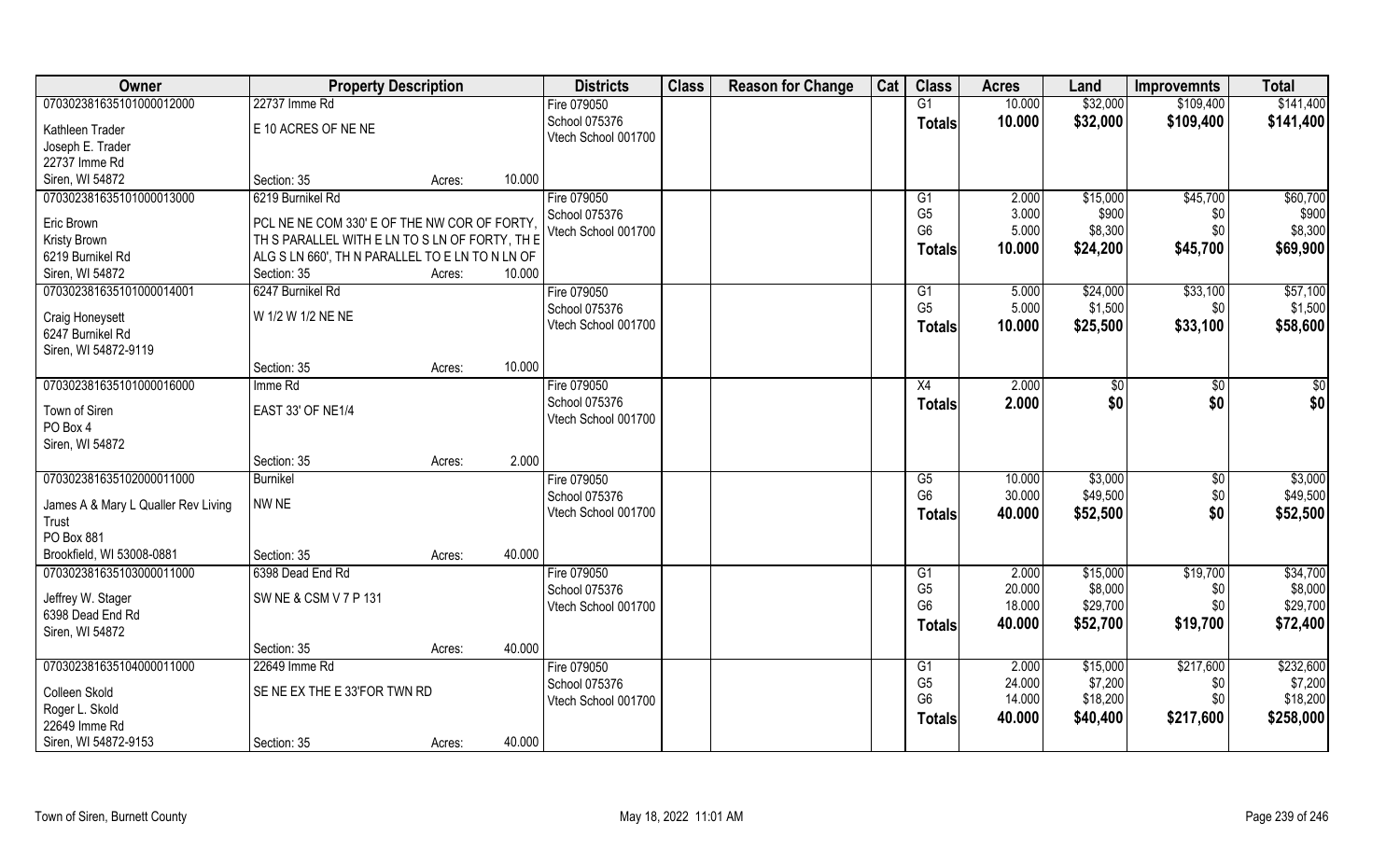| Owner                                | <b>Property Description</b>                      |        |        | <b>Districts</b>    | <b>Class</b> | <b>Reason for Change</b> | Cat | <b>Class</b>   | <b>Acres</b> | Land       | <b>Improvemnts</b> | <b>Total</b>   |
|--------------------------------------|--------------------------------------------------|--------|--------|---------------------|--------------|--------------------------|-----|----------------|--------------|------------|--------------------|----------------|
| 070302381635201000011000             | 6489 Burnikel Rd                                 |        |        | Fire 079050         |              |                          |     | G1             | 2.000        | \$15,000   | \$111,800          | \$126,800      |
| Janet Matson                         | NE NW (MFL CL 2016)                              |        |        | School 075376       |              |                          |     | W <sub>6</sub> | 38.000       | (\$56,000) | \$0                | \$0            |
| 6489 Burnikel Rd                     |                                                  |        |        | Vtech School 001700 |              |                          |     | <b>Totals</b>  | 40.000       | \$15,000   | \$111,800          | \$126,800      |
| Siren, WI 54872                      |                                                  |        |        |                     |              |                          |     |                |              |            |                    |                |
|                                      | Section: 35                                      | Acres: | 40.000 |                     |              |                          |     |                |              |            |                    |                |
| 070302381635202000011000             | 6489 Burnikel Rd                                 |        |        | Fire 079050         |              |                          |     | G5             | 5.000        | \$1,500    | \$0                | \$1,500        |
|                                      |                                                  |        |        | School 075376       |              |                          |     | G <sub>6</sub> | 0.670        | \$1,100    | \$0                | \$1,100        |
| Brian D. Matson                      | PCL NW NW DES 590/501 (MFL CL 2016)              |        |        | Vtech School 001700 |              |                          |     | W <sub>6</sub> | 15.000       | (\$24,800) | \$0                | \$0            |
| Kathryn M. Matson<br>2286 Oriole Ave |                                                  |        |        |                     |              |                          |     | <b>Totals</b>  | 20.670       | \$2,600    | \$0                | \$2,600        |
| New Brighton, MN 55112               | Section: 35                                      | Acres: | 20.670 |                     |              |                          |     |                |              |            |                    |                |
| 070302381635202000012000             | 22750 Soderberg Rd                               |        |        | Fire 079050         |              |                          |     | G1             | 5.150        | \$24,200   | \$84,800           | \$109,000      |
|                                      |                                                  |        |        | School 075376       |              |                          |     |                | 5.150        | \$24,200   | \$84,800           | \$109,000      |
| Randolph D. Thomas                   | PCL NW NW (S 680' OF N 950' OF W 330')           |        |        | Vtech School 001700 |              |                          |     | <b>Totals</b>  |              |            |                    |                |
| 22750 Soderberg Rd                   |                                                  |        |        |                     |              |                          |     |                |              |            |                    |                |
| Siren, WI 54872                      |                                                  |        |        |                     |              |                          |     |                |              |            |                    |                |
|                                      | Section: 35                                      | Acres: | 5.150  |                     |              |                          |     |                |              |            |                    |                |
| 070302381635202000013000             | 6533 Burnikel Rd                                 |        |        | Fire 079050         |              |                          |     | G1             | 4.470        | \$22,400   | \$53,300           | \$75,700       |
| Donna Rae Baker-Tyler                | PCL NW NW COM NW COR THE ON N LN 450' TO PT      |        |        | School 075376       |              |                          |     | <b>Totals</b>  | 4.470        | \$22,400   | \$53,300           | \$75,700       |
| 6533 Burnikel Rd                     | OF BEG TH S 660' TH E 295' TH N TO N LN OF SD 40 |        |        | Vtech School 001700 |              |                          |     |                |              |            |                    |                |
| Siren, WI 54872                      | THE W 295' TO PT OF BEG(LIFE ESTATE TO AVIS      |        |        |                     |              |                          |     |                |              |            |                    |                |
|                                      | Section: 35                                      | Acres: | 4.470  |                     |              |                          |     |                |              |            |                    |                |
| 070302381635202000014000             | 6517 Burnikel Rd                                 |        |        | Fire 079050         |              |                          |     | G1             | 11.150       | \$33,800   | \$84,600           | \$118,400      |
|                                      |                                                  |        |        | School 075376       |              |                          |     | <b>Totals</b>  | 11.150       | \$33,800   | \$84,600           | \$118,400      |
| <b>Brandon Harwick</b>               | PCL NW NW                                        |        |        | Vtech School 001700 |              |                          |     |                |              |            |                    |                |
| Karrie Harwick                       |                                                  |        |        |                     |              |                          |     |                |              |            |                    |                |
| 6517 Burnikel Rd<br>Siren, WI 54872  | Section: 35                                      |        | 11.150 |                     |              |                          |     |                |              |            |                    |                |
| 070302381635203000011000             |                                                  | Acres: |        | Fire 079050         |              |                          |     | G6             | 2.000        | \$3,300    |                    |                |
|                                      | 22700 Soderberg Rd                               |        |        | School 075376       |              |                          |     | W <sub>6</sub> | 8.000        | (\$13,200) | \$0<br>\$0         | \$3,300<br>\$0 |
| Brian D. Matson                      | N1/2 N1/2 SW NW (MFL CL 2016)                    |        |        | Vtech School 001700 |              |                          |     |                | 10.000       | \$3,300    | \$0                | \$3,300        |
| Kathryn M. Matson                    |                                                  |        |        |                     |              |                          |     | <b>Totals</b>  |              |            |                    |                |
| 2286 Oriole Ave                      |                                                  |        |        |                     |              |                          |     |                |              |            |                    |                |
| New Brighton, MN 55112               | Section: 35                                      | Acres: | 10.000 |                     |              |                          |     |                |              |            |                    |                |
| 070302381635203000012001             |                                                  |        |        | Fire 079050         |              |                          |     | G5             | 8.000        | \$2,400    | $\sqrt{6}$         | \$2,400        |
| Ryan S. Beierman                     | SW NW EX N1/2 N1/2 & EX W1/2 S1/2 & EX LOT1 CSM  |        |        | School 075376       |              |                          |     | G <sub>6</sub> | 7.000        | \$11,600   | \$0                | \$11,600       |
| Alison J. Beierman                   | V25 P210                                         |        |        | Vtech School 001700 |              |                          |     | Totals         | 15.000       | \$14,000   | \$0                | \$14,000       |
| 112 Jefferson St                     |                                                  |        |        |                     |              |                          |     |                |              |            |                    |                |
| River Falls, WI 54022                | Section: 35                                      | Acres: | 15.000 |                     |              |                          |     |                |              |            |                    |                |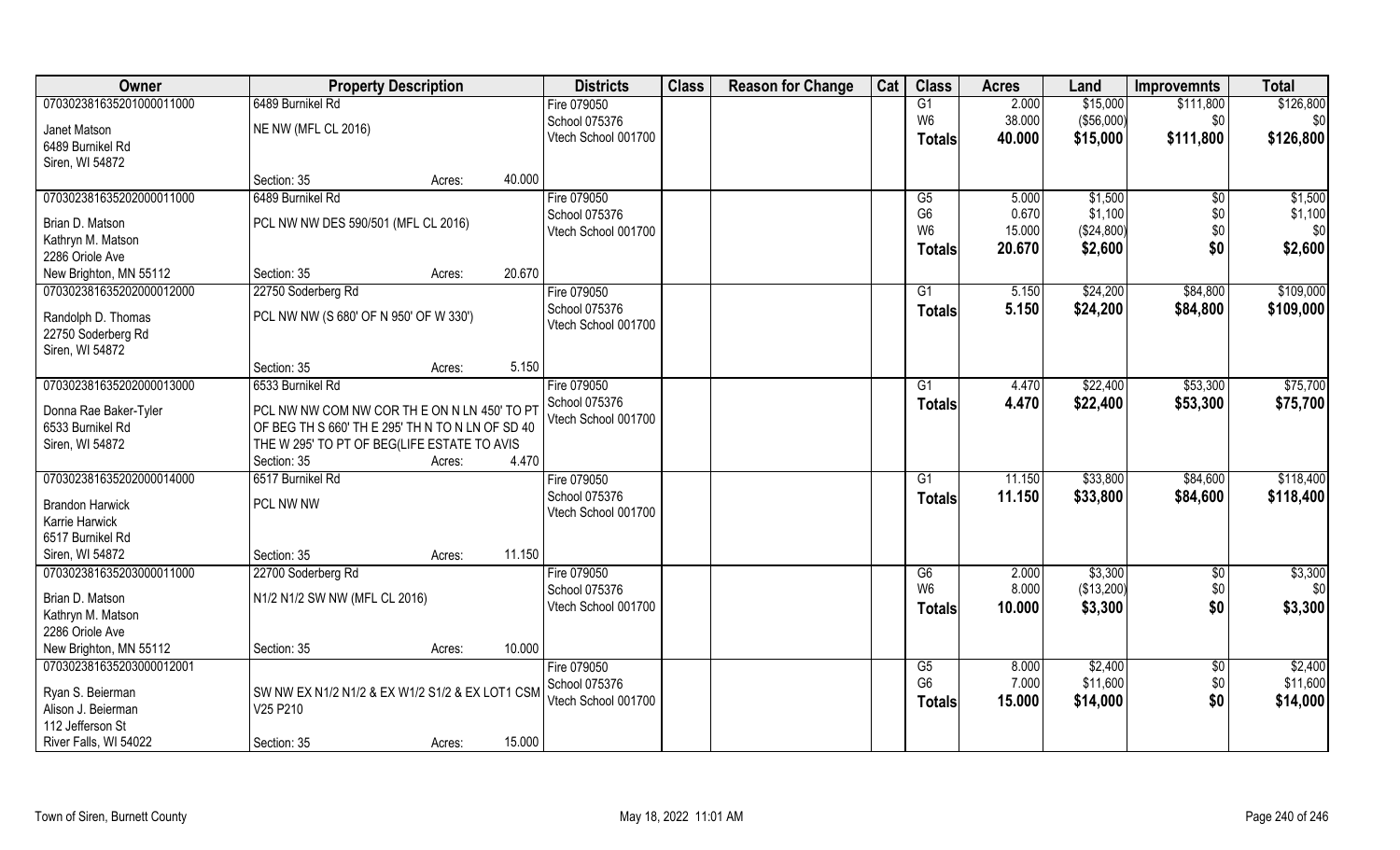| Owner                                                     | <b>Property Description</b>             |        |        | <b>Districts</b>    | <b>Class</b>   | <b>Reason for Change</b> | Cat | <b>Class</b>    | <b>Acres</b> | Land     | <b>Improvemnts</b> | <b>Total</b> |
|-----------------------------------------------------------|-----------------------------------------|--------|--------|---------------------|----------------|--------------------------|-----|-----------------|--------------|----------|--------------------|--------------|
| 070302381635203000012100                                  | 22572 Soderberg Rd                      |        |        | Fire 079050         |                |                          |     | $\overline{G1}$ | 2.000        | \$15,000 | \$30,900           | \$45,900     |
| Steven Peterson                                           | LOT 1 CSM#4602 V25 P210 (SW NW) #436495 |        |        | School 075376       |                |                          |     | G <sub>6</sub>  | 3.000        | \$3,900  | \$0                | \$3,900      |
| 22572 Sodberberg Rd                                       |                                         |        |        | Vtech School 001700 |                |                          |     | <b>Totals</b>   | 5.000        | \$18,900 | \$30,900           | \$49,800     |
| Siren, WI 54872                                           |                                         |        |        |                     |                |                          |     |                 |              |          |                    |              |
|                                                           | Section: 35                             | Acres: | 5.000  |                     |                |                          |     |                 |              |          |                    |              |
| 070302381635203000013000                                  | 22612 Soderberg Rd                      |        |        | Fire 079050         |                |                          |     | G1              | 10.000       | \$32,000 | \$127,100          | \$159,100    |
| Derek Jaskolka                                            | SW QTR OF SW NW                         |        |        | School 075376       |                |                          |     | <b>Totals</b>   | 10.000       | \$32,000 | \$127,100          | \$159,100    |
| 22612 Soderberg Rd                                        |                                         |        |        | Vtech School 001700 |                |                          |     |                 |              |          |                    |              |
| Siren, WI 54872                                           |                                         |        |        |                     |                |                          |     |                 |              |          |                    |              |
|                                                           | Section: 35                             | Acres: | 10.000 |                     |                |                          |     |                 |              |          |                    |              |
| 070302381635204000011000                                  | 6488 Dead End Rd                        |        |        | Fire 079050         |                |                          |     | G <sub>1</sub>  | 2.000        | \$15,000 | \$47,800           | \$62,800     |
| Ryan S. Beierman                                          | SE NW                                   |        |        | School 075376       |                |                          |     | G <sub>5</sub>  | 9.000        | \$2,700  | \$0                | \$2,700      |
| Alison J. Beierman                                        |                                         |        |        | Vtech School 001700 |                |                          |     | G <sub>6</sub>  | 29.000       | \$37,700 | \$0                | \$37,700     |
| 112 Jefferson St                                          |                                         |        |        |                     |                |                          |     | <b>Totals</b>   | 40.000       | \$55,400 | \$47,800           | \$103,200    |
| River Falls, WI 54022                                     | Section: 35                             | Acres: | 40.000 |                     |                |                          |     |                 |              |          |                    |              |
| 070302381635301000011000                                  | 22492 Soderberg Rd                      |        |        | Fire 079050         | G4             | Ag use land              |     | G4              | 28.500       | \$4,100  | \$0                | \$4,100      |
|                                                           | NE SW                                   |        |        | School 075376       | G <sub>4</sub> | Ag use land              |     | G <sub>5</sub>  | 0.500        | \$200    | \$0                | \$200        |
| Murray L. Kuhnly<br>22492 Soderberg Rd                    |                                         |        |        | Vtech School 001700 |                |                          |     | G <sub>6</sub>  | 9.000        | \$14,900 | \$0                | \$14,900     |
| Siren, WI 54872                                           |                                         |        |        |                     |                |                          |     | G7              | 2.000        | \$7,000  | \$56,400           | \$63,400     |
|                                                           | Section: 35                             | Acres: | 40.000 |                     |                |                          |     | <b>Totals</b>   | 40.000       | \$26,200 | \$56,400           | \$82,600     |
| 070302381635302000011000                                  | 22615 Soderberg Rd                      |        |        | Fire 079050         |                |                          |     | G1              | 2.000        | \$15,000 | \$80,800           | \$95,800     |
|                                                           | NW SW EX N 540' OF E 405'               |        |        | School 075376       |                |                          |     | G4              | 6.000        | \$600    | \$0                | \$600        |
| David B & Diane L Pietenpol Revocable<br>Trust Dtd Jan 17 |                                         |        |        | Vtech School 001700 |                |                          |     | G <sub>5</sub>  | 9.000        | \$2,700  | \$0                | \$2,700      |
| 2811 Quiet Woods Trl                                      |                                         |        |        |                     |                |                          |     | G <sub>6</sub>  | 18.000       | \$23,400 | \$0                | \$23,400     |
| Suamico, WI 54313                                         | Section: 35                             | Acres: | 35.000 |                     |                |                          |     | <b>Totals</b>   | 35.000       | \$41,700 | \$80,800           | \$122,500    |
| 070302381635302000012000                                  | 22533 Soderberg Rd                      |        |        | Fire 079050         |                |                          |     | G1              | 1.000        | \$11,000 | \$26,200           | \$37,200     |
|                                                           | N 540' OF E 405' OF NW SW               |        |        | School 075376       |                |                          |     | G <sub>5</sub>  | 4.000        | \$1,600  | \$0                | \$1,600      |
| Krista A. Mattson<br>Dillon C. Mattson                    |                                         |        |        | Vtech School 001700 |                |                          |     | <b>Totals</b>   | 5.000        | \$12,600 | \$26,200           | \$38,800     |
| 22533 Soderberg Rd                                        |                                         |        |        |                     |                |                          |     |                 |              |          |                    |              |
| Siren, WI 54872                                           | Section: 35                             | Acres: | 5.000  |                     |                |                          |     |                 |              |          |                    |              |
| 070302381635303000011001                                  | Soderberg Rd                            |        |        | Fire 079050         |                |                          |     | G5              | 20.000       | \$8,000  | $\sqrt[6]{30}$     | \$8,000      |
|                                                           |                                         |        |        | School 075376       |                |                          |     | G <sub>6</sub>  | 10.000       | \$13,000 | \$0                | \$13,000     |
| David B & Diane L Pietenpol Revocable<br>Trust Dtd Jan 17 | SW SW EX S 1000' OF E 436'              |        |        | Vtech School 001700 |                |                          |     | <b>Totals</b>   | 30.000       | \$21,000 | \$0                | \$21,000     |
| 2811 Quiet Woods Trl                                      |                                         |        |        |                     |                |                          |     |                 |              |          |                    |              |
| Suamico, WI 54313                                         | Section: 35                             | Acres: | 30.000 |                     |                |                          |     |                 |              |          |                    |              |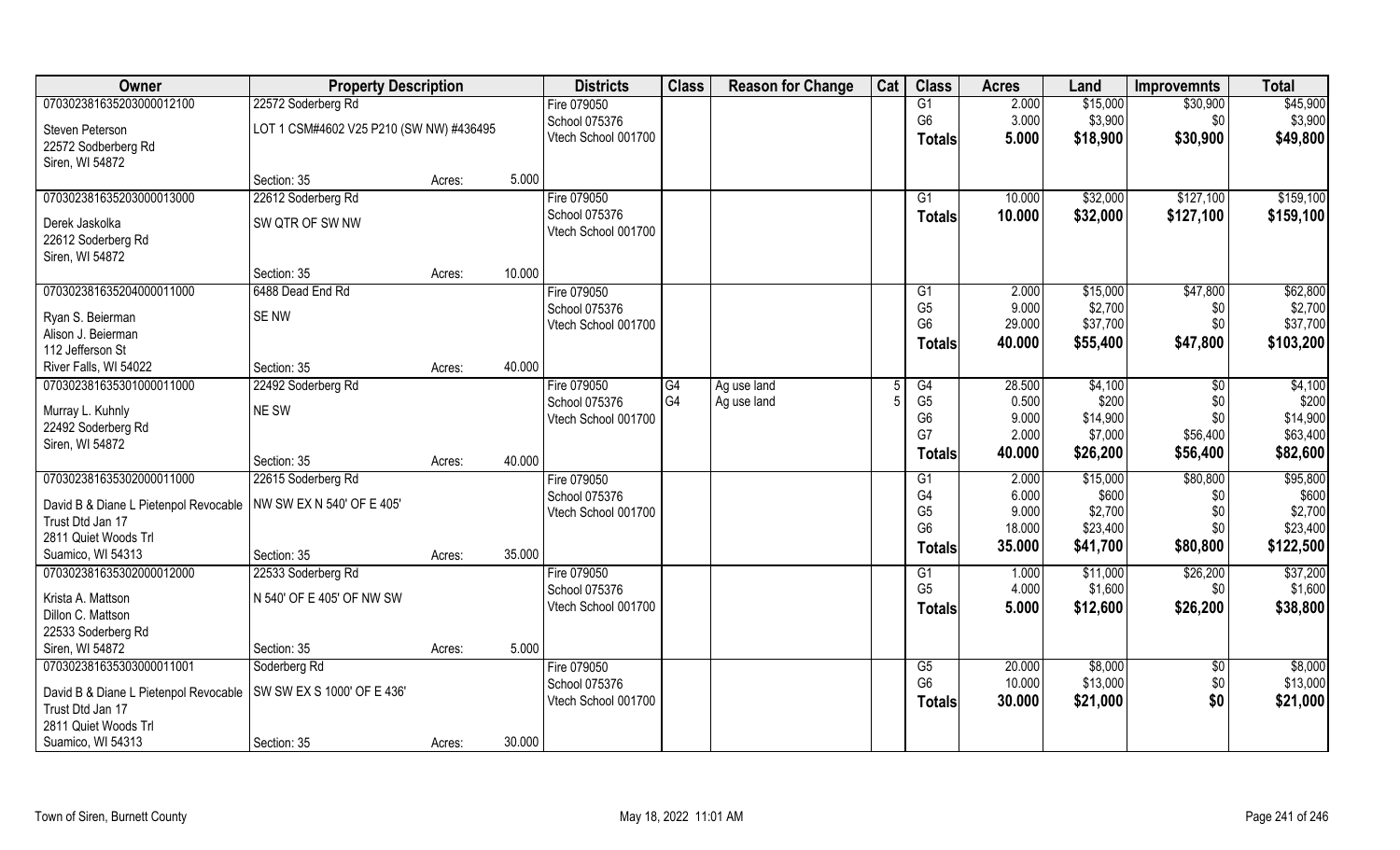| Owner                    | <b>Property Description</b> |        |        | <b>Districts</b>    | <b>Class</b> | <b>Reason for Change</b> | Cat | <b>Class</b>   | <b>Acres</b> | Land       | <b>Improvemnts</b> | <b>Total</b> |
|--------------------------|-----------------------------|--------|--------|---------------------|--------------|--------------------------|-----|----------------|--------------|------------|--------------------|--------------|
| 070302381635303000012001 | 22427 Soderberg Rd          |        |        | Fire 079050         |              |                          |     | G1             | 1.000        | \$11,000   | \$105,000          | \$116,000    |
| Joel A. Schollmeier      | S 1000' OF E 436' OF SW SW  |        |        | School 075376       |              |                          |     | G <sub>5</sub> | 9.000        | \$2,700    | \$0                | \$2,700      |
| 22427 Soderberg Rd       |                             |        |        | Vtech School 001700 |              |                          |     | <b>Totals</b>  | 10.000       | \$13,700   | \$105,000          | \$118,700    |
| Siren, WI 54872          |                             |        |        |                     |              |                          |     |                |              |            |                    |              |
|                          | Section: 35                 | Acres: | 10.000 |                     |              |                          |     |                |              |            |                    |              |
| 070302381635304000011000 | Soderberg Rd                |        |        | Fire 079050         |              |                          |     | G5             | 9.000        | \$2,700    | $\overline{50}$    | \$2,700      |
| Murray L. Kuhnly         | SE SW                       |        |        | School 075376       |              |                          |     | G <sub>6</sub> | 31.000       | \$51,200   | \$0                | \$51,200     |
| 22492 Soderberg Rd       |                             |        |        | Vtech School 001700 |              |                          |     | Totals         | 40.000       | \$53,900   | \$0                | \$53,900     |
| Siren, WI 54872          |                             |        |        |                     |              |                          |     |                |              |            |                    |              |
|                          | Section: 35                 | Acres: | 40.000 |                     |              |                          |     |                |              |            |                    |              |
| 070302381635401000011000 | Imme Rd                     |        |        | Fire 079050         |              |                          |     | G5             | 10.000       | \$1,500    | \$0                | \$1,500      |
| Bruce W. Imme            | NE SE (MFL CL 2012 30A)     |        |        | School 075376       |              |                          |     | W <sub>6</sub> | 30.000       | (\$39,000) | \$0                | \$0          |
| 6111 Burnikel Rd         |                             |        |        | Vtech School 001700 |              |                          |     | <b>Totals</b>  | 40.000       | \$1,500    | \$0                | \$1,500      |
| Siren, WI 54872          |                             |        |        |                     |              |                          |     |                |              |            |                    |              |
|                          | Section: 35                 | Acres: | 40.000 |                     |              |                          |     |                |              |            |                    |              |
| 070302381635402000011000 | 6399 Dead End Rd            |        |        | Fire 079050         |              |                          |     | G1             | 1.000        | \$11,000   | \$2,400            | \$13,400     |
| Mark A. Prindle          | NW SE                       |        |        | School 075376       |              |                          |     | G <sub>5</sub> | 9.000        | \$2,700    | \$0                | \$2,700      |
| Debra J. Prindle         |                             |        |        | Vtech School 001700 |              |                          |     | G <sub>6</sub> | 30.000       | \$49,500   | \$0                | \$49,500     |
| 1059 Oak Ct              |                             |        |        |                     |              |                          |     | Totals         | 40.000       | \$63,200   | \$2,400            | \$65,600     |
| Amery, WI 54001          | Section: 35                 | Acres: | 40.000 |                     |              |                          |     |                |              |            |                    |              |
| 070302381635403000011000 | Dead End Rd                 |        |        | Fire 079050         |              |                          |     | G5             | 4.000        | \$1,200    | $\sqrt[6]{30}$     | \$1,200      |
| Mark A. Prindle          | SW <sub>SE</sub>            |        |        | School 075376       |              |                          |     | G <sub>6</sub> | 36.000       | \$59,400   | \$0                | \$59,400     |
| Debra J. Prindle         |                             |        |        | Vtech School 001700 |              |                          |     | <b>Totals</b>  | 40.000       | \$60,600   | \$0                | \$60,600     |
| 1059 Oak Ct              |                             |        |        |                     |              |                          |     |                |              |            |                    |              |
| Amery, WI 54001          | Section: 35                 | Acres: | 40.000 |                     |              |                          |     |                |              |            |                    |              |
| 070302381635404000011000 | Imme Rd                     |        |        | Fire 079050         |              |                          |     | G5             | 28.000       | \$4,200    | \$0                | \$4,200      |
| Bruce W. Imme            | SE SE (MFL CL 2012 -12AC)   |        |        | School 075376       |              |                          |     | W <sub>6</sub> | 12.000       | (\$15,600) | $\$0$              | \$0          |
| 6111 Burnikel Rd         |                             |        |        | Vtech School 001700 |              |                          |     | <b>Totals</b>  | 40.000       | \$4,200    | \$0                | \$4,200      |
| Siren, WI 54872          |                             |        |        |                     |              |                          |     |                |              |            |                    |              |
|                          | Section: 35                 | Acres: | 40.000 |                     |              |                          |     |                |              |            |                    |              |
| 070302381636101000011000 | Paulich Rd                  |        |        | Fire 079050         |              |                          |     | G5             | 17.000       | \$6,800    | $\overline{50}$    | \$6,800      |
| lan R. Anderson          | NE NE                       |        |        | School 075376       |              |                          |     | G <sub>6</sub> | 23.000       | \$38,000   | \$0                | \$38,000     |
| 915 St Croix St          |                             |        |        | Vtech School 001700 |              |                          |     | <b>Totals</b>  | 40.000       | \$44,800   | \$0                | \$44,800     |
| Hudson, WI 54016         |                             |        |        |                     |              |                          |     |                |              |            |                    |              |
|                          | Section: 36                 | Acres: | 40.000 |                     |              |                          |     |                |              |            |                    |              |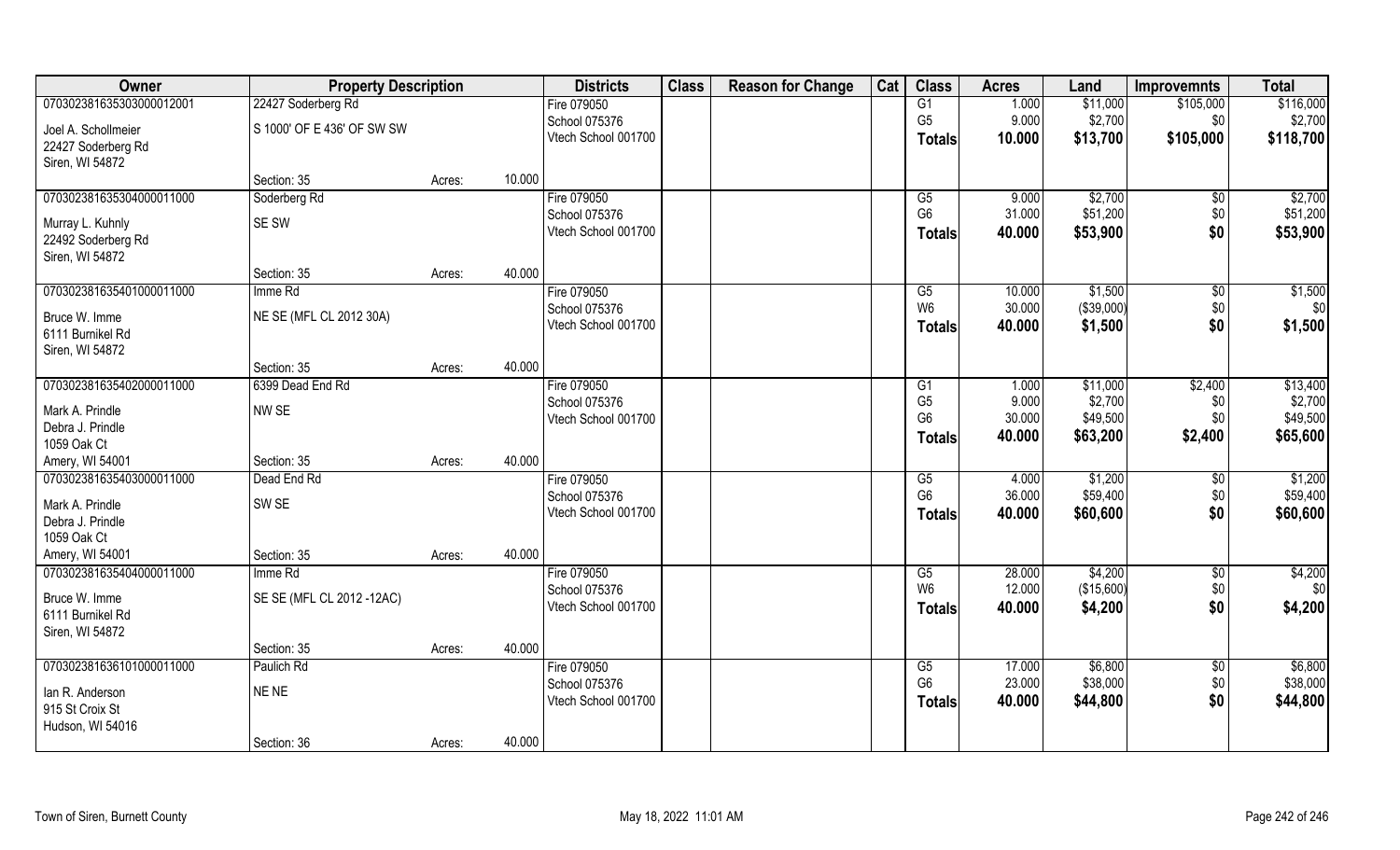| Owner                    | <b>Property Description</b>               |        |        | <b>Districts</b>                     | <b>Class</b> | <b>Reason for Change</b> | Cat | <b>Class</b>         | <b>Acres</b>    | Land             | <b>Improvemnts</b> | <b>Total</b>     |
|--------------------------|-------------------------------------------|--------|--------|--------------------------------------|--------------|--------------------------|-----|----------------------|-----------------|------------------|--------------------|------------------|
| 070302381636102000011000 | 22750 Morse Rd                            |        |        | Fire 079050                          |              |                          |     | G1                   | 2.000           | \$15,000         | \$65,000           | \$80,000         |
| Larry Martin             | NW NE                                     |        |        | School 075376                        |              |                          |     | G <sub>5</sub>       | 10.000          | \$3,000          | \$0                | \$3,000          |
| 22750 Morse Rd           |                                           |        |        | Vtech School 001700                  |              |                          |     | G <sub>6</sub>       | 28.000          | \$46,200         | \$0                | \$46,200         |
| Siren, WI 54872          |                                           |        |        |                                      |              |                          |     | <b>Totals</b>        | 40.000          | \$64,200         | \$65,000           | \$129,200        |
|                          | Section: 36                               | Acres: | 40.000 |                                      |              |                          |     |                      |                 |                  |                    |                  |
| 070302381636103000011000 | 22674 Morse Rd                            |        |        | Fire 079050                          |              |                          |     | G1                   | 2.000           | \$15,000         | \$13,700           | \$28,700         |
| Jerry Kistner            | W 587.4 FT OF SW NE                       |        |        | School 075376                        |              |                          |     | G <sub>6</sub>       | 15.800          | \$26,100         | \$0                | \$26,100         |
| <b>Beverly Kistner</b>   |                                           |        |        | Vtech School 001700                  |              |                          |     | <b>Totals</b>        | 17.800          | \$41,100         | \$13,700           | \$54,800         |
| 902 Coleman Dr           |                                           |        |        |                                      |              |                          |     |                      |                 |                  |                    |                  |
| New Richmond, WI 54017   | Section: 36                               | Acres: | 17.800 |                                      |              |                          |     |                      |                 |                  |                    |                  |
| 070302381636103000012000 | Paulich Rd                                |        |        | Fire 079050                          | G4           | Ag use land              | 5   | G4                   | 7.500           | \$1,000          | \$0                | \$1,000          |
|                          |                                           |        |        | School 075376                        |              |                          |     | G <sub>5</sub>       | 9.500           | \$3,800          | \$0                | \$3,800          |
| Walter G. Den Hoed       | SW NE EX W 587.4' (SUBJ TO ESMNT #260002) |        |        | Vtech School 001700                  |              |                          |     | G <sub>8</sub>       | 5.200           | \$4,300          | \$0                | \$4,300          |
| Denise L. Den Hoed       |                                           |        |        |                                      |              |                          |     | <b>Totals</b>        | 22.200          | \$9,100          | \$0                | \$9,100          |
| 22536 Paulich Rd         |                                           |        | 22.200 |                                      |              |                          |     |                      |                 |                  |                    |                  |
| Frederic, WI 54837       | Section: 36                               | Acres: |        |                                      |              |                          |     |                      |                 |                  |                    |                  |
| 070302381636104000011000 | Paulich Rd                                |        |        | Fire 079050                          | G4           | Ag use land              |     | G4<br>G <sub>5</sub> | 29.000<br>1.000 | \$4,000<br>\$200 | $\sqrt[6]{3}$      | \$4,000<br>\$200 |
| Walter G. Den Hoed       | SE NE (SUBJ TO ESMT #260002)              |        |        | School 075376<br>Vtech School 001700 |              |                          |     | G <sub>6</sub>       | 10.000          | \$16,500         | \$0<br>\$0         | \$16,500         |
| Denise L. Den Hoed       |                                           |        |        |                                      |              |                          |     |                      | 40.000          | \$20,700         | \$0                |                  |
| 22536 Paulich Rd         |                                           |        |        |                                      |              |                          |     | <b>Totals</b>        |                 |                  |                    | \$20,700         |
| Frederic, WI 54837       | Section: 36                               | Acres: | 40.000 |                                      |              |                          |     |                      |                 |                  |                    |                  |
| 070302381636201000011000 | 22739 Morse Rd                            |        |        | Fire 079050                          |              |                          |     | G1                   | 2.000           | \$15,000         | \$47,500           | \$62,500         |
| Daniel L. Eilbes         | <b>NE NW</b>                              |        |        | School 075376                        |              |                          |     | G <sub>5</sub>       | 13.000          | \$5,200          | \$0                | \$5,200          |
| Shari L. Eilbes          |                                           |        |        | Vtech School 001700                  |              |                          |     | G <sub>6</sub>       | 25.000          | \$32,500         | \$0                | \$32,500         |
| W255 S4373 Oakdale Dr    |                                           |        |        |                                      |              |                          |     | <b>Totals</b>        | 40.000          | \$52,700         | \$47,500           | \$100,200        |
| Waukesha, WI 53189       | Section: 36                               | Acres: | 40.000 |                                      |              |                          |     |                      |                 |                  |                    |                  |
| 070302381636202000011000 | 6111 Burnikel Rd                          |        |        | Fire 079050                          | G4           | Ag use land              |     | G1                   | 2.000           | \$15,000         | \$129,300          | \$144,300        |
| Bruce W. Imme            | NW NW                                     |        |        | School 075376                        |              |                          |     | G4                   | 13.500          | \$1,900          | \$0                | \$1,900          |
| 6111 Burnikel Rd         |                                           |        |        | Vtech School 001700                  |              |                          |     | G <sub>5</sub>       | 8.500           | \$1,300          | \$0                | \$1,300          |
| Siren, WI 54872          |                                           |        |        |                                      |              |                          |     | G <sub>8</sub>       | 16.000          | \$10,400         | \$0                | \$10,400         |
|                          | Section: 36                               | Acres: | 40.000 |                                      |              |                          |     | <b>Totals</b>        | 40.000          | \$28,600         | \$129,300          | \$157,900        |
| 070302381636202000012000 | Imme Rd                                   |        |        | Fire 079050                          |              |                          |     | X4                   | 2.000           | \$0              | $\overline{60}$    | $\frac{1}{2}$    |
| Town of Siren            | W 33' OF NW1/4                            |        |        | School 075376                        |              |                          |     | <b>Totals</b>        | 2.000           | \$0              | \$0                | \$0              |
| PO Box 4                 |                                           |        |        | Vtech School 001700                  |              |                          |     |                      |                 |                  |                    |                  |
| Siren, WI 54872          |                                           |        |        |                                      |              |                          |     |                      |                 |                  |                    |                  |
|                          | Section: 36                               | Acres: | 2.000  |                                      |              |                          |     |                      |                 |                  |                    |                  |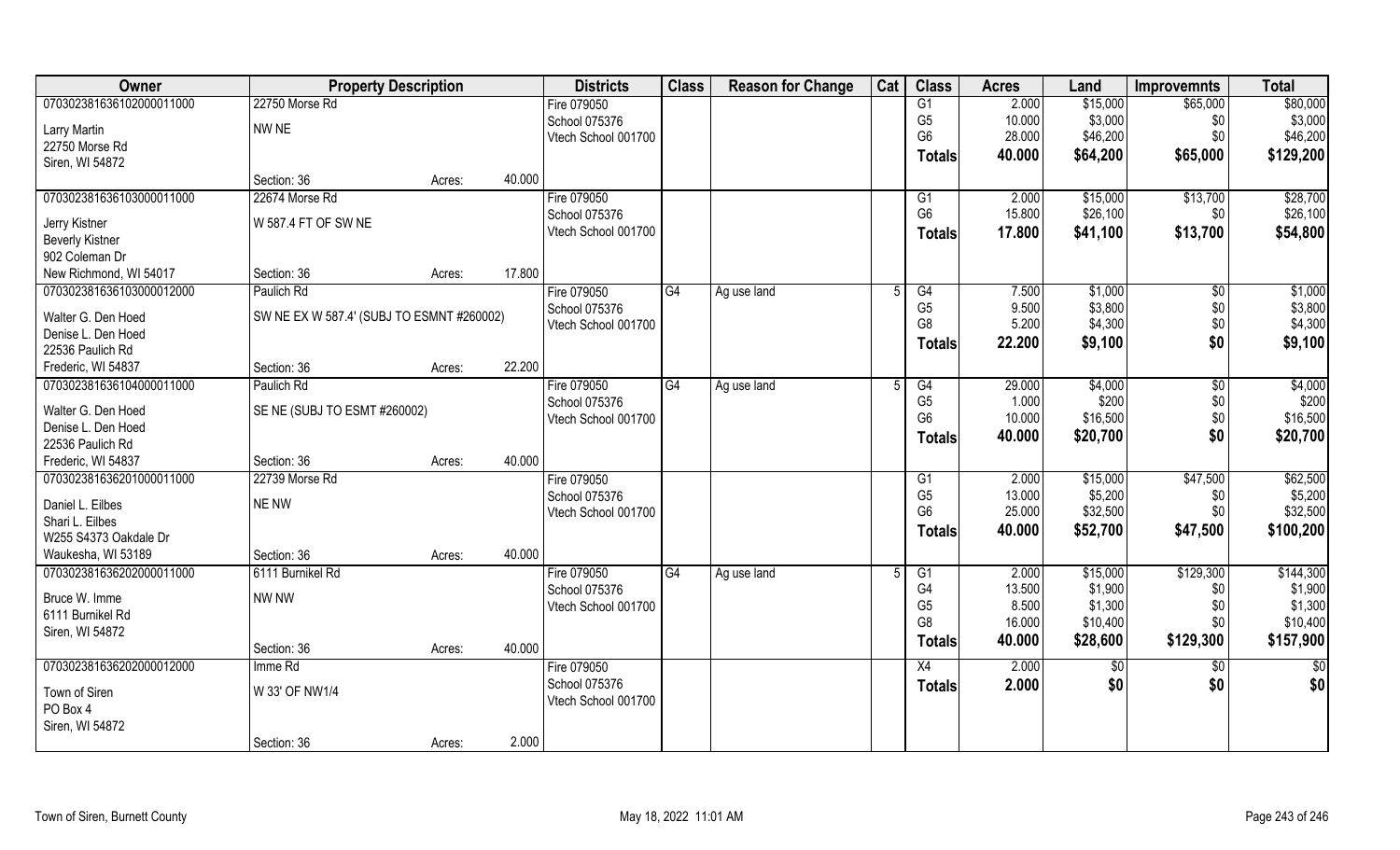| Owner                    | <b>Property Description</b>                   |        |        | <b>Districts</b>    | <b>Class</b> | <b>Reason for Change</b> | Cat | <b>Class</b>         | <b>Acres</b>     | Land       | <b>Improvemnts</b> | <b>Total</b>        |
|--------------------------|-----------------------------------------------|--------|--------|---------------------|--------------|--------------------------|-----|----------------------|------------------|------------|--------------------|---------------------|
| 070302381636203000011000 | 22649 Imme Rd                                 |        |        | Fire 079050         |              |                          |     | G1                   | 1.000            | \$11,000   | \$11,900           | \$22,900            |
| Colleen Skold            | SW NW EX THE W 33'FOR TWN RD                  |        |        | School 075376       |              |                          |     | G <sub>5</sub>       | 29.000           | \$18,500   | \$0                | \$18,500            |
| Roger L. Skold           |                                               |        |        | Vtech School 001700 |              |                          |     | G <sub>6</sub>       | 10.000           | \$16,500   | \$0                | \$16,500            |
| 22649 Imme Rd            |                                               |        |        |                     |              |                          |     | <b>Totals</b>        | 40.000           | \$46,000   | \$11,900           | \$57,900            |
| Siren, WI 54872-9153     | Section: 36                                   | Acres: | 40.000 |                     |              |                          |     |                      |                  |            |                    |                     |
| 070302381636204000011000 | Morse Rd                                      |        |        | Fire 079050         |              |                          |     | G5                   | 23.000           | \$9,200    | $\sqrt[6]{}$       | \$9,200             |
|                          |                                               |        |        | School 075376       |              |                          |     | G <sub>6</sub>       | 17.000           | \$28,100   | \$0                | \$28,100            |
| Allan S. Westerberg      | SE NW                                         |        |        | Vtech School 001700 |              |                          |     | <b>Totals</b>        | 40.000           | \$37,300   | \$0                | \$37,300            |
| Virginia A. Westerberg   |                                               |        |        |                     |              |                          |     |                      |                  |            |                    |                     |
| 22555 Morse Rd           |                                               |        | 40.000 |                     |              |                          |     |                      |                  |            |                    |                     |
| Frederic, WI 54837       | Section: 36                                   | Acres: |        |                     |              |                          |     |                      |                  |            |                    |                     |
| 070302381636301000011000 | 22555 Morse Rd                                |        |        | Fire 079050         |              |                          |     | G1<br>G <sub>5</sub> | 2.000            | \$15,000   | \$144,100          | \$159,100           |
| Allan S. Westerberg      | NE SW                                         |        |        | School 075376       |              |                          |     | G <sub>6</sub>       | 14.000<br>24.000 | \$5,600    | \$0<br>\$0         | \$5,600<br>\$39,600 |
| Virginia A. Westerberg   |                                               |        |        | Vtech School 001700 |              |                          |     |                      |                  | \$39,600   |                    |                     |
| 22555 Morse Rd           |                                               |        |        |                     |              |                          |     | Totals               | 40.000           | \$60,200   | \$144,100          | \$204,300           |
| Frederic, WI 54837       | Section: 36                                   | Acres: | 40.000 |                     |              |                          |     |                      |                  |            |                    |                     |
| 070302381636302000011000 | Imme Rd                                       |        |        | Fire 079050         |              |                          |     | W <sub>6</sub>       | 40.000           | (\$52,000) | \$0                | \$0                 |
|                          |                                               |        |        | School 075376       |              |                          |     | <b>Totals</b>        | 40.000           | \$0        | \$0                | \$0                 |
| Bruce W. Imme            | NW SW (W/ESMNT 620/598) (MFL CL 2012)         |        |        | Vtech School 001700 |              |                          |     |                      |                  |            |                    |                     |
| 6111 Burnikel Rd         |                                               |        |        |                     |              |                          |     |                      |                  |            |                    |                     |
| Siren, WI 54872          |                                               |        | 40.000 |                     |              |                          |     |                      |                  |            |                    |                     |
| 070302381636303000011000 | Section: 36<br>22405 Morse Rd                 | Acres: |        |                     |              |                          |     | G1                   | 2.000            | \$15,000   | \$97,400           | \$112,400           |
|                          |                                               |        |        | Fire 079050         |              |                          |     | G <sub>5</sub>       | 14.000           | \$4,100    |                    | \$4,100             |
| Lance Ramsdell           | SW SW (SUBJ TO ESMNT 620/598, #334162 & W/ESM |        |        | School 075376       |              |                          |     | G <sub>6</sub>       | 24.000           | \$31,200   | \$0<br>\$0         | \$31,200            |
| 22405 Morse Rd           | #334161)                                      |        |        | Vtech School 001700 |              |                          |     |                      |                  |            |                    |                     |
| Frederic, WI 54837       |                                               |        |        |                     |              |                          |     | <b>Totals</b>        | 40.000           | \$50,300   | \$97,400           | \$147,700           |
|                          | Section: 36                                   | Acres: | 40.000 |                     |              |                          |     |                      |                  |            |                    |                     |
| 070302381636304000011000 | 22440 Morse Rd                                |        |        | Fire 079050         |              |                          |     | G1                   | 5.000            | \$43,300   | \$79,500           | \$122,800           |
| Frank E. Lowry           | SE SW EX PRT LYG W OF MORSE ROAD (SUBJ/ESM    |        |        | School 075376       |              |                          |     | <b>Totals</b>        | 5.000            | \$43,300   | \$79,500           | \$122,800           |
| Amy Newstr Lowry         | #334161 & W/ESMT #334162)                     |        |        | Vtech School 001700 |              |                          |     |                      |                  |            |                    |                     |
| 7313 Redwood Ave NW      |                                               |        |        |                     |              |                          |     |                      |                  |            |                    |                     |
| South Haven, MN 55382    | Section: 36                                   | Acres: | 5.000  |                     |              |                          |     |                      |                  |            |                    |                     |
| 070302381636304000012000 | Morse Rd                                      |        |        | Fire 079050         |              |                          |     | G5                   | 12.000           | \$4,800    | $\sqrt[6]{}$       | \$4,800             |
|                          |                                               |        |        | School 075376       |              |                          |     | G <sub>6</sub>       | 23.000           | \$38,000   | \$0                | \$38,000            |
| Frank E. Lowry           | THAT PRT SE SW LYG W OF MORSE ROAD (W/ESMT    |        |        | Vtech School 001700 |              |                          |     |                      | 35.000           |            | \$0                | \$42,800            |
| Amy Newstr Lowry         | #334162)                                      |        |        |                     |              |                          |     | <b>Totals</b>        |                  | \$42,800   |                    |                     |
| 7313 Redwood Ave NW      |                                               |        |        |                     |              |                          |     |                      |                  |            |                    |                     |
| South Haven, MN 55382    | Section: 36                                   | Acres: | 35.000 |                     |              |                          |     |                      |                  |            |                    |                     |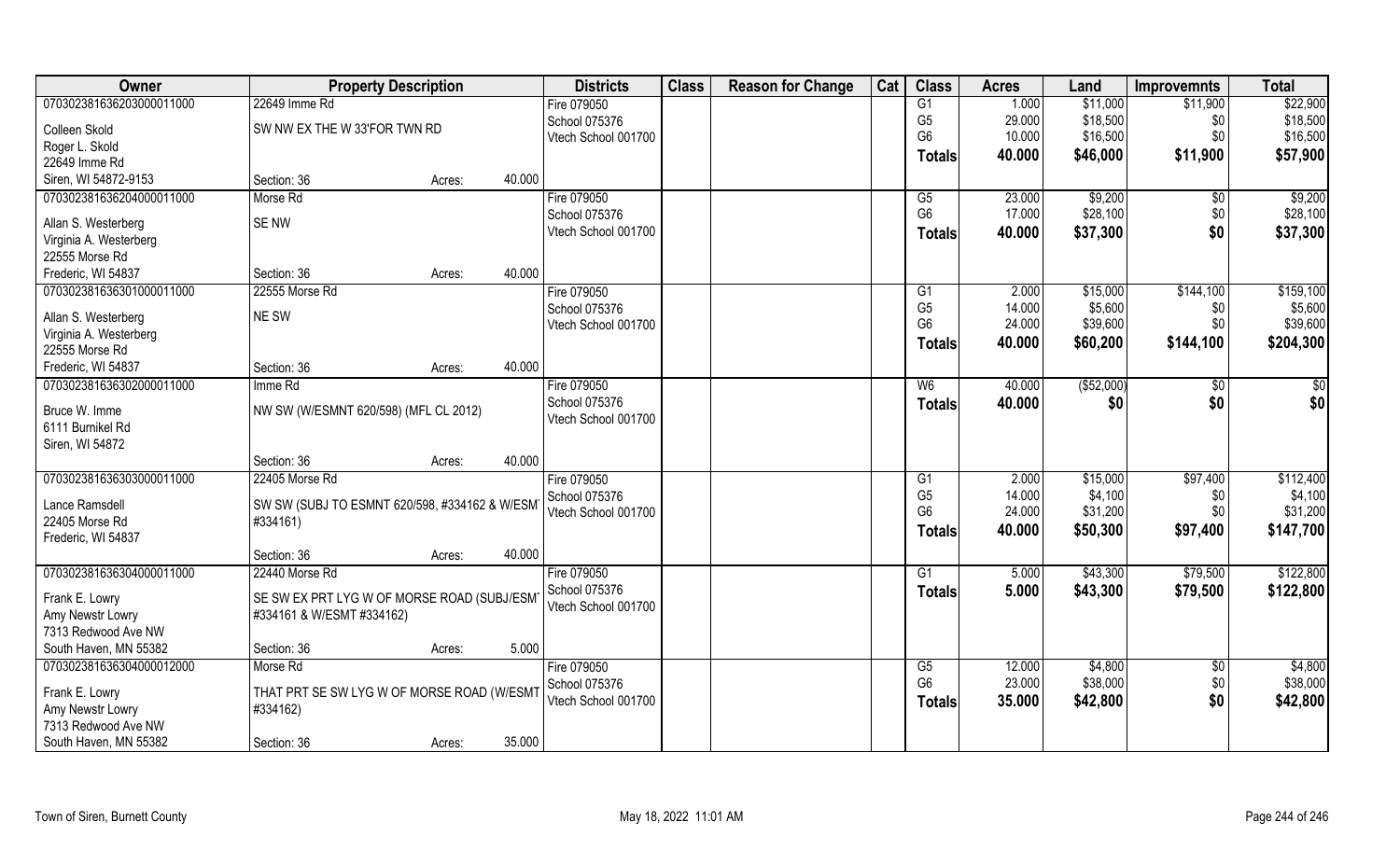| Owner                                 | <b>Property Description</b>                |        |        | <b>Districts</b>    | <b>Class</b>    | <b>Reason for Change</b> | Cat | <b>Class</b>   | Acres  | Land     | Improvemnts   | <b>Total</b> |
|---------------------------------------|--------------------------------------------|--------|--------|---------------------|-----------------|--------------------------|-----|----------------|--------|----------|---------------|--------------|
| 070302381636401000011000              |                                            |        |        | Fire 079050         | G4              | Ag use land              |     | G4             | 28.000 | \$3,400  | \$0           | \$3,400      |
| Walter G. Den Hoed                    | NE SE (SUBJ TO ESMNT #260002)              |        |        | School 075376       |                 |                          |     | G <sub>5</sub> | 2.000  | \$300    | \$0           | \$300        |
| Denise L. Den Hoed                    |                                            |        |        | Vtech School 001700 |                 |                          |     | G7             | 2.000  | \$7,000  | \$54,400      | \$61,400     |
| 22536 Paulich Rd                      |                                            |        |        |                     |                 |                          |     | G8             | 8.000  | \$8,000  |               | \$8,000      |
| Frederic, WI 54837                    | Section: 36                                | Acres: | 40.000 |                     |                 |                          |     | <b>Totals</b>  | 40.000 | \$18,700 | \$54,400      | \$73,100     |
|                                       |                                            |        |        |                     |                 |                          |     |                |        |          |               |              |
| 070302381636402000011000              | 22538 Morse Rd                             |        |        | Fire 079050         |                 |                          |     | G1             | 2.000  | \$15,000 | \$122,500     | \$137,500    |
| Roger W. Owens                        | N 891' OF W 587.4' NW SE                   |        |        | School 075376       |                 |                          |     | G <sub>6</sub> | 10.010 | \$13,000 | \$0           | \$13,000     |
| Kimberly R. Owens                     |                                            |        |        | Vtech School 001700 |                 |                          |     | Totals         | 12.010 | \$28,000 | \$122,500     | \$150,500    |
| 370 345th Ave                         |                                            |        |        |                     |                 |                          |     |                |        |          |               |              |
| Frederic, WI 54837                    | Section: 36                                | Acres: | 12.010 |                     |                 |                          |     |                |        |          |               |              |
| 070302381636402000012000              | Paulich Rd                                 |        |        | Fire 079050         | G4              | Ag use land              |     | G <sub>4</sub> | 24.000 | \$3,000  | $\sqrt[6]{3}$ | \$3,000      |
|                                       |                                            |        |        | School 075376       | G4              | Ag use land              |     | G <sub>5</sub> | 1.000  | \$200    | \$0           | \$200        |
| Walter G. Den Hoed                    | NW SE EX N 891' OF W 587.4' (SUBJ TO ESMNT |        |        | Vtech School 001700 |                 |                          |     | G <sub>6</sub> | 2.991  | \$4,900  | \$0           | \$4,900      |
| Denise L. Den Hoed                    | #260002)                                   |        |        |                     |                 |                          |     | <b>Totals</b>  | 27.991 | \$8,100  | \$0           | \$8,100      |
| 22536 Paulich Rd                      |                                            |        |        |                     |                 |                          |     |                |        |          |               |              |
| Frederic, WI 54837                    | Section: 36                                | Acres: | 27.991 |                     |                 |                          |     |                |        |          |               |              |
| 070302381636403000011000              | 22422 Paulich Rd                           |        |        | Fire 079050         | $\overline{G4}$ | Ag use land              |     | G1             | 2.000  | \$15,000 | \$59,700      | \$74,700     |
| Henry & Virginia Martin - Life Estate | SW SE                                      |        |        | School 075376       |                 |                          |     | G <sub>4</sub> | 19.000 | \$2,600  | \$0           | \$2,600      |
|                                       |                                            |        |        | Vtech School 001700 |                 |                          |     | G <sub>5</sub> | 9.000  | \$2,700  |               | \$2,700      |
| 22422 Paulich Rd                      |                                            |        |        |                     |                 |                          |     | G <sub>6</sub> | 10.000 | \$16,500 |               | \$16,500     |
| Frederic, WI 54837                    |                                            |        |        |                     |                 |                          |     | <b>Totals</b>  | 40.000 | \$36,800 | \$59,700      | \$96,500     |
|                                       | Section: 36                                | Acres: | 40.000 |                     |                 |                          |     |                |        |          |               |              |